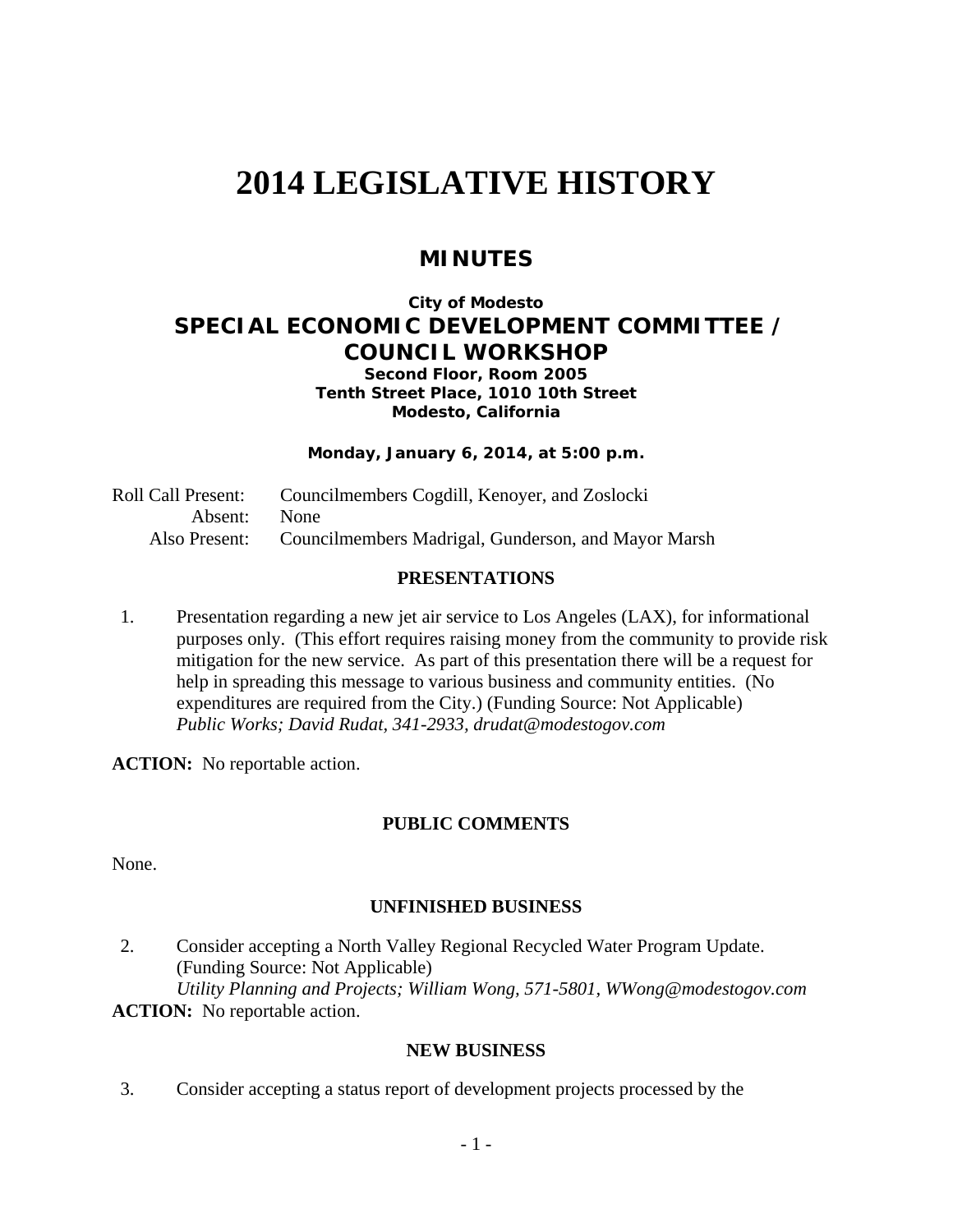Community and Economic Development Department for December 2013. (Funding Source: Not Applicable)  *Community & Economic Development; Brent Sinclair, 577-5228, hbsinclair@modestogov.com* 

**ACTION: Motion (Zoslocki/Kenoyer;unan.)** accepting a status report of development projects processed by the Community and Economic Development Department for December 2013.

4. Consider approving new fares effective summer 2014 for all Modesto Area Express and Modesto Area Dial-A-Ride services and forwarding to Council for approval. (Funding Source: Transit Revenue)  *Public Works; Fred Cavanah , 577-5298, fcavanah@modestogov.com* 

**ACTION: Motion (Kenoyer/Zoslocki;unan.)** approving new fares effective summer 2014 for all Modesto Area Express and Modesto Area Dial-A-Ride services and forwarding to Council for approval.

5. Consider approving the operation of the Modesto Area Express (MAX) system on President's Day and approve enhancements to MAX to improve its ability to adhere more closely to its published schedule and forwarding to Council for approval. (Funding Source: Transit Funds)  *Public Works; Fred Cavanah, 577-5298, fcavanah@modestogov.com* 

**ACTION: Motion (Zoslocki/Kenoyer;unan.)** approving the operation of the Modesto Area Express (MAX) system on President's Day and approve enhancements to MAX to improve its ability to adhere more closely to its published schedule and forwarding to Council for approval.

## **MATTERS TOO LATE FOR THE AGENDA**

None.

## **ADJOURNMENT**

This meeting was adjourned at 6:45 p.m.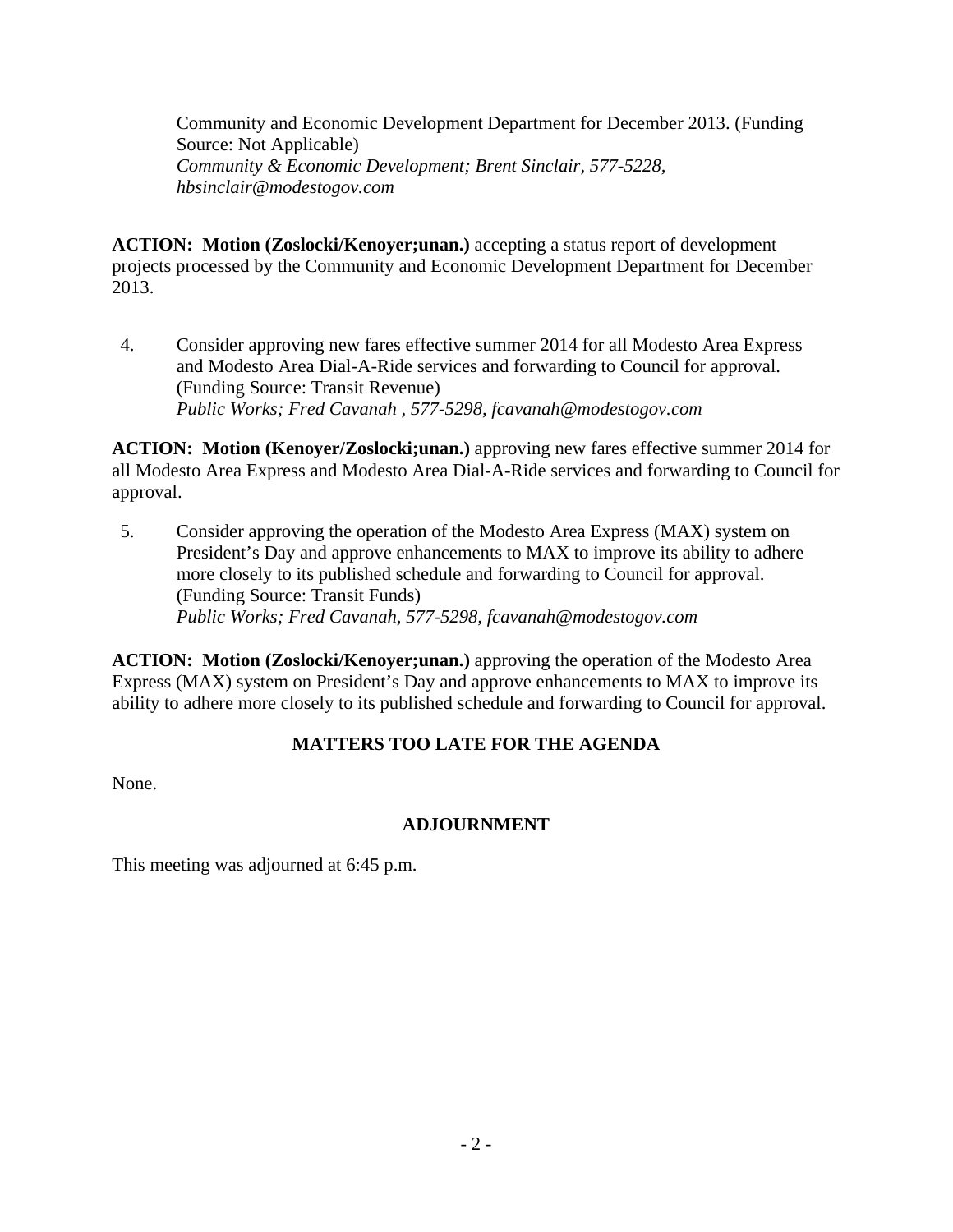# **MINUTES**

## City of Modesto  **CITY COUNCIL MEETING Chambers, Basement Level Tenth Street Place, 1010 10th Street Modesto, California Tuesday January 07, 2014, at 5:30 p.m.**

#### **Amended**

Roll Call – Present: Councilmembers Cogdill, Gunderson, Kenoyer, Lopez, Madrigal, Zoslocki, Mayor Marsh Absent: None

Pledge of Allegiance to the Flag

Invocation: Michael Schiefelbein, College Avenue Church, UCC

City Clerk's Announcements: Item 11 removed from the Agenda; Items 2-10 removed from Consent

Declaration of Conflicts of Interest: Cogdill - Item No 3

Reports from Closed Session: None

#### **ACKNOWLEDGEMENTS AND PRESENTATIONS**

1. Presentation of Proclamation declaring 2013 as the 100th Year Anniversary of the founding of the Ghadar Party. (Funding Source: Not Applicable)  *City Council; Kathy Espinoza, 571-5597, kespinoza@modestogov.com* 

**ACTION:** Mayor Marsh presented a Proclamation declaring 2013 as the 100th Year Anniversary of the founding of the Ghadar Party.

#### **PUBLIC COMMENT PERIOD**

- Katherine Borges spoke regarding the Cities of Modesto, Fresno and neighboring Salida.
- Richard Hicks spoke regarding City government and driveways on Hashem Drive.
- A citizen spoke regarding agriculture in the City of Modesto and Councilmember Kenoyer's campaign statements regarding agriculture and farm preservation.

#### **CONSENT ITEMS – ROLL CALL VOTE REQUIRED**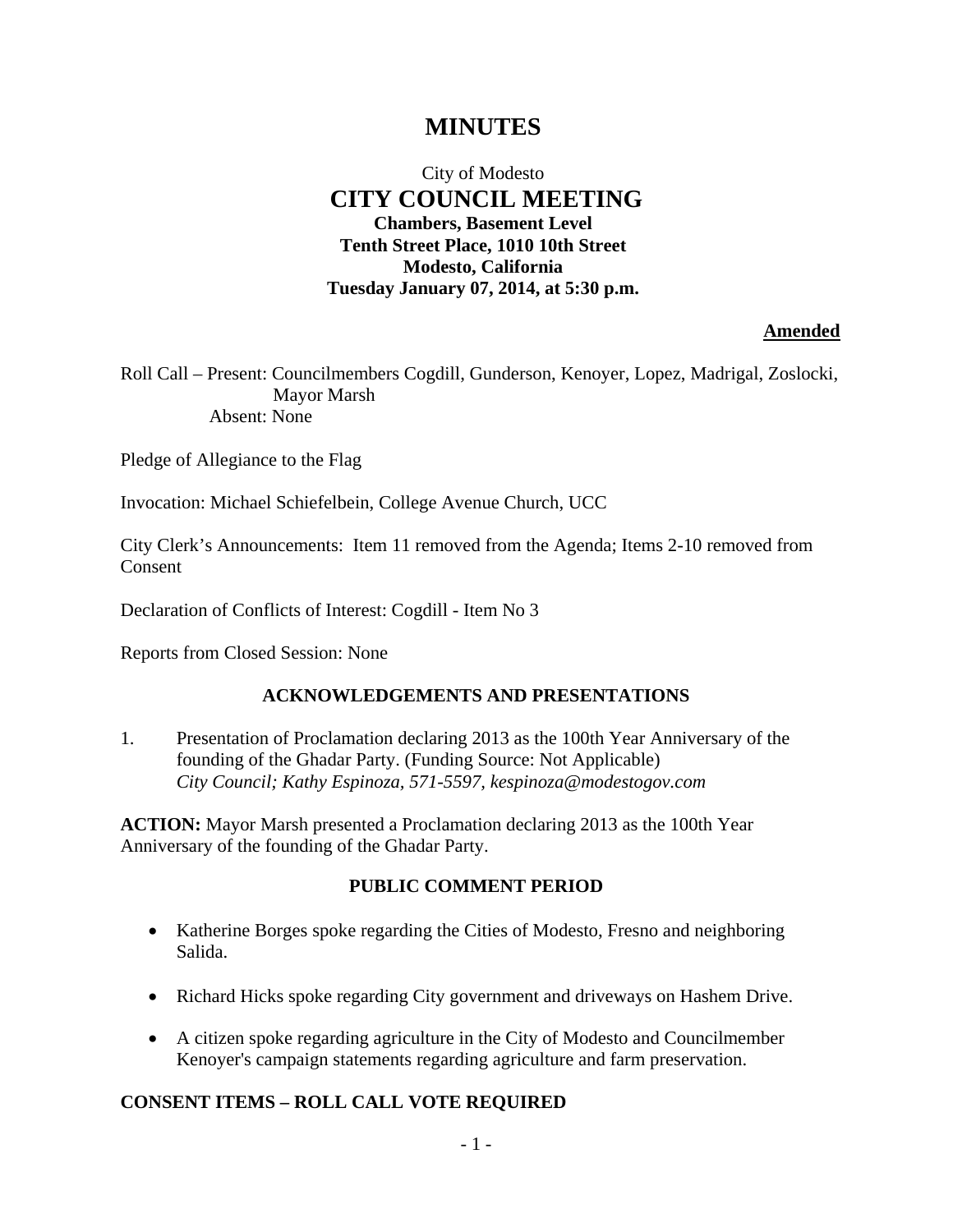## **ITEMS 2-10: Removed from Consent**

## **CONSENT ITEMS**

An item may be removed from consent and discussed at the request of an audience member or Councilmember.

## *Removed from Consent*

- 2. Consider approving the minutes from the December 10, 2013 City Council meeting. (Funding Source: Not Applicable)
	- Motion approving the minutes from the December 10, 2013 City Council meeting. *City Clerk; Stephanie Lopez, 577-5396, slopez@modestogov.com*

**ACTION: Motion (Lopez/Gunderson; 7/0)** approving the minutes from the December 10, 2013 City Council meeting.

#### *Removed from Consent; Councilmember Cogdill absent due to conflict of interest*

- 3. Consider: (i) accepting \$156,048.05 from Stanislaus County for the State Route 99/Pelandale Avenue Interchange Reconstruction Project; (ii) amending the Fiscal Year 2013/2014 Capital Improvement Program budget to transfer \$156,048.05 in County Public Facilities Fees (PFF) contribution to both revenue and expense from Trust Account No. 6800-00000-23504 to CIP Project No. 100046, line item Utility and EIR (UE), State Route 99/Pelandale Interchange Reconstruction Project; and (iii) amending the Fiscal Year 2013/2014 Capital Improvement Program Budget to transfer \$180,623.95 from line item Land Acquisition (LA) to line item Utility and EIR (UE) for CIP Project No. 100046, State Route 99/Pelandale Interchange Reconstruction Project. (Funding Source: Streets Capital Facility Fee Fund)
	- Resolution accepting \$156,048.05 from Stanislaus County for the State Route 99/Pelandale Avenue Interchange Reconstruction Project.
	- Resolution amending the Fiscal Year 2013/2014 Capital Improvement Program budget to transfer \$156,048.05 in County Public Facilities Fees (PFF) contribution to both revenue and expense from Trust Account No. 6800-00000-23504 to CIP Project No. 100046, line item Utility and EIR (UE), State Route 99/Pelandale Interchange Reconstruction Project.
	- Resolution amending the Fiscal Year 2013/2014 Capital Improvement Program Budget to transfer \$180,623.95 from line item Land Acquisition (LA) to line item Utility and EIR (UE) for CIP Project No. 100046, State Route 99/Pelandale Interchange Reconstruction Project.

*Community & Economic Development; Bill Sandhu, 577-5356, bsandhu@modestogov.com* 

**ACTION: Resolution 2014-01 (Lopez/Madrigal; 6/0; Cogdill absent due to conflict of interest)** accepting \$156,048.05 from Stanislaus County for the State Route 99/Pelandale Avenue Interchange Reconstruction Project.

**ACTION: Resolution 2014-02 (Lopez/Madrigal; 6/0; Cogdill absent due to conflict of**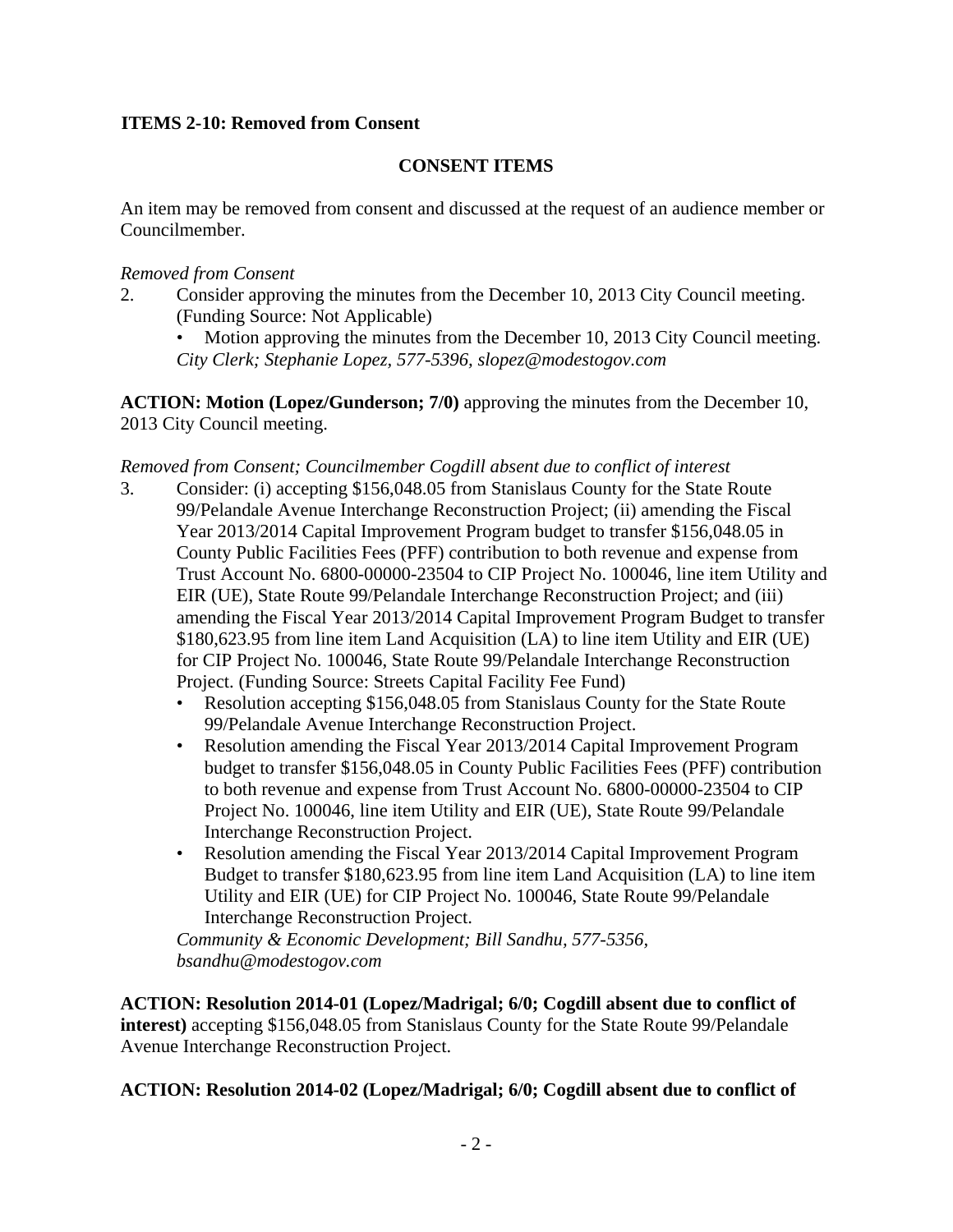**interest)** amending the Fiscal Year 2013/2014 Capital Improvement Program budget to transfer \$156,048.05 in County Public Facilities Fees (PFF) contribution to both revenue and expense from Trust Account No. 6800-00000-23504 to CIP Project No. 100046, line item Utility and EIR (UE), State Route 99/Pelandale Interchange Reconstruction Project.

**ACTION: Resolution 2014-03 (Lopez/Madrigal; 6/0; Cogdill absent due to conflict of interest)** amending the Fiscal Year 2013/2014 Capital Improvement Program Budget to transfer \$180,623.95 from line item Land Acquisition (LA) to line item Utility and EIR (UE) for CIP Project No. 100046, State Route 99/Pelandale Interchange Reconstruction Project.

## *Removed from Consent*

- 4. Consider accepting the Monthly Investment Report for September 2013. (Funding Source: Various Funds)
	- Motion accepting the Monthly Investment Report for September 2013. *Finance; Gloria Garza, 577-5219, ggarza@modestogov.com*

**ACTION: Motion (Lopez/Madrigal; 7/0)** accepting the Monthly Investment Report for September 2013.

#### *Removed from Consent*

- 5. Consider authorizing the award of bid for the furnishing of asphalt and concrete cutting services for the Public Works Department, Wastewater and Water Divisions, to Accurate SawCutting, Turlock, CA, for a two (2) year agreement with three (3) oneyear extension options at the sole discretion of the City, for an estimated annual cost of \$29,147, and over five (5) years of \$145,735. (Funding Source: Sewer Operations Fund, Storm Drainage Fund, Water Fund)
	- Resolution authorizing the award of bid for the furnishing of asphalt and concrete cutting services for the Public Works Department, Wastewater and Water Divisions, to Accurate Sawcutting Turlock, CA, for a two (2) year agreement with three (3) one-year extension options at the sole discretion of the City, and authorizing the Purchasing Manager, or his designee to issue a purchase agreement for an estimated annual cost of \$29,147, and over five (5) years of \$145,735. *Finance and Public Works; Meagan Torres, 571-5839, mtorres@modestogov.com*

**ACTION: Resolution 2014-04 (Lopez/Madrigal; 7/0)** authorizing the award of bid for the furnishing of asphalt and concrete cutting services for the Public Works Department, Wastewater and Water Divisions, to Accurate Sawcutting Turlock, CA, for a two (2) year agreement with three (3) one-year extension options at the sole discretion of the City, and authorizing the Purchasing Manager, or his designee to issue a purchase agreement for an estimated annual cost of \$29,147, and over five (5) years of \$145,735.

#### *Removed from Consent*

6. Consider authorizing the sole source procurement for the purchase of Colilert Laboratory supplies for the Public Works Department, Wastewater Division and Water Division, Laboratory Services, to IDEXX Distribution, Inc., Westbrook, ME, for an estimated annual cost of \$26,000 and over three (3) years of \$78,000. (Funding Source: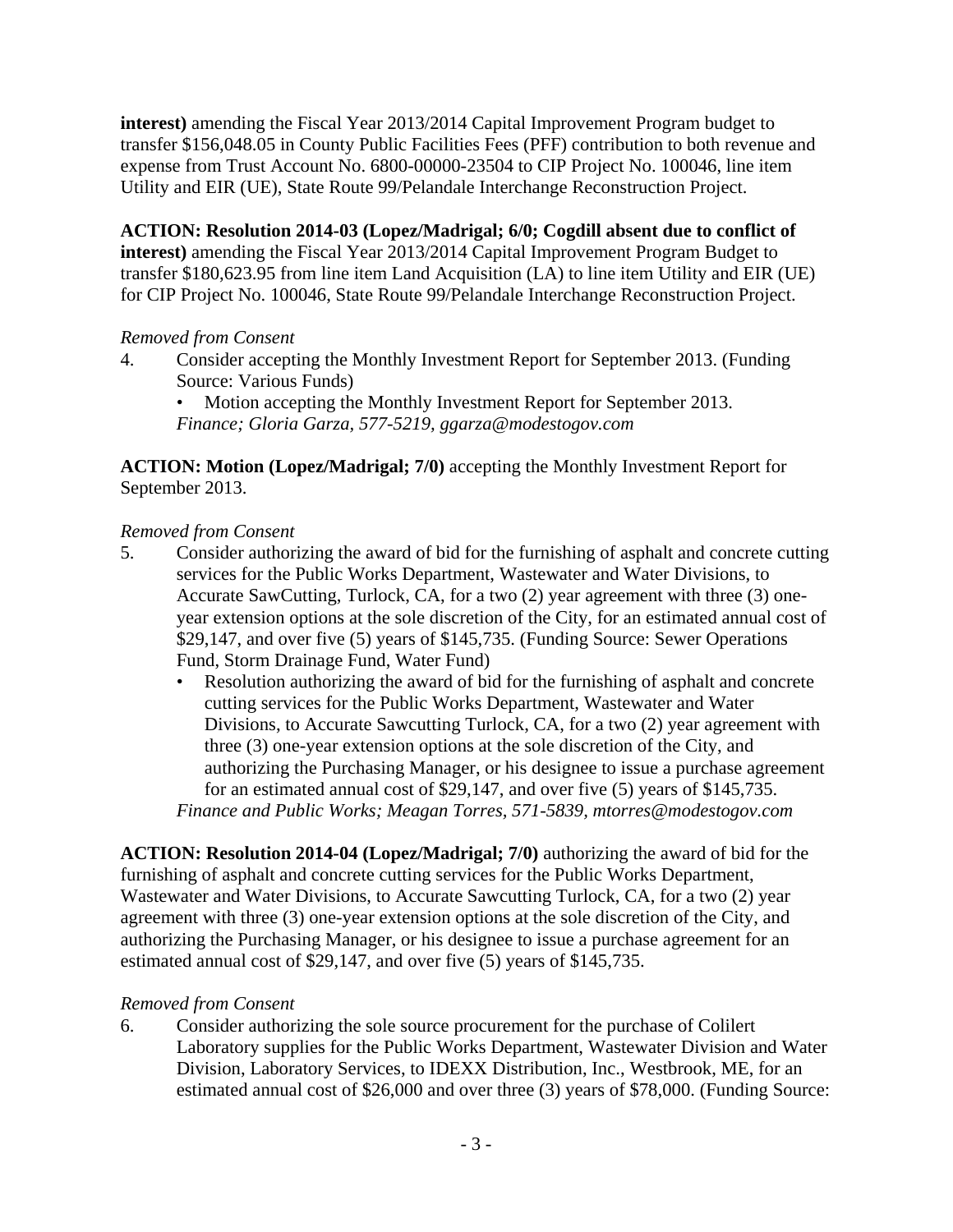Sewer Fund and Water Fund)

• Resolution authorizing the sole source procurement for the purchase of Coliert Laboratory supplies for the Public Works Department, Wastewater Division and Water Division, Laboratory Services, to IDEXX Distribution, Inc., Westbrook, ME, for a three (3) year agreement, and authorizing the Purchasing Manager, or his designee, to issue a purchase agreement for an estimated annual cost of \$26,000 and over three (3) years of \$78,000.

*Finance and Public Works; Meagan Torres, 571-5839, mtorres@modestogov.com* 

**ACTION: Resolution 2014-05 (Lopez/Madrigal; 7/0)** authorizing the sole source procurement for the purchase of Coliert Laboratory supplies for the Public Works Department, Wastewater Division and Water Division, Laboratory Services, to IDEXX Distribution, Inc., Westbrook, ME, for a three (3) year agreement, and authorizing the Purchasing Manager, or his designee, to issue a purchase agreement for an estimated annual cost of \$26,000 and over three (3) years of \$78,000.

## *Removed from Consent*

- 7. Consider authorizing the award of proposal and contract for a Laboratory Information Management System (LIMS) for the Water and Wastewater Divisions of the Public Works Department, to PerkinElmer Health Sciences Inc./Labworks LIMS, Shelton, CT, for an estimated initial cost of \$229,340 and a five (5) year estimated cost of approximately \$ 296,455 including maintenance. (Funding Source: Water and Wastewater Funds)
	- Resolution authorizing the award of proposal and contract for the furnishing and installation of a Laboratory Information Management System (LIMS) for the Water and Wastewater Divisions of the Public Works Department, to PerkinElmer Health Sciences Inc./Labworks LIMS, Shelton, CT, for an estimated initial cost of \$229,340 and a five (5) year estimated cost of \$ 296,455 including maintenance and authorizing the City Manager or his designee to execute the contract. *Finance; Mark Averell, 577-5412, maverell@modestogov.com*

**ACTION: Resolution 2014-06 (Lopez/Madrigal; 7/0)** authorizing the award of proposal and contract for the furnishing and installation of a Laboratory Information Management System (LIMS) for the Water and Wastewater Divisions of the Public Works Department, to PerkinElmer Health Sciences Inc./Labworks LIMS, Shelton, CT, for an estimated initial cost of \$229,340 and a five (5) year estimated cost of \$ 296,455 including maintenance and authorizing the City Manager or his designee to execute the contract.

## *Removed from Consent*

8. Consider approving Assignment and Assumption Agreements and Consent to Transfer from Stanislaus County Affordable Housing Corporation (STANCO) to Bennett Place, LLC; approving Subordination Agreements between the City of Modesto and Bennett Place, LLC for the acquisition and construction of "Bennett Place" and Subordination Agreement for the Stormwater Treatment Device Access and Maintenance Agreement, and authorizing the City Manager, or his designee, to execute these agreements and any related documents (Funding Source: HOME Investment Partnerships Grant (HOME),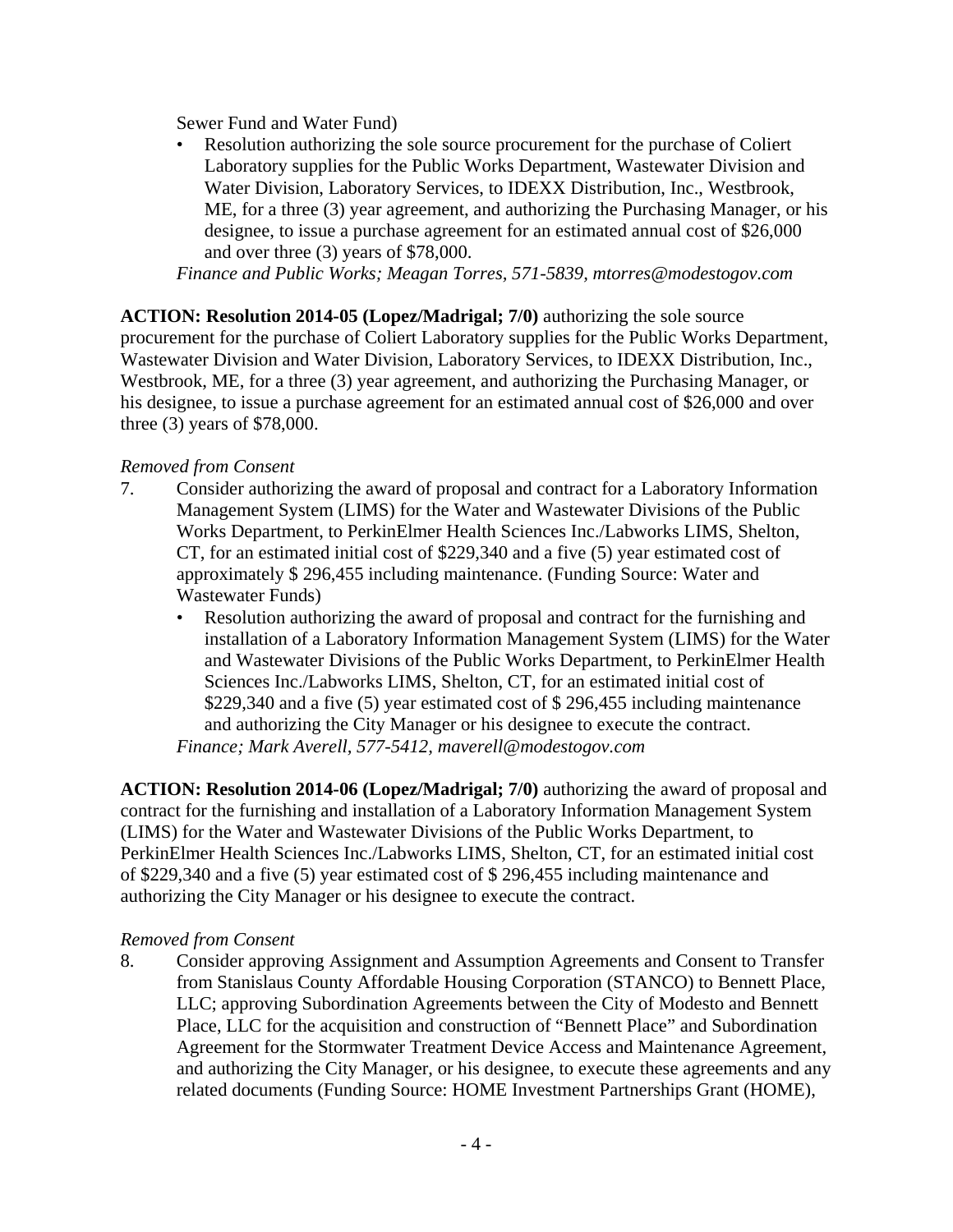Neighborhood Stabilization Program II (NSP2), and Neighborhood Stabilization Program III (NSP3) )

- Resolution approving an Assignment and Assumption Agreement Re: HOME Loan Documents and Consent to Transfer (Bennett Place) from STANCO to Bennett Place, LLC, and authorizing the City Manager, or his designee, to execute all related documents.
- Resolution approving an Assignment and Assumption Agreement Re: NSP 2 Loan Documents and Consent to Transfer (Bennett Place) from STANCO to Bennett Place, LLC, and authorizing the City Manager, or his designee, to execute all related documents.
- Resolution approving an Assignment and Assumption Agreement RE: NSP 3 Loan Documents and Consent to transfer (Bennett Place) from STANCO to Bennett Place, LLC, and authorizing the City Manager, or his designee, to execute all related documents.
- Resolution approving a Subordination Agreement MHSA between the City of Modesto, Bennett Place, LLC., and California Housing Finance Agency to subordinate HOME Loan Documents, except HOME Regulatory Agreement (including amendments), to MHSA Loan Documents for the acquisition and construction of Bennett Place located at 421 Lincoln Avenue and authorizing the City Manager, or his designee, to execute all related documents.
- Resolution approving a Subordination Agreement MHSA between City of Modesto, Bennett Place, LLC, and California Housing Finance Agency to subordinate NSP 2 Loan Documents and NSP 3 Loan Documents, except the NSP 2 Regulatory Agreement and the NSP 3 Regulatory Agreement, to the MHSA Loan Documents for the pre-development and construction of Bennett Place located at 421 Lincoln Avenue and authorizing the City Manager, or his designee, to execute all related documents.
- Resolution approving a Subordination Agreement MHSA between City of Modesto, Bennett Place, LLC and California Housing Finance Agency to subordinate the Stormwater Treatment Device Access and Maintenance Agreement dated January 11, 2013 to the MHSA Loan Documents and authorizing the City Manager, or his designee, to execute all related documents.

*Parks, Recreation & Neighborhoods; Carol Averell, 577-5310, caverell@modestogov.com* 

**ACTION: Resolution 2014-07 (Madrigal/Gunderson; 7/0)** approving an Assignment and Assumption Agreement Re: HOME Loan Documents and Consent to Transfer (Bennett Place) from STANCO to Bennett Place, LLC, and authorizing the City Manager, or his designee, to execute all related documents.

**ACTION: Resolution 2014-08 (Madrigal/Gunderson; 7/0)** approving an Assignment and Assumption Agreement Re: NSP 2 Loan Documents and Consent to Transfer (Bennett Place) from STANCO to Bennett Place, LLC, and authorizing the City Manager, or his designee, to execute all related documents.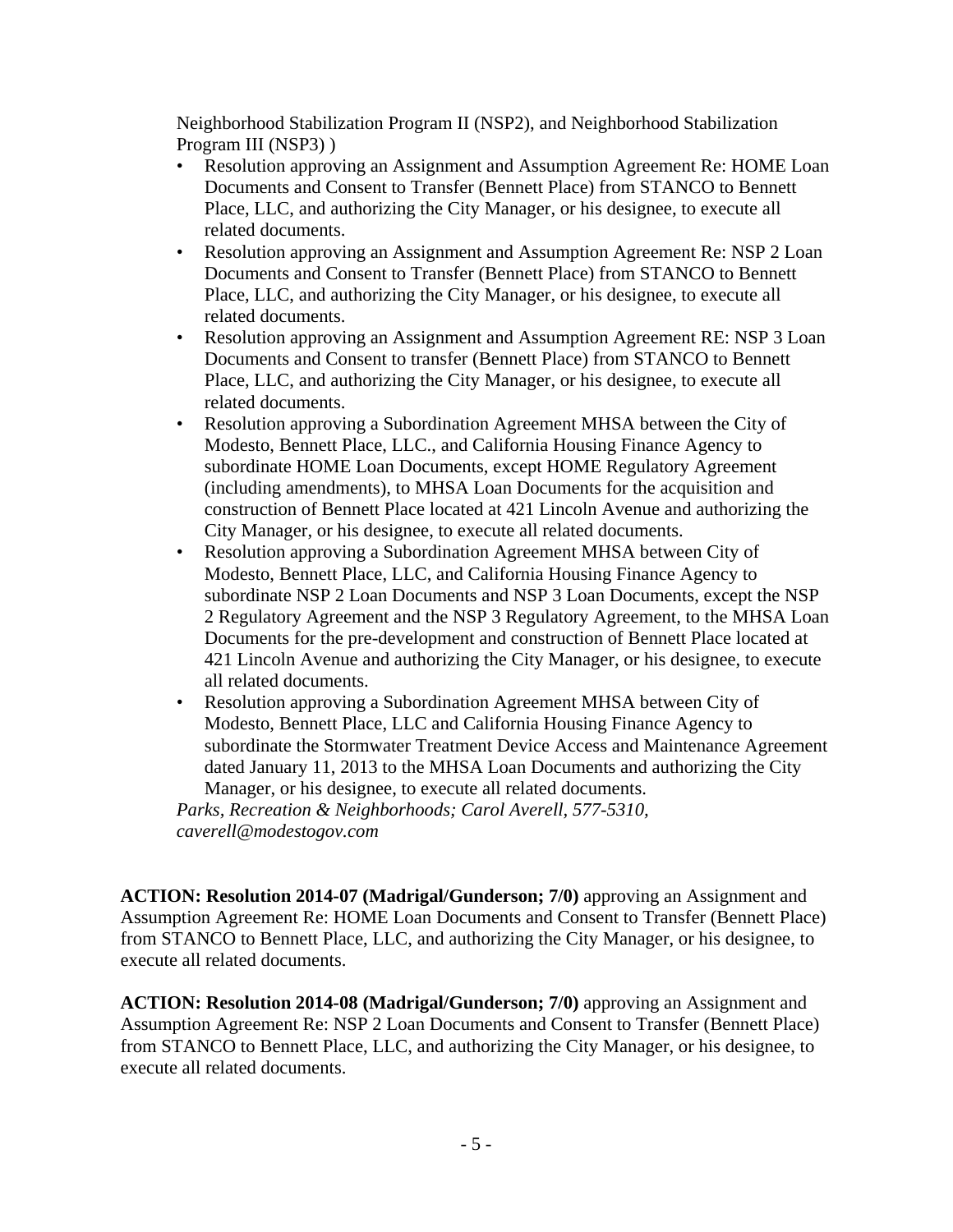**ACTION: Resolution 2014-09 (Madrigal/Gunderson; 7/0)** approving an Assignment and Assumption Agreement RE: NSP 3 Loan Documents and Consent to transfer (Bennett Place) from STANCO to Bennett Place, LLC, and authorizing the City Manager, or his designee, to execute all related documents.

**ACTION: Resolution 2014-10 (Madrigal/Gunderson; 7/0)** approving a Subordination Agreement MHSA between the City of Modesto, Bennett Place, LLC., and California Housing Finance Agency to subordinate HOME Loan Documents, except HOME Regulatory Agreement (including amendments), to MHSA Loan Documents for the acquisition and construction of Bennett Place located at 421 Lincoln Avenue and authorizing the City Manager, or his designee, to execute all related documents.

**ACTION: Resolution 2014-11 (Madrigal/Gunderson; 7/0)** approving a Subordination Agreement MHSA between City of Modesto, Bennett Place, LLC, and California Housing Finance Agency to subordinate NSP 2 Loan Documents and NSP 3 Loan Documents, except the NSP 2 Regulatory Agreement and the NSP 3 Regulatory Agreement, to the MHSA Loan Documents for the pre-development and construction of Bennett Place located at 421 Lincoln Avenue and authorizing the City Manager, or his designee, to execute all related documents.

**ACTION: Resolution 2014-12 (Madrigal/Gunderson; 7/0)** approving a Subordination Agreement MHSA between City of Modesto, Bennett Place, LLC and California Housing Finance Agency to subordinate the Stormwater Treatment Device Access and Maintenance Agreement dated January 11, 2013 to the MHSA Loan Documents and authorizing the City Manager, or his designee, to execute all related documents.

## *Removed from Consent*

- 9. Consider approving a Memorandum of Understanding with the Stanislaus Council of Governments that provides for the City of Modesto to receive Federal Transit Administration Job Access Reverse Commute funds. (Funding Source: Transit Revenue)
	- Resolution approving a Memorandum Of Understanding (MOU) with the Stanislaus Council Of Governments (StanCOG) to set forth the subrecipient agreement and structure for receiving and administering Federal Transit Administration (FTA) Job Access And Reverse Commute (JARC) Funds and authorizing the City Manager, or his designee, to execute the MOU. *Public Works; Fred Cavanah, 577-5298, fcavanah@modestogov.com*

**ACTION: Resolution 2014-13 (Lopez/Madrigal; 7/0)** approving a Memorandum of Understanding (MOU) with the Stanislaus Council of Governments (StanCOG) to set forth the subrecipient agreement and structure for receiving and administering Federal Transit Administration (FTA) Job Access And Reverse Commute (JARC) Funds and authorizing the City Manager, or his designee, to execute the MOU.

## *Removed from Consent*

10. Consider accepting the Avoid the Twelve Grant from the State of California Office of Traffic Safety, in the amount not to exceed \$35,000, to reduce alcohol related fatal and injury traffic collisions in Stanislaus County. (Funding Source: Grant Revenue)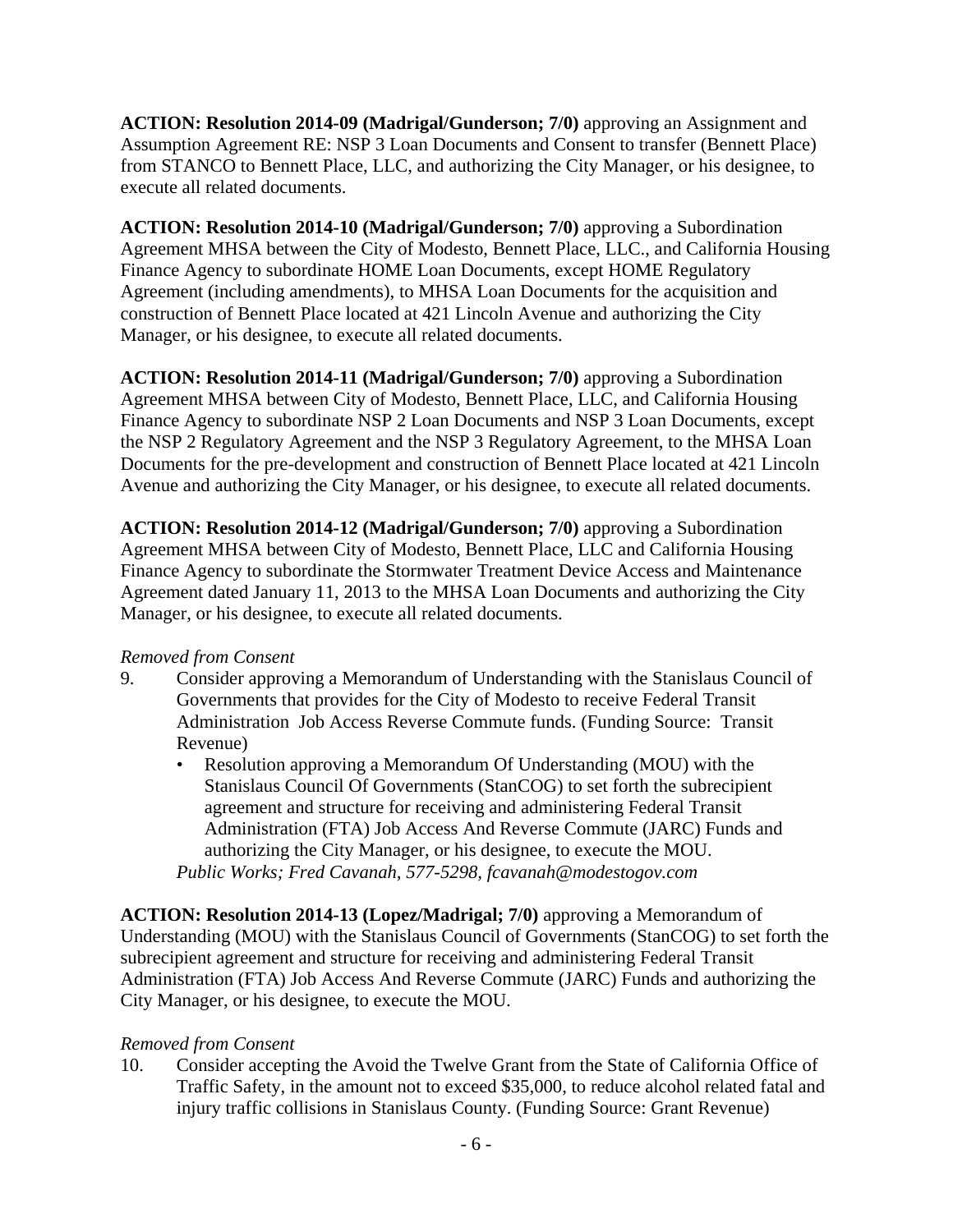- Resolution accepting the Avoid the Twelve Grant from the State of California Office of Traffic Safety, in the amount not to exceed \$35,000, to reduce alcohol related fatal and injury traffic collisions in Stanislaus County; and authorizing the City Manager, or his designee, to execute the necessary program documents.
- Resolution amending the Fiscal Year 2013/2014 Operating Budget estimating revenue and offsetting expenses not to exceed \$35,000, for the Avoid the Twelve Grant, to reduce alcohol related fatal and injury traffic collisions in Stanislaus County; and authorizing the Finance Director, or her designee, to implement the provisions of this resolution.

*Police; Jeramy Young, 572-9664, youngj@modestopd.com* 

**ACTION: Resolution 2014-14 (Madrigal/Lopez; 7/0)** accepting the Avoid the Twelve Grant from the State of California Office of Traffic Safety, in the amount not to exceed \$35,000, to reduce alcohol related fatal and injury traffic collisions in Stanislaus County; and authorizing the City Manager, or his designee, to execute the necessary program documents.

**ACTION: Resolution 2014-15 (Madrigal/Lopez; 7/0)** amending the Fiscal Year 2013/2014 Operating Budget estimating revenue and offsetting expenses not to exceed \$35,000, for the Avoid the Twelve Grant, to reduce alcohol related fatal and injury traffic collisions in Stanislaus County; and authorizing the Finance Director, or her designee, to implement the provisions of this resolution.

## *Removed from Agenda*

- 11. Consider approving the submittal of the Airport Capital Improvement Plan Summary to the Federal Aviation Administration and Caltrans Aeronautics. (Funding Source: Not applicable)
	- Resolution approving the submittal of the Airport Capital Improvement Plan Summary to the Federal Aviation Administration and Caltrans Aeronautics. *Public Works; David Rudat, 341-2933, drudat@modestogov.com*

**ACTION:** Removed from Agenda.

## **COUNCIL COMMENTS & REPORTS**

Councilmember Kenoyer spoke regarding passion of the community and what's best for the 200,000 citizens of Modesto.

Councilmember Madrigal spoke regarding meetings he has attended with local business owners and possible free wi-fi in downtown Modesto.

Councilmember Lopez also spoke regarding free wi-fi at the Farmer's Market in downtown Modesto.

## **CITY MANAGER COMMENTS & REPORTS**

City Manager Nyhoff spoke regarding Agenda back-up information available on the City's website.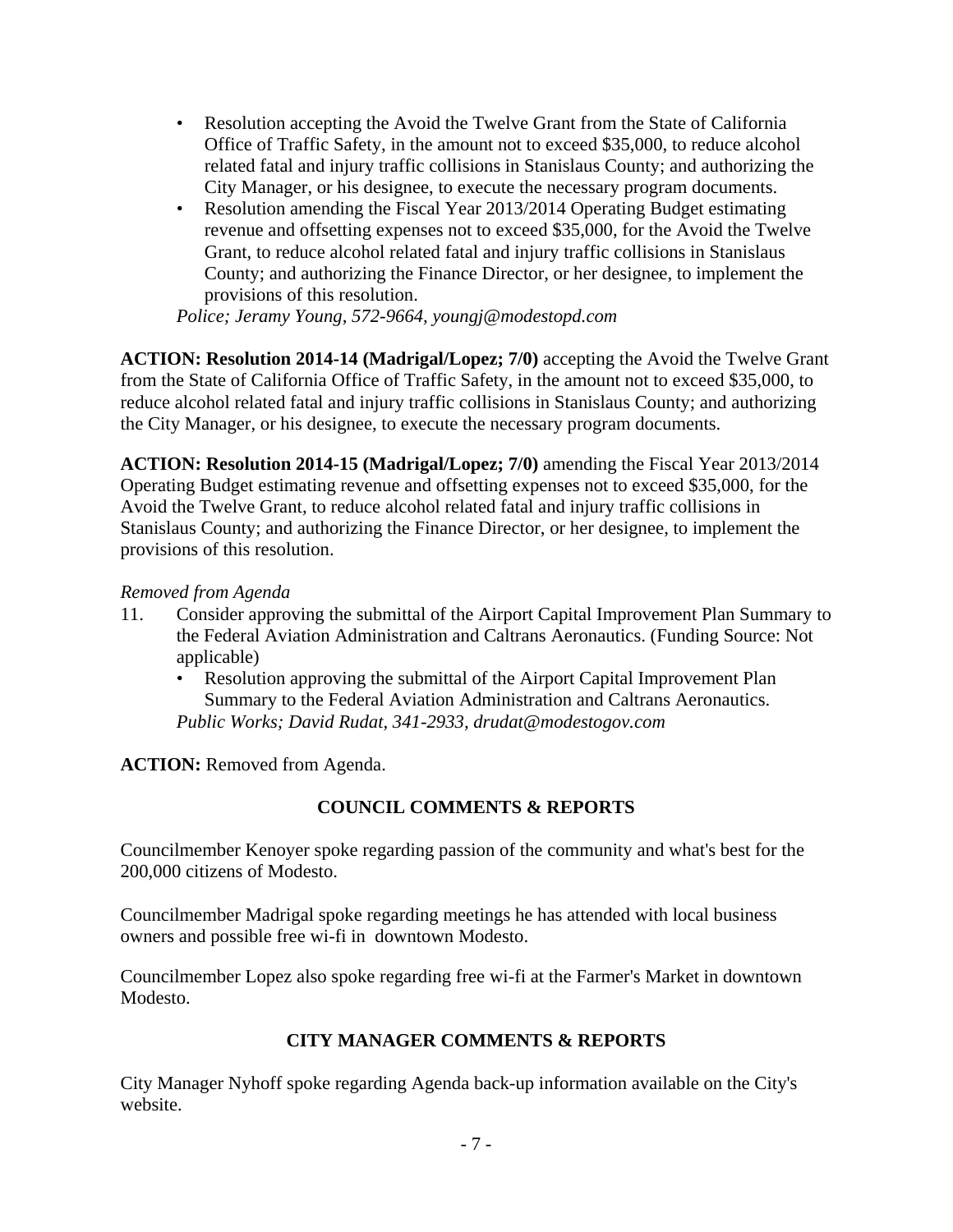### **UNFINISHED BUSINESS**

- 12. Consider the application of Berberian Holdings, LP for a General Plan Amendment to re-designate approximately 18 acres from Mixed-use and Residential to Commercial and to rezone the same property from Planned Development Zone, P-D(211) to Planned Development Zone, P-D(596) to allow development of a shopping center and certifying an Environmental Impact Report related to the above-described project, property located at the southwest corner of Sylvan Avenue and Oakdale Road. (continued from December 10, 2013 Council meeting; public hearing closed) (Funding Source: Not Applicable)
	- Resolution making certain findings concerning mitigation measures, adopting a Mitigation Monitoring and Reporting Program, making certain findings regarding alternatives, adopting a statement of overriding considerations, and certify the Final Environmental Impact Report for the Marketplace Project (State Clearinghouse No. 2013022013).
	- Resolution approving an amendment to the Modesto Urban Area General Plan, to re-designate approximately ten acres from Mixed Use to Commercial and approximately eight acres from Residential to Commercial, property located at the southwest corner of Sylvan Avenue and Oakdale Road (Berberian Holdings, LP).
	- Motion introducing an Ordinance amending Section 10-3-9 of the Zoning Map to rezone from Planned Development Zone, P-D(211), to Planned Development Zone, P-D(596), property located at the southwest corner of Sylvan Avenue and Oakdale Road (Berberian Holdings, LP).
	- Resolution approving a Development Plan for Planned Development Zone, P-D(596) **with driveways on Hashem Drive** (Berberian Holdings, LP). *Community & Economic Development; David Wage, 577-5302, dwage@modestogov.com*

**ACTION: Resolution 2014-16 (Cogdill/Lopez; 7/0)** making certain findings concerning mitigation measures, adopting a Mitigation Monitoring and Reporting Program, making certain findings regarding alternatives, adopting a statement of overriding considerations, and certify the Final Environmental Impact Report for the Marketplace Project (State Clearinghouse No. 2013022013).

**ACTION: Resolution 2014-17 (Cogdill/Lopez; 7/0)** approving an amendment to the Modesto Urban Area General Plan, to re-designate approximately ten acres from Mixed Use to Commercial and approximately eight acres from Residential to Commercial, property located at the southwest corner of Sylvan Avenue and Oakdale Road (Berberian Holdings, LP).

**ACTION: Motion (Cogdill/Lopez; 7/0)** introducing **Ordinance No. 3597-C.S.** amending Section 10-3-9 of the Zoning Map to rezone from Planned Development Zone, P-D(211), to Planned Development Zone, P-D(596), property located at the southwest corner of Sylvan Avenue and Oakdale Road (Berberian Holdings, LP).

**ACTION: Resolution 2014-18 (Cogdill/Lopez; 7/0)** approving a Development Plan for Planned Development Zone, P-D(596) **with driveways on Hashem Drive** (Berberian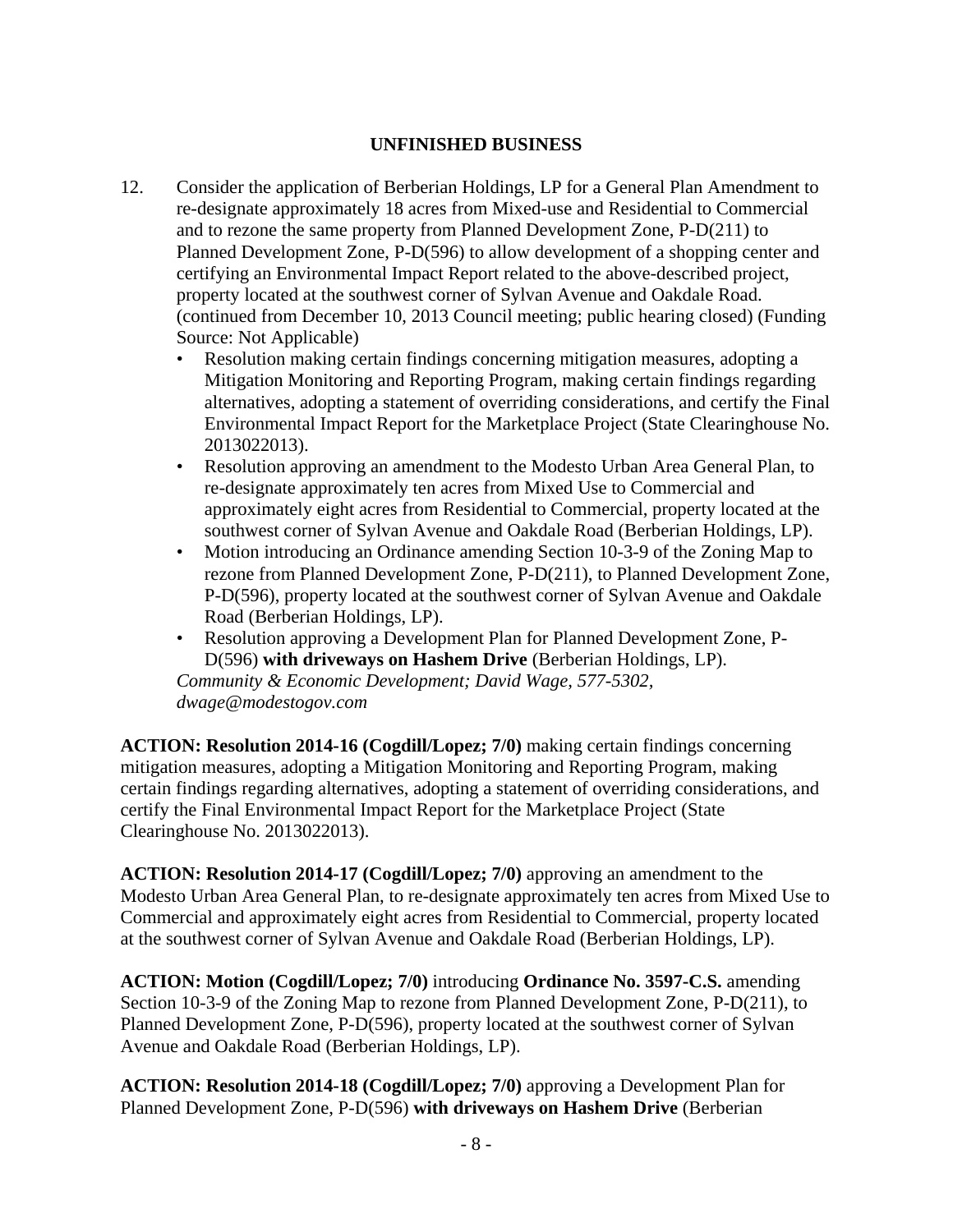Holdings, LP).

- 13. Consider approving a future election date for placing a Residential Urban Limit (RUL) Initiative on a City of Modesto Regular Municipal election. (Funding Source: General Fund)
	- Motion rescinding City Council action on August 7, 2013 directing placement of the RUL ballot initiative on the next Regular Election on June 3, 2014.
	- Motion considering the placement of a RUL ballot initiative that also includes review of the continued need for the requirement of Advisory elections pursuant to the Charter required Measures A and M on the November 2015 election.

*Community & Economic Development; Patrick Kelly, 577-5268, pkelly@modestogov.com* 

**ACTION: Motion (Cogdill/Lopez; 7/0)** rescinding City Council action on August 7, 2013 directing placement of the RUL ballot initiative on the next Regular Election on June 3, 2014.

**ACTION: Motion (Cogdill/Lopez; 7/0)** considering the placement of a RUL ballot initiative on the November 2015 election.

**ACTION: Motion (Cogdill/Lopez; 7/0)** considering review of continued need for requirement of advisory election pursuant to Charter required Measures A and M if the RUL Measure passes.

*Recess at 7:12 p.m. Reconvened at 7:22 p.m.* 

14. Consider: (i) accepting the draft General Plan land use and transportation diagrams as the basis for the project description to update the Modesto Urban Area General Plan Master EIR; (ii) authorizing funding in the amount of \$75,000 for limited consultant assistance to update the Modesto Urban Area General Plan Master EIR (continued from December 3, 2013 Council Meeting for Council discussion.) (Funding Source: \$200,000 US HUD-EPA-DOT 2010 Smart Valley Places grant and \$48,000 minimum General Fund Match in staff-time equivalent and General Fund Expenditure)

For Council discussion only; no recommended action. *Community & Economic Development; Brad Wall, 577-5273, bwall@modestogov.com* 

*Recess at 9:46 p.m. Reconvened at 9:58 p.m.*

**ACTION:** No reportable action; this matter will return to Council on January 28, 2014 for Council action.

## **HEARINGS**

*Published in the Modesto Bee on December 27, 2013* 

15. Hearing to consider amending Section 10-3.101 of the Modesto Municipal Code to remove the requirement for a conditional use permit to locate substance abuse clinics in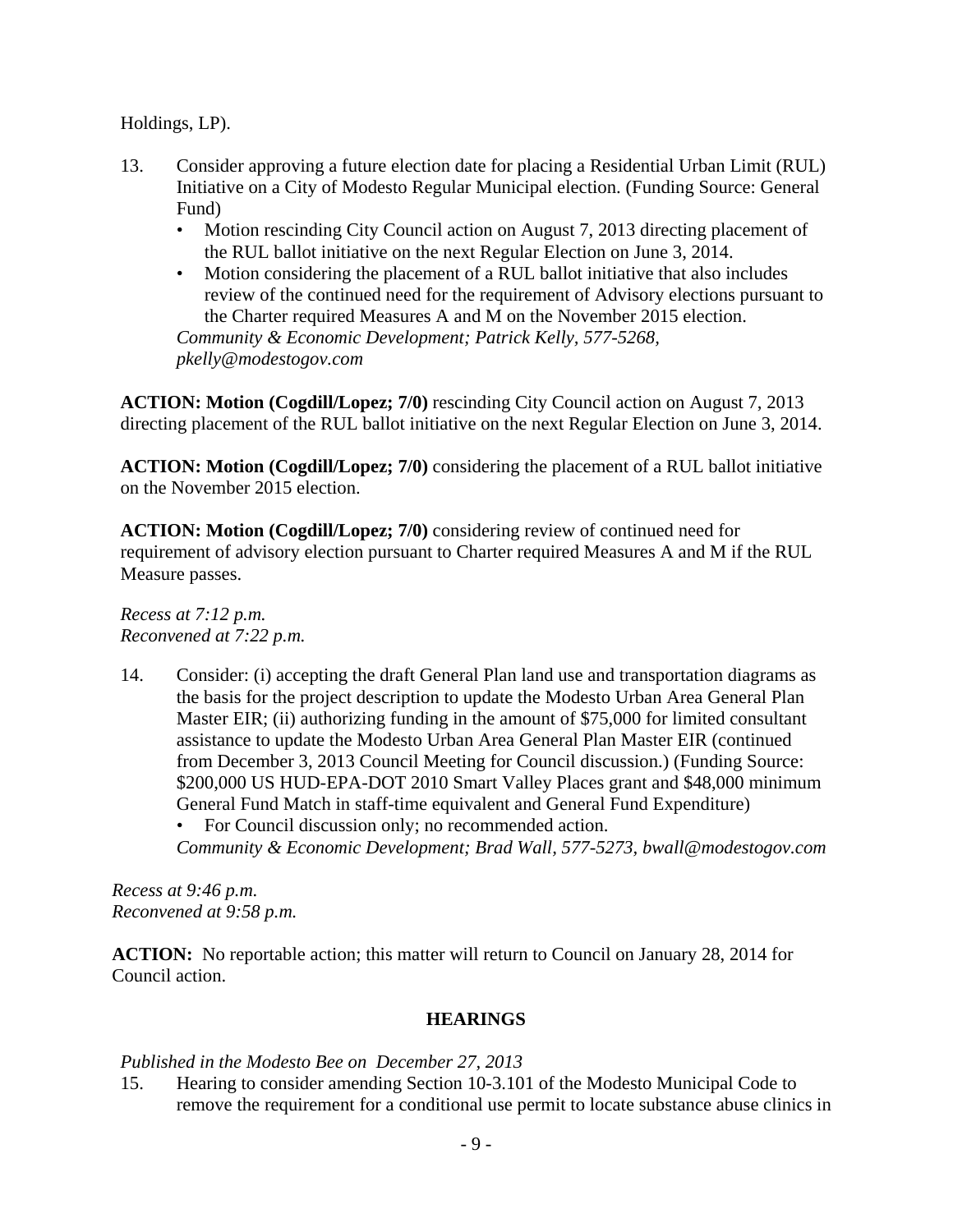the City's office and commercial zones. (Funding Source: Not Applicable)

• Motion introducing an Ordinance amending Section 10-3.101 of Chapter 3 of Title 10 of the Modesto Municipal Code to remove the requirement for a conditional use permit to locate a substance abuse clinic in the City's Professional Office (P-O), Neighborhood Commercial (C-1), General Commercial (C-2) and Highway Commercial (C-3) Zoning Districts.

*Community & Economic Development; Steve Mitchell, 577-5287, smitchell@modestogov.com* 

## **ACTION: Motion (Lopez/Madrigal; 7/0)** continued to January 14, 2014 Council meeting.

*Published in the Modesto Bee on December 17, 2013 and December 27, 2013* 

- 16. Hearing to consider approving a revision to various Airport Rates and Fees for specific activities and services at the Modesto City-County Airport, effective January 8, 2014. (Funding Source: 4310- Airport Operating Fund)
	- Resolution approving a revision to various Airport Rates and Fees for specific activities and services at the Modesto City-County Airport and rescinding Council Resolution No. 2013-96.

*Public Works; David Rudat, 341-2933, drudat@modestogov.com* 

**ACTION: Resolution 2014-19 (Gunderson/Cogdill; 7/0)** approving a revision to various Airport Rates and Fees for specific activities and services at the Modesto City-County Airport and rescinding Council Resolution No. 2013-96.

## **NEW BUSINESS**

- 17. Consider: (i) entering into an agreement with Gillig LLC to purchase up to thirty (30) transit buses over five years for the Modesto Area Express transit service (ii) purchasing twenty-two (22) low floor transit buses, at an estimated total cost of \$11,018,740, from Gillig LLC for use in the City's Modesto Area Express transit system; and (iii) amending the FY 13/14 Operating Budget in the amount of \$11,238,740 to fund the purchase. (Funding Source: Transit Funds)
	- Resolution approving an agreement with Gillig LLC for the purchase of between nine (9) and thirty (30) low floor transit buses over a five (5) year period.
	- Resolution authorizing issuance of a Purchase Order to Gillig LLC for twenty-two (22) low floor transit buses for a total price of \$11,018,739.87, including tax, and authorizing the City Manager, or his designee, to execute a Purchase Order in that amount.
	- Resolution amending the fiscal year 2013-2014 operating budget in the amount of \$11,238,740 to fund the purchase of twenty-two (22) transit buses. *Public Works; Fred Cavanah, 577-5298, fcavanah@modestogov.com*

**ACTION: Resolution 2014-20 (Gunderson/Madrigal; 7/0)** approving an agreement with Gillig LLC for the purchase of between nine (9) and thirty (30) low floor transit buses over a five (5) year period.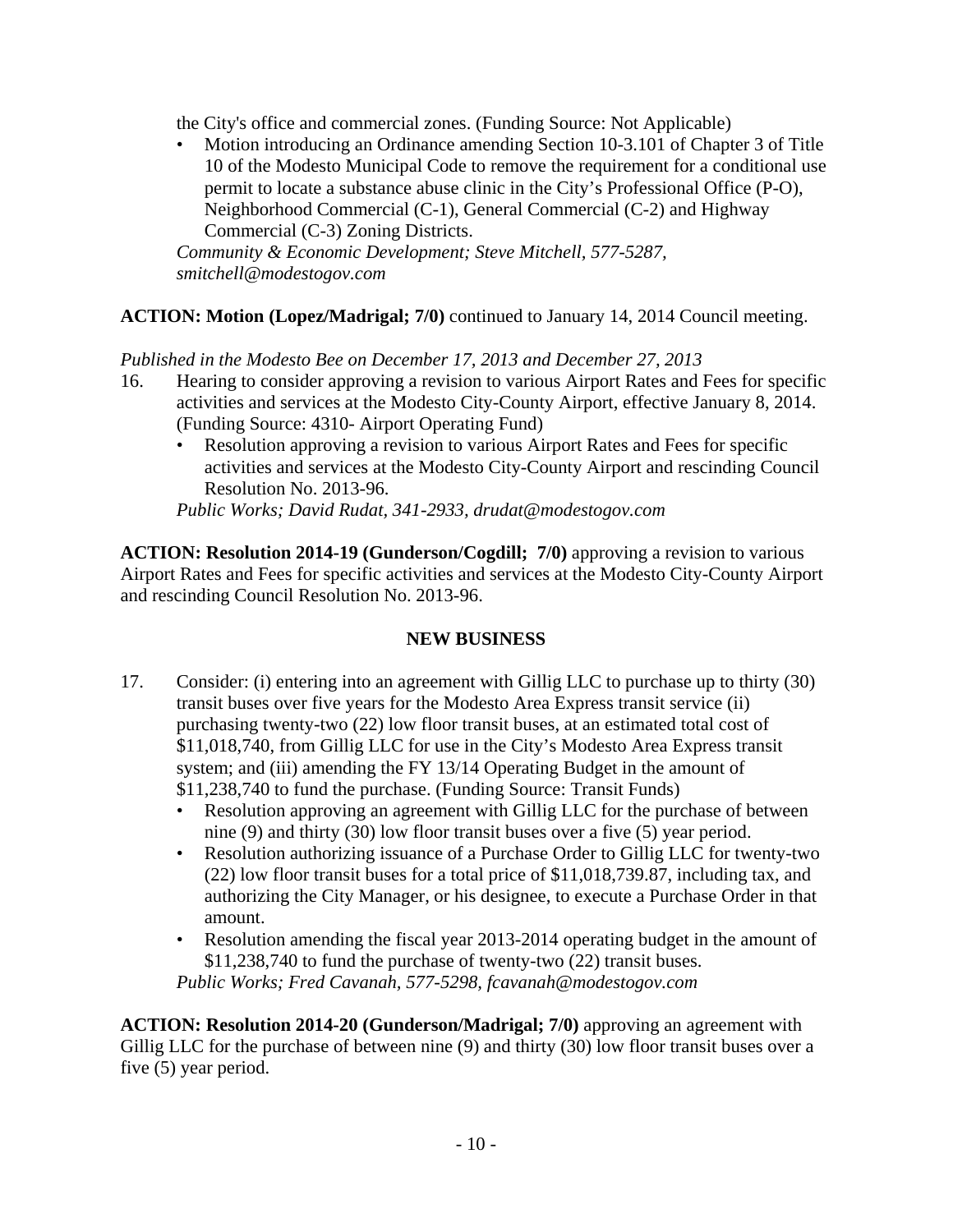**ACTION: Resolution 2014-21 (Gunderson/Madrigal; 7/0)** authorizing issuance of a Purchase Order to Gillig LLC for twenty-two (22) low floor transit buses for a total price of \$11,018,739.87, including tax, and authorizing the City Manager, or his designee, to execute a Purchase Order in that amount.

**ACTION: Resolution 2014-22 (Gunderson/Madrigal; 7/0)** amending the fiscal year 2013- 2014 operating budget in the amount of \$11,238,740 to fund the purchase of twenty-two (22) transit buses.

## **MATTERS TOO LATE FOR THE AGENDA**

None.

## **ADJOURNMENT**

This meeting was adjourned at 11:46 p.m.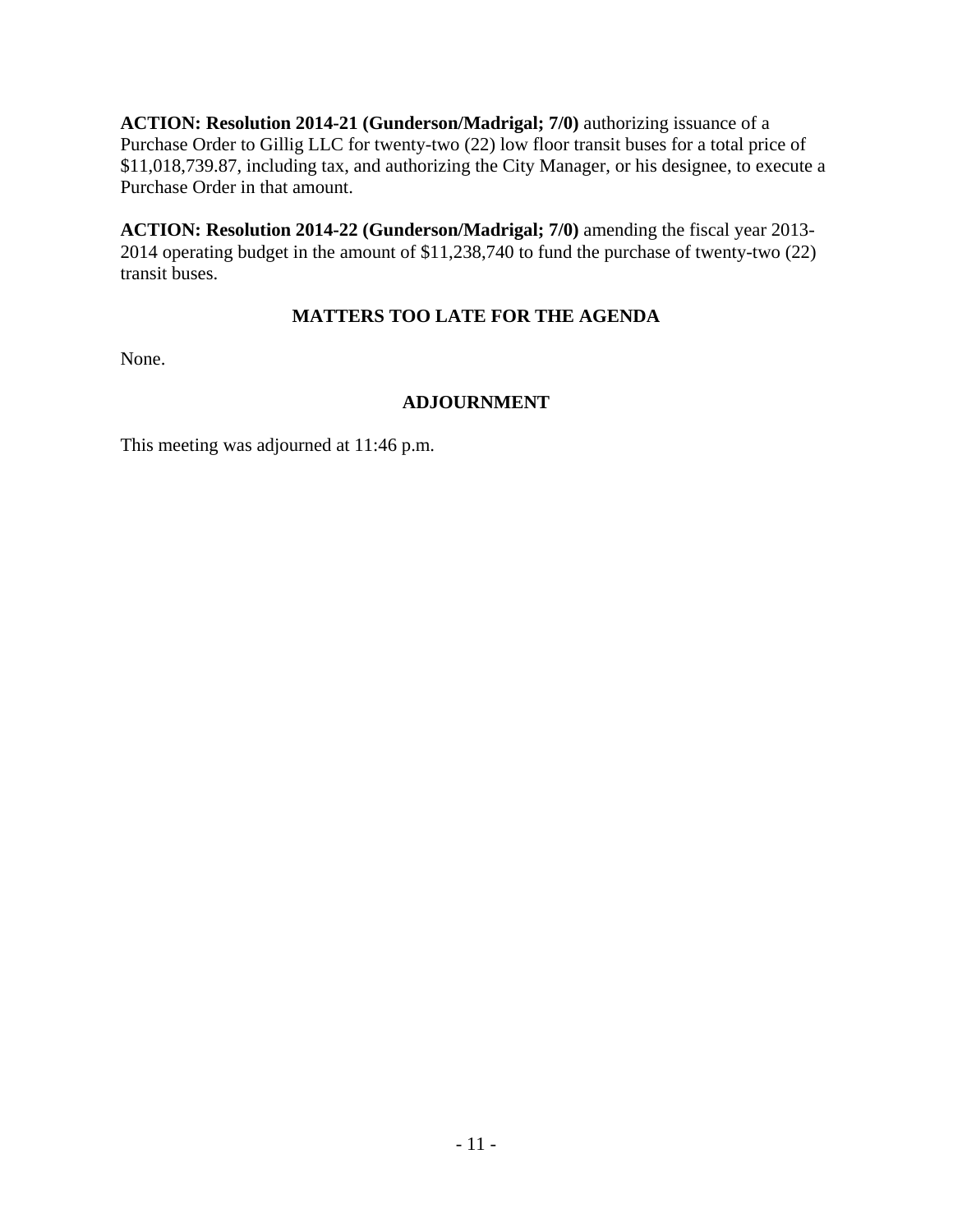## **MINUTES City of Modesto SPECIAL AUDIT COMMITTEE / COUNCIL WORKSHOP**

**Second Floor, Room 2008 Tenth Street Place, 1010 10th Street Modesto, California Tuesday, January 14, 2014, at 10:00 a.m.** 

Roll Call Present: Councilmembers Gunderson, Zoslocki and Madrigal (arrived at 10:009 a.m.) Absent: None

#### **PUBLIC COMMENTS**

None.

#### **UNFINISHED BUSINESS**

1. Consider accepting an Internal Audit Status Report from Moss Adams LLP as of January 13, 2014. (Funding Source: Not Applicable)  *City Auditor; Tom Krippaehne, (206) 302-6409, Tom.Krippaehne@mossadams.com* 

**ACTION: Motion (Madrigal/Zoslocki;unan.)** accepting an Internal Audit Status Report from Moss Adams LLP as of January 13, 2014.

#### **NEW BUSINESS**

2. Consider accepting: (i) the City's Fiscal Year 2012-2013 Comprehensive Annual Financial Report (CAFR) from external auditors Brown and Armstrong; (ii) the Fiscal Year 2012-2013 audited financial statements and audit reports for nine Community Facilities Districts; and (iii) the Fiscal Year 2012-2013 audit reports for various Joint Powers Agencies and other audits and forwarding to Council for approval (Funding Source: Not Applicable)  *Finance; DeAnna Espinoza, 577-5387, daespinoza@modestogov.com* 

**ACTION: Motion (Zoslocki/Madrigal;unan.)** accepting: (i) the City's Fiscal Year 2012- 2013 Comprehensive Annual Financial Report (CAFR) from external auditors Brown and Armstrong; (ii) the Fiscal Year 2012-2013 audited financial statements and audit reports for nine Community Facilities Districts; and (iii) the Fiscal Year 2012-2013 audit reports for various Joint Powers Agencies and other audits and forwarding to Council for approval.

3. Consider accepting: (i) the Fiscal Year 2012-2013 City of Modesto; and (ii) the Stanislaus Drug Enforcement Agency Single Audit reports and forwarding to Council for approval. (Funding Source: Not Applicable)  *Finance; DeAnna Espinoza, 577-5387, daespinoza@modestogov.com*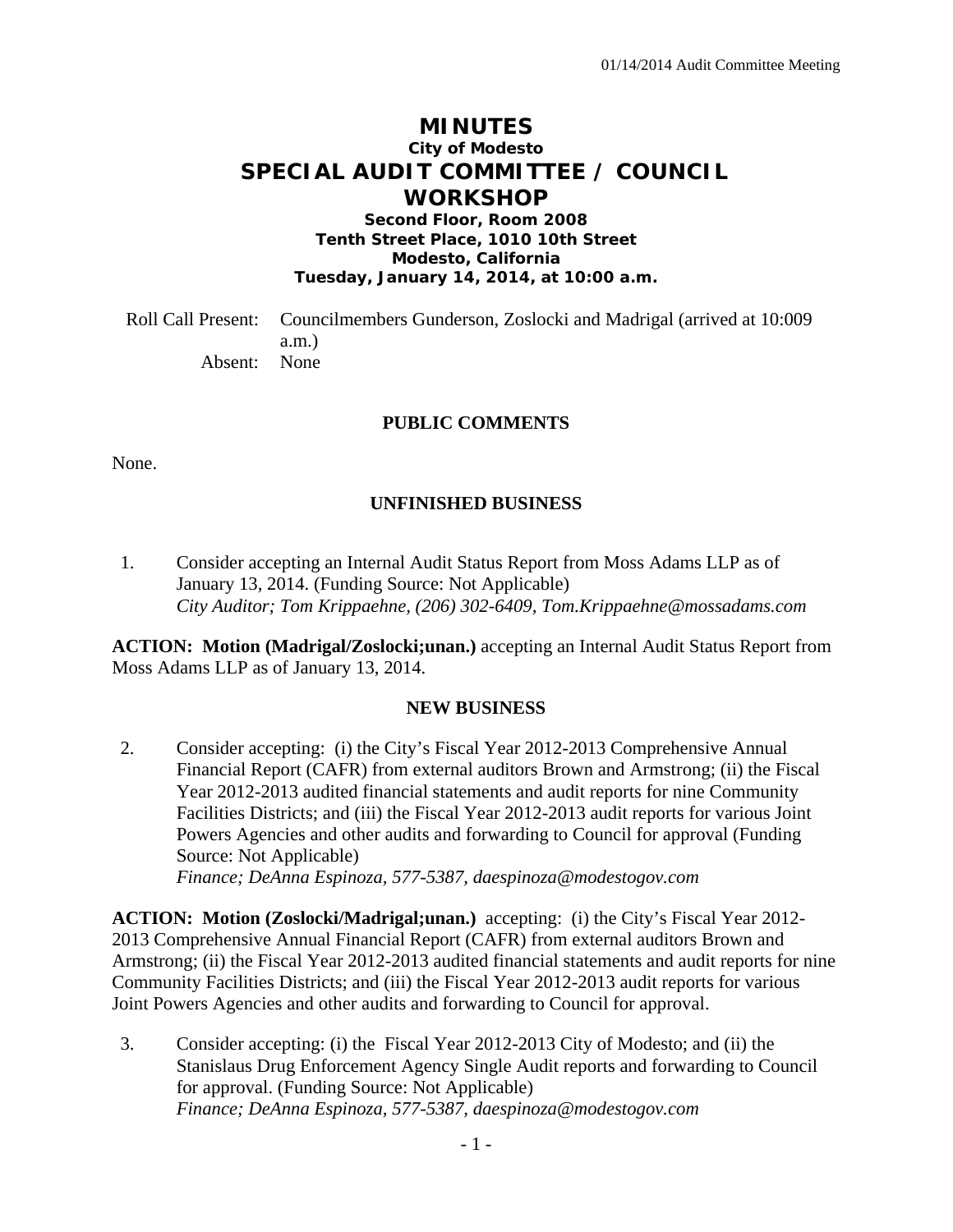**ACTION: Motion (Madrigal/Zoslocki;unan.)** accepting: (i) the Fiscal Year 2012-2013 City of Modesto; and (ii) the Stanislaus Drug Enforcement Agency Single Audit reports and forwarding to Council for approval.

4. Consider accepting the Auditor's report on compliance with requirements applicable to the Federal Aviation Passenger Facility Charge (PFC) program and on internal control over compliance, prepared by external auditors Brown and Armstrong, for fiscal year ending June 30, 2013 and forwarding to Council for approval. (Funding Source: Not Applicable)

 *Finance; DeAnna Espinoza, 577-5387, daespinoza@modestogov.com* 

**ACTION: Motion (Madrigal/Zoslocki;unan.)** accepting the Auditor's report on compliance with requirements applicable to the Federal Aviation Passenger Facility Charge (PFC) program and on internal control over compliance, prepared by external auditors Brown and Armstrong, for fiscal year ending June 30, 2013 and forwarding to Council for approval.

## **MATTERS TOO LATE FOR THE AGENDA**

None.

#### **ADJOURNMENT**

This meeting adjourned at 11:36 a.m.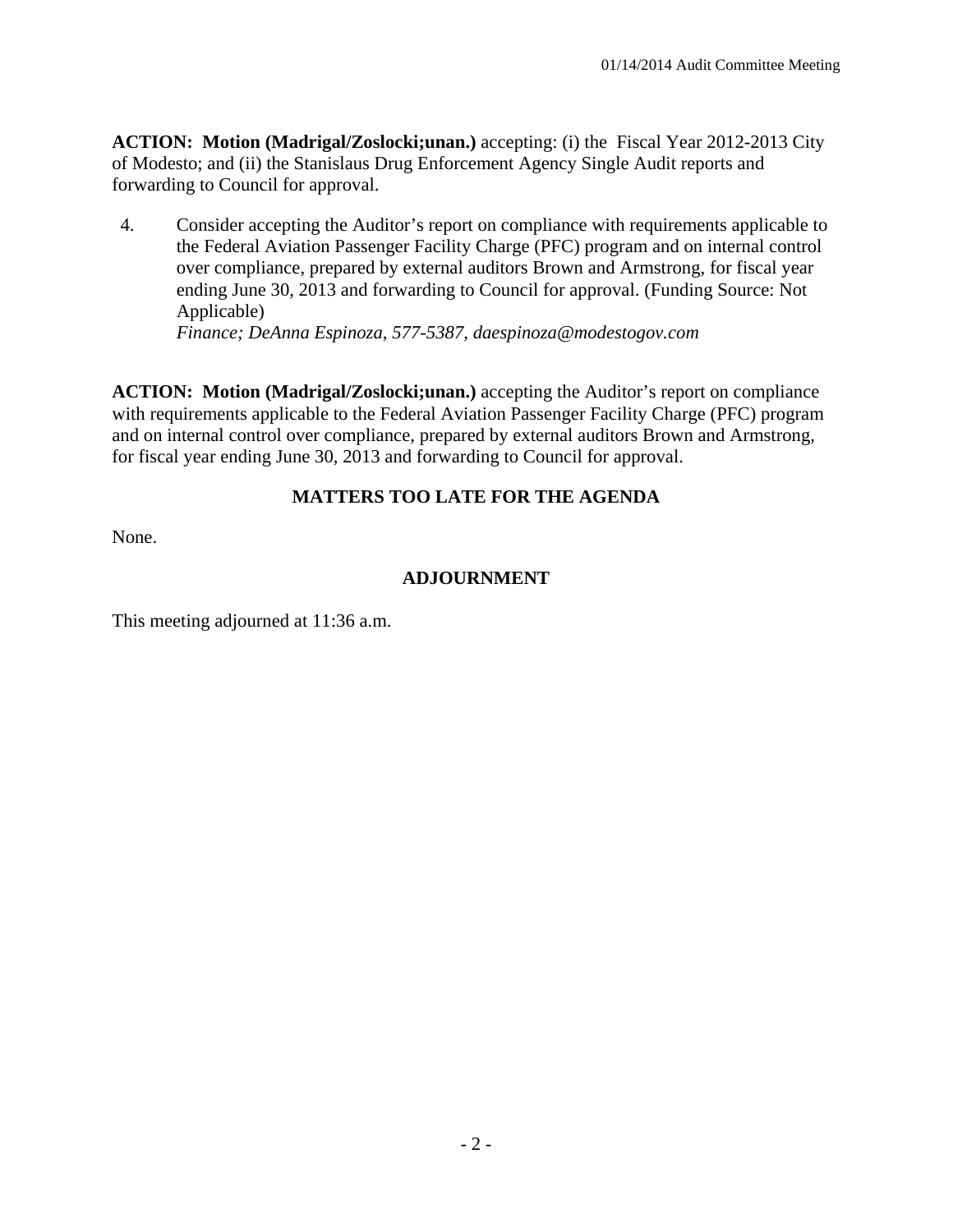# **MINUTES**

# City of Modesto **SPECIAL MODESTO PUBLIC FINANCING AUTHORITY MEETING**

Tenth Street Place Chambers, Basement Level 1010 10th Street Modesto, California

#### **Tuesday, January 14, 2014, 5:30 p.m.**

Roll Call - Present: Commissioners Cogdill, Gunderson, Kenoyer, Lopez, Madrigal, Zoslocki, Mayor Marsh

Absent:

#### **PUBLIC COMMENT PERIOD Three minute time limit per speaker**

None.

#### **CONSENT ITEMS – ROLL CALL VOTE REQUIRED**: Item A & B **ACTION CONSENT ITEMS A-B: (Lopez/Madrigal;unan.)**

#### **CONSENT ITEMS**

#### **An item may be removed from consent and discussed at the request of an audience member or Commissioner.**

CONSENT

- A. Consider approval of the minutes of the Public Financing Authority meeting the October 22, 2013.
- Motion approving the minutes of the October 22, 2013 Public Finance Authority meeting.

 *Clerk; Stephanie Lopez, 577-5397, slopez@modestogov.com*

**ACTION: Motion (Lopez/Madrigal;unan.)** approving the minutes of the October 22, 2013 Public Finance Authority meeting.

B. Consider accepting a resolution authorizing a 31 day extension of the irrevocable direct pay Letter of Credit (LOC) with Bank of America supporting the Modesto Public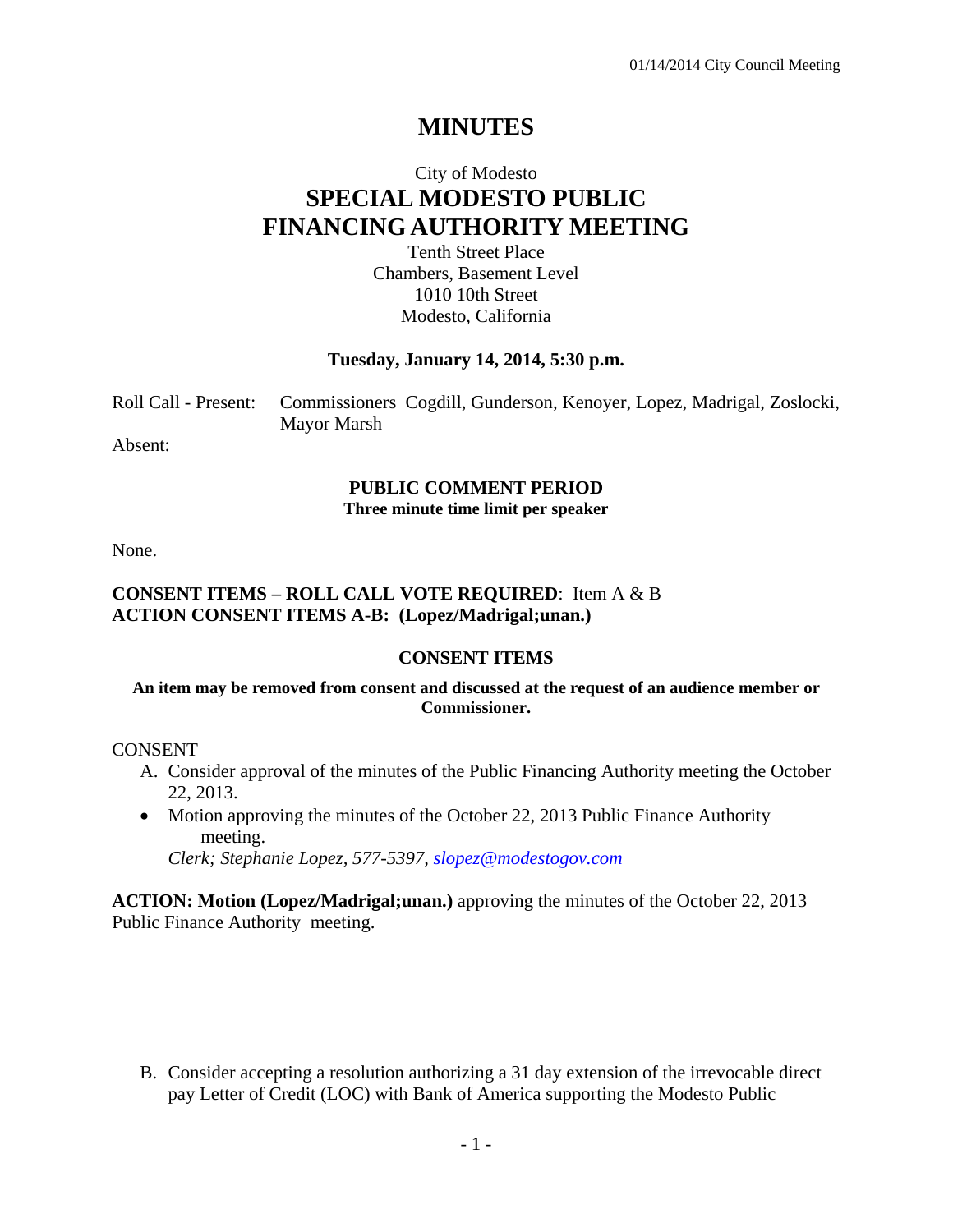Financing Authority Lease Revenue Refunding Bonds, Series 2008 (Bonds).

• Resolution authorizing a 31 day extension of the irrevocable direct pay Letter of Credit (LOC) with Bank of America supporting the Modesto Public Financing Authority Lease Revenue Refunding Bonds, Series 2008 (Bonds). *Finance; Gloriette Genereux, 577-5371, ggenereux@modestogov.com*

**ACTION: Resolution 01-2014 (Lopez/Madrigal;unan.)** authorizing a 31 day extension of the irrevocable direct pay Letter of Credit (LOC) with Bank of America supporting the Modesto Public Financing Authority Lease Revenue Refunding Bonds, Series 2008 (Bonds).

## **MATTERS TOO LATE FOR THE AGENDA**

None.

## **ADJOURNMENT**

This meeting was adjourned at 7:10 p.m.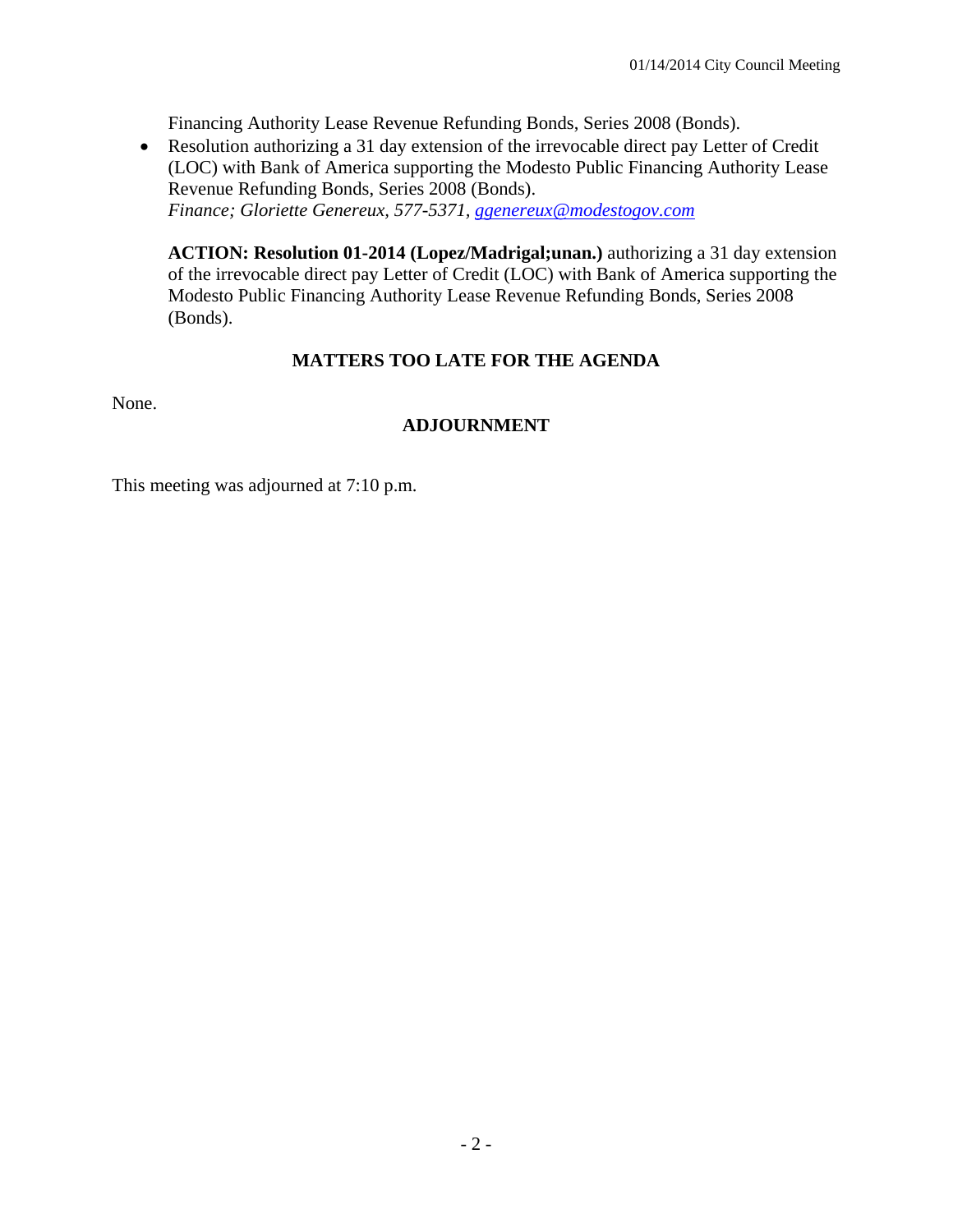# **MINUTES**

## City of Modesto  **CITY COUNCIL MEETING Chambers, Basement Level Tenth Street Place, 1010 10th Street Modesto, California Tuesday January 14, 2014, at 5:30 p.m.**

Roll Call – Present: Councilmembers Cogdill, Gunderson, Kenoyer, Lopez, Madrigal, Zoslocki, Mayor Marsh Absent: None

Pledge of Allegiance to the Flag

Invocation: Jim Applegate, Redeemer

City Clerk's Announcements: Item 12 will be heard after Item 3

Declaration of Conflicts of Interest: None

Reports from Closed Session: Interim City Attorney Lindgren reported on Closed Session matters

#### **ACKNOWLEDGEMENTS AND PRESENTATIONS**

1. Presentation by the Modesto Chamber of Commerce to new and growing businesses in Modesto. (Funding Source: Not Applicable)  *Community & Economic Development; Laurie Smith, 577-5347, lsmith@modestogov.com* 

**ACTION:** Cecil Russell, President of the Modesto Chamber of Commerce, acknowledged Audio Pros, Smile Shine Dental, and Courtesy Staffing.

2. Presentation of Proclamation to Cub Scout Pack 14 for its continued service to the City of Modesto and as a recipient of the National William T. Hornady Award for Conservation. (Funding Source: Not Applicable)  *Information Technology; Bryan Sastokas, 577-5229, bsastokas@modestogov.com* 

**ACTION:** Mayor Marsh presented a Proclamation to Cub Scout Pack 14 for its continued service to the City of Modesto and as a recipient of the National William T. Hornady Award for Conservation.

#### **MISCELLANEOUS**

Legislation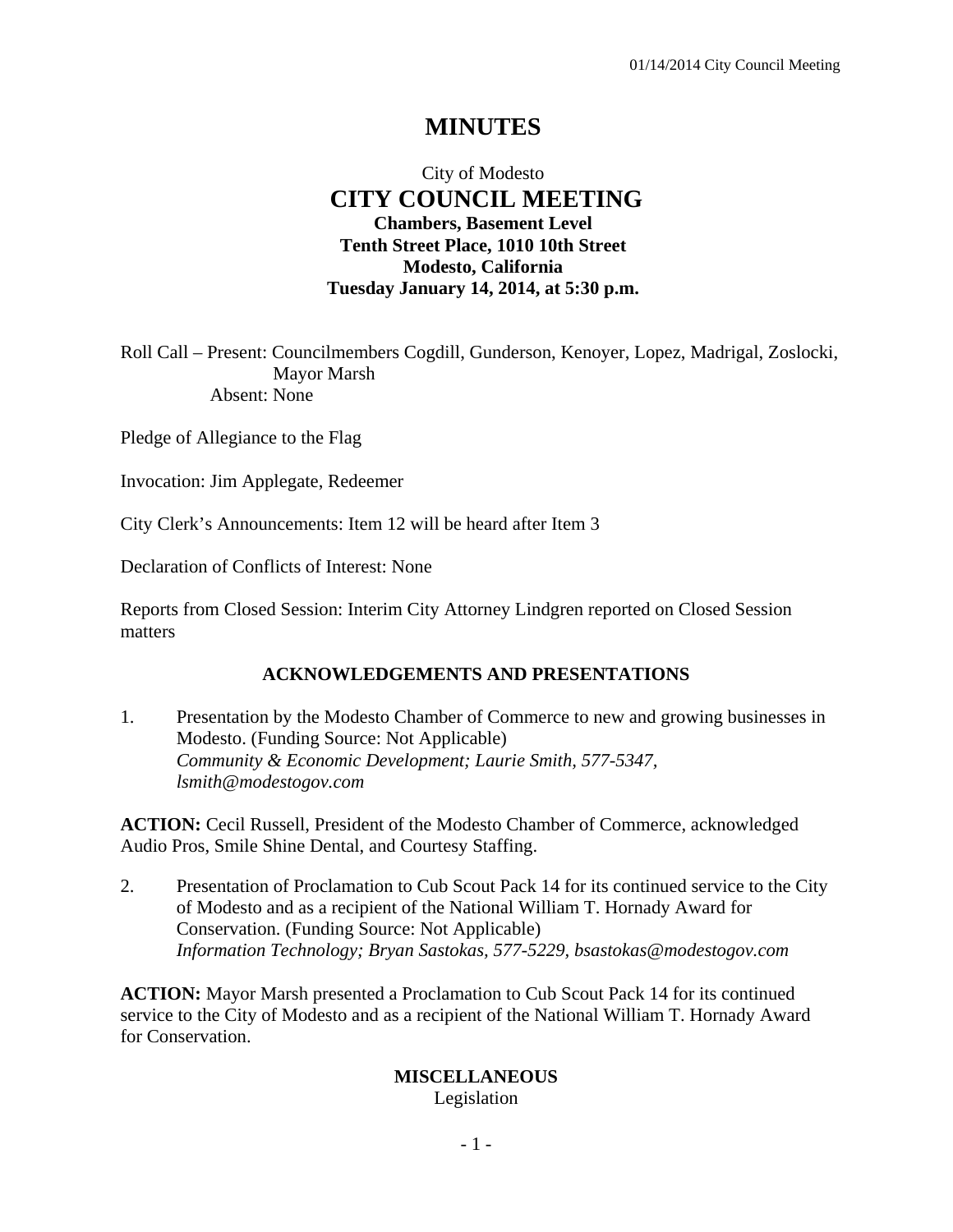## Appointments **Other**

- 3. Consider approving the reappointment of Dennis Smith to the Board of Zoning Adjustment and the appointment of Marshall Riddle to the Citizens Housing and Community Development Committee as the 2014 Planning Commission representatives. (Funding Source: Not Applicable)
	- Resolution approving the reappointment of Dennis Smith as the 2014 Planning Commission representative to the Board of Zoning Adjustment.
	- Resolution approving the appointment of Marshall Riddle as the 2014 Planning Commission representative to the Citizens housing and Community Development Committee.

*Community & Economic Development; Patrick Kelly, 577-5268, pkelly@modestogov.com* 

**ACTION: Resolution 2014-23 (Lopez/Gunderson; 7/0)** approving the reappointment of Dennis Smith as the 2014 Planning Commission representative to the Board of Zoning Adjustment.

**ACTION: Resolution 2014-24 (Lopez/Gunderson; 7/0)** approving the appointment of Marshall Riddle as the 2014 Planning Commission representative to the Citizens housing and Community Development Committee.

## **PUBLIC COMMENT PERIOD**

- Dave Geer spoke regarding concert at Gallo Center on Saturday night and concerns regarding Common Core State Standards.
- Ray Pefferini spoke regarding trees in Modesto and mistletoe.
- Sebastian Jones announced the Martin Luther King luncheon on Friday, January 17, 2014 at 11:00 a.m. to be held at the King-Kennedy Center.
- Carmen Sabatino spoke regarding article in Modesto Bee regarding conduct at Council meetings.
- Joan Rutschow spoke regarding the Modesto General Plan and water.

## **CONSENT ITEMS – ROLL CALL VOTE REQUIRED ACTION CONSENT ITEMS 4-10: (Lopez/Madrigal; unan.)**

## **CONSENT ITEMS**

An item may be removed from consent and discussed at the request of an audience member or Councilmember.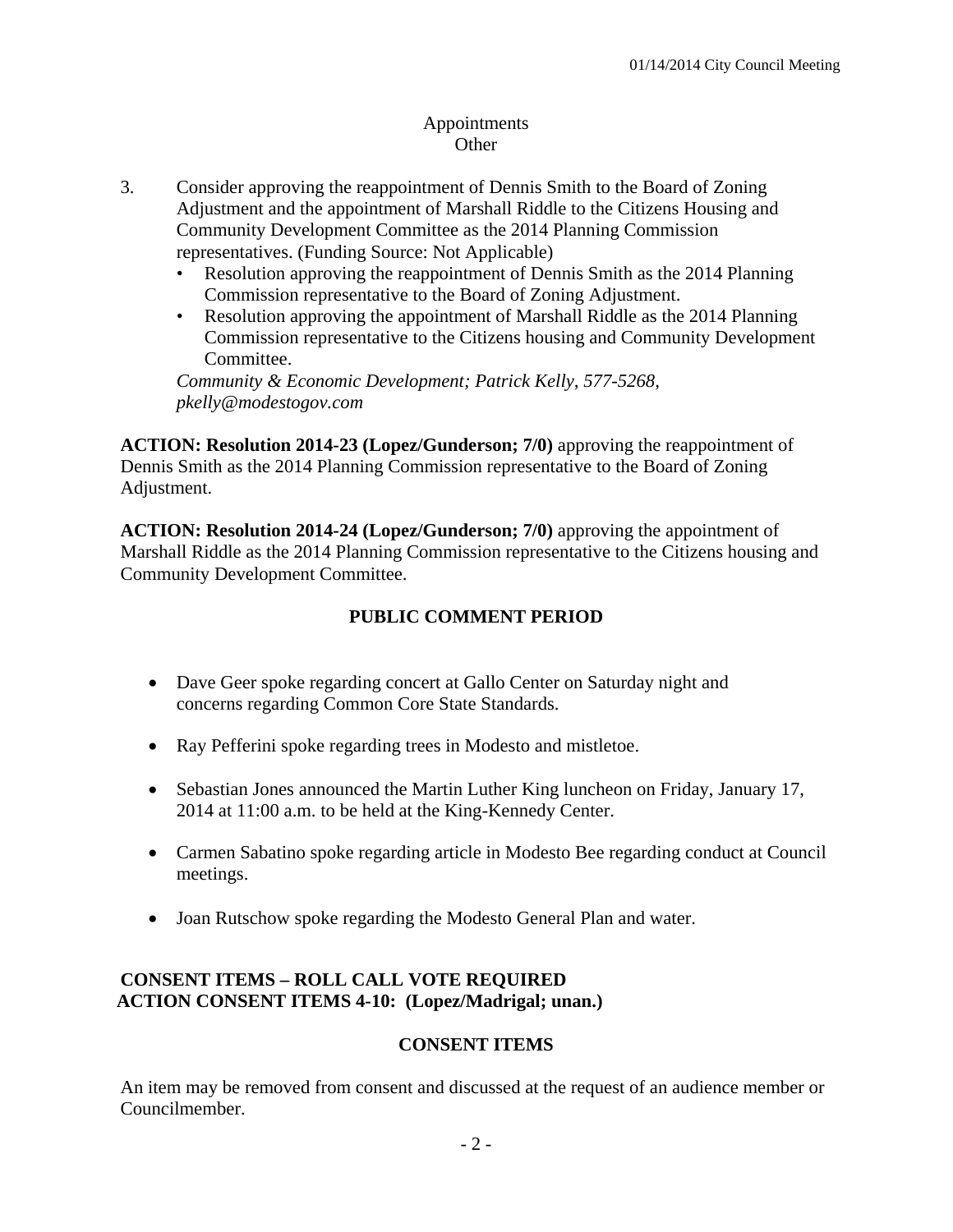**Consent** 

- 4. Consider approving the minutes from the January 7, 2014 City Council meeting. (Funding Source: Not Applicable)
	- Motion approving the amended minutes from the January 7, 2014 City Council meeting.

*City Clerk; Stephanie Lopez, 577-5396, slopez@modestogov.com* 

**ACTION: Motion (Lopez/Madrigal; 7/0)** approving the minutes from the January 7, 2014 City Council meeting.

Consent

- 5. Consider approving final adoption of Ordinance No. 3597-C.S. amending Section 10- 3-9 of the Zoning Map to rezone from Planned Development Zone, P-D(211), to Planned Development Zone, P-D(596), property located at the southwest corner of Sylvan Avenue and Oakdale Road (Berberian Holdings, LP). (Funding Source: Not Applicable)
	- Motion approving final adoption of Ordinance No. 3597-C.S. amending Section 10-3-9 of the Zoning Map to rezone from Planned Development Zone, P-D(211), to Planned Development Zone, P-D(596), property located at the southwest corner of Sylvan Avenue and Oakdale Road (Berberian Holdings, LP). *City Clerk; Stephanie Lopez, 577-5396, slopez@modestogov.com*

**ACTION: Motion (Lopez/Madrigal; 7/0)** approving final adoption of **Ordinance No. 3597- C.S.** amending Section 10-3-9 of the Zoning Map to rezone from Planned Development Zone, P-D(211), to Planned Development Zone, P-D(596), property located at the southwest corner of Sylvan Avenue and Oakdale Road (Berberian Holdings, LP).

## Consent

- 6. Consider amending Section 2-1.18 of the Modesto Municipal Code to authorize creation of an Appointments Committee as the fifth standing committee of the City Council. (Funding Source: Not Applicable)
	- Motion introducing and waiving the first reading of an Ordinance amending Section 2-1.18 of Chapter 1 of Title 2 of the Modesto Municipal Code, titled "Standing Committees," to add an Appointments Committee to review and recommend appointments to City Boards, Commissions, and Committees. *City Clerk; Stephanie Lopez, 577-5396, slopez@modestogov.com*

**ACTION: Motion (Lopez/Madrigal; 7/0)** introducing and waiving the first reading of an **Ordinance No. 3598-C.S.** amending Section 2-1.18 of Chapter 1 of Title 2 of the Modesto Municipal Code, titled "Standing Committees," to add an Appointments Committee to review and recommend appointments to City Boards, Commissions, and Committees.

## Consent

7. Consider approving a job sharing agreement between the City of Modesto and the City of Hughson and authorizing the City Manager, or his designee, to execute the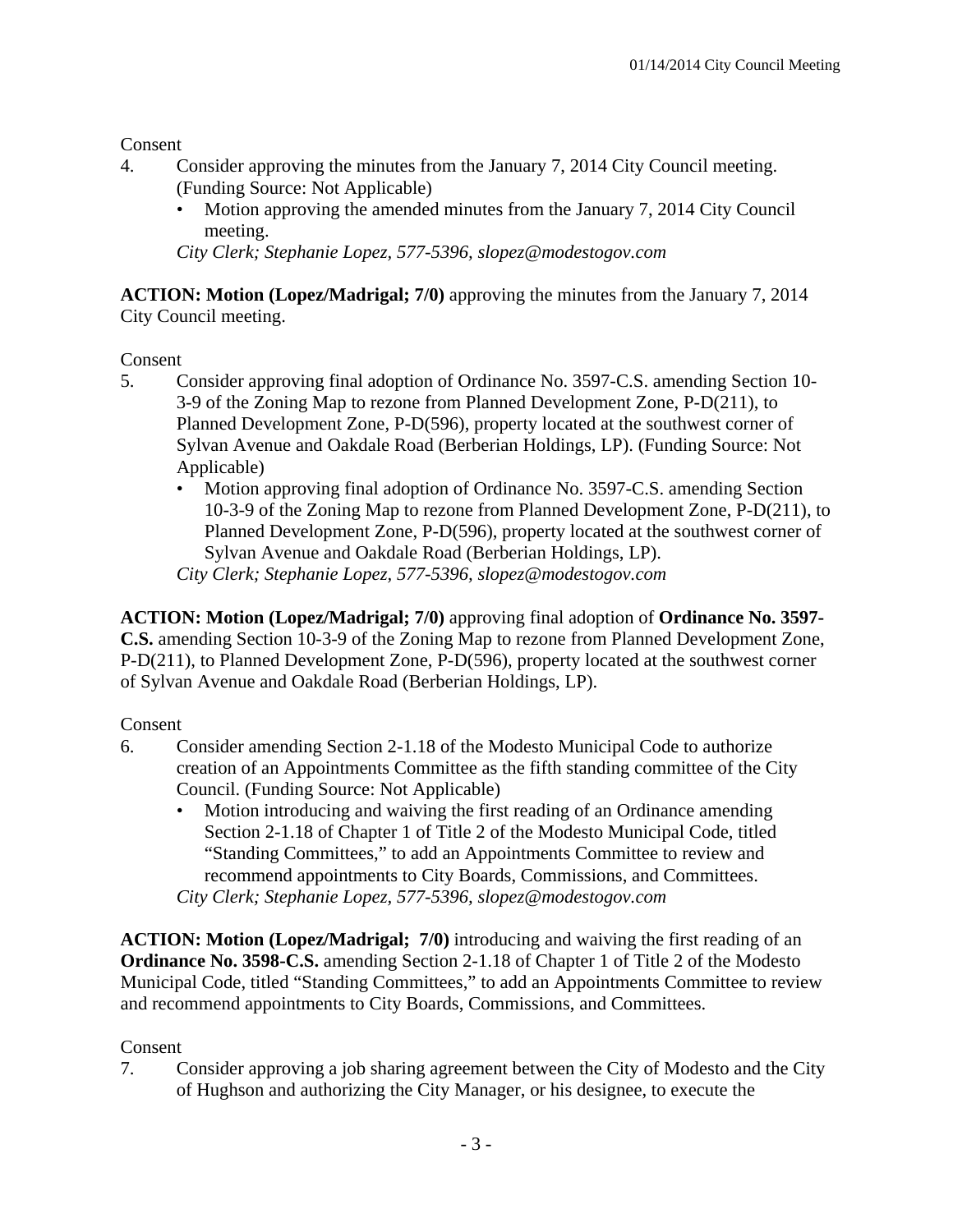Agreement. (Funding Source: General Fund)

• Resolution approving a job sharing agreement with the City of Hughson for the services of a Senior Planner through Fiscal Year 2013-14; and authorizing the City Manager, or his designee, to execute the Agreement.

*Community & Economic Development; Patrick Kelly, 577-5268, pkelly@modestogov.com* 

**ACTION: Resolution 2014-25 (Lopez/Madrigal; 7/0)** approving a job sharing agreement with the City of Hughson for the services of a Senior Planner through Fiscal Year 2013-14; and authorizing the City Manager, or his designee, to execute the Agreement.

#### Consent

8. Consider accepting the Monthly Investment Report for October 2013. (Funding Source: Various)

• Motion accepting the Monthly Investment Report for October 2013. *Finance; Gloria Garza, 577-5219, ggarza@modestogov.com* 

**ACTION: Motion (Lopez/Madrigal; 7/0)** accepting the Monthly Investment Report for October 2013.

Consent

- 9. Consider accepting a resolution authorizing a 31 day extension of the irrevocable direct pay Letter of Credit (LOC) with Bank of America supporting the Modesto Public Financing Authority Lease Revenue Refunding Bonds, Series 2008 (Bonds). (Funding Source: General Fund)
	- Resolution authorizing a 31 day extension of the irrevocable direct pay Letter of Credit (LOC) with Bank of America supporting the Modesto Public Financing Authority Lease Revenue Refunding Bonds, Series 2008 (Bonds). *Finance; Gloriette Genereux, 577-5371 , ggenereux@modestogov.com*

**ACTION: Resolution 2014-26 (Lopez/Madrigal; 7/0)** authorizing a 31 day extension of the irrevocable direct pay Letter of Credit (LOC) with Bank of America supporting the Modesto Public Financing Authority Lease Revenue Refunding Bonds, Series 2008 (Bonds).

## Consent

- 10. Consider approving the plans and specifications for the Interior Recoat Tank 3 project, accepting the bid, and approving a contract with Advanced Industrial Services, Inc. of Los Alamitos, California in the amount of \$247,500. (Total estimated cost for the construction portion of the project is \$332,250) (Funding Source: Water Fund - CIP)
	- Resolution approving the plans and specifications for the Interior Recoat Tank 3 project, accepting the bid, and approving a contract with Advanced Industrial Services, Inc. of Los Alamitos, California in the amount of \$247,500, and authorizing the City Manager, or his designee, to execute the contract. *Utility Planning and Projects; Kris Ohlson, 571-5869, kohlson@modestogov.com*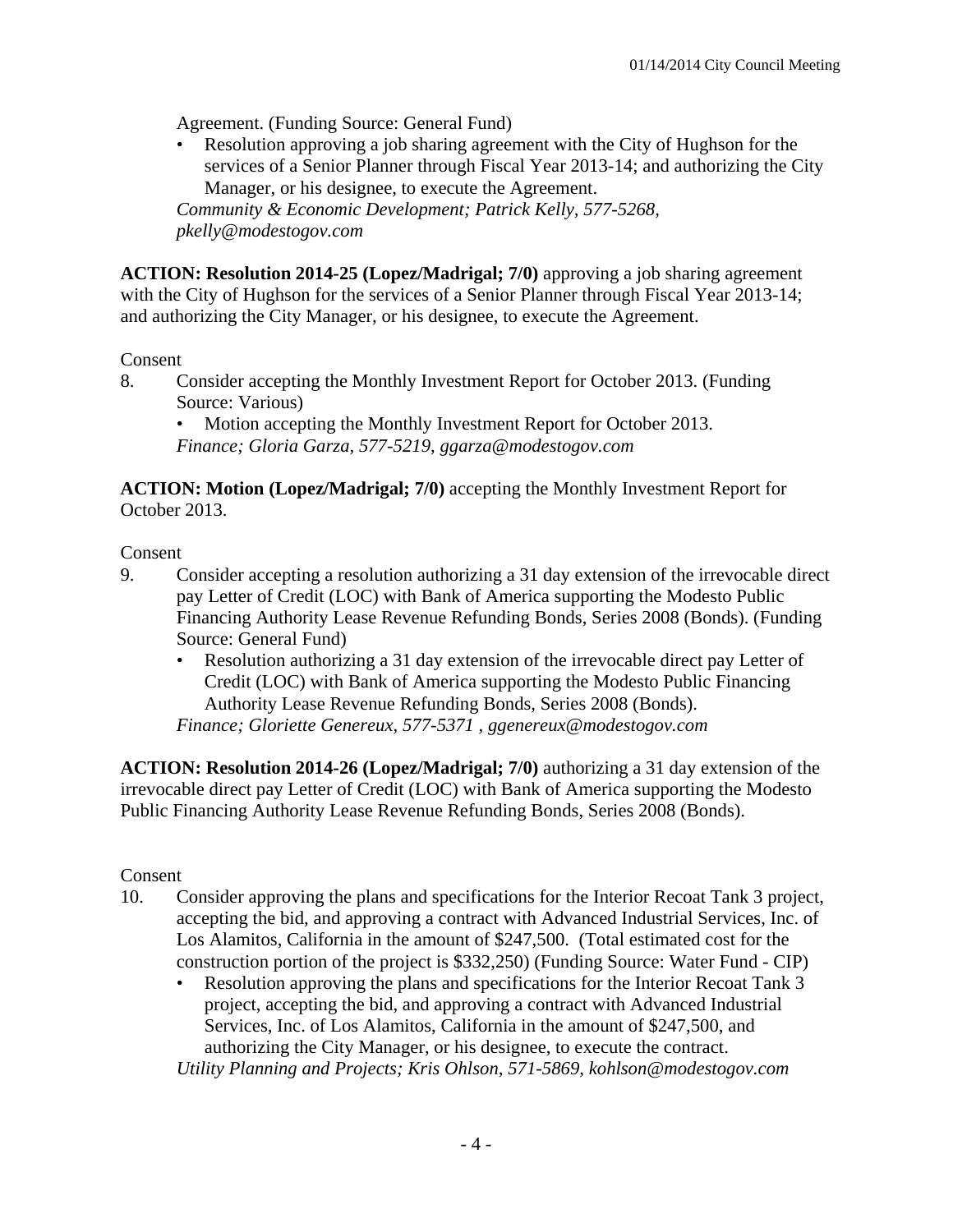**ACTION: Resolution 2014-27 (Lopez/Madrigal; 7/0)** approving the plans and specifications for the Interior Recoat Tank 3 project, accepting the bid, and approving a contract with Advanced Industrial Services, Inc. of Los Alamitos, California in the amount of \$247,500, and authorizing the City Manager, or his designee, to execute the contract.

## **COUNCIL COMMENTS & REPORTS**

Councilmember Kenoyer spoke regarding Council Agenda packets available on I-Pads; last year savings are \$9,600 printing costs, 229,456 pages of paper and 27 trees saved; since 2011 savings of \$30,000 in printing costs; 710,080 pages of paper and 85 trees saved.

Councilmember Madrigal spoke regarding a Request for Proposals for free wi-fi in Downtown Modesto.

## **CITY MANAGER COMMENTS & REPORTS**

City Manager Nyhoff and Deputy City Manager Williams-Ridley, along with Councilmembers, thanked Chief Information Officer Bryan Sastokas on behalf of the City of Modesto; Bryan is leaving for a position with the City of Oakland.

## **HEARINGS**

## *Continued from the January 7, 2014 Council Meeting*

- 11. Hearing to consider amending Section 10-3.101 of the Modesto Municipal Code to remove the requirement for a conditional use permit to locate substance abuse clinics in the City's office and commercial zones. (Funding Source: Not Applicable)
	- Motion introducing and waiving the first reading of an Ordinance amending Section 10-3.101 of Chapter 3 of Title 10 of the Modesto Municipal Code to remove the requirement for a conditional use permit to locate a substance abuse clinic in the City's Professional Office (P-O), Neighborhood Commercial (C-1), General Commercial (C-2) and Highway Commercial (C-3) Zoning Districts. *Community & Economic Development; Steve Mitchell, 577-5287, smitchell@modestogov.com*

**ACTION: Motion (Lopez/Gunderson; 7/0)** introducing and waiving the first reading of an **Ordinance No. 3599-C.S.** amending Section 10-3.101 of Chapter 3 of Title 10 of the Modesto Municipal Code to remove the requirement for a conditional use permit to locate a substance abuse clinic in the City's Professional Office (P-O), Neighborhood Commercial (C-1), General Commercial (C-2) and Highway Commercial (C-3) Zoning Districts.

## *Published in the Modesto Bee on December 25, 2013 and January 1, 2014*

12. Hearing to consider approving the application of E & J Gallo Winery for the abandonment of Grand Street east of South Morton Boulevard; the rezone of 3.87 acres from General Commercial (C-2) to Light Industrial (M-1) and prezone of 4.68 acres to Light Industrial Zone (P-M-1), properties located south of Yosemite Boulevard and west of South Santa Rosa Avenue; and the annexation of 4.68 acres to the City of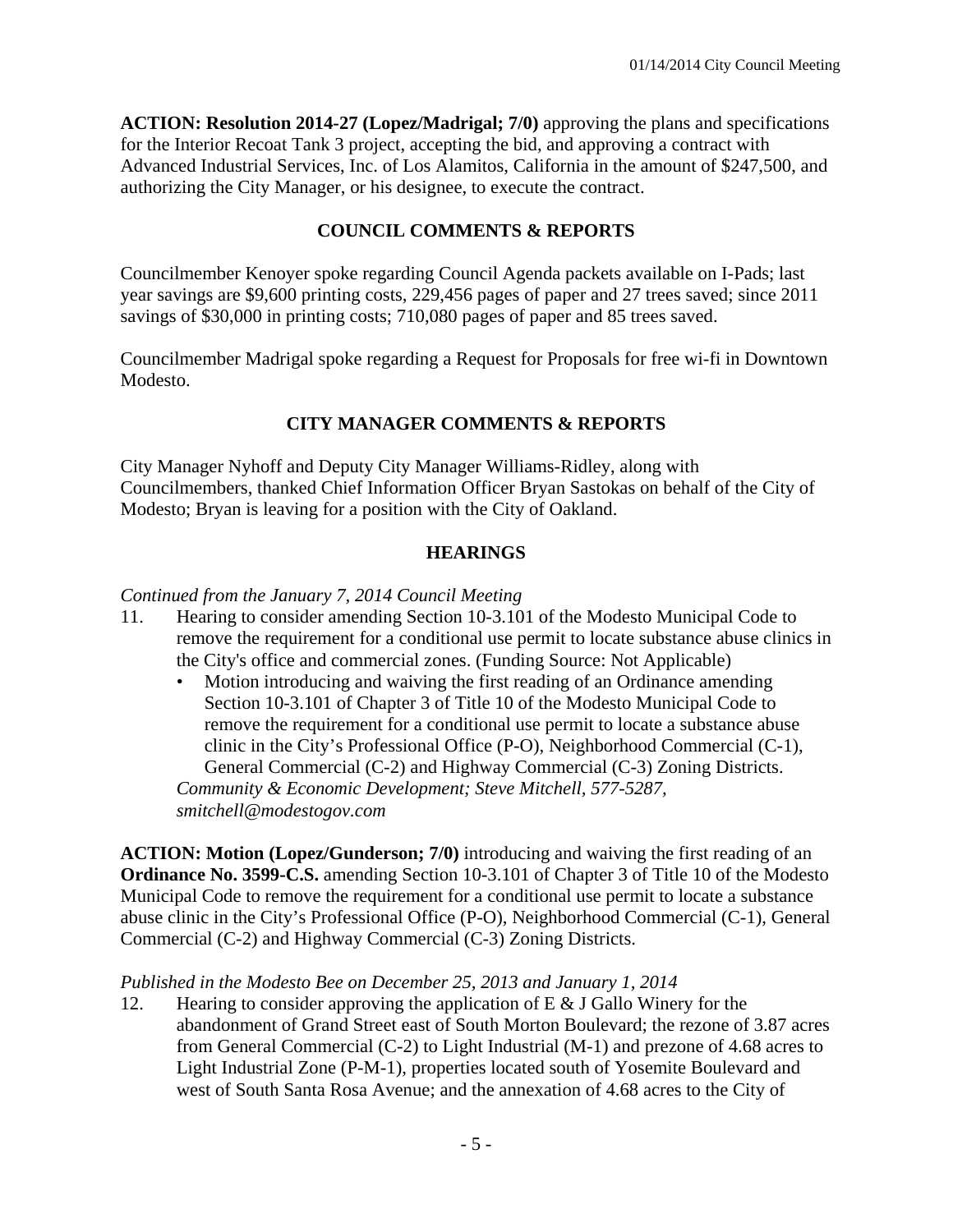Modesto, with simultaneous detachment from the Stanislaus Consolidated Fire Protection District, property located south of Yosemite Boulevard and west of South Santa Rosa Avenue. (Funding Source: Not Applicable)

- Resolution abandoning Grand Street east of South Morton Boulevard.
- Motion introducing and waiving the first reading of an Ordinance amending Section 33-3-9 of the Zoning Map of the City of Modesto to Rezone 3.87 acres from General Commercial Zone, C-2, to Light Industrial Zone, M-1, and prezone 4.68 acres of adjacent unincorporated area to Light Industrial Zone, P-M-1, property located south of Yosemite Boulevard and west of South Santa Rosa Avenue (E & J Gallo Winery)
- Resolution approving the filing of an application with the Stanislaus Local Agency Formation Commission to annex approximately 4.68 acres of property located south of Yosemite Boulevard and west of South Santa Rosa Avenue, and adjacent right-of-way on South Santa Rosa Avenue to the City of Modesto and simultaneously detach property from the Stanislaus Consolidated Fire Protection District (Owner-Initiated—Uninhabited)
- Resolution finding that the following subsequent project is within the scope of the project covered by the Modesto Urban Area General Plan Master Environmental Impact Report (SCH 2007072023): Abandonment of Grand Street east of South Morton Boulevard; Rezone of 3.87 acres from General Commercial (C-2) Zone to Light Industrial (M-1) Zone and Prezone of 4.68 acres to Light Industrial (P-M-1) Zone, properties located south of Yosemite Boulevard and west of South Santa Rosa Avenue; and the Annexation of approximately 4.68 acres to the City of Modesto, with simultaneous detachment from the Stanislaus Consolidated Fire Protection District, property located south of Yosemite Boulevard and west of South Santa Rosa Avenue (E & J Gallo Winery)

*Community & Economic Development; Katharine Martin, 577-5465, kamartin@modestogov.com* 

**ACTION: Resolution 2014-28 (Lopez/Cogdill; 7/0)** abandoning Grand Street east of South Morton Boulevard.

**ACTION: Resolution 2014-29 (Lopez/Cogdill; 7/0)** approving the filing of an application with the Stanislaus Local Agency Formation Commission to annex approximately 4.68 acres of property located south of Yosemite Boulevard and west of South Santa Rosa Avenue, and adjacent right-of-way on South Santa Rosa Avenue to the City of Modesto and simultaneously detach property from the Stanislaus Consolidated Fire Protection District (Owner-Initiated— Uninhabited).

**ACTION: Motion (Lopez/Cogdill; 7/0)** introducing and waiving the first reading of **Ordinance No. 3600-C.S.** amending Section 33-3-9 of the Zoning Map of the City of Modesto to Rezone 3.87 acres from General Commercial Zone, C-2, to Light Industrial Zone, M-1, and prezone 4.68 acres of adjacent unincorporated area to Light Industrial Zone, P-M-1, property located south of Yosemite Boulevard and west of South Santa Rosa Avenue (E & J Gallo Winery).

**ACTION: Resolution 2014-30 (Lopez/Cogdill; 7/0)** finding that the following subsequent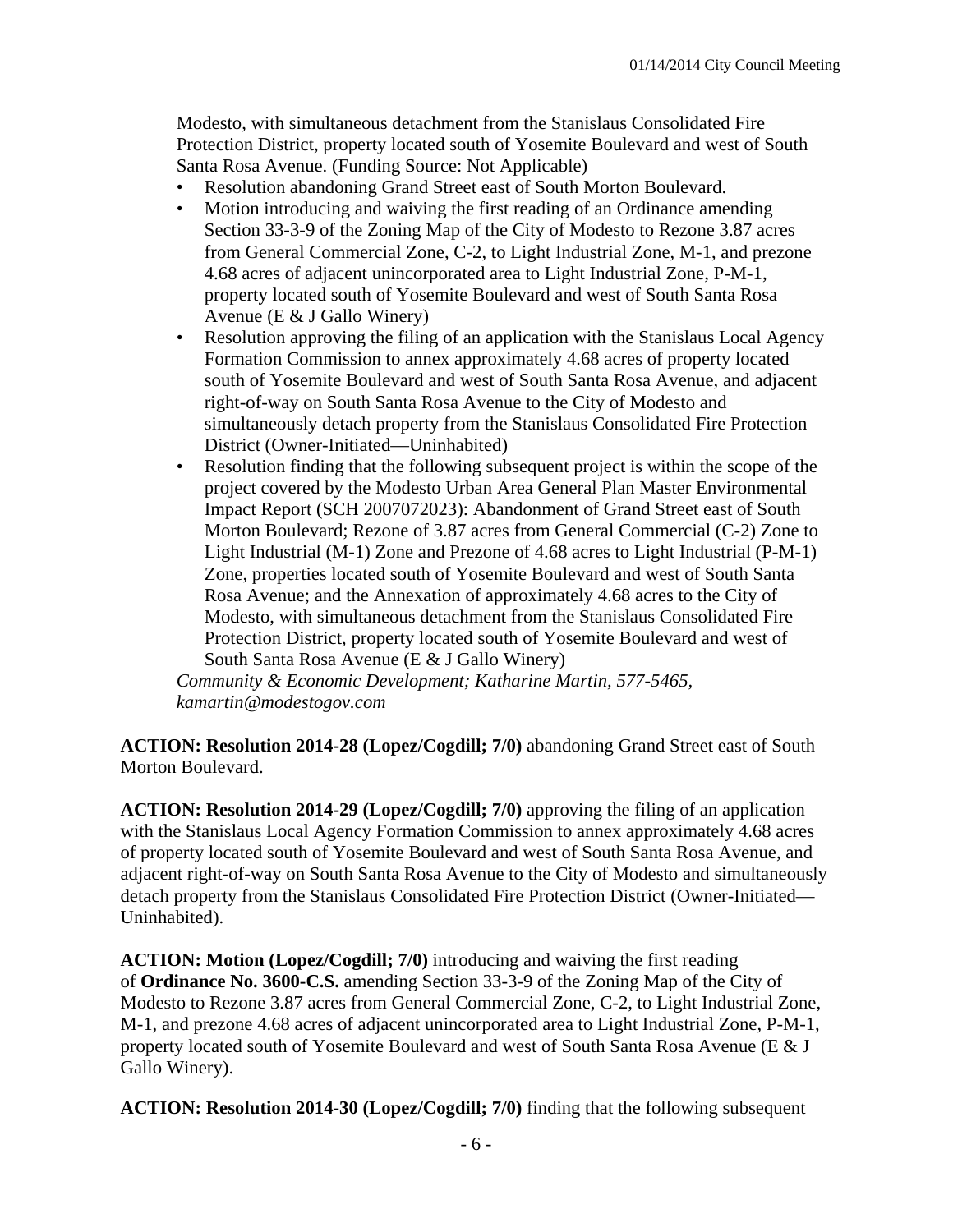project is within the scope of the project covered by the Modesto Urban Area General Plan Master Environmental Impact Report (SCH 2007072023): Abandonment of Grand Street east of South Morton Boulevard; Rezone of 3.87 acres from General Commercial (C-2) Zone to Light Industrial (M-1) Zone and Prezone of 4.68 acres to Light Industrial (P-M-1) Zone, properties located south of Yosemite Boulevard and west of South Santa Rosa Avenue; and the Annexation of approximately 4.68 acres to the City of Modesto, with simultaneous detachment from the Stanislaus Consolidated Fire Protection District, property located south of Yosemite Boulevard and west of South Santa Rosa Avenue (E & J Gallo Winery).

## **NEW BUSINESS**

- 13. Consider accepting a staff report regarding the potential for the establishment of quiet zones along railroads in and near Modesto, and directing staff to seek grants to establish quiet zones and to add quiet zones to the Capital Improvement Program. (Funding Source: Not Applicable)
	- Motion accepting a report from staff regarding the potential for the establishment of quiet zones along railroads in and near Modesto, and directing staff to seek grants to establish quiet zones and to add quiet zones to the Capital Improvement Program.

*Community & Economic Development; Cindy van Empel, 577-5280, cvanempel@modestogov.com* 

**ACTION: Motion (Cogdill/Lopez; 7/0)** accepting a report from staff regarding the potential for the establishment of quiet zones along railroads in and near Modesto, and directing staff to seek grants to establish quiet zones and to add quiet zones to the Capital Improvement Program.

- 14. Consider approving a proposed agreement including language changes for a successor Memorandum of Understanding (MOU) between the City of Modesto and Modesto City Employees' Association (MCEA) for a term of September 24, 2013 to May 30, 2014; authorize the Director of Human Resources and City Manager to take the necessary administrative action to implement the agreements. (Funding Source: All Funds)
	- Resolution approving a Proposed Agreement including language changes for a Successor Memorandum of Understanding (MOU) between the City of Modesto and the Modesto City Employees' Association (MCEA) for a term of September 24, 2013 to May 30, 2014; and authorizing the Director of Human Resources and City Manager to take the necessary administrative action to implement the Agreement.

*Human Resources; Joe Lopez, 571-5126, joelopez@modestogov.com* 

**ACTION: Resolution 2014-31 (Lopez/Gunderson; 7/0)** approving a Proposed Agreement including language changes for a Successor Memorandum of Understanding (MOU) between the City of Modesto and the Modesto City Employees' Association (MCEA) for a term of September 24, 2013 to May 30, 2014; and authorizing the Director of Human Resources and City Manager to take the necessary administrative action to implement the Agreement.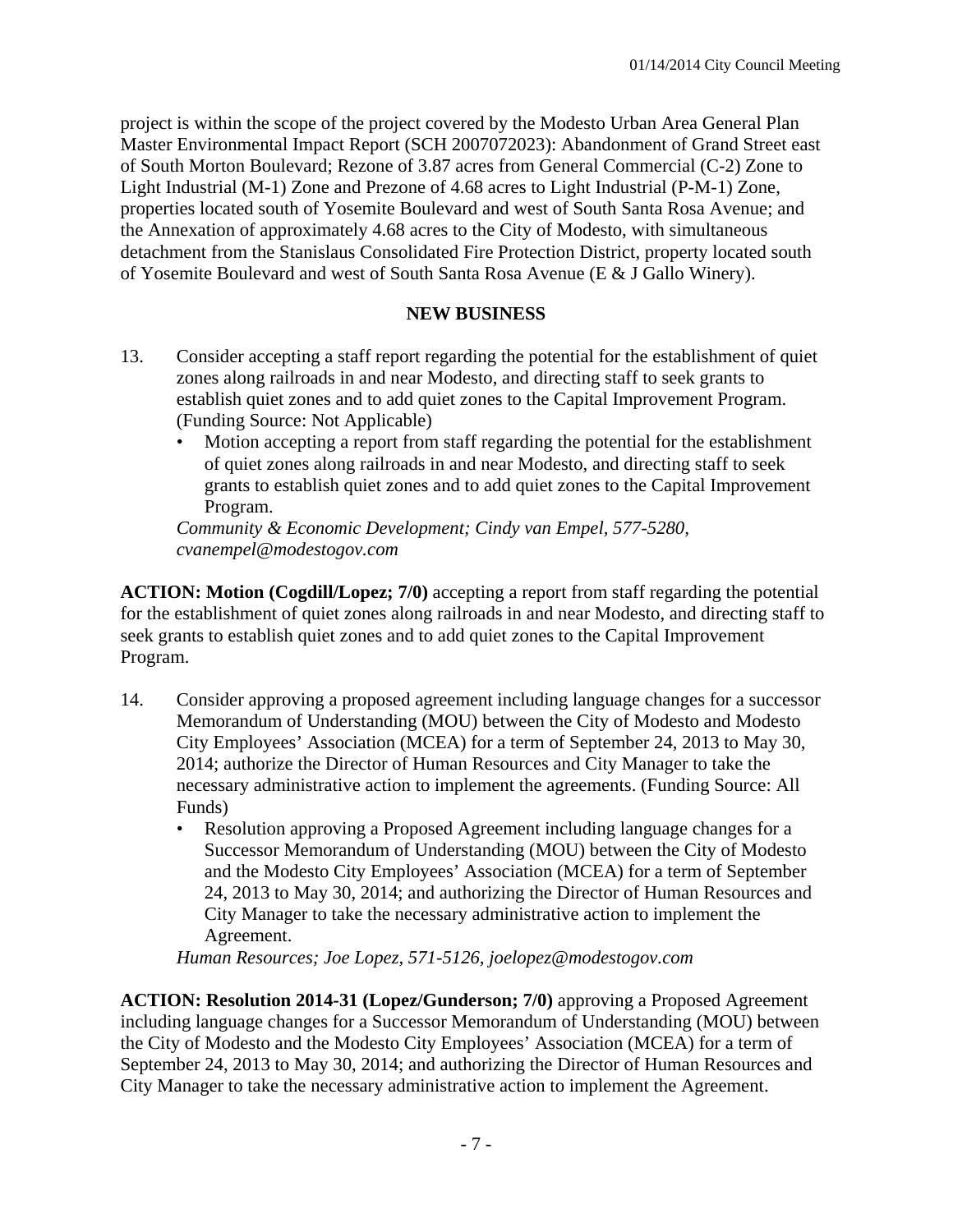- 15. Consider approving a proposed contract extension agreement between the City of Modesto and Modesto Confidential and Management Association (MCMA) to be incorporated into the existing Memorandum of Understanding ("MOU") with term of June 19, 2012 - September 23, 2013; unless otherwise modified by the current negotiated contract extension as presented, all terms of the MOU will be extended through the end of June 30, 2014. Council approval will authorize the Director of Human Resources and City Manager to take the necessary administrative action to implement the extension agreement. (Funding Source: All Funds)
	- Resolution approving a Proposed Extension Agreement including language changes for the Memorandum of Understanding between the City of Modesto and the Modesto Confidential and Management Association (MCMA) for extending the term of the Agreement from September 23, 2013 to June 30, 2014 and unless otherwise modified by the current negotiated contract extension as presented, all terms of the MOU will be extended through the end of June 30, 2014; and authorizing the Director of Human Resources and City Manager to take the necessary administrative action to implement the Agreement.

*Human Resources; Joe Lopez, 571-5126, joelopez@modestogov.com* 

**ACTION: Resolution 2014-32 (Lopez/Gunderson; 7/0)** approving a Proposed Extension Agreement including language changes for the Memorandum of Understanding between the City of Modesto and the Modesto Confidential and Management Association (MCMA) for extending the term of the Agreement from September 23, 2013 to June 30, 2014 and unless otherwise modified by the current negotiated contract extension as presented, all terms of the MOU will be extended through the end of June 30, 2014; and authorizing the Director of Human Resources and City Manager to take the necessary administrative action to implement the Agreement.

#### **MATTERS TOO LATE FOR THE AGENDA**

None

#### **ADJOURNMENT**

This meeting was adjourned at 7:10 p.m.

#### **CLOSED SESSION**

*All Closed Session Matters Heard Prior to Meeting*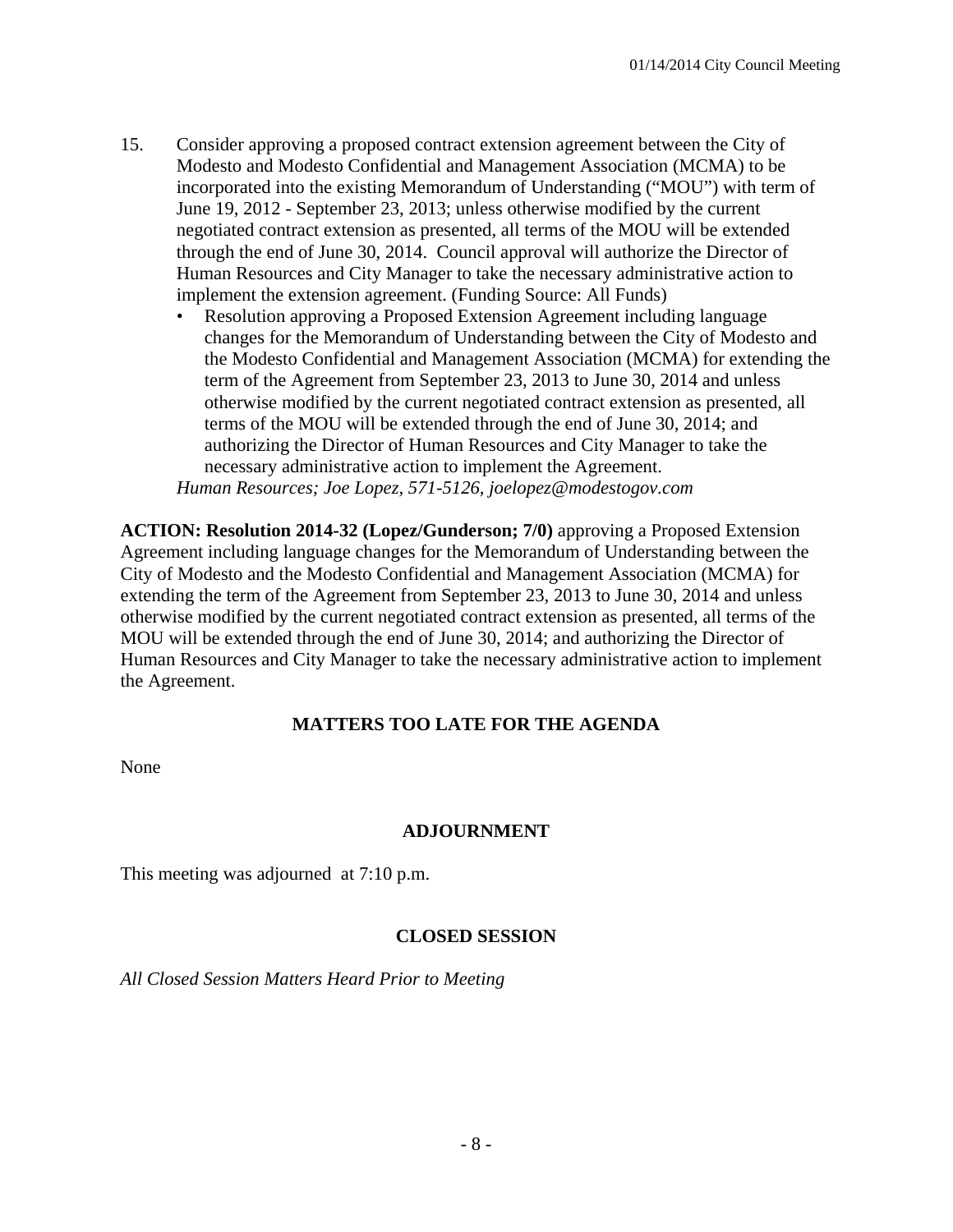# **CONFERENCE WITH LABOR NEGOTIATOR: (Pursuant to Section 54957.6 of the Government Code) - MCEA**  Negotiator: Joe Lopez Agency Negotiators: Law Offices of Renne Sloan Holtzman & Sakai Employee Organization: Modesto City Employees Association **CONFERENCE WITH LABOR NEGOTIATOR: (Pursuant to Section 54957.6 of the Government Code) – MCMA**  Negotiator: Joe Lopez Agency Negotiators: Law Offices of Renne Sloan Holtzman & Sakai Employee Organization: Modesto Confidential & Management Association **CONFERENCE WITH LABOR NEGOTIATOR: (Pursuant to Section 54957.6 of the Government Code) – MPOA**  Negotiator: Joe Lopez Agency Negotiators: Law Offices of Renne Sloan Holtzman & Sakai Employee Organization: Modesto Police Officers' Association **CONFERENCE WITH LABOR NEGOTIATOR: (Pursuant to Section 54957.6 of the Government Code) – MPNSA**  Negotiator: Joe Lopez Agency Negotiators: Law Offices of Renne Sloan Holtzman & Sakai Employee Organization: Modesto Police Non-Sworn Association **CONFERENCE WITH LABOR NEGOTIATOR: (Pursuant to Section 54957.6 of the Government Code) –MPMA**  Negotiator: Joe Lopez Agency Negotiators: Law Offices of Renne Sloan Holtzman & Sakai Employee Organization: Modesto Police Management Association **CONFERENCE WITH LABOR NEGOTIATOR: (Pursuant to Section 54957.6 of the Government Code) - MCFFA**  Negotiator: Joe Lopez Agency Negotiators: Law Offices of Renne Sloan Holtzman & Sakai Employee Organization: Modesto City Firefighters Association **CONFERENCE WITH LABOR NEGOTIATOR: (Pursuant to Section 54957.6 of the**

#### **Government Code) – Unrepresented**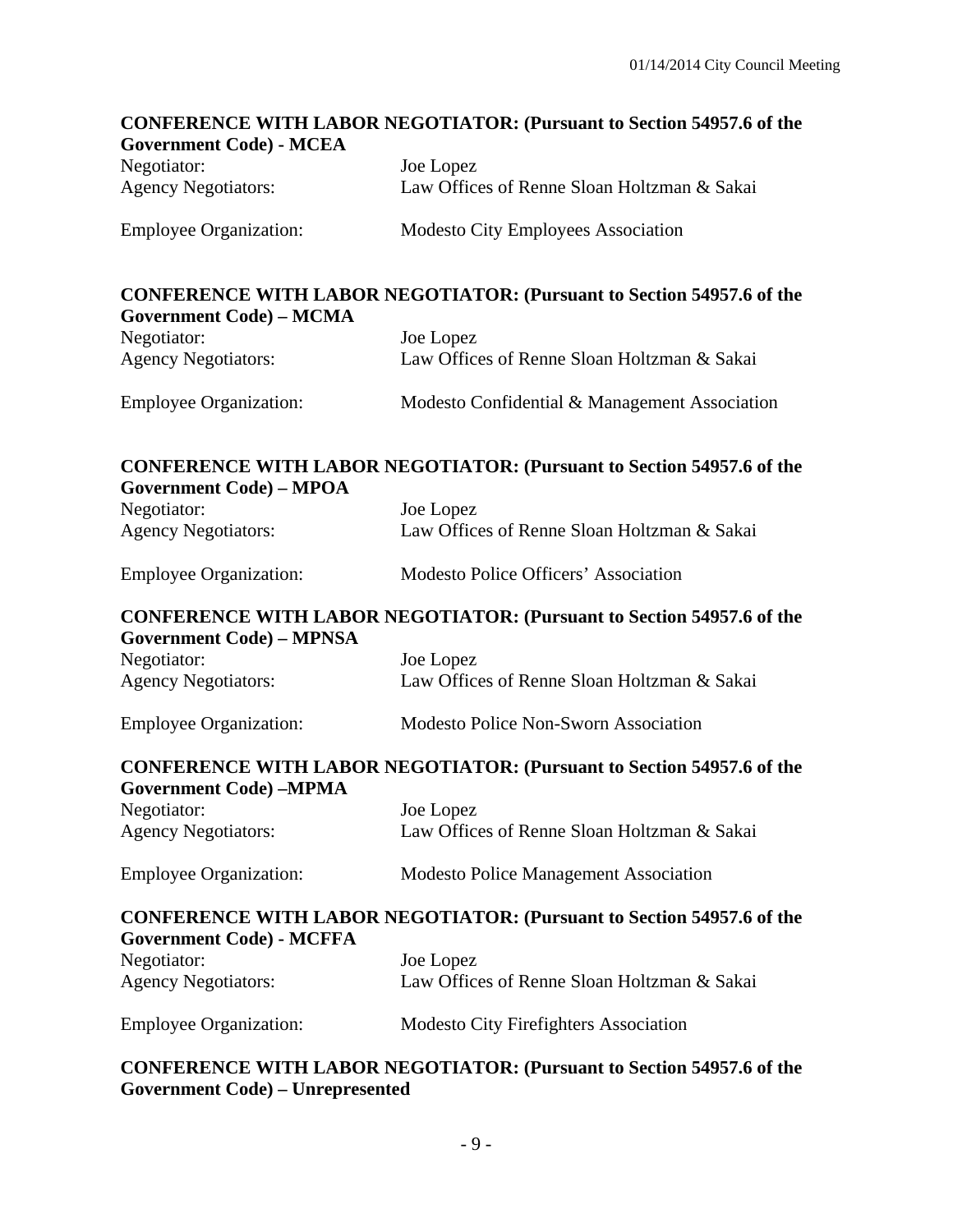| Negotiator:                   | Joe Lopez                                           |
|-------------------------------|-----------------------------------------------------|
| <b>Agency Negotiators:</b>    | Law Offices of Renne Sloan Holtzman & Sakai         |
| <b>Employee Organization:</b> | Unrepresented Management and Confidential Employees |

#### **CONFERENCE WITH REAL PROPERTY NEGOTIATORS: (Pursuant to Section 54956.8 of the Government Code)**

Property: Purchase of fee interest of the following properties located within the block of 10th and 9th Streets and G & H Streets in the City of Modesto: APN: 106-42-005 Property Owner: Rugani, Gina Et Al TRS APN: 106-42-007 Property Owner: Silva, Helen L TRS Et Al APN: 106-42-010 Property Owner: Gervasoni, Gary C. & Gervasoni, Myrna Negotiating Parties: Greg Nyhoff, for City of Modesto Brent Sinclair, for City of Modesto Rick Evans, for the City of Modesto For Property Owners: Michael Rugani Charles Noble & Dave Noble Gary & Myrna Gervasoni Under Negotiation: Price and Terms of the acquisition of property. Property: Purchase of the following properties located within the block of 10th and 9th streets; G and H streets: APN: 106-42-006 Property Owner: G&K Enterprises LLC APN: 106-42-011 Property Owner: Mote, Curtis W. APN: 106-42-012 Property Owner: G&K Enterprises LLC Negotiating Parties: Matt Pacher & Rick Evans for City of Modesto Mike Rein for G&K Enterprises, LLC and Curtis W. Mote Under Negotiation: Price and Terms of the acquisition of property. Property: Sale of fee interest of the following properties located within the block of 10th and 9th streets; G and H streets in the City of Modesto: APN: 106-42-001 Property Owner: Modesto RDA (Successor) APN: 106-42-002 Property Owner: Modesto RDA (Successor) APN: 106-42-003 Property Owner: Modesto RDA (Successor) APN: 106-42-004 Property Owner: Modesto RDA (Successor) APN: 106-42-005 Property Owner: Rugani, Gina Et Al TRS APN: 106-42-006 Property Owner: G&K Enterprises LLC APN: 106-42-007 Property Owner: Silva, Helen L TRS Et Al APN: 106-42-010 Property Owner: Gervasoni, Gary C. & Gervasoni, Myrna APN: 106-42-011 Property Owner: Mote, Curtis W. APN: 106-42-012 Property Owner: G&K Enterprises LLC APN: 106-42-013 Property Owner: City of Modesto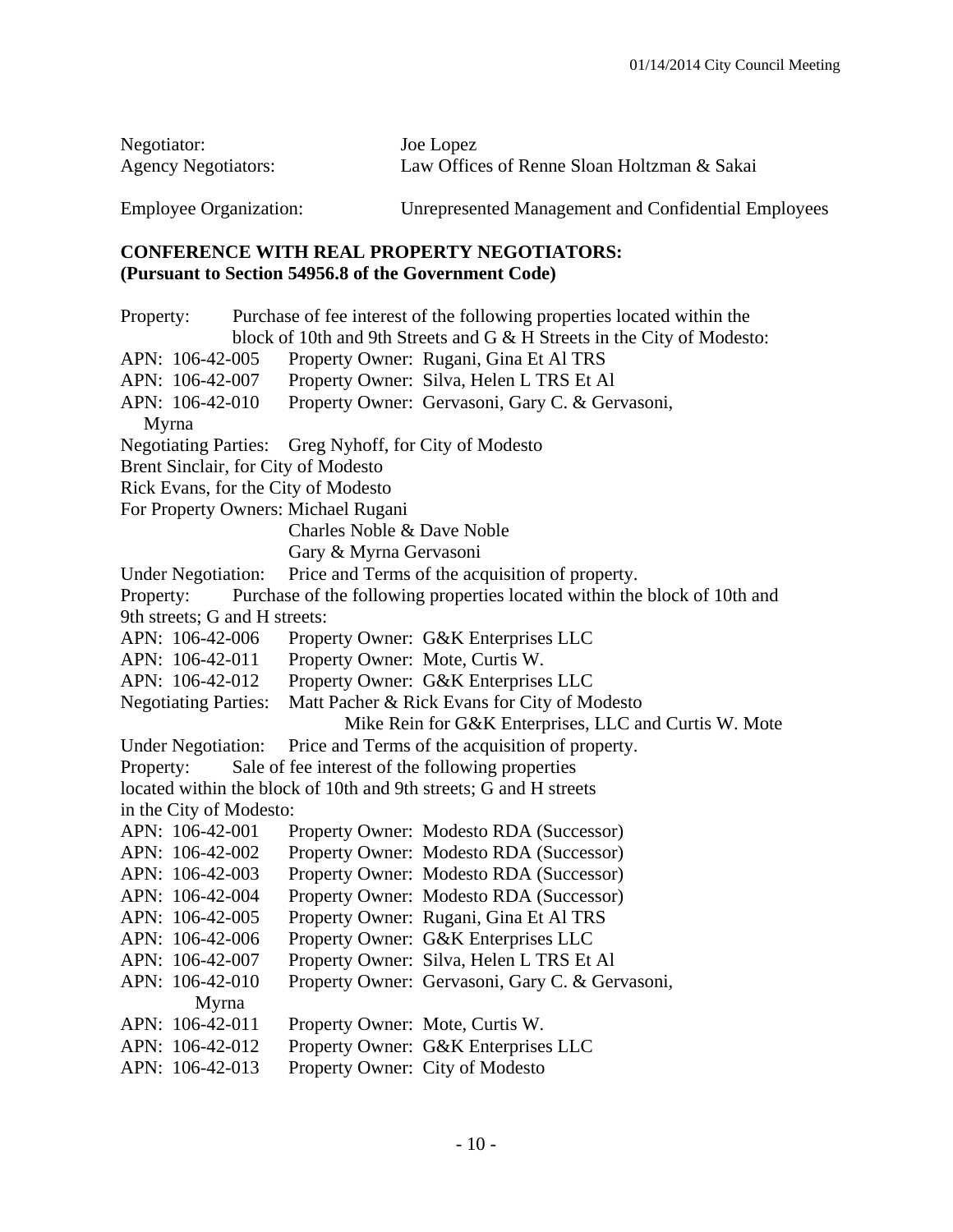Negotiating Parties: Greg Nyhoff, for City of Modesto Brent Sinclair, for City of Modesto For Potential Buyer: Staff of Administrative Office of the Courts. Under Negotiation: Price and Terms of the acquisition of property.

# **CONFERENCE WITH LEGAL COUNSEL - ANTICIPATED LITIGATION Initiation of litigation pursuant to subdivision (c) of Section 54956.9 of the Government Code.**

One potential case.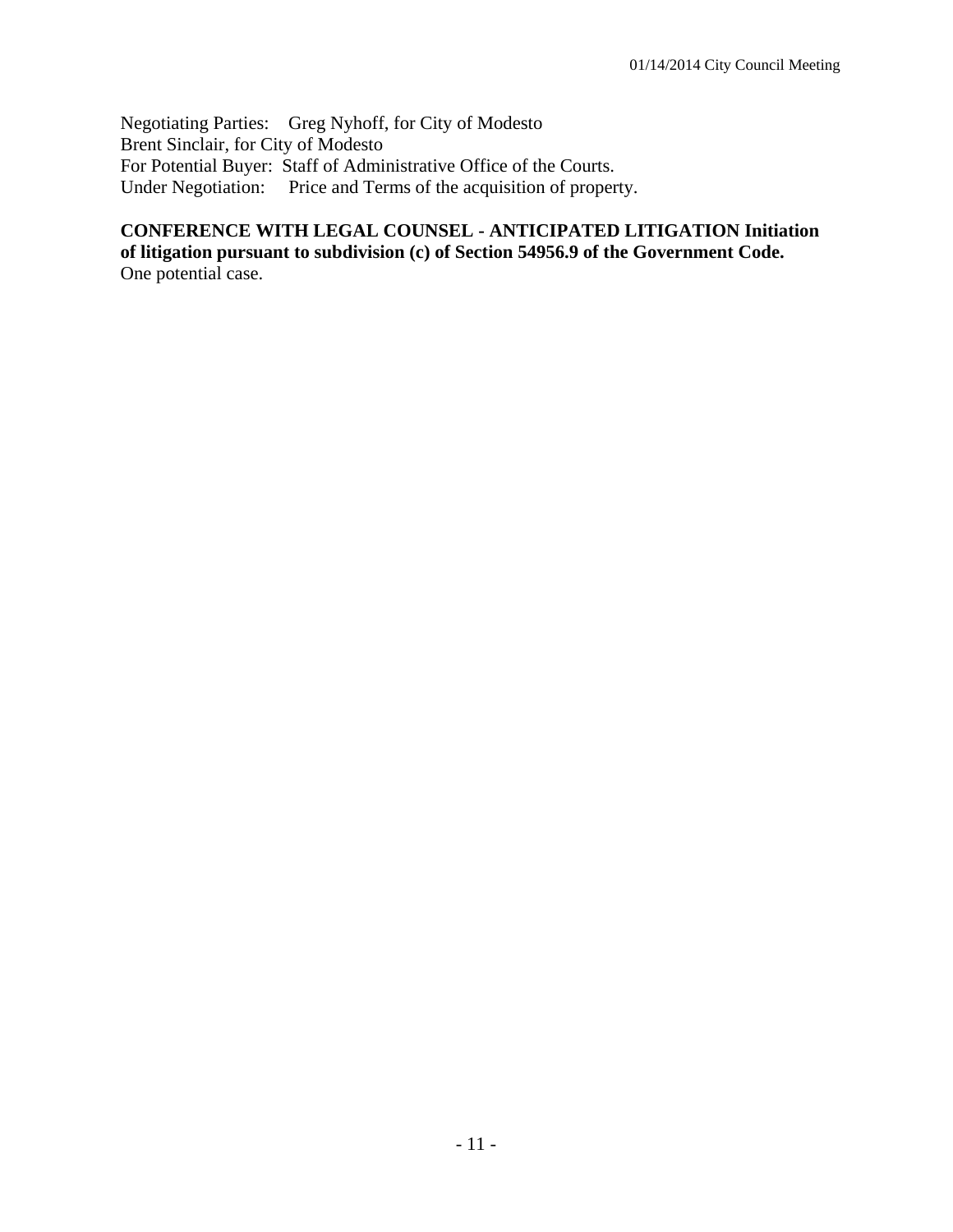# **MINUTES**

## City of Modesto  **Special City Council Workshop Strategic Planning King-Kennedy Memorial Center 601 S. Martin Luther King Drive Modesto, California Thursday, January 23, 2014 Time: 8:00 a.m. – 12:00 p.m.**

Roll Call – Present: Councilmembers Gunderson, Kenoyer, Madrigal, Zoslocki, Mayor Marsh Absent: Councilmembers Cogdill and Lopez

## **MAYOR OPENING COMMENTS**

None.

#### **CITY MANAGER OPENING COMMENTS**

City Manager Greg Nyhoff made opening comments.

#### **PUBLIC COMMENT PERIOD**

None.

#### **NEW BUSINESS**

1. Strategic Planning Workshop.

**ACTION:** No reportable action.

## **MATTERS TOO LATE FOR THE AGENDA**

None.

## **ADJOURNMENT**

This meeting was adjourned at 12:00 p.m.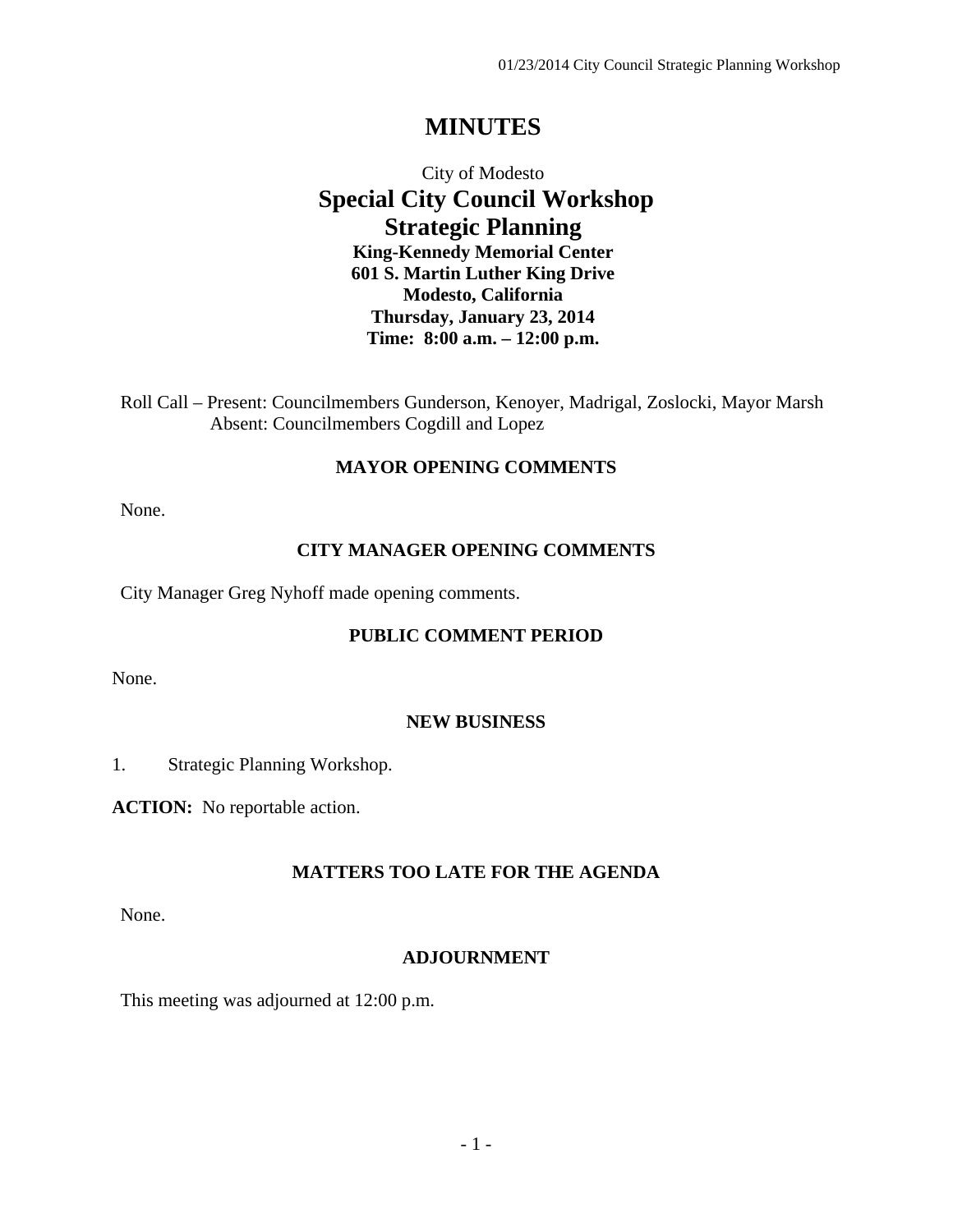## **MINUTES City of Modesto SPECIAL FINANCE COMMITTEE / COUNCIL WORKSHOP**

## **Second Floor, Room 2005 1010 10th Street Modesto, California Monday, January 27, 2014, at 5:00 p.m.**

Roll Call - Present: Mayor Marsh, Councilmembers Madrigal, Cogdill Absent: None Also Present: Councilmembers Kenoyer, Zoslocki

## **PUBLIC COMMENTS**

None.

## **CONSENT ITEMS – ROLL CALL VOTE REQUIRED: Item 1**

## **CONSENT**

Consent

1. Consider approving the monthly Budget Adjustment Report for January 2014 and forwarding to Council for approval. (Funding Source: Various)  *Finance; Terri Swearingen, 577-5378, tswearingen@modestogov.com* 

**ACTION: Motion (Madrigal/Cogdill;unan.)** approving the monthly Budget Adjustment Report for January 2014 and forwarding to Council for approval.

#### **NEW BUSINESS**

2. Consider approving the proposed FY 2013-14 General Fund Mid-Year Budget Reductions as defined in Exhibit A and forwarding to Council for approval. (Funding Source: General Fund)

 *Finance; Steve Christensen, 577-5390, schristensen@modestogov.com* 

**ACTION: Motion (Cogdill/Madrigal;unan.)** approving the proposed FY 2013-14 General Fund Mid-Year Budget Reductions as defined in Exhibit A **(except funding of John Thurman Field)** and forwarding to Council for approval.

3. Consider approving changes to the House Sewer Line Repair Cost Share Program reimbursement method by providing reimbursement of actual cost for replacement of public improvements in the right-of-way and forwarding to Council for approval. (Funding Source: Not Applicable)

 *Public Works; Robert Englent, 577-6222, renglent@modestogov.com*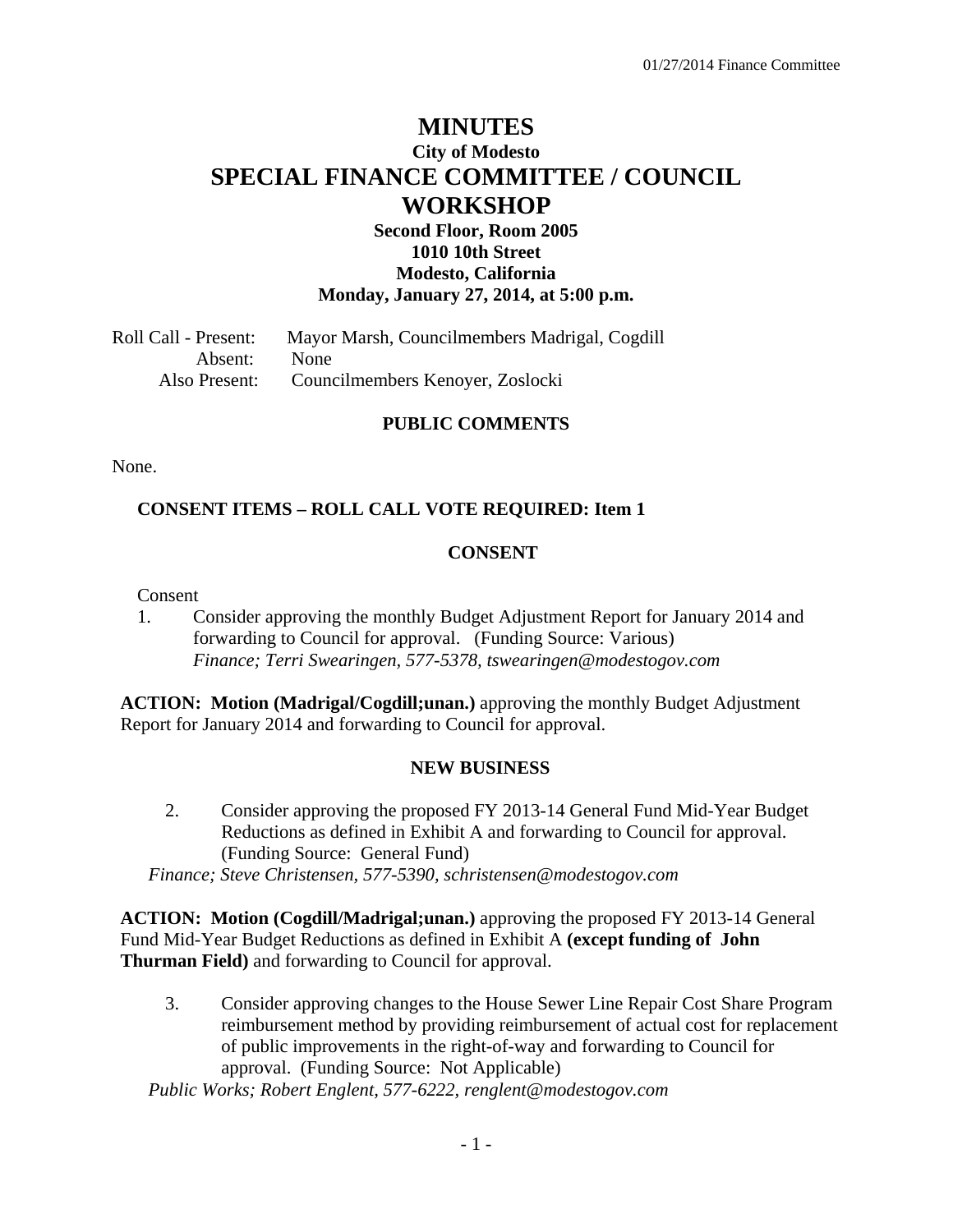**ACTION:** Item continued to February 24, 2014 Finance Committee meeting.

4. Consider approving adjustments to various Water user fees, the Utility Billing delinquency timeline and inflationary adjustments every 2 years and forwarding to Council for approval. (Funding Source: Water Revenue)  *Public Works; David Savidge, 342-2217, dsavidge@modestogov.com* 

**ACTION: Motion (Cogdill/Madrigal;unan.)** approving adjustments to various Water user fees, the Utility Billing delinquency timeline and inflationary adjustments every 2 years and forwarding to Council for approval **(with amendment to Item Nos. 11 and 14)**.

## **MATTERS TOO LATE FOR THE AGENDA**

None.

## **ADJOURNMENT**

This meeting adjourned at 7:20 p.m.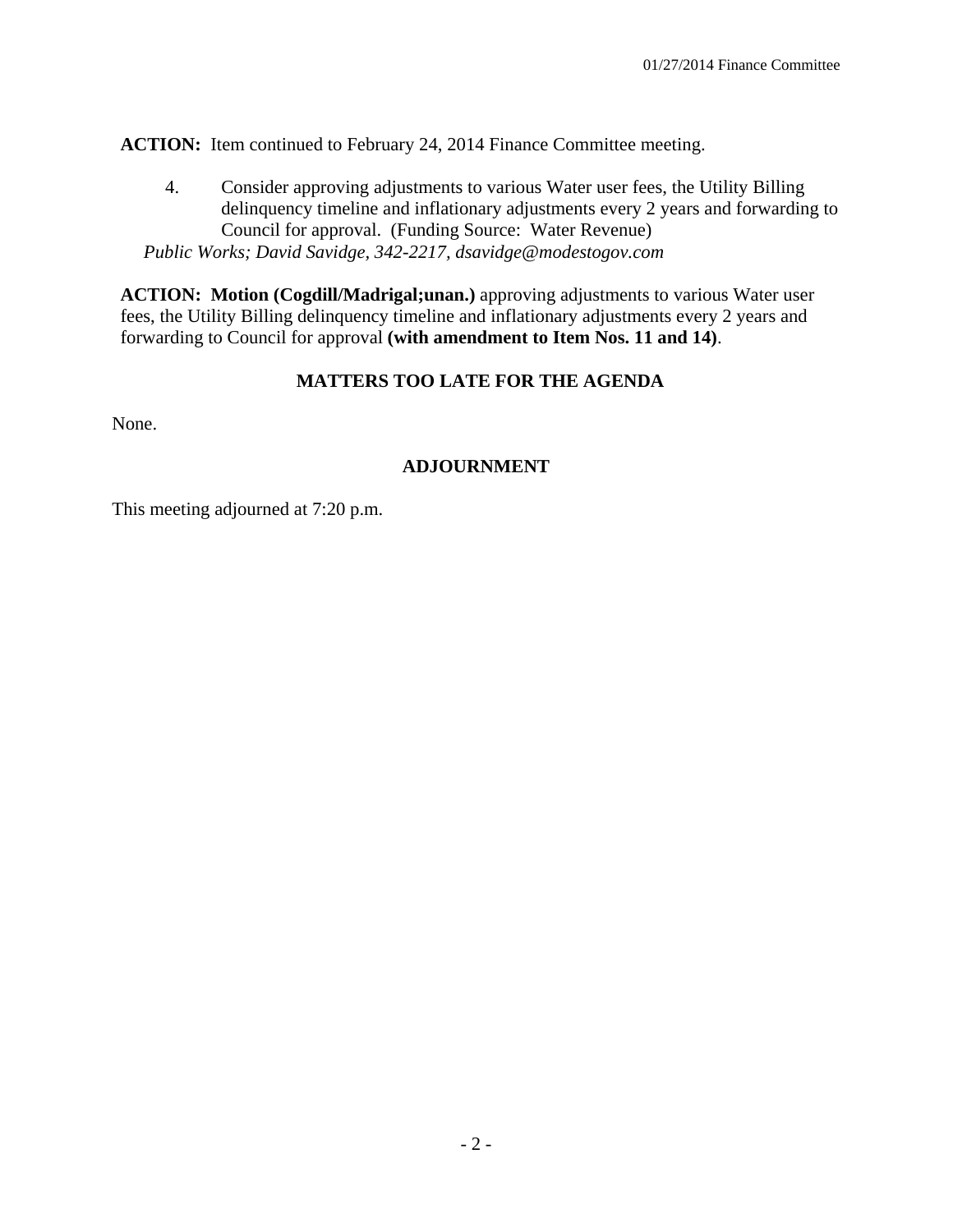# **MINUTES**

## City of Modesto  **CITY COUNCIL MEETING Chambers, Basement Level Tenth Street Place, 1010 10th Street Modesto, California Tuesday January 28, 2014, at 5:30 p.m.**

Roll Call – Present: Councilmembers Cogdill, Gunderson, Kenoyer, Lopez, Madrigal, Zoslocki, Mayor Marsh Absent: None

Pledge of Allegiance to the Flag

Invocation: Marvin Jacobo, City Ministry Network

City Clerk's Announcements: Item 12 - Removed from Agenda

Declaration of Conflicts of Interest: None

Reports from Closed Session: Interim City Attorney Lindgren spoke regarding Closed Session matters

## **ACKNOWLEDGEMENTS AND PRESENTATIONS**

1. Presentation of an update on the Modesto Historic Graffiti Cruise Route and Walk of Fame Sidewalk Markers. (Funding Source: Not Applicable)  *Community & Economic Development; Laurie Smith, 577-5347, lsmith@modestogov.com* 

**ACTION:** Chris Murphy gave an update on the Modesto Historic Graffiti Cruise Route and Walk of Fame Sidewalk Markers.

2. Presentation of awards by California Water Environment Association to the City of Modesto, Public Works Department, Wastewater Division for Plant of the Year, Operator of the Year and Laboratory Person of the Year for 2013. (Funding Source: Not Applicable)  *Public Works; David Savidge, 342-2217, dsavidge@modestogov.com* 

**ACTION:** Presentation of awards by California Water Environment Association to the City of Modesto, Public Works Department, Wastewater Division for Large Plant of the Year (City of Modesto Wastewater Treatment Plant), Operator of the Year (Brent Marquardt) and Laboratory Person of the Year for 2013 (Scott Jacobs) were given.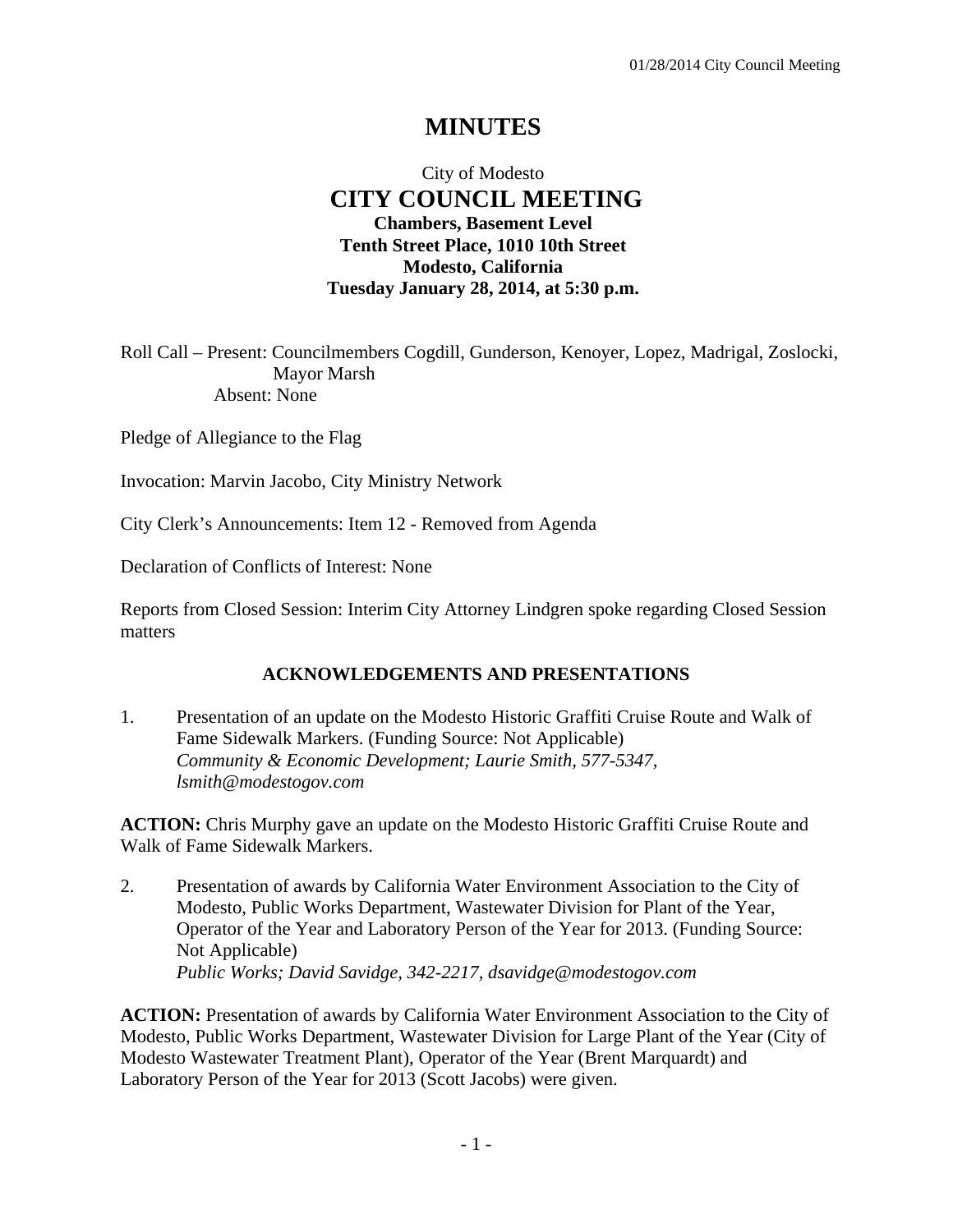## **PUBLIC COMMENT PERIOD**

- Jay Willis spoke regarding the unemployment rate and job creation in the City of Modesto.
- Carmen Sabatino spoke regarding the Transportation Occupancy Tax in the City of Modesto and the Chamber of Commerce.
- Julie Taylor spoke regarding improving the image in the City of Modesto.
- Frank Carson spoke regarding the Stanislaus County District Attorney's Office and burglaries in the City of Modesto.
- Katherine Borges spoke regarding tourism in the City of Modesto, establishing a George Lucas Museum and a Gateway City to Yosemite.
- Gordon Heinrich spoke regarding Stanislaus County agriculture.
- Amanda Sorenson spoke regarding elected officials and eminent domain.
- Dave Geer spoke regarding his opposition to Common Core State Standards.
- Dwayne Heinrich spoke regarding the invocation and drought.
- Scott Calkins spoke regarding a possible half cent transportation sales tax.
- Loretta Carhart spoke regarding watering by businesses in the City of Modesto; she was referred to Will Wong, Utility Planning & Projects.
- Gaetana Drake spoke regarding signs at the City of Modesto Council meetings.
- A citizen spoke regarding agriculture and water.
- A citizen spoke regarding voting on Council agenda items and vacant buildings in Modesto.

## **CONSENT ITEMS – ROLL CALL VOTE REQUIRED ACTION CONSENT ITEMS 3-10: (Lopez/Madrigal;unan.)**

## **CONSENT ITEMS**

An item may be removed from consent and discussed at the request of an audience member or Councilmember.

Consent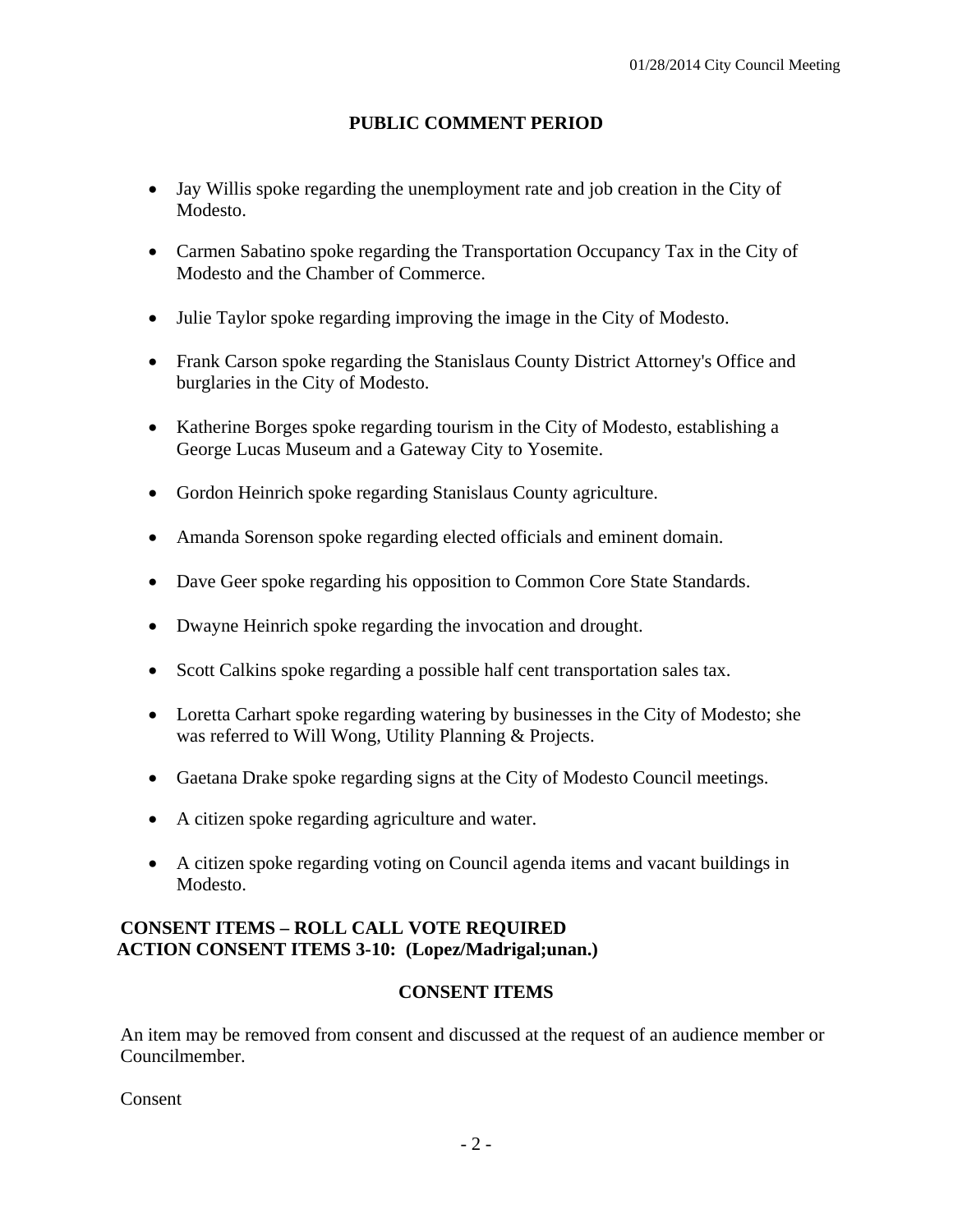3. Consider approving the minutes from the January 14, 2014 City Council meeting. (Funding Source: Not Applicable)

Motion approving the minutes from the January 14, 2014 City Council meeting. *City Clerk; Stephanie Lopez, 577-5396, slopez@modestogov.com* 

**ACTION: Motion (Lopez/Madrigal; 7/0)** approving the minutes from the January 14, 2014 City Council meeting.

## Consent

- 4. Consider approving final adoption of Ordinance No. 3598-C.S. amending Section 2- 1.18 of Chapter 1 of Title 2 of the Modesto Municipal Code, titled "Standing Committees," to add an Appointments Committee to review and recommend appointments to City Boards, Commissions, and Committees. (Funding Source: Not Applicable)
	- Motion approving final adoption of Ordinance No. 3598-C.S. amending Section 2- 1.18 of Chapter 1 of Title 2 of the Modesto Municipal Code, titled "Standing Committees," to add an Appointments Committee to review and recommend appointments to City Boards, Commissions, and Committees. *City Clerk; Stephanie Lopez, 577-5396, slopez@modestogov.com*

**ACTION: Motion (Lopez/Madrigal; 7/0)** approving final adoption of **Ordinance No. 3598- C.S.** amending Section 2-1.18 of Chapter 1 of Title 2 of the Modesto Municipal Code, titled "Standing Committees," to add an Appointments Committee to review and recommend appointments to City Boards, Commissions, and Committees.

## Consent

- 5. Consider approving final adoption of Ordinance No. 3599-C.S. amending Section 10- 3.101 of Chapter 3 of Title 10 of the Modesto Municipal Code to remove the requirement for a conditional use permit to locate a substance abuse clinic in the City's Professional Office (P-O), Neighborhood Commercial (C-1), General Commercial (C-2) and Highway Commercial (C-3) Zoning Districts. (Funding Source: Not Applicable)
	- Motion approving final adoption of Ordinance No. 3599-C.S. amending Section 10-3.101 of Chapter 3 of Title 10 of the Modesto Municipal Code to remove the requirement for a conditional use permit to locate a substance abuse clinic in the City's Professional Office (P-O), Neighborhood Commercial (C-1), General Commercial (C-2) and Highway Commercial (C-3) Zoning Districts. *City Clerk; Stephanie Lopez, 577-5396, slopez@modestogov.com*

**ACTION: Motion (Lopez/Madrigal; 7/0)** approving final adoption of **Ordinance No. 3599- C.S.** amending Section 10-3.101 of Chapter 3 of Title 10 of the Modesto Municipal Code to remove the requirement for a conditional use permit to locate a substance abuse clinic in the City's Professional Office (P-O), Neighborhood Commercial (C-1), General Commercial (C-2) and Highway Commercial (C-3) Zoning Districts.

## Consent

6. Consider approving final adoption of Ordinance No. 3600-C.S. amending Section 33-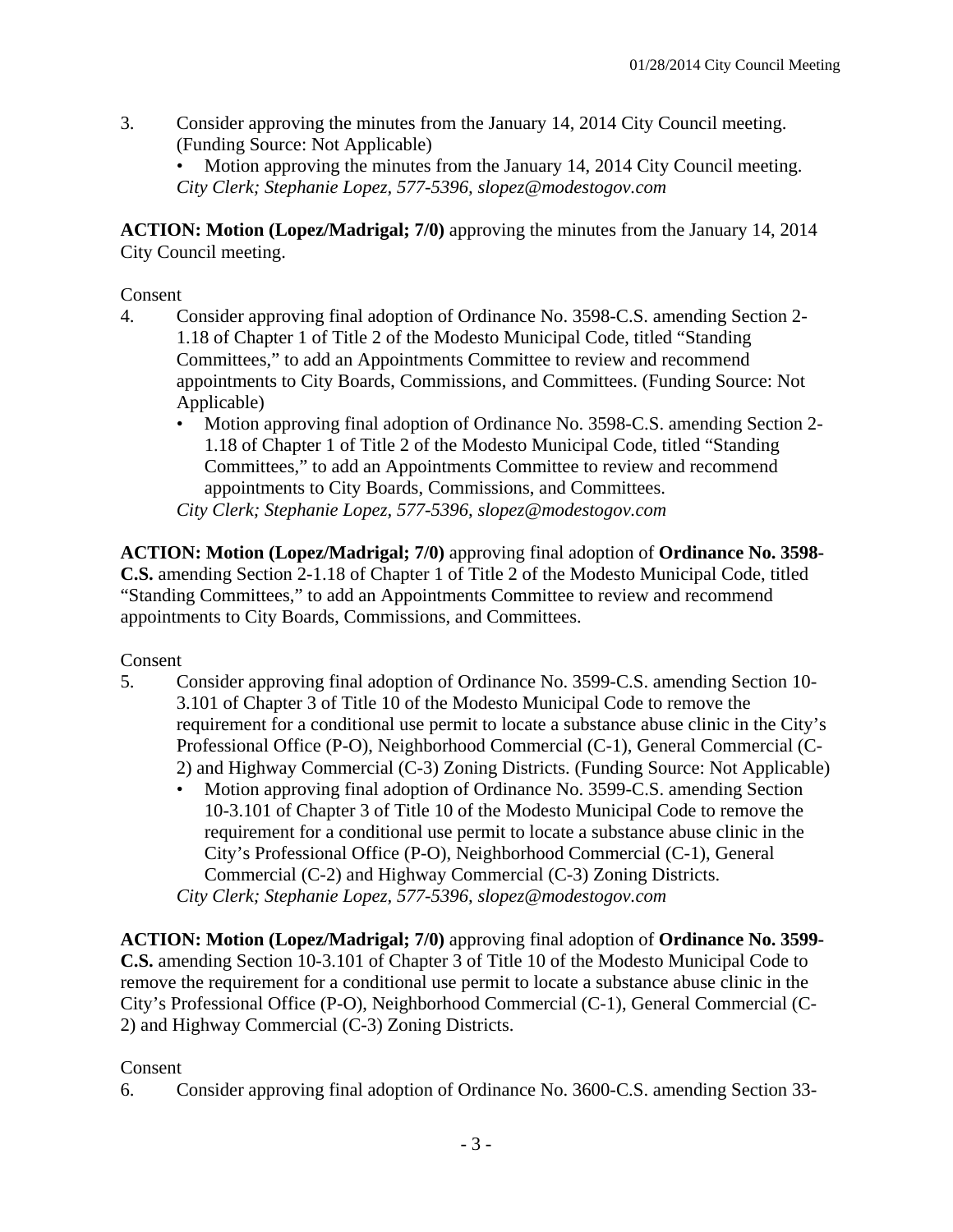3-9 of the Zoning Map of the City of Modesto to Rezone 3.87 acres from General Commercial Zone, C-2, to Light Industrial Zone, M-1, and prezone 4.68 acres of adjacent unincorporated area to Light Industrial Zone, P-M-1, property located south of Yosemite Boulevard and west of South Santa Rosa Avenue (E & J Gallo Winery). (Funding Source: Not Applicable)

• Motion approving final adoption of Ordinance No. 3600-C.S. amending Section 33-3-9 of the Zoning Map of the City of Modesto to Rezone 3.87 acres from General Commercial Zone, C-2, to Light Industrial Zone, M-1, and prezone 4.68 acres of adjacent unincorporated area to Light Industrial Zone, P-M-1, property located south of Yosemite Boulevard and west of South Santa Rosa Avenue (E & J Gallo Winery).

*City Clerk; Stephanie Lopez, 577-5396, slopez@modestogov.com* 

**ACTION: Motion (Lopez/Madrigal; 7//0)** approving final adoption of **Ordinance No. 3600- C.S.** amending Section 33-3-9 of the Zoning Map of the City of Modesto to Rezone 3.87 acres from General Commercial Zone, C-2, to Light Industrial Zone, M-1, and prezone 4.68 acres of adjacent unincorporated area to Light Industrial Zone, P-M-1, property located south of Yosemite Boulevard and west of South Santa Rosa Avenue (E & J Gallo Winery).

#### Consent

- 7. Consider approving an updated list of pre-qualified on-call environmental service providers to prepare environmental impact reports and perform other related environmental services, on an as-needed basis, for a period of six (6) years. (Funding Source: Not Applicable)
	- Resolution establishing an updated list of pre-qualified on-call environmental service providers to prepare environmental impact reports and perform other related environmental services, on an as-needed basis, for a period of six (6) years. *Community & Economic Development; Brad Wall, 577-5273, bwall@modestogov.com*

**ACTION: Resolution 2014-33 (Lopez/Madrigal; 7/0)** establishing an updated list of prequalified on-call environmental service providers to prepare environmental impact reports and perform other related environmental services, on an as-needed basis, for a period of six (6) years.

## Consent

- 8. Consider authorizing staff to apply for the CalRecycle Used Oil Competitive Grants as available. (Funding Source: CalRecycle Used Oil Competitive Grants)
	- Resolution approving grant applications to the California Department of Resources, Recycling and Recovery (CalRecycle) for all Used Oil Competitive Grant Cycles, accepting grant awards, amending the annual budget, and authorizing the City Manager or his designee, to execute all grant related documents.

*Parks, Recreation & Neighborhoods; Michele Beck, 577-5493, mbeck@modestogov.com* 

**ACTION: Resolution 2014-34 (Lopez/Madrigal; 7/0)** approving grant applications to the California Department of Resources, Recycling and Recovery (CalRecycle) for all Used Oil Competitive Grant Cycles, accepting grant awards, amending the annual budget, and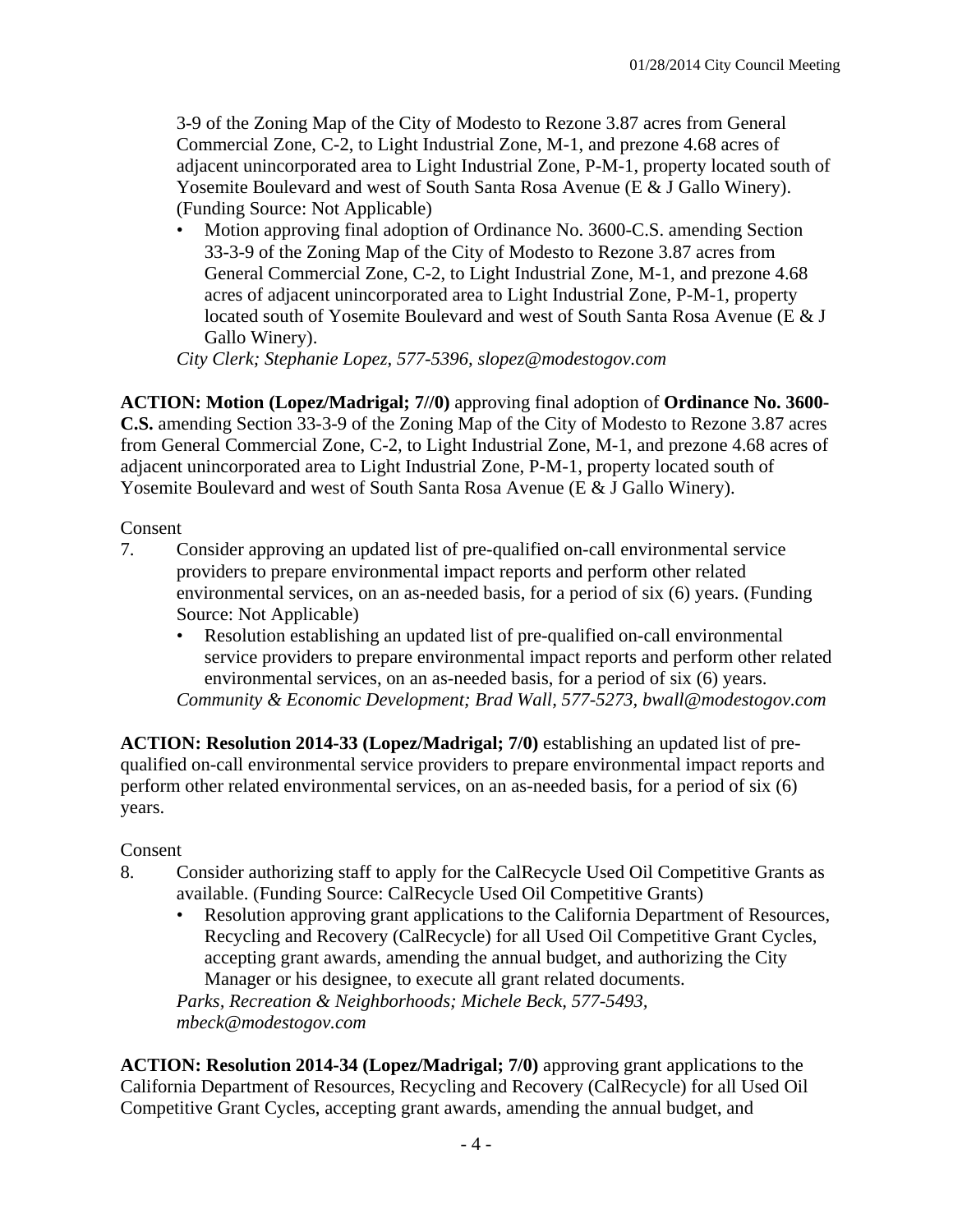authorizing the City Manager or his designee, to execute all grant related documents.

Consent

- 9. Consider authorizing the award of bid for the purchase of playground equipment by accessing the terms of a competitively bid agreement through US Communities to GameTime, Inc. (Funding Source: Community Development Block Grant)
	- Resolution authorizing the award of bid for the purchase of playground equipment for the Parks, Recreation and Neighborhoods Department by accessing the terms of a competitively bid agreement through US Communities, to GameTime, Novato, CA, and authorizing the Purchasing Manager, or his designee, to issue a purchase order for a total cost of \$111,693.38.

*Parks, Recreation & Neighborhoods; Loren Holt, 571-5573, lholt@modestogov.com* 

**ACTION: Resolution 2014-35 (Lopez/Madrigal; 7/0)** authorizing the award of bid for the purchase of playground equipment for the Parks, Recreation and Neighborhoods Department by accessing the terms of a competitively bid agreement through US Communities, to GameTime, Novato, CA, and authorizing the Purchasing Manager, or his designee, to issue a purchase order for a total cost of \$111,693.38.

Consent

- 10. Consider accepting the work by EMJ Corporation of Irving, Texas, for the Bus Maintenance Facility as complete and authorizing payment of amounts totaling \$11,174,391. (The total project cost is \$15,219,367, which included construction contingency, city forces, equipment acquisition, land acquisition, other costs, engineering design and construction administration.) (Funding Source: Bus Service – Fixed Route Fund)
	- Resolution accepting the work by EMJ Corporation, for the Bus Maintenance Facility Project as complete, authorizing the City Clerk to file a Notice of Completion with the Stanislaus County Recorder upon receipt of approved Warranty Bond, to release securities upon expiration of statutory periods, and authorizing payment of amounts totaling \$11,174,391.

*Utility Planning and Projects; Rob Christensen, 577-5423, rchristensen@modestogov.com* 

**ACTION: Resolution 2014-36 (Lopez/Madrigal; 7/0)** accepting the work by EMJ Corporation, for the Bus Maintenance Facility Project as complete, authorizing the City Clerk to file a Notice of Completion with the Stanislaus County Recorder upon receipt of approved Warranty Bond, to release securities upon expiration of statutory periods, and authorizing payment of amounts totaling \$11,174,391.

## **COUNCIL COMMENTS & REPORTS**

None.

## **CITY MANAGER COMMENTS & REPORTS**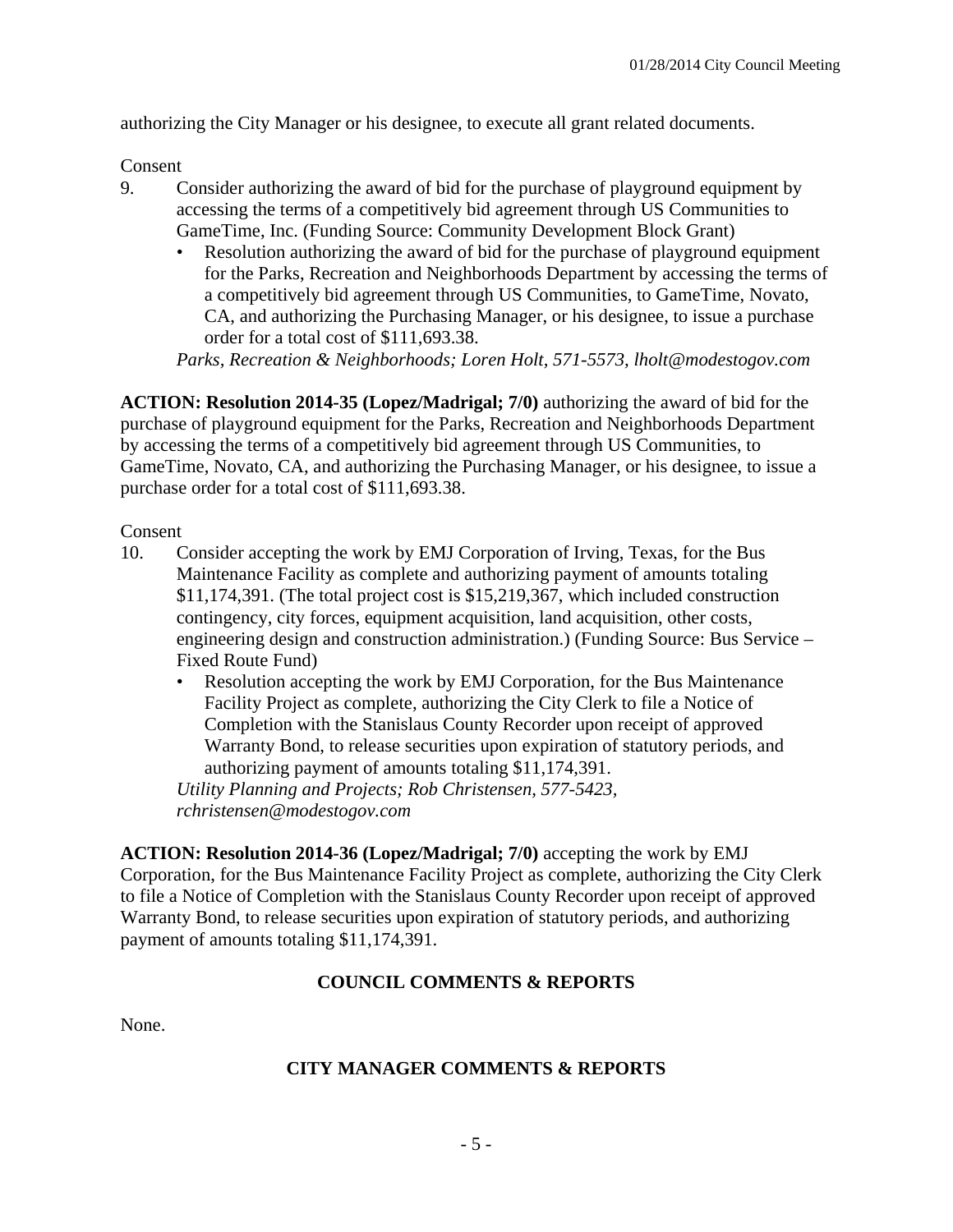None.

# **UNFINISHED BUSINESS**

- 11. Consider adopting the East Stanislaus Integrated Regional Water Management Plan. (Funding Source: Water Fund)
	- Resolution adopting the East Stanislaus Integrated Regional Water Management Plan, and directing staff to submit the IRWMP to the Department of Water Resources for acceptance.

*Utility Planning and Projects; Jim Alves, 571-5557, jalves@modestogov.com* 

**ACTION: Resolution 2014-37 (Gunderson/Lopez; 7/0)** adopting the East Stanislaus Integrated Regional Water Management Plan, and directing staff to submit the IRWMP to the Department of Water Resources for acceptance.

# **NEW BUSINESS**

# *Removed from the Agenda*

- 12. Consider approving a one-time non-precedent setting waiver of capacity charges to Seneca Foods, LLC in the amount of \$8,475,873.70 as required by Resolution No. 2007-422 (Funding Source: Wastewater Fund)
	- Resolution approving a one-time non-precedent setting waiver of capacity charges to Seneca Foods, LLC in the amount of \$8,475,873.70 as required by resolution no. 2007-422.

*Public Works; Thomas Sinclair, 577-9381, tsinclair@modestogov.com* 

# **ACTION:** Removed from the Agenda.

- 13. Consider approving: (i) the organizational restructure of the City of Modesto; (ii) amending the Classification Plan for the City of Modesto to create the classification of Director of Utilities; and (iii) amending Exhibit "A" of Resolution No. 2012-510 to revise the Class Range Table for Executive Management to add Director of Utilities to salary range 1429. (Funding Source: Enterprise Funds)
	- Motion approving the organizational restructure of the City of Modesto.
	- Resolution amending the Classification Plan for the City of Modesto to create the classification of Director of Utilities.
	- Resolution amending Exhibit "A" of Resolution No. 2012-510, to revise the Class Range Table for Executive Management to add Director of Utilities to salary range 1429.

*Human Resources; Joseph Lopez, 571-5126, joelopez@modestogov.com* 

**ACTION: Motion (Lopez/Madrigal; 7/0)** approving the organizational restructure of the City of Modesto.

**ACTION: Resolution 2014-38 (Lopez/Madrigal; 7/0)** amending the Classification Plan for the City of Modesto to create the classification of Director of Utilities.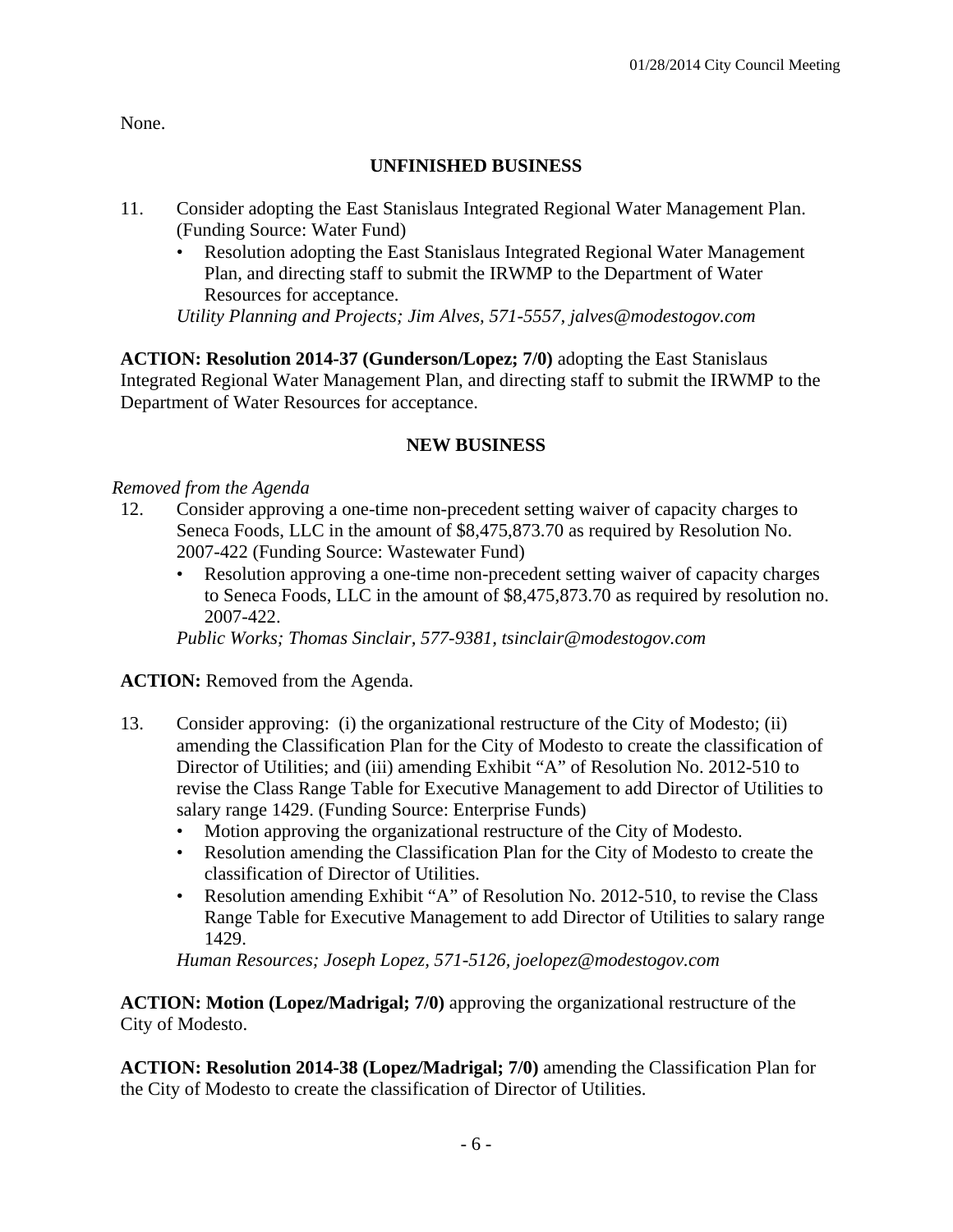**ACTION: Resolution 2014-39 (Lopez/Madrigal; 7/0)** amending Exhibit "A" of Resolution No. 2012-510, to revise the Class Range Table for Executive Management to add Director of Utilities to salary range 1429.

### **UNFINISHED BUSINESS – CONTINUED**

- 14. Consider: (i) accepting the draft General Plan land use diagram as the basis for the project description to update the Modesto Urban Area General Plan Master EIR; (ii) authorizing funding in the amount of \$75,000 for limited consultant assistance to update the Modesto Urban Area General Plan Master EIR; and (iii) amending the Fiscal Year 2013/2014 Operating Budget to appropriate funding in the amount of \$75,000 from General Fund Reserves to 0100-14400-53300 (Professional Services) for the Modesto Urban Area General Plan Master EIR update (continued from December 3, 2013 and January 7, 2014 Council Meetings). With respect to item (i), the City Council is taking no final action to adopt the draft General Plan land use diagram, but rather, is only directing staff about what to include in the Plan that will be analyzed in the EIR; Council will provide this direction by considering a series of Motions on individual topics and issues in the General Plan, including but not limited to, the Motions listed below. (Funding Source: Funding Source: \$200,000 US HUD-EPA-DOT 2010 Smart Valley Places grant and \$48,000 minimum General Fund Match in staff-time equivalent and General Fund Expenditure)
	- Motion to accept the draft General Plan land use diagram as the basis for the project description to update the Modesto Urban Area General Plan Master EIR, as amended by the following Motions.
	- Motion to apply the Business-Commercial-Residential (BCR) land use designation to the Village One Business Park Triangle.
	- Motion to include all, or any portion(s) of, the area to the north of Kiernan Avenue that was the subject of a City of Modesto "Measure M" vote in 2009, within the Modesto Urban Area General Plan land use diagram.
	- Motion to remove all, or any portion(s) of, the Salida Comprehensive Planning District from the Modesto Urban Area General Plan boundary.
	- Motion to remove approximately 500 acres of the Beckwith-Dakota Comprehensive Planning District, located to the west of Dakota Avenue, from the Modesto Urban Area General Plan land use diagram.
	- Motion to change the Modesto Urban Area General Plan land use designations within the portions of the Beckwith-Dakota Comprehensive Planning District to the east of Dakota Avenue to Regional Commercial (RC), Rural Residential (RR), and Business Park-Industrial (BPI).
	- Motion to include approximately 1,400 acres bounded by North Avenue, Morse Road, Kansas Avenue and Dakota Avenue, within the Modesto Urban Area General Plan to be designated for Business Park-Industrial (BPI) land use.
	- Motion to change the land use designation within the 320-acre northern half of the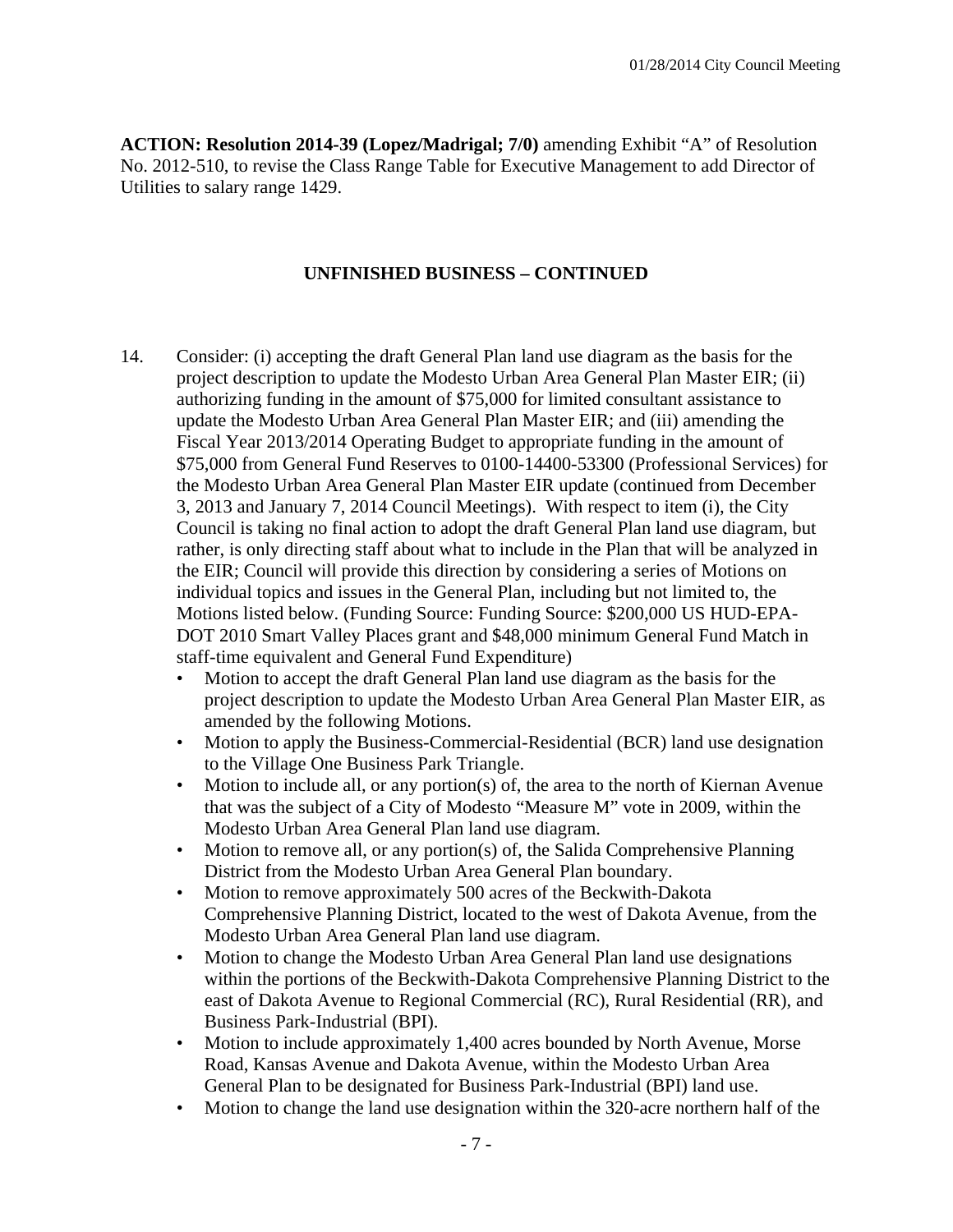Highway 132 Comprehensive Planning District from Business Park (BP) to a combination of Mixed Use (MU), Residential (R) and Rural Residential (RR).

- Motion to remove approximately 1,900 acres bounded by Maze Boulevard, Carpenter Road, Whitmore Avenue and Nebraska Avenue / Vivian Road, from the Modesto Urban Area General Plan.
- Motion to direct staff to include policy language within the General Plan Amendment to encourage or require that new growth areas include funding mechanisms specifically for public safety operations.
- Motion to direct staff to include policy language within the General Plan Amendment to establish agricultural mitigation requirements for development within new growth areas
- Resolution authorizing funding in the amount of \$75,000 from General Fund Reserves for limited consultant assistance to update the Modesto Urban Area General Plan Master EIR.
- Resolution amending the Fiscal Year 2013/2014 Operating Budget to appropriate funding in the amount of \$75,000 from General Fund Reserves to 0100-14400- 53300 (Professional Services) for the Modesto Urban Area General Plan Master EIR update, and authorizing the Director of Finance, or her designee, to implement the provisions of this resolution.

*Community & Economic Development; Brad Wall, 577-5273, bwall@modestogov.com* 

*Recess at 8:20 p.m. Reconvened at 8:43 p.m.* 

*Recess at 12:20 a.m. Reconvened at 12:28 a.m.* 

**ACTION: Motion (Cogdill/Zoslocki; Gunderson, Madrigal, Kenoyer, Mayor Marsh no; 3/4)** to table tonight's Item No. 14; Environmental Impact Report (EIR) preparation; and return to Finance and Economic Development Committees. **(MOTION FAILED)**

**ACTION: Motion (Kenoyer/Gunderson; 7/0)** to accept the draft General Plan land use diagram as the basis for the project description to update the Modesto Urban Area General Plan Master EIR, as amended by the following Motions:

**ACTION: Motion (Cogdill/Gunderson; 6/0; Madrigal absent )** to apply the Business-Commercial-Residential (BCR) land use designation to the Village One Business Park Triangle **(with alignment study)**.

**ACTION: Motion (Kenoyer/Lopez; 7/0)** to include the area to the north of Kiernan Avenue that was the subject of a City of Modesto "Measure M" vote in 2009, within the Modesto Urban Area General Plan land use diagram **and within the Sphere of Influence as presented graphically at the time of Council action**.

**ACTION: Motion (Cogdill/Lopez; 4/3; Gunderson, Kenoyer, Mayor Marsh no)** to **include** the Salida Comprehensive Planning District **within** the Modesto Urban Area General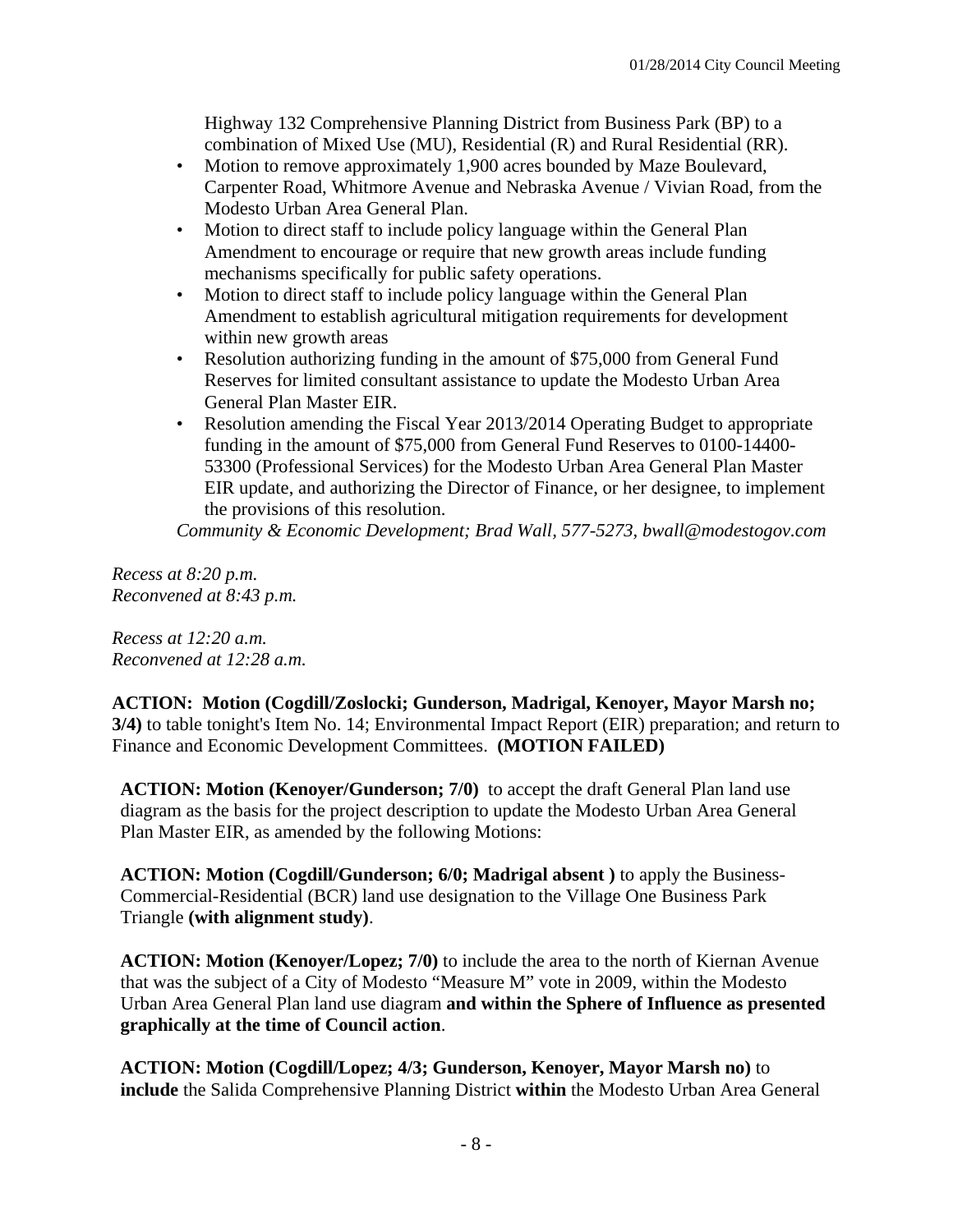Plan boundary.

**ACTION: Motion (Lopez/motion failed for lack of second) to remove from the Draft General Plan:** the portion of the Beckwith-Dakota Comprehensive Planning District, located to the east of Dakota Avenue.

**ACTION: Motion (Lopez/motion failed for lack of second) to remove from the Draft General Plan:** to not include in the Draft General Plan the area generally bounded by North Avenue on the north, Kansas Avenue on the south, Morse Road on the east and Dakota Avenue on the west.

ACTION: Motion to change the Modesto Urban Area General Plan land use designations within the portions of the Beckwith-Dakota Comprehensive Planning District to the east of Dakota Avenue to Regional Commercial (RC), Rural Residential (RR), and Business Park-Industrial (BPI). **(NO ACTION)**

**ACTION: Motion (Lopez/Gunderson; 5/2; Cogdill, Zoslocki no)** to remove the portion of the Beckwith-Dakota Comprehensive Planning District, located to the west of Dakota, from the Modesto Urban Area General Plan land use diagram.

**ACTION: Motion (Cogdill/Madrigal; 5/2; Lopez, Zoslocki no) to include land area to the Modesto Urban Area General Plan and Sphere of Influence, and** change the Modesto Urban Area General Plan land use designations, **within the area generally bounded by SR99, Morse Road extended north and south, Maze Boulevard and Dakota Avenue, to Regional Commercial (RC) north of Beckwith Road, to Agriculture (AG) from Beckwith Road south to Woodland Avenue, and to Business Park (BP) south of Woodland Avenue. (MAYOR'S ALTERNATIVE MAP)** 

ACTION: Motion to include approximately 1,400 acres bounded by North Avenue, Morse Road, Kansas Avenue and Dakota Avenue, within the Modesto Urban Area General Plan to be designated for Business Park-Industrial (BPI) land use. **(NO ACTION)**

ACTION: Motion to change the land use designation within the 320-acre northern half of the Highway 132 Comprehensive Planning District from Business Park (BP) to a combination of Mixed Use (MU), Residential (R) and Rural Residential (RR). **(NO ACTION)**

**ACTION: Motion (Lopez/Kenoyer; 7/0;)** to remove approximately 1,900 acres bounded by Maze Boulevard, Carpenter Road, Whitmore Avenue and Nebraska Avenue / Vivian Road, from the Modesto Urban Area General Plan.

**ACTION: Motion (Gunderson/Madrigal; 4/3; Lopez, Cogdill, Zoslocki no)** to direct staff to include policy language within the General Plan Amendment to require that new growth areas include funding mechanisms specifically for public safety operations.

**ACTION: Motion (Gunderson/Madrigal; 4/3; Lopez, Cogdill, Zoslocki no)** to direct staff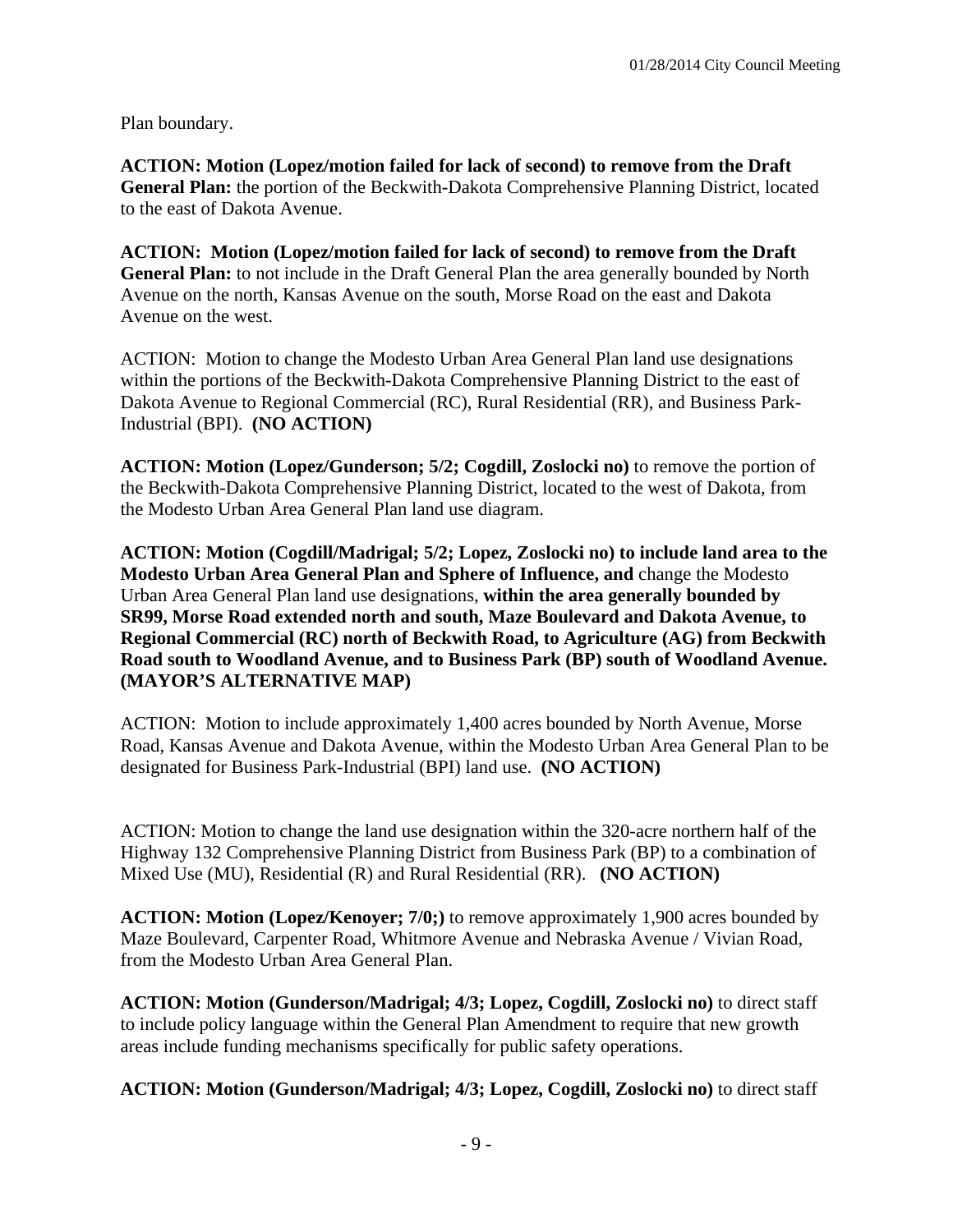to include policy language within the General Plan Amendment to establish agricultural mitigation requirements for development within new growth areas.

**ACTION: Resolution 2014-40 (Gunderson/Kenoyer; 7/0)** authorizing funding in the amount of \$75,000 from General Fund Reserves for limited consultant assistance to update the Modesto Urban Area General Plan Master EIR.

**ACTION: Resolution 2014-41 (Gunderson/Kenoyer; 7/0)** amending the Fiscal Year 2013/2014 Operating Budget to appropriate funding in the amount of \$75,000 from General Fund Reserves to 0100-14400-53300 (Professional Services) for the Modesto Urban Area General Plan Master EIR update, and authorizing the Director of Finance, or her designee, to implement the provisions of this resolution.

# **MATTERS TOO LATE FOR THE AGENDA**

None.

# **ADJOURNMENT**

This meeting was adjourned at 12:55 a.m.

# **CLOSED SESSION**

*All Closed Session Matters Heard Prior to Meeting*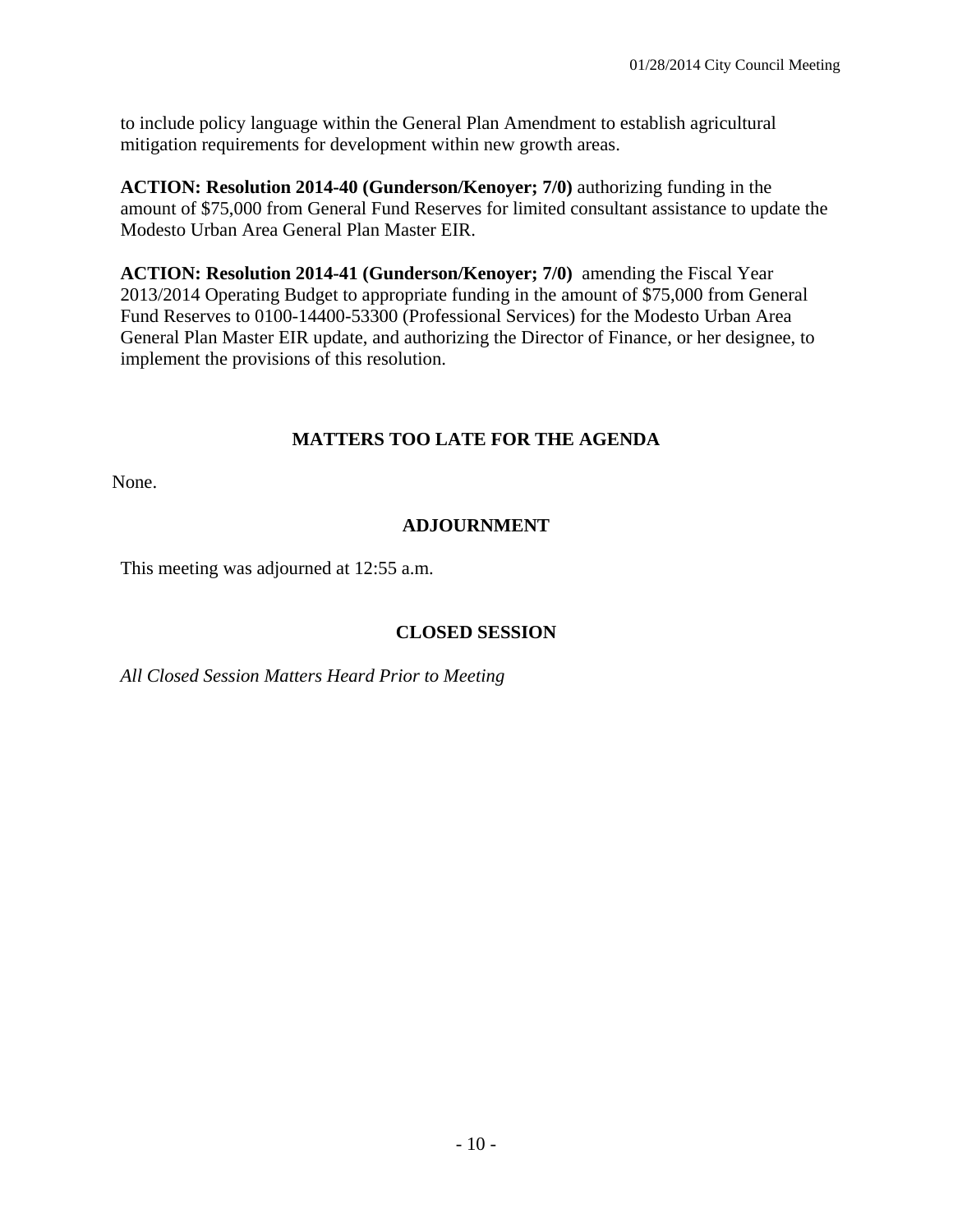# **CONFERENCE WITH LABOR NEGOTIATOR: (Pursuant to Section 54957.6 of the Government Code) - MCEA**  Negotiator: Joe Lopez Agency Negotiators: Law Offices of Renne Sloan Holtzman & Sakai Employee Organization: Modesto City Employees Association **CONFERENCE WITH LABOR NEGOTIATOR: (Pursuant to Section 54957.6 of the Government Code) – MCMA**  Negotiator: Joe Lopez Agency Negotiators: Law Offices of Renne Sloan Holtzman & Sakai Employee Organization: Modesto Confidential & Management Association **CONFERENCE WITH LABOR NEGOTIATOR: (Pursuant to Section 54957.6 of the Government Code) – MPOA**  Negotiator: Joe Lopez Agency Negotiators: Law Offices of Renne Sloan Holtzman & Sakai Employee Organization: Modesto Police Officers' Association **CONFERENCE WITH LABOR NEGOTIATOR: (Pursuant to Section 54957.6 of the Government Code) – MPNSA**  Negotiator: Joe Lopez Agency Negotiators: Law Offices of Renne Sloan Holtzman & Sakai Employee Organization: Modesto Police Non-Sworn Association **CONFERENCE WITH LABOR NEGOTIATOR: (Pursuant to Section 54957.6 of the Government Code) –MPMA**  Negotiator: Joe Lopez Agency Negotiators: Law Offices of Renne Sloan Holtzman & Sakai Employee Organization: Modesto Police Management Association **CONFERENCE WITH LABOR NEGOTIATOR: (Pursuant to Section 54957.6 of the Government Code) - MCFFA**  Negotiator: Joe Lopez Agency Negotiators: Law Offices of Renne Sloan Holtzman & Sakai Employee Organization: Modesto City Firefighters Association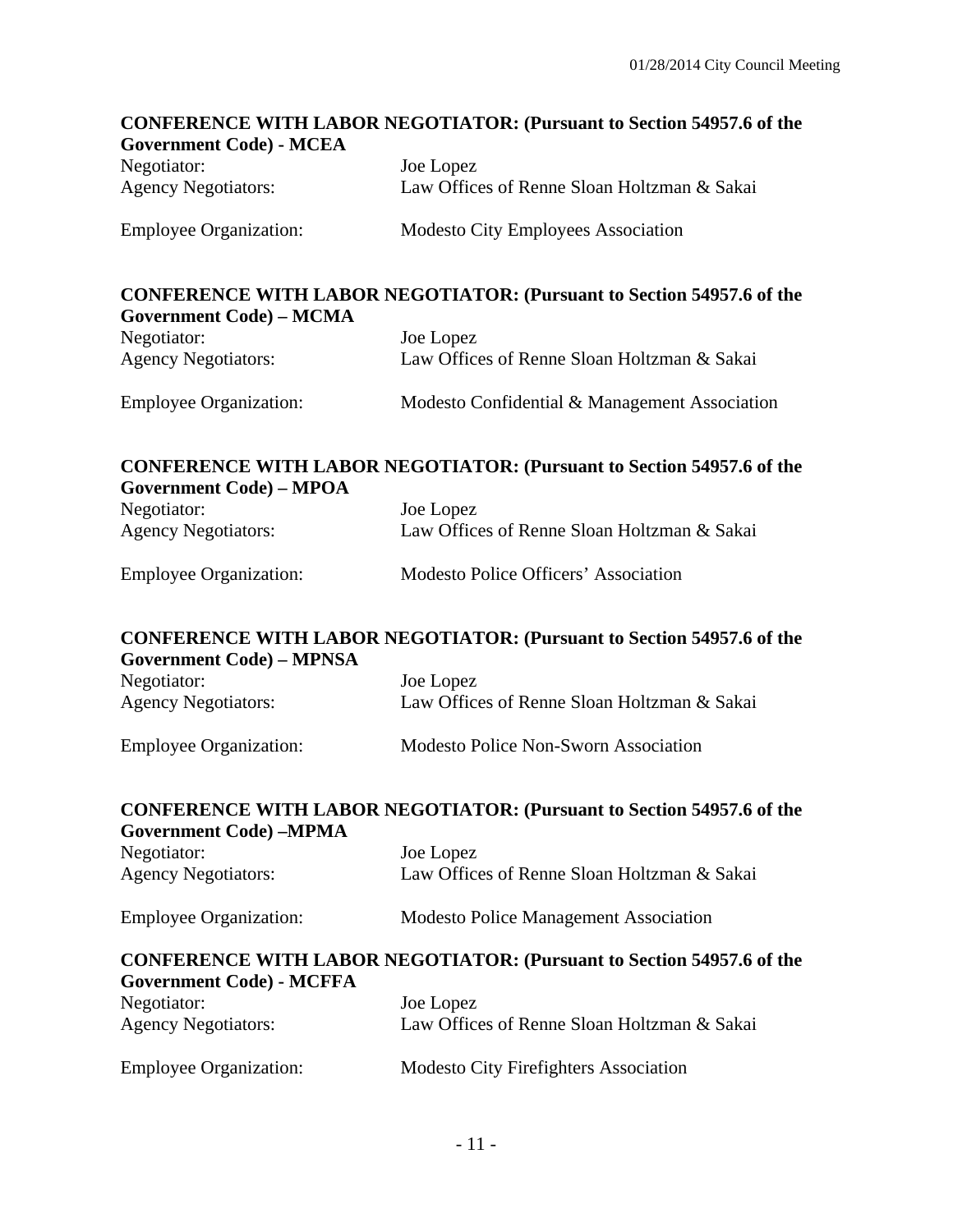### **CONFERENCE WITH LABOR NEGOTIATOR: (Pursuant to Section 54957.6 of the Government Code) – Unrepresented**

| Negotiator:                   | Joe Lopez                                           |
|-------------------------------|-----------------------------------------------------|
| <b>Agency Negotiators:</b>    | Law Offices of Renne Sloan Holtzman & Sakai         |
| <b>Employee Organization:</b> | Unrepresented Management and Confidential Employees |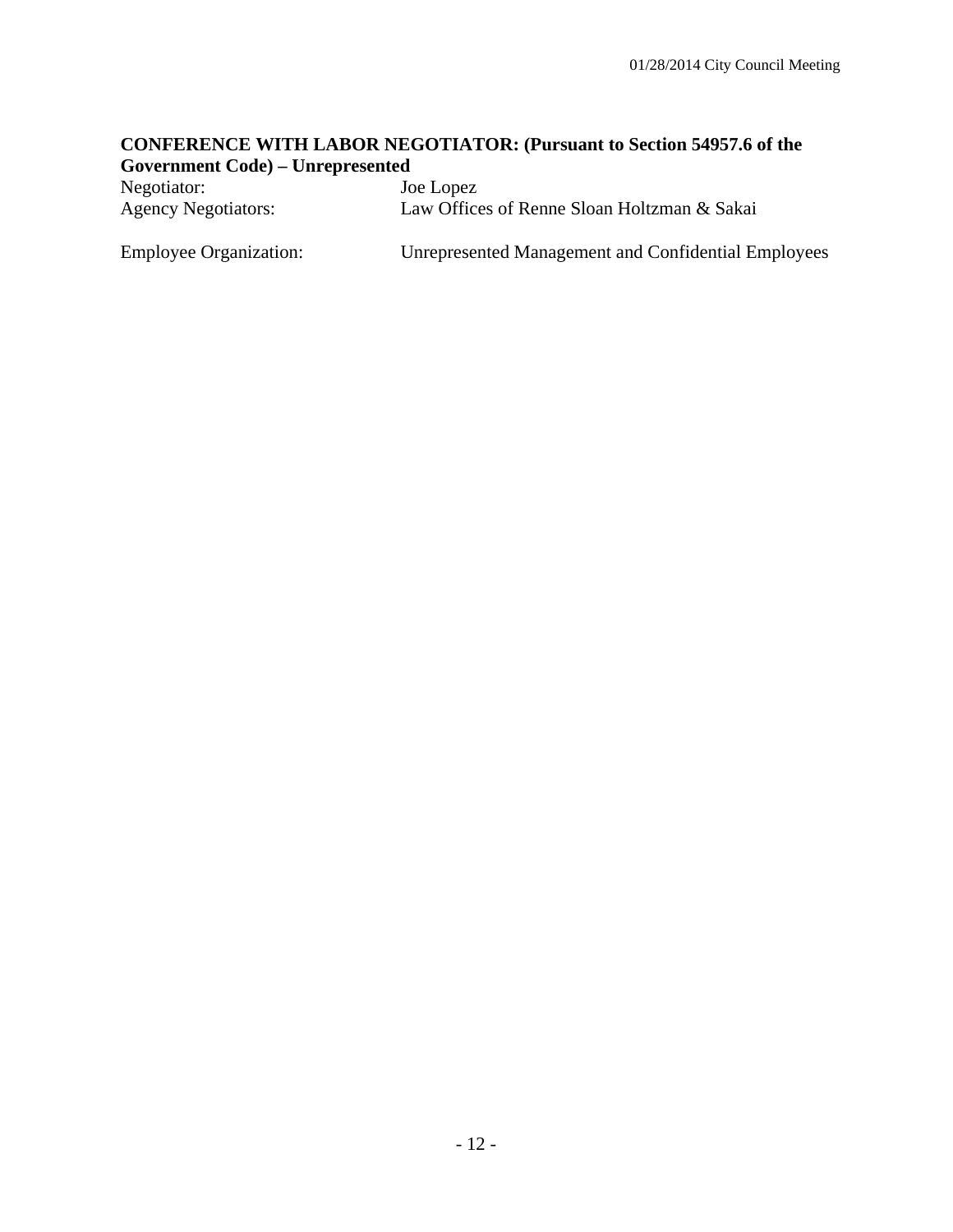# **CONFERENCE WITH REAL PROPERTY NEGOTIATORS:**

# **(Pursuant to Section 54956.8 of the Government Code)**

|           |                                     | to bechon e is colo of the Government Couc                                                                                                         |
|-----------|-------------------------------------|----------------------------------------------------------------------------------------------------------------------------------------------------|
|           | Property:                           | Purchase of fee interest of the following properties located within the<br>block of 10th and 9th Streets and G & H Streets in the City of Modesto: |
|           | APN: 106-42-005                     | Property Owner: Rugani, Gina Et Al TRS                                                                                                             |
|           | APN: 106-42-007                     | Property Owner: Silva, Helen L TRS Et Al                                                                                                           |
|           | APN: 106-42-010                     | Property Owner: Gervasoni, Gary C. & Gervasoni,                                                                                                    |
|           | Myrna                               |                                                                                                                                                    |
|           |                                     | Negotiating Parties: Greg Nyhoff, for City of Modesto                                                                                              |
|           | Brent Sinclair, for City of Modesto |                                                                                                                                                    |
|           | Rick Evans, for the City of Modesto |                                                                                                                                                    |
|           |                                     | For Property Owners: Michael Rugani                                                                                                                |
|           |                                     | Charles Noble & Dave Noble                                                                                                                         |
|           |                                     | Gary & Myrna Gervasoni                                                                                                                             |
|           |                                     | Under Negotiation: Price and Terms of the acquisition of property.                                                                                 |
| Property: |                                     | Purchase of the following properties located within the block of 10th and                                                                          |
|           | 9th streets; G and H streets:       |                                                                                                                                                    |
|           | APN: 106-42-006                     | Property Owner: G&K Enterprises LLC                                                                                                                |
|           | APN: 106-42-011                     | Property Owner: Mote, Curtis W.                                                                                                                    |
|           | APN: 106-42-012                     | Property Owner: G&K Enterprises LLC                                                                                                                |
|           | <b>Negotiating Parties:</b>         | Matt Pacher & Rick Evans for City of Modesto                                                                                                       |
|           |                                     | Mike Rein for G&K Enterprises, LLC and Curtis W. Mote                                                                                              |
|           |                                     | Under Negotiation: Price and Terms of the acquisition of property.                                                                                 |
| Property: |                                     | Sale of fee interest of the following properties                                                                                                   |
|           |                                     | located within the block of 10th and 9th streets; G and H streets                                                                                  |
|           | in the City of Modesto:             |                                                                                                                                                    |
|           | APN: 106-42-001                     | Property Owner: Modesto RDA (Successor)                                                                                                            |
|           | APN: 106-42-002                     | Property Owner: Modesto RDA (Successor)                                                                                                            |
|           | APN: 106-42-003                     | Property Owner: Modesto RDA (Successor)                                                                                                            |
|           | APN: 106-42-004                     | Property Owner: Modesto RDA (Successor)                                                                                                            |
|           | APN: 106-42-005                     | Property Owner: Rugani, Gina Et Al TRS                                                                                                             |
|           | APN: 106-42-006                     | Property Owner: G&K Enterprises LLC                                                                                                                |
|           | APN: 106-42-007                     | Property Owner: Silva, Helen L TRS Et Al                                                                                                           |
|           | APN: 106-42-010                     | Property Owner: Gervasoni, Gary C. & Gervasoni,                                                                                                    |
|           | Myrna                               |                                                                                                                                                    |
|           | APN: 106-42-011                     | Property Owner: Mote, Curtis W.                                                                                                                    |
|           | APN: 106-42-012                     | Property Owner: G&K Enterprises LLC                                                                                                                |
|           | APN: 106-42-013                     | Property Owner: City of Modesto                                                                                                                    |
|           | <b>Negotiating Parties:</b>         | Greg Nyhoff, for City of Modesto                                                                                                                   |
|           | Brent Sinclair, for City of Modesto |                                                                                                                                                    |
|           |                                     | For Potential Buyer: Staff of Administrative Office of the Courts.                                                                                 |

Under Negotiation: Price and Terms of the acquisition of property.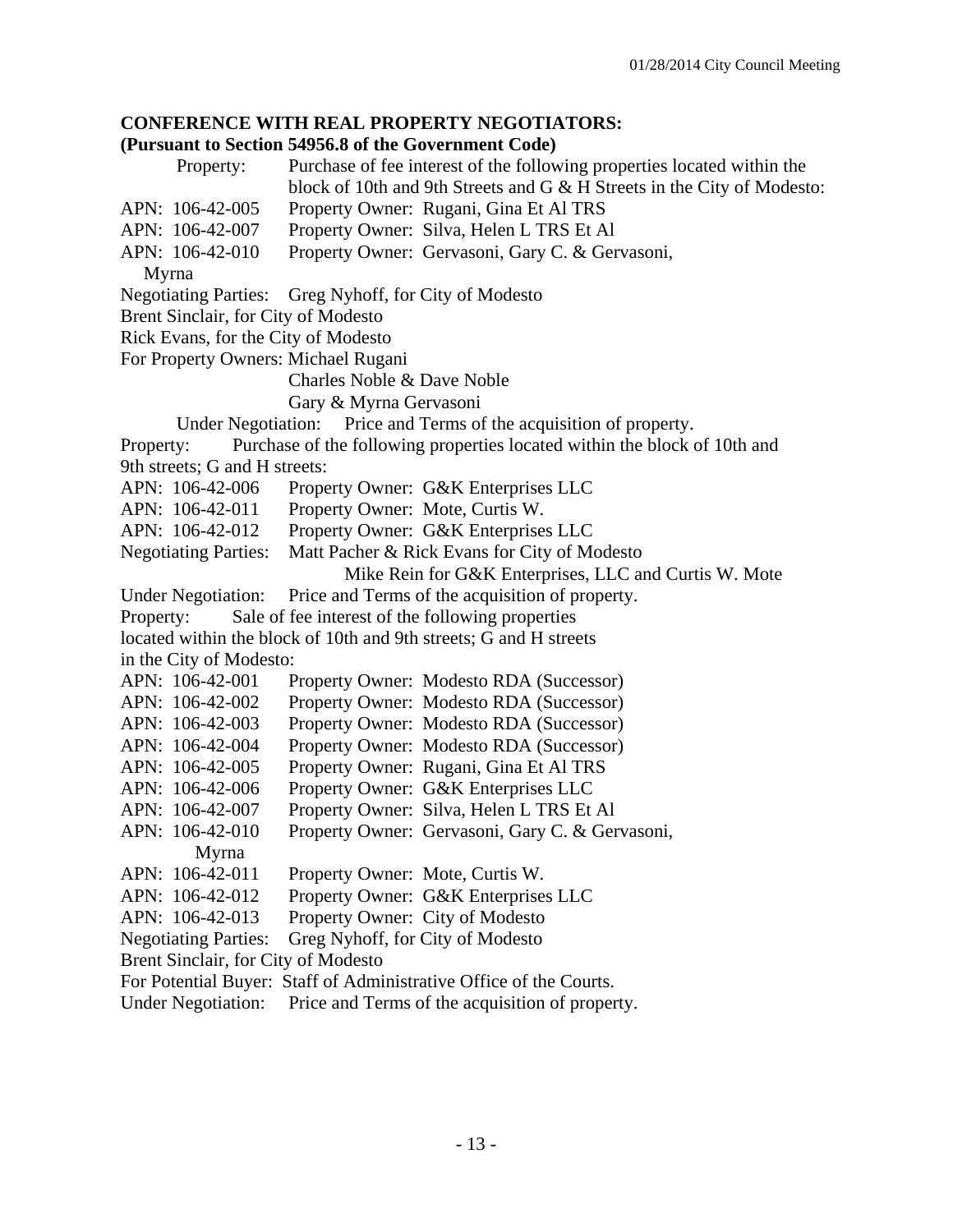# **MINUTES**

# **City of Modesto SPECIAL ECONOMIC DEVELOPMENT COMMITTEE / COUNCIL WORKSHOP**

### **Second Floor, Room 2005 Tenth Street Place, 1010 10th Street Modesto, California**

### **Monday, February 3, 2014, at 5:00 p.m.**

Roll Call Present: Councilmembers Cogdill, Kenoyer, and Zoslocki Absent: None Also Present: Councilmember Madrigal

### **PUBLIC COMMENTS**

None.

### **NEW BUSINESS**

1. Consider accepting a status report of development projects processed by the Community and Economic Development Department for January 2014. (Funding Source: Not Applicable)  *Community & Economic Development; Brent Sinclair, 577-5228, hbsinclair@modestogov.com* 

**ACTION: Motion (Zoslocki/Kenoyer;unan.)** accepting a status report of development projects processed by the Community and Economic Development Department for January 2014.

2. Consider approving a draft Ordinance amending Municipal Code Section 3-2.1401.1 (Radar) to determine and designate speed limit changes, which designation shall become effective when appropriate signs are placed and forwarding to Council for approval. (Funding Source: Funding: Traffic Operations (Gas Tax) - 1700)  *Community & Economic Development; Jeffrey Barnes, 577-5214, jbarnes@modestogov.com* 

**ACTION: Motion (Kenoyer/Zoslocki;unan.)** approving a draft Ordinance amending Municipal Code Section 3-2.1401.1 (Radar) to determine and designate speed limit changes, which designation shall become effective when appropriate signs are placed and forwarding to Council for approval.

3. Consider approving the installation of a mid-block crosswalk across South Santa Cruz Avenue to help Gallo Glass Plant workers safely cross South Santa Cruz Avenue when walking to and from their parking lot which will be located at the corner of South Santa Cruz Avenue and Larkin Avenue. (Funding Source: Funding: Gallo Glass Company – Parking Lot Development Project)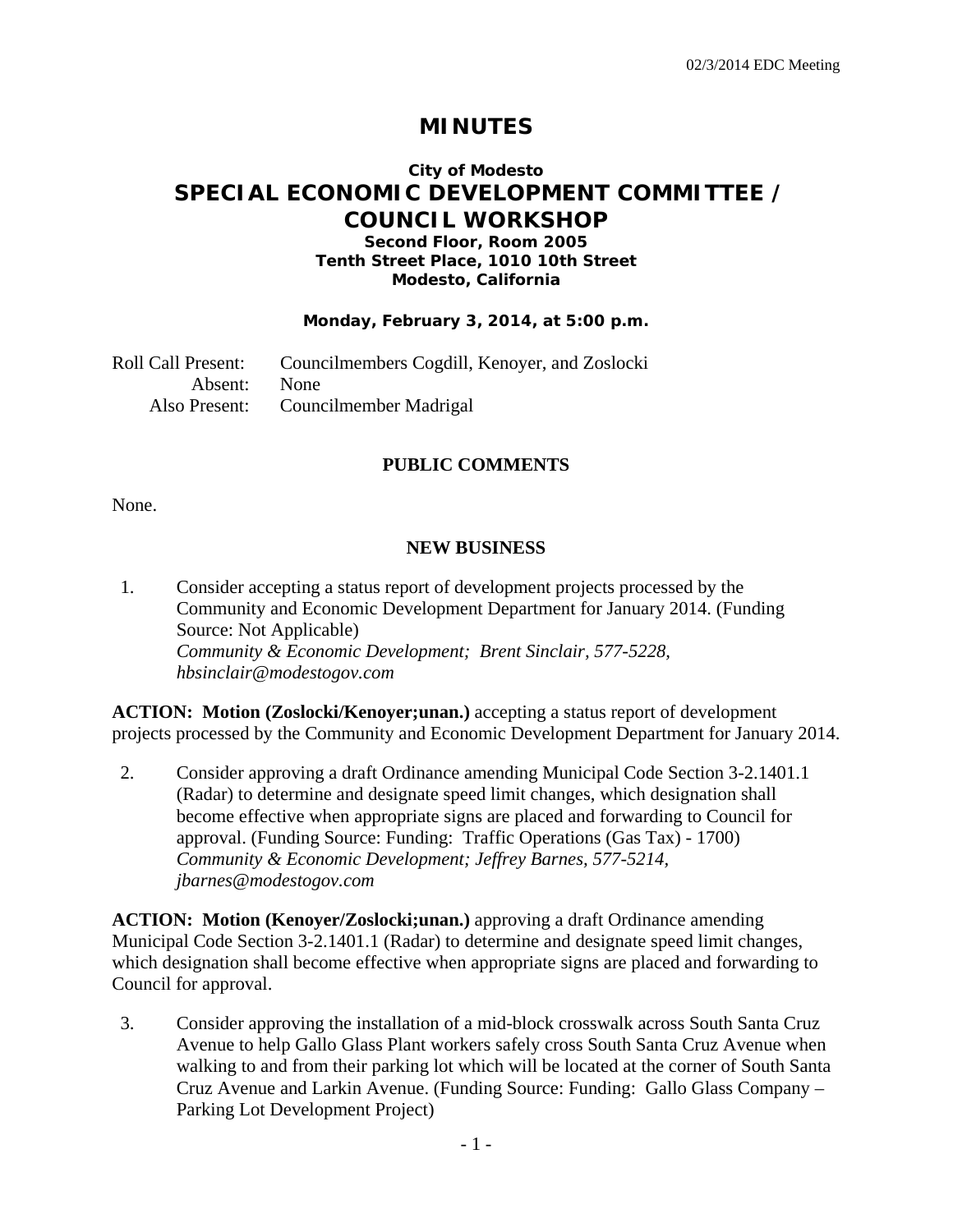*Community & Economic Development; Jeffrey Barnes, 577-5214, jbarnes@modestogov.com* 

**ACTION: Motion (Kenoyer/Zoslocki;unan.)** approving the installation of a mid-block crosswalk across South Santa Cruz Avenue to help Gallo Glass Plant workers safely cross South Santa Cruz Avenue when walking to and from their parking lot which will be located at the corner of South Santa Cruz Avenue and Larkin Avenue and forwarding to Council for approval.

4. Consider a request from Golden Valley Industries of Stockton on sewer connection options and capacity fee waiver for the property located at 960 Lone Palm Avenue, Modesto. (Funding Source: Wastewater Fund)  *Public Works; Dee Williams-Ridley, 571-5809, dwilliams-ridley@modestogov.com* 

**ACTION: Motion (Zoslocki/Kenoyer;unan.)** approving a request from Golden Valley Industries of Stockton on sewer connection options and use of the City's Wastewater Capacity Bank to reduce capacity fees for the property located at 960 Lone Palm Avenue, Modesto; requiring full capacity connection and using the City's Wastewater Capacity Bank to cover the full cost of capacity fees for the project and with the condition that if Golden Valley Industries relocates within 5 years, the capacity will return to the City's Wastewater Capacity Bank at no cost to the City; and forwarding to Council for approval **(subject to legal review and Ordinance review by City Attorney)**.

### **MATTERS TOO LATE FOR THE AGENDA**

None.

### **ADJOURNMENT**

This meeting was adjourned at 6:05 p.m.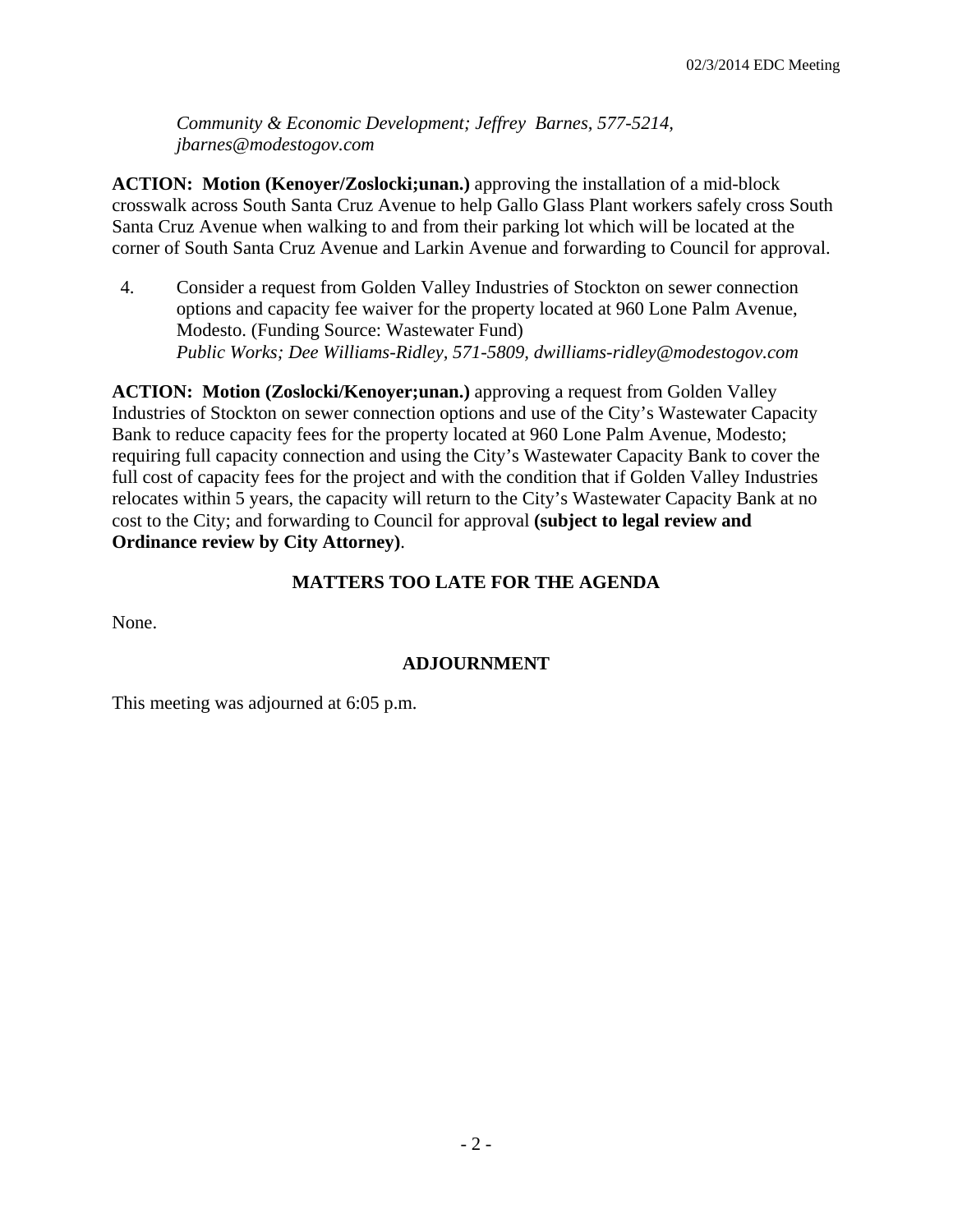# **MINUTES**

# City of Modesto  **CITY COUNCIL MEETING Chambers, Basement Level Tenth Street Place, 1010 10th Street Modesto, California Tuesday February 04, 2014, at 5:30 p.m.**

Roll Call – Present: Councilmembers Cogdill, Gunderson, Kenoyer, Lopez, Madrigal, Zoslocki, Mayor Marsh

Absent: None

Pledge of Allegiance to the Flag

Invocation: Michael Douglass, Advancing Vibrant Communities

City Clerk's Announcements: Item Nos. 3 and 4 - Removed from Consent

Declaration of Conflicts of Interest: None

Reports from Closed Session: Interim City Attorney Lindgren reported on Closed Session matters

### **ACKNOWLEDGEMENTS AND PRESENTATIONS**

1. Presentation from Marvin Jacobo regarding Creekwood Neighborhood and a song by the Johansen Choir. (Funding Source: Not Applicable)  *City Council; Kathy Espinoza, 571-597, kespinoza@modestogov.com* 

**ACTION:** Presentation was made by Marvin Jacobo regarding Creekwood Neighborhood and a song was sung by the Johansen High School Choir.

2. Presentation of Proclamation recognizing Central Catholic High School Varsity Football Team for their 2013 State Small Schools Division IV Championship. (Funding Source: Not Applicable)  *City Council; Kathy Espinoza, 571-5598, kespinoza@modestogov.com* 

**ACTION:** Mayor Marsh presented a Proclamation recognizing Central Catholic High School Varsity Football Team for their 2013 State Small Schools Division IV Championship.

### **PUBLIC COMMENT PERIOD**

• Ruben Villalobos introduced Dave Menshew, teacher of Biotech Pathway at Enochs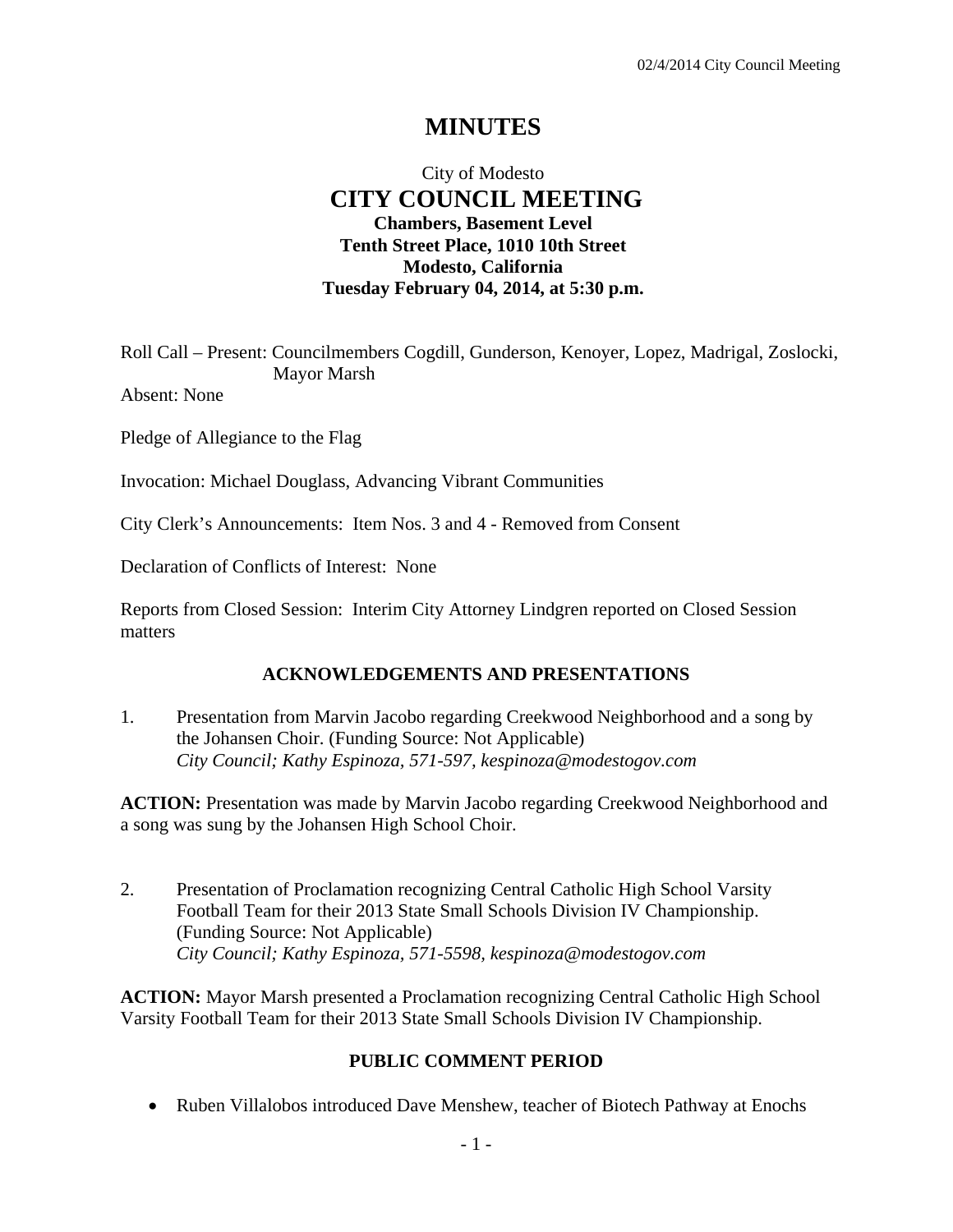High School.

- Dave Menshew, teacher of Biotech Pathway at Enochs High School, spoke regarding science students.
- Amanda Sorenson spoke regarding listening to Planning Commission and public meetings.
- Vito Ruggirello, Gordon Heinrich, Scott Calkins, Lina Alldredge, Rickey McGill, and Todd Heinrich spoke regarding disappointment in Council's decision at the January 28, 2014 meeting regarding Wood Colony and the draft General Plan.
- Larry Devecchi spoke regarding sidewalks, reducing expenses in the City of Modesto, MRFA Fire Chief, and graffiti.
- Carmen Sabatino spoke regarding his disappointment at last week's Council meeting and the Chamber of Commerce.
- Rhett Calkins spoke regarding State Route 132 Expressway.
- Marsha Davis spoke regarding last week's Council meeting and Councilmember Kenoyer.
- Roger Green spoke regarding infrastructure at Kiernan Avenue and recognition of Wood Colony residents.
- An audience member spoke regarding economic statistics and the growth rate in Stanislaus County.
- An audience member spoke regarding rain and traffic on Beckwith Road.
- Laurie Wolfe spoke regarding last week's Council meeting and farming in the Wood Colony area.
- Katherine Borges spoke regarding the Goodwin Study Fiscal Analysis of the Salida area.
- Dave Geer spoke regarding implementation of Common Core State Standards by the Modesto City School Board.
- Kurt Abell spoke regarding his approval of the new management at the golf courses in Modesto.
- Loretta Carhart spoke regarding watering by businesses in the City of Modesto; she was referred to Safety & Communities Committee.

# **CONSENT ITEMS – ROLL CALL VOTE REQUIRED**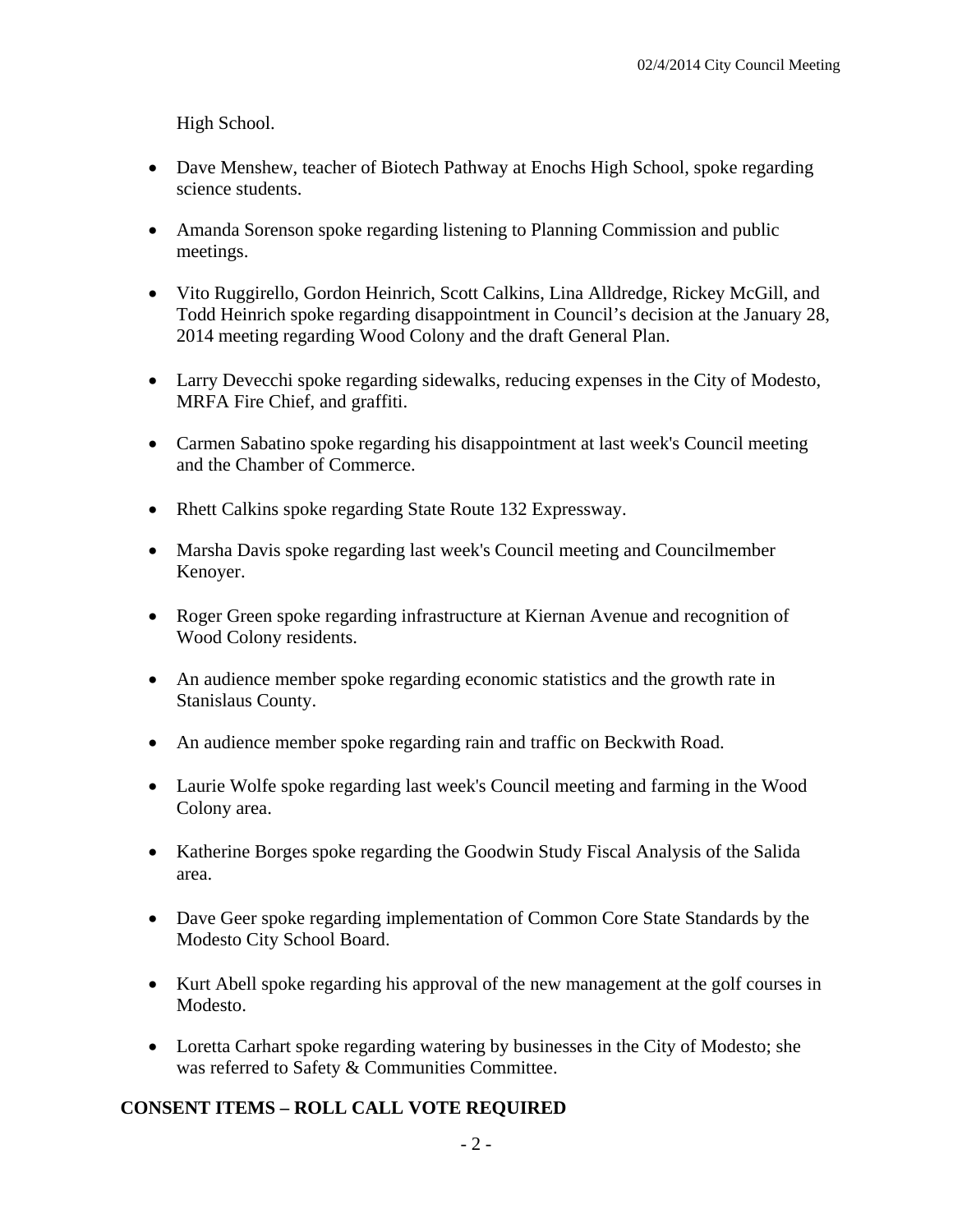# **CONSENT ITEMS**

An item may be removed from consent and discussed at the request of an audience member or Councilmember.

### *Removed from Consent*

3. Consider approving the minutes from the January 28, 2014 City Council meeting. (Funding Source: Not Applicable)

Motion approving the minutes from the January 28, 2014 City Council meeting. *City Clerk; Stephanie Lopez, 577-5396, slopez@modestogov.com* 

**ACTION: Motion (Lopez/Madrigal; 7/0)** approving the minutes from the January 28, 2014 City Council meeting.

### *Removed from Consent*

- 4. Consider approving applications for grant funds for the Sustainable Communities Planning Grant and Incentives Program under the Safe Drinking Water, Water Quality and Supply, Flood Control, River and Coastal Protection Bond Act of 2006 (Proposition 84), and authorizing the City Manager, or his designee, to execute all necessary grant documents. (Funding Source: Sustainable Communities Planning Grant and Incentives Program, and minimum ten percent local match from the General Fund)
	- Resolution approving applications for grant funds for the Sustainable Communities Planning Grant and Incentives Program under the Safe Drinking Water, Water Quality and Supply, Flood Control, River and Coastal Protection Bond Act of 2006 (Proposition 84), and authorizing the City Manager, or his designee, to execute all necessary grant documents.

*Community & Economic Development; Brad Wall, 577-5273, bwall@modestogov.com* 

**ACTION: Resolution 2014-42 (Lopez/Cogdill; 7/0)** approving applications for grant funds for the Sustainable Communities Planning Grant and Incentives Program under the Safe Drinking Water, Water Quality and Supply, Flood Control, River and Coastal Protection Bond Act of 2006 (Proposition 84), and authorizing the City Manager, or his designee, to execute all necessary grant documents.

# **COUNCIL COMMENTS & REPORTS**

- Councilmember Lopez spoke regarding adding Forestry to an Enterprise Fund.
- Mayor Marsh announced the Mayor's State of the City on Wednesday, February 26, 2014 at 5:30 p.m. in Council Chambers.
- Councilmember Madrigal spoke regarding graffiti problem in the City of Modesto.

# **CITY MANAGER COMMENTS & REPORTS**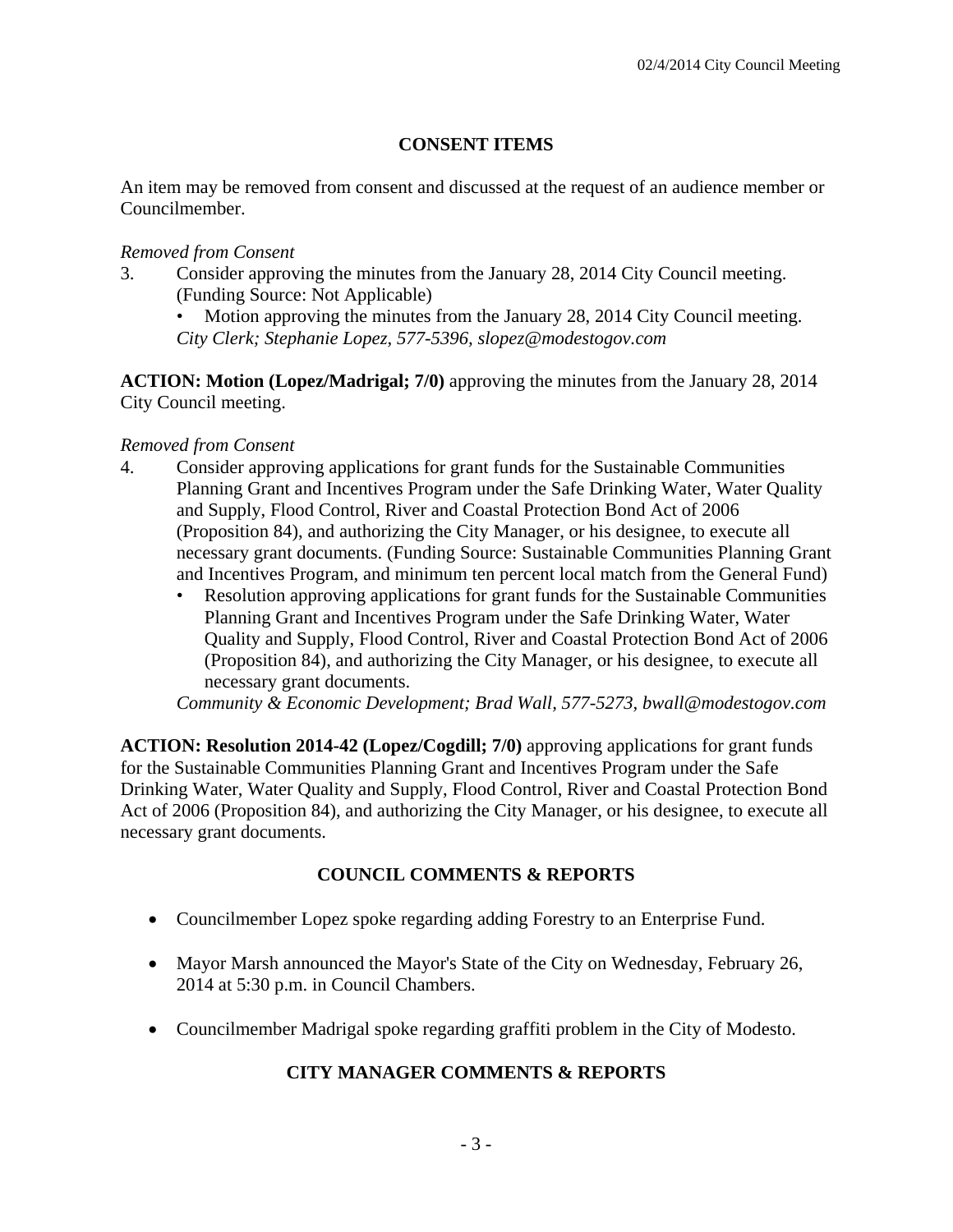None.

# **HEARINGS**

# *Published in the Modesto Bee on January 18, 2014*

- 5. Hearing to consider approving the Neighborhood Stabilization Program 3 (NSP3) Expenditure Plan and Grant Close-Out Updates, and modifications to the NSP3 Loan Agreements for both Stanislaus County Affordable Housing Corporation (STANCO) and the Housing Authority of the County of Stanislaus (HACS). (Funding Source: Neighborhood Stabilization 3)
	- Resolution approving the changes to the Neighborhood Stabilization Program 3 (NSP3) to initiate grant close out and authorizing the City Manager, or his designee to execute the Agreements and related documents required to close the transaction.
	- Resolution amending the FY 2013-14 Multi-Year Budget for NSP3 Project 100598 as determined by the reallocation of funds as set forth in actual grant close out per the Disaster Recovery Grant Reporting System (DRGR), and authorizing the Director of Finance, or her designee, to take the necessary steps to implement the provisions of this resolution.

*Parks, Recreation & Neighborhoods; Marco Sepulveda, 577-5275, msepulveda@modestogov.com* 

**ACTION: Resolution 2014-43 (Lopez/Madrigal; 7/0)** approving the changes to the Neighborhood Stabilization Program 3 (NSP3) to initiate grant close out and authorizing the City Manager, or his designee to execute the Agreements and related documents required to close the transaction.

**ACTION: Resolution 2014-44 (Lopez/Madrigal; 7/0)** amending the FY 2013-14 Multi-Year Budget for NSP3 Project 100598 as determined by the reallocation of funds as set forth in actual grant close out per the Disaster Recovery Grant Reporting System (DRGR), and authorizing the Director of Finance, or her designee, to take the necessary steps to implement the provisions of this resolution.

### **NEW BUSINESS**

- 6. Consider authorizing (i) the award of bids for the furnishing of closed circuit TV pipeline inspection services for the Department of Public Works, Wastewater Collections Division, to ABC Service, Sacramento, CA, as "primary" contractor and Professional Pipe Services, Walnut, CA, as "secondary" contractor, for a two (2) year agreement with three (3) one-year extension options at the sole discretion of the City, for an estimated annual cost of \$491,550, and over five (5) years of \$2,457,750, and (ii) Amend Fiscal Year 2013-14 Wastewater Collections operating budget by appropriating \$491,550 Wastewater Fund reserves to account 4210-54212-53300. (Funding Source: Wastewater Collections Fund)
	- Resolution authorizing (i) the award of bids for the furnishing of closed circuit TV pipeline inspection services for the Department of Public Works, Wastewater Collections Division, to ABC Service, Sacramento, CA, as "primary" contractor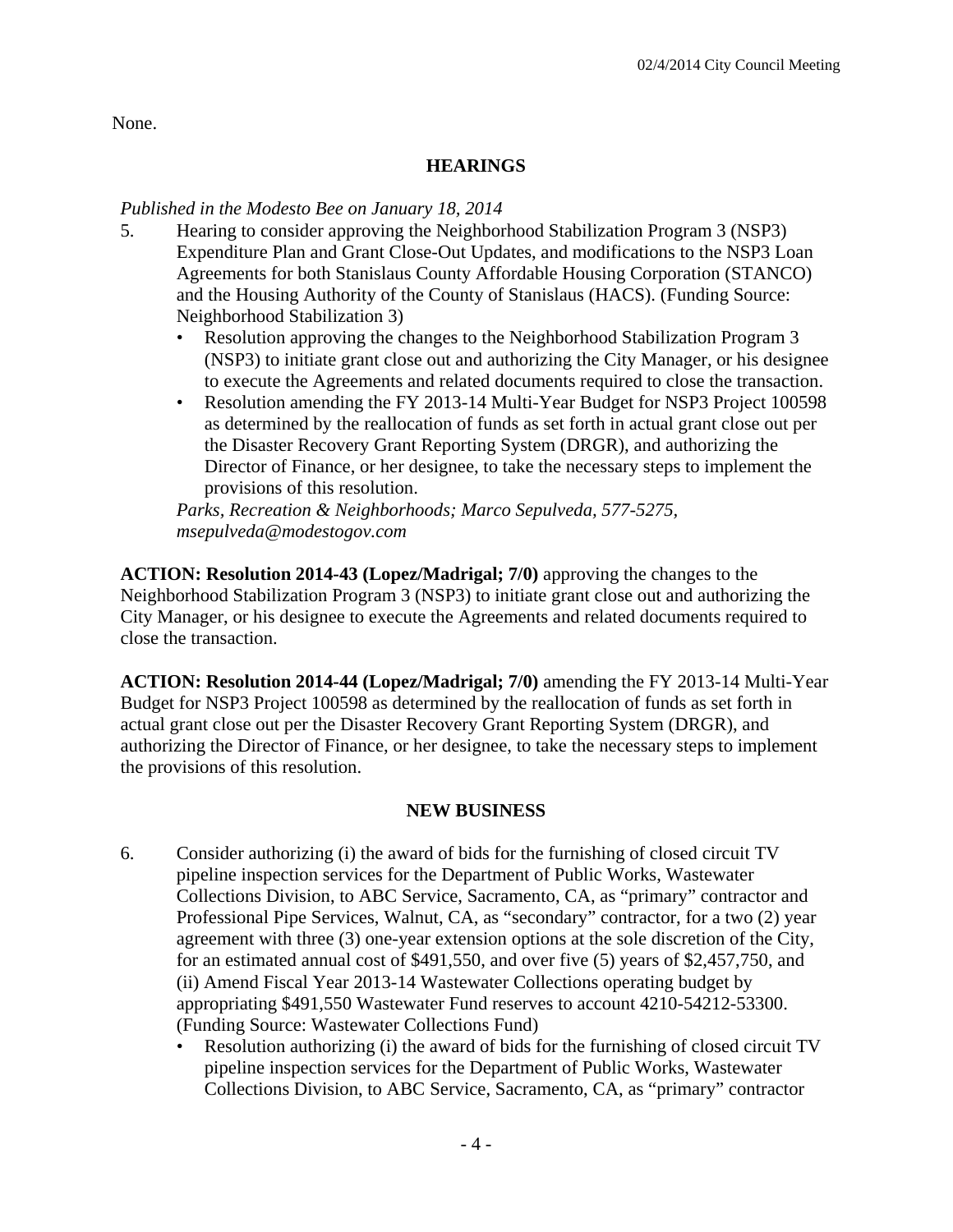and Professional Pipe Services, Walnut, CA, as "secondary" contractor, for a two (2) year agreement with three (3) one-year extension options at the sole discretion of the City, and authorizing the Purchasing Manager, or his designee, to issue purchase agreements for an estimated annual cost of \$491,550, and over five (5) years of \$2,457,750, and (ii) Amend Fiscal Year 2013-14 Wastewater Collections operating budget by appropriating \$491,550 Wastewater Fund reserves to account 4210-54212-53300.

*Finance and Public Works; Ken Masasso, 577-5420, kmasasso@modestogov.com* 

**ACTION: Resolution 2014-45 (Lopez/Madrigal; 7/0)** authorizing (i) the award of bids for the furnishing of closed circuit TV pipeline inspection services for the Department of Public Works, Wastewater Collections Division, to ABC Service, Sacramento, CA, as "primary" contractor and Professional Pipe Services, Walnut, CA, as "secondary" contractor, for a two (2) year agreement with three (3) one-year extension options at the sole discretion of the City, and authorizing the Purchasing Manager, or his designee, to issue purchase agreements for an estimated annual cost of \$491,550, and over five (5) years of \$2,457,750, and (ii) Amend Fiscal Year 2013-14 Wastewater Collections operating budget by appropriating \$491,550 Wastewater Fund reserves to account 4210-54212-53300.

# **MATTERS TOO LATE FOR THE AGENDA**

None.

### **ADJOURNMENT**

This meeting was adjourned at 7:47 p.m.

### **CLOSED SESSION**

### *All Closed Session Matters Heard Prior to Meeting*

### **CONFERENCE WITH LEGAL COUNSEL - ANTICIPATED LITIGATION**

Initiation of litigation pursuant to subdivision (c) of Section 54956.9 of the Government Code. One potential case.

#### **CONFERENCE WITH LEGAL COUNSEL - EXISTING LITIGATION One Case (Pursuant to Section 54956.9(a) of the Government Code)**

Name of case: Stanislaus Food Products Company v. City of Modesto Stanislaus County Superior Court Case No: 2001627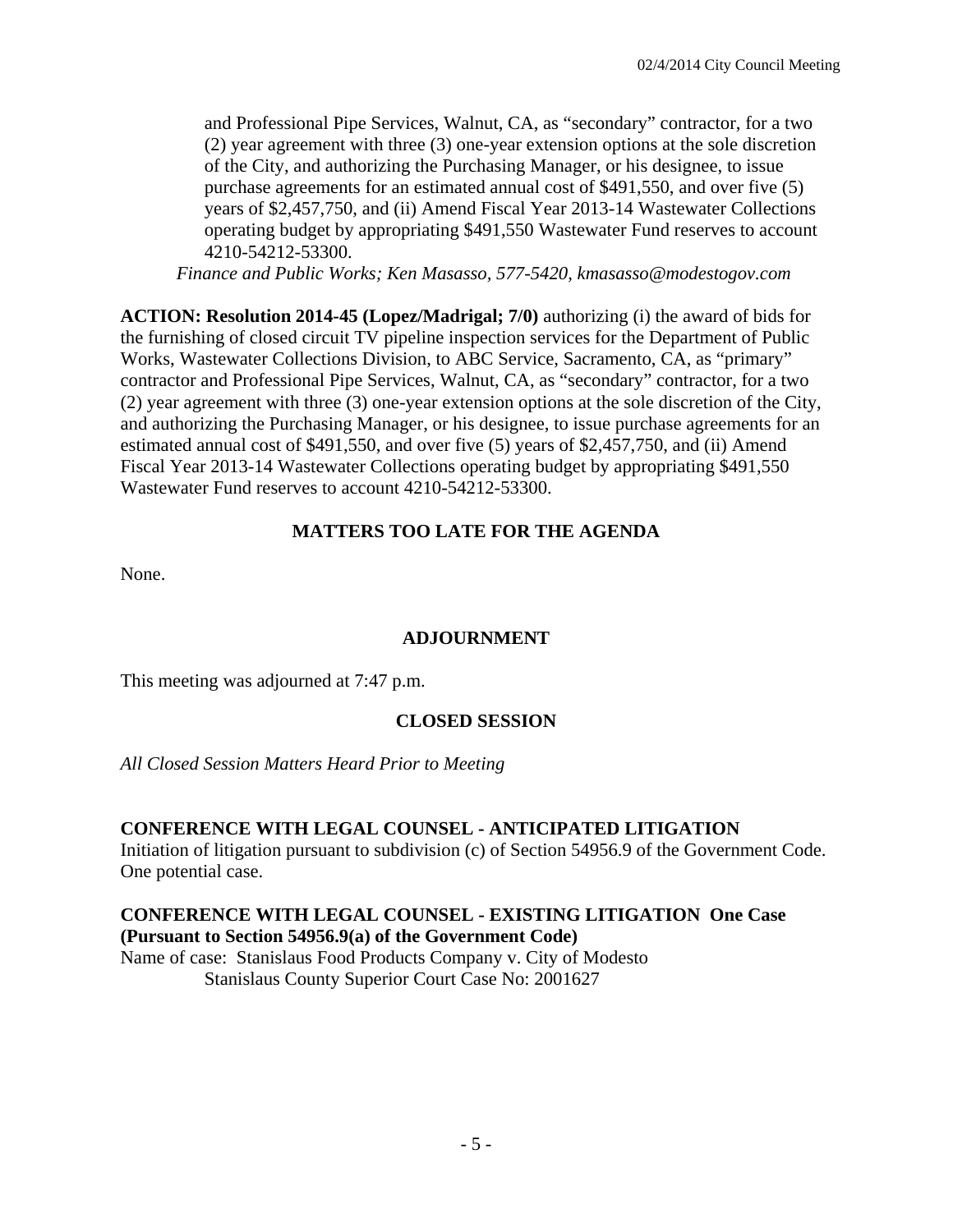# **CONFERENCE WITH LABOR NEGOTIATOR: (Pursuant to Section 54957.6 of the Government Code) - MCEA**  Negotiator: Joe Lopez Agency Negotiators: Law Offices of Renne Sloan Holtzman & Sakai Employee Organization: Modesto City Employees Association **CONFERENCE WITH LABOR NEGOTIATOR: (Pursuant to Section 54957.6 of the Government Code) – MCMA**  Negotiator: Joe Lopez Agency Negotiators: Law Offices of Renne Sloan Holtzman & Sakai Employee Organization: Modesto Confidential & Management Association **CONFERENCE WITH LABOR NEGOTIATOR: (Pursuant to Section 54957.6 of the Government Code) – MPOA**  Negotiator: Joe Lopez Agency Negotiators: Law Offices of Renne Sloan Holtzman & Sakai Employee Organization: Modesto Police Officers' Association **CONFERENCE WITH LABOR NEGOTIATOR: (Pursuant to Section 54957.6 of the Government Code) – MPNSA**  Negotiator: Joe Lopez Agency Negotiators: Law Offices of Renne Sloan Holtzman & Sakai Employee Organization: Modesto Police Non-Sworn Association **CONFERENCE WITH LABOR NEGOTIATOR: (Pursuant to Section 54957.6 of the Government Code) –MPMA**  Negotiator: Joe Lopez Agency Negotiators: Law Offices of Renne Sloan Holtzman & Sakai Employee Organization: Modesto Police Management Association **CONFERENCE WITH LABOR NEGOTIATOR: (Pursuant to Section 54957.6 of the Government Code) - MCFFA**  Negotiator: Joe Lopez Agency Negotiators: Law Offices of Renne Sloan Holtzman & Sakai Employee Organization: Modesto City Firefighters Association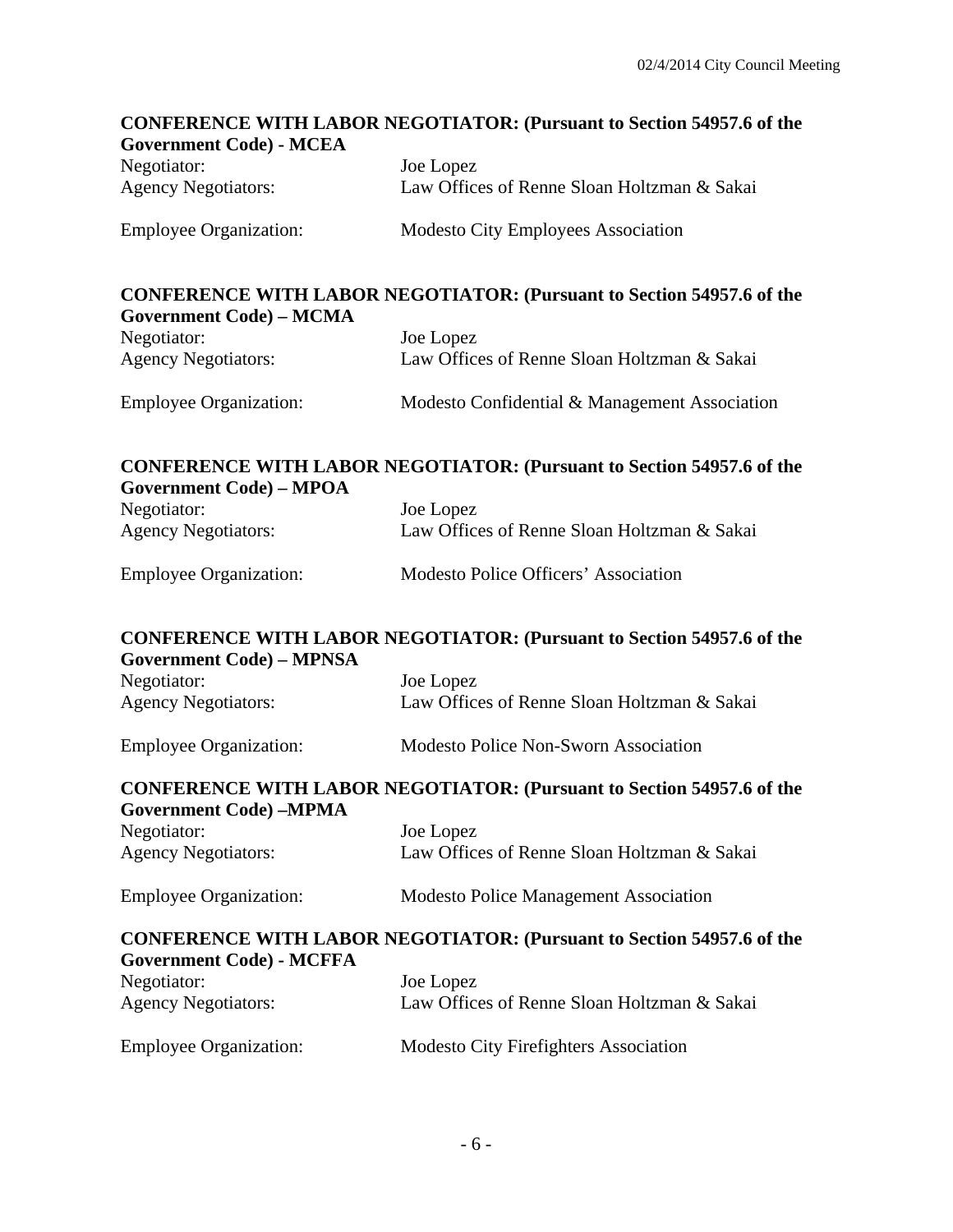# **CONFERENCE WITH LABOR NEGOTIATOR: (Pursuant to Section 54957.6 of the Government Code) – Unrepresented**

| Negotiator:                   | Joe Lopez                                           |
|-------------------------------|-----------------------------------------------------|
| <b>Agency Negotiators:</b>    | Law Offices of Renne Sloan Holtzman & Sakai         |
| <b>Employee Organization:</b> | Unrepresented Management and Confidential Employees |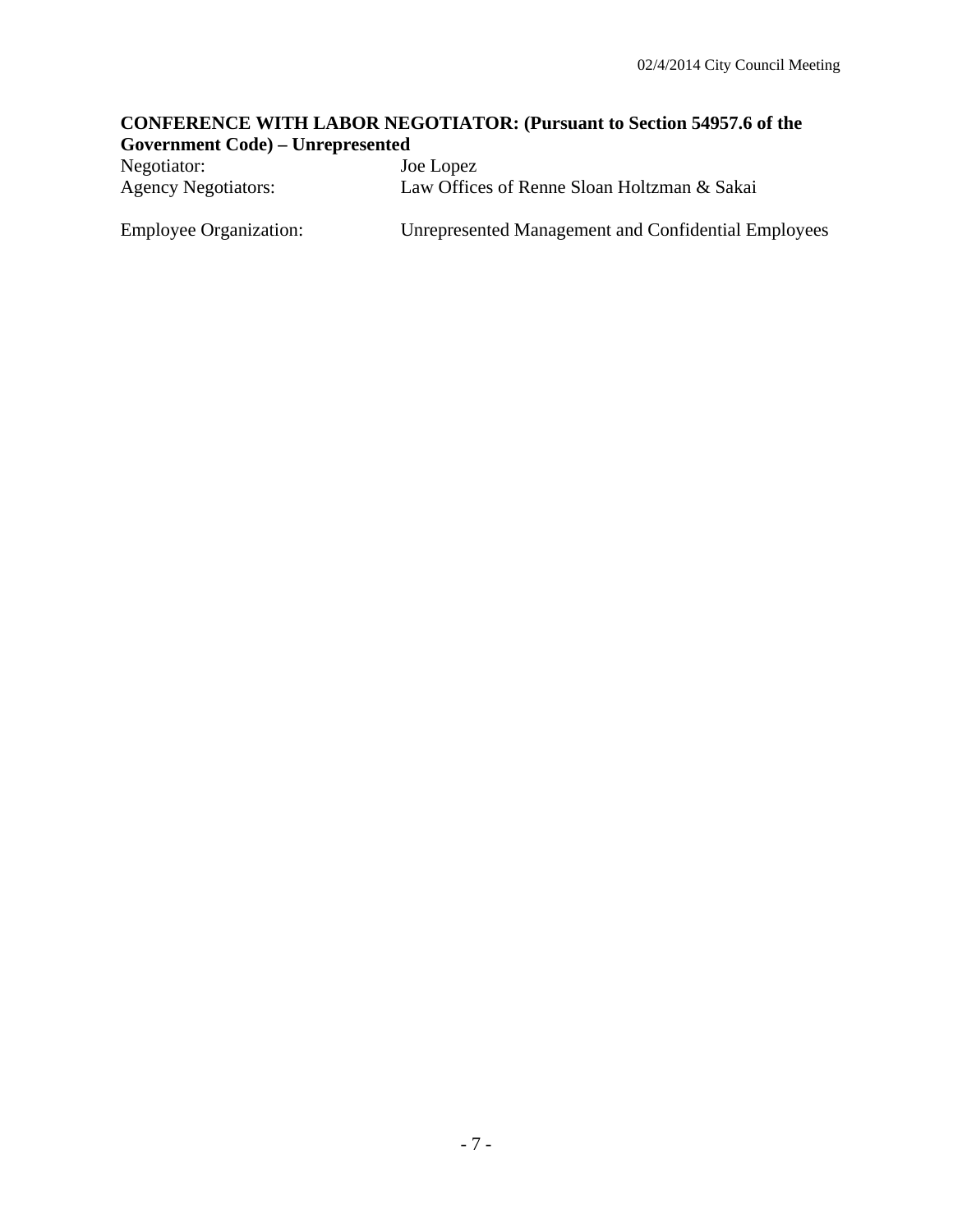# **MINUTES**

# **City of Modesto SAFETY & COMMUNITIES COMMITTEE / COUNCIL WORKSHOP**

# **Second Floor, Room 2005 Tenth Street Place, 1010 10th Street Modesto, California**

### **Monday, February 10, 2014, at 5:00 p.m.**

| Roll Call Present: | Councilmembers Lopez, Gunderson and Kenoyer |
|--------------------|---------------------------------------------|
| Absent: None       |                                             |
|                    | Also Present: Councilmember Madrigal        |

# **PUBLIC COMMENTS**

Rhonda Allen, member of First United Methodist Church, spoke regarding concerns about safety around the church due to the large number of homeless people in the area. Police Chief Galen Carroll will contact the church.

### **NEW BUSINESS**

1. Consider approving an extension of the parking time limit within the downtown area bounded by 9th, K, 12th and H Streets from one hour to two hours and forwarding to Council for approval. (Funding Source: Not Applicable)  *Community & Economic Development; Josh Bridegroom, 571-5540, jbridegroom@modestogov.com* 

**ACTION: Motion (Gunderson/Kenoyer;unan.)** approving an extension of the parking time limit within the downtown area bounded by 9th, K, 12th and H Streets from one hour to two hours and forwarding to Council for approval.

### **MATTERS TOO LATE FOR THE AGENDA**

None.

### **ADJOURNMENT**

This meeting adjourned at 5:30 p.m.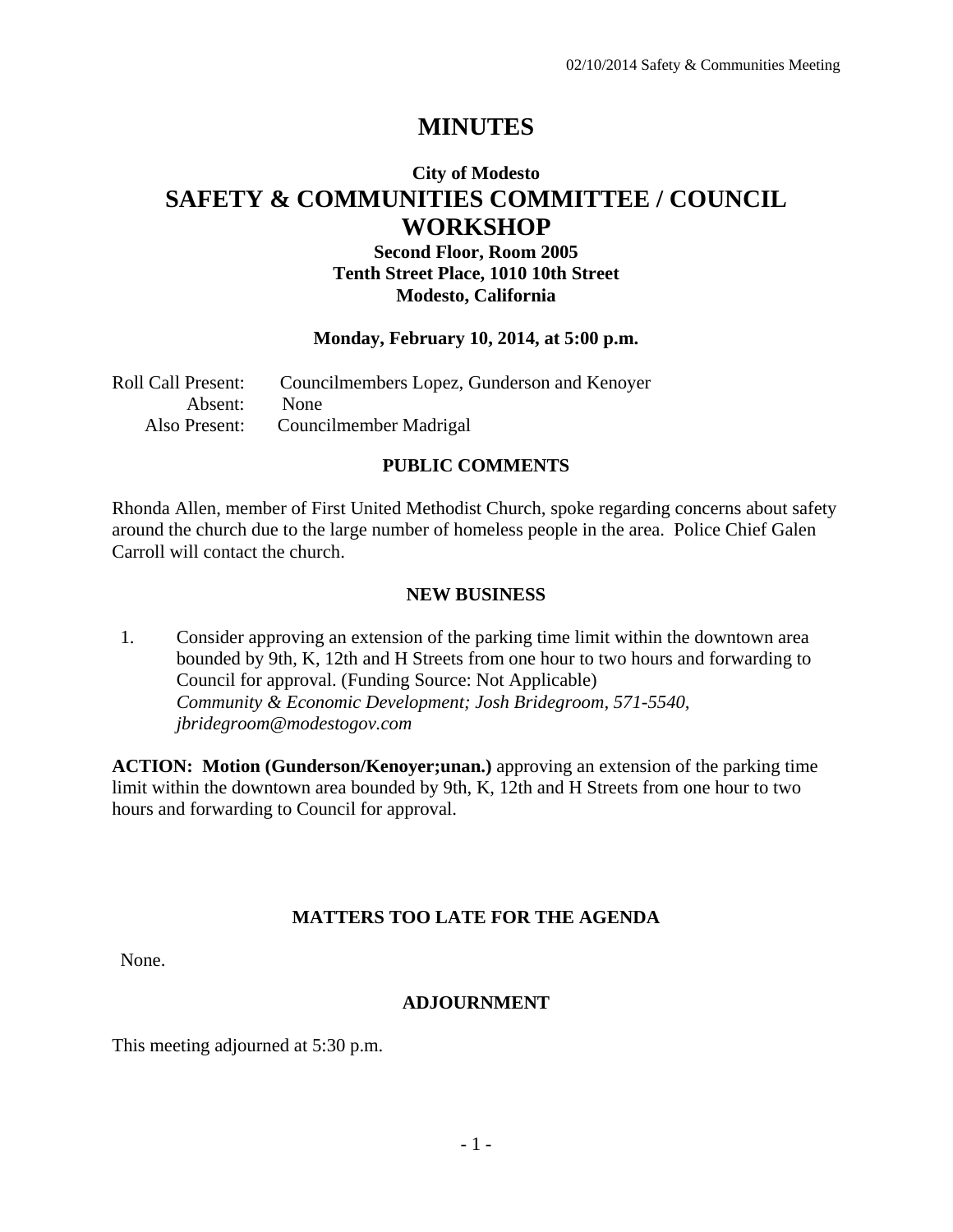# **MINUTES**

# City of Modesto  **CITY COUNCIL MEETING Chambers, Basement Level Tenth Street Place, 1010 10th Street Modesto, California Tuesday February 11, 2014, at 5:30 p.m.**

Roll Call – Present: Councilmembers Cogdill, Gunderson, Kenoyer, Lopez, Madrigal, Zoslocki, Mayor Marsh Absent: None

Pledge of Allegiance to the Flag

Invocation: Jeff Norman, Covenant Church

City Clerk's Announcements: Item 5 – Removed from Consent

Declaration of Conflicts of Interest: None

Reports from Closed Session: Interim City Attorney Jose Sanchez reported on Closed Session matters

### **ACKNOWLEDGEMENTS AND PRESENTATIONS**

1. Presentation of National Night Out plaque from National Association of Town Watch for achieving first place in the State of California and fourth place in the nation (cities 100,000-299,000 in populations), for the City of Modesto Police Department's coordination of the August 6, 2013 city-wide National Night Out festivities. It is estimated that over 255 neighborhoods participated in parties within the Modesto city limits. (Funding Source: Not Applicable)  *Police; Galen Carroll, 572-9501, carrollg@modestopd.com* 

**ACTION:** Police Chief Galen Carroll presented a National Night Out plaque from the National Association of Town Watch for achieving first place in the State of California and fourth place in the nation for the August 6, 2013 National Night Out festivities.

2. Acknowledgment by the City of Modesto to Modesto Police Department officers for their heroic actions during a standoff on January 5, 2014. (Funding Source: Not Applicable)  *Police; Galen Carroll, 572-9500, gcarroll@modestogov.com* 

**ACTION:** The City of Modesto acknowledged Modesto Police Department officers for their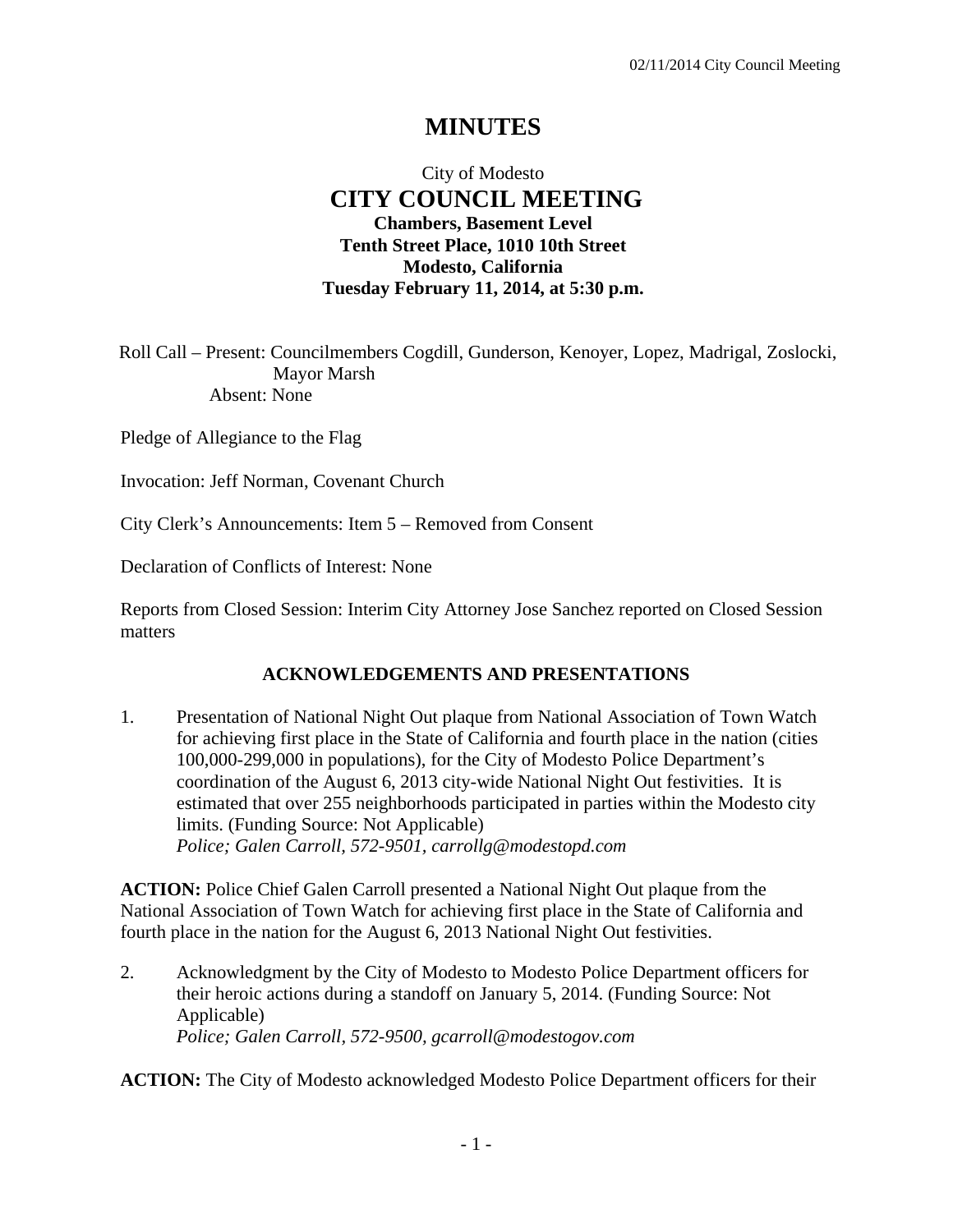heroic actions during a standoff on January 5, 2014.

3. Presentation by the Finance Department awarding the Government Finance Officers Association (GFOA) Certificate of Achievement for Excellence in Financial Reporting Program for Fiscal Year 2012 to the City of Modesto (Funding Source: Not Applicable)  *Finance; Gloriette Genereux, 577-5371, ggenereux@modestogov.com* 

**ACTION:** Presentation was made by the Finance Department awarding the Government Finance Officers Association Certificate of Achievement for Excellence in Financial Reporting Program for Fiscal Year 2012 to the City of Modesto.

4. Presentation by Utility Planning & Projects Department regarding the City of Modesto Water Conservation Efforts. (Funding Source: Not Applicable)  *Utility Planning and Projects; William Wong , 571-5801, WWong@modestogov.com* 

**ACTION:** Presentation was made by Utility Planning & Projects Department regarding the City of Modesto Water Conservation Efforts.

### **PUBLIC COMMENT PERIOD**

- Ray Pefferini spoke regarding trees in Modesto.
- Pastor Darius Crosby spoke regarding golf in Modesto and Creekside Golfcourse.
- Frank Johnson, NAACP, spoke regarding the Entertainment Commission and downtown Modesto.
- Katherine Borges spoke regarding recall efforts in Modesto.
- Marsha Davis spoke regarding Wood Colony and Harte Ransom School.
- Nancy Green spoke regarding disappointment in Council's decision at the January 28, 2014 meeting regarding Wood Colony and the draft General Plan.
- Florence Hunnicutt spoke in support of Wood Colony.
- Lina Alldredge requested Council take Wood Colony and Salida out of the City's General Plan.
- John Walker spoke regarding agriculture being the backbone of this community.
- Caitlyn Walker requested Wood Colony being removed from General Plan.
- Laurie Wolfe spoke requested Wood Colony be removed from the City's General Plan.
- Rickey McGill spoke regarding homeless problem in Modesto.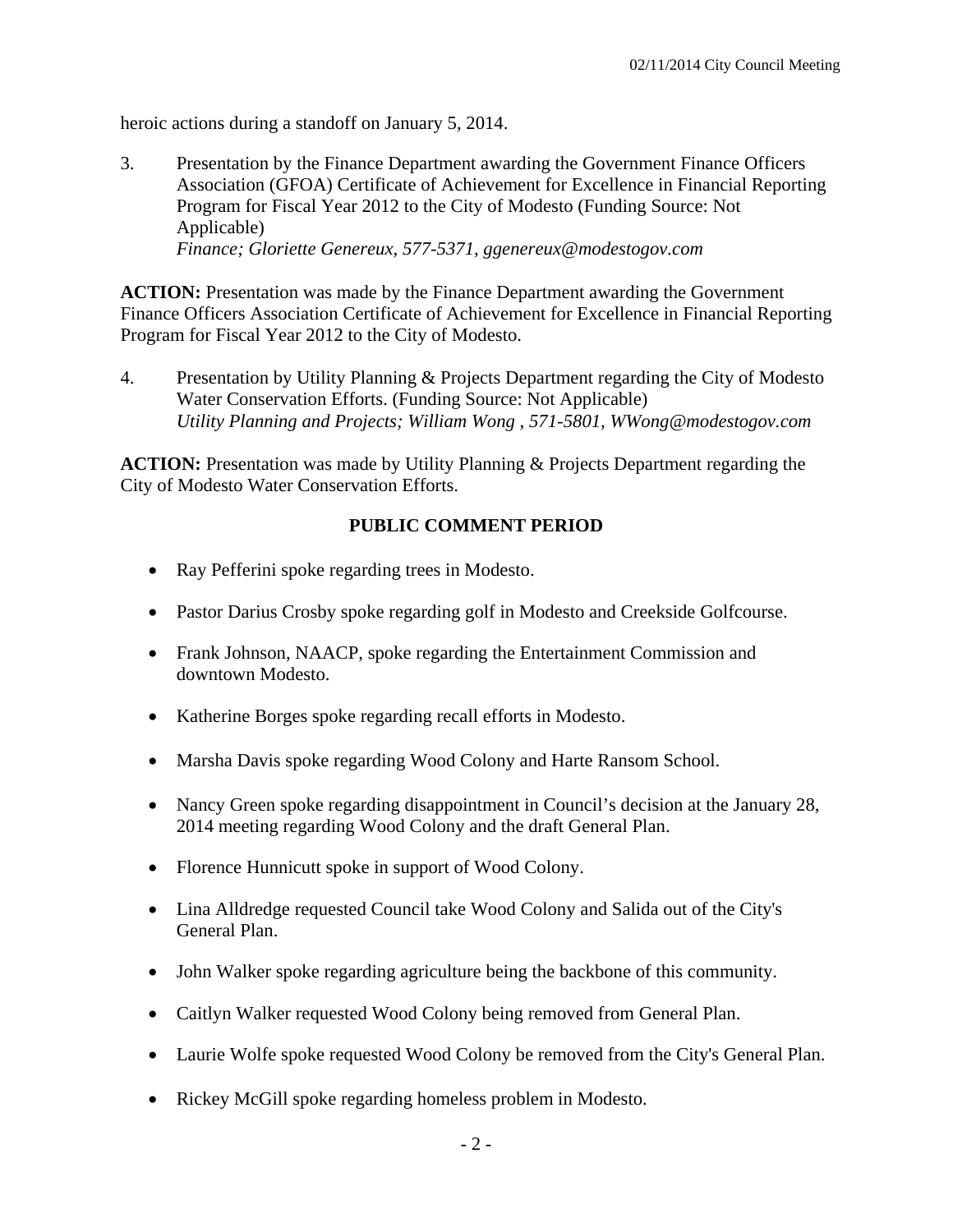- Carmen Sabatino spoke regarding the law firm of Meyers Nave as Interim City Attorney.
- Sebastian Jones spoke regarding tokens at car washes in Modesto.
- Linda Hodges spoke regarding eminent domain and requested Council to rescind its decision regarding Wood Colony.
- Amanda Sorenson spoke about purchasing a home in Salida and property rights.
- Nannette Spysksma spoke regarding annexing Wood Colony and Salida and requested removing both from the General Plan Amendment.
- Roger Green spoke regarding annexing the Beard Tract area and Riverbank Ammunition Plant.
- Brian Hodges spoke regarding United States Constitutional rights and owning a business in Modesto.
- Art Fabela spoke regarding Gateway Park.
- Scott Calkins spoke regarding annexation and EIR of Wood Colony and rescinding vote on January 28, 2014.
- Dave Pratt spoke regarding the sale of water.
- Lucy Ruggirello spoke regarding garbage in the City of Modesto.
- Wayne Spyksma spoke regarding knowing all the facts and consulting the public in Wood Colony, Salida and Modesto.

### **CONSENT ITEMS – ROLL CALL VOTE REQUIRED ACTION CONSENT ITEMS: 6-8: (Lopez/Madrigal; unan.) ACTION CONSENT ITEM 5: (Lopez/Madrigal;unan.) CONSENT ITEMS**

An item may be removed from consent and discussed at the request of an audience member or Councilmember.

### *Removed from Consent*

- 5. Consider approving the minutes from the February 4, 2014 City Council meeting. (Funding Source: Not Applicable)
	- Motion approving the minutes from the February 4, 2014 City Council meeting. *City Clerk; Stephanie Lopez, 577-5396, slopez@modestogov.com*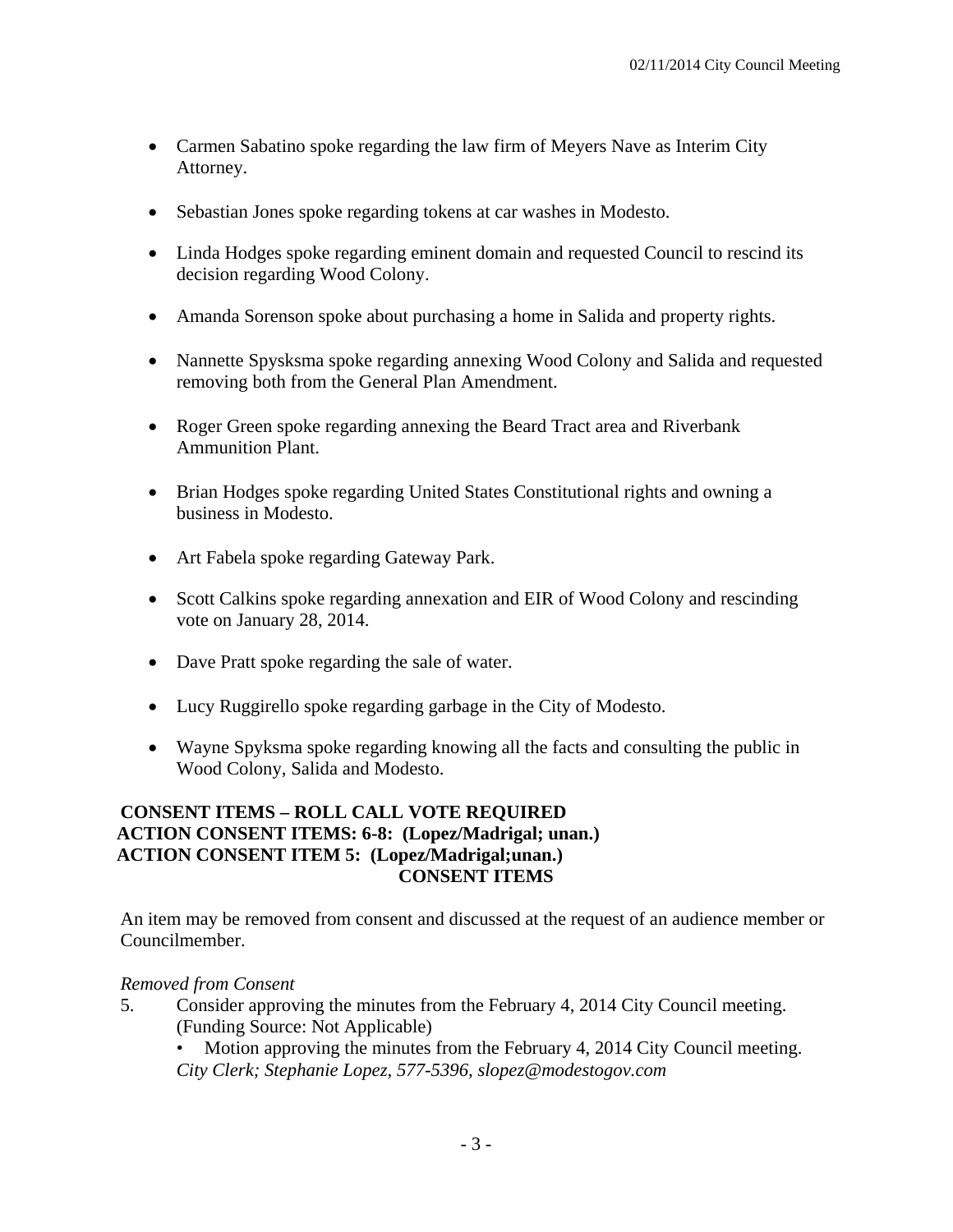**ACTION: Motion (Lopez/Madrigal; 7/0)** approving the minutes from the February 4, 2014 City Council meeting.

# Consent

- 6. Consider accepting the Second Quarter Update of the City of Modesto Capital Improvement Program for Fiscal Year 2013-14. (Funding Source: Not applicable.)
	- Motion accepting the Second Quarter Update of City of Modesto Capital Improvement Program for Fiscal Year 2013-14. *Community & Economic Development; Tina Rocha, 577-5321, trocha@modestogov.com*

**ACTION: Motion (Lopez/Madrigal; 7/0)** accepting the Second Quarter Update of City of Modesto Capital Improvement Program for Fiscal Year 2013-14.

Consent

- 7. Consider approving a Will Serve Letter and an Outside Service Agreement for water service for the property located at 1221 Nadine Avenue; authorizing the City Manager, or his designee, to execute the Outside Service Agreement for the water connection and sign the Will Serve Letter. (Funding Source: General Fund, Water Fund)
	- Resolution approving a Will Serve Letter for the property located at 1221 Nadine Avenue, (APN: 038-042-026) to connect to the City of Modesto's existing water system, and authorizing the City Manager, or his designee, to sign the Will Serve Letter.
	- Resolution approving an Outside Service Agreement between the City of Modesto and Inderjit Singh Toor, a married man, for water service for the property located at 1221 Nadine Avenue, (APN: 038-042-026), and authorizing the City Manager, or his designee, to execute the agreement.

*Community & Economic Development; Bill Sandhu, 577-5356, bsandhu@modestogov.com* 

**ACTION: Resolution 2014-46 (Lopez/Madrigal; 7/0)** approving a Will Serve Letter for the property located at 1221 Nadine Avenue, (APN: 038-042-026) to connect to the City of Modesto's existing water system, and authorizing the City Manager, or his designee, to sign the Will Serve Letter.

**ACTION: Resolution 2014-47 (Lopez/Madrigal; 7/0)** approving an Outside Service Agreement between the City of Modesto and Inderjit Singh Toor, a married man, for water service for the property located at 1221 Nadine Avenue, (APN: 038-042-026), and authorizing the City Manager, or his designee, to execute the agreement.

# Consent

- 8. Consider approving the granting of sixteen (16) hours of special leave to non-sworn unrepresented management and confidential employees, including charter officers and non-sworn executives. (Funding Source: All Funds)
	- Resolution approving the granting of sixteen (16) hours of special leave to nonsworn unrepresented management and confidential employees, including charter officers and non-sworn executives.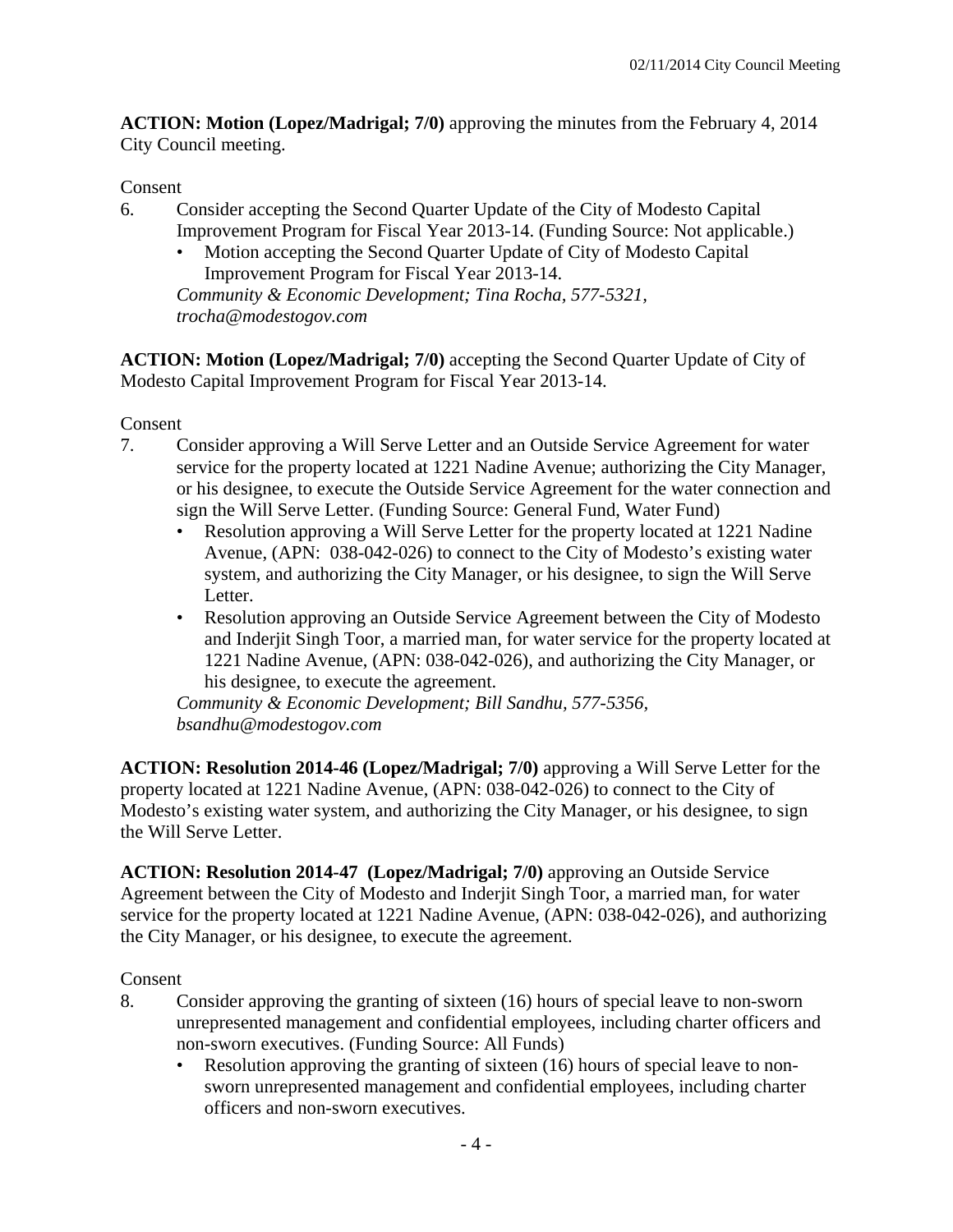*Human Resources; Joe Lopez, 571-5126, joelopez@modestogov.com* 

**ACTION: Resolution 2014-48 (Lopez/Madrigal; 7/0)** approving the granting of sixteen (16) hours of special leave to non-sworn unrepresented management and confidential employees, including charter officers and non-sworn executives.

*Recess at 7:25 p.m. Reconvened at 7:35 p.m.* 

# **COUNCIL COMMENTS & REPORTS**

Councilmember Madrigal spoke regarding free wi-fi in downtown Modesto.

# **CITY MANAGER COMMENTS & REPORTS**

None.

# **UNFINISHED BUSINESS**

- 9. Consider authorizing a three-year extension of the irrevocable direct pay Letter of Credit supporting General Fund's Lease Revenue Refunding Bonds, Series 2008. (Funding Source: General Fund)
	- Resolution approving Amendment No. 2 to amended and restated reimbursement agreement among Bank of America, the City of Modesto and Modesto Public Financing authority; Amendment No. 2 to fee letter; and a supplement to official statement; and authorizing certain other related actions.

*Finance; Gloriette Genereux, 577-5371, ggenereux@modestogov.com* 

**ACTION: Resolution 2014-49 (Madrigal/Gunderson; 7/0)** approving Amendment No. 2 to amended and restated reimbursement agreement among Bank of America, the City of Modesto and Modesto Public Financing authority; Amendment No. 2 to fee letter; and a supplement to official statement; and authorizing certain other related actions.

- 10. Consider (i) approving the plans and specifications for the Kiernan Avenue Water Main Replacement project, accepting the bid, and approving a contract with Mountain Cascade, Inc. of Livermore, California in the amount of \$1,225,201.30; and (ii) approving an increase of the Director of Utility Planning and Projects' Authority to issue change orders on the Kiernan Avenue Water Main Replacement project from 8 percent (\$98,016) to 11 percent (\$134,772) of the original contract price; and (iii) amending the Fiscal Year 2013-2014 Capital Improvement Program budget by transferring \$576,323 from Water Fund Reserves into the project to fund construction, contingency, construction administration, and engineering support during construction. (Total estimated cost for the construction portion of the project is \$1,499,973.30) (Funding Source: Water Fund-CIP)
	- Resolution approving the plans and specifications for the Kiernan Avenue Water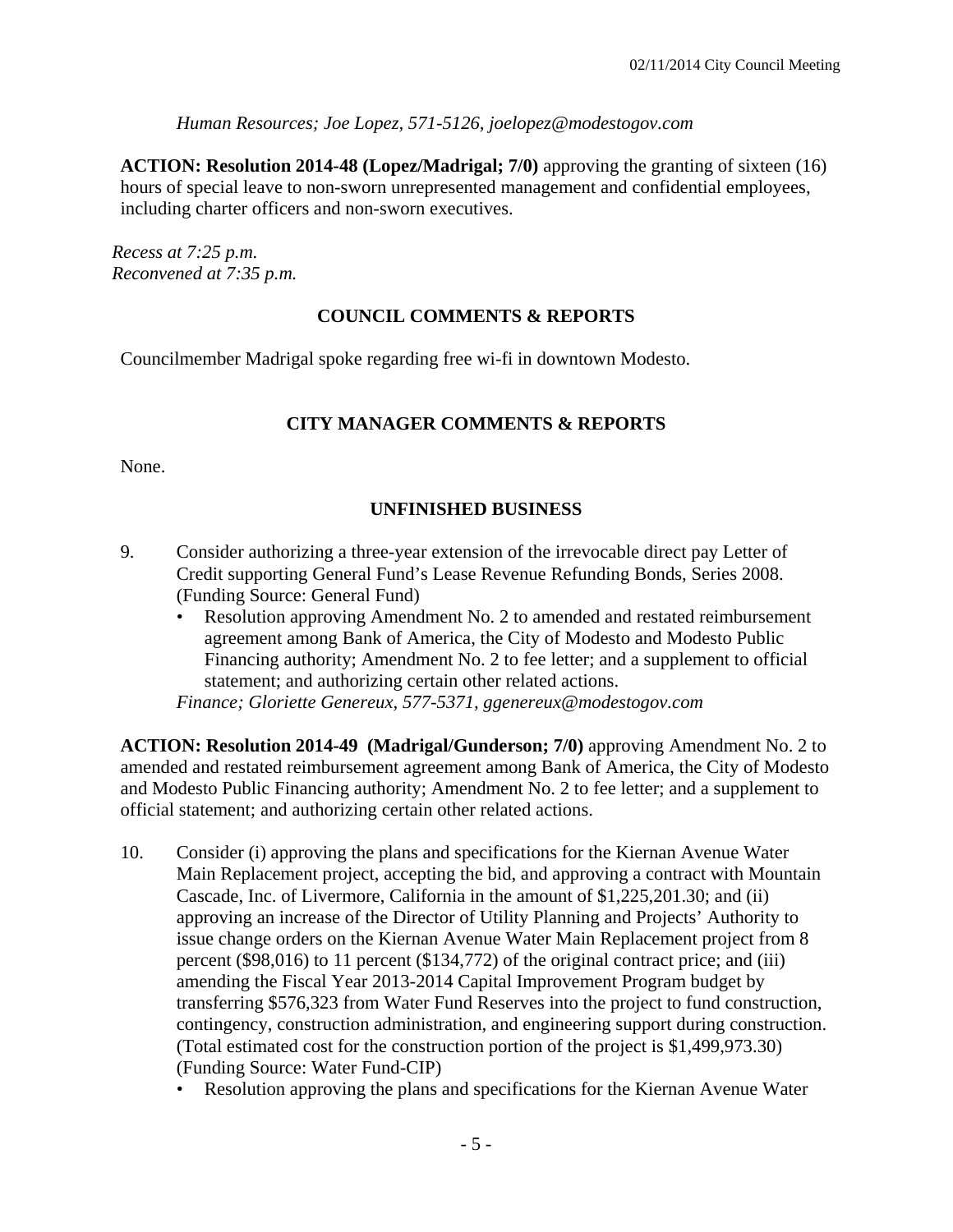Main Replacement project, accepting the bid, and approving a contract with Mountain Cascade, Inc. of Livermore, California in the amount of \$1,225,201.30, and authorizing the City Manager, or his designee, to execute the contract.

- Resolution approving an increase of the Director of Utility Planning and Projects' Authority to issue change orders on the Kiernan Avenue Water Main Replacement project from 8 percent (\$98,016) to 11 percent (\$134,772) of the original contract price with Mountain Cascade, Inc.
- Resolution amending the Fiscal Year 2013-2014 Capital Improvement Program budget in the amount of \$576,323 to be transferred into the project from Water Fund Reserves in order to fully fund construction, contingency, construction administration, and engineering support during construction for the Kiernan Avenue Water Main Replacement project.

*Utility Planning and Projects; Kris Ohlson, 571-5869, kohlson@modestogov.com* 

**ACTION: Resolution 2014-50 (Zoslocki/Madrigal; 7/0)** approving the plans and specifications for the Kiernan Avenue Water Main Replacement project, accepting the bid, and approving a contract with Mountain Cascade, Inc. of Livermore, California in the amount of \$1,225,201.30, and authorizing the City Manager, or his designee, to execute the contract.

**ACTION: Resolution 2014-51 (Zoslocki/Madrigal; 7/0)** approving an increase of the Director of Utility Planning and Projects' Authority to issue change orders on the Kiernan Avenue Water Main Replacement project from 8 percent (\$98,016) to 11 percent (\$134,772) of the original contract price with Mountain Cascade, Inc.

**ACTION: Resolution 2014-52 (Zoslocki/Madrigal; 7/0)** amending the Fiscal Year 2013- 2014 Capital Improvement Program budget in the amount of \$576,323 to be transferred into the project from Water Fund Reserves in order to fully fund construction, contingency, construction administration, and engineering support during construction for the Kiernan Avenue Water Main Replacement project.

### **NEW BUSINESS**

- 11. Consider accepting the City's Fiscal Year 2012-2013 City of Modesto and Stanislaus Drug Enforcement Agency Single Audit reports. (Funding Source: Not Applicable)
	- Resolution accepting the City's Fiscal Year 2012-2013 City of Modesto and Stanislaus Drug Enforcement Agency Single Audit reports. *Finance; DeAnna Espinoza, 577-5387, daespinoza@modestogov.com*

**ACTION: Resolution 2014-53 (Lopez/Madrigal; 7/0)** accepting the City's Fiscal Year 2012- 2013 City of Modesto and Stanislaus Drug Enforcement Agency Single Audit reports.

- 12. Consider accepting: (i) the City's Fiscal Year 2012-2013 Comprehensive Annual Financial Report (CAFR) from external auditors Brown and Armstrong; (ii) the Fiscal Year 2012-2013 audited financial statements and audit reports for nine Community Facilities Districts; and (iii) the Fiscal Year 2012-2013 audit reports for various Joint Powers Agencies and other audits. (Funding Source: Not Applicable)
	- Resolution accepting the Fiscal Year 2012-2013 annual audit reports for the City of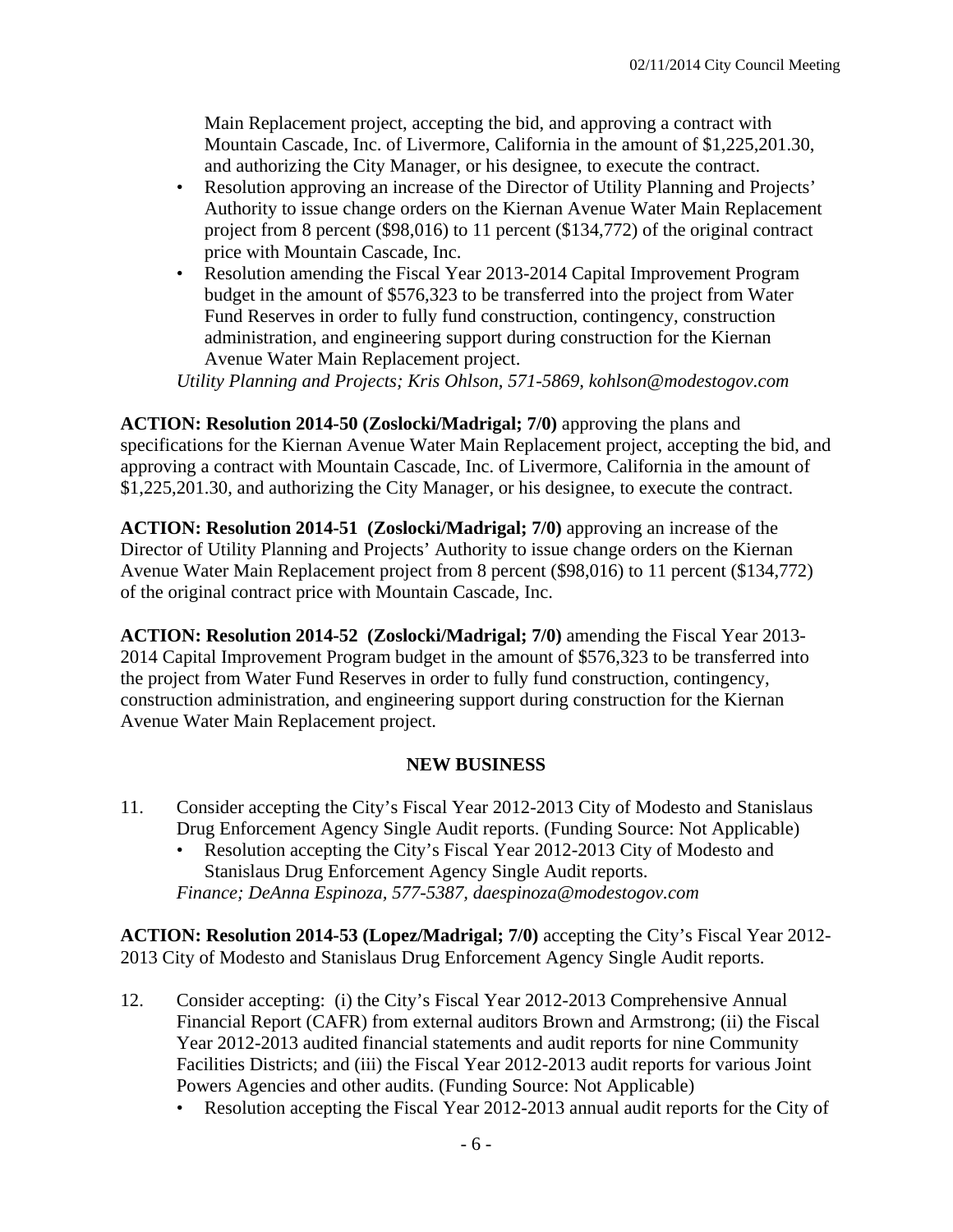Modesto, its Community Facilities Districts, and various Joint Powers Agencies and grant programs.

*Finance; DeAnna Espinoza, 577-5387, daespinoza@modestogov.com* 

**ACTION: Resolution 2014-54 (Lopez/Madrigal; 7/0)** accepting the Fiscal Year 2012-2013 annual audit reports for the City of Modesto, its Community Facilities Districts, and various Joint Powers Agencies and grant programs.

- 13. Consider accepting the Auditor's report on compliance with requirements applicable to the Federal Aviation Passenger Facility Charge program and on internal control over compliance, prepared by external auditors Brown and Armstrong, for fiscal year ended June 30, 2013. (Funding Source: Not Applicable )
	- Resolution accepting the Auditor's report on compliance with requirements applicable to the Federal Aviation Passenger Facility Charge (PFC) program and on internal control over compliance for fiscal year ended June 30, 2013. *Finance; DeAnna Espinoza, 577-5387, daespinoza@modestogov.com*

**ACTION: Resolution 2014-55 (Lopez/Madrigal; 7/0)** accepting the Auditor's report on compliance with requirements applicable to the Federal Aviation Passenger Facility Charge (PFC) program and on internal control over compliance for fiscal year ended June 30, 2013.

# **MATTERS TOO LATE FOR THE AGENDA**

None.

### **ADJOURNMENT**

This meeting was adjourned at 8:35 p.m.

### **CLOSED SESSION**

*All Closed Session Matters Heard Prior to Meeting*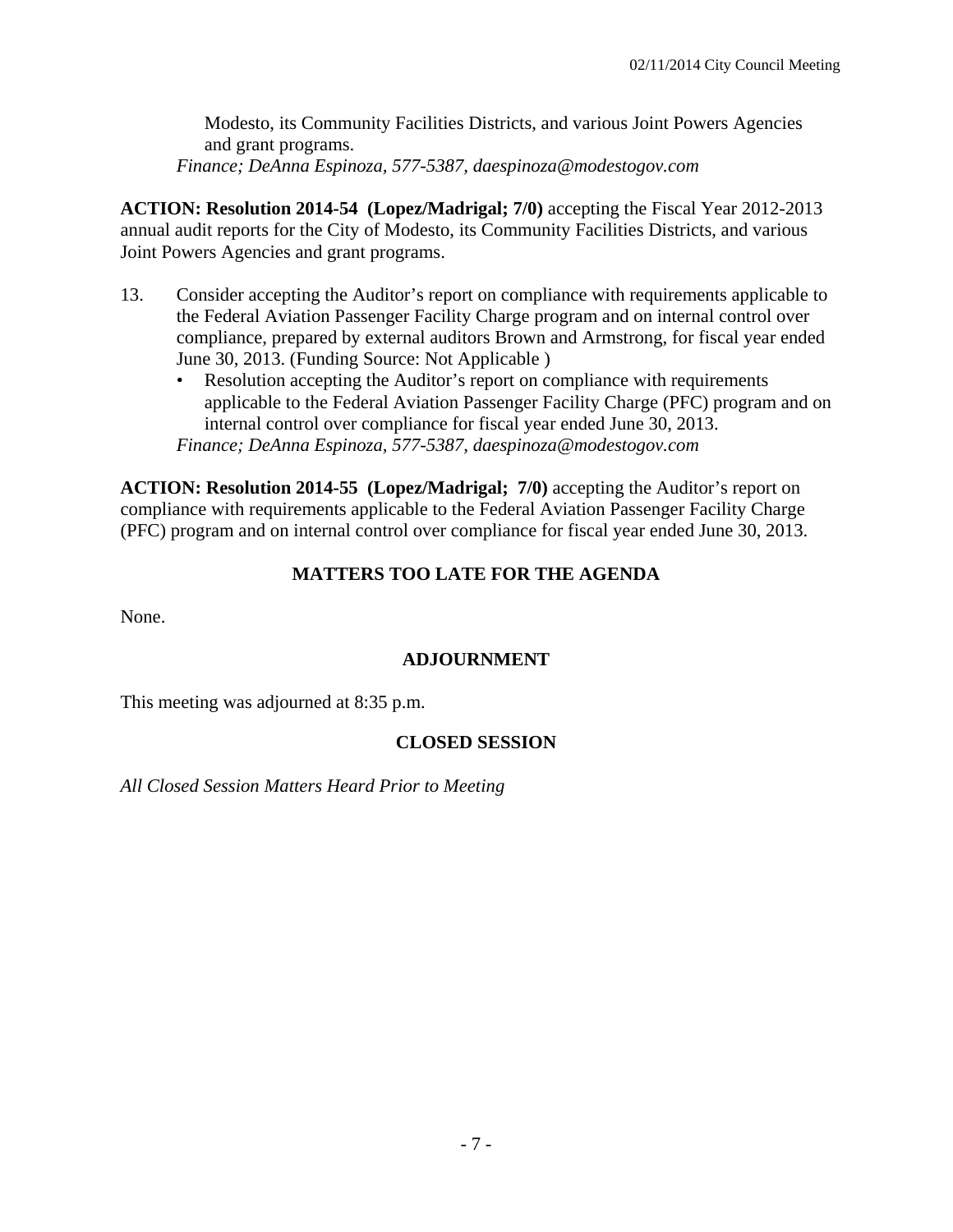### **CONFERENCE WITH REAL PROPERTY NEGOTIATORS:**

#### **(Pursuant to Section 54956.8 of the Government Code)**

Property: Purchase of fee interest of the following properties located within the block of 10th and 9th Streets and G & H Streets in the City of Modesto: APN: 106-42-005 Property Owner: Rugani, Gina Et Al TRS APN: 106-42-007 Property Owner: Silva, Helen L TRS Et Al APN: 106-42-010 Property Owner: Gervasoni, Gary C. & Gervasoni, Myrna Negotiating Parties: Greg Nyhoff, for City of Modesto Brent Sinclair, for City of Modesto Rick Evans, for the City of Modesto For Property Owners: Michael Rugani Charles Noble & Dave Noble Gary & Myrna Gervasoni Under Negotiation: Price and Terms of the acquisition of property. Property: Purchase of the following properties located within the block of 10th and 9th streets; G and H streets: APN: 106-42-006 Property Owner: G&K Enterprises LLC APN: 106-42-011 Property Owner: Mote, Curtis W. APN: 106-42-012 Property Owner: G&K Enterprises LLC Negotiating Parties: Matt Pacher & Rick Evans for City of Modesto Mike Rein for G&K Enterprises, LLC and Curtis W. Mote Under Negotiation: Price and Terms of the acquisition of property. Property: Sale of fee interest of the following properties located within the block of 10th and 9th streets; G and H streets in the City of Modesto: APN: 106-42-001 Property Owner: Modesto RDA (Successor) APN: 106-42-002 Property Owner: Modesto RDA (Successor) APN: 106-42-003 Property Owner: Modesto RDA (Successor) APN: 106-42-004 Property Owner: Modesto RDA (Successor) APN: 106-42-005 Property Owner: Rugani, Gina Et Al TRS APN: 106-42-006 Property Owner: G&K Enterprises LLC APN: 106-42-007 Property Owner: Silva, Helen L TRS Et Al APN: 106-42-010 Property Owner: Gervasoni, Gary C. & Gervasoni, Myrna APN: 106-42-011 Property Owner: Mote, Curtis W. APN: 106-42-012 Property Owner: G&K Enterprises LLC APN: 106-42-013 Property Owner: City of Modesto Negotiating Parties: Greg Nyhoff, for City of Modesto Brent Sinclair, for City of Modesto For Potential Buyer: Staff of Administrative Office of the Courts. Under Negotiation: Price and Terms of the acquisition of property.

**CONFERENCE WITH LEGAL COUNSEL - ANTICIPATED LITIGATION Initiation of litigation pursuant to subdivision (c) of Section 54956.9 of the Government Code.** One potential case.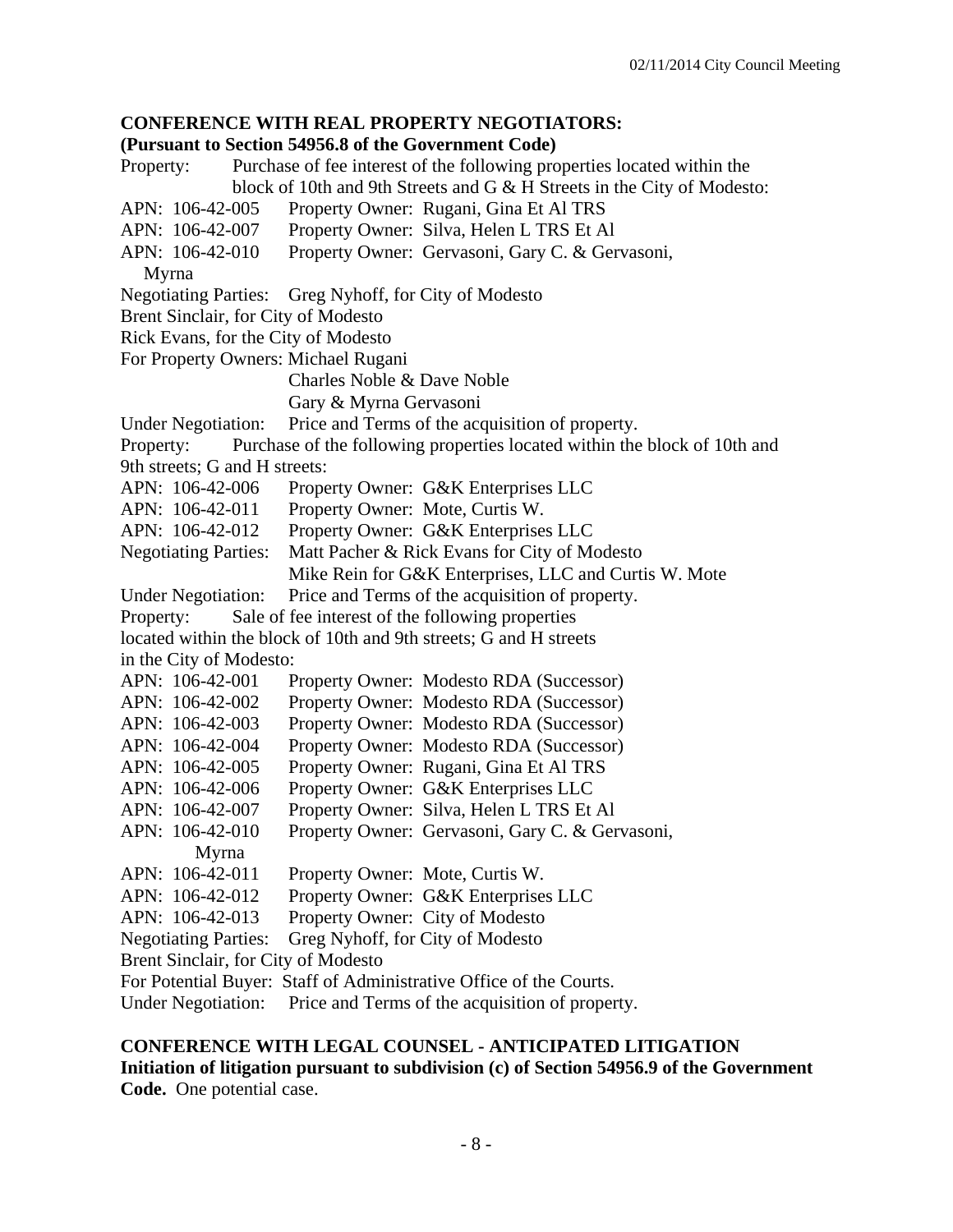# **MINUTES City of Modesto FINANCE COMMITTEE / COUNCIL WORKSHOP**

### **Second Floor, Room 2005 1010 10th Street Modesto, California Monday, February 24, 2014, at 5:00 p.m.**

Roll Call - Present: Mayor Marsh, Councilmembers Madrigal, Kenoyer (alternate) Absent: Councilmember Cogdill Also Present: Councilmember Zoslocki (left at 5:55 p.m.)

### **PUBLIC COMMENTS**

None.

### **CONSENT ITEMS – ROLL CALL VOTE REQUIRED: Item 1**

### **CONSENT**

Consent

1. Consider approving the recommended budget adjustments to the FY2013-14 Annual Operating and Capital Improvement Project Budgets and forwarding to City Council for approval.

*Finance; Terri Swearingen, 577-5378, tswearingen@modestogov.com* 

**ACTION: Motion (Kenoyer/Madrigal;unan.)** approving the recommended budget adjustments to the FY2013-14 Annual Operating and Capital Improvement Project Budgets and forwarding to City Council for approval.

### **NEW BUSINESS**

2. Consider continued discussion on General Fund reduction items that were brought forth to the Finance Committee at the January 27, 2014 meeting as outlined in Exhibit A.

*Finance; Stephan Christensen, 577-5390, schristensen@modestogov.com* 

**ACTION:** No reportable action; further discussion re Forestry and Centre Plaza at the March 24, 2014 Finance Committee meeting; Park Closures at the April 9, 2014 Finance Committee meeting.

3. Consider approving amending the Fiscal Year 2013-2014 Golf Fund operating budget to incorporate new revenue sources and expenditures related to the KemperSports management agreement for Creekside and Dryden Golf Courses and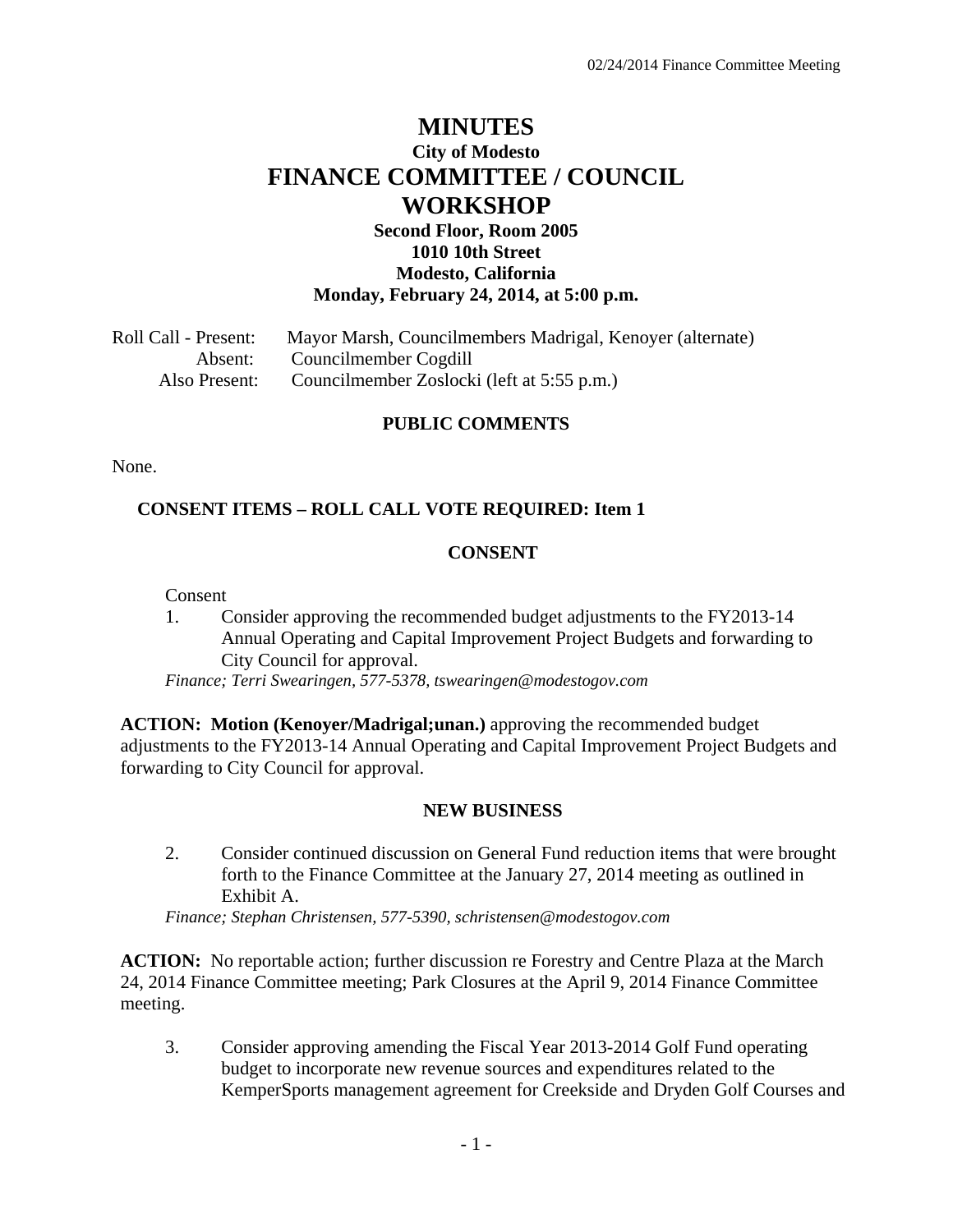forwarding to Council for approval. *Parks, Recreation & Neighborhoods; Lisa Forester, 577-5451, lforester@modestogov.com*

**ACTION: Motion (Madrgial/Kenoyer;unan.)** approving amending the Fiscal Year 2013- 2014 Golf Fund operating budget to incorporate new revenue sources and expenditures related to the KemperSports management agreement for Creekside and Dryden Golf Courses and forwarding to Council for approval.

4. Consider selecting an option for pavement rehabilitation and repair projects of arterial and collector streets; approving an amendment to the Fiscal Year 2013- 2014 Surface Transportation Fund (STF) reserve account and forwarding to Council for approval.

*Public Works; Steve Fischio, 342-2222, sfischio@modestogov.com* 

**ACTION: Motion (Kenoyer/Madrigal;unan.)** selecting \$3 million option and forwarding to Council for discussion at the March 25, 2014 Council meeting.

# **MATTERS TOO LATE FOR THE AGENDA**

None.

# **ADJOURNMENT**

This meeting adjourned at 6:19 p.m.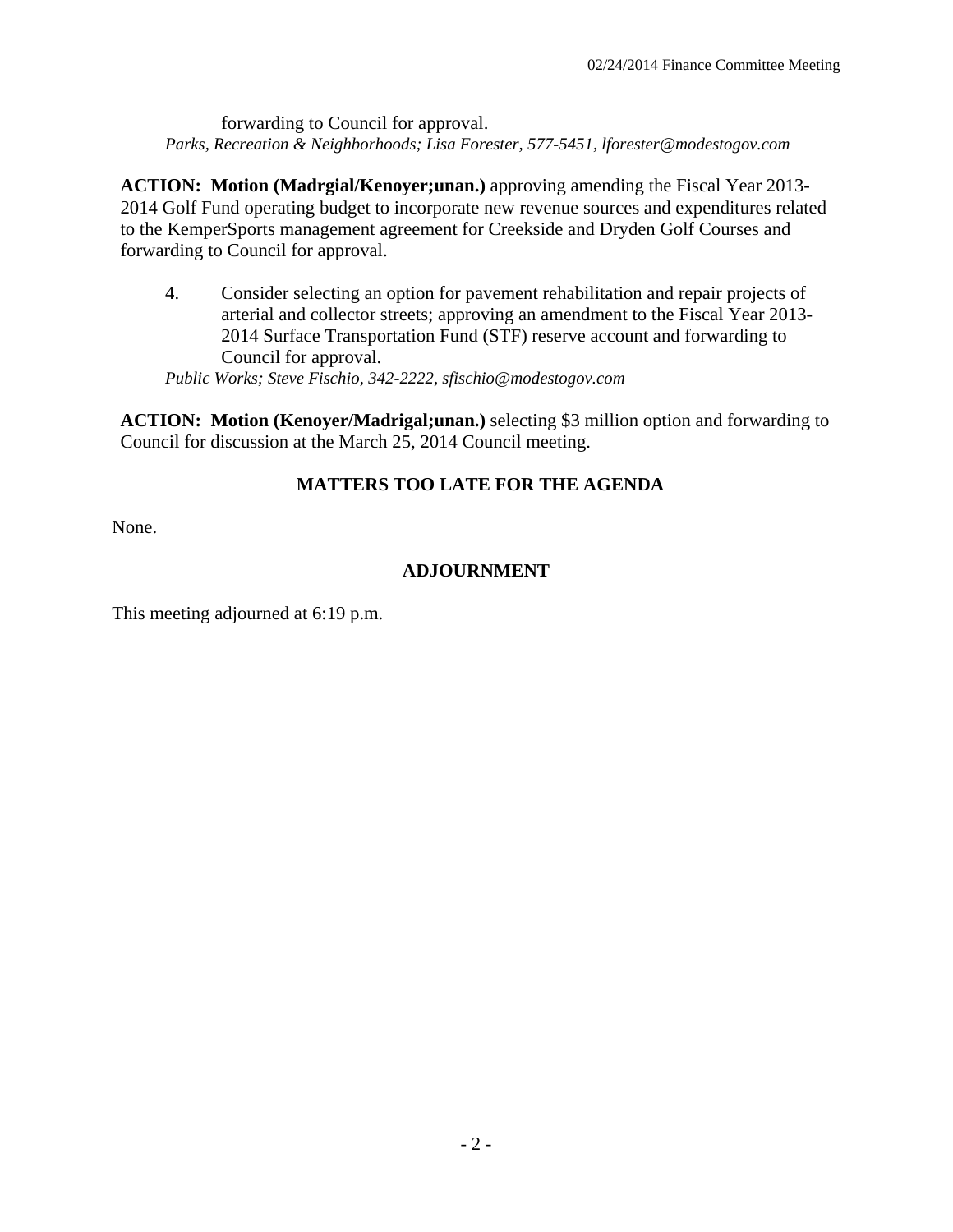# **MINUTES**

# City of Modesto  **CITY COUNCIL MEETING Chambers, Basement Level Tenth Street Place, 1010 10th Street Modesto, California Tuesday February 25, 2014, at 5:30 p.m.**

Roll Call – Present: Councilmembers Cogdill, Gunderson, Kenoyer, Lopez, Madrigal, Zoslocki, Mayor Marsh Absent: None

Pledge of Allegiance to the Flag

Invocation: Chuck Adams, The Carpenter's House

City Clerk's Announcements: Item Nos. 5, 9 and 10 Removed from Consent

Declaration of Conflicts of Interest: Cogdill - Item 15

Reports from Closed Session: Interim City Attorney reported on Closed Session matters

### **ACKNOWLEDGEMENTS AND PRESENTATIONS**

1. Presentation of Proclamation declaring February 2014 as Modesto Grand Jury Awareness Month. (Funding Source: Not Applicable)  *City Council; Kathy Espinoza, 571-5597, kespinoza@modestogov.com* 

**ACTION:** Mayor Marsh presented a Proclamation declaring February 2014 as Modesto Grand Jury Awareness Month

2. Presentation of Proclamation to Joe and Michelle Williams proclaiming February 1, 2014 Reconciliation Day and February 2014 Reconciliation Month. (Funding Source: Not Applicable)  *City Council; Kathy Espinoza, 571-5597, kespinoza@modestogov.com* 

**ACTION:** Mayor Marsh presented a Proclamation to Joe and Michelle Williams proclaiming February 1, 2014 Reconciliation Day and February 2014 Reconciliation Month.

3. Presentation by Adrian Harrell, Modesto Sister Cities International. (Funding Source: Not Applicable)  *City Council; Kathy Espinoza, 571-5597, kespinoza@modestogov.com*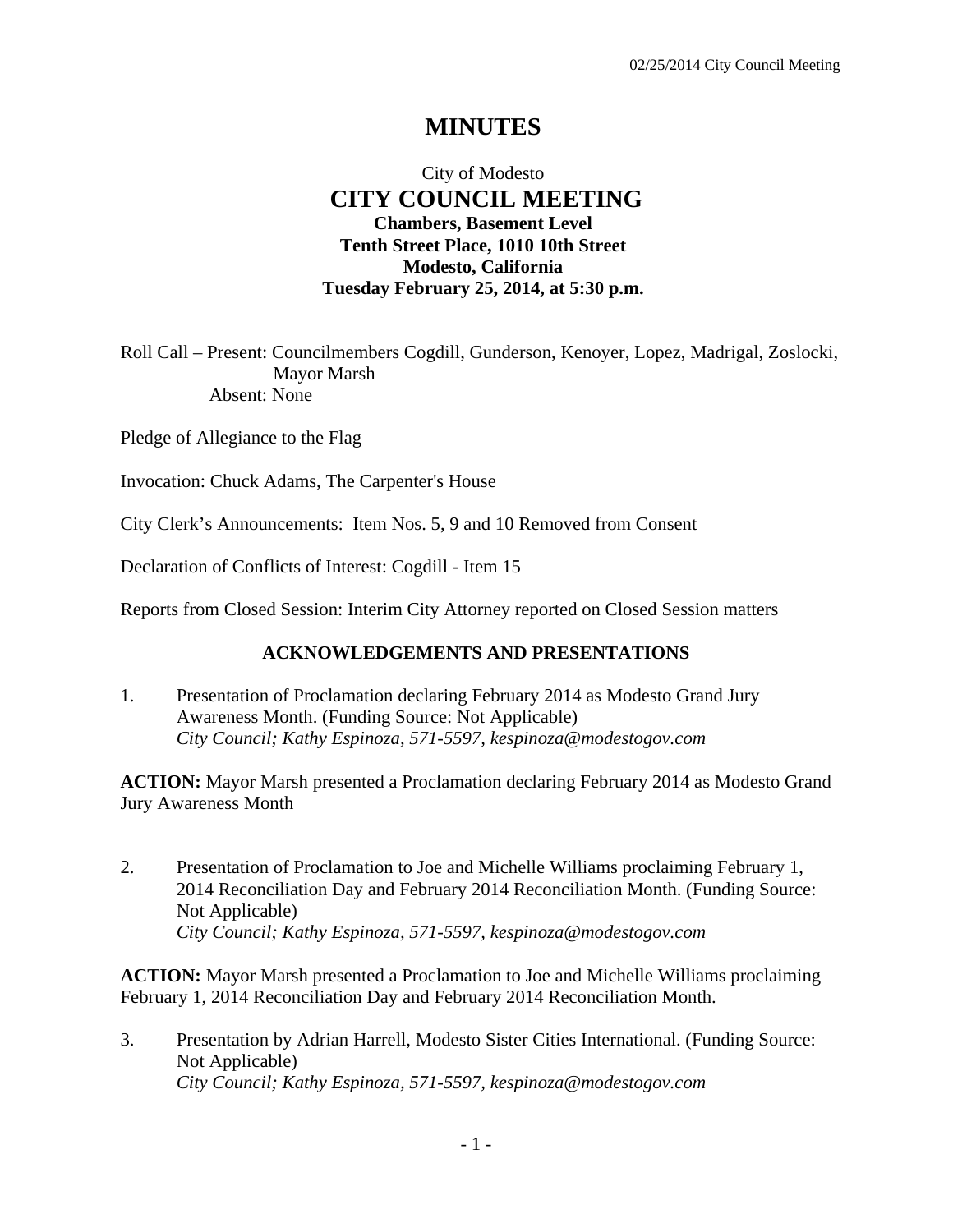**ACTION:** A Presentation was made by Adrian Harrell on behalf of Modesto Sister Cities International.

# **PUBLIC COMMENT PERIOD**

- Ray Pefferini spoke regarding problem with mistletoe in Modesto.
- Larry Dovichi spoke regarding unemployment in the City of Modesto and graffiti.
- Dave Geer asked for prayers to people of Ukraine; he also spoke regarding Common Core State Standards Initiative.
- John Walker spoke regarding the Mayor's appearance at Hart Ransom School to speak regarding the General Plan Amendment and Wood Colony.
- Gaetana Drake spoke regarding Council meetings in January re General Plan Amendment and boycotting Chamber of Commerce and City Councilmember businesses.
- Lisa Dovichi-Braden spoke regarding the January 28, 2014 Council meeting, the General Plan Amendment item, and graffiti.
- Marsha Davis spoke regarding Wood Colony, mistletoe and graffiti.
- Valerie Goldstein spoke regarding the soil in the Wood Colony area and capitalizing on strengths in the Modesto area.
- Rickey McGill spoke regarding Wood Colony, Salida and budget crisis.
- Nevada Terpstra spoke of Council e-mails regarding Wood Colony.
- Carmen Sabatino spoke regarding StanCOG meeting on Wednesday and transportation tax.
- Dewey Bedford, BU Universal Group, introduced himself and his business to the City of Modesto.
- Roger Green spoke regarding Wood Colony and the General Plan Amendment.
- Ron Jeske spoke regarding the January 28, 2014 Council meeting, Wood Colony and Salida.
- Athens Abell spoke regarding smart growth in Modesto, General Plan Amendment and areas in and around Modesto; she requested Comprehensive General Plan.
- Art Fabella spoke regarding Gateway Park in Modesto.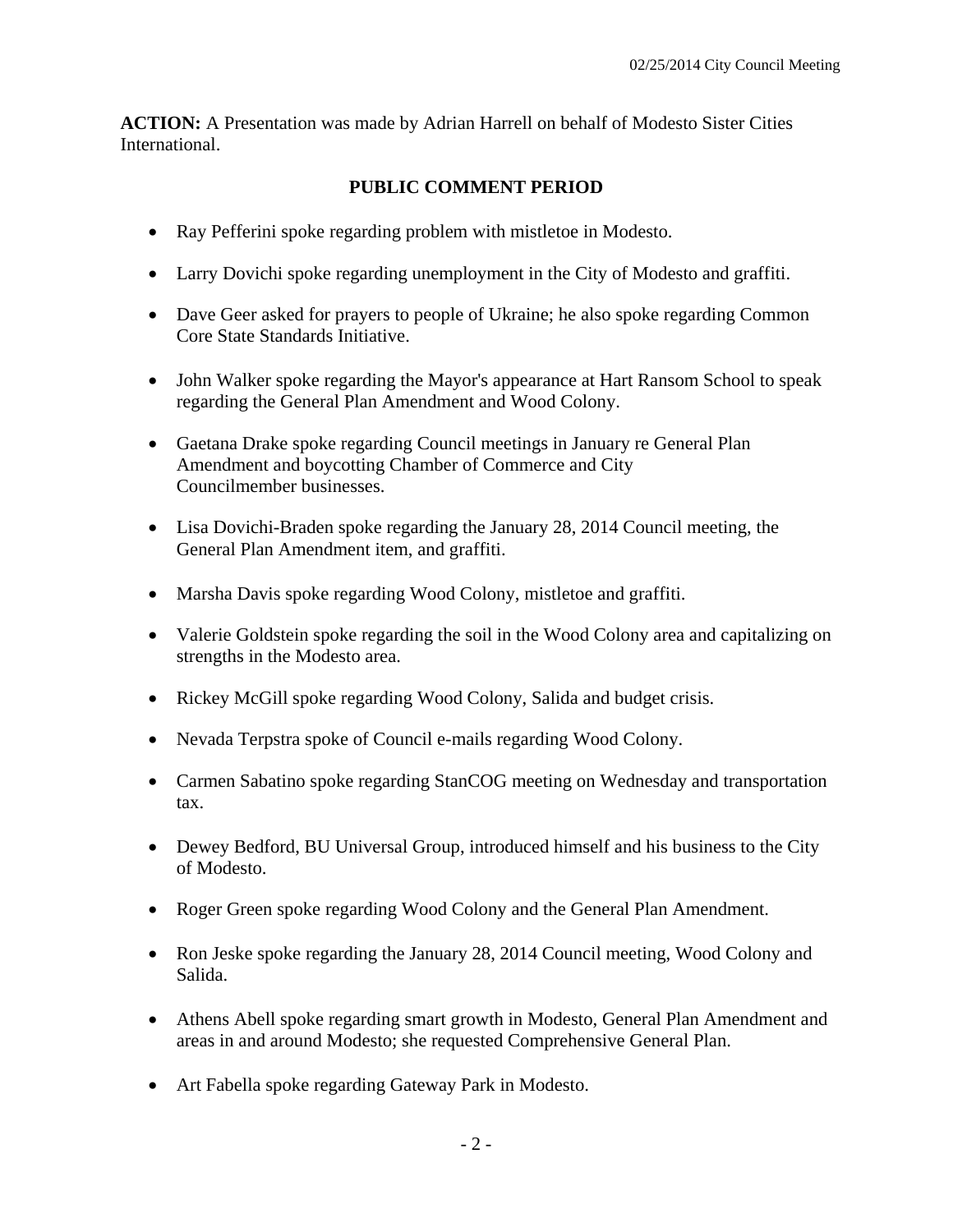- Todd Heinrich spoke regarding Wood Colony.
- Raymer Rollie (sp) spoke regarding buses and route changes in Modesto.
- Cecil Russell spoke regarding Destination LAX and pledges in support.
- Ms. Bono spoke regarding BU Universal Group coming to Modesto.
- Lina Alldredge spoke regarding returning Wood Colony and Salida to return to Council for consideration.
- Emerson Drake spoke regarding Beard Industrial Park and zoning parts of Wood Colony.

### **CONSENT ITEMS – ROLL CALL VOTE REQUIRED**  ACTION **CONSENT ITEMS 4, 6-8, 11: (Lopez/Madrigal;unan.)**

# **CONSENT ITEMS**

An item may be removed from consent and discussed at the request of an audience member or Councilmember.

### Consent

4. Consider approving the minutes from the February 11, 2014 Council Meeting. (Funding Source: Not Applicable)

• Motion approving the minutes from the February 11, 2014 Council Meeting *City Clerk; Stephanie Lopez, 577-5396, slopez@modestogov.com* 

**ACTION: Motion (Lopez/Madrigal; 7/0)** approving the minutes from the February 11, 2014 Council Meeting

### *Removed from Consent*

- 5. Consider approving a policy revision for City Council Policy 1.008: Citizen Advisory Group Appointments to eliminate term limits for appointees to the Downtown Improvement District (DID) Board of Directors and maintaining the review and selection process governed through the Appointments Committee. (Funding Source: Not Applicable)
	- Resolution approving a policy revision for City Council Policy 1.008: Citizen Advisory Group Appointments to eliminate term limits for appointees to the Downtown Improvement District (DID) Board of Directors and maintaining the review and selection process governed through the Appointments Committee. *Community & Economic Development; Laurie A. Smith, 577-5347,*

*lsmith@modestogov.com*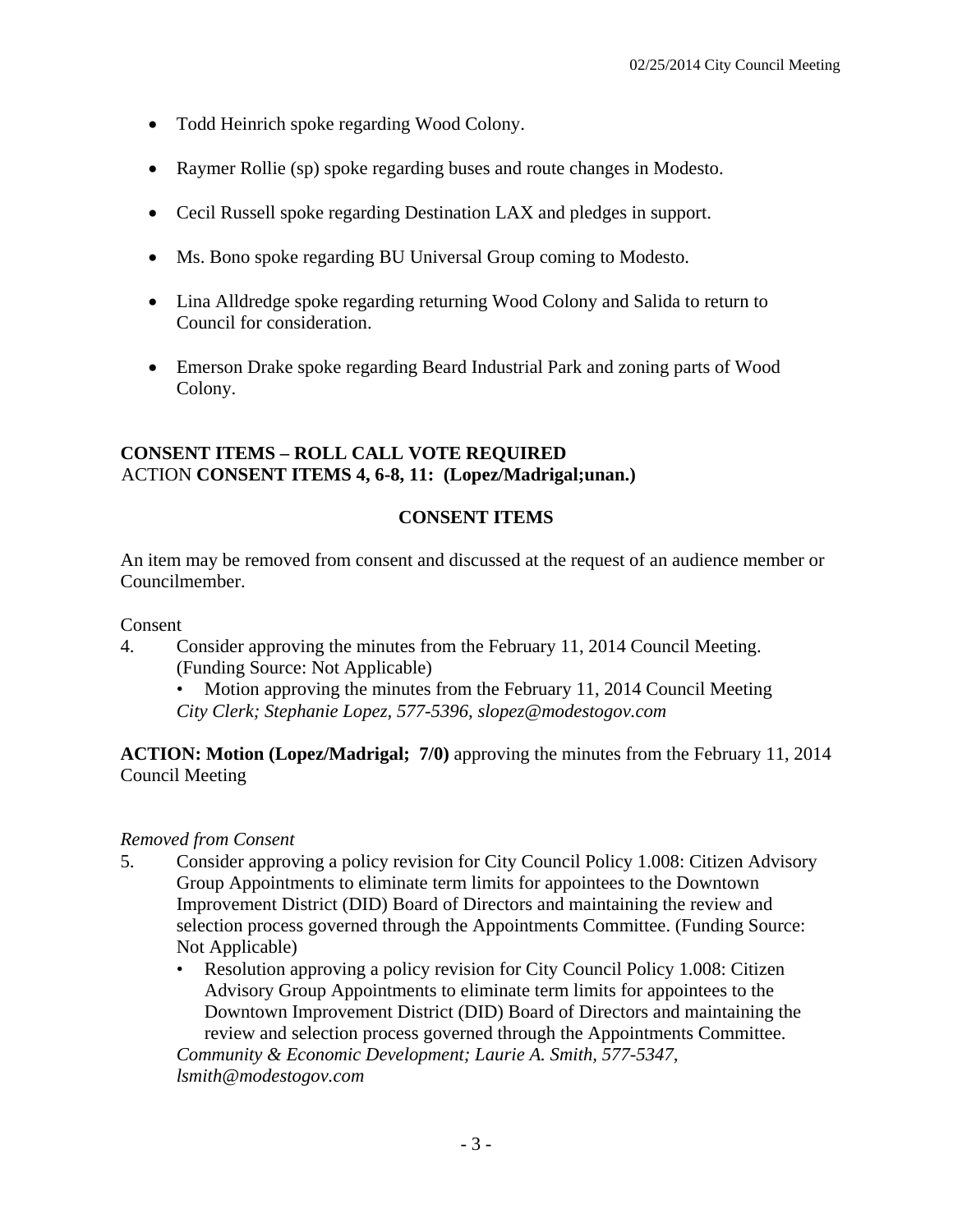**ACTION: Resolution 2014-56 (Lopez/Madrigal; 7/0)** approving a policy revision for City Council Policy 1.008: Citizen Advisory Group Appointments to eliminate term limits for appointees to the Downtown Improvement District (DID) Board of Directors and maintaining the review and selection process governed through the Appointments Committee.

Consent

- 6. Consider accepting the Monthly Budget Adjustment Report for January 2014 and amending the Fiscal Year 2013-14 Annual Operating and Capital Improvement Budgets. (Funding Source: Various)
	- Resolution amending the Fiscal Year 2013-2014 Annual Operating and Capital Improvement Budgets.

*Finance; Terri Swearingen, 577-5369, tswearingen@modestogov.com* 

**ACTION: Resolution 2014-57 (Lopez/Madrigal; 7/0)** amending the Fiscal Year 2013-2014 Annual Operating and Capital Improvement Budgets.

### Consent

7. Consider accepting the Monthly Investment Report for November 2013. (Funding Source: Not applicable)

• Motion accepting the Monthly Investment Report for November 2013. *Finance; Gloria Garza, 577-5219, ggarza@modestogov.com* 

**ACTION: Motion (Lopez/Madrigal; 7/0)** accepting the Monthly Investment Report for November 2013.

Consent

- 8. Consider authorizing the award of bid for the purchase of two (2) trucks with service bodies for the Public Works Department, Water Division through the Fleet Services Division, to Summit Truck Equipment, Commerce City, CO, for a total estimated cost of \$337,122. (Funding Source: Fleet Replacement)
	- Resolution authorizing the award of bid for the purchase of two (2) trucks with service bodies for the Public Works Department, Water Division, through the Fleet Services Division to Summit Truck Equipment, Commerce City, CO, and authorize the Purchasing Manager or his designee to issue a purchase order for a total estimated cost of \$337,122.

*Finance and Public Works; Meagan Torres, 571-5839, mtorres@modestogov.com* 

**ACTION: Resolution 2014-58 (Lopez/Madrigal; 7/0)** authorizing the award of bid for the purchase of two (2) trucks with service bodies for the Public Works Department, Water Division, through the Fleet Services Division to Summit Truck Equipment, Commerce City, CO, and authorize the Purchasing Manager or his designee to issue a purchase order for a total estimated cost of \$337,122.

### *Removed from Consent*

9. Consider approving an application for a \$451,060 Land and Water Conservation Fund Grant for development of the Riverwalk Trail in the Gateway Parcel of the Tuolumne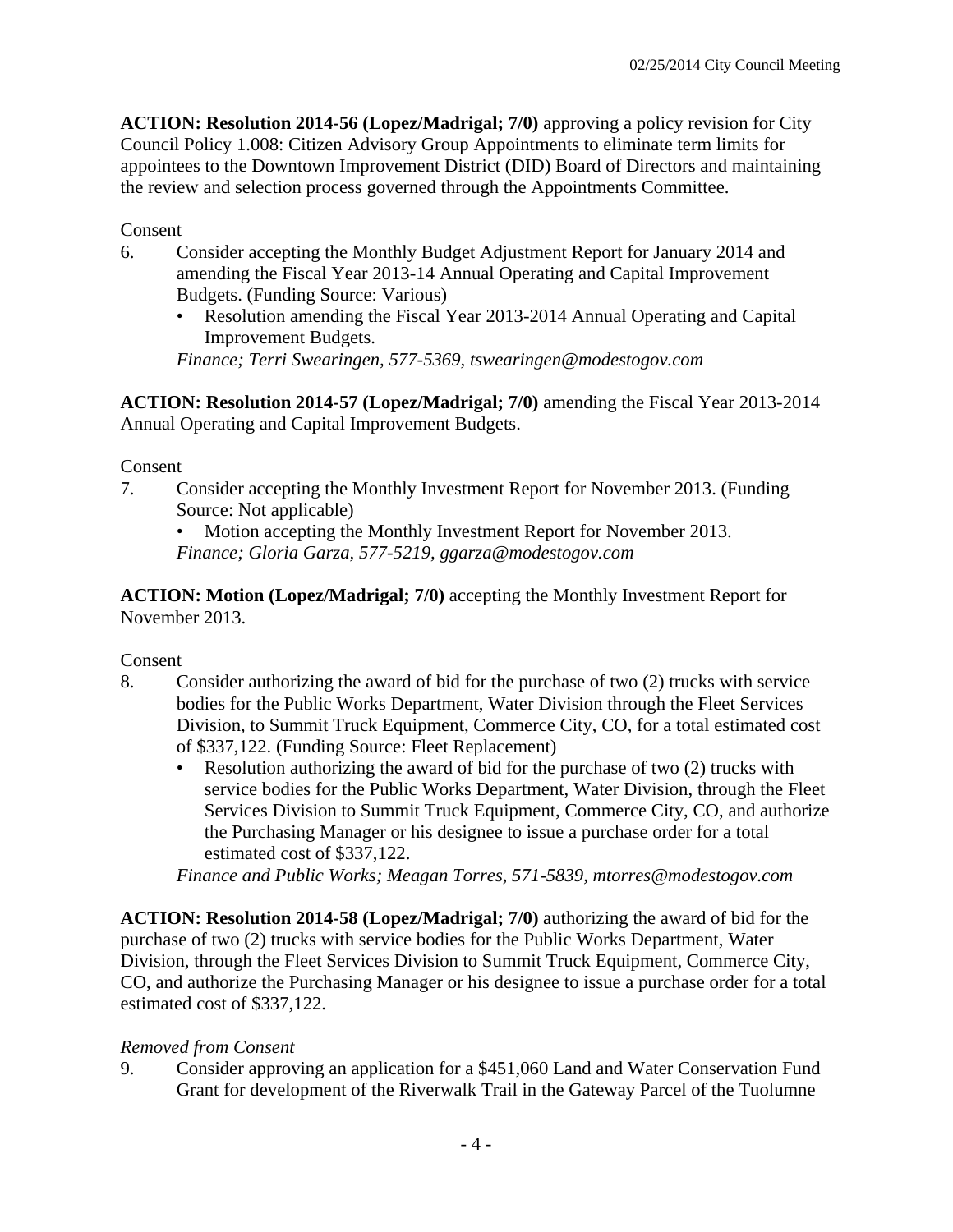River Regional Park. (Funding Source: Land and Water Conservation Fund Grant)

• Resolution approving an application for a \$451,060 Land and Water Conservation Fund (LWCF) Grant for development of the Riverwalk Trail in the Gateway Parcel of the Tuolumne River Regional Park (TRRP).

*Parks, Recreation & Neighborhoods; Loren Holt, 571-5573, lholt@modestogov.com* 

**ACTION: Resolution 2014-59 (Cogdill/Gunderson; 7/0)** approving an application for a \$451,060 Land and Water Conservation Fund (LWCF) Grant for development of the Riverwalk Trail in the Gateway Parcel of the Tuolumne River Regional Park (TRRP).

### *Removed from Consent*

- 10. Consider: (i) accepting the 2014 Minor Decoy Program and the Shoulder Tap Grant Program in the amount of \$9,500 from the State Department of Alcoholic Beverage Control; and (ii) amending the Fiscal Year 2013/2014 Operating Budget, estimating revenue of \$9,500 for the 2014 Minor Decoy Program and the Shoulder Tap Program. (Funding Source: Special Revenue Grant)
	- Resolution accepting the 2014 Minor Decoy Program and the Shoulder Tap Grant Program in the amount of \$9,500 from the State Department of Alcoholic Beverage Control to reduce crime related with sales, distribution and access to alcoholic beverages by minors; and authorizing the City Manager, or his authorized designee, to execute the necessary grant documents.
	- Resolution amending the Fiscal Year 2013/2014 Operating Budget, to reflect revenues and expenses in the amount of \$9,500 related to the 2014 Minor Decoy Program and the Shoulder Tap Grant Program.

*Police; Galen L. Carroll, 572-9501, carrollg@modestopd.com* 

**ACTION: Resolution 2014-60 (Madrigal/Gunderson; 7/0)** accepting the 2014 Minor Decoy Program and the Shoulder Tap Grant Program in the amount of \$9,500 from the State Department of Alcoholic Beverage Control to reduce crime related with sales, distribution and access to alcoholic beverages by minors; and authorizing the City Manager, or his authorized designee, to execute the necessary grant documents.

**ACTION: Resolution 2014-61 (Madrigal/Gunderson; 7/0)** amending the Fiscal Year 2013/2014 Operating Budget, to reflect revenues and expenses in the amount of \$9,500 related to the 2014 Minor Decoy Program and the Shoulder Tap Grant Program.

### Consent

- 11. Consider approving a ten-year Lease Agreement between John A. Paoluccio and Dorene J. Paoluccio, property owners, and the City of Modesto, in the amount of \$1,251 per year for the NorthPointe Basin Improvements project. (Total estimated cost is \$12,510) (Funding Source: NorthPointe CFD Fund)
	- Resolution approving a ten-year Lease Agreement with John A. Paoluccio and Dorene J. Paoluccio, for a 5,325 square feet (0.12 acres) parcel of land (APN 078- 013-031), in the amount of \$1,251 per year, with a total estimated cost of \$12,510, for the NorthPointe Basin Improvements project, and authorizing the City Manager, or his designee, to execute the Lease Agreement and all related documents.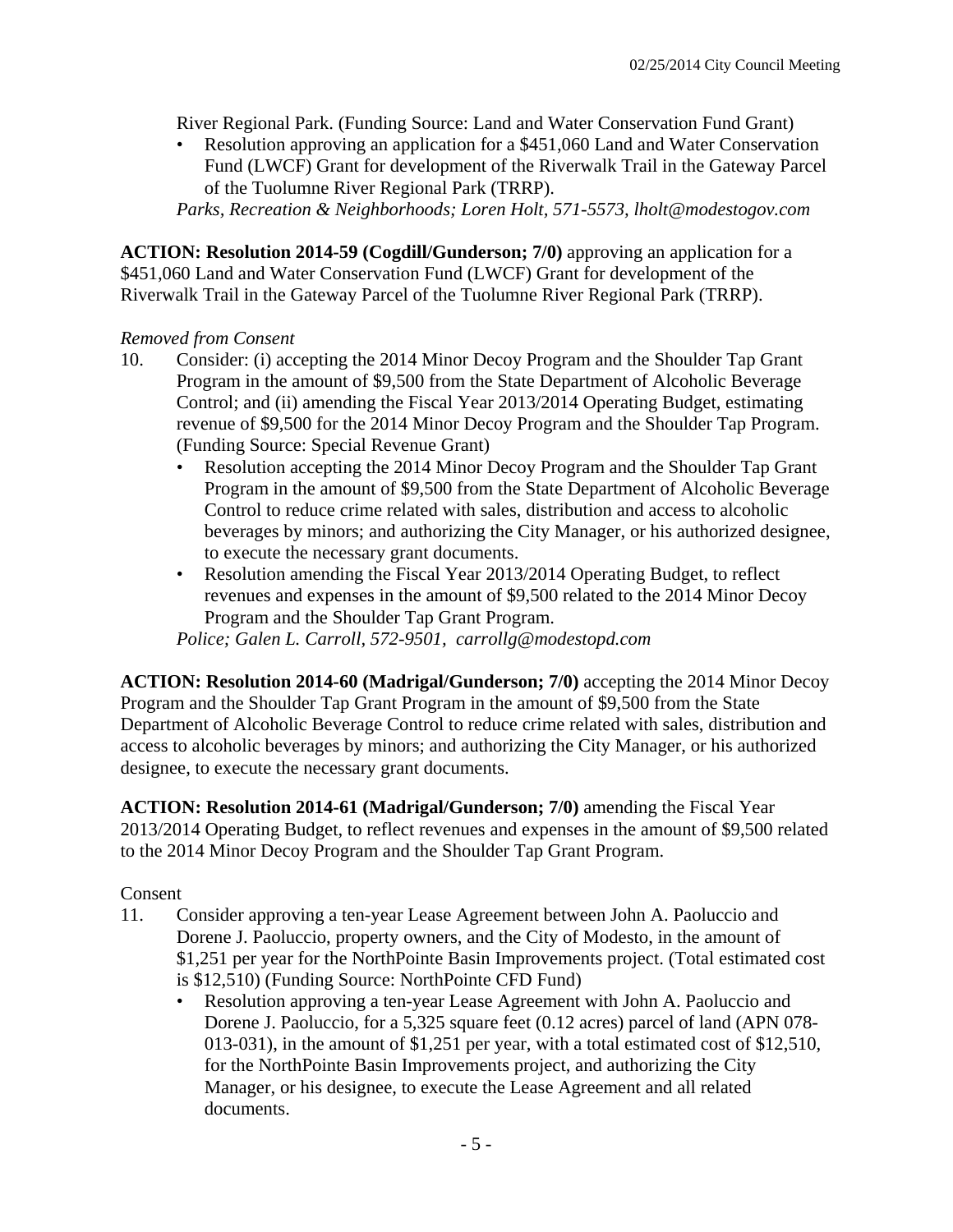• Resolution authorizing the City Manager, or his designee, to sign the Certificate of Acceptance for the Memorandum of Lease, for the property located at 4701 Quinturn Lane, owned by John A. Paoluccio and Dorene J. Paoluccio, (APN 078- 013-031) to be leased by the City of Modesto for the NorthPointe Basin Improvements project.

*Utility Planning and Projects; Jon Yuriar, 577-5399, jyuriar@modestogov.com* 

**ACTION: Resolution 2014-62 (Lopez/Madrigal; 7/0)** approving a ten-year Lease Agreement with John A. Paoluccio and Dorene J. Paoluccio, for a 5,325 square feet (0.12 acres) parcel of land (APN 078-013-031), in the amount of \$1,251 per year, with a total estimated cost of \$12,510, for the NorthPointe Basin Improvements project, and authorizing the City Manager, or his designee, to execute the Lease Agreement and all related documents.

**ACTION: Resolution 2014-63 (Lopez/Madrigal; 7/0)** authorizing the City Manager, or his designee, to sign the Certificate of Acceptance for the Memorandum of Lease, for the property located at 4701 Quinturn Lane, owned by John A. Paoluccio and Dorene J. Paoluccio, (APN 078-013-031) to be leased by the City of Modesto for the NorthPointe Basin Improvements project.

# **COUNCIL COMMENTS & REPORTS**

Councilmember Madrigal spoke regarding free wi-fi in downtown Modesto and Request for Proposals; he also announced Project Prom.

Mayor Marsh announced the State of the City tomorrow night in Council Chambers at 5:30 p.m.

Councilmember Kenoyer requested the General Plan EIR return to next Council Agenda for additional discussion and possible direction based on further public input; areas proposed for agriculture in the General Plan EIR study area; also request any landowner wanting to continue to be in the General Plan EIR study area submit requests in writing; Mayor Marsh will return an item to the March 25, 2014 Council meeting.

Councilmember Zoslocki requested Council revisit Comprehensive General Plan process at the March 25, 2014 meeting as part of discussion (January 28, 2014 Agenda Item #14).

Councilmember Lopez also requested Council revisit full Comprehensive General Plan; Councilmember Kenoyer does not want to address Comprehensive General Plan; Mayor Marsh in favor of full Comprehensive General Plan but concerned regarding time, EIR, and money.

Councilmember Gunderson requested the General Plan Amendment item be placed on an upcoming Council Agenda to provide additional direction to staff regarding general plan boundaries and specifically the Salida area; he would like to speak with residents of Wood Colony area.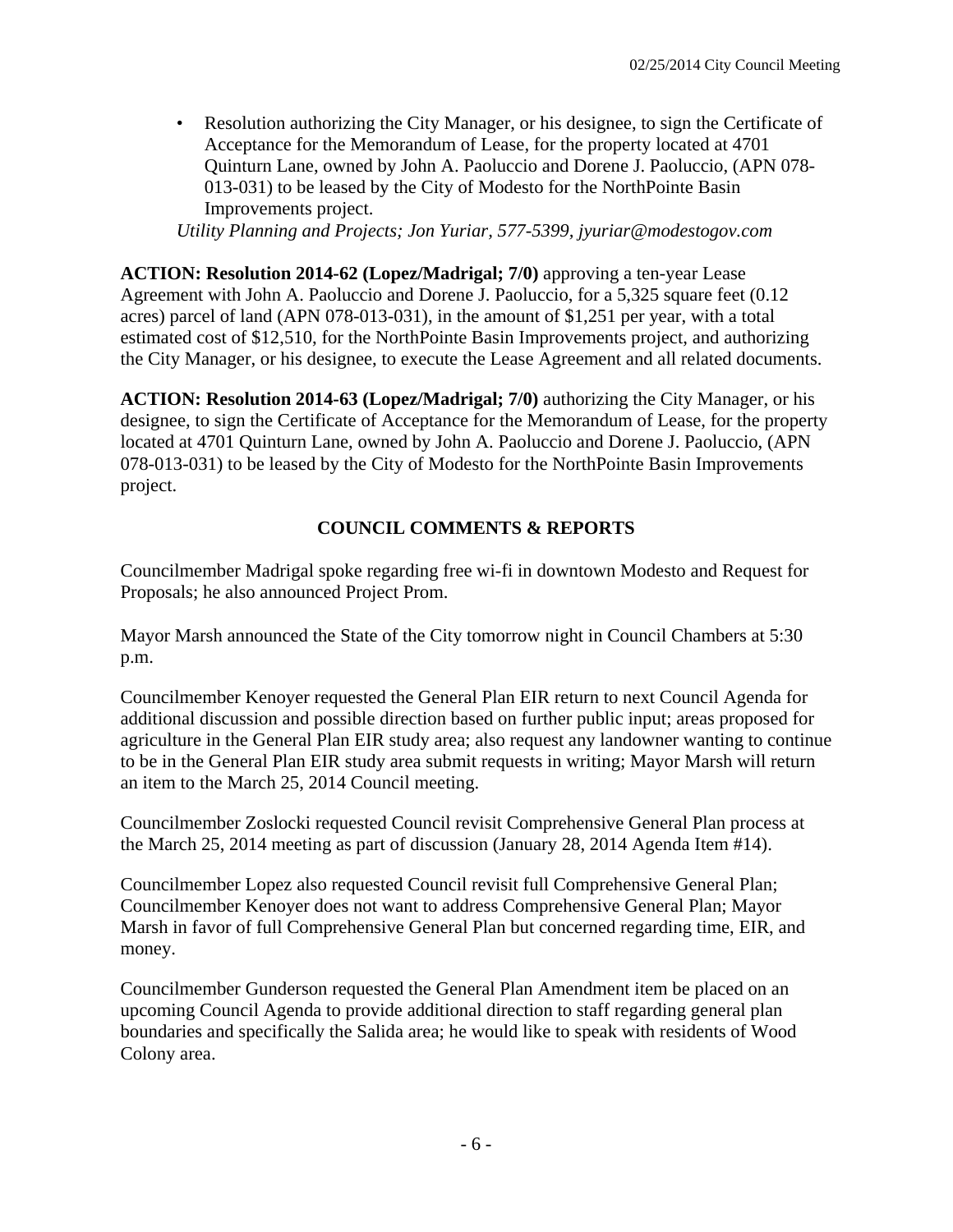# **CITY MANAGER COMMENTS & REPORTS**

### None.

# **UNFINISHED BUSINESS**

- 12. Consider (i) adopting a Finding of Conformance for the Emerald Trunk Sewer Relief Project; (ii) approving the plans and specifications for the project, accepting the bid, and approving a contract with McGuire and Hester, of Oakland, California in the amount of \$5,997,118.50; (iii) approving an agreement with Blackburn Consulting for construction management services in an amount not to exceed \$546,827.37; and (iv) amending the Fiscal Year 2013-2014 CIP budget by transferring \$7,196,917 from Wastewater Fund Reserves into the project. (Total estimated cost for the construction portion of the project is \$7,277,128.87) (Funding Source: Wastewater Fund)
	- Resolution finding that the following project is within the scope of the project covered by the Modesto Wastewater Master Plan Master Environmental Impact Report (MEIR) (SCH#2006052076) and General Plan Master EIR (SCH# 2007072023): Emerald Trunk Sewer Relief Project.
	- Resolution approving the plans and specifications for the Emerald Trunk Sewer Relief Project, accepting the bid, and approving a contract with McGuire and Hester, of Oakland, California in the amount of \$5,997,118.50, and authorizing the City Manager, or his designee, to execute the contract.
	- Resolution approving an agreement with Blackburn Consulting for construction management services for Emerald Trunk Sewer Relief Project in an amount not to exceed \$497,115.37 for the identified scope of services, plus \$49,712.00 for additional services (if needed), for a maximum total amount of \$546,827.37 and authorizing the City Manager, or his designee, to execute the agreement.
	- Resolution amending the Fiscal Year 2013-2014 Capital Improvement Program budget in the amount of \$7,196,917 to be transferred into the project from Wastewater Fund Reserves in order to fully fund construction, contingency, construction administration, and engineering support during construction for the Emerald Trunk Sewer Relief project.

*Utility Planning and Projects; Jesse Franco, 571-5175, jfranco@modestogov.com* 

**ACTION: Resolution 2014-64 (Lopez/Madrigal; 7/0)** finding that the following project is within the scope of the project covered by the Modesto Wastewater Master Plan Master Environmental Impact Report (MEIR) (SCH#2006052076) and General Plan Master EIR (SCH# 2007072023): Emerald Trunk Sewer Relief Project.

**ACTION: Resolution 2014-65 (Lopez/Madrigal; 7/0)** approving the plans and specifications for the Emerald Trunk Sewer Relief Project, accepting the bid, and approving a contract with McGuire and Hester, of Oakland, California in the amount of \$5,997,118.50, and authorizing the City Manager, or his designee, to execute the contract.

**ACTION: Resolution 2014-66 (Lopez/Madrigal; 7/0)** approving an agreement with Blackburn Consulting for construction management services for Emerald Trunk Sewer Relief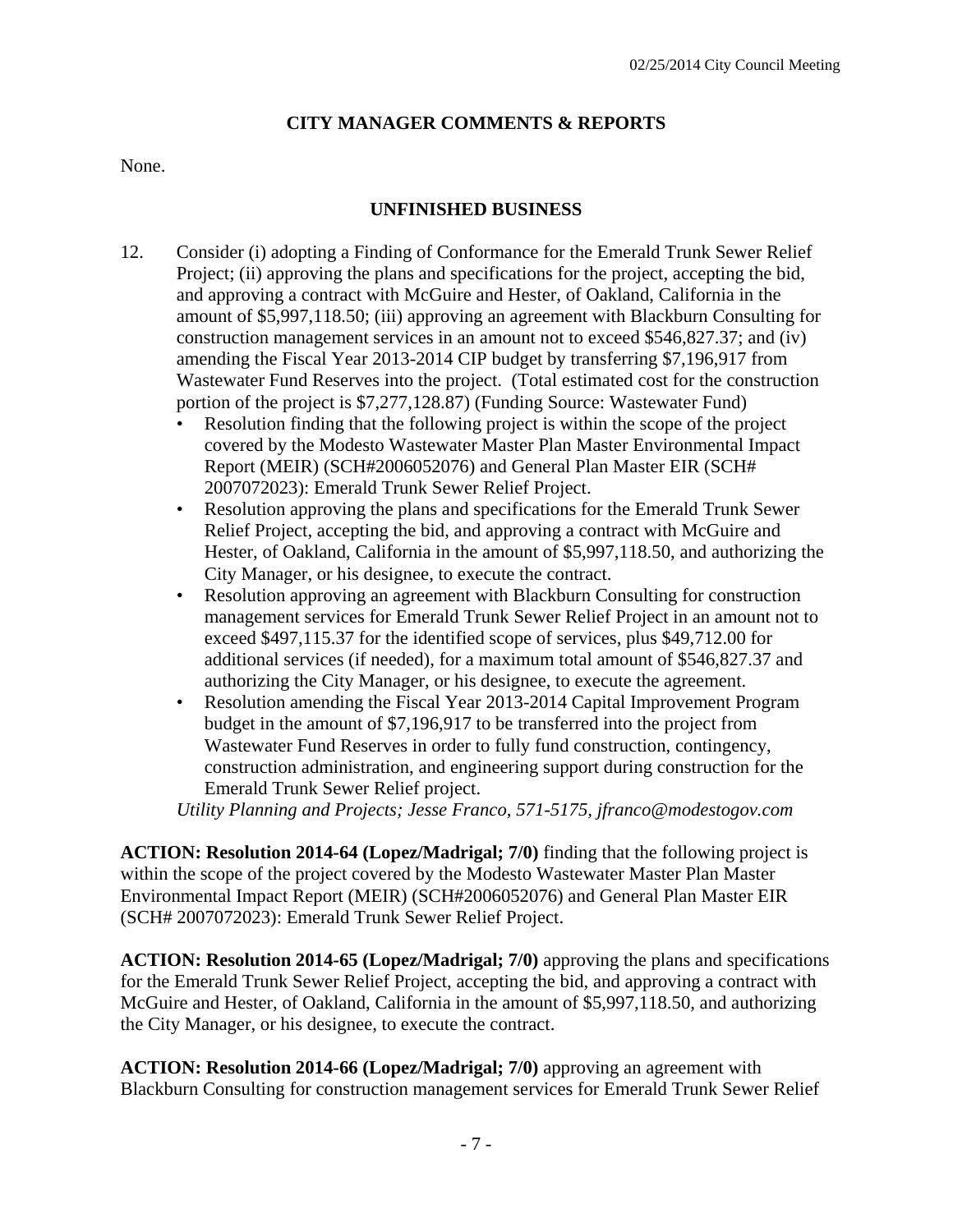Project in an amount not to exceed \$497,115.37 for the identified scope of services, plus \$49,712.00 for additional services (if needed), for a maximum total amount of \$546,827.37 and authorizing the City Manager, or his designee, to execute the agreement.

**ACTION: Resolution 2014-67 (Lopez/Madrigal; 7/0)** amending the Fiscal Year 2013-2014 Capital Improvement Program budget in the amount of \$7,196,917 to be transferred into the project from Wastewater Fund Reserves in order to fully fund construction, contingency, construction administration, and engineering support during construction for the Emerald Trunk Sewer Relief project.

- 13. Consider: (i) approving a Cost-sharing Agreement for associated task items of work to share certain costs between the Del Puerto Water District, the City of Turlock, and the City of Modesto for the development of a Regional Recycled Water Delivery System Phase 3 Feasibility Study; and (ii) amending the Fiscal Year 2013-14 Capital Improvement Program budget in the amount of \$341,260 in order to fully fund the City's portion of the Phase 3 Feasibility Study, and increased staffing costs associated with Phase 3 Feasibility Study review and overall program support (Funding Source: Wastewater Fund)
	- Resolution approving a Cost-sharing Agreement for associated task items of work to share certain costs between the Del Puerto Water District, the City of Turlock, and the City of Modesto for the development of a Regional Recycled Water Delivery System Phase 3 Feasibility Study, and authorizing the City Manager, or his designee, to execute the Agreement.
	- Resolution amending the Fiscal Year 2013-2014 Capital Improvement Program budget in the amount of \$341,260 to fully fund the City's portion of the Recycled Water Delivery System Phase 3 Feasibility Study, and increased staffing costs associated with the Phase 3 Feasibility

Study review and overall program support. *Utility Planning and Projects; William Wong, 571-5801, WWong@modestogov.com* 

**ACTION: Resolution 2014-68 (Lopez/Gunderson; 7/0)** approving a Cost-sharing Agreement for associated task items of work to share certain costs between the Del Puerto Water District, the City of Turlock, and the City of Modesto for the development of a Regional Recycled Water Delivery System Phase 3 Feasibility Study, and authorizing the City Manager, or his designee, to execute the Agreement.

**ACTION: Resolution 2014-69 (Lopez/Gunderson; 7/0)** amending the Fiscal Year 2013- 2014 Capital Improvement Program budget in the amount of \$341,260 to fully fund the City's portion of the Recycled Water Delivery System Phase 3 Feasibility Study, and increased staffing costs associated with the Phase 3 Feasibility Study review and overall program support.

# **NEW BUSINESS**

14. Consider approving the amended Modesto Redevelopment Successor Agency Long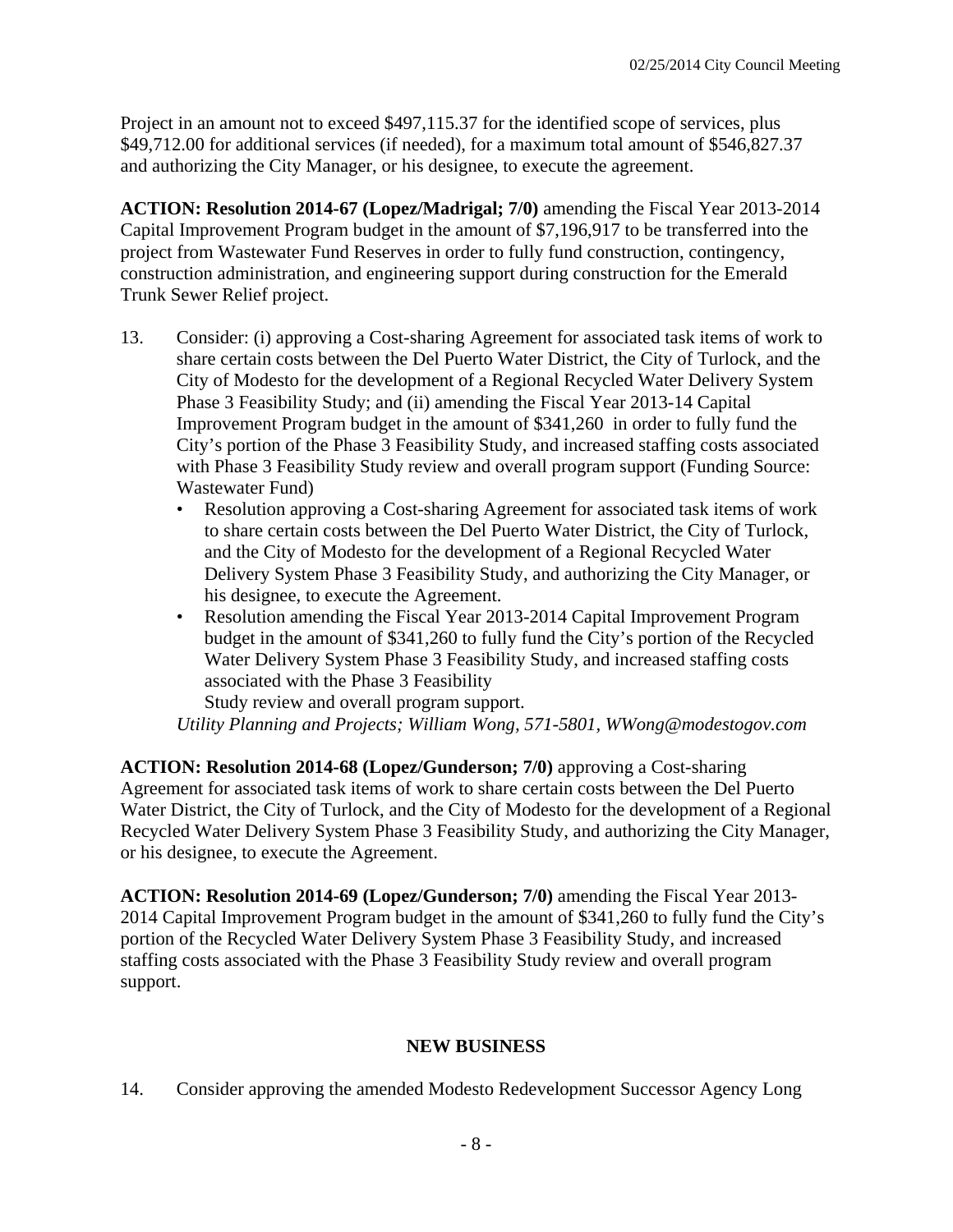Range Property Management Plan. (Funding Source: Redevelopment Successor Agency Fund CC14860)

• Resolution approving the amended Long Range Property Management Plan of the Modesto Redevelopment Successor Agency pursuant to Health and Safety Code Section 34191.5(b).

*Community & Economic Development; Laurie Smith, 577-5347, lsmith@modestogov.com* 

**ACTION: Resolution 2014-70 (Cogdill/Kenoyer; 7/0)** approving the amended Long Range Property Management Plan of the Modesto Redevelopment Successor Agency pursuant to Health and Safety Code Section 34191.5(b).

## *Councilmember Cogdill left meeting at 8:50 p.m.*

## *Councilmember Cogdill absent due to conflict of interest*

- 15. Consider: (i) approving the plans and specifications for the State Route 99/Pelandale Avenue Interchange Reconstruction Project, accepting the bid, and approving a contract with Teichert/MCM, a Joint Venture, Fowler, California in an amount of \$30,999,968.53, and authorizing the City Manager, or his designee, to execute the contract; (ii) authorizing the City Engineer to issue changes in the construction contract via written change orders for the State Route 99/Pelandale Avenue Interchange Project for an amount of all such change orders does not exceed six percent (6%) of the original contract price and (iii) amending the Fiscal Year 2013/2014 Capital Improvement budget to reduce allocation of the State Route 99 Proposition 1B Bond Saving CIP Project No. 100786, from \$43,800,000 to \$41,061,629, and authorizing the Finance Director, or her designee, to implement. (Funding Source: State Route (SR) 99 1B Bond Savings (43,800,000), Local Capital Facilities Fees Streets (\$457,000), Local Water Fund (\$332,400))
	- Resolution approving the plans and specifications for the State Route 99/Pelandale Avenue Interchange Reconstruction Project, accepting the bid, and approving a contract with Teichert/MCM, A Joint Venture, Fowler California in an amount of \$30,999,968.53, and authorizing the City Manager, or his designee, to execute the contract.
	- Resolution authorizing the City Engineer to issue changes in the construction contract via written change orders for the State Route 99/Pelandale Avenue Interchange Project for an amount of all such change orders not to exceed six percent (6%) of the original contract price.
	- Resolution amending the Fiscal Year 2013/2014 Capital Improvement budget as reflected in Exhibit A, and reducing allocation of the State Route 99 Proposition 1B Bond Savings CIP Project No. 100786, from \$43,800,000 to \$41,061,629, and authorizing the Finance Director, or her designee, to implement the provisions of the resolution.

*Community & Economic Development; Bill Sandhu, 577-5356, bsandhu@modestogov.com* 

## **ACTION: Resolution 2014-71 (Lopez/Gunderson; 6/0; Cogdill absent due to conflict of**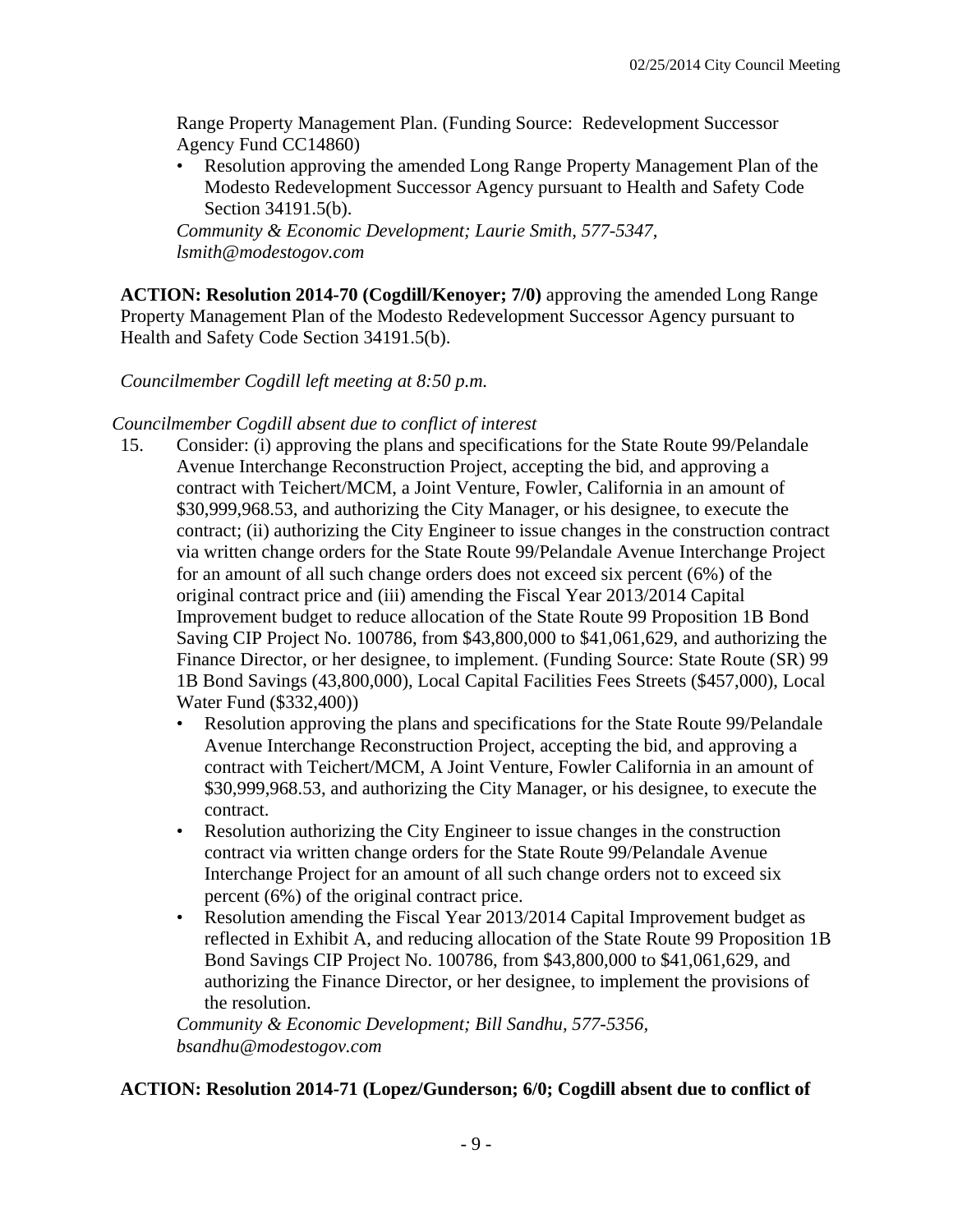**interest)** approving the plans and specifications for the State Route 99/Pelandale Avenue Interchange Reconstruction Project, accepting the bid, and approving a contract with Teichert/MCM, A Joint Venture, Fowler California in an amount of \$30,999,968.53, and authorizing the City Manager, or his designee, to execute the contract.

**ACTION: Resolution 2014-72 (Lopez/Gunderson; 6/0; Cogdill absent due to conflict of interest)** authorizing the City Engineer to issue changes in the construction contract via written change orders for the State Route 99/Pelandale Avenue Interchange Project for an amount of all such change orders not to exceed six percent (6%) of the original contract price.

**ACTION: Resolution 2014-73 (Lopez/Gunderson; 6/0; Cogdill absent due to conflict of interest)** amending the Fiscal Year 2013/2014 Capital Improvement budget as reflected in Exhibit A, and reducing allocation of the State Route 99 Proposition 1B Bond Savings CIP Project No. 100786, from \$43,800,000 to \$41,061,629, and authorizing the Finance Director, or her designee, to implement the provisions of the resolution.

- 16. Consider awarding a contract to Storer Transit Systems, Inc., Modesto, CA, to operate Modesto Area Dial-A-Ride for a 5 year period, with one one-year extension option at the sole discretion of the City, for an estimated annual cost of \$3,234,303, and over 5 years of \$16,171,515, and authorize staff to negotiate a final contract with Storer for later consideration by the City Council. (Funding Source: Transit funds)
	- Resolution authorizing the Department of Public Works to negotiate a contract with Storer Transit Systems, Inc. to operate Modesto Area Dial-A-Ride transit service for five (5) years commencing on June 28, 2014, and terminating on June 28, 2019, with one one-year extension option at the sole discretion of the City and submit the final agreement to the City Council for consideration.

*Public Works; Fred Cavanah, 577-5298, fcavanah@modestogov.com* 

**ACTION: Resolution 2014-74 (Lopez/Madrigal; 7/0)** authorizing the Department of Public Works to negotiate a contract with Storer Transit Systems, Inc. to operate Modesto Area Dial-A-Ride transit service for five (5) years commencing on June 28, 2014, and terminating on June 28, 2019, with one one-year extension option at the sole discretion of the City and submit the final agreement to the City Council for consideration.

## **MATTERS TOO LATE FOR THE AGENDA**

None.

## **ADJOURNMENT**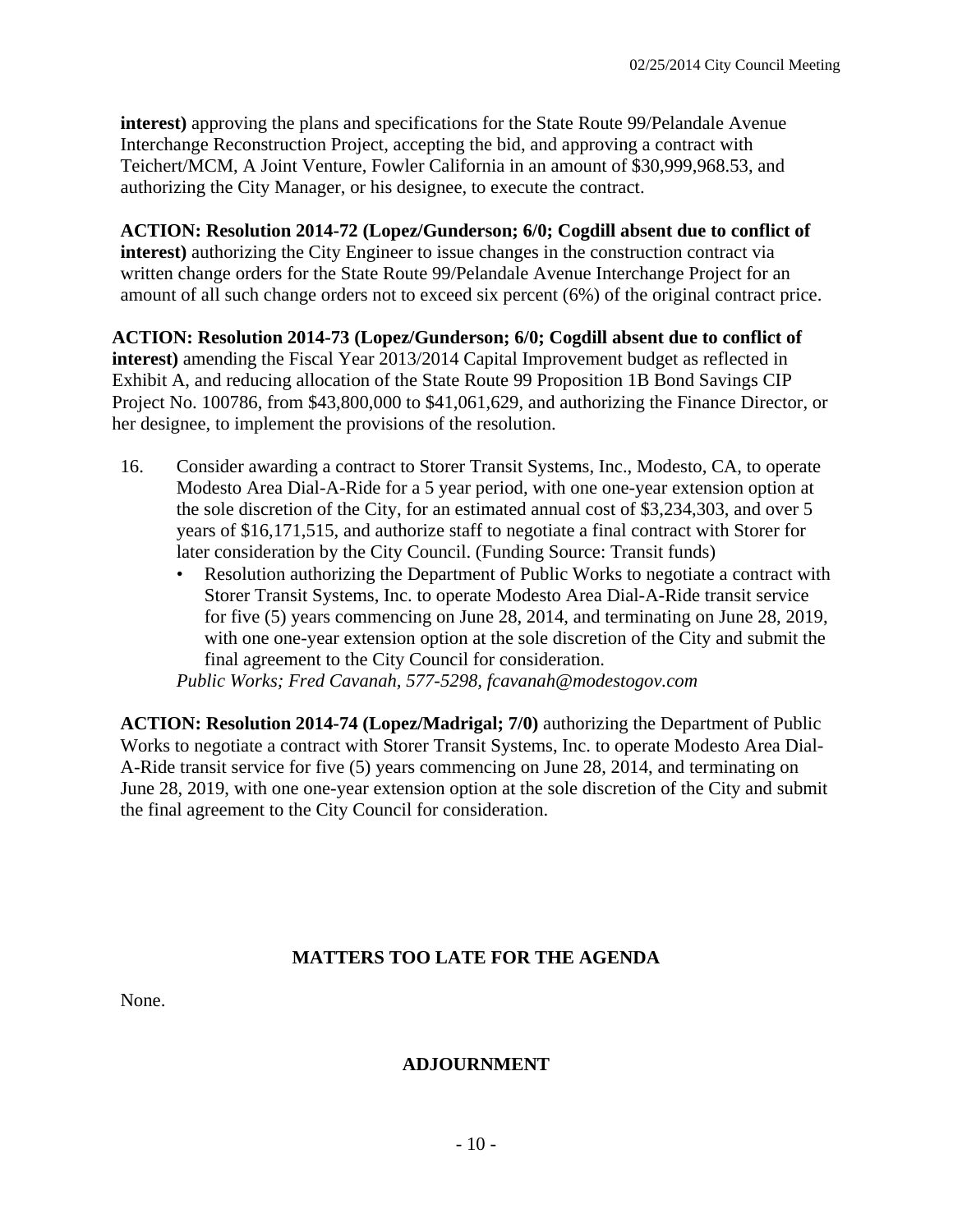This meeting was adjourned at 9:07 p.m.

## **CLOSED SESSION**

*All Closed Session Matters Heard Prior to Meeting*

### **CONFERENCE WITH LEGAL COUNSEL - ANTICIPATED LITIGATION**

Anticipated litigation pursuant to subdivision (d)(2) of Section 54956.9 of the Government Code. One potential case.

## **CONFERENCE WITH LEGAL COUNSEL - EXISTING LITIGATION**

One Case (Pursuant to Section 54956.9(a) of the Government Code) Name of Case: County of Stanislaus v. City of Modesto Stanislaus County Superior Court Case No.: 667396

## **CONFERENCE WITH LEGAL COUNSEL - EXISTING LITIGATION**

One Case (Pursuant to Section 54956.9(a) of the Government Code) Name of Case: City of Modesto, et al., v. The Dow Chemical Co., et al. Court of Appeal of the State of California, First Appellate District, Division Four, Case No.: A134419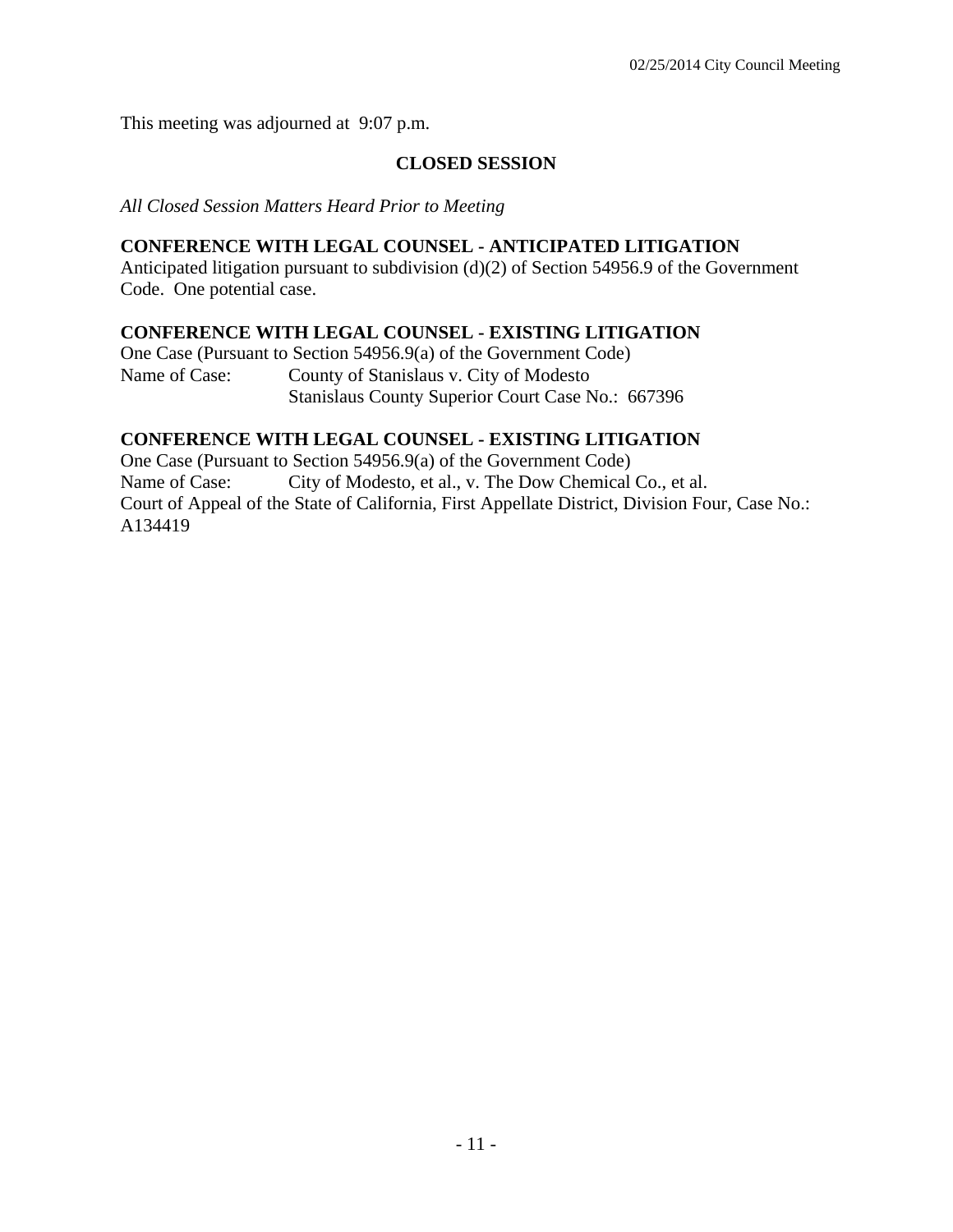## **MINUTES City of Modesto SPECIAL APPOINTMENTS COMMITTEE / COUNCIL WORKSHOP**

### **Sixth Floor, Room 6105 1010 10th Street Modesto, California Thursday, February 27, 2014, at 3:00 p.m.**

Roll Call - Present: Councilmembers Madrigal, Kenoyer and Gunderson Absent: None

#### **PUBLIC COMMENTS**

None.

#### **CONSENT ITEMS – None**

#### **NEW BUSINESS**

1. Consider discussion regarding: (i) role of Appointments Committee; (ii) developing a policy for appointments to Citizen Advisory Groups; and (iii) reviewing and evaluating the current list of boards, commissions and committees to determine whether a need remains for each Citizen Advisory Group. (Funding Source: Not Applicable.

 *City Council; Kathy Espinoza, 571-5597, kespinoza1@modestogov.com* 

**ACTION: Motion (Gunderson/Kenoyer;unan.)** approving the Committee's 5 Goals: (i) establishing policy for Appointments Committee; (ii) reviewing list of Boards and Commissions and attendance at the meetings; (iii) evaluating Boards and Commission to keep; (iv) outreach for applicants to Boards and Commissions; and (v) reviewing applications and recommending appointments.

**ACTINO: Motion (Kenoyer/Gunderson;unan.)** approving meeting monthly for the next 4 months and then re-evaluating schedule.

## **MATTERS TOO LATE FOR THE AGENDA**

None.

#### **ADJOURNMENT**

This meeting adjourned at 3:50 p.m.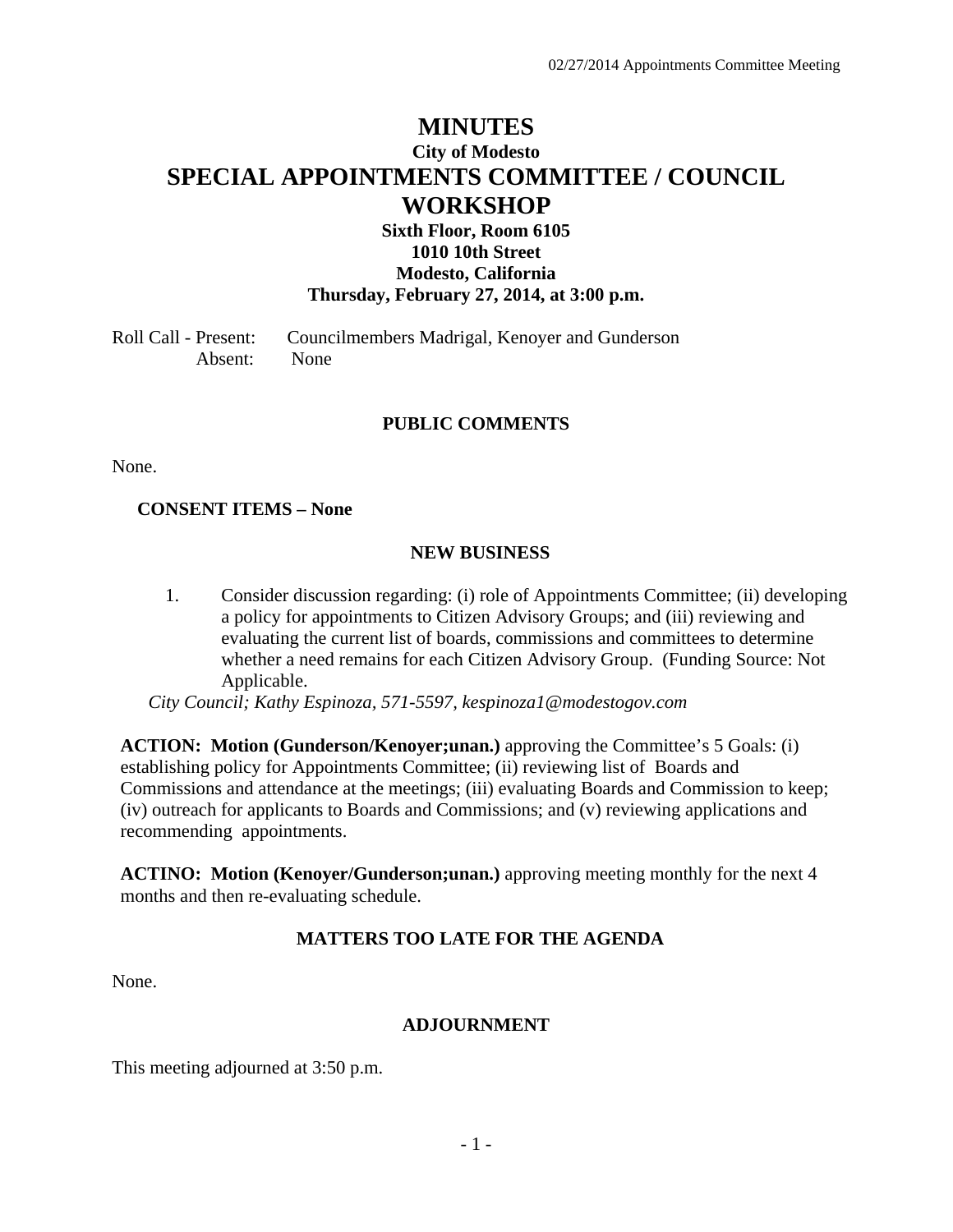## **MINUTES**

## City of Modesto  **CITY COUNCIL MEETING Chambers, Basement Level Tenth Street Place, 1010 10th Street Modesto, California Tuesday March 04, 2014, at 5:30 p.m.**

Roll Call – Present: Councilmembers Cogdill, Gunderson, Kenoyer, Lopez, Madrigal, Zoslocki, Mayor Marsh Absent: None

Pledge of Allegiance to the Flag

Invocation: Jeff Pishney, Big Valley Grace

City Clerk's Announcements: None

Declaration of Conflicts of Interest: None

Reports from Closed Session: Interim City Attorney Lindgren reported on Closed Session matters

#### **ACKNOWLEDGEMENTS AND PRESENTATIONS**

1. Presentation by Ms. Sandra Bettincourt regarding the 2015 "Tim Bettincourt O2 Breathe Walk for a Cure." (Funding Source: Not Applicable)  *City Council; Kathy Espinoza, 571-5597, kespinoza@modestogov.com* 

**ACTION:** Presentation was made by Ms. Sandra Bettincourt regarding the 2015 "Tim Bettincourt O2 Breathe Walk for a Cure."

2. Presentation regarding Water Conservation Efforts. (Funding Source: Not Applicable)  *Public Works; David Savidge, 342-2246, dsavidge@modestogov.com* 

**ACTION:** Presentation was made by David Savidge, Public Works Department, regarding Water Conservation Efforts.

#### **PUBLIC COMMENT PERIOD**

- Ray Pefferini spoke regarding trees in Modesto and mistletoe.
- Lisa Dovichi-Bradey spoke regarding General Plan Amendment workshop dates in the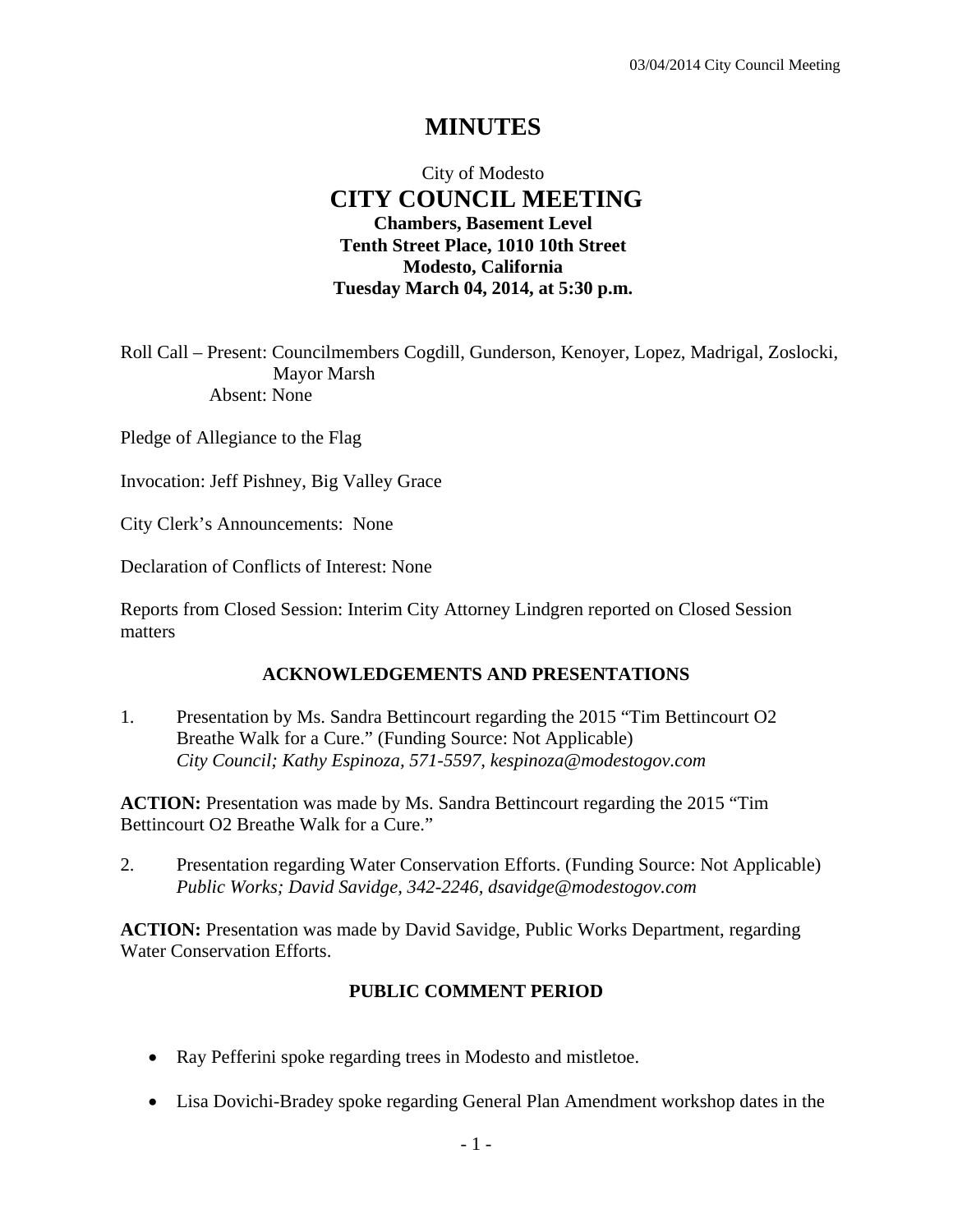City of Modesto and notification of dates for the workshops.

- Cristina Mixon spoke regarding BU Universal Group First Career Expo on March 14, 2014.
- Katherine Borges spoke regarding water conservation in schools and Salida Community Plan (Salida Now Initiative); willing to work with Modesto.
- Pat Bicknell spoke regarding Citizens of Stanislaus County Against Common Core State Standards.
- Ron Jeske spoke regarding creation of 400 jobs by BU Universal Group presentation, Wood Colony and Comprehensive General Plan.
- Laurie Wolfe spoke regarding Wood Colony, Salida and General Plan Amendment; she also spoke regarding landscape design criteria in Modesto.
- Roger Green spoke regarding infill of City land and businesses in Modesto; he was referred to Brent Sinclair, Director of Community & Economic Development.
- Dave Geer spoke regarding opposition to Common Core State Standards.
- Lina Alldredge spoke regarding Wood Colony, Salida and March 25, 2014 Council meeting.
- A citizen spoke regarding debris falling from trees.
- Carlos Nava spoke regarding NSP2 funds and project not finished Coolidge Apartments.
- Carmen Sabatino spoke regarding Comcast cable charges.

## **CONSENT ITEMS – ROLL CALL VOTE REQUIRED ACTION CONSENT ITEMS 3-7: (Lopez/Madrigal;unan.)**

## **CONSENT ITEMS**

An item may be removed from consent and discussed at the request of an audience member or Councilmember.

#### Consent

- 3. Consider approving the minutes from the February 25, 2014 Council Meeting. (Funding Source: Not Applicable)
	- Motion approving the minutes from the February 25, 2014 Council Meeting. *City Clerk; Stephanie Lopez, 577-5396, slopez@modestogov.com*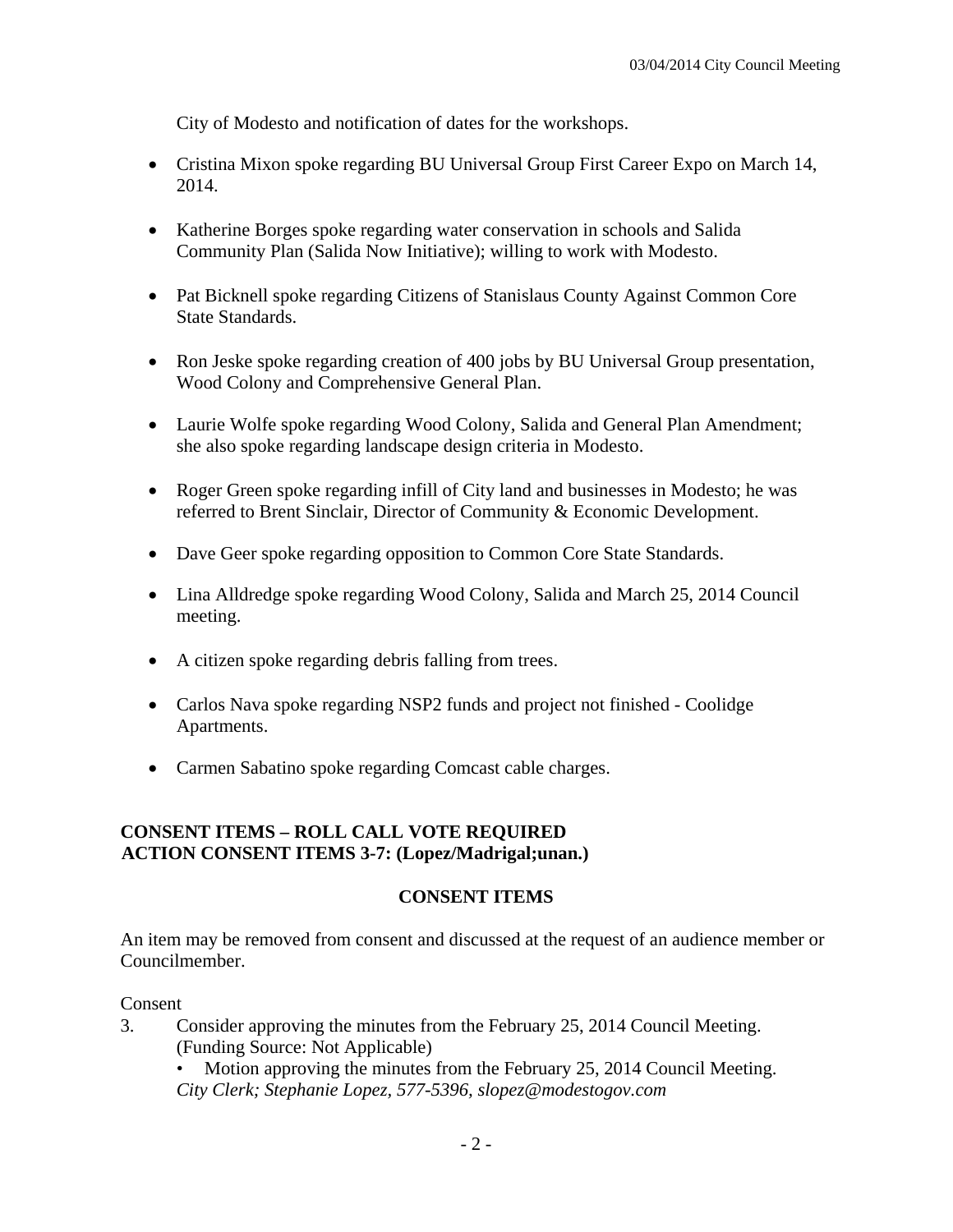**ACTION: Motion (Lopez/Madrigal; 7/0)** approving the minutes from the February 25, 2014 Council Meeting.

## Consent

- 4. Consider appointing 3 members as recommended by the Mayor to serve on the 2014 Citizen's Salary Setting Commission. (Three appointments are recommended: John Whiteside - retired Stanislaus County Judge; Marie Bairey - bona fide local nonpartisan political organization with 501(c)(3) status; and Chris Murphy - additional member who demonstrated civic involvement.) (Funding Source: Not Applicable)
	- Motion appointing members as recommended by the Mayor to serve on the Citizen's Salary Setting Commission: John Whiteside, Marie Bairey, and Chris Murphy.

*City Clerk; Stephanie Lopez, 577-5396, slopez@modestogov.com* 

**ACTION: Motion (Lopez/Madrigal; 7/0)** appointing members as recommended by the Mayor to serve on the Citizen's Salary Setting Commission: John Whiteside, Marie Bairey, and Chris Murphy.

Consent

- 5. Consider directing staff to prepare and file the 2014-2015 Annual Engineer's Report for Landscape Maintenance Assessment District No. 1. (Funding Source: Landscape Maintenance Assessment District No. 1)
	- Resolution directing staff to prepare and file the 2014-2015 Annual Engineer's Report for Landscape Maintenance Assessment District No. 1. *Community & Economic Development; Tina Rocha, 577-5321, trocha@modestogov.com*

**ACTION: Resolution 2014-75 (Lopez/Madrigal; 7/0)** directing staff to prepare and file the 2014-2015 Annual Engineer's Report for Landscape Maintenance Assessment District No. 1.

Consent

- 6. Consider directing staff to prepare and file the 2014-2015 Annual Engineer's Report for Landscape Maintenance Assessment District No. 2. (Funding Source: Landscape Maintenance Assessment District No. 2)
	- Resolution directing staff to prepare and file the 2014-2015 Annual Engineer's Report for Landscape Maintenance Assessment District No. 2. *Community & Economic Development; Tina Rocha, 577-5321, trocha@modestogov.com*

**ACTION: Resolution 2014-76 (Lopez/Madrigal; 7/0)** directing staff to prepare and file the 2014-2015 Annual Engineer's Report for Landscape Maintenance Assessment District No. 2.

## Consent

7. Consider directing staff to prepare and file the 2014-2015 Annual Engineer's Report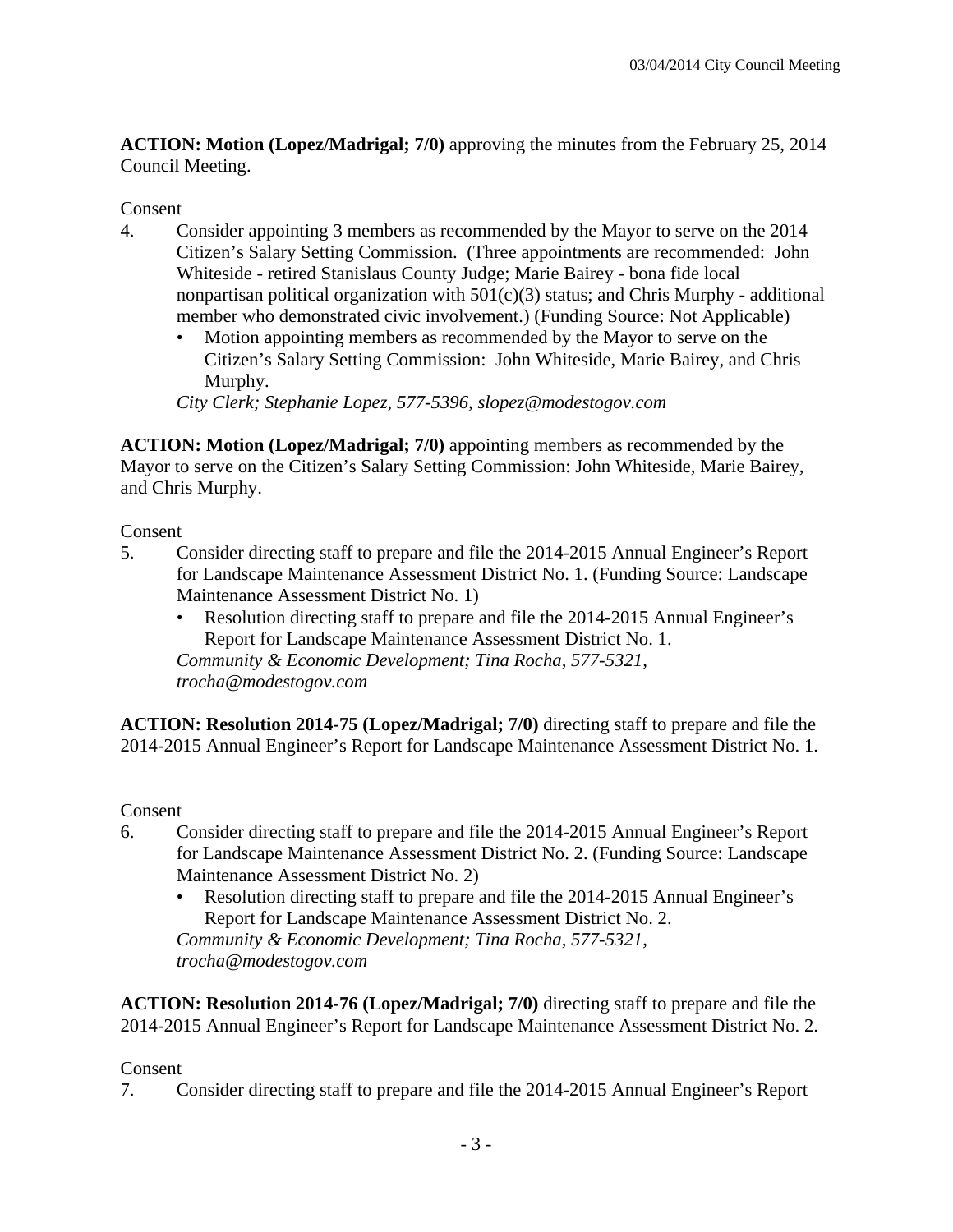for the Shackelford Landscape and Lighting District. (Funding Source: Shackelford Landscape and Lighting District)

• Resolution direction staff to prepare and file the 2014-2015 Annual Engineer's Report for the Shackelford Landscape and Lighting District. *Community & Economic Development; Tina Rocha, 577-5321, trocha@modestogov.com* 

**ACTION: Resolution 2014-77 (Lopez/Madrigal; 7/0)** directing staff to prepare and file the 2014-2015 Annual Engineer's Report for the Shackelford Landscape and Lighting District.

## **COUNCIL COMMENTS & REPORTS**

Councilmember Madrigal announced Request for Proposals conference for free wi-fi in downtown Modesto on Friday.

Mayor Marsh will return Comprehensive General Plan discussion to April 8, 2014 Council meeting

## **CITY MANAGER COMMENTS & REPORTS**

None.

## **HEARINGS**

## *Published in the Modesto Bee on February 22, 2014*

- 8. Hearing to consider approving implementation of new MAX service to West Modesto and modifications to various existing route schedules effective July 6, 2014, and approving the operation of MAX service on Presidents' Day beginning 2015. (Funding Source: Transit Funds)
	- Resolution approving implementation of a new MAX Route 21 RX and modifications to various existing route schedules effective July 6, 2014, approving the operation of MAX service on Presidents' Day beginning 2015, and authorizing the Transit Manager to implement the improvements.

*Public Works; Fred Cavanah, 577-5298, fcavanah@modestogov.com* 

**ACTION: Resolution 2014-78 (Lopez/Madrigal; 7/0)** approving implementation of a new MAX Route 21 RX and modifications to various existing route schedules effective July 6, 2014, approving the operation of MAX service on Presidents' Day beginning 2015, and authorizing the Transit Manager to implement the improvements.

## *Published in the Modesto Bee on February 15, 2014 and February 22, 2014*

- 9. Hearing to consider: (i) approving adjustments to various Water User Fees effective July 1, 2014, with inflationary adjustments every two years; and (ii) updating the Utility Billing Delinquency Timeline that reduces the amnesty period for delinquent customers before services are disconnected. (Funding Source: Water Fund Reserves)
	- Resolution approving adjustments to various Water User Fees effective July 1,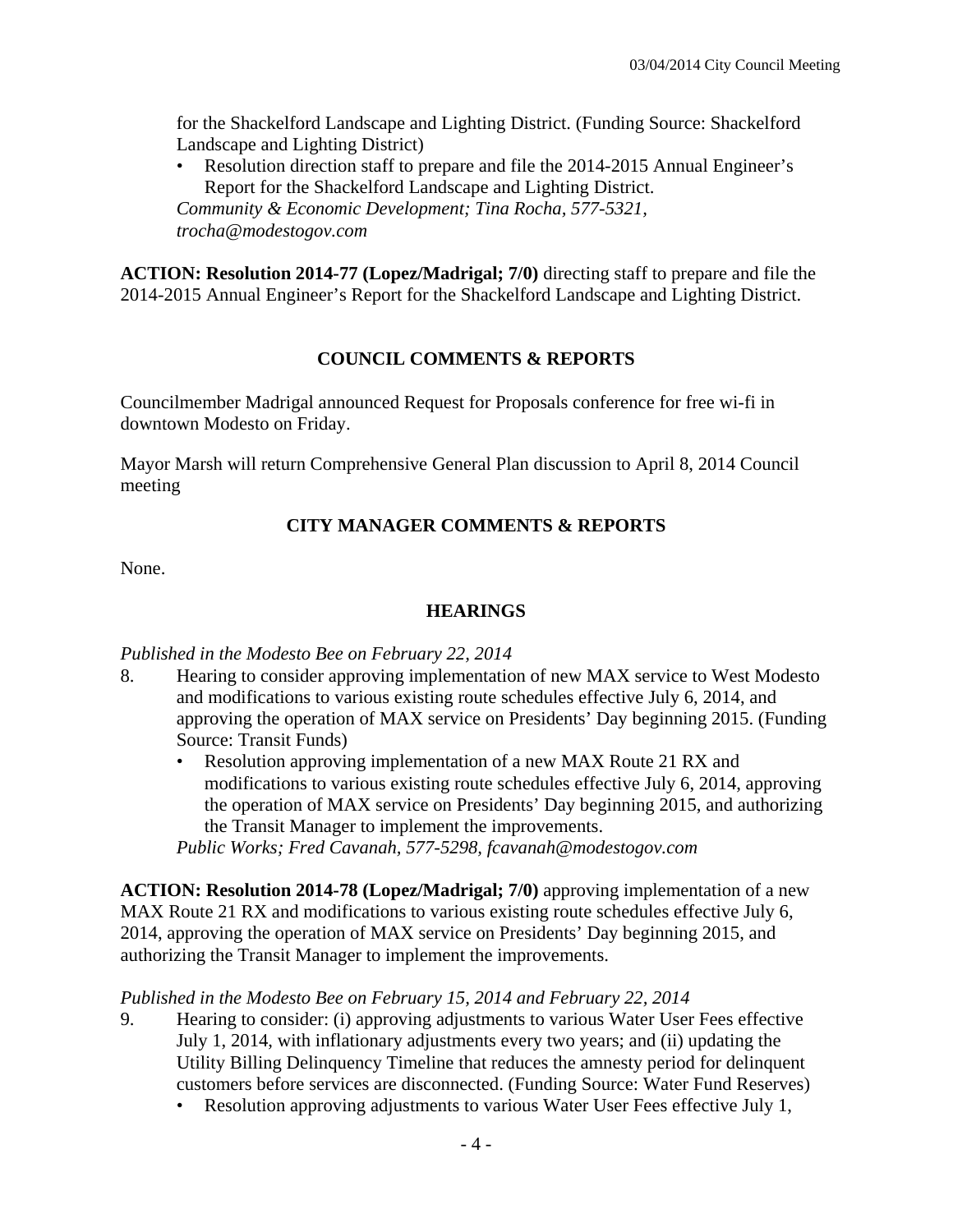2014, with inflationary adjustments every two years.

• Resolution approving an update to the Utility Billing Delinquency Timeline that reduces the amnesty period for delinquent customers before services are disconnected.

*Utility Planning and Projects; William Wong, 571-5801, wwong@modestogov.com* 

**ACTION: Resolution 2014-79 (Madrigal/Lopez; 7/0)** approving adjustments to various Water User Fees effective July 1, 2014, with inflationary adjustments every two years.

**ACTION: Resolution 2014-80 (Madrigal/Lopez; 7/0)** approving an update to the Utility Billing Delinquency Timeline that reduces the amnesty period for delinquent customers before services are disconnected.

## **NEW BUSINESS**

- 10. Consider accepting staff's recommendation for award of Non-Exclusive Non-Consensual Franchise Towing Services contracts to sixteen (16) applicants and refer staff's recommendation to the City Manager for his recommendation and report, pursuant to Modesto Municipal Code Sections 11-2.04. (Funding Source: Franchise Tow)
	- Motion accepting (1) staff's recommendation for award of City of Modesto Non-Exclusive Non-Consensual Franchise Towing Services based on Request for Application (RFA) No. 1314-28, to the sixteen (16) Applicants listed in Attachment A; and (2) referring staff's recommendation for award of Non-Exclusive, Non-Consensual Franchise Towing Services contracts to the City Manager for recommendation and report.

*Police; Karen Robertson, 342-6175, robertsonk@modestopd.com* 

**ACTION: Motion (Lopez/Madrigal; 7/0)** accepting (i) staff's recommendation for award of City of Modesto Non-Exclusive Non-Consensual Franchise Towing Services based on Request for Application (RFA) No. 1314-28, to the sixteen (16) Applicants listed in Attachment A; and (ii) referring staff's recommendation for award of Non-Exclusive, Non-Consensual Franchise Towing Services contracts to the City Manager for recommendation and report.

## **MATTERS TOO LATE FOR THE AGENDA**

None.

## **ADJOURNMENT**

This meeting was adjourned at 7:40 p.m.

## **CLOSED SESSION**

*All Closed Session Matters Heard Prior to Meeting*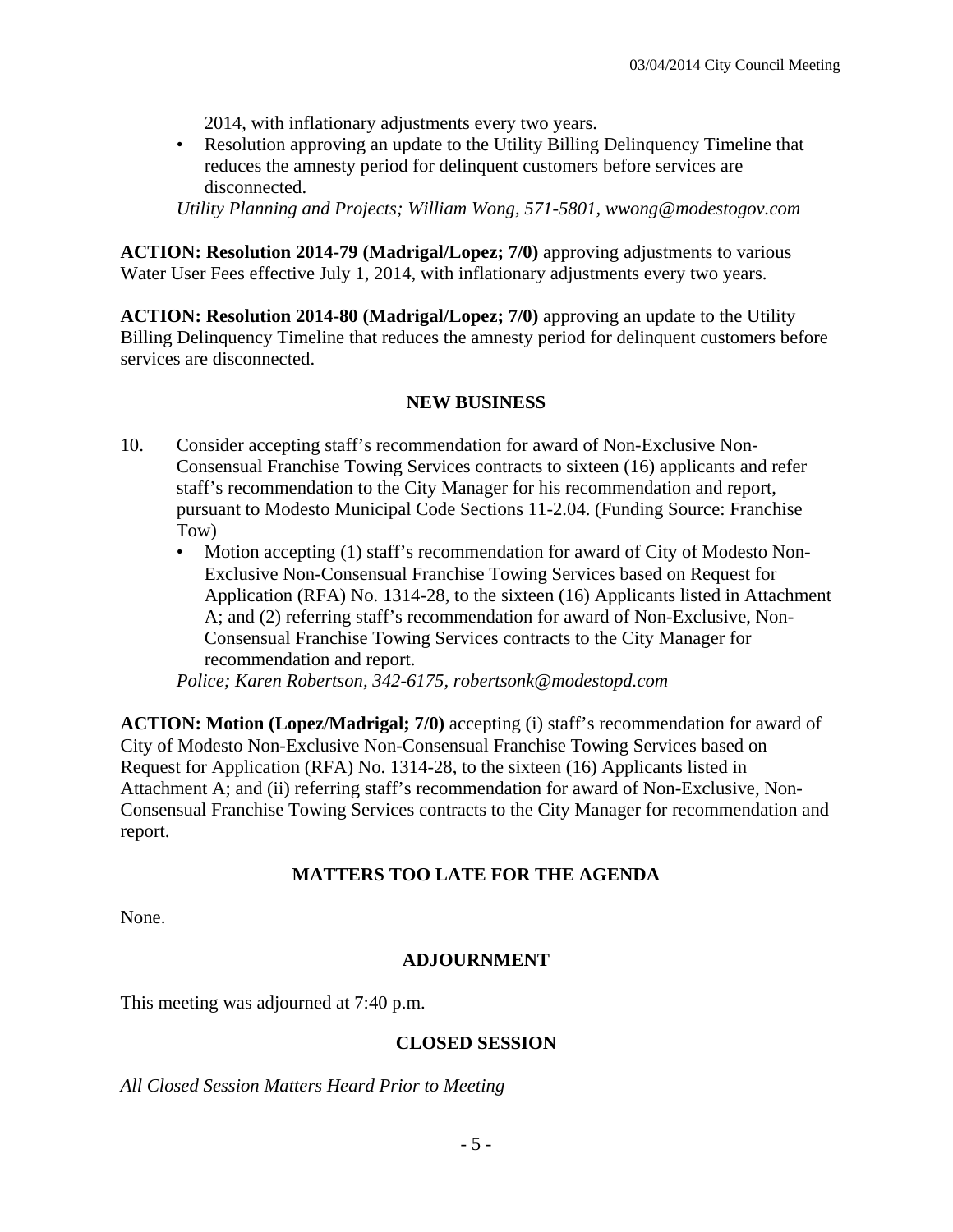### **CONFERENCE WITH LEGAL COUNSEL - ANTICIPATED LITIGATION Initiation of litigation pursuant to subdivision (c) of Section 54956.9 of the Government Code.** One potential case.

## **CONFERENCE WITH LEGAL COUNSEL - EXISTING LITIGATION One Case (Pursuant to Section 54956.9(a) of the Government Code)**

Name of case: Modesto Irrigation District v. City of Modesto Stanislaus County Superior Court Case No. 2001607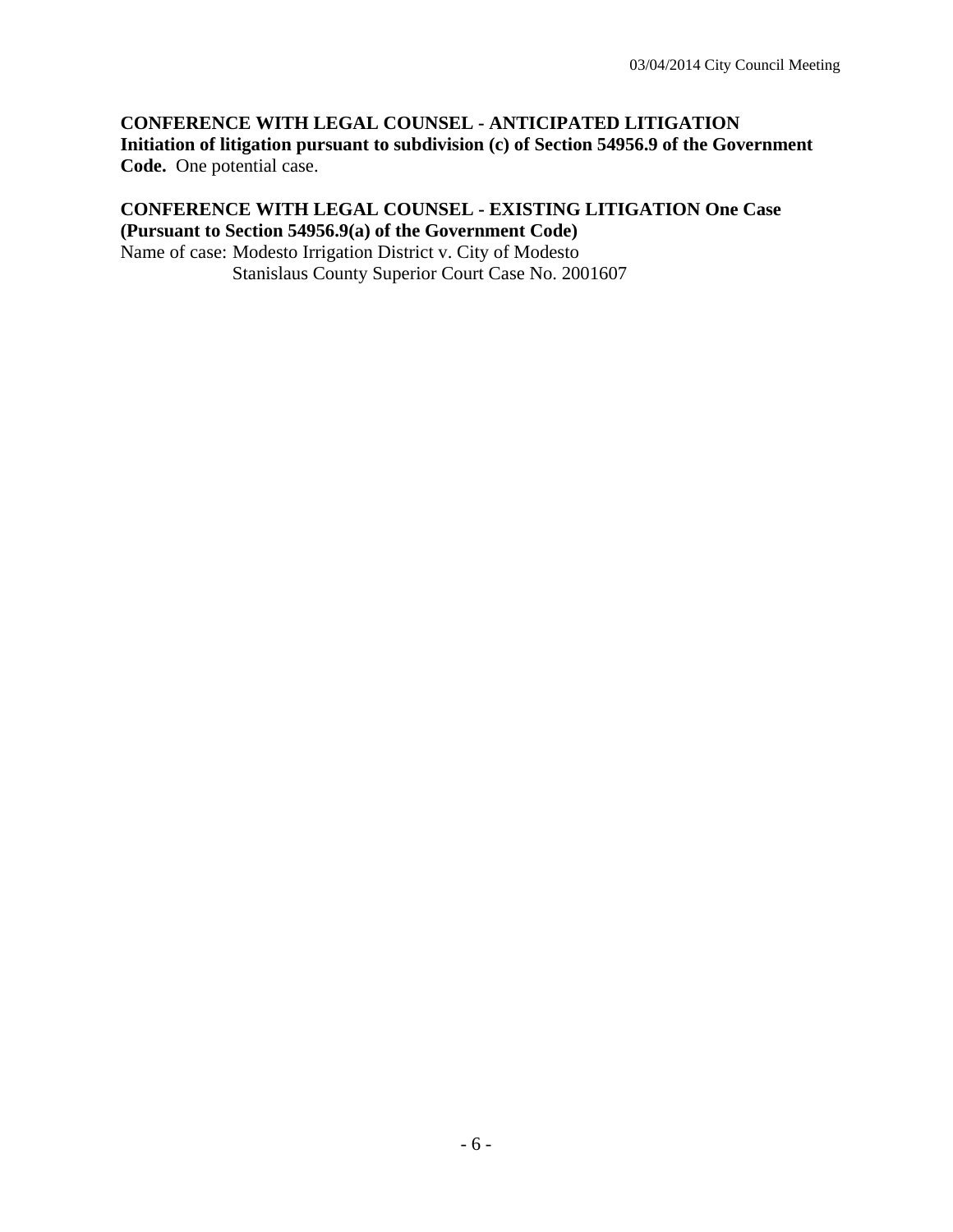# **CITY OF MODESTO MINUTES**

## City of Modesto

## **CITIZEN'S SALARY SETTING COMMISSION**

Conference Room 6709, Sixth Floor Tenth Street Place, 1010 10th Street Modesto, California 95354

Monday, March 10, 2014, at 12:00 p.m.

| Roll Call |               | Present: Honorable John Whiteside (Retired) Chairperson; Marie Bairey and Ernie |
|-----------|---------------|---------------------------------------------------------------------------------|
|           |               | Foote                                                                           |
|           |               | Absent: Chris Murphy, Duwayne Stenger                                           |
|           | Also Present: | Interim Assistant City Attorney Jose Sanchez                                    |

## **PUBLIC COMMENT PERIOD Three minute time limit per speaker**

None.

#### **NEW BUSINESS**

1. Orientation for new members, to include a briefing on the provisions of The Brown Act and Statement of Economic Interest (FPPC Form 700), by the City Attorney and City Clerk's Office.

**ACTION:** Interim Assistant City Attorney Jose Sanchez gave a brief overview of The Brown Act and FPPC Form 700.

2. Consider reviewing the Citizen's Salary Setting Commission 2014 Timeline.

**ACTION:** No reportable action.

3. Consider discussing information necessary for reviewing salaries of the City of Modesto Mayor and Councilmembers.

**ACTION:** The Commission directed staff to return to the next meeting with comparisons of current salaries for cities previously surveyed in 2008, including Stockton, for Mayor and Councilmembers.

4. Consider discussing the calendar and locations for future meetings for the Citizen's Salary Setting Commission.

**ACTION:** Next scheduled meeting is Wednesday, March 19, 2014 in Conference Room 6709.

## **MATTERS TOO LATE FOR THE AGENDA**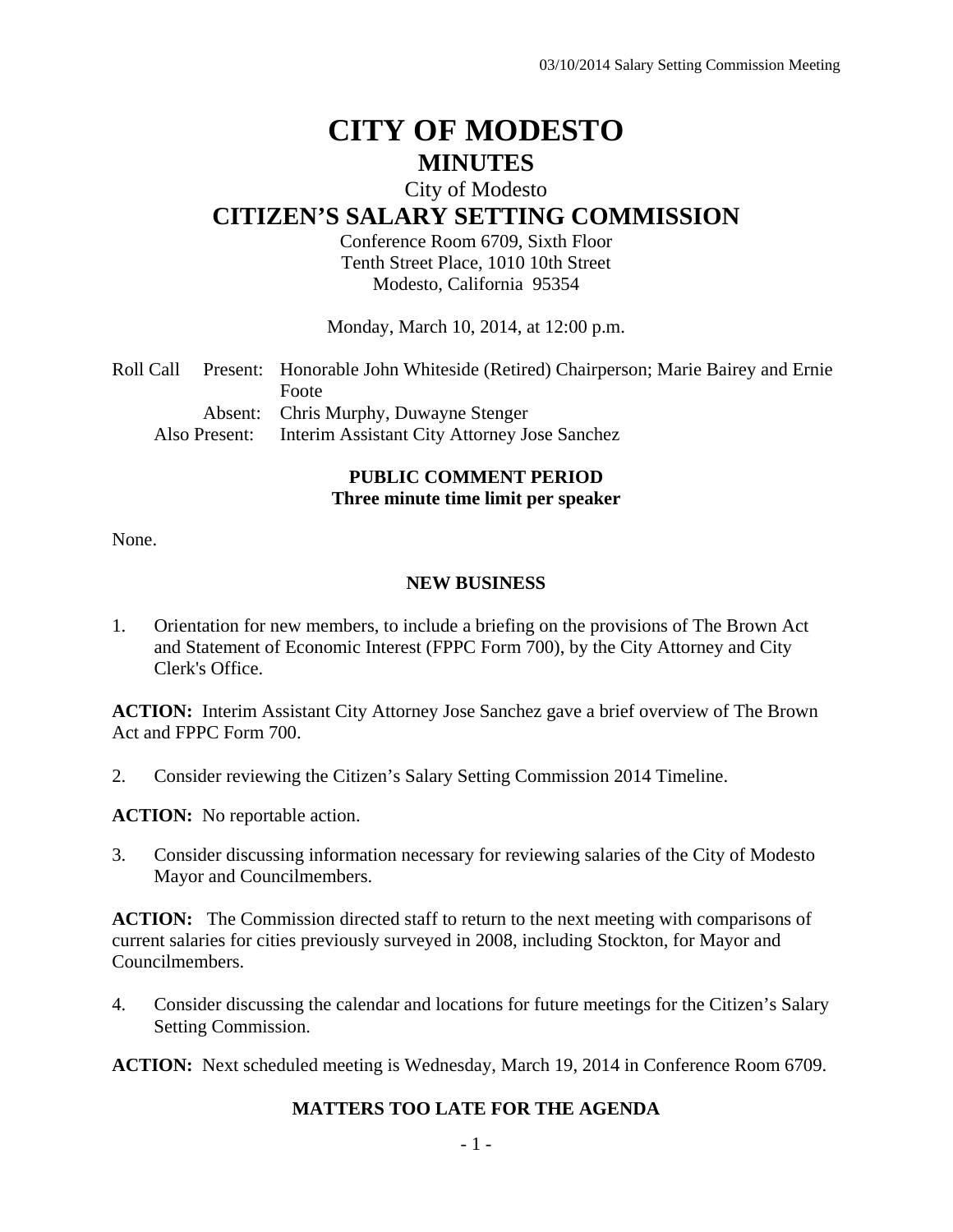None.

## **ADJOURNMENT**

This meeting adjourned at 12:45 p.m.

## **BY ORDER OF THE CHAIR**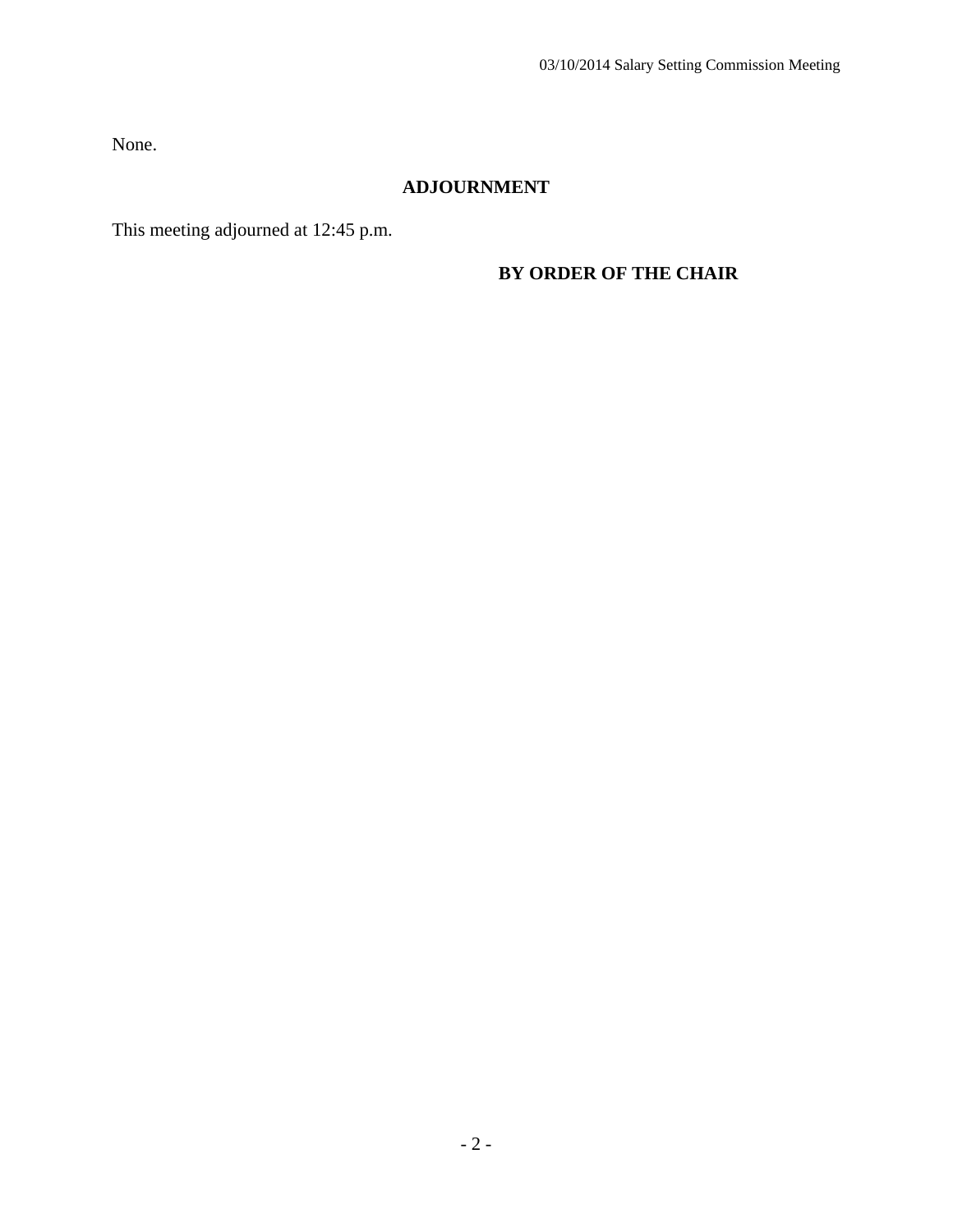## **MINUTES**

## City of Modesto  **CITY COUNCIL MEETING Chambers, Basement Level Tenth Street Place, 1010 10th Street Modesto, California Tuesday March 11, 2014, at 5:30 p.m.**

Roll Call – Present: Councilmembers Cogdill, Gunderson, Kenoyer, Lopez, Madrigal, Zoslocki, Mayor Marsh Absent: None

Pledge of Allegiance to the Flag

Invocation: Rob Irwin, Youth for Christ

City Clerk's Announcements: None

Declaration of Conflicts of Interest: None

Reports from Closed Session: Interim City Attorney Lindgren reported on Closed Session matter

#### **ACKNOWLEDGEMENTS AND PRESENTATIONS**

1. Presentation of certificate of recognition for Francisco Chavez Jr. (Funding Source: Not Applicable)  *City Council; Kathy Espinoza, 571-5597, kespinoza@modestogov.com* 

**ACTION:** Mayor Marsh and Councilmember Madrigal presented a Certificate of Recognition to Francisco Chavez Jr.

#### **PUBLIC COMMENT PERIOD**

- Ray Pefferini spoke regarding bugs in his trees; he was referred to the City Manager.
- John Walker spoke in support of Wood Colony; he was referred to Councilmember Cogdill.
- Lisa Dovichi-Brady spoke regarding e-mail from Mayor Marsh to Councilmember Kenoyer.
- Bonnie Faye Kennedy spoke regarding sidewalks in Modesto; she was referred to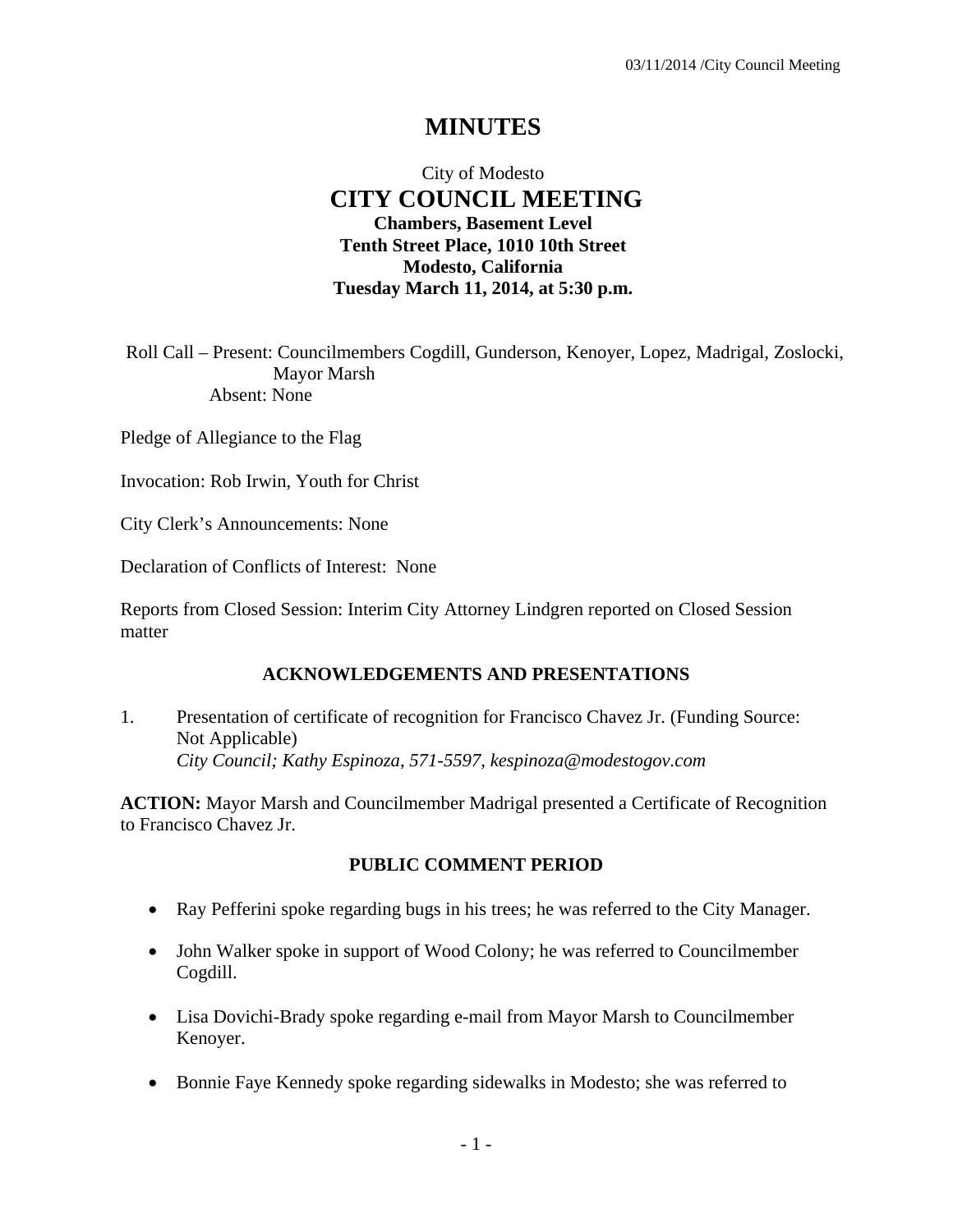Safety & Communities Committee.

- Loretta Carhart spoke regarding buses in Modesto.
- Marsha Davis spoke in support of Wood Colony and Salida.
- Todd Aaronson spoke regarding the problem with lights on the side-streets in Downtown Modesto.
- Nevada Terpstra spoke regarding sidewalks, downtown Modesto, and Council meeting on March 25, 2014.
- Lina Alldredge spoke regarding Council meeting on March 25, 2014.
- Katherine Borges spoke regarding Modesto Bee article from 2013.
- Dave Pratt spoke regarding toilets and a possible County road tax measure.
- Todd Heinrich spoke in support of Wood Colony.
- A citizen spoke regarding Planning Commission meetings and the General Plan Amendment.
- Julie Taylor spoke regarding Highway 132.

## **CONSENT ITEMS – ROLL CALL VOTE REQUIRED ACTION CONSENT ITEMS 2-7: (Lopez/Gunderson; unan.)**

## **CONSENT ITEMS**

An item may be removed from consent and discussed at the request of an audience member or Councilmember.

Consent

2. Consider approving the minutes from the March 4, 2014 Council Meeting. (Funding Source: Not Applicable)

• Motion approving the minutes from the March 4, 2014 Council Meeting. *City Clerk; Stephanie Lopez, 577-5396, slopez@modestogov.com* 

**ACTION: Motion (Lopez/Gunderson; 7/0)** approving the minutes from the March 4, 2014 Council Meeting.

#### Consent

3. Consider: (i) finding that the Roselle and Merle Intersection Project is within the scope of the previously certified Village One Specific Plan Program EIR, as amended by the Village One 1994 Supplemental EIR and the 2003 addenda for the Village One Storm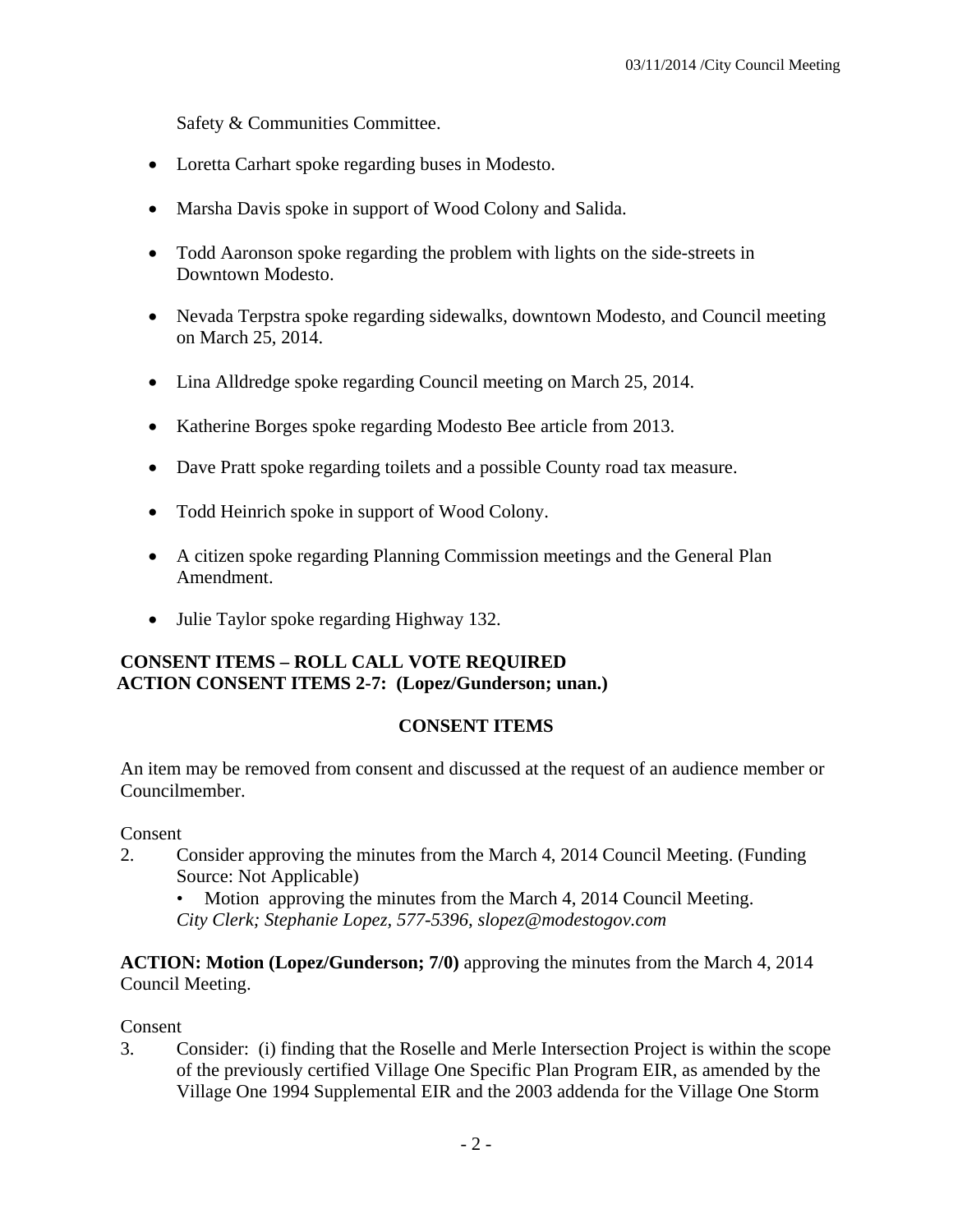Drainage Master Plan and Village One Facilities Master Plan Update; (ii) approving the plans and specifications for the Roselle and Merle Intersection Project, accepting the bid, and approving a contract with Breneman, Inc. of Walnut Creek, California in the amount of \$439,264.40; and (iii) amending the Fiscal Year 2013-14 Capital Improvement Program budget for the Roselle and Merle Intersection Project and appropriating \$115,032 from CFD No. 2004-1 (Village One #2) Fund 3290 to CIP Project #100095. Total estimated cost for the construction portion of the project is \$568,411.40. (Funding Source: Village One #2 CFD Tax and CFD No. 2004-1 (Village One #2) Tax)

- Resolution finding that the Roselle and Merle Intersection Project is within the scope of the previously certified Village One Specific Plan Program Environmental Impact Report (SCH No. 90020181), as amended by the Village One 1994 Supplemental EIR and the 2003 addenda for the Village One Storm Drainage Master Plan and the Village One Facilities Master Plan Update.
- Resolution approving the plans and specifications for the Roselle and Merle Intersection Project, accepting the bid, and approving a contract with Breneman, Inc. in the amount of \$439,264.40 and authorizing the City Manager, or his designee, to execute the contract.
- Resolution amending the Fiscal Year 2013-2014 Capital Improvement Program Budget in order to fully fund the Roselle and Merle Intersection project, and authorizing the Finance Director, or her designee to implement the provisions of this resolution.

*Community & Economic Development; Phillip Soares, 575-5258, psoares@modestogov.com* 

**ACTION: Resolution 2014-81 (Lopez/Gunderson; 7/0)** finding that the Roselle and Merle Intersection Project is within the scope of the previously certified Village One Specific Plan Program Environmental Impact Report (SCH No. 90020181), as amended by the Village One 1994 Supplemental EIR and the 2003 addenda for the Village One Storm Drainage Master Plan and the Village One Facilities Master Plan Update.

**ACTION: Resolution 2014-82 (Lopez/Gunderson; 7/0)** approving the plans and specifications for the Roselle and Merle Intersection Project, accepting the bid, and approving a contract with Breneman, Inc. in the amount of \$439,264.40 and authorizing the City Manager, or his designee, to execute the contract.

**ACTION: Resolution 2014-83 (Lopez/Gunderson; 7/0)** amending the Fiscal Year 2013- 2014 Capital Improvement Program Budget in order to fully fund the Roselle and Merle Intersection project, and authorizing the Finance Director, or her designee to implement the provisions of this resolution.

## Consent

- 4. Consider approving the establishment of a mid-block crosswalk across South Santa Cruz Avenue 350' north of Larkin Avenue in the City of Modesto pursuant to Section 21106 of the California Vehicle Code. (Funding Source: Surface Transportation Fund – Traffic Operations 1700-14560)
	- Resolution approving the establishment of a mid-block crosswalk across South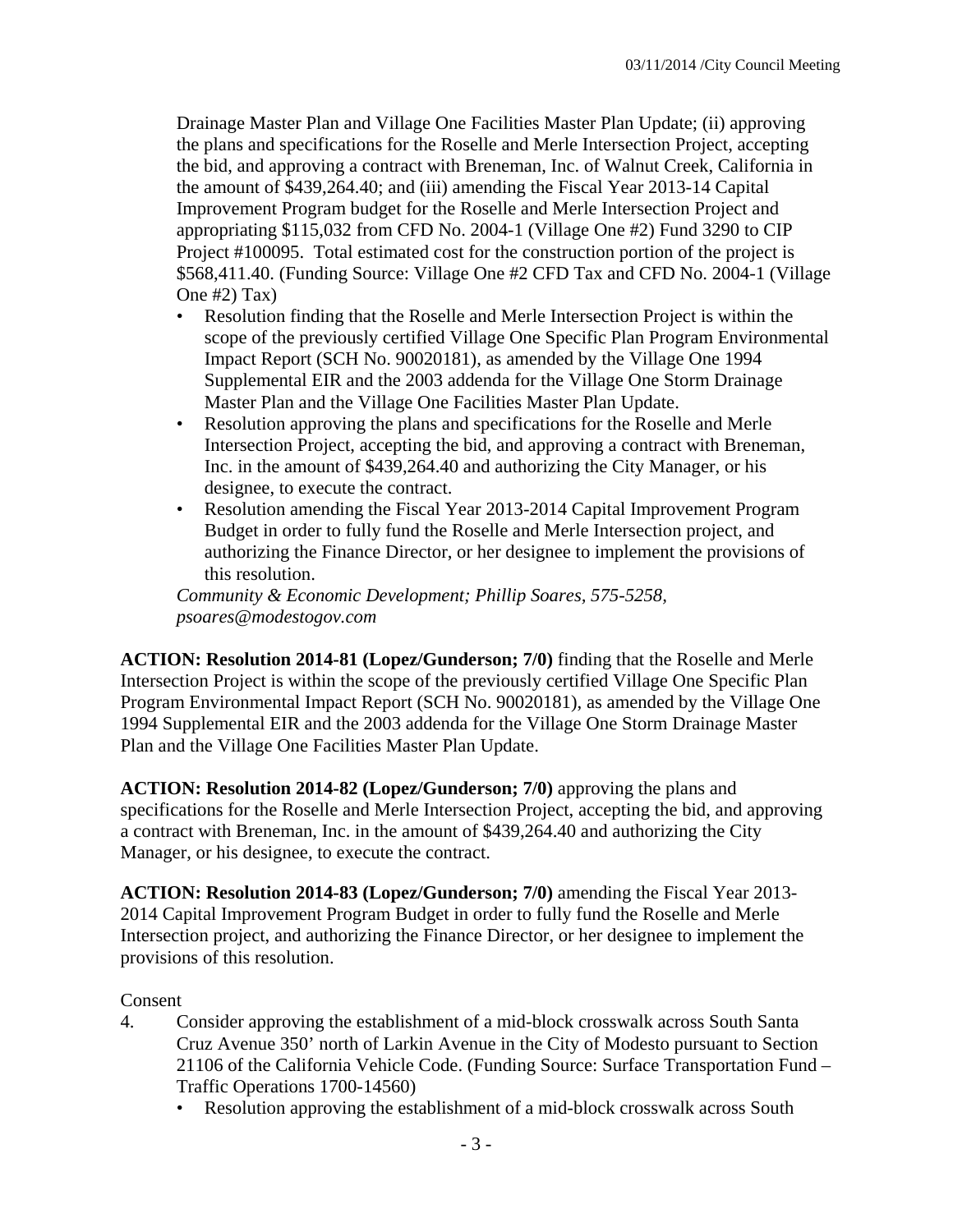Santa Cruz Avenue 350' north of Larkin Avenue in the City of Modesto pursuant to Section 21106 of the California Vehicle Code. *Community & Economic Development; Jeffrey Barnes, 577-5214, jbarnes@modestogov.com* 

**ACTION: Resolution 2014-84 (Lopez/Gunderson; 7/0)** approving the establishment of a mid-block crosswalk across South Santa Cruz Avenue 350' north of Larkin Avenue in the City of Modesto pursuant to Section 21106 of the California Vehicle Code.

## Consent

- 5. Consider: (i) accepting City Manager's recommendation for award of Non-Exclusive Non-Consensual Franchise Towing Services contracts to sixteen (16) applicants; and (ii) scheduling a public hearing to consider the applications, and award Non-Exclusive Non-Consensual Franchise Towing Services contracts. (Funding Source: General Fund/Franchise Tow)
	- Resolution accepting the City Manager's recommendation to award Non-Exclusive Non-Consensual Franchise Towing Services contracts and giving notice of the public hearing to consider the applications, and directing the City Clerk to publish the notice, all in accordance with Modesto Municipal Code Section 11-2.01 Et Seq *Police; Karen Robertson, 342-6175, robertsonk@modestopd.com*

**ACTION: Resolution 2014-85 (Lopez/Gunderson; 7/0)** accepting the City Manager's recommendation to award Non-Exclusive Non-Consensual Franchise Towing Services contracts and giving notice of the public hearing to consider the applications, and directing the City Clerk to publish the notice, all in accordance with Modesto Municipal Code Section 11- 2.01 Et Seq.

## Consent

- 6. Consider approving an agreement with V&A Consulting Engineers, Inc. of Oakland, California in the amount of \$272,800 (includes 10% contingency of \$24,800) for wastewater flow monitoring services. (Total estimated project cost, including \$10,000 for staff time, is \$282,800.) (Funding Source: Wastewater Fund)
	- Resolution approving an agreement with V&A Consulting Engineers, Inc. of Oakland, California for Wastewater Flow Monitoring Services in an amount not to exceed \$248,000 for the identified scope of services, plus \$24,800 for additional services (if needed), for a maximum total amount of \$272,800, and authorizing the City Manager, or his designee, to execute the agreement.

*Utility Planning and Projects; Jim Alves, 571-5557, jalves@modestogov.com* 

**ACTION: Resolution 2014-86 (Lopez/Gunderson; 7/0)** approving an agreement with V&A Consulting Engineers, Inc. of Oakland, California for Wastewater Flow Monitoring Services in an amount not to exceed \$248,000 for the identified scope of services, plus \$24,800 for additional services (if needed), for a maximum total amount of \$272,800, and authorizing the City Manager, or his designee, to execute the agreement.

## Consent

7. Consider accepting the work by Rolfe Construction of Atwater, California, for the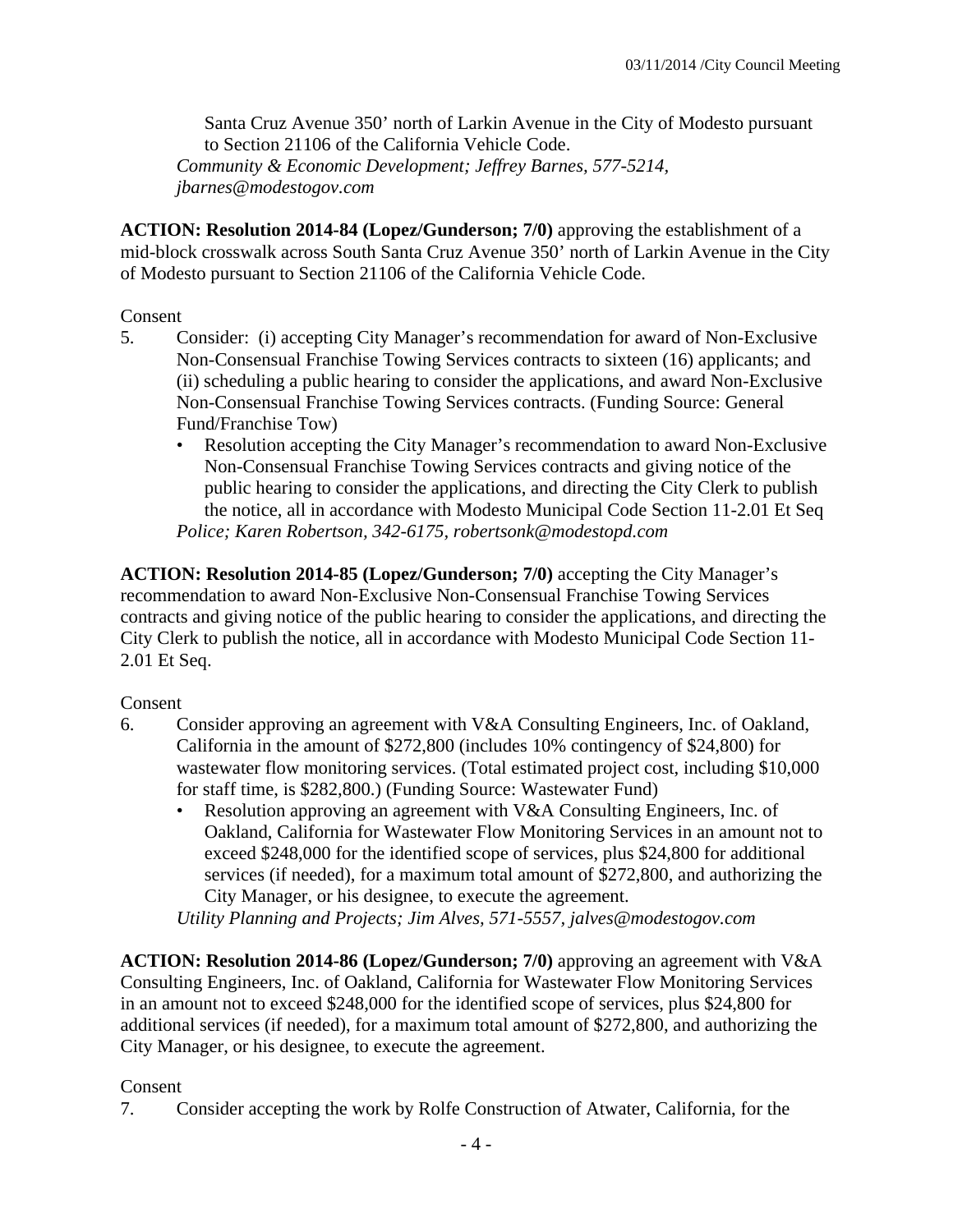2012 Sanitary Sewer Collection System Replacement Project as complete, and authorizing payment of amounts totaling \$799,723. (The total project cost is \$931,300, which included construction contingency, engineering design, and construction administration.) (Funding Source: Wastewater Fund)

• Resolution accepting the work by Rolfe Construction, for the 2012 Sanitary Sewer Collection System Replacement Project as complete, authorizing the City Clerk to file a Notice of Completion with the Stanislaus County Recorder upon receipt of approved Warranty Bond, to release securities upon expiration of statutory periods, and authorizing payment of amounts totaling \$799,723.

*Utility Planning and Projects; Collin Yerzy, 571-5860, cyerzy@modestogov.com* 

**ACTION: Resolution 2014-87 (Lopez/Gunderson; 7/0)** accepting the work by Rolfe Construction, for the 2012 Sanitary Sewer Collection System Replacement Project as complete, authorizing the City Clerk to file a Notice of Completion with the Stanislaus County Recorder upon receipt of approved Warranty Bond, to release securities upon expiration of statutory periods, and authorizing payment of amounts totaling \$799,723.

## **COUNCIL COMMENTS & REPORTS**

Councilmember Kenoyer announced a Town Hall meeting on Thursday, March 20, 2014 from 6:00 p.m.-8:00 p.m. at Beyer High School.

Councilmember Madrigal announced Project Prom, downtown wi-fi project update, and introduced the King-Kennedy Board of Directors.

Councilmember Gunderson requested the area of Salida be returned to Council for discussion. **ACTION: Motion (Gunderson/Madrigal; MOTION FAILED)** requesting the area of Salida be returned to Council for discussion.

Mayor Marsh spoke regarding air service to LAX; special thanks to Councilmember Gunderson.

## **CITY MANAGER COMMENTS & REPORTS**

None.

#### **HEARINGS**

*Published in the Modesto Bee on February 19, 2014* 

- 8. Hearing to consider the application of Florsheim Land Company for an amendment to the Village One Specific Plan and Precise Plan Area No. 15 to redesignate the property from an elementary school site to Village Residential (VR) to allow development of a 62 lot single-family residential subdivision, property located on the southeast corner of Caden Drive and Hillglen Avenue. (Funding Source: Not Applicable)
	- Resolution finding that the following subsequent project is within the scope of the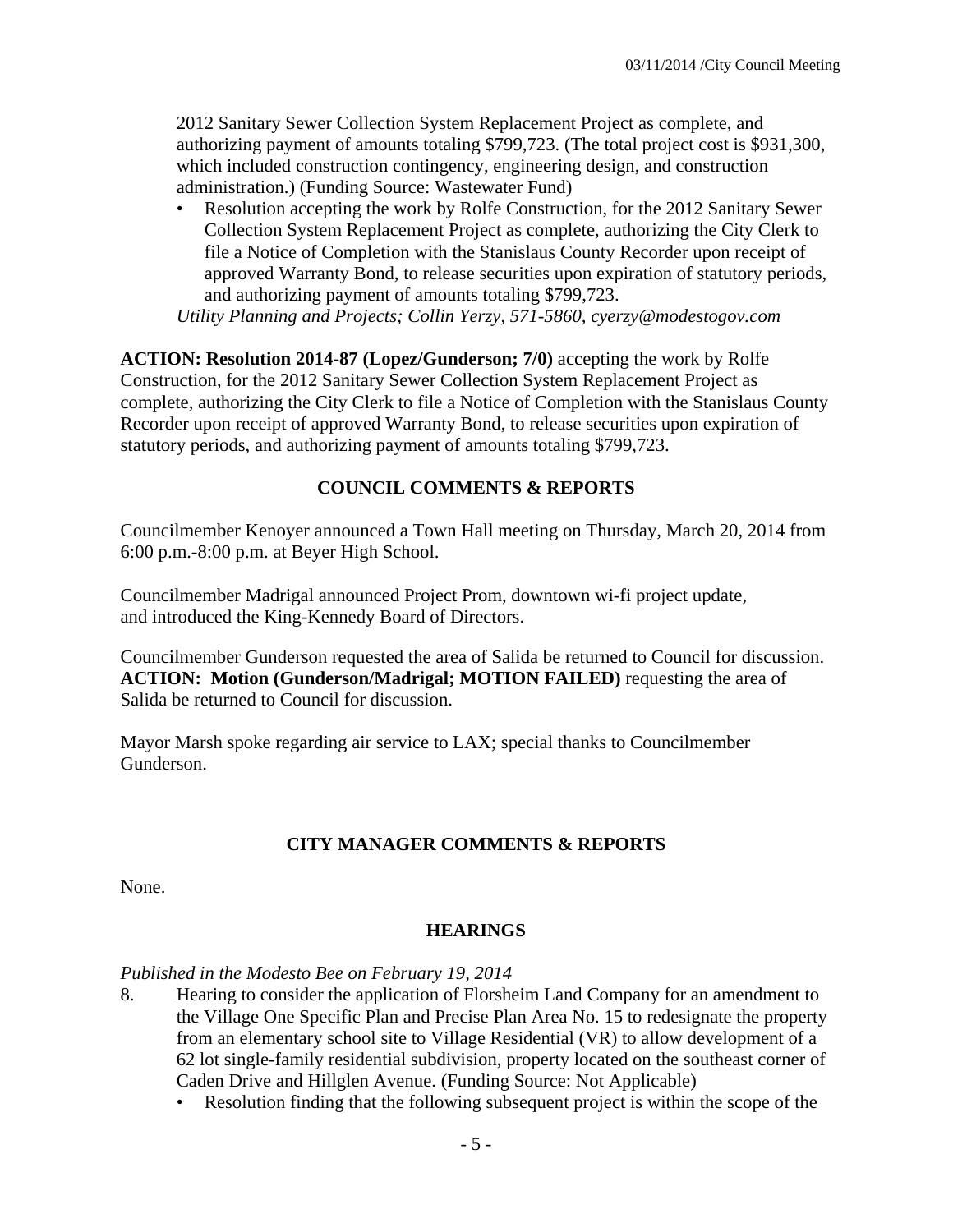project covered by the Modesto Urban Area General Plan Master Environmental Impact Report (State Clearinghouse No. 2007072023): An amendment to the Village One Specific Plan and Precise Plan Area No. 15 to allow the Hillglen Parks Subdivision (Florsheim Land Company)

- Resolution approving Specific Plan Amendment No. 23 to the Village One Specific Plan to change the land use designation from elementary school to Village Residential to facilitate development of a single-family residential subdivision in Precise Plan Area No. 15, property located at the southeast corner of Caden Drive and Hillglen Avenue (Florsheim Land Company)
- Motion introducing and waiving the first reading of an ordinance amending the Precise Plan Amendment for Area No. 15 in the Village One Specific Plan Area to redesignate ten acres from elementary school to Village Residential to facilitate development of a single-family residential subdivision, property located at the southeast corner of Caden Drive and Hillglen Avenue (Florsheim Land Company) *Community & Economic Development; Steve Mitchell, 577-5267, smitchell@modestogov.com*

**ACTION: Resolution 2014-88 (Lopez/Madrigal; 7/0)** finding that the following subsequent project is within the scope of the project covered by the Modesto Urban Area General Plan Master Environmental Impact Report (State Clearinghouse No. 2007072023): An amendment to the Village One Specific Plan and Precise Plan Area No. 15 to allow the Hillglen Parks Subdivision (Florsheim Land Company).

**ACTION: Resolution 2014-89 (Lopez/Madrigal; 7/0)** approving Specific Plan Amendment No. 23 to the Village One Specific Plan to change the land use designation from elementary school to Village Residential to facilitate development of a single-family residential subdivision in Precise Plan Area No. 15, property located at the southeast corner of Caden Drive and Hillglen Avenue (Florsheim Land Company).

**ACTION: Motion (Lopez/Madrigal; 7/0)** introducing and waiving the first reading of **Ordinance No. 3601-C.S.** amending the Precise Plan Amendment for Area No. 15 in the Village One Specific Plan Area to redesignate ten acres from elementary school to Village Residential to facilitate development of a single-family residential subdivision, property located at the southeast corner of Caden Drive and Hillglen Avenue (Florsheim Land Company).

## *Published in the Modesto Bee on February 24, 2014 and March 1, 2014*

- 9. Hearing to consider revising passenger fares for all Modesto Area Express (MAX) and Modesto Area Dial-A-Ride (MADAR) services effective July 6, 2014. (Funding Source: Transit Revenue)
	- Resolution establishing passenger fares for all Modesto Area Express (MAX) and Modesto Area Dial-A-Ride (MADAR) services effective July 6, 2014, and rescinding Resolution No. 2008-315.

*Public Works; Fred Cavanah, 577-5298, fcavanah@modestogov.com* 

**ACTION: Resolution 2014-90 (Cogdill/Lopez; 7/0)** establishing passenger fares for all Modesto Area Express (MAX) and Modesto Area Dial-A-Ride (MADAR) services effective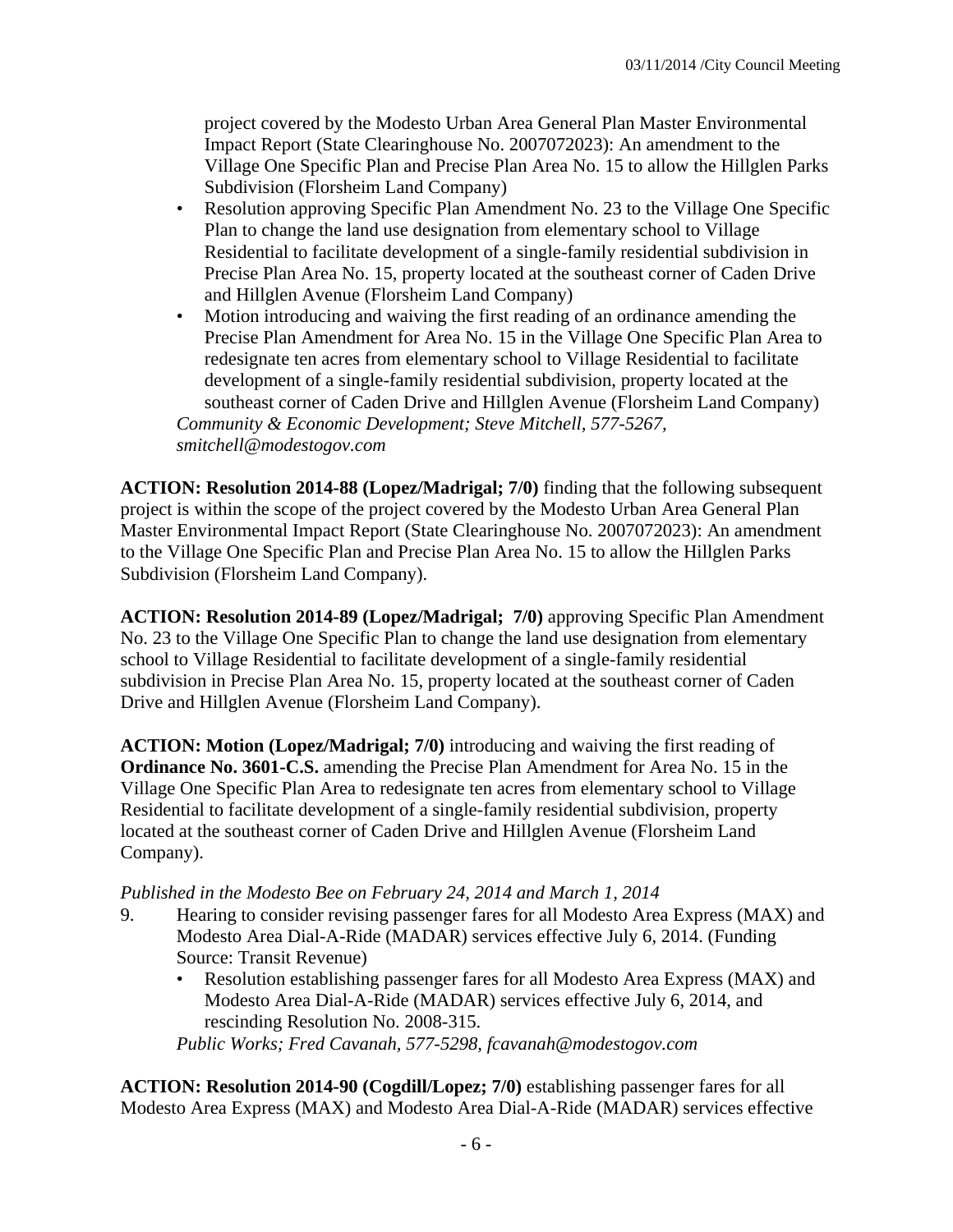July 6, 2014, and rescinding Resolution No. 2008-315.

## **NEW BUSINESS**

- 10. Consider a resolution of support for the Financial Expenditure Plan if a Stanislaus County 2014 Regional Transportation Tax Measure is approved (Funding Source: Not Applicable)
	- Resolution supporting Stanislaus County 2014 Regional Transportation Tax Measure Financial Expenditure Plan (Expenditure Plan).

*City Manager; Greg Nyhoff , 577-5404, gnyhoff@modestogov.com* 

**ACTION: Resolution 2014-91 (Kenoyer/Madrigal; 7/0)** supporting Stanislaus County 2014 Regional Transportation Tax Measure Financial Expenditure Plan (Expenditure Plan).

- 11. Consider approving extending the parking time limit within the downtown area bounded by 9th, K, 12th and H Streets from one hour to two hours. (Funding Source: Not Applicable)
	- Motion directing staff to extend the one hour parking time limit zones within the area bounded by 9th, K, 12th and H Streets to two hour time limit zones. *Community & Economic Development; Josh Bridegroom, 571-5540, jbridegroom@modestogov.com*

**ACTION: Motion (Madrigal/Gunderson; 7/0)** directing staff to extend the one hour parking time limit zones within the area bounded by 9th, K, 12th and H Streets to two hour time limit zones.

- 12. Consider certifying the Final Environmental Impact Report for the Modesto City-County Airport Obstruction Management Project and make certain findings concerning mitigation measures and alternatives. (Funding Source: Not Applicable )
	- Resolution Making Certain Findings Concerning Mitigation Measures, Making Findings Concerning Alternatives and Certifying The Final Environmental Impact Report for the Modesto City-County Airport Obstruction Management Project. *Public Works; Steve Fischio, 577-5319, sfischio@modestogov.com*

**ACTION: Resolution 2014-92 (Gunderson/Lopez; 7/0)** making certain findings concerning mitigation measures, making findings concerning alternatives and certifying the Final Environmental Impact Report for the Modesto City-County Airport Obstruction Management Project.

## **MATTERS TOO LATE FOR THE AGENDA**

None.

## **ADJOURNMENT**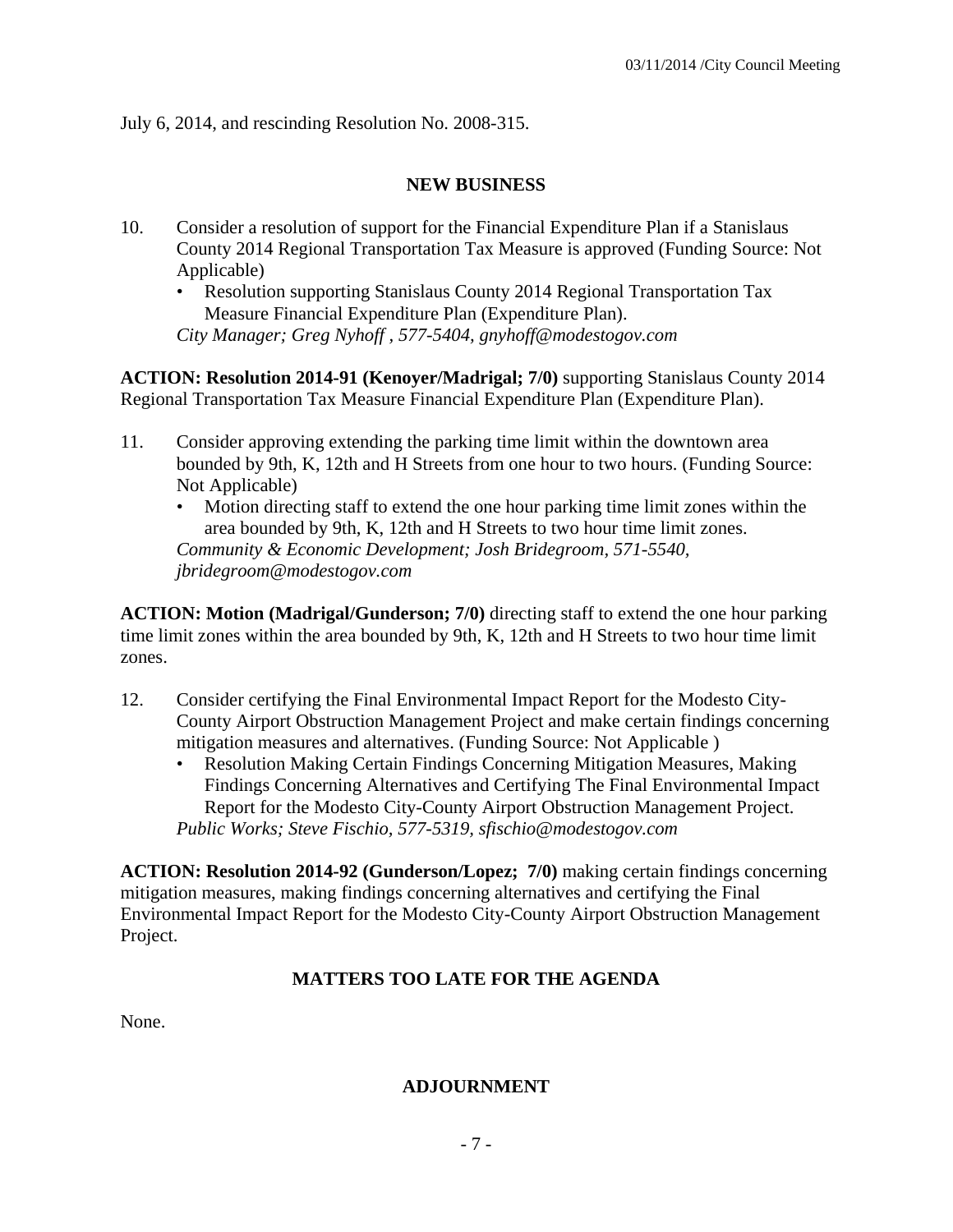This meeting was adjourned at 8:15 p.m.

## **CLOSED SESSION**

*Closed Session Matter Heard Prior to Meeting*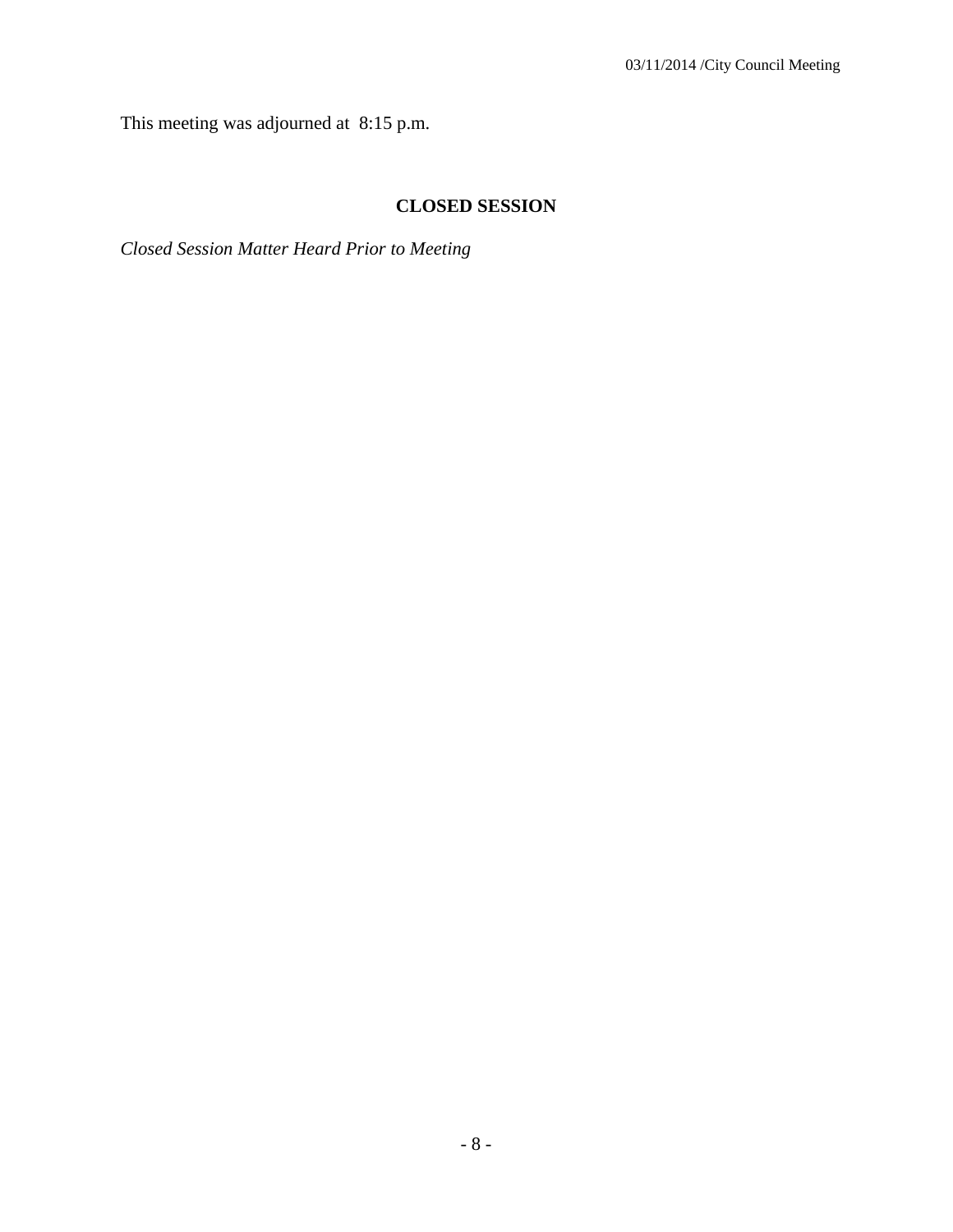## **CONFERENCE WITH REAL PROPERTY NEGOTIATORS:**

#### **(Pursuant to Section 54956.8 of the Government Code)**

Property: Purchase of fee interest of the following properties located within the block of 10th and 9th Streets and G & H Streets in the City of Modesto: APN: 106-42-005 Property Owner: Rugani, Gina Et Al TRS APN: 106-42-007 Property Owner: Silva, Helen L TRS Et Al APN: 106-42-010 Property Owner: Gervasoni, Gary C. & Gervasoni, Myrna Negotiating Parties: Greg Nyhoff, for City of Modesto Brent Sinclair, for City of Modesto Rick Evans, for the City of Modesto For Property Owners: Michael Rugani Charles Noble & Dave Noble Gary & Myrna Gervasoni Under Negotiation: Price and Terms of the acquisition of property. Property: Purchase of the following properties located within the block of 10th and 9th streets; G and H streets: APN: 106-42-006 Property Owner: G&K Enterprises LLC APN: 106-42-011 Property Owner: Mote, Curtis W. APN: 106-42-012 Property Owner: G&K Enterprises LLC Negotiating Parties: Matt Pacher & Rick Evans for City of Modesto Mike Rein for G&K Enterprises, LLC and Curtis W. Mote Under Negotiation: Price and Terms of the acquisition of property. Property: Sale of fee interest of the following properties located within the block of 10th and 9th streets; G and H streets in the City of Modesto: APN: 106-42-001 Property Owner: Modesto RDA (Successor) APN: 106-42-002 Property Owner: Modesto RDA (Successor) APN: 106-42-003 Property Owner: Modesto RDA (Successor) APN: 106-42-004 Property Owner: Modesto RDA (Successor) APN: 106-42-005 Property Owner: Rugani, Gina Et Al TRS APN: 106-42-006 Property Owner: G&K Enterprises LLC APN: 106-42-007 Property Owner: Silva, Helen L TRS Et Al APN: 106-42-010 Property Owner: Gervasoni, Gary C. & Gervasoni, Myrna APN: 106-42-011 Property Owner: Mote, Curtis W. APN: 106-42-012 Property Owner: G&K Enterprises LLC APN: 106-42-013 Property Owner: City of Modesto Negotiating Parties: Greg Nyhoff, for City of Modesto Brent Sinclair, for City of Modesto For Potential Buyer: Staff of Administrative Office of the Courts. Under Negotiation: Price and Terms of the acquisition of property.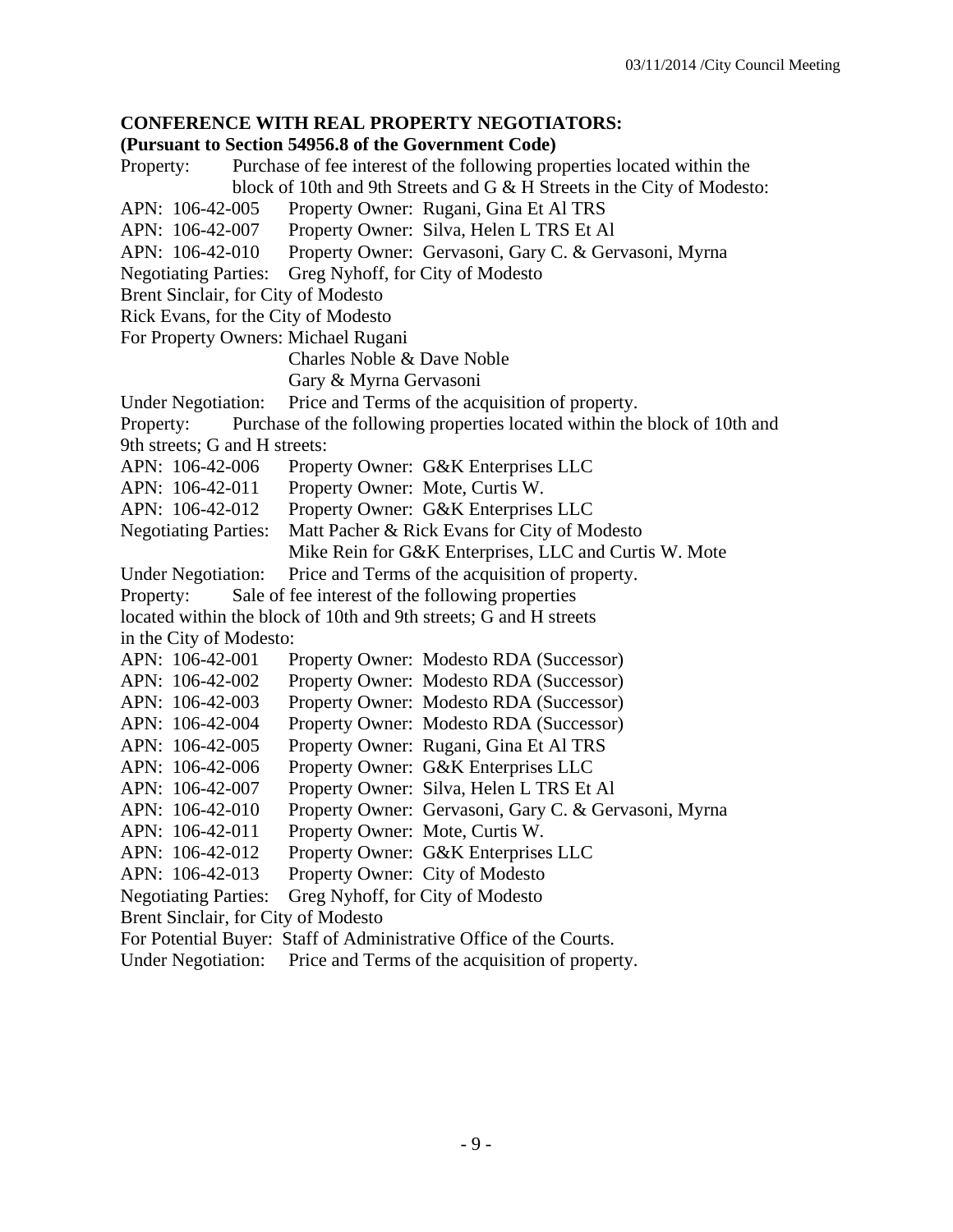## **MINUTES City of Modesto FINANCE COMMITTEE / COUNCIL WORKSHOP**

## **Second Floor, Room 2005 1010 10th Street Modesto, California Monday, March 24, 2014, at 5:00 p.m.**

| Roll Call - Present: | Mayor Marsh, Councilmembers Madrigal, Cogdill        |
|----------------------|------------------------------------------------------|
| Absent:              | None                                                 |
| Also Present:        | Councilmembers Kenoyer, Zoslocki (left at 6:15 p.m.) |

#### **PUBLIC COMMENTS**

None.

#### **CONSENT ITEMS – ROLL CALL VOTE REQUIRED: Item 1**

#### **CONSENT**

Consent

1. Consider approving the recommended budget adjustments to the Fiscal Year 2013- 14 Annual Operating and Capital Improvement Project Budgets and forwarding to City Council for approval. (Funding Source: Various) *Finance; Terri Swearingen, 577-5378, tswearingen@modestogov.com* 

**ACTION: Motion (Cogdill/Madrigal;unan.)** approving the recommended budget

adjustments to the Fiscal Year 2013-14 Annual Operating and Capital Improvement Project Budgets and forwarding to City Council for approval.

#### **UNFINISHED BUSINESS**

2. Consider continued discussion on General Fund reduction items, specifically related to Centre Plaza, that were brought forth to the Finance Committee at the February 24th, 2014 meeting as outlined in Exhibit A. (Funding Source: General Fund)

*City Manager; Dee Williams-Ridley, 571-5809, dwilliams-ridley@modestogov.com* 

**ACTION:** No reportable action.

#### **NEW BUSINESS**

3. Consider accepting an informational report regarding the mid-year financial status of the General Fund and forwarding to Council for approval. (Funding Source: General Fund)

*Finance; Steve Christensen, 577-5390, schristensen@modestogov.com*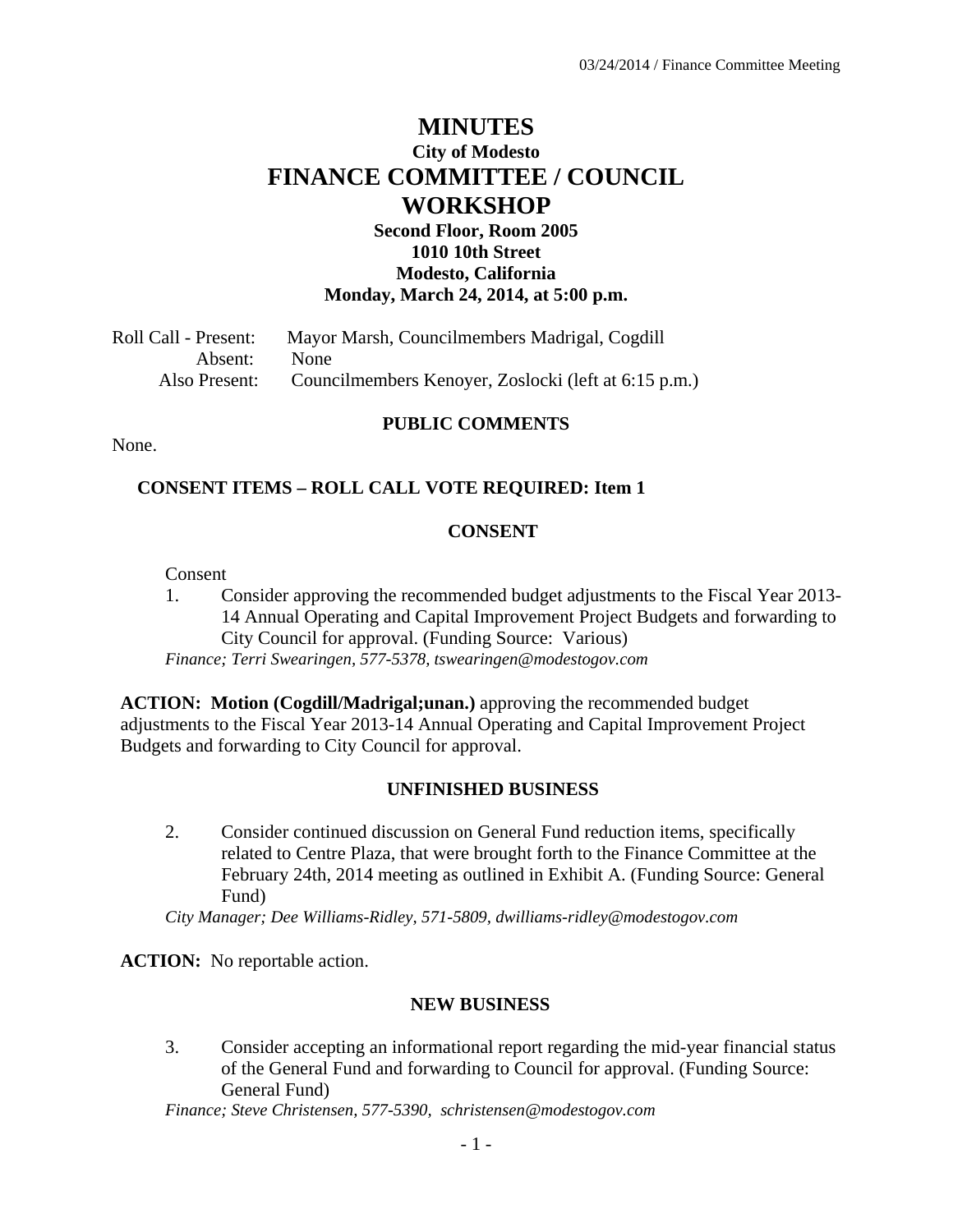**ACTION: Motion (Madrgial/Cogdill;unan.)** accepting an informational report regarding the mid-year financial status of the General Fund and forwarding to Council for approval.

4. Consider accepting an informational report regarding the authority to apply a water rate inflator index based on the Consumer Price Index (CPI) and forwarding to Council for approval. (Funding Source: Water Fund). *Finance and Utility Planning and Projects; Gloriette Genereux, 577-5371, ggenereux@modestogov.com* 

**ACTION: Motion (Cogdill/Madrigal;unan.)** accepting an informational report regarding the authority to apply a water rate inflator index based on the Consumer Price Index (CPI) and forwarding to Council for approval.

5. Consider approving changes to the House Sewer Line Repair Cost Share Program reimbursement method by providing reimbursement of actual cost for replacement of public improvements in the right-of-way and forwarding to Council for approval. (Funding Source: Not applicable) *Public Works; Robert Englent, 577-6222, renglent@modestogov.com* 

**ACTION: Motion (Cogdill/Madrigal;unan.)** approving changes to the House Sewer Line Repair Cost Share Program reimbursement method by providing reimbursement of actual cost for replacement of public improvements in the right-of-way and forwarding to Council for approval.

6. Consider (i) accepting the annual review of Wastewater Rates, approving staff's recommendation regarding a new four-year Rate Plan – Scenario 4, which lowers the rate increases from the existing adopted rate plan; (ii) rescinding Resolution 2013-131 Section 12 -Annual Review of Adopted Rate Increases to allow a biennial review in conjunction with the Wastewater Master Plan Update and forwarding to Council for approval. (Funding Source: Wastewater Fund) *Utility Planning and Projects; William Wong, 571-5801, WWong@modestogov.com* 

**ACTION: Motion (Cogdill/Madrigal;unan.)** (i) accepting the annual review of Wastewater Rates, approving staff's recommendation regarding a new four-year Rate Plan – Scenario 4, which lowers the rate increases from the existing adopted rate plan; (ii) rescinding Resolution 2013-131 Section 12 -Annual Review of Adopted Rate Increases to allow a biennial review in conjunction with the Wastewater Master Plan Update and forwarding to Council for approval.

## **MATTERS TOO LATE FOR THE AGENDA**

None.

## **ADJOURNMENT**

This meeting adjourned at 7:25 p.m.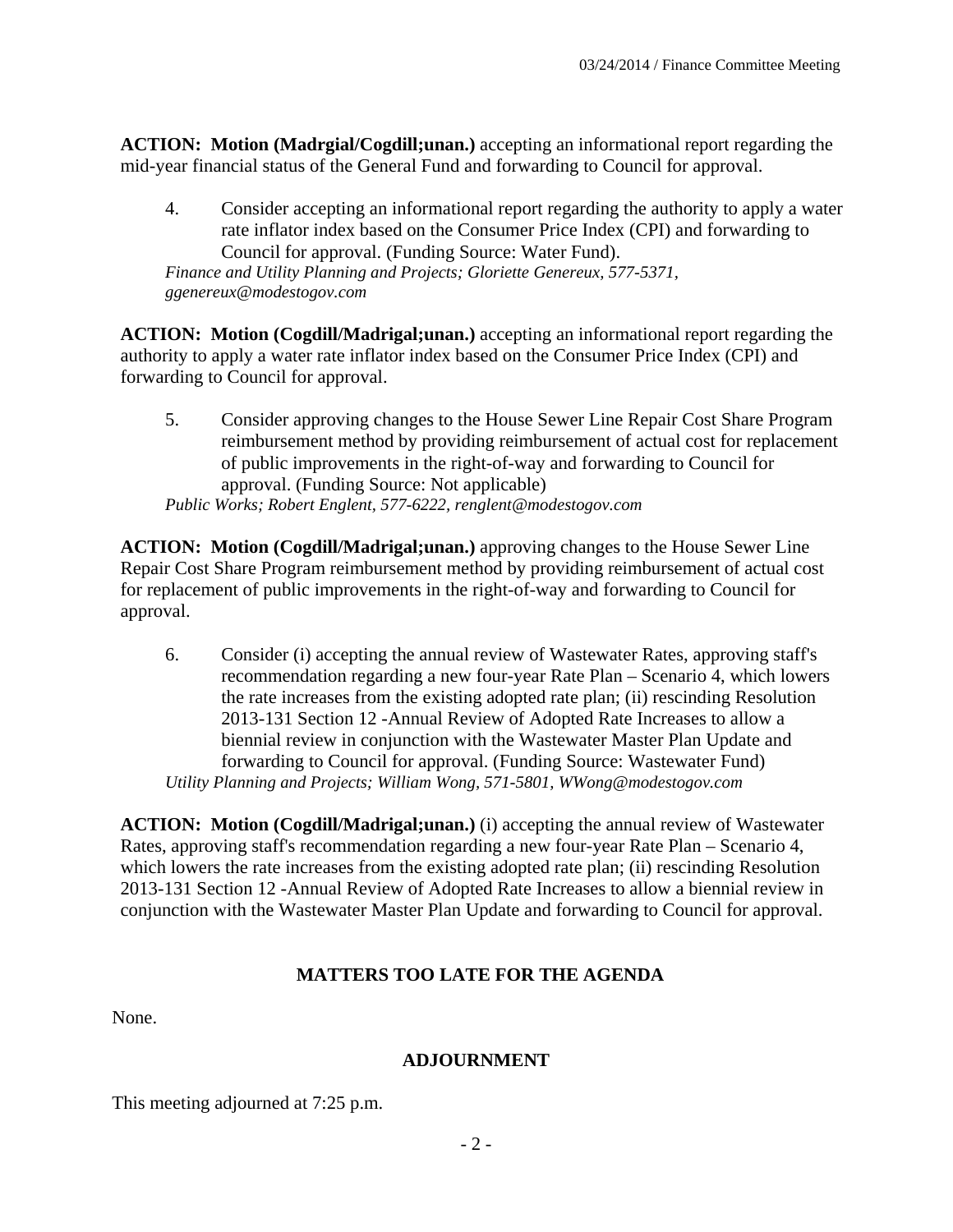## **MINUTES**

## City of Modesto  **CITY COUNCIL MEETING Chambers, Basement Level Tenth Street Place, 1010 10th Street Modesto, California Tuesday March 25, 2014, at 5:30 p.m.**

Roll Call – Present: Councilmembers Cogdill, Gunderson, Kenoyer, Lopez, Madrigal, Zoslocki, Mayor Marsh Absent: None

Pledge of Allegiance to the Flag

Invocation: Jim Applegate, Redeemer

City Clerk's Announcements: Item 4 reminder to speakers

Declaration of Conflicts of Interest: None

Reports from Closed Session: Interim City Attorney Lindgren reported on closed session matters

#### **ACKNOWLEDGEMENTS AND PRESENTATIONS**

1. Presentation of Ukraine delegation by Modesto Sister Cities. (Funding Source: Not Applicable)  *City Council; Kathy Espinoza, 571-5597, kespinoza1@modestogov.com* 

**ACTION:** Adrian Harrell, Modesto Sister Cities, presented the delegation from Ukraine.

#### **PUBLIC COMMENT PERIOD**

- Gaetana Drake spoke regarding Wood Colony.
- Scott Calkins announced his candidacy for District 3 Stanislaus County Board of Supervisors.
- Lena Alldredge spoke regarding the importance of community.
- Dave Geer spoke regarding an update on Common Core State Standards.
- Dwayne Spyksma spoke regarding Councilmember Kenoyer town hall meeting and Salida.
- John Walker spoke regarding recall of Councilmember Cogdill, Salida and Wood Colony.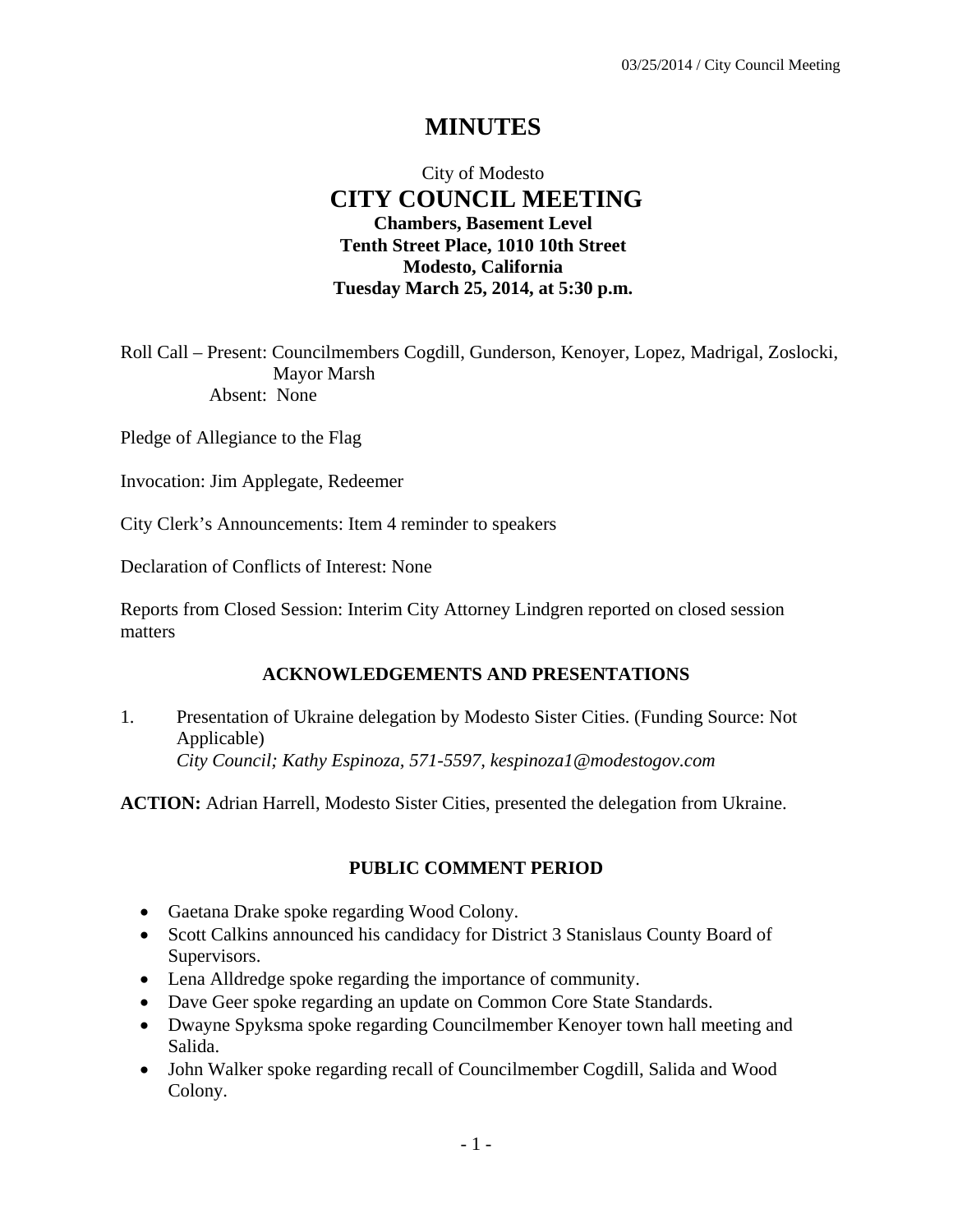- Lisa Dovichi Braden spoke regarding trees, graffiti, and General Plan.
- Tehresa Gamboa, Woodland West Community, announced Thursday meeting at 6:00 pm with Councilmember Dave Lopez.
- Katherine Borges spoke regarding trying to meet with Councilmembers, Modesto Regional Fire Authority Board, and audio from a previous Council meeting.
- Amanda Sorenson spoke regarding February 1, 1996 Modesto Bee article regarding Salida.
- Valerie Goldstein continued reading February 1, 1996 Modesto Bee article.
- Brian DuBois spoke regarding meeting between County staff and Wood Colony residents.
- Laurie Wolfe spoke regarding population growth information from the State of California and agriculture.
- Diane Krussey spoke regarding Councilmembers' conflicts of interest.
- Rickey McGill spoke regarding Wood Colony, Salida and County islands.
- John Olson spoke regarding the General Plan.
- Debbie Phillips spoke regarding professional development by Councilmembers and working together.
- A citizen spoke regarding water in Modesto.
- Rhett Calkins spoke regarding Highway 132.
- Jake Wenger spoke regarding the Wood Colony area and Beckwith Triangle.
- A citizen spoke regarding the history of Wood Colony.
- Carol Dolan spoke in support of Wood Colony and article in New York Times.
- A citizen spoke in support regarding the Chamber of Commerce.

## **CONSENT ITEMS – ROLL CALL VOTE REQUIRED ACTION CONSENT ITEM 2: Motion (Lopez/Madrigal; 7/0)**

## **CONSENT ITEMS**

An item may be removed from consent and discussed at the request of an audience member or Councilmember.

#### Consent

2. Consider approving the minutes from the March 11, 2014 Council Meeting. (Funding Source: Not Applicable)

• Motion approving the minutes from the March 11, 2014 Council Meeting. *City Clerk; Stephanie Lopez, 577-5396, slopez@modestogov.com* 

**ACTION: Motion (Lopez/Madrigal; 7/0)** approving the minutes from the March 11, 2014 Council Meeting.

## **COUNCIL COMMENTS & REPORTS**

Councilmember Kenoyer thanked everyone for attending her town hall meeting last week.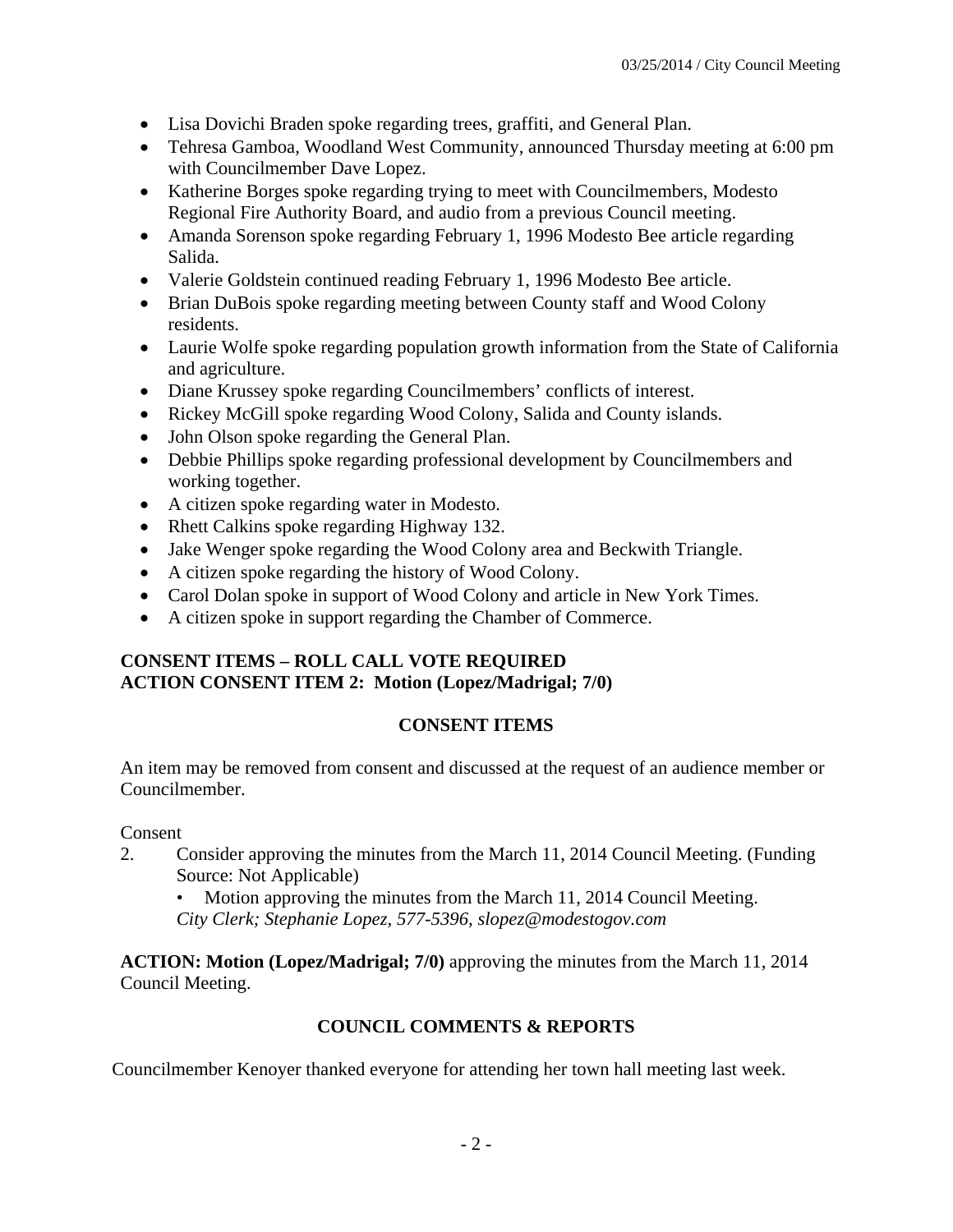Councilmember Lopez spoke about his meetings with Ray Pefferini and staff regarding trees and mistletoe; thanked the Partners in Paint volunteers. He also spoke of support for returning an item for discussion to Council regarding General Plan Amendment Items 5 and 6. **ACTION: Motion (Lopez/Zoslocki; 3 /4; Madrigal, Kenoyer, Cogdill, Mayor Marsh no)** to schedule a future Council agenda item to revisit Sections 5 and 6 of the General Plan Amendment items from the January 28, 2014 Council meeting. **(MOTION FAILED)**

## **CITY MANAGER COMMENTS & REPORTS**

None.

#### **NEW BUSINESS**

- 3. Consider (i) approving the inclusion of properties within the City of Modesto's jurisdiction in the California HERO program; and (ii) authorizing the City Manager to execute an amendment to the Western Riverside Council of Governments Joint Powers Agreement. (Funding Source: General Fund)
	- Resolution (i) approving the inclusion of properties within the City of Modesto's jurisdiction in the California HERO program; and (ii) authorizing the City Manager to execute an amendment to the WRCOG Joint Powers Agreement to add the City as an Associate Member in order to authorize the City's participation in the California HERO Program, which will enable property owners to finance permanently fixed renewable energy, energy and water efficiency improvements and electric vehicle charging infrastructure on their properties.

*Finance and Community & Economic Development; Gloriette Genereux, 577-5371, ggenereux@modestogov.com* 

**ACTION: Resolution 2014-93 (Gunderson/Madrigal; 7/0)** approving the inclusion of properties within the City of Modesto's jurisdiction in the California HERO program; and authorizing the City Manager to execute an amendment to the WRCOG Joint Powers Agreement to add the City as an Associate Member in order to authorize the City's participation in the California HERO Program, which will enable property owners to finance permanently fixed renewable energy, energy and water efficiency improvements and electric vehicle charging infrastructure on their properties.

4. Consider possible further direction regarding the draft General Plan land use designation for the area designated "Agriculture," generally bounded by Beckwith Road on the north, Morse Road on the east, Woodland Avenue on the south, and Dakota Avenue on the west, as established by the City Council on January 28, 2014. (Funding Source: Not Applicable)

• No Staff Recommendations. *Community & Economic Development; Brad Wall, 577-5273, bwall@modestogov.com* 

*Recess at 10:10 pm Reconvened at 10:15 pm*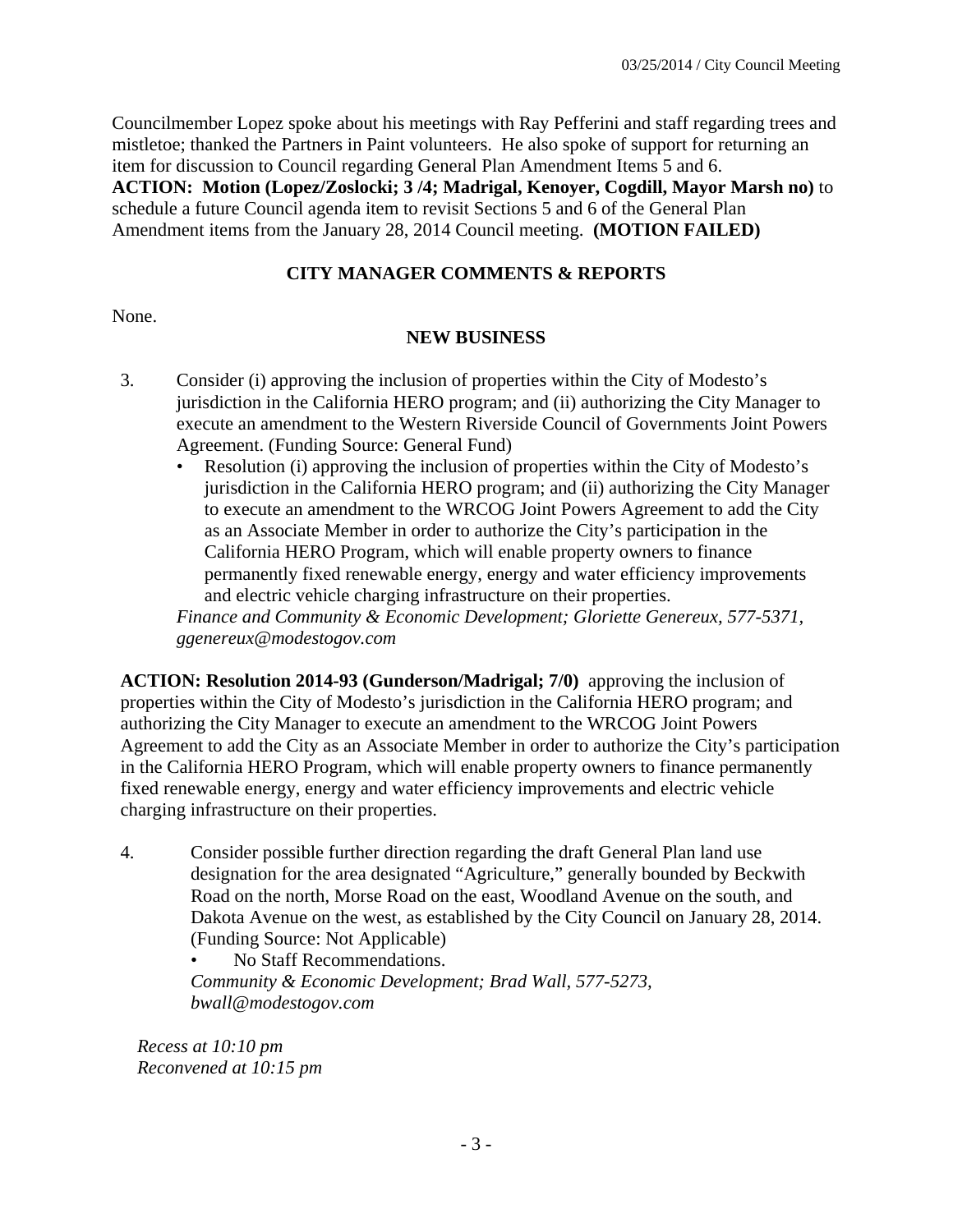**ACTION: Motion (Kenoyer/Cogdill; 7/0)** removing the area designated "Agriculture," generally bounded by Beckwith Road on the north, Morse Road on the east, Woodland Avenue on the south; and Dakota Avenue on the west, as established by the City Council on January 28, 2014 from the draft General Plan land use designation.

## **MATTERS TOO LATE FOR THE AGENDA**

None.

## **ADJOURNMENT**

This meeting was adjourned at 10:20 p.m.

#### **CLOSED SESSION**

*All Closed Session Matters Heard Prior to Meeting*

**CONFERENCE WITH LEGAL COUNSEL - EXISTING LITIGATION One Case (Pursuant to Section 54956.9(a) of the Government Code)**  Name of case: Stanislaus Food Products Company v. City of Modesto Stanislaus County Superior Court Case No: 2001627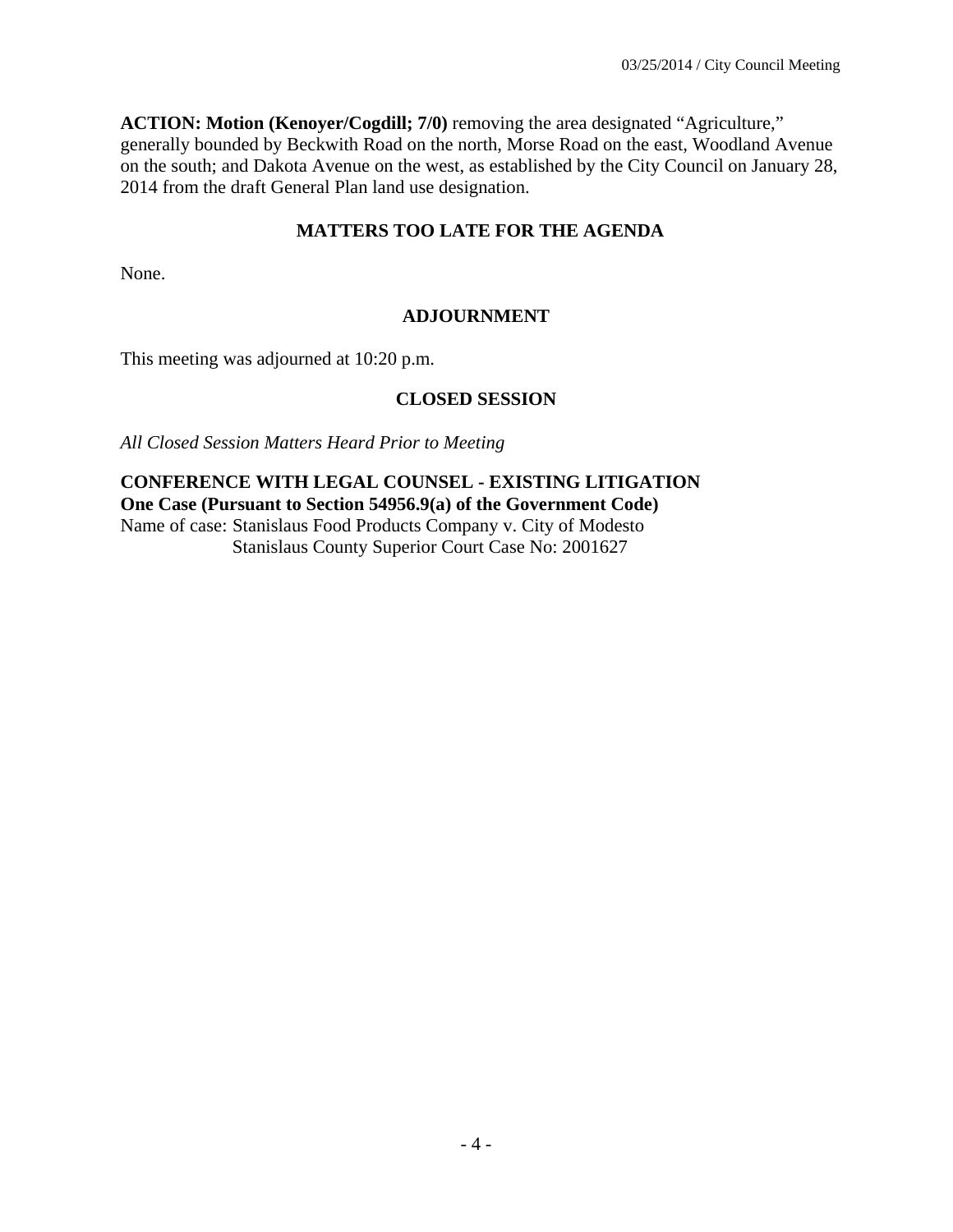# **CONFERENCE WITH LABOR NEGOTIATOR: (Pursuant to Section 54957.6 of the Government Code) - MCEA**  Negotiator: Joe Lopez Agency Negotiators: Law Offices of Renne Sloan Holtzman & Sakai Employee Organization: Modesto City Employees Association **CONFERENCE WITH LABOR NEGOTIATOR: (Pursuant to Section 54957.6 of the Government Code) – MCMA**  Negotiator: Joe Lopez Agency Negotiators: Law Offices of Renne Sloan Holtzman & Sakai Employee Organization: Modesto Confidential & Management Association **CONFERENCE WITH LABOR NEGOTIATOR: (Pursuant to Section 54957.6 of the Government Code) – MPOA**  Negotiator: Joe Lopez Agency Negotiators: Law Offices of Renne Sloan Holtzman & Sakai Employee Organization: Modesto Police Officers' Association **CONFERENCE WITH LABOR NEGOTIATOR: (Pursuant to Section 54957.6 of the Government Code) – MPNSA**  Negotiator: Joe Lopez Agency Negotiators: Law Offices of Renne Sloan Holtzman & Sakai Employee Organization: Modesto Police Non-Sworn Association **CONFERENCE WITH LABOR NEGOTIATOR: (Pursuant to Section 54957.6 of the Government Code) –MPMA**  Negotiator: Joe Lopez Agency Negotiators: Law Offices of Renne Sloan Holtzman & Sakai Employee Organization: Modesto Police Management Association **CONFERENCE WITH LABOR NEGOTIATOR: (Pursuant to Section 54957.6 of the Government Code) - MCFFA**  Negotiator: Joe Lopez Agency Negotiators: Law Offices of Renne Sloan Holtzman & Sakai Employee Organization: Modesto City Firefighters Association **CONFERENCE WITH LABOR NEGOTIATOR: (Pursuant to Section 54957.6 of the**

#### **Government Code) – Unrepresented**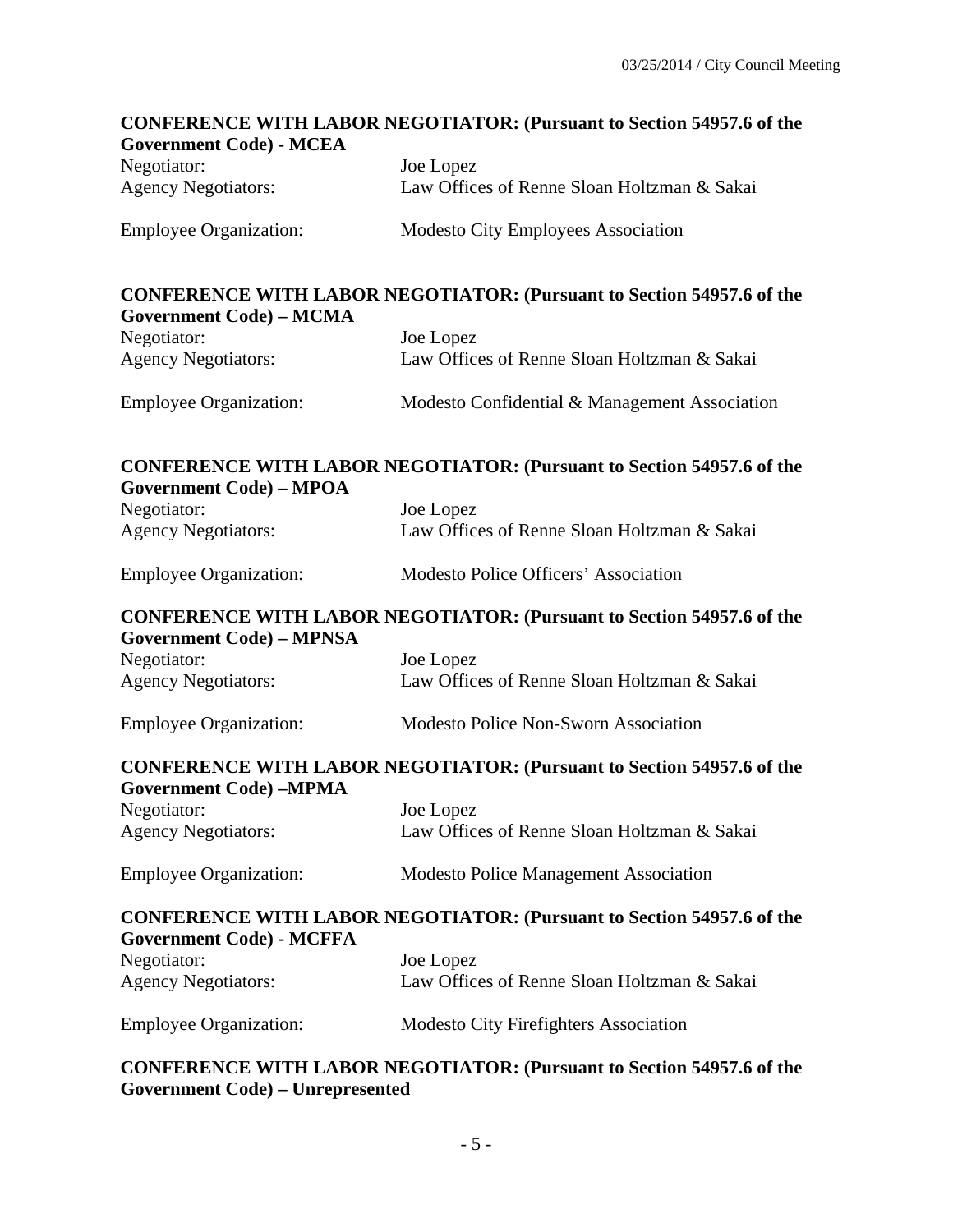| Negotiator:                | Joe Lopez                                   |
|----------------------------|---------------------------------------------|
| <b>Agency Negotiators:</b> | Law Offices of Renne Sloan Holtzman & Sakai |

Employee Organization: Unrepresented Management and Confidential Employees

## **CONFERENCE WITH LEGAL COUNSEL - ANTICIPATED LITIGATION**

Anticipated litigation pursuant to subdivision (d)(2) of Section 54956.9 of the Government Code. Two potential cases.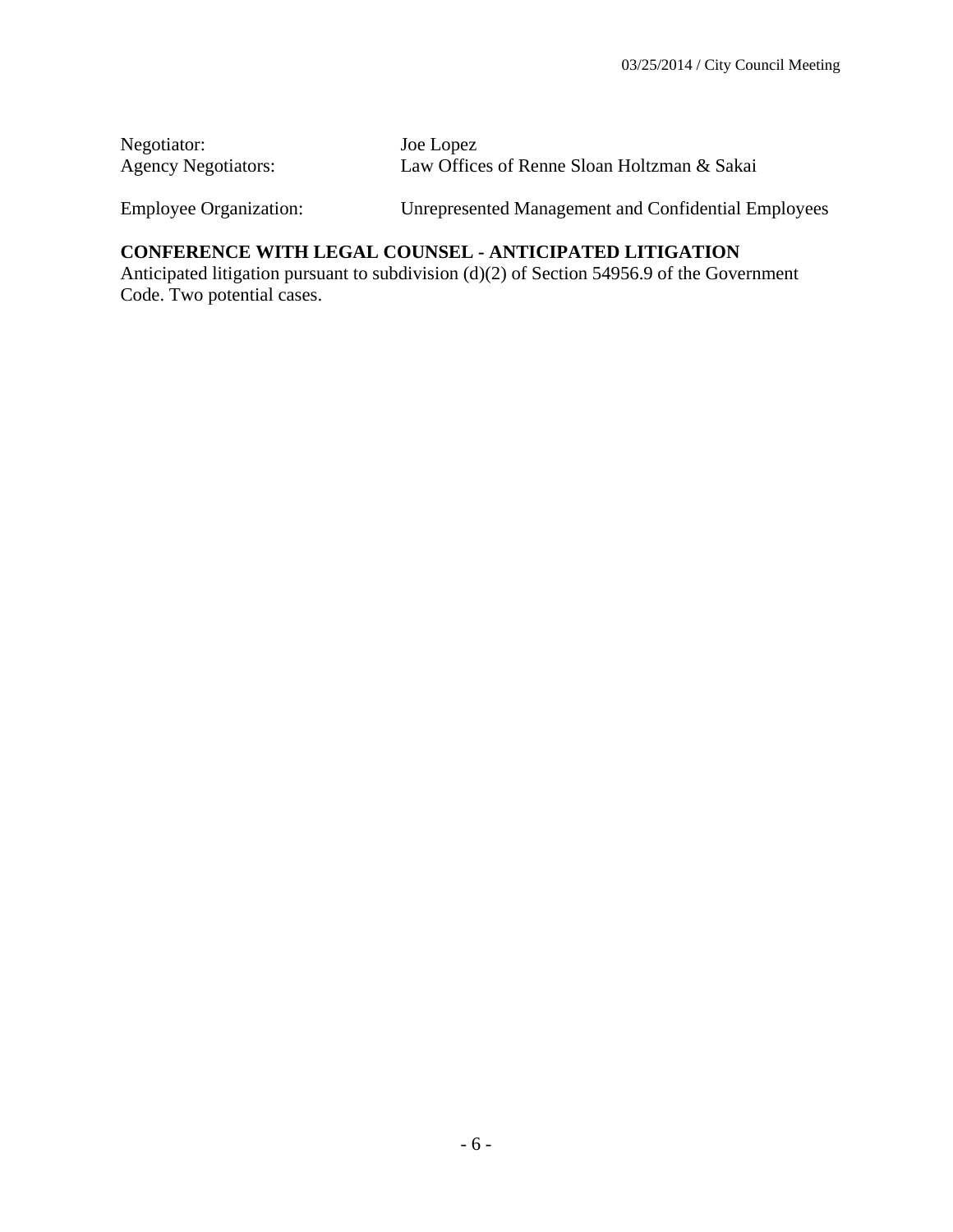## **MINUTES**

## City of Modesto  **CITY COUNCIL MEETING Chambers, Basement Level Tenth Street Place, 1010 10th Street Modesto, California Tuesday April 01, 2014, at 5:30 p.m.**

Roll Call – Present: Councilmembers Cogdill, Gunderson, Kenoyer, Lopez, Madrigal, Zoslocki, Mayor Marsh Absent: None

Pledge of Allegiance to the Flag

Invocation: Marvin Jacobo, City Ministry Network

City Clerk's Announcements: None

Declaration of Conflicts of Interest: Cogdill - Item 25

Reports from Closed Session: Interim City Attorney Lindgren reported on the Closed Session matter

#### **ACKNOWLEDGEMENTS AND PRESENTATIONS**

1. Presentation of Proclamation to the American Red Cross proclaiming March as the American Red Cross Month in the City of Modesto. (Funding Source: Not Applicable)  *City Council; Kathy Espinoza, 571-5597, kespinoza@modestogov.com* 

**ACTION:** Mayor Marsh presented a Proclamation to the American Red Cross proclaiming March as the American Red Cross Month in the City of Modesto.

2. Presentation by the Modesto Nuts regarding their upcoming season and Opening Day on April 10, 2014. (Funding Source: Not Applicable)  *City Council; Kathy Espinoza, 571-5597, kespinoza1@modestogov.com* 

**ACTION:** Presentation by Tyler Richardson, Modesto Nuts, regarding their upcoming season and Opening Day on April 10, 2014 was made.

3. Presentation by Community & Economic Development to introduce the new Downtown Modesto Partnership. (Funding Source: Not Applicable)  *Community & Economic Development; Josh Bridegroom, 577-5273, jbridegroom@modestogov.com*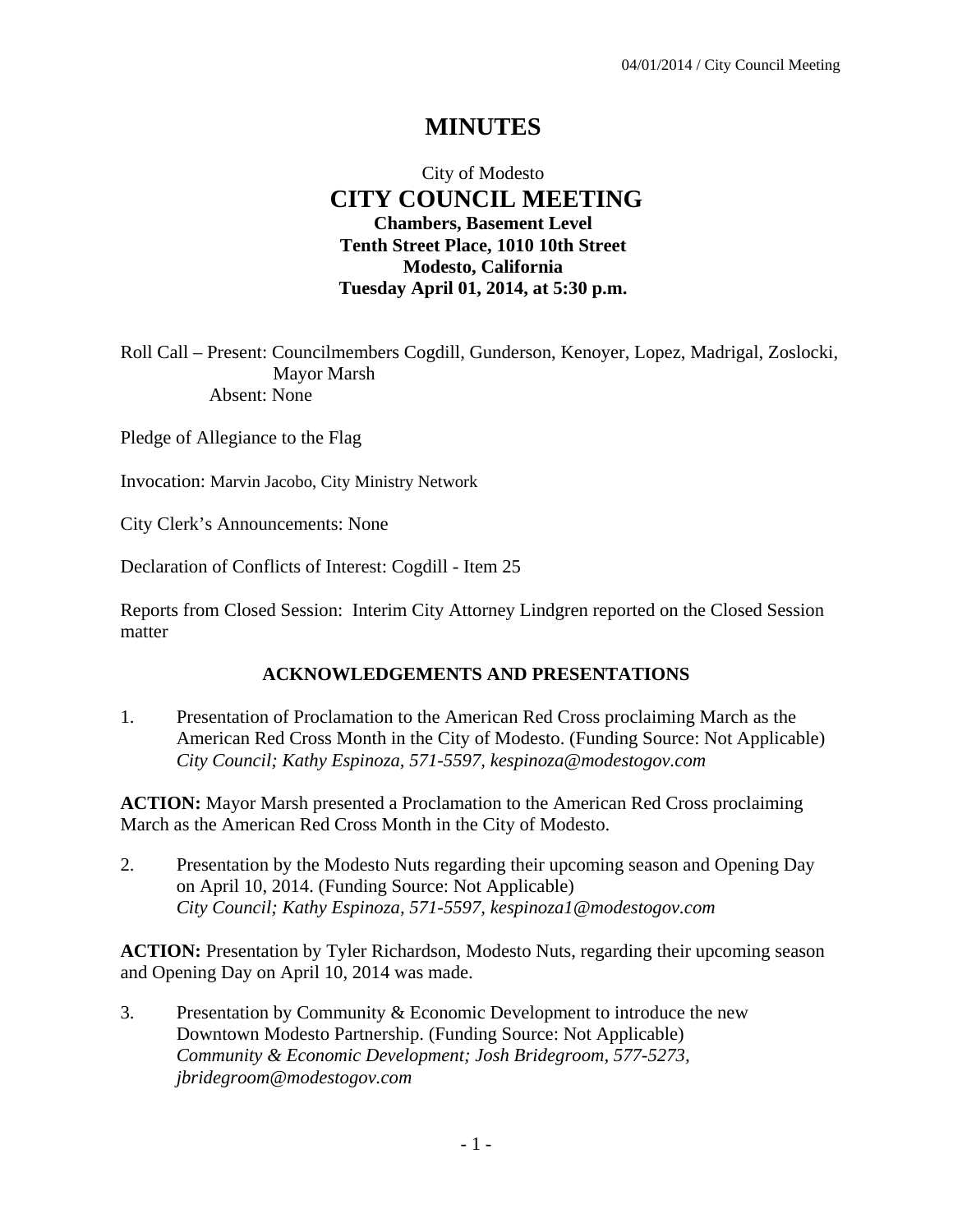**ACTION:** Presentation by Josh Bridegroom, Community & Economic Development, to introduce the new Downtown Modesto Partnership was made.

## **MISCELLANEOUS**  Legislation Appointments **Other**

- 4. Consider approving the re-appointments of David Boring, Bart Barringer, Tom Slater and Don Phillips to the Downtown Improvement District Advisory Board. (Funding Source: Not Applicable)
	- Resolution approving the re-appointments of David Boring, Bart Barringer, Tom Slater and Don Phillips to the Downtown Improvement District Advisory Board. *City Council; Kathy Espinoza, 571-5591, kespinoza1@modestogov.com*

**ACTION: Resolution 2014-94 (Lopez/Madrigal; 7/0)** approving the re-appointments of David Boring, Bart Barringer, Tom Slater and Don Phillips to the Downtown Improvement District Advisory Board.

## **PUBLIC COMMENT PERIOD**

- Lori Wolf spoke regarding inspirational people in California and Modesto; she also spoke regarding Wood Colony and Salida.
- Rickey McGill invited Council to First Annual African Elders event on May 23, 2014 at Modesto Centre Plaza.
- John Walker acknowledged the Red Cross and the bridge loan he received.
- Marsha Davis spoke regarding Wood Colony and Salida and thanked Councilmember Lopez.
- Nevada Terpstra spoke regarding Wood Colony.
- Linda Hodges spoke regarding the United States Constitution, Wood Colony and Salida.

## **CONSENT ITEMS – ROLL CALL VOTE REQUIRED ACTION CONSENT ITEMS 5-24; 26-28: (Lopez/Madrigal;unan.) ACTION CONSENT ITEM 25: (Lopez/Gunderson; unan.; Cogdill absent due to conflict of interest)**

## **CONSENT ITEMS**

An item may be removed from consent and discussed at the request of an audience member or Councilmember.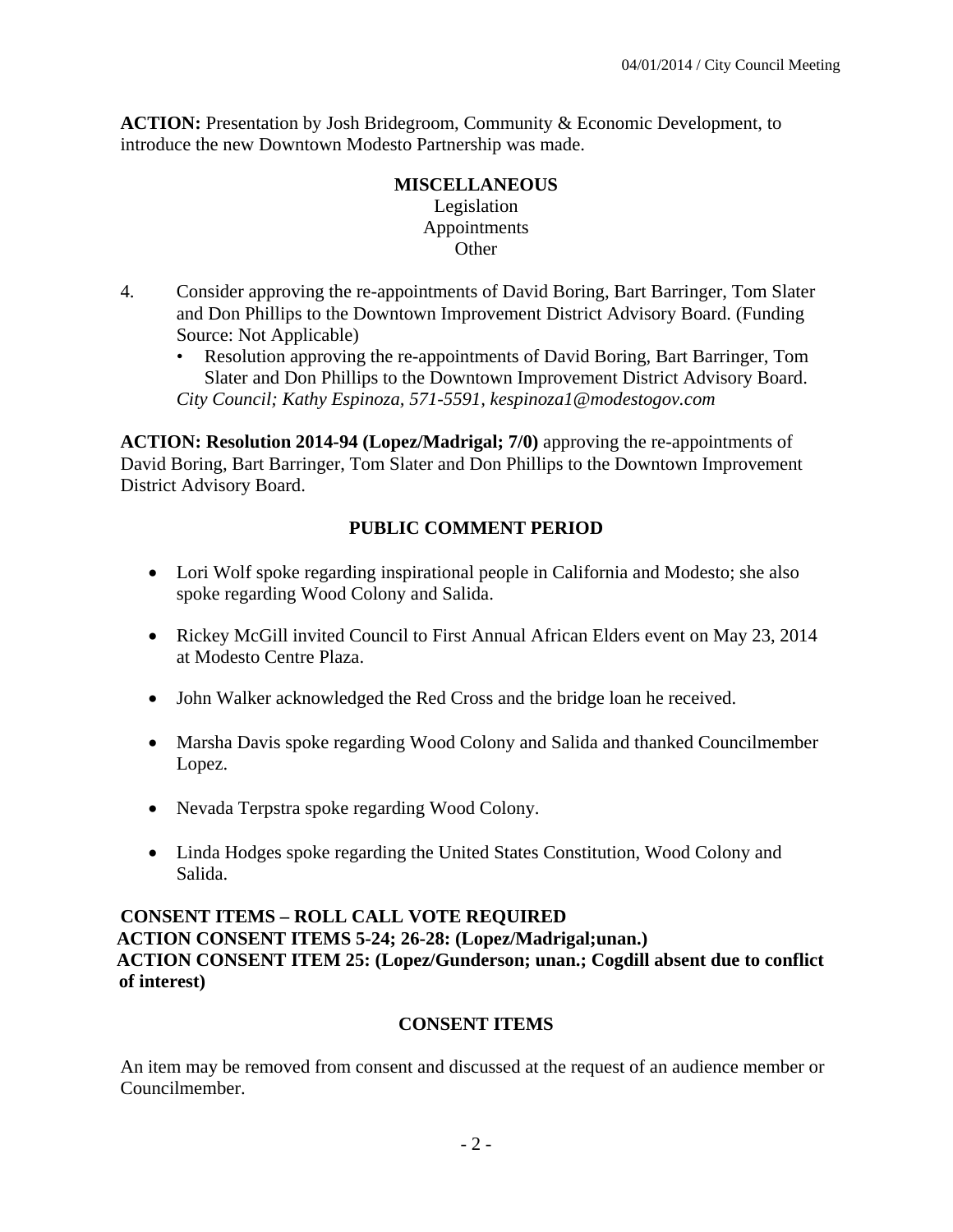Consent

5. Consider approving the minutes from the March 25, 2014 Council Meeting. (Funding Source: Not Applicable)

• Motion approving the minutes from the March 25, 2014 Council Meeting. *City Clerk; Stephanie Lopez, 577-5396, slopez@modestogov.com* 

**ACTION: Motion (Lopez/Madrigal; 7/0)** approving the minutes from the March 25, 2014 Council Meeting.

**Consent** 

- 6. Consider approving final adoption of Ordinance No. 3601-C.S. amending the Precise Plan Amendment for Area No. 15 in the Village One Specific Plan Area to redesignate ten acres from elementary school to Village Residential to facilitate development of a single-family residential subdivision, property located at the southeast corner of Caden Drive and Hillglen Avenue (Florsheim Land Company). (Funding Source: Not Applicable)
	- Motion approving final adoption of Ordinance No. 3601-C.S. amending the Precise Plan Amendment for Area No. 15 in the Village One Specific Plan Area to redesignate ten acres from elementary school to Village Residential to facilitate development of a single-family residential subdivision, property located at the southeast corner of Caden Drive and Hillglen Avenue (Florsheim Land Company). *City Clerk; Stephanie Lopez, 571-5597, slopez@modestogov.com*

**ACTION: Motion (Lopez/Madrigal; 7/0)** approving final adoption of **Ordinance No. 3601- C.S.** amending the Precise Plan Amendment for Area No. 15 in the Village One Specific Plan Area to redesignate ten acres from elementary school to Village Residential to facilitate development of a single-family residential subdivision, property located at the southeast corner of Caden Drive and Hillglen Avenue (Florsheim Land Company).

## Consent

- 7. Consider approving amendments to: (i) the City of Modesto Policy Against Harassment and Discrimination; (ii) the City of Modesto Non-Retaliation Policy; and (iii) the City of Modesto Complaint Procedure. (Funding Source: Not Applicable)
	- Resolution approving amendments to the City of Modesto Policy Against Harassment and Discrimination, the City of Modesto Non-Retaliation Policy, and the City of Modesto Complaint Procedure.

*City Attorney; Dawn Perez, 577-5262, dperez@modestogov.com* 

**ACTION: Resolution 2014-95 (Lopez/Madrigal; 7/0)** approving amendments to the City of Modesto Policy Against Harassment and Discrimination, the City of Modesto Non-Retaliation Policy, and the City of Modesto Complaint Procedure.

Consent

8. Consider approving the Outside Service Agreement for sewer connection for the property located at 1725 John Street. (Funding Source: General Fund & Sewer Fund)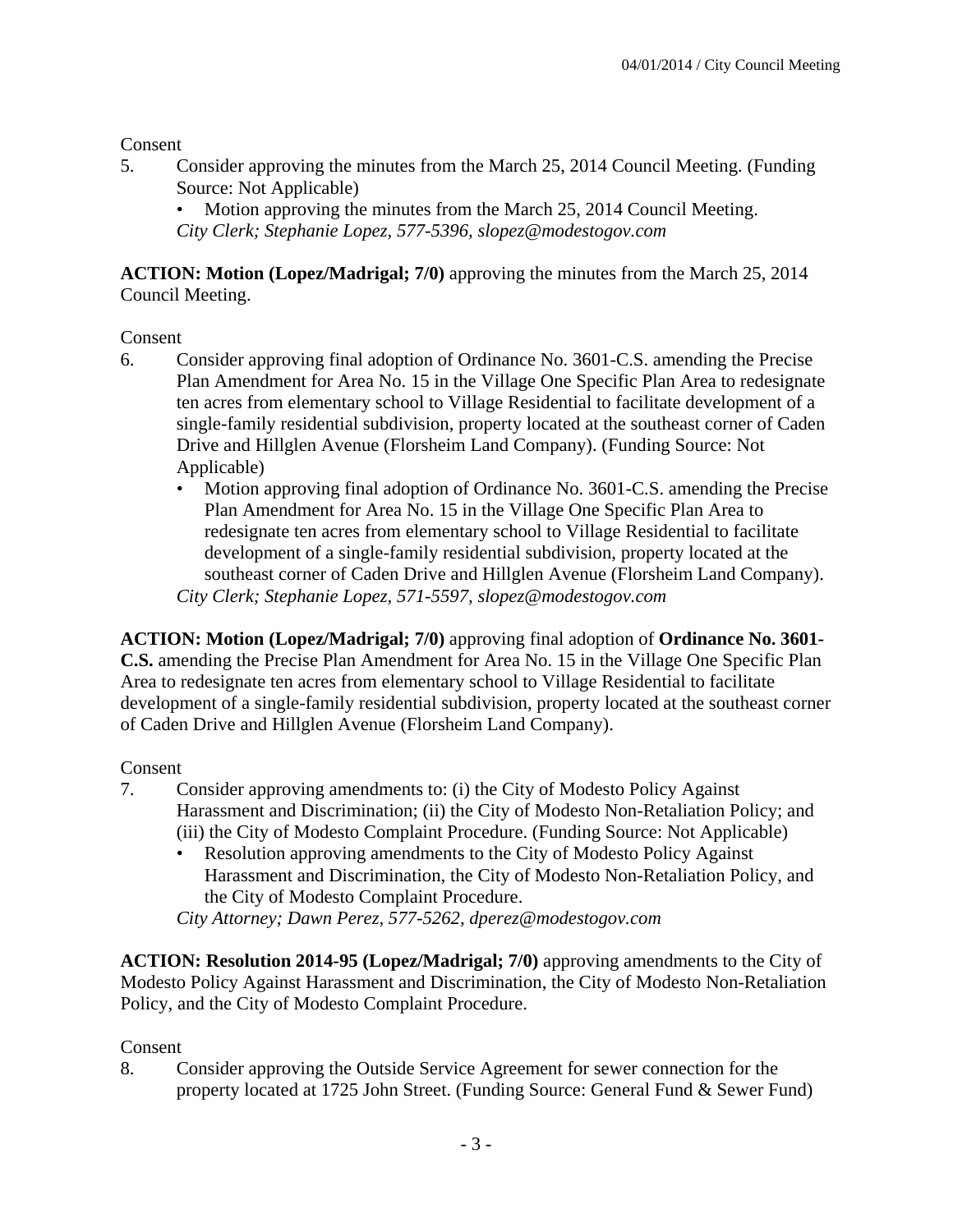• Resolution approving an Outside Service Agreement between the City of Modesto and Anselmo Maldonado Cervantes a single man, and Yolanda Valencia Gonzales a single woman, both as joint tenants, for sewer service for the property located at 1725 John Street in the Robertson Road Neighborhood, Modesto, (APN: 037-024- 027); and authorizing the City Manager, or his designee, to execute the agreement. *Community & Economic Development; Bill Sandhu, 577-5356,* 

*bsandhu@modestogov.com* 

**ACTION: Resolution 2014-96 (Lopez/Madrigal; 7/0)** approving an Outside Service Agreement between the City of Modesto and Anselmo Maldonado Cervantes a single man, and Yolanda Valencia Gonzales a single woman, both as joint tenants, for sewer service for the property located at 1725 John Street in the Robertson Road Neighborhood, Modesto, (APN: 037-024-027); and authorizing the City Manager, or his designee, to execute the agreement.

Consent

- 9. Consider approving the Outside Service Agreement for sewer connection for the property located at 2232 Robertson Road. (Funding Source: General Fund & Sewer Fund)
	- Resolution approving an Outside Service Agreement between the City of Modesto and Robert L. Tylor, a trustee of the Moretti family trust, for sewer service for the property located at 2232 Robertson Road in the Robertson Road Neighborhood, Modesto, (APN: 037-020-003); and authorizing the City Manager, or his designee, to execute the agreement.

*Community & Economic Development; Bill Sandhu, 577-5356, bsandhu@modestogov.com* 

**ACTION: Resolution 2014-97 (Lopez/Madrigal; 7/0)** approving an Outside Service Agreement between the City of Modesto and Robert L. Tylor, a trustee of the Moretti family trust, for sewer service for the property located at 2232 Robertson Road in the Robertson Road Neighborhood, Modesto, (APN: 037-020-003); and authorizing the City Manager, or his designee, to execute the agreement.

Consent

- 10. Consider approving a Will Serve Letter and an Outside Service Agreement for water service for the property located at 5404 Kiernan Avenue. (Funding Source: General Fund, Water Fund)
	- Resolution approving a Will Serve Letter for the property located at 5404 Kiernan Avenue, (APN: 135-001-022) to connect to the City of Modesto's existing water system, and authorizing the City Manager, or his designee, to sign the Will Serve Letter.
	- Resolution approving an Outside Service Agreement between the City of Modesto and Best Care Center, Inc., a California Corporation for water service for the property located at 4504 Kiernan Avenue, (APN: 135-001-022), and authorizing the City Manager, or his designee, to execute the agreement.

*Community & Economic Development; Bill Sandhu, 577-5356,*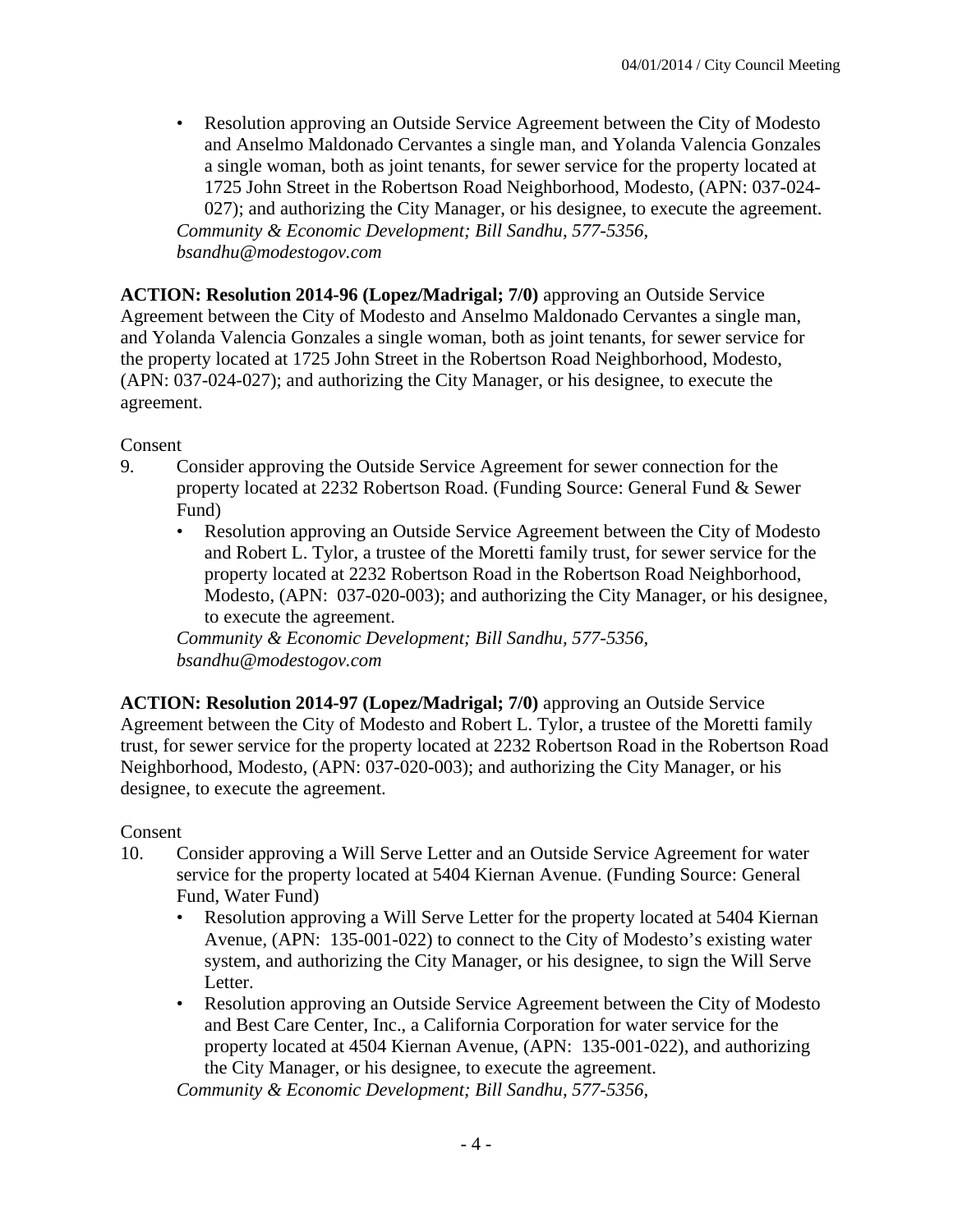## *bsandhu@modestogov.com*

**ACTION: Resolution 2014-98 (Lopez/Madrigal; 7/0)** approving a Will Serve Letter for the property located at 5404 Kiernan Avenue, (APN: 135-001-022) to connect to the City of Modesto's existing water system, and authorizing the City Manager, or his designee, to sign the Will Serve Letter.

**ACTION: Resolution 2014-99 (Lopez/Madrigal; 7/0)** approving an Outside Service Agreement between the City of Modesto and Best Care Center, Inc., a California Corporation for water service for the property located at 4504 Kiernan Avenue, (APN: 135-001-022), and authorizing the City Manager, or his designee, to execute the agreement.

## Consent

- 11. Consider approving a Will Serve Letter and an Outside Service Agreement for water service for the property located at 4844 3rd Street. (Funding Source: General Fund and Water Fund)
	- Resolution approving a Will Serve Letter for the property located at 4844 3rd Street, (APN: 133-007-044) to connect to the City of Modesto's existing water system, and authorizing the City Manager, or his designee, to sign the Will Serve Letter.
	- Resolution approving an Outside Service Agreement between the City of Modesto and Arthur B. Wright and Sallie M. Wright, husband and wife as joint tenants, for water service for the property located at 4844 3rd Street, (APN: 133-007-044), and authorizing the City Manager, or his designee, to execute the agreement.

*Community & Economic Development; Bill Sandhu, 577-5356, bsandhu@modestogov.com* 

**ACTION: Resolution 2014-100 (Lopez/Madrigal; 7/0)** approving a Will Serve Letter for the property located at 4844 3rd Street, (APN: 133-007-044) to connect to the City of Modesto's existing water system, and authorizing the City Manager, or his designee, to sign the Will Serve Letter.

**ACTION: Resolution 2014-101 (Lopez/Madrigal; 7/0)** approving an Outside Service Agreement between the City of Modesto and Arthur B. Wright and Sallie M. Wright, husband and wife as joint tenants, for water service for the property located at 4844 3rd Street, (APN: 133-007-044), and authorizing the City Manager, or his designee, to execute the agreement.

## Consent

- 12. Consider approving a prequalified vendor list for surveying and plan line development services for various Capital Improvement Projects. (Funding Source: Various CIP Budgets)
	- Resolution approving a prequalified vendor list for surveying and plan line development services for various Capital Improvement Projects. *Community & Economic Development; Charles Covolo, 571-5537, ccovolo@modestogov.com*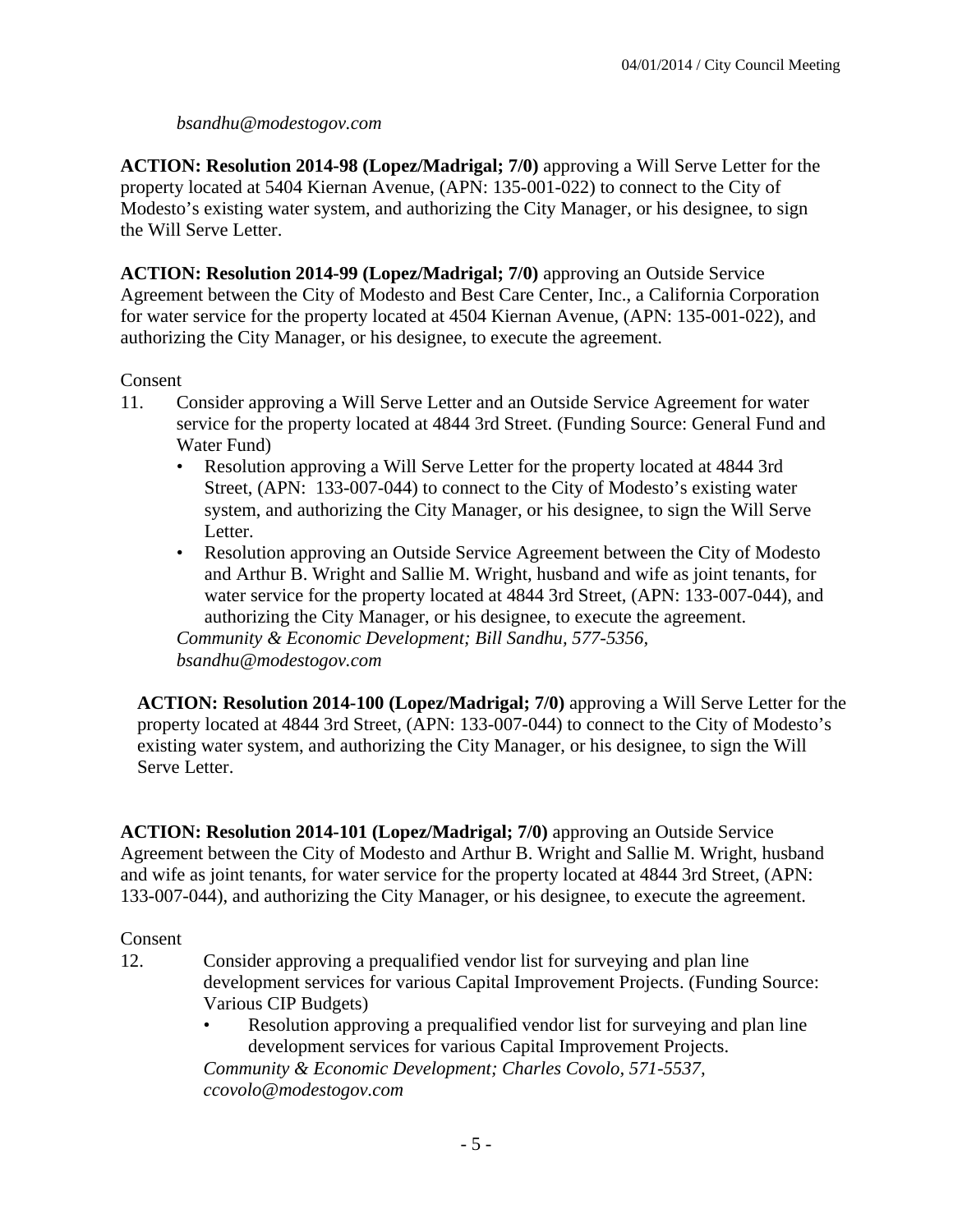**ACTION: Resolution 2014-102 (Lopez/Madrigal; 7/0)** approving a prequalified vendor list for surveying and plan line development services for various Capital Improvement Projects.

## Consent

- 13. Consider introducing and waiving the first reading of an Ordinance amending Sections 3-2.1401 and 3-2.1401.1 of Article 14 of Chapter 2 of Title 3 of the Modesto Municipal Code relating to speed limits (Radar) to determine and designate speed limit changes, which designation shall become effective when appropriate signs are placed. (Funding Source: Surface Transportation Fund (Gas Tax) - 1700)
	- Motion introducing and waiving the first reading of an Ordinance amending Sections 3-2.1401 and 3-2.1401.1 of Article 14 of Chapter 2 of Title 3 of the Modesto Municipal Code relating to speed limits. *Community & Economic Development; Jeff Barnes, 577-5214, Jbarnes@modestogov.com*

**ACTION: Motion (Lopez/Madrigal; 7/0)** introducing and waiving the first reading of **Ordinance No. 3602-C.S.** amending Sections 3-2.1401 and 3-2.1401.1 of Article 14 of Chapter 2 of Title 3 of the Modesto Municipal Code relating to speed limits.

#### Consent

14. Consider accepting the Monthly Investment Report for December 2013. (Funding Source: Not Applicable)

• Motion accepting the Monthly Investment Report for December 2013. *Finance; Gloria Garza, 577-5219, ggarza@modestogov.com* 

**ACTION: Motion (Lopez/Madrigal; 7/0)** accepting the Monthly Investment Report for December 2013.

Consent

- 15. Consider accepting monthly budget adjustment and amending the Fiscal Year 2013-14 Annual Operating and Capital Improvement Budgets for February 2014. (Funding Source: Various)
	- Resolution amending the Fiscal Year 2013-2014 Annual Operating and Capital Improvement Budgets.

*Finance; Terri Swearingen, 577-5378, tswearingen@modestogov.com* 

**ACTION: Resolution 2014-103 (Lopez/Madrigal; 7/0)** amending the Fiscal Year 2013-2014 Annual Operating and Capital Improvement Budgets.

## Consent

- 16. Consider accepting monthly budget adjustments for March 2014 and amending the Fiscal Year 2013-14 Annual Operating and Capital Improvement Budgets. (Funding Source: Various)
	- Resolution amending the Fiscal Year 2013-2014 Annual Operating and Capital Improvement Budgets.

*Finance; Terri Swearingen, 577-5378, tswearingen@modestogov.com*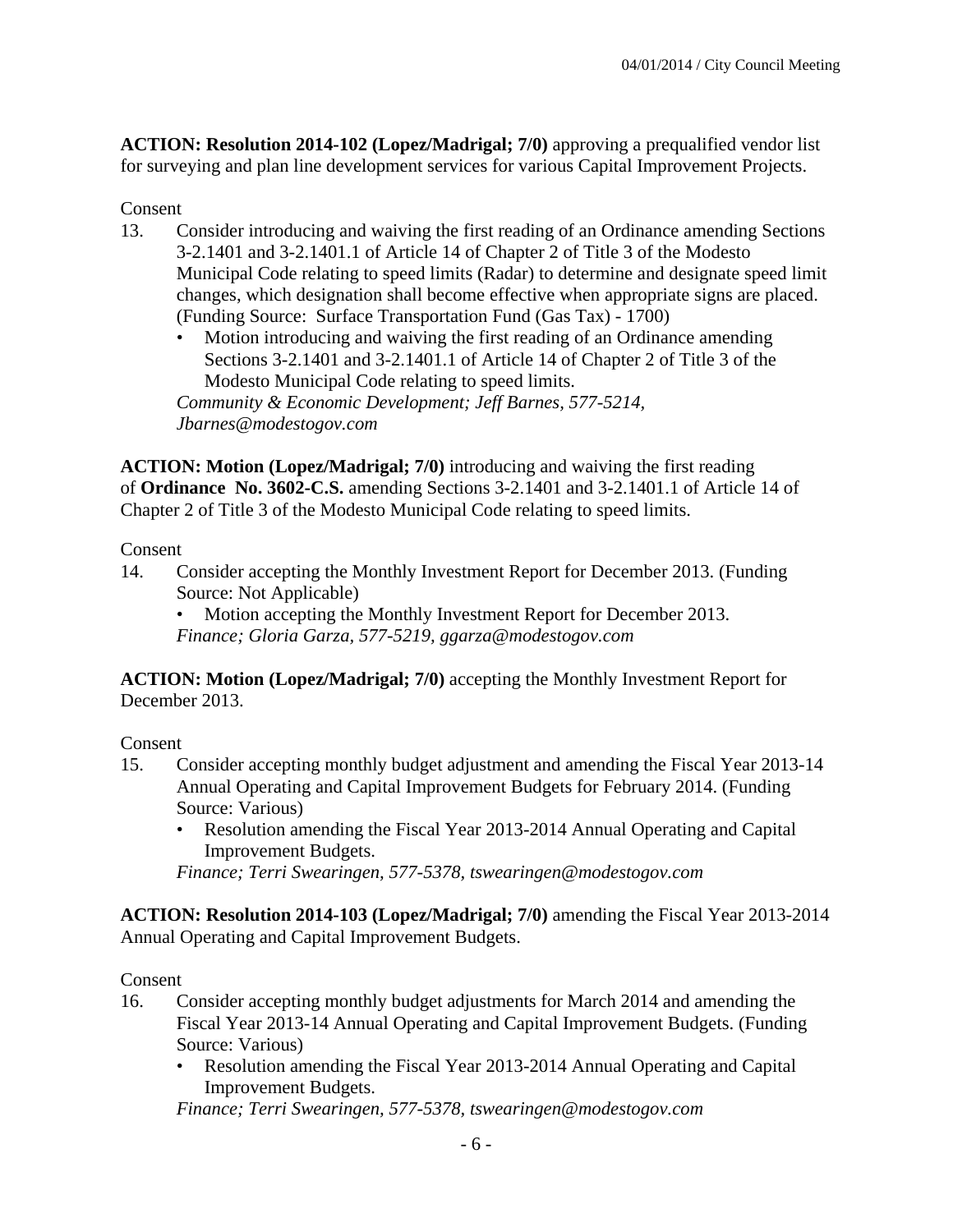**ACTION: Resolution 2014-104 (Lopez/Madrigal; 7/0)** amending the Fiscal Year 2013-2014 Annual Operating and Capital Improvement Budgets.

## Consent

17. Consider approving the revised Debt Management Policy. (Funding Source: Not Applicable)

• Resolution adopting the revised Debt Management Policy. *Finance; Gloria Garza, 577-5219, ggarza@modestogov.com* 

**ACTION: Resolution 2014-105 (Lopez/Madrigal; 7/0)** adopting the revised Debt Management Policy.

Consent

18. Consider approving the revised Annual Investment Policy. (Funding Source: Not Applicable)

• Resolution adopting the revised Annual Investment Policy.

*Finance; Gloria Garza, 577-5219, ggarza@modestogov.com* 

**ACTION: Resolution 2014-106 (Lopez/Madrigal; 7/0)** adopting the revised Annual Investment Policy.

Consent

- 19. Consider authorizing the award of bid for the purchase of a Vac-Con Hot Shot sewer and storm drain cleaner truck for the Water Quality Control Division, Wastewater and Stormwater Collection Sections through the Public Works Department, Fleet Services Division, by "accessing the terms" of a competitively bid contract with the National Joint Powers Alliance (NJPA) to Atlantic Machinery, Silver Spring, MD, for an estimated total cost of \$235,845. (Funding Source: Fleet Replacement Fund)
	- Resolution authorizing the award of bid for the purchase of a Vac-Con Hot Shot sewer and storm drain cleaner truck for the Water Quality Control Division, Wastewater and Stormwater Collection Sections through the Public Works Department, Fleet Services Division, by "accessing the terms" of a competitively bid contract with the National Joint Powers Alliance (NJPA) to Atlantic Machinery, Silver Spring, MD and authorizing the Purchasing Manager, or his designee, to issue a purchase order for an estimated total cost of \$235,845. *Finance and Public Works; Meagan Torres, 571-5839, mtorres@modestogov.com*

**ACTION: Resolution 2014-107 (Lopez/Madrigal; 7/0)** authorizing the award of bid for the purchase of a Vac-Con Hot Shot sewer and storm drain cleaner truck for the Water Quality Control Division, Wastewater and Stormwater Collection Sections through the Public Works Department, Fleet Services Division, by "accessing the terms" of a competitively bid contract with the National Joint Powers Alliance (NJPA) to Atlantic Machinery, Silver Spring, MD and authorizing the Purchasing Manager, or his designee, to issue a purchase order for an estimated total cost of \$235,845.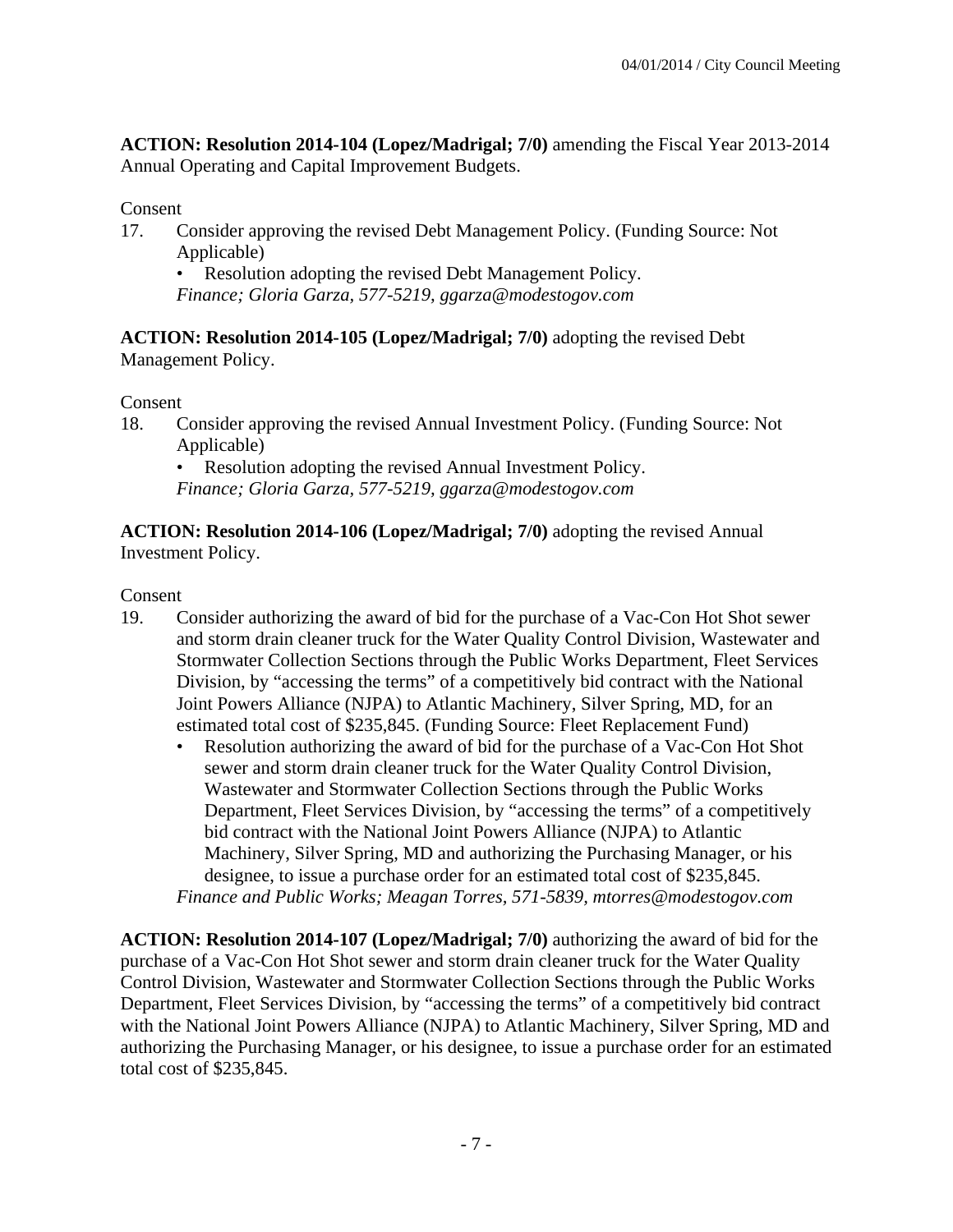Consent

- 20. Consider approving: (i) amending section 1.7(k) of Personnel Rule 1 of the City of Modesto relating to the revision of the definition of classified services and (ii) amending section 7.5(d) and (e) of Personnel Rule 7 of the City of Modesto relating to the revision of the types of appointment for temporary and part-time positions. (Funding Source: N/A)
	- Resolution amending section 1.7(k) of Personnel Rule 1 of the City of Modesto relating to the revision of the definition of classified services.
	- Resolution amending sections 7.5(d) and (e) of Personnel Rule 7 of the City of Modesto relating to the revision of the types of appointment for temporary and part-time positions.

*Human Resources; Joe Lopez, 571-5126, joelopez@modestogov.com* 

**ACTION: Resolution 2014-108 (Lopez/Madrigal; 7/0)** amending section 1.7(k) of Personnel Rule 1 of the City of Modesto relating to the revision of the definition of classified services.

**ACTION: Resolution 2014-109 (Lopez/Madrigal; 7/0)** amending sections 7.5(d) and (e) of Personnel Rule 7 of the City of Modesto relating to the revision of the types of appointment for temporary and part-time positions.

## Consent

- 21. Consider accepting a donation of approximately \$33,057 from Macerich Property Management Co., LLC, for the purchase of technology to fight crime. (Funding Source: MPD Multi-Year Donations)
	- Resolution accepting a donation of approximately \$33,057 from Macerich Property Management Co., LLC, for the purchase of technology to fight crime; and authorizing the City Manager, or his designee, to execute the necessary documents. *Police; Galen Carroll, 572-9501, carrollg@modestopd.com*

**ACTION: Resolution 2014-110 (Lopez/Madrigal; 7/0)** accepting a donation of approximately \$33,057 from Macerich Property Management Co., LLC, for the purchase of technology to fight crime; and authorizing the City Manager, or his designee, to execute the necessary documents.

# Consent

- 22. Consider: (i) authorizing the sole source procurement for the purchase of eight Automatic License Plate Recognition Camera Systems equipment, software, license plate readers, installation and maintenance for the Modesto Police Department, to 3M, Knoxville, TN, for an estimated total cost of \$174,789.62; and (ii) authorizing the sole source procurement for the purchase of two Camera License Plate Recognition Readers and installation for an estimated total cost of \$78,463.06. (Funding Source: MY Operating Account/AB 109)
	- Resolution authorizing the sole source procurement for the purchase of eight Automatic License Plate Recognition Camera Systems equipment, software, license plate readers, installation and maintenance for the Modesto Police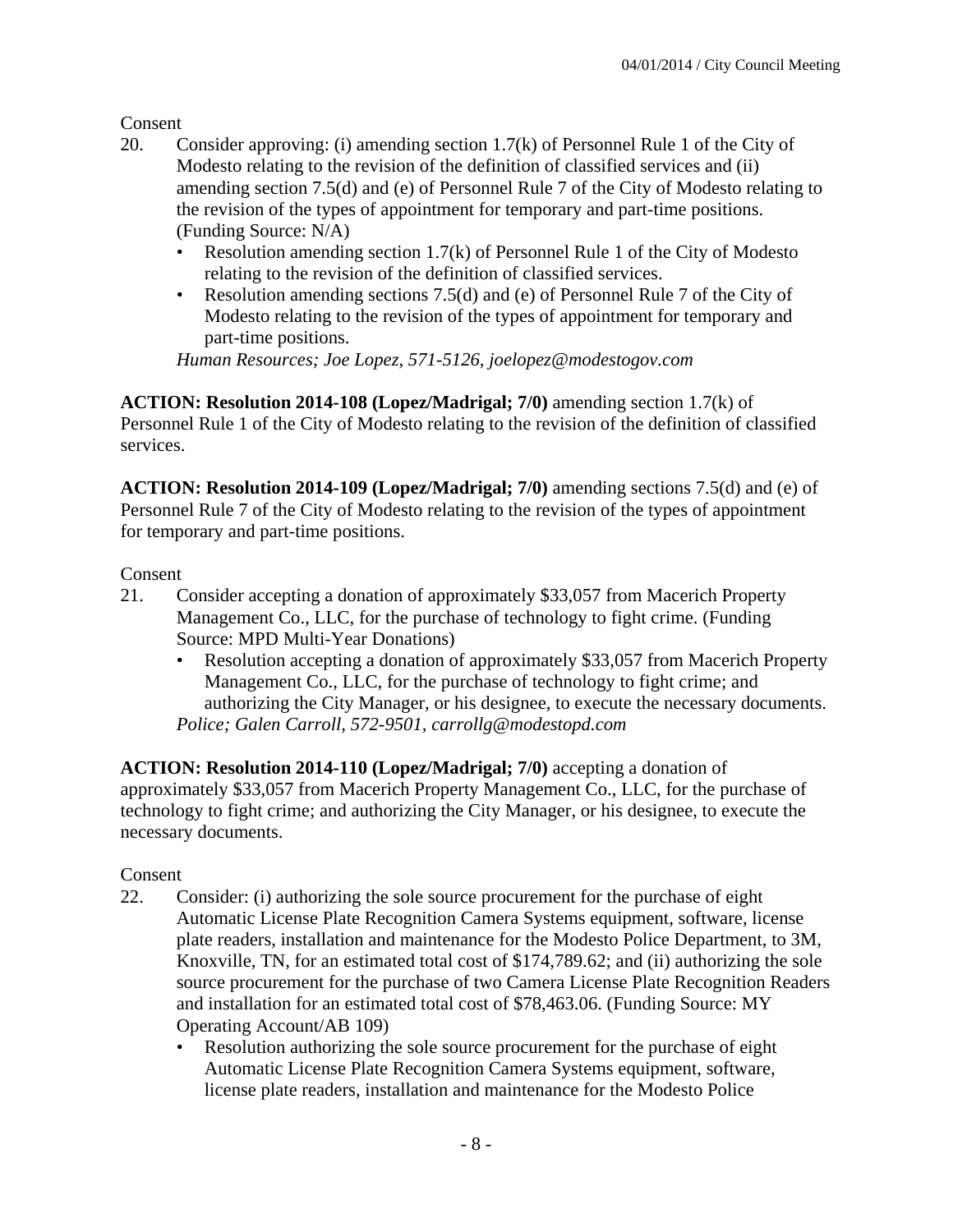Department, to 3M, Knoxville, TN; and authorizing the Purchasing Manager, or his designee, to issue a purchase order for an estimated total of \$174,789.62.

• Resolution authorizing the sole source procurement for the purchase of two Camera License Plate Recognition Systems and installation to 3M, Knoxville, TN; and authorizing the Purchasing Manager, or his designee, to issue a purchase order for an estimated total cost of \$78,463.06.

*Police; Jeramy Young, 572-9664, youngj@modestopd.com* 

**ACTION: Resolution 2014-111 (Lopez/Madrigal; 7/0)** authorizing the sole source procurement for the purchase of eight Automatic License Plate Recognition Camera Systems equipment, software, license plate readers, installation and maintenance for the Modesto Police Department, to 3M, Knoxville, TN; and authorizing the Purchasing Manager, or his designee, to issue a purchase order for an estimated total of \$174,789.62.

**ACTION: Resolution 2014-112 (Lopez/Madrigal; 7/0)** authorizing the sole source procurement for the purchase of two Camera License Plate Recognition Systems and installation to 3M, Knoxville, TN; and authorizing the Purchasing Manager, or his designee, to issue a purchase order for an estimated total cost of \$78,463.06.

Consent

- 23. Consider approving the plans and specifications for the Transit Services Tenth Street Place (TSP) 4th Floor Remodel project, accepting the bid, and approving a contract with Netbuilds of Marysville, California in the amount of \$78,810. (Total estimated cost for the construction portion of the project is \$94,021). (Funding Source: Transit Funds)
	- Resolution approving the plans and specifications for the Transit Services 4th Floor Remodel project, accepting the bid, and approving a contract with Netbuilds of Marysville, California in the amount of \$78,810, and authorizing the City Manager, or his designee, to execute the contract.

*Public Works; Fred Cavanah, 577-5298, Fcavanah@modestogov.com* 

**ACTION: Resolution 2014-113 (Lopez/Madrigal; 7/0)** approving the plans and specifications for the Transit Services 4th Floor Remodel project, accepting the bid, and approving a contract with Netbuilds of Marysville, California in the amount of \$78,810, and authorizing the City Manager, or his designee, to execute the contract.

## Consent

24. Consider: (i) approving an On-Call Agreement with RMC Water and Environment (RMC) for Grant Researching and Writing Services in an amount not to exceed \$40,000 for one year with two, one-year extension options at the sole discretion of the City; and (ii) approving an On-Call Agreement with Provost and Pritchard Consulting Group (P&P) for Grant Researching and Writing Services in an amount not to exceed \$40,000 for one year, with two, one-year extension options at the sole discretion of the City for a total annual cost of \$80,000, and \$240,000 over three years. (Funding Source: Water Fund, Wastewater Fund and various water, wastewater and storm drainage Capital Improvement Projects)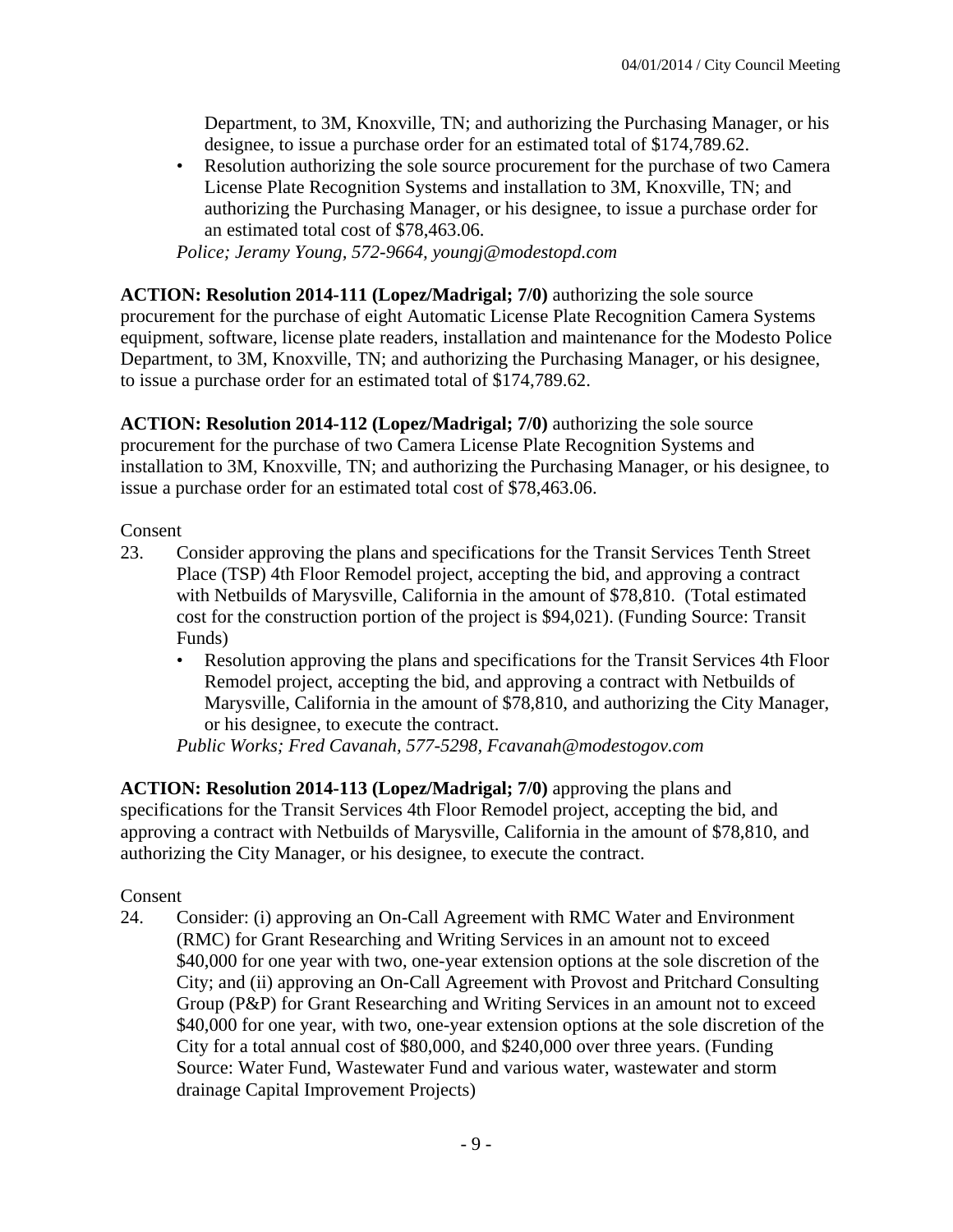- Resolution approving an On-Call Agreement with RMC Water and Environment for Grant Researching and Writing Services in an amount not to exceed \$40,000 for one year, with two, one-year extension options, at the sole discretion of the City, and authorizing the City Manager, or his designee, to execute the Agreement.
- Resolution approving an On-Call Agreement with Provost and Pritchard Consulting Group for Grant Researching and Writing Services , in an amount not to exceed \$40,000 for one year, with two, one-year extension options, at the sole discretion of the City, and authorizing the City Manager, or his designee, to execute the Agreement.

*Utility Planning and Projects; Glenn Prasad, 571-5149, gprasad@modestogov.com* 

**ACTION: Resolution 2014-114 (Lopez/Madrigal; 7/0)** approving an On-Call Agreement with RMC Water and Environment for Grant Researching and Writing Services in an amount not to exceed \$40,000 for one year, with two, one-year extension options, at the sole discretion of the City, and authorizing the City Manager, or his designee, to execute the Agreement.

**ACTION: Resolution 2014-115 (Lopez/Madrigal; 7/0)** approving an On-Call Agreement with Provost and Pritchard Consulting Group for Grant Researching and Writing Services , in an amount not to exceed \$40,000 for one year, with two, one-year extension options, at the sole discretion of the City, and authorizing the City Manager, or his designee, to execute the Agreement.

#### *Removed from Consent*

- 25. Consider: (i) approving an Agreement with Horizon Water and Environment, LLC for Project Level Environmental Impact Report for the Del Rio Water System Improvements Project in an amount not to exceed \$100,497; and (ii) approving an Agreement with URS Corporation dba URS Corporation Americas for Groundwater Impacts Analysis for Del Rio Water System Improvements Project in an amount not to exceed \$59,506. (Total estimated cost for this portion of the environmental services for this project is \$220,003.) (Funding Source: Water Fund - CIP)
	- Resolution approving an agreement with Horizon Water and Environment, LLC for Project Level Environmental Impact Report for the Del Rio Water System Improvements Project in an amount not to exceed \$91,361 for the identified scope of services, plus \$9,136 for additional services (if needed), for a maximum total amount of \$100,497, and authorizing the City Manager, or his designee, to execute the agreement.
	- Resolution approving an agreement with URS Corporation dba URS Corporation Americas for Groundwater Impacts Analysis for Del Rio Water System Improvements Project in an amount not to exceed \$54,096 for the identified scope of services, plus \$5,410 for additional services (if needed), for a maximum total amount of \$59,506, and authorizing the City Manager, or his designee, to execute the agreement.

*Utility Planning and Projects; Rob Christensen, 577-5423, rchristensen@modestogov.com* 

## **ACTION: Resolution 2014-116 (Lopez/Gunderson; 6/0; Cogdill absent due to conflict of**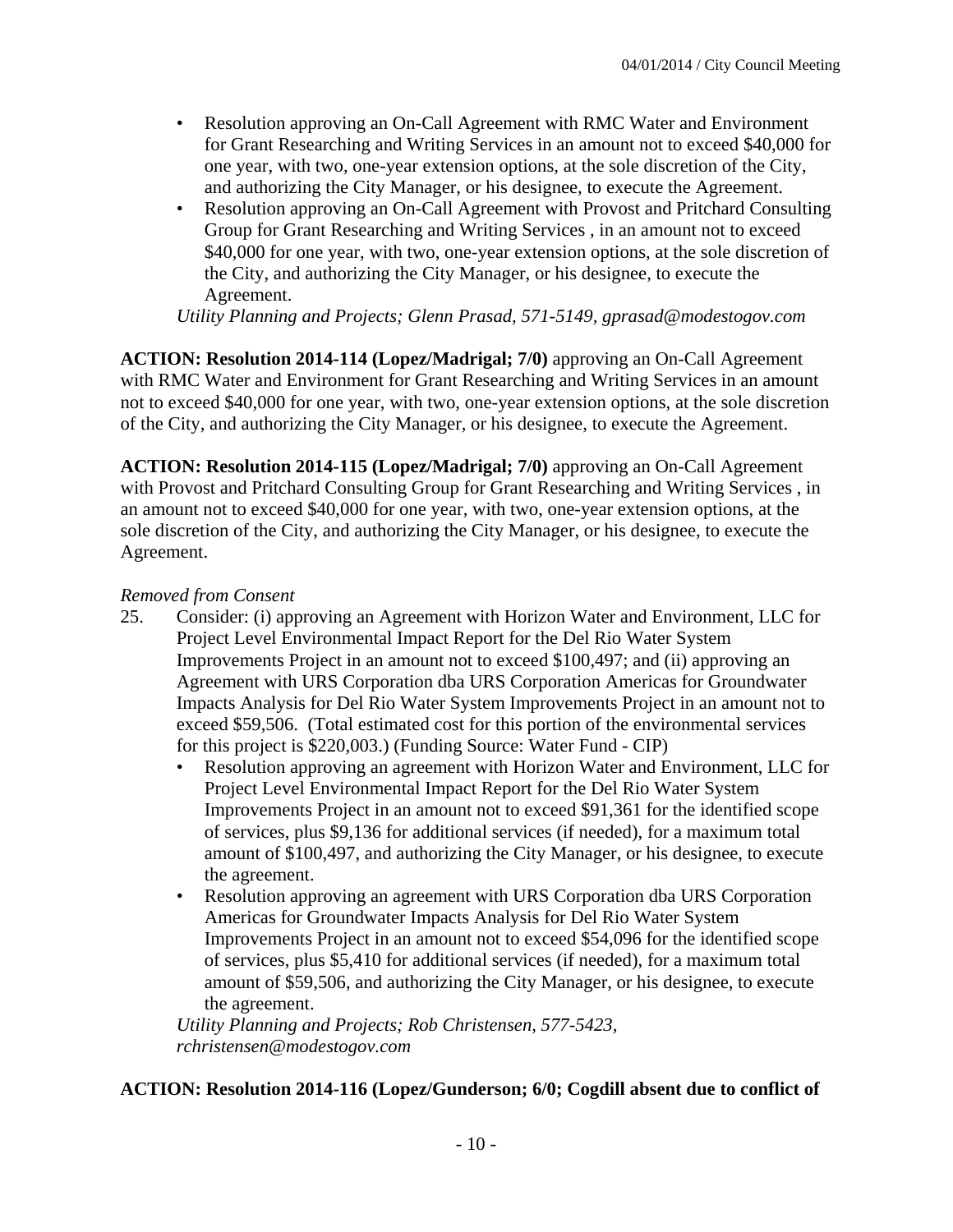**interest)** approving an agreement with Horizon Water and Environment, LLC for Project Level Environmental Impact Report for the Del Rio Water System Improvements Project in an amount not to exceed \$91,361 for the identified scope of services, plus \$9,136 for additional services (if needed), for a maximum total amount of \$100,497, and authorizing the City Manager, or his designee, to execute the agreement.

## **ACTION: Resolution 2014-117 (Lopez/Gunderson; 6/0; Cogdill absent due to conflict of**

**interest)** approving an agreement with URS Corporation dba URS Corporation Americas for Groundwater Impacts Analysis for Del Rio Water System Improvements Project in an amount not to exceed \$54,096 for the identified scope of services, plus \$5,410 for additional services (if needed), for a maximum total amount of \$59,506, and authorizing the City Manager, or his designee, to execute the agreement.

## Consent

- 26. Consider accepting the work by Hobbs Construction Inc. of Clovis, California for the Modesto West Basin Improvements project as complete and authorizing payment of amounts totaling \$406,515. The total project cost is \$795,708 which included construction contingency, engineering design, city construction forces, and construction administration. (Funding Source: Community Facilities District No. 2004- 1 (Village One #2)
	- Resolution accepting the work by Hobbs Construction, for the Modesto West Basin Improvements Project as complete, authorizing the City Clerk to file a Notice of Completion with the Stanislaus County Recorder upon receipt of approved Warranty Bond, to release securities upon expiration of statutory periods, and authorizing payment of amounts totaling \$406,515.

*Utility Planning and Projects; Collin Yerzy, 571-5860, cyerzy@modestogov.com* 

**ACTION: Resolution 2014-118 (Lopez/Madrigal; 7/0)** accepting the work by Hobbs Construction, for the Modesto West Basin Improvements Project as complete, authorizing the City Clerk to file a Notice of Completion with the Stanislaus County Recorder upon receipt of approved Warranty Bond, to release securities upon expiration of statutory periods, and authorizing payment of amounts totaling \$406,515.

## Consent

- 27. Consider accepting the work by Rolfe Construction of Atwater, California, for the Street Improvements East of El Vista Elementary School Project as complete and authorizing payment of amounts totaling \$297,994. (The total project cost is \$423,413, which included construction contingency, engineering design, and construction administration.) (Funding Source: Safe Route to School Grant, LTF Fund Transfer and City of Modesto Gas Tax)
	- Resolution accepting the work by Rolfe Construction, for the Street Improvements East of El Vista Elementary School Project as complete, authorizing the City Clerk to file a Notice of Completion with the Stanislaus County Recorder upon receipt of approved Warranty Bond, to release securities upon expiration of statutory periods, and authorizing payment of amounts totaling \$297,994.

*Utility Planning and Projects; Collin Yerzy, 571-5860, cyerzy@modestogov.com*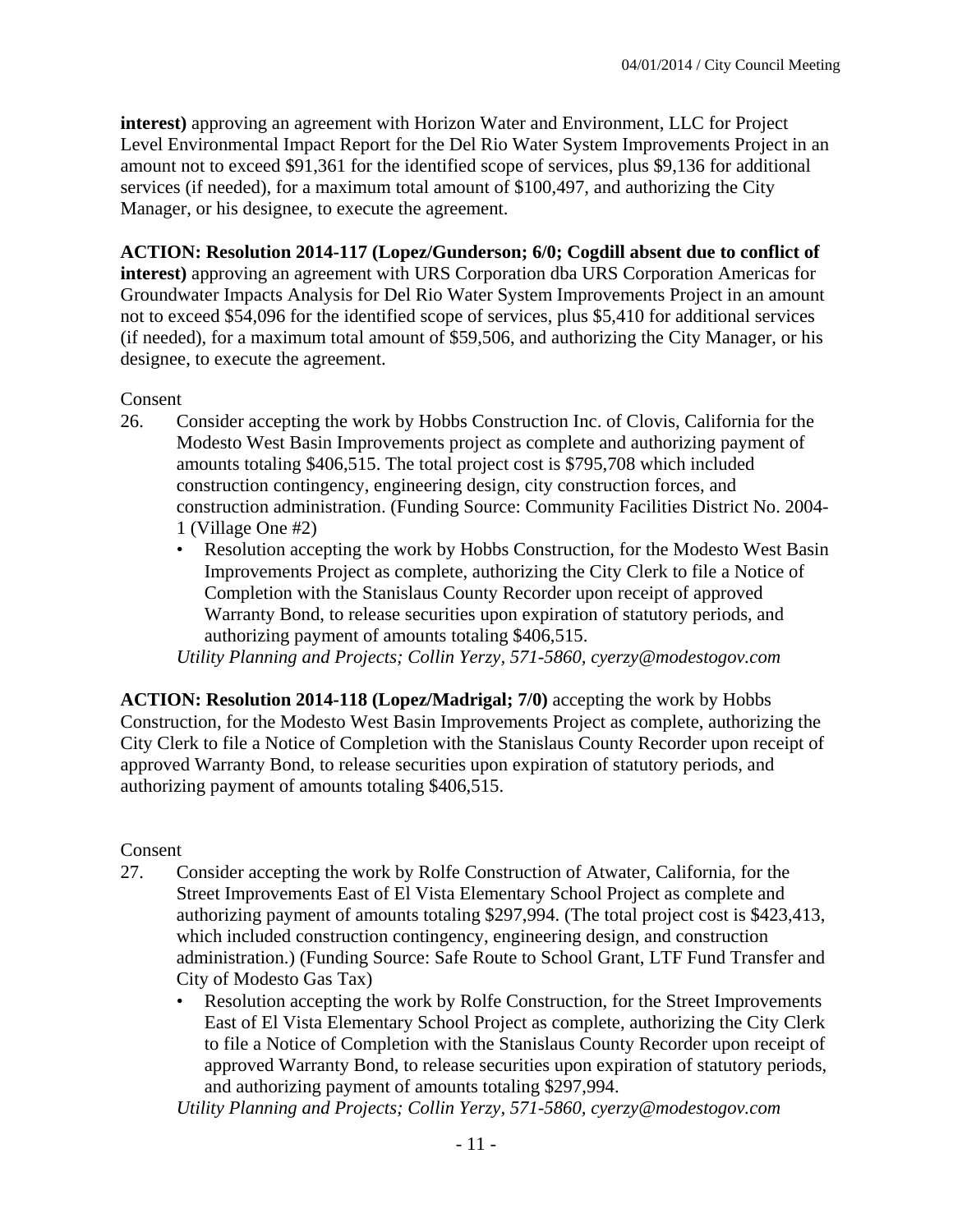**ACTION: Resolution 2014-119 (Lopez/Madrigal; 7/0)** accepting the work by Rolfe Construction, for the Street Improvements East of El Vista Elementary School Project as complete, authorizing the City Clerk to file a Notice of Completion with the Stanislaus County Recorder upon receipt of approved Warranty Bond, to release securities upon expiration of statutory periods, and authorizing payment of amounts totaling \$297,994.

Consent

- 28. Consider accepting the work by DSS Company, dba Knife River Construction. of Stockton, California, for the East Side of Sutter Avenue South of Marshall Street Improvements Project as complete and authorizing payment of amounts totaling \$369,339. (The total project cost is \$489,682, which included construction contingency, engineering design, and construction administration. ) (Funding Source: Safe Route to School Grant, LTF Funds and City of Modesto Gas Tax)
	- Resolution accepting the work by Knife River, for the East Side of Sutter Avenue South of Marshall Street Improvements Project as complete, authorizing the City Clerk to file a Notice of Completion with the Stanislaus County Recorder upon receipt of approved Warranty Bond, to release securities upon expiration of statutory periods, and authorizing payment of amounts totaling \$369,339. *Utility Planning and Projects; Collin Yerzy, 571-5860, cyerzy@modestogov.com*

**ACTION: Resolution 2014-120 (Lopez/Madrigal; 7/0)** accepting the work by Knife River, for the East Side of Sutter Avenue South of Marshall Street Improvements Project as complete, authorizing the City Clerk to file a Notice of Completion with the Stanislaus County Recorder upon receipt of approved Warranty Bond, to release securities upon expiration of statutory periods, and authorizing payment of amounts totaling \$369,339.

## **COUNCIL COMMENTS & REPORTS**

Councilmember Kenoyer spoke regarding her work on a Day Center for the Homeless; she requested donation of a building as a tax credit.

Councilmember Madrigal announced Project Prom event on April 6, 2014 at Castle Real Estate.

Councilmember Lopez announced teaching coaching programs at Modesto junior high schools; he requested a Presentation at May Council meeting.

## **CITY MANAGER COMMENTS & REPORTS**

None.

## **UNFINISHED BUSINESS**

29. Consider: (i) approving an Agreement with Carollo Engineers, Inc. for Preliminary Design Report for River Trunk Realignment, Beard Brook Siphon, and Cannery Segregation Line Improvement in an amount not to exceed \$1,049,322; and (ii)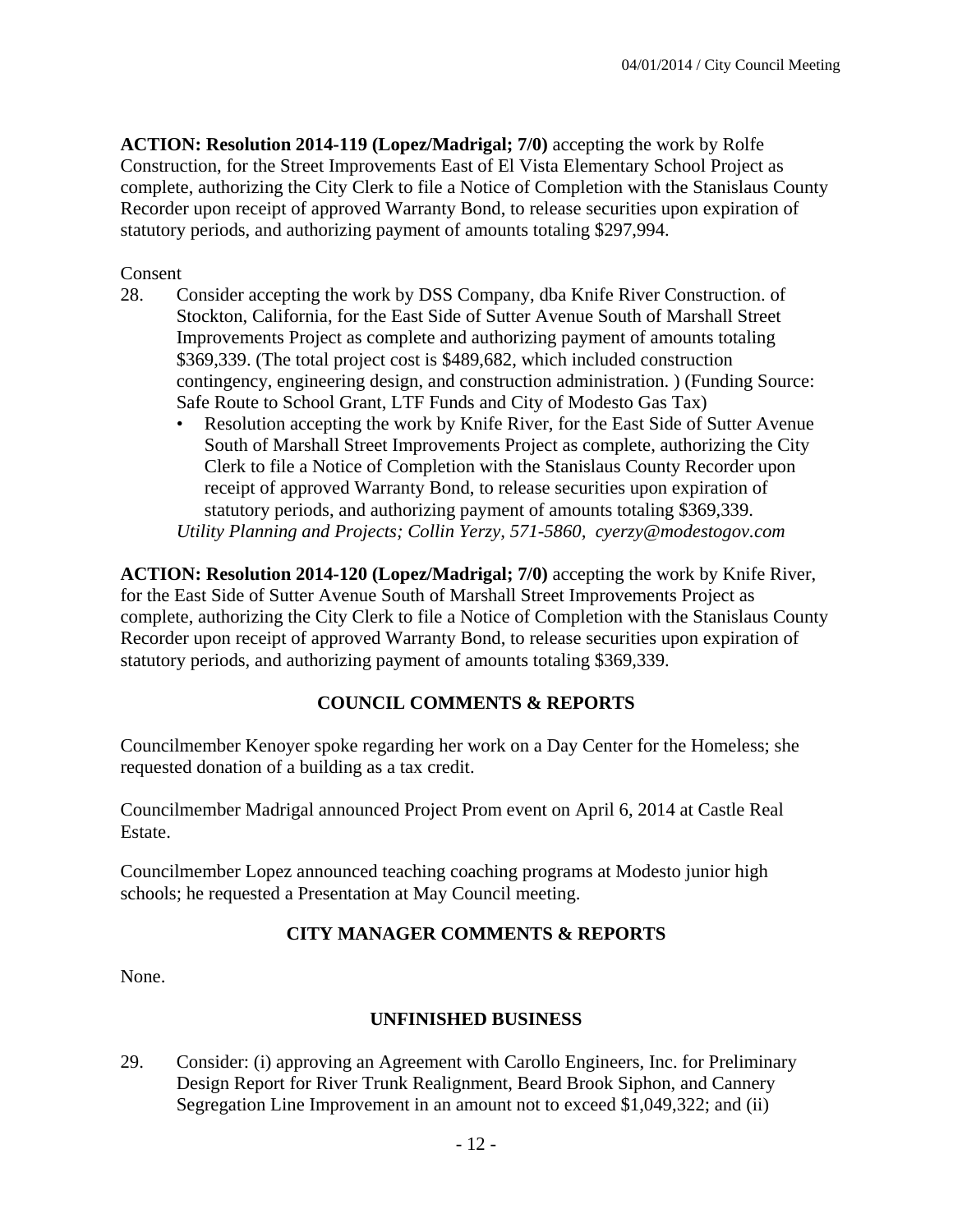amending the Fiscal Year 2013-2014 CIP Budget by transferring \$526,705 into the projects from Wastewater Fund Reserves to fund the agreement, including support by City staff. (Total estimated cost for this portion of the project is \$1,144,714.90) (Funding Source: Wastewater Fund)

- Resolution approving an agreement with Carollo Engineers, Inc. (Carollo) for Preliminary Design Report for River Trunk Realignment, Beard Brook Siphon, and Cannery Segregation Line Improvement in an amount not to exceed \$953,929 for the identified scope of services, plus \$95,393 for additional services (if needed), for a maximum total amount of \$1,049,322, and authorizing the City Manager, or his designee, to execute the agreement.
- Resolution amending the Fiscal Year 2013-2014 CIP budget in the amount of \$526,705 to be transferred into the projects from Wastewater Fund Reserves in order to fully fund an agreement with Carollo Engineers, Inc. for Preliminary Design Report for River Trunk Realignment, Beard Brook Siphon, and Cannery Segregation Line Improvement, including support by City staff.

*Utility Planning and Projects; Jesse Franco, 571-5175, jfranco@modestogov.com* 

**ACTION: Resolution 2014-121 (Cogdill/Gunderson; 7/0)** approving an agreement with Carollo Engineers, Inc. (Carollo) for Preliminary Design Report for River Trunk Realignment, Beard Brook Siphon, and Cannery Segregation Line Improvement in an amount not to exceed \$953,929 for the identified scope of services, plus \$95,393 for additional services (if needed), for a maximum total amount of \$1,049,322, and authorizing the City Manager, or his designee, to execute the agreement.

**ACTION: Resolution 2014-122 (Cogdill/Gunderson; 7/0)** amending the Fiscal Year 2013- 2014 CIP budget in the amount of \$526,705 to be transferred into the projects from Wastewater Fund Reserves in order to fully fund an agreement with Carollo Engineers, Inc. for Preliminary Design Report for River Trunk Realignment, Beard Brook Siphon, and Cannery Segregation Line Improvement, including support by City staff.

## **HEARINGS**

## *Published in the Modesto Bee on March 17, 2014*

- 30. Hearing to consider awarding Non-Exclusive Non-Consensual Franchise Towing Services contracts to sixteen (16) applicants pursuant to Modesto Municipal Code Sections 11-2.01 et seq. (Funding Source: General Fund/Franchise Tow)
	- Resolution awarding Non-Exclusive Non-Consensual Franchise Towing Services to sixteen (16) towing companies, and authorizing the City Manager, or his designee, to execute the contracts.

*Police; Karen Robertson, 342-6175, robertsonk@modestopd.com* 

**ACTION: Resolution 2014-123 (Lopez/Gunderson; 7/0)** awarding Non-Exclusive Non-Consensual Franchise Towing Services to sixteen (16) towing companies, and authorizing the City Manager, or his designee, to execute the contracts.

## **NEW BUSINESS**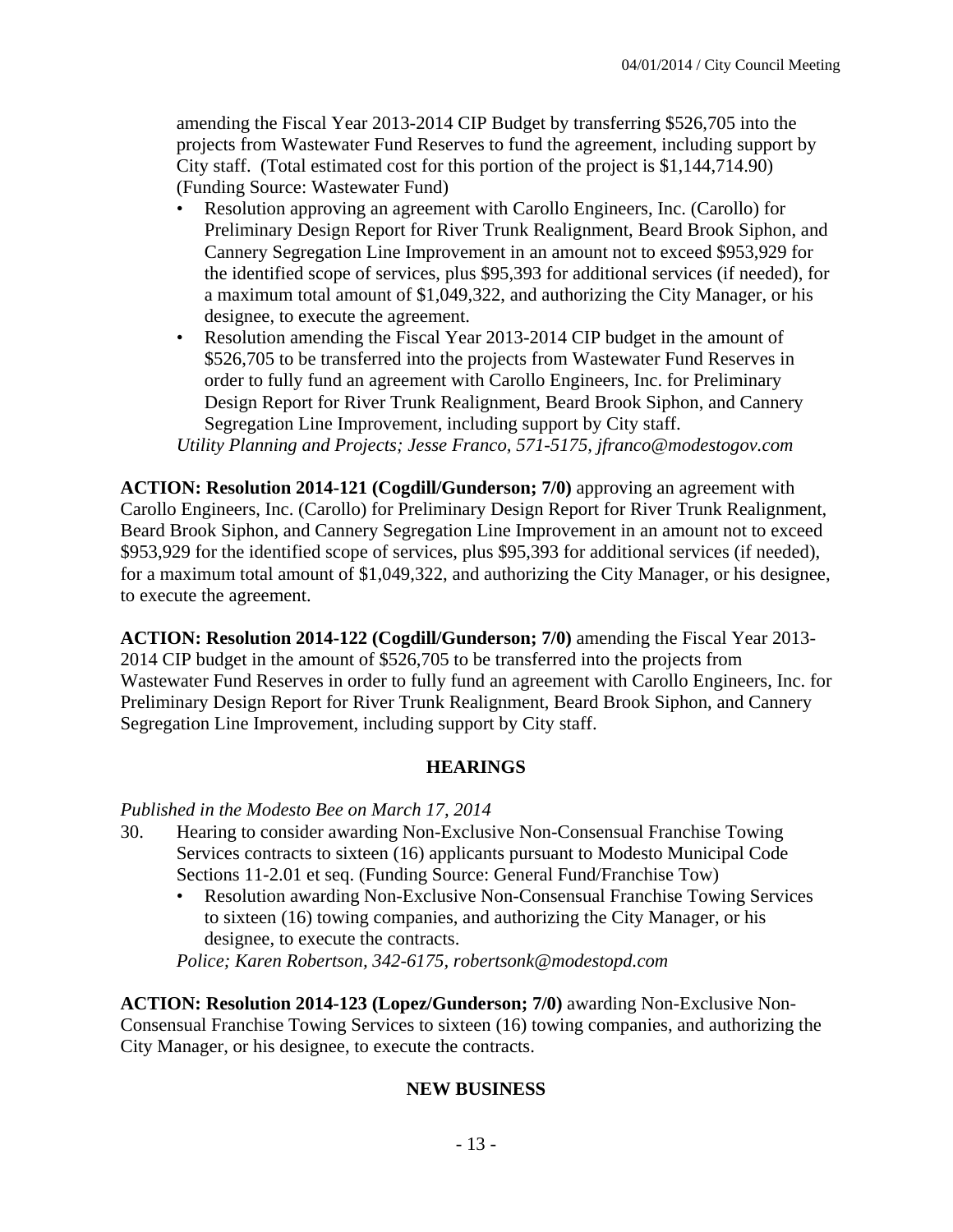- 31. Consider amending the Fiscal Year 2013-2014 Golf Fund operating budget to incorporate new revenue sources and expenditures related to the KemperSports management agreement for Creekside and Dryden Park Golf Courses. (Funding Source: Golf Fund and General Fund)
	- Resolution amending the Fiscal Year 2013-2014 Annual Operating Budget for the Golf Fund

*Parks, Recreation & Neighborhoods; Lisa Forester, 577-5451, lforester@modestogov.com* 

**ACTION: Resolution 2014-124 (Kenoyer/Gunderson; 7/0)** amending the Fiscal Year 2013- 2014 Annual Operating Budget for the Golf Fund

- 32. Consider amending the Fiscal Year 2013-2014 Capital Improvement Program budget in the amount of \$3,000,000 to be transferred into the Project Collector and Arterial Streets Rehabilitation account (100819-CON-Construction) from Surface Transportation Fund Reserves in order to fully fund this project. (Funding Source: Surface Transportation Fund Reserves)
	- Resolution amending the Fiscal Year 2013-2014 Capital Improvement Program budget in the amount of \$3,000,000 to be transferred into the Project Collector and Arterial Streets Rehabilitation account (100819-CON-Construction) from Surface Transportation Fund Reserves in order to fully fund this project.

*Public Works; Steve Fischio, 342-2222, sfischio@modestogov.com* 

**ACTION: Resolution 2014-125 (Lopez/Madrigal; 7/0)** amending the Fiscal Year 2013-2014 Capital Improvement Program budget in the amount of \$3,000,000 to be transferred into the Project Collector and Arterial Streets Rehabilitation account (100819-CON-Construction) from Surface Transportation Fund Reserves in order to fully fund this project.

**ACTION: Motion (Lopez/Madrigal; 7/0) directing staff to move forward with Option 2 – 9th Street Segment would connect with MJC East and West Campus with a Class 1 Bike Path.** 

## **MATTERS TOO LATE FOR THE AGENDA**

None.

## **ADJOURNMENT**

This meeting was adjourned at 7:25 p.m.

## **CLOSED SESSION**

*Closed Session Matter Heard Prior to Meeting*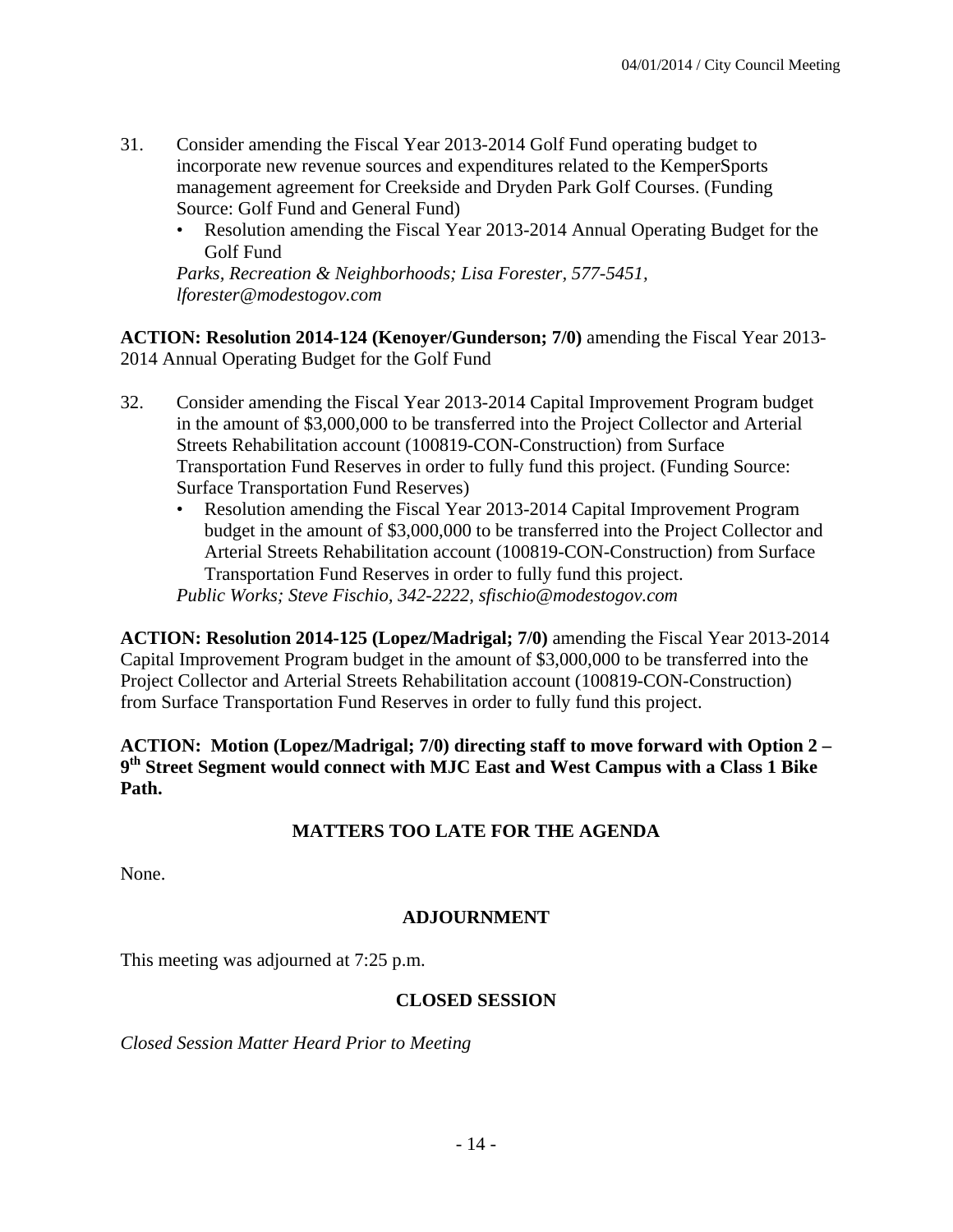## **CONFERENCE WITH LEGAL COUNSEL - EXISTING LITIGATION One Case (Pursuant to Section 54956.9(a) of the Government Code)**

Name of case: North Modesto Groundwater Alliance v. City of Modesto, et al. Stanislaus County Superior Court Case No: 680381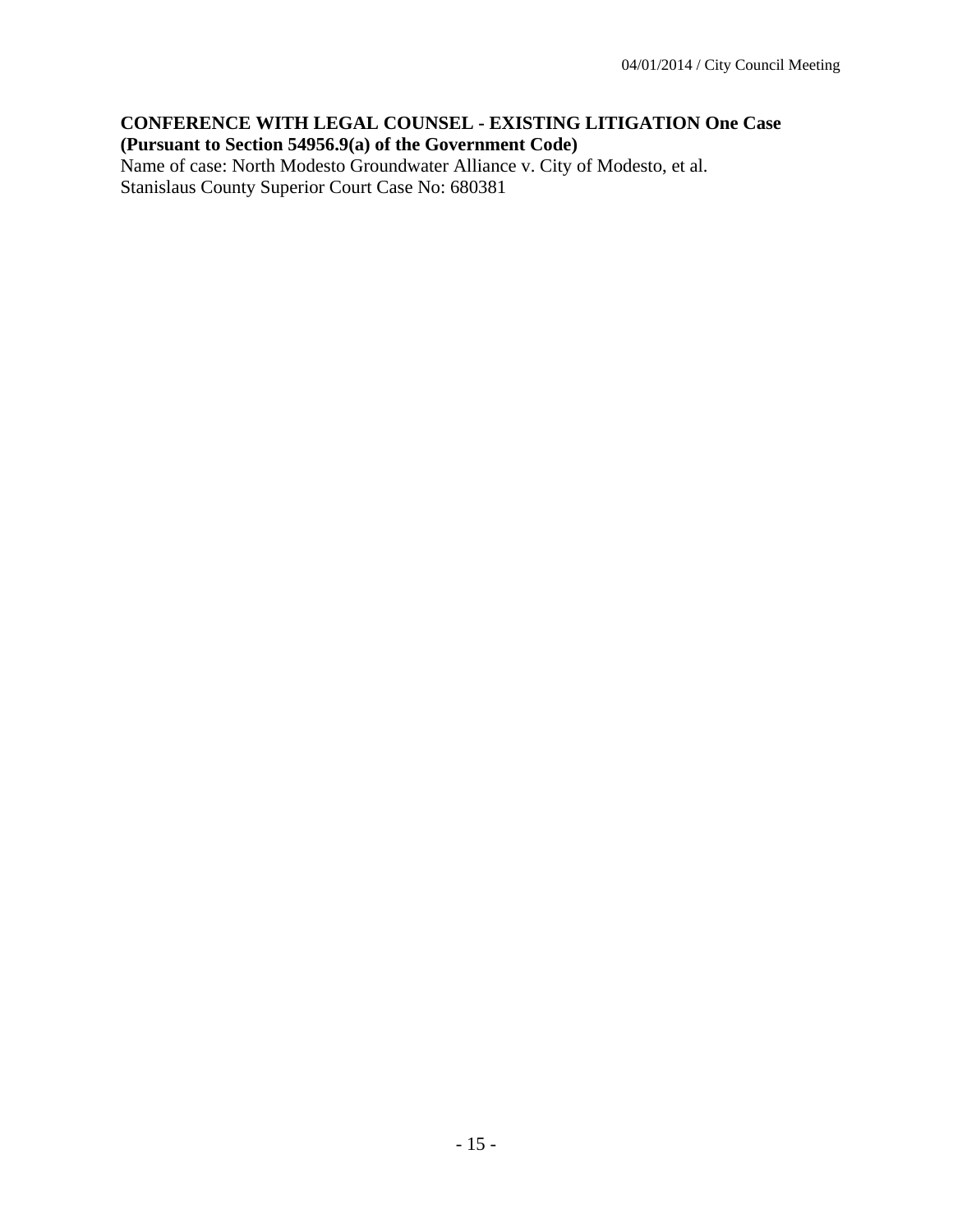# **MINUTES City of Modesto SPECIAL AUDIT COMMITTEE / COUNCIL WORKSHOP**

**Second Floor, Room 2001 Tenth Street Place, 1010 10th Street Modesto, California Tuesday, April 8, 2014, at 10:00 a.m.** 

Roll Call Present: Councilmembers Gunderson, Zoslocki and Madrigal (arrived at 10:04 a.m.) Absent: None Also Present: Councilmember Kenoyer

#### **PUBLIC COMMENTS**

None.

#### **NEW BUSINESS**

1. Consider accepting: (i) City of Modesto Progress Report on Work Performed Under the Direction of the Auditor Committee dated April 8, 2014; and (ii) City of Modesto Water and Wastewater Efficiency Study Final Report dated April 1, 2014 prepared by City Auditor Moss-Adams. (Funding Source: Not Applicable)  *City Auditor; Mark Steranka, (206) 302-6409, Mark.Steranka@mossadams.com* 

**ACTION: Motion (Zoslocki/Madrigal;unan.)** accepting: (i) City of Modesto Progress Report on Work Performed Under the Direction of the Auditor Committee dated April 8, 2014; and (ii) City of Modesto Water and Wastewater Efficiency Study Final Report dated April 1, 2014 prepared by City Auditor Moss-Adams.

2. Consider accepting the City's Fiscal Year 2011-2012 revision of the City of Modesto Single Audit report. (Funding Source: Not Applicable)  *Finance; DeAnna Espinoza, 577-5387, daespinoza@modestogov.com* 

**ACTION: Motion (Zoslocki/Madrigal;unan.)** accepting the City's Fiscal Year 2011-2012 revision of the City of Modesto Single Audit report.

## **MATTERS TOO LATE FOR THE AGENDA**

None.

#### **ADJOURNMENT**

This meeting adjourned at 10:56 a.m.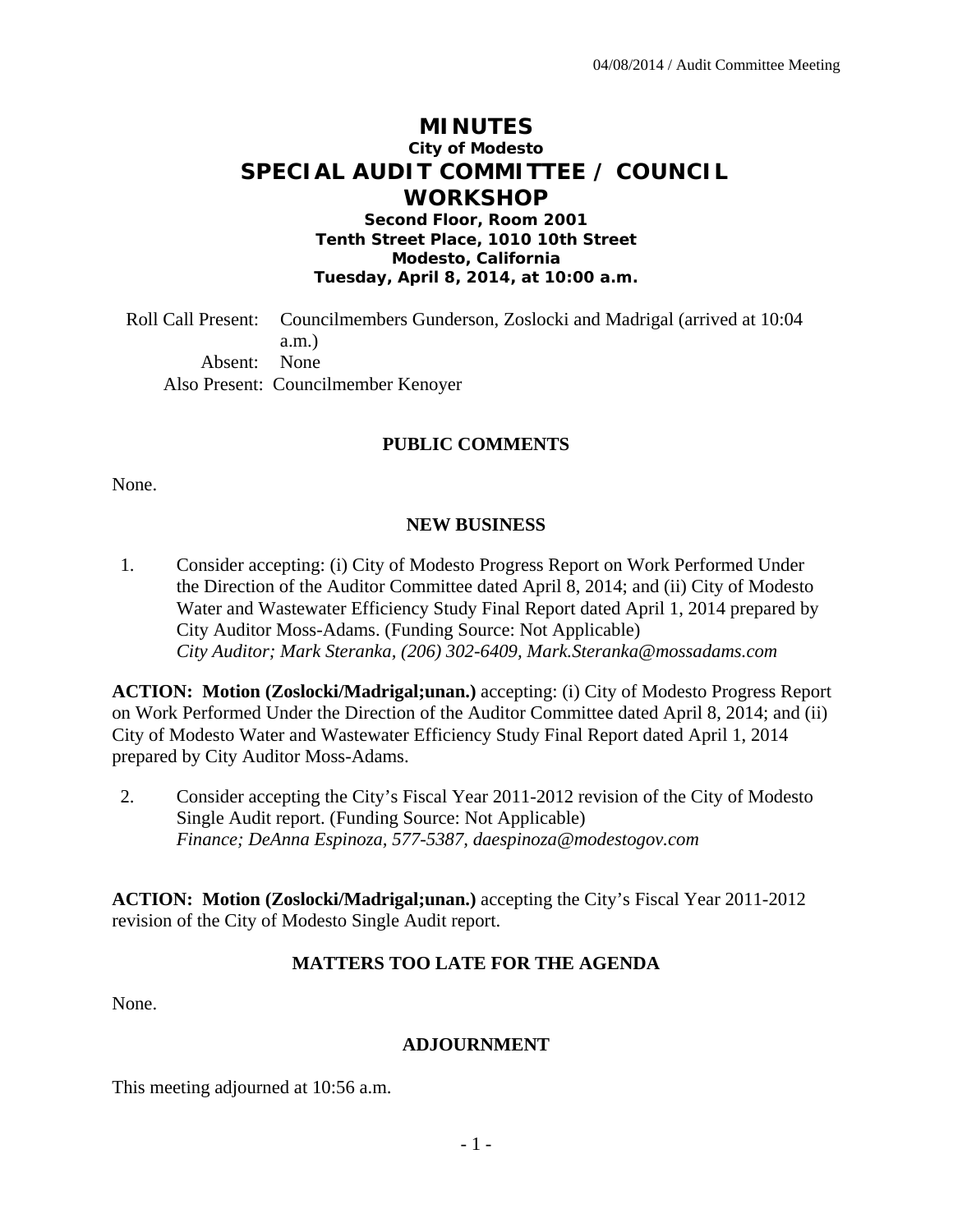# **MINUTES**

## City of Modesto  **CITY COUNCIL MEETING Chambers, Basement Level Tenth Street Place, 1010 10th Street Modesto, California Tuesday April 08, 2014, at 5:30 p.m.**

Roll Call – Present: Councilmembers Cogdill, Gunderson, Kenoyer, Lopez, Madrigal, Zoslocki, Mayor Marsh Absent: None

Pledge of Allegiance to the Flag

Invocation: Pastor Jeff Norman

City Clerk's Announcements: Item 10 - Removed from Consent

Declaration of Conflicts of Interest: Lopez - Item 16

Reports from Closed Session: Mayor announced Council concluded evaluation of Interim City Attorney Law Firm of Meyers Nave; Interim City Attorney Lindgren reported on Closed Session matters.

#### **ACKNOWLEDGEMENTS AND PRESENTATIONS**

1. Presentation of Proclamation declaring April 13-19, 2014 as National Library Week. (Funding Source: Not Applicable)  *City Council; Kathy Espinoza, 571-5597, kespinoza@modestogov.com* 

**ACTION:** Mayor Marsh presented a Proclamation to Amy Taylor declaring April 13-19, 2014 as National Library Week.

2. Presentation of Proclamation declaring April 30, 2014 as Arbor Day in the City of Modesto. (Funding Source: Not Applicable)  *City Clerk; Kathy Espinoza, 571-5597, kespinoza@modestogov.com* 

**ACTION:** Mayor Marsh presented a Proclamation to Steve Lumpkin, Acting Parks, Recreation & Neighborhoods Director, declaring April 30, 2014 as Arbor Day in the City of Modesto.

3. Presentation of Proclamation declaring April 26-May 3, 2014 as Youth Temperance Education Week. (Funding Source: Not Applicable)  *City Council; Kathy Espinoza, 571-5597, kespinoza1@modestogov.com*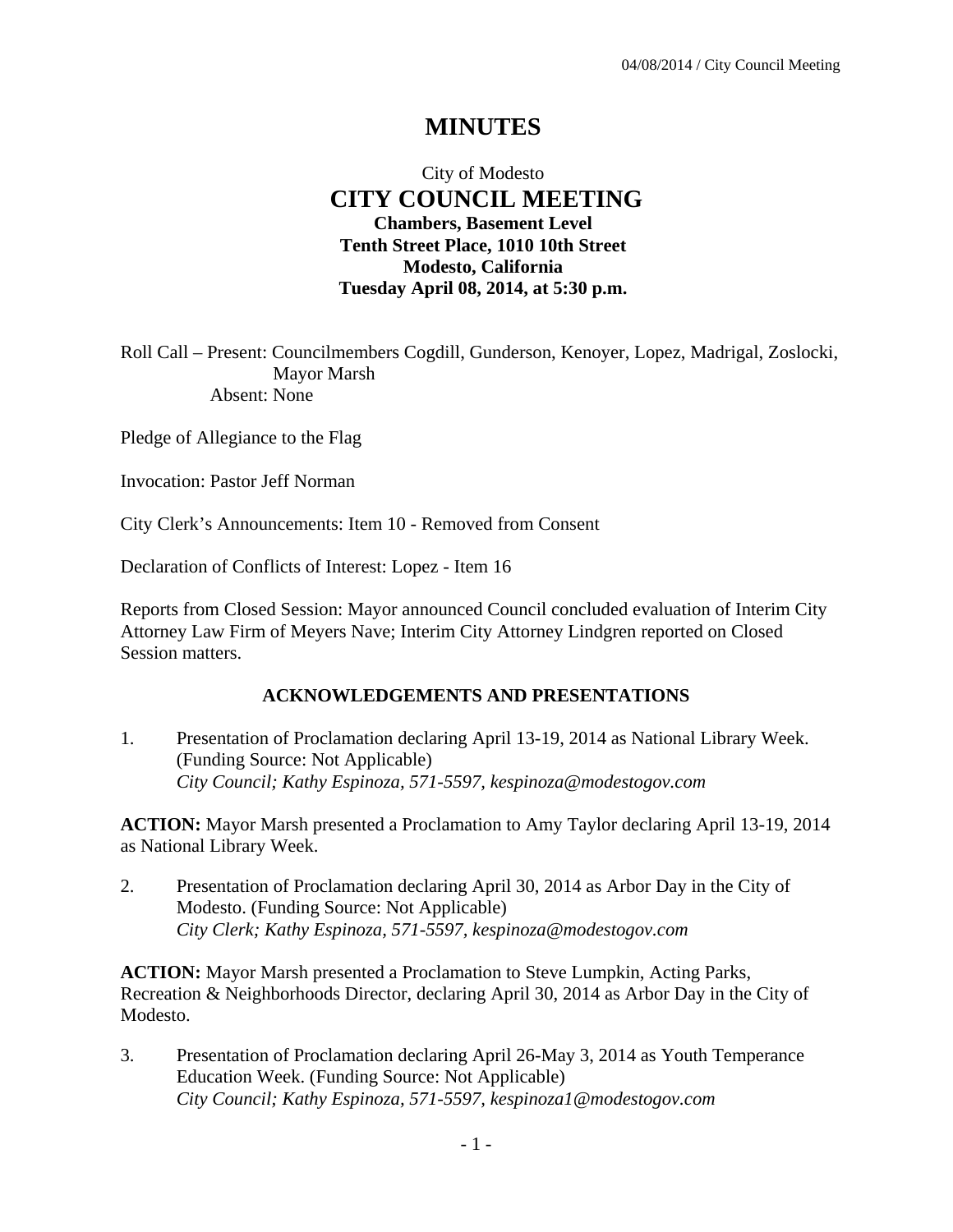**ACTION:** Mayor Marsh presented a Proclamation declaring April 26-May 3, 2014 as Youth Temperance Education Week.

4. Presentation announcing the 25th Anniversary of Earth Day in the Park Festival on Saturday, April 19th from 10:00am-4:00pm at Graceada Park. (Funding Source: Not Applicable)  *Parks, Recreation & Neighborhoods; Vicki Rice, 577-5495, vrice@modestogov.com* 

**ACTION:** Presentation by Vicki Rice announcing the 25th Anniversary of Earth Day in the Park Festival on Saturday, April 19th from 10:00am-4:00pm at Graceada Park. Councilmember Lopez announced Council in the Park during Earth Day.

## **PUBLIC COMMENT PERIOD**

- Ray Pefferini spoke regarding trees in Modesto.
- Dave Geer gave a Common Core progress report; he spoke regarding a "Building the Machine" YouTube video.
- Carmen Sabatino spoke regarding City Council recalls; he also spoke regarding SkyWest at the Modesto Airport and service from Modesto to San Francisco, the Convention & Visitors Bureau appointment of Maggie Mejia and the success of The Back Story.
- Joel Carranza spoke regarding a citation he received for having pigeons at his home; he was referred to Neighborhood Preservation Unit.
- Rich Fultz spoke regarding opposition from Salida and Wood Colony and consideration of other areas for development.
- Dale Boucher spoke regarding funding for youth centers in Modesto and suggested raising money for Youth Day; Mayor Marsh referred him to Parks, Recreation & Neighborhoods Dept.
- Adam spoke regarding local politicians who think they are above the law.
- Jorge Martinez spoke regarding the City Manager; he also spoke regarding City and County working together.
- Ronald Jeske spoke regarding the Auditor's report on Public Works.
- Mark Bomboy spoke regarding trees, mistletoe and sidewalks in Modesto; he was referred to Will Wong, Utility Planning & Projects.
- Nevada Terpstra spoke regarding Wood Colony.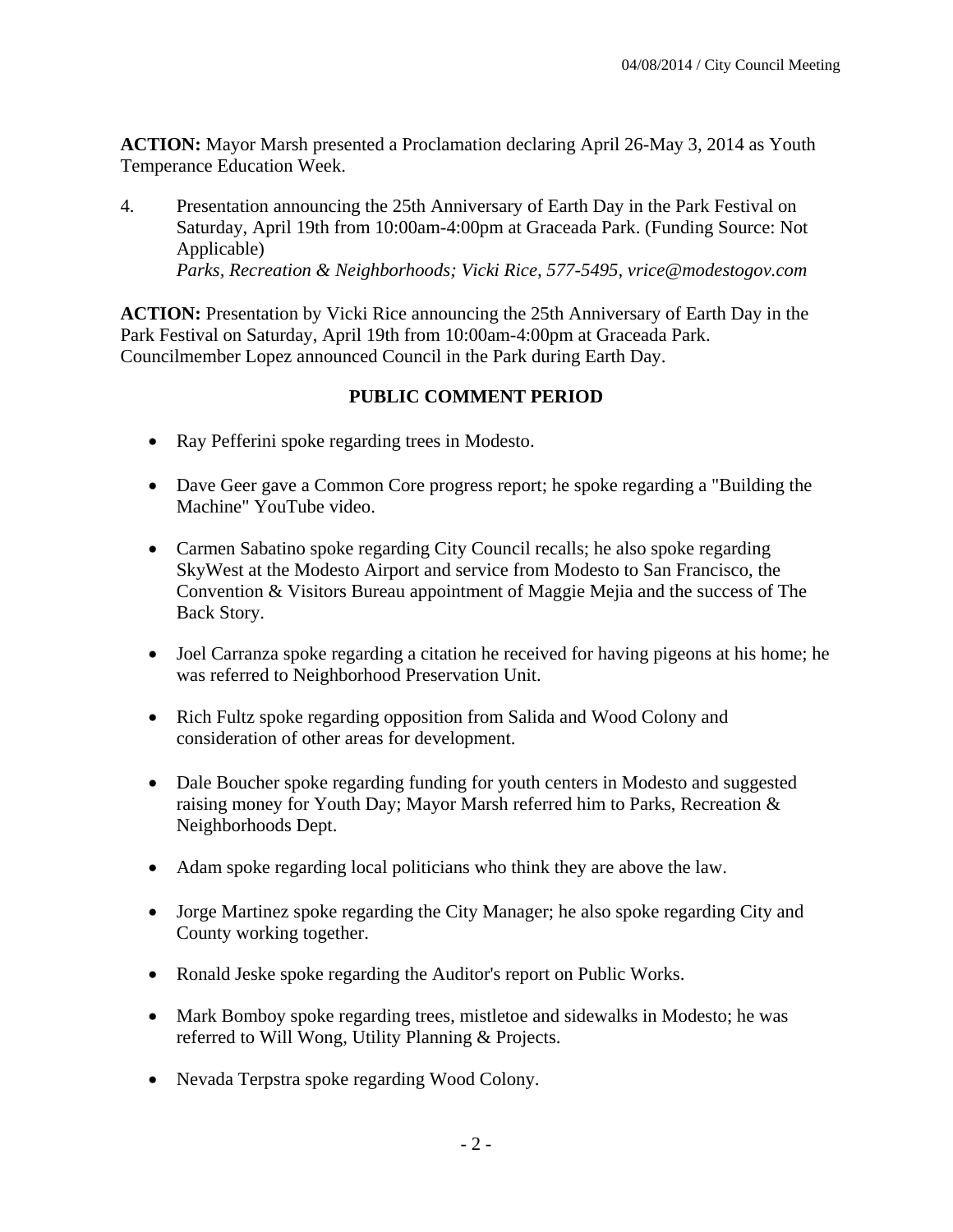Ed Bearden read a poem entitled "If One Could See."

## **CONSENT ITEMS – ROLL CALL VOTE REQUIRED ACTION CONSENT ITEMS: 5-9: (Lopez/Madrigal; unan.)**

## **CONSENT ITEMS**

An item may be removed from consent and discussed at the request of an audience member or Councilmember.

#### Consent

5. Consider approving the minutes from the April 1, 2014 Council Meeting. (Funding Source: Not Applicable)

• Motion approving the minutes from the April 1, 2014 Council Meeting. *City Clerk; Stephanie Lopez, 577-5396, slopez@modestogov.com* 

**ACTION: Motion (Lopez/Madrigal; 7/0)** approving the minutes from the April 1, 2014 Council Meeting.

Consent

- 6. Consider approving final adoption of Ordinance No. 3602-C.S. amending Sections 3- 2.1401 and 3-2.1401.1 of Article 14 of Chapter 2 of Title 3 of the Modesto Municipal Code relating to speed limits. (Funding Source: Not Applicable)
	- Motion approving final adoption of Ordinance No. 3602-C.S. amending Sections 3- 2.1401 and 3-2.1401.1 of Article 14 of Chapter 2 of Title 3 of the Modesto Municipal Code relating to speed limits.

*City Clerk; Stephanie Lopez, 577-5396, slopez@modestogov.com* 

**ACTION: Motion (Lopez/Madrigal; 7/0)** approving final adoption of **Ordinance No. 3602- C.S.** amending Sections 3-2.1401 and 3-2.1401.1 of Article 14 of Chapter 2 of Title 3 of the Modesto Municipal Code relating to speed limits.

Consent

- 7. Consider authorizing the award of proposal and contract for Storage Area Network Systems for the Information Technology Department, to Solid Networks, Inc., Modesto, CA, for an estimated total cost of \$336,054, including 5 years of maintenance. (Funding Source: Information Technology Fund)
	- Resolution authorizing the award of proposal and contract for the furnishing and installation of Storage Area Network Systems (SANS) for the Information Technology Division, to Solid Networks, Inc., Modesto, CA, for an estimated total cost of \$336,054 including five (5) years of maintenance and authorizing the City Manager or his designee to execute the contract.

*Finance and Information Technology; Meagan Torres, 571-5839, mtorres@modestogov.com* 

**ACTION: Resolution 2014-126 (Lopez/Madrigal; 7/0)** authorizing the award of proposal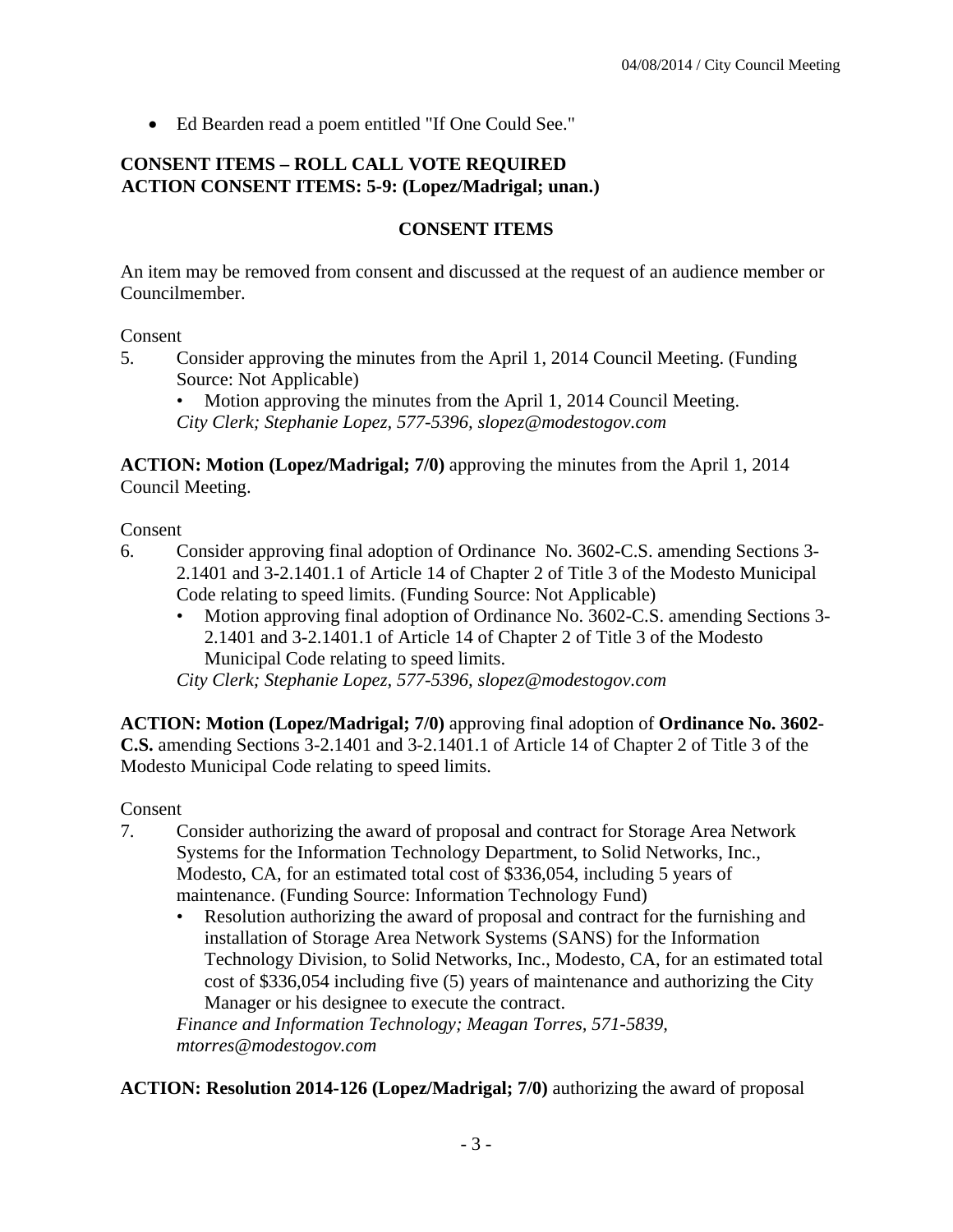and contract for the furnishing and installation of Storage Area Network Systems (SANS) for the Information Technology Division, to Solid Networks, Inc., Modesto, CA, for an estimated total cost of \$336,054 including five (5) years of maintenance and authorizing the City Manager or his designee to execute the contract.

Consent

8. Consider accepting the Annual Report for the City's Wastewater Banking Annual Report as required by the Modesto Municipal Code 5-6.910. (Funding Source: Not applicable )

• Motion accepting the Wastewater Treatment Capacity Banking Annual Report. *Public Works; Thomas Sinclair, 577-6240, tsinclair@modestogov.com* 

**ACTION: Motion (Lopez/Madrigal; 7/0)** accepting the Wastewater Treatment Capacity Banking Annual Report.

Consent

- 9. Consider approving the plans and specifications for the NorthPointe Basin Improvements project, accepting the bid, and approving a contract with Breneman, Inc. of Walnut Creek, California in the amount of \$105,380. (Total estimated cost for the construction portion of the project is \$136,918) (Funding Source: NorthPointe CFD Fund)
	- Resolution approving the plans and specifications for the NorthPointe Basin Improvements project, accepting the bid, and approving a contract with Breneman, Inc. of Walnut Creek, California in the amount of \$105,380.00, and authorizing the City Manager, or his designee, to execute the contract.

*Utility Planning and Projects; Jesse Franco, 571-5175, jfranco@modestogov.com* 

**ACTION: Resolution 2014-127 (Lopez/Madrigal; 7/0)** approving the plans and specifications for the NorthPointe Basin Improvements project, accepting the bid, and approving a contract with Breneman, Inc. of Walnut Creek, California in the amount of \$105,380.00, and authorizing the City Manager, or his designee, to execute the contract.

## *Removed from Consent*

- 10. Consider approving an Agreement with Stanislaus County for the operation and maintenance of the completed sewer system for the Parklawn Neighborhood, and a blanket Will-Serve Letter for the 326 lots in the Parklawn Neighborhood. (Funding Source: Wastewater Fund Revenue)
	- Resolution approving an Agreement with Stanislaus County for the operation and maintenance of the completed sewer system for the Parklawn Neighborhood, and authorizing the City Manager or his designee to execute the agreement, also approving a blanket Will-Serve Letter for each of the 326 lots in the Parklawn Neighborhood.

*Utility Planning and Projects; William Wong, 571-5801, WWong@modestogov.com* 

**ACTION: Resolution 2014-128 (Gunderson/Madrigal; 7/0)** approving an Agreement with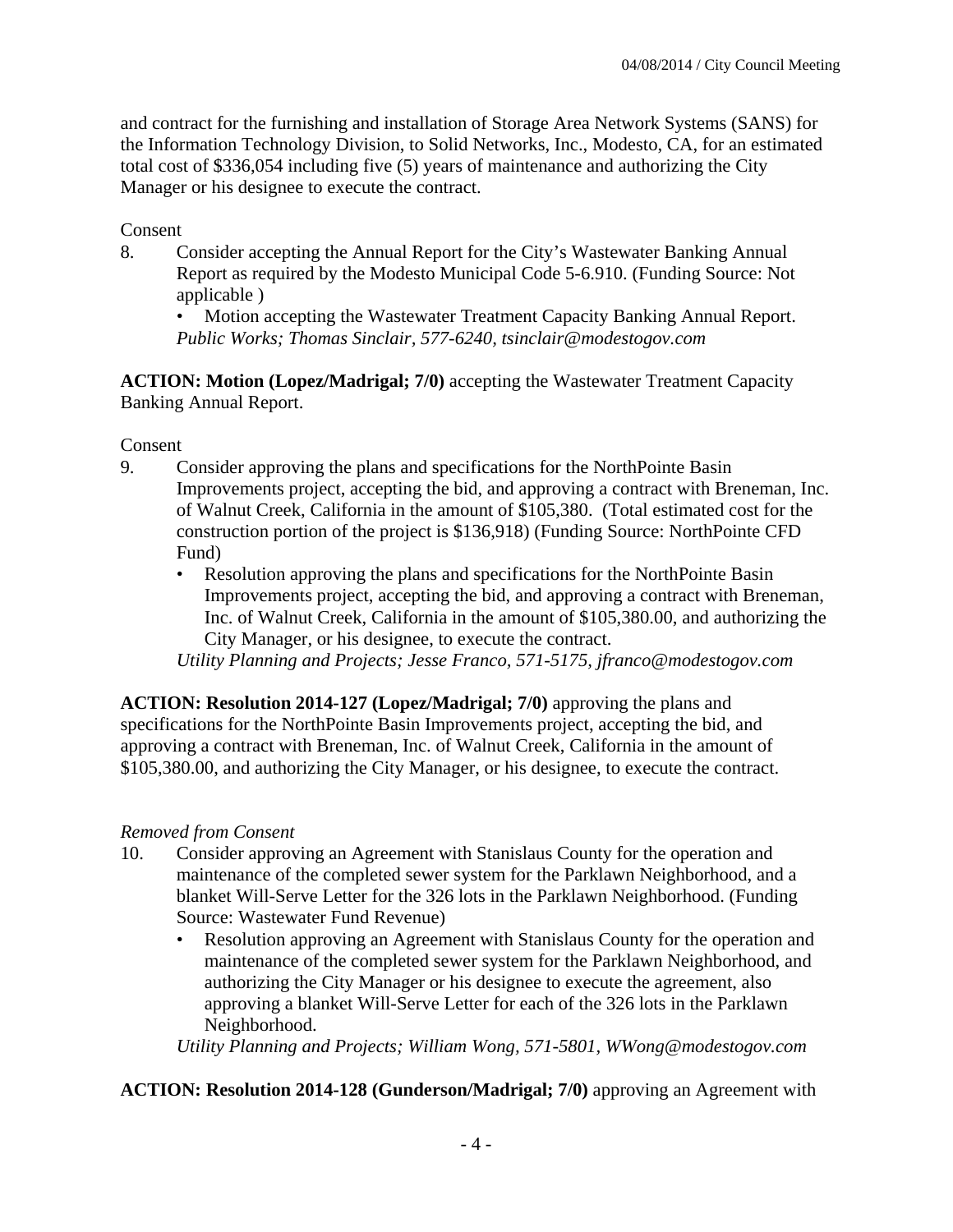Stanislaus County for the operation and maintenance of the completed sewer system for the Parklawn Neighborhood, and authorizing the City Manager or his designee to execute the agreement, also approving a blanket Will-Serve Letter for each of the 326 lots in the Parklawn Neighborhood.

## **COUNCIL COMMENTS & REPORTS**

Councilmember Kenoyer spoke regarding the Love Modesto event last Saturday.

Councilmember Madrigal also spoke regarding the Love Modesto event last Saturday; he also thanked everyone for donations to Project Prom event; and downtown wi-fi bid opening.

Mayor Marsh thanked everyone for the turnout for Love Modesto on Saturday.

Councilmember Lopez announced opening day for Modesto Nuts and free tickets for volunteers of Love Modesto.

## **CITY MANAGER COMMENTS & REPORTS**

None.

## **UNFINISHED BUSINESS**

- 11. Consider (i) accepting the annual review of Wastewater Rates; and (ii) adopting a new four-year Rate Plan – Scenario 4, which lowers the rate increases from the existing adopted rate plan and revising the annual rate review to a biennial rate review in conjunction with the completion of the Wastewater Master Plan Update. (Funding Source: Wastewater Fund)
	- Motion accepting the report titled "Evaluation of Wastewater Rates" dated March 2014.
	- Resolution rescinding Resolution No. 2013-131, establishing fees for the provision of sewer service for Fiscal Years 2015 through 2018, and revising the annual rate review to a biennial rate review in conjunction with the Wastewater Master Plan Update.

*Utility Planning and Projects; William Wong, 571-5801, WWong@modestogov.com* 

**ACTION: Motion (Madrigal/Gunderson; 7/0)** accepting the report titled "Evaluation of Wastewater Rates" dated March 2014.

**ACTION: Resolution 2014-129 (Madrigal/Gunderson; 7/0)** rescinding Resolution No. 2013-131, establishing fees for the provision of sewer service for Fiscal Years 2015 through 2018, and revising the annual rate review to a biennial rate review in conjunction with the Wastewater Master Plan Update.

12. Consider (i) approving the plans and specifications for the Sutter Treatment Plant Improvements project, accepting the bid, and approving a contract with R.E. Smith Contractor, Inc., of Newcastle, California in the amount of \$1,977,000; and (ii)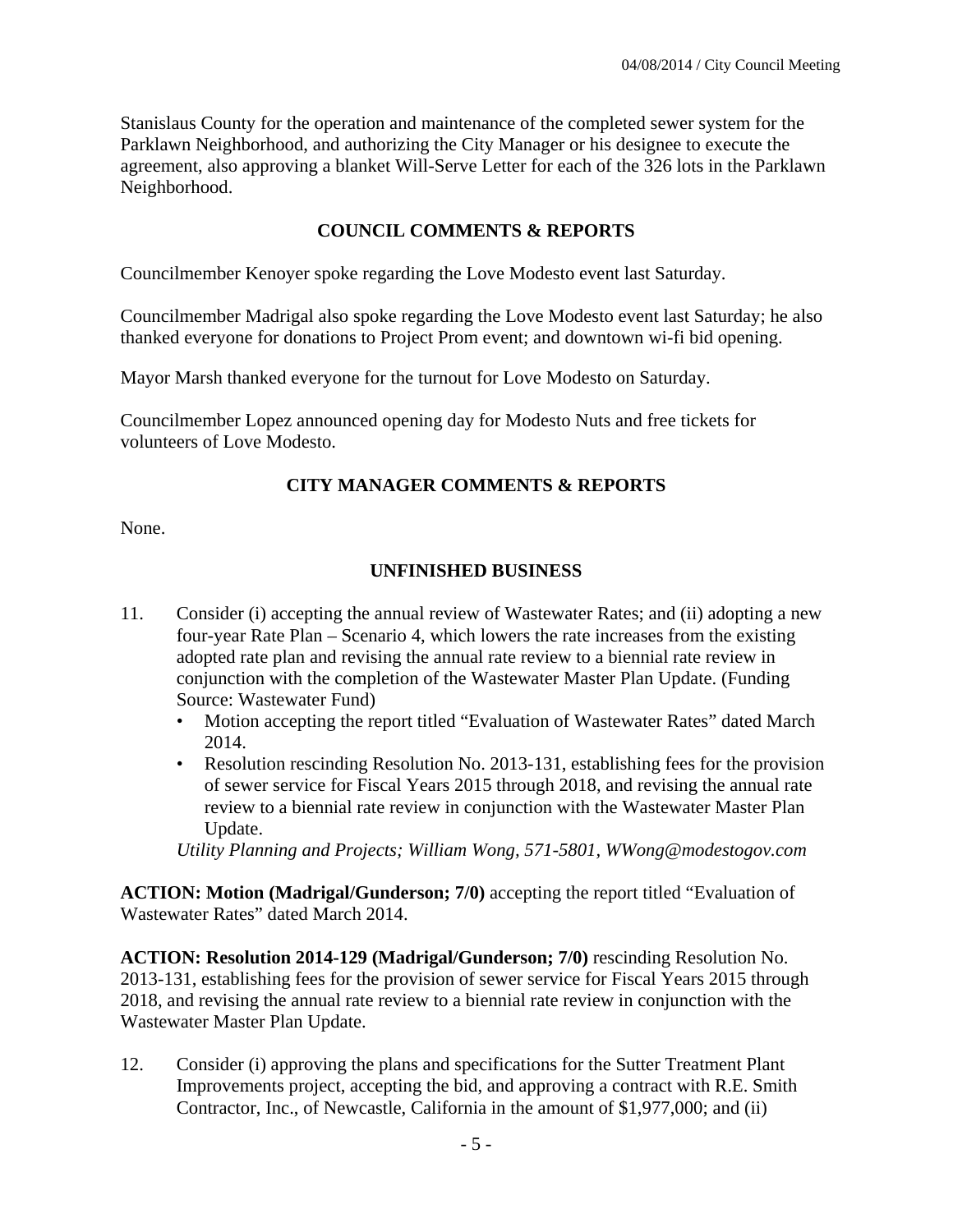amending the Fiscal Year 2013-2014 Capital Improvement Program budget by transferring \$172,595 from Wastewater Fund Reserves into the project to fund construction, contingency, construction administration, and engineering support during construction. (Total estimated cost for the construction portion of the project is \$2,574,005) (Funding Source: Wastewater Fund)

- Resolution approving the plans and specifications for the Sutter Treatment Plant Improvements project, accepting the bid, and approving a contract with R.E. Smith Contractor, Inc., of Newcastle, California in the amount of \$1,977,000.00, and authorizing the City Manager, or his designee, to execute the contract.
- Resolution amending the Fiscal Year 2013-2014 Capital Improvement Program budget in the amount of \$172,595 to be transferred into the project from Wastewater Fund Reserves in order to fully fund construction, contingency, construction administration, and engineering support during construction for the Sutter Treatment Plant Improvements project.

*Utility Planning and Projects; Jesse Franco, 571-5175, jfranco@modestogov.com* 

**ACTION: Resolution 2014-130 (Gunderson/Lopez; 7/0)** approving the plans and specifications for the Sutter Treatment Plant Improvements project, accepting the bid, and approving a contract with R.E. Smith Contractor, Inc., of Newcastle, California in the amount of \$1,977,000.00, and authorizing the City Manager, or his designee, to execute the contract.

**ACTION: Resolution 2014-131 (Gunderson/Lopez; 7/0)** amending the Fiscal Year 2013- 2014 Capital Improvement Program budget in the amount of \$172,595 to be transferred into the project from Wastewater Fund Reserves in order to fully fund construction, contingency, construction administration, and engineering support during construction for the Sutter Treatment Plant Improvements project.

- 13. Consider approving the 2014 Improvement Financing Agreement with Modesto Irrigation District (MID) in the amount of \$2.71 million for the Terminal Reservoir Bypass Pipeline project. (Total estimated project cost is \$3,065,970.) (Funding Source: Water Fund)
	- Resolution approving the 2014 Improvement Financing Agreement with Modesto Irrigation District in the amount of \$2.71 million for the Terminal Reservoir Bypass Pipeline project, and authorizing the City Manager, or his designee, to execute the agreement.

*Utility Planning and Projects; William Wong, 571-5801, WWong@modestogov.com* 

**ACTION: Resolution 2014-132 (Gunderson/Lopez; 7/0)** approving the 2014 Improvement Financing Agreement with Modesto Irrigation District in the amount of \$2.71 million for the Terminal Reservoir Bypass Pipeline project, and authorizing the City Manager, or his designee, to execute the agreement.

14. Consider (i) possible further direction to undertake a comprehensive General Plan Update following completion of the General Plan Amendment currently underway; (ii) authorizing the appropriation of \$500,000 from General Fund reserves to establish funding for a comprehensive update to the Modesto Urban Area General Plan; and (iii)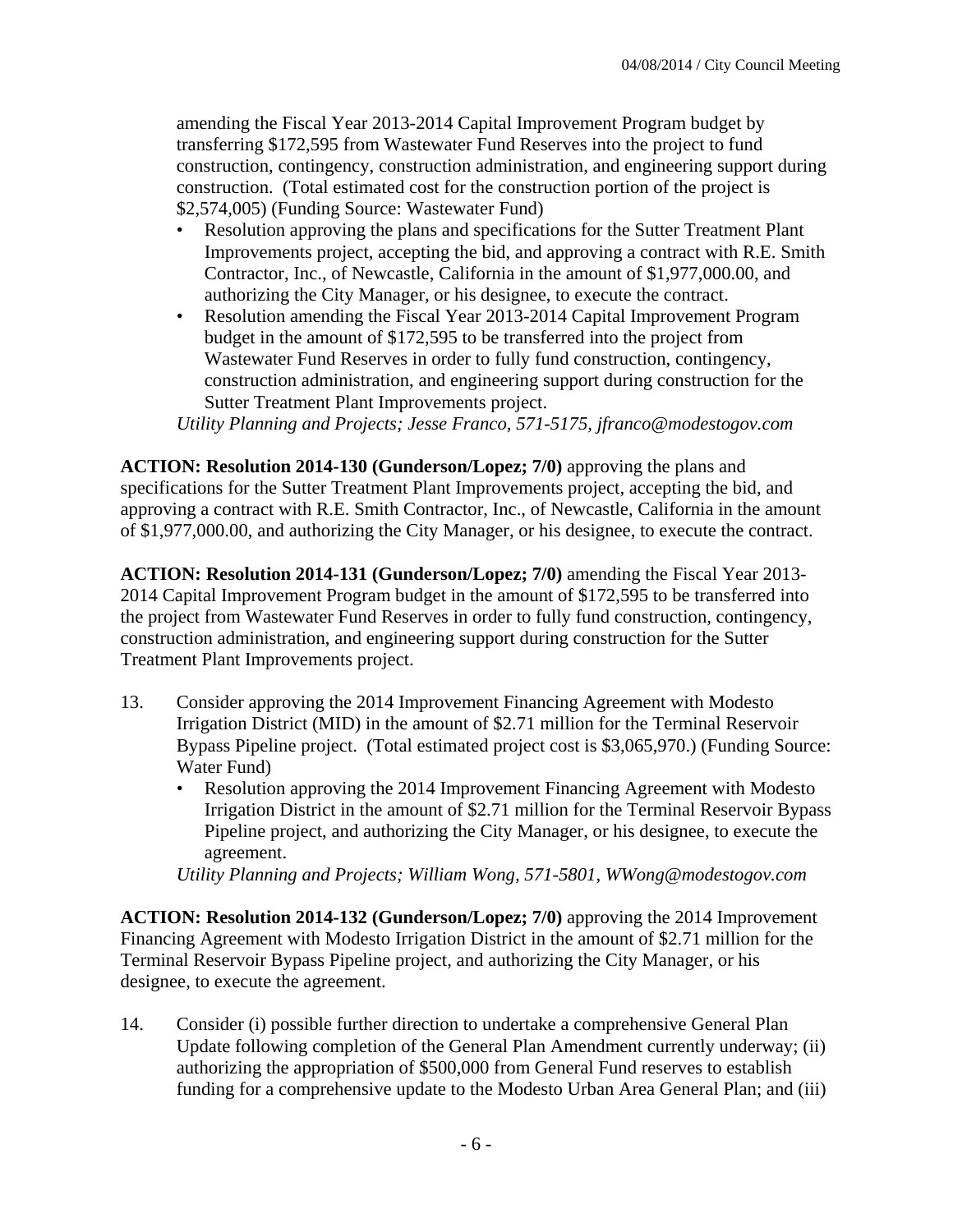amending the Fiscal Year 2013-2014 multi-year budget to appropriate funding in the amount of \$500,000 from General Fund reserves to establish the expense and revenue budget for the comprehensive update to the Modesto Urban Area General Plan. (Funding Source: General Fund Reserves)

- Motion to consider initiating a comprehensive General Plan Update following adoption of the General Plan Amendment.
- Resolution authorizing the appropriation of \$500,000 from General Fund Reserves to establish funding for a comprehensive update to the Modesto Urban Area General Plan.
- Resolution amending the Fiscal Year 2013-2014 multi-year budget to appropriate funding in the amount of \$500,000 from General Fund reserves to establish the expense and revenue budget for the comprehensive update to the Modesto Urban Area General Plan.

*Community & Economic Development; Patrick Kelly, 577-5268, pkelly@modestogov.com* 

**ACTION: Motion (Kenoyer/Madrigal; 7/0)** to consider initiating a comprehensive General Plan Update following adoption of the General Plan Amendment.

**ACTION: Resolution 2014-133 (Kenoyer/Madrigal; 7/0)** authorizing the appropriation of \$500,000 from General Fund Reserves to establish funding for a comprehensive update to the Modesto Urban Area General Plan.

**ACTION: Resolution 2014-134 (Kenoyer/Madrigal; 7/0)** amending the Fiscal Year 2013- 2014 multi-year budget to appropriate funding in the amount of \$500,000 from General Fund reserves to establish the expense and revenue budget for the comprehensive update to the Modesto Urban Area General Plan.

## **HEARINGS**

#### *Published in the Modesto Bee on March 29, 2014*

- 15. Hearing to consider approving the Citizen's Salary Setting Commission 2014 Recommendations for the Mayor and Councilmembers' salaries to remain at the same level as recommended in 2008, 2010, and 2012. (Funding Source: Not Applicable)
	- Motion approving the Citizen's Salary Setting Commission 2014 Recommendations for the Mayor and Councilmembers' salaries to remain at the same level as recommended in 2008, 2010, and 2012.

*City Clerk; Stephanie Lopez, 577-5396, slopez@modestogov.com* 

**ACTION: Motion (Lopez/Gunderson; 7/0)** approving the Citizen's Salary Setting Commission 2014 Recommendations for the Mayor and Councilmembers' salaries to remain at the same level as recommended in 2008, 2010, and 2012.

*Published in the Modesto Bee on March 19, 2014; Councilmember Lopez absent due to conflict of interest* 

16. Hearing to consider an application by Cary Pope on behalf of Hahnco Holdings, Inc.,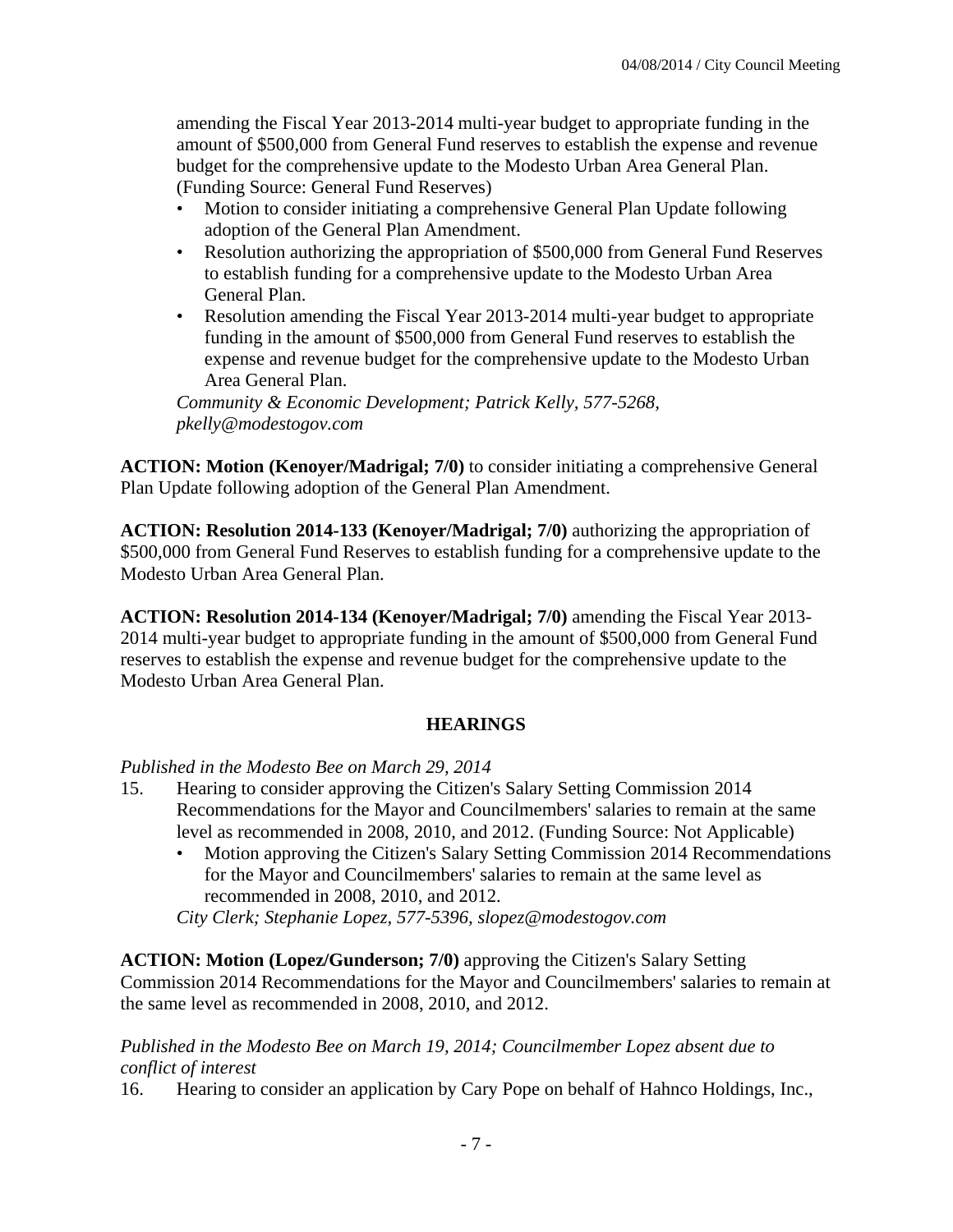to rezone a 1.81-acre parcel located on the south side of Hintze Avenue, east of McHenry Avenue, from Planned Development Zone, P-D(497) to Low Density Residential Zone, R-1. (Funding Source: Not Applicable)

• Motion introducing and waiving the first reading of an ordinance amending Section 21-3-9 of the Zoning Map of the City of Modesto to rezone 1.81 acres from Planned

Development Zone, P-D(497), to Low Density Residential Zone, R-1, property located on the south side of Hintze Avenue east of McHenry Avenue. (Cary Pope)

• Resolution finding that the following subsequent project is within the scope of the project covered by the Modesto Urban Area General Plan Master Environmental Impact Report (SCH 2007072023): Amendment of Section 21-3-9 of the Zoning Map of the City of Modesto to rezone 1.81 acres from Planned Development Zone, P-D(497) to Low Density Residential Zone, R-1, property located on the south side of Hintze Avenue east of McHenry Avenue. (Cary Pope)

*Community & Economic Development; Rita Doscher, 577-5279, rdoscher@modestogov.com* 

## **ACTION: Motion (Kenoyer/Gunderson;6/0; Lopez absent due to conflict of interest)**

introducing and waiving the first reading of **Ordinance No. 3603-C.S.** amending Section 21- 3-9 of the Zoning Map of the City of Modesto to rezone 1.81 acres from Planned Development Zone, P-D(497), to Low Density Residential Zone, R-1, property located on the south side of Hintze Avenue east of McHenry Avenue (Cary Pope).

#### **ACTION: Resolution 2014-135 (Kenoyer/Gunderson; 6/0; Lopez absent due to conflict**

**of interest)** finding that the following subsequent project is within the scope of the project covered by the Modesto Urban Area General Plan Master Environmental Impact Report (SCH 2007072023): Amendment of Section 21-3-9 of the Zoning Map of the City of Modesto to rezone 1.81 acres from Planned Development Zone, P-D(497) to Low Density Residential Zone, R-1, property located on the south side of Hintze Avenue east of McHenry Avenue. (Cary Pope).

## *Published in the Modesto Bee on March 4, 2014*

- 17. Hearing to consider approving the City of Modesto's Annual Action Plan for Fiscal Year (FY) 2014-2015, which includes recommended allocations for Public Services and Emergency Solutions Grants and authorizing submission of the AAP to the U. S. Department of Housing and Urban Development for use of the funds identified in the Plan. (Funding Source: Community Development Block Grants, HOME Investment Partnerships Program, and Emergency Solutions Grants )
	- Resolution approving the City of Modesto Fiscal Year 2014-2015 U.S. Department of Housing and Urban Development (HUD) Annual Action Plan for use of the Community Development Block Grant (CDBG), HOME Investment Partnerships Program (HOME), and Emergency Solutions Grant (ESG) funds; authorizing submission of an application to HUD pertaining to the Fiscal Year 2014-2015 Annual Action Plan; and authorizing the City Manager, or his designee, to sign the required certifications and documents for submittal to HUD recommended.
	- Resolution approving the estimated allocation of funding in the amount of \$280,147 in Community Development Block Grant Public Service Grants (CDBG),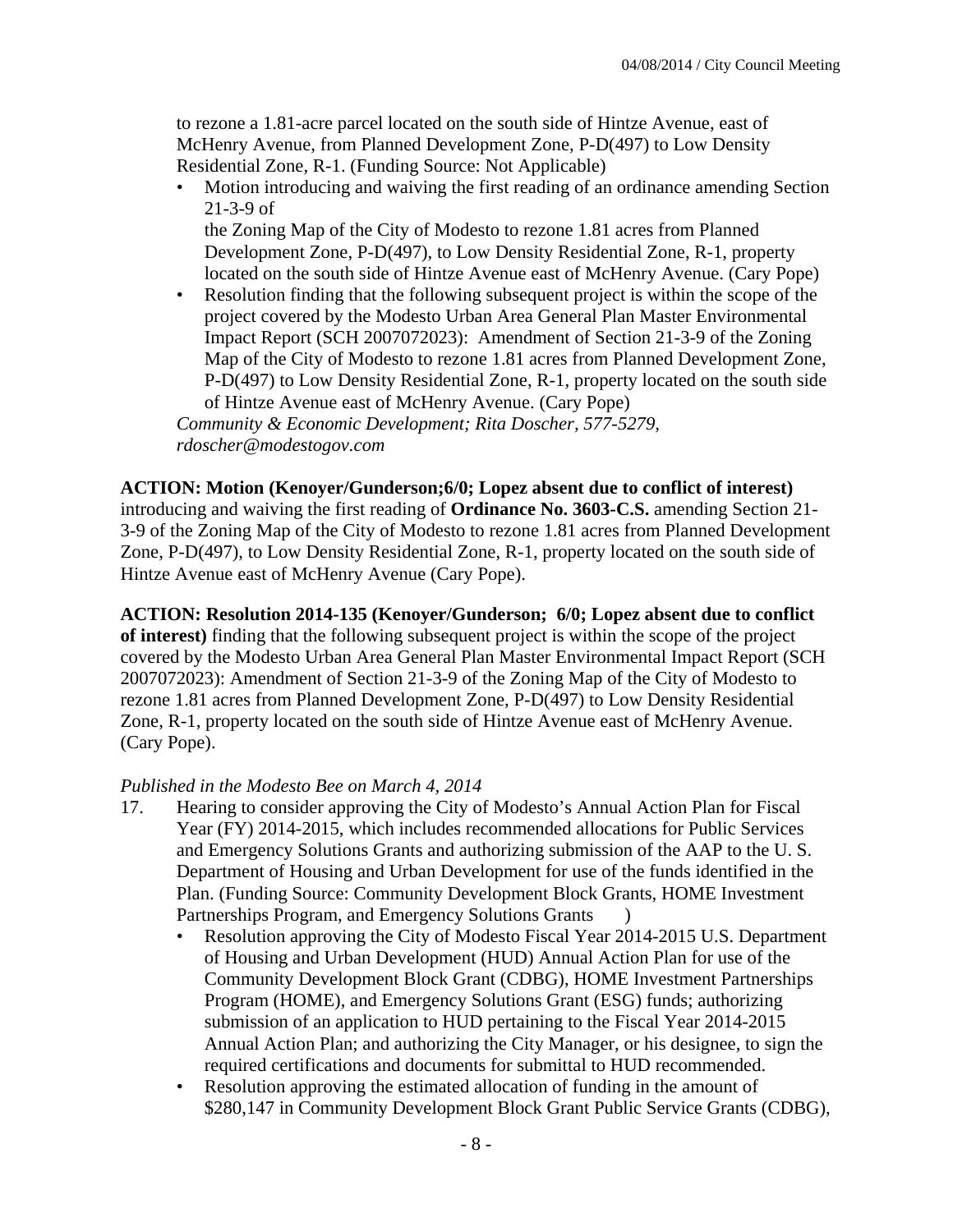\$114,977 in Emergency Solutions Grants (ESG), and any carryover funds from FY 2013-2014; and authorizing the City Manager, or his designee, to execute the Agreements recommended. *Parks, Recreation & Neighborhoods; Jody Christiansen, 342-4707,* 

*mjchristiansen@modestogov.com* 

**ACTION: Resolution 2014-136 (Lopez/Madrigal; 7/0)** approving the City of Modesto Fiscal Year 2014-2015 U.S. Department of Housing and Urban Development (HUD) Annual Action Plan for use of the Community Development Block Grant (CDBG), HOME Investment Partnerships Program (HOME), and Emergency Solutions Grant (ESG) funds; authorizing submission of an application to HUD pertaining to the Fiscal Year 2014-2015 Annual Action Plan; and authorizing the City Manager, or his designee, to sign the required certifications and documents for submittal to HUD.

**ACTION: Resolution 2013-137 (Lopez/Cogdill; 7/0)** approving the estimated allocation of funding in the amount of \$280,147 in Community Development Block Grant Public Service Grants (CDBG), \$114,977 in Emergency Solutions Grants (ESG), and any carryover funds from FY 2013-2014; and authorizing the City Manager, or his designee, to execute the Agreements.

**ACTION: Motion (Lopez/Madrigal; Marsh absent due to conflict of interest)** approving the estimated allocation of funding in the amount of \$280,147 in Community Development Block Grant Public Service Grants (CDBG), \$114,977 in Emergency Solutions Grants (ESG), and any carryover funds from FY 2013-2014; and authorizing the City Manager, or his designee, to execute the Agreements.

• Court Appointed Special Advocates Program (CASA)

## **MATTERS TOO LATE FOR THE AGENDA**

None.

## **ADJOURNMENT**

This meeting was adjourned at 9:10 p.m.

## **CLOSED SESSION**

*All Closed Session Matters Heard Prior to Meeting* CONFERENCE WITH LEGAL COUNSEL - EXISTING LITIGATION One Case (Pursuant to Section 54956.9(a) of the Government Code) Name of case: Stanislaus Food Products Company v. City of Modesto Stanislaus County Superior Court Case No: 2001627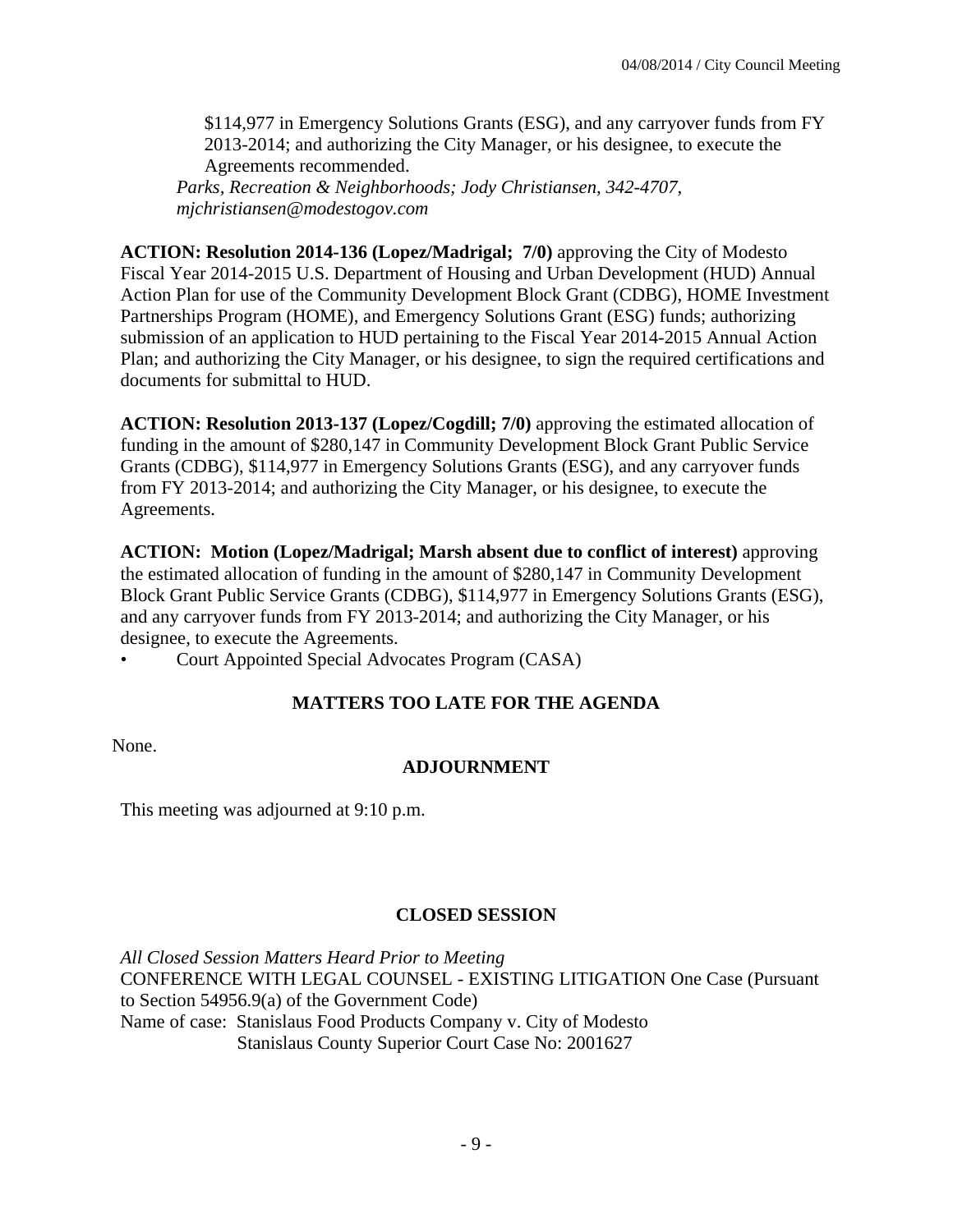#### **CONFERENCE WITH REAL PROPERTY NEGOTIATORS:**

#### **(Pursuant to Section 54956.8 of the Government Code)**

Property: Purchase of fee interest of the following properties located within the block of 10th and 9th Streets and G & H Streets in the City of Modesto: APN: 106-42-005 Property Owner: Rugani, Gina Et Al TRS APN: 106-42-007 Property Owner: Silva, Helen L TRS Et Al APN: 106-42-010 Property Owner: Gervasoni, Gary C. & Gervasoni, Myrna Negotiating Parties: Greg Nyhoff, for City of Modesto Brent Sinclair, for City of Modesto Rick Evans, for the City of Modesto For Property Owners: Michael Rugani Charles Noble & Dave Noble Gary & Myrna Gervasoni Under Negotiation: Price and Terms of the acquisition of property. Property: Purchase of the following properties located within the block of 10th and 9th streets; G and H streets: APN: 106-42-006 Property Owner: G&K Enterprises LLC APN: 106-42-011 Property Owner: Mote, Curtis W. APN: 106-42-012 Property Owner: G&K Enterprises LLC Negotiating Parties: Matt Pacher & Rick Evans for City of Modesto Mike Rein for G&K Enterprises, LLC and Curtis W. Mote Under Negotiation: Price and Terms of the acquisition of property. Property: Sale of fee interest of the following properties located within the block of 10th and 9th streets; G and H streets in the City of Modesto: APN: 106-42-001 Property Owner: Modesto RDA (Successor) APN: 106-42-002 Property Owner: Modesto RDA (Successor) APN: 106-42-003 Property Owner: Modesto RDA (Successor) APN: 106-42-004 Property Owner: Modesto RDA (Successor) APN: 106-42-005 Property Owner: Rugani, Gina Et Al TRS APN: 106-42-006 Property Owner: G&K Enterprises LLC APN: 106-42-007 Property Owner: Silva, Helen L TRS Et Al APN: 106-42-010 Property Owner: Gervasoni, Gary C. & Gervasoni, Myrna APN: 106-42-011 Property Owner: Mote, Curtis W. APN: 106-42-012 Property Owner: G&K Enterprises LLC APN: 106-42-013 Property Owner: City of Modesto Negotiating Parties: Greg Nyhoff, for City of Modesto Brent Sinclair, for City of Modesto For Potential Buyer: Staff of Administrative Office of the Courts. Under Negotiation: Price and Terms of the acquisition of property.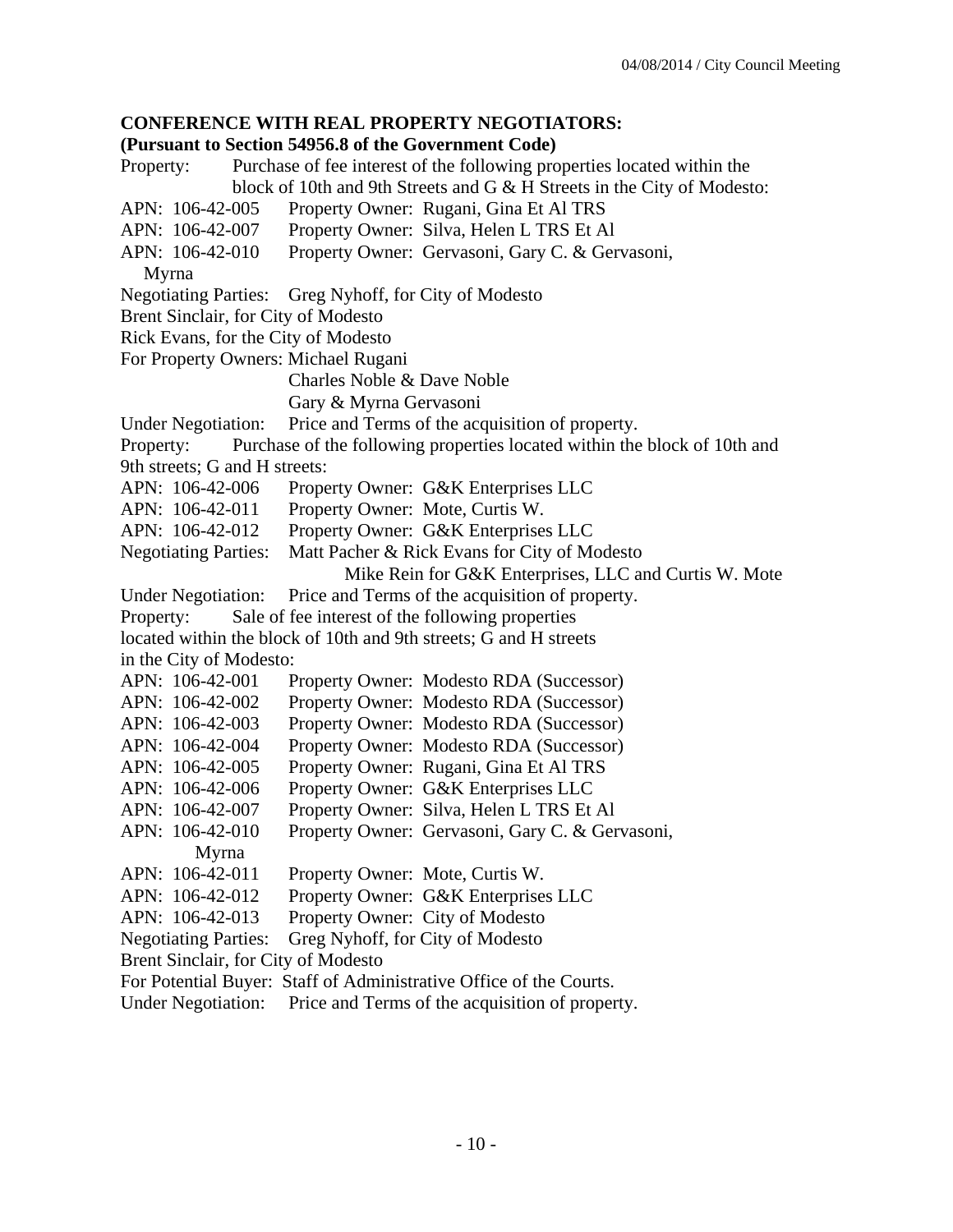## **PUBLIC EMPLOYEE PERFORMANCE EVALUATION (Pursuant to Section 54957(b)(1) of the Government Code)**

Title: City Attorney City Clerk City Auditor

## **CONFERENCE WITH LABOR NEGOTIATORS: (Pursuant to Section 54957.6 of the Government Code)**

Negotiators: Greg Nyhoff, City Manager

Joe Lopez, Human Resources Director

Unrepresented Employees: City Clerk Interim City Attorney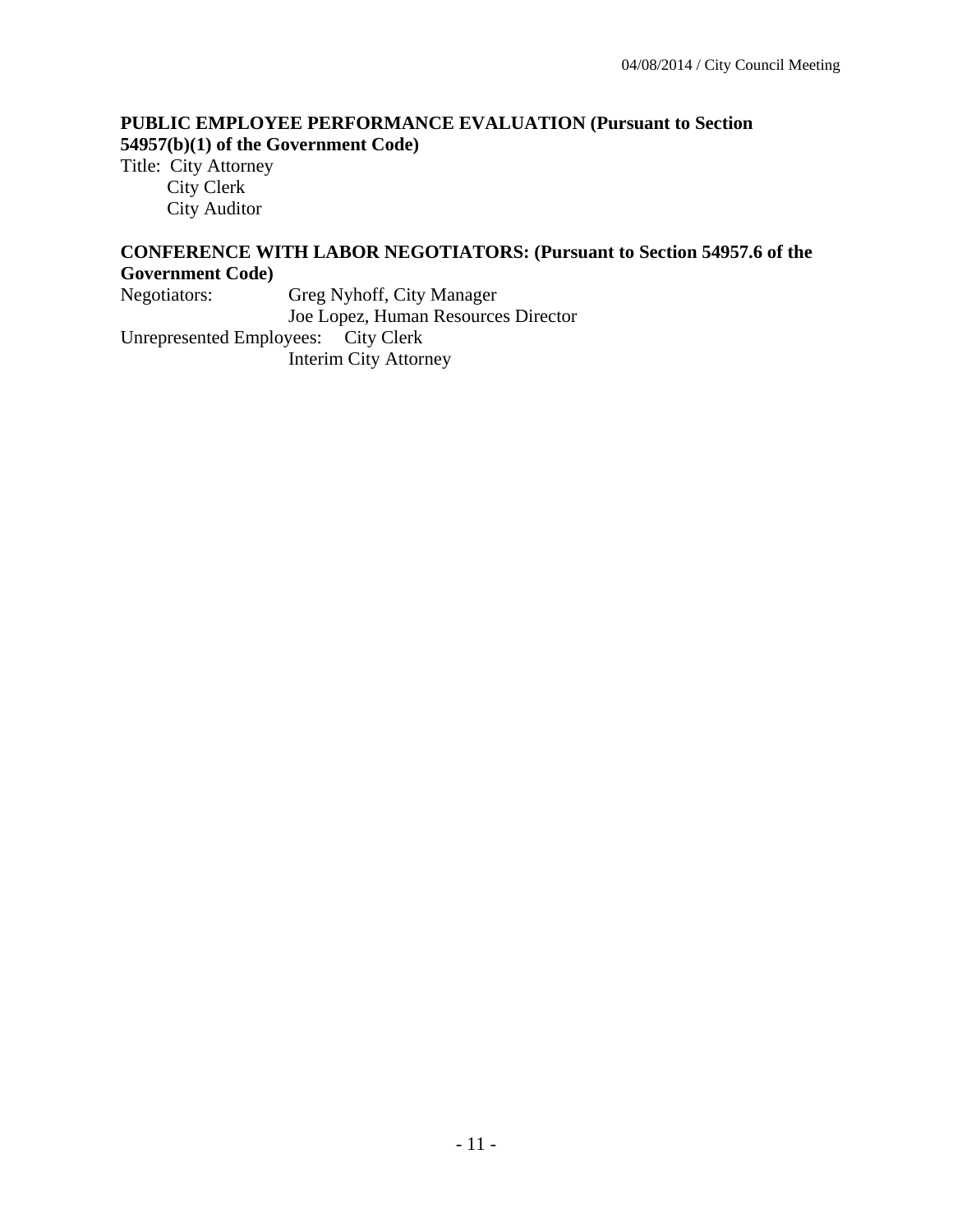# **MINUTES**

# **City of Modesto FINANCE COMMITTEE / WORKSHOP Second Floor, Room 2005 1010 10th Street Modesto, California**

## **Wednesday April 09, 2014, at 5:00 p.m.**

| Roll Call - Present: | Mayor Marsh, Councilmembers Madrigal (arrived at 5:07 p.m.), |
|----------------------|--------------------------------------------------------------|
|                      | Kenoyer (alternate)                                          |

Absent: Councilmember Cogdill

## **PUBLIC COMMENTS**

None.

## **UNFINISHED BUSINESS**

1. Consider discussing and providing direction on Forestry Operations and AB 939 Green Waste Fees. (Funding Source: AB 939 Green Waste Fund 4892, Solid Waste Fund 4891, Compost Fund 4890, solid waste maximum rates)  *Parks, Recreation & Neighborhoods; Jocelyn Reed, 577-5492, jreed@modestogov.com* 

**ACTION: Motion (Madrigal/Kenoyer;unan.)** approving increases in AB 939 Green Waste Fees to meet AB 939 and AB 341 diversion mandates by moving Community Forestry Division into the Solid Waste Division, Fund 4892 and forwarding to Council for approval.

## **NEW BUSINESS**

2. Consider accepting the Capital Facilities Fees annual inflationary adjustment for Fiscal Year 2014-15 and forwarding to Council for approval. (Funding Source: Capital Facilities Fees)  *Community & Economic Development; Tina Rocha, 577-5211, trocha@modestogov.com* 

**ACTION: Motion (Kenoyer/Madrigal;unan.)** accepting the Capital Facilities Fees annual inflationary adjustment for Fiscal Year 2014-15 and forwarding to Council for approval.

## **MATTERS TOO LATE FOR THE AGENDA**

None.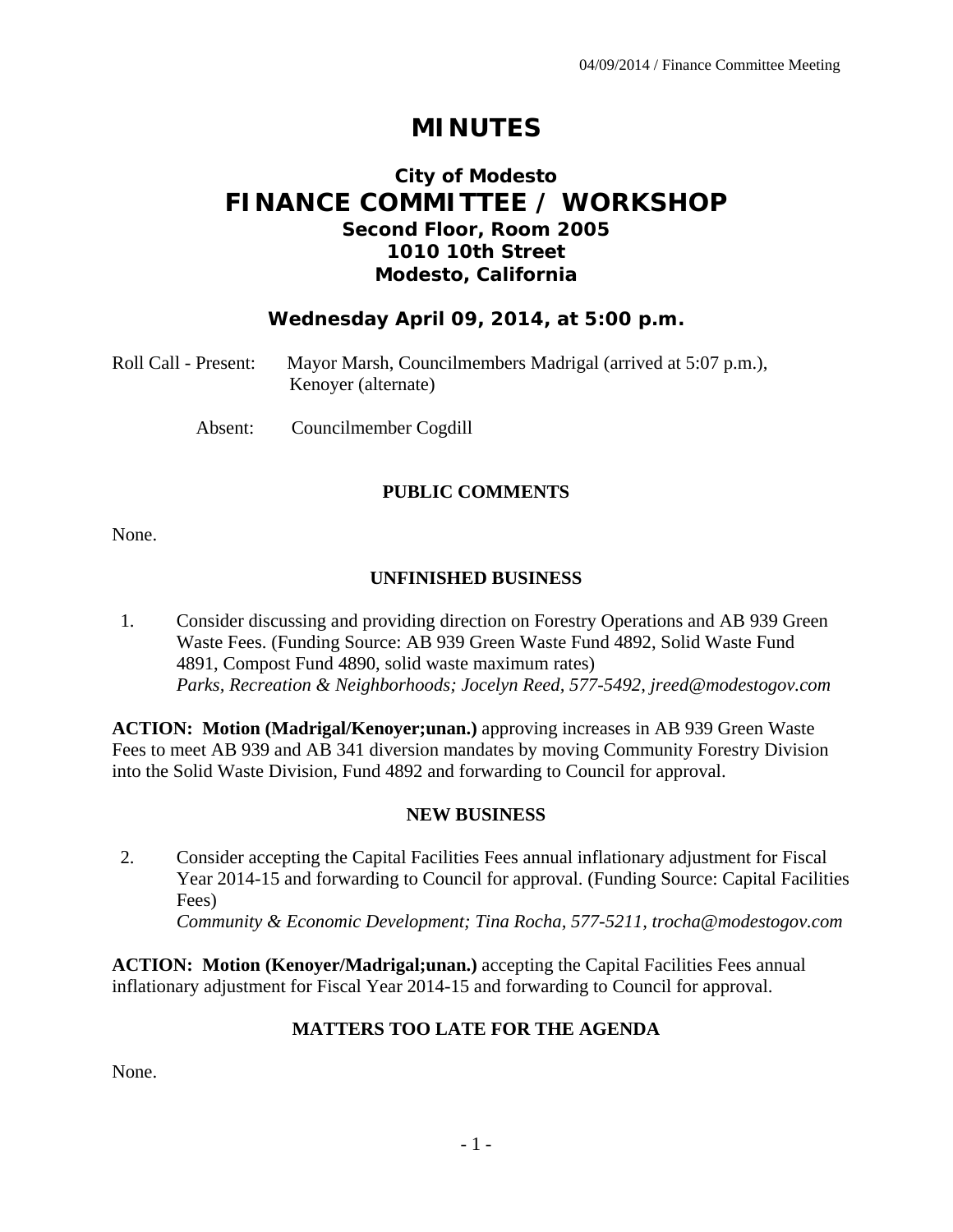# **ADJOURNMENT**

This meeting adjourned at 6:03 p.m.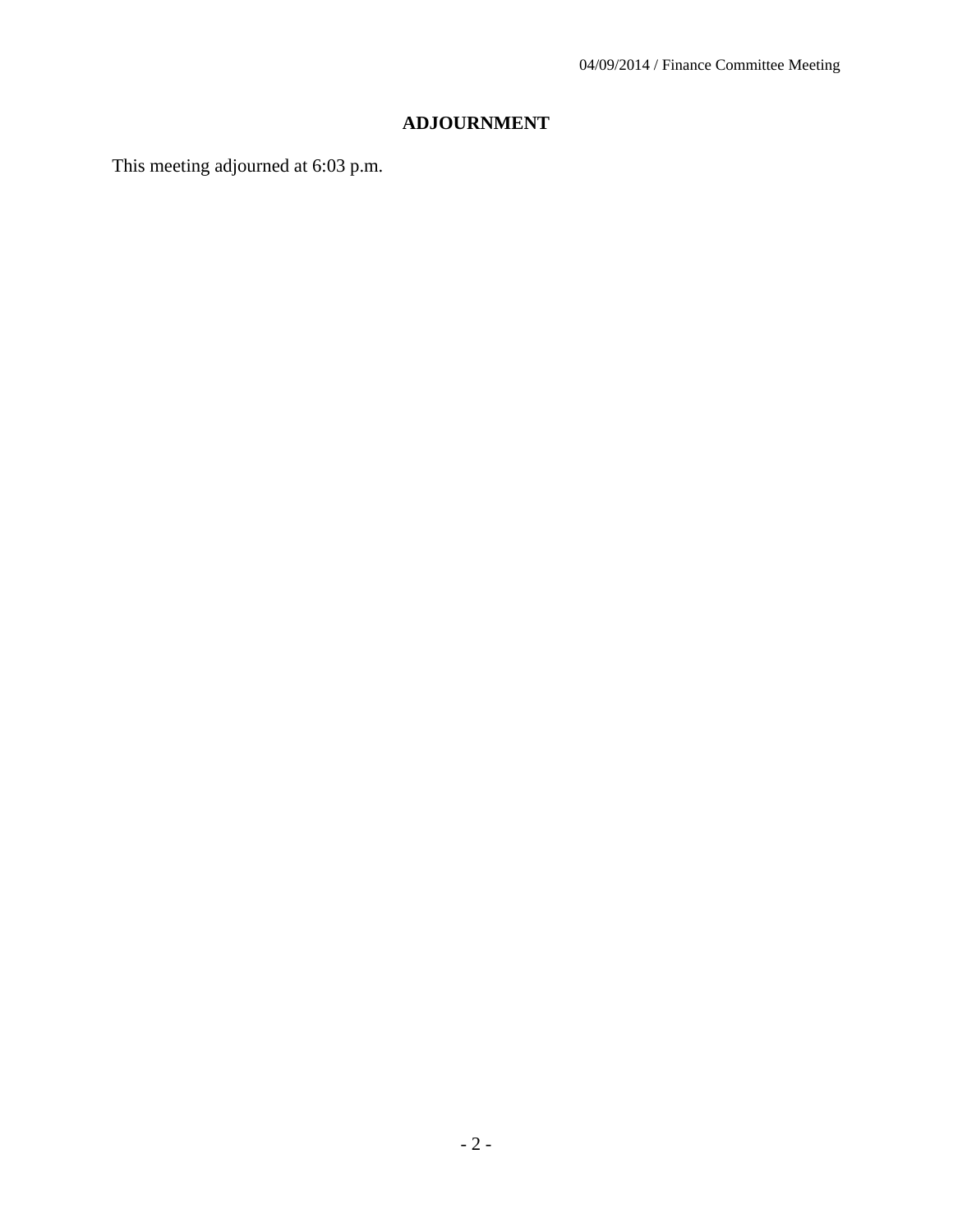# **MINUTES**

# **City of Modesto SAFETY & COMMUNITIES COMMITTEE / COUNCIL WORKSHOP**

## **Second Floor, Room 2005 Tenth Street Place, 1010 10th Street Modesto, California**

#### **Monday, April 14, 2014, at 5:00 p.m.**

| <b>Roll Call Present:</b> | Councilmembers Lopez, Gunderson and Kenoyer |
|---------------------------|---------------------------------------------|
| Absent: None              |                                             |
|                           | Also Present: Councilmember Madrigal        |

## **PUBLIC COMMENTS**

None.

#### **NEW BUSINESS**

1. Consider accepting an oral report from City staff regarding the Public Art Ordinance. (Funding Source: Not Applicable)  *Community & Economic Development; Josh Bridegroom, 571-5540 , jbridegroom@modestogov.com* 

## **ACTION: No Action Taken**.

2. Consider accepting an oral report from City staff regarding the use of City Facilities by Neighborhood Safety Groups. (Funding Source: Not Applicable )  *Parks, Recreation & Neighborhoods; Steve Lumpkin, 577-5471, slumpkin@modestogov.com* 

## **ACTION: No Action Taken**.

3. Consider accepting an informational report regarding Modesto's Crime Statistics for January through December 2013 as compared to January through December 2012. (Funding Source: Not Applicable)  *Police; Joel Broumas, 572-9821, broumasj@modestopd.com* 

**ACTION: Motion (Gunderson/Kenoyer;unan.)** accepting an informational report regarding Modesto's Crime Statistics for January through December 2013 as compared to January through December 2012.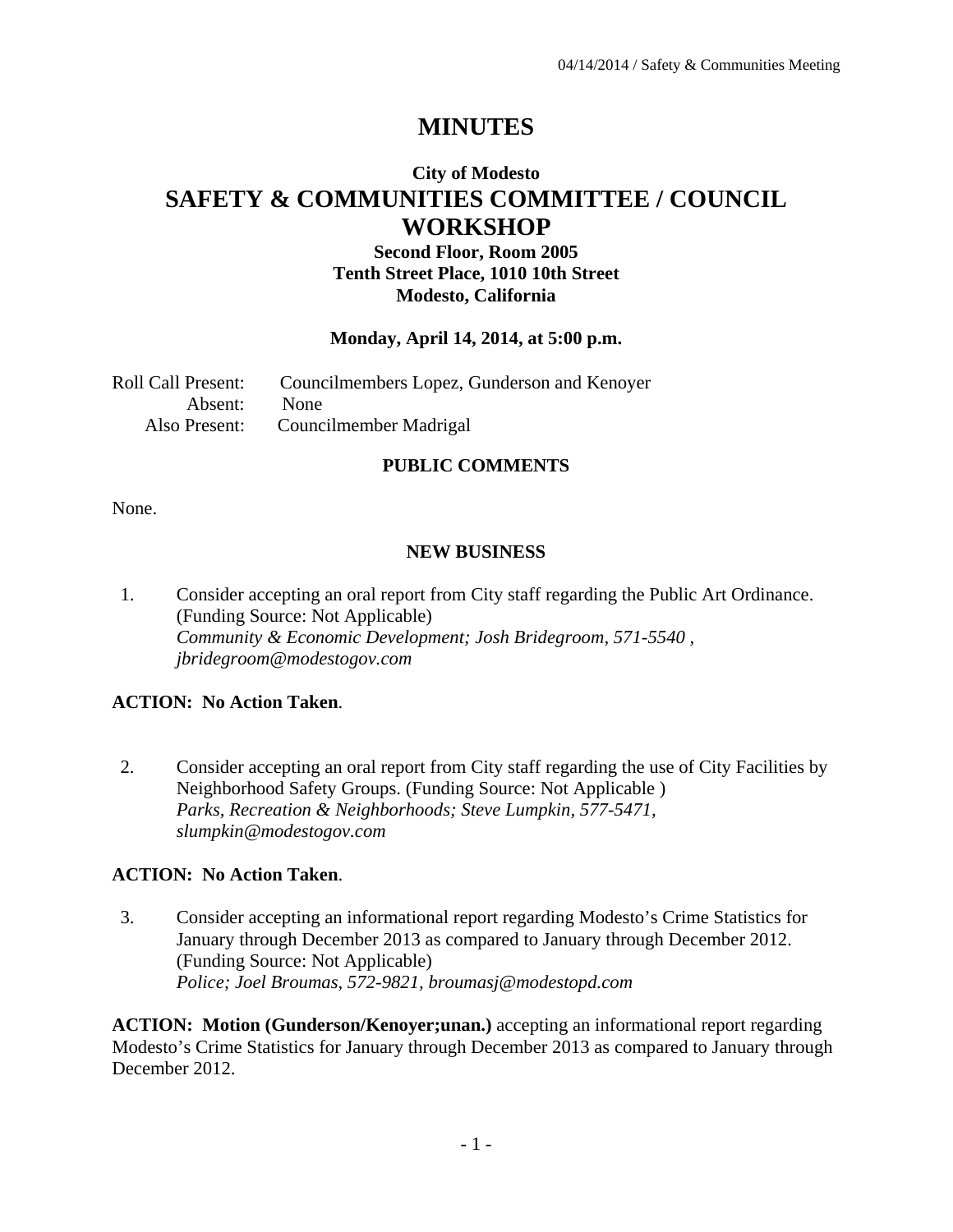4. Consider approving use of asphalt to patch sidewalk trip hazards within residential neighborhoods in place of the current program of removing and replacing sidewalks with concrete and forwarding to Council for approval. (Funding Source: Surface Transportation Funds)  *Public Works; Steve Fischio, 342-2222, Steve Fischio* 

**ACTION: Motion (Kenoyer/Gunderson;unan.)** approving use of asphalt to patch sidewalk trip hazards within residential neighborhoods in place of the current program of removing and replacing sidewalks with concrete and forwarding to Council for approval.

## **MATTERS TOO LATE FOR THE AGENDA**

None.

## **ADJOURNMENT**

This meeting adjourned at 6:10 p.m.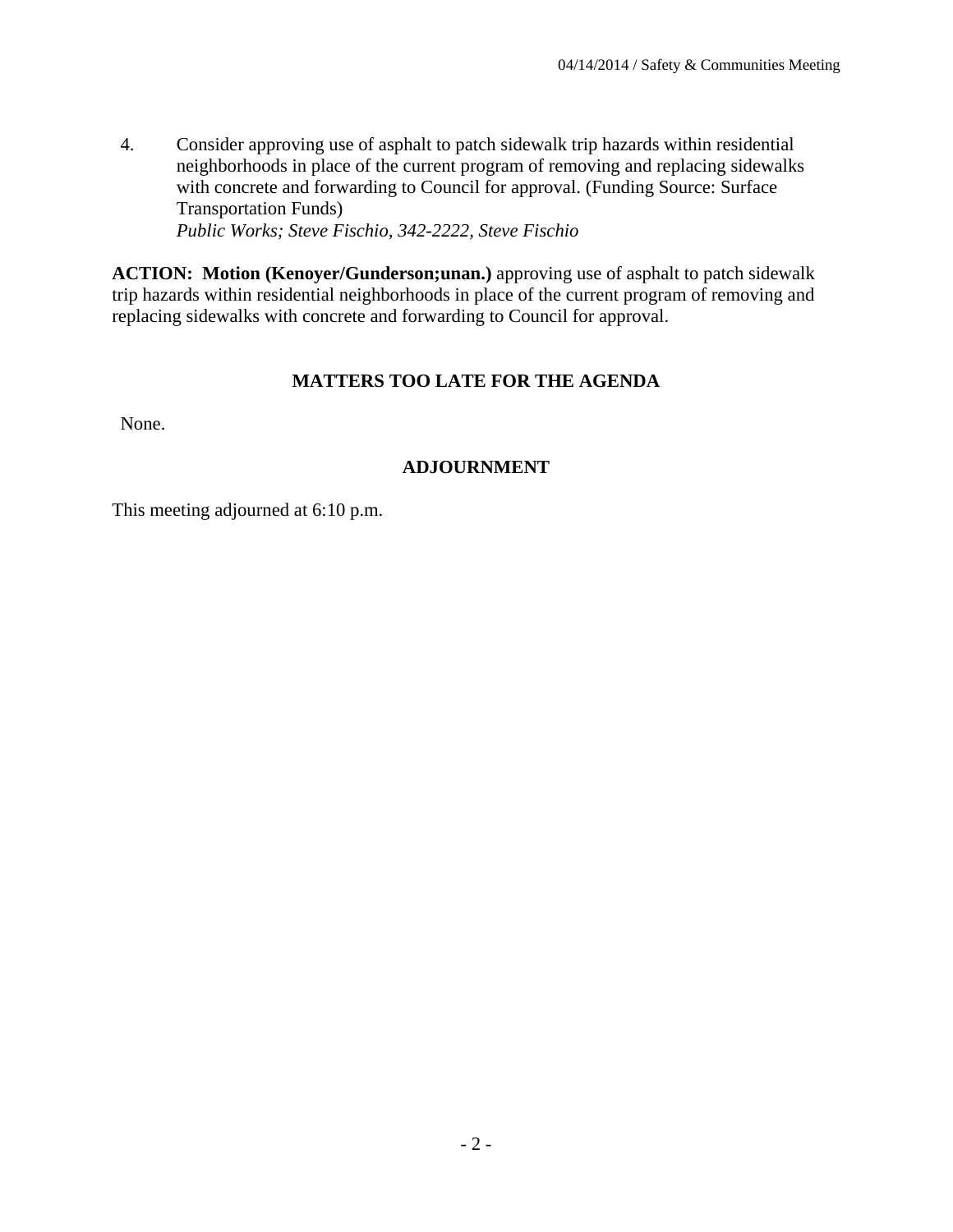# **MINUTES**

## City of Modesto  **SPECIAL CITY COUNCIL MEETING Chambers, Basement Level Tenth Street Place, 1010 10th Street Modesto, California Tuesday April 15, 2014, at 5:30 p.m.**

Roll Call – Present: Councilmembers Cogdill, Gunderson, Kenoyer, Lopez, Madrigal, Zoslocki, Mayor Marsh Absent: None

Pledge of Allegiance to the Flag

Invocation: Jeff Pishney, Big Valley Grace

City Clerk's Announcements: None

Declaration of Conflicts of Interest: None

Reports from Closed Session: City Attorney Lindgren reported on Closed Session matters; Mayor Marsh announced recruitment of an Interim City Manager; Ad Hoc Committee to review potential candidates – Councilmembers Dave Lopez, Jenny Kenoyer and Bill Zoslocki; return to May 6, 2014 Council meeting.

#### **PUBLIC COMMENT PERIOD**

- Doug Highiet spoke regarding Armadillo Truck crime fighting tool for Modesto Police Department, public safety concern and City budget.
- Ray Pefferini spoke regarding trees, cycling program, and mistletoe in Modesto.
- John Walker spoke regarding public safety and new technology; he also spoke regarding Modesto Bee article regarding leadership.
- Carmen Sabatino spoke regarding Modesto Bee building at 14th and H Streets and old Courthouse site.
- Dave Geer gave an update regarding Common Core State Standards and Common Core Town Hall Meeting on Thursday, May 1, 2014 from 4:00-6:00 pm with Speaker Lydia Gutierrez.

#### **CONSENT ITEMS – ROLL CALL VOTE REQUIRED CONSENT ITEM 1: (Lopez/Gunderson;unan.)**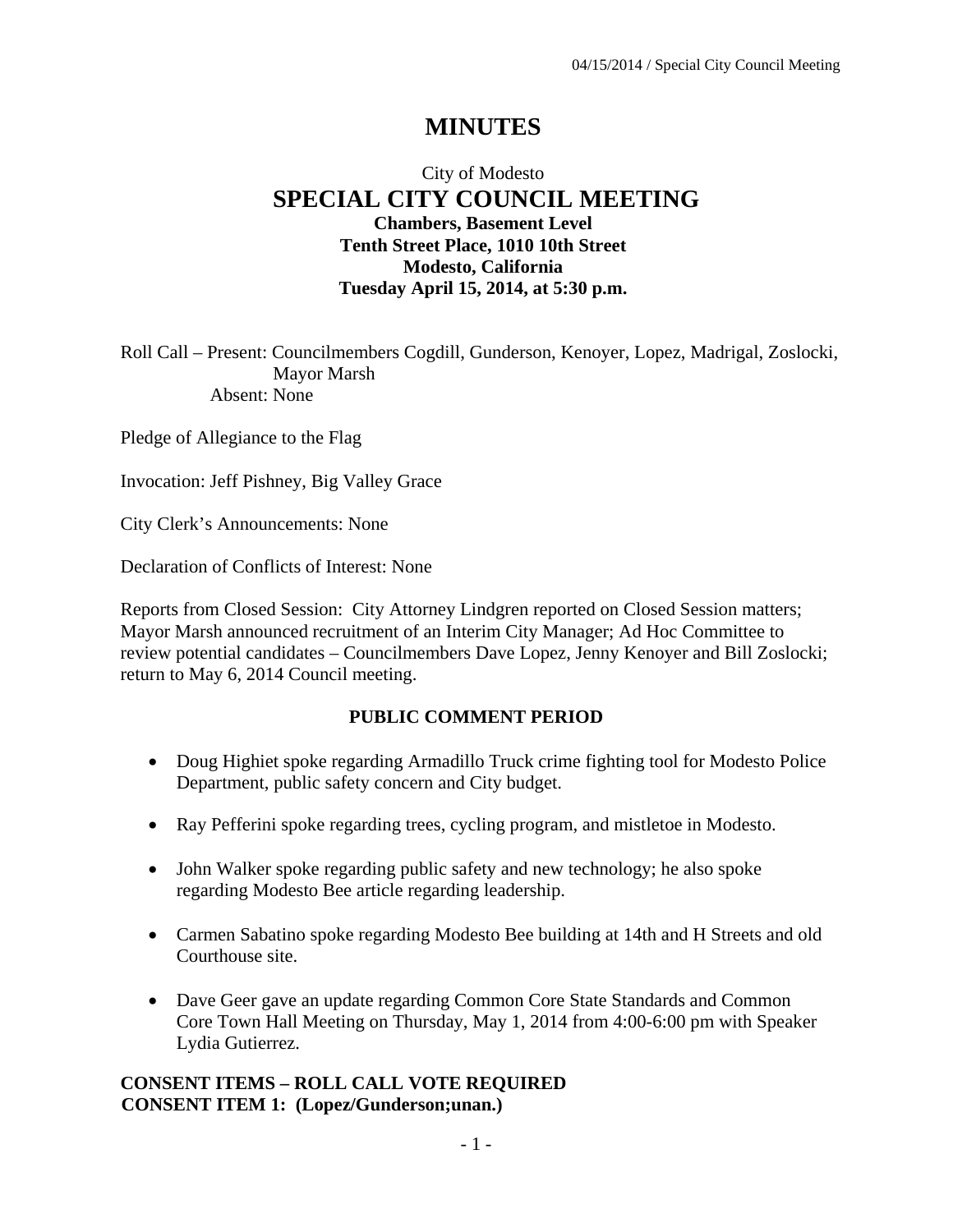## **CONSENT ITEMS**

An item may be removed from consent and discussed at the request of an audience member or Councilmember.

Consent

1. Consider approving the minutes from the April 8, 2014 Council Meeting. (Funding Source: Not Applicable)

• Motion approving the minutes from the April 8, 2014 Council Meeting. *City Clerk; Stephanie Lopez, 577-5396, slopez@modestogov.com* 

**ACTION: Motion (Lopez/Gunderson; 7/0)** approving the minutes from the April 8, 2014 Council Meeting.

## **COUNCIL COMMENTS & REPORTS**

Councilmember Lopez announced Earth Day in the Park on Saturday; Council in the Park will be at the event.

Councilmembers Madrigal and Kenoyer also will attend Earth Day.

Mayor Marsh announced Finance Committee meetings regarding the City's budget starting on May 7, 2014 at 5:00 pm in Council Chambers.

# **CITY MANAGER COMMENTS & REPORTS**

None.

## **UNFINISHED BUSINESS**

- 2. Consider approving the Second Amended Long Range Property Management Plan of the City of Modesto Redevelopment Successor Agency pursuant to Health and Safety Code Section 34191.5(b). (Funding Source: Redevelopment Property Tax Trust Fund)
	- Resolution approving the Second Amended Long Range Property Management Plan of the City of Modesto Redevelopment Successor Agency pursuant to Health and Safety Code Section 34191.5(b).

*Community & Economic Development; Laurie Smith, 577-5347, lsmith@modestogov.com* 

**ACTION: Resolution 2014-138 (Lopez/Cogdill; 7/0)** approving the Second Amended Long Range Property Management Plan of the City of Modesto Redevelopment Successor Agency pursuant to Health and Safety Code Section 34191.5(b).

## **HEARINGS**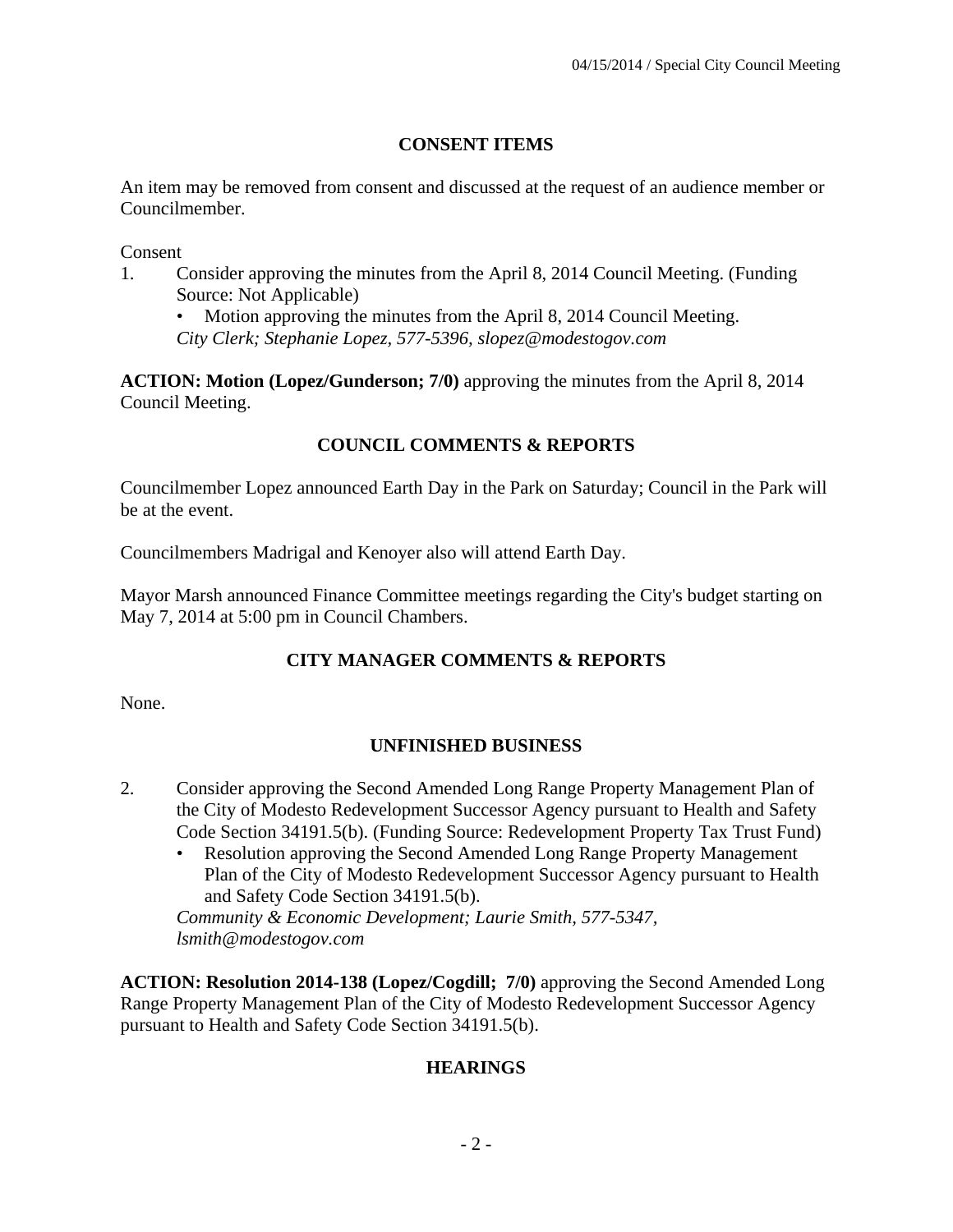#### *Published in part in the Modesto Bee on April 1, 2014 and April 8, 2014*

- 3. Consider approving the site acquisition and sale for the Modesto Courthouse Project::(i) the transfer by grant deed of four parcels from the City of Modesto Redevelopment Successor Agency to the City of Modesto; (ii) Conditional Property Acquisition Agreements with six private property owners; (iii) a Property Acquisition Agreement with the State of California; (iv) hearing to consider conditional vacation of an alley within Downtown Block 54 located between H Street, 9th Street, G Street, and 10th Street; (v) a Master Lease with the State of California; (vi) the purchase of Pollution Legal Liability environmental liability insurance rated A by A. M. Best, licensed to do business in the State of California; and (vii) consider creating a multiyear operating budget in FY 2013-14 and appropriate \$330,000 in revenue and expenditures. (Funding Source: Economic Development/Strategic Plan)
	- Resolution approving the transfer by grant deed of four (4) parcels: APN 106-042- 001, 106-042-002, 106-042-003, and 106-042-004 from the City of Modesto Redevelopment Successor Agency to the City of Modesto, in accordance with the Second Amended Long Range Property Management Plan, for the purpose of the sale to the State of California, acting by and through the Judicial Council of California, Administrative Office of the Courts for construction of the new Modesto courthouse project, subject to the approval by the Modesto Redevelopment Successor Agency Oversight Board and the State Department of Finance, and authorizing the City Manager, or his designee, to sign Certificate of Acceptance(s) for real property (APN 106-042-001, 106-042-002, 106-042-003 and 106-042-004) and to execute all documents required to complete the transaction, transfer title, and to close escrow.
	- Resolution approving a Conditional Property Acquisition Agreement (Agreement) with G & K Enterprises, LLC., for the acquisition of real property at 900 H Street, Modesto, CA., being APN 106-042-012, in the amount of \$2,500,000 for the purpose of sale to the State of California, acting by and through the Judicial Council of California, Administrative Office of the Courts, for the new Modesto Courthouse Project, and authorizing the City Manager, or his designee, to execute (1) the Agreement, (2) a Certificate of Acceptance, and (3) all necessary and related documents required to complete the transaction, transfer title, and close escrow.
	- Resolution approving a Conditional Property Acquisition Agreement (Agreement) with Curtis Mote, for the acquisition of real property at 716 9th Street, Modesto, CA., being APN 106-042-011, in the amount of \$325,000 for the purpose of sale to the State of California, acting by and through the Judicial Council of California, Administrative Office of the Courts for the new Modesto Courthouse Project, and authorizing the City Manager, or his designee, to execute (1) the Agreement, (2) a Certificate of Acceptance, and (3) all necessary and related documents required to complete the transaction, transfer title, and to close escrow.
	- Resolution approving a Conditional Property Acquisition Agreement (Agreement) with Gary Gervasoni and Myrna Gervasoni, for the acquisition of real property at 712 and 706 9th Street, Modesto, CA., being APN 106-042-010, for total compensation not to exceed \$492,000 for the purpose of sale to the State of California, acting by and through the Judicial Council of California, Administrative Office of the Courts for the new Modesto Courthouse Project, and authorizing the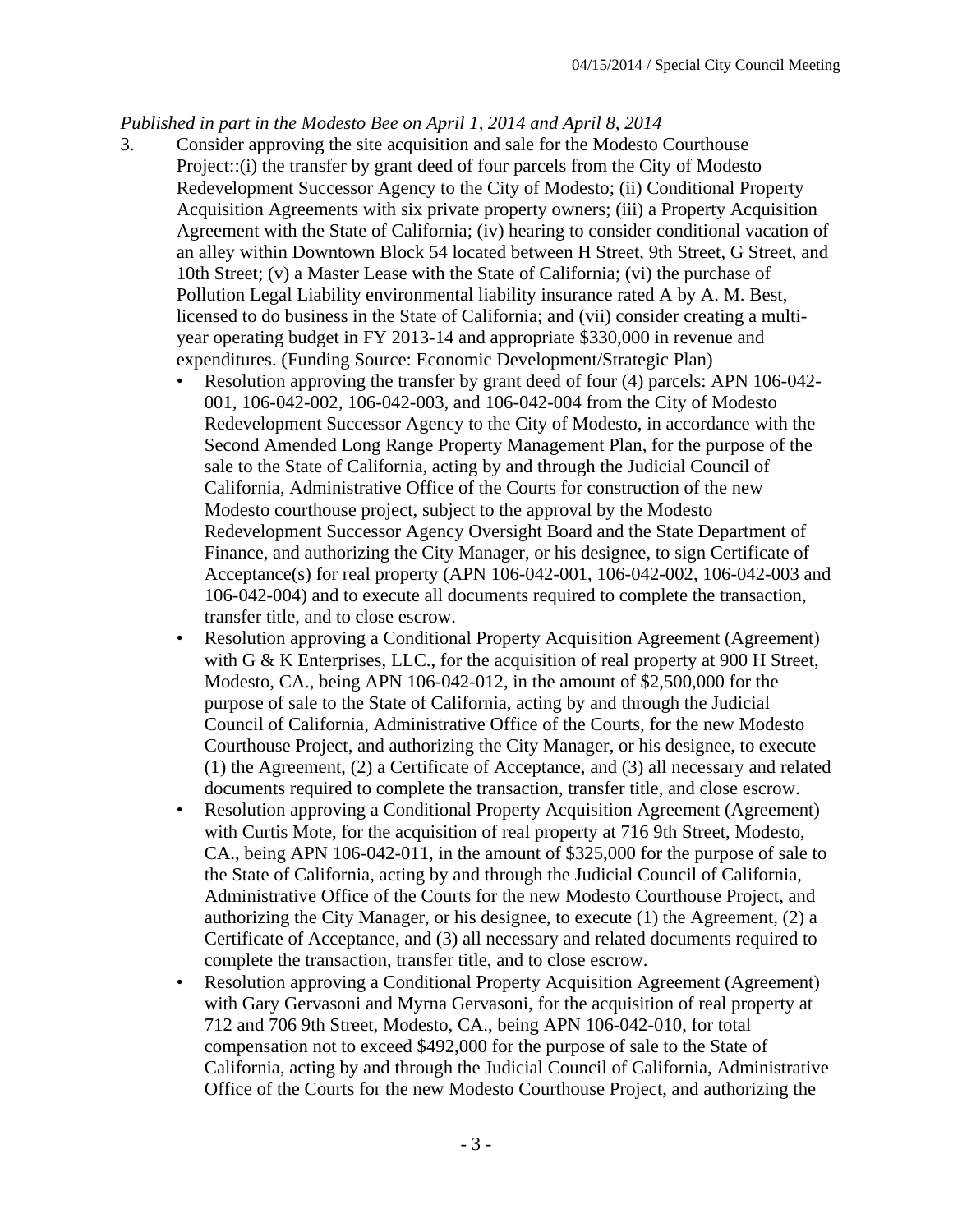City Manager, or his designee, to execute (1) the Agreement, (2) a Certificate of Acceptance, and (3) all necessary and related documents required to complete the transaction, transfer title, and close escrow.

- Resolution approving a Conditional Property Acquisition Agreement (Agreement) with Charles W. Noble and Dorothy M. Noble, Trustees of the Noble 1995 Trust, as to an undivided 1/2 interest; Von Deen Bubeck, Trustee of the Von Deen Bubeck Trust as set forth in the Bubeck Revocable Trust dated March 19, 1997, as to an undivided 1/4 interest, and Jerry Bubeck and Von Deen Bubeck, Trustees of the Bubeck Revocable Trust dated March 19, 1997, as to an undivided 1/4 interest for the acquisition of real property at 701 10th Street, Modesto, CA., being APN 106-042-007, in the amount of \$270,000 for the purpose of sale to the State of California, acting by and through the Judicial Council of California, Administrative Office of the Courts for the new Modesto Courthouse Project, and authorizing the City Manager, or his designee, to execute (1) the Agreement, (2) a Certificate of Acceptance, and (3) all necessary and related documents required to complete the transaction, transfer title, and close escrow.
- Resolution approving a Conditional Property Acquisition Agreement (Agreement) with G & K Enterprises, LLC., for the acquisition of real property at 711 10th Street, Modesto, CA., being APN 106-042-006, in the amount of \$625,000 for the purpose of sale to the State of California, acting by and through the Judicial Council of California, Administrative Office of the Courts for the new Modesto Courthouse Project, and authorizing the City Manager, or his designee, to execute (1) the Agreement, (2) a Certificate of Acceptance, and (3) all necessary and related documents required to complete the transaction, transfer title, and close escrow.
- Resolution approving a Conditional Property Acquisition Agreement (Agreement) with Gina Rugani, Michael Gene Rugani and Sandra Ann Heffernan, Trustees, or any Successor Trustee(s) thereto of the Gina Rugani Survivor's Trust Agreement dated July 17, 1978, as amended, for the acquisition of real property at 713 10th Street, Modesto, CA., being APN 106-042-005, in the amount of \$341,000 for the purpose of sale to the State of California, acting by and through the Judicial Council of California, Administrative Office of the Courts for the new Modesto Courthouse Project, and authorizing the City Manager, or his designee, to execute (1) the Agreement, (2) a Certificate of Acceptance, and (3) all necessary and related documents required to complete the transaction, transfer title, and close escrow.
- Resolution approving a Property Acquisition Agreement with the State of California, acting by and through the Judicial Council, Administrative Office of the Courts for acquisition of the real property necessary for the new Modesto Courthouse project, being the city block bounded by H and G Streets, and 9th and 10th Streets (the 10th Street Site) having APNs: 106-042-001, 106-042-002, 106- 042-003, 106-042-004, 106-042-005, 106-042-006, 106-042-007, 106-042-0010, 106-042-011, 106-042-012 and 106-042-013, in the amount of \$5,450,000, and authorizing the City Manager, or his designee, to execute (1) the Agreement, (2) a Grant Deed conveying said real property from the City of Modesto to the State of California, acting by and through the Judicial Council of California, Administrative Office of the Courts, and (3) all necessary and related documents required to complete the transaction, transfer title, and close escrow.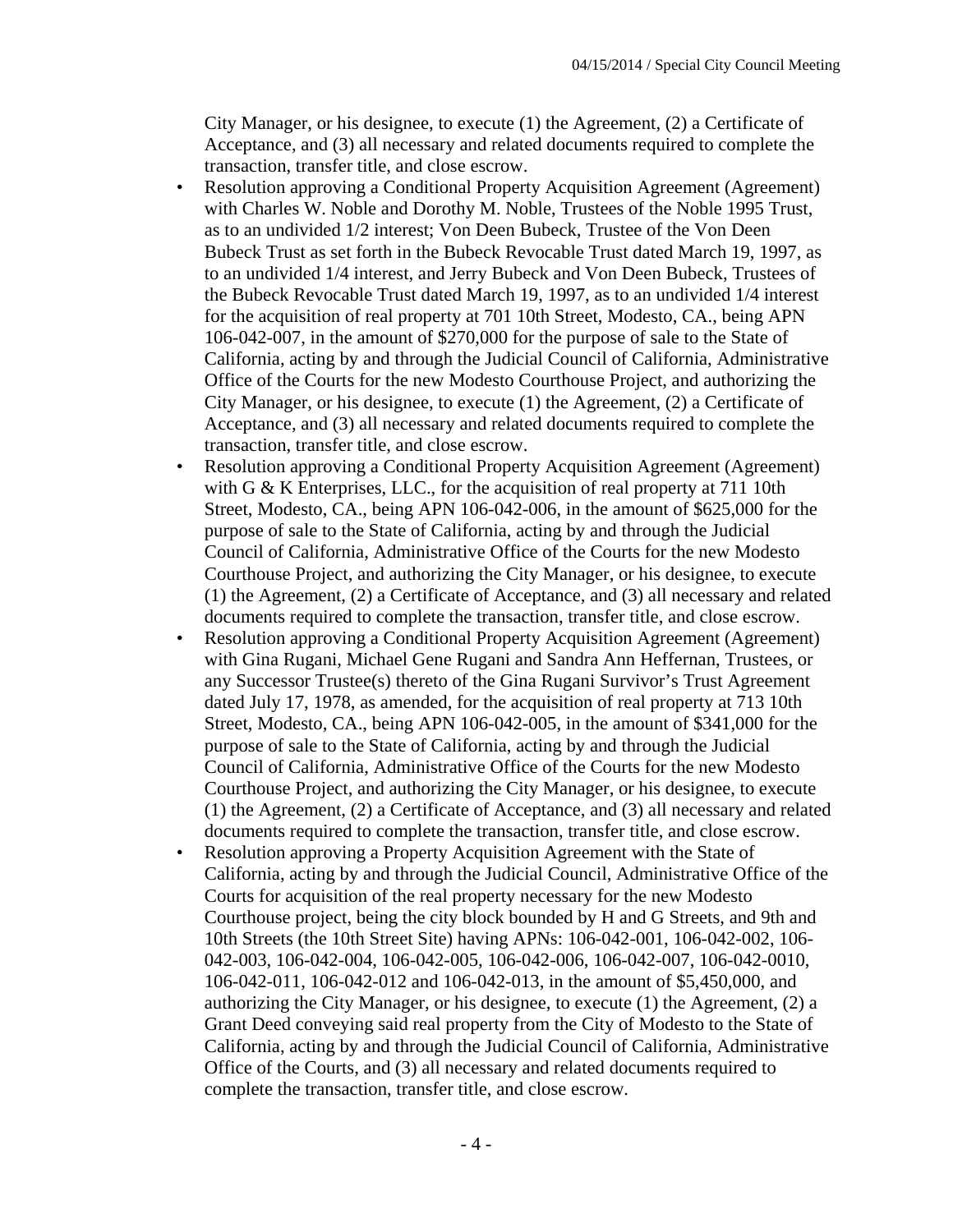- Resolution Conditionally Vacating an Alley within Downtown Block 54, Located between H Street, 9th Street, G Street, and 10th Street in the City of Modesto.
- Motion approving the purchase of Pollution Legal Liability environmental insurance, per Wells Fargo Insurance Services, from insurance companies rated A(XV) by A. M. Best and licensed to do business in the State of California in the total coverage amount of \$10,000,000/\$20,000,000 with a term of 10 years - one time premium cost not to exceed \$200,000.
- Resolution approving a Master Lease with the State of California, acting by and through the Judicial Council of the Courts, Administrative Office of the Courts for the use, possession, control and management of the 10th Street Site, and authorizing the City Manager, or his designee, to execute (1) the Master Lease and (2) all related and necessary documents required to complete the transaction.
- Resolution approving the creation of a multi-year operating budget in Fiscal Year 2013-14 and amending the Fiscal Year 2013-14 multi-year budget to appropriate revenues and expenditures in the amount of \$330,000.

*Community & Economic Development; Brent Sinclair, 577-5228 , bsinclair@modestogov.com* 

## *Recess at 7:40 pm Reconvened at 7:57 pm*

**ACTION: Resolution 2014-139 (Madrigal/Cogdill; 7/0)** approving the transfer by grant deed of four (4) parcels: APN 106-042-001, 106-042-002, 106-042-003, and 106-042-004 from the City of Modesto Redevelopment Successor Agency to the City of Modesto, in accordance with the Second Amended Long Range Property Management Plan, for the purpose of the sale to the State of California, acting by and through the Judicial Council of California, Administrative Office of the Courts for construction of the new Modesto courthouse project, subject to the approval by the Modesto Redevelopment Successor Agency Oversight Board and the State Department of Finance, and authorizing the City Manager, or his designee, to sign Certificate of Acceptance(s) for real property (APN 106-042-001, 106- 042-002, 106-042-003 and 106-042-004) and to execute all documents required to complete the transaction, transfer title, and to close escrow.

**ACTION: Resolution 2014-140 (Madrigal/Cogdill; 7/0)** approving a Conditional Property Acquisition Agreement (Agreement) with G & K Enterprises, LLC., for the acquisition of real property at 900 H Street, Modesto, CA., being APN 106-042-012, in the amount of \$2,500,000 for the purpose of sale to the State of California, acting by and through the Judicial Council of California, Administrative Office of the Courts, for the new Modesto Courthouse Project, and authorizing the City Manager, or his designee, to execute (1) the Agreement, (2) a Certificate of Acceptance, and (3) all necessary and related documents required to complete the transaction, transfer title, and close escrow.

**ACTION: Resolution 2014-141 (Madrigal/Cogdill; 7/0)** approving a Conditional Property Acquisition Agreement (Agreement) with Curtis Mote, for the acquisition of real property at 716 9th Street, Modesto, CA., being APN 106-042-011, in the amount of \$325,000 for the purpose of sale to the State of California, acting by and through the Judicial Council of California, Administrative Office of the Courts for the new Modesto Courthouse Project, and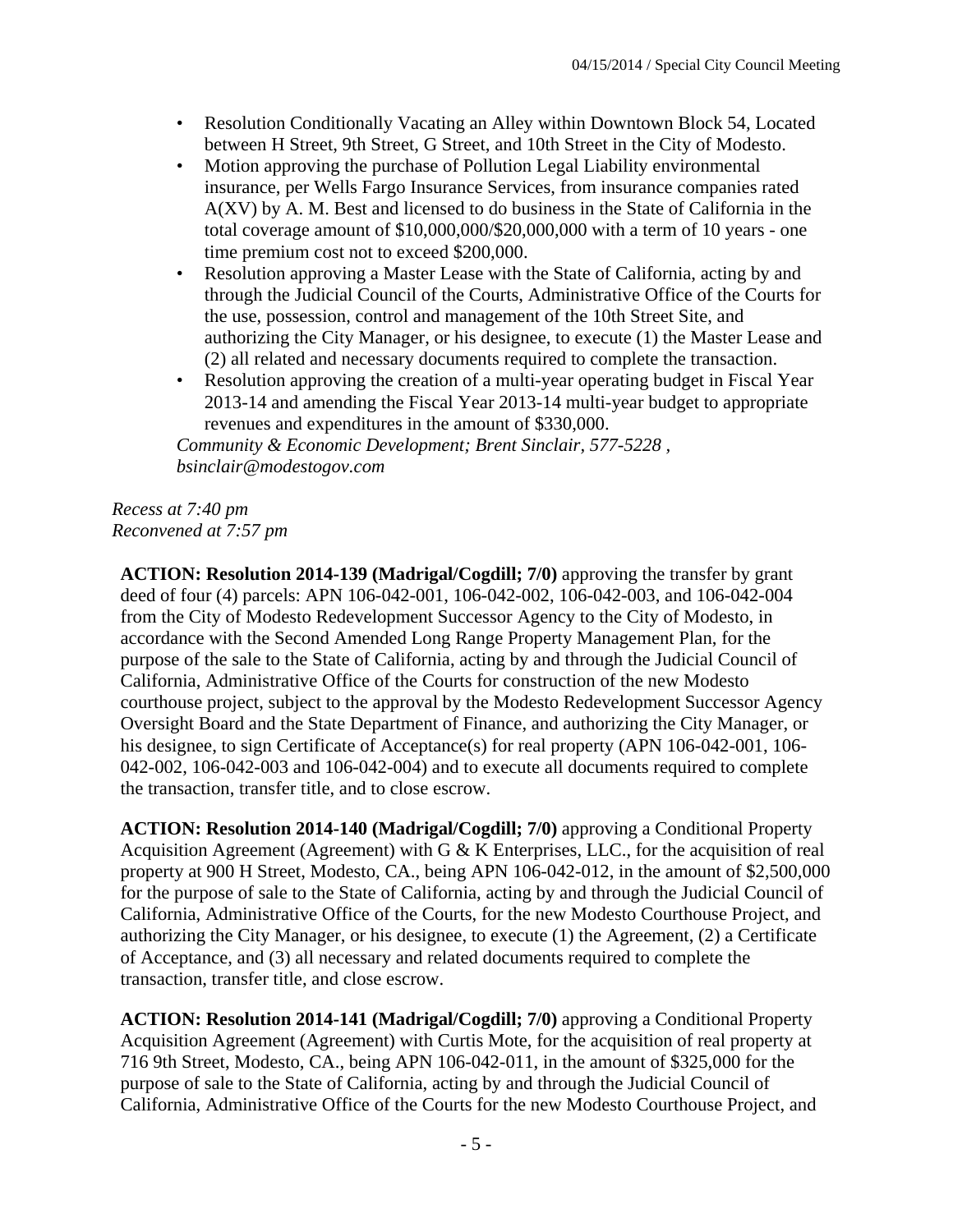authorizing the City Manager, or his designee, to execute (1) the Agreement, (2) a Certificate of Acceptance, and (3) all necessary and related documents required to complete the transaction, transfer title, and to close escrow.

**ACTION: Resolution 2014-142 (Madrigal/Cogdill; 7/0)** approving a Conditional Property Acquisition Agreement (Agreement) with Gary Gervasoni and Myrna Gervasoni, for the acquisition of real property at 712 and 706 9th Street, Modesto, CA., being APN 106-042-010, for total compensation not to exceed \$492,000 for the purpose of sale to the State of California, acting by and through the Judicial Council of California, Administrative Office of the Courts for the new Modesto Courthouse Project, and authorizing the City Manager, or his designee, to execute (1) the Agreement, (2) a Certificate of Acceptance, and (3) all necessary and related documents required to complete the transaction, transfer title, and close escrow.

**ACTION: Resolution 2014-143 (Madrigal/Cogdill; 7/0)** approving a Conditional Property Acquisition Agreement (Agreement) with Charles W. Noble and Dorothy M. Noble, Trustees of the Noble 1995 Trust, as to an undivided 1/2 interest; Von Deen Bubeck, Trustee of the Von Deen Bubeck Trust as set forth in the Bubeck Revocable Trust dated March 19, 1997, as to an undivided 1/4 interest, and Jerry Bubeck and Von Deen Bubeck, Trustees of the Bubeck Revocable Trust dated March 19, 1997, as to an undivided 1/4 interest for the acquisition of real property at 701 10th Street, Modesto, CA., being APN 106-042-007, in the amount of \$270,000 for the purpose of sale to the State of California, acting by and through the Judicial Council of California, Administrative Office of the Courts for the new Modesto Courthouse Project, and authorizing the City Manager, or his designee, to execute (1) the Agreement, (2) a Certificate of Acceptance, and (3) all necessary and related documents required to complete the transaction, transfer title, and close escrow.

**ACTION: Resolution 2014-144 (Madrigal/Cogdill; 7/0)** approving a Conditional Property Acquisition Agreement (Agreement) with G & K Enterprises, LLC., for the acquisition of real property at 711 10th Street, Modesto, CA., being APN 106-042-006, in the amount of \$625,000 for the purpose of sale to the State of California, acting by and through the Judicial Council of California, Administrative Office of the Courts for the new Modesto Courthouse Project, and authorizing the City Manager, or his designee, to execute (1) the Agreement, (2) a Certificate of Acceptance, and (3) all necessary and related documents required to complete the transaction, transfer title, and close escrow.

**ACTION: Resolution 2014-145 (Madrigal/Cogdill; 7/0)** approving a Conditional Property Acquisition Agreement (Agreement) with Gina Rugani, Michael Gene Rugani and Sandra Ann Heffernan, Trustees, or any Successor Trustee(s) thereto of the Gina Rugani Survivor's Trust Agreement dated July 17, 1978, as amended, for the acquisition of real property at 713 10th Street, Modesto, CA., being APN 106-042-005, in the amount of \$341,000 for the purpose of sale to the State of California, acting by and through the Judicial Council of California, Administrative Office of the Courts for the new Modesto Courthouse Project, and authorizing the City Manager, or his designee, to execute (1) the Agreement, (2) a Certificate of Acceptance, and (3) all necessary and related documents required to complete the transaction, transfer title, and close escrow.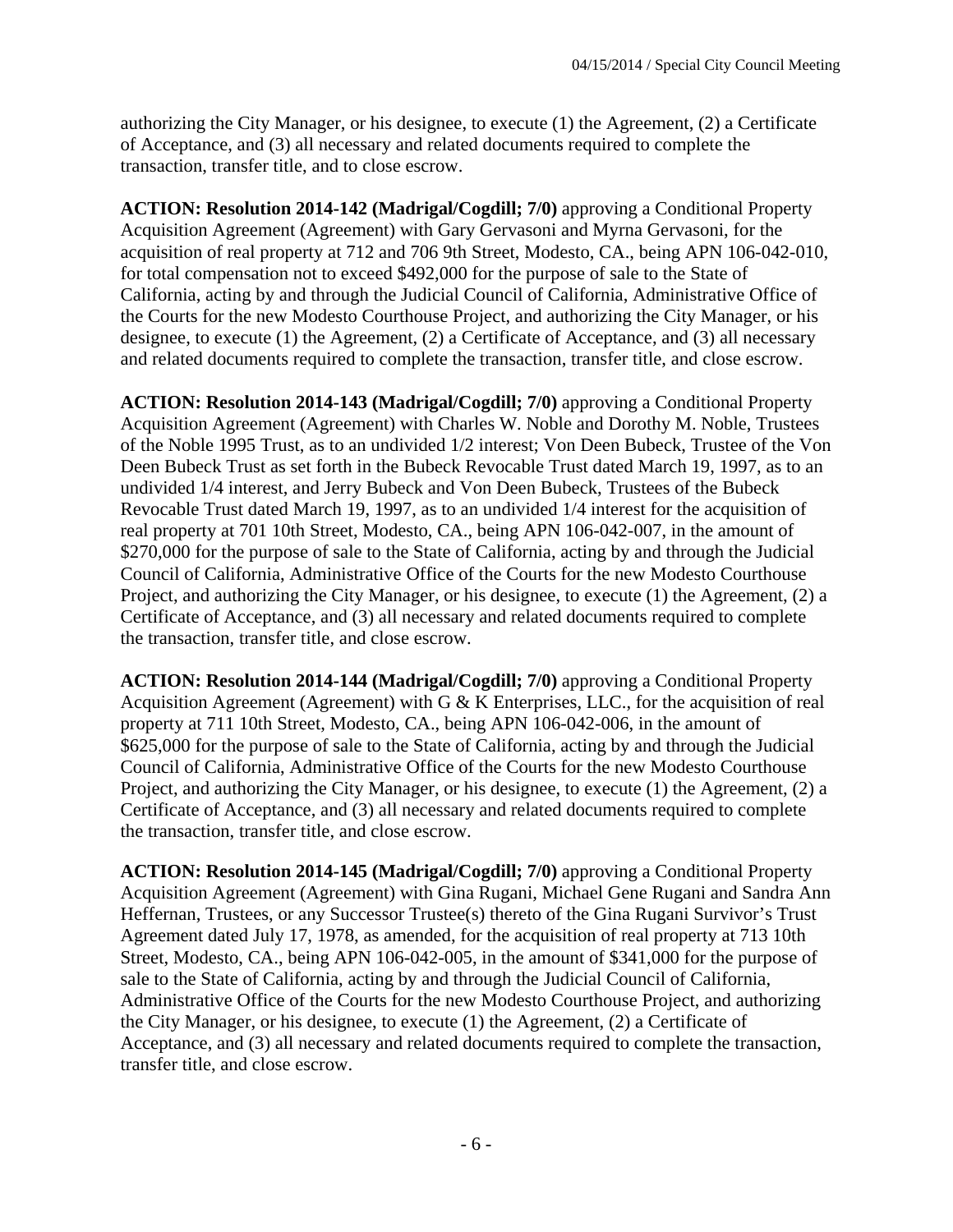**ACTION: Resolution 2014-146 (Madrigal/Cogdill; 7/0)** approving a Property Acquisition Agreement with the State of California, acting by and through the Judicial Council, Administrative Office of the Courts for acquisition of the real property necessary for the new Modesto Courthouse project, being the city block bounded by H and G Streets, and 9th and 10th Streets (the 10th Street Site) having APNs: 106-042-001, 106-042-002, 106-042-003, 106-042-004, 106-042-005, 106-042-006, 106-042-007, 106-042-0010, 106-042-011, 106- 042-012 and 106-042-013, in the amount of \$5,450,000, and authorizing the City Manager, or his designee, to execute (1) the Agreement, (2) a Grant Deed conveying said real property from the City of Modesto to the State of California, acting by and through the Judicial Council of California, Administrative Office of the Courts, and (3) all necessary and related documents required to complete the transaction, transfer title, and close escrow.

**ACTION: Resolution 2014-147 (Madrigal/Cogdill; 7/0)** Conditionally Vacating an Alley within Downtown Block 54, Located between H Street, 9th Street, G Street, and 10th Street in the City of Modesto. Motion approving the purchase of Pollution Legal Liability environmental insurance, per Wells Fargo Insurance Services, from insurance companies rated A(XV) by A. M. Best and licensed to do business in the State of California in the total coverage amount of \$10,000,000/\$20,000,000 with a term of 10 years - one time premium cost not to exceed \$200,000.

**ACTION: Motion (Madrigal/Cogdill; 7/0)** approving the purchase of Pollution Legal Liability environmental insurance, per Wells Fargo Insurance Services, from insurance companies rated A(XV) by A. M. Best and licensed to do business in the State of California in the total coverage amount of \$10,000,000/\$20,000,000 with a term of 10 years - one time premium cost not to exceed \$200,000.

**ACTION: Resolution 2014-148 (Madrigal/Cogdill; 7/0)** approving a Master Lease with the State of California, acting by and through the Judicial Council of the Courts, Administrative Office of the Courts for the use, possession, control and management of the 10th Street Site, and authorizing the City Manager, or his designee, to execute (1) the Master Lease and (2) all related and necessary documents required to complete the transaction.

**ACTION: Resolution 2014-149 (Madrigal/Cogdill; 7/0)** approving the creation of a multiyear operating budget in Fiscal Year 2013-14 and amending the Fiscal Year 2013-14 multiyear budget to appropriate revenues and expenditures in the amount of \$330,000.

# **MATTERS TOO LATE FOR THE AGENDA**

None.

## **ADJOURNMENT**

This meeting was adjourned at 8:55 p.m.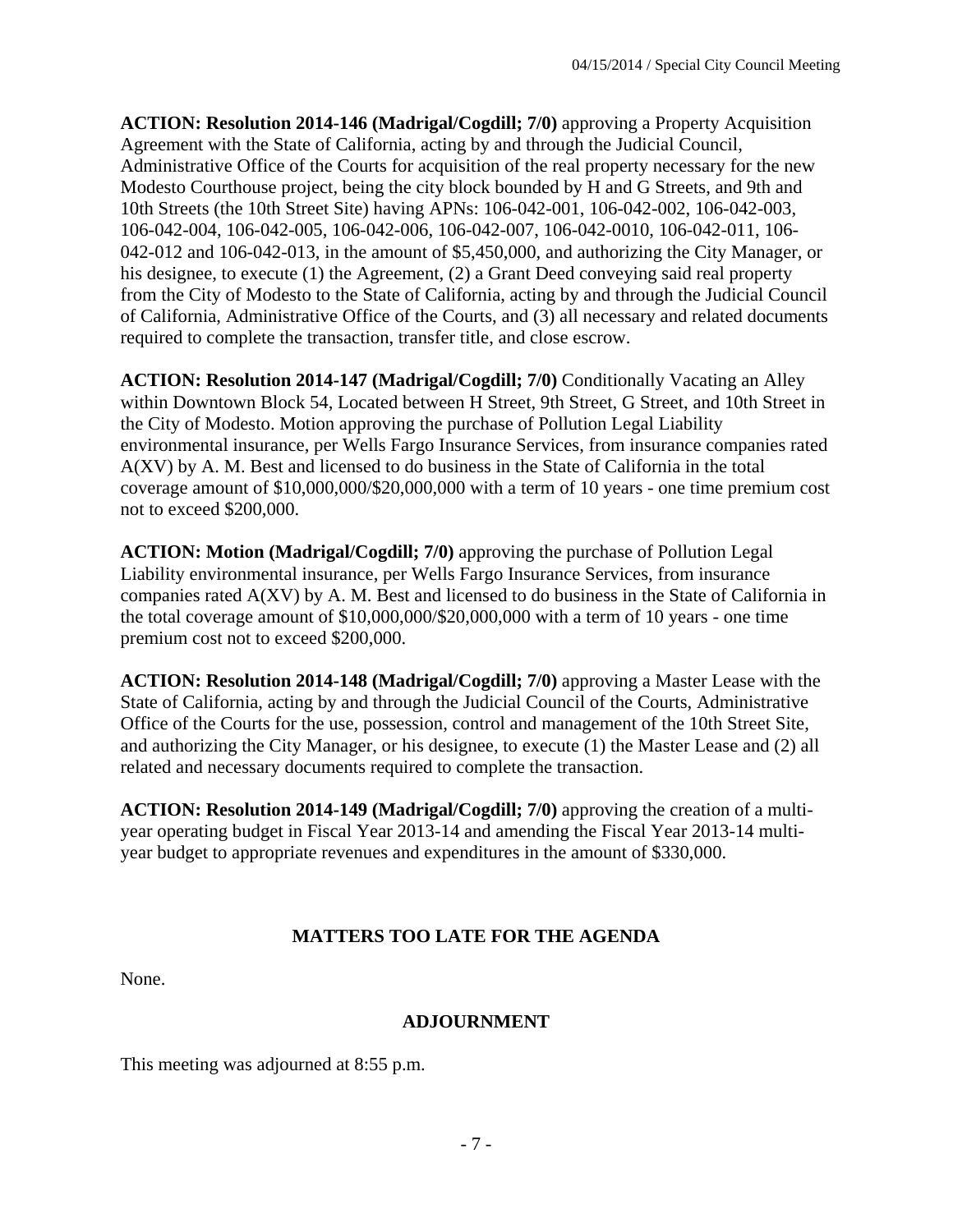## **CLOSED SESSION**

*All Closed Session Matters Heard Prior to Meeting* **CONFERENCE WITH LEGAL COUNSEL - ANTICIPATED LITIGATION-Initiation of litigation pursuant to subdivision (c) of Section 54956.9 of the Government Code.** One potential case.

#### **CONFERENCE WITH LABOR NEGOTIATORS: (Pursuant to Section 54957.6 of the Government Code)**

Negotiators: Greg Nyhoff, City Manager Joe Lopez, Human Resources Director Unrepresented Employee: Interim City Attorney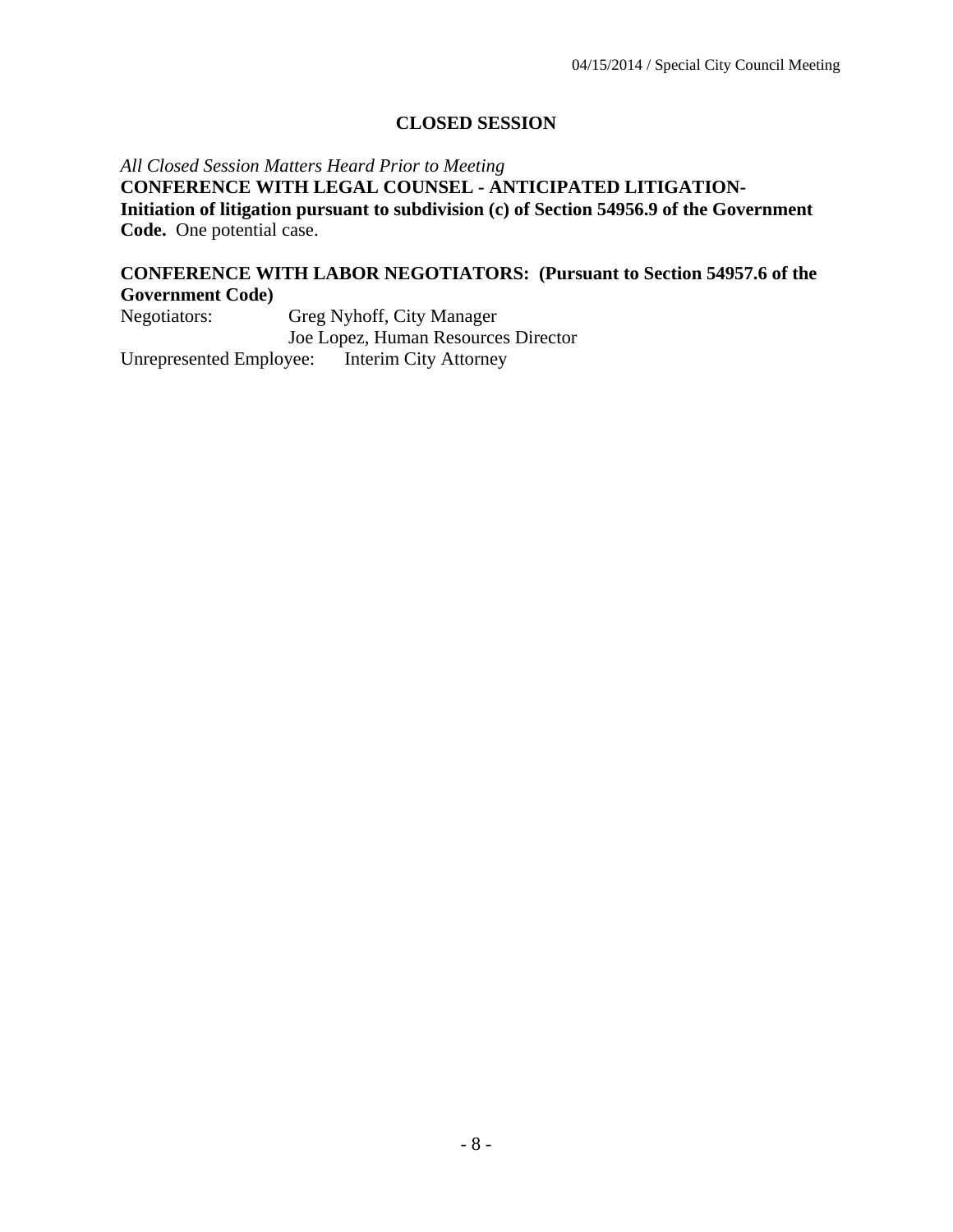## **CONFERENCE WITH REAL PROPERTY NEGOTIATORS:**

#### **(Pursuant to Section 54956.8 of the Government Code)**

 Property: Purchase of fee interest of the following properties located within the block of 10th and 9th Streets and G & H Streets in the City of Modesto:

APN: 106-42-005 Property Owner: Rugani, Gina Et Al TRS APN: 106-42-007 Property Owner: Silva, Helen L TRS Et Al APN: 106-42-010 Property Owner: Gervasoni, Gary C. & Gervasoni, Myrna Negotiating Parties: Greg Nyhoff, for City of Modesto Brent Sinclair, for City of Modesto Rick Evans, for the City of Modesto For Property Owners: Michael Rugani Charles Noble & Dave Noble Gary & Myrna Gervasoni Under Negotiation: Price and Terms of the acquisition of property. Property: Purchase of the following properties located within the block of 10th and 9th streets; G and H streets: APN: 106-42-006 Property Owner: G&K Enterprises LLC APN: 106-42-011 Property Owner: Mote, Curtis W. APN: 106-42-012 Property Owner: G&K Enterprises LLC Negotiating Parties: Matt Pacher & Rick Evans for City of Modesto Mike Rein for G&K Enterprises, LLC and Curtis W. Mote Under Negotiation: Price and Terms of the acquisition of property. Property: Sale of fee interest of the following properties located within the block of 10th and 9th streets; G and H streets in the City of Modesto: APN: 106-42-001 Property Owner: Modesto RDA (Successor) APN: 106-42-002 Property Owner: Modesto RDA (Successor) APN: 106-42-003 Property Owner: Modesto RDA (Successor) APN: 106-42-004 Property Owner: Modesto RDA (Successor) APN: 106-42-005 Property Owner: Rugani, Gina Et Al TRS APN: 106-42-006 Property Owner: G&K Enterprises LLC APN: 106-42-007 Property Owner: Silva, Helen L TRS Et Al APN: 106-42-010 Property Owner: Gervasoni, Gary C. & Gervasoni, Myrna APN: 106-42-011 Property Owner: Mote, Curtis W. APN: 106-42-012 Property Owner: G&K Enterprises LLC APN: 106-42-013 Property Owner: City of Modesto Negotiating Parties: Greg Nyhoff, for City of Modesto Brent Sinclair, for City of Modesto For Potential Buyer: Staff of Administrative Office of the Courts.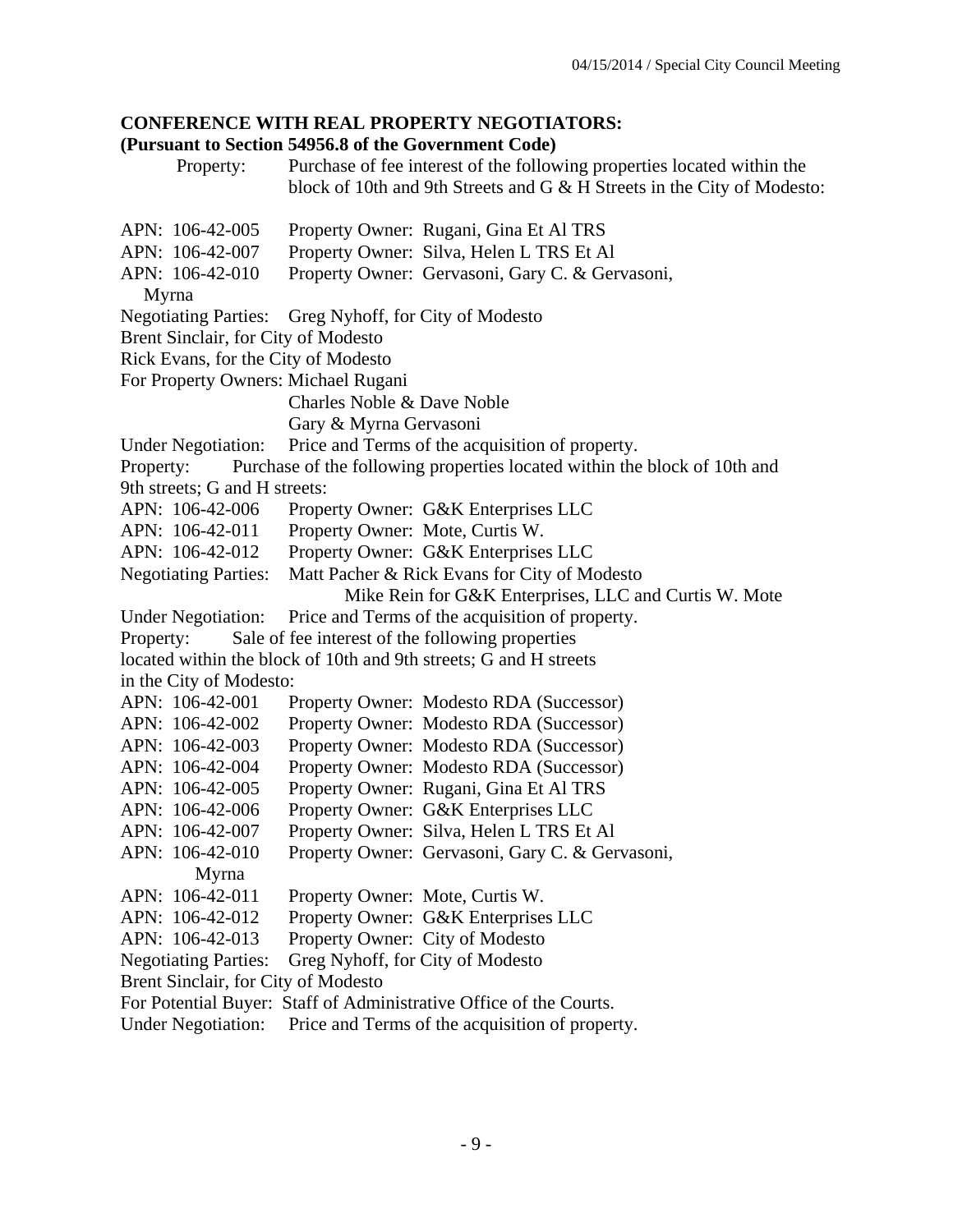## **PUBLIC EMPLOYEE EMPLOYMENT: (Pursuant to Section 54957 of the Government Code)**

Title: Discussion regarding City Manager recruitment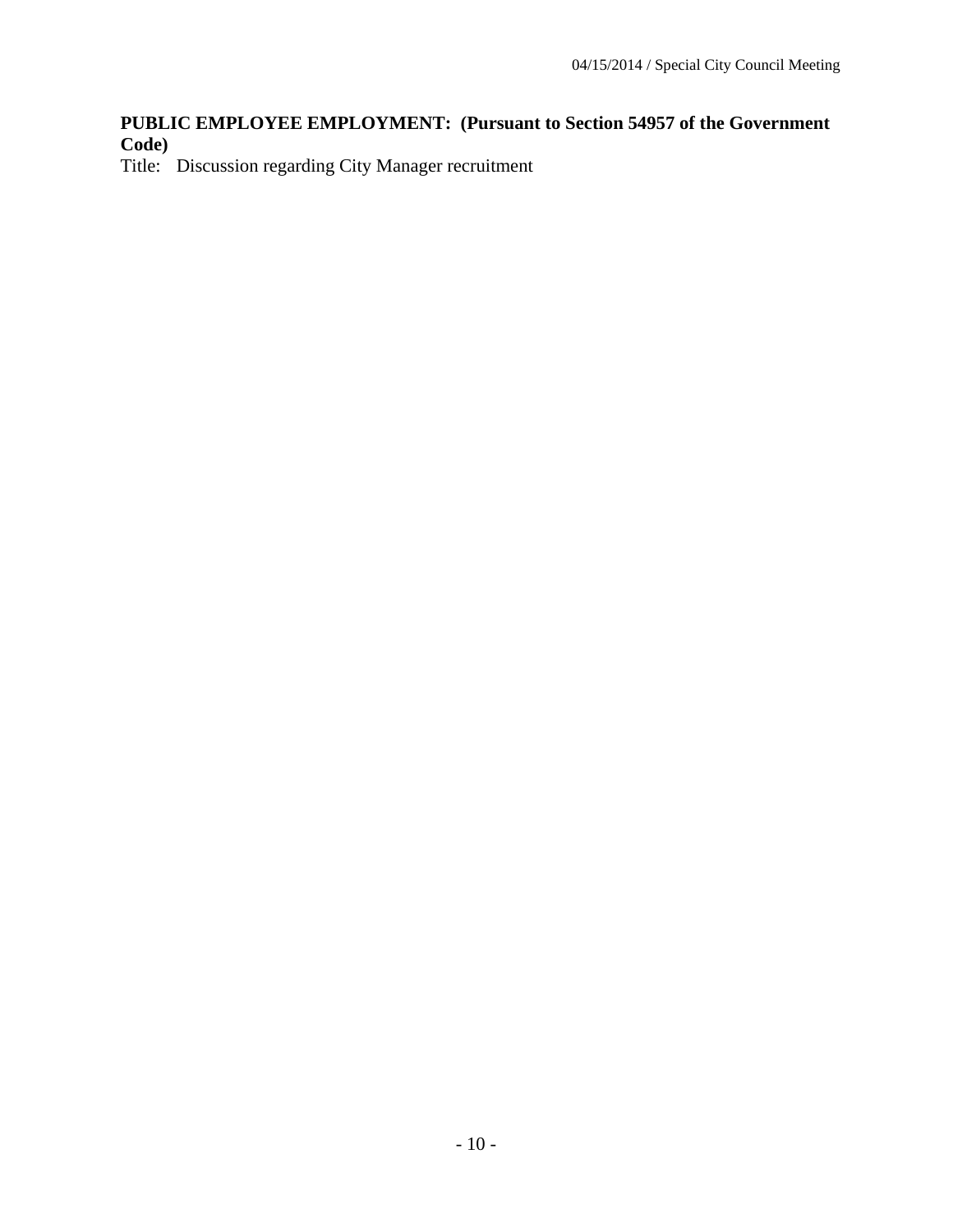# **MINUTES City of Modesto SPECIAL APPOINTMENTS COMMITTEE / COUNCIL WORKSHOP**

## **Sixth Floor, Room 6105 1010 10th Street Modesto, California Thursday, April 24, 2014, at 3:30 p.m.**

Roll Call - Present: Councilmembers Madrigal, Kenoyer and Gunderson Absent: None

#### **PUBLIC COMMENTS**

None.

#### **MISCELLANEOUS**

1. Consider approving the following: (i) reappointments to Landmark Preservation Commission Denzil Walker, Barratt Lipomi and Kent Faulkner; (ii) reappointments to the Cultural Commission: Kate Trompetter, for her second and final term on this commission; (iii) recommending an appointment to fill one vacancy on the Landmark Preservation Commission; and (iv) recommending appointments to fill five vacancies on the Cultural Commission and forwarding to Council for approval. (Funding Source: Not Applicable)

*Parks, Recreation & Neighborhoods; Steve Lumpkin, 577-5417, slumpkin@modestogov.com* 

**ACTION: Motion (Gunderson/Kenoyer;unan.)** continuing item to the May 7, 2014 Appointments Committee meeting.

#### **CONSENT ITEMS – None**

#### **UNFINISHED BUSINESS**

2. Consider further discussion regarding the Committee's 5 Goals: (i) establishing policy for Appointments Committee; (ii) reviewing list of Boards and Commissions and attendance at the meetings; (iii) evaluating Boards and Commission to keep; (iv) outreach for applicants to Boards and Commissions; and (v) reviewing applications and recommending appointments. (Funding Source: Not Applicable)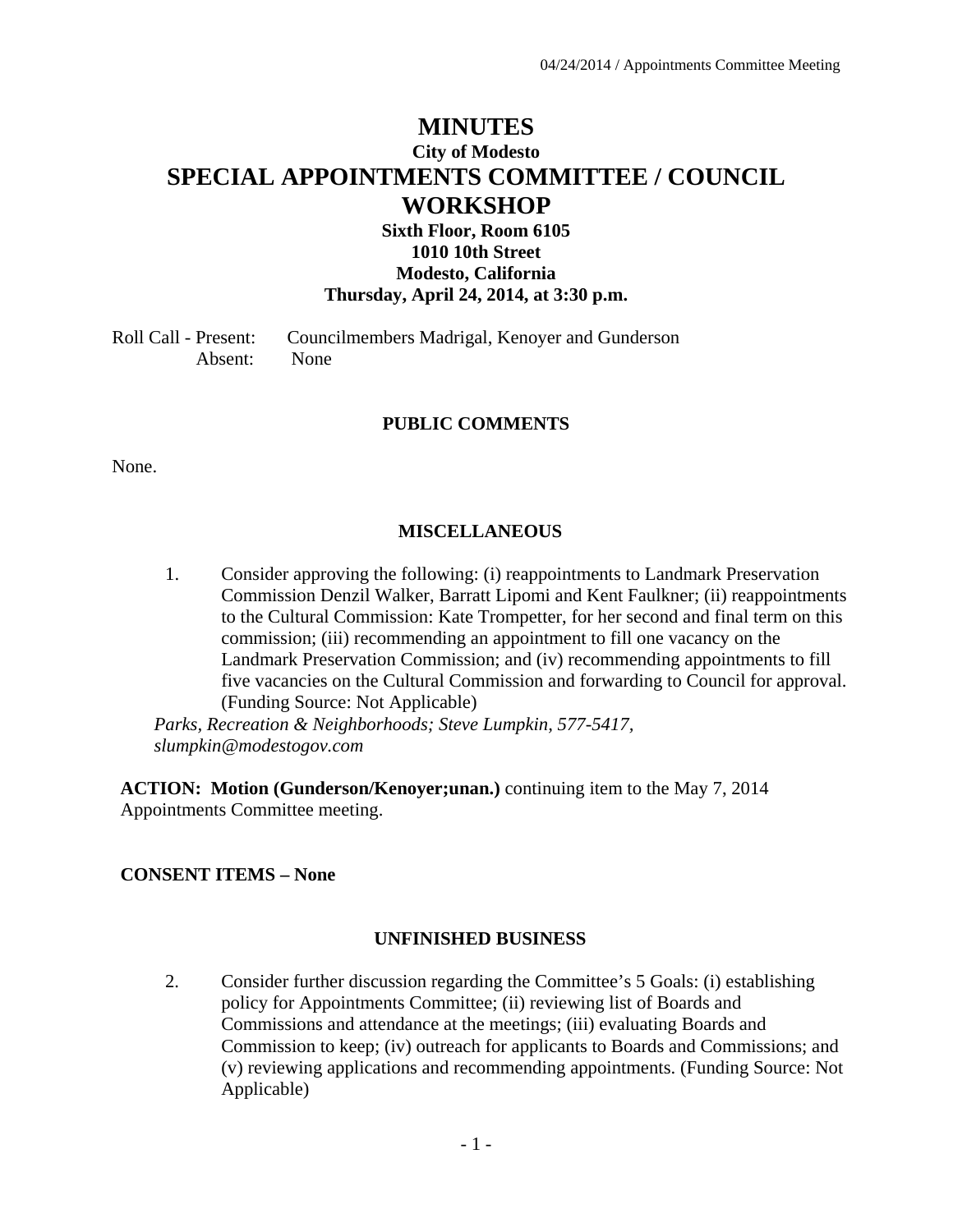*City Council; Kathy Espinoza, 571-5597, kespinoza1@modestogov.com* 

**ACTION: Motion (Gunderson/Kenoyer;unan.)** recommending changes to City Council Policy 1.008 and returning to the next Appointments Committee meeting for review and approval.

## **MATTERS TOO LATE FOR THE AGENDA**

None.

## **ADJOURNMENT**

This meeting adjourned at 4:27 p.m.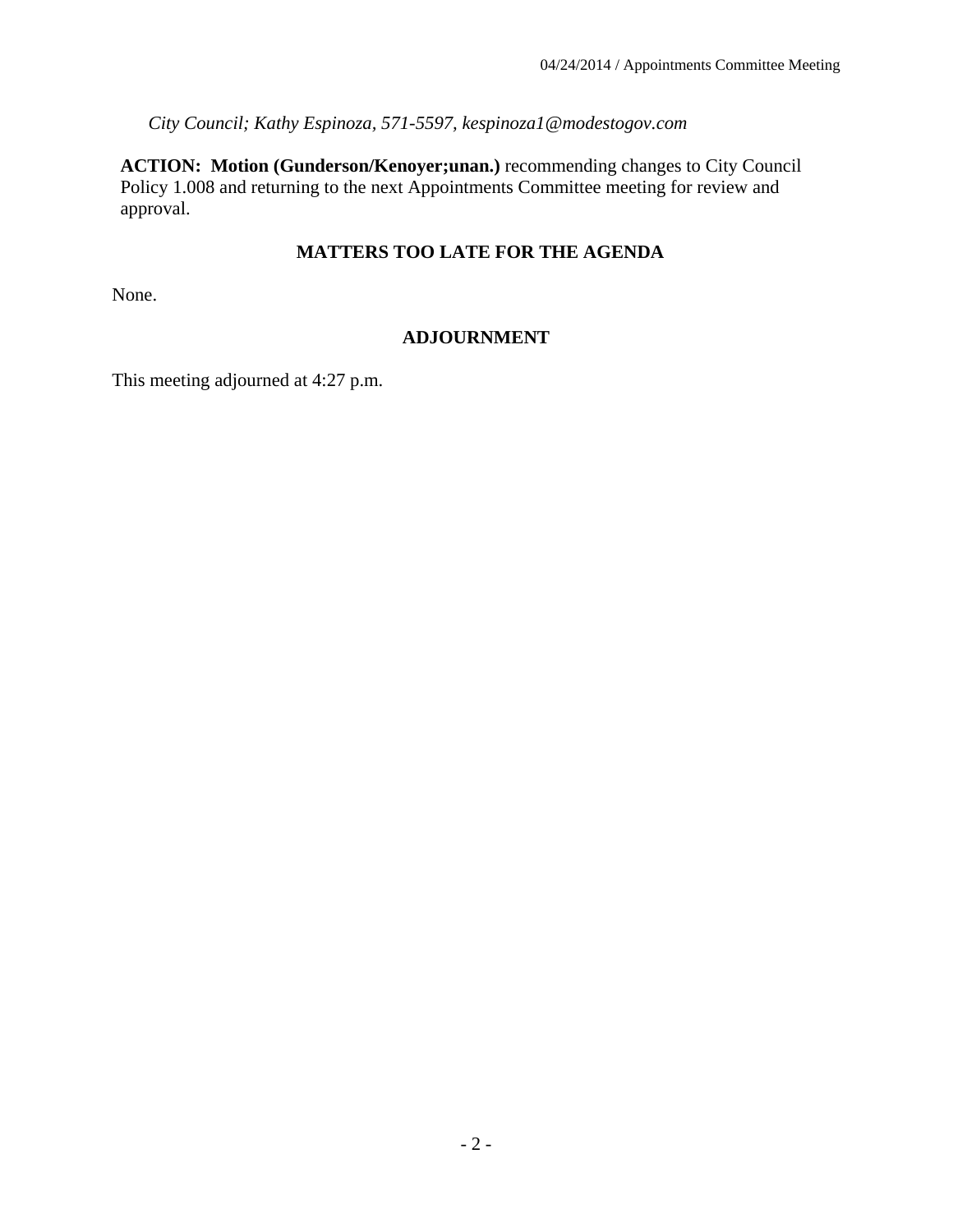# **MINUTES**

#### **City of Modesto ECONOMIC DEVELOPMENT COMMITTEE / COUNCIL WORKSHOP Second Floor, Room 2005 Tenth Street Place, 1010 10th Street Modesto, California**

#### **Monday May 05, 2014, at 5:00 p.m.**

Roll Call Present: Councilmembers Cogdill, Kenoyer, and Zoslocki

Absent: None

Also Present: Councilmember Madrigal

#### **PUBLIC COMMENTS**

None.

#### **CONSENT ITEMS – ROLL CALL VOTE REQUIRED: Item 1**

#### **CONSENT**

Consent

1. Consider accepting the quarterly status report of the development projects processed by the Community and Economic Development Department during the first quarter of the 2014 calendar year. (Funding Source: Not Applicable)  *Community & Economic Development; Brent Sinclair, 577-5228, hbsinclair@modestogov.com* 

**ACTION: Motion (Kenoyer/Zoslocki;unan.)** accepting the quarterly status report of the development projects processed by the Community and Economic Development Department during the first quarter of the 2014 calendar year.

#### **UNFINISHED BUSINESS**

2. Consider accepting a report and providing direction to staff on the proposed governance structure of the North Valley Regional Recycled Water Program. (Funding Source: Wastewater Fund)  *Utility Planning and Projects; William Wong, 571-5801, WWong@modestogov.com* 

**ACTION: Motion (Kenoyer/Zoslocki;unan.)** directing staff to bring recommended governance structure within 60 days to Council and to forward recommended governance structure to Council for approval.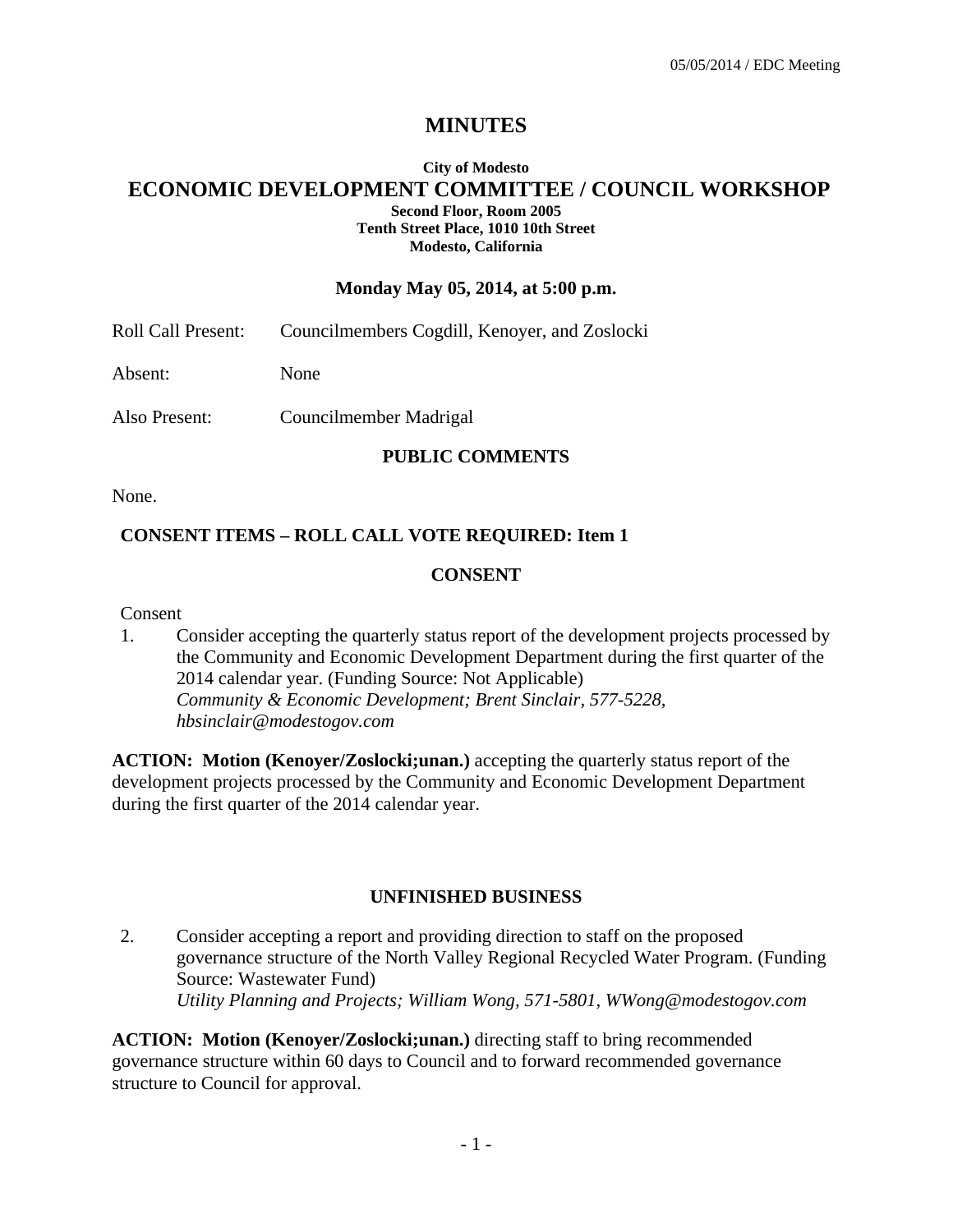# **MATTERS TOO LATE FOR THE AGENDA**

None.

# **ADJOURNMENT**

This meeting was adjourned at 5:48 p.m.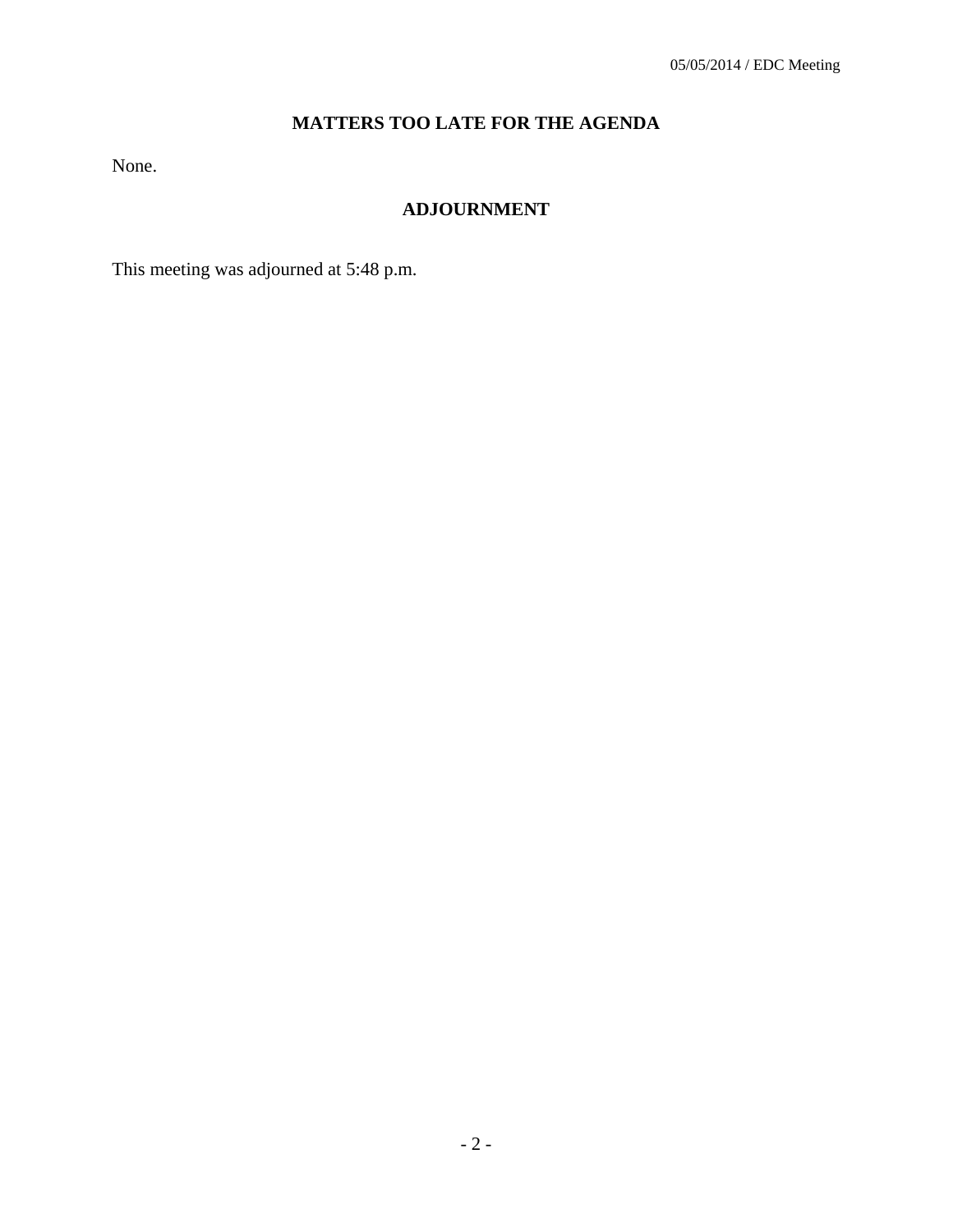# **MINUTES City of Modesto SPECIAL AUDIT COMMITTEE / COUNCIL WORKSHOP**

**Second Floor, Room 2001 Tenth Street Place, 1010 10th Street Modesto, California Tuesday, May 6, 2014, at 11:00 a.m.** 

Roll Call Present: Councilmembers Gunderson, Zoslocki and Madrigal Absent: None

### **PUBLIC COMMENTS**

None.

#### **CONSENT**

None.

### **UNFINISHED BUSINESS**

1. Consider approving the Study of Siemens Self-Funding Clean Energy Project Proposal prepared by Auditor Moss-Adams, LLP and forwarding to Council for approval. (Funding Source: Not Applicable)  *City Auditor; Mark Steranka, (206) 302-6409, MarkSteranka@mossadams.com* 

**ACTION: Motion (Madrigal/Zoslocki;unan.)** approving the Study of Siemens Self-Funding Clean Energy Project Proposal prepared by Auditor Moss-Adams, LLP and forwarding staff recommendations with project options, financing structure and contract with Siemens to Council for approval (time sensitive).

2. Consider approving the City of Modesto Admin-Analyst Restructuring Study Final Report prepared by Auditor Moss-Adams, LLP and forwarding to Council for approval. (Funding Source: Not Applicable)  *City Auditor; Mark Steranka, (206) 302-6409, Mark.Steranka@mossadams.com* 

**ACTION: Motion (Madrigal/Zoslocki;unan.)** approving the City of Modesto Admin-Analyst Restructuring Study Final Report prepared by Auditor Moss-Adams, LLP and forwarding to Council for approval with quarterly Moss-Adams Progress Report.

3. Consider approving the City of Modesto Progress Report on Work Performed Under the Direction of the Audit Committee prepared by Auditor Moss-Adams, LLP and forwarding to Council for approval. (Funding Source: Not Applicable)  *City Auditor; Mark Steranka, (206) 302-6409, Mark.Steranka@mossadams.com* 

**ACTION: Motion (Zoslocki/Madrigal;unan.)** approving the City of Modesto Progress Report on Work Performed Under the direction of the Audit Committee prepared by Auditor Moss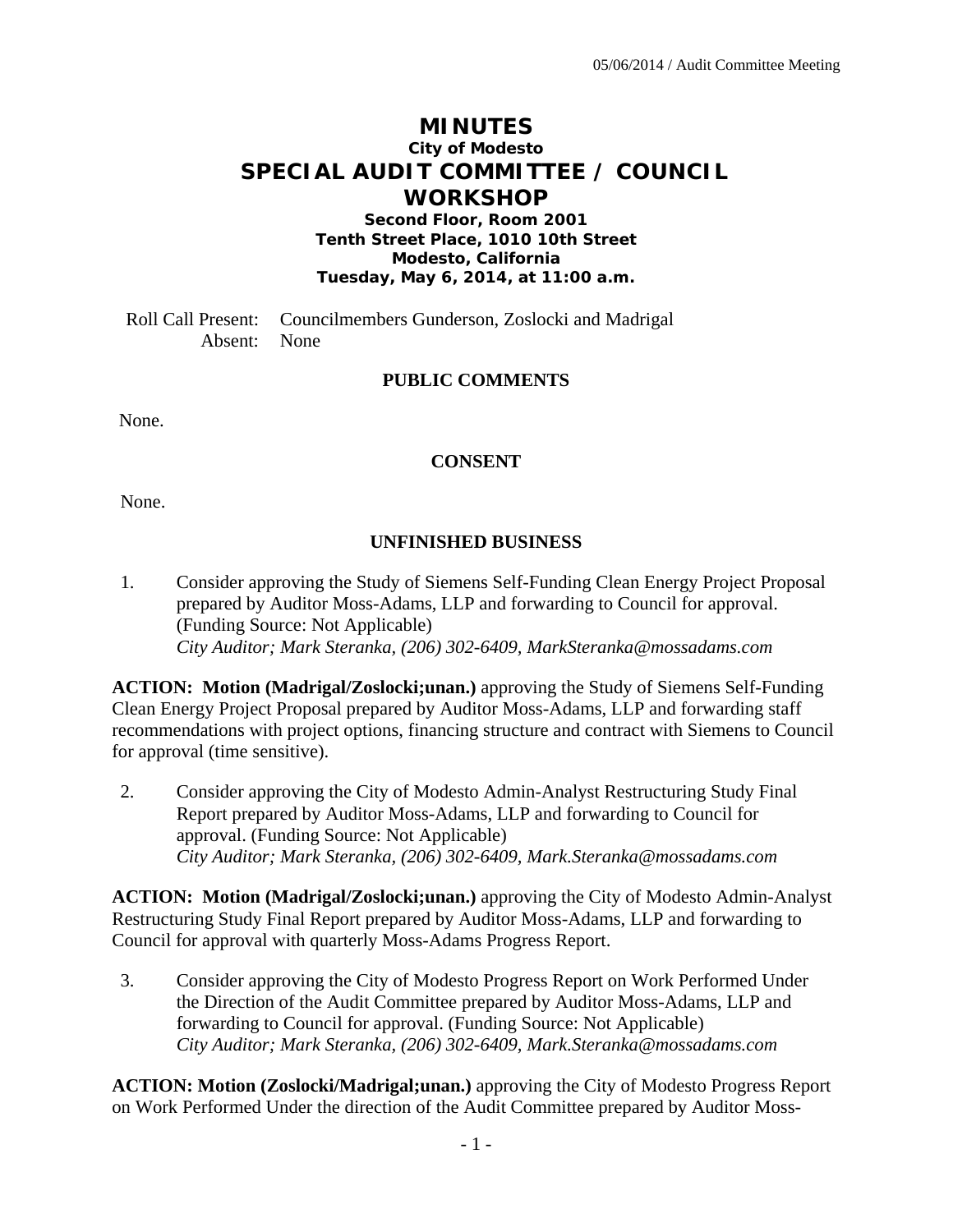Adams, LLP and forwarding the recommended program to Council for approval; **also directing staff to develop a program to deliver administrative and analytical services in an effective and efficient manner**.

### **MATTERS TOO LATE FOR THE AGENDA**

None.

### **ADJOURNMENT**

This meeting adjourned at 12:26 p.m.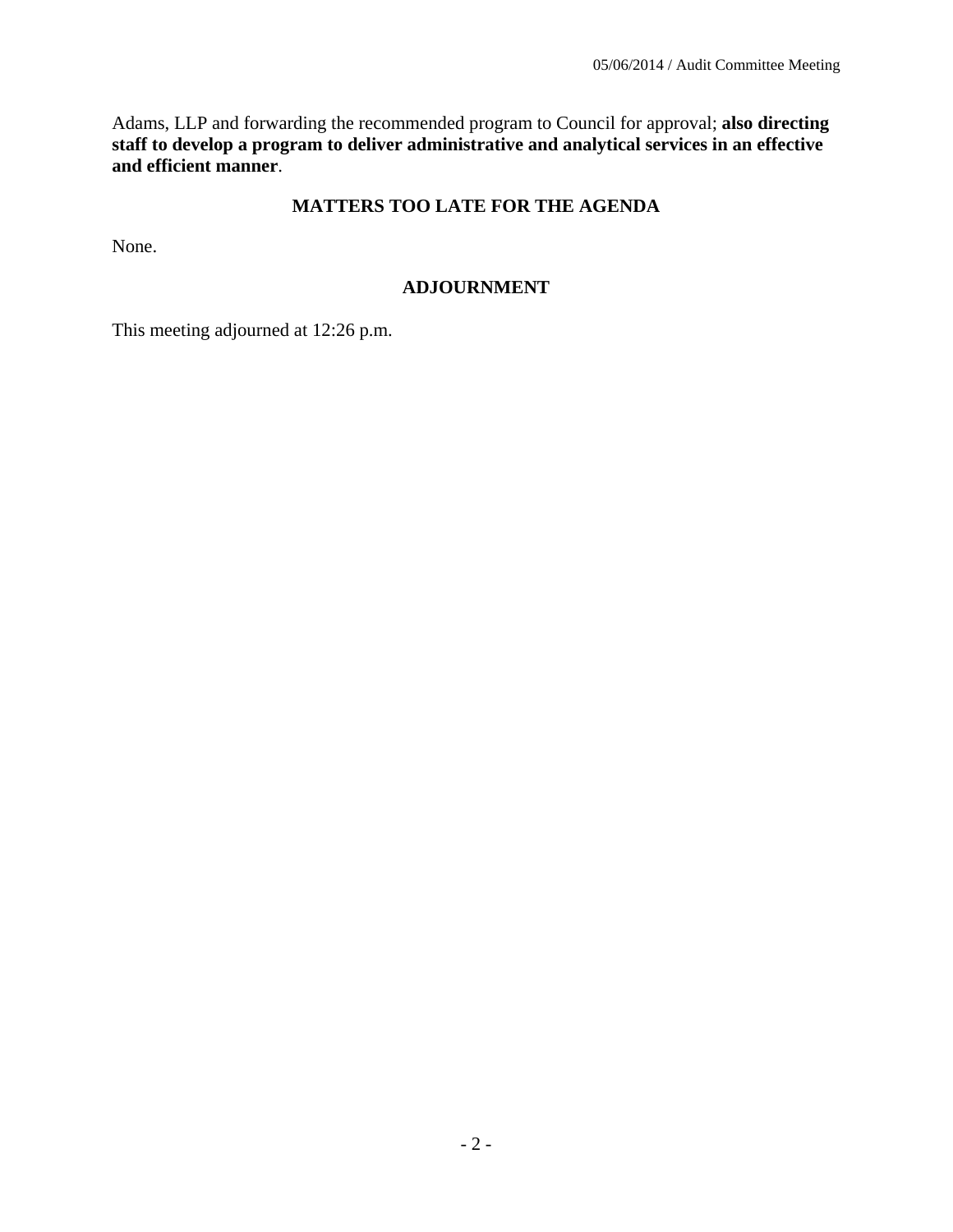# **MINUTES**

## City of Modesto  **CITY COUNCIL MEETING Chambers, Basement Level Tenth Street Place, 1010 10th Street Modesto, California Tuesday May 06, 2014, at 5:30 p.m.**

Roll Call – Present: Councilmembers Cogdill, Gunderson, Kenoyer, Lopez, Madrigal, Zoslocki, Mayor Marsh Absent: None

Pledge of Allegiance to the Flag

Invocation: Jeff Pishney, Big Valley Grace

City Clerk's Announcements: None

Declaration of Conflicts of Interest: Lopez – Item 7

Reports from Closed Session: Mayor Marsh announced the appointment of Adam Lindgren and Meyers Nave as City Attorney; Councilmember Zoslocki announced recruitment for permanent City Manager and announced James Holgersson, Management Partners, appointed as the Interim City Manager; Mayor Marsh announced Council return to Closed Session after regular Council meeting.

### **ACKNOWLEDGEMENTS AND PRESENTATIONS**

1. Presentation of Proclamation to Stanislaus County Asthma Coalition declaring May as Asthma Awareness month. (Funding Source: Not Applicable)  *City Council; Kathy Espinoza, 571-5597, kespinoza1@modestogov.com* 

**ACTION:** Mayor Marsh presented a Proclamation to Stan Lindsay, Stanislaus County Asthma Coalition, declaring May as Asthma Awareness month.

2. Presentation regarding Ride for Mom Family Cycling Event on May 10, 2014. (Funding Source: Not Applicable)  *City Council; Kathy Espinoza, 571-5597, kespinoza1@modestogov.com* 

**ACTION:** Presentation was made by Bob Fores and Armando Flores regarding Ride for Mom Family Cycling Event on May 10, 2014.

3. Presentation of Proclamation proclaiming May 2014 Older Americans Month. (Funding Source: Not Applicable)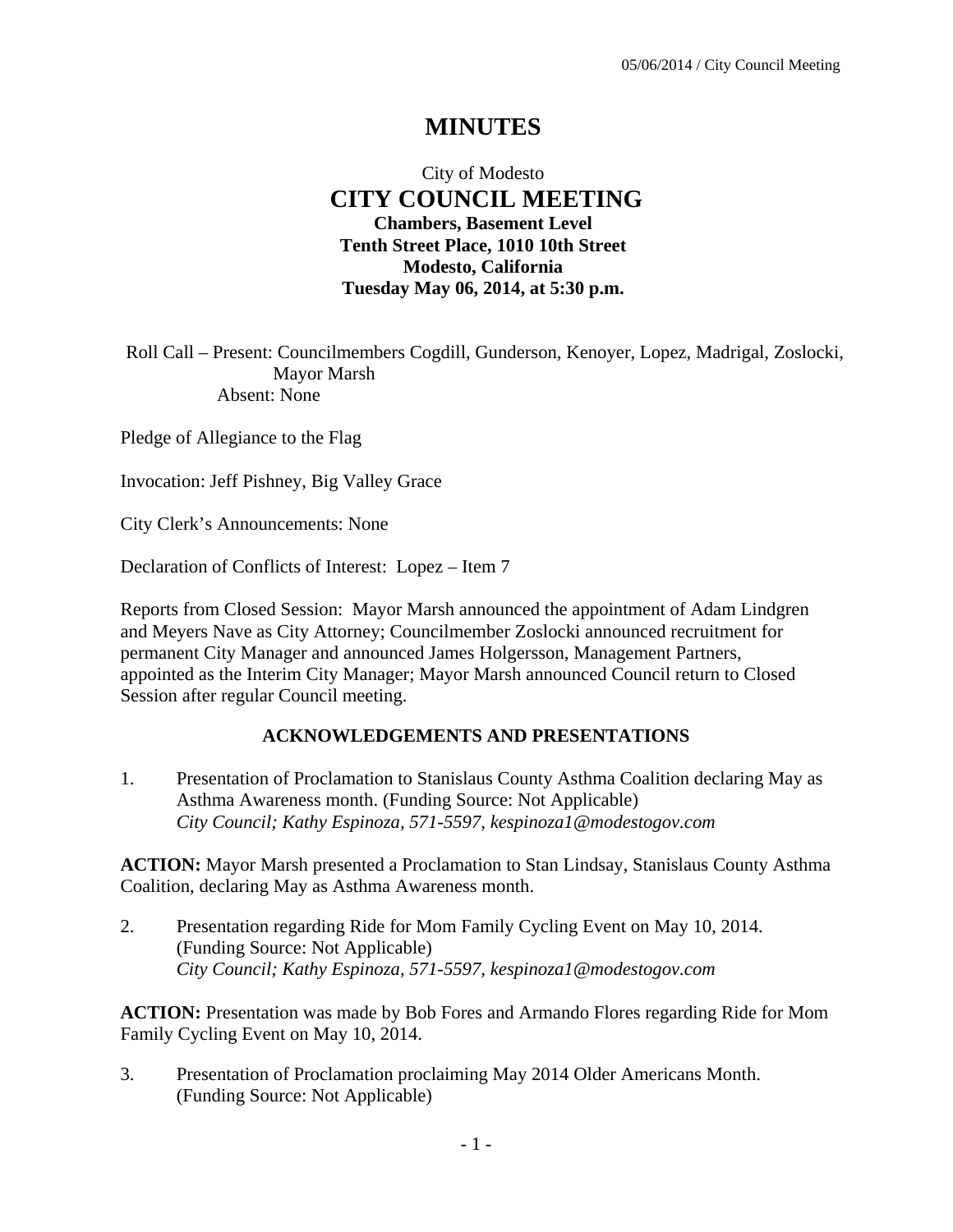*City Council; Kathy Espinoza, 571-5597, kespinoza1@modestogov.com* 

**ACTION:** Mayor Marsh presented a Proclamation to Maggie Mejia proclaiming May 2014 Older Americans Month.

4. Presentation of Certificate of Recognition to Modesto Christian Girls Basketball Team in recognition of their Division III State Championship. (Funding Source: Not Applicable)  *City Council; Kathy Espinoza, 571-5597, kespinoza1@modestogov.com* 

**ACTION:** Mayor Marsh presented a Certificate of Recognition to the Modesto Christian Girls Basketball Team in recognition of their Division III State Championship.

5. Presentation of Certificates of Recognition for the City of Modesto's Industrial Pretreatment Program. (Funding Source: Not Applicable)  *Public Works; Thomas Sinclair, 577-6381, tsinclair@modestogov.com* 

**ACTION:** Presentation of Certificates of Recognition for the City of Modesto's Industrial Pretreatment Program: Squab Producers; G3 Enterprises, Modesto Plating and Power Coating, Georgia Pacific, Bunge Oils, and Foam Fabricators.

# **PUBLIC COMMENT PERIOD**

- Lani Turner spoke regarding Wood Colony, jobs and education in Modesto.
- Dave Geer gave an update on opposition to Common Core Standards.
- Carmen Sabatino spoke regarding an investigation by the District Attorney's Office.
- Adam, Valley Improvement Projects, spoke regarding bike lanes in Modesto. Councilmember Lopez referred to Safety & Communities Committee in August; Mayor Marsh referred to Bicycle Advisory Committee.
- Gina Edwards spoke regarding wiring problems with her home and Community Impact Central Valley (CCIV); she was referred to Parks, Recreation & Neighborhoods Director Steve Lumpkin.
- Sebastian Jones spoke regarding problems with Ms. Edwards home and maintenance increase by CCIV.
- Loretta Carhart spoke regarding problems when she had work done on her home.
- Katherine Borges spoke regarding statements made by Councilmember Lopez on Salida.
- Rickey McGill spoke regarding managing houses and community organizations; he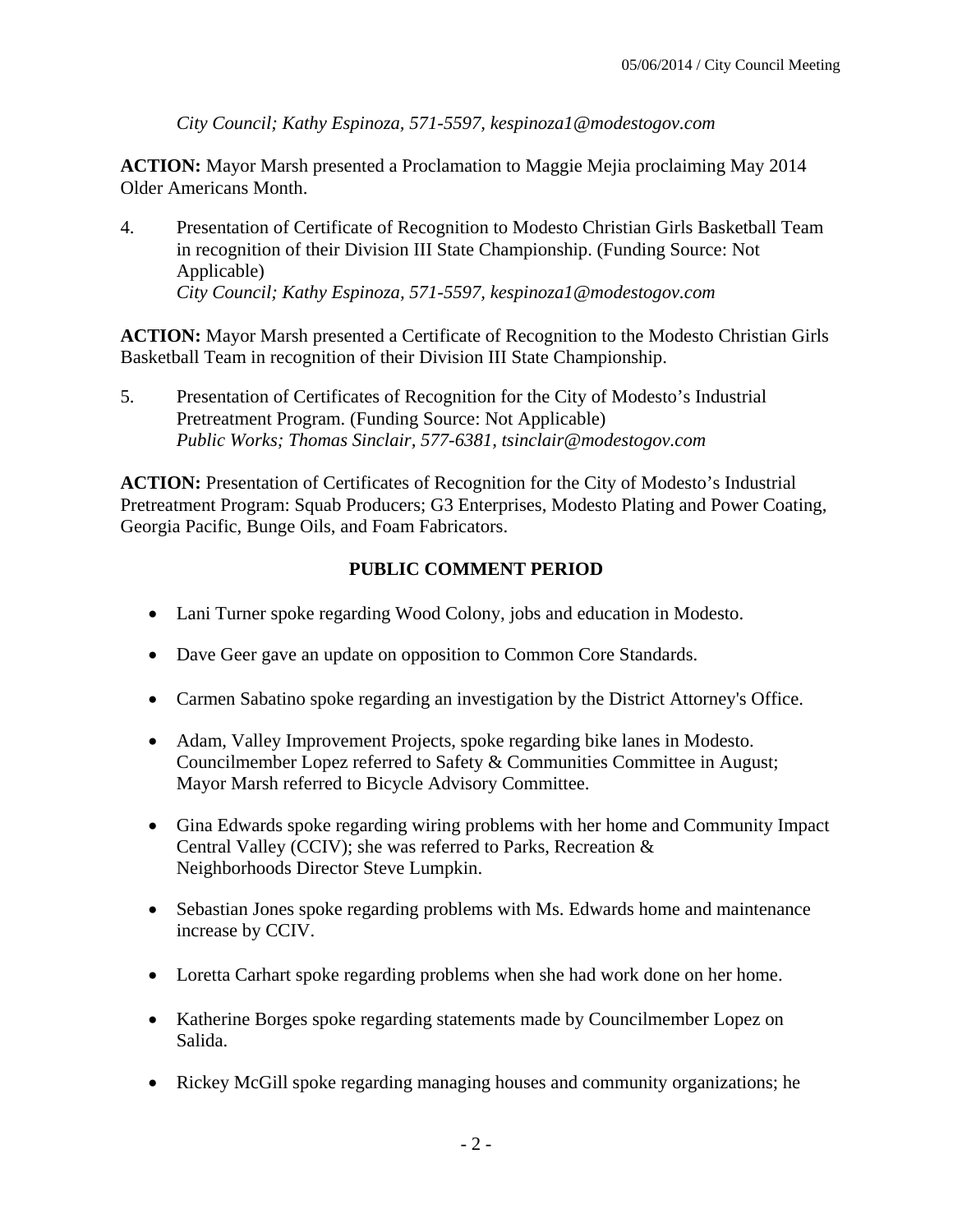announced May 23, 2014 tribute to African American Elders in Modesto.

Carlos Nava spoke regarding Coolidge Apartments in Modesto.

### **CONSENT ITEMS – ROLL CALL VOTE REQUIRED ACTION CONSENT ITEMS 6, 8-24: (Lopez/Kenoyer; unan.) ACTION CONSENT ITEM 7: (Gunderson/Madrigal; unan.; Lopez absent due to conflict of interest)**

## CONSENT ITEMS

An item may be removed from consent and discussed at the request of an audience member or Councilmember.

Consent

6. Consider approving the minutes from the April 15, 2014 Special Council Meeting. (Funding Source: Not Applicable)

• Motion approving the minutes from the April 15, 2014 Special Council Meeting. *City Clerk; Stephanie Lopez, 577-5396, slopez@modestogov.com* 

**ACTION: Motion (Lopez/Kenoyer; 7/0)** approving the minutes from the April 15, 2014 Special Council Meeting.

#### Consent-*Councilmember Lopez absent due to conflict of interest*

- 7. Consider approving final adoption of **Ordinance No. 3603-C.S.** amending Section 21- 3-9 of the Zoning Map of the City of Modesto to rezone 1.81 acres from Planned Development Zone, P-D(497), to Low Density Residential Zone, R-1, property located on the south side of Hintze Avenue east of McHenry Avenue. (Funding Source: Not Applicable)
	- Motion approving final adoption of Ordinance 3603-C.S. amending Section 21-3-9 of the Zoning Map of the City of Modesto to rezone 1.81 acres from Planned Development Zone, P-D(497), to Low Density Residential Zone, R-1, property located on the south side of Hintze Avenue east of McHenry Avenue. *City Clerk; Stephanie Lopez, 577-5396, slopez@modestogov.com*

**ACTION: Motion (Gunderson/Madrigal; 6/0; Lopez absent due to conflict of interest)**  approving final adoption of **Ordinance No. 3603-C.S.** amending Section 21-3-9 of the Zoning Map of the City of Modesto to rezone 1.81 acres from Planned Development Zone, P-D(497), to Low Density Residential Zone, R-1, property located on the south side of Hintze Avenue east of McHenry Avenue.

### Consent

8. Consider approving the plans, notice to bidders, bid form and special provisions for the project titled, "Construction of Right Turn Lane Street Improvements at Eastbound Bangs Avenue to Southbound Prescott Road", accepting the bid, and approving a contract with Breneman, Inc. of Walnut Creek, CA in the amount of \$183,152.50. Estimated construction cost of the project is \$269,091. (Funding Source: Federal Aid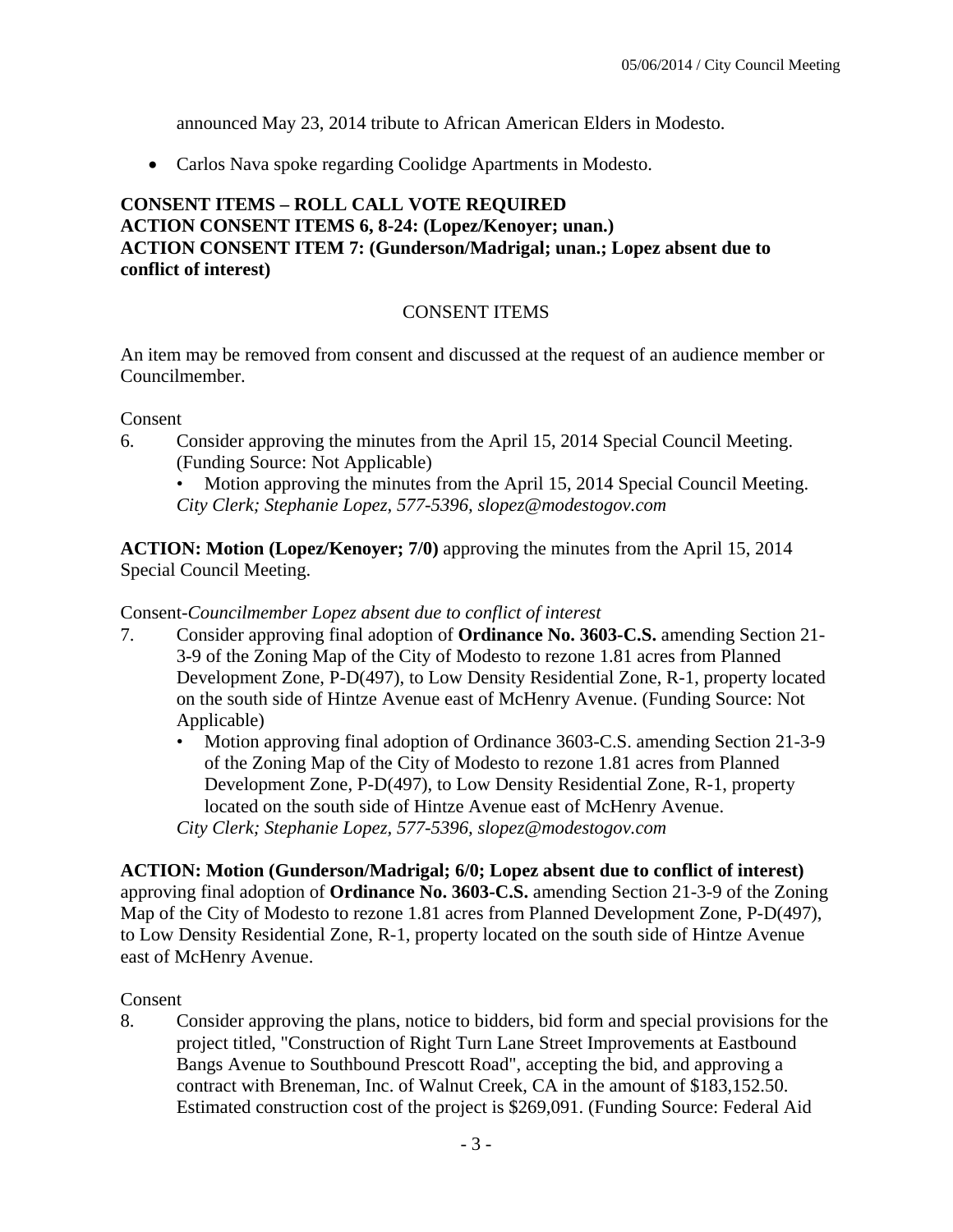Congestion Mitigation Grant)

- Resolution finding that the following projects are within the scope of the project covered by the Modesto Urban Area General Plan Master Environmental Impact Report (SCH#2007072023): Caltrans Section 130 Grade Crossing Improvements at Seventh & B Streets; CML 5059 (176) – Right Turn Lane at Bangs Avenue to Prescott Road; CML 5059 (184) – Oakdale Road & Sylvan Avenue Intersection Improvements; CML 5059 (186) – Right Turn Lane Southbound McHenry Avenue to Westbound Briggsmore Avenue; and CML 5059 (187) – Right Turn Lane Southbound Prescott Road at Plaza Parkway (City of Modesto).
- Resolution approving the plans, notice to bidders, bid form and special provisions for the project titled, "Construction of Right Turn Lane Street Improvements at Eastbound Bangs Avenue to Southbound Prescott Road", accepting the bid, and approving a contract with Breneman, Inc. of Walnut Creek CA, in the amount of \$183,152.50; and authorizing the City Manager, or his designee, to execute the contract.

*Community & Economic Development; Charles Covolo, 571-5537, ccovolo@modestogov.com* 

**ACTION: Resolution 2014-150 (Lopez/Kenoyer; 7/0)** finding that the following projects are within the scope of the project covered by the Modesto Urban Area General Plan Master Environmental Impact Report (SCH#2007072023): Caltrans Section 130 Grade Crossing Improvements at Seventh & B Streets; CML 5059 (176) – Right Turn Lane at Bangs Avenue to Prescott Road; CML 5059 (184) – Oakdale Road & Sylvan Avenue Intersection Improvements; CML 5059 (186) – Right Turn Lane Southbound McHenry Avenue to Westbound Briggsmore Avenue; and CML 5059 (187) – Right Turn Lane Southbound Prescott Road at Plaza Parkway (City of Modesto).

**ACTION: Resolution 2014-151 (Lopez/Kenoyer; 7/0)** approving the plans, notice to bidders, bid form and special provisions for the project titled, "Construction of Right Turn Lane Street Improvements at Eastbound Bangs Avenue to Southbound Prescott Road", accepting the bid, and approving a contract with Breneman, Inc. of Walnut Creek CA, in the amount of \$183,152.50; and authorizing the City Manager, or his designee, to execute the contract.

#### Consent

- 9. Consider approving the plans and specifications, for the project titled, "Railroad Pre-Traffic Signal and Intersection Improvements at 7th Street and B Street", accepting the bid, and approving a contract with Collins Electrical Company, Inc. of Modesto, CA in the amount of \$314,600. Estimated total construction cost of the project is \$393,250. (Funding Source: 100% Section 130 Grant/Surface Transportation Fund)
	- Resolution approving the plans, and specifications for the project titled, "Intersection Improvements at 7th Street and B Street", accepting the bid, and approving a contract with Collins Electrical Company, Inc. of Modesto, CA, in the amount of \$314,600; and authorizing the City Manager, or his designee, to execute the contract.

*Community & Economic Development; Jeffrey L. Barnes, 577-5468,*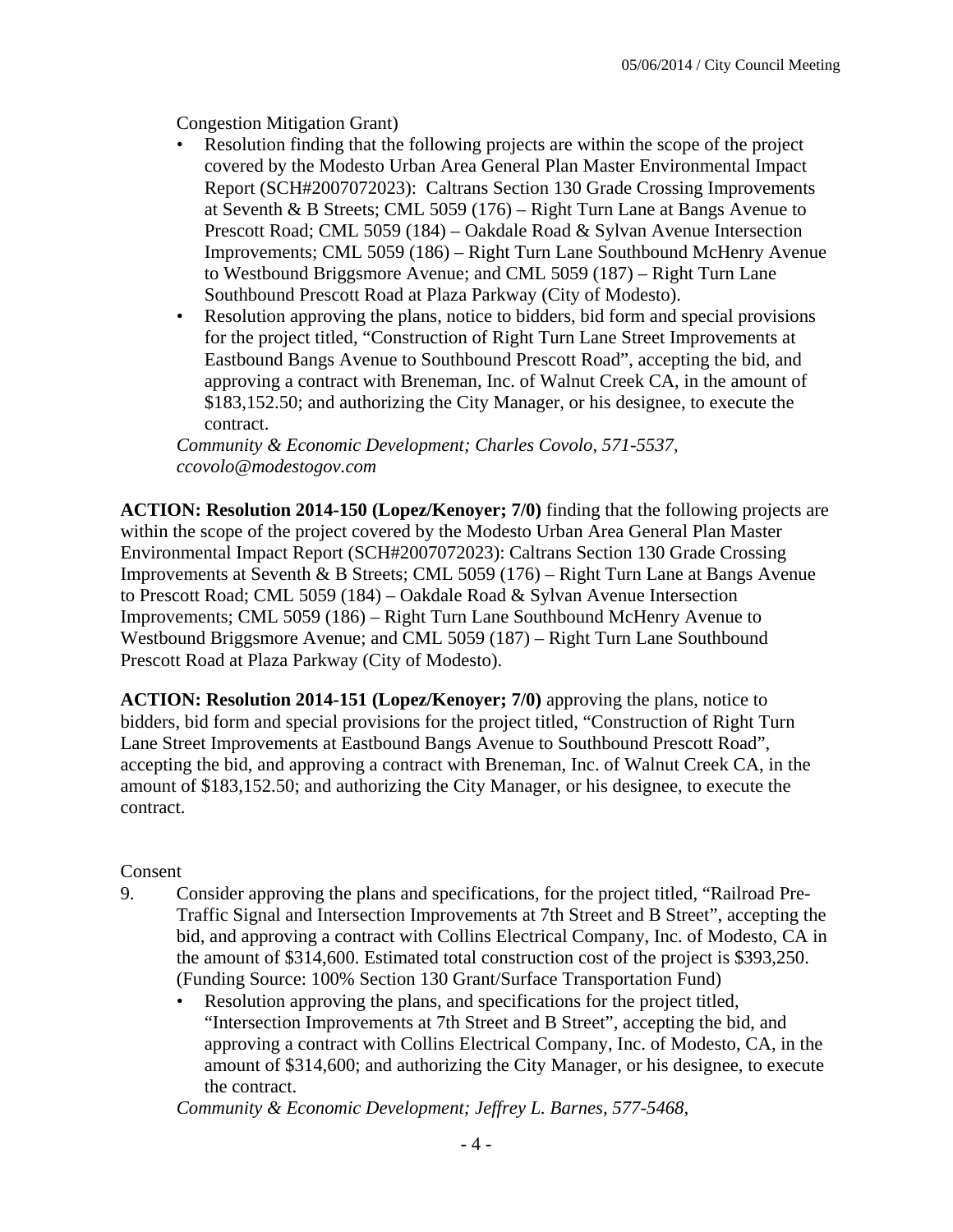### *jbarnes@modestogov.com*

**ACTION: Resolution 2014-152 (Lopez/Kenoyer; 7/0)** approving the plans, and specifications for the project titled, "Intersection Improvements at 7th Street and B Street", accepting the bid, and approving a contract with Collins Electrical Company, Inc. of Modesto, CA, in the amount of \$314,600; and authorizing the City Manager, or his designee, to execute the contract.

Consent

- 10. Consider: (i) approving the 2014-15 Engineer's Annual Report for Landscape Maintenance Assessment District No. 1 for Dry Creek Meadows Subdivisions Nos. 1- 6; and (ii) setting a public hearing on June 24, 2014, to consider the levy and collection of assessments within Landscape Maintenance Assessment District No. 1. (Funding Source: Landscape Maintenance Assessment District No. 1)
	- Motion accepting the 2014-15 Annual Engineer's Report for Landscape Maintenance Assessment District No. 1 for Dry Creek Meadows Subdivisions Nos. 1 through 6.
	- Resolution of Intention to Levy and Collect Assessments for Landscape Maintenance Assessment District No. 1 for Dry Creek Meadows Subdivisions Nos. 1 through 6, and setting a public hearing on June 24, 2014, to consider the levy and collection of assessments within Landscape Maintenance Assessment District No. 1.

*Community & Economic Development; Tina Rocha, 577-5321, trocha@modestogov.com* 

**ACTION: Motion (Lopez/Kenoyer; 7/0)** accepting the 2014-15 Annual Engineer's Report for Landscape Maintenance Assessment District No. 1 for Dry Creek Meadows Subdivisions Nos. 1 through 6.

**ACTION: Resolution 2014-153 (Lopez/Kenoyer; 7/0)** of Intention to Levy and Collect Assessments for Landscape Maintenance Assessment District No. 1 for Dry Creek Meadows Subdivisions Nos. 1 through 6, and setting a public hearing on June 24, 2014, to consider the levy and collection of assessments within Landscape Maintenance Assessment District No. 1.

- 11. Consider: (i) approving the 2014-15 Engineer's Annual Report for Landscape Maintenance Assessment District No. 2 for Dry Creek Meadows Subdivisions Nos. 7- 10, Creekwood Meadows Subdivision, and Yosemite Meadows Subdivision; and (ii) setting a public hearing on June 24, 2014, to consider the levy and collection of assessments within Landscape Maintenance Assessment District No. 2. (Funding Source: Landscape Maintenance Assessment District No. 2)
	- Motion accepting the 2014-15 Annual Engineer's Report for Landscape Maintenance Assessment District No. 2 for Dry Creek Meadows Subdivisions Nos. 7-10, Creekwood Meadows Subdivision, and Yosemite Meadows Subdivision.
	- Resolution of Intention to Levy and Collect Assessments for Landscape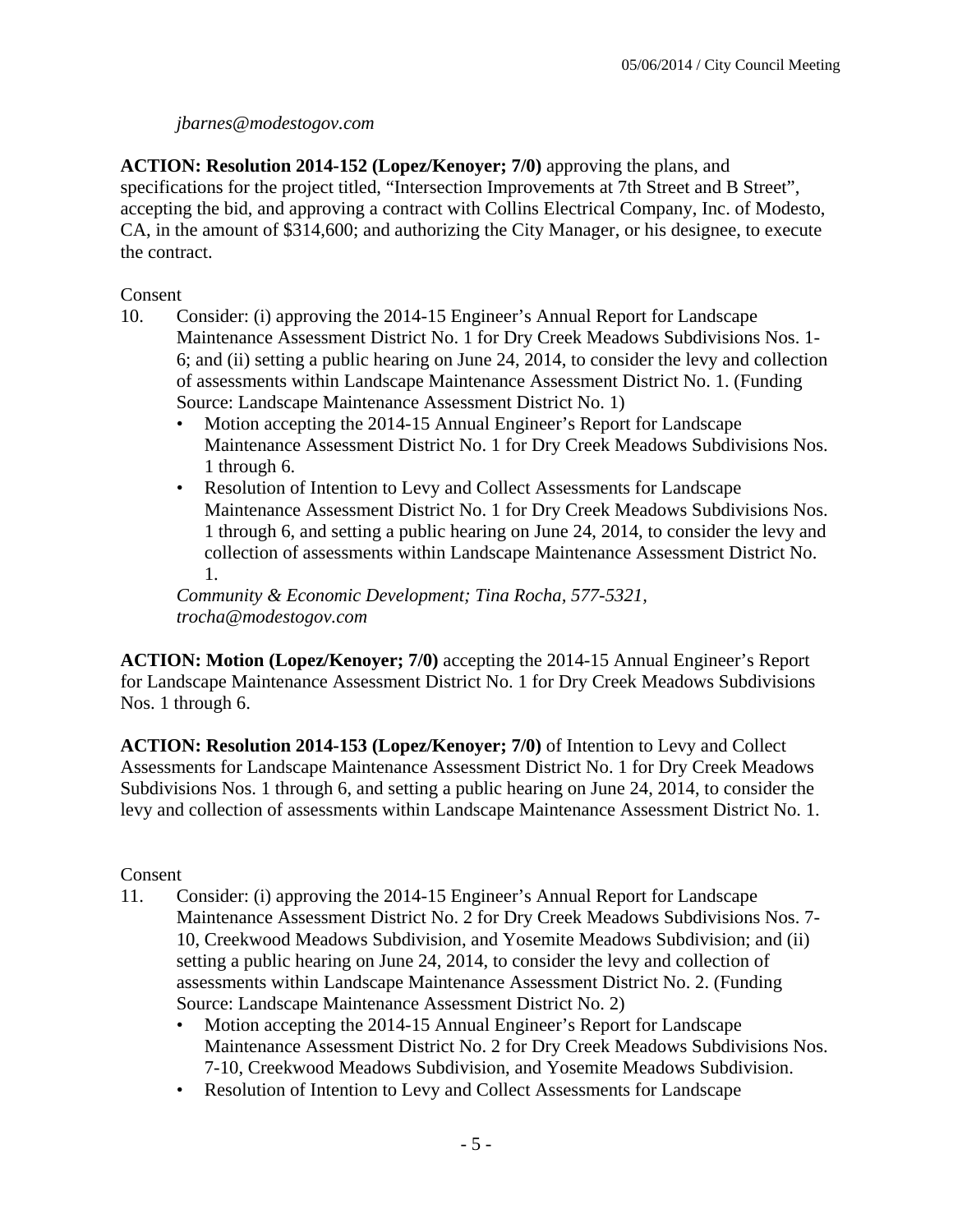Maintenance Assessment District No. 2 for Dry Creek Meadows Subdivisions Nos. 7-10, Creekwood Meadows Subdivision, and Yosemite Meadows Subdivision, and setting a public hearing on June 24, 2014 to consider the levy and collection of assessments within Landscape Maintenance Assessment District No. 2. *Community & Economic Development; Tina Rocha, 577-5321, trocha@modestogov.com* 

**ACTION: Motion (Lopez/Kenoyer; 7/0)** accepting the 2014-15 Annual Engineer's Report for Landscape Maintenance Assessment District No. 2 for Dry Creek Meadows Subdivisions Nos. 7-10, Creekwood Meadows Subdivision, and Yosemite Meadows Subdivision.

**ACTION: Resolution 2014-154 (Lopez/Kenoyer; 7/0)** of Intention to Levy and Collect Assessments for Landscape Maintenance Assessment District No. 2 for Dry Creek Meadows Subdivisions Nos. 7-10, Creekwood Meadows Subdivision, and Yosemite Meadows Subdivision, and setting a public hearing on June 24, 2014 to consider the levy and collection of assessments within Landscape Maintenance Assessment District No. 2.

Consent

- 12. Consider: (i) approving the 2014-15 Engineer's Annual Report for the Shackelford Landscape and Lighting District; and (ii) setting a public hearing on June 24, 2014, to consider the levy and collection of assessments within the Shackelford Landscape and Lighting District. (Funding Source: Shackelford Landscape and Lighting District)
	- Motion accepting the 2014-15 Annual Engineer's Report for the Shackelford Landscape and Lighting District.
	- Resolution of Intention to Levy and Collect Assessments for the Shackelford Landscape and Lighting District, and setting a public hearing on the proposed assessments to be held on June 24, 2014.

*Community & Economic Development; Tina Rocha, 577-5321, trocha@modestogov.com* 

**ACTION: Motion (Lopez/Kenoyer; 7/0)** accepting the 2014-15 Annual Engineer's Report for the Shackelford Landscape and Lighting District.

**ACTION: Resolution 2014-155 (Lopez/Kenoyer; 7/0)** of Intention to Levy and Collect Assessments for the Shackelford Landscape and Lighting District, and setting a public hearing on the proposed assessments to be held on June 24, 2014.

Consent

- 13. Consider acknowledging receipt of notification of the Capital Facilities Fees annual inflationary adjustment for Fiscal Year 2014-15. (Funding Source: Capital Facilities Fees)
	- Motion acknowledging receipt of notification of the Capital Facilities Fees annual inflationary adjustment for Fiscal Year 2014-15.

*Community & Economic Development; Tina Rocha, 577-5211, trocha@modestogov.com*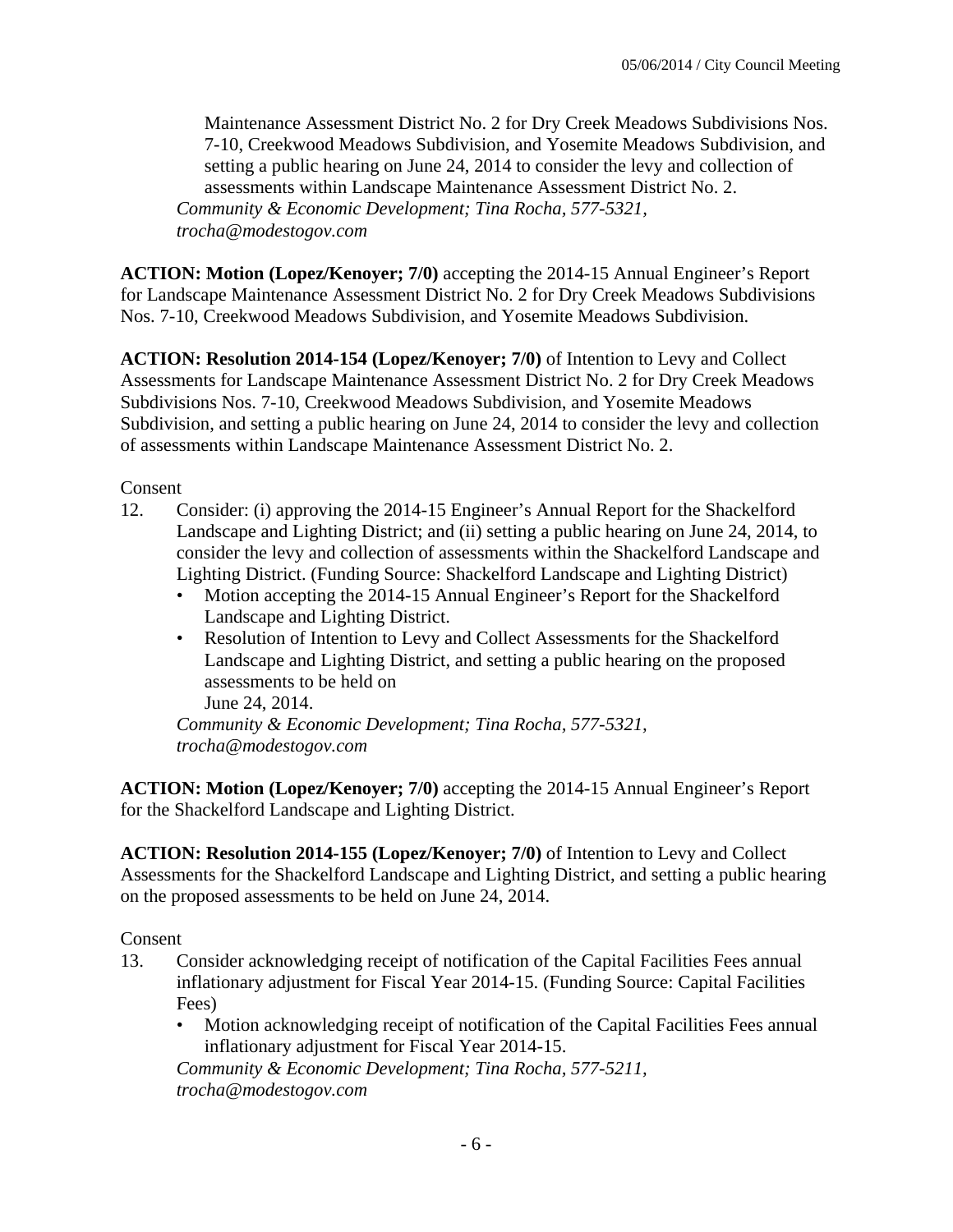**ACTION: Motion (Lopez/Kenoyer; 7/0)** acknowledging receipt of notification of the Capital Facilities Fees annual inflationary adjustment for Fiscal Year 2014-15.

### Consent

14. Consider accepting the Monthly Investment Report for January 2014. (Funding Source: Not Applicable)

• Motion accepting the Monthly Investment Report for January 2014. *Finance; Gloria Garza, 577-5219, ggarza@modestogov.com* 

**ACTION: Motion (Lopez/Kenoyer; 7/0)** accepting the Monthly Investment Report for January 2014.

### Consent

- 15. Consider accepting the Monthly Budget Adjustments Report for April 2014 and amending the Fiscal Year 2013-14 Annual Operating and Capital Improvement Budgets. (Funding Source: Various)
	- Resolution amending the Fiscal Year 2013-2014 Annual Operating and Capital Improvement Budgets.

*Finance; Terri Swearingen, 577-5378, tswearingen@modestogov.com* 

**ACTION: Resolution 2014-156 (Lopez/Kenoyer; 7/0)** amending the Fiscal Year 2013-2014 Annual Operating and Capital Improvement Budgets.

Consent

- 16. Consider authorizing the purchase of two John Deere front loaders for the Public Works Department, Streets Division and Parks, Recreation, and Neighborhoods Department, Solid Waste Division, through the Fleet Services Division, by "accessing the terms" of a competitively bid contract with the State of California, Department of General Services, California Multiple Award Schedules to Pape Machinery, French Camp, CA, for an estimated total cost of \$256,283. (Funding Source: Fleet Replacement Fund)
	- Resolution authorizing the purchase of two (2) John Deere front loaders for the Public Works Department, Streets Division and Parks, Recreation, and Neighborhoods Department, Solid Waste Division, through the Fleet Services Division, by "accessing the terms" of a competitively bid contract with the State of California, Department of General Services, California Multiple Award Schedules (CMAS) to Pape Machinery, French Camp, CA, and authorizing the Purchasing Manager, or his designee, to issue a purchase order for an estimated total cost \$256,283.

*Finance and Public Works; Meagan Torres, 571-5839, mtorres@modestogov.com* 

**ACTION: Resolution 2014-157 (Lopez/Kenoyer; 7/0)** authorizing the purchase of two (2) John Deere front loaders for the Public Works Department, Streets Division and Parks, Recreation, and Neighborhoods Department, Solid Waste Division, through the Fleet Services Division, by "accessing the terms" of a competitively bid contract with the State of California,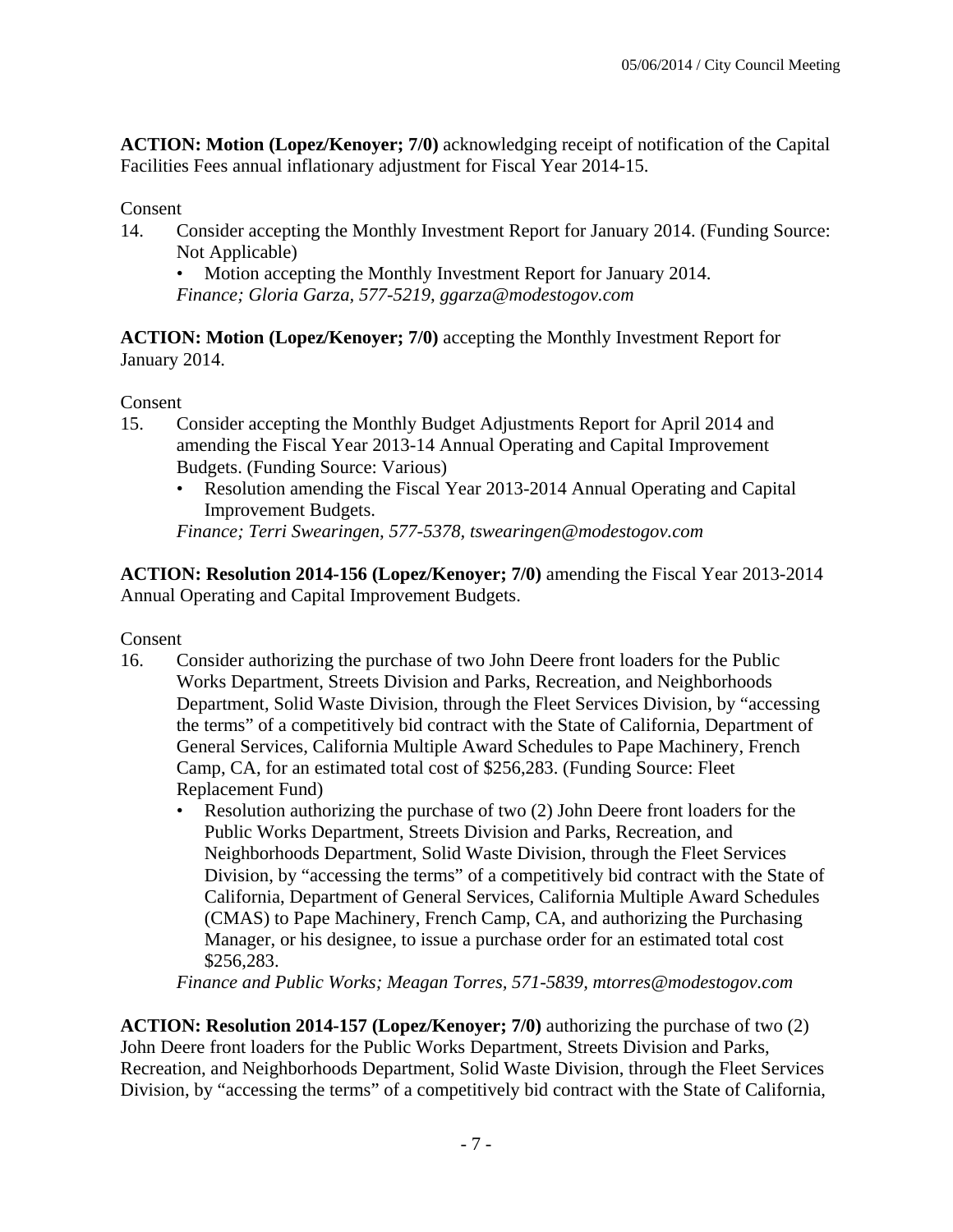Department of General Services, California Multiple Award Schedules (CMAS) to Pape Machinery, French Camp, CA, and authorizing the Purchasing Manager, or his designee, to issue a purchase order for an estimated total cost \$256,283.

### Consent

- 17. Consider: (i) authorizing the purchase of 9 Polaris Ranger Electric Vehicles for various departments through the Public Works Department, Fleet Services Division, by "accessing the terms" of a competitively bid contract with the National Joint Powers Alliance to Polaris Sales, Inc., Medina, MN, for an estimated total cost of \$117,312; and (ii) amending the FY13/14 Multi-Year budget to appropriate revenues and expenditures of approximately \$100,000 for a grant received from San Joaquin Valley Air Pollution Control District. (Funding Source: Fleet Replacement Fund and San Joaquin Valley Air Pollution Control District grant)
	- Resolution authorizing the purchase of nine (9) Polaris EV Rangers for various departments through the Public Works Department, Fleet Services Division, by "accessing the terms" of a competitively bid contract with the National Joint Powers Alliance (NJPA) to Polaris Sales, Inc., Medina, MN and authorizing the Purchasing Manager, or his designee, to issue a purchase order for an estimated total cost of \$117,312.
	- Resolution amending the FY13/14 budget, to appropriate revenues and expenditures of approximately \$100,000 for a grant received from San Joaquin Valley Air Pollution Control District's (SJVAPCD); and authorizing the Director of Finance, or her designee, to implement the provisions of this resolution. *Finance; Meagan Torres, 571-5839, mtorres@modestogov.com*

**ACTION: Resolution 2014-158 (Lopez/Kenoyer; 7/0)** authorizing the purchase of nine (9) Polaris EV Rangers for various departments through the Public Works Department, Fleet Services Division, by "accessing the terms" of a competitively bid contract with the National Joint Powers Alliance (NJPA) to Polaris Sales, Inc., Medina, MN and authorizing the Purchasing Manager, or his designee, to issue a purchase order for an estimated total cost of \$117,312.

**ACTION: Resolution 2014-159 (Lopez/Kenoyer; 7/0)** amending the FY13/14 budget, to appropriate revenues and expenditures of approximately \$100,000 for a grant received from San Joaquin Valley Air Pollution Control District's (SJVAPCD); and authorizing the Director of Finance, or her designee, to implement the provisions of this resolution.

- 18. Consider authorizing the purchase of three Ford Explorers for the Modesto Police Department through the Public Works Department, Fleet Services Division, by "accessing the terms" of a competitively bid contract with the State of California, Department of General Services, California Multiple Award Schedules to Downtown Ford, Sacramento, CA, for an estimated total cost of \$76,356. (Funding Source: Fleet Replacement Fund)
	- Resolution authorizing the purchase of three (3) Ford Explorers for the Modesto Police Department through the Public Works Department, Fleet Services Division,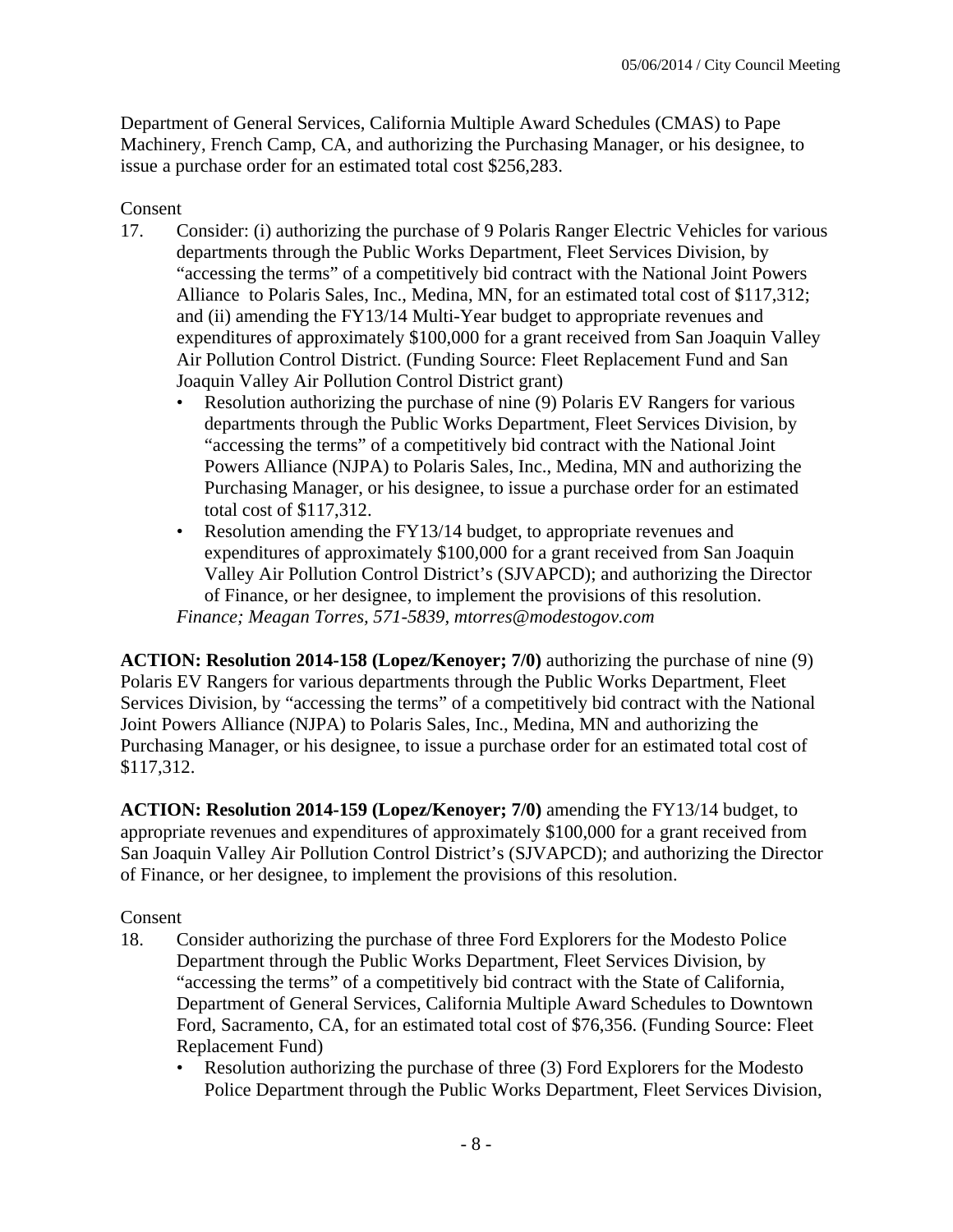by "accessing the terms" of a competitively bid contract with the State of California, Department of General Services, California Multiple Award Schedules (CMAS) to Downtown Ford, Sacramento, CA and authorizing the Purchasing Manager, or his designee, to issue a purchase order for an estimated total cost of \$76,356.

*Finance and Public Works; Meagan Torres, 571-5839, mtorres@modestogov.com* 

**ACTION: Resolution 2014-160 (Lopez/Kenoyer; 7/0)** authorizing the purchase of three (3) Ford Explorers for the Modesto Police Department through the Public Works Department, Fleet Services Division, by "accessing the terms" of a competitively bid contract with the State of California, Department of General Services, California Multiple Award Schedules (CMAS) to Downtown Ford, Sacramento, CA and authorizing the Purchasing Manager, or his designee, to issue a purchase order for an estimated total cost of \$76,356.

Consent

- 19. Consider authorizing an amendment to the Agreement for On-Call Engineering Services with Carollo Engineers from the current amount of \$132,000 to \$182,000 for an Electronic Operations and Maintenance Manual. (Funding Source: Wastewater Fund)
	- Resolution approving an amendment to the Agreement for On-Call Engineering Services with Carollo from the current \$132,000 to \$182,000 for an Electronic Operations and Maintenance Manual.
	- Resolution approving the transfer of \$50,000 from Operating Cost Center 4210-54312-53300 Plant Operations, Services – Professional and Other to CIP 100369 On-Call Engineering.

*Public Works; Laura Anhalt, 577-6224, lanhalt@modestogov.com* 

**ACTION: Resolution 2014-161 (Lopez/Kenoyer; 7/0)** approving an amendment to the Agreement for On-Call Engineering Services with Carollo from the current \$132,000 to \$182,000 for an Electronic Operations and Maintenance Manual.

**ACTION: Resolution 2014-162 (Lopez/Kenoyer; 7/0)** approving the transfer of \$50,000 from Operating Cost Center 4210-54312-53300 Plant Operations, Services – Professional and Other to CIP 100369 On-Call Engineering.

- 20. Consider approving an Agreement with HydroScience Engineers, Inc. for Preliminary Design Report for Well 299 Arsenic Treatment project in an amount not to exceed \$47,647. (Total estimated cost for this portion of the preliminary design services for this project is \$57,647.) (Funding Source: Water Fund - CIP)
	- Resolution approving an agreement with HydroScience Engineers, Inc. for Preliminary Design Report for Well 299 Arsenic Treatment project in an amount not to exceed \$43,315 for the identified scope of services, plus \$4,332 for additional services (if needed), for a maximum total amount of \$47,647, and authorizing the City Manager, or his designee, to execute the agreement.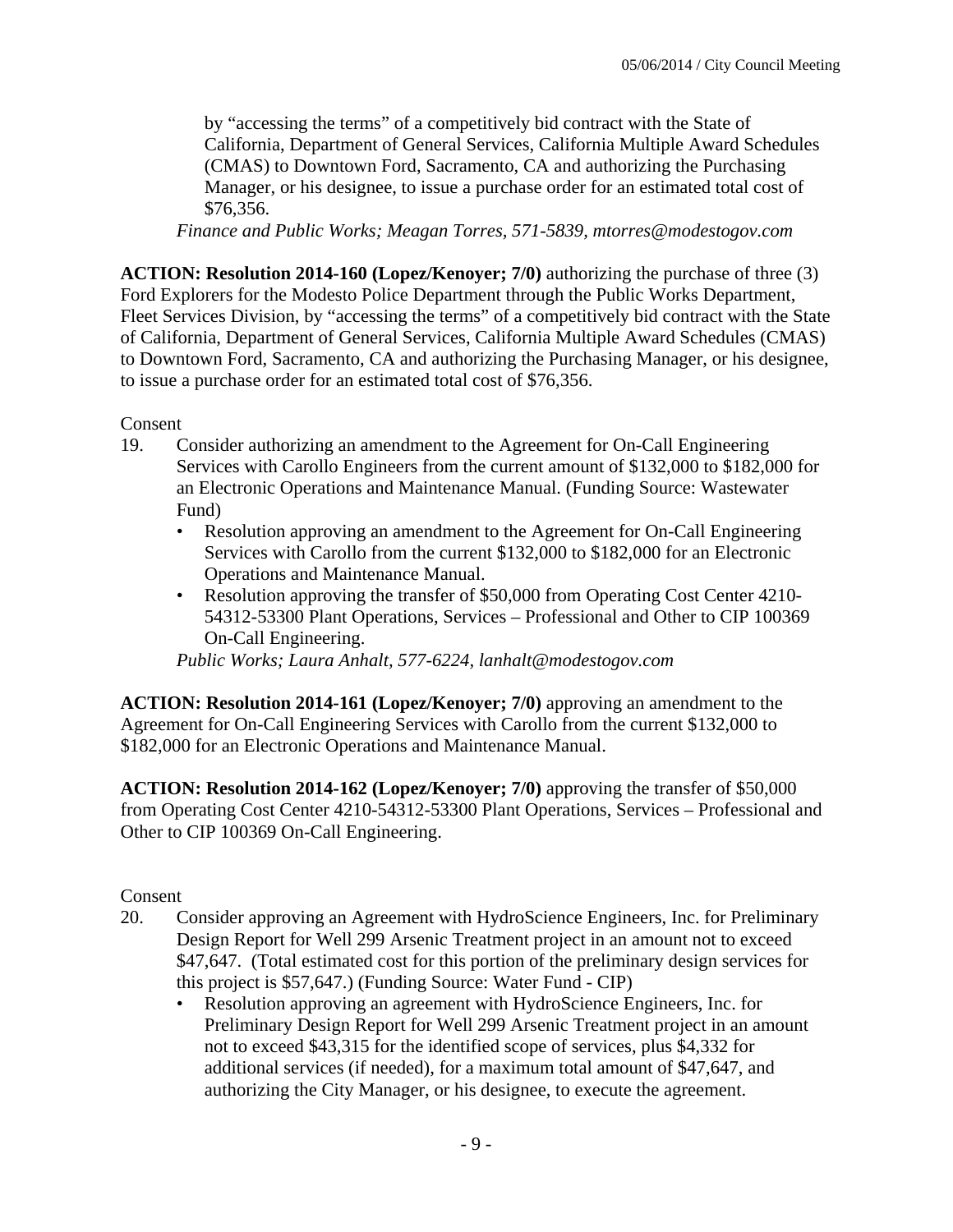### *Utility Planning and Projects; Kris Ohlson, 571-5869, kohlson@modestogov.com*

**ACTION: Resolution 2014-163 (Lopez/Kenoyer; 7/0)** approving an agreement with HydroScience Engineers, Inc. for Preliminary Design Report for Well 299 Arsenic Treatment project in an amount not to exceed \$43,315 for the identified scope of services, plus \$4,332 for additional services (if needed), for a maximum total amount of \$47,647, and authorizing the City Manager, or his designee, to execute the agreement.

### Consent

- 21. Consider approving an Agreement with Carollo Engineers, Inc. for Design Support During Construction for the Sutter Treatment Plant Improvements project in an amount not to exceed \$163,516. (Total estimated cost for the design support during construction portion of the project is \$193,171.) (Funding Source: Wastewater Fund)
	- Resolution approving an agreement with Carollo Engineers, Inc. for Design Support During Construction for Sutter Treatment Plant Improvements project in an amount not to exceed \$148,651 for the identified scope of services, plus \$14,865 for additional services (if needed), for a maximum total amount of \$163,516, and authorizing the City Manager, or his designee, to execute the agreement. *Utility Planning and Projects; Jesse Franco, 571-5175, jfranco@modestogov.com*

**ACTION: Resolution 2014-164 (Lopez/Kenoyer; 7/0)** approving an agreement with Carollo Engineers, Inc. for Design Support During Construction for Sutter Treatment Plant Improvements project in an amount not to exceed \$148,651 for the identified scope of services, plus \$14,865 for additional services (if needed), for a maximum total amount of \$163,516, and authorizing the City Manager, or his designee, to execute the agreement.

### Consent

- 22. Consider approving a License Agreement with Modesto Irrigation District for the Downstream Water System Improvements Tier 2 Pressure Regulating Valves project. (Funding Source: Water Fund-CIP)
	- Resolution approving a License Agreement with Modesto Irrigation District for the purpose of installing and maintaining pressure regulating valves on the domestic water transmission main located on MID property, for the Downstream Water System Improvements Tier 2 Pressure Regulating Valves project, and authorizing the City Manager, or his designee, to execute the Agreement and all related documents required.

*Utility Planning and Projects; Jon Yuriar, 577-5399, jyuriar@modestogov.com* 

**ACTION: Resolution 2014-165 (Lopez/Kenoyer; 7/0)** approving a License Agreement with Modesto Irrigation District for the purpose of installing and maintaining pressure regulating valves on the domestic water transmission main located on MID property, for the Downstream Water System Improvements Tier 2 Pressure Regulating Valves project, and authorizing the City Manager, or his designee, to execute the Agreement and all related documents required.

## Consent

23. Consider: (i) approving an Agreement with Carollo Engineers, Inc. for the Sutter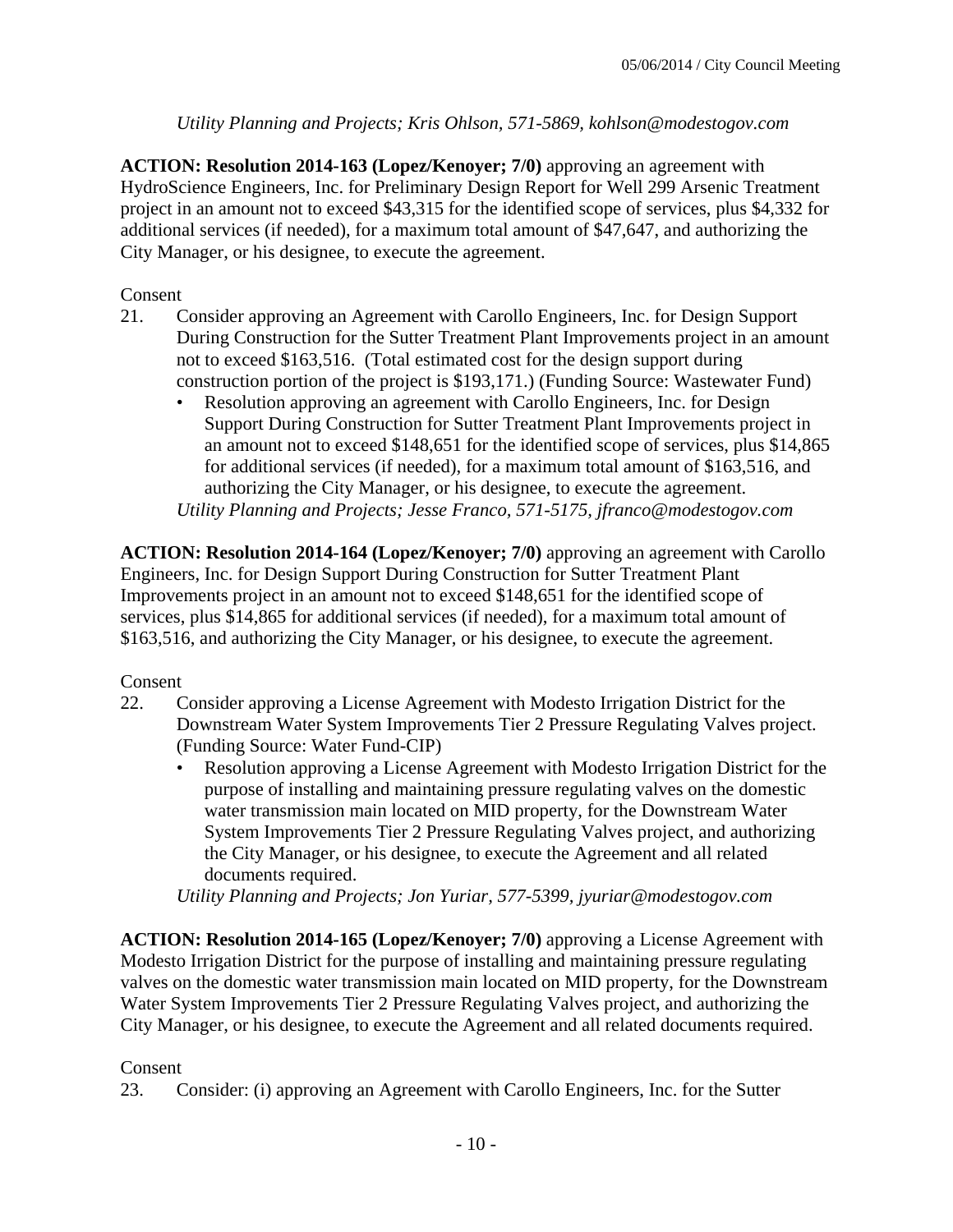Treatment Facility Feasibility Study in an amount not to exceed \$219,144; and (ii) amending the Fiscal Year 2013-2014 CIP Budget by transferring \$80,632 into the project account from Wastewater Fund Reserves to fully fund the service agreement and the needed City staff support. (The total estimated cost for this Study including City staff time, is \$280,000.) (Funding Source: Wastewater Fund)

- Resolution approving an agreement with Carollo Engineers, Inc. for the Sutter Treatment Facility Feasibility Study in an amount not to exceed \$199,222 to complete the identified scope of services, plus \$19,922 for additional services (if needed), for a maximum total amount of \$219,144, and authorizing the City Manager, or his designee, to execute the agreement.
- Resolution amending the Fiscal Year 2013-2014 CIP Budget in the amount of \$80,632 to be transferred into CIP account 100644 from Wastewater Fund Reserves in order to fully fund the agreement with Carollo Engineers, Inc. for Professional Engineering Services, including support by City staff, for the City's Sutter Treatment Facility Feasibility Study.

*Utility Planning and Projects; Jack Bond, 577-5424, jbond@modestogov.com* 

**ACTION: Resolution 2014-166 (Lopez/Kenoyer; 7/0)** approving an agreement with Carollo Engineers, Inc. for the Sutter Treatment Facility Feasibility Study in an amount not to exceed \$199,222 to complete the identified scope of services, plus \$19,922 for additional services (if needed), for a maximum total amount of \$219,144, and authorizing the City Manager, or his designee, to execute the agreement.

**ACTION: Resolution 2014-167 (Lopez/Kenoyer; 7/0)** amending the Fiscal Year 2013-2014 CIP Budget in the amount of \$80,632 to be transferred into CIP account 100644 from Wastewater Fund Reserves in order to fully fund the agreement with Carollo Engineers, Inc. for Professional Engineering Services, including support by City staff, for the City's Sutter Treatment Facility Feasibility Study.

### Consent

- 24. Consider: (i) accepting the Technical Memorandum Cannery Segregation Pump Station Operational Evaluation dated May 2013 as Preliminary Design Report equivalent for the Cannery Segregation Pump Replacement project as complete; and (ii) approving an Agreement with Nolte Associates, Inc., dba NV5 Inc. for Final Design Report for Cannery Segregation Pump Replacement in an amount not to exceed \$296,936. (Total estimated cost for the final design for this portion of the project is \$356,936.) (Funding Source: Wastewater Fund)
	- Resolution accepting the Technical Memorandum Cannery Segregation Pump Station Operational Evaluation dated May 2013 as Preliminary Design Report equivalent for the Cannery Segregation Pump Replacement project as complete.
	- Resolution approving an agreement with Nolte Associates, Inc., dba NV5 Inc. (NV5) for Final Design Report for Cannery Segregation Pump Replacement in an amount not to exceed \$269,942 for the identified scope of services, plus \$26,994 for additional services (if needed), for a maximum total amount of \$296,936, and authorizing the City Manager, or his designee, to execute the agreement.

*Utility Planning and Projects; Jesse Franco, 571-5175, jfranco@modestogov.com*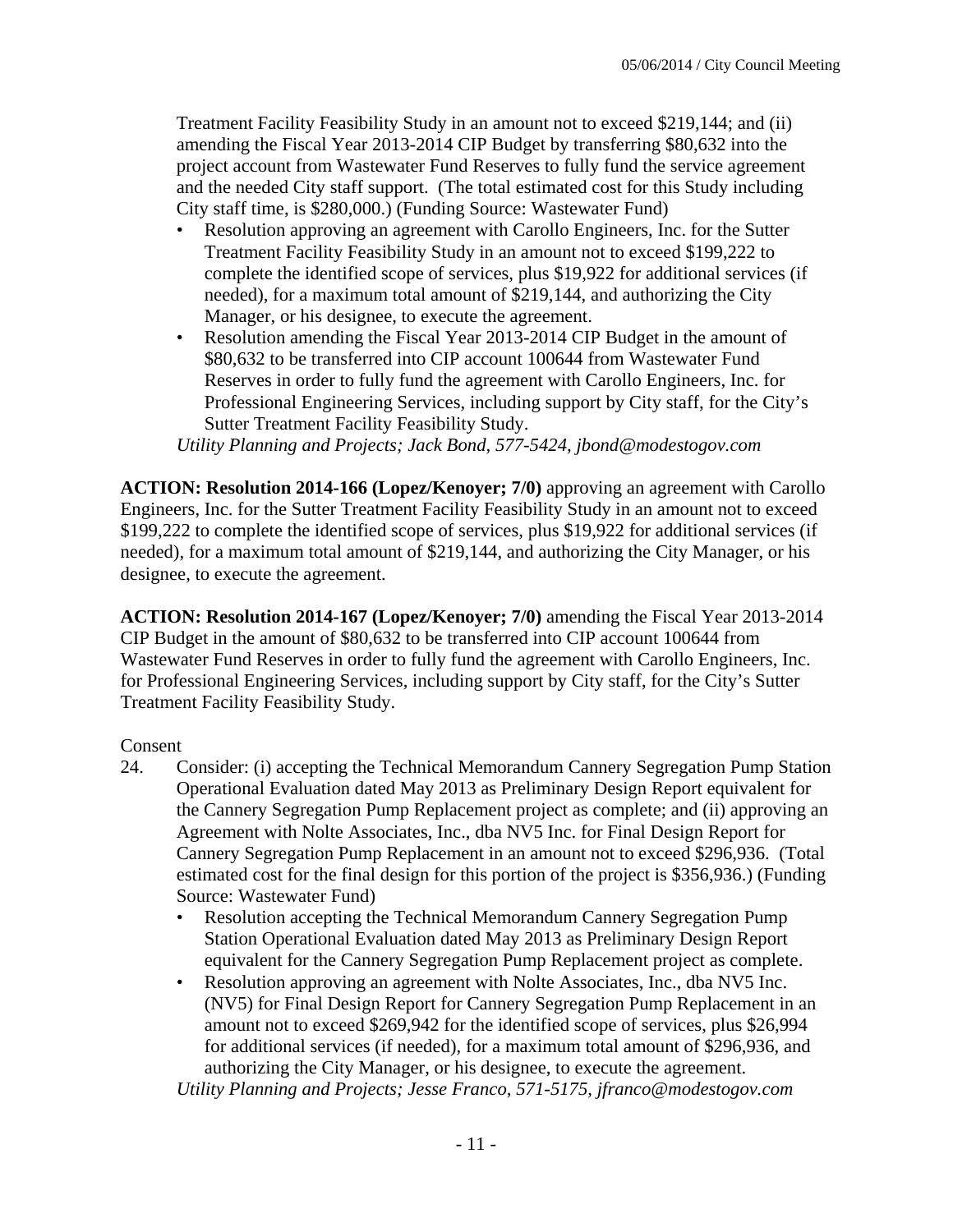**ACTION: Resolution 2014-168 (Lopez/Kenoyer; 7/0)** accepting the Technical Memorandum Cannery Segregation Pump Station Operational Evaluation dated May 2013 as Preliminary Design Report equivalent for the Cannery Segregation Pump Replacement project as complete.

**ACTION: Resolution 2014-169 (Lopez/Kenoyer; 7/0)** approving an agreement with Nolte Associates, Inc., dba NV5 Inc. (NV5) for Final Design Report for Cannery Segregation Pump Replacement in an amount not to exceed \$269,942 for the identified scope of services, plus \$26,994 for additional services (if needed), for a maximum total amount of \$296,936, and authorizing the City Manager, or his designee, to execute the agreement.

# **COUNCIL COMMENTS & REPORTS**

Councilmember Kenoyer gave an update on a Day Drop-In Center for the Homeless.

Councilmember Madrigal invited citizens to Child Safety Seat Check on Saturday May 31, 2014 at Los Amigos Tires; he also announced meeting with South Modesto Business owners.

Mayor Marsh announced Finance Committee meetings starting tomorrow night at 5:00 pm in Council Chambers.

# **CITY MANAGER COMMENTS & REPORTS**

Deputy City Manager Dee Williams-Ridley introduced Larry Parlin, Utilities Director.

## **NEW BUSINESS**

25. Consider recognizing and supporting the Downtown Modesto Partnership. (Funding Source: Not Applicable)

• Resolution of recognition and support for the Downtown Modesto Partnership. *Community & Economic Development; Josh Bridegroom, 571-5540, Jbridegroom@modestogov.com* 

**ACTION: Resolution 2014-170 (Madrigal/Cogdill; 7/0)** of recognition and support for the Downtown Modesto Partnership.

- 26. Consider approving an economic development incentive program for downtown and directing staff to implement. (Funding Source: General Fund)
	- Resolution approving economic development incentive program for downtown and directing staff to implement.

*Community & Economic Development; Josh Bridegroom, 571-5540, Jbridegroom@modestogov.com* 

**ACTION: Resolution 2014-171 (Madrigal/Gunderson; 7/0)** approving economic development incentive program for downtown and directing staff to implement.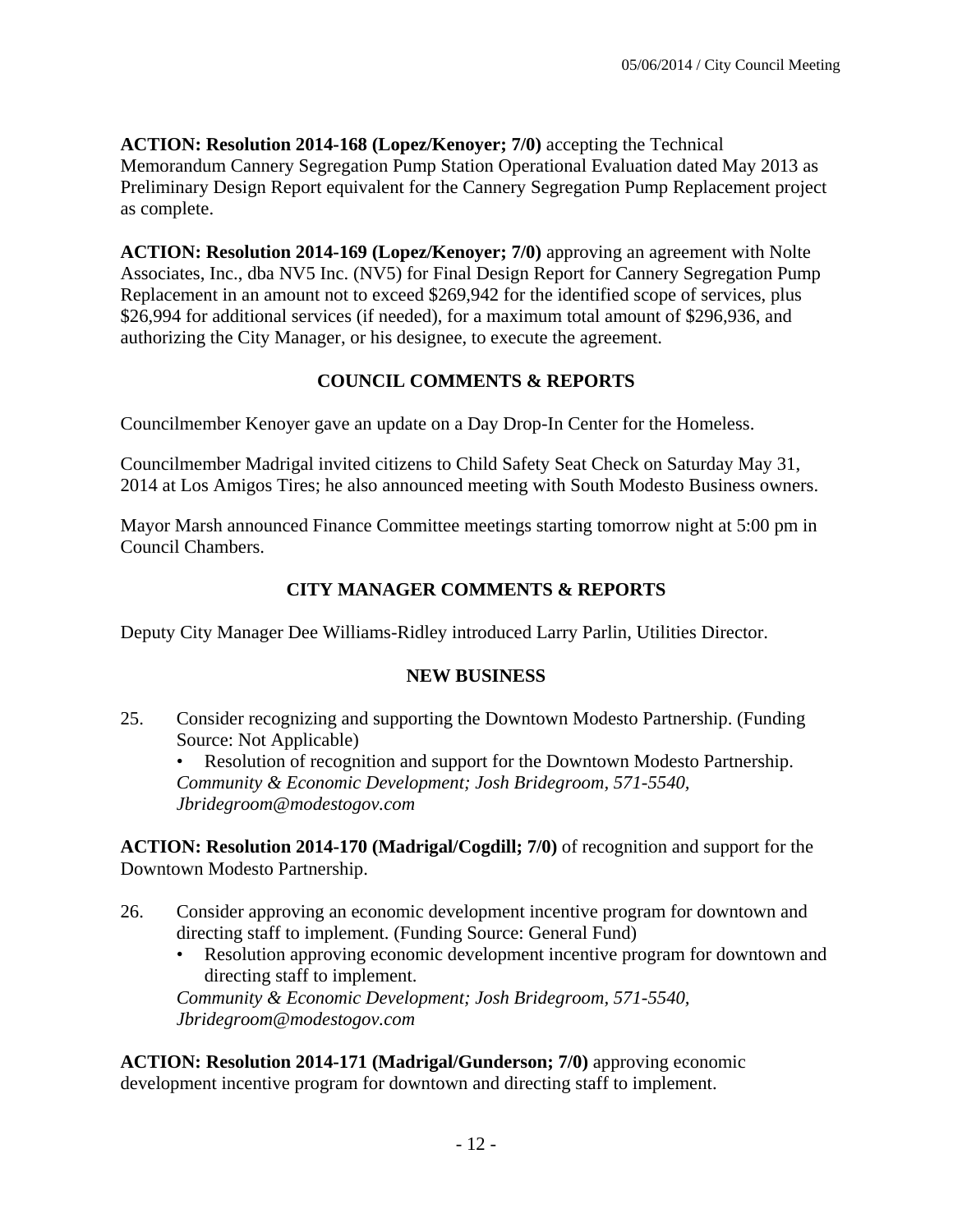- 27. Consider approving a plan for improvements to 10th Street, between J and I Streets. (Funding Source: Grants and General Fund)
	- Resolution approving the plan to improve 10th Street and directing staff to implement the plan as funding becomes available. *Community & Economic Development; Josh Bridegroom, 571-5540, Jbridegroom@modestogov.com*

**ACTION: Resolution 2014-172 (Madrigal/Cogdill; 7/0)** approving the plan to improve 10th Street and directing staff to implement the plan as funding becomes available.

- 28. Consider authorizing the award of bids for the furnishing of on-call contracting services for ongoing maintenance projects for the Department of Public Works, Water Division, to D.A. Wood Construction, Inc., Modesto, CA, as "primary" contractor and West Valley Construction Co., Inc., San Jose, CA, as "secondary" contractor, for a two year agreement with three one-year extension options at the sole discretion of the City, for an estimated annual cost of \$1,000,000, and over five years of \$5,000,000. (Funding Source: Water Fund)
	- Resolution authorizing the award of bids for the furnishing of on-call contracting services for ongoing maintenance projects for the Department of Public Works, Water Division, to D.A. Wood Construction, Inc., Modesto, CA, as "primary" contractor and West Valley Construction Co., Inc., San Jose, CA, as "secondary" contractor, for a two (2) year agreement with three (3) one-year extension options at the sole discretion of the City, and authorizing the City Manager, or his designee, to execute contracts for ongoing maintenance projects, for a combined estimated annual cost of \$1,000,000, and over five (5) years of \$5,000,000. *Finance; David Savidge, 342-2217, dsavidge@modestogov.com*

**ACTION: Resolution 2014-173 (Madrigal/Gunderson; 7/0)** authorizing the award of bids for the furnishing of on-call contracting services for ongoing maintenance projects for the Department of Public Works, Water Division, to D.A. Wood Construction, Inc., Modesto, CA, as "primary" contractor and West Valley Construction Co., Inc., San Jose, CA, as "secondary" contractor, for a two (2) year agreement with three (3) one-year extension options at the sole discretion of the City, and authorizing the City Manager, or his designee, to execute contracts for ongoing maintenance projects, for a combined estimated annual cost of \$1,000,000, and over five (5) years of \$5,000,000.

- 29. Consider accepting an informational report regarding the mid-year financial status of the General Fund and consider amending the Fiscal Year 2013-2014 Annual Operating Budget for the City of Modesto. (Funding Source: General Fund)
	- Resolution accepting the Information Mid-Year Budget Report for Fiscal Year 2013-2014 for the City of Modesto General Fund.
	- Resolution amending the Fiscal Year 2013-2014 Annual Operating Budget for the City of Modesto.

*Finance; Steve Christensen, 577-5390, schristensen@modestogov.com* 

**ACTION: Resolution 2014-174 (Madrigal/Cogdill; 7/0)** accepting the Information Mid-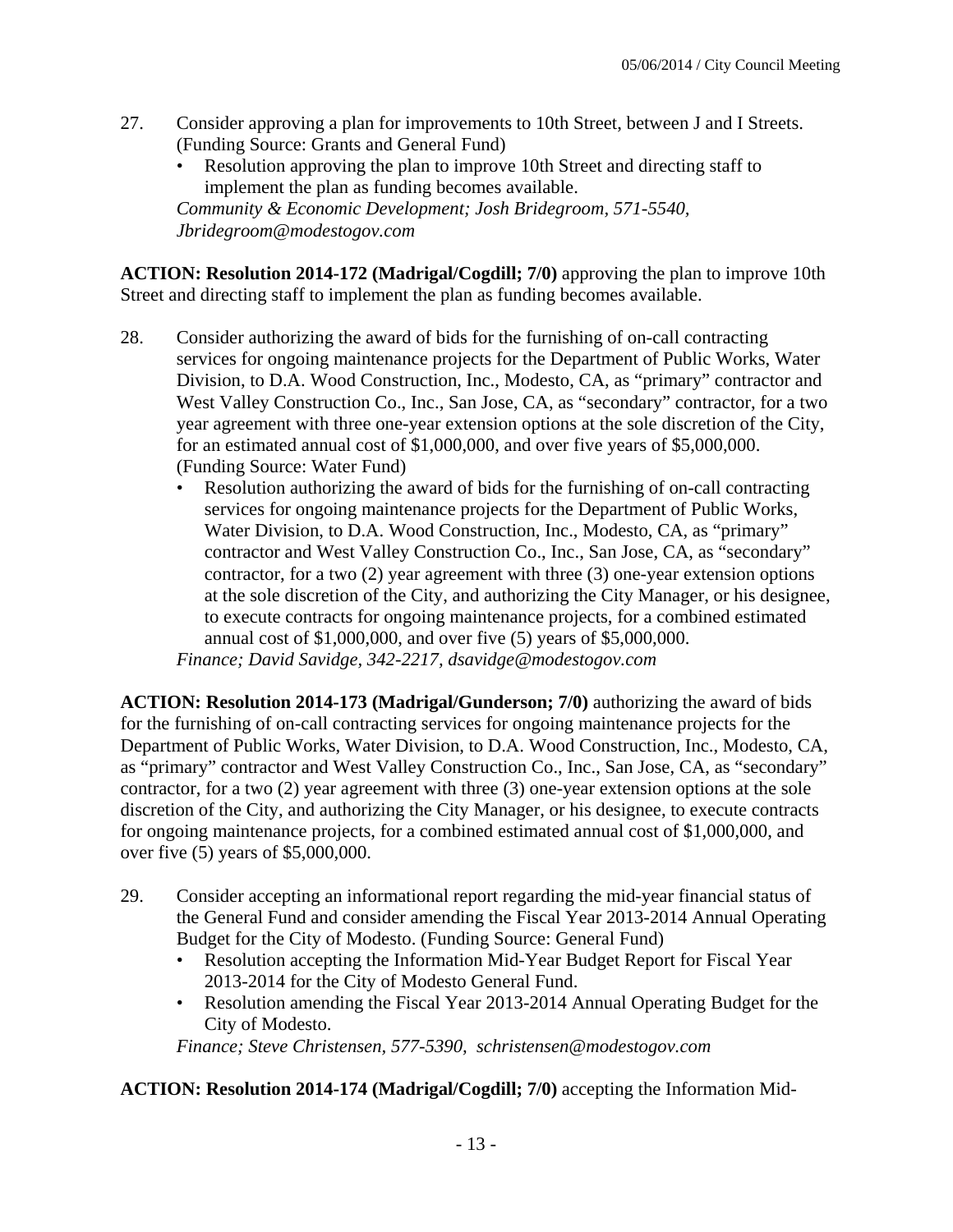Year Budget Report for Fiscal Year 2013-2014 for the City of Modesto General Fund.

**ACTION: Resolution 2014-175 (Madrigal/Cogdill; 7/0)** amending the Fiscal Year 2013- 2014 Annual Operating Budget for the City of Modesto.

- 30. Consider approving the proposed FY 2013-2014 General Fund Mid-Year Budget Reductions and amending the FY 2013-2014 Annual Operating Budget per the proposed reductions. (Funding Source: General Fund)
	- Resolution approving the proposed Fiscal Year 2013-2014 Mid-Year General Fund Budget Reductions as defined in Exhibit A and amending the Fiscal Year 2013- 2014 Annual Operating Budget per the proposed reductions. *Finance; Steve Christensen, 577-5390, schristensen@modestogov.com*

**ACTION: Resolution 2014-176 (Madrigal/Cogdill; 7/0)** approving the proposed Fiscal Year 2013-2014 Mid-Year General Fund Budget Reductions as defined in Exhibit A and amending the Fiscal Year 2013-2014 Annual Operating Budget per the proposed reductions.

# **MATTERS TOO LATE FOR THE AGENDA**

None.

# **ADJOURNMENT**

This meeting was adjourned at 9:25 p.m. and returned to Closed Session at 9:30 p.m.

## **CLOSED SESSION**

*Closed Session Matters Heard Prior to and After Meeting*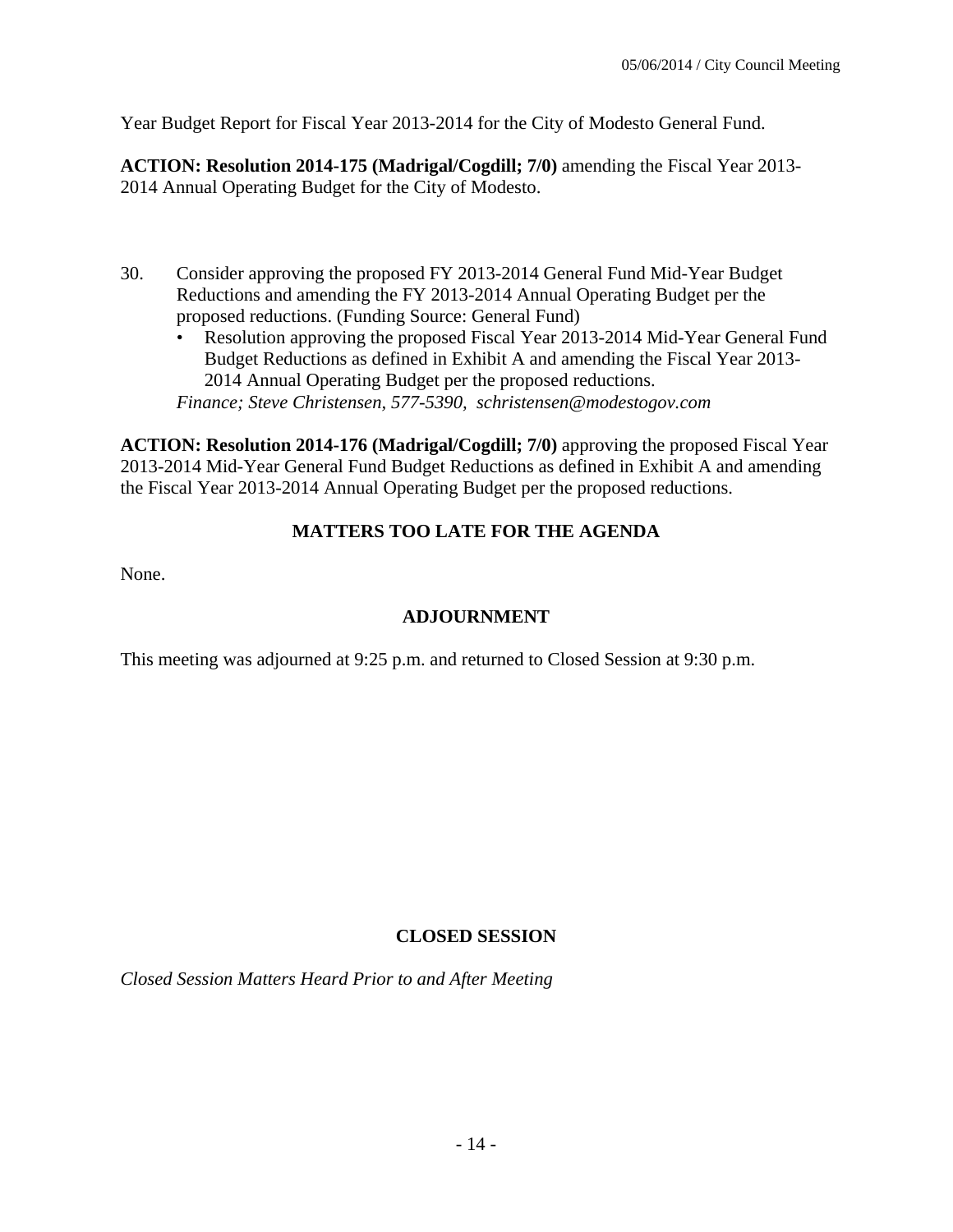#### **PUBLIC EMPLOYEE EMPLOYMENT: (Pursuant to Section 54957 of the Government Code) – Interim City Manager/City Manager**

Title: Discussion regarding Interim City Manager and City Manager recruitment

#### **PUBLIC EMPLOYEE APPOINTMENT: (Pursuant to Section 54957 of the Government Code) – Interim City Manager**

Title: Interim City Manager

#### **CONFERENCE WITH LABOR NEGOTIATORS: (Pursuant to Section 54957.6 of the Government Code) – Interim City Manager**

Negotiator: Joe Lopez, Human Resources Director Unrepresented Employee: Interim City Manager

# **PUBLIC EMPLOYEE EMPLOYMENT: (Pursuant to Section 54957 of the Government Code) – City Attorney**

Title: City Attorney

#### **PUBLIC EMPLOYEE APPOINTMENT: (Pursuant to Section 54957 of the Government Code) – City Attorney**  Title: City Attorney

#### **CONFERENCE WITH LABOR NEGOTIATORS: (Pursuant to Section 54957.6 of the Government Code) – City Attorney**

Negotiators: Greg Nyhoff, City Manager Joe Lopez, Human Resources Director Unrepresented Employee: City Attorney

### **CONFERENCE WITH LEGAL COUNSEL - EXISTING LITIGATION One Case (Pursuant to Section 54956.9(a) of the Government Code)**

Name of case: Sipple v. City of Alameda, et al. Los Angeles County Superior Court Case No: BC462270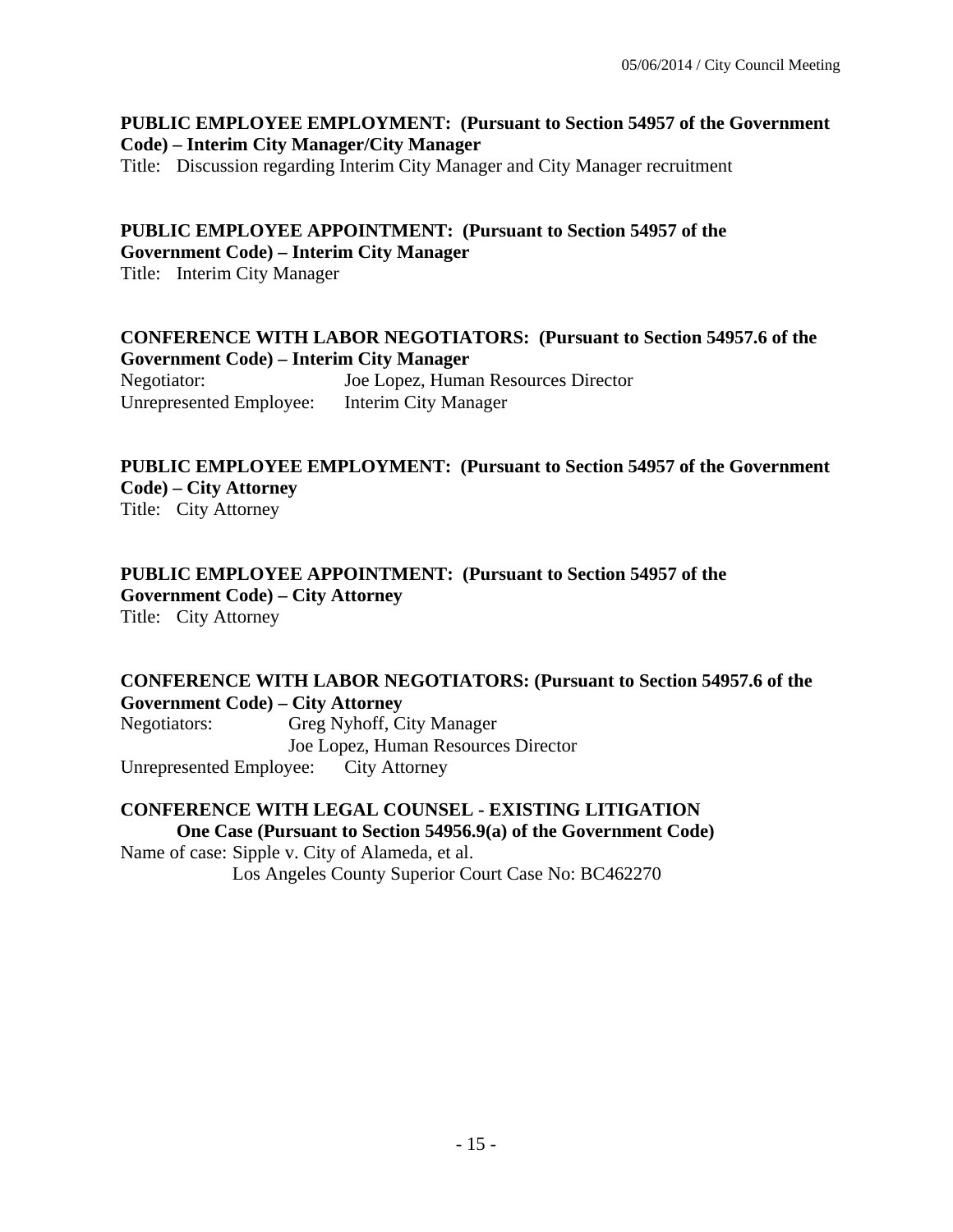# **MINUTES City of Modesto SPECIAL APPOINTMENTS COMMITTEE / COUNCIL WORKSHOP**

### **Second Floor, Room 2005 1010 10th Street Modesto, California Wednesday, May 7, 2014, at 3:44 p.m.**

| Roll Call - Present: | Councilmembers Madrigal, Kenoyer and Gunderson (Kenoyer arrived at |
|----------------------|--------------------------------------------------------------------|
|                      | $3:49 \text{ PM}$                                                  |
| Absent:              | None                                                               |

#### **PUBLIC COMMENTS**

None.

#### **CONSENT ITEMS – None**

#### **UNFINISHED BUSINESS**

 1. Consider approving the following: (i) reappointments to Landmark Preservation Commission Denzil Walker, Barratt Lipomi and Kent Faulkner; (ii) reappointments to the Cultural Commission: Kate Trompetter, for her second and final term on this commission; (iii) recommending an appointment to fill one vacancy on the Landmark Preservation Commission; and (iv) recommending appointments to fill five vacancies on the Cultural Commission and forwarding to Council for approval. (Funding Source: Not Applicable)

*Parks, Recreation & Neighborhoods; Steve Lumpkin, 577-5417, slumpkin@modestogov.com* 

**ACTION: Motion (Gunderson/Kenoyer;unan.)** approving the following: (i) reappointments to Landmark Preservation Commission: Denzil Walker, Barratt Lipomi and Kent Faulkner; and (ii) reappointments to the Cultural Commission: Kate Trompetter, for her second and final term on this commission, and forwarding to Council for approval.

**ACTION: Motion (Gunderson/Kenoyer;unan.)** continuing item (iii) to the May 28, 2014 Appointments Committee meeting.

**ACTION: Motion (Madrigal/Kenoyer;unan.)** continuing item (iv) to the May 28, 2014 Appointments Committee meeting.

2. Consider approving recommended changes to City Council Policy 1.008 and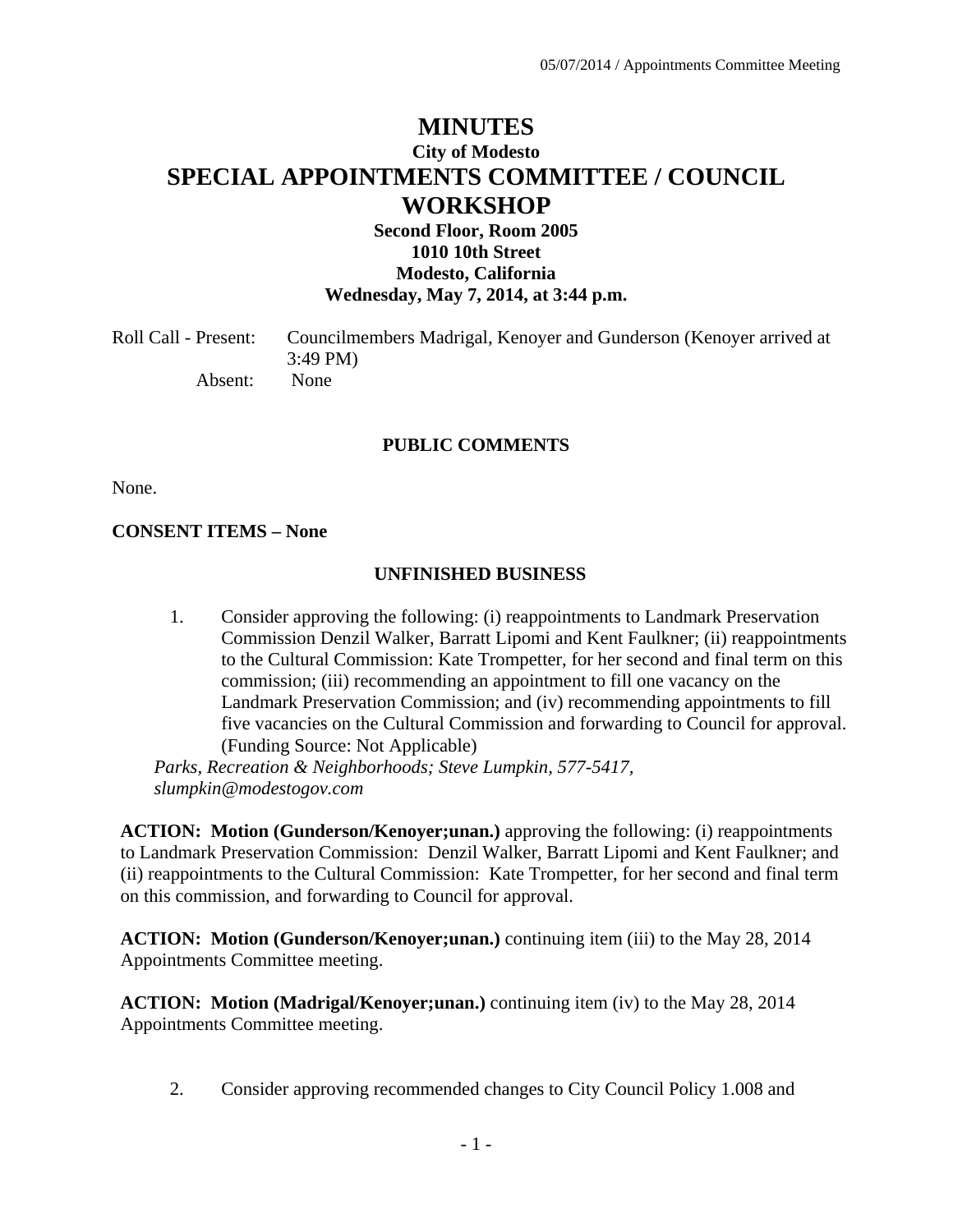forwarding to Council for approval. (Funding Source: Not Applicable)  *City Council; Kathy Espinoza, 571-5597, kespinoza1@modestogov.com* 

**ACTION: Motion (Madrigal/Kenoyer;unan.)** approving **revised** recommended changes to City Council Policy 1.008 and forwarding to Council for approval.

 3. Consider further discussion regarding four of the Committee's 5 Goals: (i) reviewing list of Boards and Commissions and attendance at the meetings; (ii) evaluating Boards and Commissions to keep; (iii) outreach for applicants to Boards and Commissions; (iv) reviewing applications and recommending appointments. (Funding Source: Not Applicable)  *City Council; Kathy Espinoza, 571-5597, kespinoza1@modestogov.com*

**ACTION:** Motion (Gunderson/Kenoyer;unan.) continuing item to the May 28<sup>th</sup> Appointments Committee Meeting.

# **MATTERS TOO LATE FOR THE AGENDA**

None.

# **ADJOURNMENT**

This meeting adjourned at 4:50 p.m.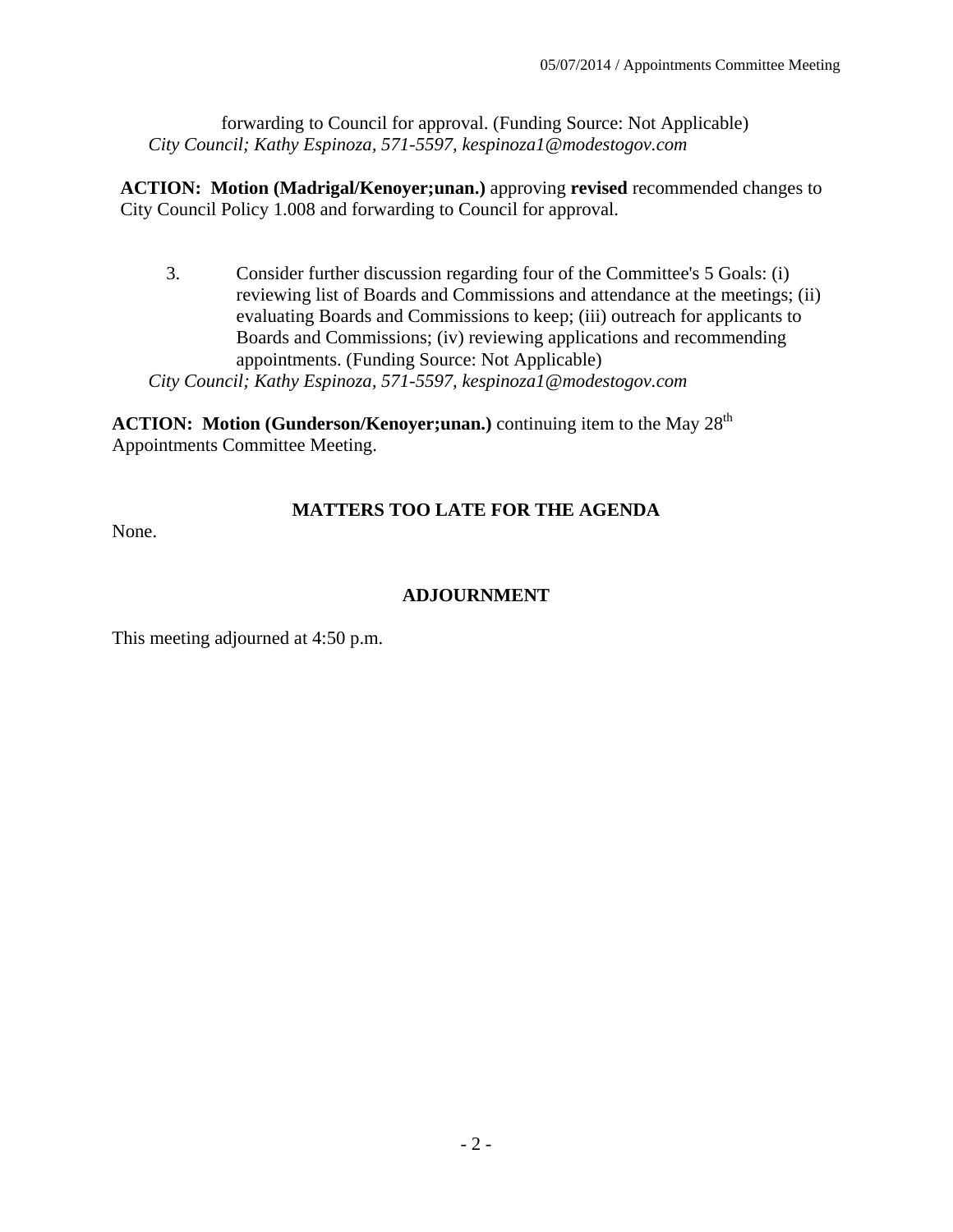# **MINUTES**

# **City of Modesto SPECIAL FINANCE COMMITTEE / WORKSHOP Chambers Basement Level 1010 10th Street Modesto, California**

#### **BUDGET WORKSHOPS Wednesday May 07, 2014, at 5:00 p.m.**

Roll Call - Present: Mayor Marsh, Councilmembers Madrigal and Cogdill Absent: None Also Present: Councilmembers Gunderson, Kenoyer, and Zoslocki

#### **PUBLIC COMMENT PERIOD Three minute time limit per speaker**

#### **NEW BUSINESS**

- Mayor Opening Comments Mayor Garrad Marsh gave opening comments
- Budget Overview
	- 1. Budget Issues Impacting all Budgets
		- Fully Funding Employee Benefits ISF
		- **Funding Workers Compensation ISF at FY 12-13 Actuals**
- Deputy City Manager Dee Williams-Ridley gave overview of the budget process, report and presentation. Organizational Transitions
	- Financial Transitions
- Budget Manager Steve Christensen gave overview: Citywide Budget General Fund Overview Fiscal Year 2014-2015 Prior to Mayor's Proposed Changes Mayor's Proposed Strategies to Balance the Budget for Fiscal Year 2014-2015 Fiscal Year 2014-2015 Proposed Budget General Fund Revenues Total Revenues Fiscal Year 2014-2015 Proposed General Fund Expenditures Explanation of Changes General Fund Proforma Water and Wastewater Funds
- Deputy City Manager Dee Williams-Ridley: Department Presentations Schedule for May 7-9, 2014
- City Manager Greg Nyhoff gave history of City budget process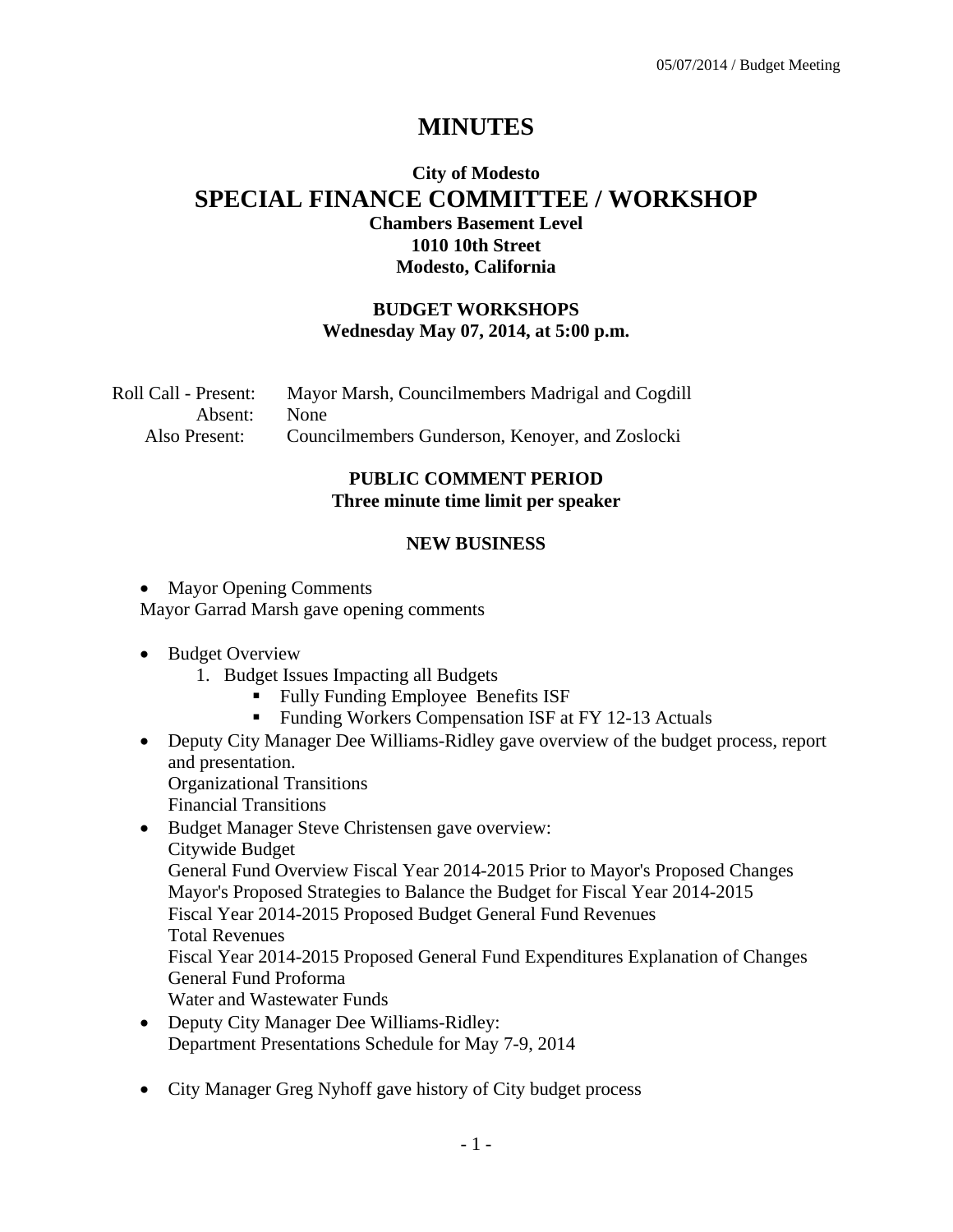Reorganization of City Departments and Various Classification Amendments and forwarding to Council for approval

**ACTION: Motion (Madrigal/Cogdill;unan.)** approving: (i) organizational restructure; (ii) new classifications, (iii) amendment to existing classifications; (iv) amendment to Position Allocation for Fiscal Year 2014/2015; (v) new class Range Table and Salary Schedule for Sworn Executive Management; (vi) amending Ordinance; and (vii) forwarding to Council.

 Department Presentations – General Fund 1. City Clerk's Office

City Clerk Stephanie Lopez gave staff report and presentation Overview of Department Organizational Chart Fiscal Year 2014-2015 General Fund Historic Department Expenses Accomplishments & Highlights Departmental Challenges

2. City Attorney's Office Assistant City Attorney Jose Sanchez gave report and presentation: Mission Statement Goals Department Overview Fiscal Year 2014-2015 Proposed Department Budget Challenges and Opportunities

3, 4 and 5 City Council/City Auditor/City Manager's Office Deputy City Manager Dee Williams-Ridley gave report and presentation: City Council Priorities; City Council General Fund Overview City Auditor Priorities; City Auditor General Fund Overview City Manager Priorities; City Manager General Fund Overview

6. Administrative Services Department (Human Resources and IT) Director Joe Lopez gave staff report and presentation: Overview of Administrative Services Department Administrative Services Department IT Funding Sources Information Technology Proposed Budget Information Technology History and Projection Employee Benefits Financials Employee Benefits Fund History and Projection General Liability Fund Financials General Liability Fund History and Projection Worker's Compensation Financials Workers' Compensation Fund History and Projection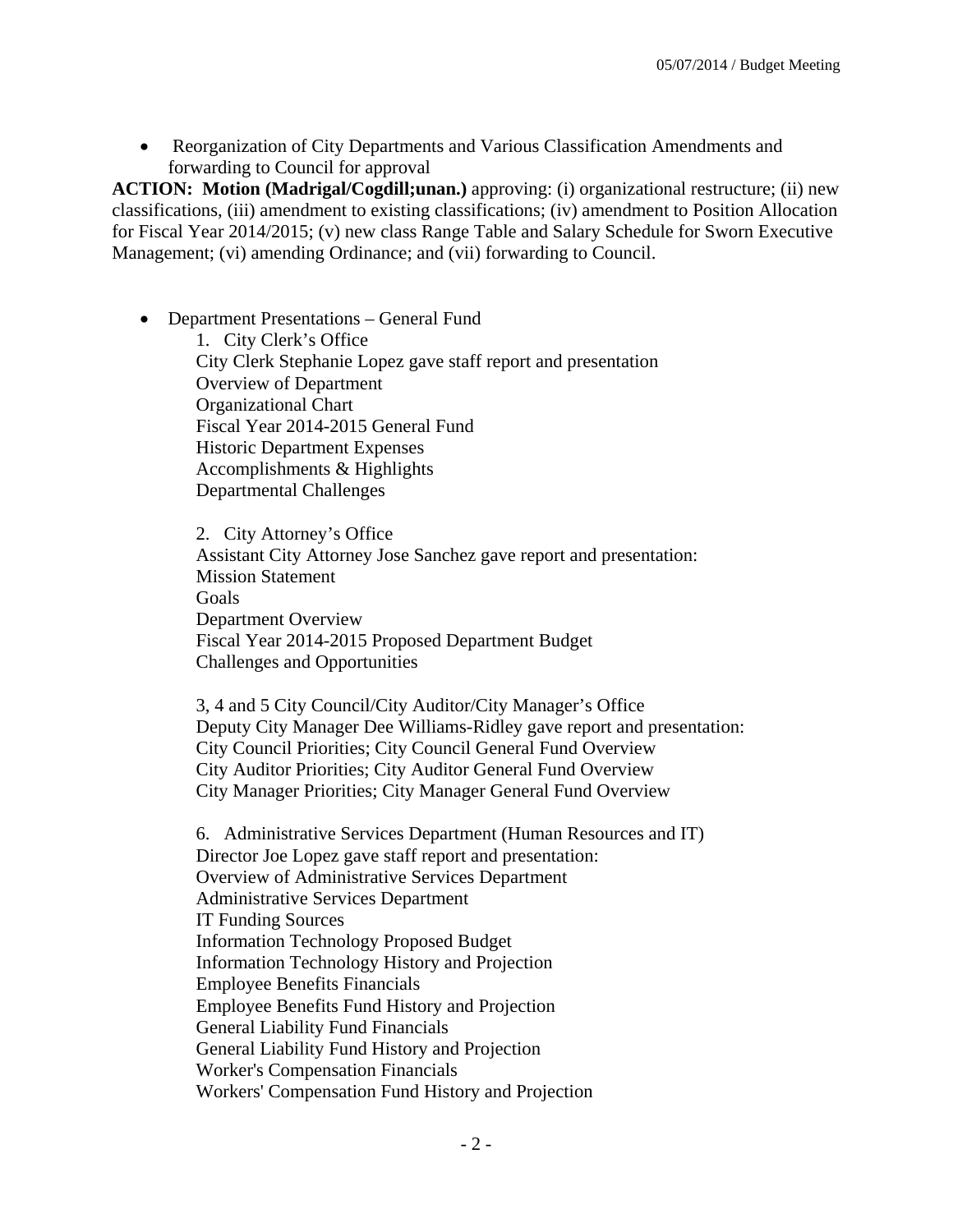Administrative Services Department Changes Challenges

7. Finance Director Gloriette Generaux gave report and presentation: Overview of Finance Department Department Staffing Department Staffing Levels General Fund Budget Summary of Finance Department-General Fund Finance General Fund Trends Budget Years Fiscal Year 2008-2009 to Fiscal Year 2014-2015 Finance Budget Summary Proposed Fiscal Year 2014-2015 Budget by Division and by Fund Impact of Mayor's Proposed Changes

8. Community and Economic Development Department Director Brent Sinclair gave report and presentation: Department Overview Staffing CEDD's Story Organizational Chart Volunteer Efforts General Fund Expenses & Revenues Accomplishments Departmental Challenges

9. Parks, Recreation and Neighborhoods Department Director Steve Lumpkin gave report and presentation: Who we are Organizational Chart Proposed General Fund expenses Fiscal Year 2014-2015 by Division Administration Programs and Services Administration - Commitment through volunteers/partnerships Recreation Programs and Services Recreation - What we Do - Value through Activities and Services Historical Properties Programs and Services Historical Properties - The beauty of the past and future HUD Programs and Services

10. Public Works – Parks Operations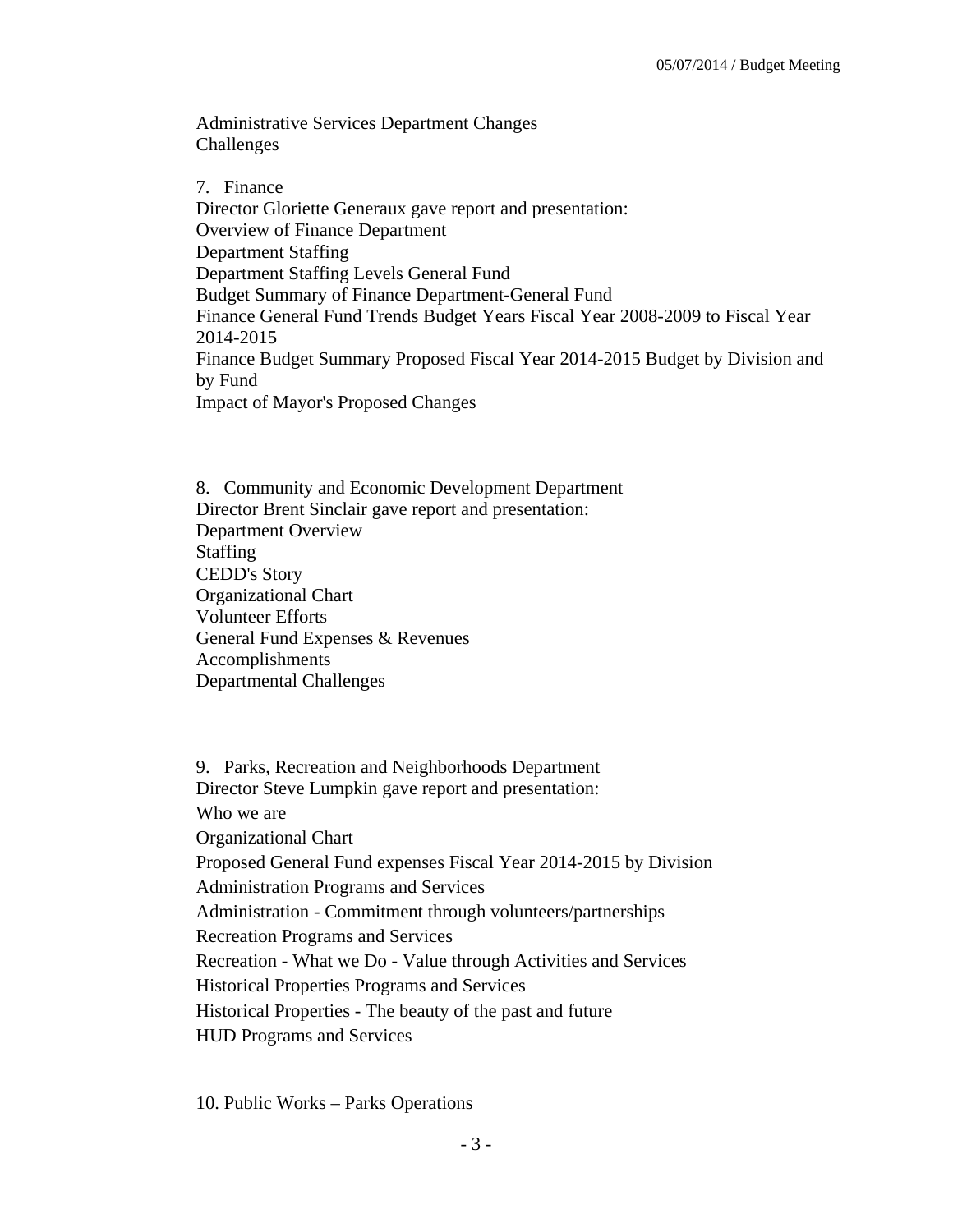Director Rick Woods gave report and presentation: Who We Are Organizational Chart Park Sites, Landscaping, Streetscape, Sound Walls Maintenance, 15 miles of bike paths, John Thurman Field maintenance, Mary Grogan Soccer Field maintenance and Graffiti Abatement General Fund Programs and Services Proposed General Fund Expenses Fiscal Year 2014-2015 by Division Parks Operations - Maintaining Safety & Bringing Beauty to Parks

11. Police Department Chief Galen Carroll gave report and presentation: Mission Statement Modesto Police Department Vision 2013 in Review Accomplishments 2013 Department Overview 5 Year Staffing History Including Fiscal Year 2014-2015 Proposed Budget 5 Year Expense History Including Fiscal Year 2014-2015 Proposed Budget 5 Year General Fund Revenue History Including Fiscal Year 2014-2015 Proposed Budget Proposed Fiscal Year 2014-2015 Expense by Division Proposed Fiscal Year 2014-2015 Expense by Program Mayor's Proposed Budget Reductions Impacts of Mayor's Proposed Reductions Future Challenges Service Level Comparisons Largest 25 Cities in California Modesto Compared to California Cities of Comparable Size Victimization Rate in 2013 Crime Distribution Index Crime Rate Property Crime Rate Violent Crime Rate

#### **MATTERS TOO LATE FOR THE AGENDA**

None.

#### **ADJOURNMENT**

This meeting adjourned at 8:50 p.m.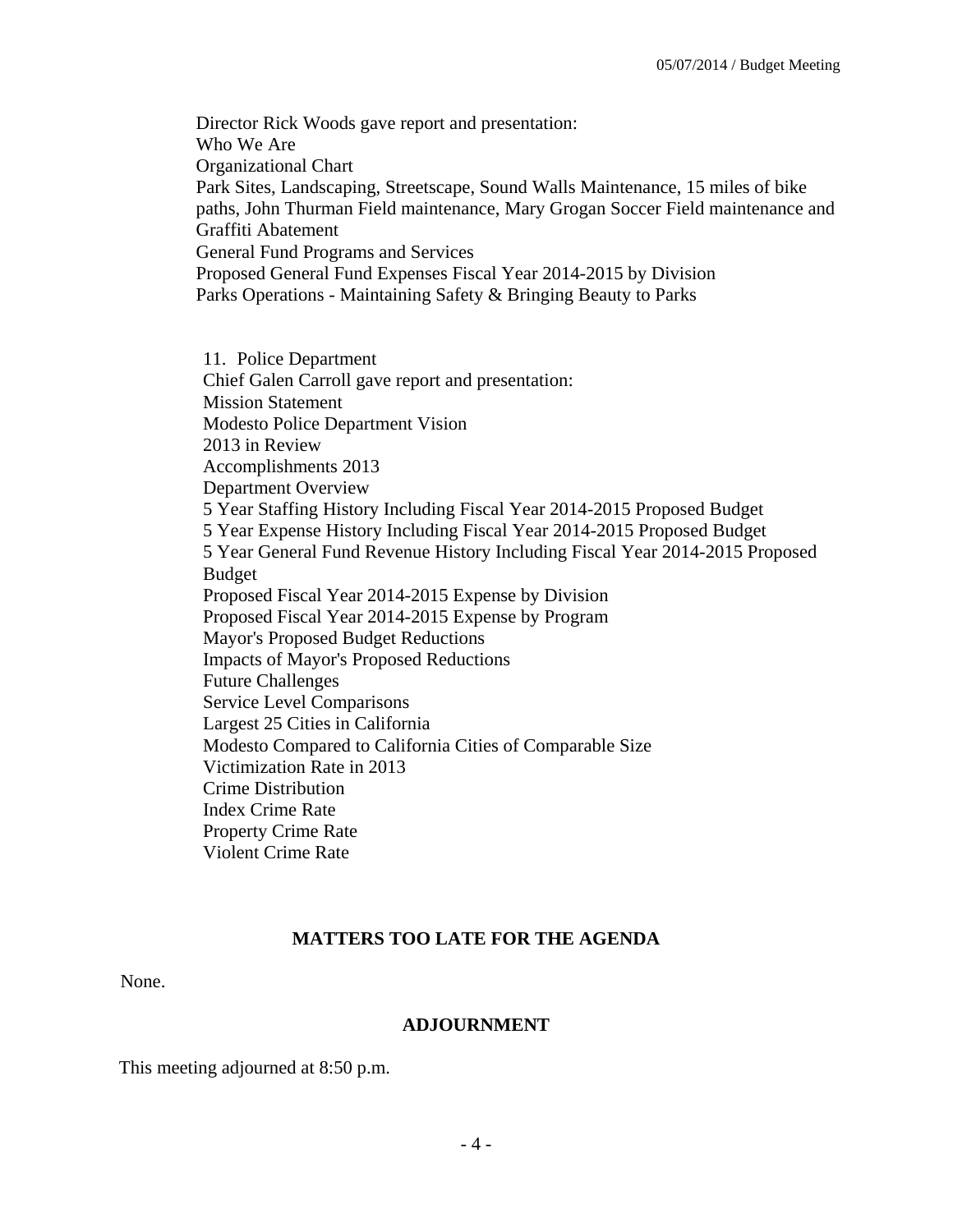# **MINUTES**

# **City of Modesto SPECIAL FINANCE COMMITTEE / WORKSHOP Chambers Basement Level 1010 10th Street Modesto, California**

#### **BUDGET WORKSHOPS Thursday, May 08, 2014, at 9:00 a.m.**

| Roll Call - Present: | Mayor Marsh, Councilmembers Madrigal and Cogdill |
|----------------------|--------------------------------------------------|
| Absent:              | None                                             |
| Also Present:        | Councilmembers Gunderson, Kenoyer, and Zoslocki  |

#### **PUBLIC COMMENTS**

None.

#### **NEW BUSINESS**

 Department Presentations (continued) – General Fund 12. Modesto Regional Fire Authority Fire Chief Sean Slamon gave report and presentation: Mission Statement Responsibilities Services Provided Significant Achievements Organizational Chart Fiscal Year 2014-2015 Proposed Department Budget Mayor's Proposed Changes Reduction Options Brownout Defined Impacts of Budget Changes Station 6 Brownout Station 3 Brownout Station 6 & 3 Impacts of Budget Changes Departmental Challenges How We Compare Budget Sworn Personnel Staffing Trend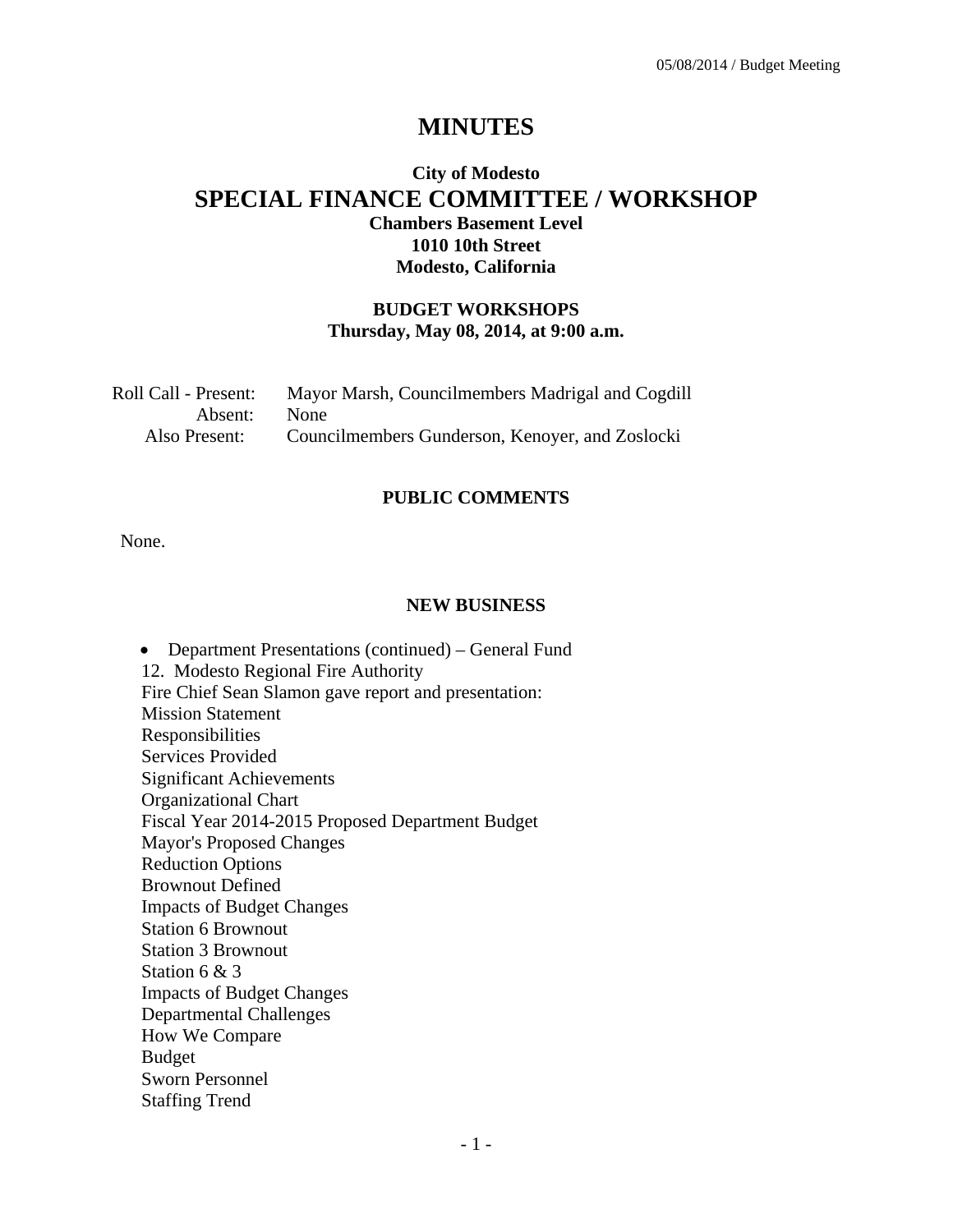• Department Presentations – Non-General Fund 13. Utilities Department Director Larry Parlin and Deputy Director Will Wong gave report and presentation: **Overview** Organizational Chart Water Fund Wastewater Fund Storm Drain Fund Capital Improvement Services Fund 14. Public Works Department Director Rick Woods gave report and presentation Who we are Public Works Department **Surface Transportation Fund**  Fund Overview Fund Highlights Organizational Charts - Street Services Organizational Charts - Traffic Engineering & Operations Division Proposed Fiscal Year 2015 Expense by Program Projected Fiscal Year 2015 Revenue Mayor Proposed Changes **Fleet Services Fund**  Fund Overview Department Highlights Departmental Challenges Organizational Charts Volunteer Efforts Expense/Revenue Detail **Parking Fund**  Fund Overview Department Highlights Departmental Challenges Organizational Charts Expense/Revenue Detail Parking Fund Reserve **Airport Fund**  Fund Overview Department Highlights Departmental Challenges Organizational Charts Volunteer Efforts Expense/Revenue Detail **Transit Fund**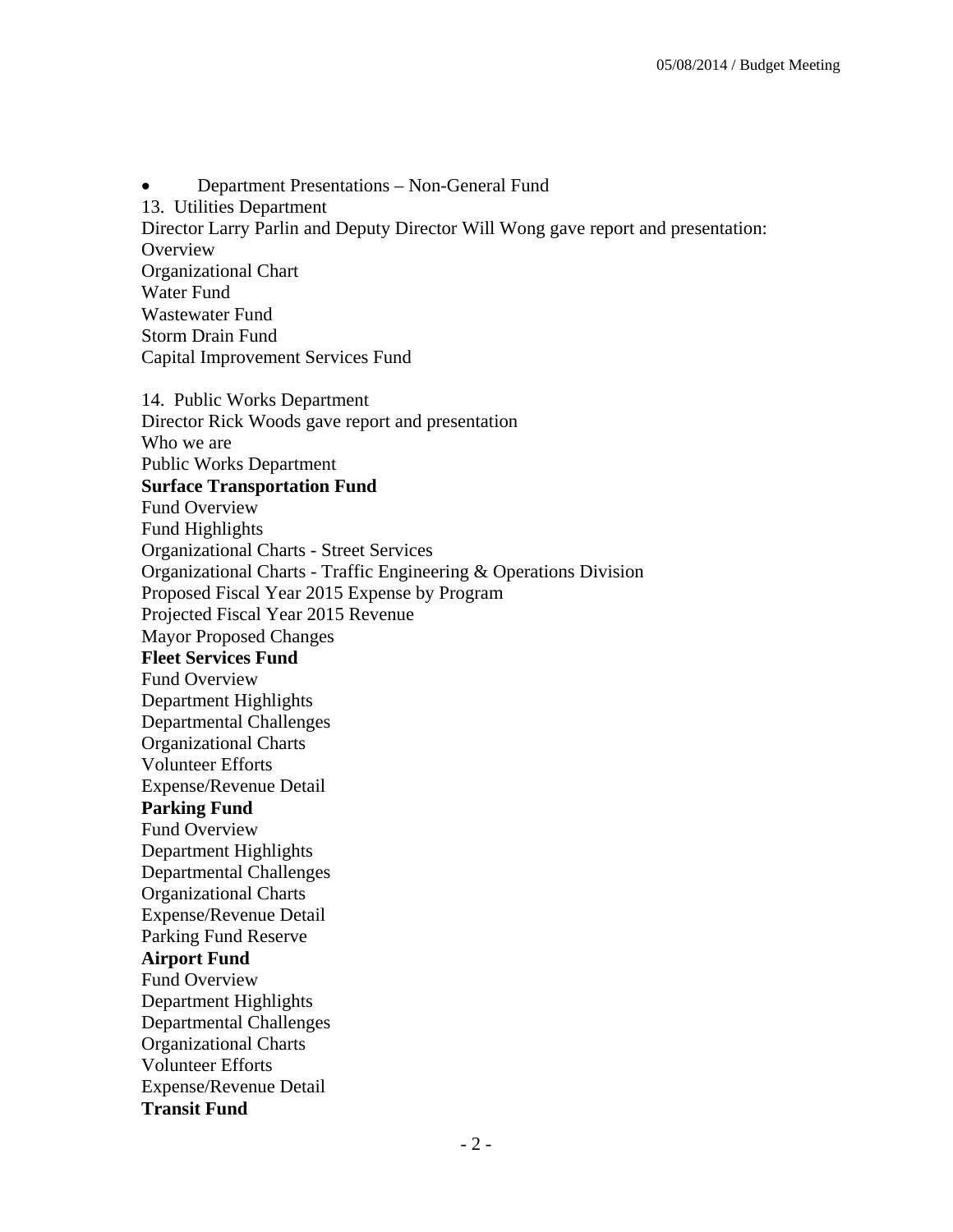Fund Overview Department Highlights Departmental Challenges Organizational Charts Transit Expense Detail Expense/Revenue Detail Mayor Proposed Changes **Solid Waste**  Fund Overview - Funds 4891, 4892, 4890, 4895, 1360 Department Highlights Organizational Charts Expense/Revenue Detail **Building Services TSP Engineering**  Fund Overview Department Highlights Departmental Challenges Expenses/Revenue Building Services - Maintaining Facilities Mayor - FTA position - 80%? Cavanah - Local Transportation Fund - 20%; no general fund money used

• Reports Back on Unanswered Questions None.

• Final Deliberations None.

**ACTION: Motion (Cogdill/Madrigal;unan.)** approving 2014-2-015 Proposed Budget and forwarding to June 10, 2014 Council meeting.

## **MATTERS TOO LATE FOR THE AGENDA**

None.

### **ADJOURNMENT**

This meeting adjourned at 11:45 a.m.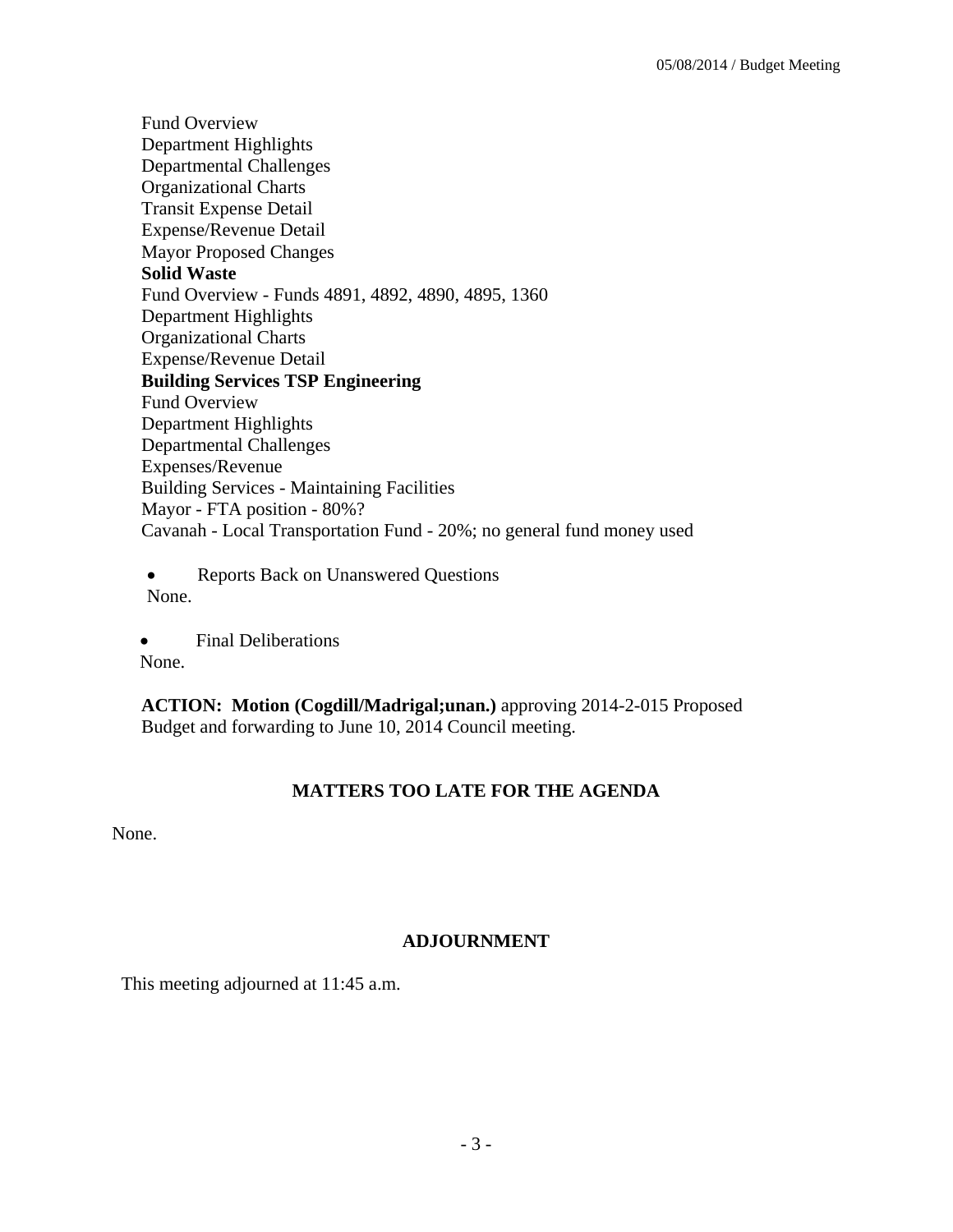# **MINUTES**

# **City of Modesto SAFETY & COMMUNITIES COMMITTEE / COUNCIL WORKSHOP**

### **Second Floor, Room 2005 Tenth Street Place, 1010 10th Street Modesto, California**

#### **Monday, May 12, 2014, at 5:00 p.m.**

| Roll Call Present: | Councilmembers Lopez, Gunderson and Kenoyer |
|--------------------|---------------------------------------------|
| Absent: None       |                                             |
|                    | Also Present: Councilmember Madrigal        |

### **PUBLIC COMMENTS**

None.

### **UNFINISHED BUSINESS**

1. Consider accepting an oral report from City staff regarding the City of Modesto Water Conservation Efforts. (Funding Source: Not Applicable)  *Public Works; David Savidge, 342-2246, dsavidge@modestogov.com* 

### **ACTION: No Action Taken**.

#### **NEW BUSINESS**

2. Consider: (i) approving the implementation of an administrative fee to allow for cost recovery of local processing costs related to Carry Concealed Weapon Permits, pursuant to Penal Code Section 26190; (ii) scheduling a public hearing authorizing implementation of a Carry Concealed Weapon Administrative Fee for cost recovery of local processing costs, pursuant to Penal Code Section 26190 and forwarding to Council for approval. (Funding Source: General Fund )  *Police; Joel Broumas, 572-9821, BroumasJ@Modestopd.com* 

**ACTION: Motion (Gunderson/Kenoyer;unan.)** approving the implementation of an administrative fee to allow for cost recovery of local processing costs related to Carry Concealed Weapon Permits, pursuant to Penal Code Section 26190; (ii) scheduling a public hearing authorizing implementation of a Carry Concealed Weapon Administrative Fee for cost recovery of local processing costs, pursuant to Penal Code Section 26190 and forwarding to Council for approval.

3. Consider approving: (i) the application of HB Medi-Cal Transportation Services to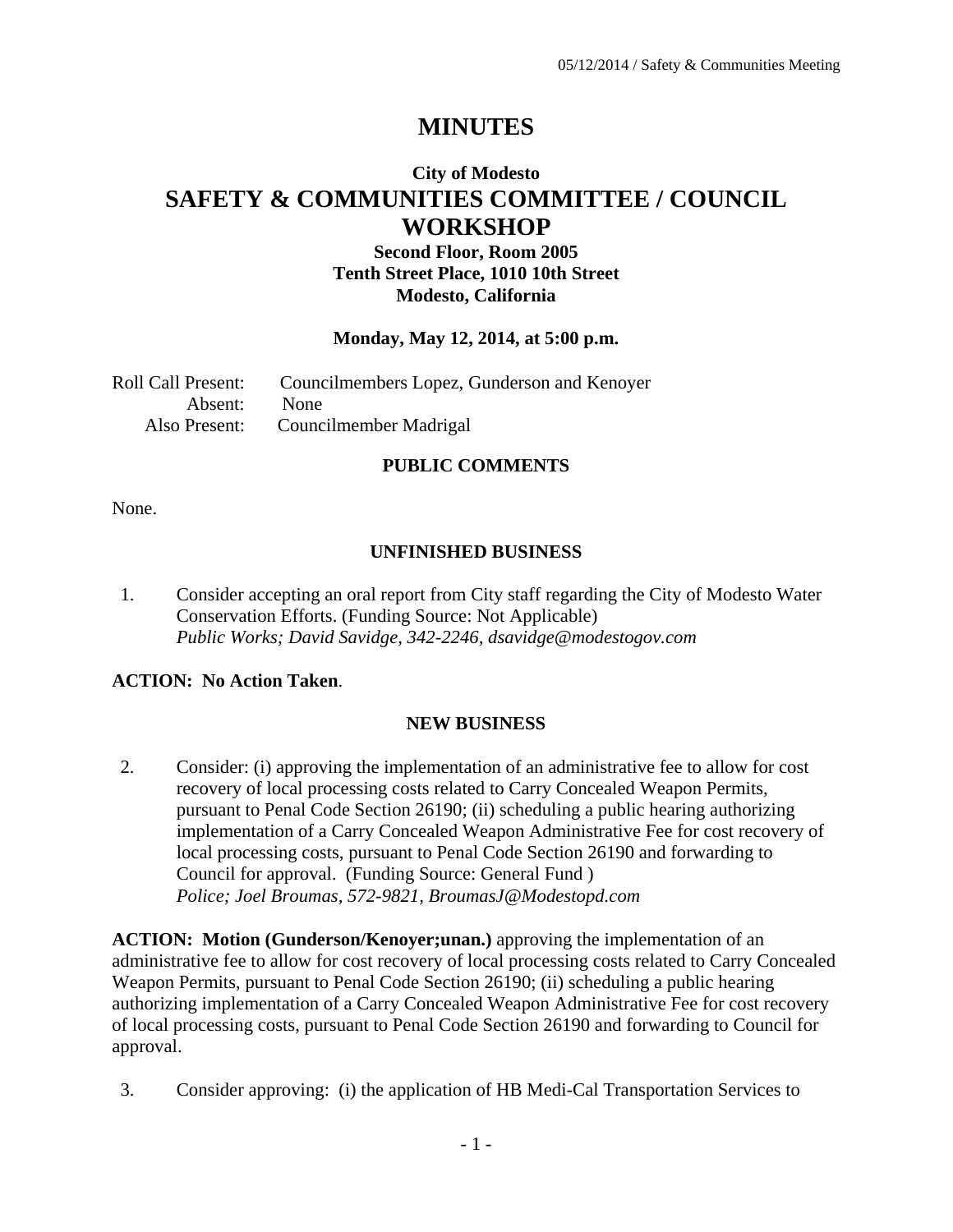operate as a non-emergency medical transport service in the City of Modesto; (ii) the application of Central One Mobility to operate as a non-emergency medical transport service in the City of Modesto; and (iii) scheduling a public hearing to consider the applications of HB Medi-Cal Transportation Services, and Central One Mobility to operate as a non-emergency medical transport service in the City of Modesto, and forwarding to Council for approval. (Funding Source: General Fund Revenue)  *Police; Rick Armendariz, 342-6142, armendarizr@modestopd.com* 

**ACTION: Motion (Gunderson/Kenoyer;unan.)** approving (i) the application of HB Medi-Cal Transportation Services to operate as a non-emergency medical transport service in the City of Modesto; (ii) the application of Central One Mobility to operate as a non-emergency medical transport service in the City of Modesto; and (iii) scheduling a public hearing to consider the applications of HB Medi-Cal Transportation Services, and Central One Mobility to operate as a non-emergency medical transport service in the City of Modesto, and forwarding to Council for approval.

### **MATTERS TOO LATE FOR THE AGENDA**

None.

#### **ADJOURNMENT**

This meeting adjourned at 5:23 p.m.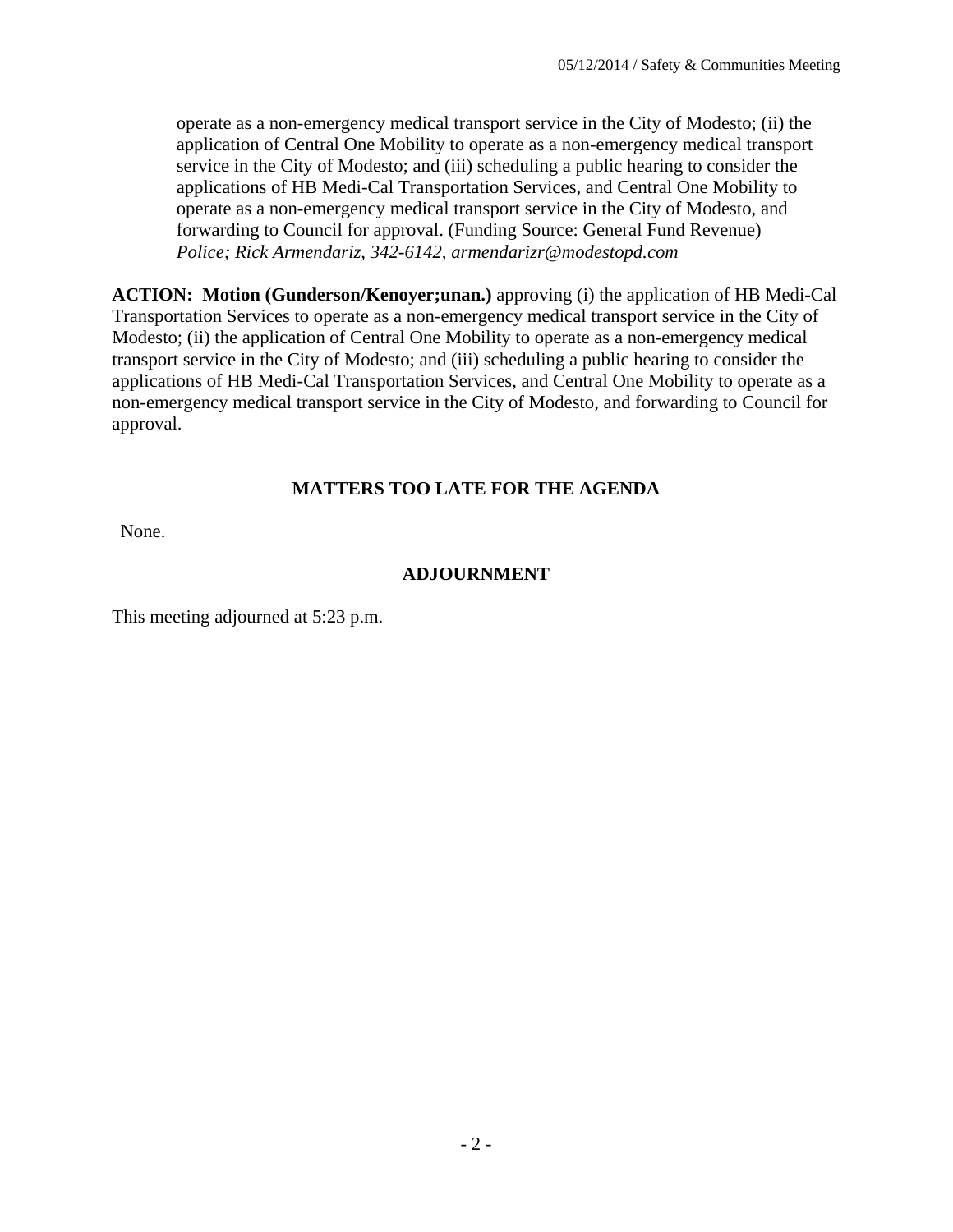# **MINUTES**

## City of Modesto  **CITY COUNCIL MEETING Chambers, Basement Level Tenth Street Place, 1010 10th Street Modesto, California Tuesday May 13, 2014, at 5:30 p.m.**

Roll Call – Present: Councilmembers Cogdill, Gunderson, Kenoyer, Lopez, Madrigal, Zoslocki, Mayor Marsh Absent: None

Pledge of Allegiance to the Flag

Invocation: Rick Fritzemeier, Youth for Christ

City Clerk's Announcements: None

Declaration of Conflicts of Interest: Cogdill - Item 8 City Attorney - Item 14 City Clerk - Item 12

Reports from Closed Session: City Attorney Lindgren reported on Closed Session matters

#### **ACKNOWLEDGEMENTS AND PRESENTATIONS**

1. Presentation of Proclamation declaring May 18-24, 2014 as National Public Works Week. (Funding Source: Not Applicable)  *City Council; Kathy Espinoza, 571-5597, kespinoza@modestogov.com* 

**ACTION:** Mayor Marsh presented a Proclamation declaring May 18-24, 2014 as National Public Works Week.

2. Presentation by the Modesto Regional Fire Authority and American Medical Response regarding a CPR training day pilot program. (Funding Source: Not Applicable)  *City Council; Kathy Espinoza, 571-5597, kespinoza1@modestogov.com* 

**ACTION:** Presentation was made by the Modesto Regional Fire Authority and American Medical Response regarding a CPR training day pilot program.

3. Presentation of Proclamation inducting Heather Grigsby to the Modesto Junior Giants Hall of Fame. (Funding Source: Not Applicable)  *City Council; Kathy Espinoza, 571-5597, kespinoza1@modestogov.com*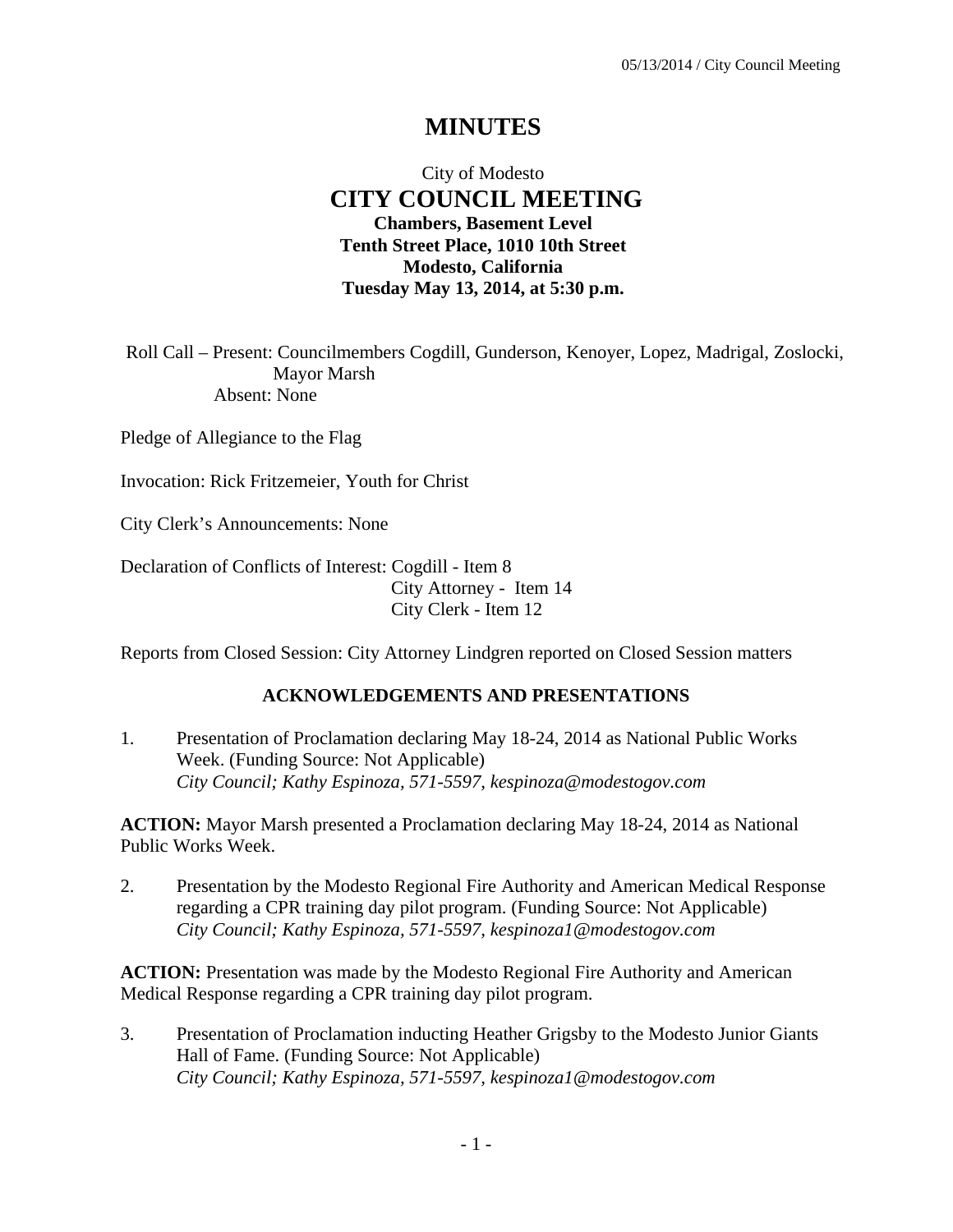**ACTION:** Mayor Marsh presented a Proclamation inducting Heather Grigsby to the Modesto Junior Giants Hall of Fame.

4. Presentation by the Modesto Chamber of Commerce to new and growing businesses in Modesto. (Funding Source: Not Applicable)  *City Council; Kathy Espinoza, 571-5597, kespinoza1@modestogov.com* 

**ACTION:** Cecil Russell, Modesto Chamber of Commerce, acknowledged Data Path and Mayor Marsh presented a Certificate of Recognition.

## **PUBLIC COMMENT PERIOD**

- Bill Jaques spoke regarding MoBand Fundraiser on Thursday, May 29, 2014.
- Carmen Sabatino spoke regarding political event yesterday evening and being followed after event; he requested a police report.
- Ray Pefferini spoke regarding trees in Modesto.
- John Walker spoke regarding the General Plan Update, Wood Colony and water.
- Ronda Bell, President Stanislaus Regional Dispatchers, spoke regarding Stanislaus Regional 911.
- Dave Geer spoke regarding Common Core State Standards.
- Roger Green spoke regarding Wood Colony.
- Ron Jeske spoke regarding standards in education and economic incentives for businesses.
- Gina Edwards and Sebastian Jones spoke regarding Community Impact Central Valley (CCIV) meeting today and problems with repairs at housing complex; Councilmember Madrigal offered to meet with Ms. Edwards.
- Phyllis Davis spoke regarding West Modesto, neighborhood watch group and safety issues; she requested a location for meetings.
- Louisa Bryant spoke regarding need for water conservation at StoneyBrook Apartment Complex in Modesto; she was referred to Steve Fischio.
- Dave Pratt spoke regarding money for raises.

### **CONSENT ITEMS – ROLL CALL VOTE REQUIRED ACTION CONSENT ITEMS 5-7, 9-11; 13, 15: (Lopez/Gunderson;unan.)**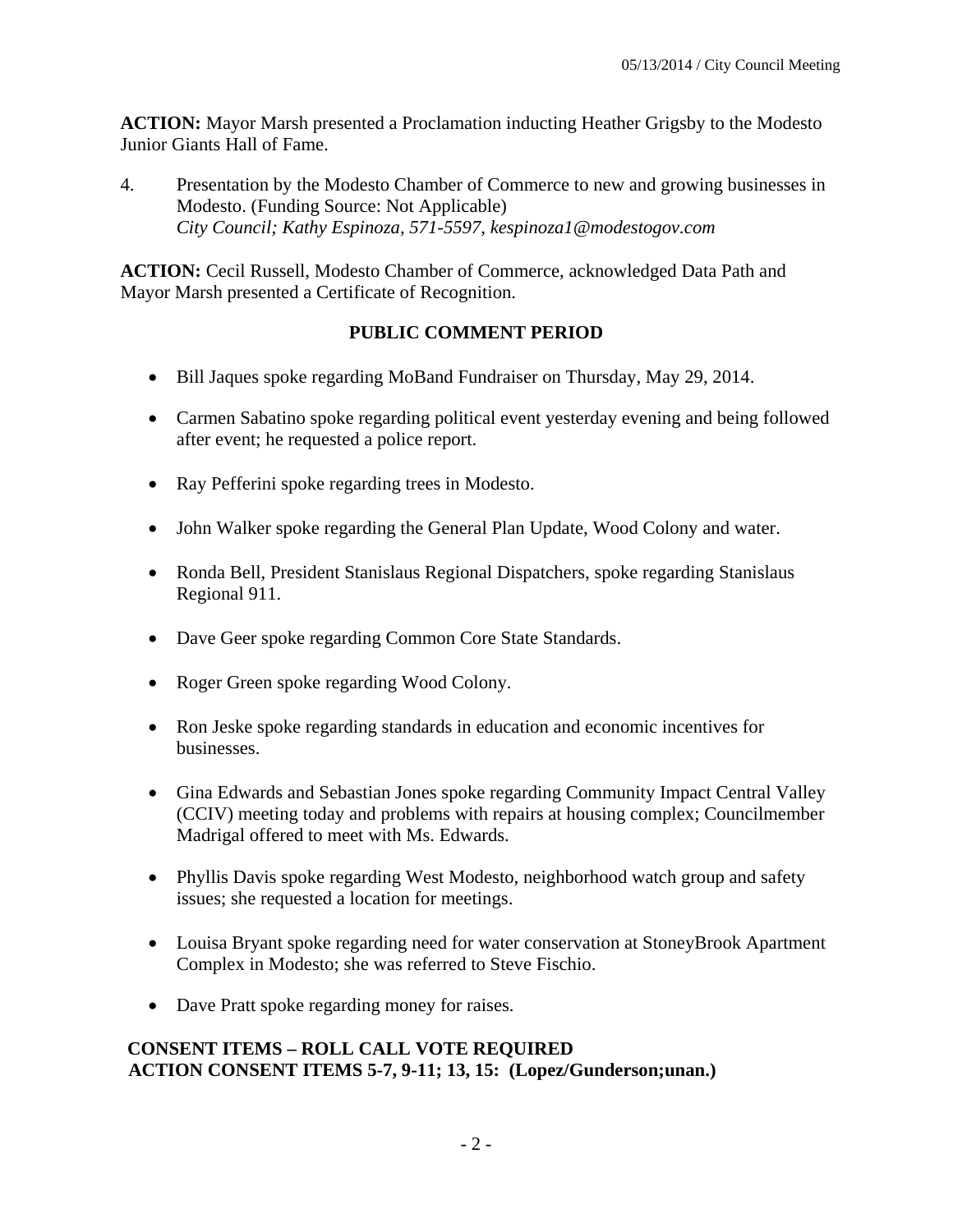#### **ACTION CONSENT ITEM 8: (Lopez/Gunderson;unan.; Councilmember Cogdill absent due to conflict of interest) ACTION CONSENT ITEM 12: (Lopez/Madrigal;unan.) ACTION CONSENT ITEM 14: (Madrigal/Lopez;unan.)**

#### **CONSENT ITEMS**

An item may be removed from consent and discussed at the request of an audience member or Councilmember.

#### Consent

- 5. Consider approving the minutes from the May 6, 2014 Council Meeting. (Funding Source: Not Applicable)
	- Motion approving the minutes from the May 6, 2014 Council Meeting. *City Clerk; Stephanie Lopez, 577-5396, slopez@modestogov.com*

**ACTION: Motion (Lopez/Gunderson; 7/0)** approving the minutes from the May 6, 2014 Council Meeting.

Consent

- 6. Consider approving the plans and specifications, for the project titled, "New Traffic Signals - 2010," accepting the bid, and approving a contract with Tim Paxin's Pacific Excavation, Inc. of Elk Grove, CA in the amount of \$514,962. (Estimated total construction cost of the project is \$643,702.) (Funding Source: Congestion Mitigation and Air Quality (CMAQ) 100%)
	- Resolution approving the plans, and specifications for the project titled, "New Traffic Signals - 2010", accepting the bid, and approving a contract with Tim Paxin's Pacific Excavation, Inc. of Elk Grove, CA, in the amount of \$514,962; and authorizing the City Manager, or his designee, to execute the contract.

*Community & Economic Development; Jeffrey L. Barnes, 577-5468, jbarnes@modestogov.com* 

**ACTION: Resolution 2014-177 (Lopez/Gunderson; 7/0)** approving the plans, and specifications for the project titled, "New Traffic Signals - 2010", accepting the bid, and approving a contract with Tim Paxin's Pacific Excavation, Inc. of Elk Grove, CA, in the amount of \$514,962; and authorizing the City Manager, or his designee, to execute the contract.

- 7. Consider approving the Outside Service Agreement for sewer connection for the property located at 1646 Las Vegas Street in the Bret Harte Sewer District. (This action is authorized by City Council Policy 5.001 and 5.002 regarding extension of water and sewer services into unincorporated areas.) (Funding Source: General Fund, and Sewer Fund)
	- Resolution approving an Outside Service Agreement between the City of Modesto and Javier Rangel and Maria Rangel, husband and wife as joint tenants, for sewer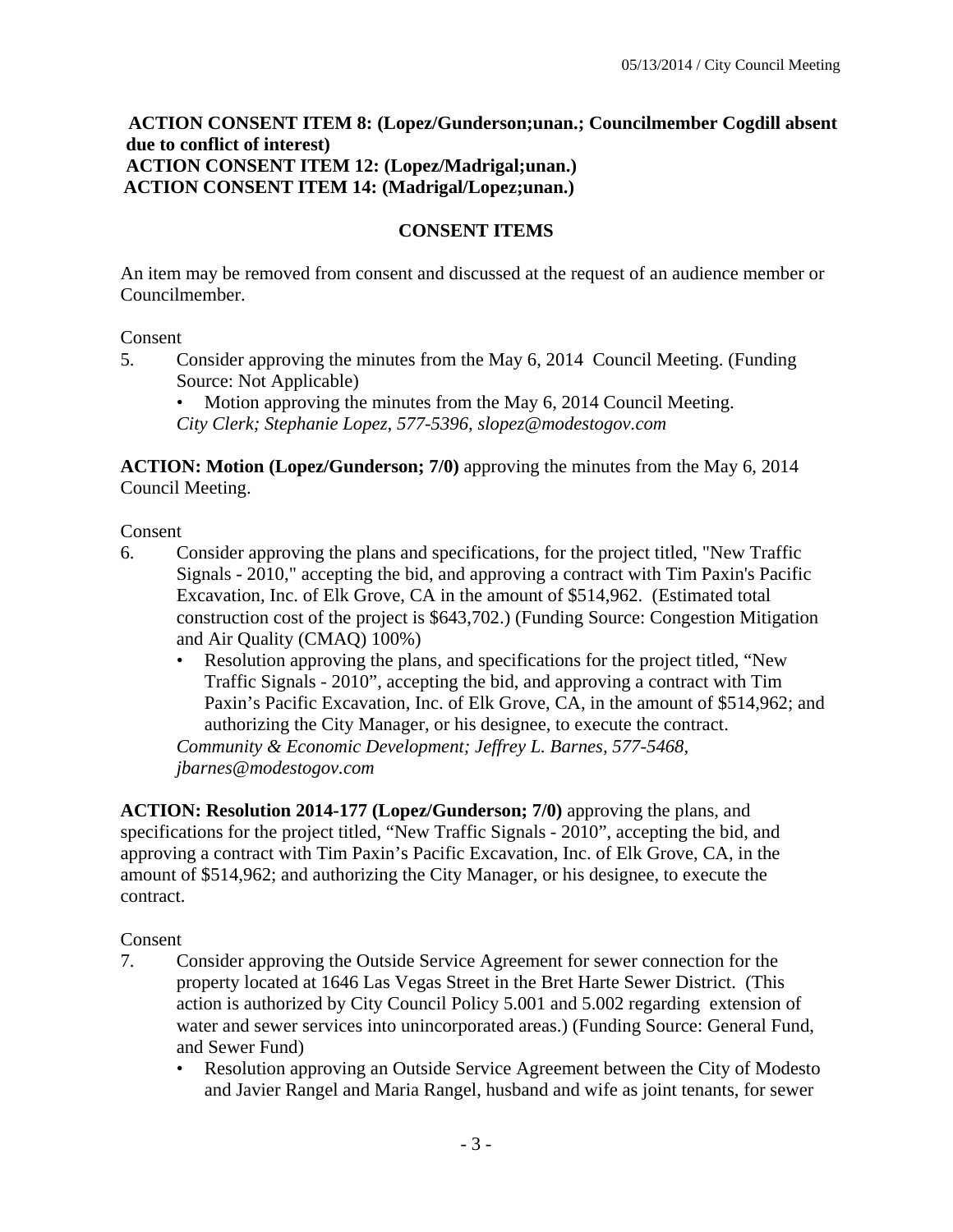service for the property located at 1646 Las Vegas Street in the Bret Harte Sewer District, Modesto, (APN: 056-013-017); and authorizing the City Manager, or his designee, to execute the agreement.

*Community & Economic Development; Bill Sandhu, 577-5356, bsandhu@modestogov.com* 

**ACTION: Resolution 2014-178 (Lopez/Gunderson; 7/0)** approving an Outside Service Agreement between the City of Modesto and Javier Rangel and Maria Rangel, husband and wife as joint tenants, for sewer service for the property located at 1646 Las Vegas Street in the Bret Harte Sewer District, Modesto, (APN: 056-013-017); and authorizing the City Manager, or his designee, to execute the agreement.

#### Consent – *Councilmember Cogdill absent due to conflict of interest*

- 8. Consider approving an Agreement with the State of California, Department of Highway Patrol for the State Route 99/Pelandale Avenue Interchange Reconstruction Project in an amount not to exceed \$359,876, for traffic control related services during the construction phase of the project, and authorizing the City Manager, or his designee, to execute the Agreement. (Funding Source: State Route (SR) 99 1B Bond Savings)
	- Resolution approving Agreement No. 13R465000 with the State of California, Department of Highway Patrol for the State Route 99/Pelandale Avenue Interchange Reconstruction Project in an amount not to exceed \$359,876, for traffic control related services during the construction phase of the project, and authorizing the City Manager, or his designee, to execute the Agreement. *Community & Economic Development; Bill Sandhu, 577-5356, bsandhu@modestogov.com*

**ACTION: Resolution 2014-179 (Lopez/Gunderson; 6/0; Cogdill absent due to conflict of interest)** approving Agreement No. 13R465000 with the State of California, Department of Highway Patrol for the State Route 99/Pelandale Avenue Interchange Reconstruction Project in an amount not to exceed \$359,876, for traffic control related services during the construction phase of the project, and authorizing the City Manager, or his designee, to execute the Agreement.

- 9. Consider approving a Will Serve Letter and Outside Service Agreement for sewer connection for the property located at 827 Seybold Avenue. (This action is authorized by City Council Policy 5.001 and 5.002 regarding extension of water and sewer services into unincorporated areas.) (Funding Source: General Fund and Sewer Fund)
	- Resolution approving a Will Serve Letter for the property located at 827 Seybold Avenue, (APN: 030-014-020) to connect to the City of Modesto's existing sewer system, and authorizing the City Manager, or his designee, to the sign the Will Serve Letter.
	- Resolution approving an Outside Service Agreement between the City of Modesto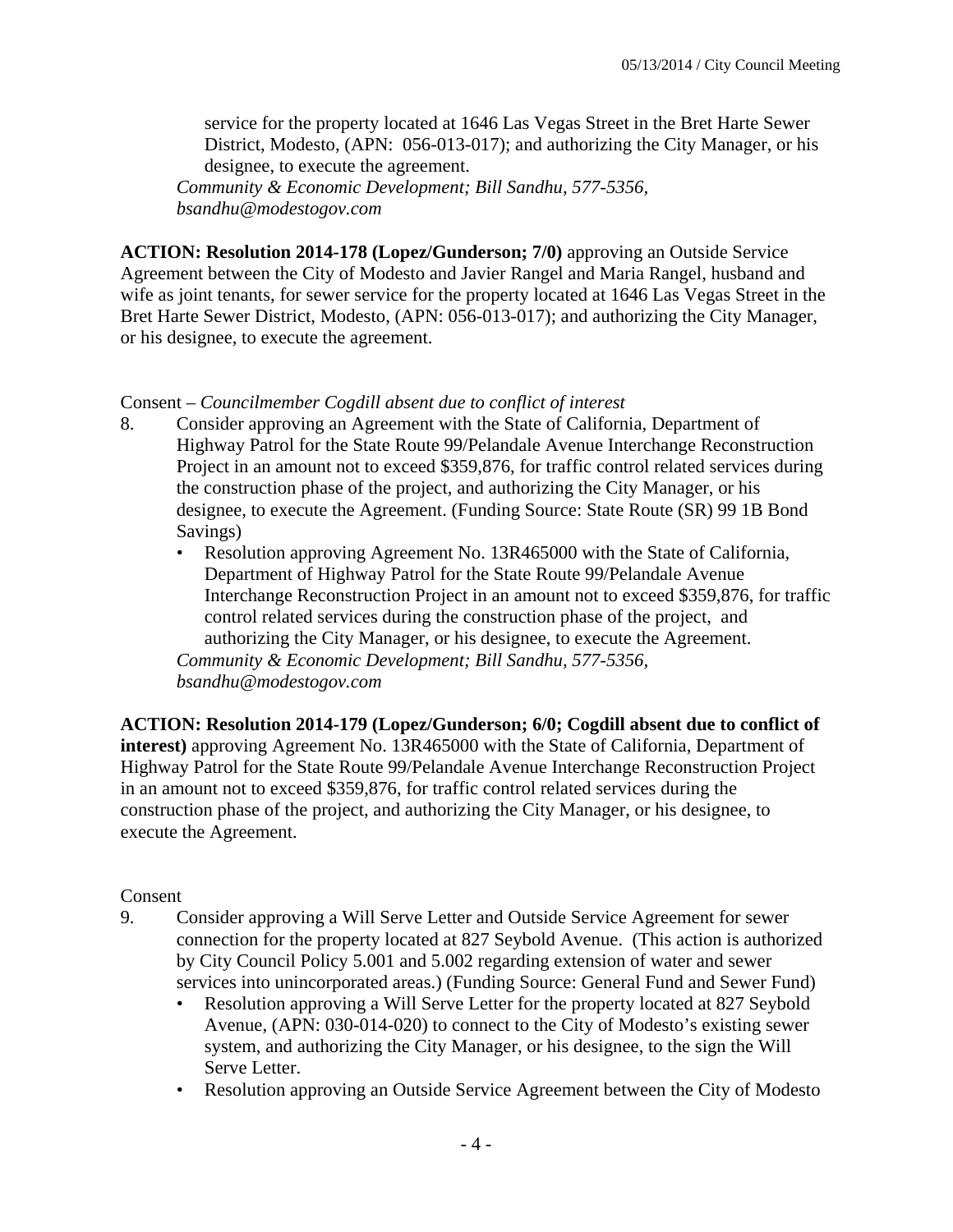and Manuel Lopez, a married man, for sewer service for the property located at 827 Seybold Avenue, (APN: 030-014-020); and authorizing the City Manager, or his designee, to execute the agreement.

*Community & Economic Development; Bill Sandhu, 577-5356, bsandhu@modestogov.com* 

**ACTION: Resolution 2014-180 (Lopez/Gunderson; 7/0)** approving a Will Serve Letter for the property located at 827 Seybold Avenue, (APN: 030-014-020) to connect to the City of Modesto's existing sewer system, and authorizing the City Manager, or his designee, to the sign the Will Serve Letter.

**ACTION: Resolution 2014-181 (Lopez/Gunderson; 7/0)** approving an Outside Service Agreement between the City of Modesto and Manuel Lopez, a married man, for sewer service for the property located at 827 Seybold Avenue, (APN: 030-014-020); and authorizing the City Manager, or his designee, to execute the agreement.

Consent

- 10. Consider approving the establishment of a new Residential Parking Permit zone Downtown Zone #1, and Fee Schedule for 1128 11th Street pursuant to Ordinance No. 2788-C.S. (Funding Source: Surface Transportation Fund - Traffic Operations 1700- 14560)
	- Resolution approving the establishment of a new Residential Parking Permit (RPP) zone Downtown Zone #1 (DT#1), and Fee Schedule along the front and side frontages of 1128 11th Street.

*Community & Economic Development; Jeffrey L. Barnes, 577-5468, jbarnes@modestogov.com* 

**ACTION: Resolution 2014-182 (Lopez/Gunderson; 7/0)** approving the establishment of a new Residential Parking Permit (RPP) zone Downtown Zone #1 (DT#1), and Fee Schedule along the front and side frontages of 1128 11th Street.

## Consent

- 11. Consider accepting the Monthly Investment Report for February 2014. (Funding Source: Not Applicable)
	- Motion accepting the Monthly Investment Report for February 2014.
	- *Finance; Gloria Garza, 577-5219, ggarza@modestogov.com*

**ACTION: Motion (Lopez/Gunderson; 7/0)** accepting the Monthly Investment Report for February 2014.

- 12. Consider: (i) authorizing a 5% merit increase for the City Clerk, effective retroactive to August 13, 2013, and an additional 5% merit increase for the City Clerk effective July 1, 2014; (ii) approving Amendment Number One to the Employment Agreement with Stephanie Lopez, City Clerk, dated April 8, 2008. (Funding Source: General Fund)
	- Resolution authorizing a 5% merit increase for the City Clerk, effective retroactive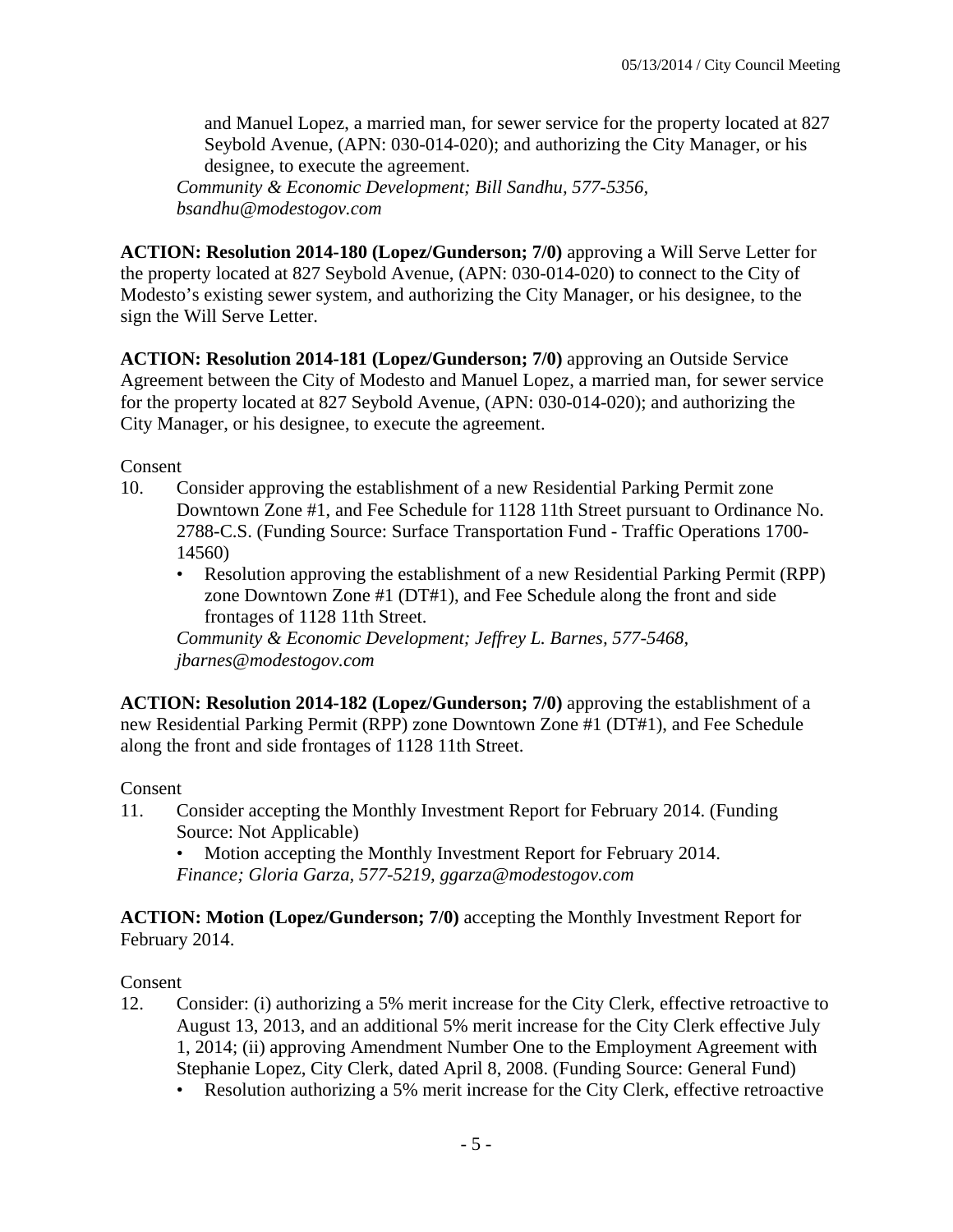to August 13, 2013, and an additional 5% merit increase effective July 1, 2014.

• Resolution approving Amendment Number One to the Employment Agreement with Stephanie Lopez, City Clerk, dated April 8, 2008. *Human Resources; Joseph Lopez, 571-5126 , joelopez@modestogov.com* 

**ACTION: Resolution 2014-183 (Lopez/Madrigal; 7/0)** authorizing a 5% merit increase for the City Clerk, effective retroactive to August 13, 2013, and an additional 5% merit increase effective July 1, 2014.

**ACTION: Resolution 2014-184 (Lopez/Madrigal; 7/0)** approving Amendment Number One to the Employment Agreement with Stephanie Lopez, City Clerk, dated April 8, 2008.

Consent

- 13. Consider approving and authorizing the City Manager to execute an agreement with Management Partners, a professional firm, to provide interim City Manager services for the City, and to appoint James Holgersson as interim City Manager, effective May 14, 2014. (Funding Source: General Fund)
	- Resolution approving and authorizing the City Manager to execute an agreement with Management Partners, a professional firm, to provide interim City Manager services for the City, and to appoint James Holgersson as interim City Manager. *Human Resources; Joseph Lopez, 571-5126 , joelopez@modestogov.com*

**ACTION: Resolution 2014-185 (Lopez/Gunderson; 7/0)** approving and authorizing the City Manager to execute an agreement with Management Partners, a professional firm, to provide interim City Manager services for the City, and to appoint James Holgersson as interim City Manager.

Consent

- 14. Consider approving and authorizing the City Manager to execute an agreement with Meyers, Nave, Riback, Silver & Wilson ("Meyers Nave"), a professional law firm, to provide City Attorney services for the City, and appoint Adam Lindgren as City Attorney, effective May 13, 2014. (Funding Source: General Fund)
	- Resolution approving and authorizing the City Manager to execute an agreement with Meyers, Nave, Riback, Silver & Wilson ("Meyers Nave"), a professional law firm, to provide City Attorney services for the City, and appoint Adam Lindgren as City Attorney.

*Human Resources; Joseph Lopez, 571-5126, joelopez@modestogov.com* 

**ACTION: Resolution 2014-186 (Madrigal/Lopez; 7/0)** approving and authorizing the City Manager to execute an agreement with Meyers, Nave, Riback, Silver & Wilson ("Meyers Nave"), a professional law firm, to provide City Attorney services for the City, and appoint Adam Lindgren as City Attorney.

## Consent

15. Consider accepting a grant in the amount of \$40,000 from the U.S. Department of Justice Drug Enforcement Agency for the Stanislaus Drug Enforcement Agency; and amending the SDEA Fiscal Year 2014/15 multi-year operating budget to include this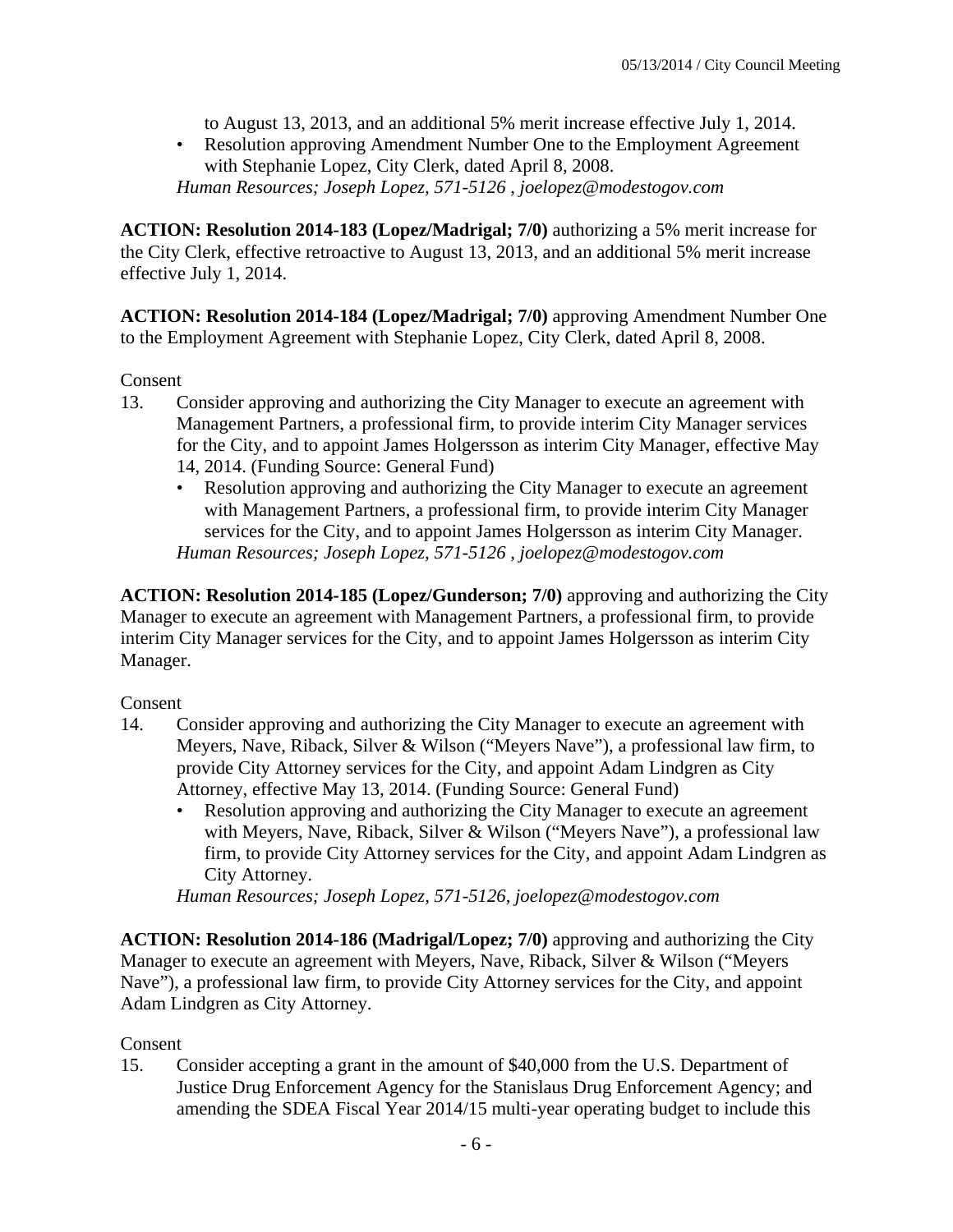new revenue (Funding Source: Federal Grants/DCESP)

- Resolution accepting the California Marijuana Eradication Grant from the U.S. Department of Justice Drug Enforcement Administration in the amount of \$40,000 for the Stanislaus County Drug Enforcement Agency; and authorizing the City Manager, or his designee, to execute all necessary grant documents.
- Resolution amending the Stanislaus Drug Enforcement Agency's Fiscal Year 2014/15 Multi-Year Operating Budget estimating revenue in the amount of \$40,000 from the U.S. Department of Justice Drug Enforcement Administration Marijuana Eradication Grant.

*Police; Clint Raymer, 558-6300, raymerc@modestopd.com* 

**ACTION: Resolution 2014-187 (Lopez/Gunderson; 7/0)** accepting the California Marijuana Eradication Grant from the U.S. Department of Justice Drug Enforcement Administration in the amount of \$40,000 for the Stanislaus County Drug Enforcement Agency; and authorizing the City Manager, or his designee, to execute all necessary grant documents.

**ACTION: Resolution 2014-188 (Lopez/Gunderson; 7/0)** amending the Stanislaus Drug Enforcement Agency's Fiscal Year 2014/15 Multi-Year Operating Budget estimating revenue in the amount of \$40,000 from the U.S. Department of Justice Drug Enforcement Administration Marijuana Eradication Grant.

## **COUNCIL COMMENTS & REPORTS**

Councilmember Madrigal announced Child Safety Event at May 31, 2014 at Los Amigos Tire on Crows Landing Road.

Mayor Marsh, Councilmembers Cogdill, Lopez, Kenoyer, Madrigal, Zoslocki and Gunderson thanked City Manager Greg Nyhoff for his contribution to the City of Modesto.

## **CITY MANAGER COMMENTS & REPORTS**

City Manager Greg Nyhoff thanked the Mayor, Council, City staff and the citizens of Modesto.

## **NEW BUSINESS**

- 16. Consider: (i) accepting an informational report on ePayables Implementation; (ii) amending the FY 2013-2014 Finance Department Operating Budget to add \$65,347 of new revenues from the ePayables cash payout incentive funding in the Accounting Division and to fund one Account Technician; and (iii) amending the FY 2013-2014 Position Allocation for the Finance Department to add 1.0 full-time Account Technician for the managing and processing of the ePayables payment function for the City's vendor payments. (Funding Source: General Fund – New Revenue Source)
	- Resolution accepting an informational report on ePayables Implementation and amending the FY 2013-2014 Finance Department Operating Budget to add \$65,347 of new revenues from the ePayables cash payout incentive funding in the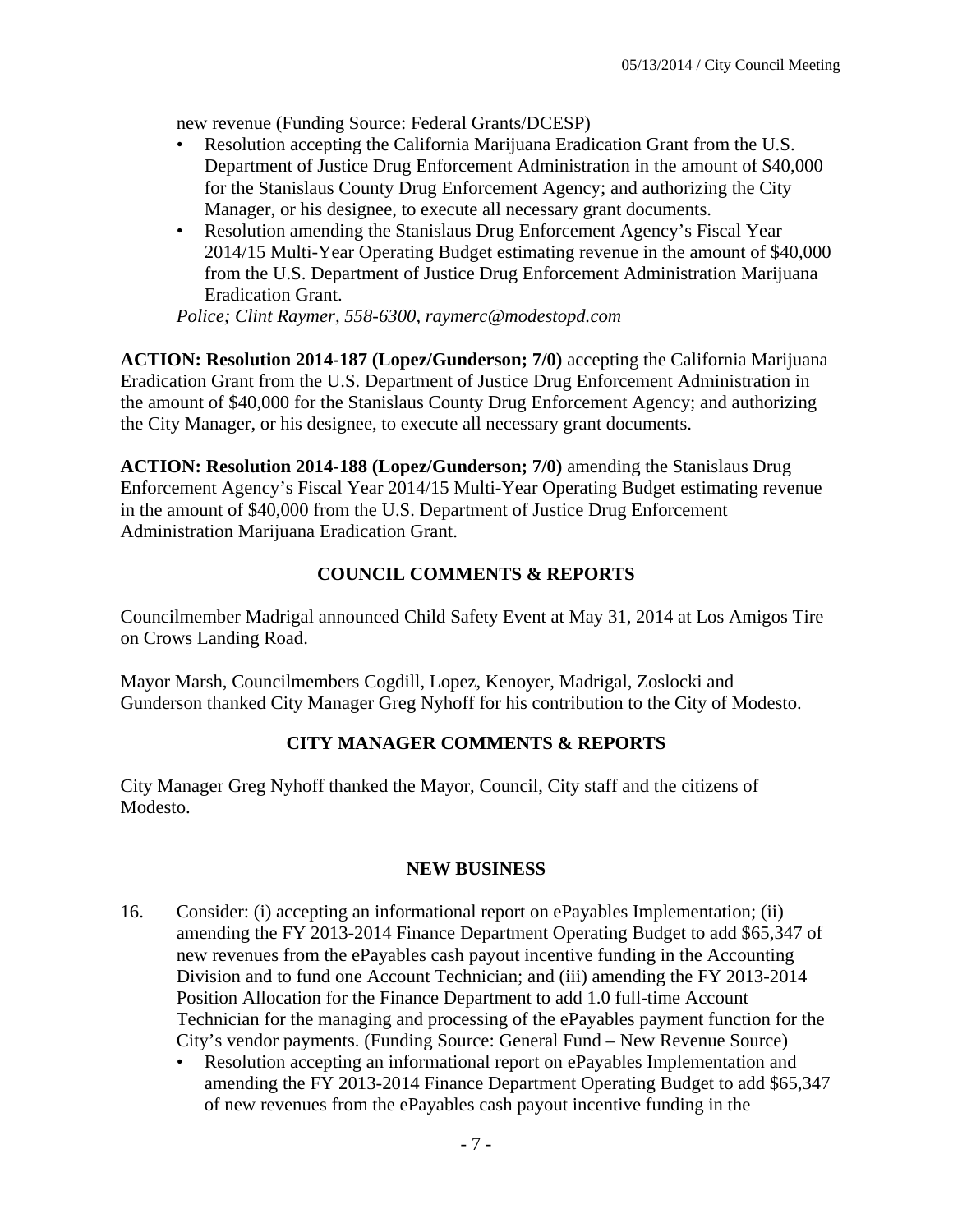Accounting Division to fund one Account Technician.

• Resolution amending the FY 2013-2014 Position Allocation for the Finance Department to add 1.0 full-time Account Technician for the managing and processing of the ePayables payment function.

*Finance; DeAnna Espinoza, 577-5387, daespinoza@modestogov.com* 

**ACTION: Resolution 2014-189 (Lopez/Gunderson; 7/0)** accepting an informational report on ePayables Implementation and amending the FY 2013-2014 Finance Department Operating Budget to add \$65,347 of new revenues from the ePayables cash payout incentive funding in the Accounting Division to fund one Account Technician.

**ACTION: Resolution 2014-190 (Lopez/Gunderson; 7/0)** amending the FY 2013-2014 Position Allocation for the Finance Department to add 1.0 full-time Account Technician for the managing and processing of the ePayables payment function.

- 17. Consider approving implementation of a new program that will use asphalt to patch sidewalk trip hazards within residential neighborhoods in place of the current program of removing and replacing sidewalks with concrete. (Funding Source: Surface Transportation Fund)
	- Resolution implementing a new program that will use asphalt to patch sidewalk trip hazards within residential neighborhoods in place of the current program of removing and replacing sidewalks with concrete.

*Public Works; Steve Fischio, 342-2222, sfischio@modestogov.com* 

**ACTION: Resolution 2014-191 (Lopez/Cogdill; 7/0)** implementing a new program that will use asphalt to patch sidewalk trip hazards within residential neighborhoods in place of the current program of removing and replacing sidewalks with concrete.

- 18. Consider approving an Agreement with Storer Transit Systems, Inc., Modesto, CA (Storer), to furnish Dial-A-Ride services for a 5 year period with 1 year extension option at the sole discretion of the City, for an estimated annual cost of \$3,234,303, and over a 5 year period for a total cost of \$16,171,515, subject to annual CPI adjustments and authorizing the City Manager, or his designee, to execute a final agreement with Storer. (Funding Source: Transit Funds)
	- Resolution approving an agreement with Storer Transit Systems, Inc., Modesto, CA, to furnish Dial-A-Ride services for a five (5) year period with one (1) one-year extension option at the sole discretion of the City, for an estimated annual cost of \$3,234,303, and over a five (5) year period for a total cost of \$16,171,515, subject to annual CPI adjustments and authorizing the City Manager, or his designee, to execute a final agreement with Storer.

*Public Works; Fred Cavanah, 577-5298, Fcavanah@modestogov.com* 

**ACTION: Resolution 2014-192 (Cogdill/Gunderson; 7/0)** approving an agreement with Storer Transit Systems, Inc., Modesto, CA, to furnish Dial-A-Ride services for a five (5) year period with one (1) one-year extension option at the sole discretion of the City, for an estimated annual cost of \$3,234,303, and over a five (5) year period for a total cost of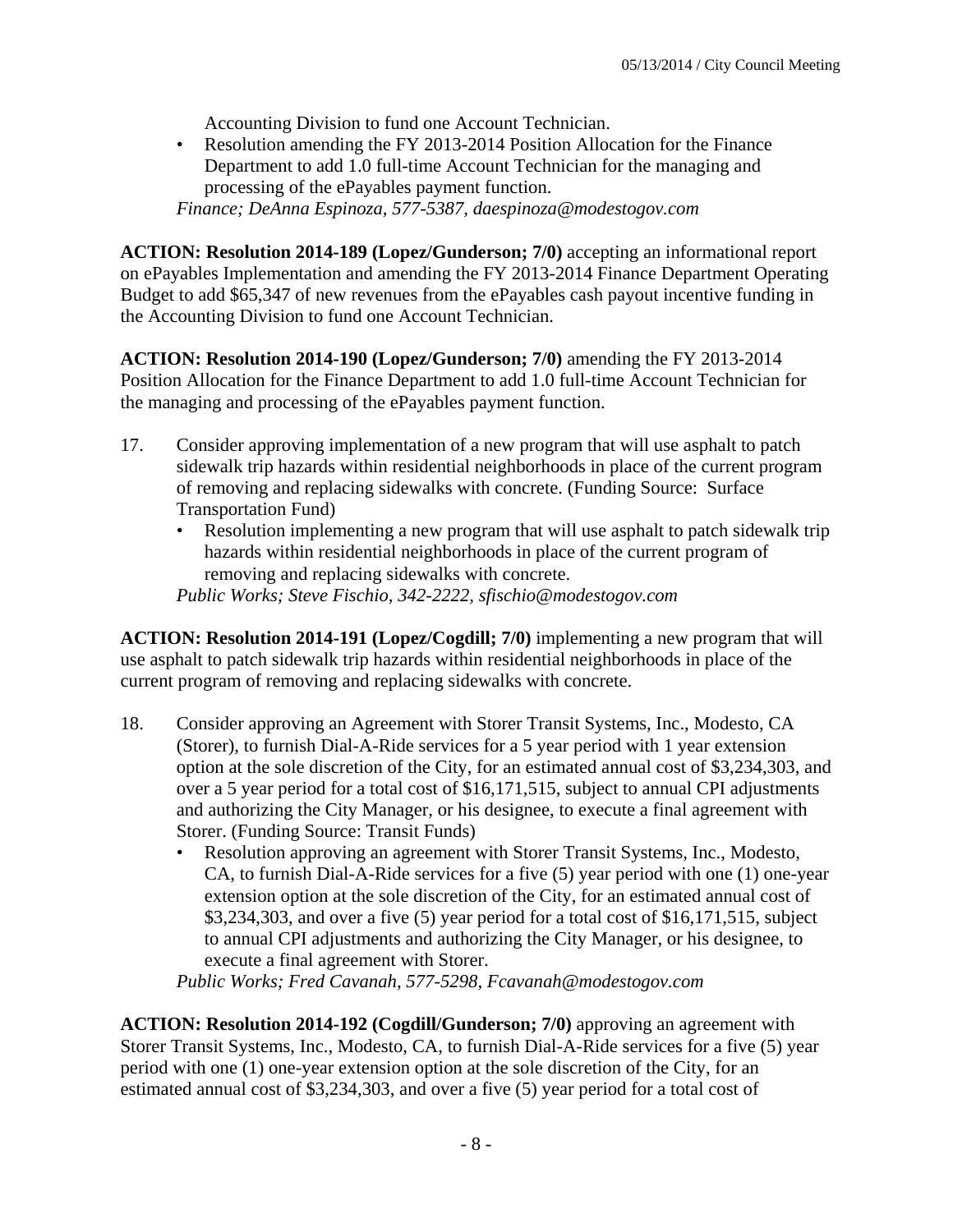\$16,171,515, subject to annual CPI adjustments and authorizing the City Manager, or his designee, to execute a final agreement with Storer.

## **MATTERS TOO LATE FOR THE AGENDA**

None.

#### **ADJOURNMENT**

This meeting was adjourned at 7:35 p.m.

#### **CLOSED SESSION**

*All Closed Session Matters Heard Prior to Meeting*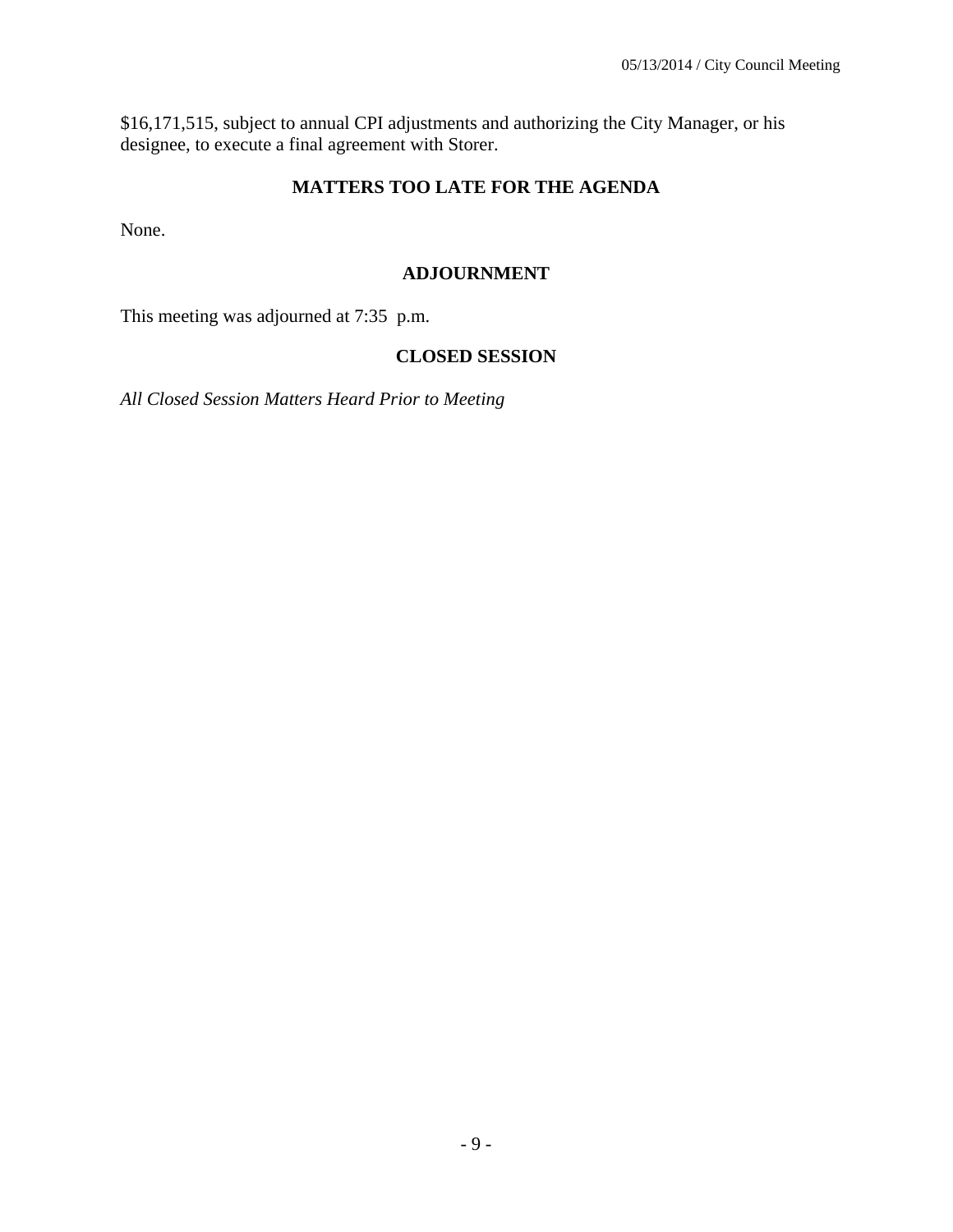# **CONFERENCE WITH LABOR NEGOTIATOR: (Pursuant to Section 54957.6 of the Government Code) - MCEA**  Negotiator: Joe Lopez Agency Negotiators: Law Offices of Renne Sloan Holtzman & Sakai Employee Organization: Modesto City Employees Association **CONFERENCE WITH LABOR NEGOTIATOR: (Pursuant to Section 54957.6 of the Government Code) – MCMA**  Negotiator: Joe Lopez Agency Negotiators: Law Offices of Renne Sloan Holtzman & Sakai Employee Organization: Modesto Confidential & Management Association **CONFERENCE WITH LABOR NEGOTIATOR: (Pursuant to Section 54957.6 of the Government Code) – MPOA**  Negotiator: Joe Lopez Agency Negotiators: Law Offices of Renne Sloan Holtzman & Sakai Employee Organization: Modesto Police Officers' Association **CONFERENCE WITH LABOR NEGOTIATOR: (Pursuant to Section 54957.6 of the Government Code) – MPNSA**  Negotiator: Joe Lopez Agency Negotiators: Law Offices of Renne Sloan Holtzman & Sakai Employee Organization: Modesto Police Non-Sworn Association **CONFERENCE WITH LABOR NEGOTIATOR: (Pursuant to Section 54957.6 of the Government Code) –MPMA**  Negotiator: Joe Lopez Agency Negotiators: Law Offices of Renne Sloan Holtzman & Sakai Employee Organization: Modesto Police Management Association **CONFERENCE WITH LABOR NEGOTIATOR: (Pursuant to Section 54957.6 of the Government Code) - MCFFA**  Negotiator: Joe Lopez Agency Negotiators: Law Offices of Renne Sloan Holtzman & Sakai Employee Organization: Modesto City Firefighters Association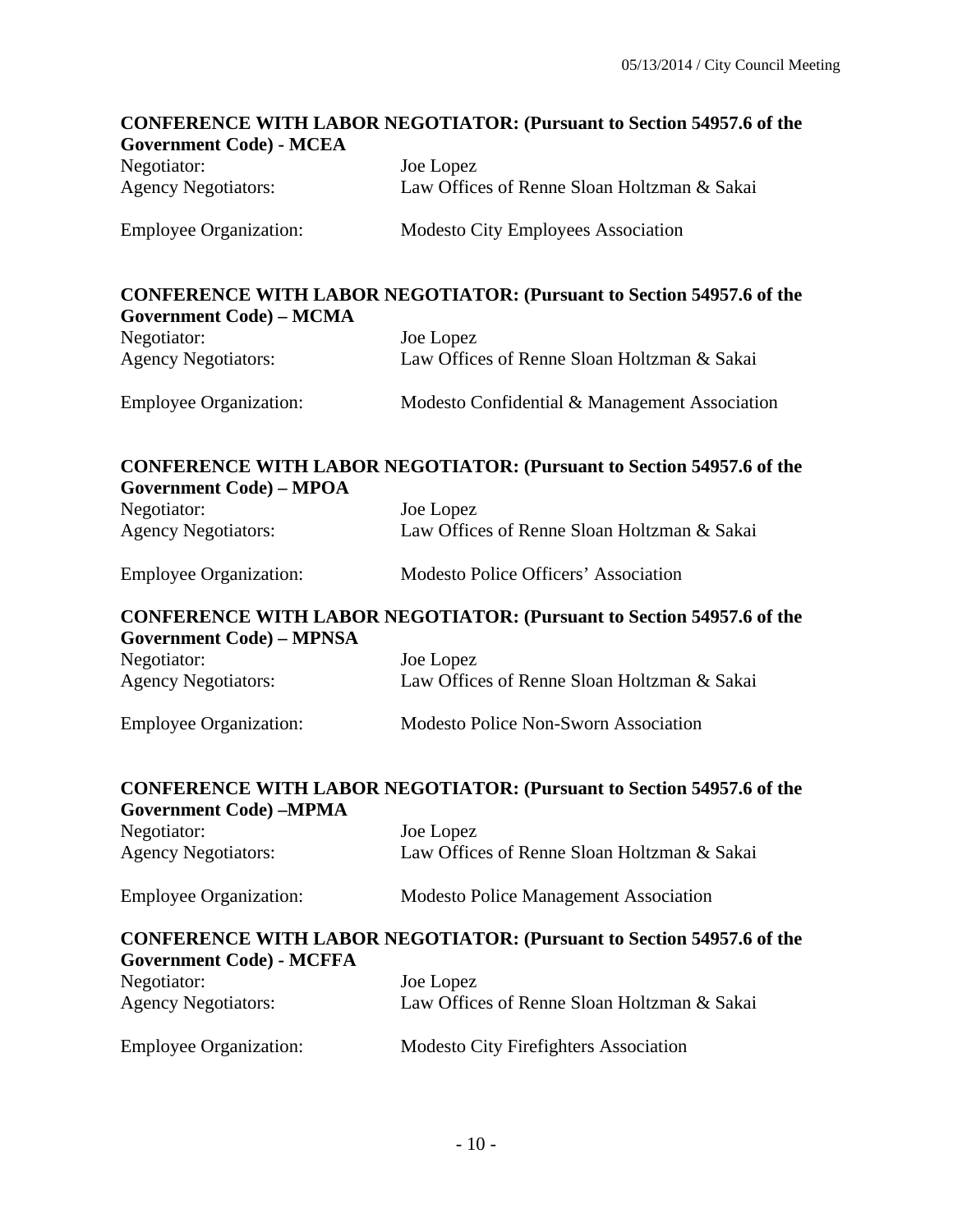#### **CONFERENCE WITH LABOR NEGOTIATOR: (Pursuant to Section 54957.6 of the Government Code) – Unrepresented**

Negotiator: Joe Lopez Agency Negotiators: Law Offices of Renne Sloan Holtzman & Sakai

Employee Organization: Unrepresented Management and Confidential Employees

## **CONFERENCE WITH LEGAL COUNSEL - EXISTING LITIGATION One Case (Pursuant to Section 54956.9(a) of the Government Code)**

Name of case: Stanislaus Food Products Company v. City of Modesto Stanislaus County Superior Court Case No: 2001627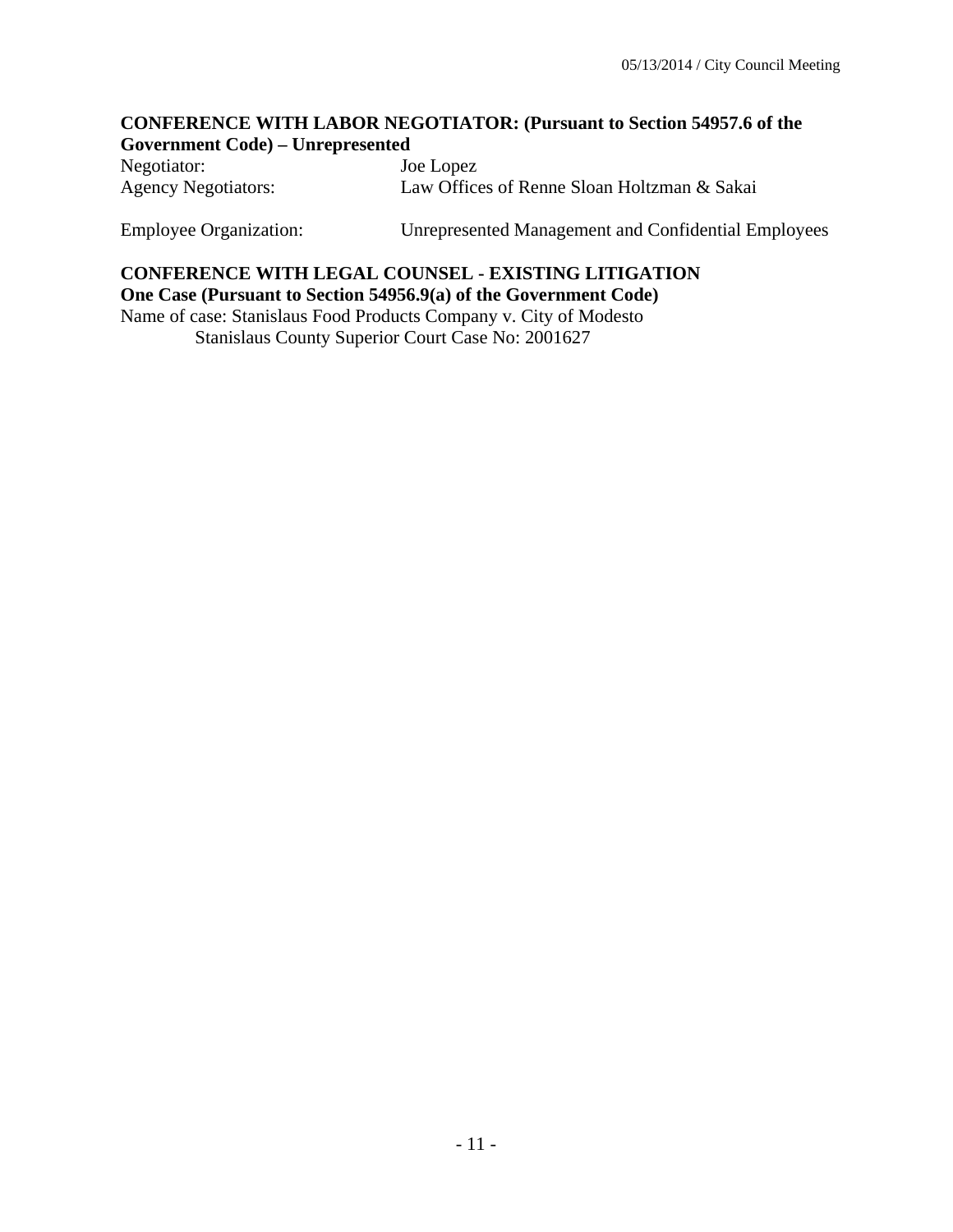# **SPECIAL AGENDA**

#### MODESTO PLANNING COMMISSION AND FINANCE COMMITTEE MONDAY, MAY 20, 2014 - 6:00 PM **Minutes**

Being the hour of 6:00 pm, the meeting was called to order by Mayor Marsh.

## **I. ROLL CALL**

Mayor Marsh and Council Member Madrigal present; Council member Cogdill absent.

Commissioners Carter, Grewal, Gillum, Lucas, Smith, Riddle and Tyler present;

## **II. CAPITAL IMPROVEMENT PROGRAM, FY 2013-2014**

#### **Motion/Action** (Approved)

It was moved by Commissioner Carter, seconded by Commissioner Grewal and carried by majority; (Carter, Grewal, Gillum, Lucas, Smith, Riddle, Tyler, ayes; none, noes; none, absent; None, recused) that the Planning Commission approve **RESOLUTION NO. 2014-12** A RESOLUTION OF THE PLANNING COMMISSION OF THE CITY OF MODESTO FINDING THE FISCAL YEAR 2014-2015 CAPITAL IMPROVEMENT PROGRAM IN CONFORMANCE WITH THE MODESTO URBAN AREA GENERAL PLAN PURSUANT TO SECTION 65401 OF THE GOVERNMENT CODE (CITY OF MODESTO)

## **Motion/Action** (Approved)

It was moved by Council Member Madrigal, seconded by Mayor Marsh, and carried by majority (Madrigal, Marsh ayes; none, noes; Cogdill, absent; None, recused) that the Finance Committee recommend to the City Council approval of the FY 2014-2015 CIP Budget.

## **VII. ORAL COMMUNICATIONS**

Council Member Madrigal invited Planning Commissioners, Staff and the public to attend a Child Car Seat Safety event on Saturday, May 31st from 10 am to 2pm at Los Amigos Tires, 1700 Crowslanding Rd, Modesto. Donations accepted.

## **VIII. MATTERS TOO LATE FOR THE AGENDA**

None.

## **IX. ADJOURNMENT**

The meeting was adjourned at 6:45 pm.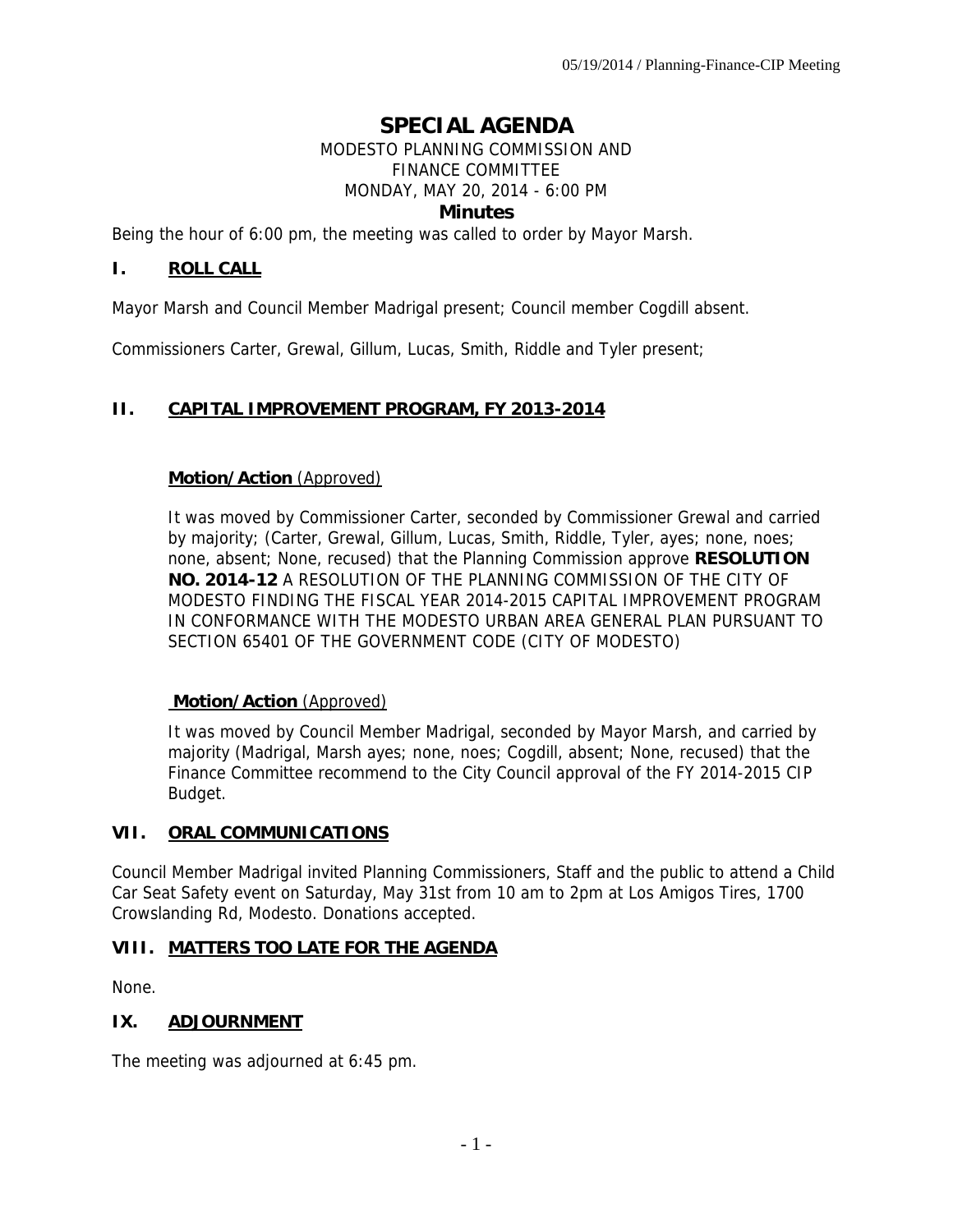# **MINUTES**

## City of Modesto  **CITY COUNCIL MEETING Chambers, Basement Level Tenth Street Place, 1010 10th Street Modesto, California Tuesday May 27, 2014, at 5:30 p.m.**

Roll Call – Present: Councilmembers Cogdill, Gunderson, Kenoyer, Lopez, Madrigal, Zoslocki, Mayor Marsh Absent: None

Pledge of Allegiance to the Flag

Invocation: Marvin Jacobo, City Ministry Network

City Clerk's Announcements: None; Assistant City Attorney Sanchez announced revisions to Resolution for Item 6

Declaration of Conflicts of Interest: None

Reports from Closed Session: Assistant City Attorney Sanchez reported on Closed Session matters

## **ACKNOWLEDGEMENTS AND PRESENTATIONS**

1. Presentation on Modesto's neighboring movement: "Modesto, A City of Great Neighbors" by Marvin Jacobo, City Ministry Network/Modesto Neighborhoods. (Funding Source: Not Applicable)  *City Council; Kathy Espinoza, 571-5597, kespinoza1@modestogov.com* 

**ACTION:** Presentation made on Modesto's neighboring movement: "Modesto, A City of Great Neighbors" by Marvin Jacobo, City Ministry Network/Modesto Neighborhoods.

2. Presentation from the United Way of Stanislaus County on the Graduation Coach Program. (Funding Source: Not Applicable)  *City Council; Kathy Espinoza, 571-5597, kespinoza1@modestogov.com* 

**ACTION:** Presentation made by the United Way of Stanislaus County on the Graduation Coach Program.

3. Presentation by District Attorney Birgit Fladager with information on three strikes, the effect of realignment and statistics for the Modesto area. (Funding Source: Not Applicable)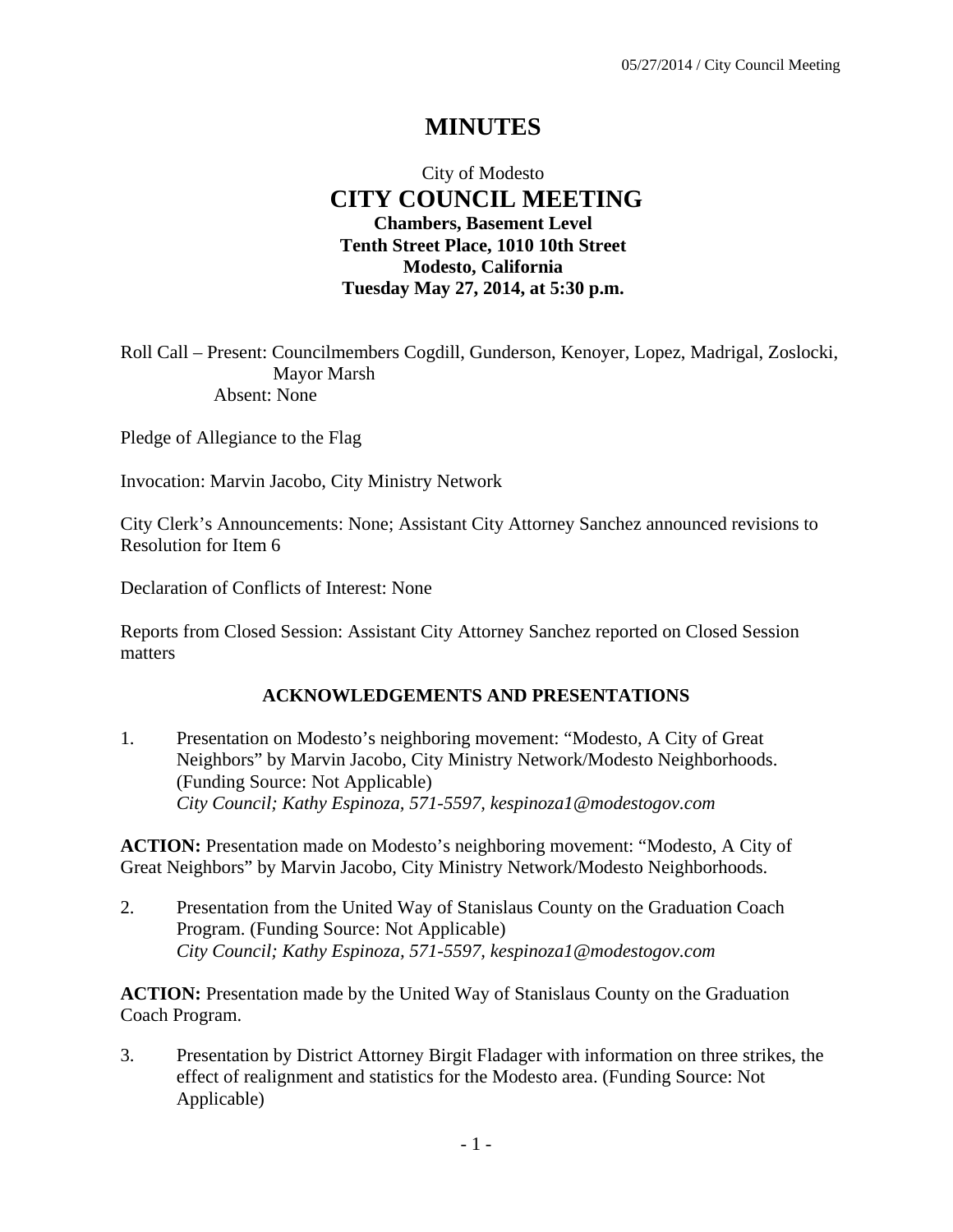*City Council; Kathy Espinoza, 571-5597, kespinoza1@modestogov.com* 

**ACTION:** Presentation made by District Attorney Birgit Fladager with information on three strikes, the effect of realignment and statistics for the Modesto area.

#### **MISCELLANEOUS**  Legislation Appointments **Other**

- 4. Consider approving the following: (i) reappointing Denzil Walker, Barratt Lipomi and Kent Faulkner to the Landmark Preservation Commission; and (ii) reappointing Kate Trompetter to the Culture Commission. (Funding Source: Not Applicable)
	- Resolution reappointing Denzil Walker to the Landmark Preservation Commission.
	- Resolution reappointing Barratt Lipomi to the Landmark Preservation Commission.
	- Resolution reappointing Kent Faulkner to the Landmark Preservation Commission.

• Resolution reappointing Kate Trompetter to the Culture Commission. *Parks, Recreation & Neighborhoods; Steve Lumpkin, 577-5417, slumpkin@modestogov.com* 

**ACTION: Resolution 2014-193 (Madrigal/Lopez; 7/0)** reappointing Denzil Walker to the Landmark Preservation Commission.

**ACTION: Resolution 2014-194 (Madrigal/Lopez; 7/0)** reappointing Barratt Lipomi to the Landmark Preservation Commission.

**ACTION: Resolution 2014-195 (Madrigal/Lopez; 7/0)** reappointing Kent Faulkner to the Landmark Preservation Commission.

**ACTION: Resolution 2014-196 (Madrigal/Lopez; 7/0)** reappointing Kate Trompetter to the Culture Commission.

## **PUBLIC COMMENT PERIOD**

- Louise Bryant spoke regarding need for water conservation at StoneyBrook Apartment Complex in Modesto
- Carmen Sabatino spoke regarding candidates, endorsements and the Neighborhood Stabilization Program.
- A citizen spoke regarding use of City facilities for no charge by neighborhood watch programs in West Modesto.
- Sebastian Jones spoke regarding use of City facilities for no charge by neighborhood watch programs in West Modesto.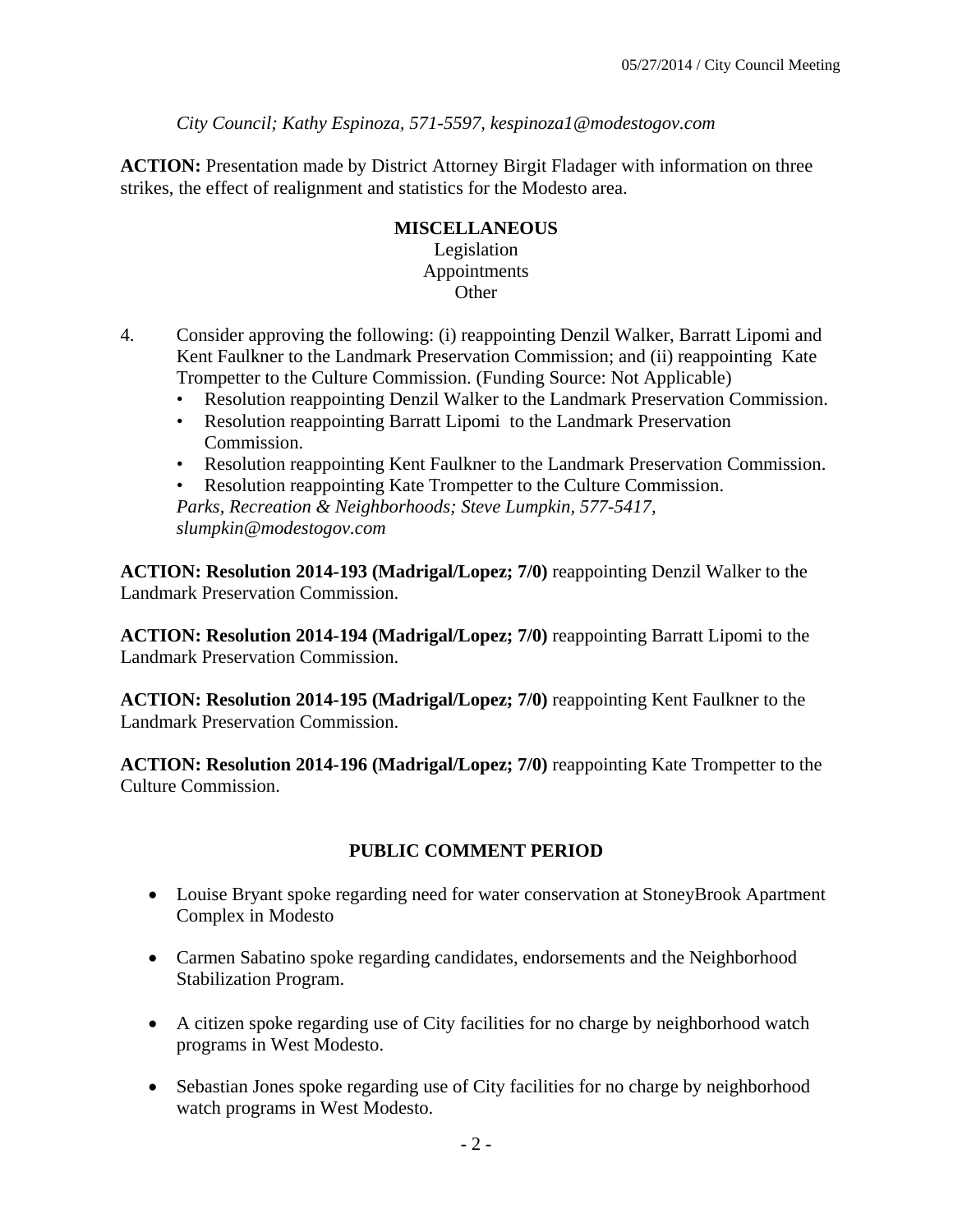Juanita Jackson spoke regarding problems in West Modesto.

## **CONSENT ITEMS – ROLL CALL VOTE REQUIRED ACTION CONSENT ITEMS 5-10: (Lopez/Gunderson;unan.)**

#### **CONSENT ITEMS**

An item may be removed from consent and discussed at the request of an audience member or Councilmember.

#### Consent

5. Consider approving the minutes from the May 13, 2014 Council Meeting. (Funding Source: Not Applicable)

• Motion approving the minutes from the May 13, 2014 Council Meeting. *City Clerk; Stephanie Lopez, 577-5396, slopez@modestogov.com* 

**ACTION: Motion (Lopez/Gunderson; 7/0)** approving the minutes from the May 13, 2014 Council Meeting.

Consent

- 6. Consider authorizing Modesto Sister Cities International to represent the City as its official envoy on trips related to fellowship, but not to act as the City's agent in any legally binding matter or contract. (Funding Source: Not Applicable)
	- Resolution authorizing Modesto Sister Cities International to represent the City as its official envoy on trips related to fellowship, but not to act as the City's agent in any legally binding matter or contract.

*City Attorney; Adam Lindgren, 577-5288, alindgren@modestogov.com* 

**ACTION: Resolution 2014-197 (Lopez/Gunderson; 7/0)** authorizing Modesto Sister Cities International to represent the City as its official envoy on trips related to fellowship, but not to act as the City's agent in any legally binding matter or contract. **(AS AMENDED)** 

#### Consent

- 7. Consider approving a Parcel Map for 3 lots on Hashem Drive, authorizing the City Clerk to certify the easement abandonments on the Parcel Map, and record it with the Stanislaus County Recorder's Office. (Funding Source: General Fund)
	- Resolution approving a Parcel Map for 3 lots on Hashem Drive, authorizing the City Clerk to certify the easement abandonments on the Parcel Map, and record it with the Stanislaus County Recorder's Office.

*Community & Economic Development; Daniel England, 571-5589, dengland@modestogov.com* 

**ACTION: Resolution 2014-198 (Lopez/Gunderson; 7/0)** approving a Parcel Map for 3 lots on Hashem Drive, authorizing the City Clerk to certify the easement abandonments on the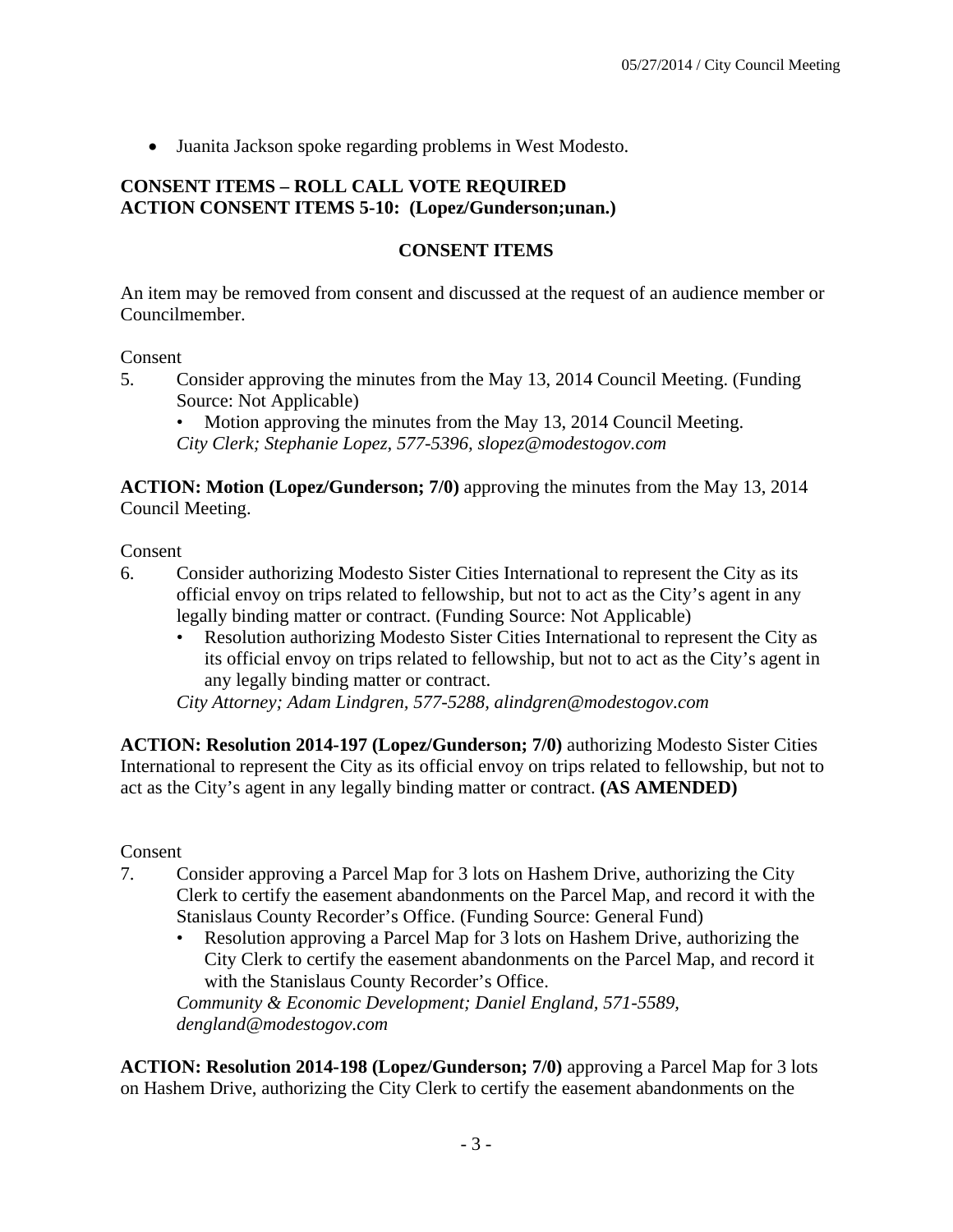Parcel Map, and record it with the Stanislaus County Recorder's Office.

## Consent

- 8. Consider approving the sale of Gateway Village to an entity of Self Help Enterprises; approving an Assignment and Assumption Agreements and Consent to Transfer from Paradise Road Partners to Self-Help Communities 1 LLC, and authorizing the City Manager, or his designee, to execute these agreements and any related documents (Funding Source: HOME Investment Partnerships Program (HOME), Former Redevelopment Agency (RDA) Funds and Capital Facility Funds (CFF))
	- Resolution approving the sale of Gateway Village from Paradise Road Partners to Self-Help Communities 1, LLC.
	- Resolution approving an Assignment and Assumption Agreement and Consent to Transfer HOME Investment Partnerships Program (HOME) Loan Documents and authorizing the City Manager, or his designee, to execute all related documents.
	- Resolution approving an Assignment and Assumption Agreement and Consent to Transfer regarding RDA Loan Documents and authorizing the City Manager, or his designee, to execute all related documents.
	- Resolution approving an Assignment and Assumption Agreement and Consent to Transfer regarding CFF Exemption Agreement Documents and authorizing the City Manager, or his designee, to execute all related documents.

*Parks, Recreation & Neighborhoods; Carol Averell, 577-5310, caverell@modestogov.com* 

**ACTION: Resolution 2014-199 (Lopez/Gunderson; 7/0)** approving the sale of Gateway Village from Paradise Road Partners to Self-Help Communities 1, LLC.

**ACTION: Resolution 2014-200 (Lopez/Gunderson; 7/0)** approving an Assignment and Assumption Agreement and Consent to Transfer HOME Investment Partnerships Program (HOME) Loan Documents and authorizing the City Manager, or his designee, to execute all related documents.

**ACTION: Resolution 2014-201 (Lopez/Gunderson; 7/0)** approving an Assignment and Assumption Agreement and Consent to Transfer regarding RDA Loan Documents and authorizing the City Manager, or his designee, to execute all related documents.

**ACTION: Resolution 2014-202 (Lopez/Gunderson; 7/0)** approving an Assignment and Assumption Agreement and Consent to Transfer regarding CFF Exemption Agreement Documents and authorizing the City Manager, or his designee, to execute all related documents.

## Consent

9. Consider approving an agreement with the State of California, Commission on Peace Officer Standards and Training (POST), for up to \$11,050 to provide training for up to 50 students not employed by the contract agency or 100 students employed by the contract agency in four-hour Force Options Simulator Courses and for another 50 students in four-hour Mobile Force Options Simulator training courses. (Funding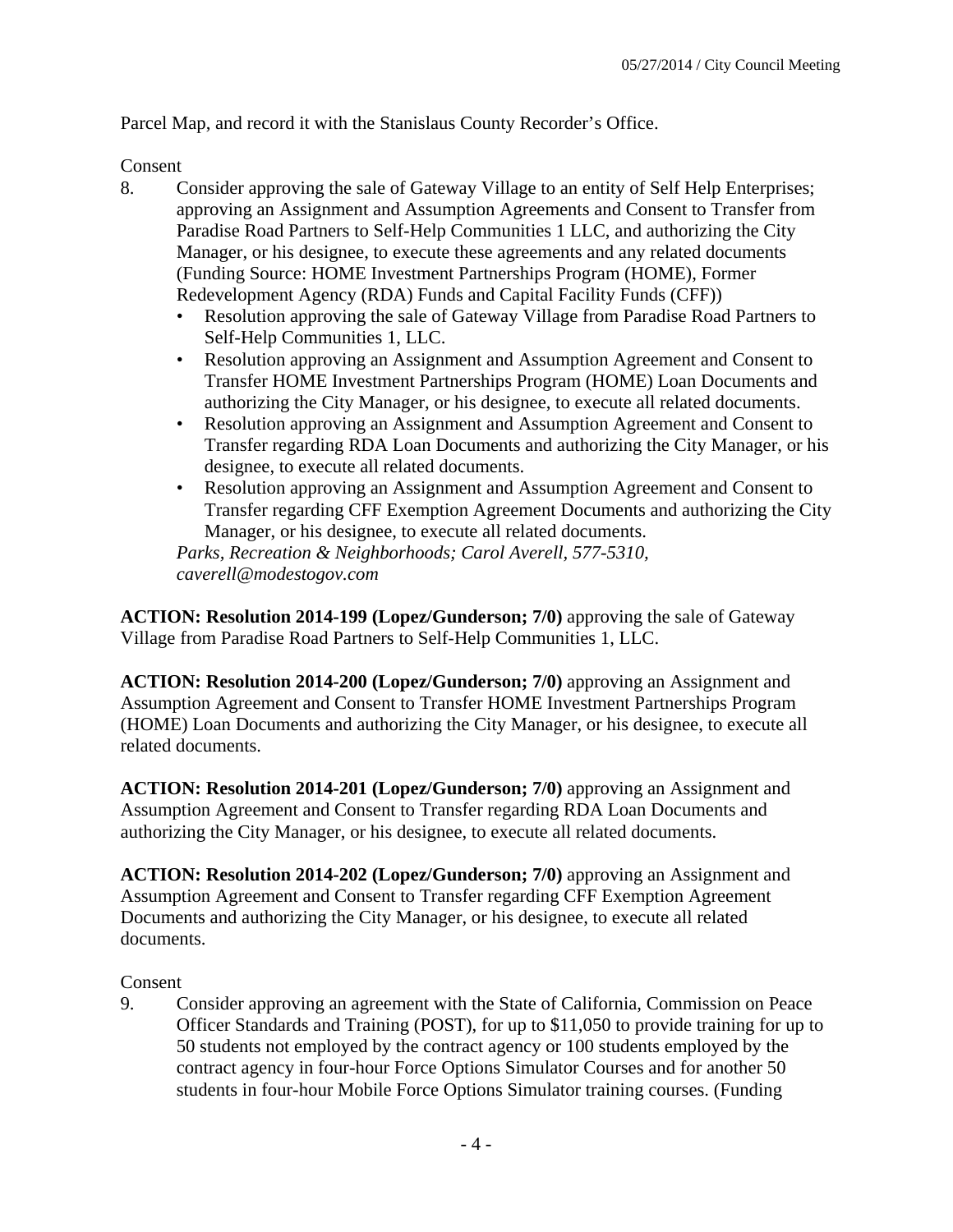Source: POST Reimbursement/General Fund)

• Resolution approving an Agreement with the State of California, Commission on Peace Officer Standards and Training (POST), for up to \$11,050 to provide training for 50 students not employed by the contract agency or 100 students employed by the contract agency in four-hour Force Options Simulator courses and for another 50 students in four-hour Mobile Force Options Simulator Training Courses; and authorizing the City Manager, or his designee, to execute the Agreement. *Police; Dan Shrader, 342-6147, shraderd@modestopd.com* 

**ACTION: Resolution 2014-203 (Lopez/Gunderson; 7/0)** approving an Agreement with the State of California, Commission on Peace Officer Standards and Training (POST), for up to \$11,050 to provide training for 50 students not employed by the contract agency or 100 students employed by the contract agency in four-hour Force Options Simulator courses and for another 50 students in four-hour Mobile Force Options Simulator Training Courses; and authorizing the City Manager, or his designee, to execute the Agreement.

## Consent

- 10. Consider approving a Memorandum of Agreement between the County of Stanislaus and the City of Modesto for a joint application for funding in the amount of \$151,805 through the Edward Byrne Justice Assistance Grant (JAG) Formula Program. (Funding Source: Special Revenue Grant)
	- Resolution approving a Memorandum of Agreement between the County of Stanislaus and the City of Modesto for the Edward Byrne Memorial Justice Assistance Grant (JAG) Formula Program Fiscal Year 2014 Local Solicitation authorizing a joint application with the County of Stanislaus; and authorizing the City Manager, or his designee, to execute the Memorandum of Agreement. *Police; Galen Carroll, 572-9501, CarrollG@Modestopd.com*

**ACTION: Resolution 2014-204 (Lopez/Gunderson; 7/0)** approving a Memorandum of Agreement between the County of Stanislaus and the City of Modesto for the Edward Byrne Memorial Justice Assistance Grant (JAG) Formula Program Fiscal Year 2014 Local Solicitation authorizing a joint application with the County of Stanislaus; and authorizing the City Manager, or his designee, to execute the Memorandum of Agreement.

## **COUNCIL COMMENTS & REPORTS**

Councilmember Madrigal announced Child Safety Seat Event on Saturday, March 31, 2014 at Los Amigos Tire; he also spoke regarding use of City facilities for no charge by neighborhood watch groups.

Councilmember Cogdill and Mayor Marsh thanked Acting Parks, Recreation & Neighborhoods Director Steve Lumpkin who is retiring.

Councilmember Lopez announced a fundraiser for MoBand on Thursday.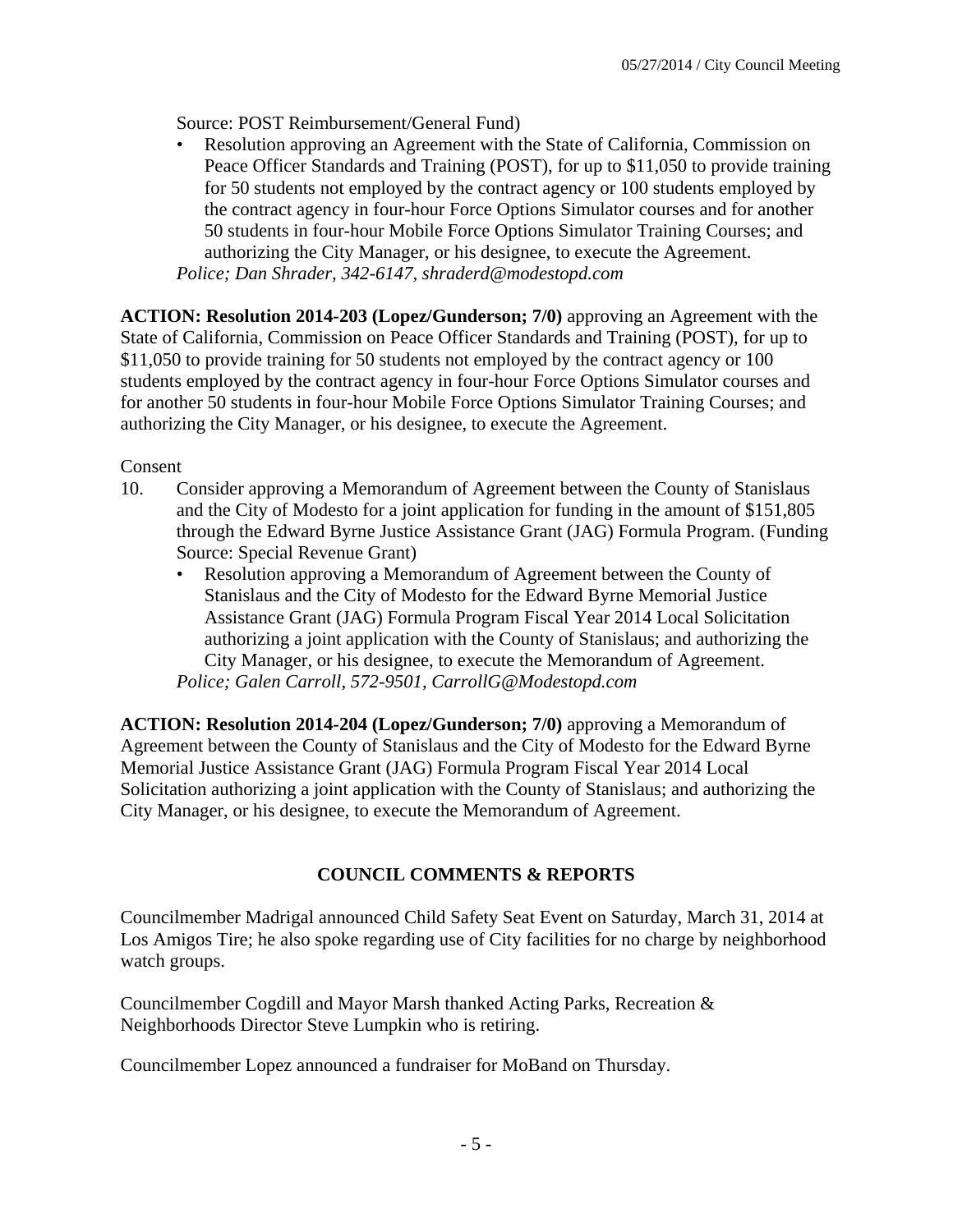## **CITY MANAGER COMMENTS & REPORTS**

Interim City Manager Jim Holgersson spoke regarding goals for the City.

## **MATTERS TOO LATE FOR THE AGENDA**

None.

## **ADJOURNMENT**

This meeting was adjourned at 6:56 p.m.

#### **CLOSED SESSION**

*All Closed Session Matters Heard Prior to Meeting* 

**PUBLIC EMPLOYEE EMPLOYMENT: (Pursuant to Section 54957 of the Government Code) – City Manager** 

Title: Discussion regarding City Manager recruitment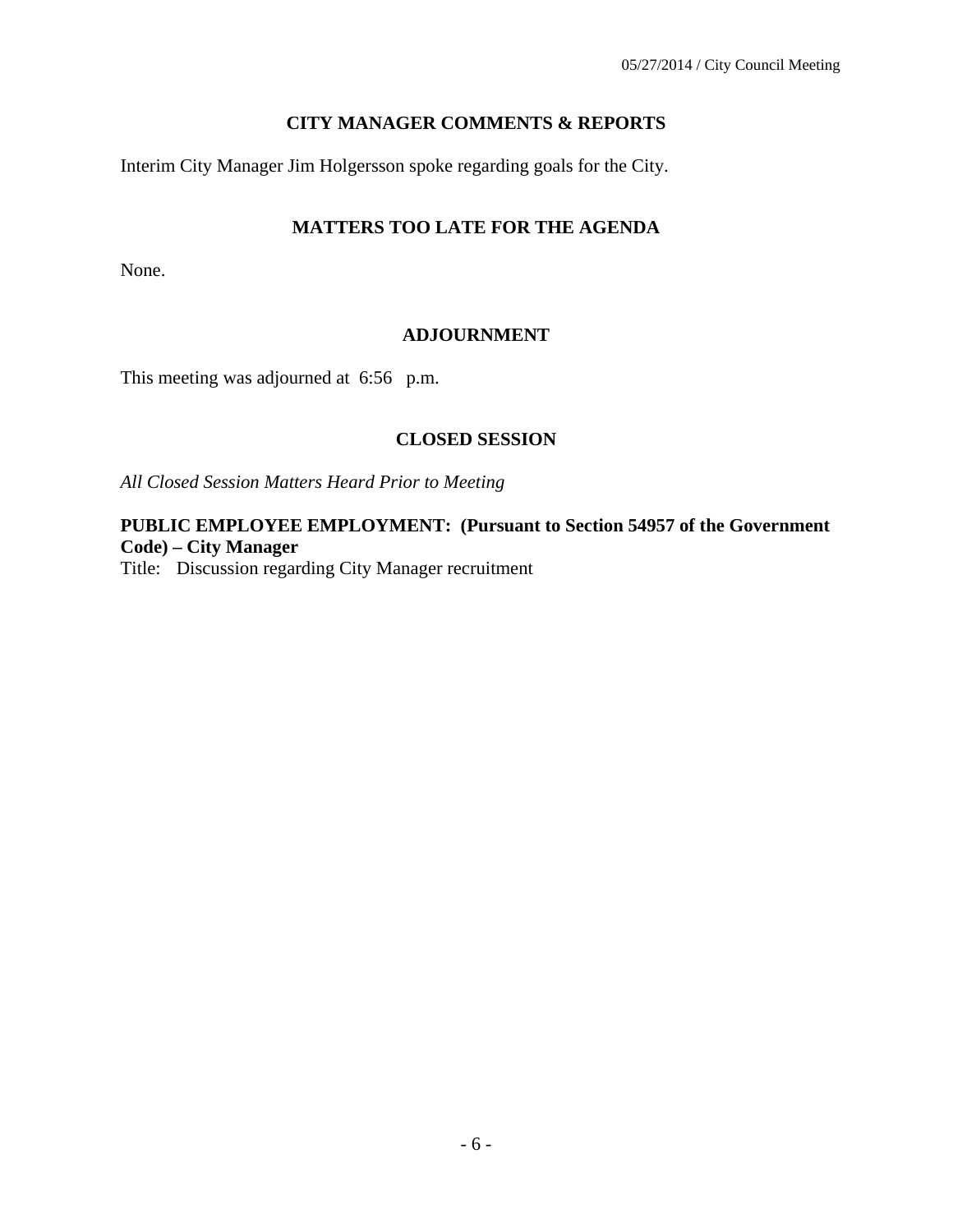# **CONFERENCE WITH LABOR NEGOTIATOR: (Pursuant to Section 54957.6 of the Government Code) - MCEA**  Negotiator: Joe Lopez Agency Negotiators: Law Offices of Renne Sloan Holtzman & Sakai Employee Organization: Modesto City Employees Association **CONFERENCE WITH LABOR NEGOTIATOR: (Pursuant to Section 54957.6 of the Government Code) – MCMA**  Negotiator: Joe Lopez Agency Negotiators: Law Offices of Renne Sloan Holtzman & Sakai Employee Organization: Modesto Confidential & Management Association **CONFERENCE WITH LABOR NEGOTIATOR: (Pursuant to Section 54957.6 of the Government Code) – MPOA**  Negotiator: Joe Lopez Agency Negotiators: Law Offices of Renne Sloan Holtzman & Sakai Employee Organization: Modesto Police Officers' Association **CONFERENCE WITH LABOR NEGOTIATOR: (Pursuant to Section 54957.6 of the Government Code) – MPNSA**  Negotiator: Joe Lopez Agency Negotiators: Law Offices of Renne Sloan Holtzman & Sakai Employee Organization: Modesto Police Non-Sworn Association **CONFERENCE WITH LABOR NEGOTIATOR: (Pursuant to Section 54957.6 of the Government Code) –MPMA**  Negotiator: Joe Lopez Agency Negotiators: Law Offices of Renne Sloan Holtzman & Sakai Employee Organization: Modesto Police Management Association **CONFERENCE WITH LABOR NEGOTIATOR: (Pursuant to Section 54957.6 of the Government Code) - MCFFA**  Negotiator: Joe Lopez Agency Negotiators: Law Offices of Renne Sloan Holtzman & Sakai Employee Organization: Modesto City Firefighters Association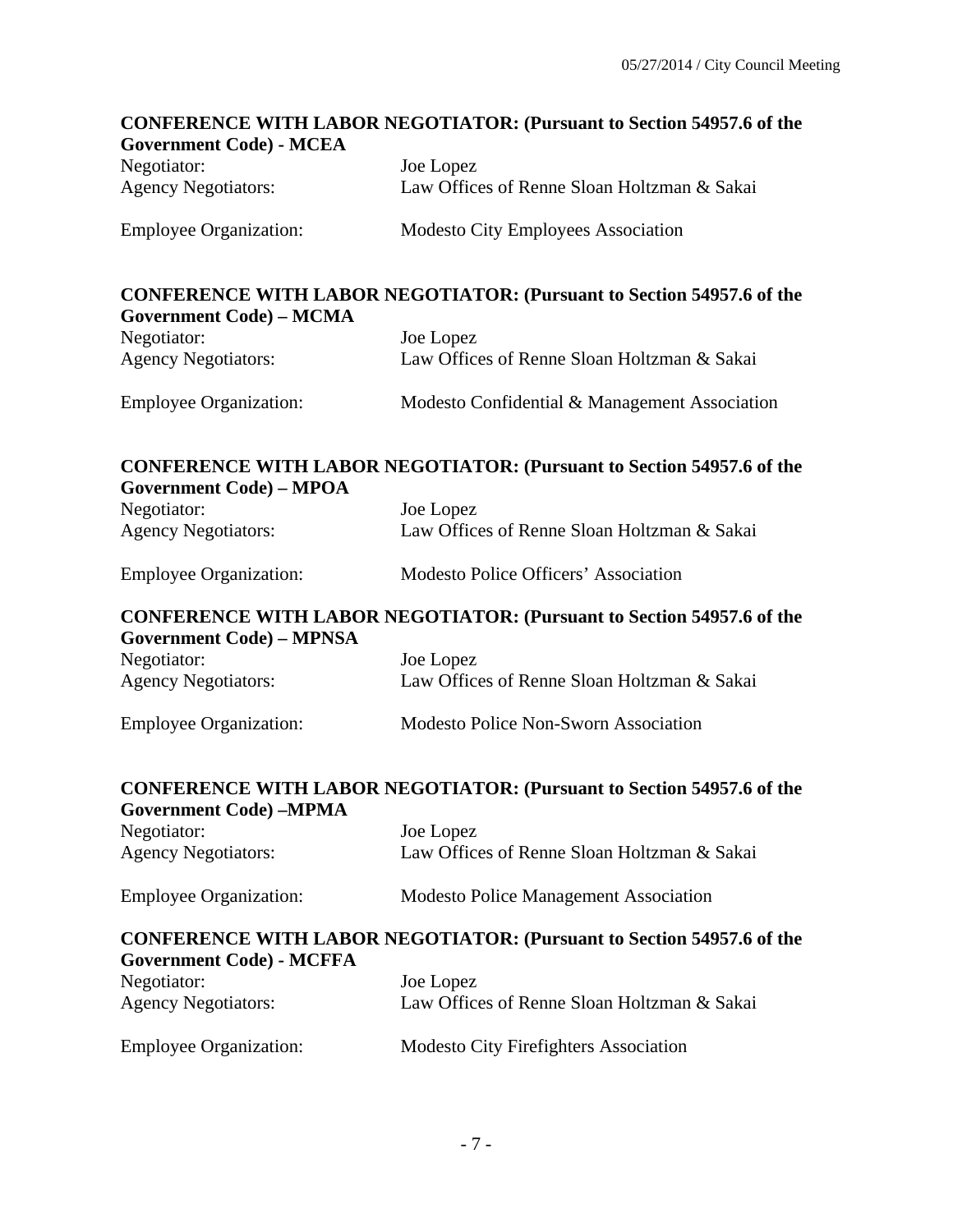## **CONFERENCE WITH LABOR NEGOTIATOR: (Pursuant to Section 54957.6 of the Government Code) – Unrepresented**

| Negotiator:                   | Joe Lopez                                                  |
|-------------------------------|------------------------------------------------------------|
| <b>Agency Negotiators:</b>    | Jim Holgersson, Interim City Manager                       |
| <b>Employee Organization:</b> | <b>Unrepresented Management and Confidential Employees</b> |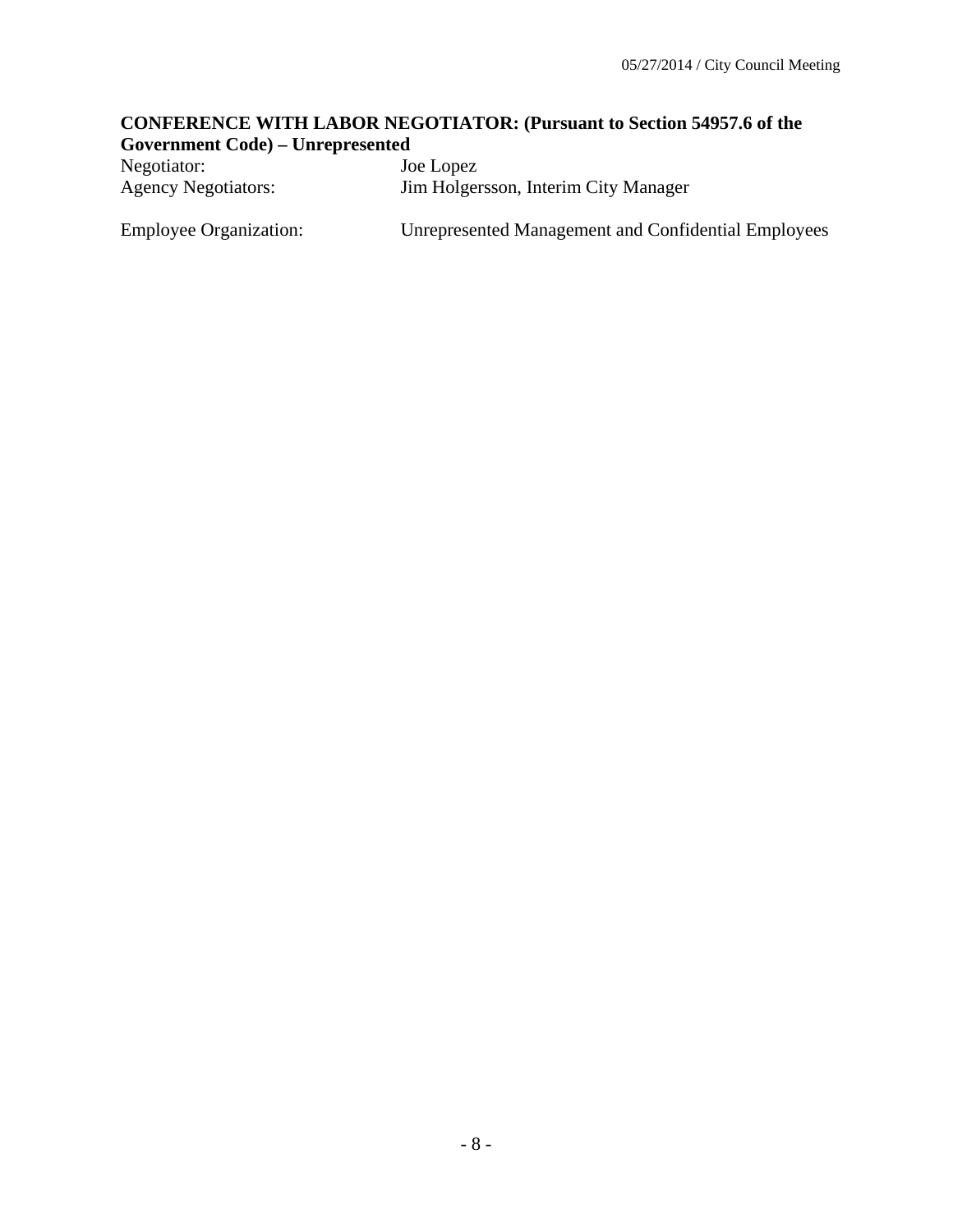# **MINUTES**

## **City of Modesto FINANCE COMMITTEE / WORKSHOP Second Floor, Room 2005 1010 10th Street Modesto, California**

## **Monday, May 28, 2014, at 5:00 p.m.**

| Roll Call - Present: | Mayor Marsh, Councilmembers Madrigal, and |
|----------------------|-------------------------------------------|
|                      | Kenoyer (alternate)                       |
| Absent:              | Councilmember Cogdill                     |

## **PUBLIC COMMENTS**

None.

#### **NEW BUSINESS**

1. Consider approving adjustments to the maximum rate schedule for City residential, commercial, and industrial solid waste collection services, to become effective July 1, 2014 and forwarding to Council for approval. (Funding Source: Not Applicable)  *Parks, Recreation & Neighborhoods; Jocelyn Reed, 209-5775, jreed@modestogov.com* 

**ACTION: Motion (Kenoyer/Madrigal;unan.)** approving adjustments to the maximum rate schedule for City residential, commercial, and industrial solid waste collection services, to become effective July 1, 2014 and forwarding to Council for approval.

2. Consider accepting the staff report and providing direction to staff declaring the approximate 22-acre McClure Property as surplus property and implementing the process to sell as surplus property. (Funding Source: Not Applicable)  *Parks, Recreation & Neighborhoods; Loren Holt, 571-5573, lholt@modestogov.com* 

**ACTION: Motion (Kenoyer/Madrigal;unan.)** accepting the staff report and providing direction to staff declaring the approximate 22-acre McClure Property as surplus property and implementing the process to sell as surplus property.

## **MATTERS TOO LATE FOR THE AGENDA**

None.

#### **ADJOURNMENT**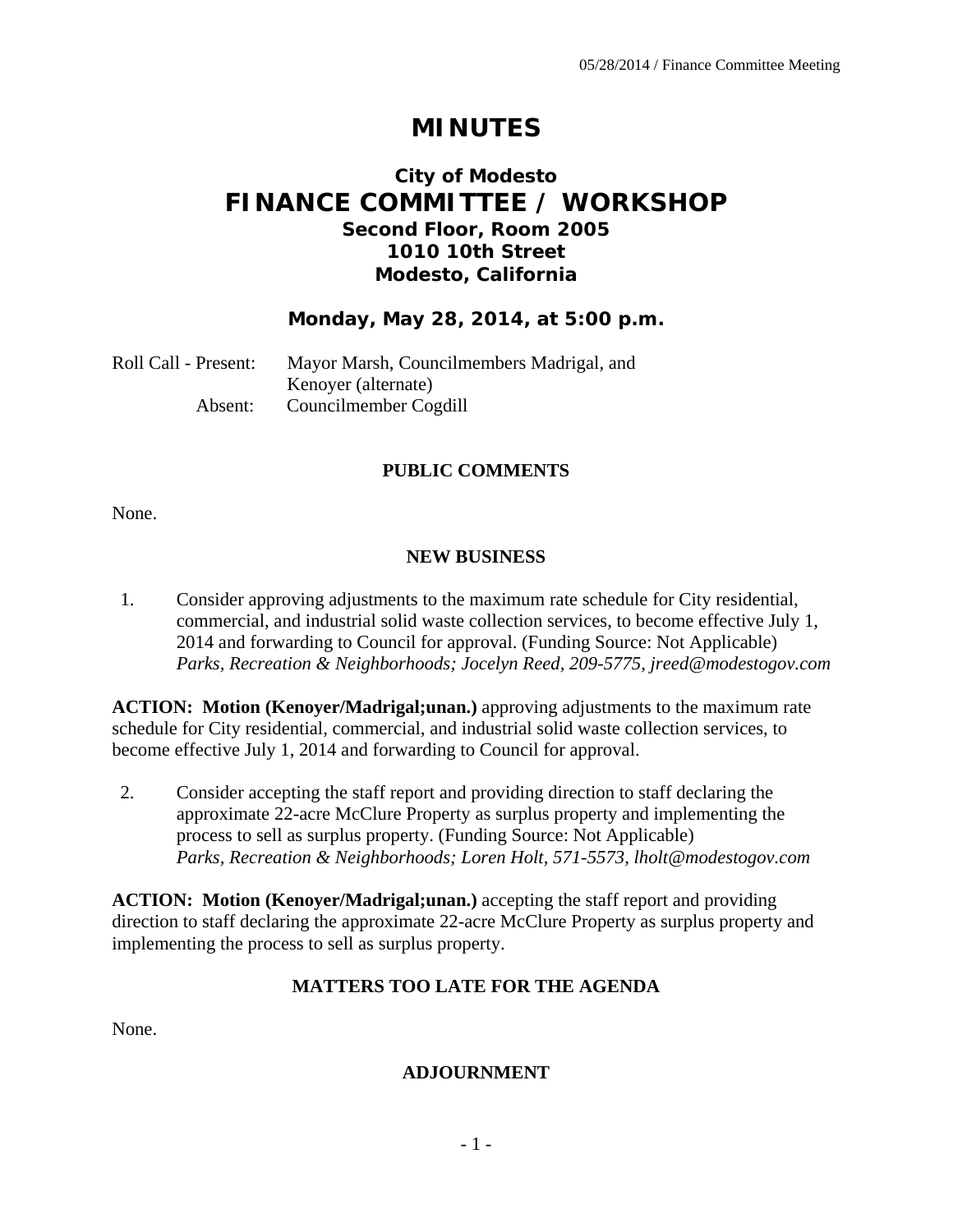This meeting adjourned at 5:55 p.m.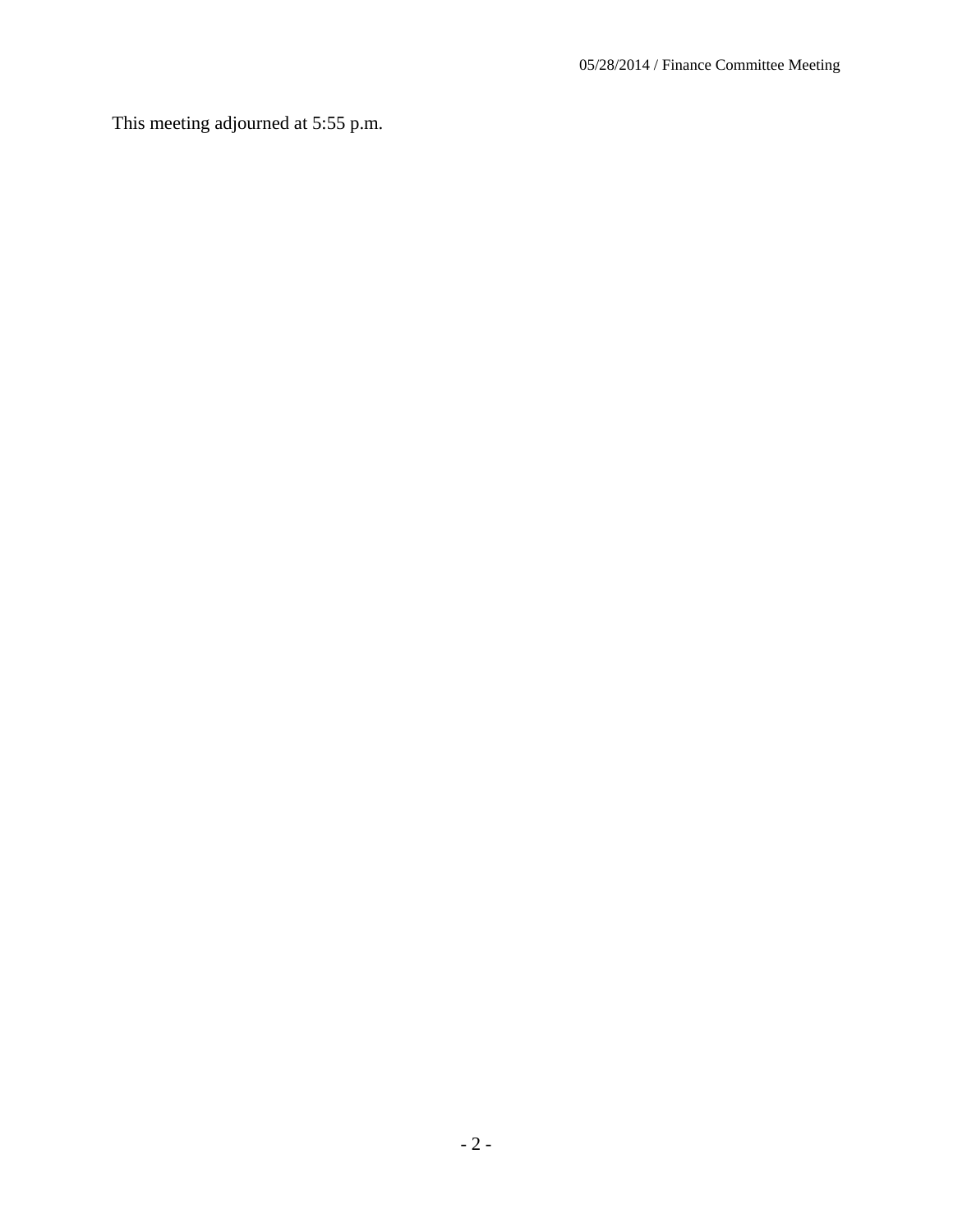# **MINUTES City of Modesto SPECIAL APPOINTMENTS COMMITTEE / COUNCIL WORKSHOP**

## **Second Floor, Room 2001 1010 10th Street Modesto, California Thursday, May 29, 2014, at 3:00 p.m.**

Roll Call - Present: Councilmembers Madrigal, Kenoyer and Gunderson Absent: None

#### **PUBLIC COMMENTS**

Jon Rodriguez spoke regarding the need for the City to work with the Alliance and the need for a Business Outreach Committee.

#### **CONSENT ITEMS – None**

#### **UNFINISHED BUSINESS**

1. Consider approving the following: (i) appointment to fill one vacancy on the Landmark Preservation Commission; and (ii) appointments to fill five vacancies on the Culture Commission and forwarding to Council for approval. (Funding Source: Not Applicable)  *Parks, Recreation & Neighborhoods; Steve Lumpkin, 577-5417, slumpkin@modestogov.com* 

**ACTION: Motion (Kenoyer/Gunderson;unan.)** appointing Matthew Scott Lippert to the Landmark Preservation Commission

**ACTION: Motion (Gunderson/Kenoyer;unan.)** appointing Leng Power and Ann Bailey (registered County voters residing outside Modesto) to the Culture Commission.

**ACTION: Motion (Kenoyer/Gunderson;unan.)** appointing Rosa Escutia-Braaton, David Burkett, Bob Barzan, Sarah Stevenson and reappointing Kate Trompetter to the Culture Commission.

2. Consider further discussion regarding four of the Committee's 5 Goals: (i) reviewing list of Boards and Commissions and attendance at the meetings; (ii) evaluating Boards and Commissions to keep; (iii) outreach for applicants to Boards and Commissions; (iv) reviewing applications and recommending appointments. (Funding Source: Not Applicable)  *City Council; Kathy Espinoza, 571-5597, kespinoza1@modestogov.com*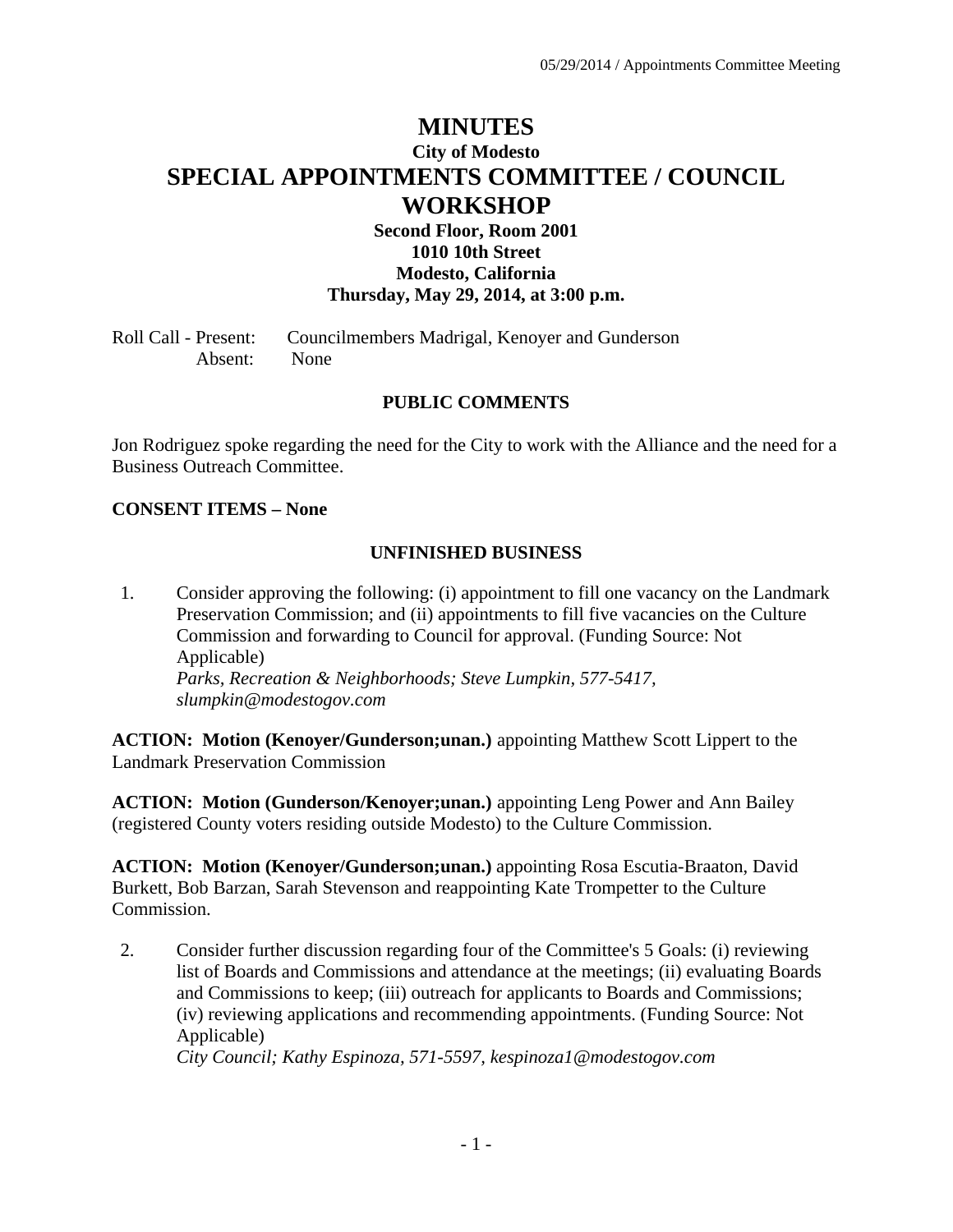**ACTION:** Interim City Manager Jim Holgersson will return to the June 26, 2014 Appointments Committee with updated information on attendance, current members names, and vacancies on the City's Boards and Commissions. Committee members will be contacting assigned Chairs of Boards and Commissions to discuss outreach.

## **NEW BUSINESS**

3. Consider recommending an appointment to fill current vacancy on the Modesto City-County Airport Advisory Committee and forwarding to Council for approval. (Funding Source: Not Applicable)  *Public Works; Steve Fischio, 577-5319, sfischio@modestogov.com* 

**ACTION: Motion (Gunderson/Madrigal;Kenoyer no)** appointing Mark Cacioppo to the Modesto City-County Airport Advisory Committee and forwarding to Council for approval. (After meeting, it was determined that only one applicant (who was not appointed) met the criteria (Commercial Carrier/Service Provider**)** for this appointment and this item will return to the next Appointments Committee on June 26, 2014.

4. Consider approving the appointments of Mary Ramirez and Joshua Little to the Housing Rehabilitation Loan Committee (HRLC) and forwarding to Council for approval. (Funding Source: Not Applicable)  *Parks, Recreation & Neighborhoods; Mary Otten, 571-5863, motten@modestogov.com* 

**ACTION: Motion (Gunderson/Kenoyer;unan.)** appointing Mary Ramirez (Housing Authority of Stanislaus County representative) to the Housing Rehabilitation Loan Committee (HRLC) and forwarding to Council for approval.; the other applicant did not meet the criteria for appointment.

## **MATTERS TOO LATE FOR THE AGENDA**

None.

## **ADJOURNMENT**

This meeting adjourned at 3:54 p.m.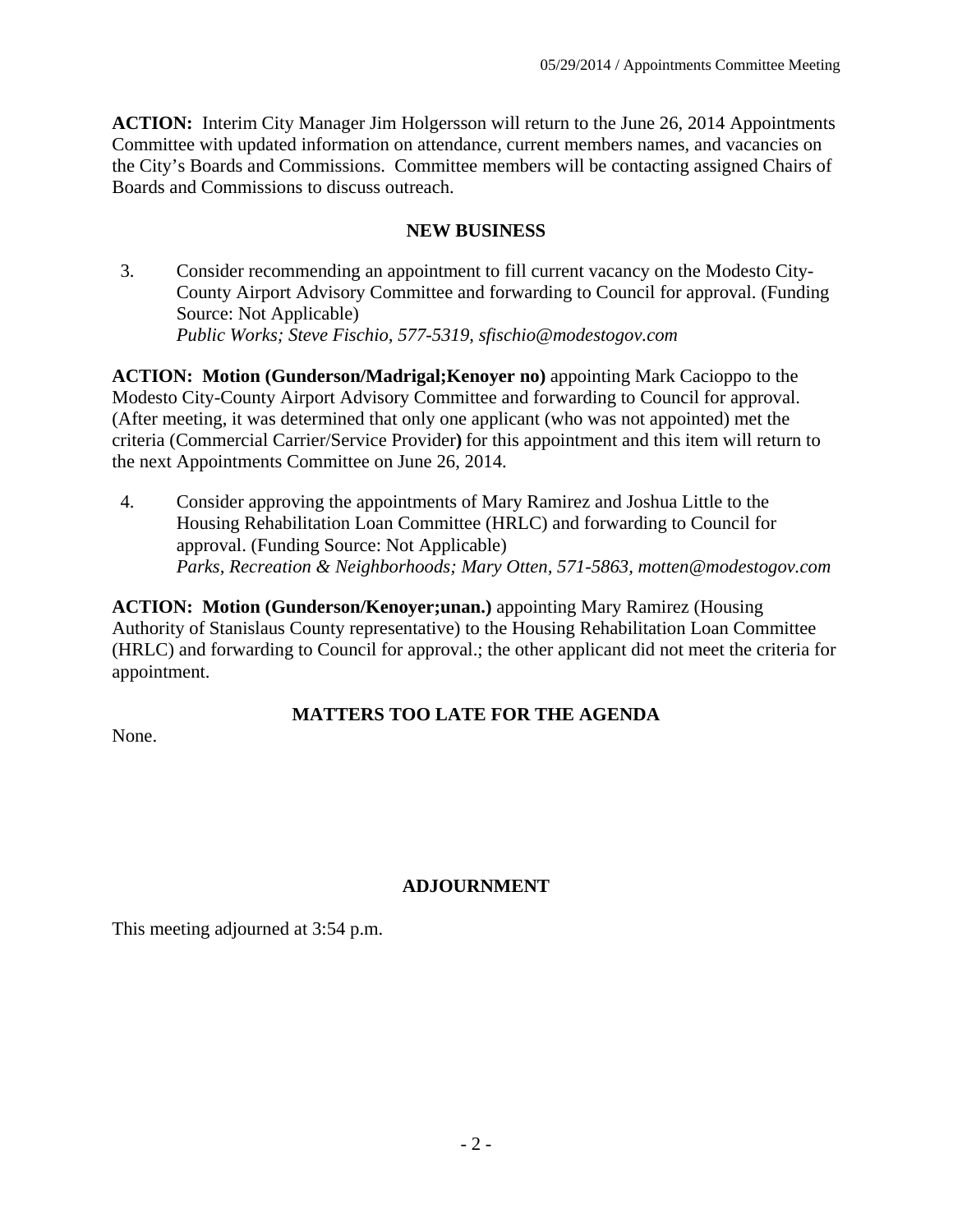## **MINUTES**

#### **City of Modesto ECONOMIC DEVELOPMENT COMMITTEE / COUNCIL WORKSHOP Second Floor, Room 2005 Tenth Street Place, 1010 10th Street Modesto, California**

#### **Monday June 02, 2014, at 5:00 p.m.**

Roll Call Present: Councilmembers Cogdill, Kenoyer, and Zoslocki

Absent: None

Also Present: Councilmember Madrigal

#### **PUBLIC COMMENTS**

None.

#### **NEW BUSINESS**

1. Consider discussion and direction on proposal for a commercial center/mini-storage facility at the southwest corner of Carpenter Road and Paradise Road. (Funding Source: Not Applicable)  *Community & Economic Development; Patrick Kelly, 577-5268, pkelly@modestogov.com* 

**ACTION: Motion (Zoslocki/Kenoyer;unan.)** directing staff to involve in the process developing a tax sharing agreement with the County, City Development Standards and Sewer and Water.

The Committee also further directed staff to include a clause in the agreement that addresses alternative requirements if the proposed development site is taken out of the General Plan and also directed staff to bring this item back to the Committee for approval of the agreement.

#### **MATTERS TOO LATE FOR THE AGENDA**

None.

#### **ADJOURNMENT**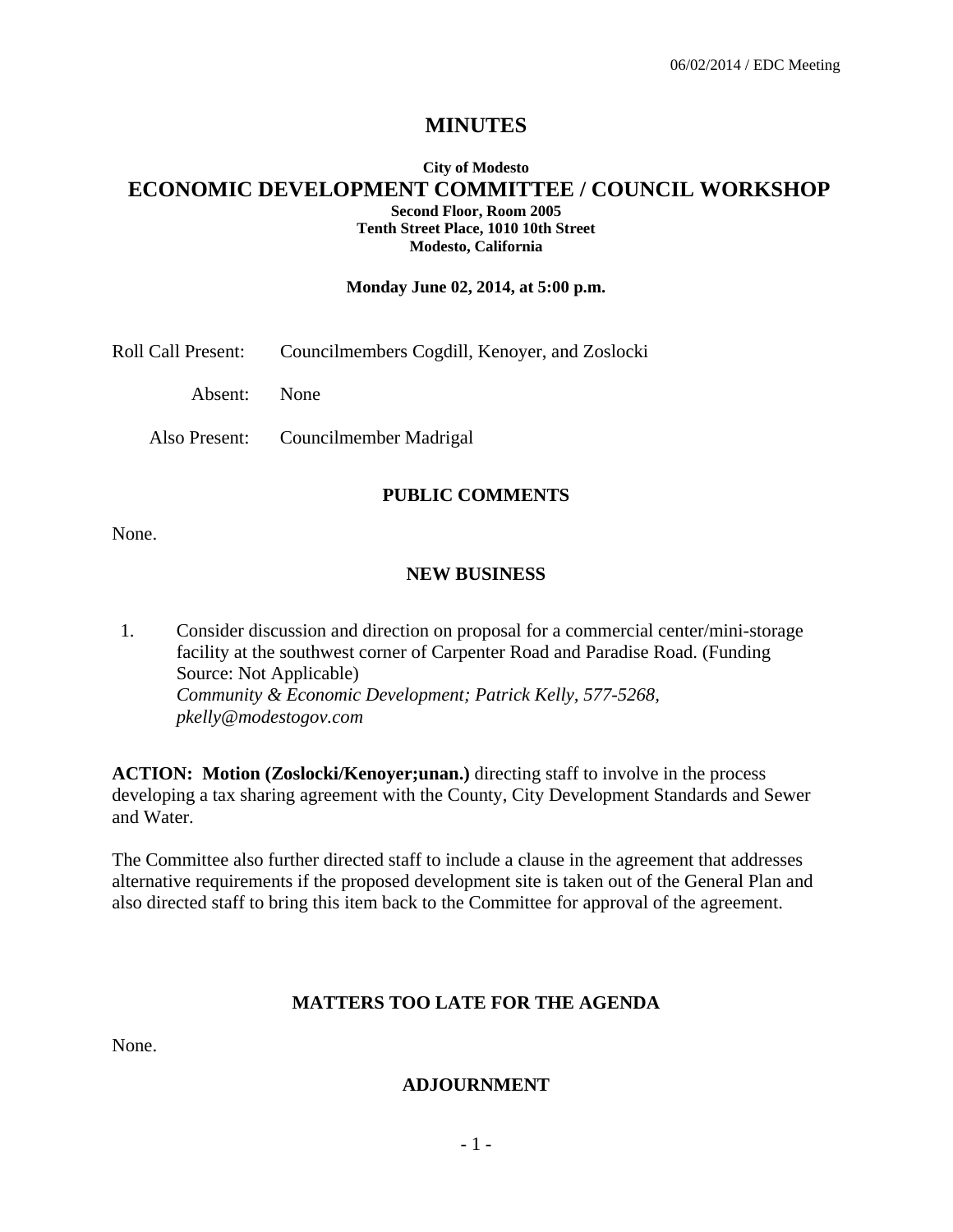This meeting was adjourned at 5:44 p.m.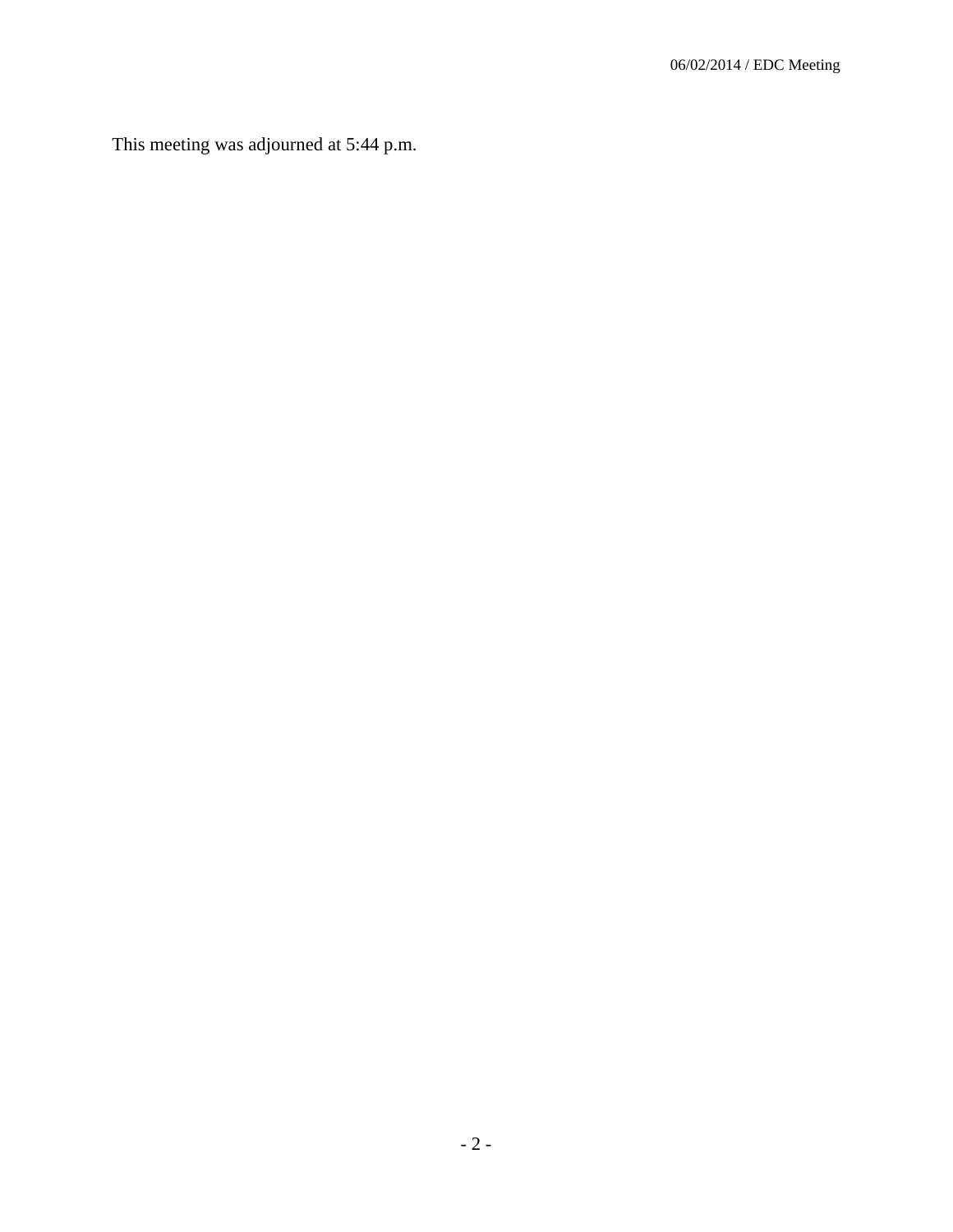# **MINUTES**

## City of Modesto  **CITY COUNCIL MEETING Chambers, Basement Level Tenth Street Place, 1010 10th Street Modesto, California Tuesday June 03, 2014, at 5:30 p.m.**

Roll Call – Present: Councilmembers Cogdill, Gunderson, Kenoyer, Lopez, Madrigal, Zoslocki, Mayor Marsh Absent: None

Pledge of Allegiance to the Flag

Invocation: Pastor Jeff Norman

City Clerk's Announcements: Item 6 hearing continued to June 10, 2014 Council meeting

Declaration of Conflicts of Interest: None

Reports from Closed Session: City Attorney Lindgren reported on Closed Session matter

## **ACKNOWLEDGEMENTS AND PRESENTATIONS**

1. Presentation of Proclamation to the Society for Handicapped Children and Adults proclaiming June 2014 As Disability Awareness Month. (Funding Source: Not Applicable)  *City Council; Kathy Espinoza, 571-5597, kespinoza@modestogov.com* 

**ACTION:** Mayor Marsh presented a Proclamation to Lynn Quijada-Vaughan, Society for Disabilities, proclaiming June 2014 as Disability Awareness Month.

#### **PUBLIC COMMENT PERIOD**

- Ray Pefferini spoke regarding trees in Modesto.
- Ali Alebari spoke regarding taxi cab services in Modesto; illegal cabs (Uber and Lyft Cars) are dangerous to public.
- Lani Turner spoke regarding the Beckwith Dakota Triangle and Wood Colony.
- Mark Bomboy spoke regarding curbs and gutters on Kurt Avenue and delivered a Petition to the Council.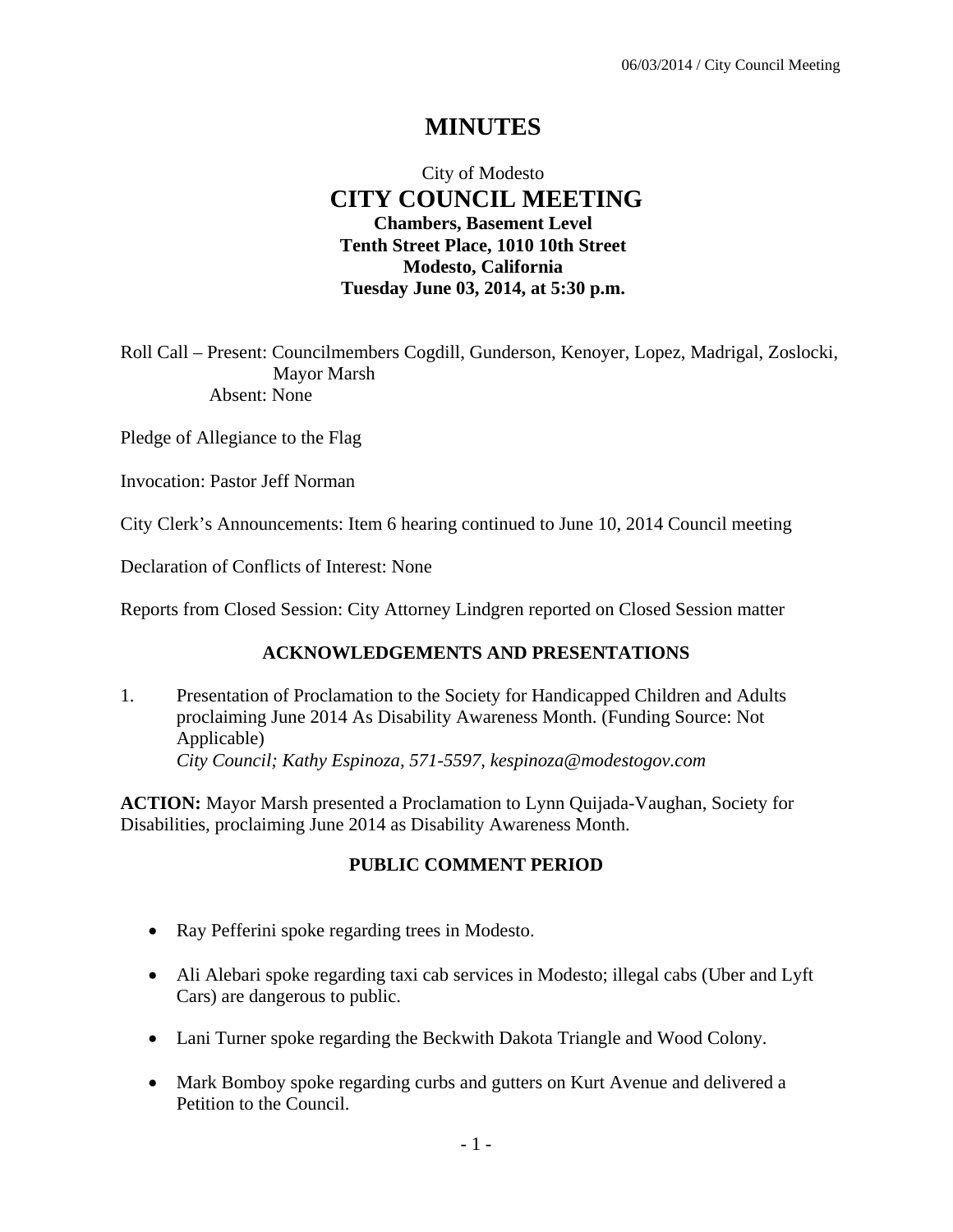- Lena Alldredge spoke regarding Wood Colony.
- Nevada Terpstra spoke regarding the Master EIR and Wood Colony.
- Lisa Dovichi Braden spoke regarding Wood Colony and graffiti.
- Loretta Carhart spoke regarding dogs and roller skating on tennis courts.
- Sebastian Jones spoke regarding car wash tokens.
- Todd Heinrich spoke regarding Wood Colony.
- A citizen requested neighborhood watch programs having access to City facilities at no cost.

#### **CONSENT ITEMS – ROLL CALL VOTE REQUIRED ACTION CONSENT ITEMS: 2-5: (Lopez/Madrigal;unan.)**

## **CONSENT ITEMS**

An item may be removed from consent and discussed at the request of an audience member or Councilmember.

#### Consent

- 2. Consider approving the minutes from the May 27, 2014 Council Meeting. (Funding Source: Not Applicable)
	- Motion approving the minutes from the May 27, 2014 Council meeting. *City Council; Stephanie Lopez, 577-5396, slopez@modestogov.com*

**ACTION: Motion (Lopez/Madrigal; 7/0)** approving the minutes from the May 27, 2014 Council meeting.

## Consent

- 3. Consider appointing a voting delegate and alternates for the 2014 League of California Cities Annual Conference to be held in Los Angeles, CA on September 3-5, 2014. (Funding Source: Not Applicable)
	- Motion approving Mayor Garrad Marsh as a voting delegate and Councilmembers Tony Madrigal and Bill Zoslocki as alternates for the 2014 League of California Cities Annual Conference to be held in Los Angeles, CA on September 3-5, 2014. *City Clerk; Stephanie Lopez, 577-5396, slopez@modestogov.com*

**ACTION: Motion (Lopez/Madrigal; 7/0)** approving Mayor Garrad Marsh as a voting delegate and Councilmembers Tony Madrigal and Bill Zoslocki as alternates for the 2014 League of California Cities Annual Conference to be held in Los Angeles, CA on September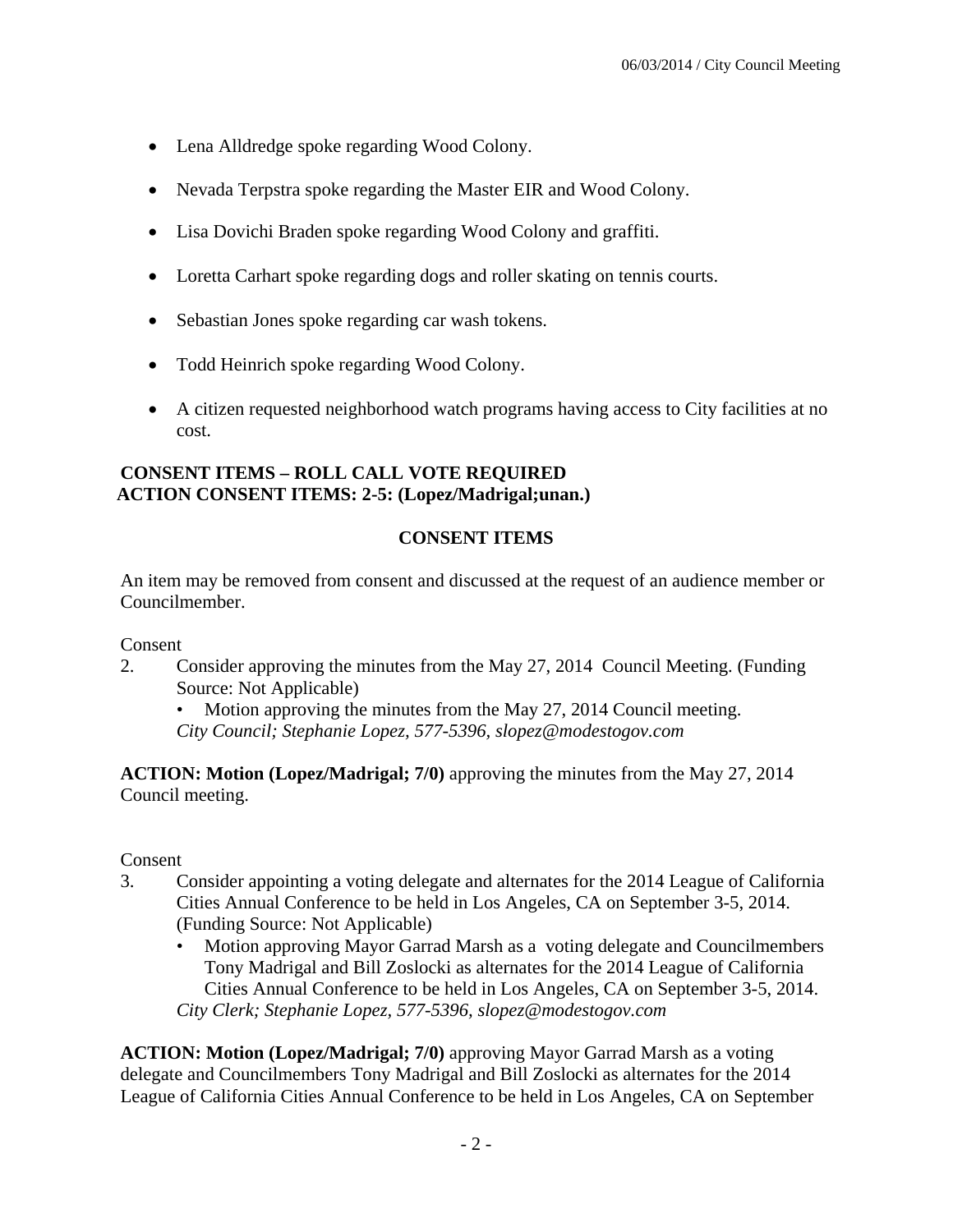3-5, 2014.

Consent

- 4. Consider approving the proposal by  $E \& J$  Gallo Winery to construct a traffic signal on State Highway 132 (Yosemite Boulevard) at Morton Boulevard. (Funding Source: Surface Transportation Fund - Traffic Operations )
	- Resolution approving the proposal by  $E \& J$  Gallo Winery to construct a traffic signal on State Highway 132 (Yosemite Boulevard) at Morton Boulevard in the City of Modesto.

*Community & Economic Development; Jeffrey Barnes, 577-5468, jbarnes@modestogov.com* 

**ACTION: Resolution 2014-205 (Lopez/Madrigal; 7/0)** approving the proposal by E & J Gallo Winery to construct a traffic signal on State Highway 132 (Yosemite Boulevard) at Morton Boulevard in the City of Modesto.

Consent

- 5. Consider approving Stanislaus Multi-Cultural Community Health Coalition West Modesto/King Kennedy Neighborhood Collaborative certification as a Community-Based Development Organization (CBDO). (Funding Source: Community Development Block Grant (CDBG) Program)
	- Resolution authorizing Stanislaus Multi-Cultural Community Health Coalition West Modesto/King Kennedy Neighborhood Collaborative certification as a Community-Based Development Organization (CBDO).

*Parks, Recreation & Neighborhoods; Hugo Ramirez, 577-5368, HRamirez@modestogov.com* 

**ACTION: Resolution 2014-206 (Lopez/Madrigal; 7/0)** authorizing Stanislaus Multi-Cultural Community Health Coalition – West Modesto/King Kennedy Neighborhood Collaborative certification as a Community-Based Development Organization (CBDO).

## **COUNCIL COMMENTS & REPORTS**

Councilmember Madrigal spoke regarding LAFCO meeting approving sewer services in the Parklawn Neighborhood, a Child Safety Seat event last weekend, and the Latino Community Roundtable backpack drive.

## **CITY MANAGER COMMENTS & REPORTS**

None.

*Councilmember Lopez left meeting at 6:15 p.m.* 

## **HEARINGS**

*Published in the Modesto Bee on May 18, 2014; continued to June 10, 2014 Council Meeting; Councilmember Lopez absent*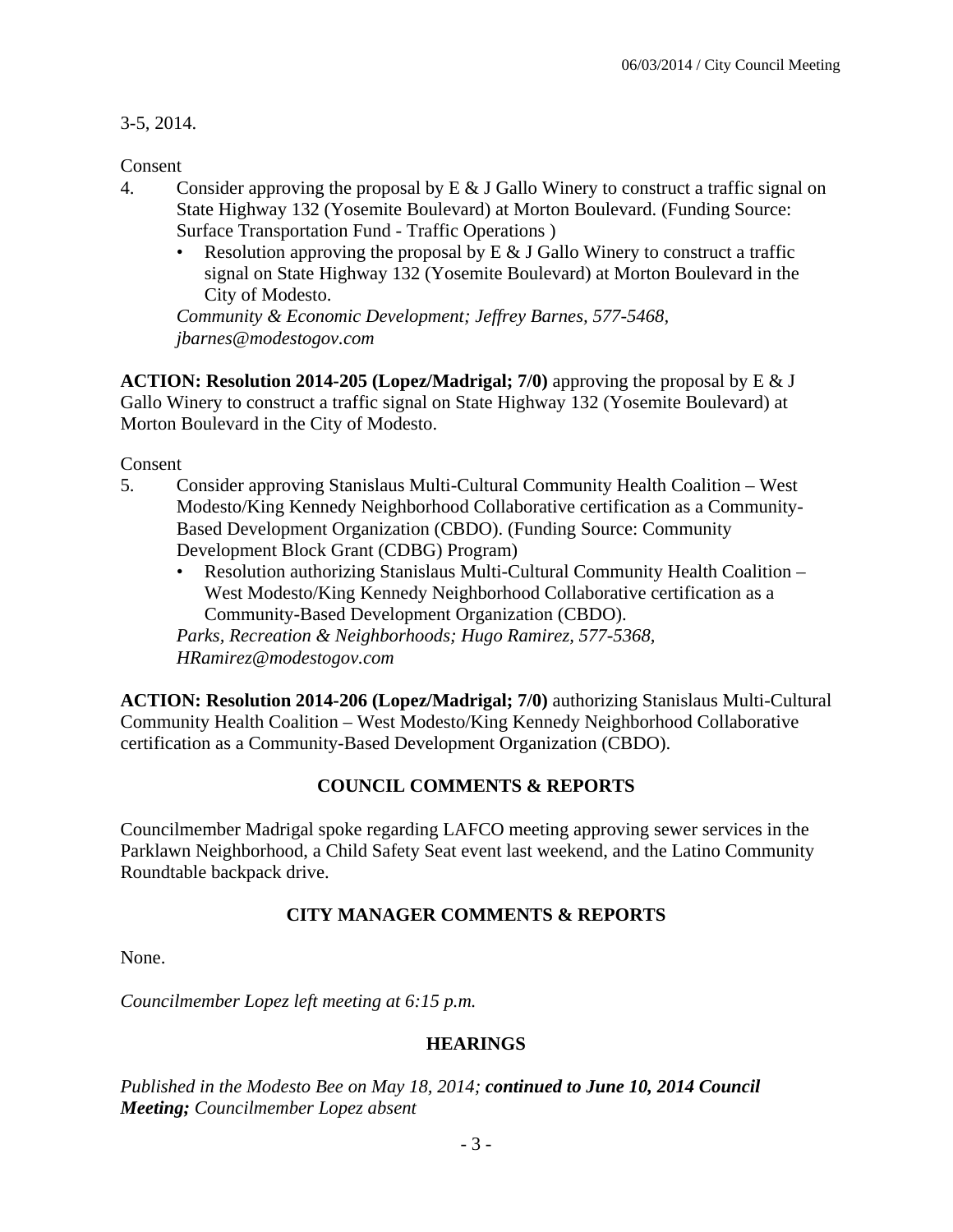6. Hearing to consider a contract under the California Legislation 4217.10 - 4217.18 regarding thermal or electrical energy conservation services. - CONTINUED TO JUNE 10, 2014 COUNCIL MEETING (Funding Source: Not Applicable)  *Finance; Mark Averell, 577-5405, maverell@modestogov.com* 

**ACTION:** This hearing was continued to the June 10, 2014 Council meeting.

*Published in the Modesto Bee on May 17 and May 23, 2014; Councilmember Lopez absent* 

- 7. Hearing to consider approving adjustments to the maximum rate schedule for City residential, commercial, and industrial solid waste collection services, to become effective July 1, 2014, and rescinding Resolution No. 2013-225. (Funding Source: Not Applicable.)
	- Resolution approving adjustments to the maximum rate schedule for City residential, commercial, and industrial solid waste collection services, to become effective July 1, 2014 and rescinding Resolution No. 2013-225. *Parks, Recreation & Neighborhoods; Jocelyn Reed, 577-5492, jreed@modestogov.com*

**ACTION: Resolution 2014-207 (Kenoyer/Gunderson; 6/0; Lopez absent)** approving adjustments to the maximum rate schedule for City residential, commercial, and industrial solid waste collection services, to become effective July 1, 2014 and rescinding Resolution No. 2013-225.

*Published in the Modesto Bee on May 17 and May 23, 2014; Councilmember Lopez absent* 

- 8. Hearing to consider approving implementation of an administrative fee to allow for cost recovery of local processing costs related to Carry Concealed Weapon Permits, pursuant to Penal Code Section 26190. (Funding Source: General Fund)
	- Resolution approving implementation of an administrative fee to allow for cost recovery of local processing costs related to Carry Concealed Weapon Permits, pursuant to Penal Code Section 26190.

*Police; Joel Broumas, 572-9821, BroumasJ@Modestopd.com* 

**ACTION: Resolution 2014-208 (Zoslocki/Cogdill; 6/0; Lopez absent)** approving implementation of an administrative fee to allow for cost recovery of local processing costs related to Carry Concealed Weapon Permits, pursuant to Penal Code Section 26190.

## *Published in the Modesto Bee on May 23, 2014; Councilmember Lopez absent*

- 9. Hearing to consider approving: (i) the application of HB Medi-Cal Transportation Services to operate as a non-emergency medical transport service in the City of Modesto; and (ii) the application of Central One Mobility to operate as a nonemergency medical transport service in the City of Modesto. (Funding Source: General Fund Revenue)
	- Resolution authorizing the issuance of a permit to HB Medi-Cal Transportation Services, Inc. for non-emergency medical transport in the City of Modesto.
	- Resolution authorizing the issuance of a permit to Central One Mobility for nonemergency medical transport in the City of Modesto.

*Police; Rick Armendariz, 342-6142, armendarizr@modestopd.com*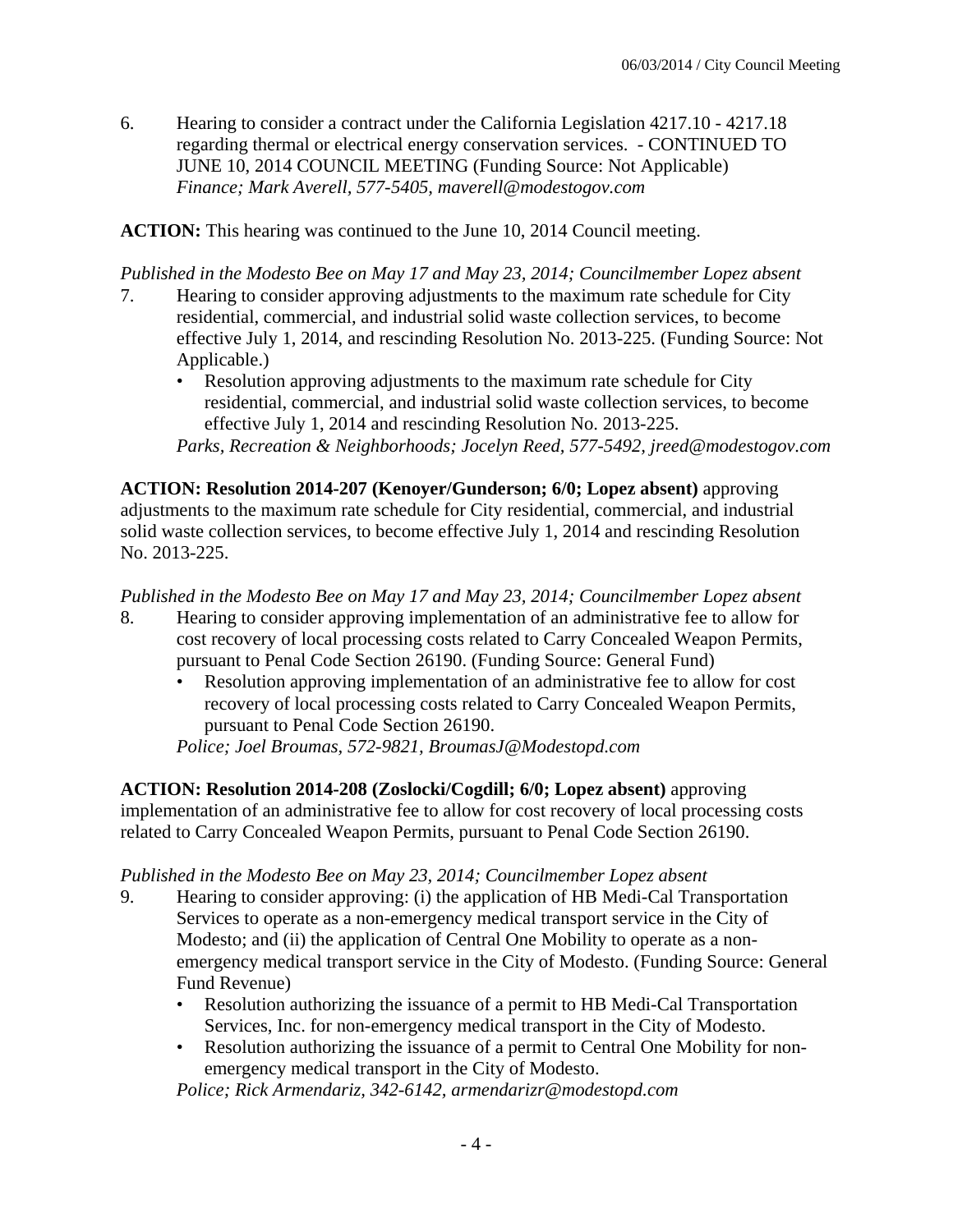**ACTION: Resolution 2014-209 (Gunderson/Kenoyer; 6/0; Lopez absent)** authorizing the issuance of a permit to HB Medi-Cal Transportation Services, Inc. for non-emergency medical transport in the City of Modesto.

**ACTION: Resolution 2014-210 (Gunderson/Kenoyer; 6/0; Lopez absent)** authorizing the issuance of a permit to Central One Mobility for non-emergency medical transport in the City of Modesto.

## **NEW BUSINESS**

#### *Councilmember Lopez absent*

- 10. Consider: (i) approving the plans and specifications for the Briggsmore Avenue Rehabilitation Project, accepting the bid, and approving a contract with George Reed, Inc., of Modesto, California in the amount of \$1,429,802; and (ii) amending the Fiscal Year 2013-2014 Capital Improvement Program budget by transferring \$50,000 from Local Transportation Funds into the project to fund construction, contingency, construction administration, and engineering support during construction. (Total estimated cost for the construction portion of the project is \$1,744,358.) (Funding Source: Capital Grants and Local Transportation Funds)
	- Resolution approving the plans and specifications for the Briggsmore Avenue Rehabilitation Project, accepting the bid, and approving a contract with George Reed, Inc., of Modesto, California in the amount of \$1,429,802, and authorizing the City Manager, or his designee, to execute the contract.
	- Resolution amending the Fiscal Year 2013-2014 Capital Improvement Program budget in the amount of \$50,000 to be transferred into the project from Local Transportation Funds in order to fully fund construction, contingency, construction administration, and engineering support during construction for the Briggsmore Avenue Rehabilitation Project.

*Community & Economic Development; Phillip Soares, 575-5258, psoares@modestogov.com* 

**ACTION: Resolution 2014-211 (Zoslocki/Gunderson; 6/0; Lopez absent)** approving the plans and specifications for the Briggsmore Avenue Rehabilitation Project, accepting the bid, and approving a contract with George Reed, Inc., of Modesto, California in the amount of \$1,429,802, and authorizing the City Manager, or his designee, to execute the contract.

**ACTION: Resolution 2014-212 (Zoslocki/Gunderson; 6/0; Lopez absent)** amending the Fiscal Year 2013-2014 Capital Improvement Program budget in the amount of \$50,000 to be transferred into the project from Local Transportation Funds in order to fully fund construction, contingency, construction administration, and engineering support during construction for the Briggsmore Avenue Rehabilitation Project.

## *Councilmember Lopez absent*

11. Consider authorizing a three-year extension of the irrevocable direct pay Letter of Credit supporting the Water Refunding Revenue Certificates of Participation, Series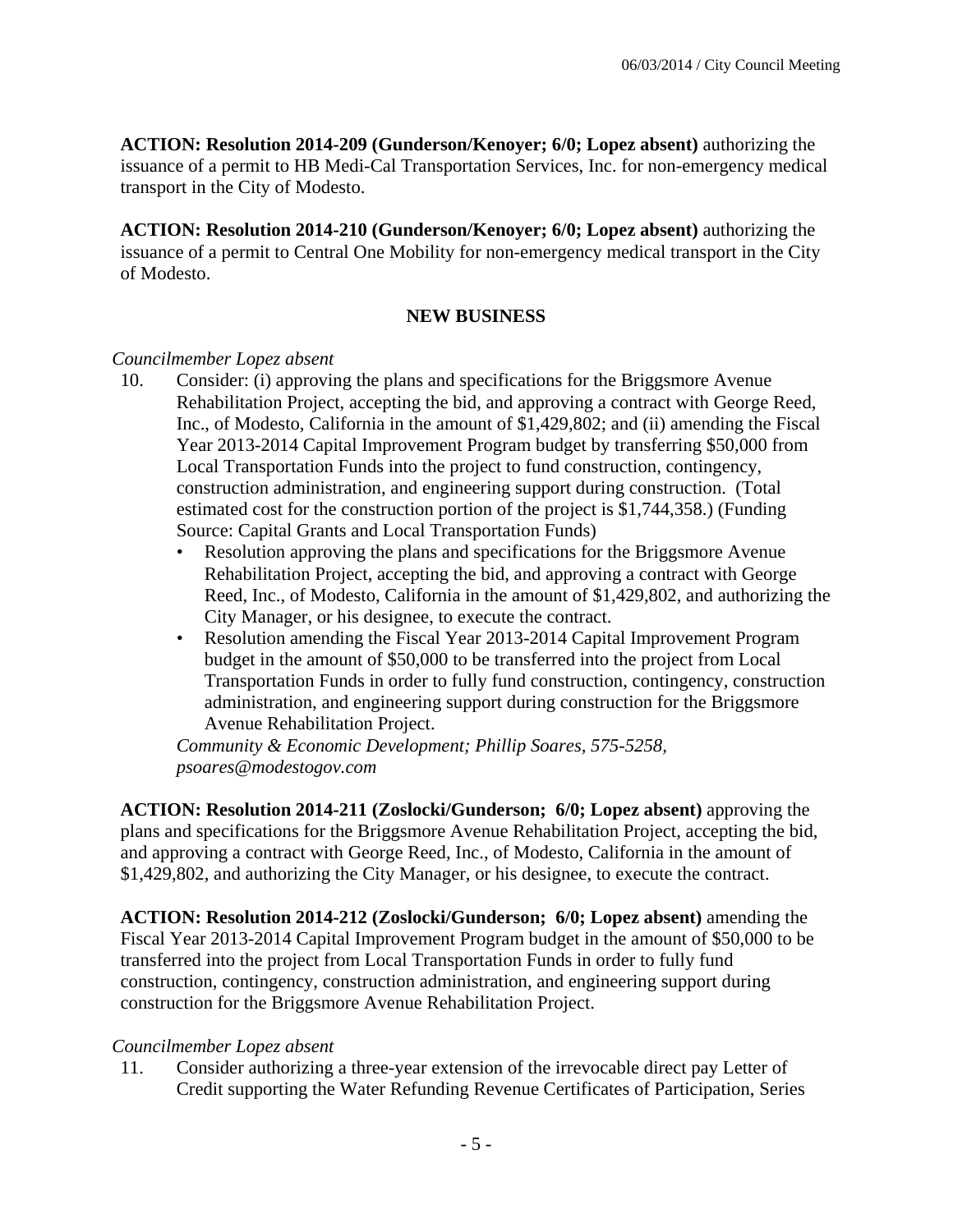2008 (Bonds). (Funding Source: Water Fund)

Resolution approving a three-year extension of the irrevocable direct pay Letter of Credit (LOC) supporting the Water Refunding Revenue Certificates of Participation, Series 2008A (Water Bonds); amendment to the amended and restated reimbursement agreement among JP Morgan, the City of Modesto and Modesto Public Financing authority; amendment to fee letter; and a supplement to official statement; and authorizing certain other related actions. *Finance; Gloriette Genereux, 577-5371, ggenereux@modestogov.com* 

**ACTION: Resolution 2014-213 (Zoslocki/Gunderson; 6/0; Lopez absent)** approving a three-year extension of the irrevocable direct pay Letter of Credit (LOC) supporting the Water Refunding Revenue Certificates of Participation, Series 2008A (Water Bonds); amendment to the amended and restated reimbursement agreement among JP Morgan, the City of Modesto and Modesto Public Financing authority; amendment to fee letter; and a supplement to official statement; and authorizing certain other related actions.

## **MATTERS TOO LATE FOR THE AGENDA**

None.

## **ADJOURNMENT**

This meeting was adjourned at 6:45 p.m.

## **CLOSED SESSION**

*Closed Session Matter Heard Prior to Meeting*

## **CONFERENCE WITH LEGAL COUNSEL - EXISTING LITIGATION One Case (Pursuant to Section 54956.9(a) of the Government Code)**

Name of case(s): Maria Garcia v. City of Modesto California Workers Compensation Appeals Board Nos. ADJ8214400 and ADJ8739432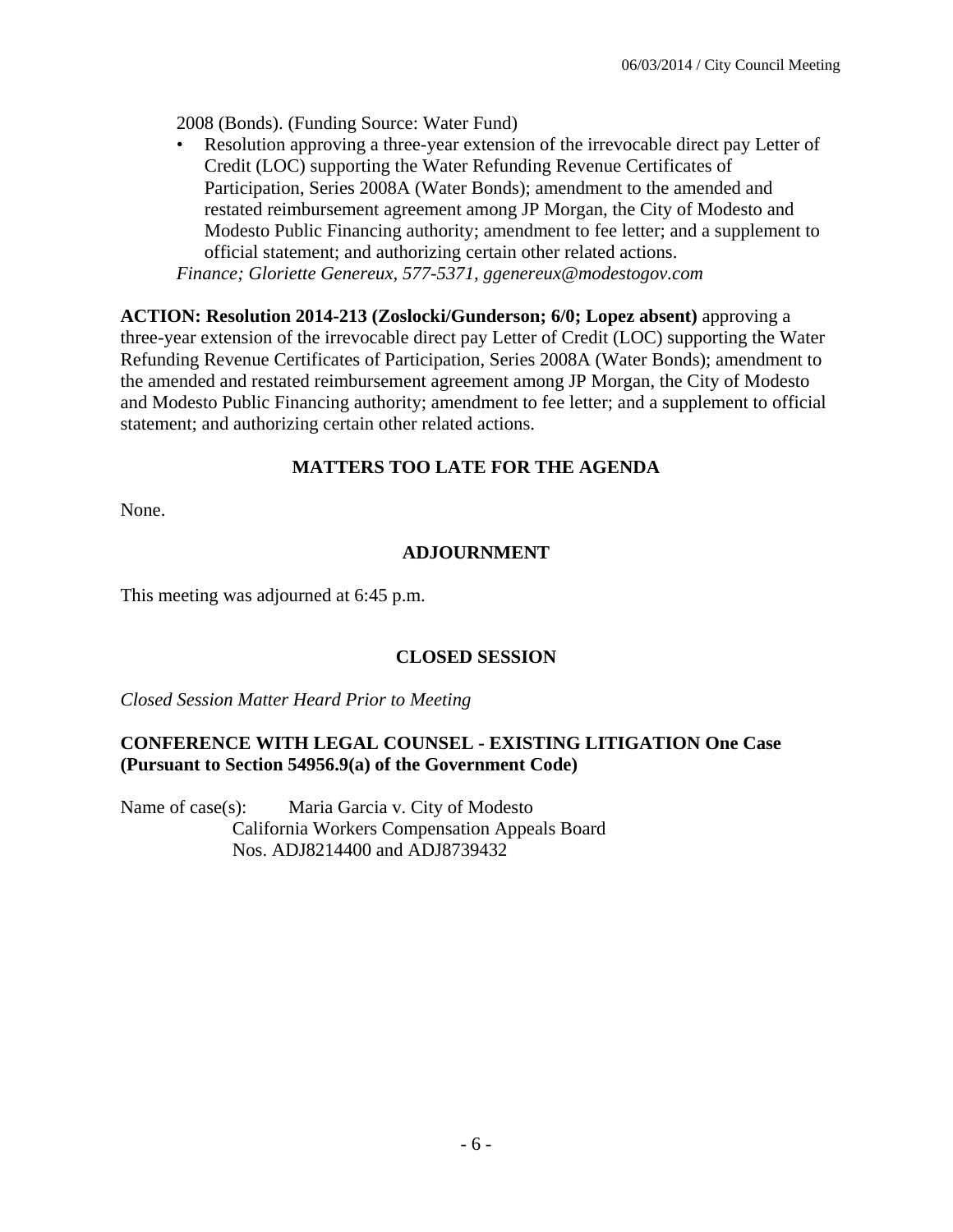# **MINUTES**

## City of Modesto  **CITY COUNCIL MEETING Chambers, Basement Level Tenth Street Place, 1010 10th Street Modesto, California Tuesday June 10, 2014, at 5:30 p.m.**

Roll Call – Present: Councilmembers Cogdill, Gunderson, Kenoyer, Lopez, Madrigal, Zoslocki, Mayor Marsh Absent: None

Pledge of Allegiance to the Flag

Invocation: Michael Douglass, Advancing Vibrant Communities

City Clerk's Announcements: Item 10 - to be heard after Acknowledgments and Presentations

Declaration of Conflicts of Interest: Item 8 - Cogdill and Zoslocki miscellaneous CIP conflicts

Reports from Closed Session: None

## **ACKNOWLEDGEMENTS AND PRESENTATIONS**

1. Presentation of Proclamation to the SOS Club proclaiming June 21, 2014 as Olympic Day in the City of Modesto. (Funding Source: Not Applicable)  *City Council; Kathy Espinoza, 571-5597, kespinoza@modestogov.com* 

**ACTION:** Mayor Marsh presented a Proclamation to the SOS Club proclaiming June 21, 2014 as Olympic Day in the City of Modesto.

## **PUBLIC COMMENT PERIOD**

- Louisa Bryant spoke regarding water conservation at StoneyBrook Apartments; she provided pictures to Council regarding overwatering; she was referred to Steve Fischio, Public Works Department.
- Ron Hurst spoke regarding young educated people and keeping them in Modesto; he would like more culture in Modesto to bring jobs.
- Marshal Riddle has ideas for keeping young educated people in Modesto and introduced some projects to create nightlife and entertainment scene such as First Fridays; Mayor Marsh referred Messrs. Hurst and Riddle to Safety & Communities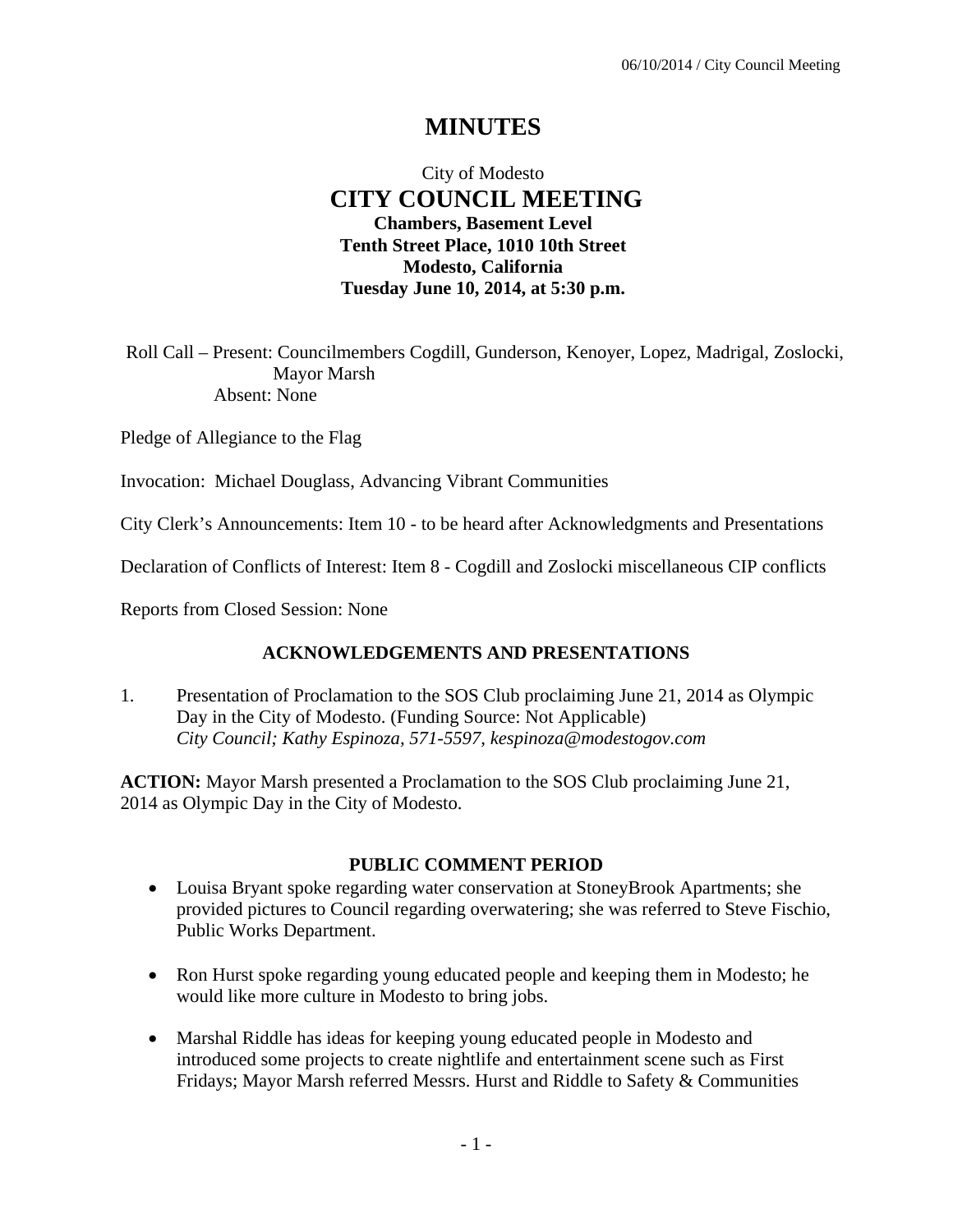Committee and Economic Development Committee.

- Keith Jakobs spoke regarding emergency dispatch services in Modesto.
- Dave Geer gave a progress report for Citizens of Stanislaus County against Common Core.
- Dave Pratt spoke regarding issues brought before Council.

## **CONSENT ITEMS – ROLL CALL VOTE REQUIRED ACTION CONSENT ITEMS 2-6: (Lopez/Zoslocki; unan.)**

## **CONSENT ITEMS**

An item may be removed from consent and discussed at the request of an audience member or Councilmember.

Consent

2. Consider approving the minutes from the June 3, 2014 Council Meeting. (Funding Source: Not Applicable)

• Motion approving the minutes from the June 3, 2014 Council meeting. *City Council; Stephanie Lopez, 577-5396, slopez@modestogov.com* 

**ACTION: Motion (Lopez/Zoslocki; 7/0)** approving the minutes from the June 3, 2014 Council meeting.

Consent

3. Consider accepting the Monthly Investment Report for March 2014. (Funding Source: Not Applicable)

• Motion accepting the Monthly Investment Report for March 2014.

*Finance; Gloria Garza, 575-5219, ggarza@modestogov.com* 

**ACTION: Motion (Lopez/Zoslocki; 7/0)** accepting the Monthly Investment Report for March 2014.

## Consent

- 4. Consider authorizing: (i) the sole source procurement for the purchase of a 3D laser scanner, hardware, software, accessories, training, and support costs, to produce 3D color images in digital format to recreate major traffic collisions, crime scenes, and to assist the Modesto Police Department in preparation for disaster recovery, to FARO Technologies, Inc., Lake Mary, FL, for an estimated total cost of \$79,846; and (ii) amending the adopted 2013/2014 Operating Budget. (Funding Source: Traffic Safety Fund)
	- Resolution authorizing the award of a sole source procurement for the purchase of a 3D laser scanner, hardware, software, accessories, training, support costs, and twoyear extended warranty for hardware and calibration costs, to produce 3D color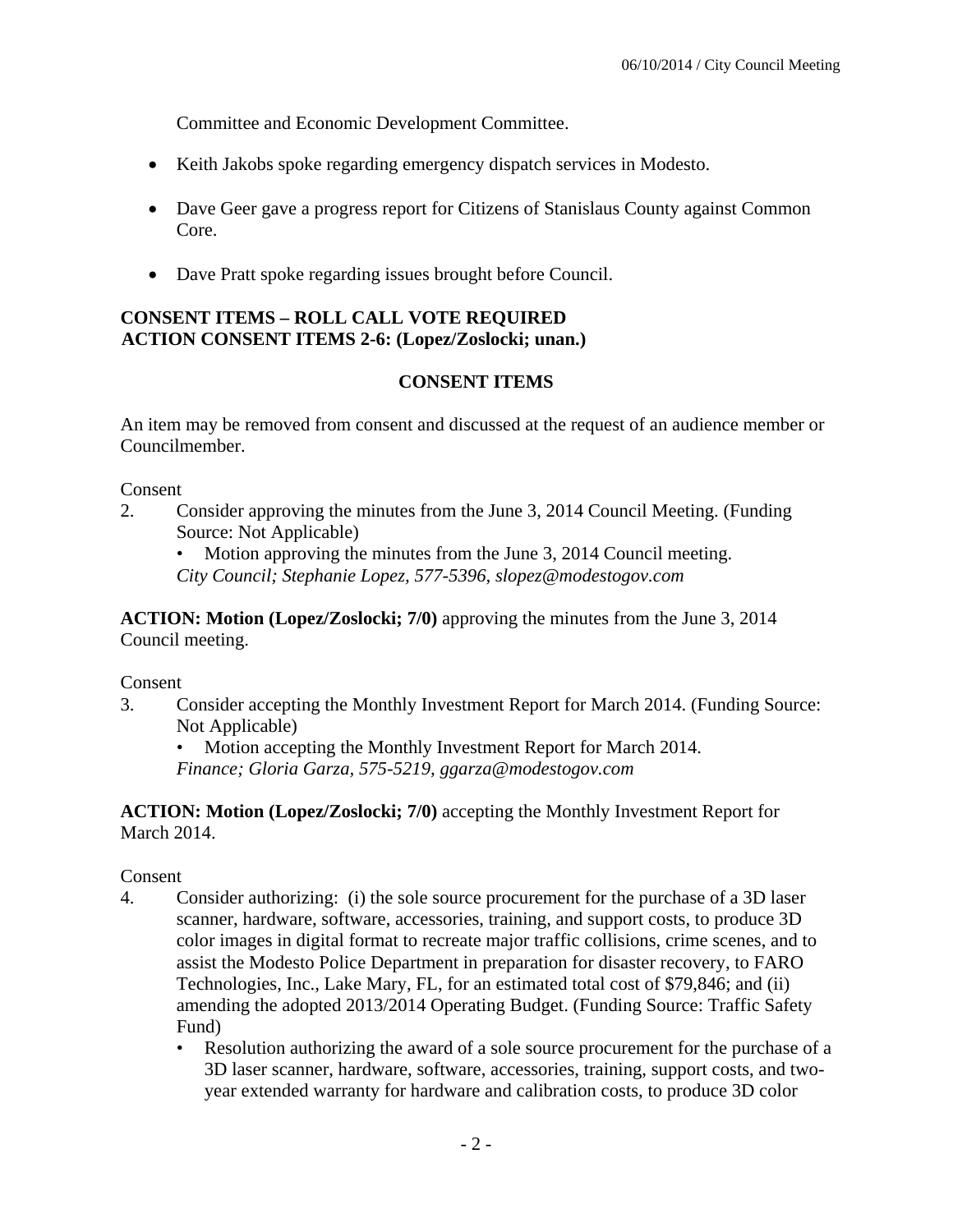images in digital format to recreate major traffic collisions, crime scenes, and to assist the Modesto Police Department in preparation for disaster recovery, to FARO Technologies, Inc., Lake Mary, FL; and authorizing the Purchasing Manager, or his designee, to issue a purchase order for an estimated total of \$79,846.

• Resolution amending the adopted 2013/2014 Operating Budget to transfer existing appropriations of an estimated total amount of \$79,846 for the purchase of a 3D laser scanner, hardware, software, accessories, training, support costs, and two-year extended warranty for hardware and calibration costs, to produce 3D color images in digital format to recreate major traffic collision scenes, crime scenes, and to assist the Modesto Police Department in preparation for disaster recovery; and authorizing the Director of Finance, or her designee, to execute the necessary steps to implement the provisions of this resolution.

*Police; Craig Gundlach, 342-9129, gundlachc@modestopd.com* 

**ACTION: Resolution 2014-214 (Lopez/Zoslocki; 7/0)** authorizing the award of a sole source procurement for the purchase of a 3D laser scanner, hardware, software, accessories, training, support costs, and two-year extended warranty for hardware and calibration costs, to produce 3D color images in digital format to recreate major traffic collisions, crime scenes, and to assist the Modesto Police Department in preparation for disaster recovery, to FARO Technologies, Inc., Lake Mary, FL; and authorizing the Purchasing Manager, or his designee, to issue a purchase order for an estimated total of \$79,846.

**ACTION: Resolution 2014-215 (Lopez/Zoslocki; 7/0)** amending the adopted 2013/2014 Operating Budget to transfer existing appropriations of an estimated total amount of \$79,846 for the purchase of a 3D laser scanner, hardware, software, accessories, training, support costs, and two-year extended warranty for hardware and calibration costs, to produce 3D color images in digital format to recreate major traffic collision scenes, crime scenes, and to assist the Modesto Police Department in preparation for disaster recovery; and authorizing the Director of Finance, or her designee, to execute the necessary steps to implement the provisions of this resolution.

## Consent

- 5. Consider approving an amended agreement with Kimley-Horn and Associates, Inc. to provide design and planning services for an Airport Storm water Infrastructure Master Plan in an amount not to exceed \$261,315. (Funding Source: Federal Grant Funds/Passenger Facility Charges)
	- Resolution approving an amended agreement with Kimley-Horn and Associates to provide design and planning services for an Airport Storm Water Infrastructure Master Plan for the Modesto City-County Airport not to exceed \$261,315. *Public Works; Steve Fischio, 577-5319, sfischio@modestogov.com*

**ACTION: Resolution 2014-216 (Lopez/Zoslocki; 7/0)** approving an amended agreement with Kimley-Horn and Associates to provide design and planning services for an Airport Storm Water Infrastructure Master Plan for the Modesto City-County Airport not to exceed \$261,315.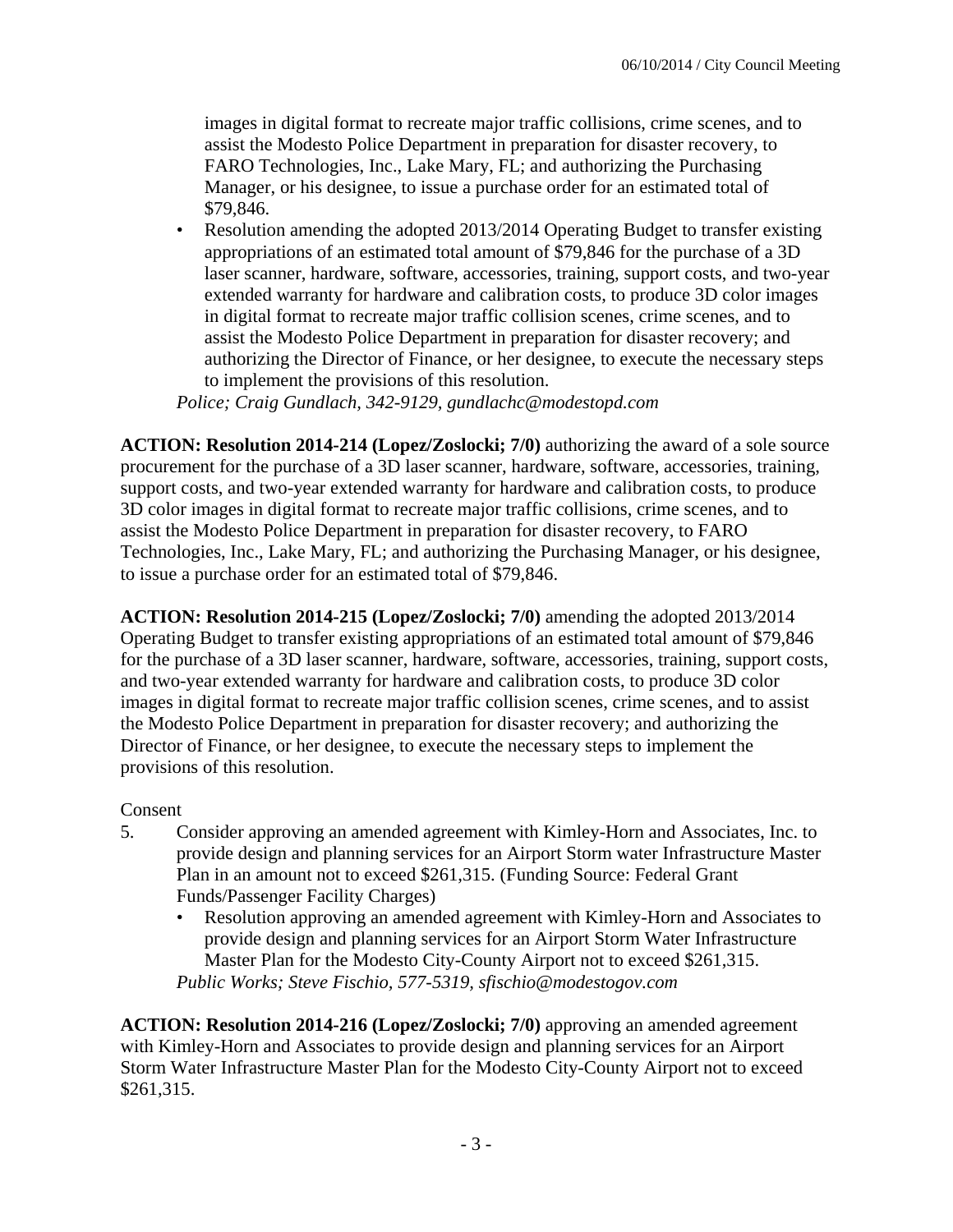Consent

- 6. Consider approving: (i) a right-of-way dedication by the City of Modesto on behalf of the public for streets, public use, and right-of-way; and (ii) a Grant of Easement to Modesto Irrigation District. (Funding Source: Not Applicable)
	- Resolution approving a Right-of-Way Dedication on behalf of the public by the City of Modesto for dedication of an 824 square-foot portion of a city-owned parcel located at 629 Second Street (APN 103-022-001), for the intersection of G Street and Sierra Drive adjacent to Block Z, and authorizing the City Manager, or his designee, to execute the Right-of-Way Dedication and all related documents.
	- Resolution authorizing the City Manager, or his designee, to sign the Certificate of Acceptance for the Right-of-Way Dedication on behalf of the public of a portion of a city-owned parcel (APN 103-022-001) to be used for the intersection of G Street and Sierra Drive.
	- Resolution approving a Grant of Easement to Modesto Irrigation District for a 20 foot wide, 1,737 square feet portion of a city-owned parcel, located at 629 Second Street (APN 103-022-001), and authorizing the City Manager, or his designee, to execute the Grant of Easement and all related documents.

*Utility Planning and Projects; Jon Yuriar, 577-5399, jyuriar@modestogov.com* 

**ACTION: Resolution 2014-217 (Lopez/Zoslocki; 7/0)** approving a Right-of-Way Dedication on behalf of the public by the City of Modesto for dedication of an 824 square-foot portion of a city-owned parcel located at 629 Second Street (APN 103-022-001), for the intersection of G Street and Sierra Drive adjacent to Block Z, and authorizing the City Manager, or his designee, to execute the Right-of-Way Dedication and all related documents.

**ACTION: Resolution 2014-218 (Lopez/Zoslocki; 7/0)** authorizing the City Manager, or his designee, to sign the Certificate of Acceptance for the Right-of-Way Dedication on behalf of the public of a portion of a city-owned parcel (APN 103-022-001) to be used for the intersection of G Street and Sierra Drive.

**ACTION: Resolution 2014-219 (Lopez/Zoslocki; 7/0)** approving a Grant of Easement to Modesto Irrigation District for a 20-foot wide, 1,737 square feet portion of a city-owned parcel, located at 629 Second Street (APN 103-022-001), and authorizing the City Manager, or his designee, to execute the Grant of Easement and all related documents.

## **COUNCIL COMMENTS & REPORTS**

Councilmember Madrigal spoke regarding presentations by Information Technology for wi-fi in downtown Modesto.

## **CITY MANAGER COMMENTS & REPORTS**

None.

## **HEARINGS**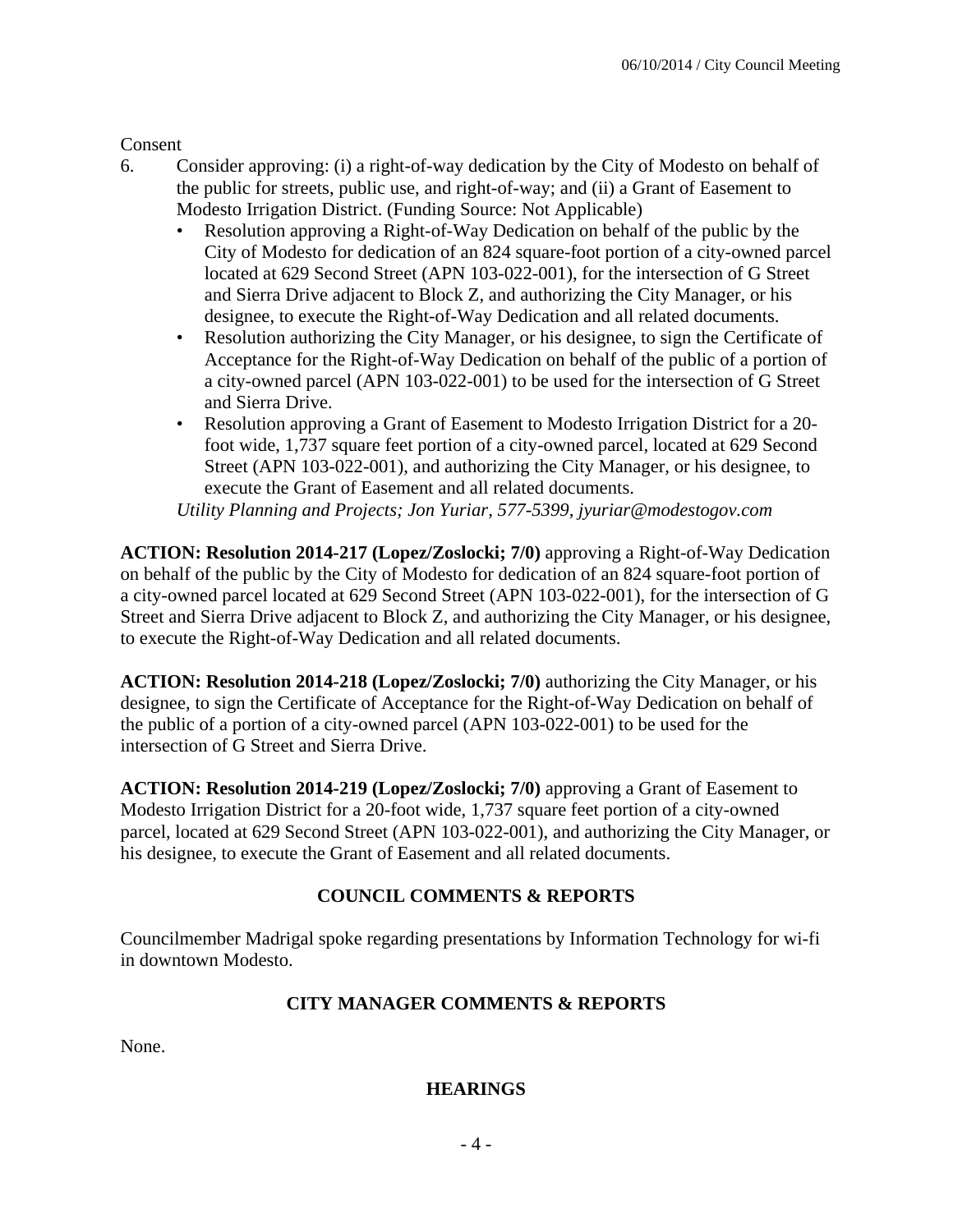*Published in the Modesto Bee on May 18, 2014; Continued from the June 3, 2014 Council meeting.* 

- 7. Hearing to consider approval of a Clean Energy Project Performance Contracting Agreement with Siemens Industry Inc., Hayward, CA for a total estimated cost of \$8,411,006 and authorize the City Manager or his designee to execute the agreement. (Funding Source: Not Applicable)
	- Resolution approving a Clean Energy Project Performance Contracting Agreement (PCA) with Siemens Industry Inc., Hayward, CA for a total estimated cost of \$ 8,411,006 and authorizing the City Manager or his designee to execute the agreement.

*Finance; Mark Averell, 577-5405, markaverell@modestogov.com* 

**ACTION: Resolution 2014-220 (Cogdill/Madrigal; 6/1; Zoslocki no)** approving a Clean Energy Project Performance Contracting Agreement (PCA) with Siemens Industry Inc., Hayward, CA for a total estimated cost of \$ 8,411,006 and authorizing the City Manager or his designee to execute the agreement.

*Recess at 8:23 p.m. Reconvened at 8:35 p.m.* 

## *Published in the Modesto Bee on May 24, 2014*

- 8. Hearing to consider the Proposed Fiscal Year 2014-2015 Operating Budget and Capital Improvement Program for the City of Modesto. (Funding Source: Various)
	- Motion introducing an Ordinance approving the FY 2014-2015 Proposed Operating Budget and Capital Improvement Program Budget for the City of Modesto.
	- Resolution approving the Budget Goals and Budget Principles as outlined in the Mayor's Budget Message and recommended by the Finance Committee as part of the Fiscal Year 2014-2015 budget development process.
	- Resolution amending the FY 2014-2015 City of Modesto Position Allocation to modify the position allocation as part of the addendum as shown in Exhibit 5. *Finance; Steve Christensen, 577-5390, schristensen@modestogov.com*

## **ACTION: Motion (Madrigal/Lopez; 6/0; Codgill absent due to conflict of interest)**

approving the FY 2014-2015 Proposed Operating Budget and Capital Improvement Program Budget for the City of Modesto.

- Upgrade Traffic Signals 2010
- F Street Trunk

## **ACTION: Motion (Lopez/Gunderson; 6/0; Zoslocki absent due to conflict of interest)**

approving the FY 2014-2015 Proposed Operating Budget and Capital Improvement Program Budget for the City of Modesto.

2011-2012 Sanitary Sewer Replacement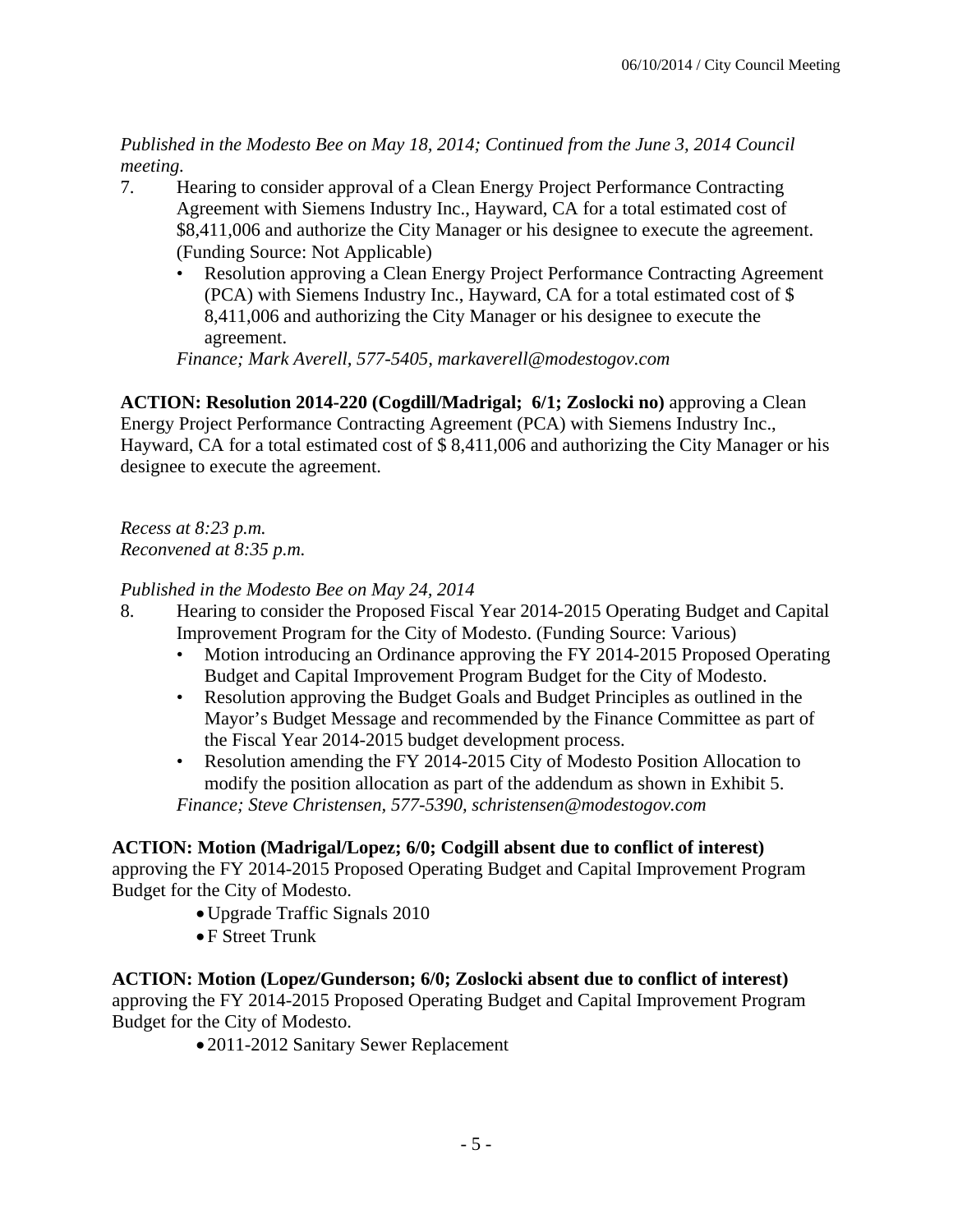**ACTION: Motion (Cogdill/Gunderson;7/0)** introducing **Ordinance No. 3604-C.S.** approving the FY 2014-2015 Proposed Operating Budget and Capital Improvement Program Budget for the City of Modesto.

**ACTION: Resolution 2014-221 (Cogdill/Gunderson;7/0)** approving the Budget Goals and Budget Principles as outlined in the Mayor's Budget Message and recommended by the Finance Committee as part of the Fiscal Year 2014-2015 budget development process.

**ACTION: Resolution 2014-222 (Cogdill/Gunderson; 7/0)** amending the FY 2014-2015 City of Modesto Position Allocation to modify the position allocation as part of the addendum as shown in Exhibit 5.

## **NEW BUSINESS**

- 9. Consider approving the organizational restructure of the City of Modesto and an amendment to the Modesto Municipal Code amending various classifications. (Funding Source: All Funds)
	- Motion approving the organizational restructure of the City of Modesto.
	- Resolution rescinding Resolution No. 2013-185.
	- Resolution amending the Classification Plan for the City of Modesto to create the classification of Director of Administrative Services, Operations Manager, Recreation and Neighborhoods Services Manager, Engineering Division Manager, MRFA Finance Manager; to amend the job specification for Business Development Manager and change the title to Business Center Manager; to amend the job specification for Budget and Financial Analysis Manager and change the title to Budget Manager; and to restore and amend the job specification for Police Records Manager and change the title to Police Civilian Manager.
	- Resolution amending Exhibit "A" of Resolution No. 2014-39 to revise the Class Range Table for Executive Management to add Director of Administrative Services to salary range 1425.
	- Resolution amending Exhibit "A" of Resolution No. 2013-220 to revise the Class Range Table for Represented Management and Confidential Non-Sworn Classes.
	- Resolution amending Exhibit "A" of Resolution No. 2013-221 to revise the Class Range Table for Unrepresented Management and Confidential Non-Sworn Classes to add Human Resources Manager to salary range 2444; add Budget Manager to salary range 2450.
	- Resolution approving a new Class Range Table and Salary Schedule for Sworn Executive Management as set forth in Exhibit "A" attached hereto effective July 1, 2014.
	- Resolution amending the Position Allocation for Fiscal Year 14/15 as adopted in the operating budget.
	- Motion introducing and waiving the first reading of an Ordinance amending Chapter 3, entitled "Administrative Departments," of Title 2, entitled "Administration," of the Modesto Municipal Code.
	- Resolution approving a severance package which includes severance pay, health benefits, employee assistance program, and interview leave for employees subject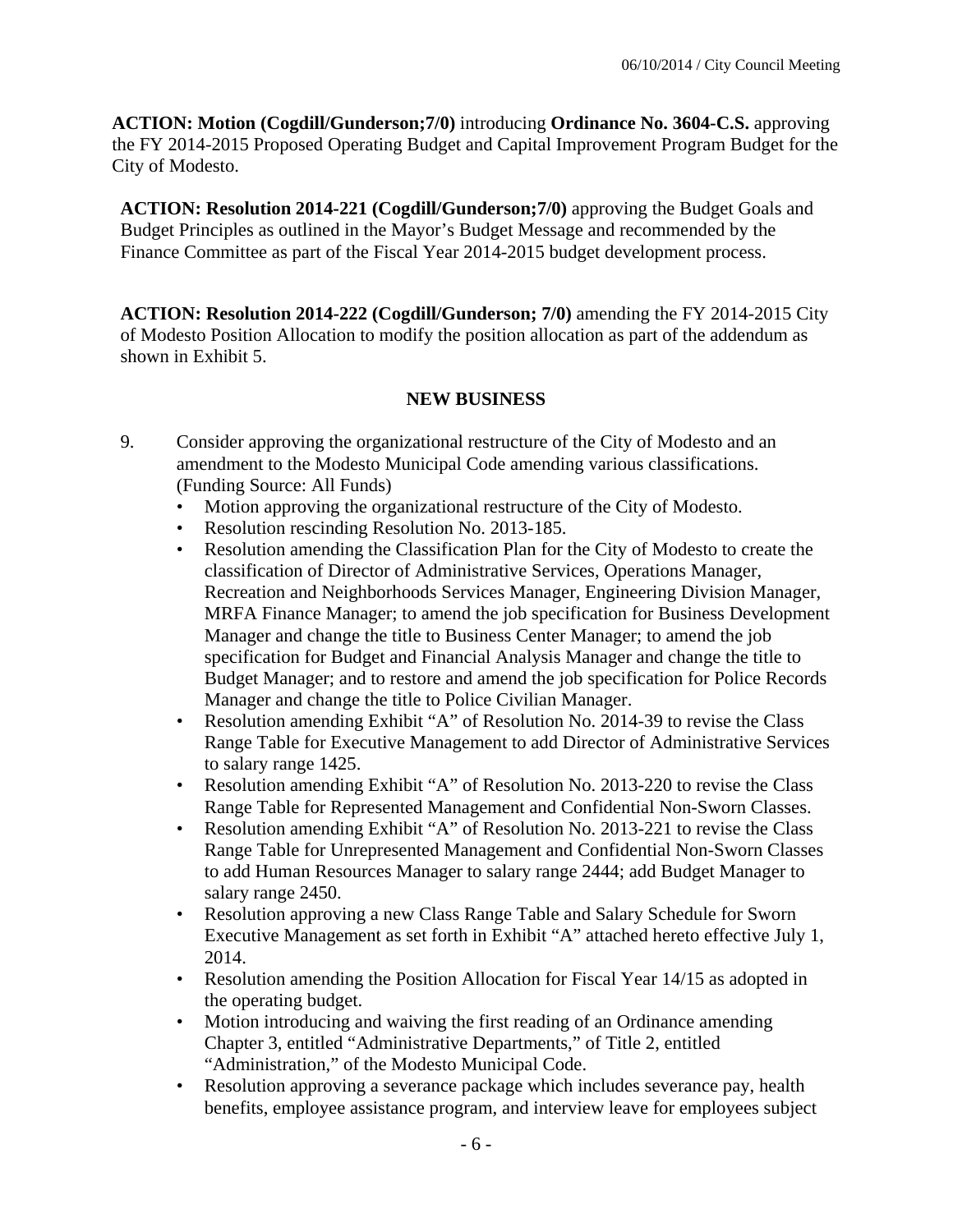to layoff due to an authorized reduction in force. *Human Resources; Joe Lopez, 571-5126, joelopez@modestogov.com* 

**ACTION: Motion (Zoslocki/Gunderson; 6/1; Lopez no)** approving the organizational restructure of the City of Modesto.

**ACTION: Resolution 2014-223 (Zoslocki/Gunderson; 6/1; Lopez no)** rescinding Resolution No. 2013-185.

**ACTION: Resolution 2014-224 (Zoslocki/Gunderson; 6/1; Lopez no)** amending the Classification Plan for the City of Modesto to create the classification of Director of Administrative Services, Operations Manager, Recreation and Neighborhoods Services Manager, Engineering Division Manager, MRFA Finance Manager; to amend the job specification for Business Development Manager and change the title to Business Center Manager; to amend the job specification for Budget and Financial Analysis Manager and change the title to Budget Manager; and to restore and amend the job specification for Police Records Manager and change the title to Police Civilian Manager.

**ACTION: Resolution 2014-225 (Zoslocki/Gunderson; 6/1; Lopez no)** amending Exhibit "A" of Resolution No. 2014-39 to revise the Class Range Table for Executive Management to add Director of Administrative Services to salary range 1425.

**ACTION: Resolution 2014-226 (Zoslocki/Gunderson; 6/1; Lopez no)** amending Exhibit "A" of Resolution No. 2013-220 to revise the Class Range Table for Represented Management and Confidential Non-Sworn Classes.

**ACTION: Resolution 2014-227 (Zoslocki/Gunderson; 6/1; Lopez no)** amending Exhibit "A" of Resolution No. 2013-221 to revise the Class Range Table for Unrepresented Management and Confidential Non-Sworn Classes to add Human Resources Manager to salary range 2444; add Budget Manager to salary range 2450.

**ACTION: Resolution 2014-228 (Zoslocki/Gunderson; 6/1; Lopez no)** approving a new Class Range Table and Salary Schedule for Sworn Executive Management as set forth in Exhibit "A" attached hereto effective July 1, 2014.

**ACTION: Resolution 2014-229 (Zoslocki/Gunderson; 6/1; Lopez no)** amending the Position Allocation for Fiscal Year 14/15 as adopted in the operating budget.

**ACTION: Motion (Zoslocki/Gunderson; 6/1; Lopez no)** introducing and waiving the first reading of an Ordinance No. 3605-C.S. amending Chapter 3, entitled "Administrative Departments," of Title 2, entitled "Administration," of the Modesto Municipal Code.

**ACTION: Resolution 2014-230 (Zoslocki/Gunderson; 6/1; Lopez no)** approving a severance package which includes severance pay, health benefits, employee assistance program, and interview leave for employees subject to layoff due to an authorized reduction in force.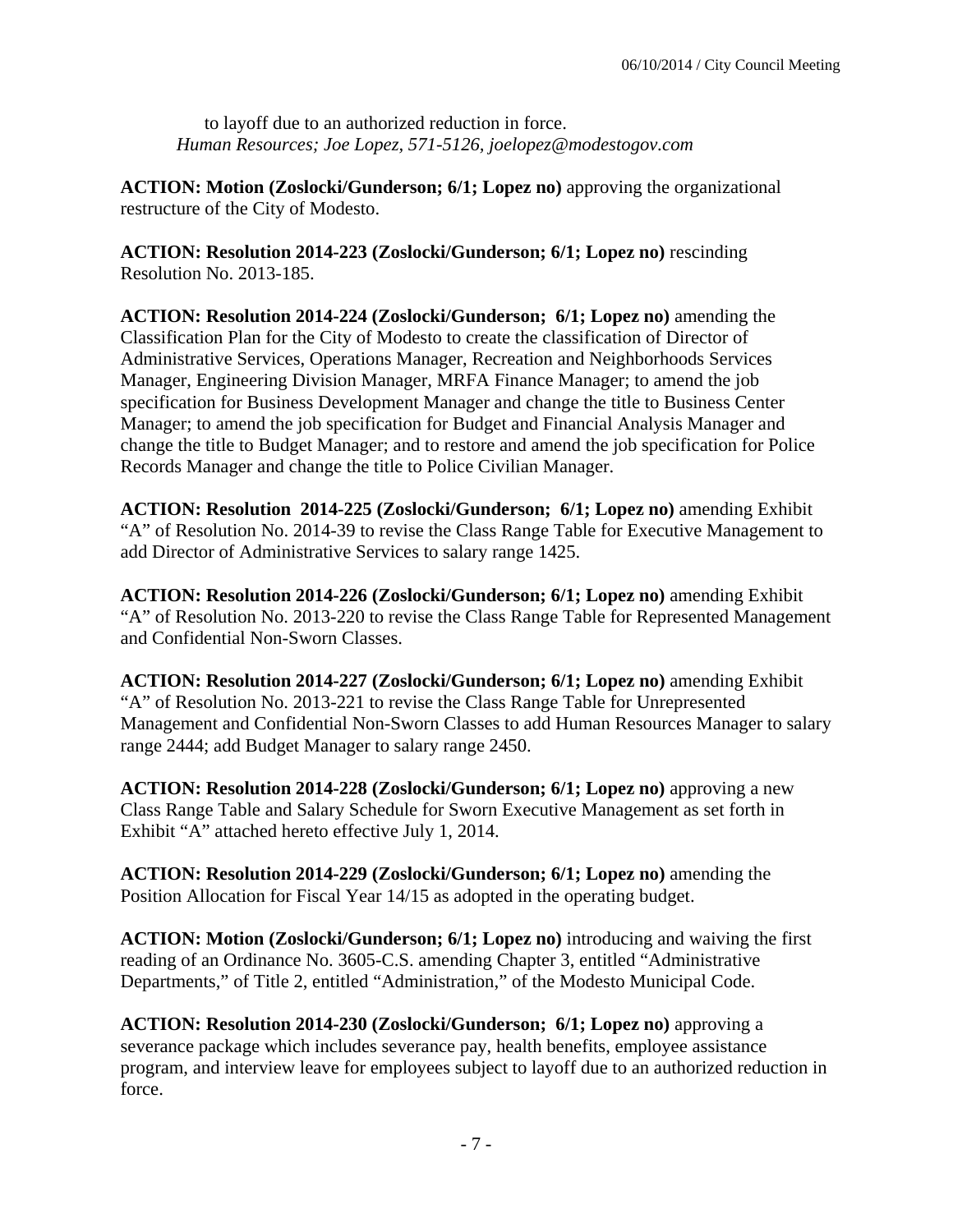## *Item 10 heard after Acknowledgments and Presentations*

- 10. Consider approving: (i) the termination of the Joint Powers Agreement of the Modesto Regional Fire Authority (MRFA); rescinding resolutions No. 2011-14 and 2011-15 and directing the City of Modesto Representative to support the dissolution of MRFA; (ii) a Memorandum of Understanding between City of Modesto, Salida Fire Protection District and County of Stanislaus; (iii) motion supporting a conceptual plan of transition to a broader based collaborative regional model for Stanislaus County Fire Service Boundary Drops and Shared Resources; (iv) a one-year agreement between the City of Modesto and the Salida Fire Protection District for Fire and Emergency Response Services; (v) a one-year service agreement between the County of Stanislaus and the City of Modesto for Interim Information Technology Services; (vi) an agreement between City of Modesto and County of Stanislaus regarding the use of County vehicles; (vii) an agreement between City of Modesto and County of Stanislaus to provide less than County-wide Fire Services. (Funding Source: General Fund)
	- Resolution approving the termination of the Joint Powers Agreement of the Modesto Regional Fire Authority (MRFA); rescinding Resolutions No. 2011-14 and No. 2011-15 and directing the City of Modesto Representative to support the dissolution of MRFA.
	- Resolution approving a Memorandum of Understanding between City of Modesto, Salida Fire Protection District and County of Stanislaus regarding the transition of fire and emergency services from the former Modesto Regional Fire Authority; and authorizing the City Manager or designee to execute the agreement.
	- Motion supporting a conceptual plan of transition to a broader based collaborative regional model for Stanislaus County Fire Service Boundary Drops and Shared Resources.
	- Resolution approving a one-year agreement between the City of Modesto and the Salida Fire Protection District for Fire and Emergency Response Services and directing the City Manager or designee to execute the agreement.
	- Resolution approving a one-year service agreement between the County of Stanislaus and the City of Modesto for Interim Information Technology Services and directing the City Manager or designee to execute the agreement.
	- Resolution approving an agreement between City of Modesto and County of Stanislaus regarding the use of County vehicles; and authorizing the City Manager or designee to execute the agreement; and authorizing the City Manager or designee to execute the agreement.
	- Resolution approving an agreement between City of Modesto and County of Stanislaus to provide less than County-wide Fire Services; and authorizing the City Manager or designee to execute the agreement.

*City Manager; Dee Williams-Ridley, 571-5809, dwilliams-ridley@modestogov.com* 

**ACTION: Resolution 2014-231 (Lopez/Madrigal; 7/0)** approving the termination of the Joint Powers Agreement of the Modesto Regional Fire Authority (MRFA); rescinding Resolutions No. 2011-14 and No. 2011-15 and directing the City of Modesto Representative to support the dissolution of MRFA.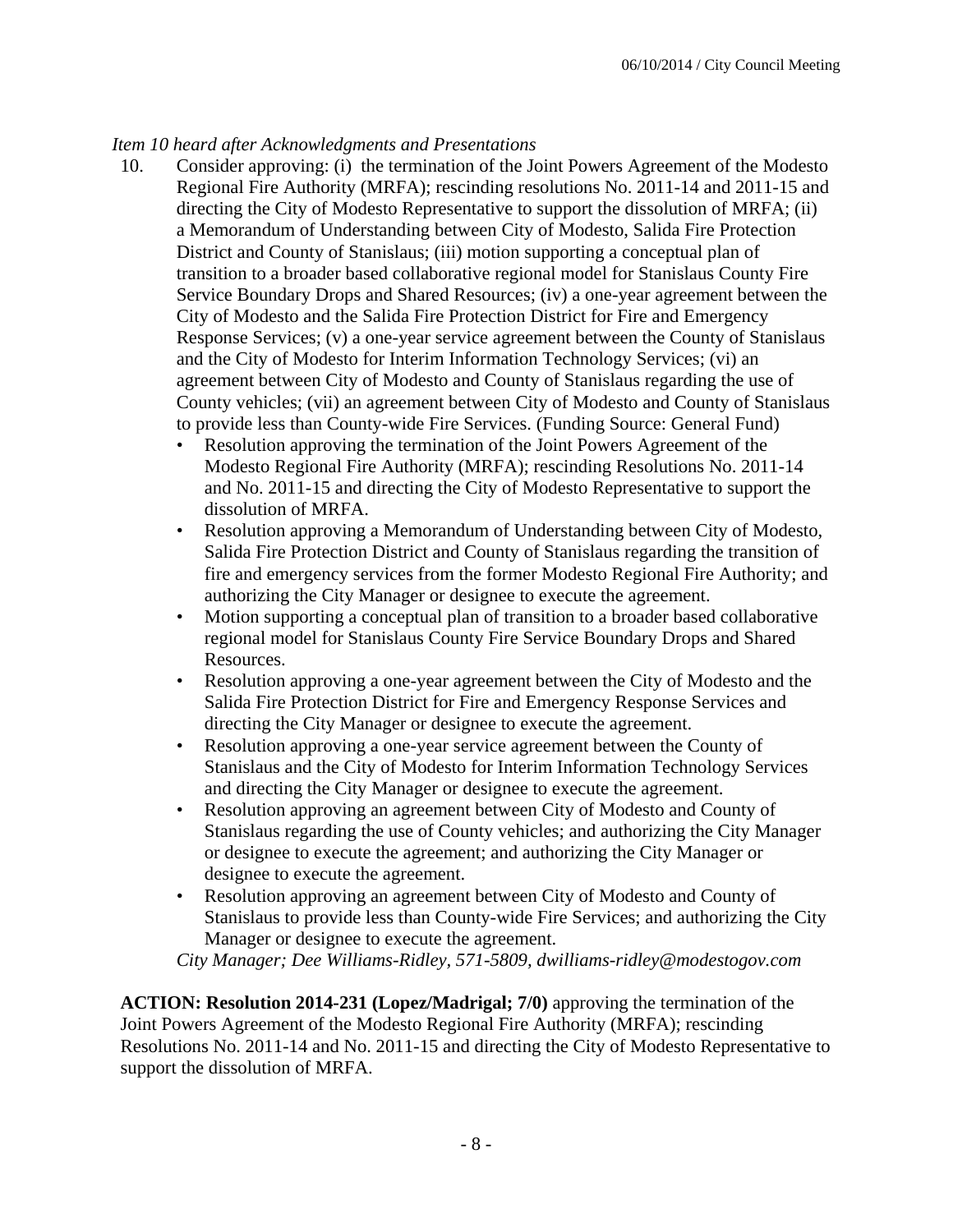**ACTION: Resolution 2014-232 (Lopez/Madrigal; 7/0)** approving a Memorandum of Understanding between City of Modesto, Salida Fire Protection District and County of Stanislaus regarding the transition of fire and emergency services from the former Modesto Regional Fire Authority; and authorizing the City Manager or designee to execute the agreement.

**ACTION: Motion (Lopez/Madrigal; 7/0)** supporting a conceptual plan of transition to a broader based collaborative regional model for Stanislaus County Fire Service Boundary Drops and Shared Resources.

**ACTION: Resolution 2014-233 (Lopez/Madrigal; 7/0)** approving a one-year agreement between the City of Modesto and the Salida Fire Protection District for Fire and Emergency Response Services and directing the City Manager or designee to execute the agreement.

**ACTION: Resolution 2014-234 (Lopez/Madrigal; 7/0)** approving a one-year service agreement between the County of Stanislaus and the City of Modesto for Interim Information Technology Services and directing the City Manager or designee to execute the agreement.

**ACTION: Resolution 2014-235 (Lopez/Madrigal; 7/0)** approving an agreement between City of Modesto and County of Stanislaus regarding the use of County vehicles; and authorizing the City Manager or designee to execute the agreement; and authorizing the City Manager or designee to execute the agreement.

**ACTION: Resolution 2014-236 (Lopez/Madrigal; 7/0)** approving an agreement between City of Modesto and County of Stanislaus to provide less than County-wide Fire Services; and authorizing the City Manager or designee to execute the agreement.

*Recessed at 6:17 p.m. Reconvened at 6:25 p.m.* 

- 11. Consider approving: (i) an agreement with Kimley-Horn and Associates, Inc. to provide design, construction and engineering services for various Airport FAA Grant Funded Projects in an amount not to exceed \$1,061,111.11; and (ii) amending the FY 2013-14 Multi-year budget to create Project 100824 for Airport Obstruction Removal and to amend the budget to appropriate \$78,500 from Airport Reserves to be transferred into the project for initial funding which will be reimbursed upon receipt of FAA Grant Funds. (Funding Source: Federal Grant Funds / Passenger Facility Charges)
	- Resolution approving an agreement with Kimley-Horn and Associates, Inc. (KHA) to provide design, construction and engineering services for various Airport FAA Grant Funded Projects in an amount not to exceed \$1,061,111.11.
	- Resolution amending the FY 2013-14 Multi-year budget to create Project 100824 for Airport Obstruction Removal and to amend the budget to appropriate \$78,500 from Airport Reserves to be transferred into the project for initial funding which will be reimbursed upon receipt of FAA Grant Funds.

*Public Works; Steve Fischio, 577-5319, sfischio@modestogov.com*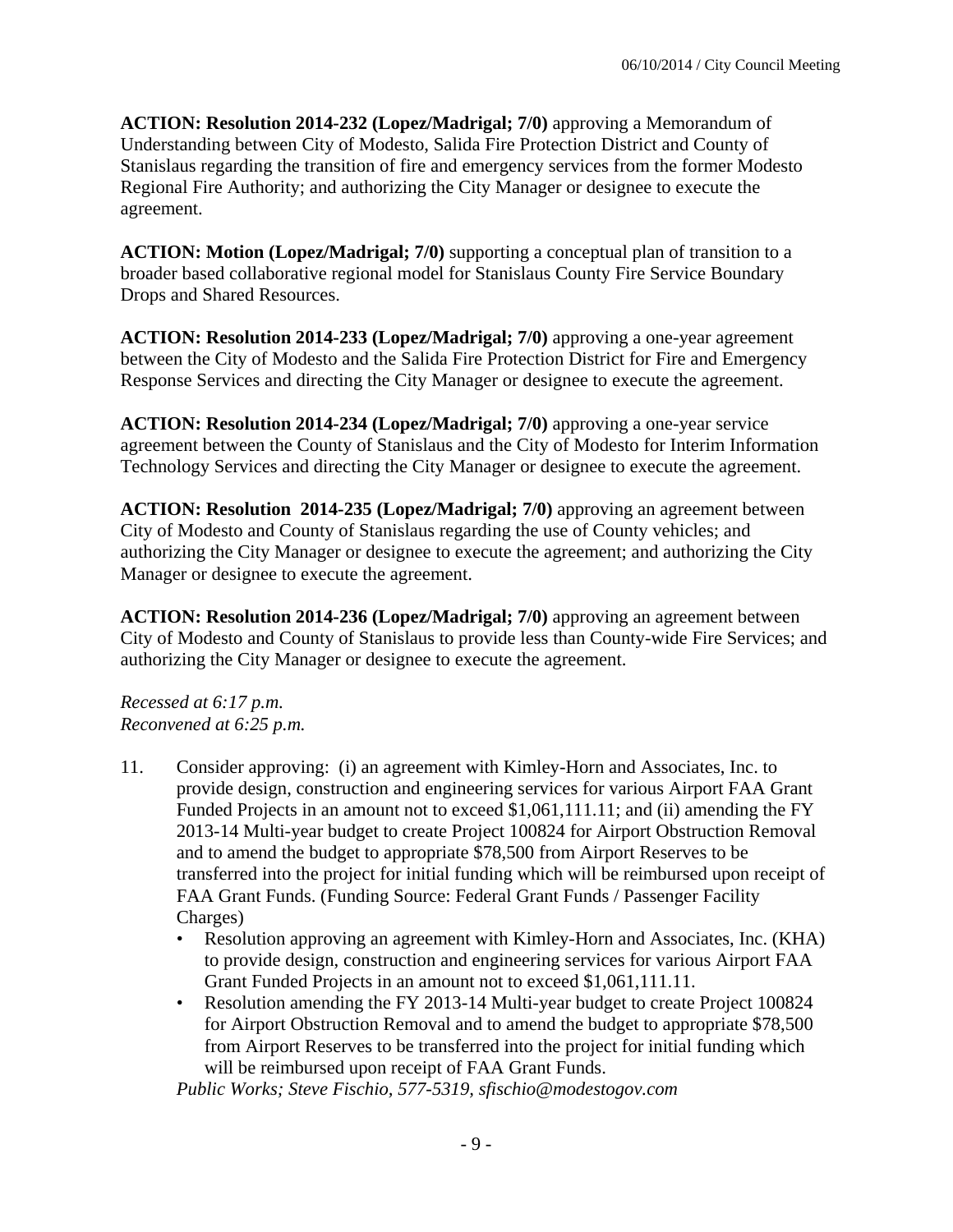**ACTION: Resolution 2014-237 (Gunderson/Madrigal; 7/0)** approving an agreement with Kimley-Horn and Associates, Inc. (KHA) to provide design, construction and engineering services for various Airport FAA Grant Funded Projects in an amount not to exceed \$1,061,111.11.

**ACTION: Resolution 2014-238 (Gunderson/Madrigal; 7/0)** amending the FY 2013-14 Multi-year budget to create Project 100824 for Airport Obstruction Removal and to amend the budget to appropriate \$78,500 from Airport Reserves to be transferred into the project for initial funding which will be reimbursed upon receipt of FAA Grant Funds.

- 12. Consider authorizing the submission of the Transportation Development Act Transit Claim for Fiscal Year 2014-2015 to the Stanislaus Council of Governments in the amount of \$9,848,810. (Funding Source: TDA Revenue)
	- Resolution authorizing submission of the City's Transportation Development Act Transit Claim for Fiscal Year 2014-2015 to the Stanislaus Council of Governments (StanCOG) in the amount of \$9,848,810.

*Public Works; Fred Cavanah, 577-5298, Fcavanah@modestogov.com* 

**ACTION: Resolution 2014-239 (Lopez/Zoslocki; 7/0)** authorizing submission of the City's Transportation Development Act Transit Claim for Fiscal Year 2014-2015 to the Stanislaus Council of Governments (StanCOG) in the amount of \$9,848,810.

## **MATTERS TOO LATE FOR THE AGENDA**

None.

## **ADJOURNMENT**

This meeting was adjourned at 9:55 p.m.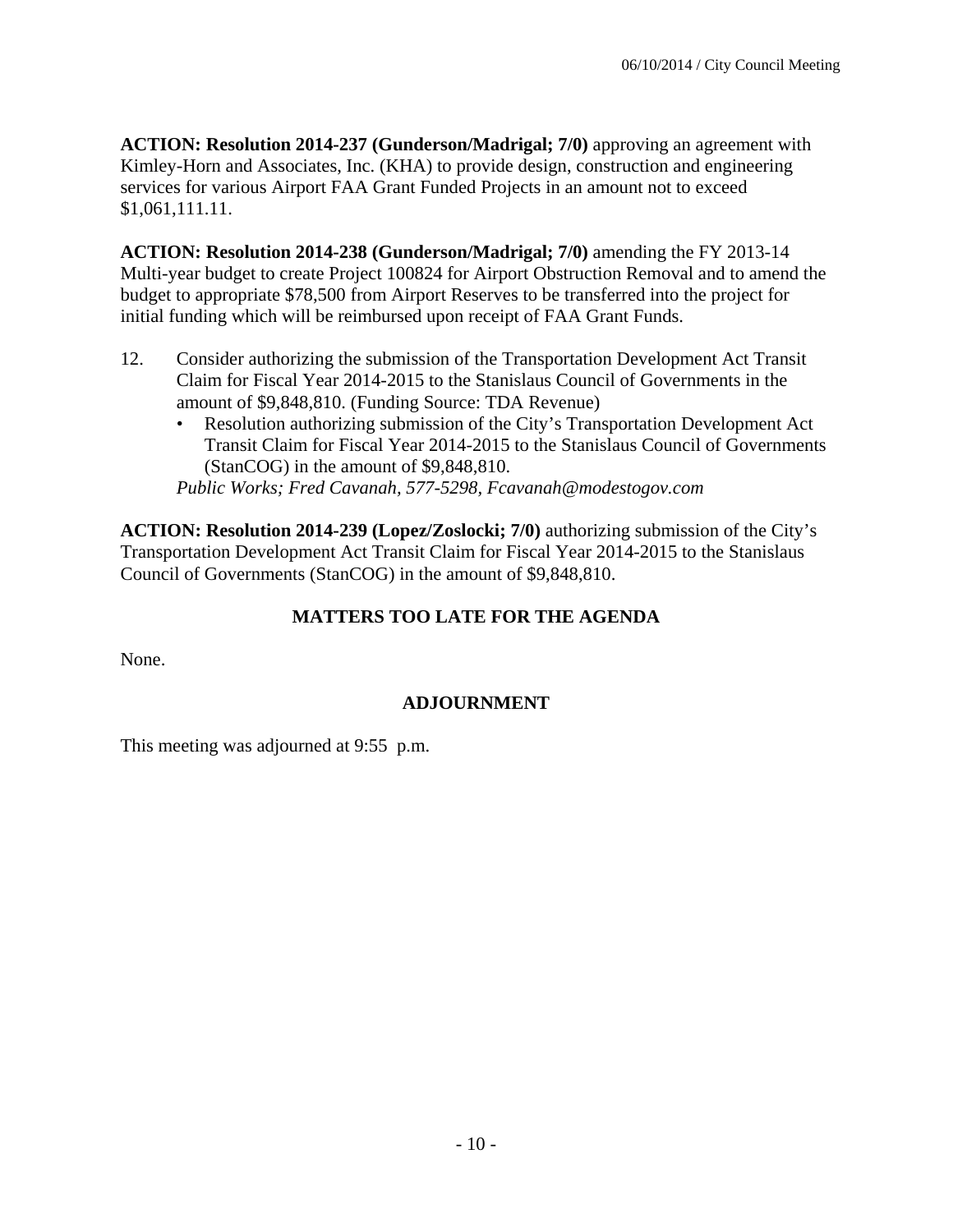# **MINUTES**

# **City of Modesto FINANCE COMMITTEE / COUNCIL WORKSHOP Second Floor, Room 2005 1010 10th Street Modesto, California**

#### **Monday June 23, 2014, at 5:00 p.m.**

| Roll Call - Present: | Mayor Marsh, Councilmembers Madrigal, Cogdill |
|----------------------|-----------------------------------------------|
| Absent:              | None.                                         |
| Also Present:        | Jenny Kenoyer and Bill Zoslocki               |

#### **PUBLIC COMMENTS**

None.

#### **CONSENT ITEMS – ROLL CALL VOTE REQUIRED: There are no consent Items**

#### **NEW BUSINESS**

1. Consider approving the annual inflationary adjustment of certain Development User Fees as identified in the Development User Fee Schedule, per Resolution No. 2011-106 and forwarding to Council for approval. (Funding Source: General Fund Revenue)  *Community & Economic Development; Laurie Smith, 577-5437, lsmith@modestogov.com* 

**ACTION: Motion (Cogdill/Madrigal;unan.)** approving the annual inflationary adjustment of certain Development User Fees as identified in the Development User Fee Schedule, per Resolution No. 2011-106 and forwarding to Council for approval

2. Consider approval of Fire Prevention Development User Fees, per Section 3-1.108 of the Modesto Municipal Code and forwarding to Council for approval. (Funding Source: General Fund)  *Fire; Mike Payton, 571-5876, mpayton@modestorfa.org* 

**ACTION: Motion (Madrigal/Cogdill;unan.)** approval of Fire Prevention Development User Fees, per Section 3-1.108 of the Modesto Municipal Code and forwarding to Council for approval.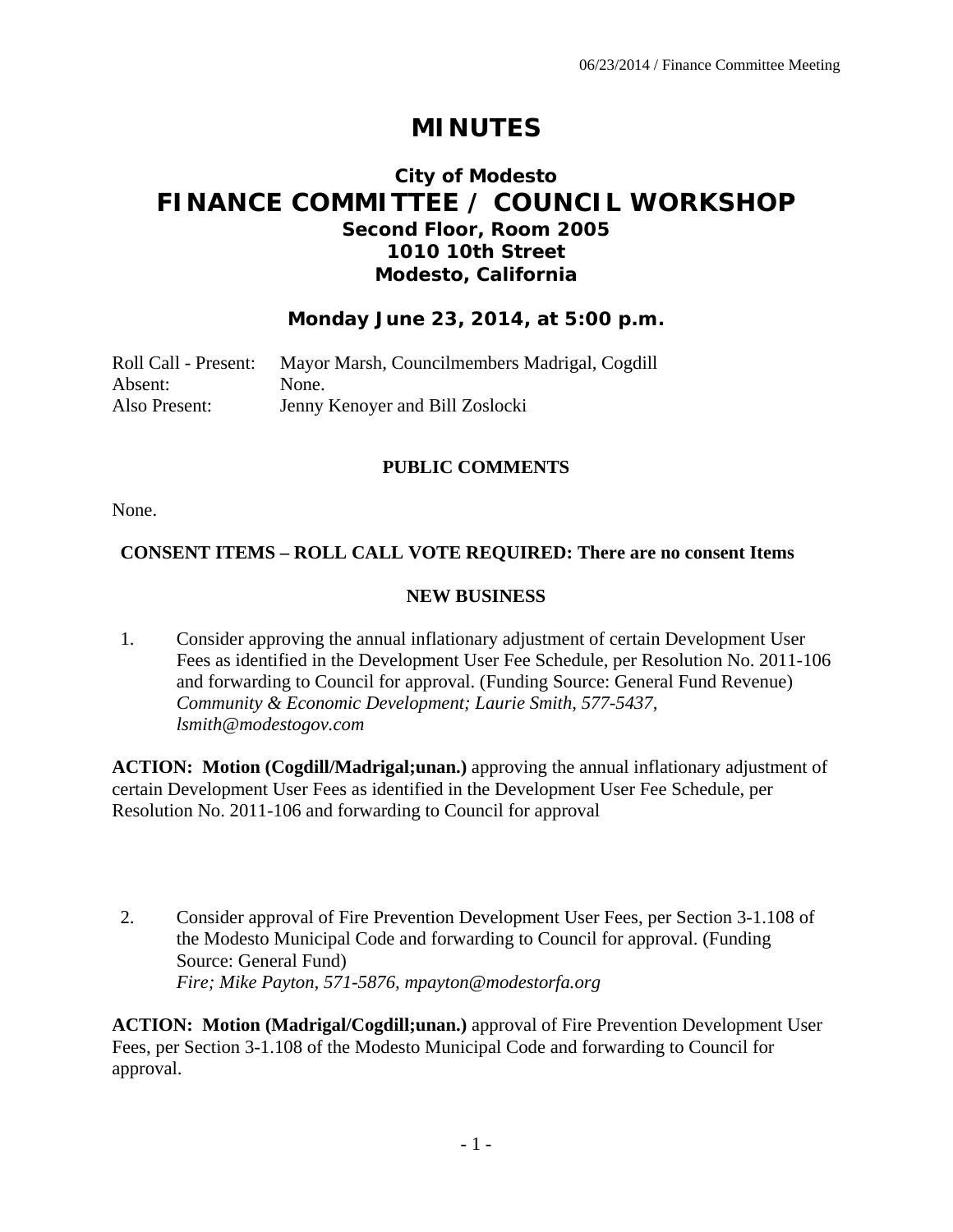3. Consider discussion and provide direction regarding investigation and implementation of Emergency Response Cost Recovery Program and forwarding Committee recommendations to Council for approval. (Funding Source: Not Applicable)  *Fire; Sean Slamon, 552-3723, SSlamon@modestorfa.org* 

**ACTION:** No Action Taken. This item will return to the Finance Committee at a future date.

4. Consider approving the recommended budget adjustments to the FY2013-14 Annual Operating and Capital Improvement Project Budgets and forwarding to Council for approval. (Funding Source: Various Funds)  *Finance; Steve Christensen, 577-5390, schristensen@modestogov.com* 

**ACTION: Motion (Cogdill/Madrigal;unan)** approving the recommended budget adjustments to the FY 2013-14 Annual Operating and Capital Improvement Project Budgets and forwarding to Council for approval.

# **MATTERS TOO LATE FOR THE AGENDA**

None.

# **ADJOURNMENT**

This meeting adjourned at 5:35 p.m.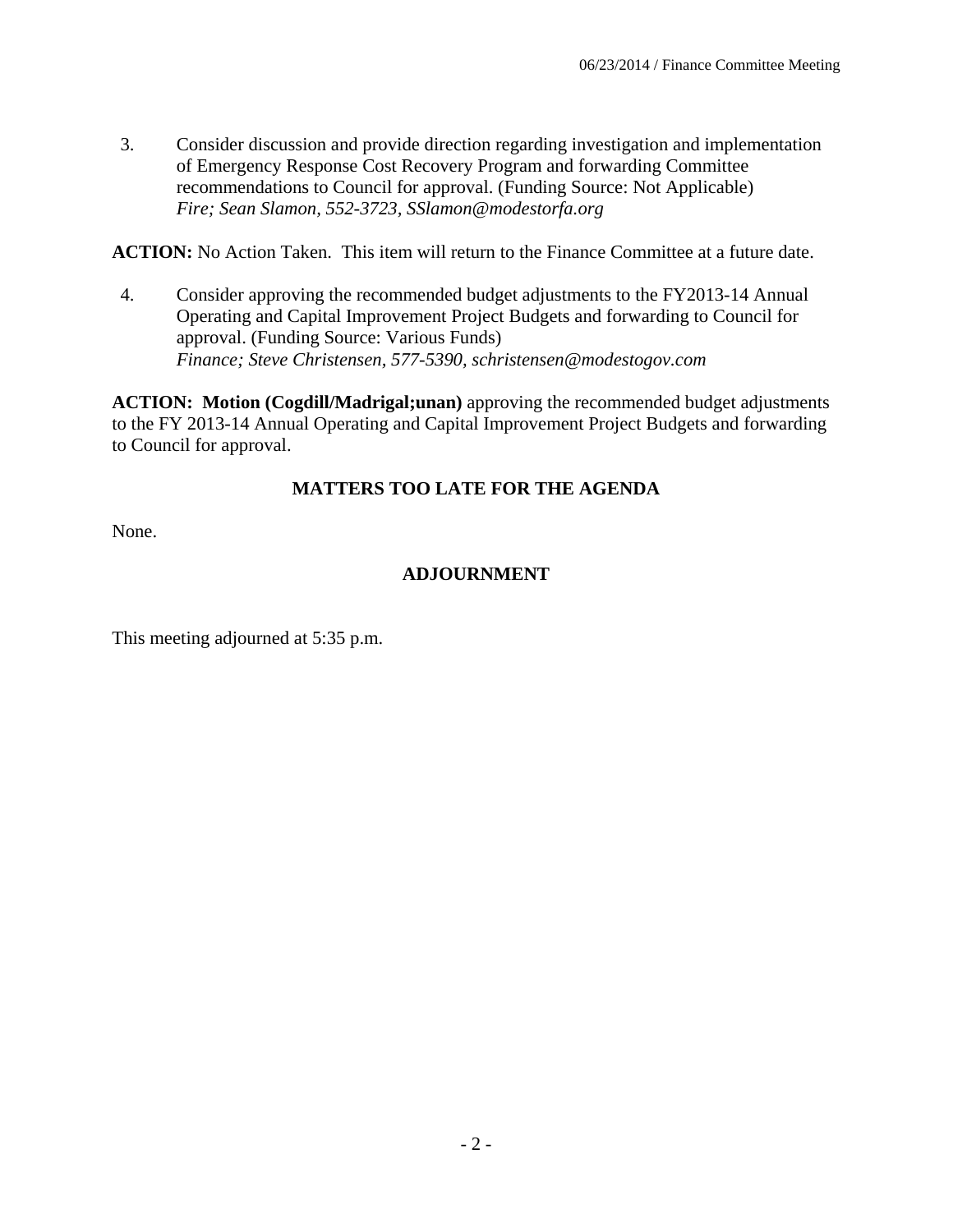# **MINUTES**

# City of Modesto  **CITY COUNCIL MEETING Chambers, Basement Level Tenth Street Place, 1010 10th Street Modesto, California Tuesday June 24, 2014, at 5:30 p.m.**

Roll Call – Present: Councilmembers Cogdill, Gunderson, Kenoyer, Lopez, Madrigal, Zoslocki, Mayor Marsh Absent: None

Pledge of Allegiance to the Flag

Invocation: Darryl Fair, Renaissance Christian Center

City Clerk's Announcements: Items 6, 7 and 10 - Removed from Consent

Declaration of Conflicts of Interest: None

Reports from Closed Session: City Attorney Lindgren reported on Closed Session matters

#### **ACKNOWLEDGEMENTS AND PRESENTATIONS**

1. Presentation by Nelson\Nygaard Consulting Associates on Downtown Parking. (Funding Source: Not Applicable)  *Community & Economic Development; Josh Bridegroom, 571-5540, jbridegroom@modestogov.com* 

**ACTION:** Presentation was made by Nelson\Nygaard Consulting Associates on Downtown Parking.

2. Presentation on Modesto's partnership with a mobile device payment application "Check" that provides citizens with the ability to pay and track their utility bills. (Funding Source: Not Applicable)  *Finance; Leslie Curtin, 571-5889, lcurtin@modestogov.com* 

**ACTION:** Presentation was made regarding Modesto's partnership with a mobile device payment application "Check" that provides citizens with the ability to pay and track their utility bills.

3. Presentation of Phase 2 Tertiary Project Yearly Update. (Funding Source: Not Applicable)  *Utility Planning and Projects; Jennifer Pratt, 342-4570, jpratt@modestogov.com*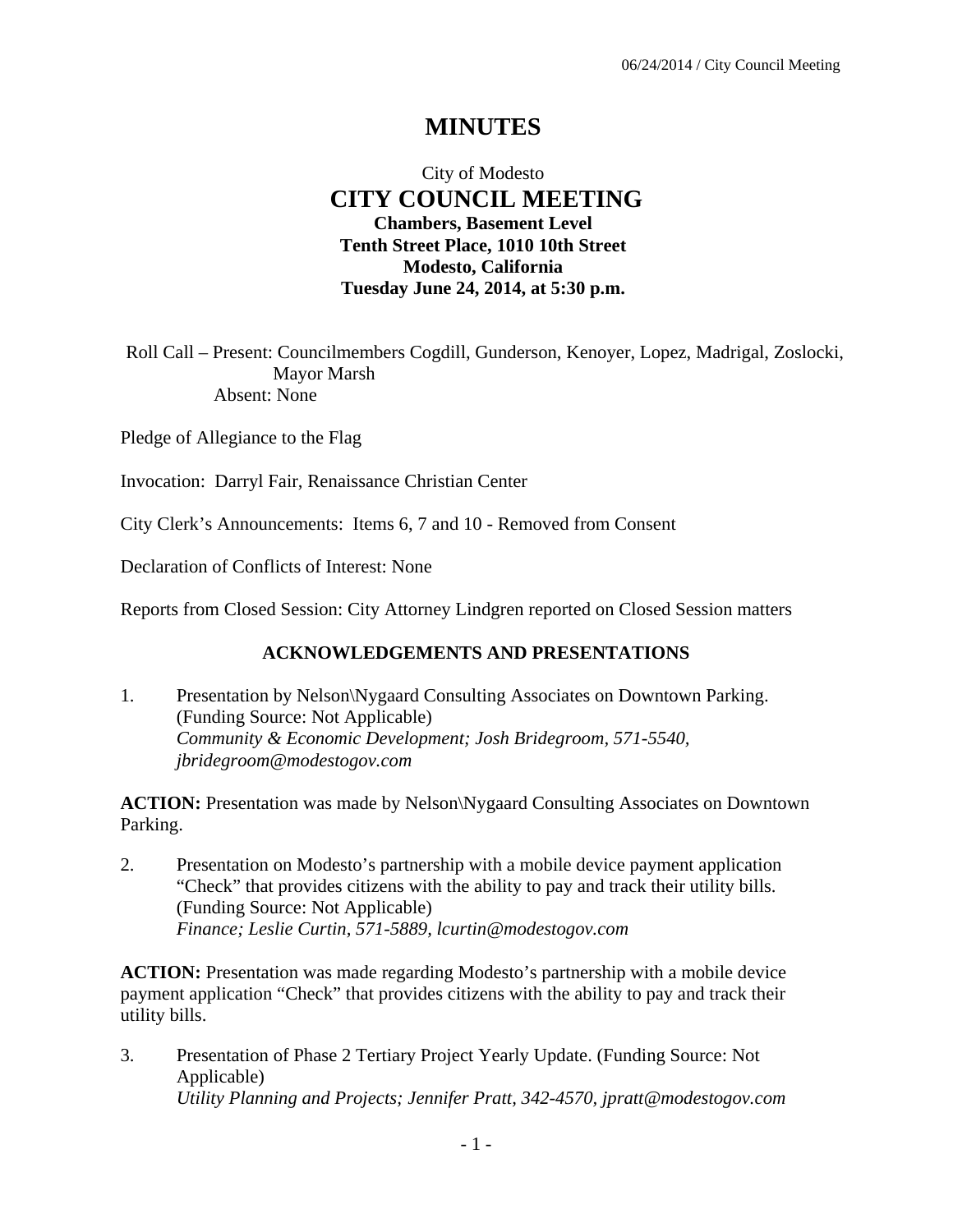**ACTION:** Presentation was made regarding the Phase 2 Tertiary Project Yearly Update.

#### **MISCELLANEOUS**  Legislation Appointments **Other**

- 4. Consider approving the appointment of Mary Ramirez to fill the Housing Authority of the County of Stanislaus vacancy on the City of Modesto Housing Rehabilitation and Loan Committee (HRLC) (Funding Source: Not Applicable)
	- Resolution approving the appointment of Mary Ramirez to fill the Housing Authority of the County of Stanislaus vacancy on the City of Modesto Housing Rehabilitation and Loan Committee (HRLC)

*Parks, Recreation, & Neighborhoods; Jody Christiansen, 342-4707, mjchristiansen@modestogov.com* 

**ACTION: Resolution 2014-240 ((Lopez/Madrigal; 7/0)** approving the appointment of Mary Ramirez to fill the Housing Authority of the County of Stanislaus vacancy on the City of Modesto Housing Rehabilitation and Loan Committee (HRLC).

# **PUBLIC COMMENT PERIOD**

- Dave Nicholson spoke regarding the closure of water play structures (lives near Freedom Park). Mayor directed staff to return to Council with an update.
- Louisa Bryant spoke regarding water conservation at StoneyBrook Apartments.
- Carmen Sabatino spoke regarding the Convention & Visitors Bureau.
- Doug Estes spoke regarding parking in Modesto.
- Debra Harper spoke regarding human rights and hostility in the community.

**CONSENT ITEMS – ROLL CALL VOTE REQUIRED ACTION CONSENT ITEMS 5; 8-9, 11-16: (Lopez/Kenoyer; unan.) ACTION ITEM 5: (Gunderson/Madrigal; majority; Lopez, Kenoyer no) ACTION ITEM 6: (Cogdill/Madrigal; majority; Lopez, Kenoyer no) ACTION ITEM 10: (Kenoyer/Madrigal; unan.)** 

# **CONSENT ITEMS**

An item may be removed from consent and discussed at the request of an audience member or Councilmember.

Consent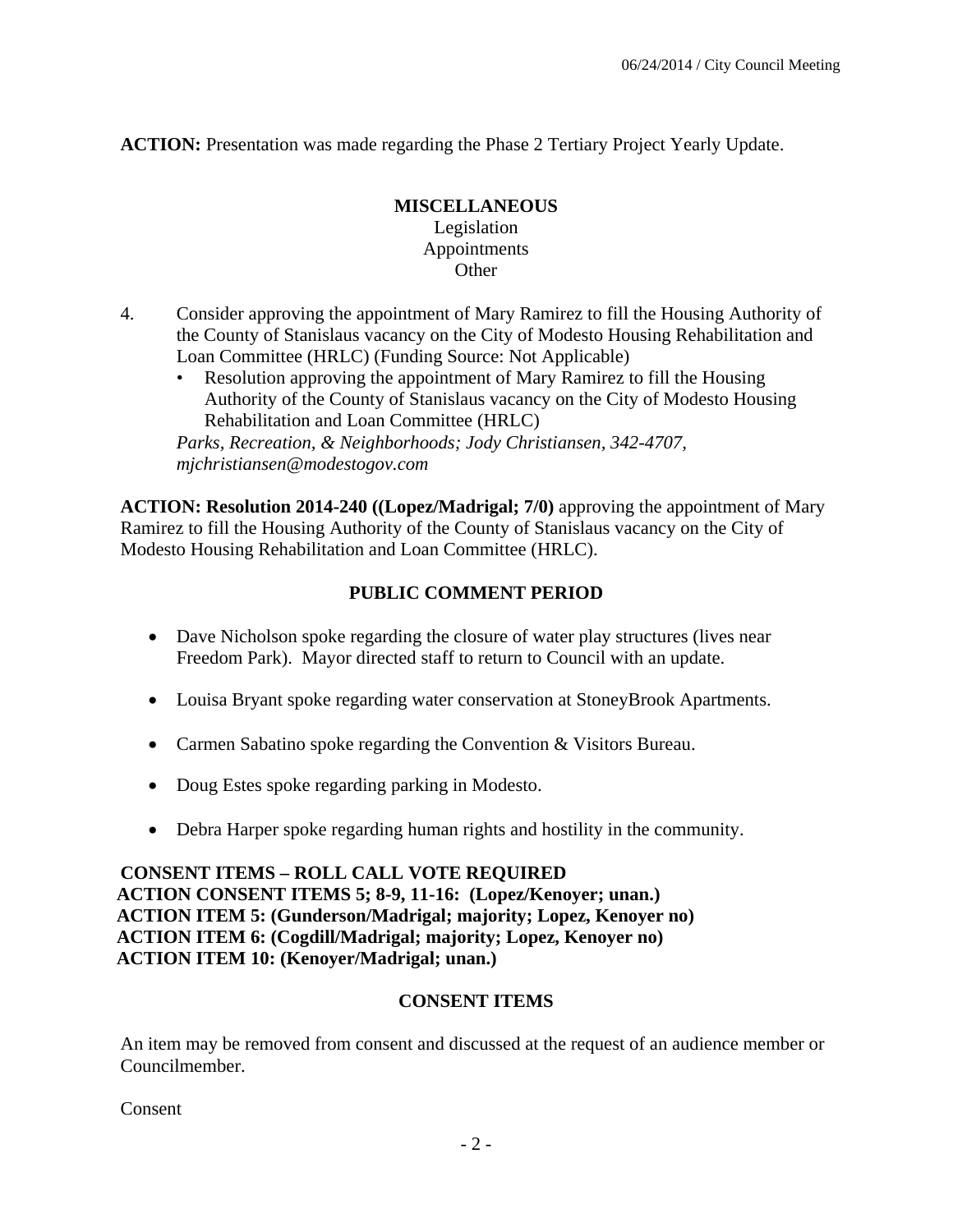5. Consider approving the minutes from the June 10, 2014 Council Meeting. (Funding Source: Not Applicable)

Motion approving the minutes from the June 10, 2014 Council meeting. *City Council; Stephanie Lopez, 577-5396, slopez@modestogov.com* 

**ACTION: Motion (Lopez/Kenoyer; 7/0)** approving the minutes from the June 10, 2014 Council meeting.

#### *Removed from Consent*

- 6. Consider approving final adoption of Ordinance No. 3604-C.S. approving the FY 2014-2015 Proposed Operating Budget and Capital Improvement Program Budget for the City of Modesto. (Funding Source: Not Applicable)
	- Motion approving final adoption of Ordinance No. 3604-C.S. approving the FY 2014-2015 Proposed Operating Budget and Capital Improvement Program Budget for the City of Modesto.

*City Clerk; Stephanie Lopez, 577-5396, slopez@modestogov.com* 

**ACTION: Motion (Gunderson/Madrigal; 5/2; Lopez, Kenoyer no)** approving final adoption of **Ordinance No. 3604-C.S.** approving the FY 2014-2015 Proposed Operating Budget and Capital Improvement Program Budget for the City of Modesto.

#### *Removed from Consent*

- 7. Consider approving final adoption of Ordinance 3605-C.S. amending Chapter 3, entitled "Administrative Departments," of Title 2, entitled "Administration," of the Modesto Municipal Code. (Funding Source: Not Applicable)
	- Motion approving final adoption of Ordinance 3605-C.S. amending Chapter 3, entitled "Administrative Departments," of Title 2, entitled "Administration," of the Modesto Municipal Code.

*City Clerk; Stephanie Lopez, 577-5356, slopez@modestogov.com* 

**ACTION: Motion (Cogdill/Madrigal; 5/2; Lopez, Kenoyer no)** approving final adoption of **Ordinance No. 3605-C.S.** amending Chapter 3, entitled "Administrative Departments," of Title 2, entitled "Administration," of the Modesto Municipal Code.

Consent

- 8. Consider authorizing an Outside Counsel Legal Services Agreement in an amount not to exceed \$200,000 with the Law Office of Arata, Swingle, Sodhi and VanEgmond to represent of the City of Modesto in tort liability cases. (Funding Source: General Liability Fund)
	- Resolution authorizing the City of Modesto to enter into an Outside Legal Services Agreement in an amount not to exceed \$200,000 with the Law Office of Arata, Swingle, Sodhi and VanEgmond to represent the City of Modesto in tort liability cases.

*City Attorney; Adam Lindgren, 571-5159, alindgren@modestogov.com*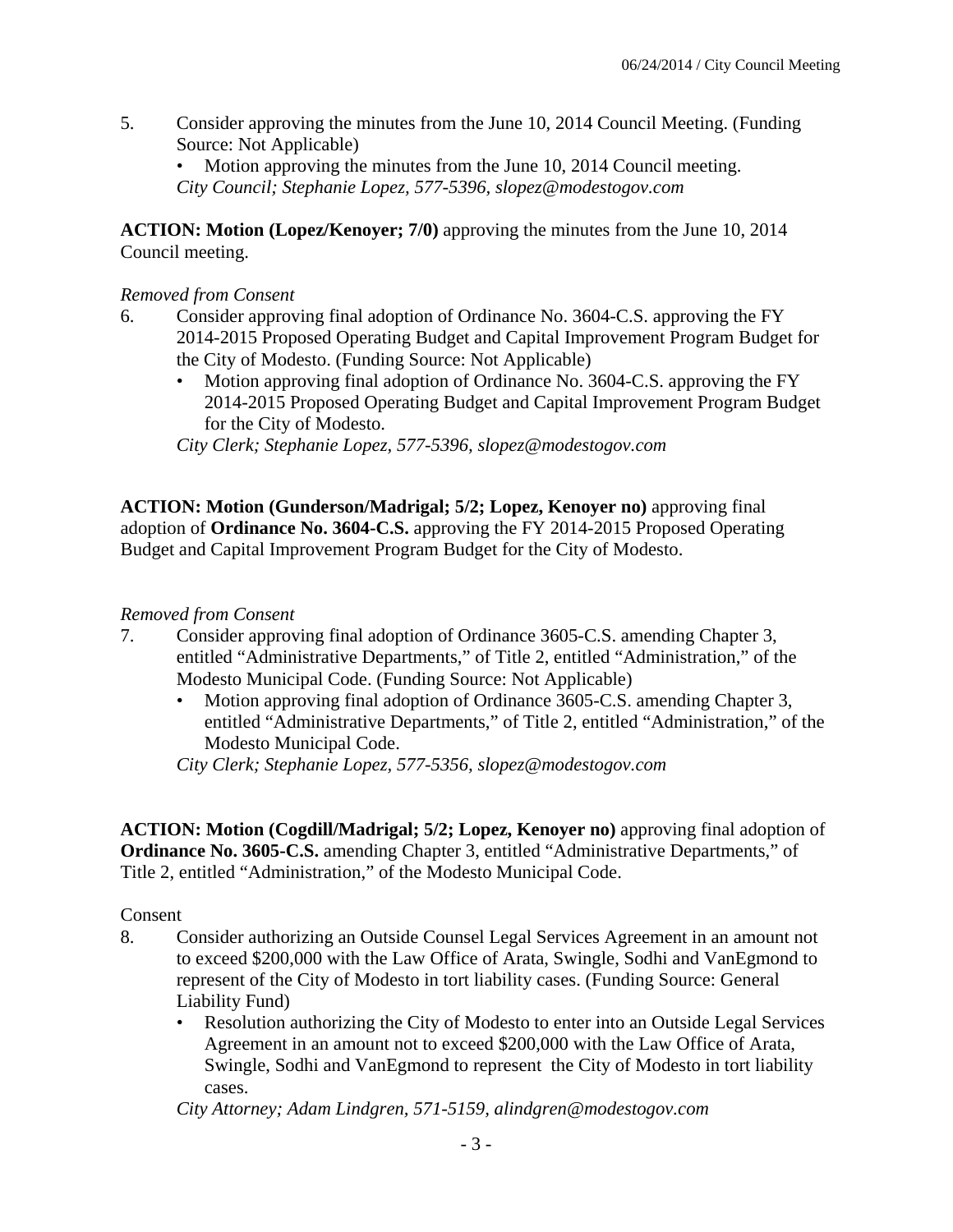**ACTION: Resolution 2014-241 (Lopez/Kenoyer; 7/0)** authorizing the City of Modesto to enter into an Outside Legal Services Agreement in an amount not to exceed \$200,000 with the Law Office of Arata, Swingle, Sodhi and VanEgmond to represent the City of Modesto in tort liability cases.

Consent

- 9. Consider authorizing an Outside Counsel Legal Services Agreement in an amount not to exceed \$200,000 with the Law Office of Burke, Williams & Sorensen, LLP for representation of the City of Modesto in the Reed v. City of Modesto case. (Funding Source: MPD General Liability Fund )
	- Resolution authorizing the City of Modesto to enter into an Outside Legal Services Agreement in an amount not to exceed \$200,000 with the Law Office of Burke, Williams & Sorensen, LLP for representation of the City of Modesto in the Reed v. City of Modesto case.

*City Attorney; Adam Lindgren, 571-5159, alindgren@modestogov.com* 

**ACTION: Resolution 2014-242 (Lopez/Kenoyer; 7/0)** authorizing the City of Modesto to enter into an Outside Legal Services Agreement in an amount not to exceed \$200,000 with the Law Office of Burke, Williams & Sorensen, LLP for representation of the City of Modesto in the Reed v. City of Modesto case.

#### *Removed from Consent*

- 10. Consider recognizing and supporting "Modesto, A City of Great Neighbors" commitment to neighborhood building and collaboration. (Funding Source: Not Applicable)
	- Resolution of recognition and support of "Modesto, A City of Great Neighbors" commitment to neighborhood building and collaboration.
	- *Parks, Recreation & Neighborhoods; Mary Otten, 571-5863, motten@modestogov.com*

**ACTION: Resolution 2014-243 (Kenoyer/Madrigal; 7/0)** of recognition and support of "Modesto, A City of Great Neighbors" commitment to neighborhood building and collaboration.

#### **Consent**

- 11. Consider approving the annual inflationary adjustment of certain Development User Fees as identified in the Development User Fee Schedule, per Resolution No. 2011- 106. (Funding Source: General Fund Revenue)
	- Resolution approving the annual inflationary adjustment of certain Development User Fees as identified in the Development User Fee Schedule, per Resolution No. 2011-106.

*Community & Economic Development; Laurie Smith, 577-5437, lsmith@modestogov.com* 

**ACTION: Resolution 2014-244 (Lopez/Kenoyer; 7/0)** approving the annual inflationary adjustment of certain Development User Fees as identified in the Development User Fee Schedule, per Resolution No. 2011-106.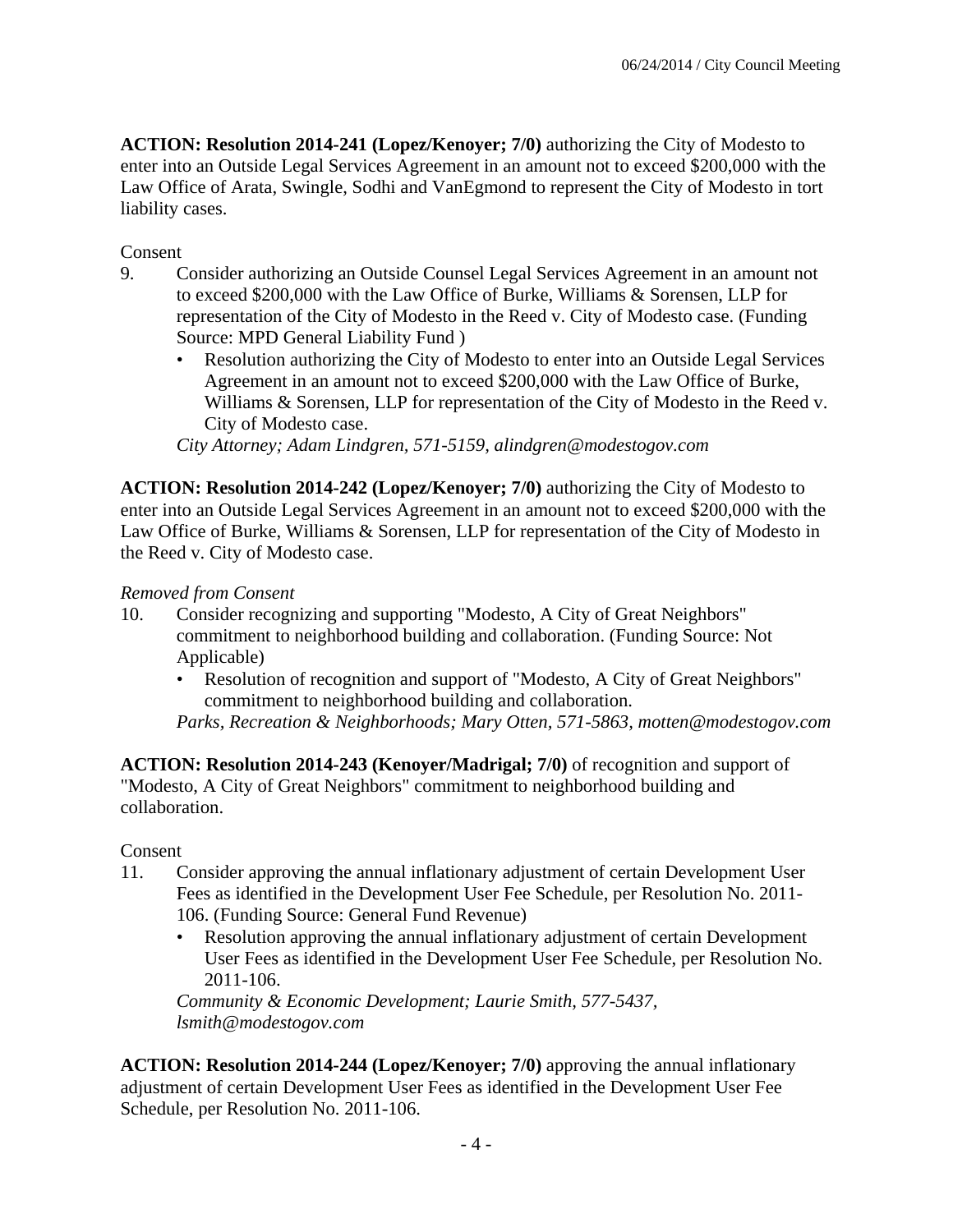Consent

- 12. Consider approving a contract with Pillsbury Winthrop Shaw Pittman LLP, Washington, DC for lobbying efforts at the Federal level for an initial one-year term and with four additional one-year extension options at the sole discretion of the City for an annual contract value of \$90,000. (Funding Source: General Fund)
	- Resolution authorizing a contract with Pillsbury Winthrop Shaw Pittman LLP, Washington, DC for lobbying efforts at the federal level for an initial one-year term and with four (4) additional one-year extension options at the sole discretion of the City for an annual contract value of \$90,000 and authorizing the City Manager, or his designee, to execute the contract extension.

*Finance and City Manager; Dee Williams-Ridley, 571-5809, dwilliamsridley@modestogov.com* 

**ACTION: Resolution 2014-245 (Lopez/Kenoyer; 7/0)** authorizing a contract with Pillsbury Winthrop Shaw Pittman LLP, Washington, DC for lobbying efforts at the federal level for an initial one-year term and with four (4) additional one-year extension options at the sole discretion of the City for an annual contract value of \$90,000 and authorizing the City Manager, or his designee, to execute the contract extension.

Consent

- 13. Consider approving the submittal of application(s) to The San Joaquin Valley Air Pollution Control District for Alternative Fuel Vehicle Grant, authorizing the Fire Chief, or his designee, to execute all grant-related documents, and enter into an agreement to receive the grant funds (if awarded). (Funding Source: Grants)
	- Resolution approving the submittal of application(s) to The San Joaquin Valley Air Pollution Control District for Alternative Fuel Vehicle Grant, authorizing the Fire Chief , or his designee, to execute all grant-related documents, and enter into an agreement to receive the grant funds (if awarded).

*Fire; Josh Hauselmann, 572-9597, jhauselmann@modestogov.com* 

**ACTION: Resolution 2014-246 (Lopez/Kenoyer; 7/0)** approving the submittal of application(s) to The San Joaquin Valley Air Pollution Control District for Alternative Fuel Vehicle Grant, authorizing the Fire Chief , or his designee, to execute all grant-related documents, and enter into an agreement to receive the grant funds (if awarded).

Consent

- 14. Consider approving the 2014-2015 Fiscal Year Appropriation Limit, including the price and population factors to be used in the calculation. (Funding Source: Not Applicable)
	- Resolution establishing the calculation for the appropriation limit for the Fiscal Year 2014-2015 annual budget.

*Finance; Steve Christensen, 577-5390, schristensen@modestogov.com* 

**ACTION: Resolution 2014-247 (Lopez/Kenoyer; 7/0)** establishing the calculation for the appropriation limit for the Fiscal Year 2014-2015 annual budget.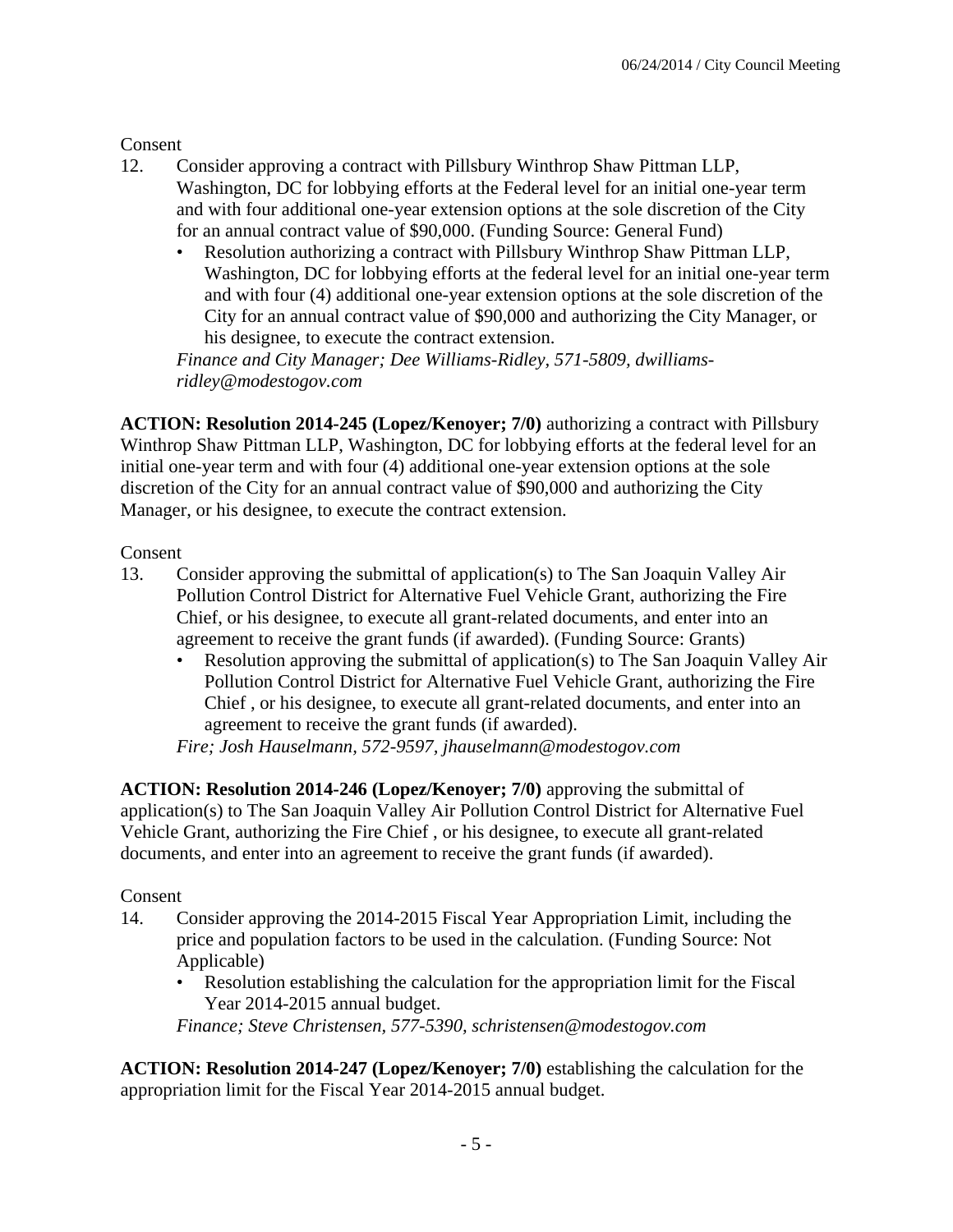Consent

- 15. Consider approving a continued agreement with Final Cut Media for a period of one year in the sum of \$202,070 with the option of a one year extension for the management of the Education and Government television master control room. Total funding for the one year with the option of a one year extension is not to exceed \$404,140. (Funding Source: Education & Government Cable funds)
	- Resolution approving a continued agreement with Final Cut Media for a period of one (1) year in the sum of \$202,070 with the option of a one (1) year extension, and authorizing the City Manager or his designee to execute the agreement, for the management of the Education and Government (EG) television master control room.

*Information Technology; Joe Lopez, 571-5126, joelopez@modestogov.com* 

**ACTION: Resolution 2014-248** (**Lopez/Kenoyer; 7/0**) approving a continued agreement with Final Cut Media for a period of one (1) year in the sum of \$202,070 with the option of a one (1) year extension, and authorizing the City Manager or his designee to execute the agreement, for the management of the Education and Government (EG) television master control room.

#### Consent

- 16. Consider approving a one year extension with an option of an additional one year extension approved by Resolution 2003-121 to the cost sharing agreement between the City of Modesto and Stanislaus County for the management of the Education and Government Access Channels on AccessModesto. (Funding Source: Information Technology and Stanislaus County)
	- Resolution approving a one (1) year extension with an option of an additional one (1) extension approved on Resolution 2003-121 to the cost sharing agreement between the City of Modesto and Stanislaus County for the management of the Education and Government Access Channels on AccessModesto.

*Information Technology; Joe Lopez, 571-5126, joelopez@modestogov.com* 

**ACTION: Resolution 2014-249** (**Lopez/Kenoyer; 7/0**) approving a one (1) year extension with an option of an additional one (1) extension approved on Resolution 2003-121 to the cost sharing agreement between the City of Modesto and Stanislaus County for the management of the Education and Government Access Channels on AccessModesto.

# **COUNCIL COMMENTS & REPORTS**

Councilmember Madrigal announced the Latino Community Roundtable Backpack Drive.

Councilmember Kenoyer discussed the number of staff hours spent at StoneyBrook Apartments and water conservation; she thanked staff for their time and dedication.

# **CITY MANAGER COMMENTS & REPORTS**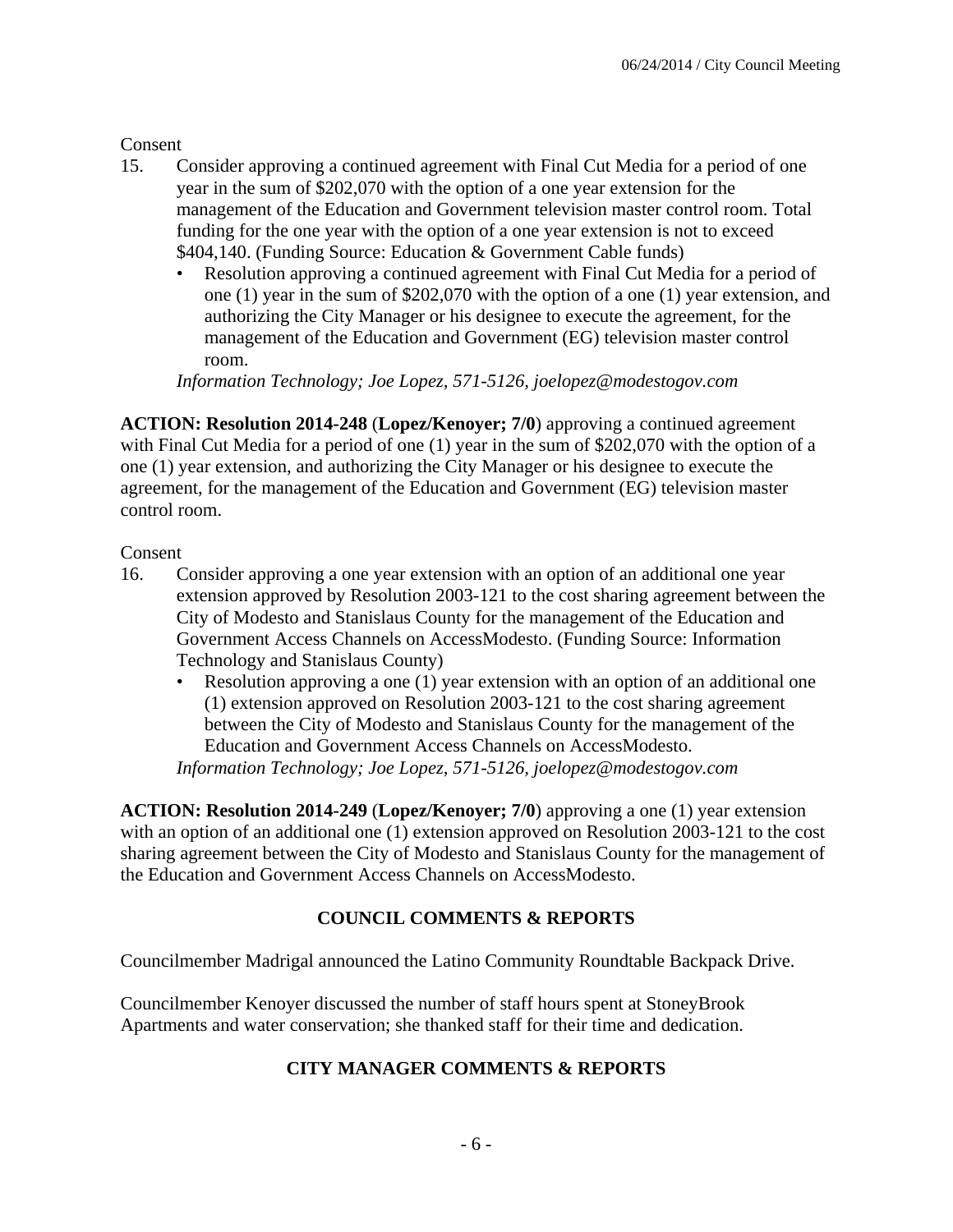City Manager Holgersson announced weekly This Week in Government (TWIG) report.

*Recess at 7:42 p.m. Reconvened at 8:00 p.m.* 

#### **UNFINISHED BUSINESS**

- 17. Consider approving/disapproving a Master Lease Purchase Agreement with a 15 year term and stated interest at 2.75 percent to finance the Clean Energy Project Performance Contracting Agreement (PCA) with Siemens; and (if approved) authorize the City to execute the various documents associated with this Agreement. If the Council does not approve the Lease, the Performance Agreement will automatically lapse. (Funding Source: Various Funds)
	- Motion approving/disapproving a Master Lease Purchase Agreement with a 15 year term and stated interest at 2.75 percent to finance the Clean Energy Project Performance Contracting Agreement (PCA) with Siemens; and (if approved) authorize the City to execute the various documents associated with this Agreement. If the Council does not approve the Lease, the Performance Agreement will automatically lapse.

*Finance; Mark Averell, 577-5412, maverell@modestogov.com* 

**ACTION: Motion (Zoslocki/Gunderson; 7/0)** disapproving a Master Lease Purchase Agreement with a 15 year term and stated interest at 2.75% to finance the Clean Energy Project Performance Contracting Agreement with Siemens; the Performance Agreement will automatically lapse.

#### **HEARINGS**

*Published in the Modesto Bee on June 14, 2014* 

- 18. Hearing to consider the Fiscal Year 2014-15 annual assessment for Landscape Maintenance Assessment District No. 1 for Dry Creek Meadows Subdivisions Nos. 1-6. (Funding Source: Landscape Maintenance Assessment District No. 1)
	- Resolution confirming the Fiscal Year 2014-15 diagram and assessment, and ordering the levy and collection of charges within Landscape Maintenance Assessment District No. 1 for Dry Creek Meadows Subdivisions Nos. 1-6. *Community & Economic Development; Tina Rocha, 577-5211, trocha@modestogov.com*

**ACTION: Resolution 2014-250 (Kenoyer/Zoslocki; 7/0)** confirming the Fiscal Year 2014- 15 diagram and assessment, and ordering the levy and collection of charges within Landscape Maintenance Assessment District No. 1 for Dry Creek Meadows Subdivisions Nos. 1-6.

#### *Published in the Modesto Bee on June 14, 2014*

19. Hearing to consider the Fiscal Year 2014-15 annual assessment for Landscape Maintenance Assessment District No. 2 for Dry Creek Meadows Subdivisions Nos. 7- 10, Creekwood Meadows Subdivision, and Yosemite Meadows Subdivision Units 1 &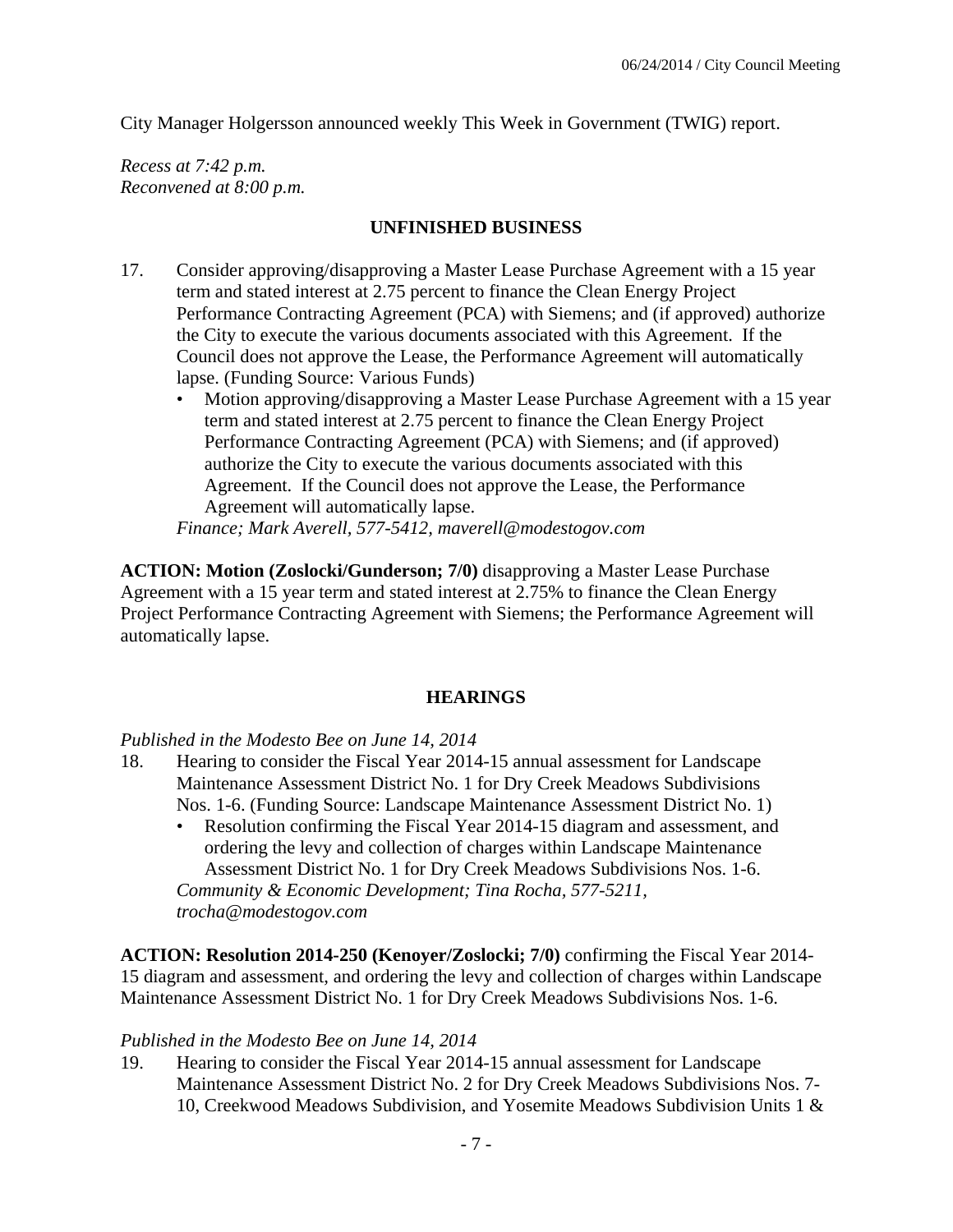- 2. (Funding Source: Landscape Maintenance Assessment District No. 2)
- Resolution confirming the Fiscal Year 2014-15 diagram and assessment, and ordering the levy and collection of charges within Landscape Maintenance Assessment District No. 2 for Dry Creek Meadows Subdivisions Nos. 7-10, Creekwood Meadows Subdivision and Yosemite Meadows Subdivision Units 1 & 2.

*Community & Economic Development; Tina Rocha, 577-5211, trocha@modestogov.com* 

**ACTION: Resolution 2014-251 (Kenoyer/Zoslocki; 7/0)** confirming the Fiscal Year 2014- 15 diagram and assessment, and ordering the levy and collection of charges within Landscape Maintenance Assessment District No. 2 for Dry Creek Meadows Subdivisions Nos. 7-10, Creekwood Meadows Subdivision and Yosemite Meadows Subdivision Units 1 & 2.

#### *Published in the Modesto Bee on June 14, 2014*

- 20. Hearing to consider the Fiscal Year 2014-15 annual assessment for the Shackelford Landscape and Lighting District. (Funding Source: Shackelford Landscape and Lighting District)
	- Resolution confirming the Fiscal Year 2014-15 diagram and assessment, and ordering the levy and collection of charges within the Shackelford Landscape and Lighting District.

*Community & Economic Development; Tina Rocha, 577-5211, trocha@modestogov.com* 

**ACTION: Resolution 2014-252 (Madrigal/Kenoyer; 7/0)** confirming the Fiscal Year 2014- 15 diagram and assessment, and ordering the levy and collection of charges within the Shackelford Landscape and Lighting District.

# *Published in the Modesto Bee on June 4, 2014*

- 21. Hearing to consider an application by Ms. Mai Nguyen to rezone a 4,400 square foot lot with an existing office building, located at 1645 W. Orangeburg Avenue, from Professional Office Zone, P-O to Neighborhood Commercial Zone, C-1. (Funding Source: Not Applicable)
	- Motion introducing and waiving the first reading of an Ordinance amending Section 19-3-9 of the Zoning Map of the City of Modesto to Rezone from Professional Office (P-O) Zone to Neighborhood Commercial (C-1) Zone, property located at 1645 W. Orangeburg Avenue (Ms. Mai Nguyen).
	- Resolution finding that the project is within the scope of the project covered by the Modesto Urban Area General Plan Master Environmental Impact Report (SCH 2007072023): Amendment of Section 19-3-9 of the Zoning Map of the City of Modesto to Rezone from Professional Office (P-O) Zone to Neighborhood Commercial (C-1) Zone, property located at 1645 W. Orangeburg Avenue (Ms. Mai Nguyen).

*Community & Economic Development; Katharine Martin, 577-5465, kamartin@modestogov.com*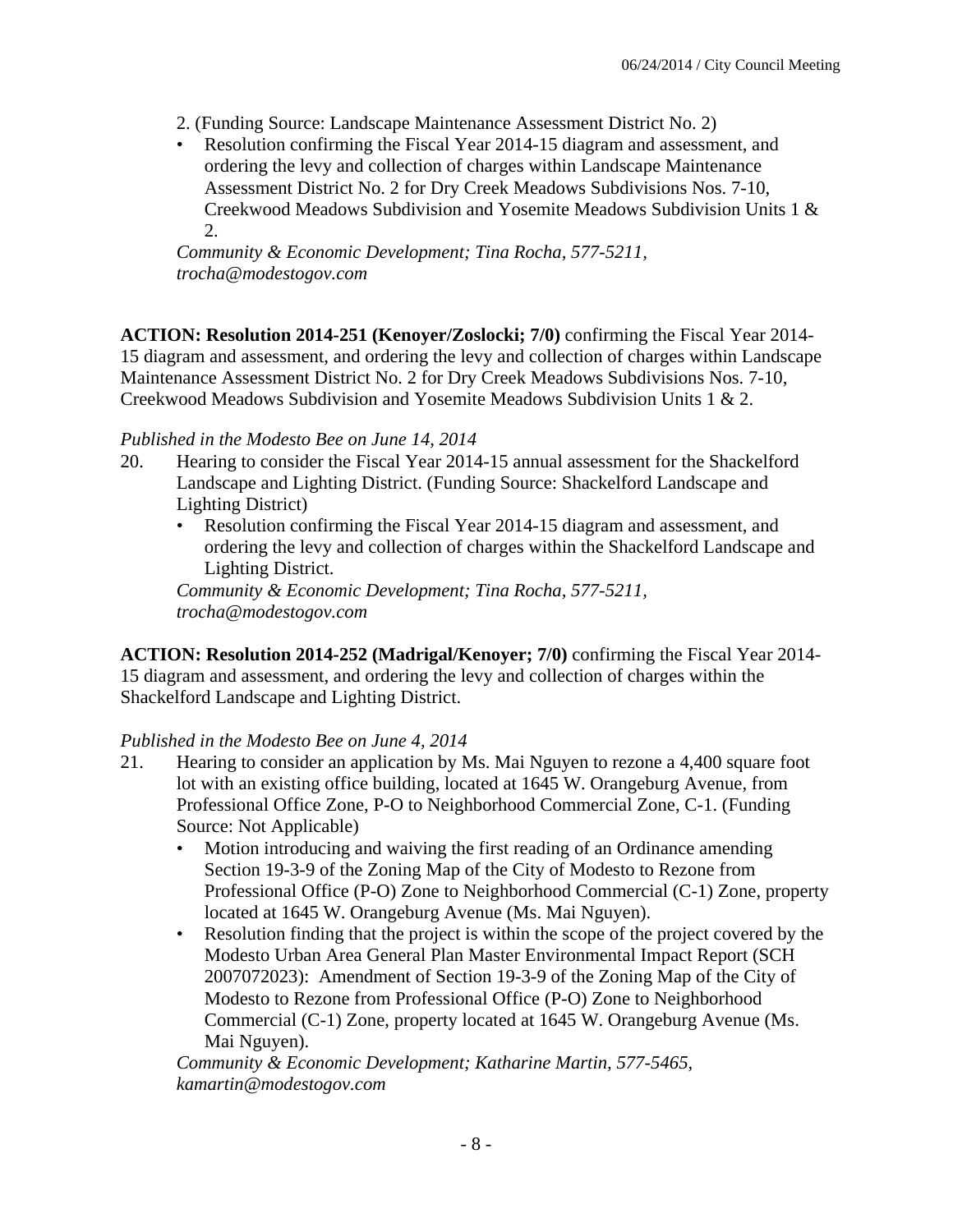**ACTION: Motion (Lopez/Madrigal; 7/0)** introducing and waiving the first reading of an **Ordinance No. 3606-C.S.** amending Section 19-3-9 of the Zoning Map of the City of Modesto to Rezone from Professional Office (P-O) Zone to Neighborhood Commercial (C-1) Zone, property located at 1645 W. Orangeburg Avenue (Ms. Mai Nguyen).

**ACTION: Resolution 2014-253 (Lopez/Madrigal; 7/0)** finding that the project is within the scope of the project covered by the Modesto Urban Area General Plan Master Environmental Impact Report (SCH 2007072023): Amendment of Section 19-3-9 of the Zoning Map of the City of Modesto to Rezone from Professional Office (P-O) Zone to Neighborhood Commercial (C-1) Zone, property located at 1645 W. Orangeburg Avenue (Ms. Mai Nguyen).

#### **NEW BUSINESS**

- 22. Consider: (i) approving a letter of agreement between the City of Modesto and Modesto Police Officers' Association for the restructuring of retiree medical sick leave conversion program; and (ii) approving a letter of agreement between the City of Modesto and Modesto Police Officers' Association amending the Memorandum of Understanding for the period of July 1, 2010 to June 30, 2014 to change language for Section 5, Special Compensation and Section 23, Special Assignments. (Funding Source: Employee Benefits Fund & General Fund)
	- Resolution approving a letter of agreement between the City of Modesto and Modesto Police Officers' Association for the restructuring of retiree medical sick leave conversion program and authorizing the Director of Human Resources and City Manager to take the necessary administrative action to implement the agreement.
	- Resolution approving a letter of agreement between the City of Modesto and Modesto Police Officers' Association amending the Memorandum of Understanding for the period of July 1, 2010 to June 30, 2014 to change language for Section 5, Special Compensation and Section 23, Special Assignments; and authorizing the Director of Human Resources and City Manager to take the necessary administrative action to implement the agreement.

*Human Resources; Joseph Lopez, 571-5126 , joelopez@modestogov.com* 

**ACTION: Resolution 2014-254 (Zoslocki/Lopez; 7/0)** approving a letter of agreement between the City of Modesto and Modesto Police Officers' Association for the restructuring of retiree medical sick leave conversion program and authorizing the Director of Human Resources and City Manager to take the necessary administrative action to implement the agreement.

**ACTION: Resolution 2014-255 (Zoslocki/Lopez; 7/0)** approving a letter of agreement between the City of Modesto and Modesto Police Officers' Association amending the Memorandum of Understanding for the period of July 1, 2010 to June 30, 2014 to change language for Section 5, Special Compensation and Section 23, Special Assignments; and authorizing the Director of Human Resources and City Manager to take the necessary administrative action to implement the agreement.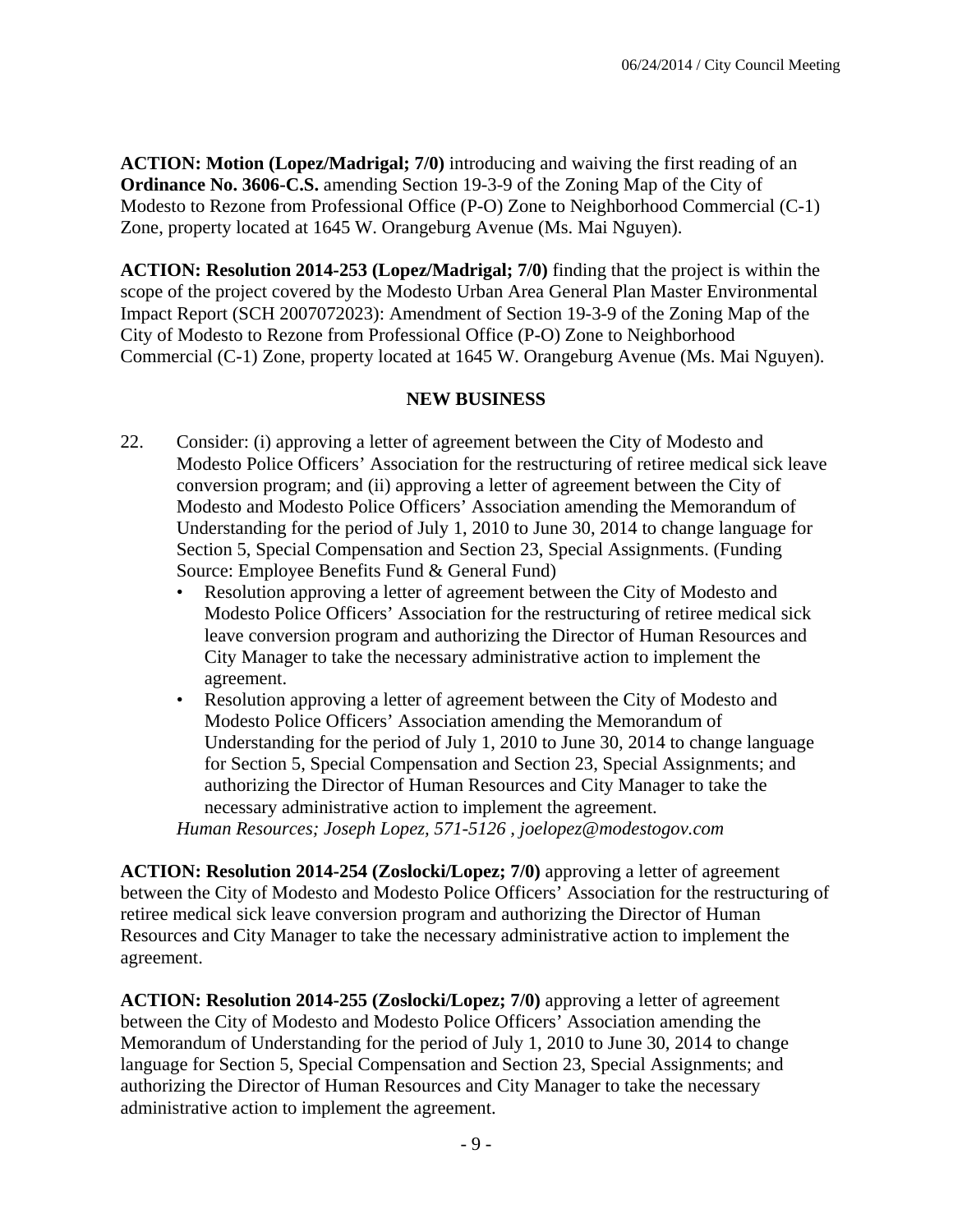- 23. Consider rescinding the Fiscal Year 2014-2015 Modesto Regional Fire Authority (MRFA) contribution and increasing the Fiscal Year 2014-2015 City of Modesto Fire Department (MFD) budget within the General Fund to bring fire services back into the City from MRFA. (Funding Source: General Fund)
	- Resolution rescinding the Fiscal Year 2014-2015 Modesto Regional Fire Authority contribution of \$22,590,642 and amending the Fiscal Year 2014-2015 City of Modesto Operating Budget to increase the Modesto Fire Department General Fund operating budget by \$22,617,884 to incorporate the Modesto Fire Department back into the City of Modesto.

*Fire; Kristin Reffalt, 552-3716, kreffalt@modestorfa.org* 

**ACTION: Resolution 2014-256 (Zoslocki/Kenoyer; 7/0)** rescinding the Fiscal Year 2014- 2015 Modesto Regional Fire Authority contribution of \$22,590,642 and amending the Fiscal Year 2014-2015 City of Modesto Operating Budget to increase the Modesto Fire Department General Fund operating budget by \$22,617,884 to incorporate the Modesto Fire Department back into the City of Modesto.

#### **MATTERS TOO LATE FOR THE AGENDA**

**ACTION: Motion (Zoslocki/Madrigal;unan.) directing staff to place an item on the next Finance Committee Agenda for consideration to review the budget, including the Employee Benefits Fund and Worker's Compensation Funds and take \$1 million from those funds to fund Fire Station 6 and Modesto Police Department.**

#### **ADJOURNMENT**

This meeting was adjourned at 10:30 p.m.

#### **CLOSED SESSION**

*All Closed Session Matters Heard Prior to Meeting* **CONFERENCE WITH LEGAL COUNSEL - EXISTING LITIGATION Two Cases (Pursuant to Section 54956.9(a) of the Government Code)**  Name of case: Reed v. City of Modesto United States District Court Federal Case No: 1:11-CV-01083-AWI-GSA

Name of case: Rodriguez v. City of Modesto United States District Court Federal Case No: 1:10-CV-01370-LJO-MJS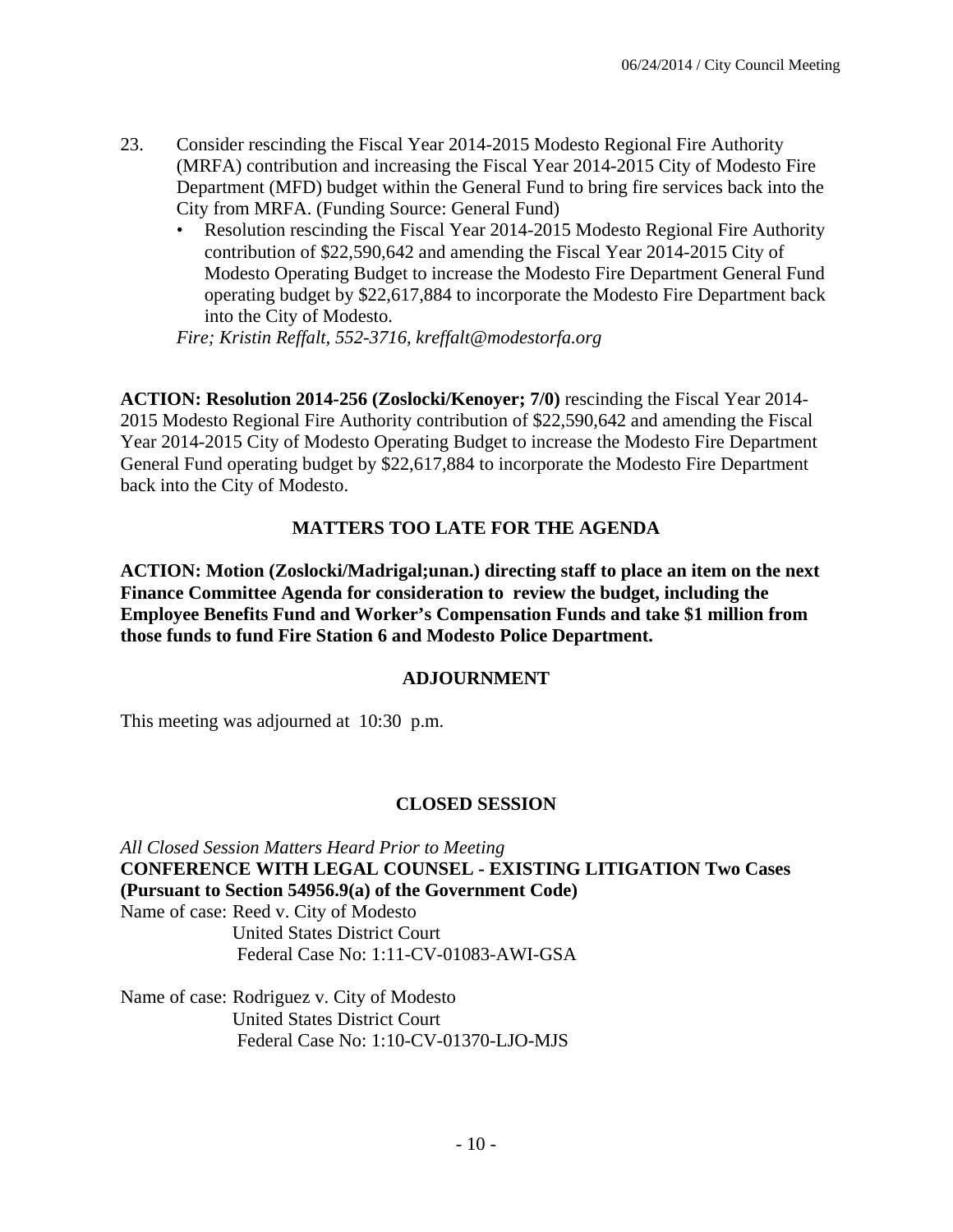# **CONFERENCE WITH LABOR NEGOTIATOR:**

#### **(Pursuant to Section 54957.6 of the Government Code) – MCEA**

Negotiator: Joe Lopez Agency Negotiators: Law Offices of Renne Sloan Holtzman & Sakai

Employee Organization: Modesto City Employees Association

#### **CONFERENCE WITH LABOR NEGOTIATOR:**

|                            | (Pursuant to Section 54957.6 of the Government Code) – MCMA |
|----------------------------|-------------------------------------------------------------|
| Negotiator:                | Joe Lopez                                                   |
| <b>Agency Negotiators:</b> | Law Offices of Renne Sloan Holtzman & Sakai                 |

|  | <b>Employee Organization:</b> | Modesto Confidential & Management Association |
|--|-------------------------------|-----------------------------------------------|
|--|-------------------------------|-----------------------------------------------|

# **CONFERENCE WITH LABOR NEGOTIATOR:**

**(Pursuant to Section 54957.6 of the Government Code) – MPOA** 

| Negotiator:                | Joe Lopez                                   |
|----------------------------|---------------------------------------------|
| <b>Agency Negotiators:</b> | Law Offices of Renne Sloan Holtzman & Sakai |

| <b>Employee Organization:</b> | Modesto Police Officers' Association |
|-------------------------------|--------------------------------------|
|                               |                                      |

#### **CONFERENCE WITH LABOR NEGOTIATOR:**

**(Pursuant to Section 54957.6 of the Government Code) – MPNSA**  Negotiator: Joe Lopez Agency Negotiators: Law Offices of Renne Sloan Holtzman & Sakai

Employee Organization: Modesto Police Non Sworn Association

#### **CONFERENCE WITH LABOR NEGOTIATOR:**

# **(Pursuant to Section 54957.6 of the Government Code) –MPMA**  Negotiator: Joe Lopez Agency Negotiators: Law Offices of Renne Sloan Holtzman & Sakai

# Employee Organization: Modesto Police Management Association

#### **CONFERENCE WITH LABOR NEGOTIATOR:**

#### **(Pursuant to Section 54957.6 of the Government Code) - MCFFA**

| Negotiator:                | Joe Lopez                                   |
|----------------------------|---------------------------------------------|
| <b>Agency Negotiators:</b> | Law Offices of Renne Sloan Holtzman & Sakai |

| <b>Employee Organization:</b> | <b>Modesto City Firefighters Association</b> |
|-------------------------------|----------------------------------------------|
|-------------------------------|----------------------------------------------|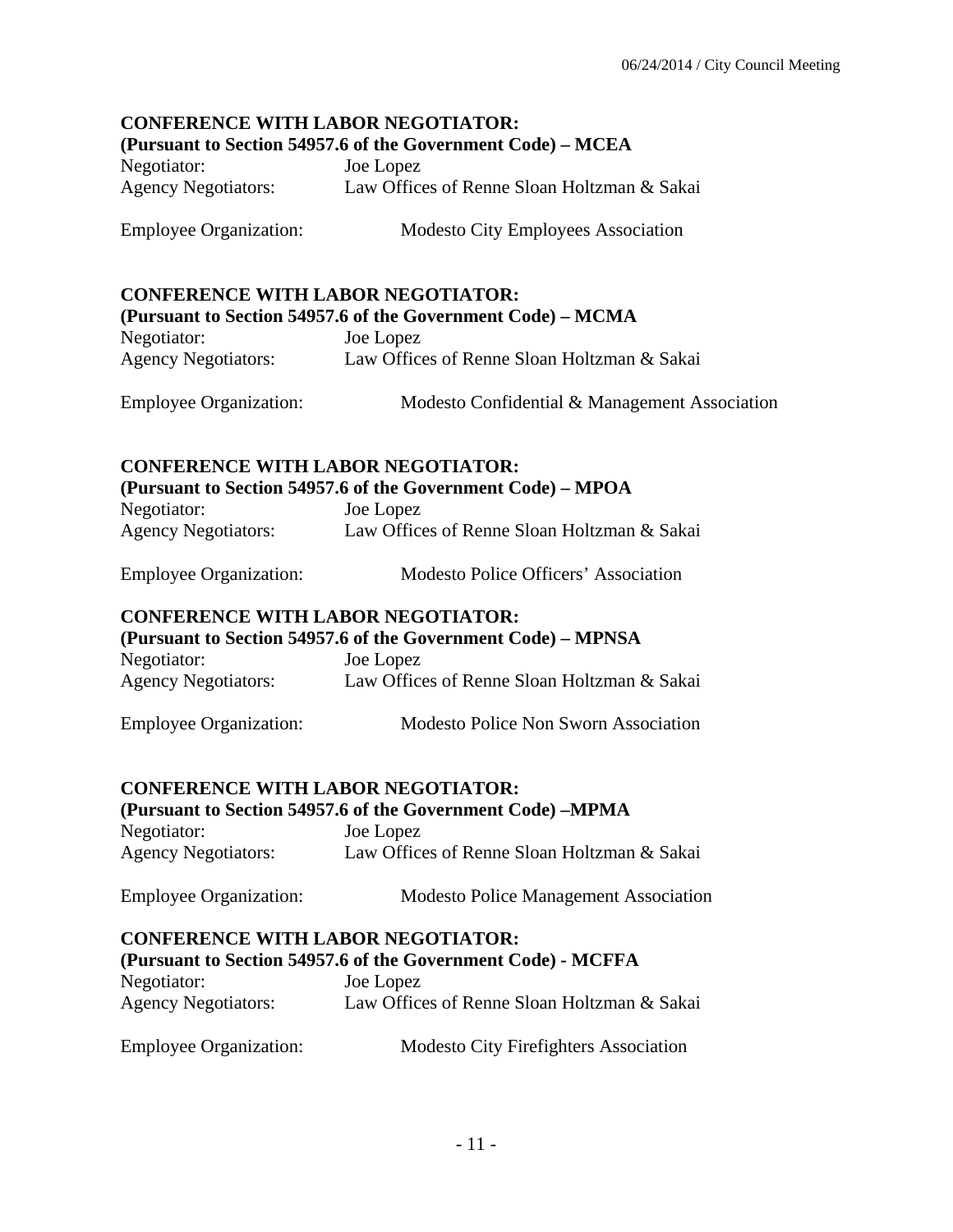#### **CONFERENCE WITH LABOR NEGOTIATOR: (Pursuant to Section 54957.6 of the Government Code) – Unrepresented**  Negotiator: Joe Lopez Agency Negotiators: Jim Holgersson, Interim City Manager

Employee Organization: Unrepresented Management and Confidential Employees

**CONFERENCE WITH LEGAL COUNSEL - ANTICIPATED LITIGATION Initiation of litigation pursuant to subdivision (c) of Section 54956.9 of the Government Code.** One potential case.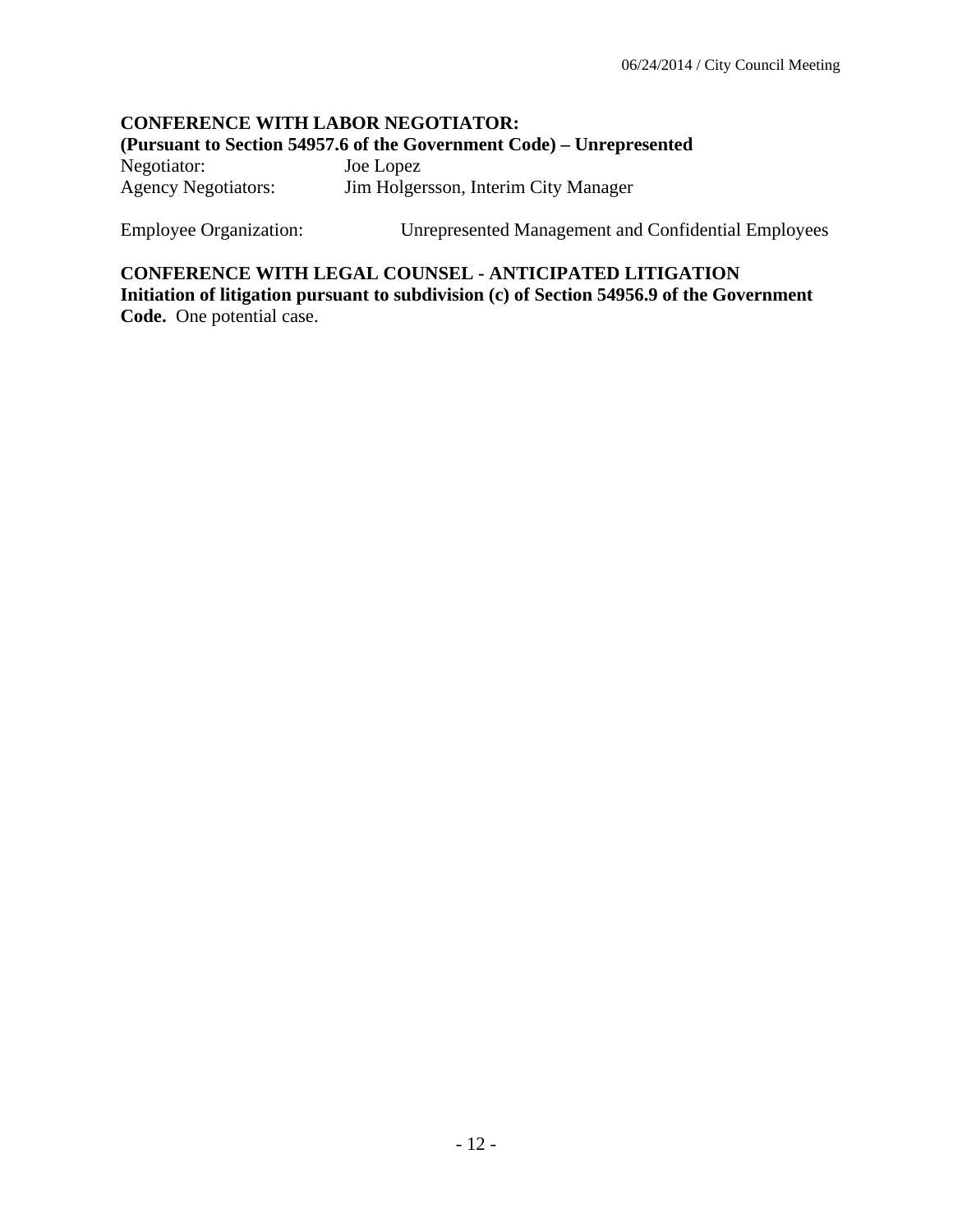# **MINUTES City of Modesto SPECIAL APPOINTMENTS COMMITTEE / COUNCIL WORKSHOP**

#### **Second Floor, Room 2001 1010 10th Street Modesto, California Thursday, June 26, 2014, at 3:04 p.m.**

Roll Call - Present: Councilmembers Madrigal, Kenoyer and alternate Zoslocki Absent: Gunderson

#### **PUBLIC COMMENTS**

None.

#### **CONSENT ITEMS – None**

#### **UNFINISHED BUSINESS**

1. Consider further discussion and provide direction regarding the Committee's 5 Goals: (i) revising Council Policy 1.008 to reflect the priorities of the Appointments Committee (ii) reviewing list of Boards and Commissions and attendance at the meetings; (iii) evaluating Boards and Commissions to keep or dissolve; (iv) outreach for applicants to Boards and Commissions (including recruitment, updated web page, appreciation opportunities and development of Candidate Notebook); (v) reviewing applications and recommending appointments. (Funding Source: Not Applicable)  *City Council; Kathy Espinoza, 571-5597, kespinoza1@modestogov.com* 

**ACTION: Motion (Zoslocki/Kenoyer; unan.)** Approving revised recommended changes to City Council Policy 1.008 and forwarding to Council for approval.

**ACTION: Motion (Zoslocki/Kenoyer; unan.)** Directing staff to plan for an annual Appreciation Event for Citizen Advisory Group appointees serving the City of Modesto. **ACTION:** Interim City Manager Jim Holgersson will return to the August 28<sup>th</sup> Appointments Committee with updated information on attendance, current members names, and vacancies on the City's Boards and Commissions. Committee members to continue to contact assigned Chairs of Boards and Commissions to discuss outreach. Council Executive Assistant Kathy Espinoza to inform Appointments Committee members of the process which will be implemented to notify all applicants of eligibility, opportunity and interview time.

#### **NEW BUSINESS**

3. Consider recommending the appointment of Josh Little to fill a "Service Provider" vacancy on the City of Modesto Housing Rehabilitation Loan Committee (HRLC) and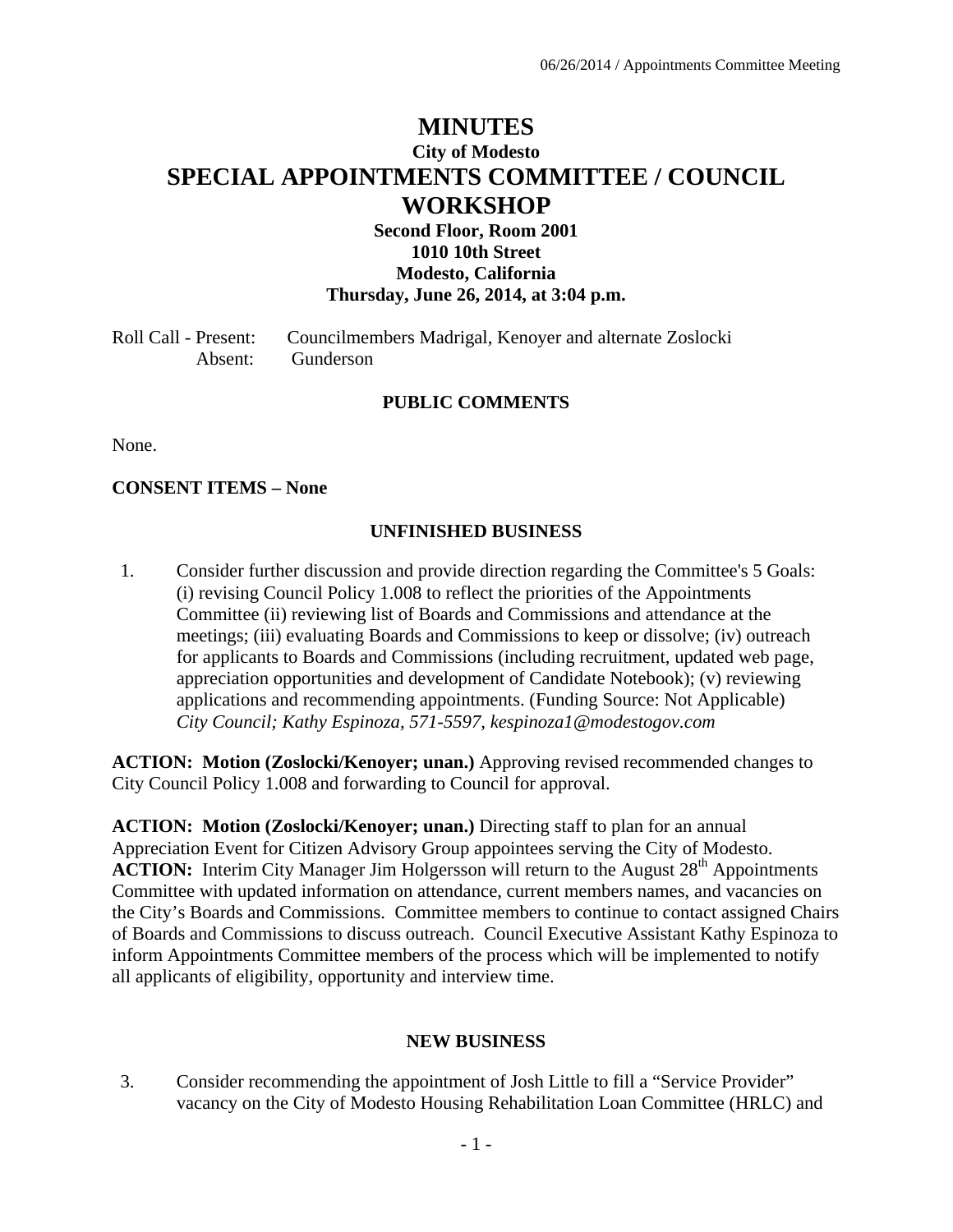forwarding to Council for approval. (Funding Source: Not Applicable)  *Parks, Recreation & Neighborhoods; Jody Christiansen, 342-4707, mjchristiansen@modestogov.com* 

**ACTION: Motion (Kenoyer/Zoslocki; unan.)** Recommending the appointment of Josh Little to fill a "Service Provider" vacancy on the City of Modesto Housing Rehabilitation Loan Committee (HRLC) and forwarding to Council for approval.

# **MATTERS TOO LATE FOR THE AGENDA**

None.

# **ADJOURNMENT**

This meeting adjourned at 4:12 p.m.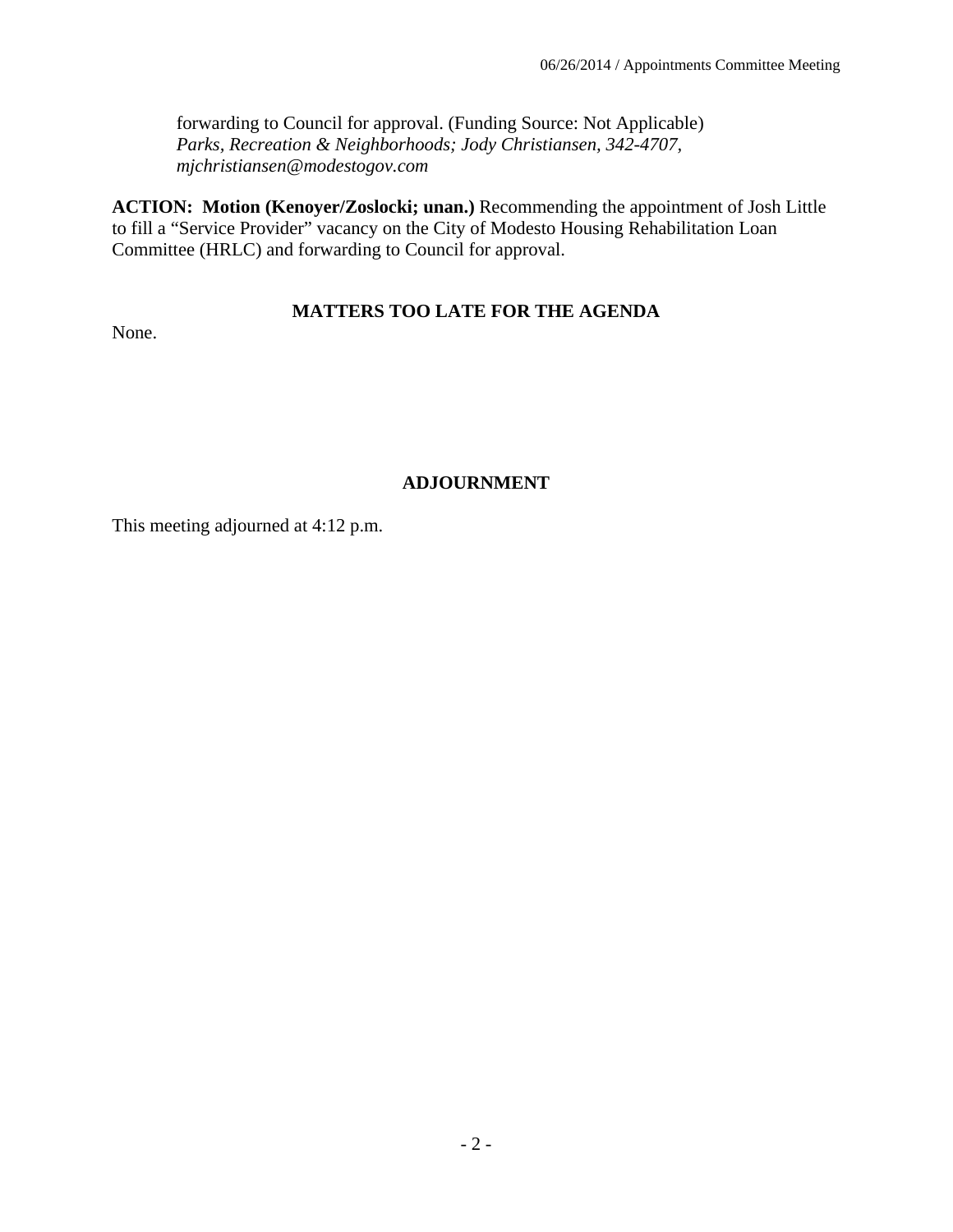# **MINUTES**

# City of Modesto  **CITY COUNCIL MEETING Chambers, Basement Level Tenth Street Place, 1010 10th Street Modesto, California Tuesday July 01, 2014, at 5:30 p.m.**

Roll Call – Present: Councilmembers Cogdill, Gunderson, Kenoyer, Lopez, Madrigal, Zoslocki, Mayor Marsh Absent: None

Pledge of Allegiance to the Flag

Invocation: Jeremy Thiessen, Shelter Cove Community Church

City Clerk's Announcements: Item 7 - Removed from Consent

Declaration of Conflicts of Interest: None

Reports from Closed Session: City Attorney Lindgren reported on Closed Session matter

#### **PUBLIC COMMENT PERIOD**

- Louisa Bryant spoke regarding water conservation at the Stoney Brook Apartments and the Public Works Department.
- Carmen Sabatino spoke regarding the Convention & Visitors Bureau Board appointments by Councilmembers and the Transient Occupancy Tax.
- Jeremiah Williams, Chairman, announced the 4th of July Parade on Friday morning.
- Cecil Russell spoke regarding the history of the Chamber of Commerce and Convention & Visitors Bureau.

#### **CONSENT ITEMS – ROLL CALL VOTE REQUIRED ACTION CONSENT ITEMS 1-6; 8-10: (Lopez/Madrigal;unan.) ACTION CONSENT ITEM 7: (Lopez/Madrigal;unan.)**

#### **CONSENT ITEMS**

An item may be removed from consent and discussed at the request of an audience member or Councilmember.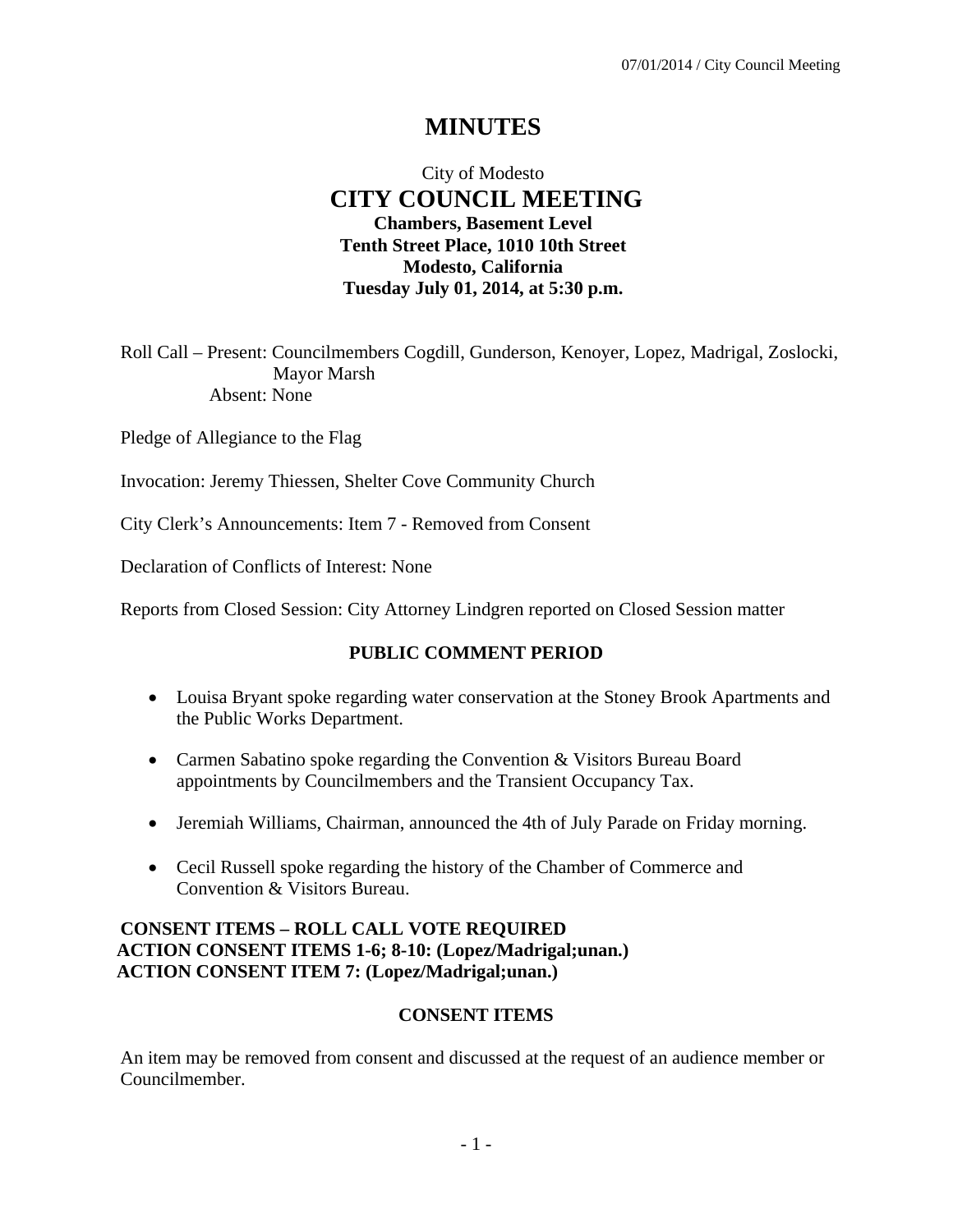Consent

1. Consider approving the minutes from the June 24, 2014 City Council meeting. (Funding Source: Not Applicable)

Motion approving the minutes from the June 24, 2014 City Council meeting. *City Clerk; Stephanie Lopez, 577-5396, slopez@modestogov.com* 

**ACTION: Motion (Lopez/Madrigal; 7/0)** approving the minutes from the June 24, 2014 City Council meeting.

Consent

- 2. Consider authorizing the purchase of one John Deere 35G compact excavator for the Public Works Department, Water Division, through the Fleet Services Division, by "accessing the terms" of a competitively bid contract with the State of California, Department of General Services, California Multiple Award Schedules (CMAS) to Pape Machinery, French Camp, CA, for an estimated total cost of \$58,114. (Funding Source: Water Fund)
	- Resolution authorizing the purchase of one John Deere 35G compact excavator for the Public Works Department, Waster Division, through the Fleet Services Division, by "accessing the terms" of a competitively bid contract with the State of California, Department of General Services, California Multiple Award Schedules (CMAS) to Pape Machinery, French Camp, CA, and authorizing the Purchasing Manager, or his designee, to issue a purchase order for an estimated total cost \$58,114.

*Finance and Public Works; Meagan Torres, 571-5839, mtorres@modestogov.com* 

**ACTION: Resolution 2014-257 (Lopez/Madrigal; 7/0)** authorizing the purchase of one John Deere 35G compact excavator for the Public Works Department, Waster Division, through the Fleet Services Division, by "accessing the terms" of a competitively bid contract with the State of California, Department of General Services, California Multiple Award Schedules (CMAS) to Pape Machinery, French Camp, CA, and authorizing the Purchasing Manager, or his designee, to issue a purchase order for an estimated total cost \$58,114.

Consent

- 3. Consider authorizing the purchase of four (4) half-ton pickup trucks for various Divisions through the Public Works Department, Fleet Services Division, by "accessing the terms" of a competitively bid contract with the County of Alameda to Albany Ford, Albany, CA, for an estimated total cost of \$93,102. (Funding Source: Fleet Replacement Fund)
	- Resolution authorizing the purchase of four (4) half-ton pickup trucks for various Divisions through the Public Works Department, Fleet Services Division, by "accessing the terms" of a competitively bid contract with the County of Alameda to Albany Ford, Albany, CA, and authorizing the Purchasing Manager, or his designee, to issue a purchase order for an estimated total cost \$93,102. *Finance and Public Works; Meagan Torres, 571-5839, mtorres@modestogov.com*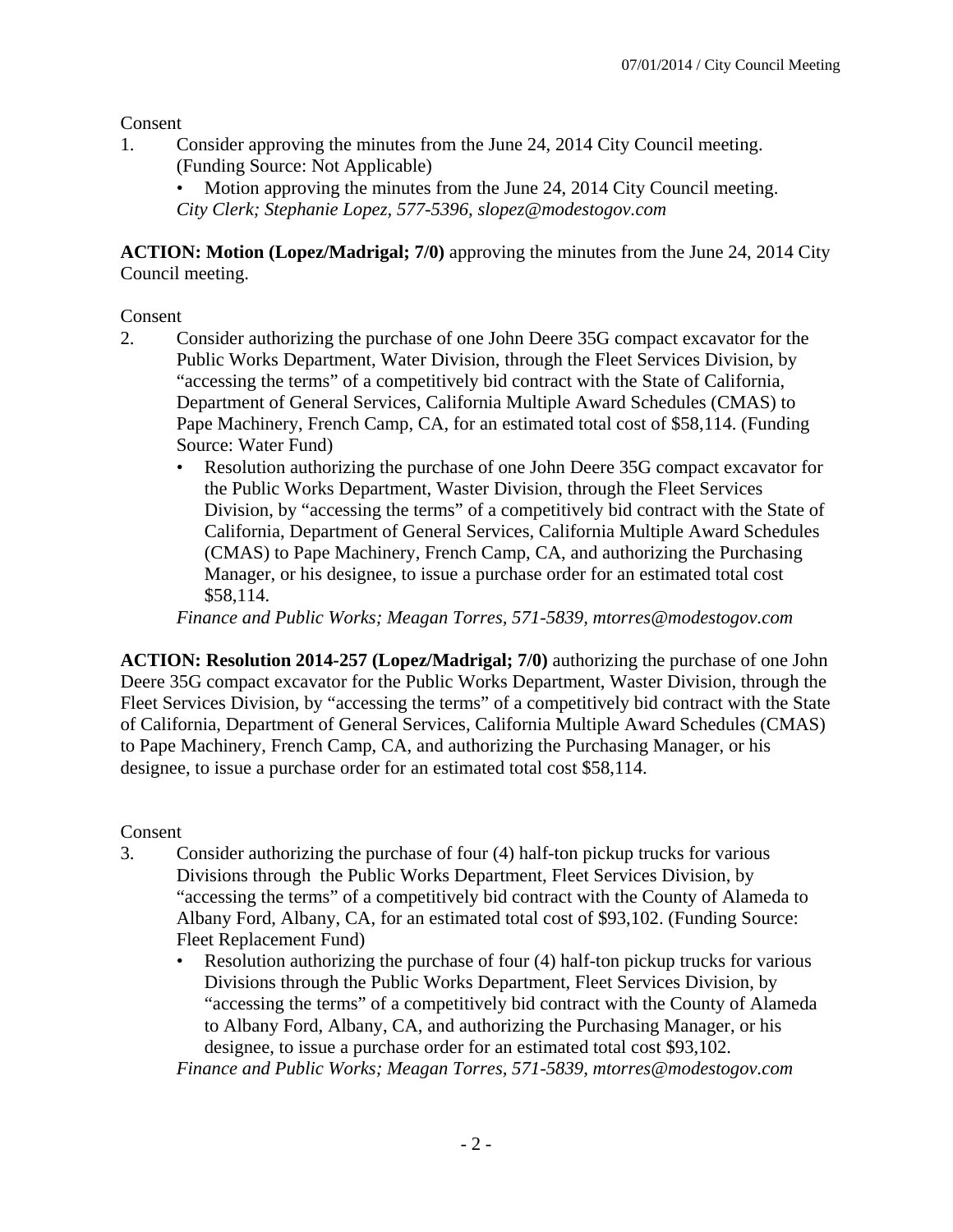**ACTION: Resolution 2014-258 (Lopez/Madrigal; 7/0)** authorizing the purchase of four (4) half-ton pickup trucks for various Divisions through the Public Works Department, Fleet Services Division, by "accessing the terms" of a competitively bid contract with the County of Alameda to Albany Ford, Albany, CA, and authorizing the Purchasing Manager, or his designee, to issue a purchase order for an estimated total cost \$93,102.

#### Consent

- 4. Consider accepting the 2013 Assistance to Firefighters Grant Award for Personal Protective Equipment for awarded funding of \$91,613. (Funding Source: Grant funds)
	- Resolution approving the acceptance of the 2013 Assistance to Firefighters Grant Award for Personal Protective Equipment and authorizing the Fire Chief, or his designee, to execute all grant-related documents.

*Fire; Kristin Reffalt, 552-3716, kreffalt@modestorfa.org* 

**ACTION: Resolution 2014-259 (Lopez/Madrigal; 7/0)** approving the acceptance of the 2013 Assistance to Firefighters Grant Award for Personal Protective Equipment and authorizing the Fire Chief, or his designee, to execute all grant-related documents.

#### Consent

- 5. Consider authorizing the sole source procurement for the purchase of a RoboteX Avatar III remote control tactical robot and accessories, for mission requirements needed by the Modesto Police Department, to RoboteX, Inc., Sunnyvale, CA, for an estimated total cost of \$59,065. (Funding Source: General Fund)
	- Resolution authorizing the award of a sole source procurement for the purchase of a RoboteX Avatar III remote control tactical robot and accessories, for mission requirements needed by the Modesto Police Department, to RoboteX, Inc., Sunnyvale, CA; and authorizing the Purchasing Manager, or his designee, to issue a purchase order for an estimated total of \$59,065.

*Police; Rick Armendariz, 342-6142, armendarizr@modestopd.com* 

**ACTION: Resolution 2014-260 (Lopez/Madrigal; 7/0)** authorizing the award of a sole source procurement for the purchase of a RoboteX Avatar III remote control tactical robot and accessories, for mission requirements needed by the Modesto Police Department, to RoboteX, Inc., Sunnyvale, CA; and authorizing the Purchasing Manager, or his designee, to issue a purchase order for an estimated total of \$59,065.

#### Consent

- 6. Consider authorizing the sole source procurement for the purchase of a Spacesaver High Density Mobile Storage System to store property taken as evidence and stored within the Evidence and Property facility, to Systems & Space, Inc., Pleasanton, CA, for an estimated total cost of \$111,554. (Funding Source: General Fund)
	- Resolution authorizing the award of a sole source procurement for the purchase of a Spacesaver High Density Mobile Storage System to store property taken as evidence and stored within the Evidence and Property facility, to Systems & Space, Inc., Pleasanton, CA; and authorizing the Purchasing Manager, or his designee, to issue a purchase order for an estimated total of \$111,554.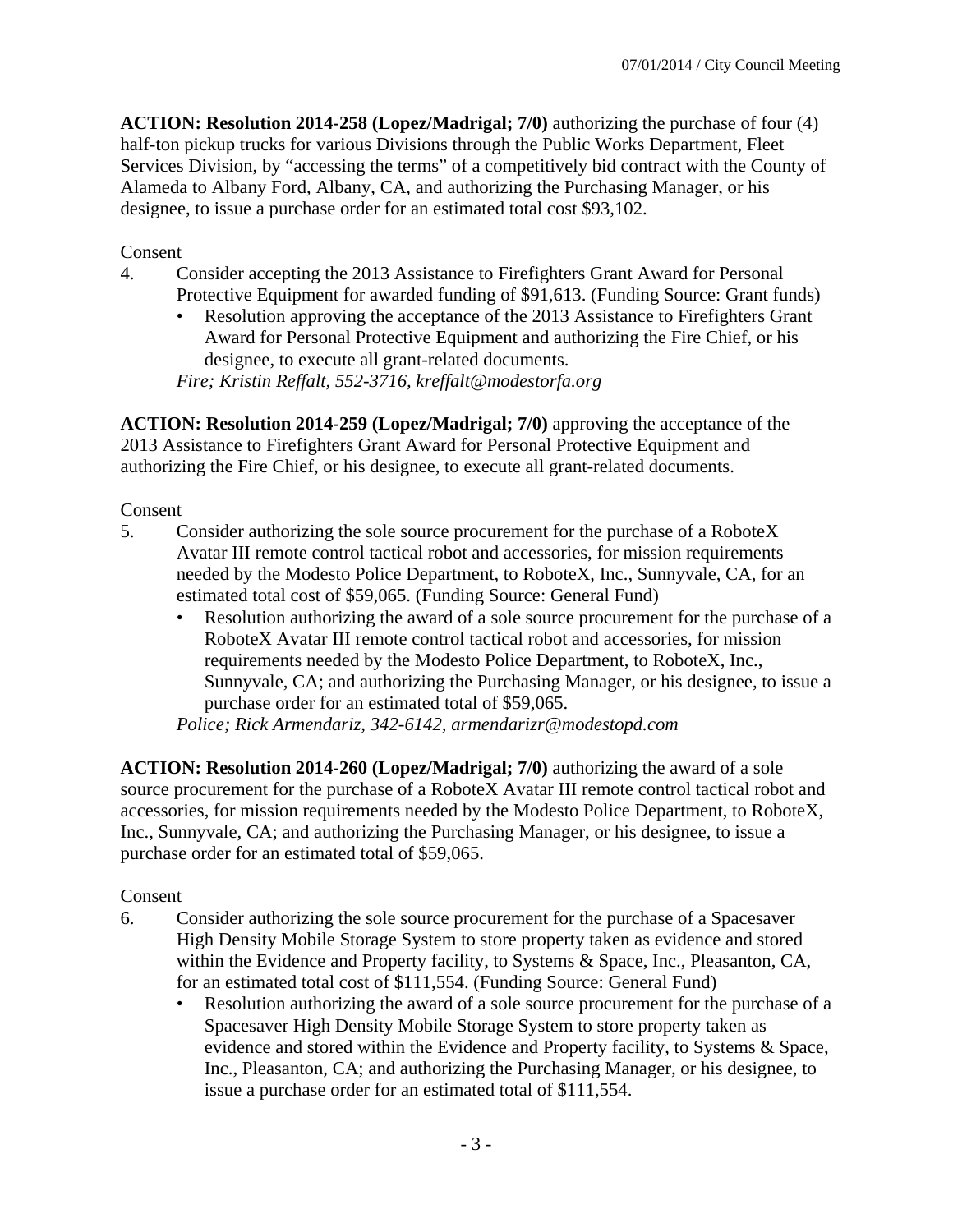### *Police; Andy Schlenker, 342-6179, schlenkera@modestopd.com*

**ACTION: Resolution 2014-261 (Lopez/Madrigal; 7/0)** authorizing the award of a sole source procurement for the purchase of a Spacesaver High Density Mobile Storage System to store property taken as evidence and stored within the Evidence and Property facility, to Systems & Space, Inc., Pleasanton, CA; and authorizing the Purchasing Manager, or his designee, to issue a purchase order for an estimated total of \$111,554.

#### *Removed from Consent*

- 7. Consider authorizing the sole source procurement for the purchase of software, computers, servers, equipment and components, to allow the Modesto Police Department viewing access of traffic corridors throughout the City, to CelPlan Technologies, Inc., Reston, VA, for an estimated total cost of \$76,620. (Funding Source: Traffic Safety Fund)
	- Resolution authorizing the award of a sole source procurement for the purchase of software, computers, servers, equipment and components, to allow the Modesto Police Department viewing access of traffic corridors throughout the city, to CelPlan Technologies, Inc., Reston, VA; and authorizing the Purchasing Manager, or his designee, to issue a purchase order for an estimated total of \$76,620. *Police; Andy Schlenker, 342-6179, schlenkera@modestopd.com*

**ACTION: Resolution 2014-262 (Lopez/Madrigal; 7/0)** authorizing the award of a sole source procurement for the purchase of software, computers, servers, equipment and components, to allow the Modesto Police Department viewing access of traffic corridors throughout the city, to CelPlan Technologies, Inc., Reston, VA; and authorizing the Purchasing Manager, or his designee, to issue a purchase order for an estimated total of \$76,620.

#### Consent

- 8. Consider accepting the work by D.A. Wood Construction, Inc. of Empire, California, for the Strengthen & Replace Water System between El Vista Avenue & Cloverdale Avenue project as complete, and authorizing payment of amounts totaling \$173,853. (The total project cost is \$237,172, which included construction contingency, engineering design, city forces and construction administration.) (Funding Source: Water Fund - CIP)
	- Resolution accepting the work by D.A. Wood Construction, for the Strengthen  $\&$ Replace Water System between El Vista Avenue & Cloverdale Avenue Project as complete, authorizing the City Clerk to file a Notice of Completion with the Stanislaus County Recorder upon receipt of approved Warranty Bond, to release securities upon expiration of statutory periods, and authorizing payment of amounts totaling \$173,853.

*Utility Planning and Projects; Rob Christensen, 577-5423, rchristensen@modestogov.com* 

**ACTION: Resolution 2014-263 (Lopez/Madrigal; 7/0)** accepting the work by D.A. Wood Construction, for the Strengthen & Replace Water System between El Vista Avenue &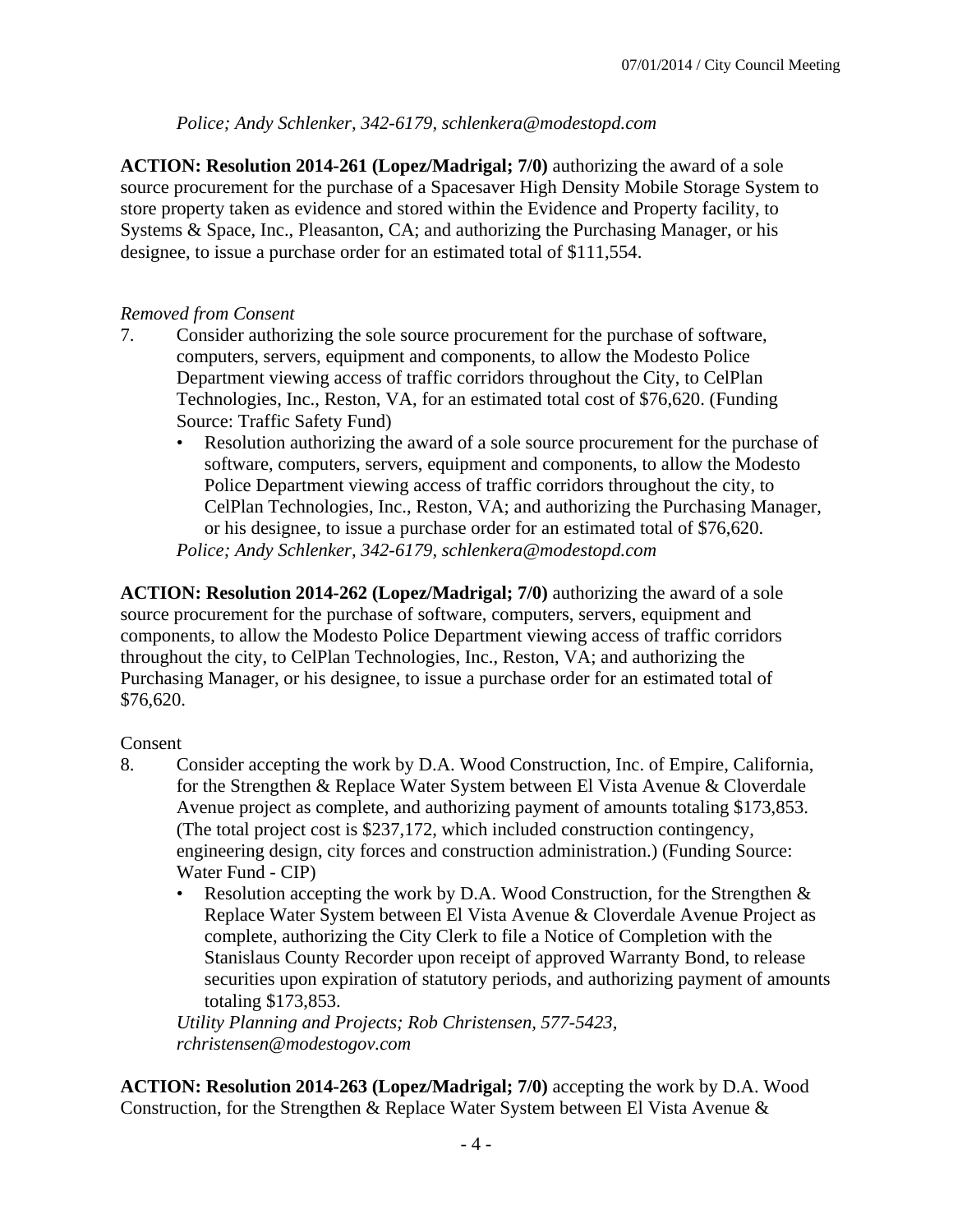Cloverdale Avenue Project as complete, authorizing the City Clerk to file a Notice of Completion with the Stanislaus County Recorder upon receipt of approved Warranty Bond, to release securities upon expiration of statutory periods, and authorizing payment of amounts totaling \$173,853.

Consent

- 9. Consider approving: (i) an agreement with CHG Structural, Inc. in an amount not to exceed \$96,200 for funding and implementation support services for the North Valley Regional Recycled Water Program; and (ii) amending the Fiscal Year 2014-15 Capital Improvement Program budget by transferring \$96,200 into the project account from Wastewater Fund Reserves to fully fund the agreement. (Funding Source: Wastewater)
	- Resolution approving an Agreement with CHG Structural, Inc. in an amount not to exceed \$96,200 for funding and implementation support services for the North Valley Regional Recycled Water Program, and authorize the City Manager, or his designee, to execute the Agreement.
	- Resolution amending the Fiscal Year 2014-15 Capital Improvement Program budget by transferring \$96,200 into the project from Wastewater Fund Reserves to fully fund the agreement.

*Utility Planning and Projects; Larry Parlin, 577-5261, lparlin@modestogov.com* 

**ACTION: Resolution 2014-264 (Lopez/Madrigal; 7/0)** approving an Agreement with CHG Structural, Inc. in an amount not to exceed \$96,200 for funding and implementation support services for the North Valley Regional Recycled Water Program, and authorize the City Manager, or his designee, to execute the Agreement.

**ACTION: Resolution 2014-265 (Lopez/Madrigal; 7/0)** amending the Fiscal Year 2014-15 Capital Improvement Program budget by transferring \$96,200 into the project from Wastewater Fund Reserves to fully fund the agreement.

Consent

- 10. Consider approving a transfer of real property located at 148 Imperial Avenue (APN: 056-049-020) from Modesto-Ceres Fire Protection Agency to the City of Modesto for Fire Station #10. (Funding Source: Not Applicable)
	- Resolution approving the transfer of real property from Modesto-Ceres Fire Protection Agency for a 2.23-acre parcel, located at 148 Imperial Avenue (APN 056-049-020), and authorizing the City Manager, or his designee, to accept the transfer and execute all related documents required to transfer the property.
	- Resolution authorizing the City Manager, or his designee, to sign the Certificate of Acceptance for the Grant Deed for the transfer of property located at 148 Imperial Avenue (APN 056-049-020), owned by the Modesto-Ceres Fire Protection Agency, to be transferred to the City of Modesto for the benefit of the Modesto Fire Department.

*Utility Planning and Projects; Jon Yuriar, 577-5399, jyuriar@modestogov.com* 

**ACTION: Resolution 2014-266 (Lopez/Madrigal; 7/0)** approving the transfer of real property from Modesto-Ceres Fire Protection Agency for a 2.23-acre parcel, located at 148 Imperial Avenue (APN 056-049-020), and authorizing the City Manager, or his designee, to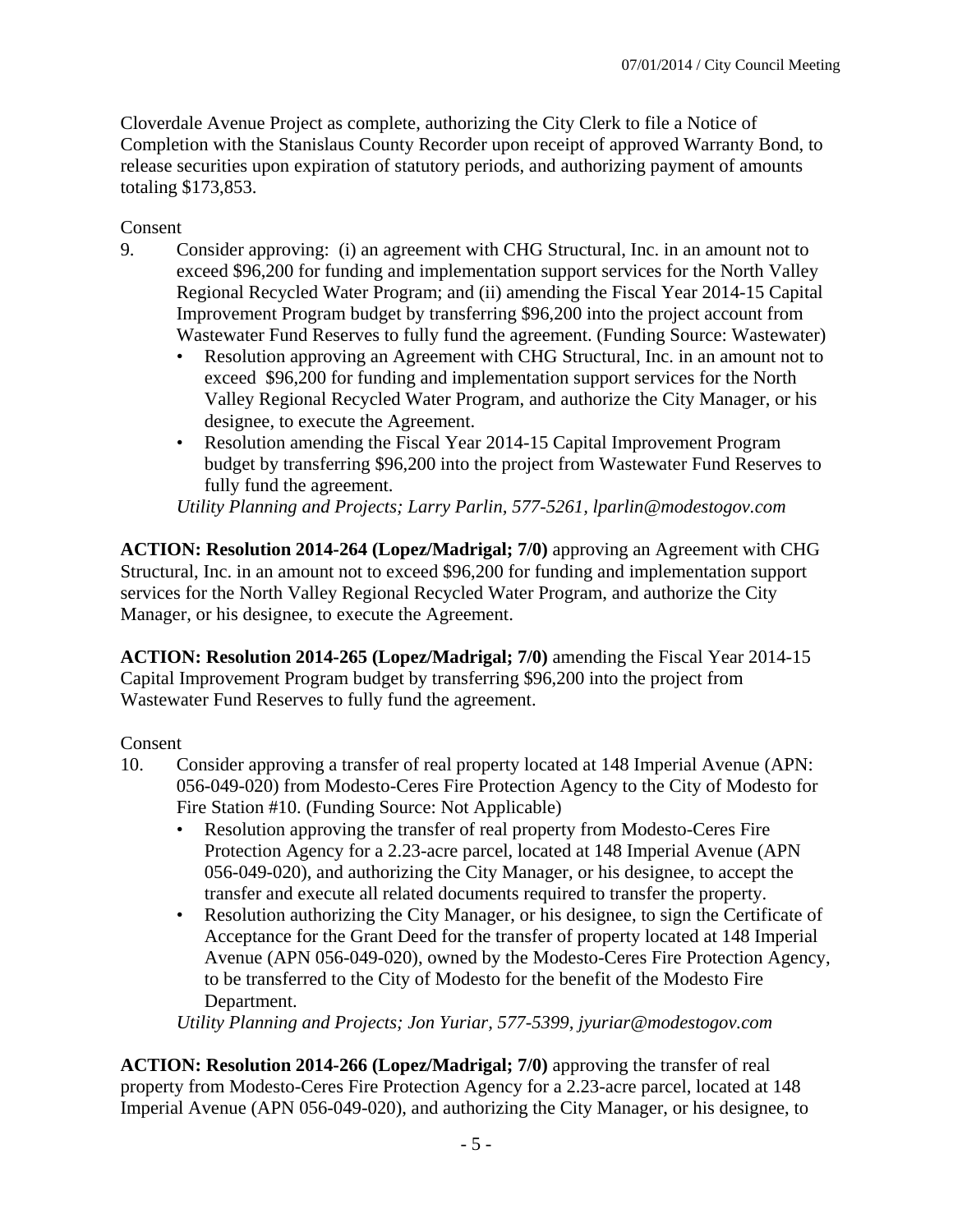accept the transfer and execute all related documents required to transfer the property.

**ACTION: Resolution 2014-267 (Lopez/Madrigal; 7/0)** authorizing the City Manager, or his designee, to sign the Certificate of Acceptance for the Grant Deed for the transfer of property located at 148 Imperial Avenue (APN 056-049-020), owned by the Modesto-Ceres Fire Protection Agency, to be transferred to the City of Modesto for the benefit of the Modesto Fire Department.

# **COUNCIL COMMENTS & REPORTS**

Councilmember Lopez announced the recent Health Magazine edition with his daughter Desi's picture on the cover.

Councilmember Madrigal updated the Council on meetings he has had with the Southwest Businesses United, a possible sign on Crows Landing Road, and access to City street lights during holidays on Crows Landing Road for holiday decorations.

# **CITY MANAGER COMMENTS & REPORTS**

None.

# **UNFINISHED BUSINESS**

- 11. Consider: (i) adopting a Finding of Conformance for the Shackelford Sewer Crossing Project; (ii) approving the plans and specifications for the Shackelford Sewer Crossing project, accepting the bid, and approving a contract with Mozingo Construction, Inc., of Oakdale, California in the amount of \$2,057,561.70; (iii) approving an Agreement with O'Dell Engineering, Inc. dba O'Dell Engineering for Design Support During Construction for the Shackelford Sewer Crossing project in an amount not to exceed \$166,811; and (iv) amending the Fiscal Year 2014-2015 CIP Budget by transferring \$1,006,009 into the project account from Wastewater Fund Reserves to fully fund the construction, contingency, and construction administration for the project, including engineering/design/admin support. (Total estimated cost for the construction portion of this project is \$2,651,050) (Funding Source: Wastewater Fund)
	- Resolution finding that the following project is within the scope of the project covered by the Modesto Wastewater Master Plan Master Environmental Impact Report (MEIR) (SCH#2006052076) and General Plan Master EIR (SCH# 2007072023): Shackelford Sewer Crossing Project.
	- Resolution approving the plans and specifications for the Shackelford Sewer Crossing project, accepting the bid, and approving a contract with Mozingo Construction, Inc., of Oakdale, California in the amount of \$2,057,561.70, and authorizing the City Manager, or his designee, to execute the contract.
	- Resolution approving an agreement with O'Dell Engineering, Inc. dba O'Dell Engineering for Design Support During Construction for the Shackelford Sewer Crossing project in an amount not to exceed \$151,646 for the identified scope of services, plus \$15,165 for additional services (if needed), for a maximum total amount of \$166,811, and authorizing the City Manager, or his designee, to execute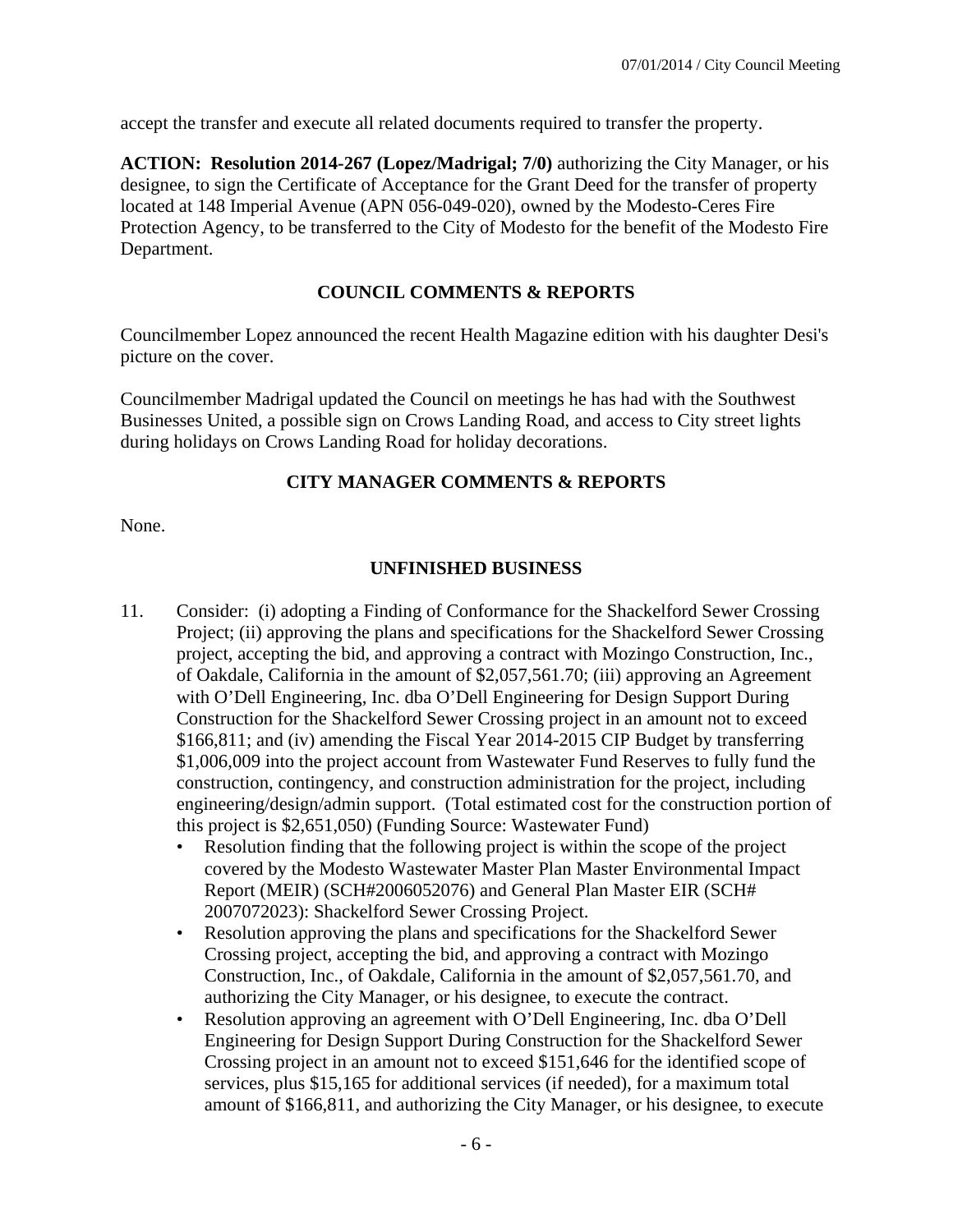the agreement.

• Resolution amending the Fiscal Year 2013-2014 Capital Improvement Program budget in the amount of \$1,006,009 to be transferred into the project from Wastewater Fund Reserves in order to fully fund construction, contingency, construction administration, and engineering support during construction for the Shackelford Sewer Crossing project.

*Utility Planning and Projects; Jesse Franco, 571-5175, jfranco@modestogov.com* 

**ACTION: Resolution 2014-268 (Gunderson/Madrigal; 7/0)** finding that the following project is within the scope of the project covered by the Modesto Wastewater Master Plan Master Environmental Impact Report (MEIR) (SCH#2006052076) and General Plan Master EIR (SCH# 2007072023): Shackelford Sewer Crossing Project.

**ACTION: Resolution 2014-269 (Gunderson/Madrigal; 7/0)** approving the plans and specifications for the Shackelford Sewer Crossing project, accepting the bid, and approving a contract with Mozingo Construction, Inc., of Oakdale, California in the amount of \$2,057,561.70, and authorizing the City Manager, or his designee, to execute the contract.

**ACTION: Resolution 2014-270 (Gunderson/Madrigal; 7/0)** approving an agreement with O'Dell Engineering, Inc. dba O'Dell Engineering for Design Support During Construction for the Shackelford Sewer Crossing project in an amount not to exceed \$151,646 for the identified scope of services, plus \$15,165 for additional services (if needed), for a maximum total amount of \$166,811, and authorizing the City Manager, or his designee, to execute the agreement.

**ACTION: Resolution 2014-271 (Gunderson/Madrigal; 7/0)** amending the Fiscal Year 2013-2014 Capital Improvement Program budget in the amount of \$1,006,009 to be transferred into the project from Wastewater Fund Reserves in order to fully fund construction, contingency, construction administration, and engineering support during construction for the Shackelford Sewer Crossing project.

# **NEW BUSINESS**

- 12. Consider authorizing: (i) the issuance of City of Modesto Community Facilities District No. 2004-1 (Village One #2) 2014 Special Tax Refunding bonds, in an aggregate principal amount not to exceed \$31,000,000; (ii) the execution and delivery of an Indenture, a Bond Purchase Agreement, a Continuing Disclosure Agreement and an Escrow Agreement; (iii) the distribution of an Official Statement in connection therewith; and (iv) the execution of necessary documents and certificates and related actions. (Funding Source: CFD No. 2004-1 (Village One #2) Special Tax Bonds)
	- Resolution authorizing the issuance of City of Modesto Community Facilities District No. 2004-1 (Village One #2) 2014 Special Tax Refunding Bonds, in an aggregate principal amount of not to exceed \$31,000,000, Authorizing the Execution and Delivery of an Indenture, a Bond Purchase Agreement, a Continuing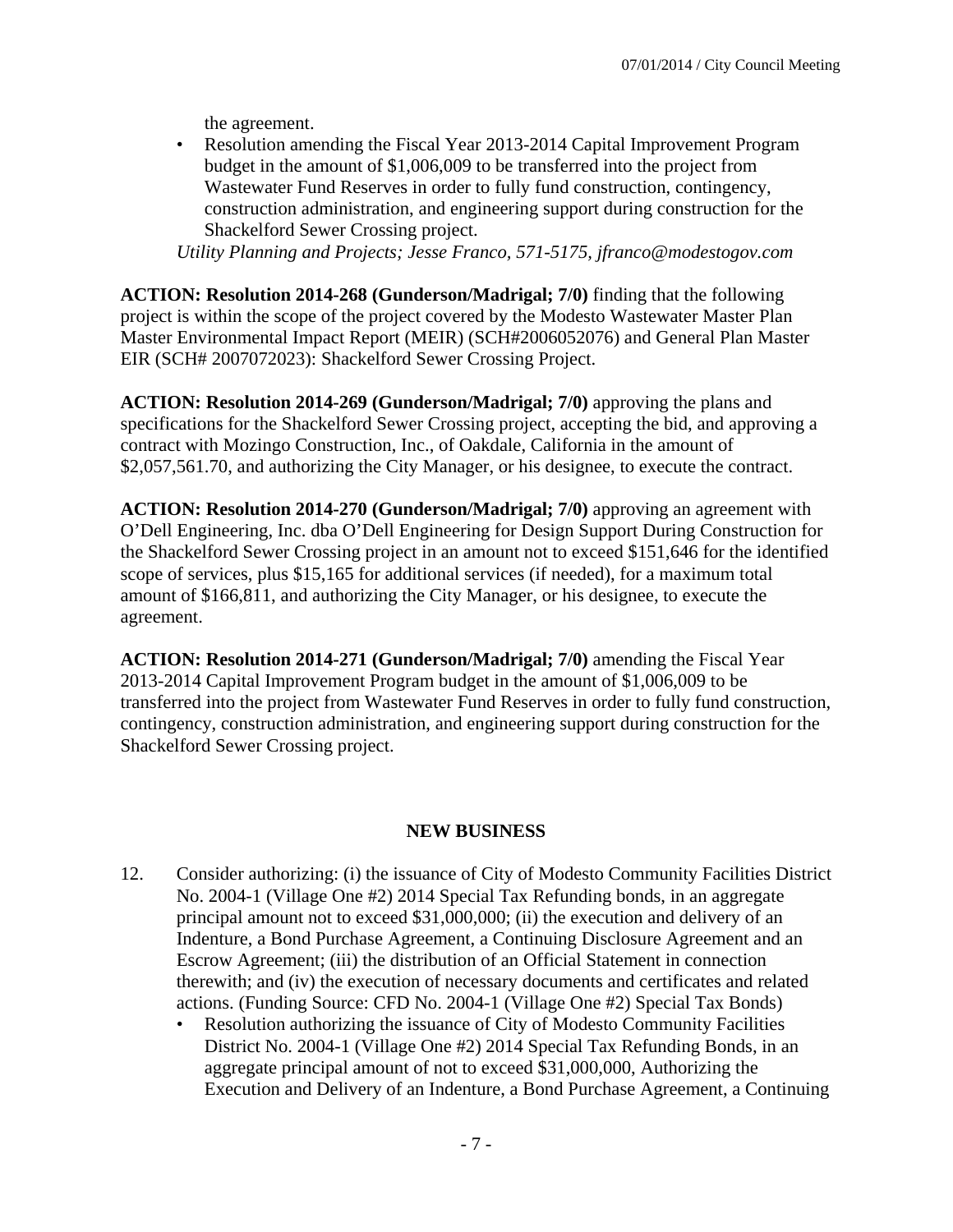Disclosure Agreement and an Escrow Agreement, authorizing the distribution of an official statement in connection therewith and authorizing the execution of necessary documents and certificates and related actions. *Community & Economic Development; Tina Rocha, 577-5321, trocha@modestogov.com* 

**ACTION: Resolution 2014-272 (Kenoyer/Gunderson; 7/0)** authorizing the issuance of City of Modesto Community Facilities District No. 2004-1 (Village One #2) 2014 Special Tax Refunding Bonds, in an aggregate principal amount of not to exceed \$31,000,000, Authorizing the Execution and Delivery of an Indenture, a Bond Purchase Agreement, a Continuing Disclosure Agreement and an Escrow Agreement, authorizing the distribution of an official statement in connection therewith and authorizing the execution of necessary documents and certificates and related actions.

#### **MATTERS TOO LATE FOR THE AGENDA**

None.

#### **ADJOURNMENT**

This meeting was adjourned at 6:15 p.m.

#### **CLOSED SESSION**

*Closed Session Matter Heard Prior to Meeting* **CONFERENCE WITH LEGAL COUNSEL - EXISTING LITIGATION One Case (Pursuant to Section 54956.9(a) of the Government Code)**  Name of case: Rodriguez v. City of Modesto United States District Court Federal Case No: 1:10-CV-01370-LJO-MJS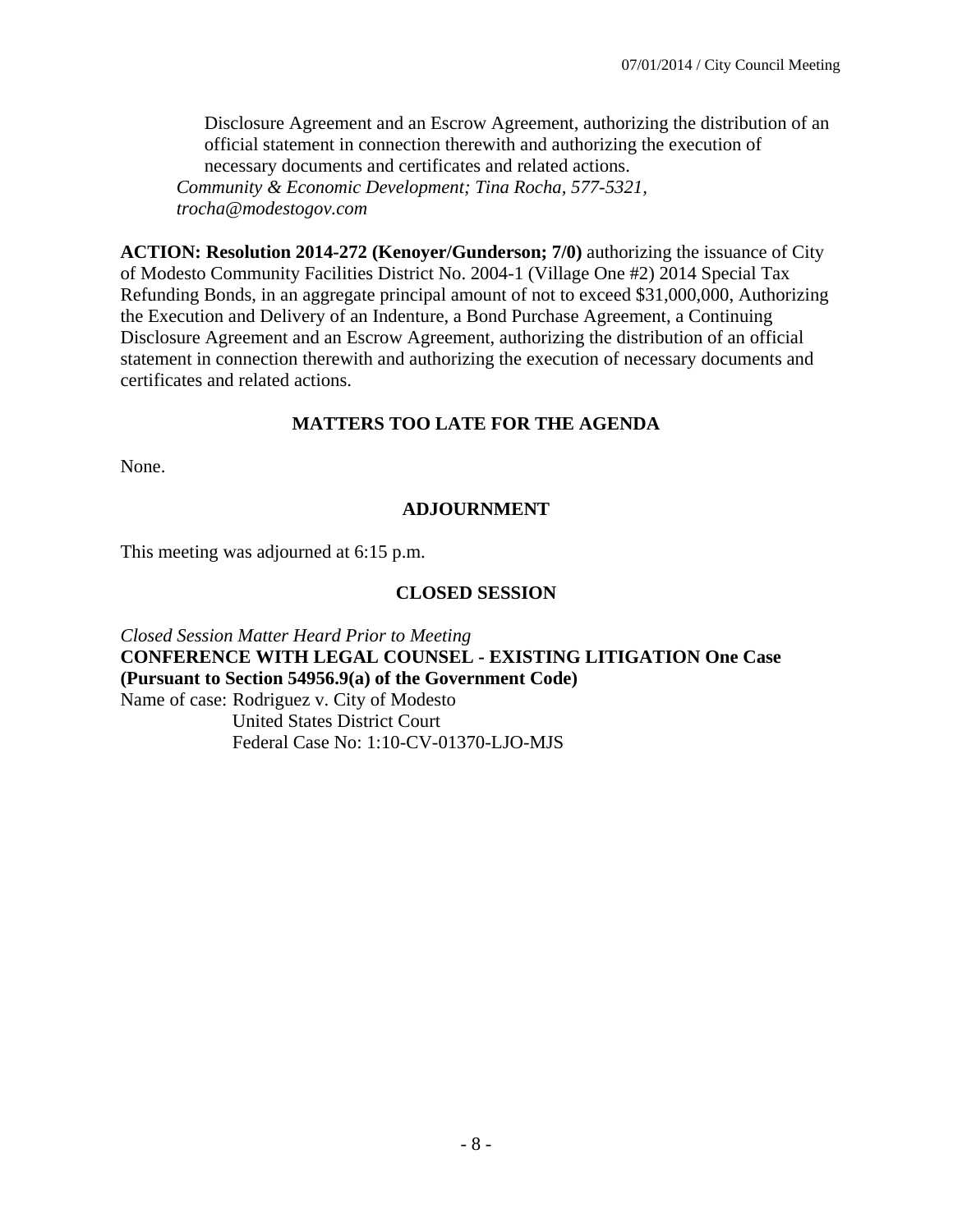# **MODESTO CITY COUNCIL**

**www.modestogov.com**

# **MINUTES**

City of Modesto  **CITY COUNCIL MEETING Chambers, Basement Level Tenth Street Place, 1010 10th Street Modesto, California Tuesday July 08, 2014, at 5:30 p.m.** 

Roll Call – Present: Councilmembers Cogdill, Gunderson, Kenoyer, Lopez, Madrigal, Zoslocki, Mayor Marsh Absent: None

Pledge of Allegiance to the Flag

Invocation: Pastor Jeff Norman

City Clerk's Announcements: None

Declaration of Conflicts of Interest: None

Reports from Closed Session: City Attorney Lindgren announced Closed Session matters

#### **ACKNOWLEDGEMENTS AND PRESENTATIONS**

1. Presentation of Proclamation declaring August 5, 2014, as "National Night Out" in the City of Modesto. (Funding Source: Not Applicable)  *City Manager; Kathy Espinoza, 571-5597, kespinoza@modestogov.com* 

**ACTION:** Mayor Marsh presented a Proclamation declaring August 5, 2014, as "National Night Out" in the City of Modesto.

#### **MISCELLANEOUS**  Legislation Appointments **Other**

2. Consider accepting the resignation of Joe Rocha from the City of Modesto Equal Opportunity/Disability Commission and Human Relations Commission. (Funding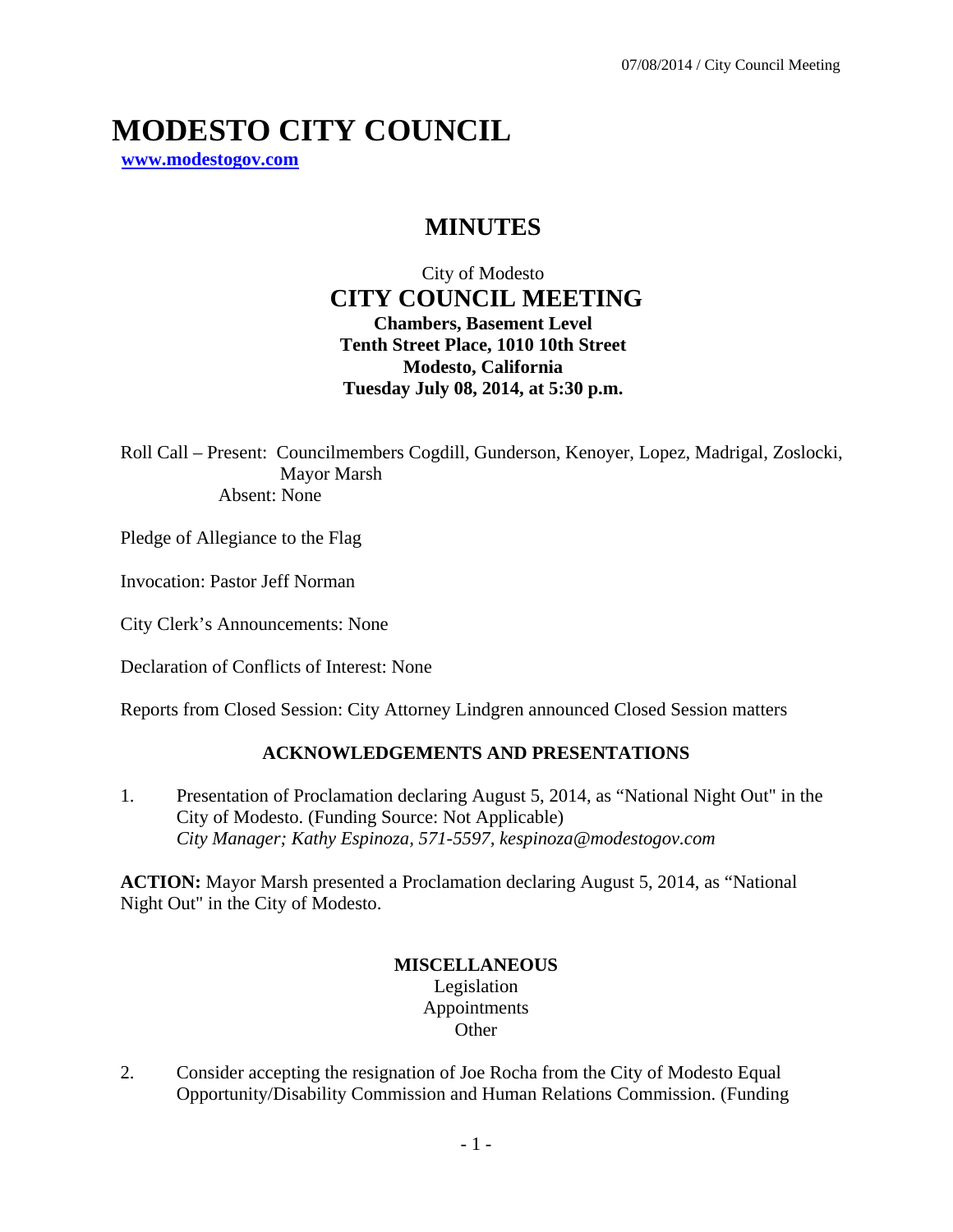Source: Not Applicable)

• Resolution accepting with regret the resignation of Joe Rocha from the City of Modesto Equal Opportunity/Disability Commission and Human Relations Commission, effective June 12, 2014.

*Administrative Services Department; Joe Lopez, 571-5126 , Joelopez@modestogov.com* 

**ACTION: Resolution 2014-273 (Lopez/Cogdill; 7/0)** accepting the resignation of Joe Rocha from the City of Modesto Equal Opportunity/Disability Commission and Human Relations Commission.

- 3. Consider approving the appointment of Josh Little to fill a "Service Provider" vacancy on the City of Modesto Housing Rehabilitation and Loan Committee. (Funding Source: Not Applicable)
	- Resolution appointing Josh Little to fill a "Service Provider" vacancy on the City of Modesto Housing Rehabilitation and Loan Committee.

*Parks, Recreation, & Neighborhoods; Jody Christiansen, 342-4707 , mjchristiansen@modestogov.com* 

**ACTION: Resolution 2014-274 (Lopez/Madrigal; 7/0)** appointing Josh Little to fill a "Service Provider" vacancy on the City of Modesto Housing Rehabilitation and Loan Committee.

# **PUBLIC COMMENT PERIOD**

- Ray Pefferini spoke regarding trees and mistletoe in Modesto.
- Carmen Sabatino spoke regarding a tree in front of his business; he also spoke regarding Convention & Visitors Bureau appointments by Councilmembers and the Chamber of Commerce presentations to Council.
- Cecil Russell spoke regarding ACE Train to San Francisco 49'ersStadium.

# **CONSENT ITEMS – ROLL CALL VOTE REQUIRED ACTION CONSENT ITEMS 4-13: (Lopez/Madrigal; unan.)**

# **CONSENT ITEMS**

An item may be removed from consent and discussed at the request of an audience member or Councilmember.

#### Consent

4. Consider approving the minutes from the July 1, 2014 City Council meeting. (Funding Source: Not Applicable)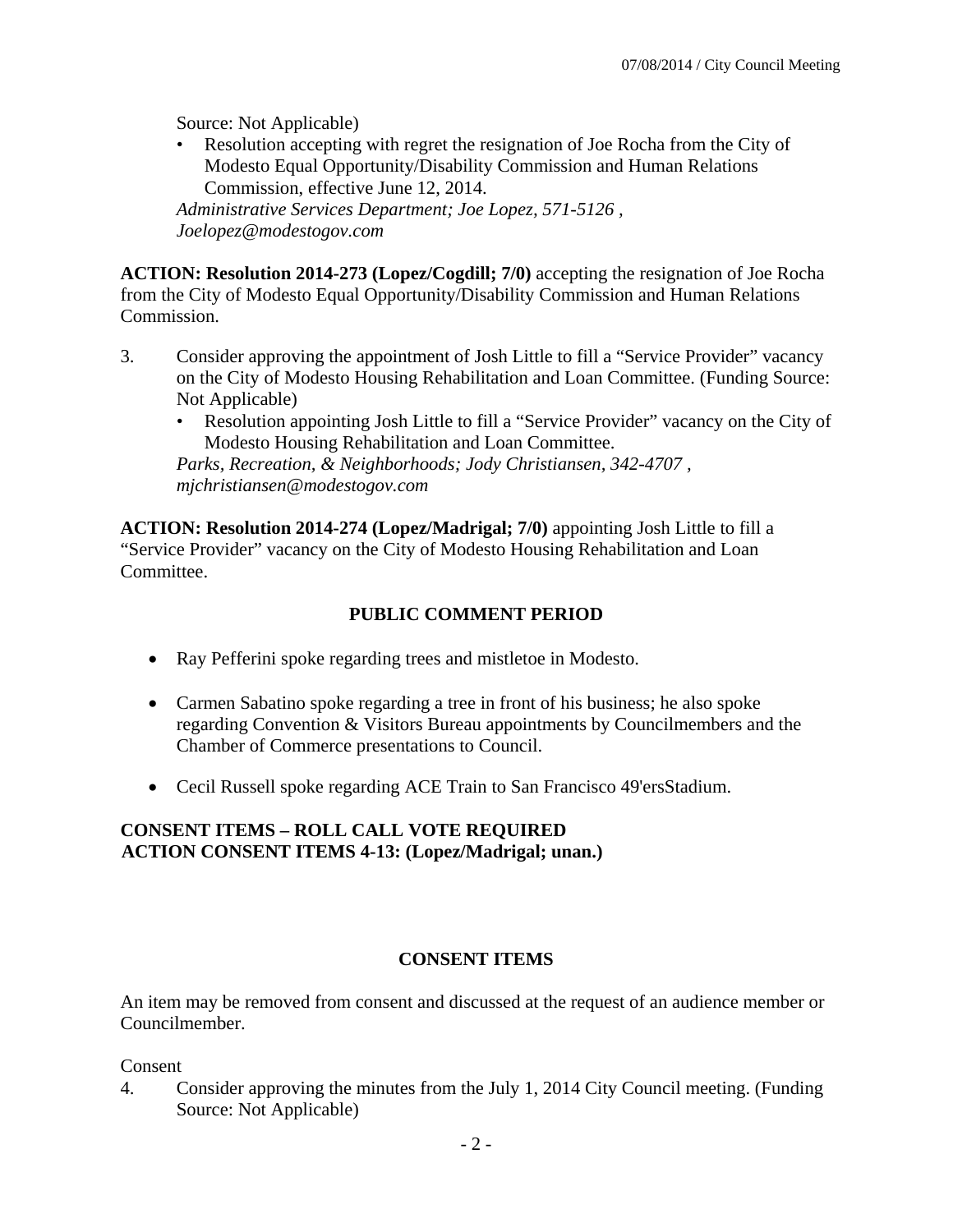• Motion approving the minutes from the July 1, 2014 City Council meeting. *City Clerk; Stephanie Lopez, 577-5396, slopez@modestogov.com* 

**ACTION: Motion (Lopez/Madrigal; 7/0)** approving the minutes from the July 1, 2014 City Council meeting.

### Consent

- 5. Consider approving final adoption of Ordinance No. 3606-C.S. introducing and waiving the first reading of an Ordinance amending Section 19-3-9 of the Zoning Map of the City of Modesto to Rezone from Professional Office (P-O) Zone to Neighborhood Commercial (C-1) Zone, property located at 1645 W. Orangeburg Avenue (Ms. Mai Nguyen). (Funding Source: Not Applicable)
	- Motion approving final adoption of Ordinance No. 3606-C.S. introducing and waiving the first reading of an Ordinance amending Section 19-3-9 of the Zoning Map of the City of Modesto to Rezone from Professional Office (P-O) Zone to Neighborhood Commercial (C-1) Zone, property located at 1645 W. Orangeburg Avenue (Ms. Mai Nguyen).

*City Clerk; Stephanie Lopez, 577-5396, slopez@modestogov.com* 

**ACTION: Motion (Lopez/Madrigal; 7/0)** approving final adoption of **Ordinance No. 3606- C.S.** introducing and waiving the first reading of an Ordinance amending Section 19-3-9 of the Zoning Map of the City of Modesto to Rezone from Professional Office (P-O) Zone to Neighborhood Commercial (C-1) Zone, property located at 1645 W. Orangeburg Avenue (Ms. Mai Nguyen).

#### Consent

- 6. Consider approving a policy revision for City Council Policy 1.008: Citizen Advisory Group Appointments to define the responsibilities of the Appointments Committee and update the review and selection process governed through the Appointments Committee. (Funding Source: Not Applicable)
	- Resolution approving a policy revision for City Council Policy 1.008: Citizen Advisory Group Appointments to expand the responsibilities of the Appointments Committee and update the review and selection process governed through the Appointments Committee.

*City Clerk; Stephanie Lopez, 577-5396, slopez@modestogov.com* 

**ACTION: Resolution 2014-275 (Lopez/Madrigal; 7/0)** approving a policy revision for City Council Policy 1.008: Citizen Advisory Group Appointments to expand the responsibilities of the Appointments Committee and update the review and selection process governed through the Appointments Committee.

#### Consent

- 7. Consider approving Amendment Number Three to the Master Agreement for auditing services between the City of Modesto and Moss-Adams, LLP in an amount not to exceed \$200,000. (Funding Source: General Fund)
	- Resolution approving Amendment Number Three to the Master Agreement for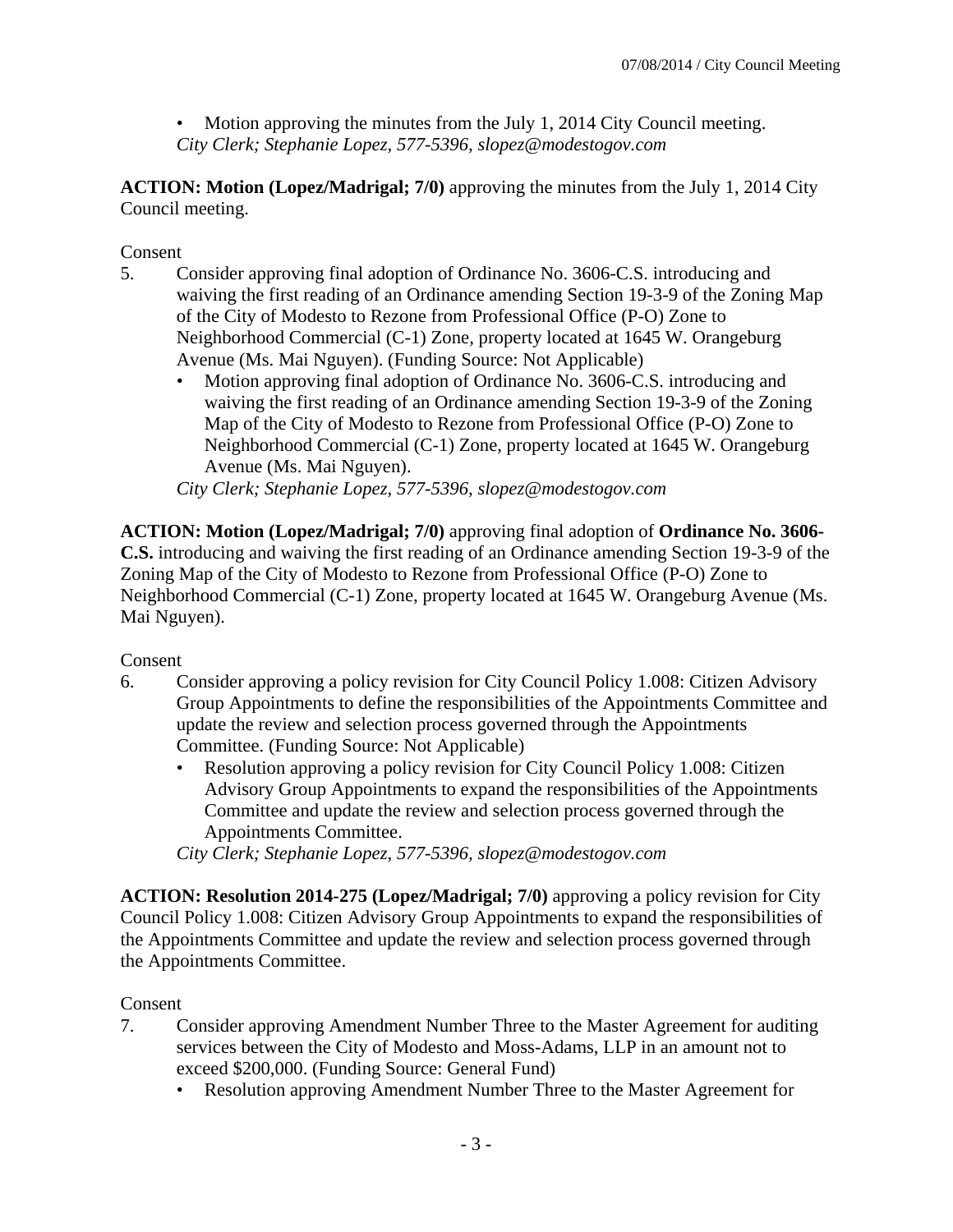auditing services between the City of Modesto and Moss-Adams, LLP in an amount not to exceed \$200,000.

*City Council; Garrad Marsh, 571-5597, gmarsh@modestogov.com* 

**ACTION: Resolution 2014-276 (Lopez/Madrigal; 7/0)** approving Amendment Number Three to the Master Agreement for auditing services between the City of Modesto and Moss-Adams, LLP in an amount not to exceed \$200,000.

Consent

- 8. Consider: (i) approving the plans and specifications, for the project titled, "Upgrade Traffic Signals - 2010", accepting the bid, and approving a contract with Tim Paxin's Pacific Excavation, Inc. of Elk Grove, CA in the amount of \$868,597. (Estimated total construction cost of the project is \$955.456.70; (ii) amending the Fiscal Year 2014- 2015 Capital Improvement Program Budget to transfer \$121,934 from the following line items: Engineering, Design, and Administration, Contingency, and Construction Administration to the Construction line item.) (Funding Source: Congestion Mitigation and Air Quality (CMAQ) 100% / Surface Transportation Find (STF) 0%)
	- Resolution approving the plans, and specifications for the project titled, "Upgrade Traffic Signals - 2010", accepting the bid, and approving a contract with Tim Paxin's Pacific Excavation, Inc. of Elk Grove, CA, in the amount of \$868,597; and authorizing the City Manager, or his designee, to execute the contract.
	- Resolution Amending the Fiscal Year 2014-2015 Capital Improvement Program budget to transfer \$121,934 from the following line items: \$77,167 from Engineering, Design, and Administration (EDA), \$12,696 from Contingency (CTGY), and \$32,071 from Construction Administration (CA) to the Construction (CON) line item.

*Community & Economic Development; Jeffrey Barnes, 577-5468, jbarnes@modestogov.com* 

**ACTION: Resolution 2014-277 (Lopez/Madrigal; 7/0)** approving the plans, and specifications for the project titled, "Upgrade Traffic Signals - 2010", accepting the bid, and approving a contract with Tim Paxin's Pacific Excavation, Inc. of Elk Grove, CA, in the amount of \$868,597; and authorizing the City Manager, or his designee, to execute the contract.

**ACTION: Resolution 2014-278 (Lopez/Madrigal; 7/0)** amending the Fiscal Year 2014-2015 Capital Improvement Program budget to transfer \$121,934 from the following line items: \$77,167 from Engineering, Design, and Administration (EDA), \$12,696 from Contingency (CTGY), and \$32,071 from Construction Administration (CA) to the Construction (CON) line item.

# Consent

- 9. Consider authorizing a contract with Fehr & Peers for \$78,230 to provide traffic analysis services associated with the General Plan Amendment Master EIR in Fiscal Year 2014-15. (Funding Source: General Fund)
	- Resolution authorizing the Interim City Manager, or his designee, to sign a contract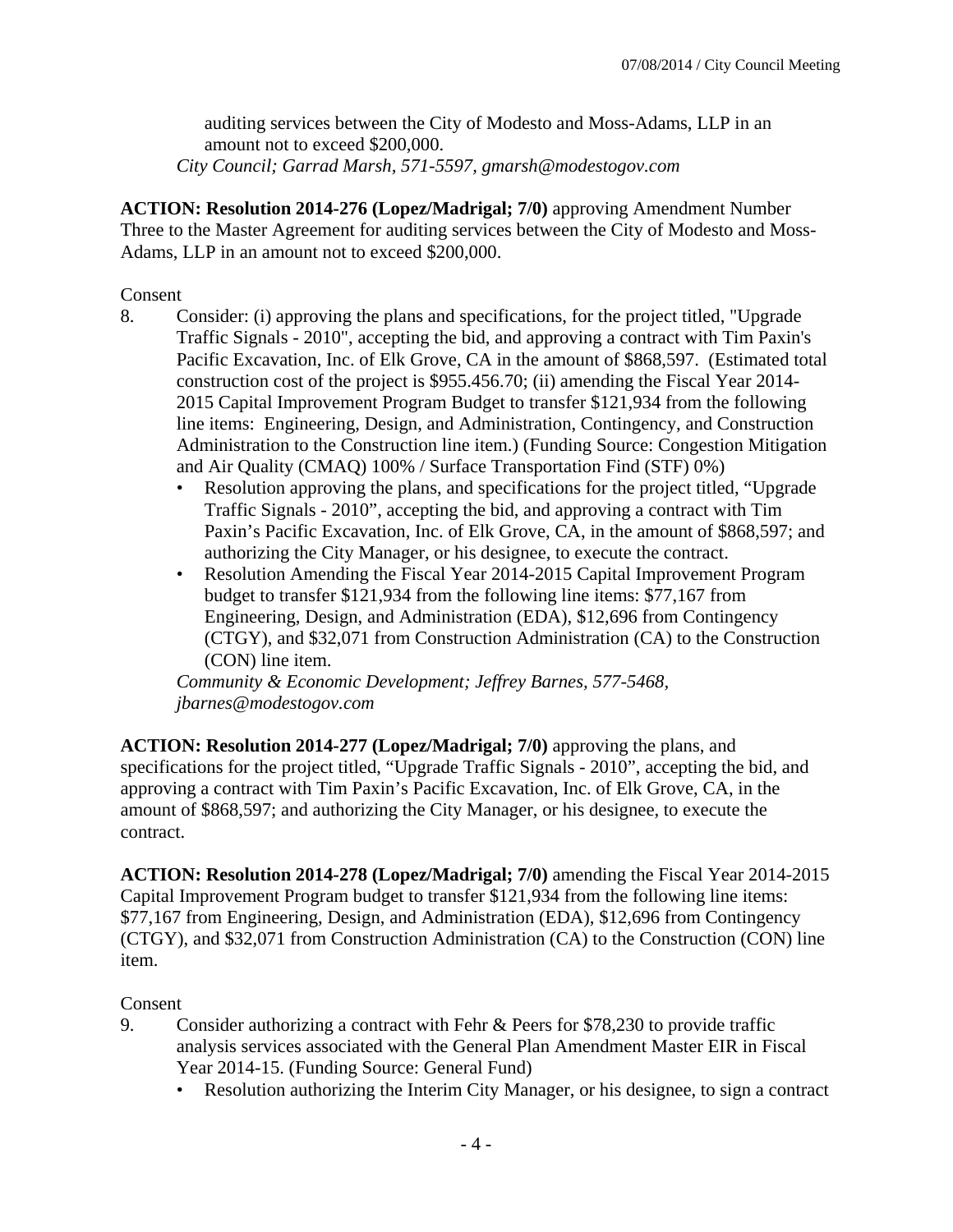with Fehr & Peers for \$78,230 to provide the City with traffic analysis services associated with the GPA Master EIR in fiscal year 2014-15. *Community & Economic Development; Brad Wall, 577-5273, bwall@modestogov.com* 

**ACTION: Resolution 2014-279 (Lopez/Madrigal; 7/0)** authorizing the Interim City Manager, or his designee, to sign a contract with Fehr & Peers for \$78,230 to provide the City with traffic analysis services associated with the GPA Master EIR in fiscal year 2014-15.

#### Consent

- 10. Consider approving an Agreement with Yosemite Community College District and the County of Stanislaus for the continued operations of the Regional Fire Science Training Center in Fiscal Year 2014-15 and authorizing the City Manager, or his designee, to execute the Agreement. (Funding Source: General Fund)
	- Resolution approving an agreement between the City of Modesto, County of Stanislaus, and Yosemite Community College District for the continued operations of the Regional Fire Training Center, and authorizing the City Manager, or his designee, to execute the agreement.

*Fire; Alan Ernst, 552-3720, aernst@modestorfa.org* 

**ACTION: Resolution 2014-280 (Lopez/Madrigal; 7/0)** approving an agreement between the City of Modesto, County of Stanislaus, and Yosemite Community College District for the continued operations of the Regional Fire Training Center, and authorizing the City Manager, or his designee, to execute the agreement.

#### Consent

- 11. Consider recognizing and supporting the Graduation Coach Program, a United Way of Stanislaus County Program, in partnership with Center for Human Services. (Funding Source: Not Applicable)
	- Resolution of recognition and support the Graduation Coach Program, a United Way of Stanislaus County Program, in partnership with Center for Human Services.

*Parks, Recreation & Neighborhoods; Mary Otten, 571-5863, motten@modestogov.com* 

**ACTION: Resolution 2014-281 (Lopez/Madrigal; 7/0)** of recognition and support the Graduation Coach Program, a United Way of Stanislaus County Program, in partnership with Center for Human Services.

#### Consent

- 12. Consider approving a five year lease agreement with five, five-year renewal options between the City of Modesto and Verizon Wireless LLC for the placement of a cellular tower at Ustach Park Storm Basin. (Funding Source: Cell Tower Facility Rent)
	- Resolution approving a five-year lease agreement with five, five-year options to extend the Lease Agreement between the City of Modesto and Verizon Wireless LCC for the placement of a cellular tower at Ustach Park Strom Basin and authorizing the City manager, or his designee, to execute the lease agreement. *Parks, Recreation & Neighborhoods; Andy Johnson, 571-5582,*

*ajohnson@modestogov.com*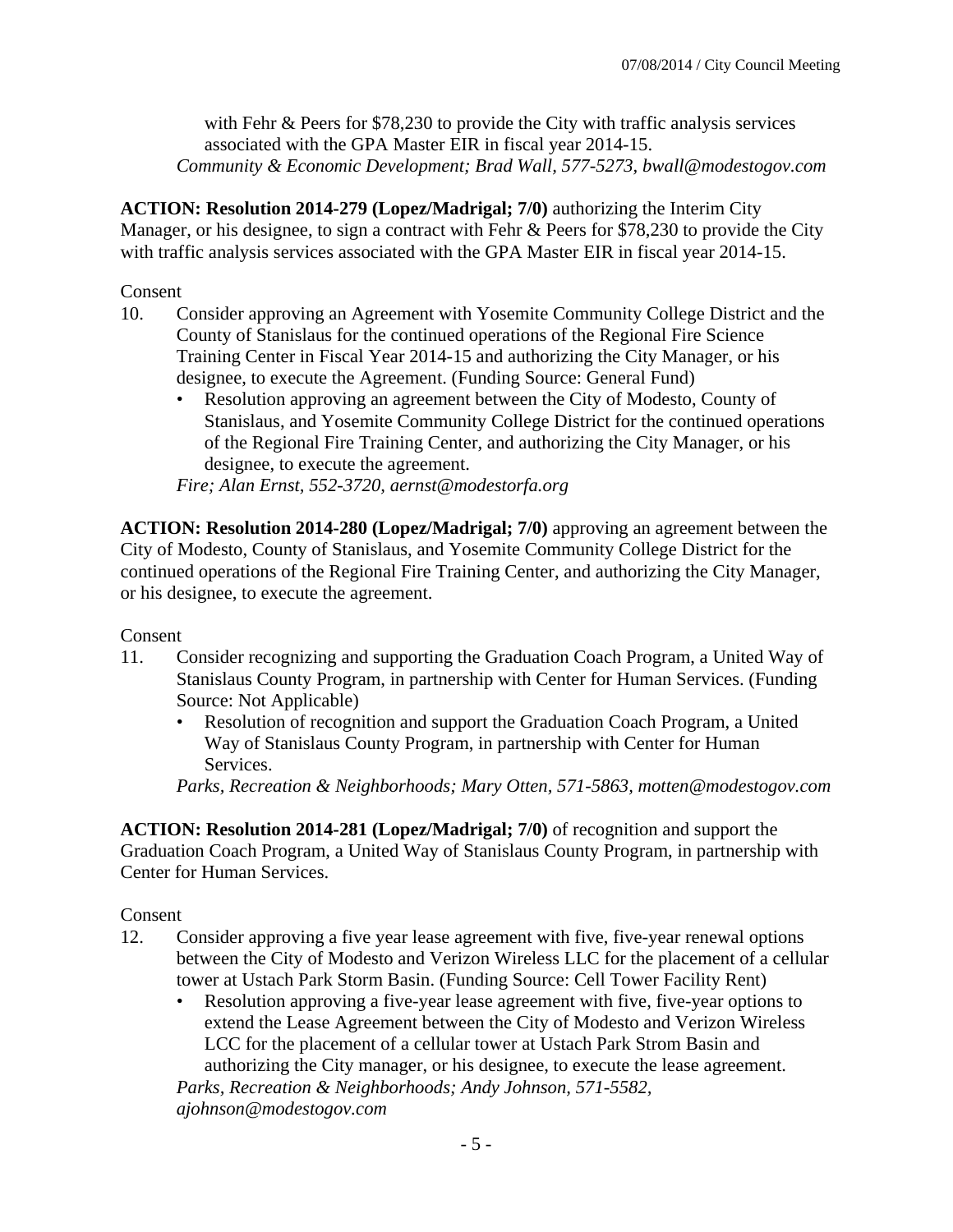**ACTION: Resolution 2014-282 (Lopez/Madrigal; 7/0)** approving a five-year lease agreement with five, five-year options to extend the Lease Agreement between the City of Modesto and Verizon Wireless LCC for the placement of a cellular tower at Ustach Park Strom Basin and authorizing the City manager, or his designee, to execute the lease agreement.

#### Consent

- 13. Consider accepting the work by W.M. Lyles Co. of Fresno, California, for the Scenic Sewer Lift Station project as complete and authorizing payment of amounts totaling \$1,686,684. (The total project cost is \$2,181,752, which included construction contingency, engineering design and construction administration.) (Funding Source: Wastewater Fund)
	- Resolution accepting the work by W.M. Lyles Co, for the Scenic Sewer Lift Station Project as complete, authorizing the City Clerk to file a Notice of Completion with the Stanislaus County Recorder upon receipt of approved Warranty Bond, to release securities upon expiration of statutory periods, and authorizing payment of amounts totaling \$1,686,684.

*Utility Planning and Projects; Rob Christensen, 577-5423, rchristensen@modestogov.com* 

**ACTION: Resolution 2014-283 (Lopez/Madrigal; 7/0)** accepting the work by W.M. Lyles Co, for the Scenic Sewer Lift Station Project as complete, authorizing the City Clerk to file a Notice of Completion with the Stanislaus County Recorder upon receipt of approved Warranty Bond, to release securities upon expiration of statutory periods, and authorizing payment of amounts totaling \$1,686,684.

# **COUNCIL COMMENTS & REPORTS**

Councilmember Madrigal gave an update regarding the Southwest Modesto Business Leaders request for a sign at Crows Landing and Hatch Roads; he invited Council to Family Fun Nights on Fridays in July at Apostolic Jubilee Center in Modesto.

# **CITY MANAGER COMMENTS & REPORTS**

None.

# **UNFINISHED BUSINESS**

- 14. Consider: (i) authorizing the submittal of an application to the California Department of Water Resources for an Integrated Regional Water Management Drought Relief Prop 84 Grant in an amount not to exceed \$20 Million; and (ii) authorizing the submittal of an application to the California Department of Water Resources for an interregional Integrated Regional Water Management Drought Relief Prop 84 Grant on behalf of the North Valley Recycled Water Project in an amount not to exceed \$10 Million. (Funding Source: Not Applicable)
	- Resolution authorizing the submittal of an application to the California Department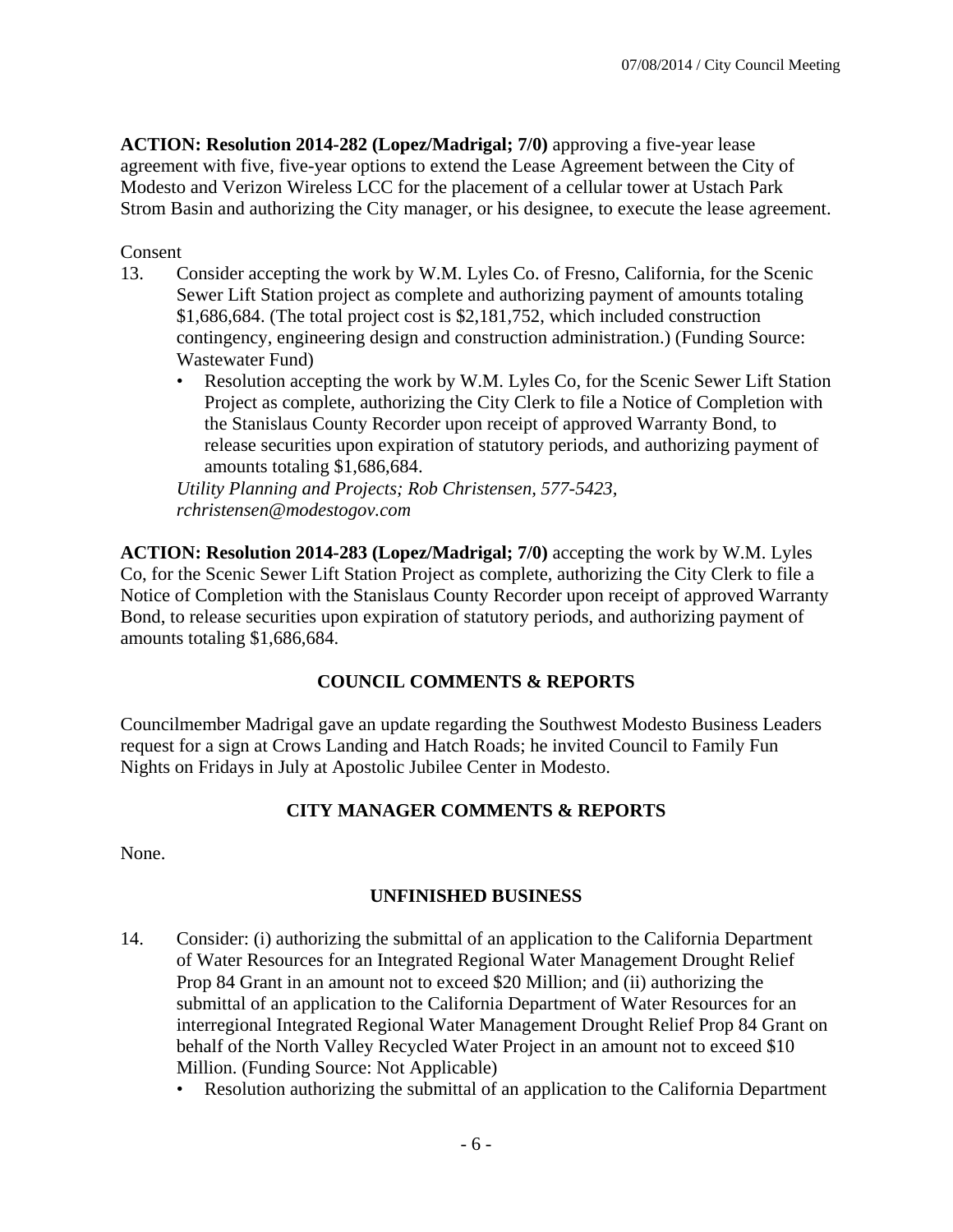of Water Resources for an Integrated Regional Water Management Drought Relief Prop 84 Grant in an amount not to exceed \$20 Million; authorizing the City Manager, or his designee, to execute all grant-related documents and enter into an agreement to receive grant funds (if awarded); and authorizing the Director of Utilities to be the signatory of grant invoice forms during requests for reimbursements.

• Resolution authorizing the submittal of an application to the California Department of Water Resources for an interregional Integrated Regional Water Management Drought Relief Prop 84 Grant on behalf of the North Valley Recycled Water Project in an amount not to exceed \$10 Million; authorizing the City Manager, or his designee, to execute all grant-related documents and enter into an agreement to receive grant funds (if awarded); and authorizing the Director of Utilities to be the signatory of grant invoice forms during requests for reimbursements. *Utility Planning and Projects; William Wong, 571-5801, WWong@modestogov.com* 

**ACTION: Resolution 2014-284 (Madrigal/Kenoyer; 7/0)** authorizing the submittal of an application to the California Department of Water Resources for an Integrated Regional Water Management Drought Relief Prop 84 Grant in an amount not to exceed \$20 Million; authorizing the City Manager, or his designee, to execute all grant-related documents and enter into an agreement to receive grant funds (if awarded); and authorizing the Director of Utilities to be the signatory of grant invoice forms during requests for reimbursements.

**ACTION: Resolution 2014-285 (Madrigal/Kenoyer; 7/0)** authorizing the submittal of an application to the California Department of Water Resources for an interregional Integrated Regional Water Management Drought Relief Prop 84 Grant on behalf of the North Valley Recycled Water Project in an amount not to exceed \$10 Million; authorizing the City Manager, or his designee, to execute all grant-related documents and enter into an agreement to receive grant funds (if awarded); and authorizing the Director of Utilities to be the signatory of grant invoice forms during requests for reimbursements.

#### **HEARINGS**

#### *Published in the Modesto Bee on June 23, 2014 and June 28, 2014*

- 15. Hearing to consider approving adjustments to the Fire Prevention Development User Fees, per Section 3-1.108 of the Modesto Municipal Code with annual inflationary adjustments. (Funding Source: General Fund Revenue)
	- Resolution approving adjustments to the Fire Prevention Development User Fees, per Section 3-1.108 of the Modesto Municipal Code with annual inflationary adjustments.

*Fire; Mike Payton, 571-5876, mpayton@modestorfa.org* 

**ACTION: Resolution 2014-286 (Lopez/Gunderson; 7/0)** approving adjustments to the Fire Prevention Development User Fees, per Section 3-1.108 of the Modesto Municipal Code with annual inflationary adjustments.

#### **NEW BUSINESS**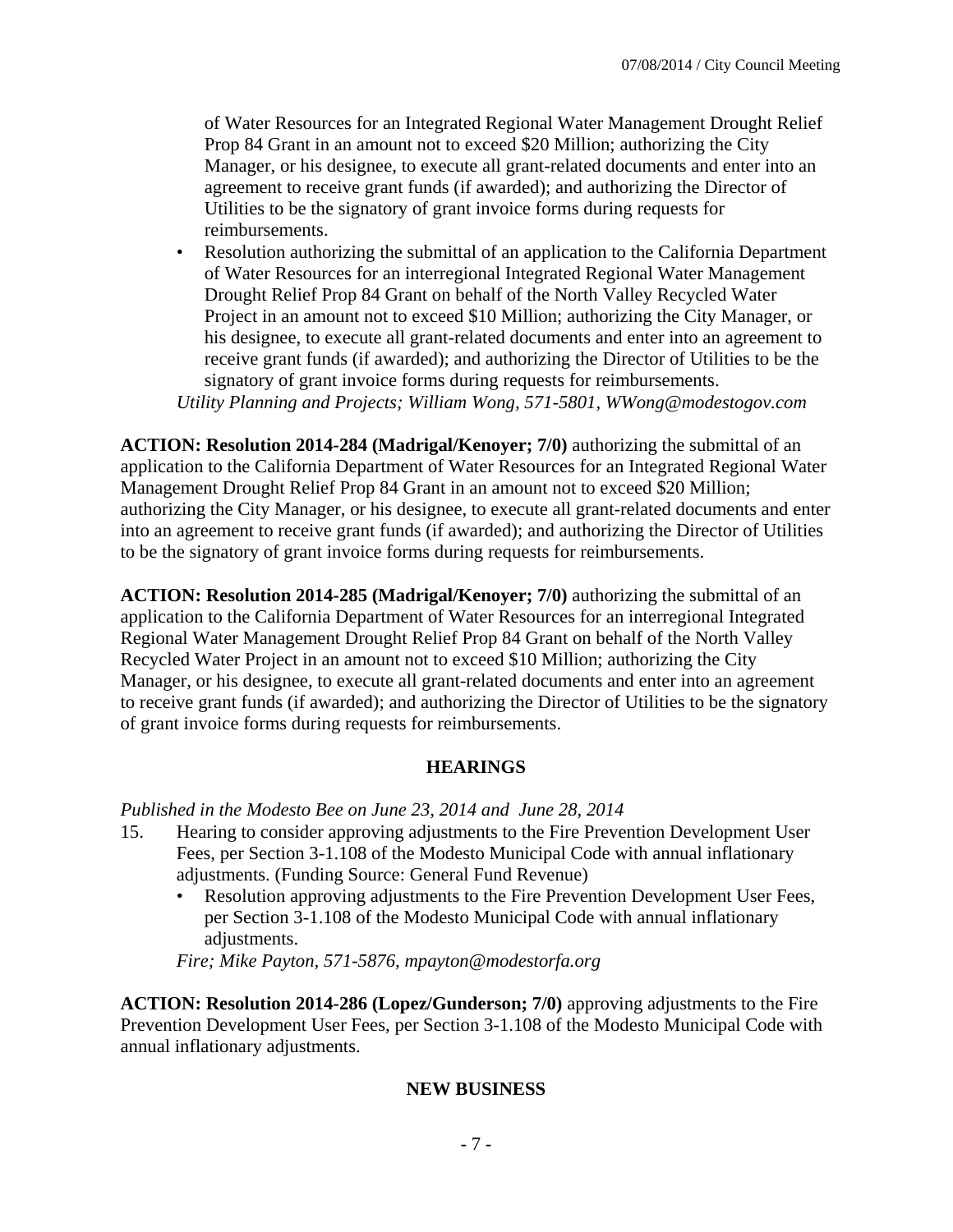- 16. Consider approving the City of Modesto Progress Report on work performed under the direction of the Audit Committee prepared by Auditor Moss-Adams LLP. (Funding Source: Not Applicable)
	- Motion approving the City of Modesto Progress Report on work performed under the Direction of the Audit Committee prepared by Auditor Moss-Adams LLP. *City Auditor; Mark Steranka, (206) 302-6409, MarkSteranka@mossadams.com*

**ACTION: Motion (Gunderson/Madrigal; 7/0)** approving the City of Modesto Progress Report on work performed under the Direction of the Audit Committee prepared by Auditor Moss-Adams LLP.

- 17. Consider approving an Employee Parking Pilot Program with Valley First Credit Union that would pioneer a reduction in the cost of parking for employers in the downtown area. (Funding Source: Not Applicable)
	- Resolution adopting the framework for an Employee Parking Pilot Program with Valley First Credit Union for the downtown area, and authorizing the City Manager to execute the final agreement.

*Community & Economic Development; Josh Bridegroom, 571-5540, jbridegroom@modestogov.com* 

**ACTION: Resolution 2014-287 (Madrigal/Lopez; 7/0)** adopting the framework for an Employee Parking Pilot Program with Valley First Credit Union for the downtown area, and authorizing the City Manager to execute the final agreement.

- 18. Consider authorizing the award of proposal and contract for the furnishing of custodial services for Citywide use to Varsity Facility Services, Rancho Cordova, CA, for a two (2) year agreement with three (3) one-year extension options at the sole discretion of the City, for an estimated annual cost of \$398,354, and over five (5) years of \$1,991,770. (Funding Source: Various Funds)
	- Resolution authorizing the award of proposal and contract for the furnishing of custodial services for Citywide use to Varsity Facility Services, Rancho Cordova, CA, for a two (2) year agreement with three (3) one-year extension options at the sole discretion of the City, and authorizing the Interim City Manager, or his designee, to execute the contract for an estimated annual cost of \$398,354, and over five (5) years of \$1,991,770.

*Finance; Ken Masasso, 577-5420, kmasasso@modestogov.com* 

**ACTION: Resolution 2014-288 (Gunderson/Madrigal; 7/0)** authorizing the award of proposal and contract for the furnishing of custodial services for Citywide use to Varsity Facility Services, Rancho Cordova, CA, for a two (2) year agreement with three (3) one-year extension options at the sole discretion of the City, and authorizing the Interim City Manager, or his designee, to execute the contract for an estimated annual cost of \$398,354, and over five (5) years of \$1,991,770.

19. Consider authorizing the submission of the City's Local Transportation Fund Fiscal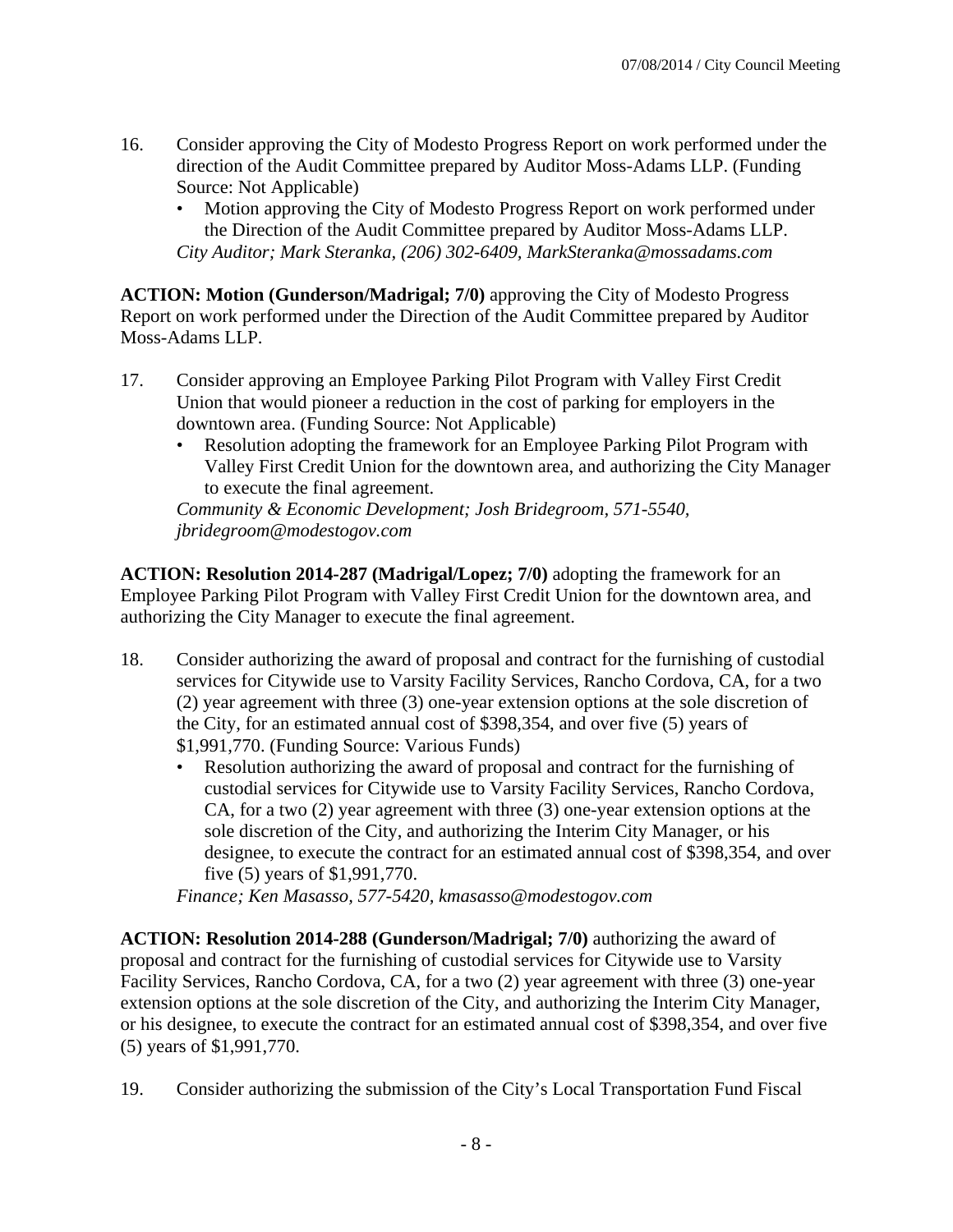Year 2013/14 claim for "other" purposes in the amount of \$2,024,045 to the Stanislaus Council of Governments. (Funding Source: Not Applicable )

• Resolution authorizing the submission of the City's Local Transportation Fund FY2013/2014 claim in the amount of \$2,024,045 to the Stanislaus Council of Governments.

*Public Works; Maria Garnica, 571-5118, mgarnica@modestogov.com* 

**ACTION: Resolution 2014-289 (Madrigal/Gunderson; 6/0; Lopez absent)** authorizing the submission of the City's Local Transportation Fund FY2013/2014 claim in the amount of \$2,024,045 to the Stanislaus Council of Governments.

#### **MATTERS TOO LATE FOR THE AGENDA**

None.

#### **ADJOURNMENT**

This meeting was adjourned at 7:20 p.m.

#### **CLOSED SESSION**

*All Closed Session Matters Heard Prior to Meeting*

#### **CONFERENCE WITH LEGAL COUNSEL - EXISTING LITIGATION Two Cases (Pursuant to Section 54956.9(a) of the Government Code)**

Name of case: Stanislaus Food Products Company v. City of Modesto Stanislaus County Superior Court Case No: 2001627

Name of case: Carlos Castro vs. City of Modesto Stanislaus County Superior Court Case No: 683588

#### **CONFERENCE WITH LEGAL COUNSEL - ANTICIPATED LITIGATION Initiation of litigation pursuant to subdivision (c) of Section 54956.9 of the Government Code.**  One potential case.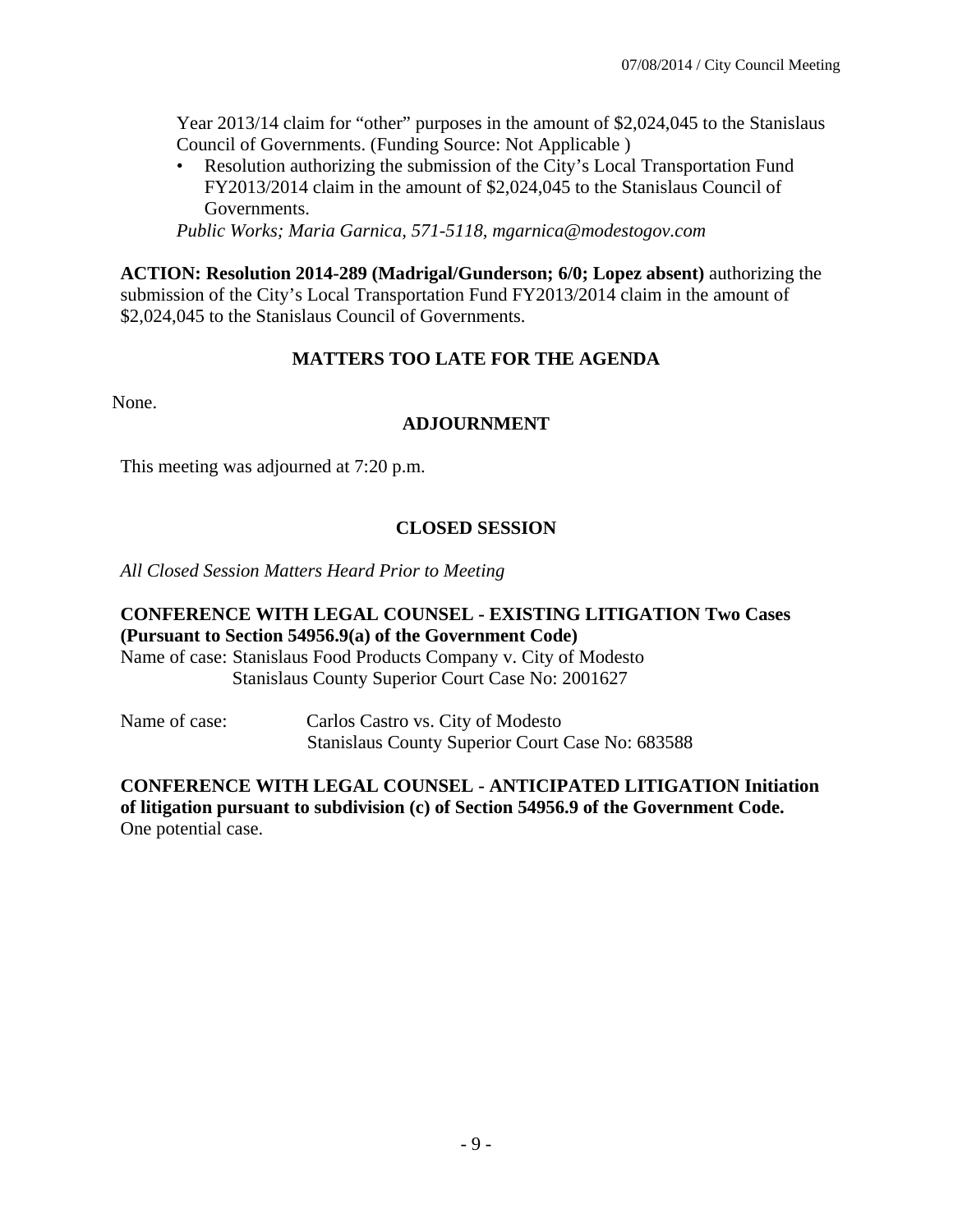# **CONFERENCE WITH LABOR NEGOTIATOR: (Pursuant to Section 54957.6 of the Government Code) - MCEA**  Negotiator: Joe Lopez Agency Negotiators: Law Offices of Renne Sloan Holtzman & Sakai Employee Organization: Modesto City Employees Association **CONFERENCE WITH LABOR NEGOTIATOR: (Pursuant to Section 54957.6 of the Government Code) – MCMA**  Negotiator: Joe Lopez Agency Negotiators: Law Offices of Renne Sloan Holtzman & Sakai Employee Organization: Modesto Confidential & Management Association **CONFERENCE WITH LABOR NEGOTIATOR: (Pursuant to Section 54957.6 of the Government Code) – MPOA**  Negotiator: Joe Lopez Agency Negotiators: Law Offices of Renne Sloan Holtzman & Sakai Employee Organization: Modesto Police Officers' Association **CONFERENCE WITH LABOR NEGOTIATOR: (Pursuant to Section 54957.6 of the Government Code) – MPNSA**  Negotiator: Joe Lopez Agency Negotiators: Law Offices of Renne Sloan Holtzman & Sakai Employee Organization: Modesto Police Non-Sworn Association **CONFERENCE WITH LABOR NEGOTIATOR: (Pursuant to Section 54957.6 of the Government Code) –MPMA**  Negotiator: Joe Lopez Agency Negotiators: Law Offices of Renne Sloan Holtzman & Sakai Employee Organization: Modesto Police Management Association **CONFERENCE WITH LABOR NEGOTIATOR: (Pursuant to Section 54957.6 of the Government Code) - MCFFA**  Negotiator: Joe Lopez Agency Negotiators: Law Offices of Renne Sloan Holtzman & Sakai Employee Organization: Modesto City Firefighters Association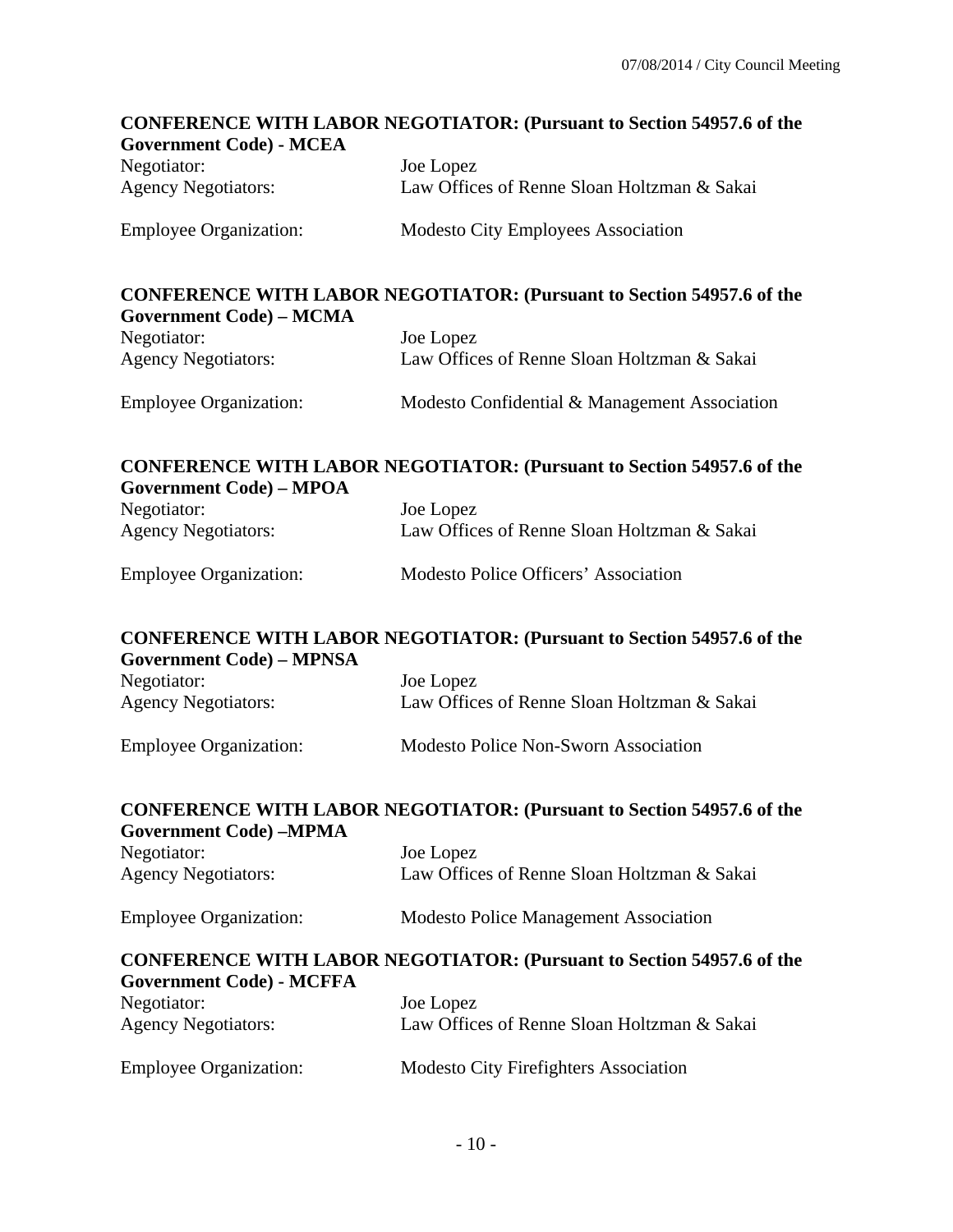#### **CONFERENCE WITH LABOR NEGOTIATOR: (Pursuant to Section 54957.6 of the Government Code) – Unrepresented**

| Negotiator:                   | Joe Lopez                                                  |
|-------------------------------|------------------------------------------------------------|
| <b>Agency Negotiators:</b>    | Law Offices of Renne Sloan Holtzman & Sakai                |
| <b>Employee Organization:</b> | <b>Unrepresented Management and Confidential Employees</b> |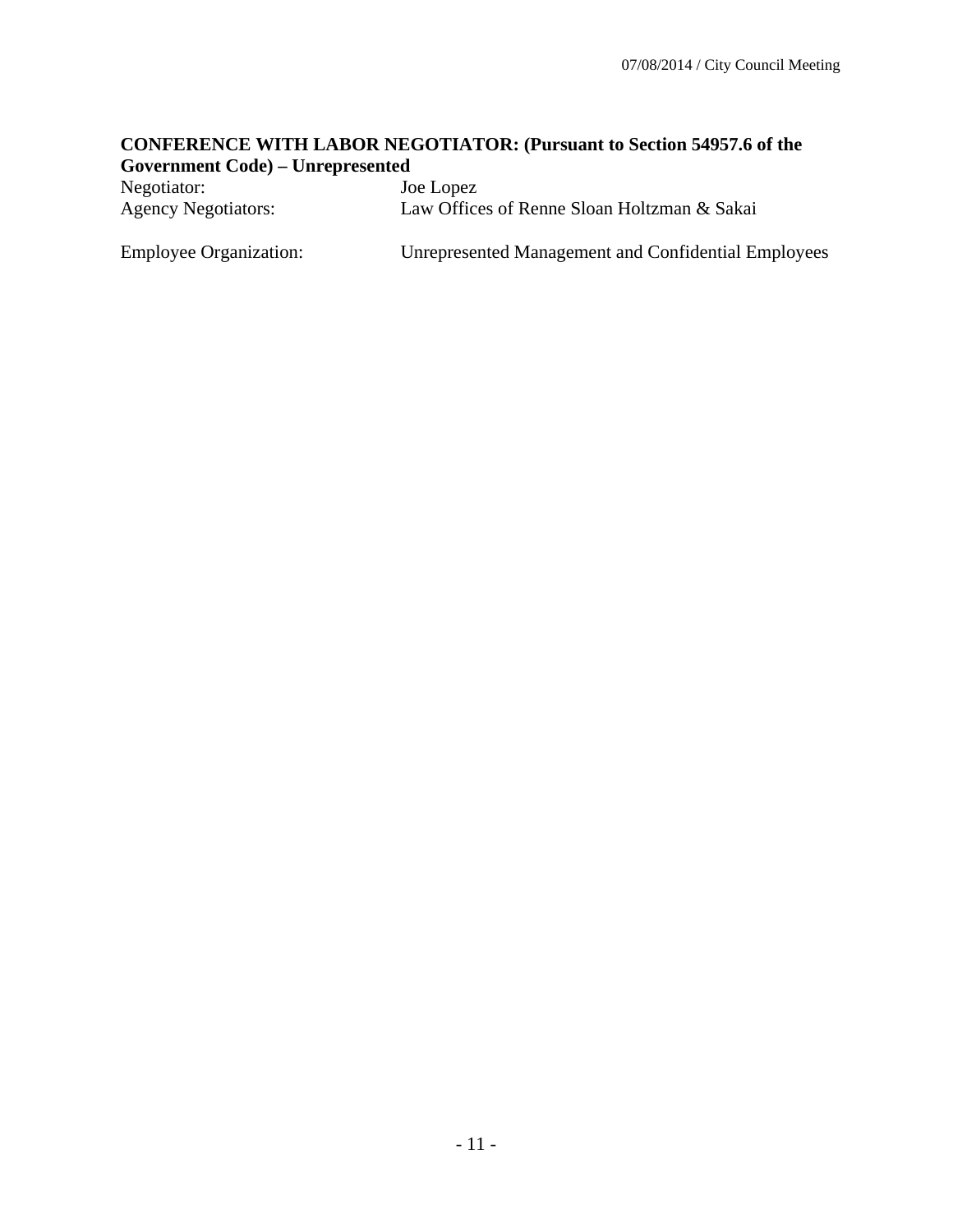# **MINUTES**

# City of Modesto  **SPECIAL CITY COUNCIL MEETING Chambers, Basement Level Tenth Street Place, 1010 10th Street Modesto, California Tuesday July 08, 2014, at 5:30 p.m.**

Roll Call – Present: Councilmembers Cogdill, Gunderson, Kenoyer, Lopez, Madrigal, Zoslocki, Mayor Marsh Absent: None

#### **PUBLIC COMMENT PERIOD**

None.

#### **NEW BUSINESS**

- 1. Consider approving the allocation of additional HOME Investment Partnership Program (HOME) Entitlement funds to Satellite Affordable Housing Associates (SAHA) and American Baptist Homes of the West (ABHOW), in the amount of \$725,640, to further assist with construction costs for the development of Tower Park Senior Housing, 50 affordable housing rental units for very low income seniors, and authorizing the City Manager, or his designee, to execute these agreements and any related documents. (Funding Source: HOME Entitlement)
	- Resolution approving the allocation of additional HOME Investment Partnership Program Entitlement funds to Satellite Affordable Housing Associates (SAHA) and American Baptist Homes of the West (ABHOW), in the amount of \$725,640, to further assist with construction costs for the development of Tower Park Senior Housing, a 50 affordable housing rental units for very low income seniors, and authorizing the City Manager, or his designee, to execute these agreements and any related documents.

*Parks, Recreation & Neighborhoods; Carol Averell, 577-5310 , caverell@modestogov.com* 

**ACTION: Resolution 2014-290 (Kenoyer/Zoslocki; 7/0)** approving the allocation of additional HOME Investment Partnership Program Entitlement funds to Satellite Affordable Housing Associates (SAHA) and American Baptist Homes of the West (ABHOW), in the amount of \$725,640, to further assist with construction costs for the development of Tower Park Senior Housing, a 50 affordable housing rental units for very low income seniors, and authorizing the City Manager, or his designee, to execute these agreements and any related documents.

#### **MATTERS TOO LATE FOR THE AGENDA**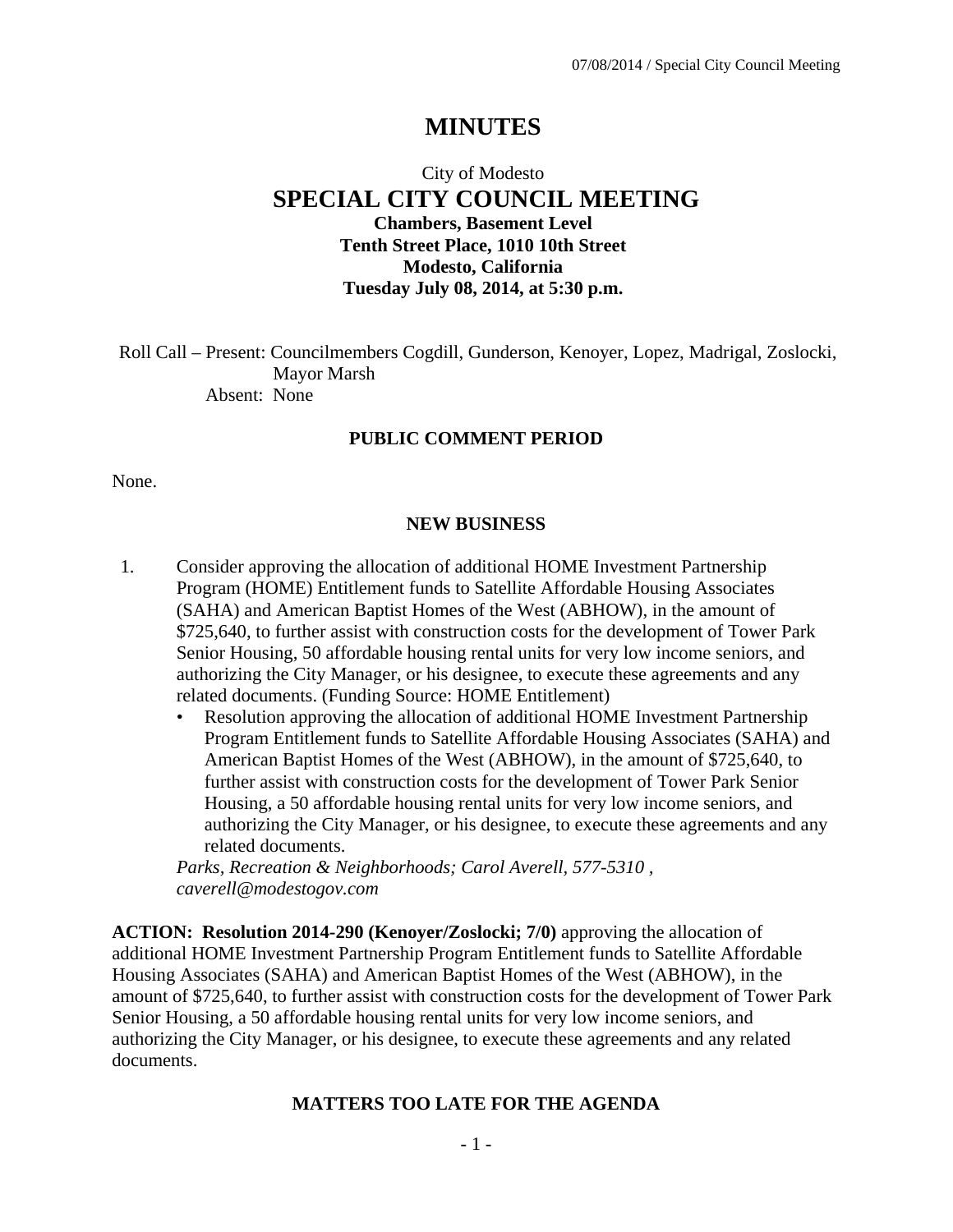None.

## **ADJOURNMENT**

This meeting adjourned at 7:40 p.m.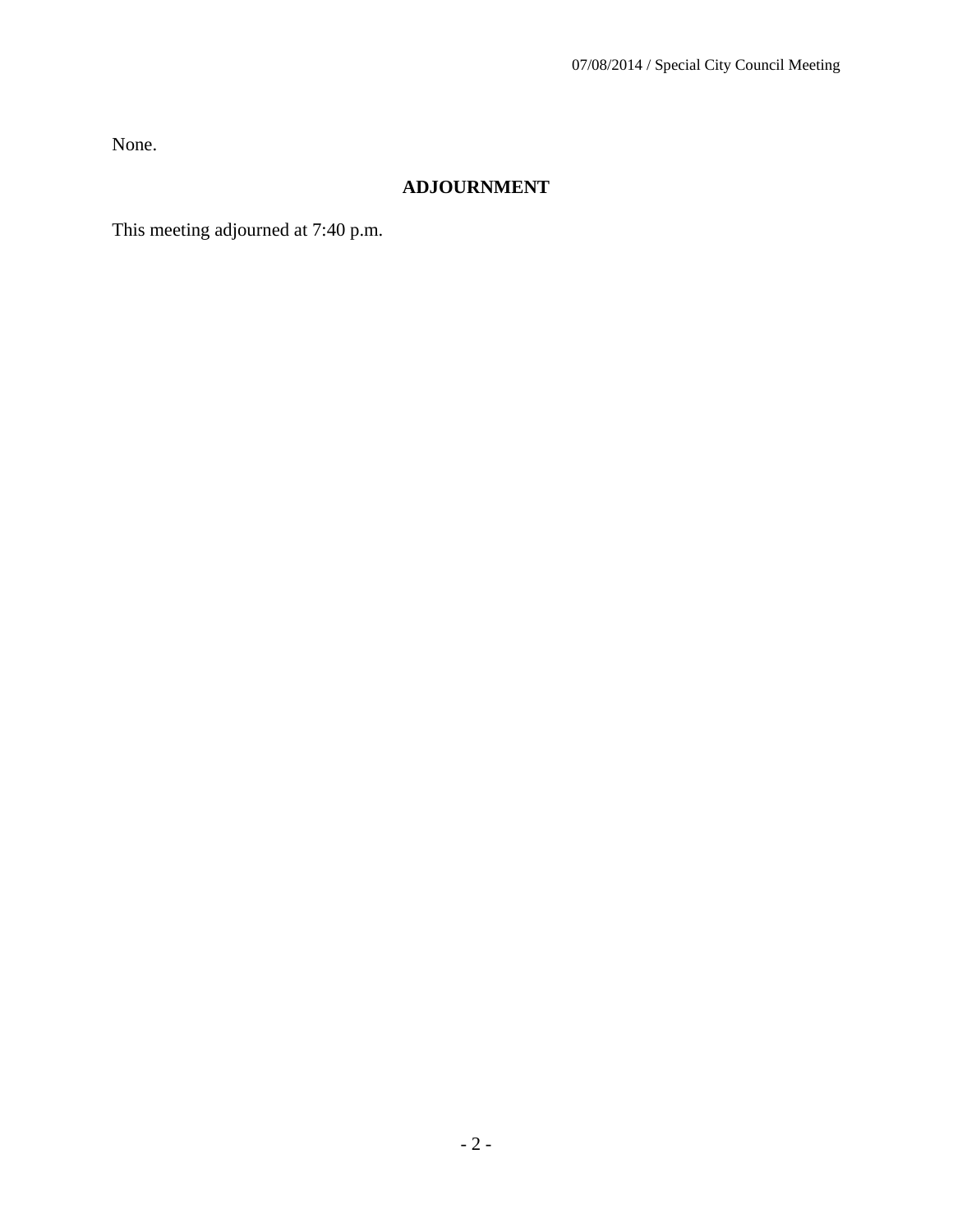# **MINUTES**

## City of Modesto  **SPECIAL CITY COUNCIL MEETING Chambers, Basement Level Tenth Street Place, 1010 10th Street Modesto, California Wednesday August 06, 2014, at 5:30 p.m.**

Roll Call – Present: Councilmembers Cogdill, Gunderson, Kenoyer, Lopez, Madrigal, Zoslocki, Mayor Marsh Absent: None

Pledge of Allegiance to the Flag

Invocation: Darryl Fair, Renaissance Christian Center

City Clerk's Announcements: Items 11 and 12 - Removed from Consent

Declaration of Conflicts of Interest: Cogdill – Item 4

Reports from Closed Session: Assistant City Attorney Jose Sanchez reported on Closed Session matters; Item 8 - revised Resolution

#### **MISCELLANEOUS**

Legislation Appointments **Other** 

- 1. Consider accepting the resignations of: (i) Marshall Riddle from the City of Modesto Planning Commission; and (ii) Jaylen French from the City of Modesto Board of Zoning Adjustment. (Funding Source: Not Applicable)
	- Resolution accepting, with regret, the resignation of Marshall Riddle from the City of Modesto Planning Commission.
	- Resolution accepting, with regret, the resignation of Jaylen French from the City of Modesto Board of Zoning Adjustment.

*Community and Economic Development; Patrick Kelly, 577-5268, pkelly@modestogov.com* 

**ACTION: Resolution 2014-291 (Madrigal/Cogdill; 7/0)** accepting, with regret, the resignation of Marshall Riddle from the City of Modesto Planning Commission.

**ACTION: Resolution 2014-292 (Madrigal/Cogdill; 7/0)** accepting, with regret, the resignation of Jaylen French from the City of Modesto Board of Zoning Adjustment.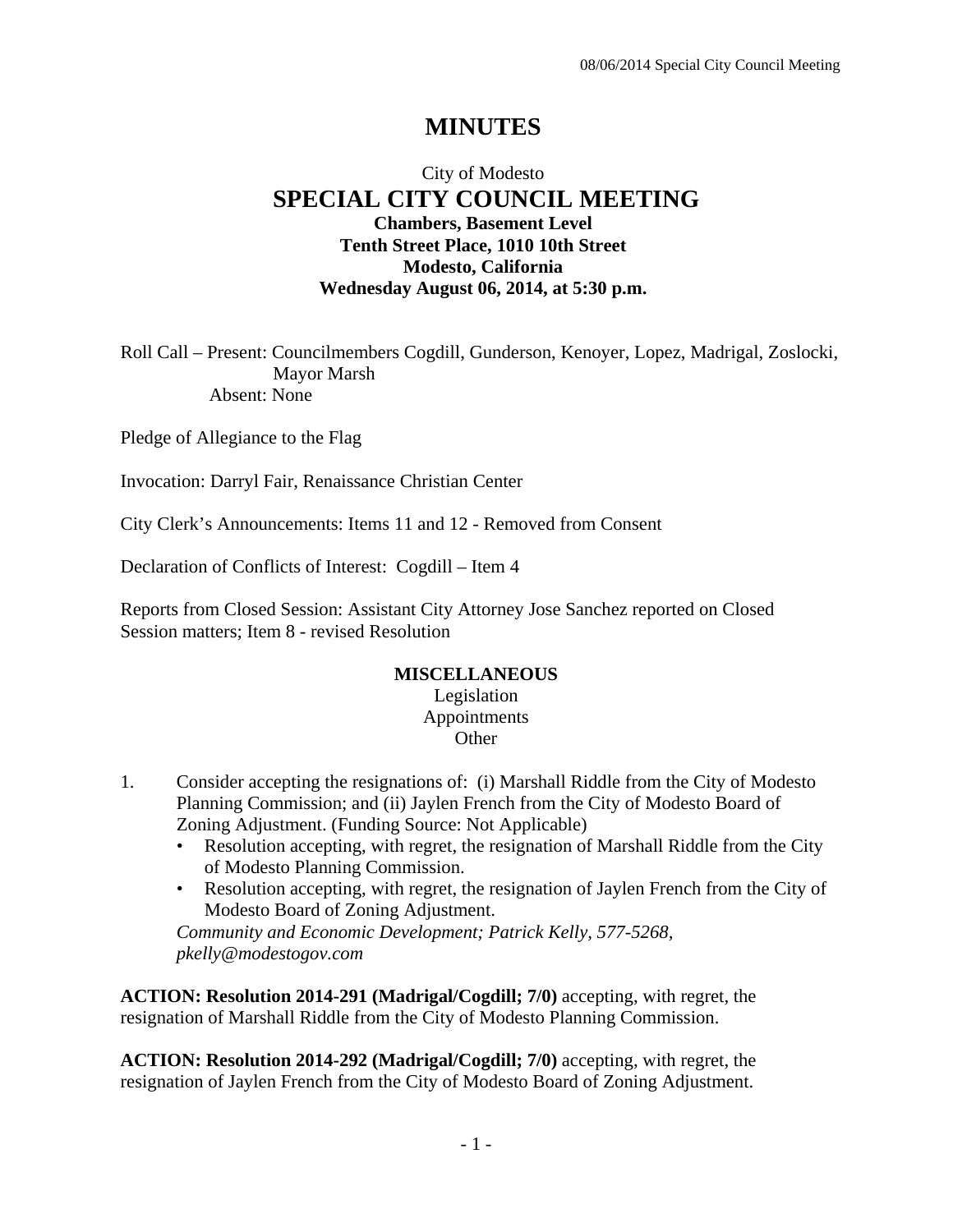## **PUBLIC COMMENT PERIOD**

- Carmen Sabatino spoke regarding the City of Modesto Grand Prix event over the weekend; he also spoke regarding July 25, 2014 DUI checkpoint.
- Chris Ricci spoke regarding the City of Modesto Grand Prix event over the weekend.
- Ron Jeske spoke regarding jobs and farming on east side of Modesto; he also spoke regarding the property at Oakdale and Sylvan and other properties in Modesto.
- Sherry Clark announced Hot August Nights event on August 22, 2014 at 1900 Coffee Road.
- Dave Pratt spoke regarding a court system for veterans.
- Dave Geer spoke regarding the City of Modesto Grand Prix event over the weekend; he also spoke regarding the flags in City Hall and the movie "America, Imagine the World Without Her" playing at the Brenden Theater.
- A citizen spoke regarding a clean-up event on Tuolumne River and thanked Councilmember Madrigal, a clean-up event under the 9th Street Bridge will be held next weekend, and wells going dry in Modesto.
- Cecil Russell spoke regarding the City of Modesto Grand Prix event over the weekend, KCRA 3 promotion of event, and thanked the Kiwanis for their work.
- Maryann Sanders announced the 4th Annual State of Business & Education event on August 27, 2014 at 7:00 am at The Martin Petersen Event Center.
- Jeremiah Williams spoke regarding the flags in City Hall; he also thanked the North Modesto Kiwanis and City staff for the City of Modesto Grand Prix event over the weekend; he provided a trophy to the Mayor for his help during the 4th of July parade.
- Bob Dunbar spoke regarding the City of Modesto Grand Prix event over the weekend; he thanked Mary Otten, Andy Johnson and Scott Humphries.
- Loretta Carhart spoke regarding bus service during the City of Modesto Grand Prix event over the weekend.
- John Sanders spoke regarding the City of Modesto Grand Prix event over the weekend.

### **CONSENT ITEMS – ROLL CALL VOTE REQUIRED ACTION CONSENT ITEMS: 2-3; 5-10; 13-14: (Lopez/Kenoyer;unan.) ACTION CONSENT ITEM 4: (Lopez/Madrigal;unan.; Cogdill absent due to conflict of interest)**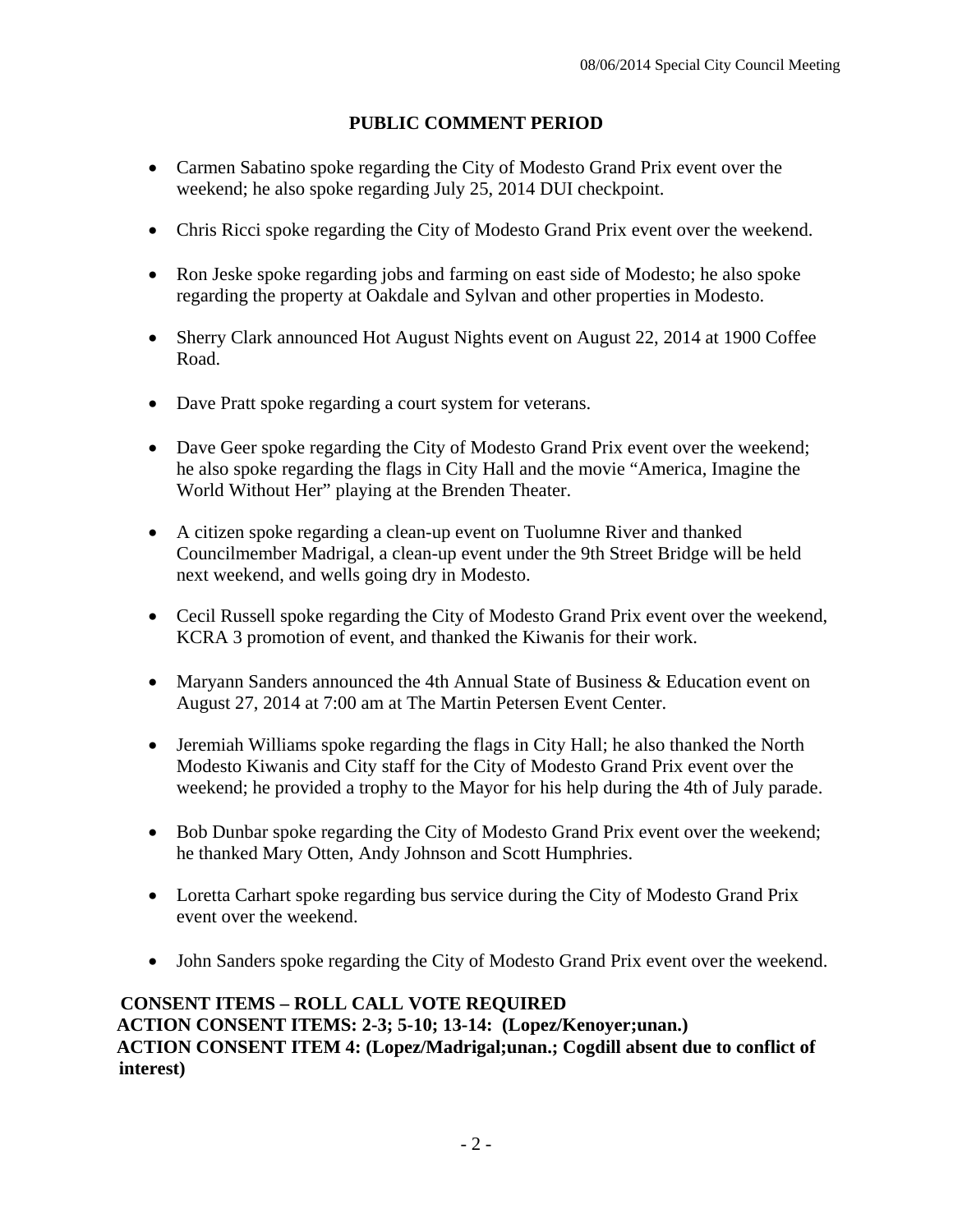## **CONSENT ITEMS**

An item may be removed from consent and discussed at the request of an audience member or Councilmember.

Consent

- 2. Consider approving the minutes from the July 8, 2014 Regular and Special City Council meetings. (Funding Source: Not Applicable)
	- Motion approving the minutes from the July 8, 2014 Regular and Special City Council meetings.

*City Clerk; Stephanie Lopez, 577-5396, slopez@modestogov.com* 

**ACTION: Motion (Lopez/Kenoyer; 7/0)** approving the minutes from the July 8, 2014 Regular and Special City Council meetings.

Consent

- 3. Consider approving a Will Serve Letter and an Outside Service Agreement for water service for the property located at 408 F. Street in Waterford. (Funding Source: General Fund, Water Fund)
	- Resolution approving a Will Serve Letter for the property located at 408 F. Street in Waterford (APN: 134-008-059) to connect to the City of Modesto's existing water system, and authorizing the City Manager, or his designee, to sign the Will Serve Letter.
	- Resolution approving an Outside Service Agreement between the City of Modesto and Housing Authority of the County of Stanislaus for water service for the property located at 408 F. Street in Waterford (APN: 134-008-059), and authorizing the City Manager, or his designee, to execute the Agreement. *Community & Economic Development; Bill Sandhu, 577-5356,*

*bsandhu@modestogov.com* 

**ACTION: Resolution 2014-293 (Lopez/Kenoyer; 7/0)** approving a Will Serve Letter for the property located at 408 F. Street in Waterford (APN: 134-008-059) to connect to the City of Modesto's existing water system, and authorizing the City Manager, or his designee, to sign the Will Serve Letter.

**ACTION: Resolution 2014-294 (Lopez/Kenoyer; 7/0)** approving an Outside Service Agreement between the City of Modesto and Housing Authority of the County of Stanislaus for water service for the property located at 408 F. Street in Waterford (APN: 134-008-059), and authorizing the City Manager, or his designee, to execute the Agreement.

### Consent *– Councilmember Cogdill absent due to conflict of interest*

- 4. Consider approving a First Amendment to the Agreement with Dokken Engineering for Design Support during construction of the State Route (SR) 99 / Pelandale Avenue Interchange Reconstruction Project in an amount not to exceed \$43,709.73. (Funding Source: State Route (SR) 99 Propostion 1B Bond Savings (\$41,061,629))
	- Resolution approving a First Amendment to the Agreement with Dokken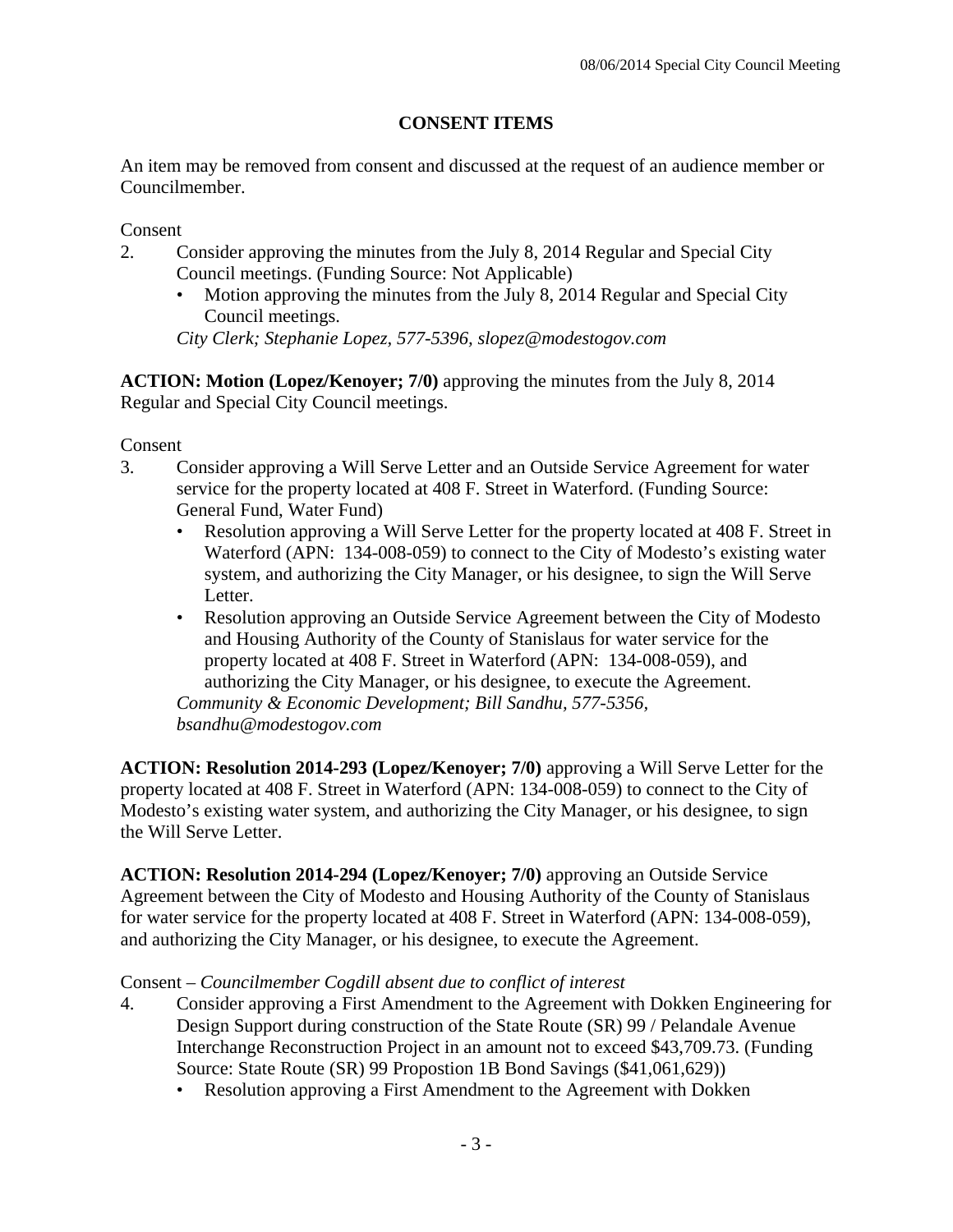Engineering for Design Support during construction of the State Route (SR) 99 / Pelandale Avenue Interchange Reconstruction Project in an amount not to exceed \$43,709.73; and authorizing the City Manager, or his designee, to execute the Amendment.

*Community & Economic Development; Charles Covolo, 571-5537, ccovolo@modestogov.com* 

## **ACTION: Resolution 2014-295 (Lopez/Madrigal; 6/0; Cogdill absent due to conflict of**

**interest)** approving a First Amendment to the Agreement with Dokken Engineering for Design Support during construction of the State Route (SR) 99 / Pelandale Avenue Interchange Reconstruction Project in an amount not to exceed \$43,709.73; and authorizing the City Manager, or his designee, to execute the Amendment.

Consent

5. Consider accepting the Monthly Investment Report for April 2014. (Funding Source: Not Applicable)

• Motion accepting the Monthly Investment Report for April 2014.

*Finance; Gloria Garza, 577-5219, ggarza@modestogov.com* 

**ACTION: Motion (Lopez/Kenoyer; 7/0)** accepting the Monthly Investment Report for April 2014.

### Consent

- 6. Consider accepting the Monthly Budget Adjustment Report for June 2014 and amending the Fiscal Year 2013-14 Annual Operating and Capital Improvement Budgets. (Funding Source: Various)
	- Resolution amending the Fiscal Year 2013-2014 Annual Operating and Capital Improvement Budgets.

*Finance; Terri Swearingen, 577-5378, tswearingen@modestogov.com* 

**ACTION: Resolution 2014-296 (Lopez/Kenoyer; 7/0)** amending the Fiscal Year 2013-2014 Annual Operating and Capital Improvement Budgets.

### Consent

- 7. Consider authorizing the award of proposals and contracts for the furnishing of hazardous waste spill cleanup services for the Department of Utilities, Wastewater Division, to Advanced Chemical Transport, Merced, CA, as "primary" contractor and CleanHarbors, San Jose, CA, as "secondary" contractor, for a two (2) year agreement with three (3) one-year extension options at the sole discretion of the City, for an estimated annual cost of \$15,000, and over five (5) years of \$75,000. (Funding Source: Stormwater Fund)
	- Resolution authorizing the award of proposals and contracts for the furnishing of hazardous waste spill cleanup services for the Department of Utilities, Wastewater Division, to Advanced Chemical Transport, Merced, CA, as "primary" contractor and CleanHarbors, San Jose, CA, as "secondary" contractor, for a two (2) year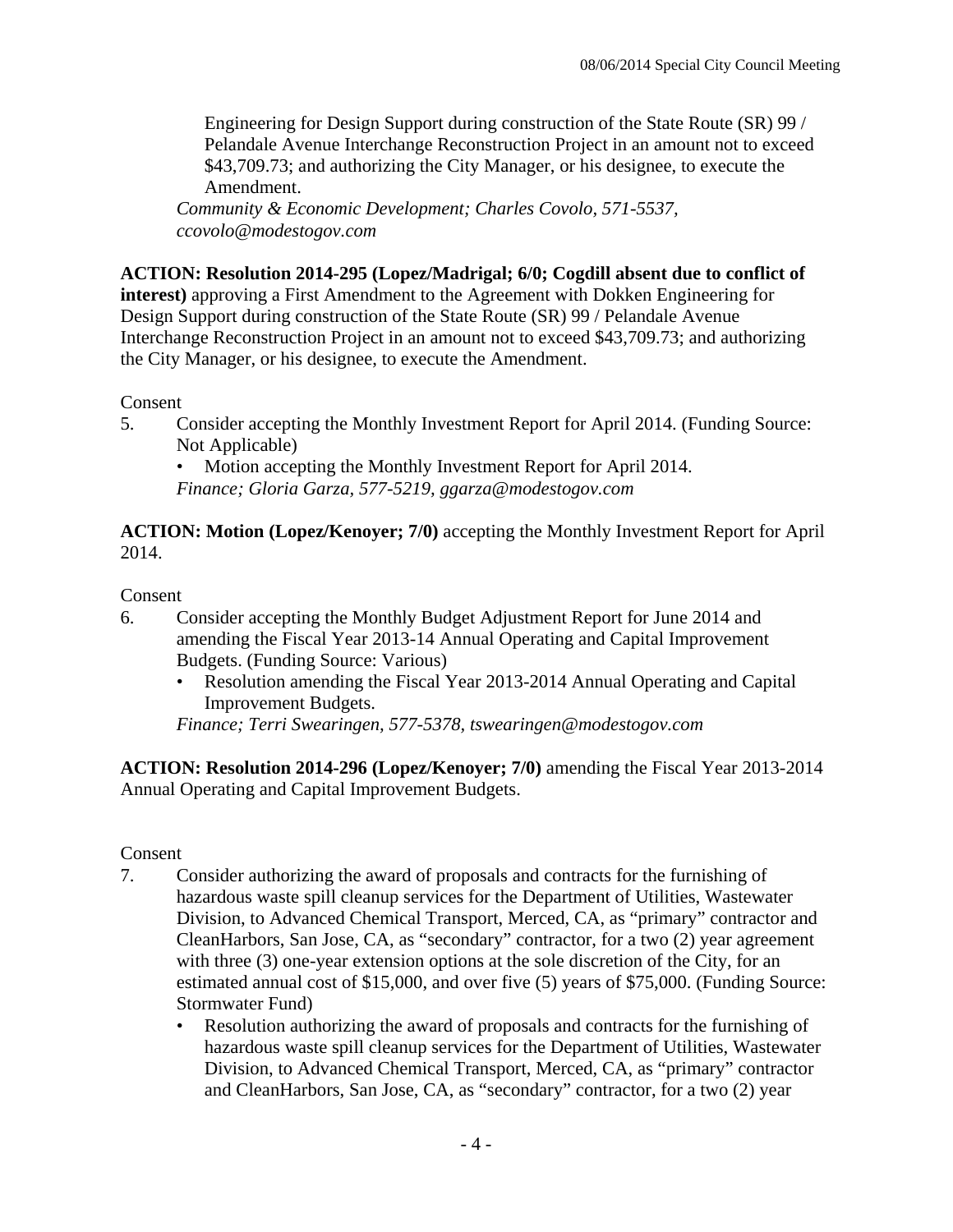agreement with three (3) one-year extension options at the sole discretion of the City, and authorizing the Interim City Manager, or his designee, to execute the contracts for an estimated annual cost of \$15,000, and over five (5) years of \$75,000.

*Finance and Utility Planning and Projects; Ken Masasso, 577-5420, kmasasso@modestogov.com* 

**ACTION: Resolution 2014-297 (Lopez/Kenoyer; 7/0)** authorizing the award of proposals and contracts for the furnishing of hazardous waste spill cleanup services for the Department of Utilities, Wastewater Division, to Advanced Chemical Transport, Merced, CA, as "primary" contractor and CleanHarbors, San Jose, CA, as "secondary" contractor, for a two (2) year agreement with three (3) one-year extension options at the sole discretion of the City, and authorizing the Interim City Manager, or his designee, to execute the contracts for an estimated annual cost of \$15,000, and over five (5) years of \$75,000.

Consent

- 8. Consider approving an Automatic and Mutual Aid Agreement between the City of Modesto, City of Ceres, City of Turlock and Stanislaus Consolidated Fire Protection District and authorizing the City Manager, or his designee, to execute the agreement. (Funding Source: Not Applicable)
	- Resolution approving an Automatic and Mutual Aid Agreement between the City of Modesto, City of Ceres, City of Turlock and Stanislaus Consolidated Fire Protection District and authorizing the City Manager, or his designee, to execute the agreement..

*Fire; Sean Slamon, 552-3600, sslamon@modestorfa.org* 

**ACTION: Resolution 2014-298 (Lopez/Kenoyer; 7/0)** approving an Automatic and Mutual Aid Agreement between the City of Modesto, City of Ceres, City of Turlock and Stanislaus Consolidated Fire Protection District and authorizing the City Manager, or his designee, to execute the agreement. **(AS AMENDED)**

## Consent

- 9. Consider approving an Agreement with Modesto City Schools for the services of four School Police Officers to provide direct law enforcement services to 7-12 campuses. (Funding Source: General Fund)
	- Resolution approving an Agreement between the City of Modesto and Modesto City Schools for the services of four Modesto Police Officers/School Resource Officers to provide direct law enforcement services to the Modesto City Schools District at 12 school sites, in an amount not to exceed \$448,000; and authorizing the Interim City Manager, or his designee, to execute the Agreement. *Police; Andy Schlenker, 342-6179, schlenkera@modestopd.com*

**ACTION: Resolution 2014-299 (Lopez/Kenoyer; 7/0)** approving an Agreement between the City of Modesto and Modesto City Schools for the services of four Modesto Police Officers/School Resource Officers to provide direct law enforcement services to the Modesto City Schools District at 12 school sites, in an amount not to exceed \$448,000; and authorizing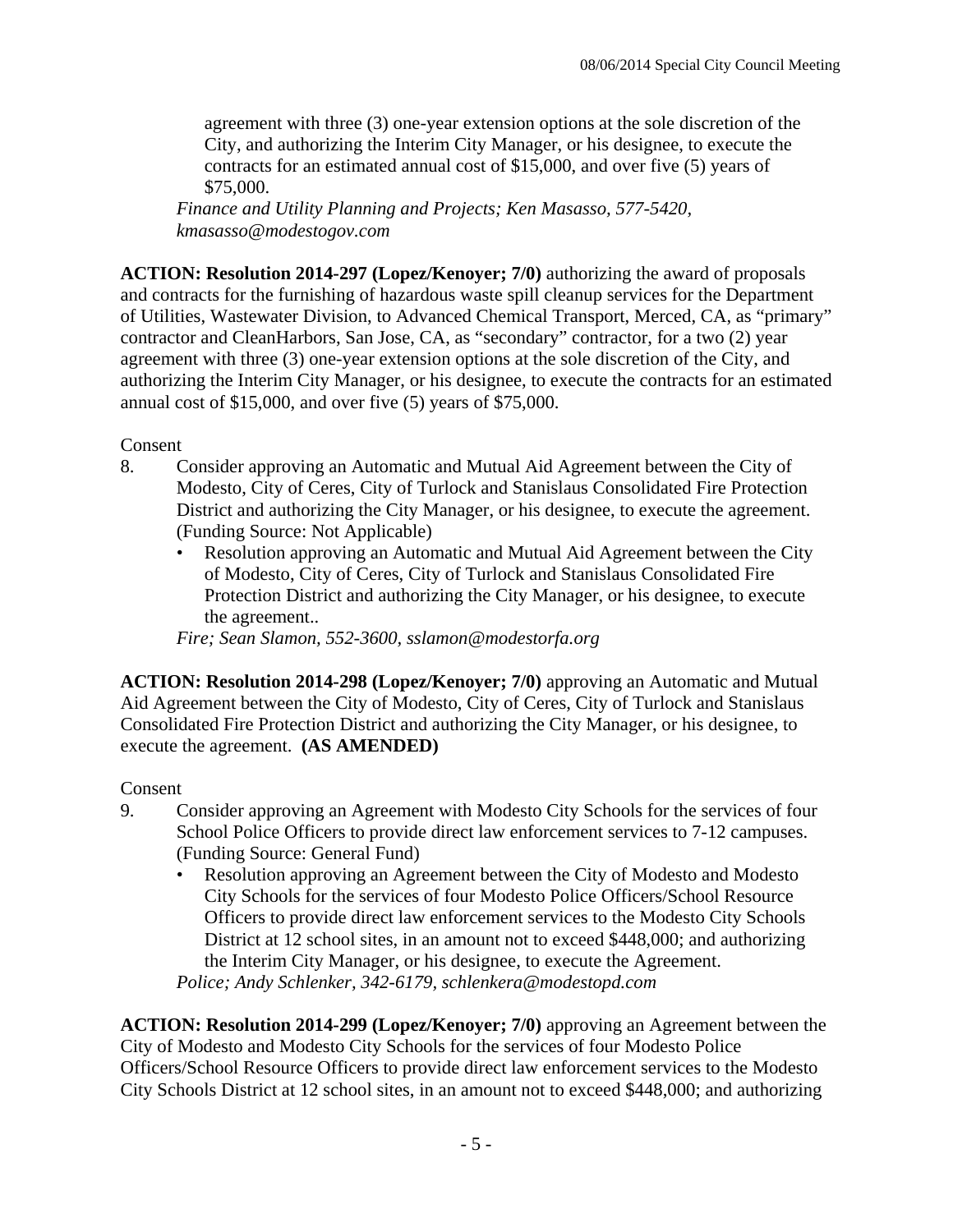the Interim City Manager, or his designee, to execute the Agreement.

Consent

- 10. Consider approving a Memorandum of Understanding with Stanislaus County Office of Education for one full-time Modesto Police Officer/School Resource Officer at Petersen Alternative Center for Education campus. (Funding Source: General Fund - School Police Reimbursement)
	- Resolution approving a Memorandum of Understanding with Stanislaus County Office of Education for the services of one Modesto Police Officer/School Resource Officer at Petersen Alternative Center for Education campus in the amount of \$112,000; and authorizing the City Manager, or his designee, to execute the Memorandum of Understanding.

*Police; Andy Schlenker, 342-6179, schlenkera@modestopd.com* 

**ACTION: Resolution 2014-300 (Lopez/Kenoyer; 7/0)** approving a Memorandum of Understanding with Stanislaus County Office of Education for the services of one Modesto Police Officer/School Resource Officer at Petersen Alternative Center for Education campus in the amount of \$112,000; and authorizing the City Manager, or his designee, to execute the Memorandum of Understanding.

### *Removed from Consent*

- 11. Consider authorizing the City Manager, or his designee, to sign and accept Federal Grant Offers and any documents related to projects contained in the FAA Grant Offer. (Funding Source: FAA Grant 90% / Local Match PFC 10%)
	- Resolution authorizing the City Manager, or his designee, to accept Federal Aviation Administration (FAA) Grant Offers, and execute the necessary grant documents.

*Public Works; Steve Fischio, 577-5319, sfischio@modestogov.com* 

**ACTION: Resolution 2014-301 (Gunderson/Kenoyer; 7/0)** authorizing the City Manager, or his designee, to accept Federal Aviation Administration (FAA) Grant Offers, and execute the necessary grant documents.

### *Removed from Consent*

- 12. Consider authorizing the City Manager, or his Designee, to approve the Award of Bid for Construction of the Airway Obstruction Management Project. (Funding Source: FAA Construction Grant 90% / Local Match PFC 10%)
	- Resolution authorizing the City Manager, or designee, to approve the Award of Bid for Construction of the Airway Obstruction Management Project. *Public Works; Steve Fischio, 577-5319, sfischio@modestogov.com*

**ACTION: Resolution 2014-302 (Gunderson/Kenoyer; 7/0)** authorizing the City Manager, or designee, to approve the Award of Bid for Construction of the Airway Obstruction Management Project.

Consent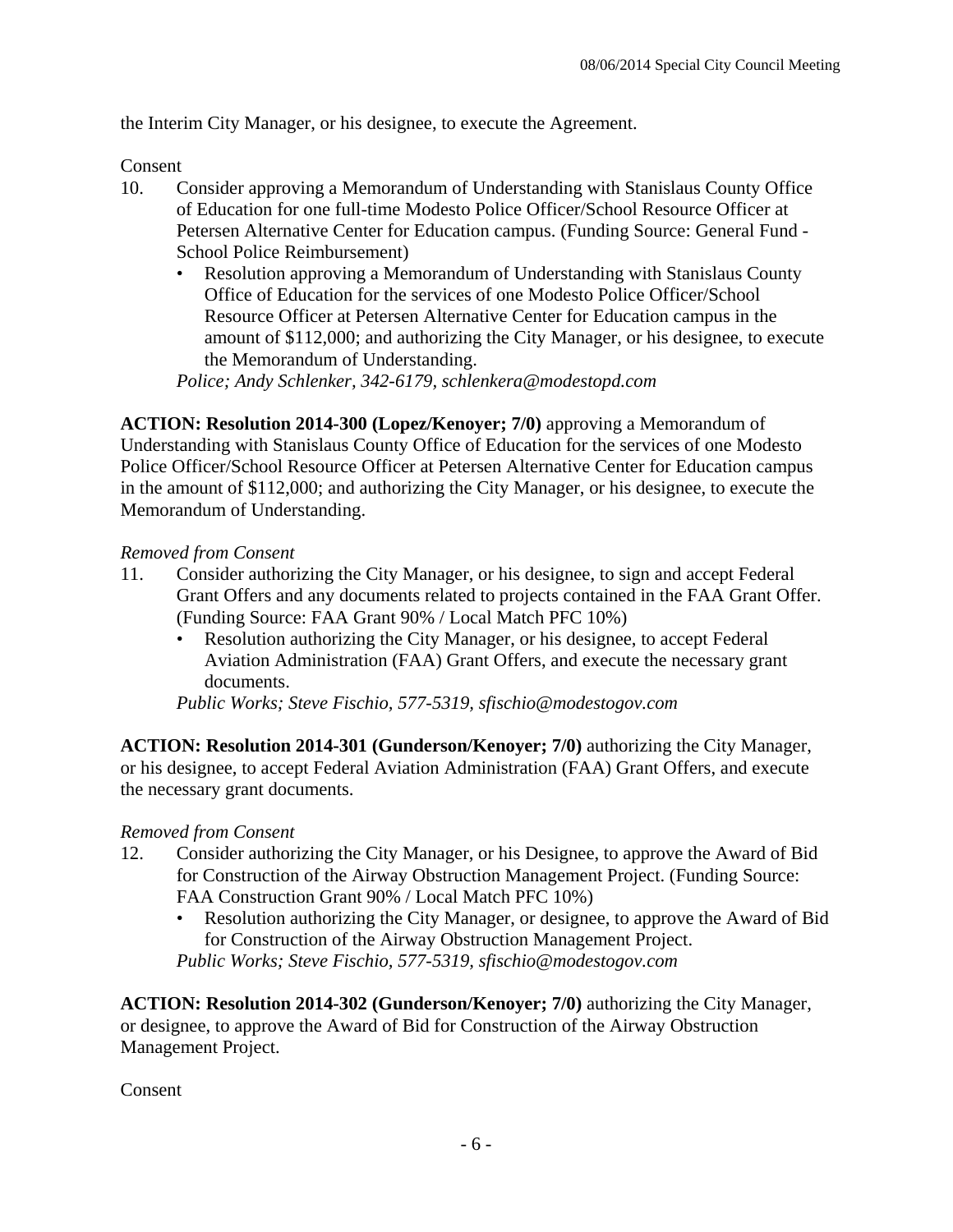- 13. Consider accepting the work by Advanced Industrial Services, Inc. of Los Alamitos, California, for the Interior Recoat Tank 3 project as complete and authorizing payment of amounts totaling \$246,300. (The total project cost is \$295,440, which included construction contingency, engineering design and construction administration.) (Funding Source: Water Fund - CIP)
	- Resolution accepting the work by Advanced Industrial Services, Inc., for the Interior Recoat Tank 3 Project as complete, authorizing the City Clerk to file a Notice of Completion with the Stanislaus County Recorder upon receipt of approved Warranty Bond, to release securities upon expiration of statutory periods, and authorizing payment of amounts totaling \$246,300.

*Utilities Department; Rob Christensen, 577-5423, rchristensen@modestogov.com* 

**ACTION: Resolution 2014-303 (Lopez/Kenoyer; 7/0)** accepting the work by Advanced Industrial Services, Inc., for the Interior Recoat Tank 3 Project as complete, authorizing the City Clerk to file a Notice of Completion with the Stanislaus County Recorder upon receipt of approved Warranty Bond, to release securities upon expiration of statutory periods, and authorizing payment of amounts totaling \$246,300.

Consent

- 14. Consider approving an Amendment to Agreement with NorthStar Engineering Group, Inc. for Final Design Services for the Industrial Tank 13 and Pump Station project in an amount not to exceed \$57,472. (Funding Source: Water Fund - CIP)
	- Resolution approving an Amendment to Agreement with NorthStar Engineering Group, Inc. for Final Design Services for the Industrial Tank 13 and Pump Station project in an amount not to exceed \$57,472, and authorizing the City Manager, or his designee, to execute the amendment to agreement. *Utilities Department; Jennifer Pratt, 342-4570, jpratt@modestogov.com*

**ACTION: Resolution 2014-304 (Lopez/Kenoyer; 7/0)** approving an Amendment to Agreement with NorthStar Engineering Group, Inc. for Final Design Services for the Industrial Tank 13 and Pump Station project in an amount not to exceed \$57,472, and authorizing the City Manager, or his designee, to execute the amendment to agreement.

Consent

- 15. Consider authorizing the award of a sole source procurement for the disposal of gray water for the Utilities Department, Water Services Division to East Bay Municipal Utility District (EBMUD), Oakland, CA for a two-year agreement with three one-year extension options at the sole discretion of the City, for an estimated annual cost of \$27,000 and over five years of \$135,000. (Funding Source: Water Fund)
	- Resolution authorizing the award of a sole source procurement for the disposal of gray water for the Utilities Department, Water Services Division to East Bay Municipal Utility District, Oakland, CA, for a two (2) year agreement with three (3) one-year extension options at the sole discretion of the City, and authorizing the Purchasing Manager, or his designee, to issue a purchase agreement for an estimated annual cost of \$27,000 and over five (5) years of \$135,000.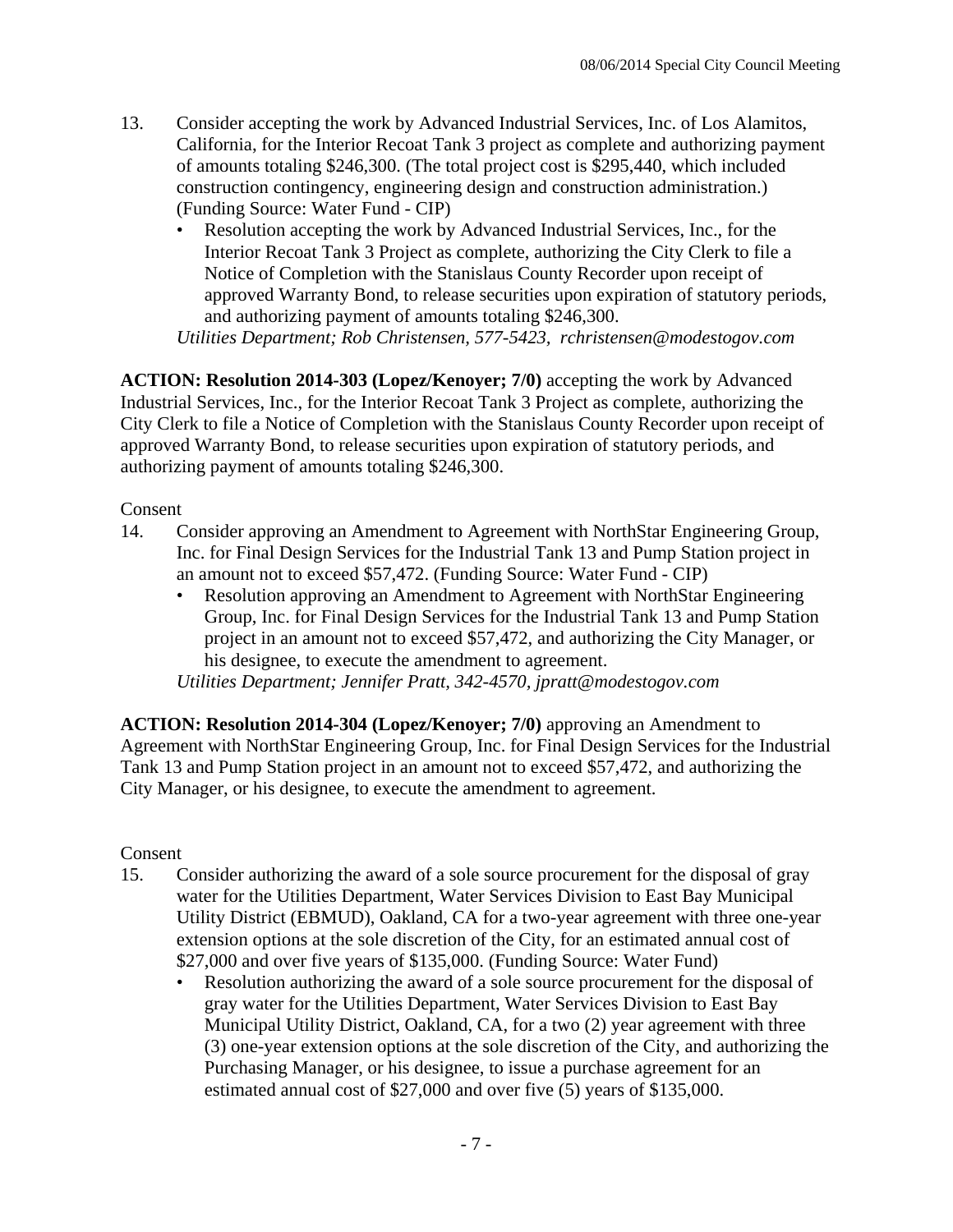*Utilities Department; David Savidge, 342-2217, dsavidge@modestogov.com* 

**ACTION: Resolution 2014-305 (Lopez/Kenoyer; 7/0)** authorizing the award of a sole source procurement for the disposal of gray water for the Utilities Department, Water Services Division to East Bay Municipal Utility District, Oakland, CA, for a two (2) year agreement with three (3) one-year extension options at the sole discretion of the City, and authorizing the Purchasing Manager, or his designee, to issue a purchase agreement for an estimated annual cost of \$27,000 and over five (5) years of \$135,000.

## **COUNCIL COMMENTS & REPORTS**

Councilmember Lopez spoke regarding National Night Out event last night in Modesto; he thanked Lt. Jolene Gonzales who is retiring.

Councilmember Madrigal thanked Modesto Police Department during National Night Out event last night.

Councilmember Zoslocki also thanked the Modesto Police Department during National Night event last night in Modesto.

## **CITY MANAGER COMMENTS & REPORTS**

Interim City Manager Holgersson announced the selection of Sean Slamon as the City of Modesto Fire Chief; swearing in ceremony on August 12, 2014 at 4:00 p.m. in Council Chambers.

### **NEW BUSINESS**

- 16. Consider authorizing the award of bids for the purchase and delivery of bulk fuels and oils/lubricants for use Citywide to SC Fuels, Orange, CA, (bulk fuel), and E.R. Vine & Sons, Ceres, CA, (oils/lubricants), for a one-year agreement with four (4) one-year extension options at the sole discretion of the City, for an estimated annual cost of \$1,909,975, and over five (5) years of \$9,549,875. (Funding Source: Various)
	- Resolution authorizing the award of bids for the purchase and delivery of bulk fuels and oils/lubricants for use Citywide to SC Fuels, Orange, CA, (bulk fuel), and E.R. Vine & Sons, Ceres, CA, (oils/lubricants), for a one-year agreement with four (4) one-year extension options at the sole discretion of the City, and authorizing the Purchasing Manager, or his designee, to issue purchase agreements for an estimated annual cost of \$1,909,975, and over five (5) years of \$9,549,875.

*Finance and Public Works; Ken Masasso, 577-5420, kmasasso@modestogov.com* 

**ACTION: Resolution 2014-306 (Lopez/Kenoyer; 7/0)** authorizing the award of bids for the purchase and delivery of bulk fuels and oils/lubricants for use Citywide to SC Fuels, Orange, CA, (bulk fuel), and E.R. Vine & Sons, Ceres, CA, (oils/lubricants), for a one-year agreement with four (4) one-year extension options at the sole discretion of the City, and authorizing the Purchasing Manager, or his designee, to issue purchase agreements for an estimated annual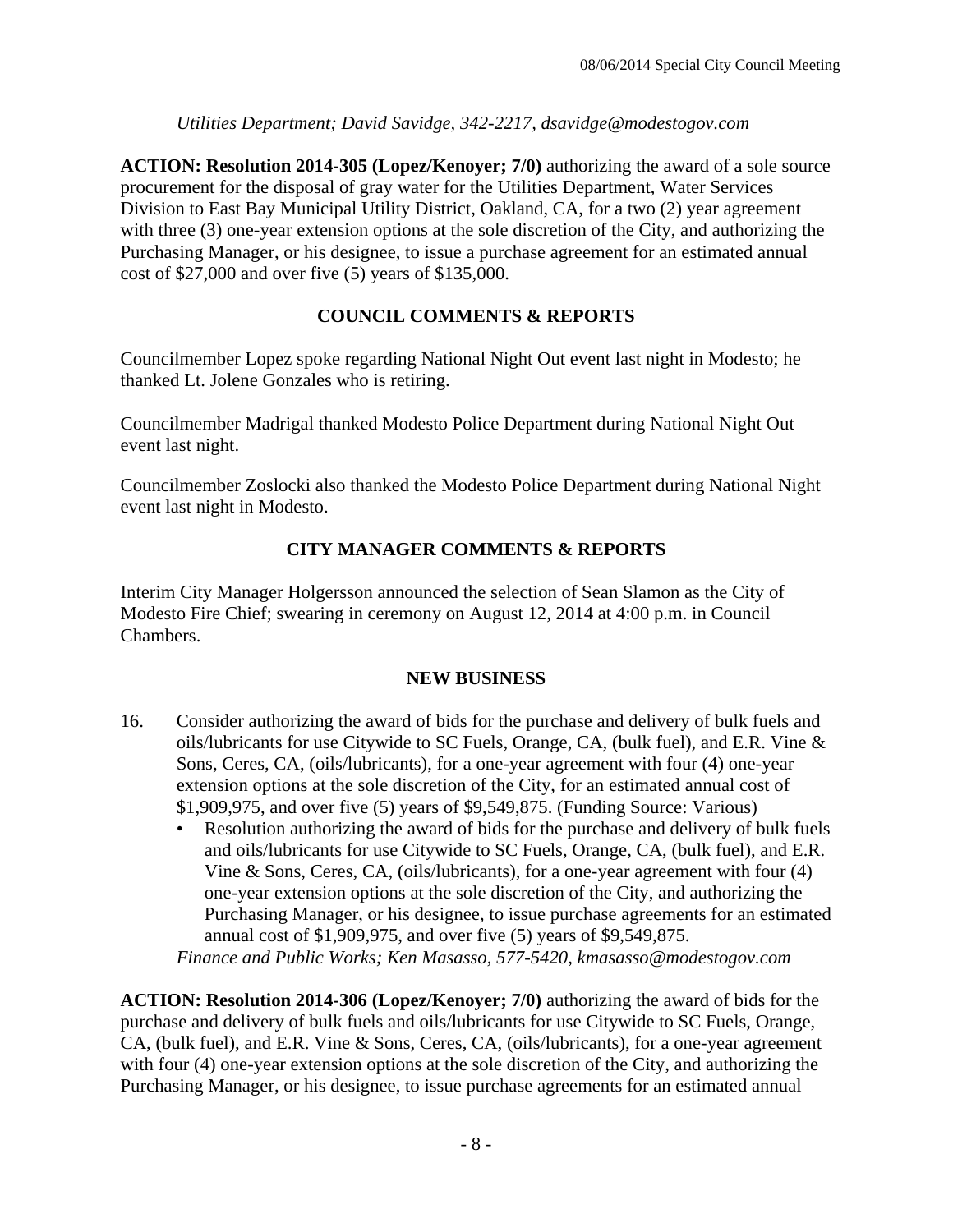cost of \$1,909,975, and over five (5) years of \$9,549,875.

## **MATTERS TOO LATE FOR THE AGENDA**

None.

### **ADJOURNMENT**

This meeting was adjourned at 6:46 p.m.

## **CLOSED SESSION**

*All Closed Session Matters Heard Prior to Meeting*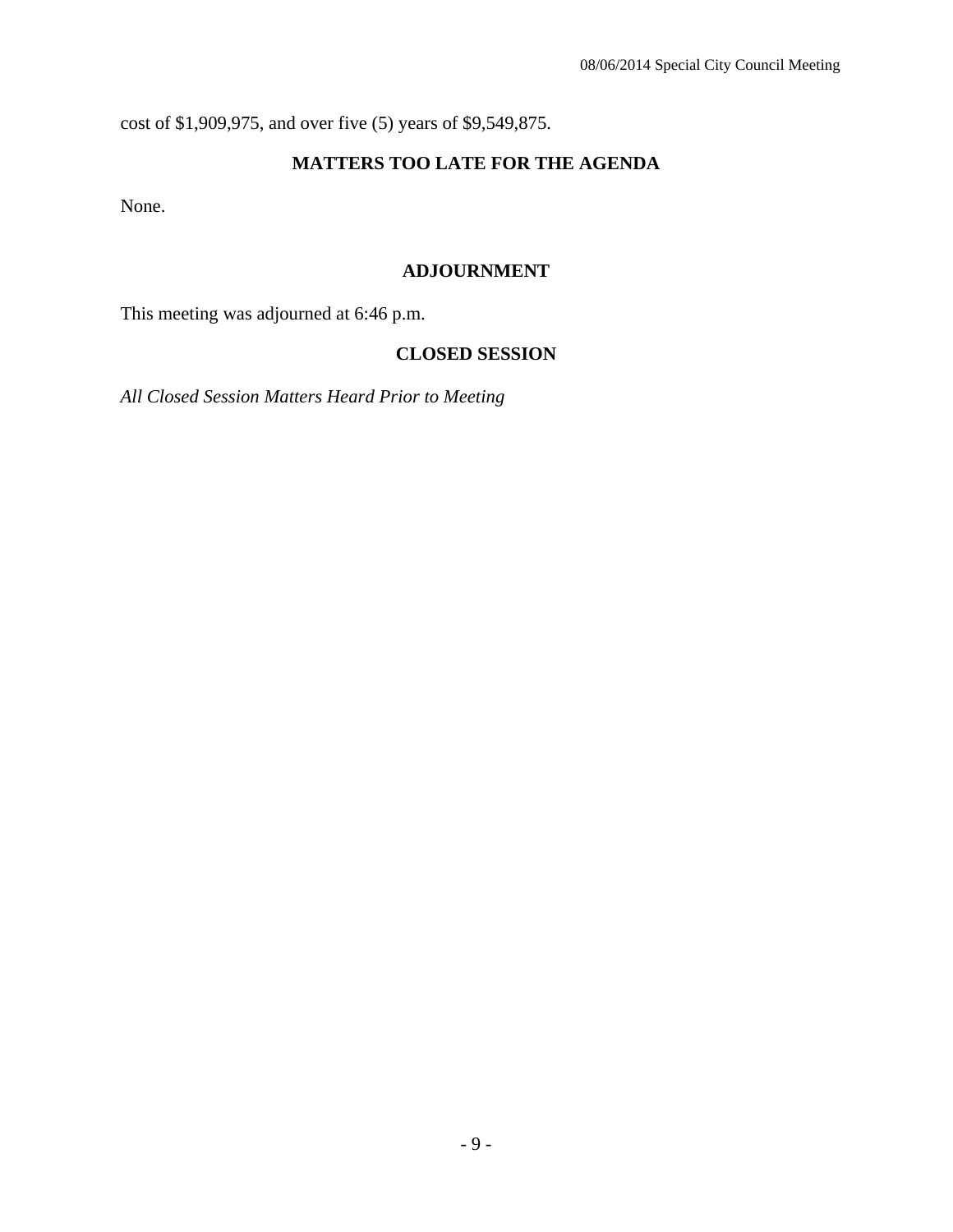# **CONFERENCE WITH LABOR NEGOTIATOR: (Pursuant to Section 54957.6 of the Government Code) - MCEA**  Negotiator: Joe Lopez Agency Negotiators: Law Offices of Renne Sloan Holtzman & Sakai Employee Organization: Modesto City Employees Association **CONFERENCE WITH LABOR NEGOTIATOR: (Pursuant to Section 54957.6 of the Government Code) – MCMA**  Negotiator: Joe Lopez Agency Negotiators: Law Offices of Renne Sloan Holtzman & Sakai Employee Organization: Modesto Confidential & Management Association **CONFERENCE WITH LABOR NEGOTIATOR: (Pursuant to Section 54957.6 of the Government Code) – MPOA**  Negotiator: Joe Lopez Agency Negotiators: Law Offices of Renne Sloan Holtzman & Sakai Employee Organization: Modesto Police Officers' Association **CONFERENCE WITH LABOR NEGOTIATOR: (Pursuant to Section 54957.6 of the Government Code) – MPNSA**  Negotiator: Joe Lopez Agency Negotiators: Law Offices of Renne Sloan Holtzman & Sakai Employee Organization: Modesto Police Non-Sworn Association **CONFERENCE WITH LABOR NEGOTIATOR: (Pursuant to Section 54957.6 of the Government Code) –MPMA**  Negotiator: Joe Lopez Agency Negotiators: Law Offices of Renne Sloan Holtzman & Sakai Employee Organization: Modesto Police Management Association **CONFERENCE WITH LABOR NEGOTIATOR: (Pursuant to Section 54957.6 of the Government Code) - MCFFA**  Negotiator: Joe Lopez Agency Negotiators: Law Offices of Renne Sloan Holtzman & Sakai Employee Organization: Modesto City Firefighters Association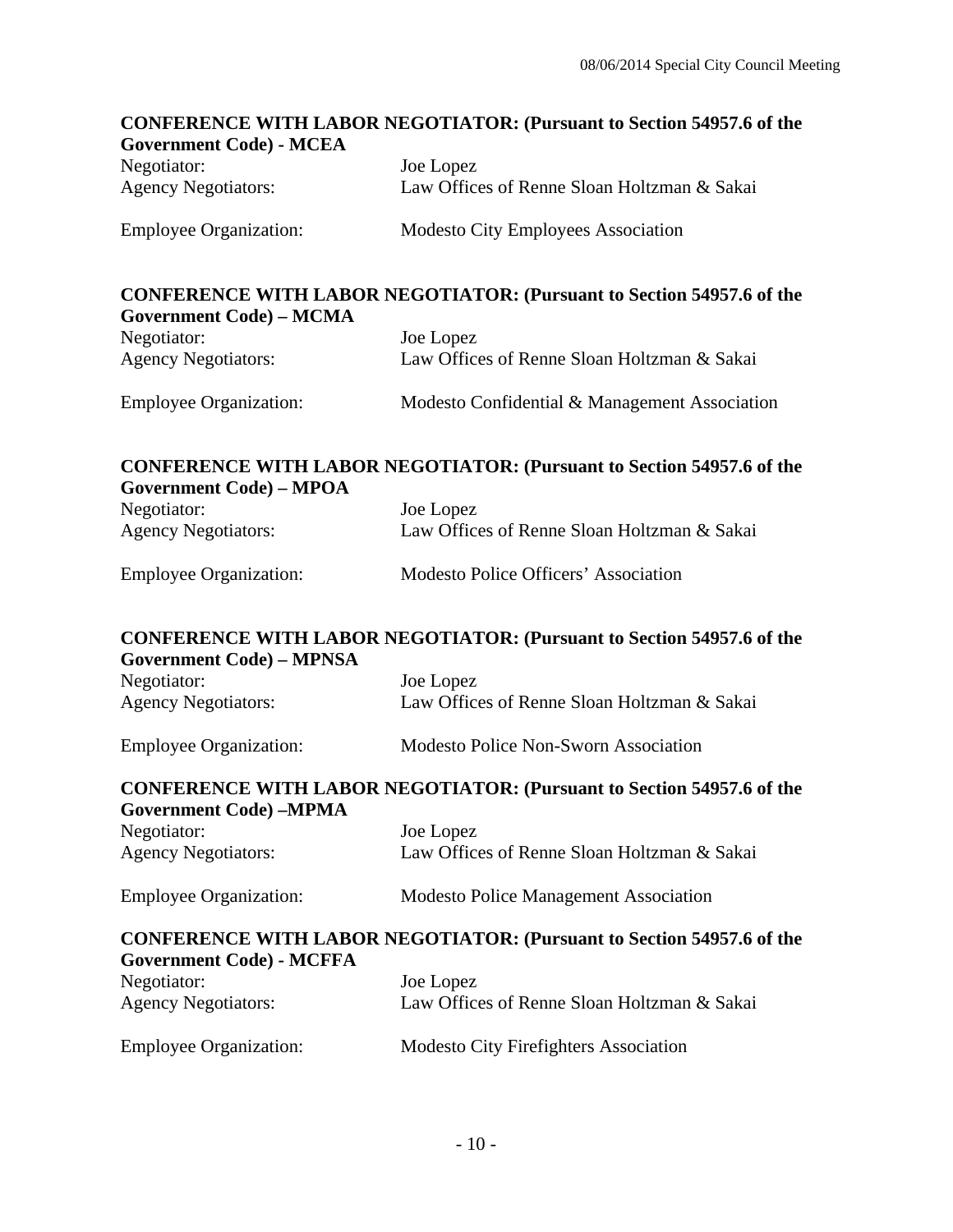# **CONFERENCE WITH LABOR NEGOTIATOR: (Pursuant to Section 54957.6 of the Government Code) – Unrepresented**

| Negotiator:                | Joe Lopez                                   |
|----------------------------|---------------------------------------------|
| <b>Agency Negotiators:</b> | Law Offices of Renne Sloan Holtzman & Sakai |

Employee Organization: Unrepresented Management and Confidential Employees

### **CONFERENCE WITH REAL PROPERTY NEGOTIATORS: (Pursuant to Section 54956.8 of the Government Code)**

| Acquisition of 11,805 sq. ft. of land for a permanent sewer easement, |
|-----------------------------------------------------------------------|
| located at 1229 Brighton Ave.                                         |
| APN: 032-010-015                                                      |
| <b>Negotiating Parties: DDG Properties, Owner</b>                     |
| Jon Yuriar, Property Agent for City of Modesto                        |
| Adam U. Lindgren, City Attorney                                       |
| Price and terms of permanent sewer easement acquisition               |
|                                                                       |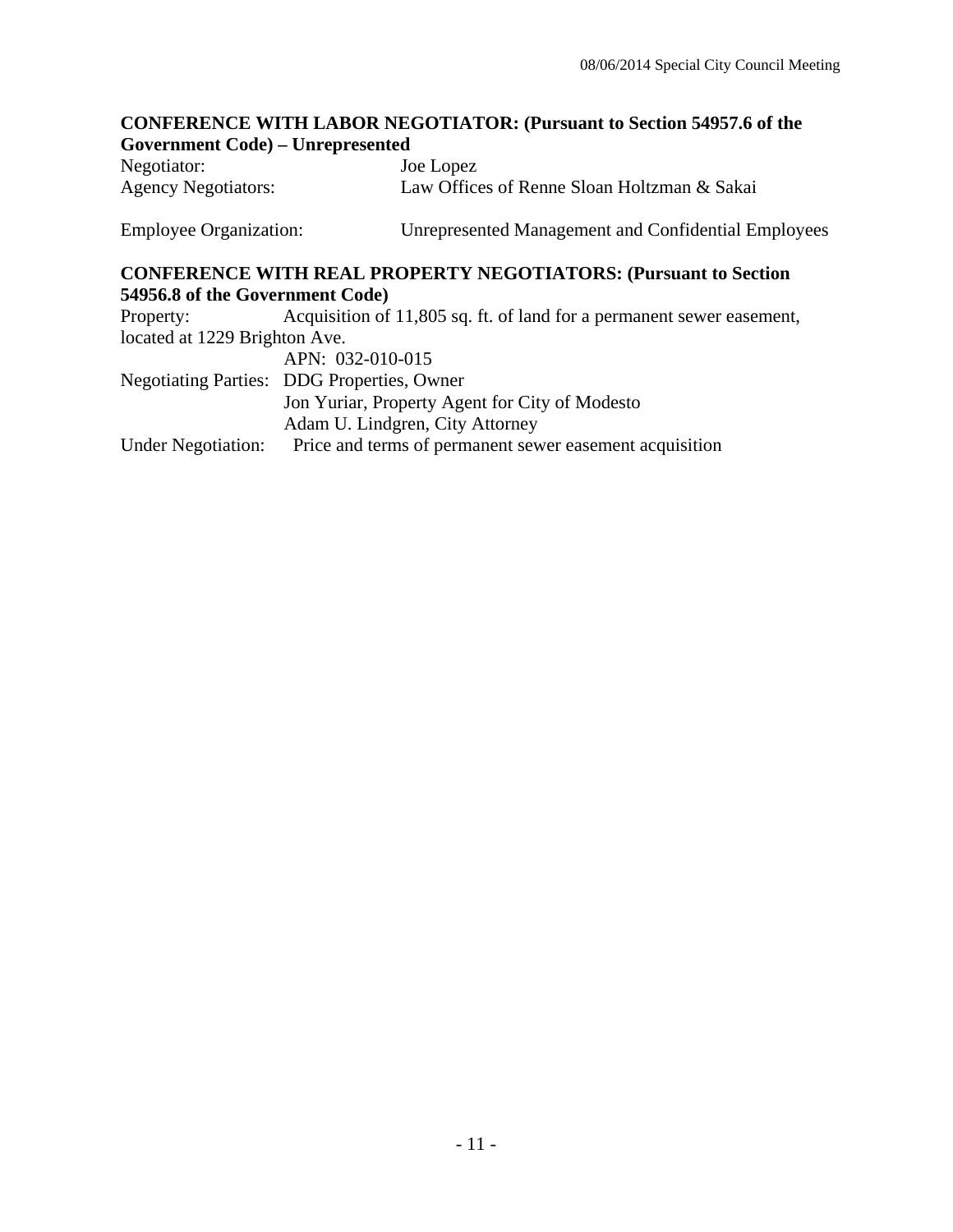# **MINUTES**

## **City of Modesto SAFETY & COMMUNITIES COMMITTEE / COUNCIL WORKSHOP**

## **Second Floor, Room 2005 Tenth Street Place, 1010 10th Street Modesto, California**

### **Monday August 11, 2014, at 5:00 p.m.**

Roll Call – Present: Councilmembers Lopez, Gunderson and Kenoyer Absent: None Also Present: Councilmember Madrigal

## **PUBLIC COMMENTS**

Jeff Barnes, City of Modesto Traffic Engineer, provided an update regarding bike lanes.

### **NEW BUSINESS**

1. Consider accepting an informational report on the Anti-Graffiti Initiative and Action Plan and forwarding to Council for approval. (Funding Source: All Funds)  *Administrative Services; Joe Lopez, 571-5126, joelopez@modestogov.com* 

**ACTION: Motion (Kenoyer/Gunderson;unan.)** accepting an informational report on the Anti-Graffiti Initiative and Action Plan.

### **MATTERS TOO LATE FOR THE AGENDA**

None.

### **ADJOURNMENT**

This meeting adjourned at 5:33 p.m.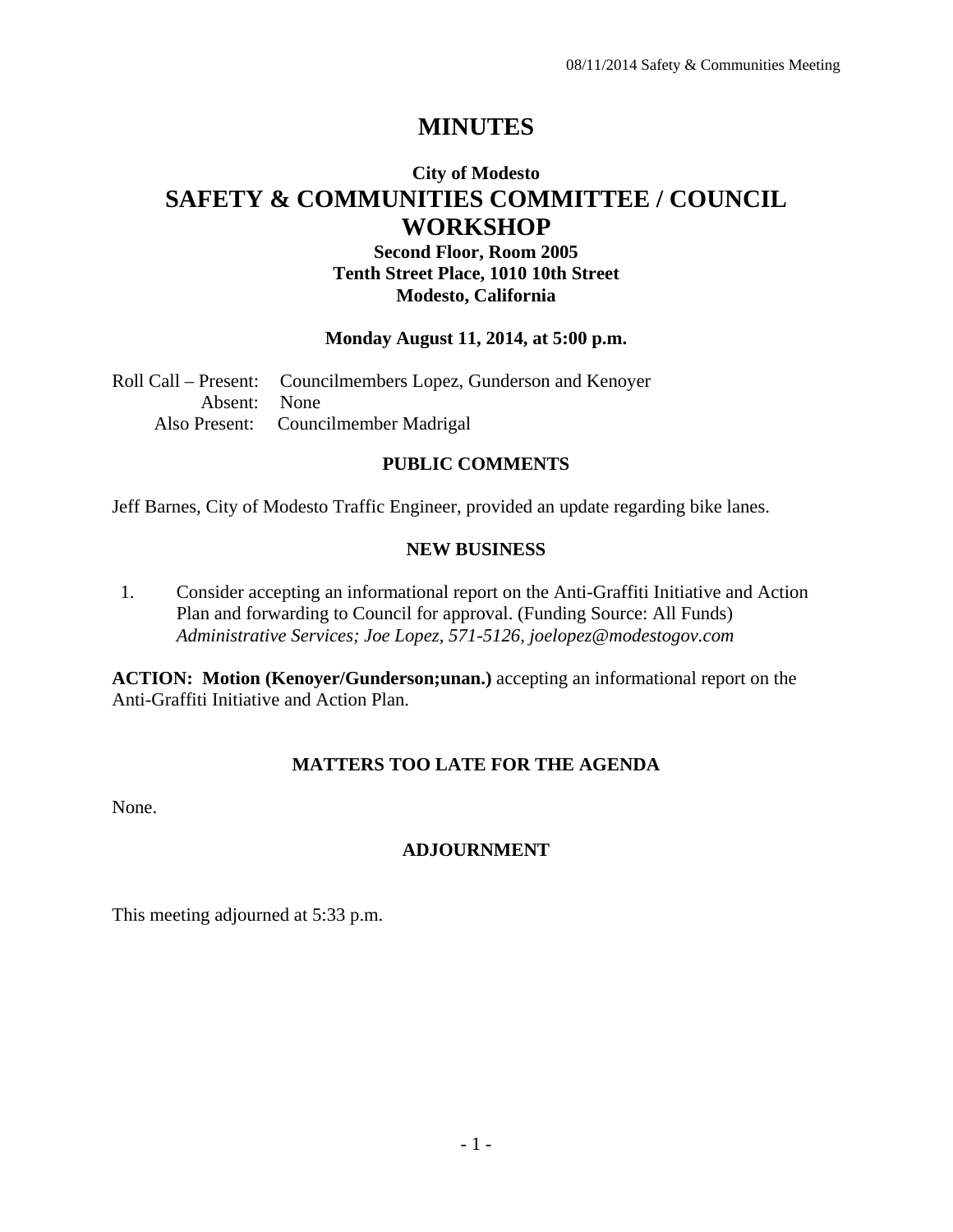## **MINUTES**

## City of Modesto  **CITY COUNCIL MEETING Chambers, Basement Level Tenth Street Place, 1010 10th Street Modesto, California Tuesday August 12, 2014, at 5:30 p.m.**

Roll Call – Present: Councilmembers Cogdill, Gunderson, Kenoyer, Lopez, Madrigal (arrived at 5:55 pm), Zoslocki, Mayor Marsh Absent: None

Pledge of Allegiance to the Flag

Invocation: Jim Applegate, Redeemer

City Clerk's Announcements: Item 7 - Removed from Consent

Declaration of Conflicts of Interest: None

Reports from Closed Session: City Attorney Lindgren reported on the Closed Session matter

#### **ACKNOWLEDGEMENTS AND PRESENTATIONS**

1. Presentation by Advocates for Justice Student Mentor Program. (Funding Source: Not Applicable)  *City Council; Kathy Espinoza, 571-5597, kespinoza@modestogov.com* 

**ACTION:** Presentation was made by Advocates for Justice Student Mentor Program.

2. Presentation of Mayor's Top Teens Scholarship and Farewell. (Funding Source: Not Applicable)  *Information Technology; Loree Lee, 577-5331, llee@modestogov.com* 

**ACTION:** Presentation of Mayor's Top Teens Scholarship and Farewell was made.

*Recess at 6:55 pm Reconvened at 7:15 pm* 

#### **PUBLIC COMMENT PERIOD**

Steve Trapp will be requesting a partnership with the City of Modesto for Veterans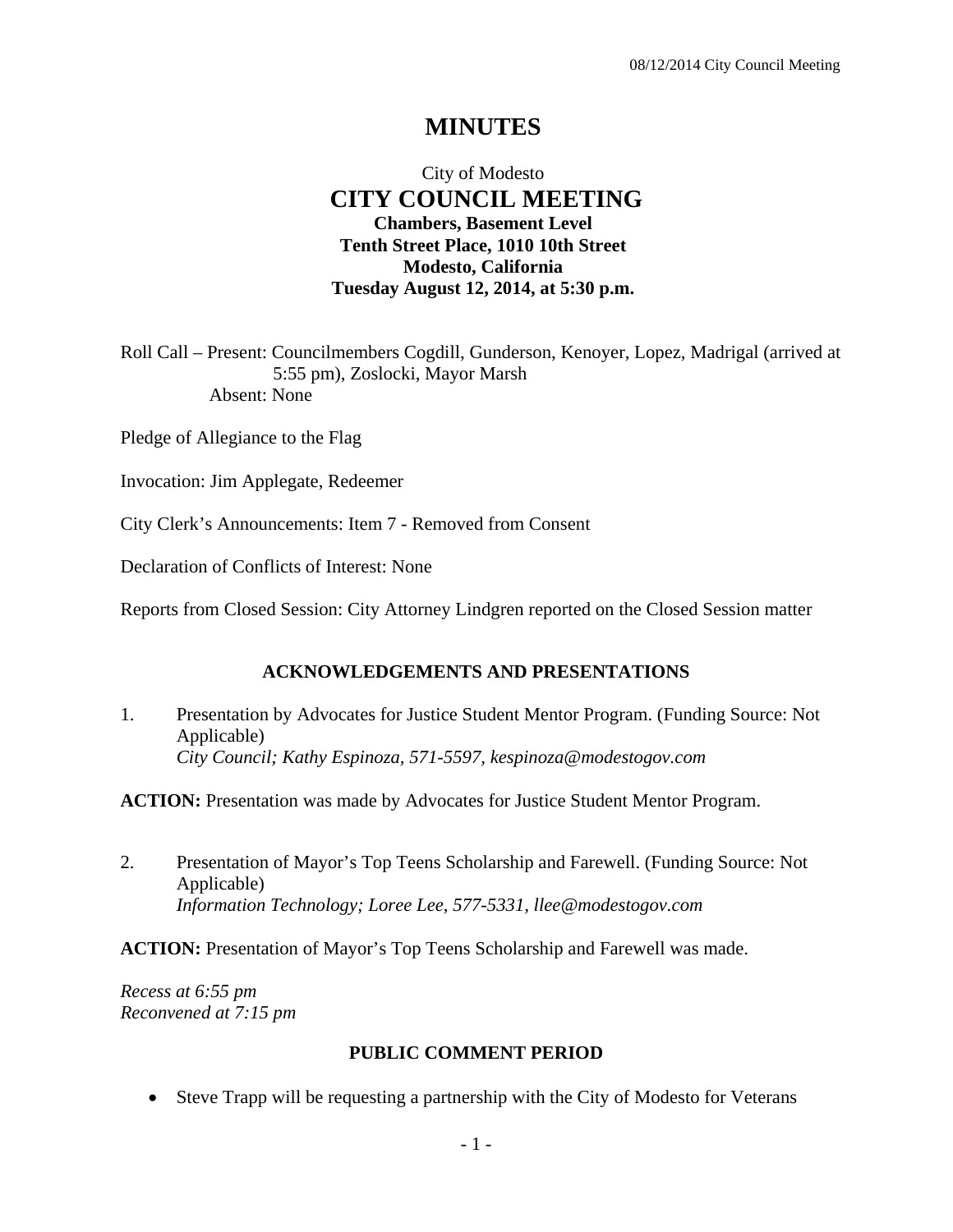Day on November 11, 2014 and event at State Theater in the evening.

- Dave Geer gave an update on Common Core and event on November 5, 2014 at Centre Plaza.
- Dave Pratt spoke regarding good things teenagers are doing.

## **CONSENT ITEMS – ROLL CALL VOTE REQUIRED ACTION CONSENT ITEMS 3-6; 8: (Lopez/Madrigal; unan.)**

## **CONSENT ITEMS**

An item may be removed from consent and discussed at the request of an audience member or Councilmember.

Consent

- 3. Consider approving the minutes from the August 6, 2014 Special City Council meetings. (Funding Source: Not Applicable)
	- Motion approving the minutes from the August 6, 2014 Special City Council meetings.

*City Clerk; Stephanie Lopez, 577-5396, slopez@modestogov.com* 

**ACTION: Motion (Lopez/Madrigal; 7/0)** approving the minutes from the August 6, 2014 Special City Council meetings.

Consent

- 4. Consider approving a Claratina Access Agreement between the City of Modesto and JWG McHenry, LLC, a California limited liability company, for a right-in-only access ramp for the new Infiniti Dealership from Claratina Avenue, approximately 590 feet east of McHenry Avenue. (Funding Source: JWG McHenry, LLC and Capital Facilities Fees)
	- Resolution approving a Claratina Access Agreement between the City of Modesto and JWG McHenry, LLC, a California limited liability company, for a right-in-only access ramp for the new Infiniti Dealership from Claratina Avenue, approximately 590 feet east of McHenry Avenue.

*Community and Economic Development; Tina Rocha, 577-5321, trocha@modestogov.com* 

**ACTION: Resolution 2014-307 (Lopez/Madrigal; 7/0)** approving a Claratina Access Agreement between the City of Modesto and JWG McHenry, LLC, a California limited liability company, for a right-in-only access ramp for the new Infiniti Dealership from Claratina Avenue, approximately 590 feet east of McHenry Avenue.

Consent

5. Consider accepting the Monthly Investment Report for May 2014. (Funding Source: Not Applicable)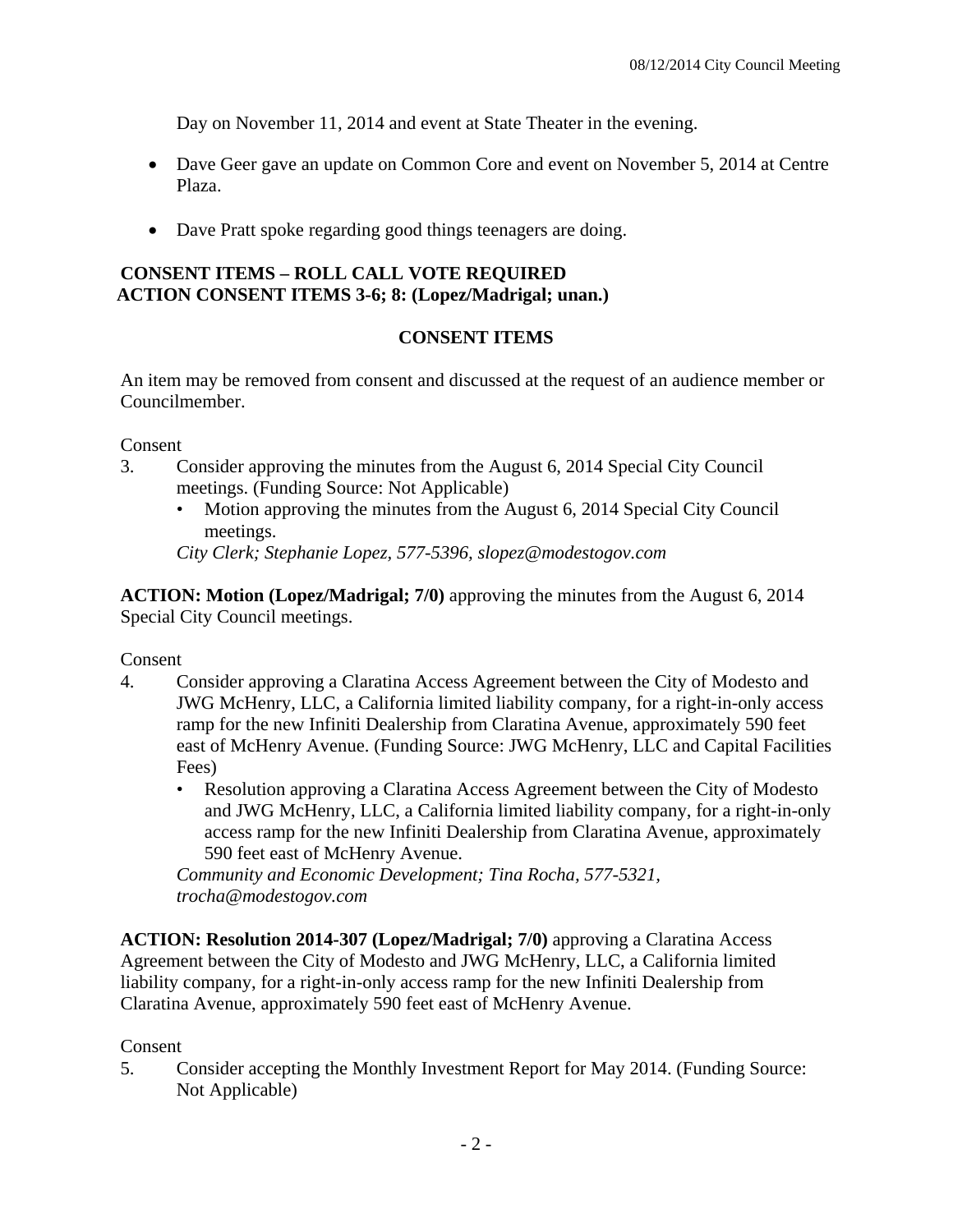• Motion accepting the Monthly Investment Report for May 2014. *Finance; DeAnna Espinoza, 577-5387, daespinoza@modestogov.com* 

### **ACTION: Motion (Lopez/Madrigal; 7/0)** accepting the Monthly Investment Report for May 2014.

## **Consent**

- 6. Consider approving renewal of the agreement for Participation in the Stanislaus Operational Area Organization and authorizing the City Manager, or his designee, to execute the agreement. (Funding Source: Not Applicable)
	- Resolution approving renewal of the agreement for Participation in the Stanislaus Operational Area and authorizing the City Manager, or his designee, to execute the agreement.

*Fire; Mike Payton, 571-5876, mpayton@modestorfa.org* 

**ACTION: Resolution 2014-308 (Lopez/Madrigal; 7/0)** approving renewal of the agreement for Participation in the Stanislaus Operational Area and authorizing the City Manager, or his designee, to execute the agreement.

## *Removed from Consent*

- 7. Consider approving an Entertainment Permit for X-Fest Modesto 2014 as outlined by the City of Modesto Ordinance No. 3492-C.S (Funding Source: General Fund)
	- Resolution approving an Entertainment Permit for X-Fest Modesto 2014 as outlined by the City of Modesto Ordinance No. 3492-C.S. and authorizing the Permit Administrator to execute the Entertainment Special Event Permit and all related documents.

*Parks, Recreation & Neighborhoods; Scott Humphries, 571-5506, shumphries@modestogov.com* 

**ACTION: Resolution 2014-309 (Lopez/Madrigal; 7/0)** approving an Entertainment Permit for X-Fest Modesto 2014 as outlined by the City of Modesto Ordinance No. 3492-C.S. and authorizing the Permit Administrator to execute the Entertainment Special Event Permit and all related documents.

## Consent

- 8. Consider authorizing: (i) the sole source procurement for the repair or replacement of an Internalift Screw Pump for the Utilities Department - Wastewater Division from Evoqua Water Technologies, Thomasville, GA., for an estimated total cost of \$800,000; and (ii) establishing CIP Account 100825 Internalift Screw Pump and amending the Fiscal Year 2014-2015 Capital Improvement Program budget by transferring \$847,000 from Wastewater Fund Reserves into the project to fund the pump repair or replacement and crane removal/installation services. (Funding Source: Wastewater Fund)
	- Resolution authorizing the award of a sole source procurement for the repair or replacement of an Internalift Screw Pump for the Utilities Department - Wastewater Division from Evoqua Water Technologies, Thomasville, GA., and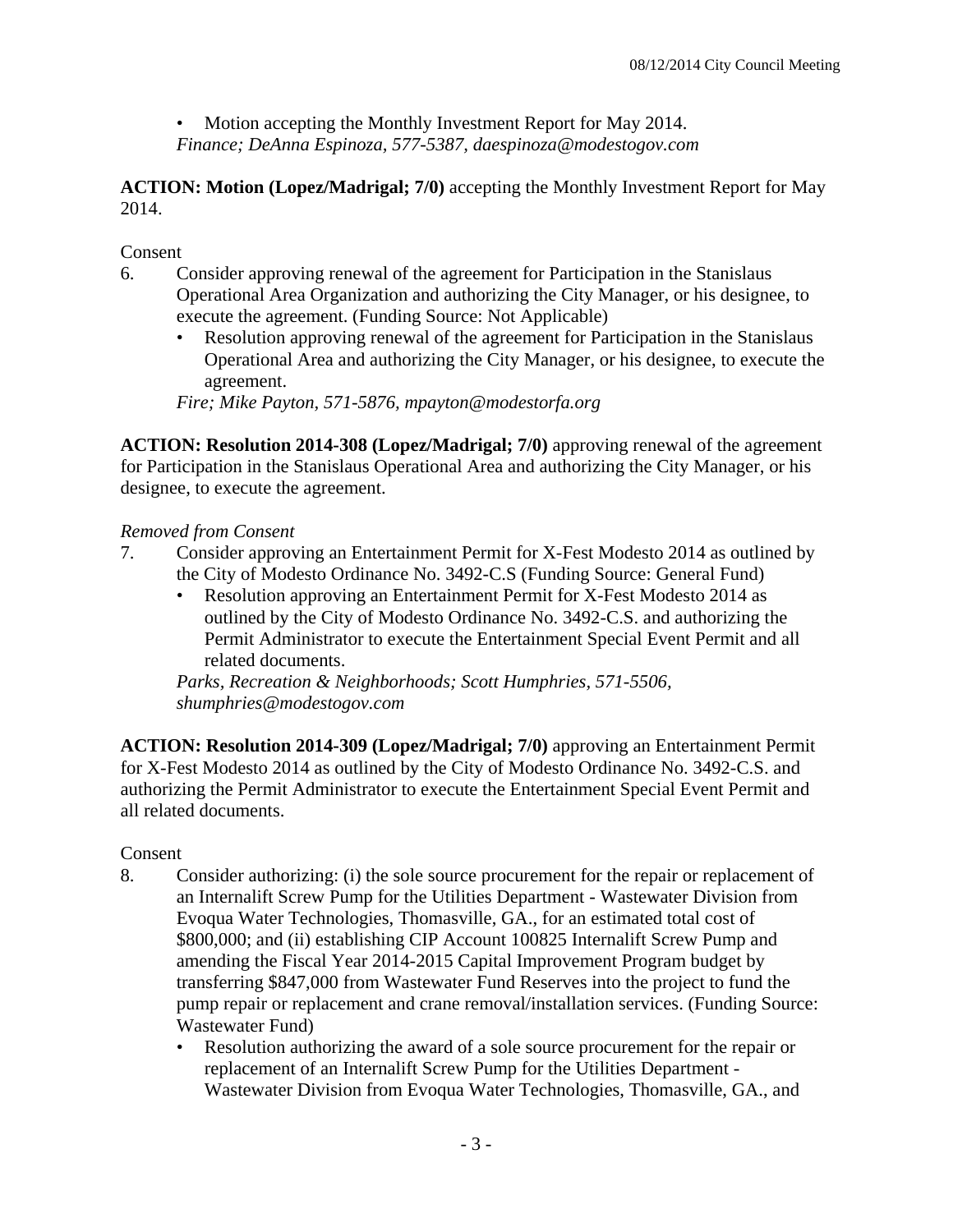authorizing the Purchasing Manager, or his designee, to issue a purchase order for an estimated total cost of \$800,000.

• Resolution establishing CIP Account 100825 Internalift Screw Pump and amending the Fiscal Year 2014-2015 Capital Improvement Program budget by transferring \$847,000 from Wastewater Fund Reserves into the project to fund the pump repair or replacement and crane removal/installation services.

*Utilities Department; Laura Anhalt, 577-6224, lanhalt@modestogov.com* 

**ACTION: Resolution 2014-310 (Lopez/Madrigal; 7/0)** authorizing the award of a sole source procurement for the repair or replacement of an Internalift Screw Pump for the Utilities Department - Wastewater Division from Evoqua Water Technologies, Thomasville, GA., and authorizing the Purchasing Manager, or his designee, to issue a purchase order for an estimated total cost of \$800,000.

**ACTION: Resolution 2014-311 (Lopez/Madrigal; 7/0)** establishing CIP Account 100825 Internalift Screw Pump and amending the Fiscal Year 2014-2015 Capital Improvement Program budget by transferring \$847,000 from Wastewater Fund Reserves into the project to fund the pump repair or replacement and crane removal/installation services.

### **COUNCIL COMMENTS & REPORTS**

Councilmember Madrigal invited the public and Council to a soccer tournament sponsored by Manos Unidas South Community Group on August 17, 2014 at Fairview Park.

Councilmember Kenoyer spoke regarding a problem with hyacinth covering the Tuolumne River.

### **CITY MANAGER COMMENTS & REPORTS**

None.

### **NEW BUSINESS**

9. Consider approving: (i) a proposed agreement including language changes for a successor Memorandum of Understanding (MOU) between the City of Modesto and Modesto Police Management Association (MPMA) for a term of October 1, 2013 to December 31, 2015; (ii) amending a labor policy for paying and reporting the value of Employer Paid Member Contributions to the California Public Employees' Retirement System (CalPERS) on behalf of employees represented by the Modesto Police Management Association (MPMA); (iii) freezing sick leave conversion to retiree medical for Sworn Unrepresented employees; approving specialty pay for Police Captains; incorporating previously authorized benefits for Unrepresented Management employees, including charter officers and executives; and rescinding Resolution No. 2012-371; and (iv) amending a labor policy for paying and reporting the value of Employer Paid Member Contributions to the California Public Employees' Retirement System (CalPERS) on behalf of Unrepresented Management Police safety members. (Funding Source: Employee Benefits Fund & General Fund)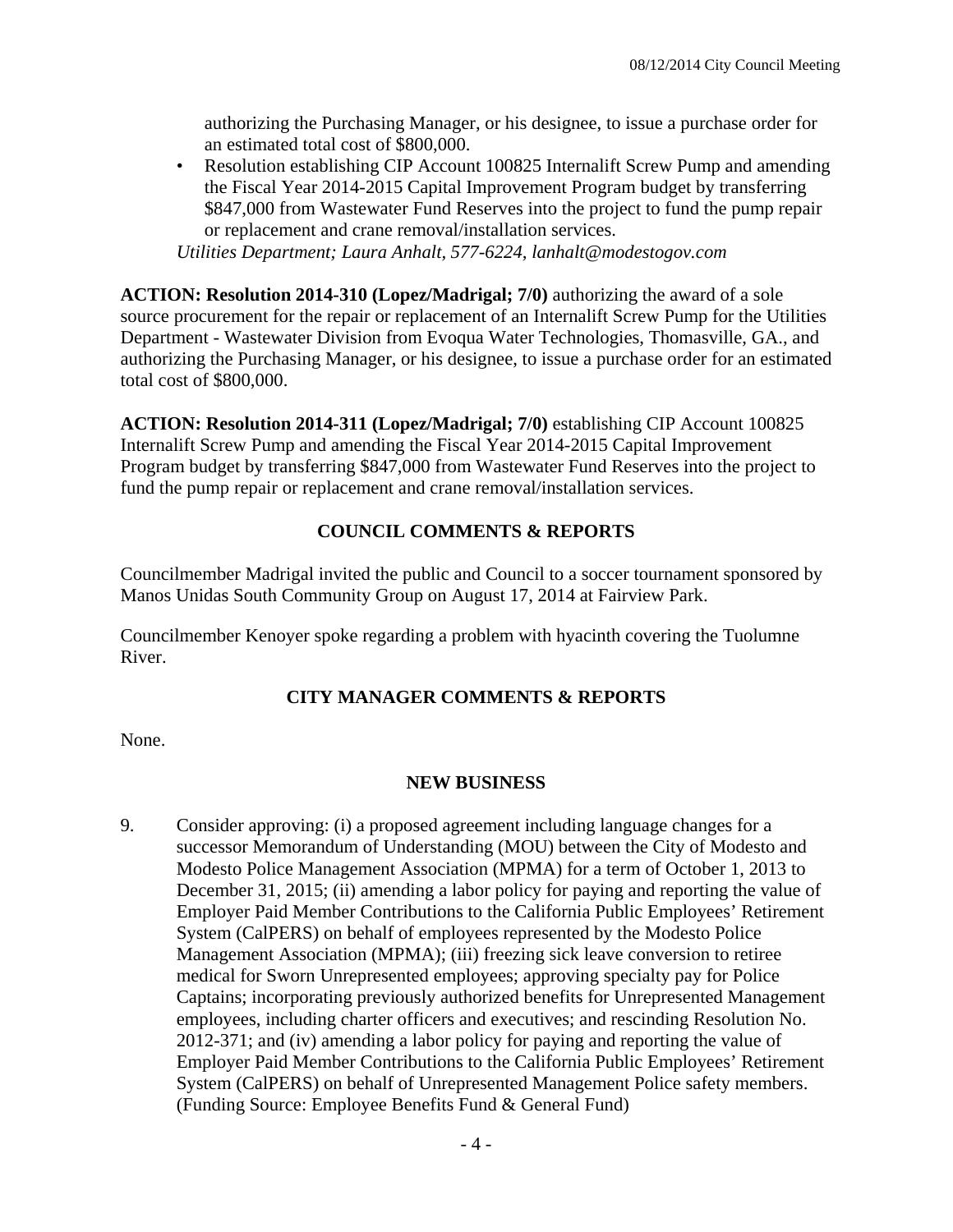- Resolution approving a proposed agreement including language changes for a successor Memorandum of Understanding (MOU) between the City of Modesto and Modesto Police Management Association (MPMA) for a term of October 1, 2013 to December 31, 2015; and authorizing the Director of Administrative Services and City Manager to take the necessary administrative action to implement the agreement.
- Resolution freezing sick leave conversion to retiree medical for Sworn Unrepresented employees; approving specialty pay for Police Captains; incorporating previously authorized benefits for Unrepresented Management employees, including charter officers and executives; and rescinding Resolution No. 2012-371.
- Resolution amending a labor policy for paying and reporting the value of employer paid member contributions to the California Public Employees' Retirement System (CalPERS) on behalf of Unrepresented Management Police Safety members
- Resolution amending a labor policy for paying and reporting the value of employer paid member contributions to the California Public Employees' Retirement System (CalPERS) on behalf of employees represented by the Modesto Police Management Association (MPMA).

*Administrative Services; Joseph Lopez, 571-5126 , joelopez@modestogov.com* 

**ACTION: Resolution 2014-312 (Lopez/Gunderson; 7/0)** approving a proposed agreement including language changes for a successor Memorandum of Understanding (MOU) between the City of Modesto and Modesto Police Management Association (MPMA) for a term of October 1, 2013 to December 31, 2015; and authorizing the Director of Administrative Services and City Manager to take the necessary administrative action to implement the agreement.

**ACTION: Resolution 2014-313 (Lopez/Gunderson; 7/0)** freezing sick leave conversion to retiree medical for Sworn Unrepresented employees; approving specialty pay for Police Captains; incorporating previously authorized benefits for Unrepresented Management employees, including charter officers and executives; and rescinding Resolution No. 2012-371.

**ACTION: Resolution 2014-314 (Lopez/Gunderson; 7/0)** amending a labor policy for paying and reporting the value of employer paid member contributions to the California Public Employees' Retirement System (CalPERS) on behalf of Unrepresented Management Police Safety members.

**ACTION: Resolution 2014-315 (Lopez/Gunderson; 7/0)** amending a labor policy for paying and reporting the value of employer paid member contributions to the California Public Employees' Retirement System (CalPERS) on behalf of employees represented by the Modesto Police Management Association (MPMA).

10. Consider approving a Capital Facilities Fees Public Improvement and Right-of-Way Reimbursement Agreement between the City of Modesto and JWG McHenry, LLC, a California limited liability company, for right-of-way and public improvements in connection with the new Infiniti Dealership on McHenry Avenue (south of the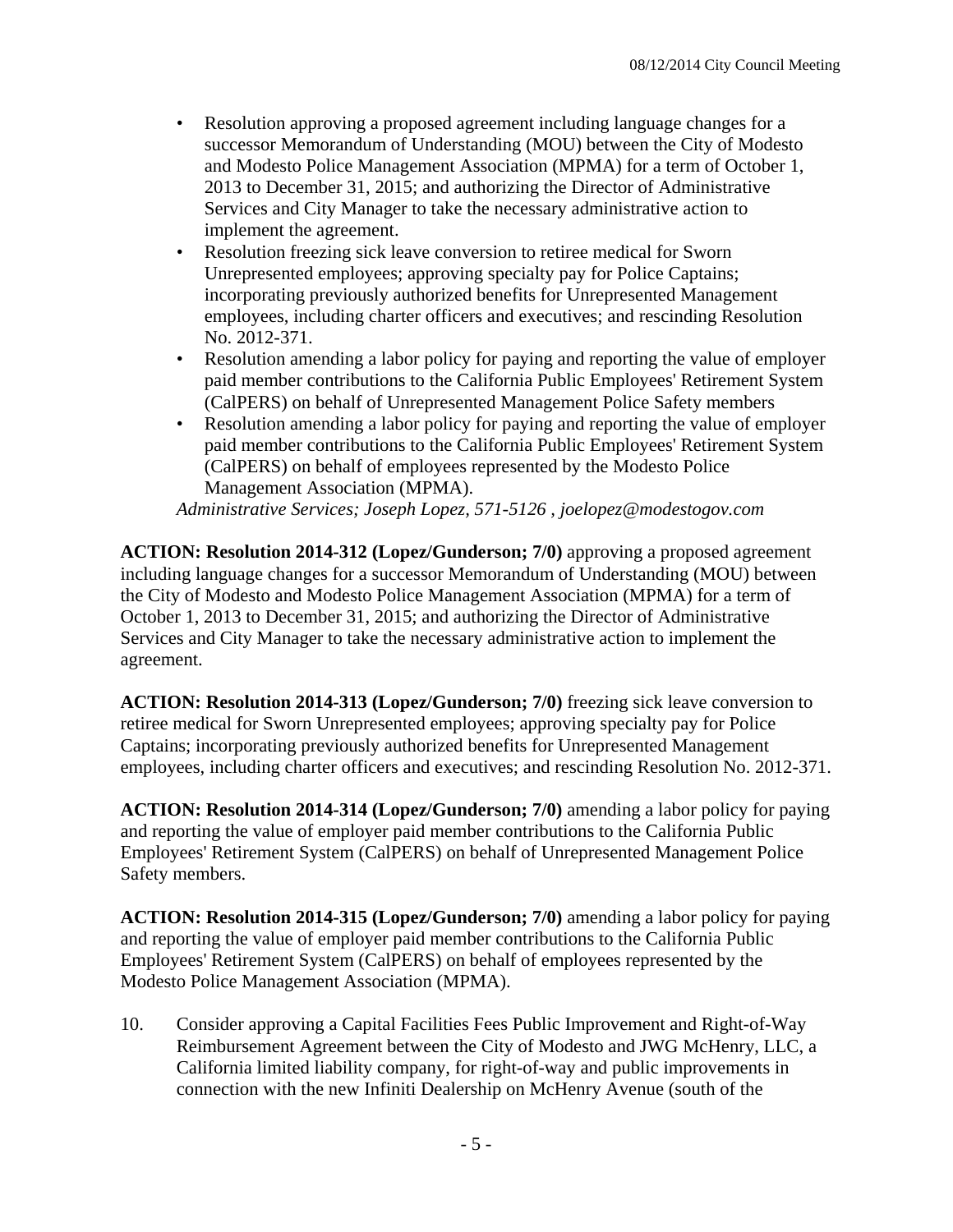McHenry/Claratina intersection) and on Claratina Avenue (east of McHenry) and authorizing the City Manager to execute the Agreement. (Funding Source: Capital Facilities Fees)

• Resolution approving a Capital Facilities Fees Public Improvement and Right-of-Way Reimbursement Agreement between the City of Modesto and JWG MCHENRY, LLC, a California limited liability company for right-of-way and public improvements in connection with the new Infiniti Dealership on McHenry Avenue (south of the McHenry/Claratina intersection) and on Claratina Avenue (east of McHenry) and authorizing the City Manager to execute the Agreement. *Community and Economic Development; Tina Rocha, 577-5321 , trocha@modestogov.com* 

**ACTION: Resolution 2014-316 (Cogdill/Gunderson; 7/0)** approving a Capital Facilities Fees Public Improvement and Right-of-Way Reimbursement Agreement between the City of Modesto and JWG MCHENRY, LLC, a California limited liability company for right-of-way and public improvements in connection with the new Infiniti Dealership on McHenry Avenue (south of the McHenry/Claratina intersection) and on Claratina Avenue (east of McHenry) and authorizing the City Manager to execute the Agreement. **(AS AMENDED)**

- 11. Consider authorizing staff to apply for a \$3,000,000 California Energy Commission 1% loan to replace approximately 9,500 high pressure sodium (HPS) street lights with Light Emitting Diodes (LED), and authorizing the City Manager, or his designee, to execute the agreement. (Funding Source: Surface Transportation Fund (STF))
	- Resolution authorizing staff to apply for a \$3,000,000 California Energy Commission 1% interest loan to replace HPS street lights with LED street lights in the City of Modesto.

*Public Works; Jeffrey Barnes, 577-5468, jbarnes@modestogov.com* 

**ACTION: Resolution 2014-317 (Gunderson/Kenoyer; 7/0)** authorizing staff to apply for a \$3,000,000 California Energy Commission 1% interest loan to replace HPS street lights with LED street lights in the City of Modesto.

## **MATTERS TOO LATE FOR THE AGENDA**

None.

## **ADJOURNMENT**

This meeting was adjourned at 8:00 p.m.

### **CLOSED SESSION**

*Closed Session Matter Heard Prior to Meeting*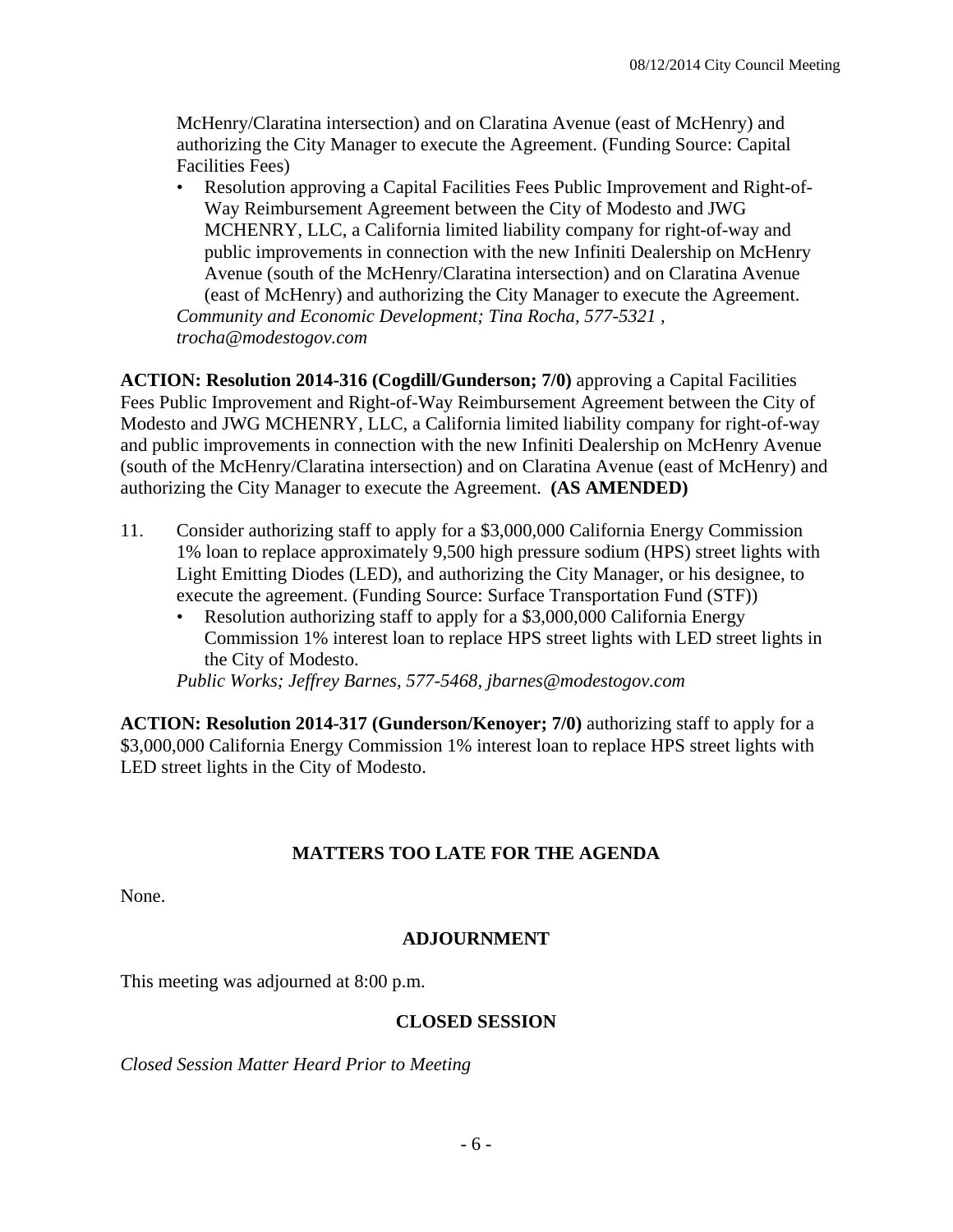### **CONFERENCE WITH REAL PROPERTY NEGOTIATORS (Pursuant to Section 54956.8 of the Government Code).**

Property: Purchase of fee interest of the following properties located within the block of 10th and 9th Streets and G & H Streets in the City of Modesto: APN: 106-42-005 Property Owner: Rugani, Gina et al. TRS APN: 106-42-007 Property Owner: Charles W. Noble et al. TRS APN: 106-42-010 Property Owner: Gervasoni, Gary C & Gervasoni, Myrna Negotiating Parties: Jim Holgersson, for City of Modesto Brent Sinclair, for City of Modesto Adam Lindgren, for the City of Modesto For Property Owners: Michael Rugani Charles Noble & Dave Noble Gary & Myrna Gervasoni Under Negotiation: Price and Terms of the acquisition of property. Property Streets: Purchase of the following properties located within the block of 10th and 9th Streets; G and H Streets: APN: 106-42-006 Property Owner: G&K Enterprises, LLC APN: 106-42-011 Property Owner: Mote, Curtis W. APN: 106-42-012 Property Owner: G&K Enterprises, LLC Negotiating Parties: Matt Pacher & Adam Lindgren for City of Modesto Mike Rein for G&K Enterprises, LLC and Curtis W. Mote Under Negotiation: Price and Terms of the acquisition of property. Property: Sale of fee interest of the following properties located within the block of 10th and 9th Streets; G and H Streets in the City of Modesto: APN: 106-42-001 Property Owner: City of Modesto APN: 106-42-002 Property Owner: City of Modesto APN: 106-42-003 Property Owner: City of Modesto APN: 106-42-004 Property Owner: City of Modesto APN: 106-42-005 Property Owner: Rugani, Gina et al TRS APN: 106-42-006 Property Owner: G&K Enterprises, LLC APN: 106-42-007 Property Owner: Charles W. Noble et al. TRS APN: 106-42-010 Property Owner: Gervasoni, Gary C. & Gervasoni, Myrna APN: 106-42-011 Property Owner: Mote, Curtis W. APN: 106-42-012 Property Owner: G&K Enterprises, LLC APN: 106-42-013 Property Owner: City of Modesto Negotiating Parties: Jim Holgersson, for City of Modesto Brent Sinclair, for City of Modesto For Potential Buyer: Staff of Administrative Office of the Courts Under Negotiation: Price and Terms of the acquisition of property.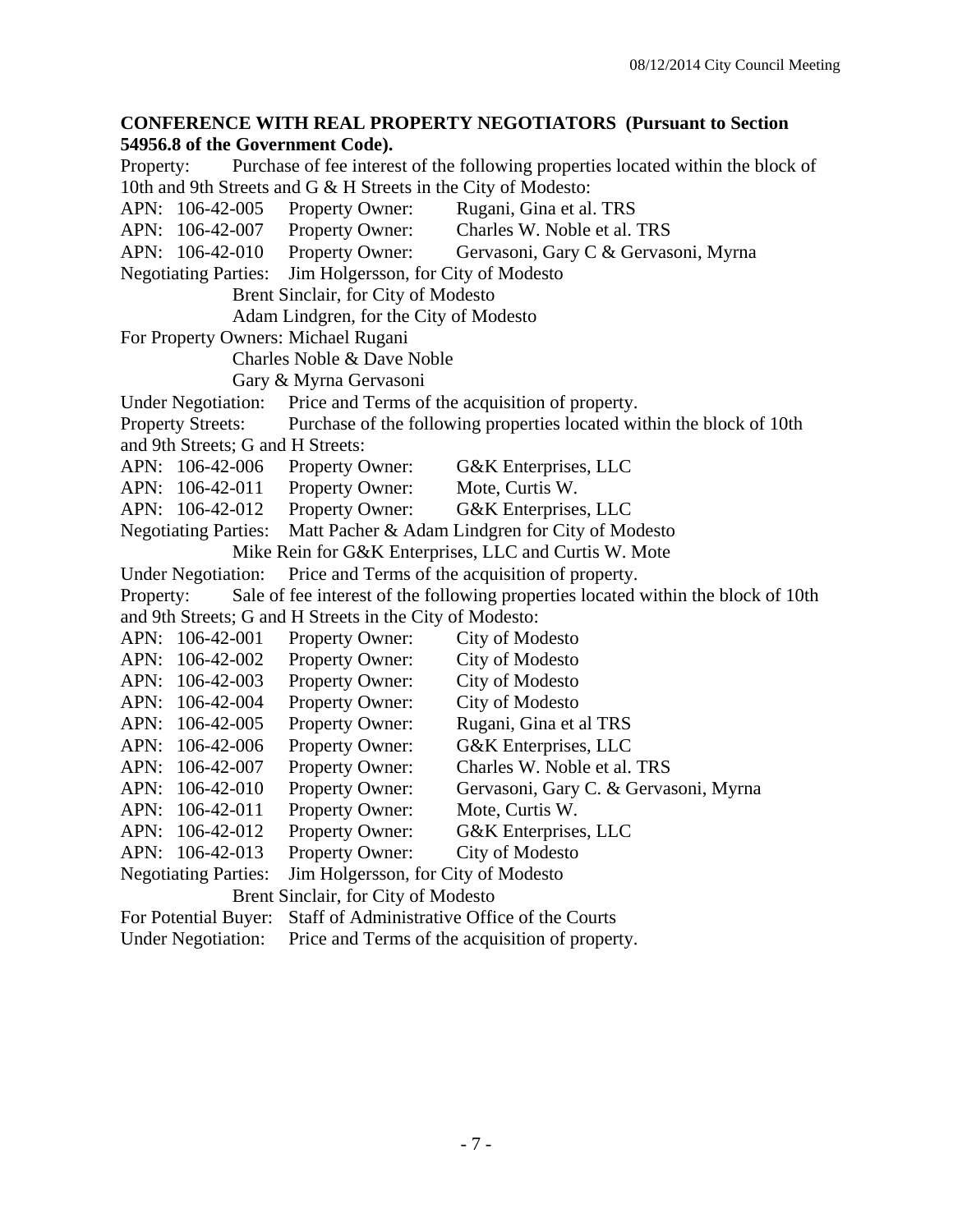# **MINUTES**

## **City of Modesto FINANCE COMMITTEE / COUNCIL WORKSHOP Second Floor, Room 2005 1010 10th Street Modesto, California**

## **Monday August 25, 2014, at 5:00 p.m.**

| Roll Call - Present: | Mayor Marsh, Councilmembers Kenoyer (alternate), Zoslocki<br>(alternate) and Madrigal (arrived at 5:17 p.m.) |
|----------------------|--------------------------------------------------------------------------------------------------------------|
| Absent:              | Councilmember Cogdill Jr.                                                                                    |

## **PUBLIC COMMENTS**

None.

## **CONSENT ITEMS – ROLL CALL VOTE REQUIRED: Items 1 through 3**

## **CONSENT**

Consent

1. Consider approving the revised Investment Policy and forwarding to Council for approval. (Funding Source: Not Applicable)  *Finance; Gloria Garza, 577-5219, ggarza@modestogov.com* 

**ACTION: Motion (Zoslocki/Kenoyer;unan.)** approving the revised Investment Policy and forwarding to Council for approval.

Consent

2. Consider approving the revised Debt Management Policy and forwarding to Council for approval. (Funding Source: Not Applicable)  *Finance; Gloria Garza, 577-5219, ggarza@modestogov.com* 

**ACTION: Motion (Zoslocki/Kenoyer;unan)** approving the revised Debt Management Policy and forwarding to Council for approval

Consent

3. Consider approving the recommended budget adjustments to the FY2013-14 Annual Operating and Capital Improvement Project Budgets and forwarding to Council for approval. (Funding Source: Various)  *Finance; Terri Swearingen, 577-5378, tswearingen@modestogov.com*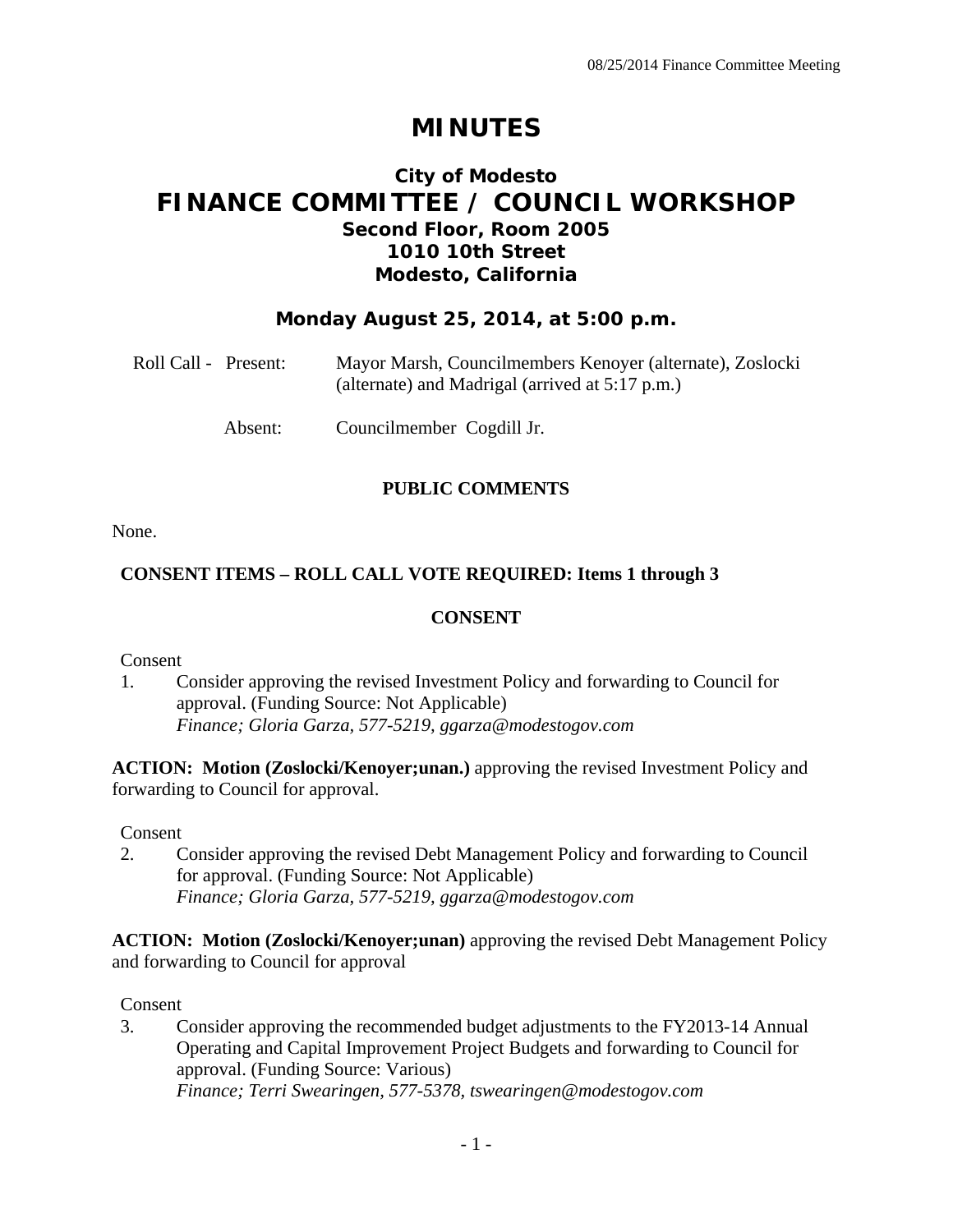**ACTION: Motion (Zoslocki/Kenoyer;unan)** approving the recommended budget adjustments to the FY2013-14 Annual Operating and Capital Improvement Project Budgets and forwarding to Council for approval.

### **NEW BUSINESS**

4. Consider a verbal report on the status of the Fire Department budget. (Funding Source: General Fund)  *Fire; Sean Slamon, 572-9590, sslamon@modestogov.com* 

**ACTION: Motion (Zoslocki/Kenoyer;unan)** accepting a verbal report on cost recovery item by the Fire Department and directing staff to return with a formal report in September 2014.

5. Consider a verbal report back on cost recovery item by Fire Department. (Funding Source: General Fund)  *Fire; Sean Slamon, 572-9590, sslamon@modestogov.com* 

**ACTION: Motion (Madrigal/Zoslocki;unan)** accepting a verbal report back on cost recovery item by Fire Department.

6. Consider approving the Wastewater Capacity Charges and Water Connection Fees annual inflationary adjustment of 4.9% for Fiscal Year 2014-15 and forwarding to Council for approval. (Funding Source: Wastewater & Water Funds)  *Utilities Department; William Wong, 571-5801, WWong@modestogov.com* 

**ACTION: Motion (Madrigal/Zoslocki;unan)** approving the Wastewater Capacity Charges and Water Connection Fees annual inflationary adjustment of 4.9% for Fiscal Year 2014-15 and forwarding to Council for approval.

7. Consider approving a one-time, non-precedent setting debt forgiveness to the Riverdale Park Tract Community Services District in the amount of \$63,039.66 and forwarding to Council for approval. (Funding Source: Water Fund)  *Utilities Department; William Wong, 571-5801, WWong@modestogov.com* 

**ACTION: Motion (Zoslocki/Madrigal;unan)** approving a one-time, non-precedent setting debt forgiveness to the Riverdale Park Tract Community Services District in the amount of \$63,039.66 and forwarding to Council for approval.

8. Consider accepting an informational report updating the status of the Waterford and Hickman Water Systems. (Funding Source: Water Fund)  *Utilities Department; William Wong, 571-5801, WWong@modestogov.com*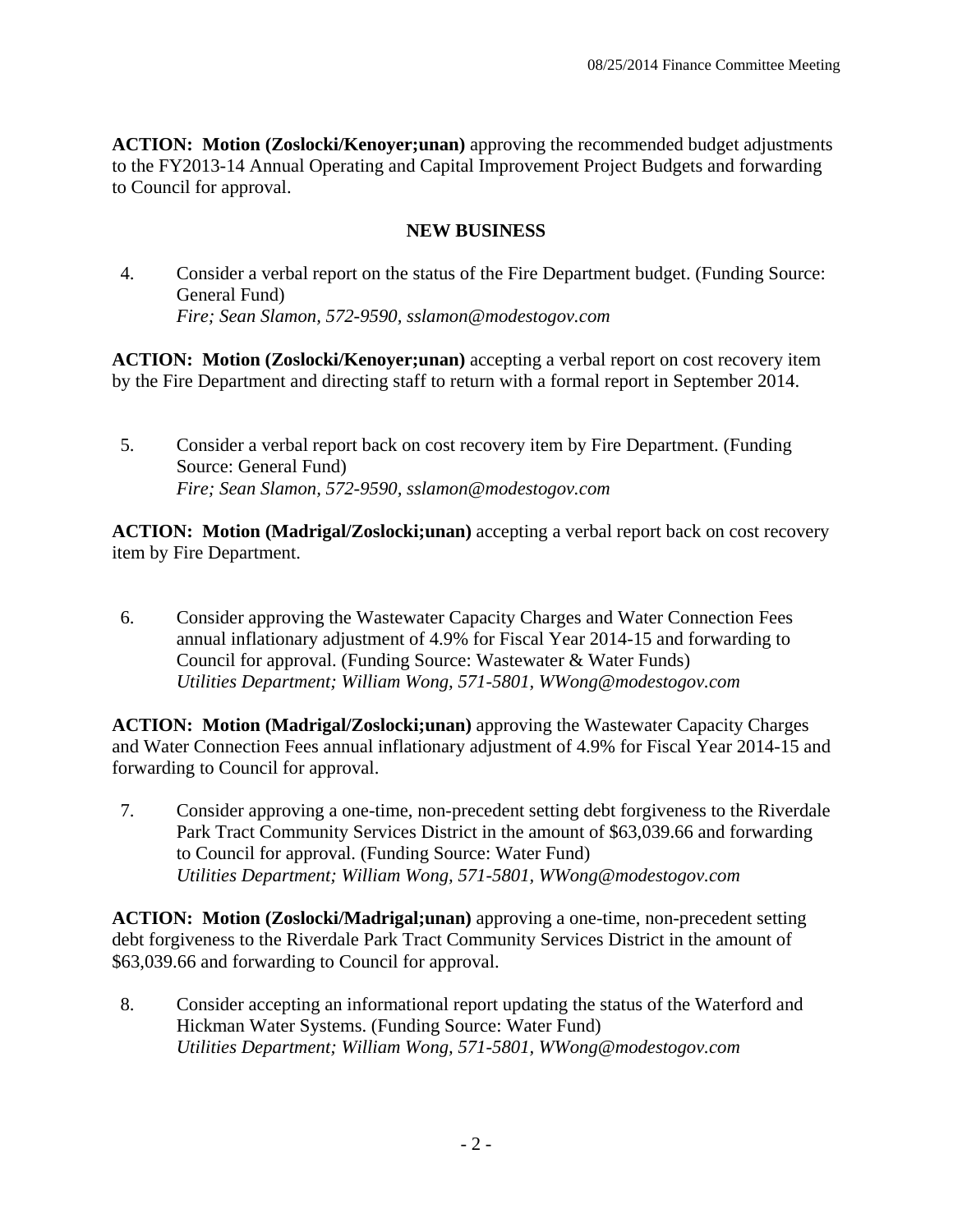**ACTION: Motion (Zoslocki/Madrigal;unan)** accepting an informational report updating the status of the Waterford and Hickman Water Systems.

9. Consider accepting an informational report on the potential refunding of the City of Modesto, Community Facilities District (CFD) No. 2003-01 (Fairview Village) Special Tax Bonds, Series 2005. (Funding Source: Not Applicable)  *Finance; Gloriette Genereux, 577-5371, ggenereaux@modestogov.com* 

**ACTION: Motion (Zoslocki/Madrigal;unan)** accepting an informational report on the potential refunding of the City of Modesto, Community Facilities District (CFD) No. 2003-01 (Fairview Village) Special Tax Bonds, Series 2005 and forwarding to Council for approval.

## **MATTERS TOO LATE FOR THE AGENDA**

None.

## **ADJOURNMENT**

This meeting adjourned at 6:19 p.m.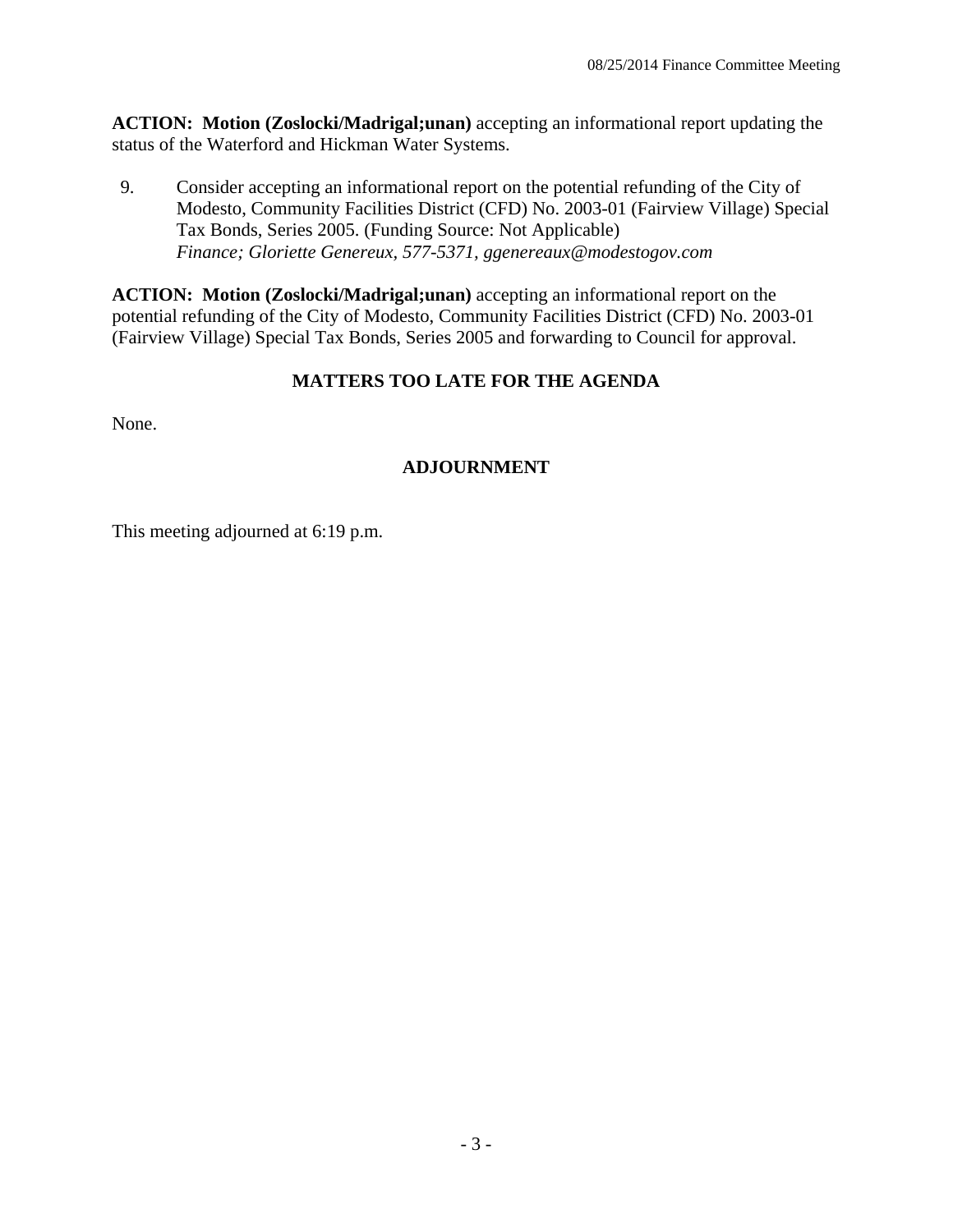# **MINUTES City of Modesto SPECIAL APPOINTMENTS COMMITTEE / COUNCIL WORKSHOP**

### **Second Floor, Room 2001 1010 10th Street Modesto, California Thursday, August 28, 2014, at 3:04 p.m.**

Roll Call - Present: Councilmembers Madrigal, Kenoyer and Gunderson Absent: None

### **PUBLIC COMMENTS**

None.

**CONSENT ITEMS – None** 

### **UNFINISHED BUSINESS**

1. Consider further discussion and provide direction regarding four of the Committee's 5 Goals: (i) reviewing list of Boards and Commissions and attendance at the meetings; (ii) evaluating Boards and Commissions to keep or dissolve; (iii) outreach for applicants to Boards and Commissions (including recruitment and updated web page); (iv) reviewing applications and recommending appointments. (Funding Source: Not Applicable)  *City Council; Kathy Espinoza, 571-5597, kespinoza1@modestogov.com* 

**ACTION: Motion (Gunderson/Madrigal; majority; Kenoyer no)** recommending dissolution of three Citizen Advisory Groups: Citizens Advisory Committee on Recycling (CACOR), City of Modesto Blue Ribbon Commission on Homelessness, and Local Cable Programming Committee, and forwarding to Council for approval.

**ACTION:** Staff directed to distribute the City of Modesto Directory of City Boards, Commissions and Committees throughout the City after Council approval of dissolution of three Citizen Advisory Groups: Citizens Advisory Committee on Recycling (CACOR), City of Modesto Blue Ribbon Commission on Homelessness, and Local Cable Programming Committee.

**ACTION:** Directed the City Manager to ask the City Council to consider restoring funding for the Youth Commission.

**ACTION:** Staff to update City Council Policy 1.008 to allow the Appointments Committee to discuss the creation of Citizen Advisory Groups and forward their recommendations to the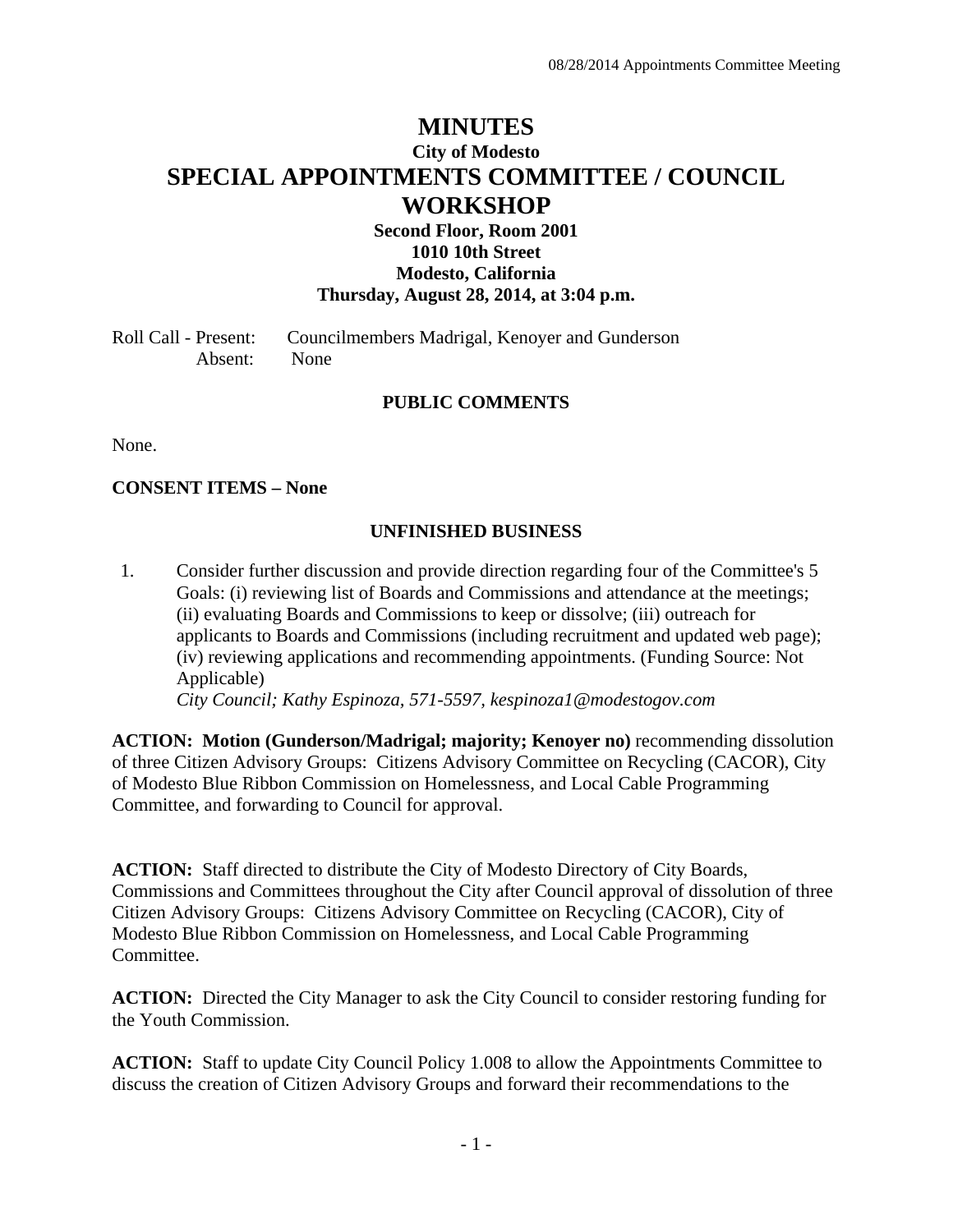Mayor and Council. This update will be brought back to the Committee for review at the next Appointments Committee meeting.

**ACTION:** Staff to provide a report on attendance at the Citizen Advisory Groups and to make recommendations about the continued need for the Committee/Commission or Board, and if there is a potential for the consolidation of any groups.

### **NEW BUSINESS**

2. Consider recommending an appointment to fill a current vacancy on the Modesto City-County Airport Advisory Committee and forwarding to Council for approval. (Funding Source: Not Applicable)  *Public Works; Steve Fischio, 577-5319, sfischio@modestogov.com* 

**ACTION: Motion (Kenoyer/Gunderson; unan.)** recommending the appointment of William Johnson to fill a current vacancy on the Modesto City-County Airport Advisory Committee and forwarding to Council for approval.

3. Consider requesting interviews for one (1) vacancy on the Planning Commission and one (1) on the Board of Zoning Adjustment. (Funding Source: Not Applicable)  *Community & Economic Development; Patrick Kelly,577-5268, pkelly@modestogov.com* 

**ACTION: Motion (Kenoyer/Gunderson; unan.)** requesting interviews on September 10<sup>th</sup> and September  $12^{th}$ , 2014, for one (1) vacancy on the Planning Commission and one (1) on the Board of Zoning Adjustment.

### **MATTERS TOO LATE FOR THE AGENDA**

None.

## **ADJOURNMENT**

This meeting adjourned at 4:20 p.m.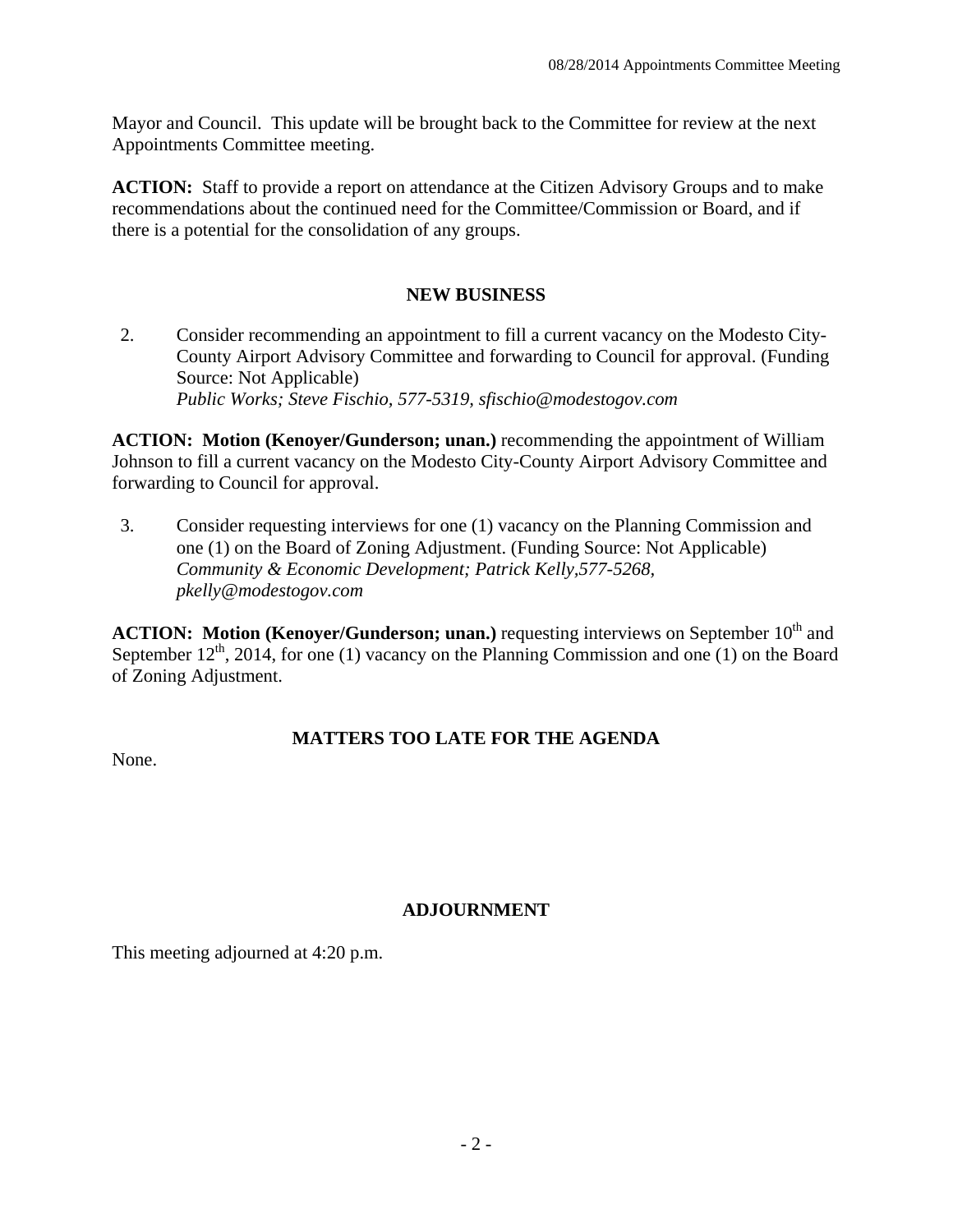# **MINUTES**

## City of Modesto  **CITY COUNCIL MEETING Chambers, Basement Level Tenth Street Place, 1010 10th Street Modesto, California Tuesday September 02, 2014, at 5:30 p.m.**

Roll Call – Present: Councilmembers Cogdill, Gunderson, Kenoyer, Lopez, Madrigal, Zoslocki, Mayor Marsh Absent: None

Pledge of Allegiance to the Flag

Invocation: Marvin Jacobo, City Ministry Network

City Clerk's Announcements: Items 8 & 10 - Removed from Consent

Declaration of Conflicts of Interest: Cogdill - Item 14

Reports from Closed Session: City Attorney Lindgren reported on Closed Session matters

### **ACKNOWLEDGEMENTS AND PRESENTATIONS**

1. Presentation of Proclamation declaring September 2014 as Adult Literacy Awareness Month. (Funding Source: Not Applicable)  *City Council; Kathy Espinoza, 571-5597, kespinoza@modestogov.com* 

**ACTION:** Mayor Marsh presented a Proclamation declaring September 2014 as Adult Literacy Awareness Month.

2. Presentation by Stanislaus County regarding the progress and future of the North County Corridor Project. (Funding Source: Not Applicable)  *City Clerk; Stephanie Lopez, 577-5396, slopez@modestogov.com* 

**ACTION:** Presentation was made by Stanislaus County regarding the progress and future of the North County Corridor Project.

3. Presentation of Certificate of Recognition to Jacob Berlin recognizing him for his outstanding dedication and commitment to improving our community. (Funding Source: Not Applicable)  *City Council; Kathy Espinoza, 571-5597, kespinoza@modestogov.com*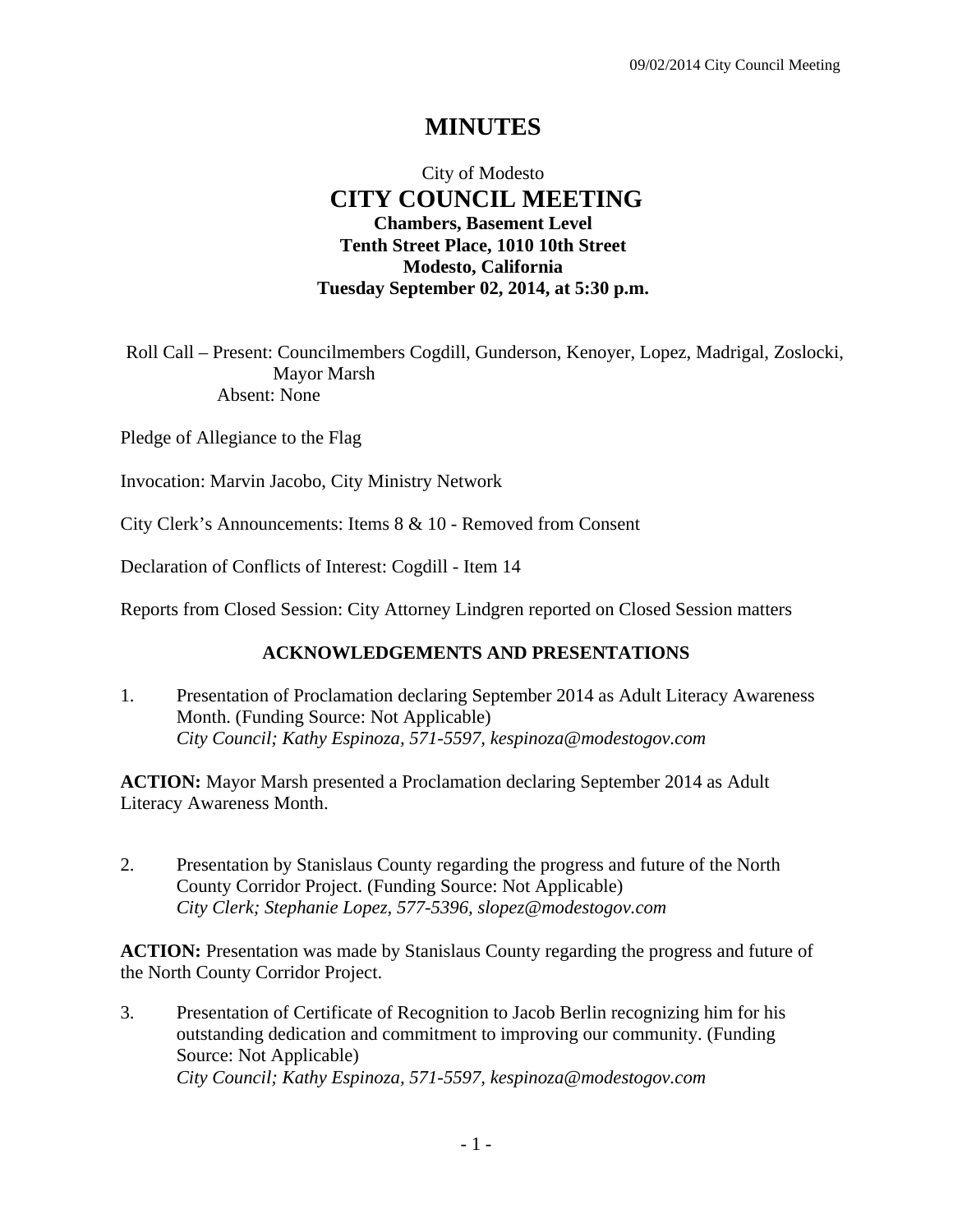**ACTION:** Mayor Marsh presented a Certificate of Recognition to Jacob Berlin recognizing him for his outstanding dedication and commitment to improving our community.

4. Presentation of SR99/Pelandale Avenue Intersection Reconstruction Project Update. (Funding Source: Not Applicable)  *Public Works; Bill Sandhu, 577-5356 , bsandhu@modestogov.com* 

**ACTION:** Presentation was made regarding the SR99/Pelandale Avenue Intersection Reconstruction Project.

## **PUBLIC COMMENT PERIOD**

- Gary Doesekle spoke regarding problems at the bus station; he was referred to Transit Manager Fred Cavanah.
- Ray Pefferini spoke regarding trees in Modesto.
- Carmen Sabatino spoke regarding the SWAT team in Modesto.
- Gaetana Drake spoke regarding transparency.
- A citizen spoke regarding clean-up of the Tuolumne River.

## **CONSENT ITEMS – ROLL CALL VOTE REQUIRED ACTION CONSENT ITEMS 5-7; 9; 11-13; 15: (Lopez/Madrigal;unan.) ACTION CONSENT ITEM 14: (Lopez/Madrigal; unan.; Cogdill absent due to conflict of interest)**

## **CONSENT ITEMS**

An item may be removed from consent and discussed at the request of an audience member or Councilmember.

### Consent

5. Consider approving the Minutes from the August 12, 2014 City Council meeting. (Funding Source: Not Applicable)

• Motion approving the minutes from the August 12, 2014 City Council meeting. *City Clerk; Stephanie Lopez, 577-5396, slopez@modestogov.com* 

**ACTION: Motion (Lopez/Madrigal; 7/0)** approving the minutes from the August 12, 2014 City Council meeting.

### Consent

- 6. Consider amending the City's Anti-Drug/Alcohol Misuse Program to ensure continued compliance with the regulations of the Federal Department of Transportation. (Funding Source: Not Applicable)
	- Resolution amending the City's Anti-Drug/Alcohol Misuse Program to ensure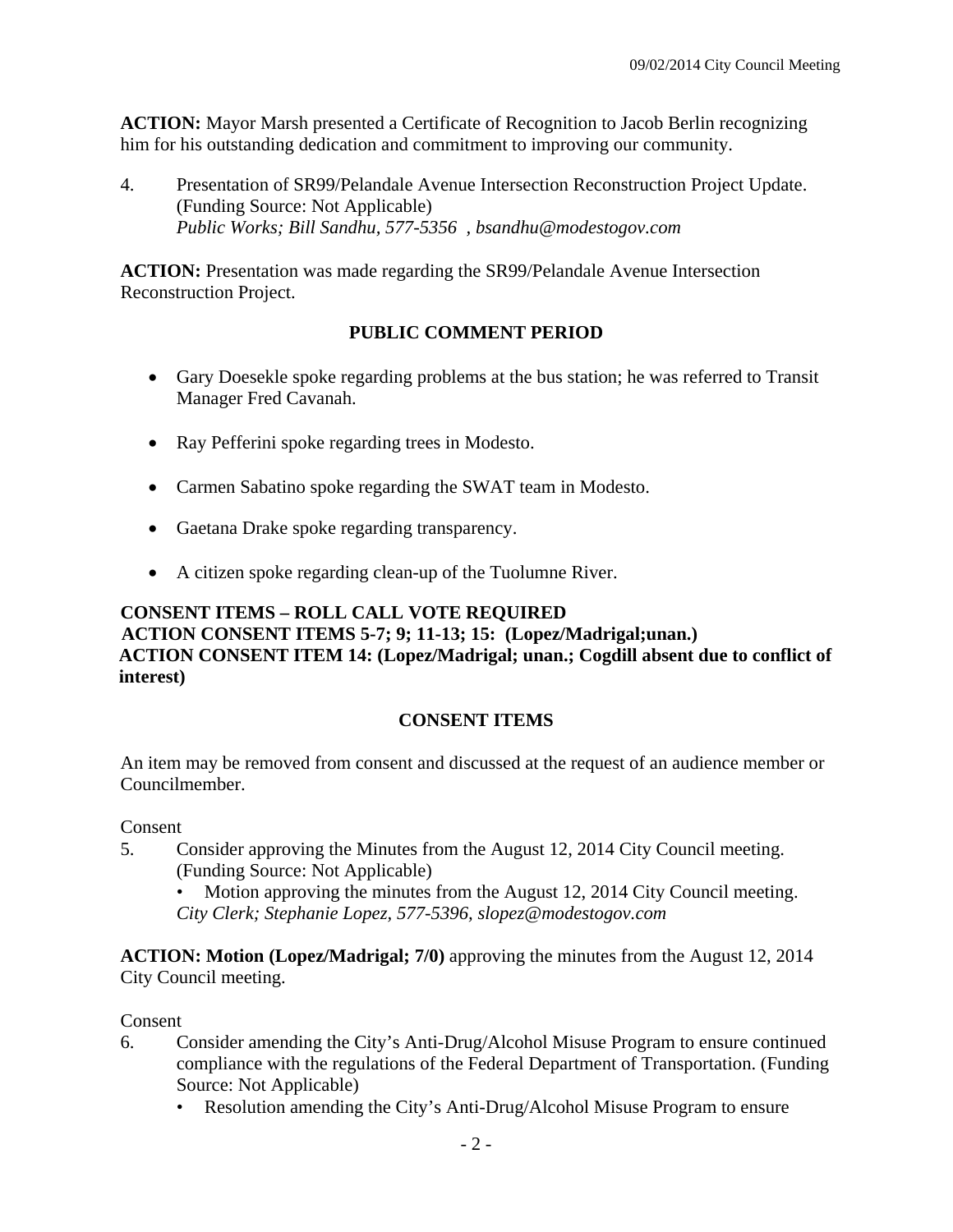continued compliance with the regulations of the Federal Department of Transportation *Administrative Services Department; Joe Lopez, 571-5126, joelopez@modestogov.com* 

**ACTION: Resolution 2014-318 (Lopez/Madrigal; 7/0)** amending the City's Anti-Drug/Alcohol Misuse Program to ensure continued compliance with the regulations of the Federal Department of Transportation.

### Consent

- 7. Consider authorizing the Purchasing Manager to issue purchase agreements for maintenance contracts/support agreements throughout Fiscal Year 2014-15 for the "sole source" procurement of various hardware and software maintenance support agreements from hardware and software manufacturers for the Information Technology Division for an estimated annual cost not to exceed \$1,061,232. (Funding Source: Information Technology Repair and Maintenance Funds)
	- Resolution authorizing the Purchasing Manager to issue purchasing agreements for the sole source procurement of various hardware and software maintenance/support agreements throughout Fiscal Year 2014-2015 from hardware and software manufacturers for the Information Technology Division, for an estimated annual cost not to exceed \$1,061,232

*Administrative Services Department; Joe Lopez, 571-5126, joelopez@modestogov.com* 

**ACTION: Resolution 2014-319 (Lopez/Madrigal; 7/0)** authorizing the Purchasing Manager to issue purchasing agreements for the sole source procurement of various hardware and software maintenance/support agreements throughout Fiscal Year 2014-2015 from hardware and software manufacturers for the Information Technology Division, for an estimated annual cost not to exceed \$1,061,232.

## *Removed from Consent*

- 8. Consider approving a Will Serve Letter and an Outside Service Agreement for water service for the property located at 872 Codoni Avenue. (The action is authorized by City Council Policy 5.001 and 5.002 regarding extension of water and sewer services into unincorporated areas.) (Funding Source: General Fund, Water Fund)
	- Resolution approving a Will Serve Letter for the property located at 872 Codoni Avenue (APN: 018-061-011) to connect to the City of Modesto's existing water system, and authorizing the City Manager, or his designee, to sign the Will Serve Letter.
	- Resolution approving an Outside Service Agreement between the City of Modesto and 872 Codoni Ave LLC for water service for the property located at 872 Codoni Avenue (APN: 018-061-011), and authorizing the City Manager, or his designee, to execute the Agreement.

*Community & Economic Development; Bill Sandhu, 577-3556, bsandhu@modestogov.com* 

**ACTION: Resolution 2014-320 (Kenoyer/Cogdill; 6/0; Lopez absent)** approving a Will Serve Letter for the property located at 872 Codoni Avenue (APN: 018-061-011) to connect to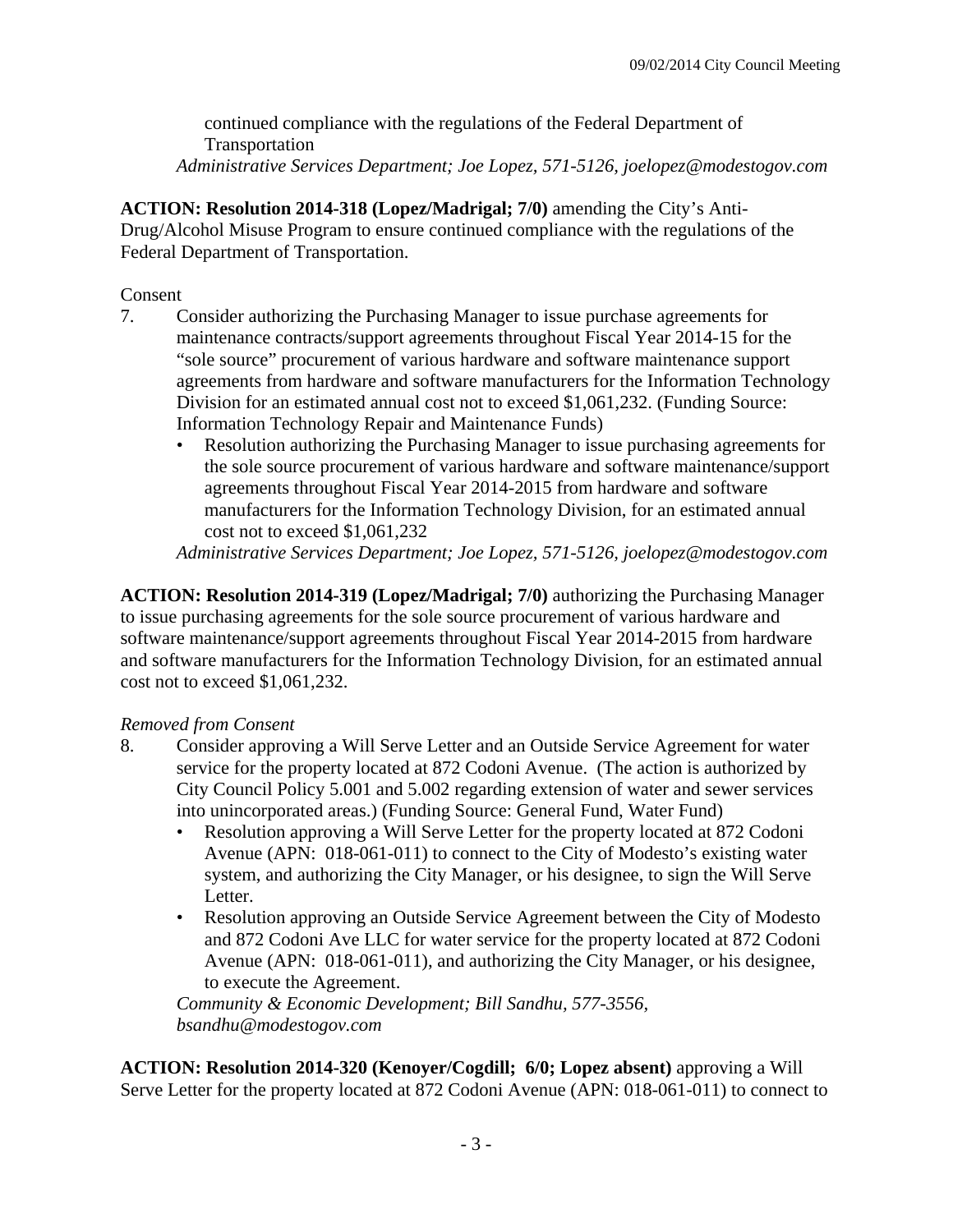the City of Modesto's existing water system, and authorizing the City Manager, or his designee, to sign the Will Serve Letter.

**ACTION: Resolution 2014-321 (Kenoyer/Cogdill; 6/0; Lopez absent)** approving an Outside Service Agreement between the City of Modesto and 872 Codoni Ave LLC for water service for the property located at 872 Codoni Avenue (APN: 018-061-011), and authorizing the City Manager, or his designee, to execute the Agreement.

Consent

- 9. Consider accepting the Monthly Budget Adjustments Report for June 2014 and amending the Fiscal Year 2013-14 and Fiscal Year 2014-15 Annual Operating and Capital Improvement Budgets. (Funding Source: Various)
	- Resolution amending the Fiscal Year 2013-2014 and 2014-15 Annual Operating and Capital Improvement Budgets. *Finance; Terri Swearingen, 577-5378, tswearingen@modestogov.com*

**ACTION: Resolution 2014-322 (Lopez/Madrigal; 7/0)** amending the Fiscal Year 2013-2014 and 2014-15 Annual Operating and Capital Improvement Budgets.

## *Removed from Consent*

- 10. Consider approving an annual retail advertising contract with the Modesto Bee (McClatchy Newspaper Group). (Funding Source: Various Funds)
	- Resolution approving an annual retail advertising contract with the Modesto Bee (McClatchy Newspaper Group); and authorizing the City Manager, or his designee, to execute the contract.

*Finance; Mark Averell, 577-5412, maverell@modestogov.com* 

**ACTION: Resolution 2014-323 (Gunderson/Lopez; 7/0)** approving an annual retail advertising contract with the Modesto Bee (McClatchy Newspaper Group); and authorizing the City Manager, or his designee, to execute the contract.

## Consent

- 11. Consider authorizing the award of bid for the purchase of three trucks with EH Wachs valve exercisers for the Utilities Department, Water Services Division, through the Public Works Department, Fleet Services Division, to Albany Ford, Albany, CA, for an estimated cost of \$215,805. (Funding Source: Water Services Fund)
	- Resolution authorizing the award of bid for the purchase of three (3) trucks with EH Wachs Valve Exercisers for the Utility Department, Water Services Division, through the Public Works Department, Fleet Services Division, to Albany Ford, Albany, CA, and authorizing the Purchasing Manager or his designee to issue a purchase order for a total estimated cost of \$215,805.

*Finance and Public Works; Ken Masasso, 577-5420, kmasasso@modestogov.com* 

**ACTION: Resolution 2014-324 (Lopez/Madrigal; 7/0)** authorizing the award of bid for the purchase of three (3) trucks with EH Wachs Valve Exercisers for the Utility Department, Water Services Division, through the Public Works Department, Fleet Services Division, to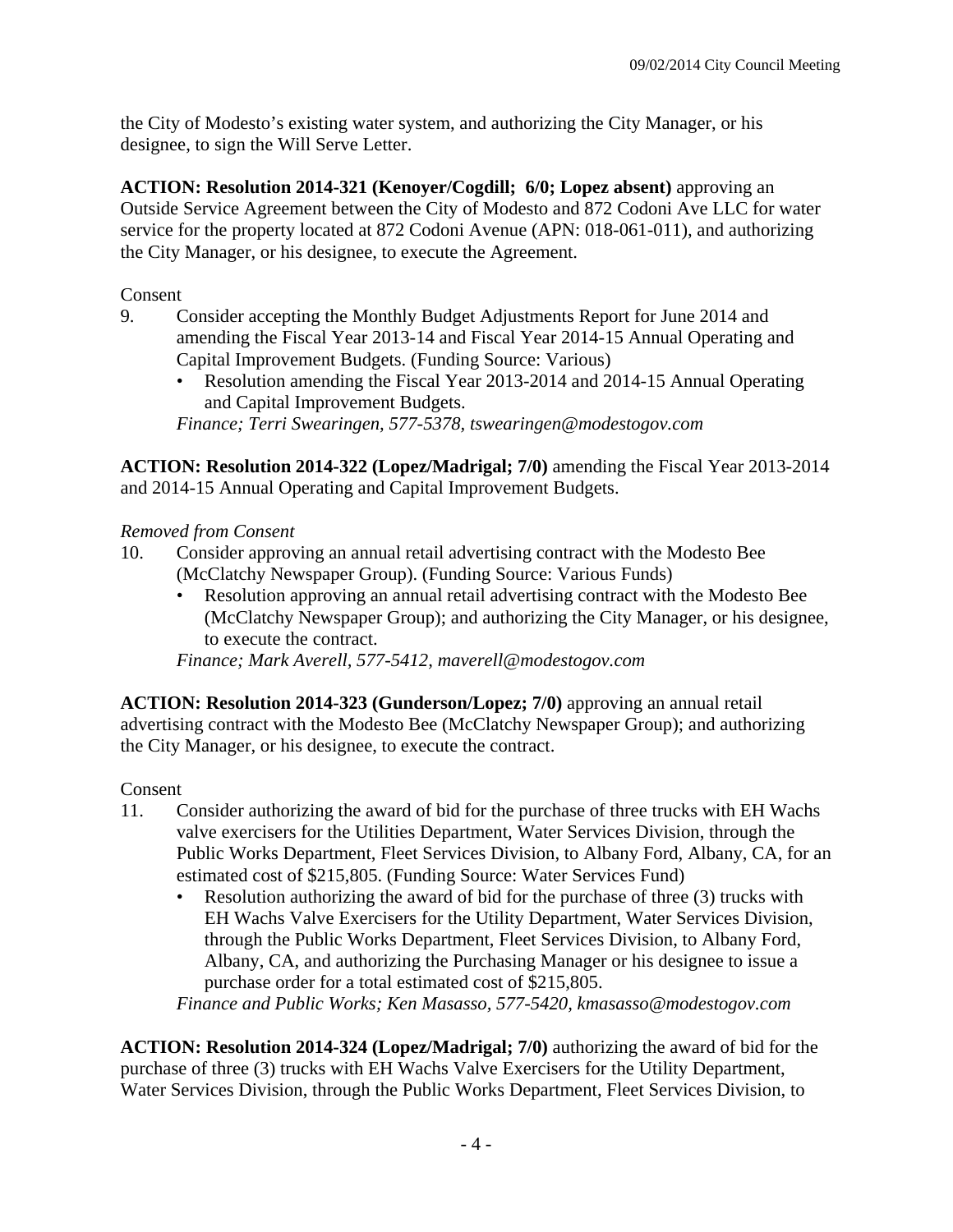Albany Ford, Albany, CA, and authorizing the Purchasing Manager or his designee to issue a purchase order for a total estimated cost of \$215,805.

## Consent

- 12. Consider authorizing the award of bid for the purchase of a Vac-Con Hydro-Excavation truck for the Utilities Department, Water Services Division, through the Public Works Department, Fleet Services Division, by "accessing the terms" of a competitively bid contract with the National Joint Powers Alliance (NJPA) to Atlantic Machinery, Silver Spring, MD, for an estimated total cost of \$390,735. (Funding Source: Funding Source: Water Services Division)
	- Resolution authorizing the award of bid for the purchase of a Vac-Con Hydro Excavation truck for the Utilities Department, Water Service Division, through the Public Works Department, Fleet Services Division, by "accessing the terms" of a competitively bid contract with the National Joint Powers Alliance (NJPA) to Atlantic Machinery, Silver Spring, MD and authorizing the Purchasing Manager, or his designee, to issue a purchase order for an estimated total cost of \$390,735. *Finance and Public Works; Ken Masasso, 577-5420, kmasasso@modestogov.com*

**ACTION: Resolution 2014-325 (Lopez/Madrigal; 7/0)** authorizing the award of bid for the purchase of a Vac-Con Hydro Excavation truck for the Utilities Department, Water Service Division, through the Public Works Department, Fleet Services Division, by "accessing the terms" of a competitively bid contract with the National Joint Powers Alliance (NJPA) to Atlantic Machinery, Silver Spring, MD and authorizing the Purchasing Manager, or his designee, to issue a purchase order for an estimated total cost of \$390,735.

### Consent

- 13. Consider approving the Transit system goal of 1% Disadvantaged Business Enterprise (DBE) participation in federally funded transit system contracts for the period ending September 30, 2017. (Funding Source: Bus Funds)
	- Resolution approving the Transit system Disadvantaged Business Enterprise (DBE) goal of 1% for the period ending September 30, 2017.

*Public Works; Fred Cavanah, 577-5298, fcavanah@modestogov.com* 

**ACTION: Resolution 2014-326 (Lopez/Madrigal; 7/0)** approving the Transit system Disadvantaged Business Enterprise (DBE) goal of 1% for the period ending September 30, 2017.

### Consent – *Councilmember Cogdill absent due to conflict of interest*

- 14. Consider approving the plans and specifications by the Yosemite Community College District - Modesto Junior College to construct a traffic signal on Blue Gum Avenue at Prichard Avenue. (Funding Source: Surface Transportation Fund - Traffic Operations 1700-53550)
	- Resolution approving the plans and specifications by the Yosemite Community College District – Modesto Junior College (MJC) to construct a traffic signal on Blue Gum Avenue at Prichard Avenue in the City of Modesto.

*Public Works; Jeffrey Barnes, 577-5468, jbarnes@modestogov.com*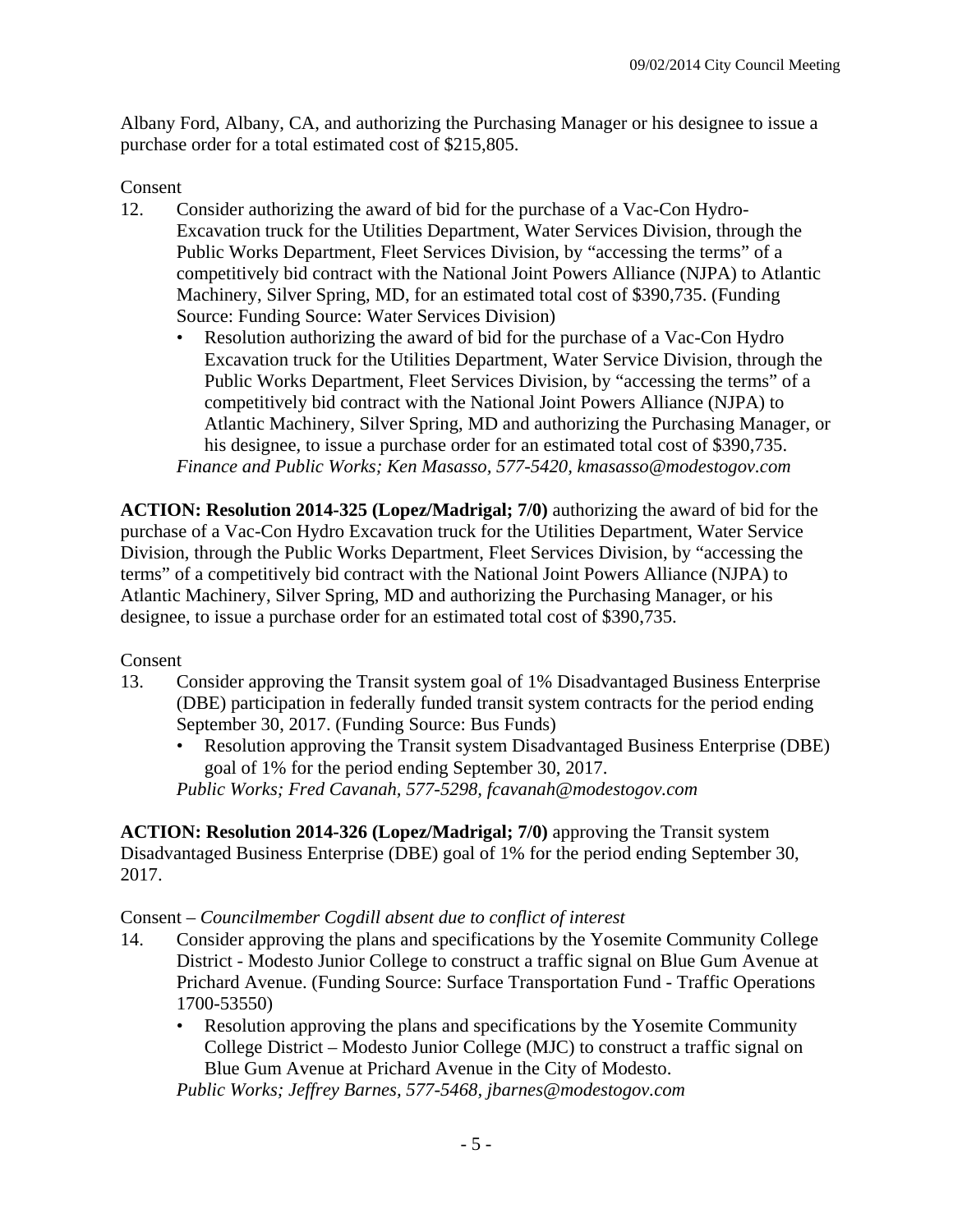**ACTION: Resolution 2014-327 (Lopez/Madrigal; 6/0; Cogdill absent due to conflict of interest)** approving the plans and specifications by the Yosemite Community College District – Modesto Junior College (MJC) to construct a traffic signal on Blue Gum Avenue at Prichard Avenue in the City of Modesto.

### Consent

- 15. Consider approving agreements with: (i) Black Water Consulting Engineers Inc. for On-call Engineering Services in an annual amount not to exceed \$200,000 for wastewater-related work and an annual amount not to exceed \$100,000 for storm drainrelated work; (ii) Brown & Caldwell for On-call Engineering Services in an annual amount not to exceed \$200,000 for wastewater-related work and an annual amount not to exceed \$100,000 for storm drain-related work; (iii) Carollo Engineering for On-call Engineering Services in an annual amount not to exceed \$200,000 for wastewaterrelated work and an annual amount not to exceed \$100,000 for storm drain-related work; (iv) Nolte Associates Inc., dba NV5, for On-call Engineering Services in an annual amount not to exceed \$200,000 for wastewater-related work and an annual amount not to exceed \$100,000 for storm drain-related work; and (v) West Yost Associates for On-call Engineering Services in an annual amount not to exceed \$200,000 for wastewater-related work and an annual amount not to exceed \$100,000 for storm drain-related work. (The total cumulative expenditure amount will not to exceed \$200,000 per year in the Wastewater Fund and \$100,000 per year in the Storm Drain Fund.) (Funding Source: Wastewater and Storm Drain Funds)
	- Resolution approving an agreement with Black Water Consulting Engineers Inc. for On-call Engineering Services in an annual amount not to exceed \$200,000 for wastewater-related work and an annual amount not to exceed \$100,000 for storm drain-related work, and authorizing the Interim City Manager, or his designee, to execute the Agreement.
	- Resolution approving an agreement with Brown & Caldwell for On-call Engineering Services in an annual amount not to exceed \$200,000 for wastewaterrelated work and an annual amount not to exceed \$100,000 for storm drain-related work, and authorizing the Interim City Manager, or his designee, to execute the Agreement.
	- Resolution approving an agreement with Carollo Engineering for On-call Engineering Services in an annual amount not to exceed \$200,000 for wastewaterrelated work and an annual amount not to exceed \$100,000 for storm drain-related work, and authorizing the Interim City Manager, or his designee, to execute the Agreement.
	- Resolution approving an agreement with Nolte Associates Inc., dba NV5, for Oncall Engineering Services in an annual amount not to exceed \$200,000 for wastewater-related work and an annual amount not to exceed \$100,000 for storm drain-related work, and authorizing the Interim City Manager, or his designee, to execute the Agreement.
	- Resolution approving an agreement with West Yost Associates for On-call Engineering Services in an annual amount not to exceed \$200,000 for wastewaterrelated work and an annual amount not to exceed \$100,000 for storm drain-related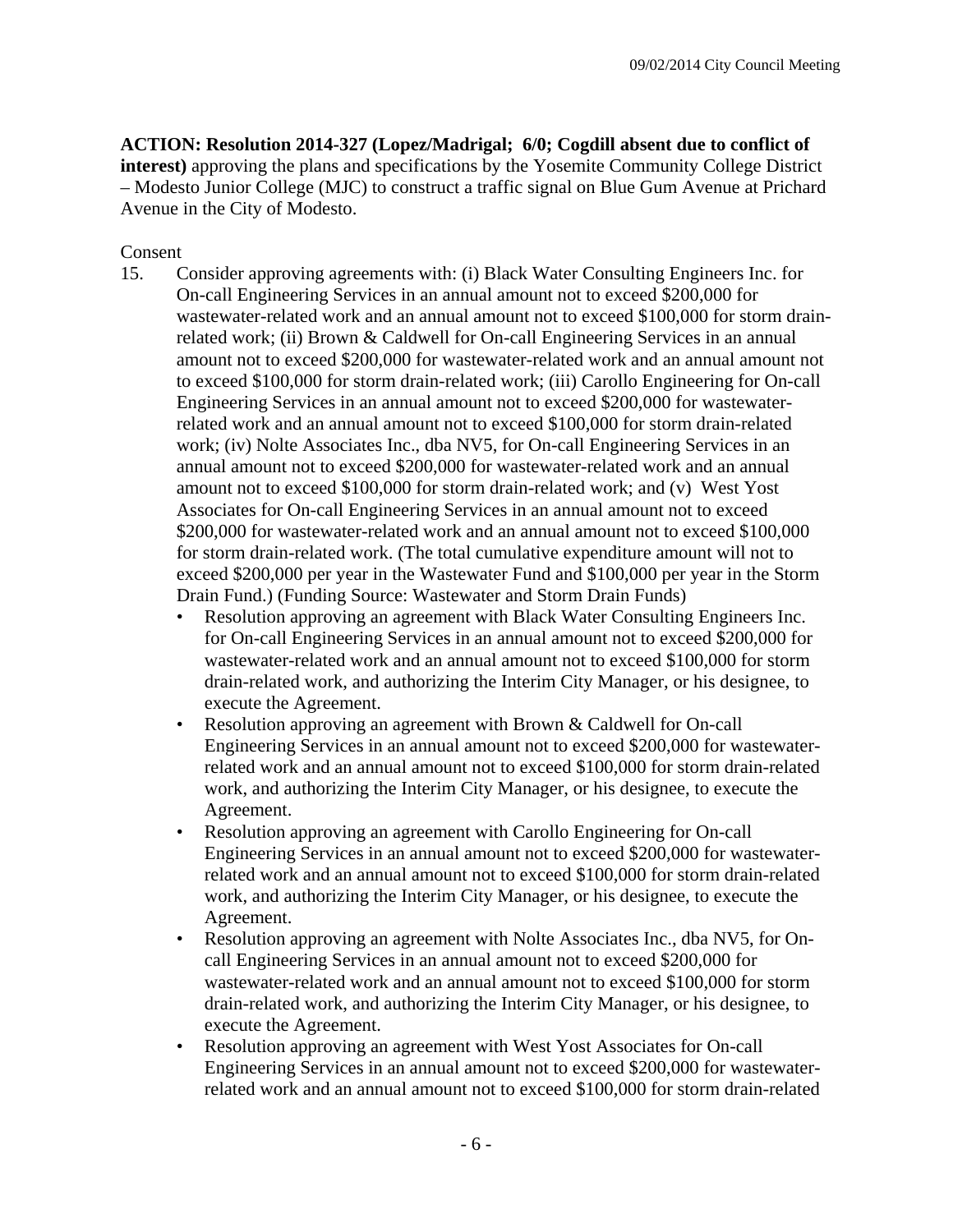work, and authorizing the Interim City Manager, or his designee, to execute the Agreement.

*Utilities Department; Laura Anhalt, 577-6224, lanhalt@modestogov.com* 

**ACTION: Resolution 2014-328 (Lopez/Madrigal; 7/0)** approving an agreement with Black Water Consulting Engineers Inc. for On-call Engineering Services in an annual amount not to exceed \$200,000 for wastewater-related work and an annual amount not to exceed \$100,000 for storm drain-related work, and authorizing the Interim City Manager, or his designee, to execute the Agreement.

**ACTION: Resolution 2014-329 (Lopez/Madrigal; 7/0)** approving an agreement with Brown & Caldwell for On-call Engineering Services in an annual amount not to exceed \$200,000 for wastewater-related work and an annual amount not to exceed \$100,000 for storm drain-related work, and authorizing the Interim City Manager, or his designee, to execute the Agreement.

**ACTION: Resolution 2014-330 (Lopez/Madrigal; 7/0)** approving an agreement with Carollo Engineering for On-call Engineering Services in an annual amount not to exceed \$200,000 for wastewater-related work and an annual amount not to exceed \$100,000 for storm drain-related work, and authorizing the Interim City Manager, or his designee, to execute the Agreement.

**ACTION: Resolution 2014-331 (Lopez/Madrigal; 7/0)** approving an agreement with Nolte Associates Inc., dba NV5, for On-call Engineering Services in an annual amount not to exceed \$200,000 for wastewater-related work and an annual amount not to exceed \$100,000 for storm drain-related work, and authorizing the Interim City Manager, or his designee, to execute the Agreement.

**ACTION: Resolution 2014-332 (Lopez/Madrigal; 7/0)** approving an agreement with West Yost Associates for On-call Engineering Services in an annual amount not to exceed \$200,000 for wastewater-related work and an annual amount not to exceed \$100,000 for storm drainrelated work, and authorizing the Interim City Manager, or his designee, to execute the Agreement.

### **COUNCIL COMMENTS & REPORTS**

Councilmember Madrigal requested a moment of silence for the grandfather of Jorge Perez; he will attend the League of California Cities this week.

### **CITY MANAGER COMMENTS & REPORTS**

None.

### **NEW BUSINESS**

16. Consider: (i) amending Municipal Code Section 8-3.102 to extend the Contracting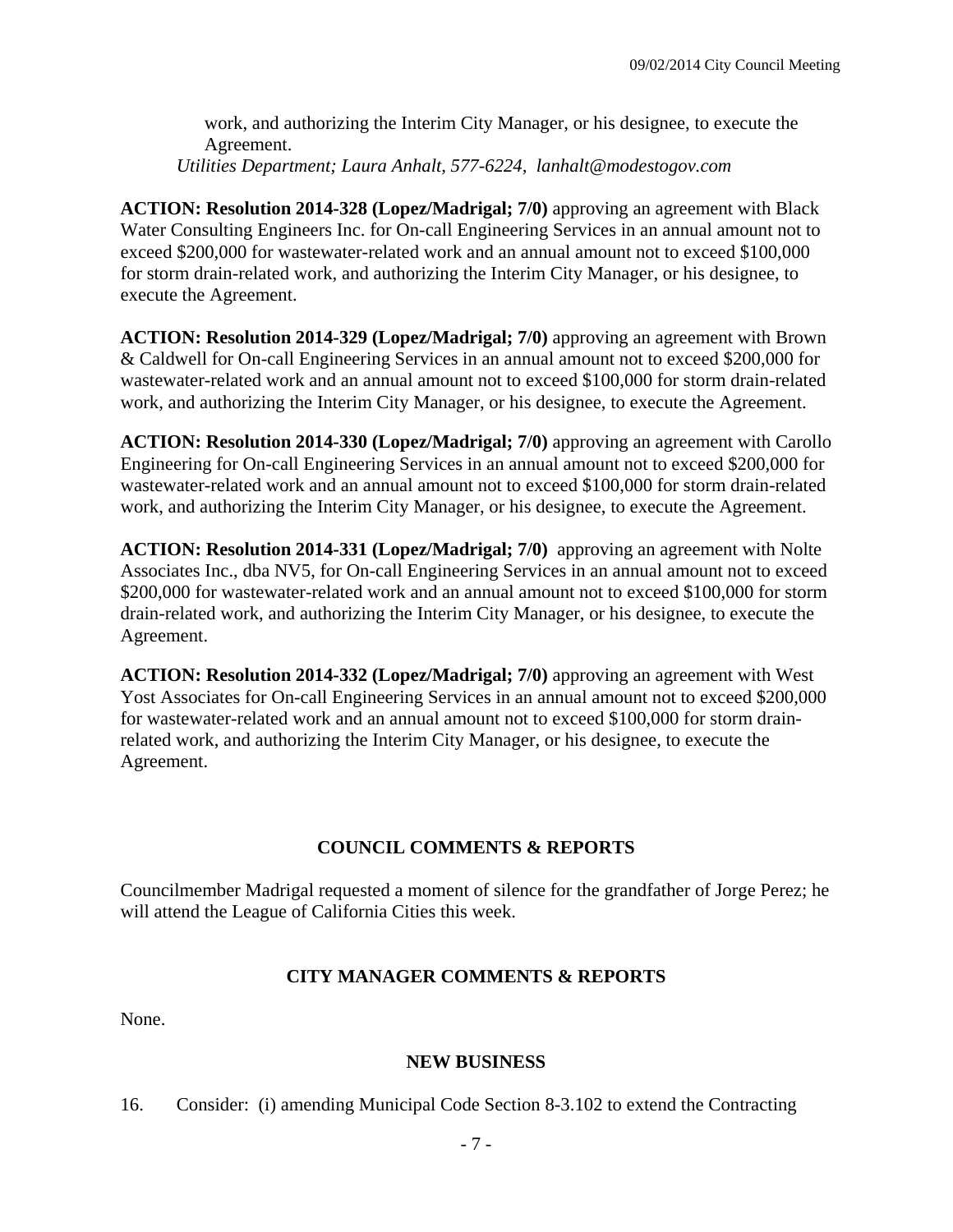Authority of the City Manager for Public Works projects consisting of the design, purchase, and installation of street lights and associated appurtenances used to upgrade street lighting throughout the city for a not-to-exceed amount of \$4,000,000; and (ii) amending the fiscal year 2014-2015 Capital Improvement program (CIP) adding a new CIP account "Street Light Upgrade to LED Lighting" in the amount of \$3,800,000. (Funding Source: Street Light Fund CIP & Surface Transportation Reserves)

- Motion introducing and waiving the first reading of an Ordinance amending Section 8-3.102 of Article 1 of Chapter 3 of Title 8 of the Modesto Municipal Code relating to City Contracts, to extend the Contracting Authority of the City Manager for Public Works projects consisting of the design, purchase, and installation of street lights and associated appurtenances throughout the City for an amount not-toexceed \$4,000,000.
- Resolution amending the fiscal year 2014/2015 budget moving \$3,800,000 from Surface Transportation Fund (STF) reserves to a new Capital Improvement Program (CIP) account "Street Light Upgrade to LED Lighting". *Public Works; Jeffrey L. Barnes, 577-5214, jbarnes@modestogov.com*

**ACTION: Motion (Lopez/Gunderson; 7/0)** introducing and waiving the first reading of **Ordinance No. 3607-C.S.** amending Section 8-3.102 of Article 1 of Chapter 3 of Title 8 of the Modesto Municipal Code relating to City Contracts, to extend the Contracting Authority of the City Manager for Public Works projects consisting of the design, purchase, and installation of street lights and associated appurtenances throughout the City for an amount not-to-exceed \$4,000,000.

**ACTION: Resolution 2014-333 (Lopez/Gunderson; 7/0)** amending the Fiscal Year 2014/2015 budget moving \$3,800,000 from Surface Transportation Fund (STF) reserves to a new Capital Improvement Program (CIP) account "Street Light Upgrade to LED Lighting".

- 17. Consider (i) approving an agreement with Carollo Engineers, Inc. for consultant services to update the City's Wastewater Master Plan (WWMP), in an amount not to exceed \$1,955,697; and (ii) amending the Fiscal Year 2014-2015 CIP Budget by transferring \$684,500 into the project account from Wastewater Fund Reserves to fully fund the service agreement, other related future WWMP agreements, and City staff support. (Total estimated project cost is \$2,471,197.) (Funding Source: Wastewater Fund)
	- Resolution approving an agreement with Carollo Engineers, Inc. for consultant services to update the City's Wastewater Master Plan, in an amount not to exceed \$1,777,906 for the identified scope of services, plus \$177,791 for additional services (if needed), for a maximum total amount of \$1,955,697, and authorizing the City Manager, or his designee, to execute the agreement.
	- Resolution amending the Fiscal Year 2014-2015 CIP Budget in the amount of \$684,500 to be transferred into CIP account 100740 from Wastewater Fund Reserves in order to fully fund the agreement with Carollo Engineers, Inc. for Consultant Services, including support by City staff, to update the City's Wastewater Master Plan and to fund future agreements for CEQA and Prop 218, including support by City staff.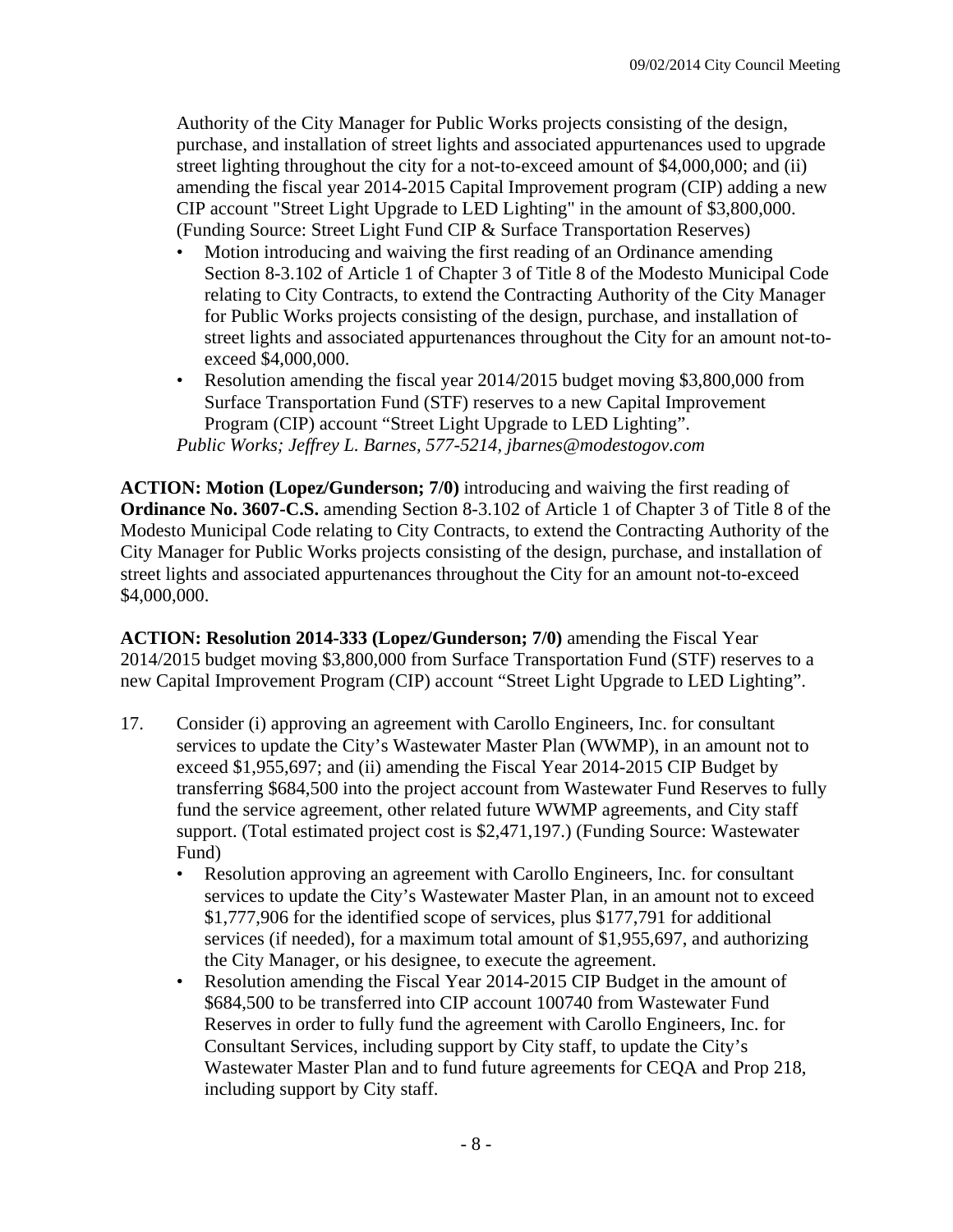## *Utilities Department; Jack Bond, 577-5424, jbond@modestogov.com*

**ACTION: Resolution 2014-334 (Kenoyer/Gunderson; 7/0)** approving an agreement with Carollo Engineers, Inc. for consultant services to update the City's Wastewater Master Plan, in an amount not to exceed \$1,777,906 for the identified scope of services, plus \$177,791 for additional services (if needed), for a maximum total amount of \$1,955,697, and authorizing the City Manager, or his designee, to execute the agreement.

**ACTION: Resolution 2014-335 (Kenoyer/Gunderson; 7/0)** amending the Fiscal Year 2014- 2015 CIP Budget in the amount of \$684,500 to be transferred into CIP account 100740 from Wastewater Fund Reserves in order to fully fund the agreement with Carollo Engineers, Inc. for Consultant Services, including support by City staff, to update the City's Wastewater Master Plan and to fund future agreements for CEQA and Prop 218, including support by City staff.

- 18. Consider: (i) approving an agreement with West Yost Associates, Inc. for consultant services to develop a Water Master Plan, in an amount not to exceed \$1,292,500; and (ii) amending the Fiscal Year 2014-2015 CIP Budget by transferring \$82,000 into the project account from Water Fund Reserves to fully fund the service agreement, other related future Water Master Plan agreements and City staff support. (Total estimated project cost is \$1,758,000) (Funding Source: Water Fund - CIP)
	- Resolution approving an agreement with West Yost Associates, Inc., for consultant services to develop a Water Master Plan, in an amount not to exceed \$1,175,000 for the identified scope of services, plus \$117,500 for additional services (if needed), for a maximum total amount of \$1,292,500, and authorizing the City Manager, or his designee, to execute the agreement.
	- Resolution amending the Fiscal Year 2014-2015 CIP Budget in the amount of \$82,000 to be transferred into CIP account 100695 from Water Fund Reserves in order to fully fund the agreement with West Yost Associates, Inc. for Consultant Services, including support by City staff, to prepare the City's Water Master Plan and to fund future agreements for CEQA and Prop 218, including support by City staff.

*Utilities Department; Jack Bond, 577-5424, jbond@modestogov.com* 

**ACTION: Resolution 2014-336 (Kenoyer/Gunderson; 7/0)** approving an agreement with West Yost Associates, Inc., for consultant services to develop a Water Master Plan, in an amount not to exceed \$1,175,000 for the identified scope of services, plus \$117,500 for additional services (if needed), for a maximum total amount of \$1,292,500, and authorizing the City Manager, or his designee, to execute the agreement.

**ACTION: Resolution 2014-337 (Kenoyer/Gunderson; 7/0)** amending the Fiscal Year 2014- 2015 CIP Budget in the amount of \$82,000 to be transferred into CIP account 100695 from Water Fund Reserves in order to fully fund the agreement with West Yost Associates, Inc. for Consultant Services, including support by City staff, to prepare the City's Water Master Plan and to fund future agreements for CEQA and Prop 218, including support by City staff.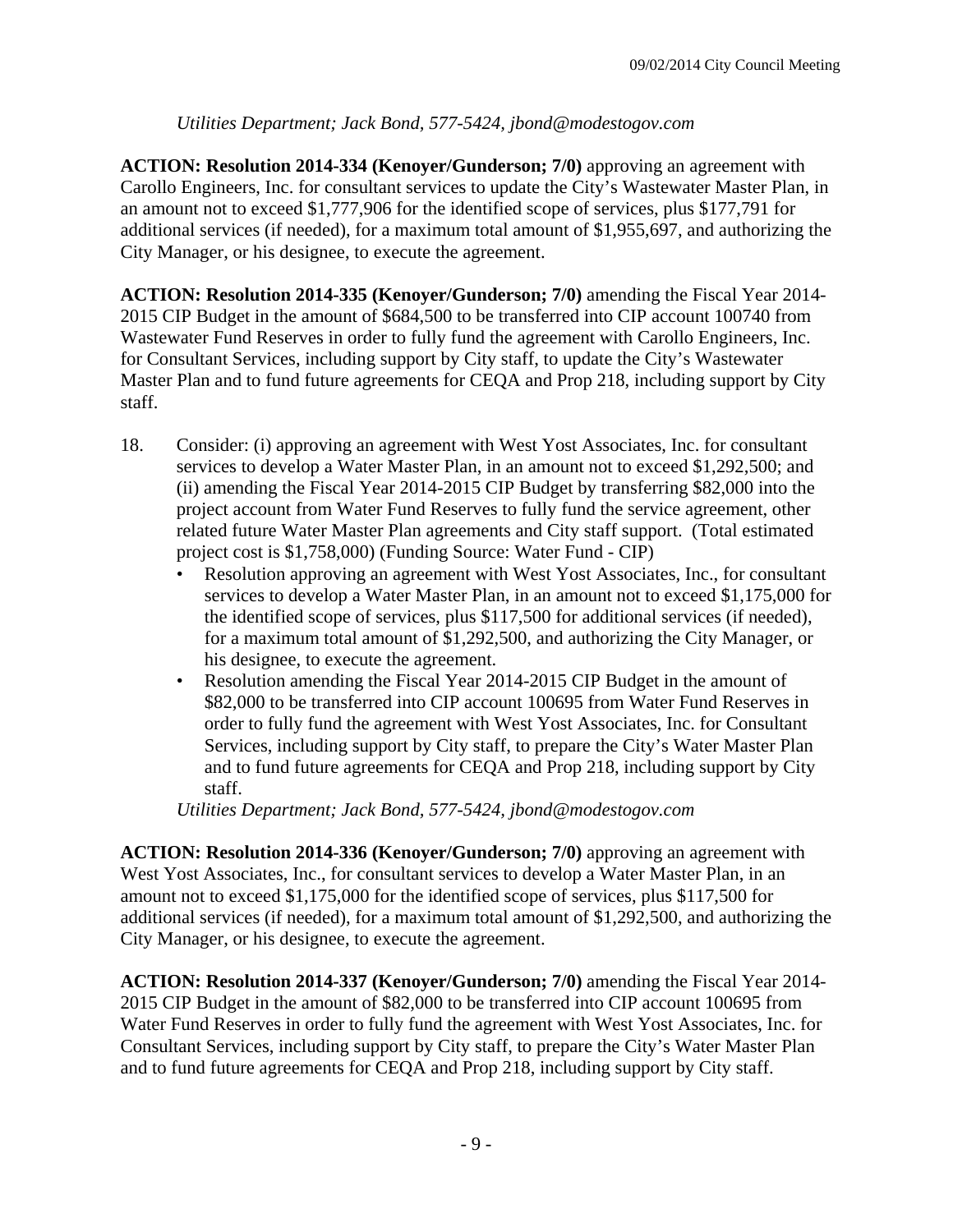## **MATTERS TOO LATE FOR THE AGENDA**

None.

## **ADJOURNMENT**

This meeting adjourned at 8:00 p.m.

## **CLOSED SESSION**

*All Closed Session Matters Heard Prior to Meeting*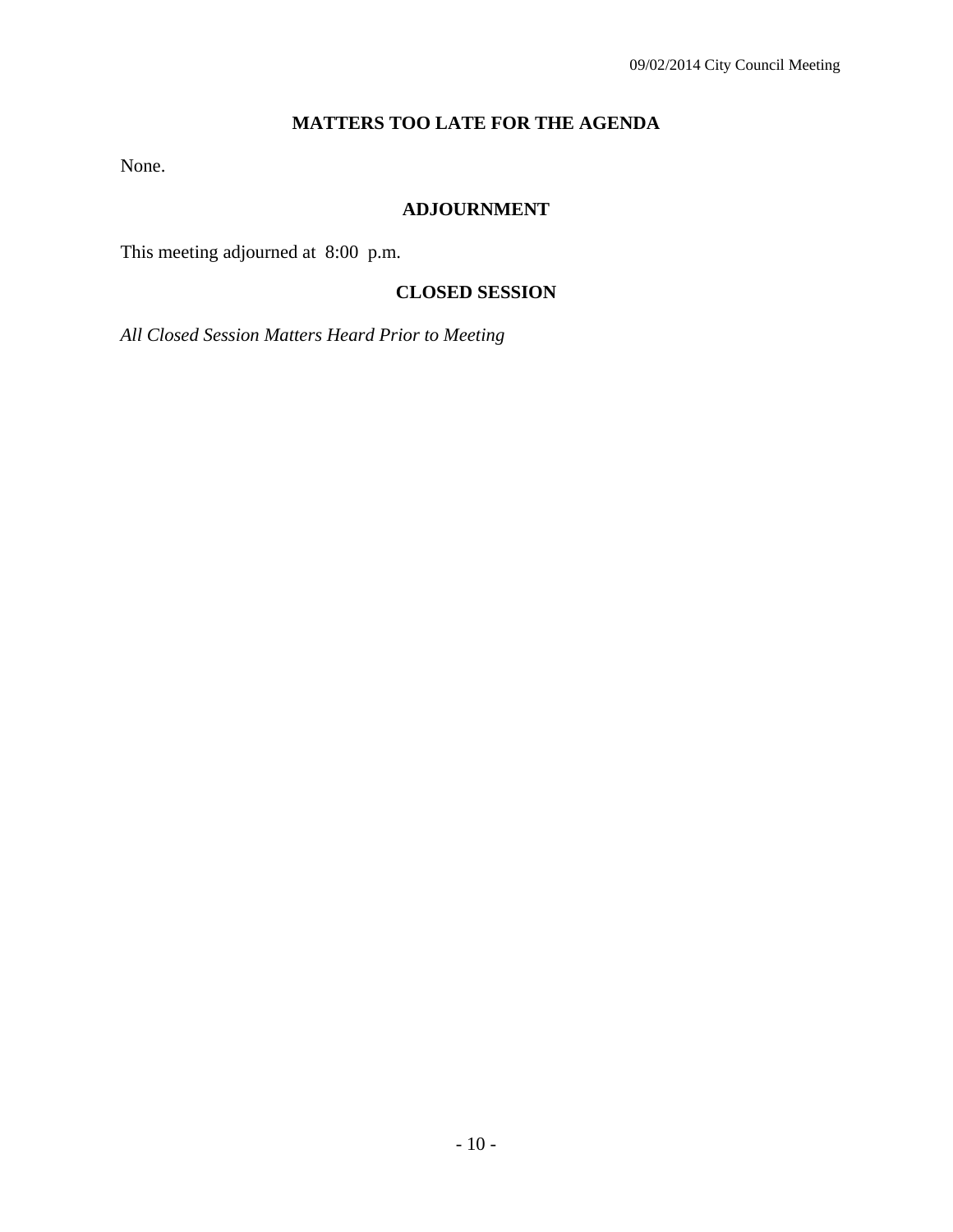# **CONFERENCE WITH LABOR NEGOTIATOR: (Pursuant to Section 54957.6 of the Government Code) – MCEA**  Negotiator: Joe Lopez Agency Negotiators: Law Offices of Renne Sloan Holtzman & Sakai Employee Organization: Modesto City Employees Association **CONFERENCE WITH LABOR NEGOTIATOR: (Pursuant to Section 54957.6 of the Government Code) – MCMA**  Negotiator: Joe Lopez Agency Negotiators: Law Offices of Renne Sloan Holtzman & Sakai Employee Organization: Modesto Confidential & Management Association **CONFERENCE WITH LABOR NEGOTIATOR: (Pursuant to Section 54957.6 of the Government Code) – MPOA**  Negotiator: Joe Lopez Agency Negotiators: Law Offices of Renne Sloan Holtzman & Sakai Employee Organization: Modesto Police Officers' Association **CONFERENCE WITH LABOR NEGOTIATOR: (Pursuant to Section 54957.6 of the Government Code) – MPNSA**  Negotiator: Joe Lopez Agency Negotiators: Law Offices of Renne Sloan Holtzman & Sakai Employee Organization: Modesto Police Non Sworn Association **CONFERENCE WITH LABOR NEGOTIATOR: (Pursuant to Section 54957.6 of the Government Code) –MPMA**  Negotiator: Joe Lopez Agency Negotiators: Law Offices of Renne Sloan Holtzman & Sakai Employee Organization: Modesto Police Management Association **CONFERENCE WITH LABOR NEGOTIATOR: (Pursuant to Section 54957.6 of the Government Code) - MCFFA**  Negotiator: Joe Lopez Agency Negotiators: Law Offices of Renne Sloan Holtzman & Sakai Employee Organization: Modesto City Firefighters Association **CONFERENCE WITH LABOR NEGOTIATOR:**

**(Pursuant to Section 54957.6 of the Government Code) – Unrepresented**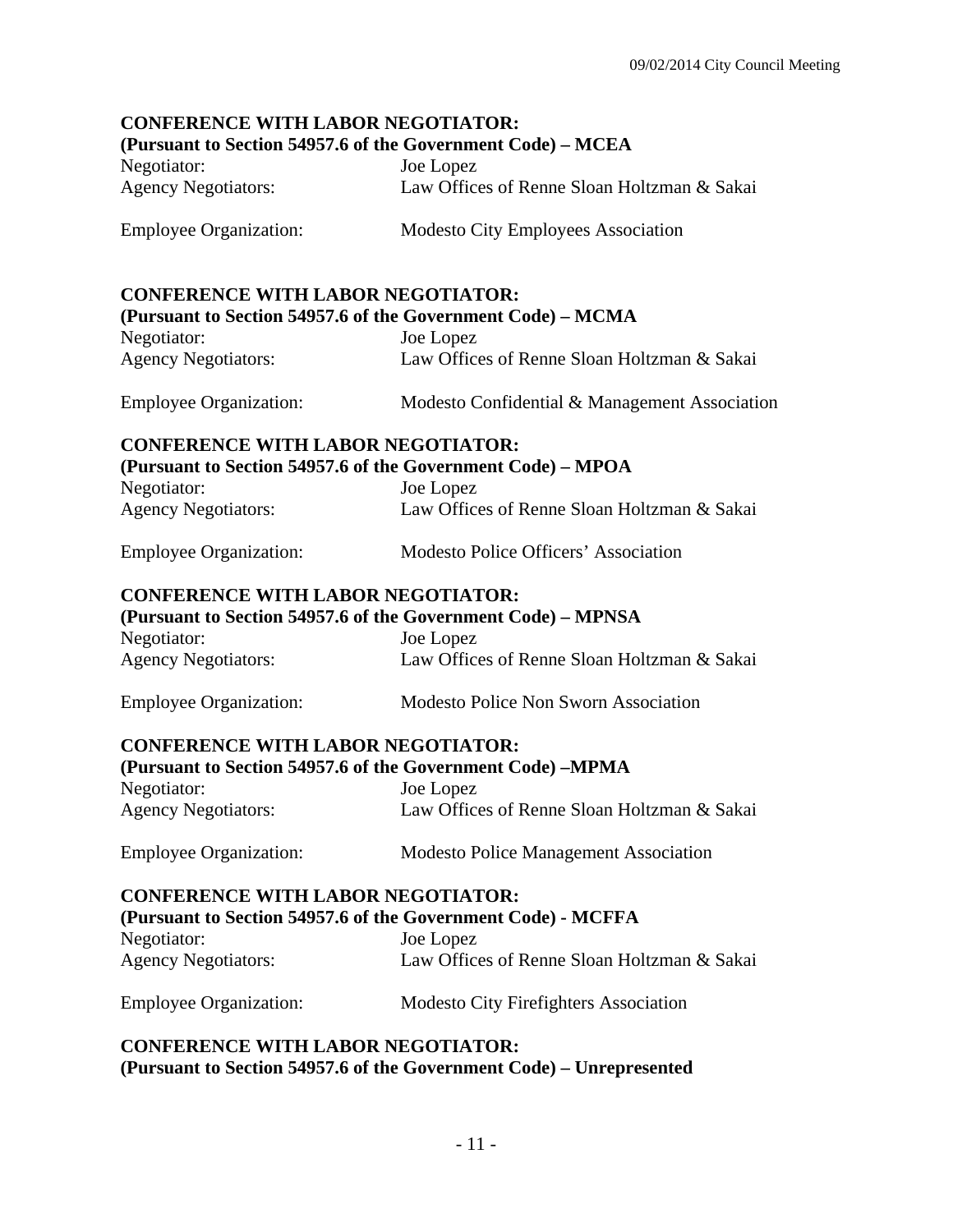| Negotiator:                | Joe Lopez                            |
|----------------------------|--------------------------------------|
| <b>Agency Negotiators:</b> | Jim Holgersson, Interim City Manager |

Employee Organization: Unrepresented Management and Confidential Employees

### **CONFERENCE WITH LEGAL COUNSEL - ANTICIPATED LITIGATION**

Initiation of litigation pursuant to subdivision (c) of Section 54956.9(d) of the Government Code. One potential case.

## **CONFERENCE WITH LEGAL COUNSEL - EXISTING LITIGATION One Case (Pursuant to Section 54956.9(a) of the Government Code)**

Name of case: Carlos Castro vs. City of Modesto Stanislaus County Superior Court Case No: 683588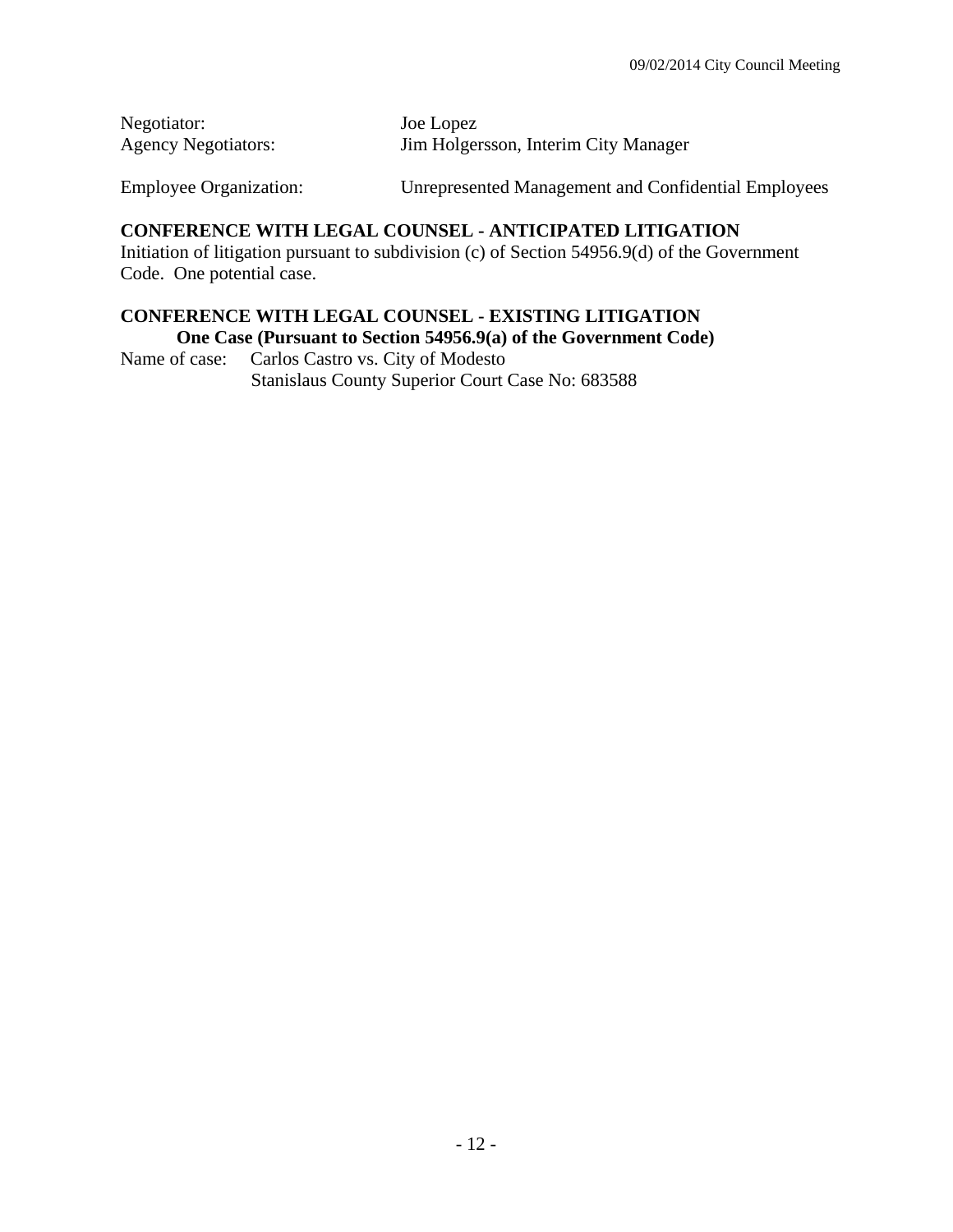# **MINUTES**

# **City of Modesto SAFETY & COMMUNITIES COMMITTEE / COUNCIL WORKSHOP**

## **Second Floor, Room 2005 Tenth Street Place, 1010 10th Street Modesto, California**

#### **Monday, September 8, 2014, at 5:37 p.m.**

Roll Call – Present: Councilmembers Lopez, Gunderson and Kenoyer Absent: None Also Present: Councilmember Madrigal (left at 6:40 p.m.)

### **PUBLIC COMMENTS**

None.

## **NEW BUSINESS**

1. Consider accepting a report from staff on the conversion of College Avenue between Needham Street and Briggsmore Avenue from a four lane to a three lane vehicular facility with bicycle lanes. (Funding Source: Surface Transportation Fund Reserves)  *Community & Economic Development; Phil Soares, 577-5258, psoares@modestogov.com* 

**ACTION: Motion (Gunderson/Kenoyer;unan.)** accepting a report on the conversion of College Avenue between Needham Street and Briggsmore Avenue from a four lane to a three lane vehicular facility with bicycle lanes, and directing staff to complete the traffic study and forward the item to Council for acceptance.

1. Consider accepting an informational report regarding Modesto's Crime Statistics for January through June 2014, as compared to January through June 2013. (Funding Source: Not Applicable)  *Police; Joel Broumas, 572-9821, BroumasJ@Modestopd.com* 

**ACTION: Motion (Kenoyer/Gunderson;unan.)** accepting an informational report regarding Modesto's Crime Statistics for January through June 2014, as compared to January through June 2013.

# **MATTERS TOO LATE FOR THE AGENDA**

None.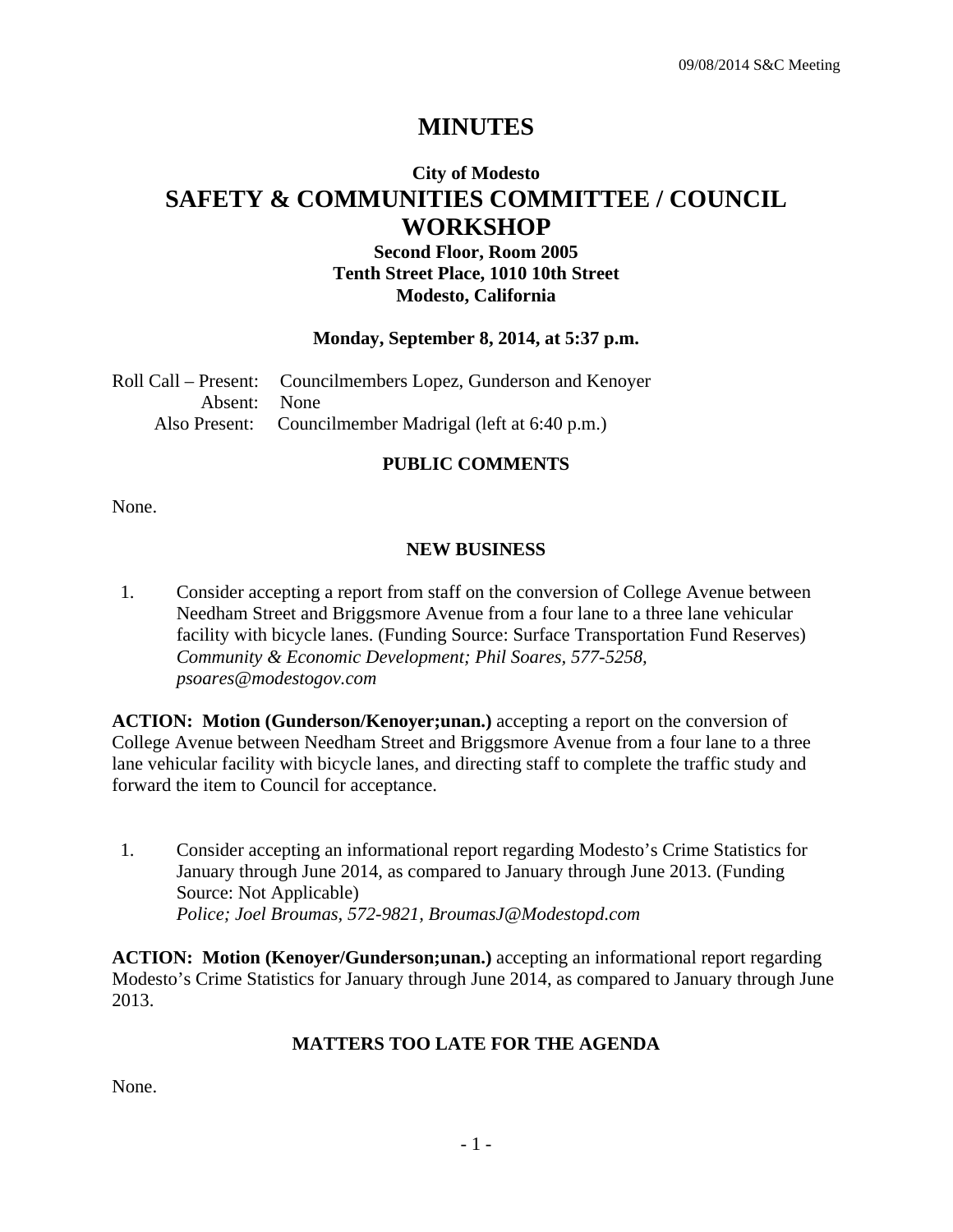# **ADJOURNMENT**

This meeting adjourned at 7:07 p.m.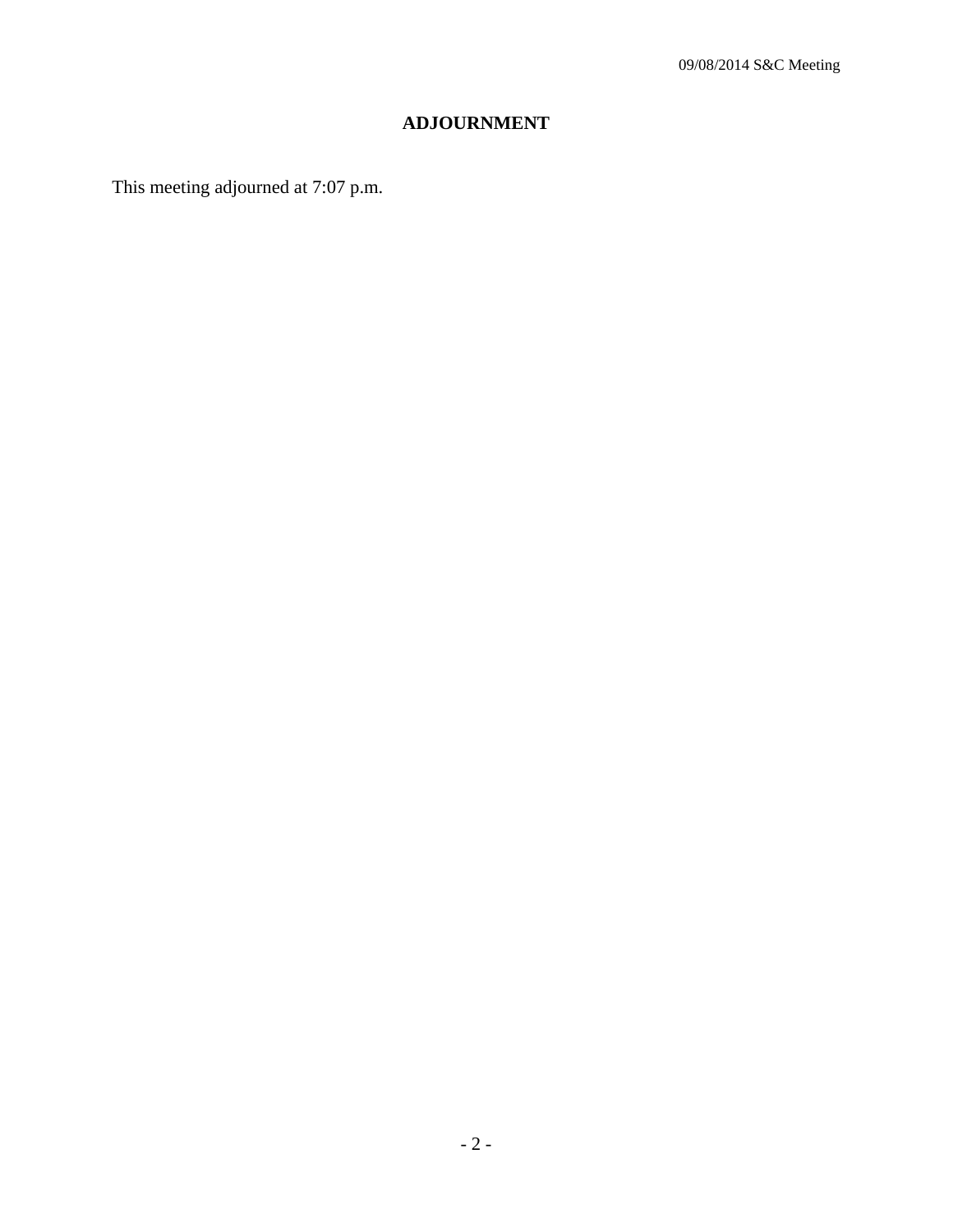# **MINUTES**

# City of Modesto  **CITY COUNCIL MEETING Chambers, Basement Level Tenth Street Place, 1010 10th Street Modesto, California Tuesday September 09, 2014, at 5:30 p.m.**

Roll Call – Present: Councilmembers Cogdill, Gunderson, Kenoyer, Lopez, Madrigal, Zoslocki, Mayor Marsh Absent: None

Pledge of Allegiance to the Flag

Invocation: Michael Douglass, Advancing Vibrant Communities

City Clerk's Announcements: Item 7 - Removed from Consent

Declaration of Conflicts of Interest: : Cogdill - Items 12 and 16 Mayor Marsh - Item 15

Reports from Closed Session: Assistant City Attorney Sanchez reported on Closed Session matters

#### **ACKNOWLEDGEMENTS AND PRESENTATIONS**

1. Presentation of Certificate of Recognition to Omar Perez in honor of his assistance to the Modesto Fire Department during a fire on July 29, 2014 on Bleu Chapelle Court. (Funding Source: Not Applicable)  *City Council; Kathy Espinoza, 571-559, kespinoza@modestogov.com* 

**ACTION:** Mayor Marsh presented a Certificate of Recognition to Omar Perez in honor of his assistance to the Modesto Fire Department during a fire on July 29, 2014 on Bleu Chapelle Court.

2. Presentation regarding the 2014 Stanislaus Heart and Stroke Walk. (Funding Source: Not Applicable)  *City Council; Kathy Espinoza, 571-5597, kespinoza@modestogov.com* 

**ACTION:** Presentation regarding the 2014 Stanislaus Heart and Stroke Walk on Saturday, September 27, 2014.

3. Presentation by Tuolumne River Trust offering community support of local river parks. (Funding Source: Not Applicable)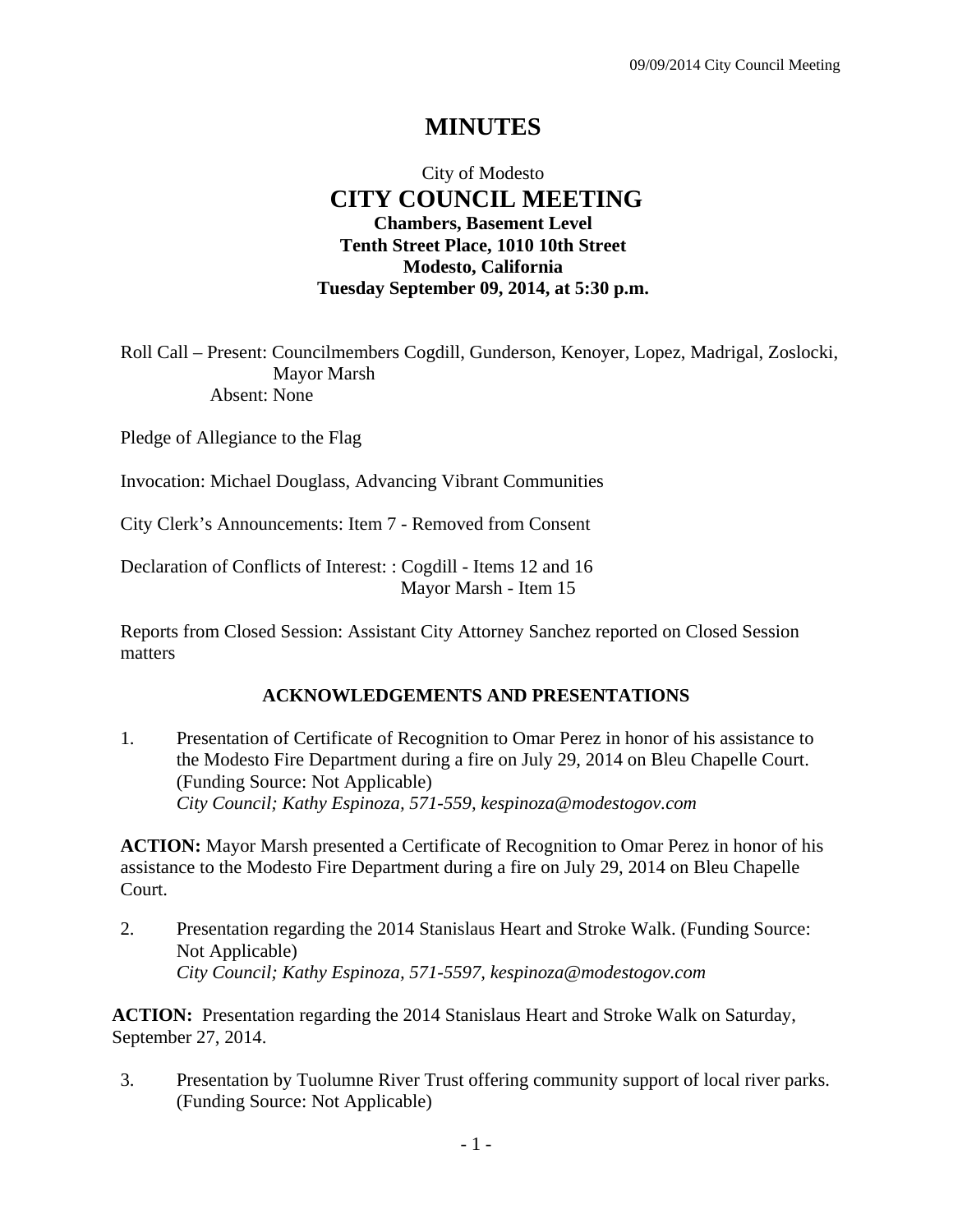*City Council; Kathy Espinoza, 571-5597, kespinoza@modestogov.com* 

**ACTION:** Presentation by Tuolumne River Regional Trust offering community support of local river parks.

4. Presentation of Certificate of Recognition to Bevy Bird for writing and directing a play to benefit the Wesson Ranch Playground. (Funding Source: Not Applicable)  *Parks, Recreation & Neighborhoods; Andy Johnson, 571-5582, ajohnson@modestogov.com* 

**ACTION:** Mayor Marsh presented a Certificate of Recognition to Bevy Bird for writing and directing a play to benefit the Wesson Ranch Playground.

5. Presentation of the City of Modesto's Annual Business Recycling Awards. (Funding Source: Not Applicable)  *Parks, Recreation & Neighborhoods; Vicki Rice, 577-5495, vrice@modestogov.com* 

**ACTION:** Presentation by Vicki Rice of the City of Modesto's Annual Business Recycling Awards were made: Boyett Petroleum, Center for Human Services, Community Business College, Community Hospice-Hope Chest Thrift Stores, DoubleTree by Hilton Modesto, Modesto Junk Company, United Cerebral Palsy of Stanislaus County, Boyd Corporation, Archway Commons, Crytstal Creamery, Once Upon a Child, FTG Incorporated, and the Almond Board of California.

# **PUBLIC COMMENT PERIOD**

- Debra Harper spoke regarding respect in community and bus transportation in Modesto.
- Susan Mendieta Beasley announced the Family Architecture Event 2014 on September 13, 2014 and International Heritage Festival on October 4, 2014.
- Carmen Sabatino spoke regarding his Public Records Act request on the Super Kart event in Modesto.
- Dave Geer gave an update on Common Core.
- Carlos Nava spoke regarding pollution prevention; he was referred to Acting Public Works Director Bill Sandhu regarding signs.

**CONSENT ITEMS – ROLL CALL VOTE REQUIRED ACTION CONSENT ITEMS: 6; 8-11; 13-14; 17: (Lopez/Madrigal;unan.) ACTION CONSENT ITEMS 12; 16: (Lopez/Madrigal; unan.; Cogdill absent due to conflict of interest) ACTION CONSENT ITEM 15: (Lopez/Madrigal;unan.; Mayor Marsh absent due to conflict of interest)**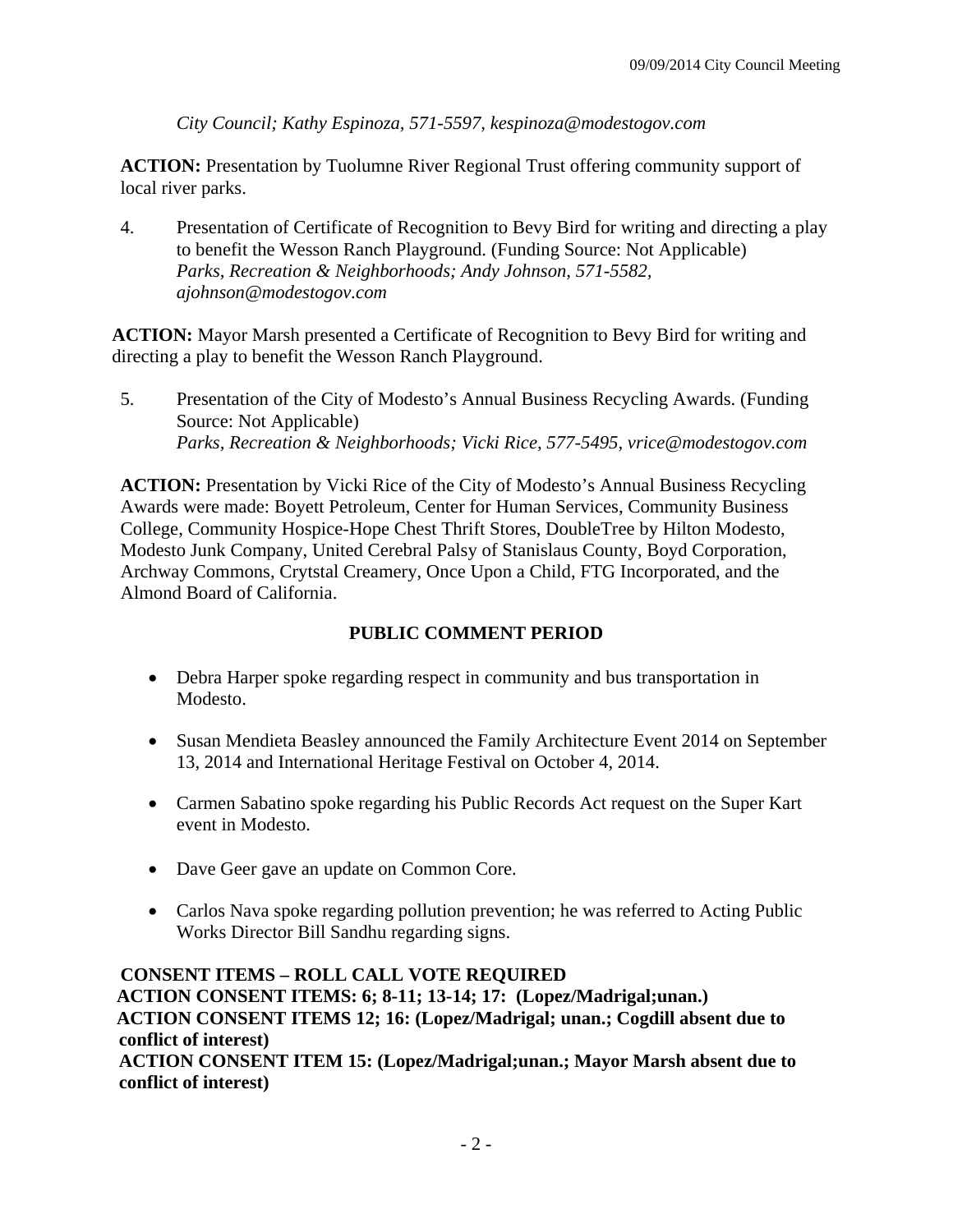# **CONSENT ITEMS**

An item may be removed from consent and discussed at the request of an audience member or Councilmember.

Consent

- 6. Consider approving the Minutes from the September 2, 2014 City Council meeting. (Funding Source: Not Applicable)
	- Motion approving the Minutes from the September 2, 2014 City Council meeting. *City Clerk; Stephanie Lopez, 577-5397, slopez@modestogov.com*

**ACTION: Motion (Lopez/Madrigal; 7/0)** approving the Minutes from the September 2, 2014 City Council meeting.

# *Removed from Consent*

- 7. Consider final adoption of **Ordinance No. 3607-C.S.** amending Section 8-3.102 of Article 1 of Chapter 3 of Title 8 of the Modesto Municipal Code relating to City Contracts, to extend the Contracting Authority of the City Manager for Public Works projects consisting of the design, purchase, and installation of street lights and associated appurtenances throughout the City for an amount not-to-exceed \$4,000,000 (Funding Source: Not Applicable)
	- Motion approving final adoption of **Ordinance No. 3607-C.S.** amending Section 8- 3.102 of Article 1 of Chapter 3 of Title 8 of the Modesto Municipal Code relating to City Contracts, to extend the Contracting Authority of the City Manager for Public Works projects consisting of the design, purchase, and installation of street lights and associated appurtenances throughout the City for an amount not-toexceed \$4,000,000.

*City Clerk; Stephanie Lopez, 577-5396, slopez@modestogov.com* 

**ACTION: Motion (Cogdill/Gunderson; 7/0)** approving final adoption of **Ordinance No. 3607-C.S.** amending Section 8-3.102 of Article 1 of Chapter 3 of Title 8 of the Modesto Municipal Code relating to City Contracts, to extend the Contracting Authority of the City Manager for Public Works projects consisting of the design, purchase, and installation of street lights and associated appurtenances throughout the City for an amount not-to-exceed \$4,000,000.

# Consent

- 8. Consider approving adoption of the City of Modesto's Equal Opportunity Plan for Fiscal Years 2013/2014 through 2018/2019. (Funding Source: Not applicable)
	- A resolution adopting the City of Modesto's Five-Year Equal Opportunity Plan for Fiscal Years 2013/2014 through 2018/2019.

*Administrative Services Department; Joe Lopez, 571-5126, joelopez@modestogov.com* 

**ACTION: Resolution 2014-338 (Lopez/Madrigal; 7/0)** adopting the City of Modesto's Five-Year Equal Opportunity Plan for Fiscal Years 2013/2014 through 2018/2019.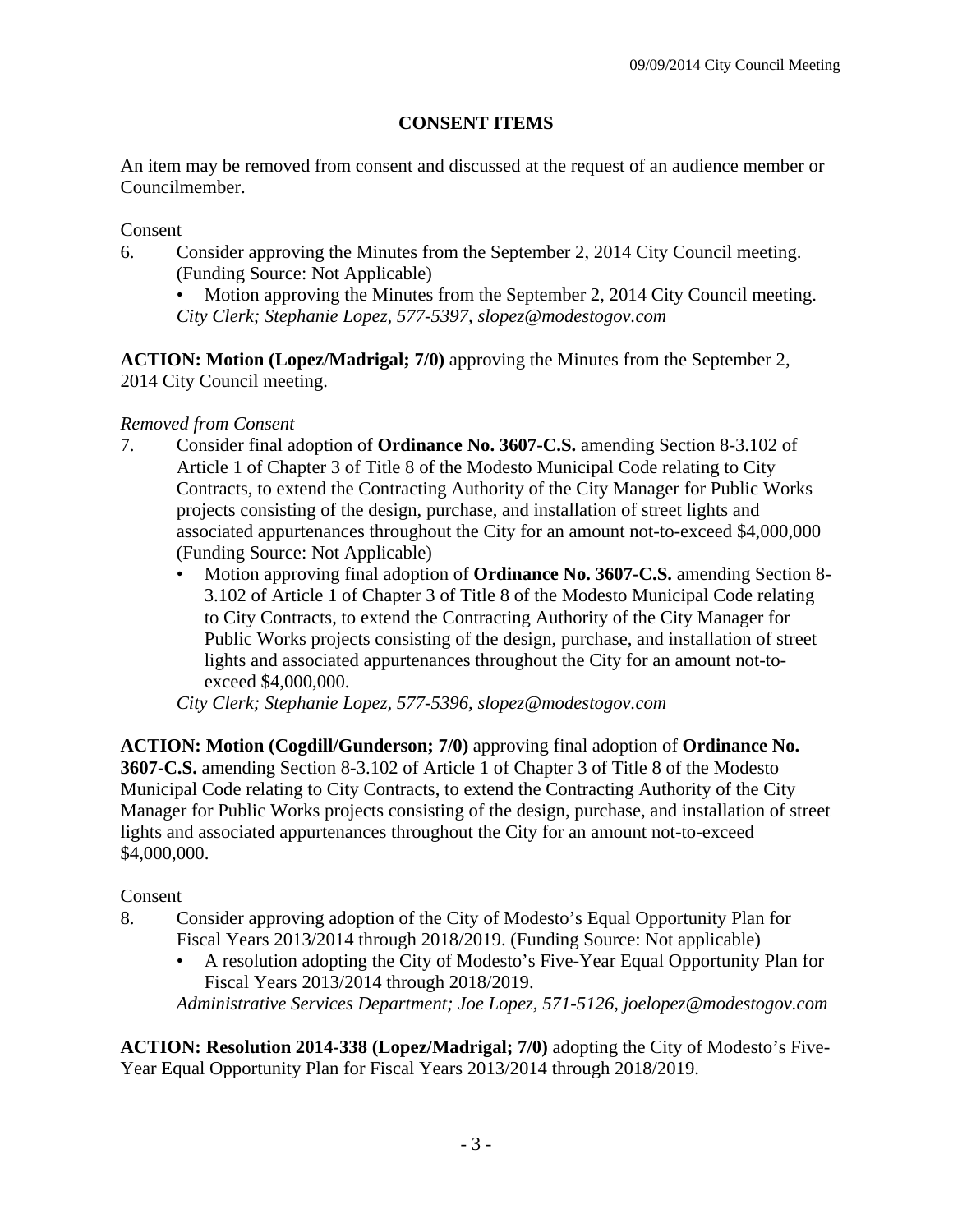Consent

- 9. Consider approving Amendment No. 1 to an Agreement with Disability Access Consultant, Inc. to assist in updating the 1992 Self Evaluation and Transition Plan (in an amount not to exceed \$96,823) and authorizing the City Manager, or his designee to execute the Agreement (Funding Source: The funding will come from Non-General Funds )
	- Resolution approving Amendment No. 1 to an agreement for services between the City of Modesto and Disability Access Consultant, Inc. to assist the City in updating the 1992 Self Evaluation and Transition Plan (in an amount not to exceed \$96,823) and authorizing the City Manager, or his designee, to execute the Agreement.

*Community & Economic Development; Patrick Kelly, 577-5268, pkelly@modestogov.com* 

**ACTION: Resolution 2014-339 (Lopez/Madrigal; 7/0)** approving Amendment No. 1 to an agreement for services between the City of Modesto and Disability Access Consultant, Inc. to assist the City in updating the 1992 Self Evaluation and Transition Plan (in an amount not to exceed \$96,823) and authorizing the City Manager, or his designee, to execute the Agreement.

## Consent

- 10. Consider: (i) accepting the AB 109 funds from the State of California, Board of State and Community Corrections, for a minimum of \$420,655.78 for police overtime, specialized training, equipment, and technology; (ii) amending the Multi-Year 2014- 2015 Operating Budget to appropriate revenues and expenditures of at least \$420,655.78 for police overtime, specialized training, equipment, and technology. (Funding Source: Grants-Police)
	- Resolution accepting the AB 109 funds from the State of California, Board of State and Community Corrections (BSCC), for a minimum of \$420,655.78 for police overtime, specialized training, equipment, and technology; and authorizing the City Manager, or his designee, to execute the necessary program documents.
	- Resolution amending the Multi-Year 2014/2015 Operating Budget to appropriate revenues and expenditures of at least \$420,655.78 for the City of Modesto's AB 109 allocation from the State of California, Board of State and Community Corrections (BSCC); and authorizing the Director of Finance, or her designee, to implement the provisions of this resolution.

*Police; Galen Carroll, 572-9501, carrollg@modestopd.com* 

**ACTION: Resolution 2014-340 (Lopez/Madrigal; 7/0)** accepting the AB 109 funds from the State of California, Board of State and Community Corrections (BSCC), for a minimum of \$420,655.78 for police overtime, specialized training, equipment, and technology; and authorizing the City Manager, or his designee, to execute the necessary program documents.

**ACTION: Resolution 2014-341 (Lopez/Madrigal; 7/0)** amending the Multi-Year 2014/2015 Operating Budget to appropriate revenues and expenditures of at least \$420,655.78 for the City of Modesto's AB 109 allocation from the State of California, Board of State and Community Corrections (BSCC); and authorizing the Director of Finance, or her designee, to implement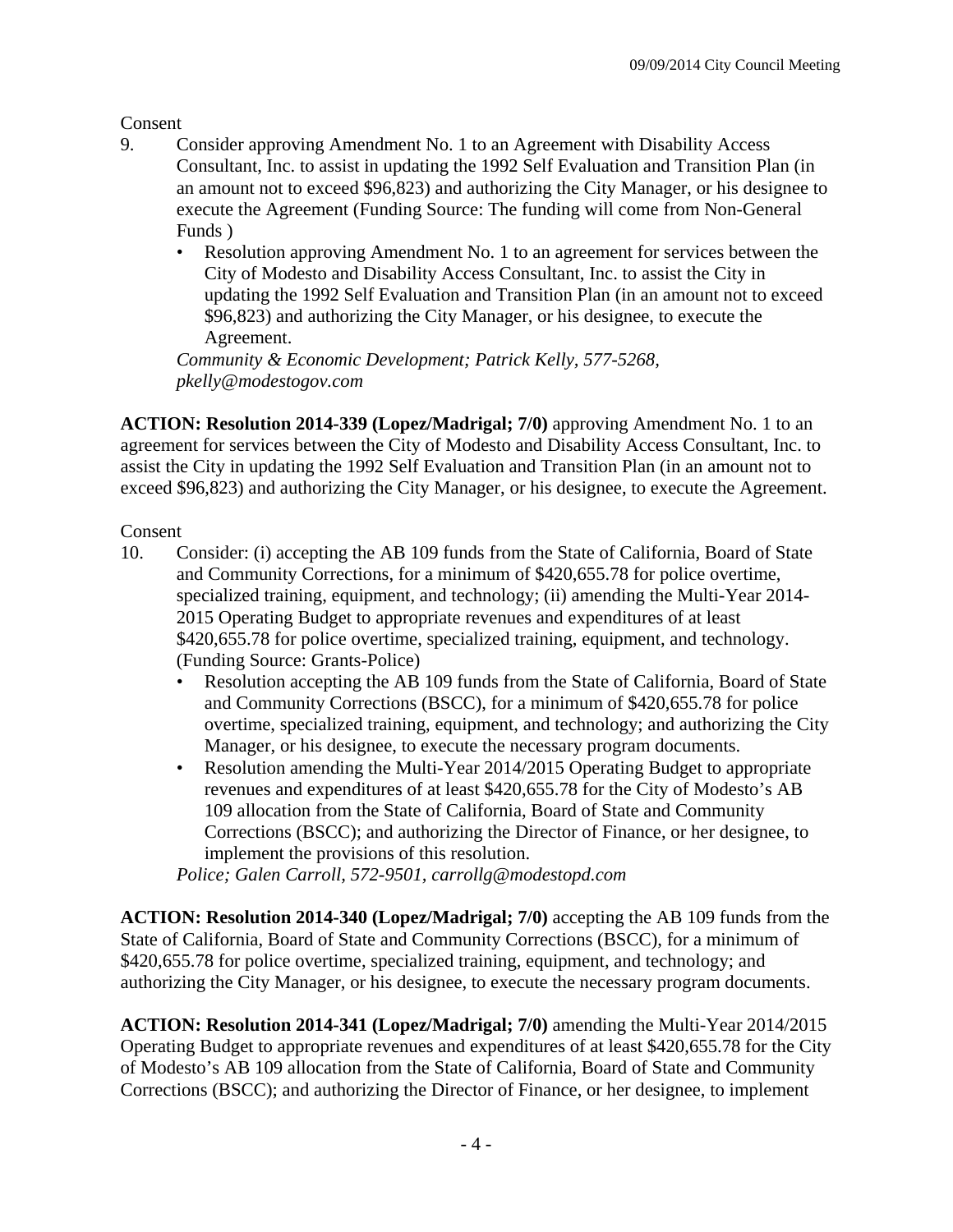the provisions of this resolution.

### Consent

- 11. Consider amending the Fiscal Year 2014-2015 Capital Improvement Program (CIP) budget for the reconfiguration of 10th and 11th Streets, and appropriating \$40,000 from trust account to CIP Project #100725. (Funding Source: Developer Funded)
	- Resolution amending the Fiscal Year 2014-2015 Capital Improvement Program budget for the reconfiguration of 10th and 11th streets and appropriating \$40,000 from trust account to CIP project # 100725.

*Public Works; Bill Sandhu, 577-5356, bsandhu@modestogov.com* 

**ACTION: Resolution 2014-342 (Lopez/Madrigal; 7/0)** amending the Fiscal Year 2014-2015 Capital Improvement Program budget for the reconfiguration of 10th and 11th streets and appropriating \$40,000 from trust account to CIP project # 100725.

### Consent – *Councilmember Cogdill absent due to conflict of interest*

- 12. Consider: (i) approving the First Amendment to the Construction Cooperative Agreement between the City of Modesto and California Department of Transportation (Caltrans) for State Route 99 / Pelandale Avenue Interchange Reconstruction Project; (ii) amending the Fiscal Year 2014/2015 Capital Improvement budget increasing allocation of the State Route 99 Proposition 1B Bond Savings CIP Project No. 100786, from \$41,061,629 to \$41,630,000; and (iii) authorizing the Finance Director, or her designee, to implement. (Funding Source: State route (SR) 99 1B Bond Savings)
	- Resolution approving the First Amendment to the Construction Cooperative Agreement (10-397) between the City of Modesto and California Department of Transportation (Caltrans) for the construction of State Route 99 / Pelandale Avenue Interchange Reconstruction Project, and authorizing the Interim City Manager, or his designee, to execute the Amendment.
	- Resolution amending the Fiscal Year 2014/2015 Capital Improvement budget as reflected in Exhibit A, and increase allocation of the State Route 99 Proposition 1B Bond Savings CIP Project No. 100786, from \$41,061,629 to \$41,630,000, and authorizing the Finance Director, or her designee, to implement the provisions of the resolution.

*Public Works; Charles Covolo, 571-5537, ccovolo@modestogov.com* 

**ACTION: Resolution 2014-343 (Lopez/Madrigal; 6/0; Cogdill absent due to conflict of interest)** approving the First Amendment to the Construction Cooperative Agreement (10- 397) between the City of Modesto and California Department of Transportation (Caltrans) for the construction of State Route 99 / Pelandale Avenue Interchange Reconstruction Project, and authorizing the Interim City Manager, or his designee, to execute the Amendment.

**ACTION: Resolution 2014-344 (Lopez/Madrigal; 6/0; Cogdill absent due to conflict of interest)** amending the Fiscal Year 2014/2015 Capital Improvement budget as reflected in Exhibit A, and increase allocation of the State Route 99 Proposition 1B Bond Savings CIP Project No. 100786, from \$41,061,629 to \$41,630,000, and authorizing the Finance Director, or her designee, to implement the provisions of the resolution.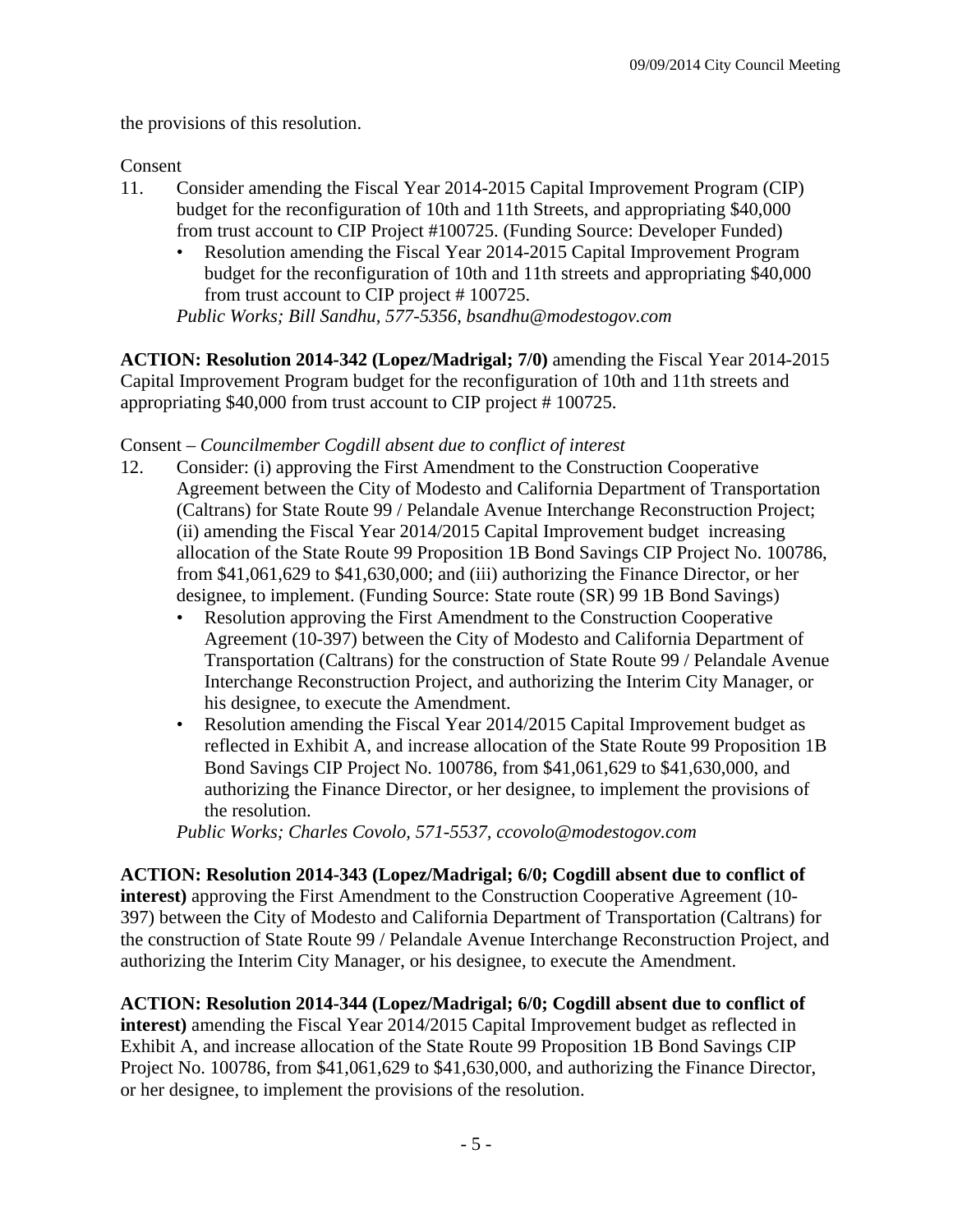Consent

13. Consider approving the City of Modesto Standard Specifications, 2014 Edition. (Funding Source: Not Applicable)

• Resolution approving the City of Modesto Standard Specifications, 2014 Edition. *Public Works; Balhar Sandhu, 577-5356, bsandhu@modestogov.com* 

**ACTION: Resolution 2014-345 (Lopez/Madrigal; 7/0)** approving the City of Modesto Standard Specifications, 2014 Edition.

# **Consent**

- 14. Consider accepting the work by Koch & Koch, Inc. of Penn Valley, California, for the Jennings Wastewater Treatment Plant Improvements project as complete and authorizing payment of amounts totaling \$890,350. (The total project cost is \$1,067,925, which included construction contingency, engineering design, and construction administration.) (Funding Source: Wastewater Fund)
	- Resolution accepting the work by Koch & Koch, Inc., for the Jennings Wastewater Treatment Plant Improvements Project as complete, authorizing the City Clerk to file a Notice of Completion with the Stanislaus County Recorder upon receipt of approved Warranty Bond, to release securities upon expiration of statutory periods, and authorizing payment of amounts totaling \$890,350.

*Utilities Department; Rob Christensen, 577-5423, rchristensen@modestogov.com* 

**ACTION: Resolution 2014-346 (Lopez/Madrigal; 7/0)** accepting the work by Koch & Koch, Inc., for the Jennings Wastewater Treatment Plant Improvements Project as complete, authorizing the City Clerk to file a Notice of Completion with the Stanislaus County Recorder upon receipt of approved Warranty Bond, to release securities upon expiration of statutory periods, and authorizing payment of amounts totaling \$890,350.

# Consent – *Mayor Marsh absent due to conflict of interest*

- 15. Consider declaring the City-owned real property located at the southwest corner of Hillglen and Millbrook Avenues (APN: 085-028-091), containing 0.16 acres, as surplus land, and authorizing the City's property agent to proceed with the sale of this property. (Funding Source: Wastewater Fund)
	- Resolution declaring the City-owned real property located at the southwest corner of Hillglen and Millbrook Avenues (APN: 085-028-091), containing 0.16 acres, as surplus land, reserving the northerly 32 feet for future right-of-way of Hillglen Avenue, and authorizing the City's Property Agent to proceed with the sale of this property.

*Utilities Department; Jon Yuriar, 577-5399, jyuriar@modestogov.com* 

# **ACTION: Resolution 2014-347 (Lopez/Madrigal; 6/0; Mayor Marsh absent due to**

**conflict of interest)** declaring the City-owned real property located at the southwest corner of Hillglen and Millbrook Avenues (APN: 085-028-091), containing 0.16 acres, as surplus land, reserving the northerly 32 feet for future right-of-way of Hillglen Avenue, and authorizing the City's Property Agent to proceed with the sale of this property.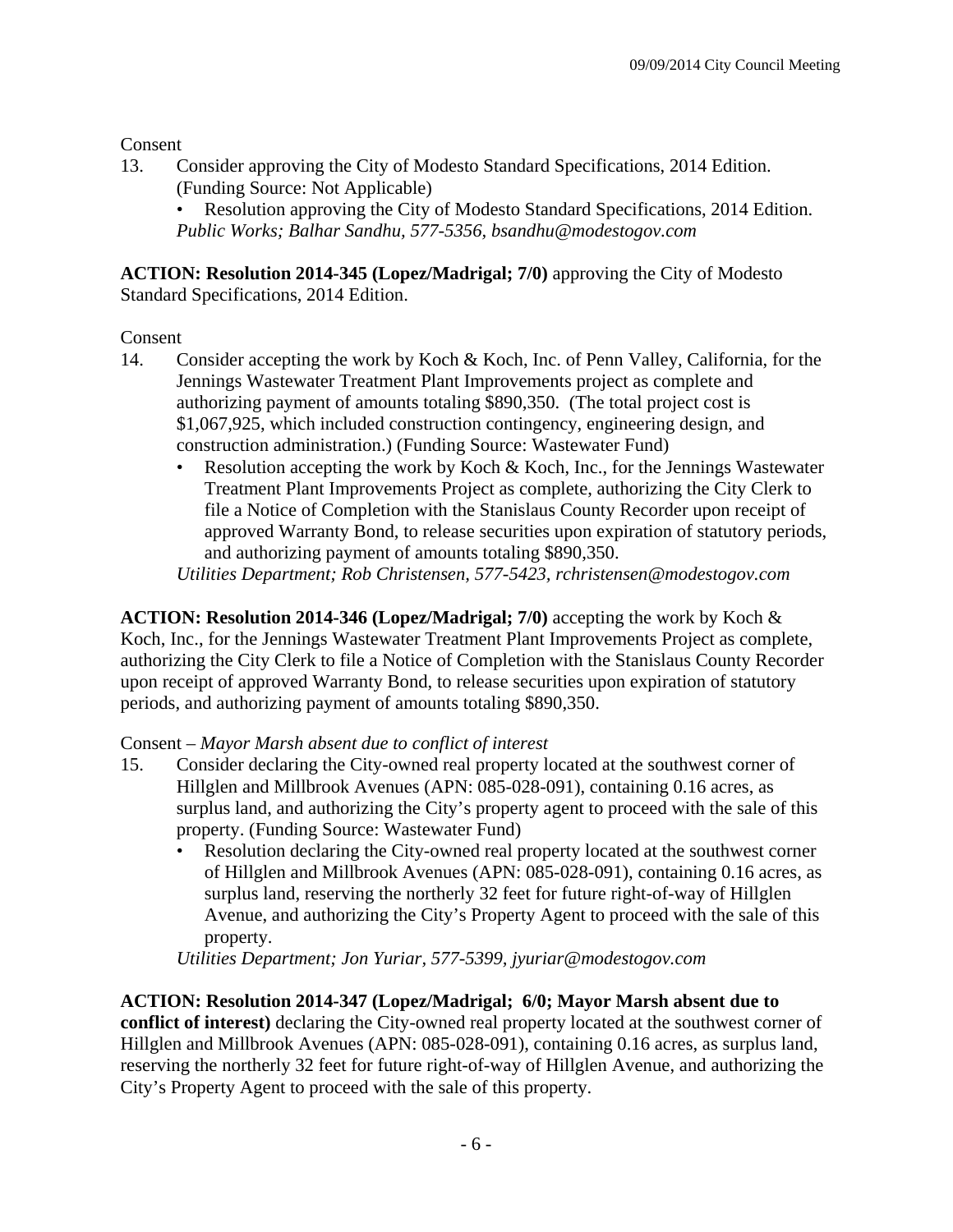## Consent – *Councilmember Cogdill absent due to conflict of interest*

- 16. Consider accepting the work by DSS Company dba Knife River Construction of Stockton, California, for the Sylvan and Litt Improvement Project as complete and authorizing payment of amounts totaling \$5,012,578. The total project cost is \$6,580,894, which included construction contingency, engineering design, land acquisition, utility relocation, and construction administration. (Funding Source: Village One #2 CFD Tax, Sewer Fund-CIP, Water Fund-CIP)
	- Resolution accepting the work by Knife River Construction for the Sylvan and Litt Improvement Project as complete, authorizing the City Clerk to file a Notice of Completion with the Stanislaus County Recorder upon receipt of approved Warranty Bond, to release securities upon expiration of statutory periods, and authorizing payment of amounts totaling \$5,012,578.

*Utilities Department; Rob Christensen, 577-5423, rchristensen@modestogov.com* 

## **ACTION: Resolution 2014-348 (Lopez/Madrigal; 6/0; Cogdill absent due to conflict of**

**interest)** accepting the work by Knife River Construction for the Sylvan and Litt Improvement Project as complete, authorizing the City Clerk to file a Notice of Completion with the Stanislaus County Recorder upon receipt of approved Warranty Bond, to release securities upon expiration of statutory periods, and authorizing payment of amounts totaling \$5,012,578.

### Consent

- 17. Consider approving a cooperating agency Memorandum of Understanding with the US Bureau of Reclamation for the North Valley Regional Recycled Water Program (NVRRWP), and authorizing the City Manager, or his designee, to execute this MOU and all documents related to the NVRRWP Phase 3 Feasibility Study on behalf of the City. (Funding Source: Wastewater Fund)
	- Resolution approving a cooperating agency Memorandum of Understanding with the US Bureau of Reclamation for the North Valley Regional Recycled Water Program, and authorizing the City Manager, or his designee, to execute this MOU and all documents related to the NVRRWP Phase 3 Study on behalf of the City. *Utilities; William Wong, 571-5801, wwong@modestogov.com*

**ACTION: Resolution 2014-349 (Lopez/Madrigal; 7/0)** approving a cooperating agency Memorandum of Understanding with the US Bureau of Reclamation for the North Valley Regional Recycled Water Program, and authorizing the City Manager, or his designee, to execute this MOU and all documents related to the NVRRWP Phase 3 Study on behalf of the City.

# **COUNCIL COMMENTS & REPORTS**

Councilmember Kenoyer thanked staff for their assistance with her requests for information.

Councilmember Madrigal announced La Fiesta Empieza on Monday, September 15, 2014 and gave an update on the Cactus Festival last weekend.

### **CITY MANAGER COMMENTS & REPORTS**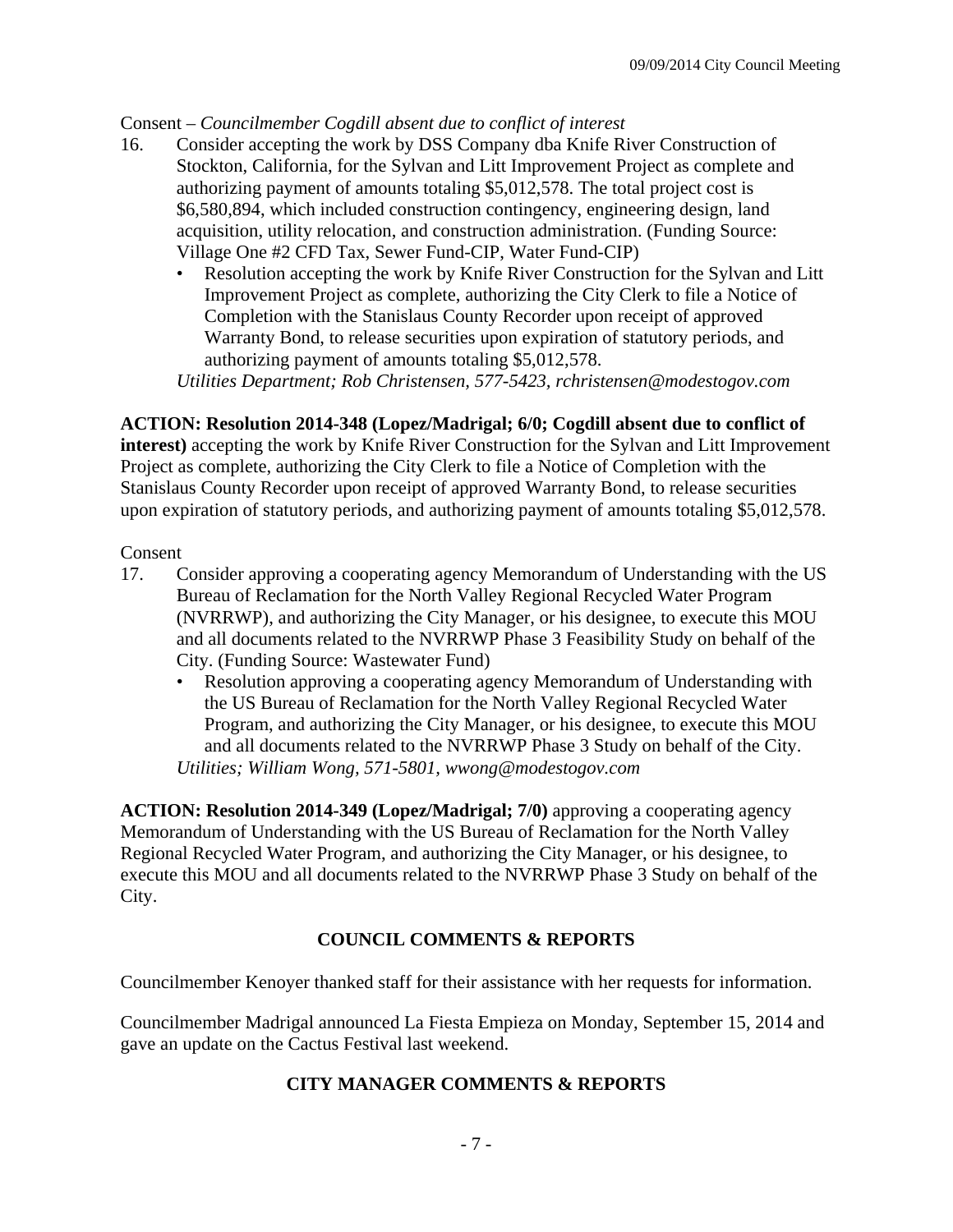None.

# **HEARINGS**

### *Published in the Modesto Bee on August 29, 2014*

- 18. Hearing to consider approving the expenditure plan for the Fiscal Year 2014-2015 State Supplemental Law Enforcement Services Fund (SLESF) allocation of at least \$100,000 for police overtime, training, technology, and equipment. (Funding Source: 1340 - Operation Block Grants)
	- Resolution accepting the Supplemental Law Enforcement Grant, in the amount of at least \$100,000, from the State Supplemental Law Enforcement Services Fund for police overtime, training, technology, and equipment; and authorizing the City Manager, or his designee, to execute the necessary program documents.
	- Resolution amending the Fiscal Year 2014/2015 Multi-Year Budget to appropriate revenues and expenditures of at least \$100,000 for the City of Modesto's allocation from the State Supplemental Law Enforcement Services Fund; and authorizing the Finance Director of Finance, or her designee, to implement the provisions of this resolution.

*Police; Galen Carroll, 572-9501, carrollg@modestopd.com* 

**ACTION: Resolution 2014-350 (Kenoyer/Gunderson; 7/0)** accepting the Supplemental Law Enforcement Grant, in the amount of at least \$100,000, from the State Supplemental Law Enforcement Services Fund for police overtime, training, technology, and equipment; and authorizing the City Manager, or his designee, to execute the necessary program documents.

**ACTION: Resolution 2014-351 (Kenoyer/Gunderson; 7/0)** amending the Fiscal Year 2014/2015 Multi-Year Budget to appropriate revenues and expenditures of at least \$100,000 for the City of Modesto's allocation from the State Supplemental Law Enforcement Services Fund; and authorizing the Finance Director of Finance, or her designee, to implement the provisions of this resolution.

# **NEW BUSINESS**

- 19. Consider authorizing the award of bid for the purchase of rock, sand and gravel for the Utilities Department, Wastewater Division and Water Division, to West Coast Sand & Gravel, Modesto, CA, for a one-year agreement with four (4) one-year extension options at the sole discretion of the City, for an estimated annual cost of \$387,414, and over five (5) years of \$1,937,070. (Funding Source: Wastewater Fund and Water Fund)
	- Resolution authorizing the award of bid for the purchase of rock, sand and gravel for the Utilities Department, Wastewater Division and Water Division, to West Coast Sand & Gravel, Modesto, CA, for a one-year agreement with four (4) oneyear extension options at the sole discretion of the City, and authorizing the Purchasing Manager or his designee to issue a purchase agreement for an estimated annual cost of \$387,414, and over five (5) years of \$1,937,070.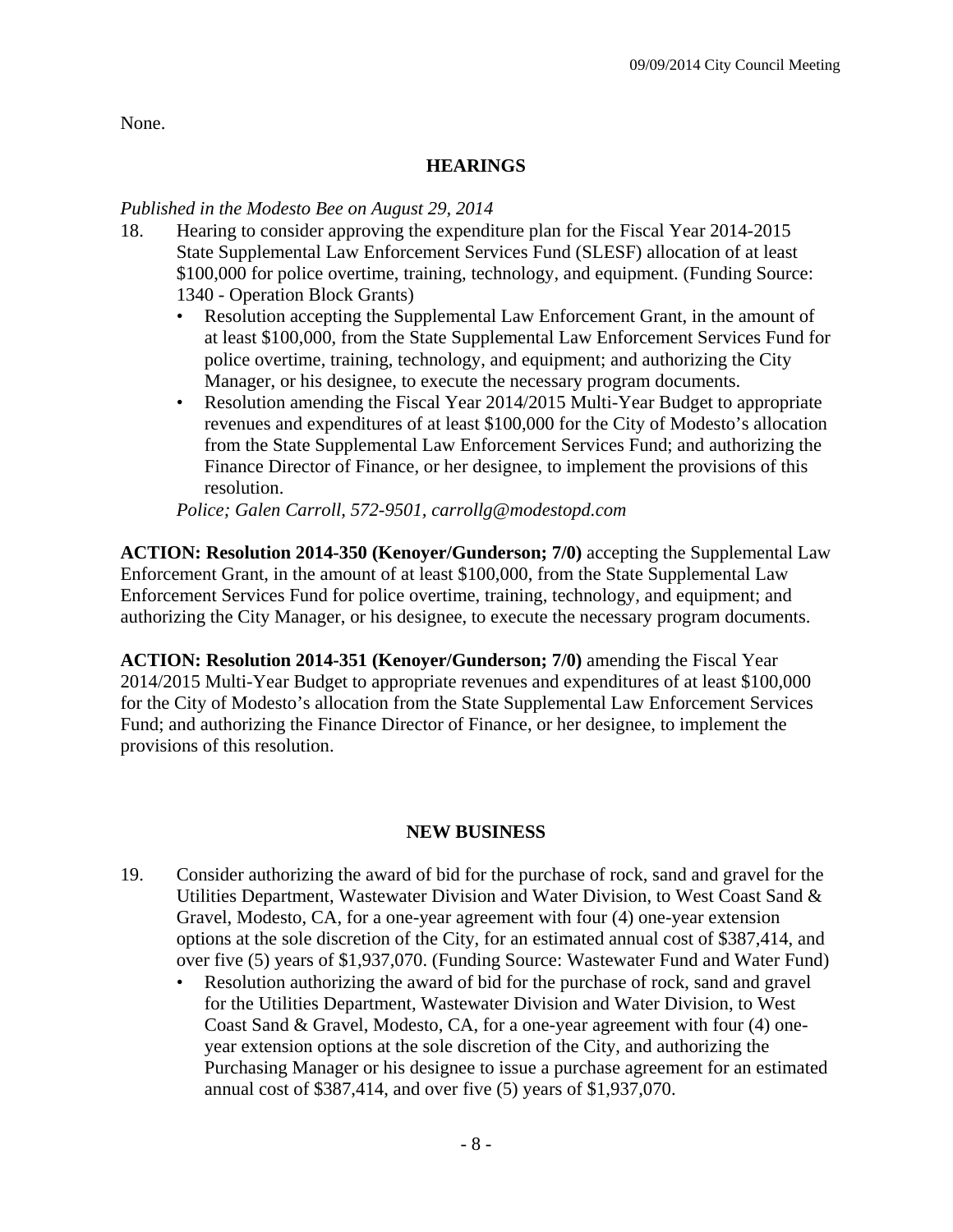*Finance; Ken Masasso, 577-5420, kmasasso@modestogov.com* 

**ACTION: Resolution 2014-352 (Lopez/Madrigal; 7/0)** authorizing the award of bid for the purchase of rock, sand and gravel for the Utilities Department, Wastewater Division and Water Division, to West Coast Sand & Gravel, Modesto, CA, for a one-year agreement with four (4) one-year extension options at the sole discretion of the City, and authorizing the Purchasing Manager or his designee to issue a purchase agreement for an estimated annual cost of \$387,414, and over five (5) years of \$1,937,070.

# **MATTERS TOO LATE FOR THE AGENDA**

None.

# **ADJOURNMENT**

This meeting adjourned at 7:00 p.m.

# **CLOSED SESSION**

*All Closed Session Matters Heard Prior to Meeting*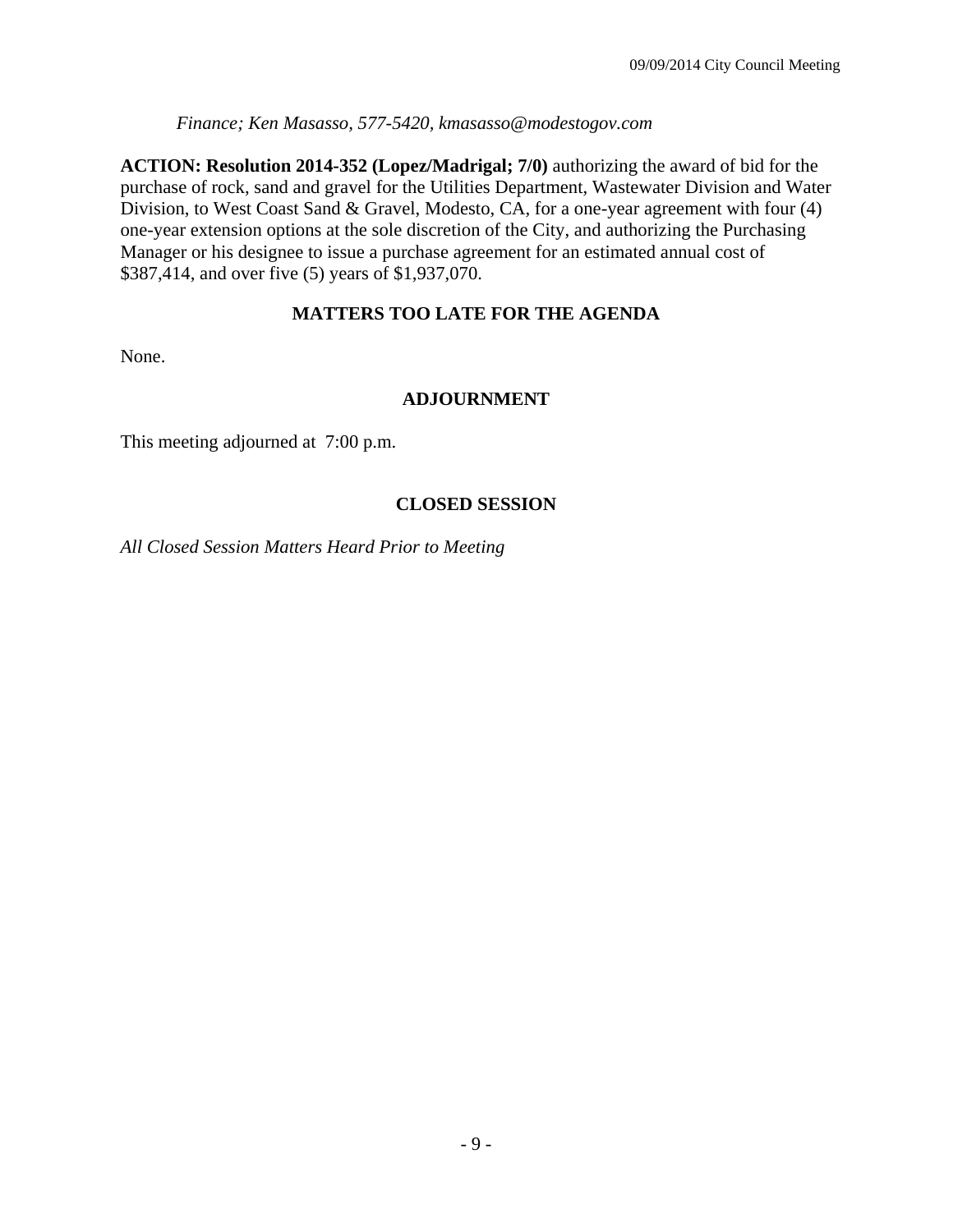# **CONFERENCE WITH LABOR NEGOTIATOR:**

#### **(Pursuant to Section 54957.6 of the Government Code) – MCEA**

| Negotiator:                | Joe Lopez                                   |
|----------------------------|---------------------------------------------|
| <b>Agency Negotiators:</b> | Law Offices of Renne Sloan Holtzman & Sakai |

Employee Organization: Modesto City Employees Association

# **CONFERENCE WITH LABOR NEGOTIATOR:**

| (Pursuant to Section 54957.6 of the Government Code) – MCMA |                                               |  |
|-------------------------------------------------------------|-----------------------------------------------|--|
| Negotiator:                                                 | Joe Lopez                                     |  |
| <b>Agency Negotiators:</b>                                  | Law Offices of Renne Sloan Holtzman & Sakai   |  |
| <b>Employee Organization:</b>                               | Modesto Confidential & Management Association |  |

# **CONFERENCE WITH LABOR NEGOTIATOR: (Pursuant to Section 54957.6 of the Government Code) – MPOA**

| Negotiator:                | Joe Lopez                                   |
|----------------------------|---------------------------------------------|
| <b>Agency Negotiators:</b> | Law Offices of Renne Sloan Holtzman & Sakai |
|                            |                                             |

| <b>Employee Organization:</b> | Modesto Police Officers' Association |
|-------------------------------|--------------------------------------|
|-------------------------------|--------------------------------------|

### **CONFERENCE WITH LABOR NEGOTIATOR:**

| (Pursuant to Section 54957.6 of the Government Code) – MPNSA |                                             |  |
|--------------------------------------------------------------|---------------------------------------------|--|
| Negotiator:                                                  | Joe Lopez                                   |  |
| <b>Agency Negotiators:</b>                                   | Law Offices of Renne Sloan Holtzman & Sakai |  |

# Employee Organization: Modesto Police Non Sworn Association

### **CONFERENCE WITH LABOR NEGOTIATOR:**

| (Pursuant to Section 54957.6 of the Government Code) – MPMA |                                              |  |
|-------------------------------------------------------------|----------------------------------------------|--|
| Negotiator:                                                 | Joe Lopez                                    |  |
| <b>Agency Negotiators:</b>                                  | Law Offices of Renne Sloan Holtzman & Sakai  |  |
| <b>Employee Organization:</b>                               | <b>Modesto Police Management Association</b> |  |

### **CONFERENCE WITH LABOR NEGOTIATOR:**

| (Pursuant to Section 54957.6 of the Government Code) - MCFFA |                                             |  |
|--------------------------------------------------------------|---------------------------------------------|--|
| Negotiator:                                                  | Joe Lopez                                   |  |
| <b>Agency Negotiators:</b>                                   | Law Offices of Renne Sloan Holtzman & Sakai |  |

| <b>Employee Organization:</b> | <b>Modesto City Firefighters Association</b> |
|-------------------------------|----------------------------------------------|
|-------------------------------|----------------------------------------------|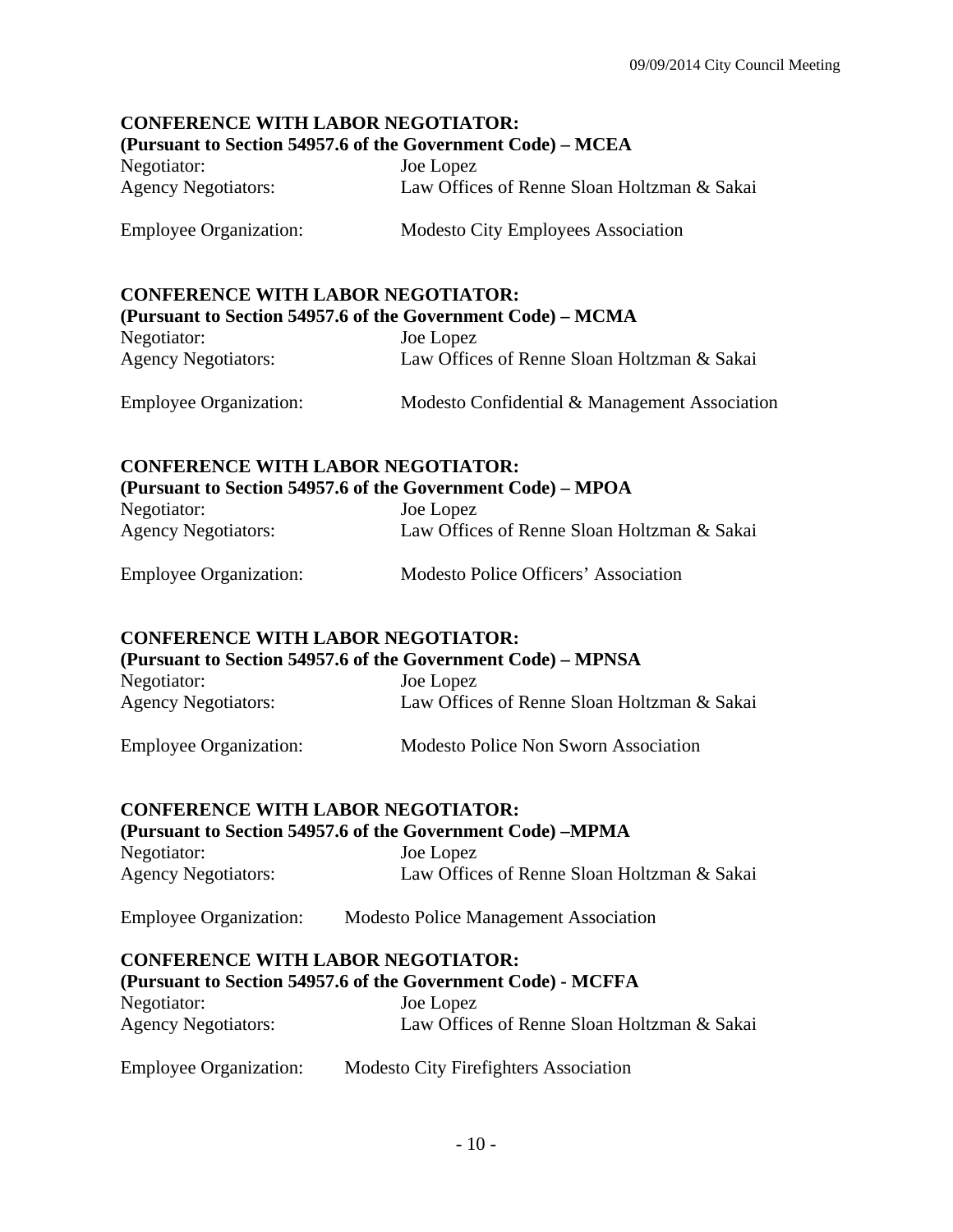# **CONFERENCE WITH LABOR NEGOTIATOR:**

**(Pursuant to Section 54957.6 of the Government Code) – Unrepresented** 

| Negotiator:                | Joe Lopez                            |
|----------------------------|--------------------------------------|
| <b>Agency Negotiators:</b> | Jim Holgersson, Interim City Manager |

Employee Organization: Unrepresented Management and Confidential Employees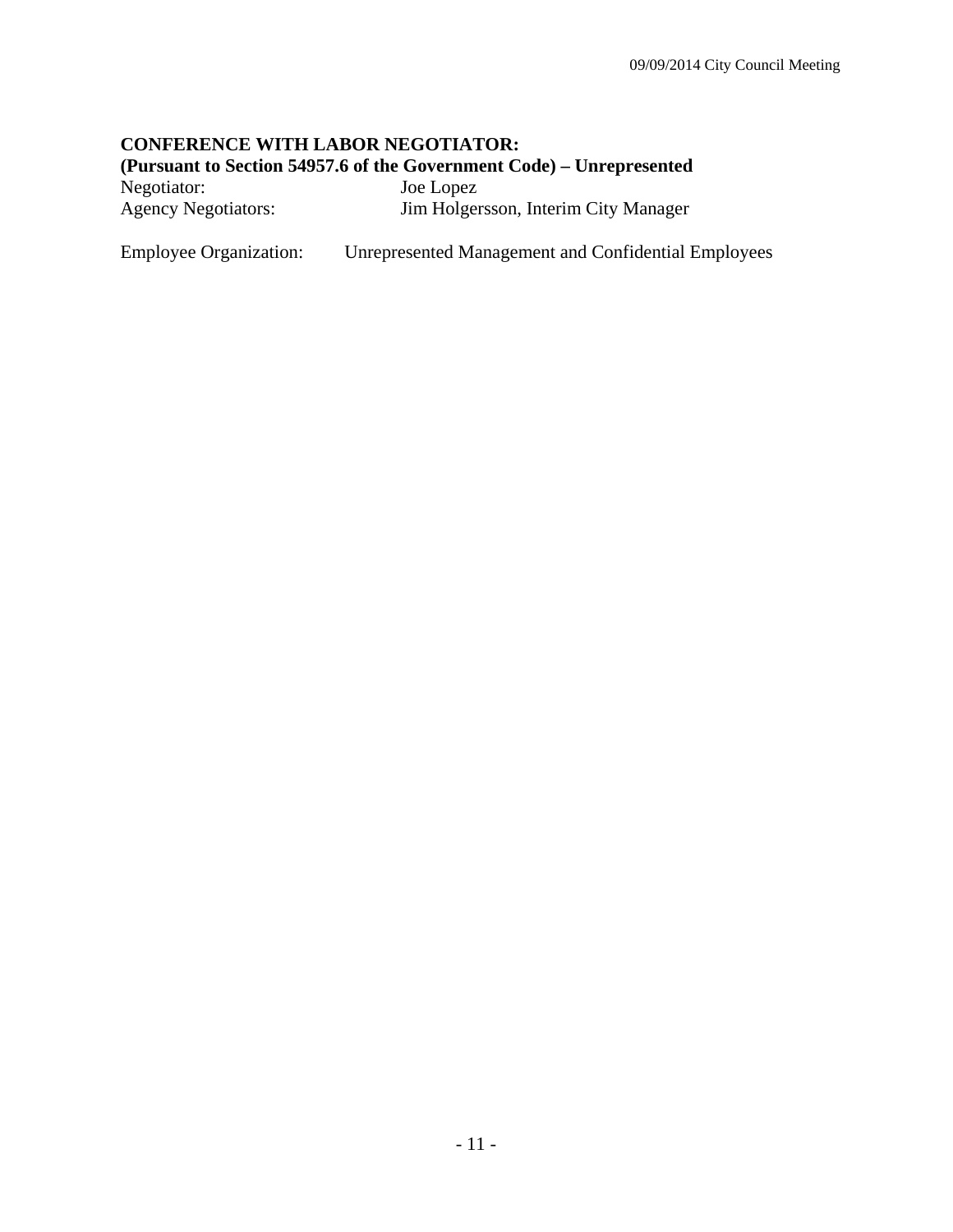# **MINUTES**

# City of Modesto  **CITY COUNCIL MEETING Chambers, Basement Level Tenth Street Place, 1010 10th Street Modesto, California Tuesday September 09, 2014, at 5:30 p.m.**

Roll Call – Present: Councilmembers Cogdill, Gunderson, Kenoyer, Lopez, Madrigal, Zoslocki, Mayor Marsh Absent: None

Pledge of Allegiance to the Flag

Invocation: Michael Douglass, Advancing Vibrant Communities

City Clerk's Announcements: Item 7 - Removed from Consent

Declaration of Conflicts of Interest: : Cogdill - Items 12 and 16 Mayor Marsh - Item 15

Reports from Closed Session: Assistant City Attorney Sanchez reported on Closed Session matters

### **ACKNOWLEDGEMENTS AND PRESENTATIONS**

1. Presentation of Certificate of Recognition to Omar Perez in honor of his assistance to the Modesto Fire Department during a fire on July 29, 2014 on Bleu Chapelle Court. (Funding Source: Not Applicable)  *City Council; Kathy Espinoza, 571-559, kespinoza@modestogov.com* 

**ACTION:** Mayor Marsh presented a Certificate of Recognition to Omar Perez in honor of his assistance to the Modesto Fire Department during a fire on July 29, 2014 on Bleu Chapelle Court.

2. Presentation regarding the 2014 Stanislaus Heart and Stroke Walk. (Funding Source: Not Applicable)  *City Council; Kathy Espinoza, 571-5597, kespinoza@modestogov.com* 

**ACTION:** Presentation regarding the 2014 Stanislaus Heart and Stroke Walk on Saturday, September 27, 2014.

3. Presentation by Tuolumne River Trust offering community support of local river parks. (Funding Source: Not Applicable)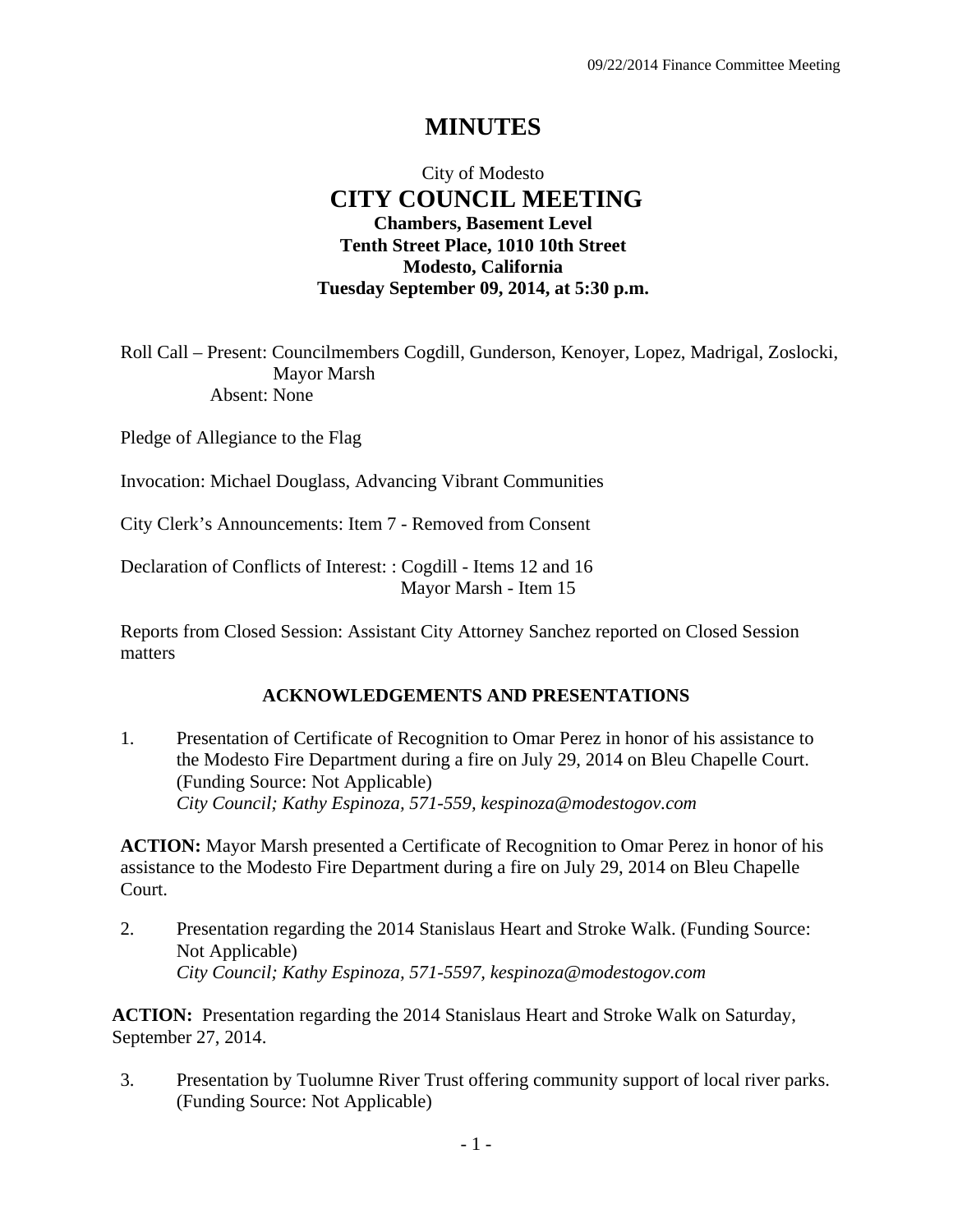*City Council; Kathy Espinoza, 571-5597, kespinoza@modestogov.com* 

**ACTION:** Presentation by Tuolumne River Regional Trust offering community support of local river parks.

4. Presentation of Certificate of Recognition to Bevy Bird for writing and directing a play to benefit the Wesson Ranch Playground. (Funding Source: Not Applicable)  *Parks, Recreation & Neighborhoods; Andy Johnson, 571-5582, ajohnson@modestogov.com* 

**ACTION:** Mayor Marsh presented a Certificate of Recognition to Bevy Bird for writing and directing a play to benefit the Wesson Ranch Playground.

5. Presentation of the City of Modesto's Annual Business Recycling Awards. (Funding Source: Not Applicable)  *Parks, Recreation & Neighborhoods; Vicki Rice, 577-5495, vrice@modestogov.com* 

**ACTION:** Presentation by Vicki Rice of the City of Modesto's Annual Business Recycling Awards were made: Boyett Petroleum, Center for Human Services, Community Business College, Community Hospice-Hope Chest Thrift Stores, DoubleTree by Hilton Modesto, Modesto Junk Company, United Cerebral Palsy of Stanislaus County, Boyd Corporation, Archway Commons, Crytstal Creamery, Once Upon a Child, FTG Incorporated, and the Almond Board of California.

# **PUBLIC COMMENT PERIOD**

- Debra Harper spoke regarding respect in community and bus transportation in Modesto.
- Susan Mendieta Beasley announced the Family Architecture Event 2014 on September 13, 2014 and International Heritage Festival on October 4, 2014.
- Carmen Sabatino spoke regarding his Public Records Act request on the Super Kart event in Modesto.
- Dave Geer gave an update on Common Core.
- Carlos Nava spoke regarding pollution prevention; he was referred to Acting Public Works Director Bill Sandhu regarding signs.

**CONSENT ITEMS – ROLL CALL VOTE REQUIRED ACTION CONSENT ITEMS: 6; 8-11; 13-14; 17: (Lopez/Madrigal;unan.) ACTION CONSENT ITEMS 12; 16: (Lopez/Madrigal; unan.; Cogdill absent due to conflict of interest) ACTION CONSENT ITEM 15: (Lopez/Madrigal;unan.; Mayor Marsh absent due to conflict of interest)**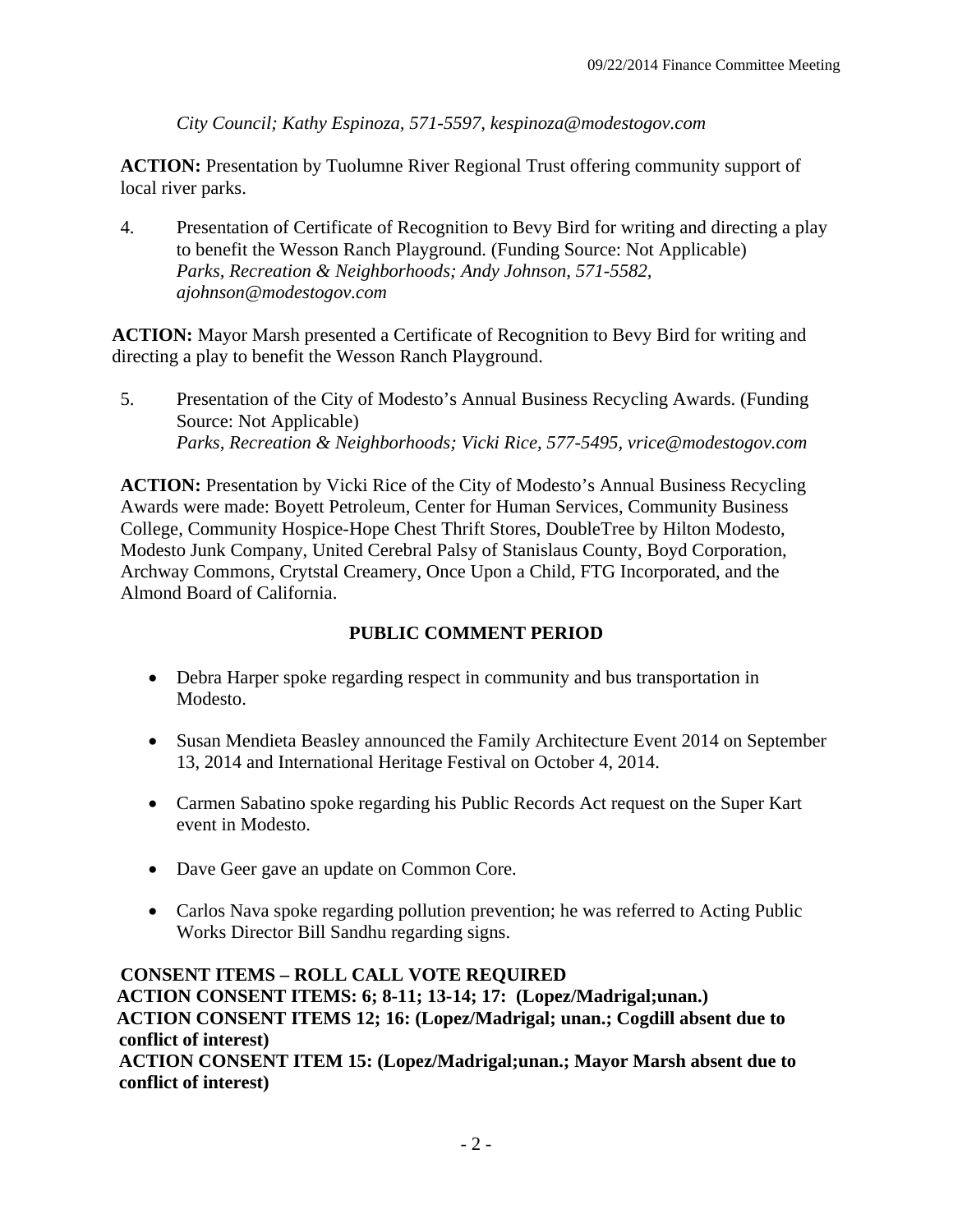# **CONSENT ITEMS**

An item may be removed from consent and discussed at the request of an audience member or Councilmember.

Consent

- 6. Consider approving the Minutes from the September 2, 2014 City Council meeting. (Funding Source: Not Applicable)
	- Motion approving the Minutes from the September 2, 2014 City Council meeting. *City Clerk; Stephanie Lopez, 577-5397, slopez@modestogov.com*

**ACTION: Motion (Lopez/Madrigal; 7/0)** approving the Minutes from the September 2, 2014 City Council meeting.

# *Removed from Consent*

- 7. Consider final adoption of **Ordinance No. 3607-C.S.** amending Section 8-3.102 of Article 1 of Chapter 3 of Title 8 of the Modesto Municipal Code relating to City Contracts, to extend the Contracting Authority of the City Manager for Public Works projects consisting of the design, purchase, and installation of street lights and associated appurtenances throughout the City for an amount not-to-exceed \$4,000,000 (Funding Source: Not Applicable)
	- Motion approving final adoption of **Ordinance No. 3607-C.S.** amending Section 8- 3.102 of Article 1 of Chapter 3 of Title 8 of the Modesto Municipal Code relating to City Contracts, to extend the Contracting Authority of the City Manager for Public Works projects consisting of the design, purchase, and installation of street lights and associated appurtenances throughout the City for an amount not-toexceed \$4,000,000.

*City Clerk; Stephanie Lopez, 577-5396, slopez@modestogov.com* 

**ACTION: Motion (Cogdill/Gunderson; 7/0)** approving final adoption of **Ordinance No. 3607-C.S.** amending Section 8-3.102 of Article 1 of Chapter 3 of Title 8 of the Modesto Municipal Code relating to City Contracts, to extend the Contracting Authority of the City Manager for Public Works projects consisting of the design, purchase, and installation of street lights and associated appurtenances throughout the City for an amount not-to-exceed \$4,000,000.

# Consent

- 8. Consider approving adoption of the City of Modesto's Equal Opportunity Plan for Fiscal Years 2013/2014 through 2018/2019. (Funding Source: Not applicable)
	- A resolution adopting the City of Modesto's Five-Year Equal Opportunity Plan for Fiscal Years 2013/2014 through 2018/2019.

*Administrative Services Department; Joe Lopez, 571-5126, joelopez@modestogov.com* 

**ACTION: Resolution 2014-338 (Lopez/Madrigal; 7/0)** adopting the City of Modesto's Five-Year Equal Opportunity Plan for Fiscal Years 2013/2014 through 2018/2019.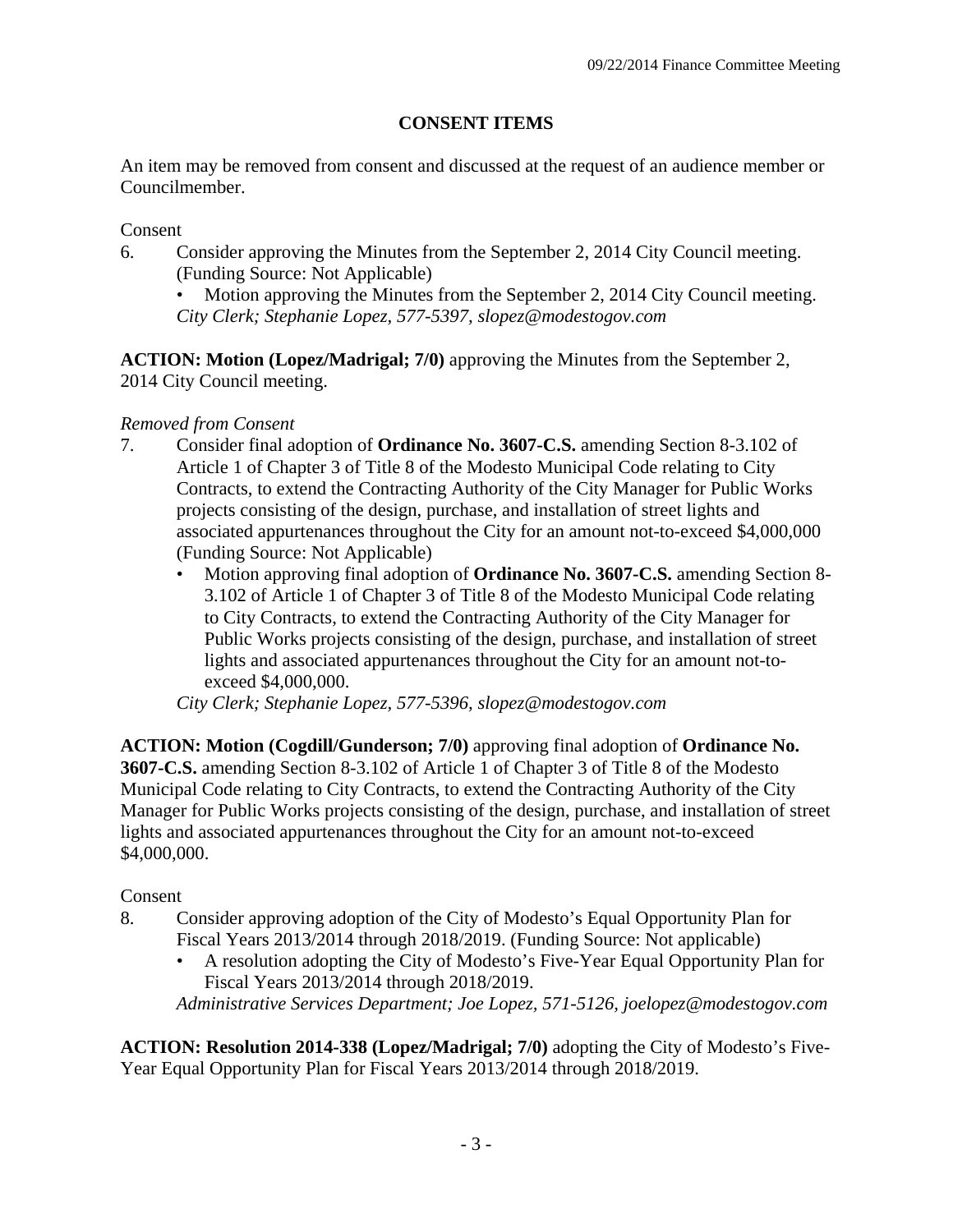Consent

- 9. Consider approving Amendment No. 1 to an Agreement with Disability Access Consultant, Inc. to assist in updating the 1992 Self Evaluation and Transition Plan (in an amount not to exceed \$96,823) and authorizing the City Manager, or his designee to execute the Agreement (Funding Source: The funding will come from Non-General Funds )
	- Resolution approving Amendment No. 1 to an agreement for services between the City of Modesto and Disability Access Consultant, Inc. to assist the City in updating the 1992 Self Evaluation and Transition Plan (in an amount not to exceed \$96,823) and authorizing the City Manager, or his designee, to execute the Agreement.

*Community & Economic Development; Patrick Kelly, 577-5268, pkelly@modestogov.com* 

**ACTION: Resolution 2014-339 (Lopez/Madrigal; 7/0)** approving Amendment No. 1 to an agreement for services between the City of Modesto and Disability Access Consultant, Inc. to assist the City in updating the 1992 Self Evaluation and Transition Plan (in an amount not to exceed \$96,823) and authorizing the City Manager, or his designee, to execute the Agreement.

## Consent

- 10. Consider: (i) accepting the AB 109 funds from the State of California, Board of State and Community Corrections, for a minimum of \$420,655.78 for police overtime, specialized training, equipment, and technology; (ii) amending the Multi-Year 2014- 2015 Operating Budget to appropriate revenues and expenditures of at least \$420,655.78 for police overtime, specialized training, equipment, and technology. (Funding Source: Grants-Police)
	- Resolution accepting the AB 109 funds from the State of California, Board of State and Community Corrections (BSCC), for a minimum of \$420,655.78 for police overtime, specialized training, equipment, and technology; and authorizing the City Manager, or his designee, to execute the necessary program documents.
	- Resolution amending the Multi-Year 2014/2015 Operating Budget to appropriate revenues and expenditures of at least \$420,655.78 for the City of Modesto's AB 109 allocation from the State of California, Board of State and Community Corrections (BSCC); and authorizing the Director of Finance, or her designee, to implement the provisions of this resolution.

*Police; Galen Carroll, 572-9501, carrollg@modestopd.com* 

**ACTION: Resolution 2014-340 (Lopez/Madrigal; 7/0)** accepting the AB 109 funds from the State of California, Board of State and Community Corrections (BSCC), for a minimum of \$420,655.78 for police overtime, specialized training, equipment, and technology; and authorizing the City Manager, or his designee, to execute the necessary program documents.

**ACTION: Resolution 2014-341 (Lopez/Madrigal; 7/0)** amending the Multi-Year 2014/2015 Operating Budget to appropriate revenues and expenditures of at least \$420,655.78 for the City of Modesto's AB 109 allocation from the State of California, Board of State and Community Corrections (BSCC); and authorizing the Director of Finance, or her designee, to implement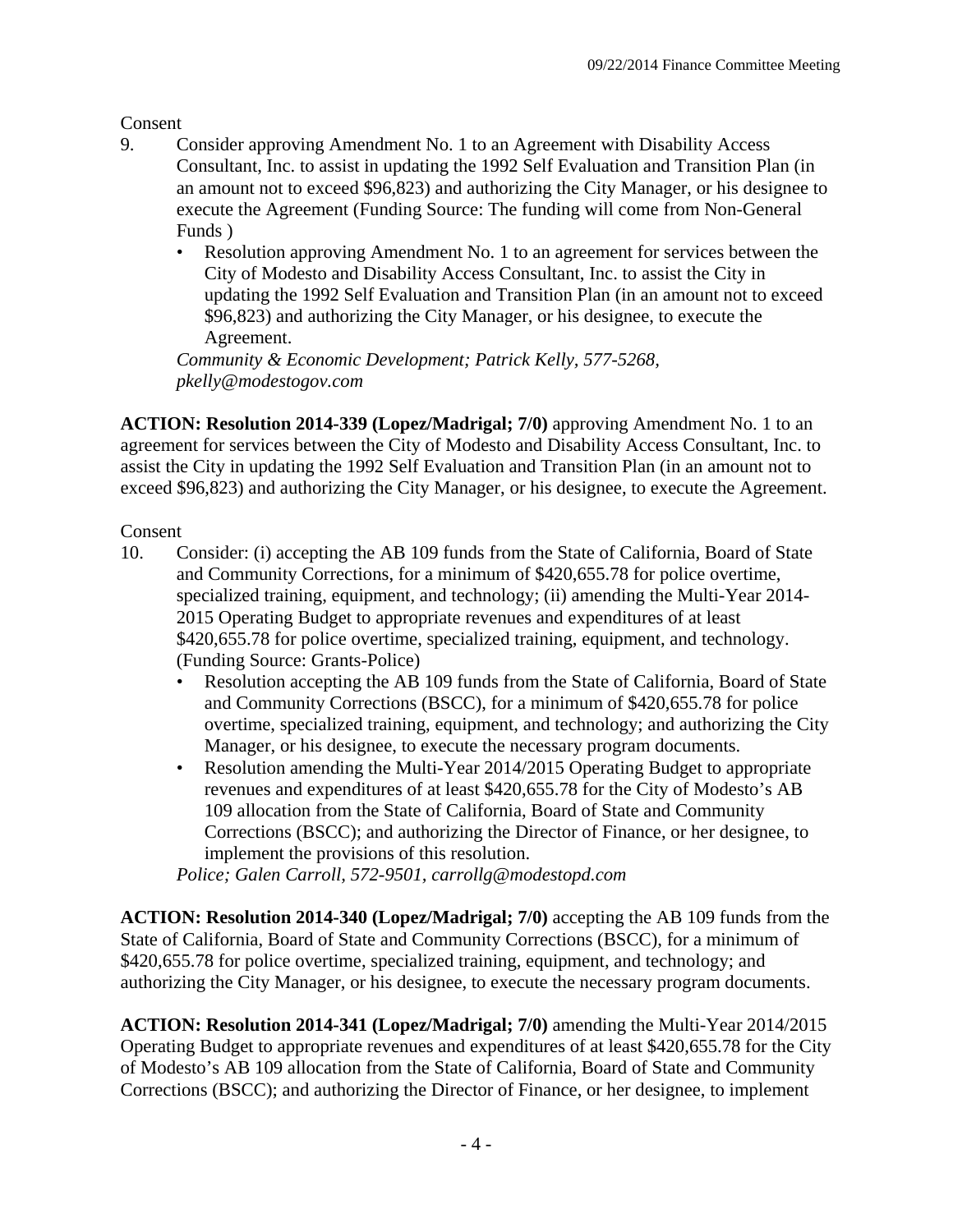the provisions of this resolution.

Consent

- 11. Consider amending the Fiscal Year 2014-2015 Capital Improvement Program (CIP) budget for the reconfiguration of 10th and 11th Streets, and appropriating \$40,000 from trust account to CIP Project #100725. (Funding Source: Developer Funded)
	- Resolution amending the Fiscal Year 2014-2015 Capital Improvement Program budget for the reconfiguration of 10th and 11th streets and appropriating \$40,000 from trust account to CIP project # 100725.

*Public Works; Bill Sandhu, 577-5356, bsandhu@modestogov.com* 

**ACTION: Resolution 2014-342 (Lopez/Madrigal; 7/0)** amending the Fiscal Year 2014-2015 Capital Improvement Program budget for the reconfiguration of 10th and 11th streets and appropriating \$40,000 from trust account to CIP project # 100725.

# Consent – *Councilmember Cogdill absent due to conflict of interest*

- 12. Consider: (i) approving the First Amendment to the Construction Cooperative Agreement between the City of Modesto and California Department of Transportation (Caltrans) for State Route 99 / Pelandale Avenue Interchange Reconstruction Project; (ii) amending the Fiscal Year 2014/2015 Capital Improvement budget increasing allocation of the State Route 99 Proposition 1B Bond Savings CIP Project No. 100786, from \$41,061,629 to \$41,630,000; and (iii) authorizing the Finance Director, or her designee, to implement. (Funding Source: State route (SR) 99 1B Bond Savings)
	- Resolution approving the First Amendment to the Construction Cooperative Agreement (10-397) between the City of Modesto and California Department of Transportation (Caltrans) for the construction of State Route 99 / Pelandale Avenue Interchange Reconstruction Project, and authorizing the Interim City Manager, or his designee, to execute the Amendment.
	- Resolution amending the Fiscal Year 2014/2015 Capital Improvement budget as reflected in Exhibit A, and increase allocation of the State Route 99 Proposition 1B Bond Savings CIP Project No. 100786, from \$41,061,629 to \$41,630,000, and authorizing the Finance Director, or her designee, to implement the provisions of the resolution.

*Public Works; Charles Covolo, 571-5537, ccovolo@modestogov.com* 

**ACTION: Resolution 2014-343 (Lopez/Madrigal; 6/0; Cogdill absent due to conflict of interest)** approving the First Amendment to the Construction Cooperative Agreement (10- 397) between the City of Modesto and California Department of Transportation (Caltrans) for the construction of State Route 99 / Pelandale Avenue Interchange Reconstruction Project, and authorizing the Interim City Manager, or his designee, to execute the Amendment.

**ACTION: Resolution 2014-344 (Lopez/Madrigal; 6/0; Cogdill absent due to conflict of interest)** amending the Fiscal Year 2014/2015 Capital Improvement budget as reflected in Exhibit A, and increase allocation of the State Route 99 Proposition 1B Bond Savings CIP Project No. 100786, from \$41,061,629 to \$41,630,000, and authorizing the Finance Director, or her designee, to implement the provisions of the resolution.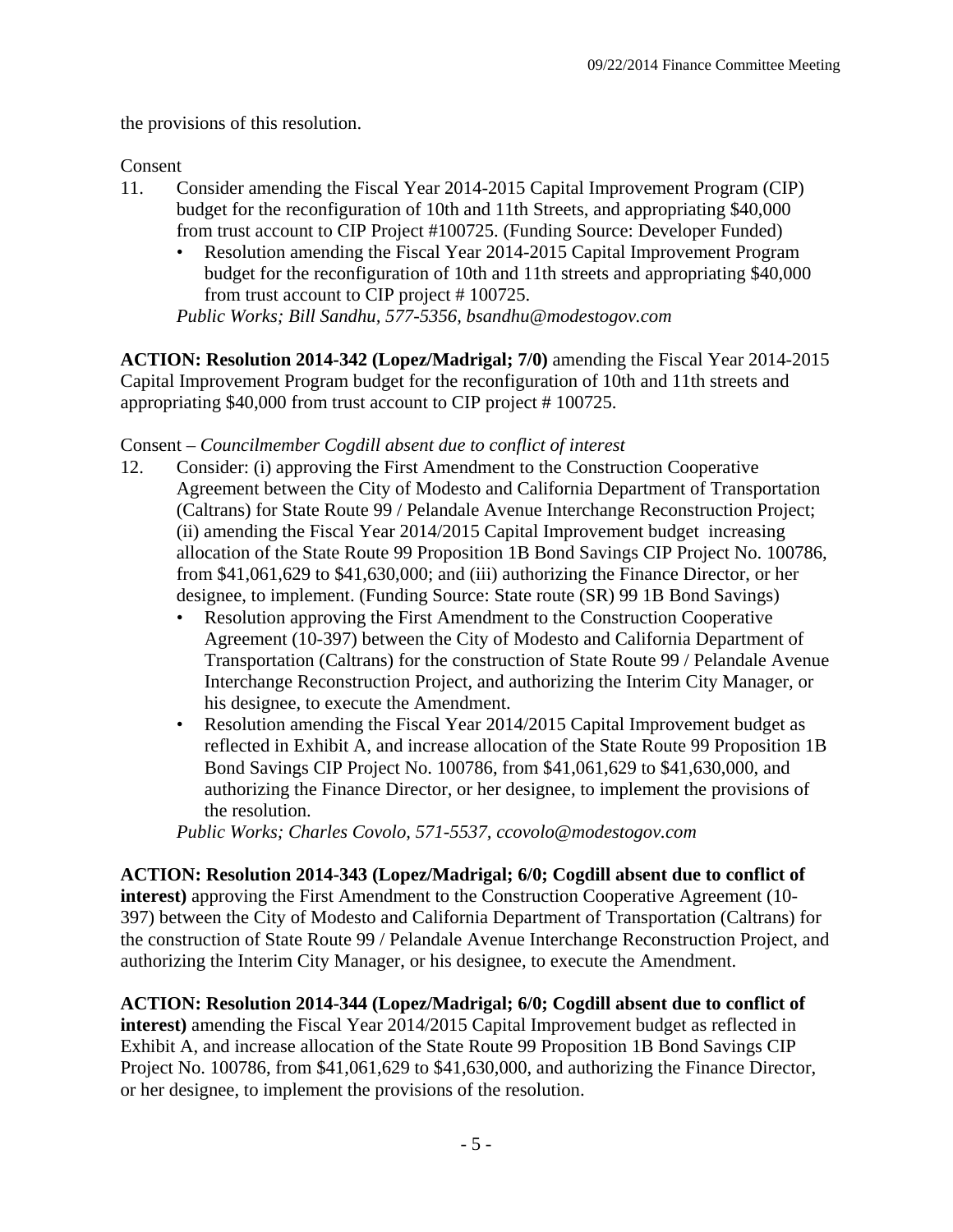Consent

13. Consider approving the City of Modesto Standard Specifications, 2014 Edition. (Funding Source: Not Applicable)

• Resolution approving the City of Modesto Standard Specifications, 2014 Edition. *Public Works; Balhar Sandhu, 577-5356, bsandhu@modestogov.com* 

**ACTION: Resolution 2014-345 (Lopez/Madrigal; 7/0)** approving the City of Modesto Standard Specifications, 2014 Edition.

# **Consent**

- 14. Consider accepting the work by Koch & Koch, Inc. of Penn Valley, California, for the Jennings Wastewater Treatment Plant Improvements project as complete and authorizing payment of amounts totaling \$890,350. (The total project cost is \$1,067,925, which included construction contingency, engineering design, and construction administration.) (Funding Source: Wastewater Fund)
	- Resolution accepting the work by Koch & Koch, Inc., for the Jennings Wastewater Treatment Plant Improvements Project as complete, authorizing the City Clerk to file a Notice of Completion with the Stanislaus County Recorder upon receipt of approved Warranty Bond, to release securities upon expiration of statutory periods, and authorizing payment of amounts totaling \$890,350.

*Utilities Department; Rob Christensen, 577-5423, rchristensen@modestogov.com* 

**ACTION: Resolution 2014-346 (Lopez/Madrigal; 7/0)** accepting the work by Koch & Koch, Inc., for the Jennings Wastewater Treatment Plant Improvements Project as complete, authorizing the City Clerk to file a Notice of Completion with the Stanislaus County Recorder upon receipt of approved Warranty Bond, to release securities upon expiration of statutory periods, and authorizing payment of amounts totaling \$890,350.

# Consent – *Mayor Marsh absent due to conflict of interest*

- 15. Consider declaring the City-owned real property located at the southwest corner of Hillglen and Millbrook Avenues (APN: 085-028-091), containing 0.16 acres, as surplus land, and authorizing the City's property agent to proceed with the sale of this property. (Funding Source: Wastewater Fund)
	- Resolution declaring the City-owned real property located at the southwest corner of Hillglen and Millbrook Avenues (APN: 085-028-091), containing 0.16 acres, as surplus land, reserving the northerly 32 feet for future right-of-way of Hillglen Avenue, and authorizing the City's Property Agent to proceed with the sale of this property.

*Utilities Department; Jon Yuriar, 577-5399, jyuriar@modestogov.com* 

# **ACTION: Resolution 2014-347 (Lopez/Madrigal; 6/0; Mayor Marsh absent due to**

**conflict of interest)** declaring the City-owned real property located at the southwest corner of Hillglen and Millbrook Avenues (APN: 085-028-091), containing 0.16 acres, as surplus land, reserving the northerly 32 feet for future right-of-way of Hillglen Avenue, and authorizing the City's Property Agent to proceed with the sale of this property.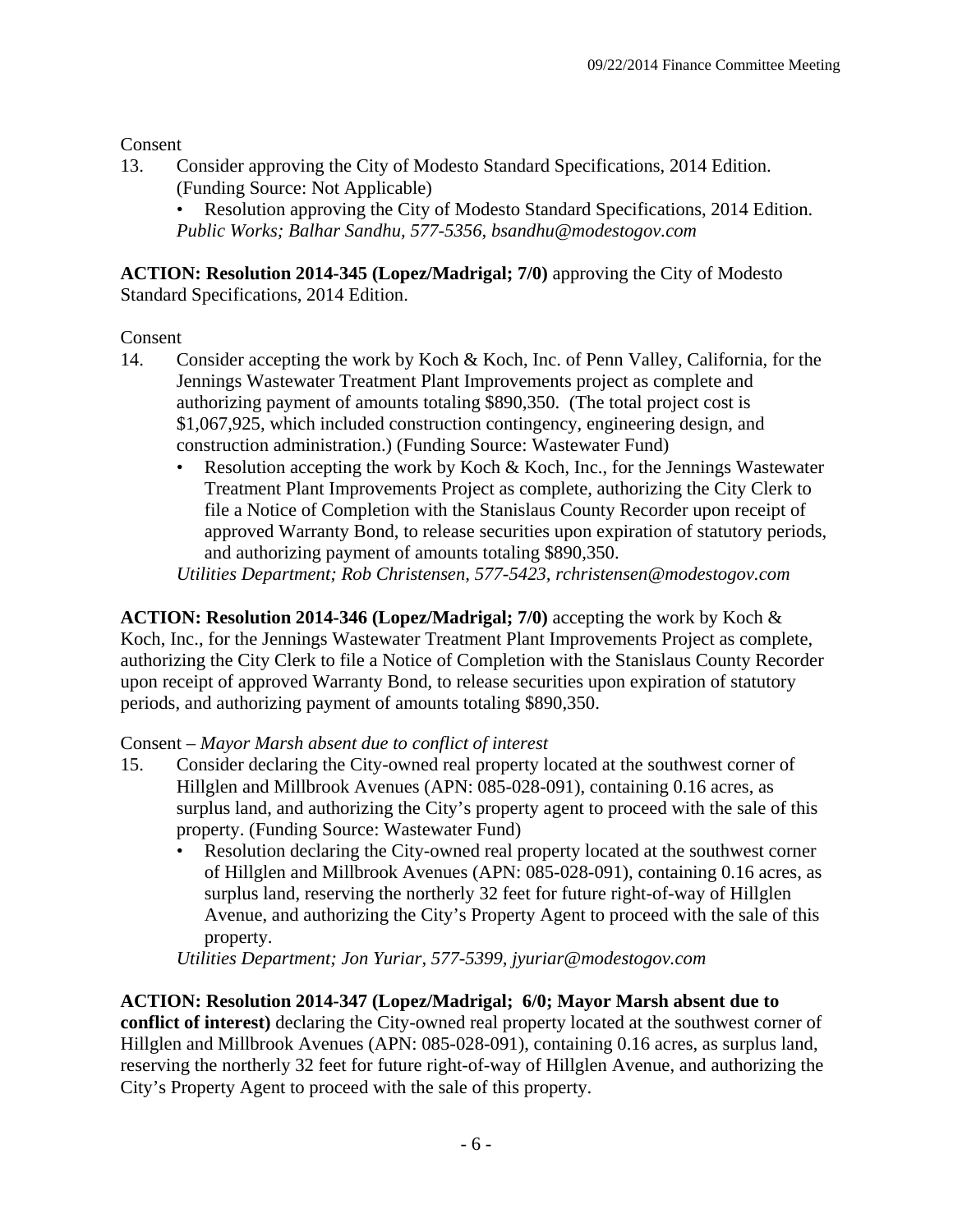### Consent – *Councilmember Cogdill absent due to conflict of interest*

- 16. Consider accepting the work by DSS Company dba Knife River Construction of Stockton, California, for the Sylvan and Litt Improvement Project as complete and authorizing payment of amounts totaling \$5,012,578. The total project cost is \$6,580,894, which included construction contingency, engineering design, land acquisition, utility relocation, and construction administration. (Funding Source: Village One #2 CFD Tax, Sewer Fund-CIP, Water Fund-CIP)
	- Resolution accepting the work by Knife River Construction for the Sylvan and Litt Improvement Project as complete, authorizing the City Clerk to file a Notice of Completion with the Stanislaus County Recorder upon receipt of approved Warranty Bond, to release securities upon expiration of statutory periods, and authorizing payment of amounts totaling \$5,012,578.

*Utilities Department; Rob Christensen, 577-5423, rchristensen@modestogov.com* 

### **ACTION: Resolution 2014-348 (Lopez/Madrigal; 6/0; Cogdill absent due to conflict of**

**interest)** accepting the work by Knife River Construction for the Sylvan and Litt Improvement Project as complete, authorizing the City Clerk to file a Notice of Completion with the Stanislaus County Recorder upon receipt of approved Warranty Bond, to release securities upon expiration of statutory periods, and authorizing payment of amounts totaling \$5,012,578.

#### Consent

- 17. Consider approving a cooperating agency Memorandum of Understanding with the US Bureau of Reclamation for the North Valley Regional Recycled Water Program (NVRRWP), and authorizing the City Manager, or his designee, to execute this MOU and all documents related to the NVRRWP Phase 3 Feasibility Study on behalf of the City. (Funding Source: Wastewater Fund)
	- Resolution approving a cooperating agency Memorandum of Understanding with the US Bureau of Reclamation for the North Valley Regional Recycled Water Program, and authorizing the City Manager, or his designee, to execute this MOU and all documents related to the NVRRWP Phase 3 Study on behalf of the City. *Utilities; William Wong, 571-5801, wwong@modestogov.com*

**ACTION: Resolution 2014-349 (Lopez/Madrigal; 7/0)** approving a cooperating agency Memorandum of Understanding with the US Bureau of Reclamation for the North Valley Regional Recycled Water Program, and authorizing the City Manager, or his designee, to execute this MOU and all documents related to the NVRRWP Phase 3 Study on behalf of the City.

### **COUNCIL COMMENTS & REPORTS**

Councilmember Kenoyer thanked staff for their assistance with her requests for information.

Councilmember Madrigal announced La Fiesta Empieza on Monday, September 15, 2014 and gave an update on the Cactus Festival last weekend.

### **CITY MANAGER COMMENTS & REPORTS**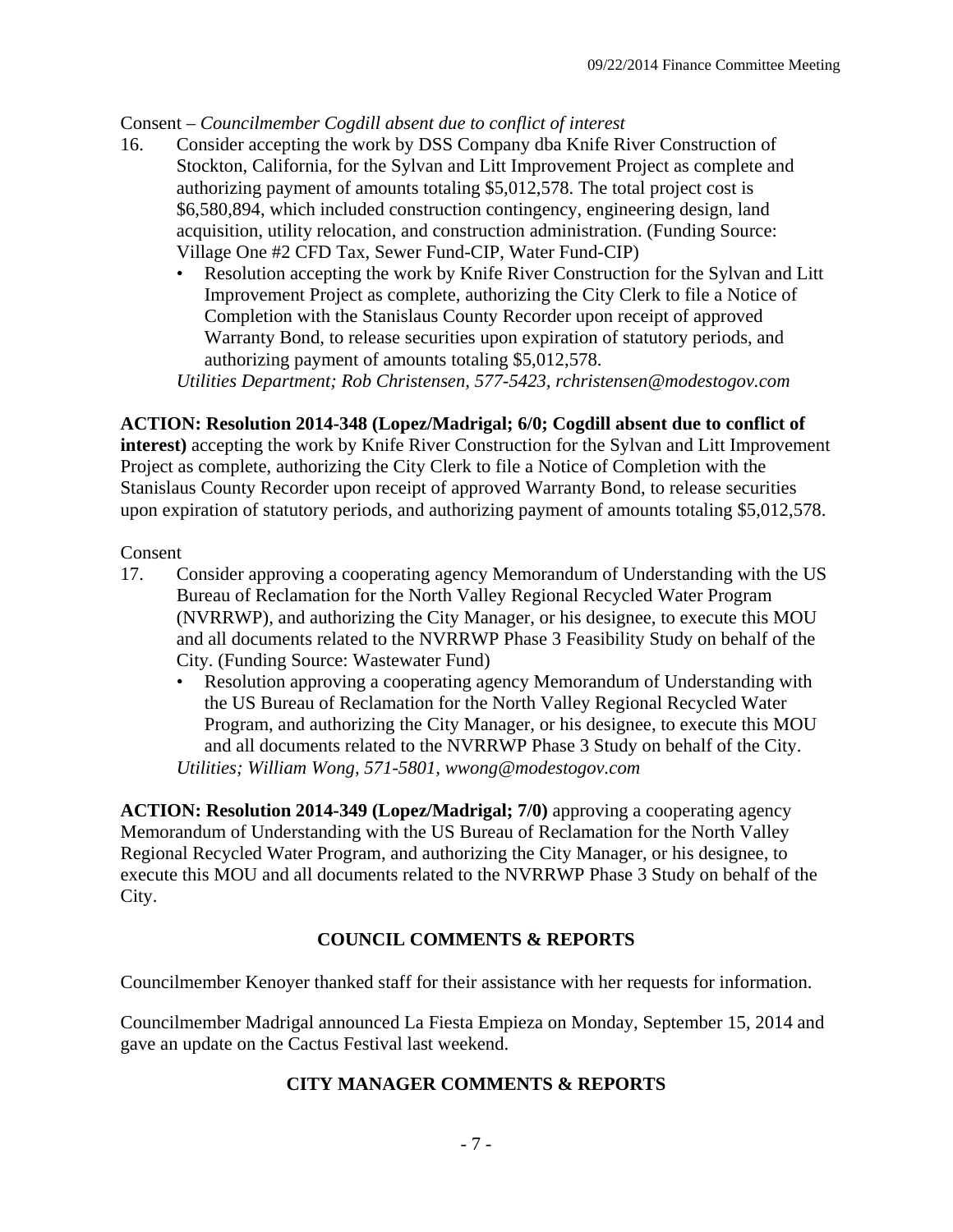None.

# **HEARINGS**

### *Published in the Modesto Bee on August 29, 2014*

- 18. Hearing to consider approving the expenditure plan for the Fiscal Year 2014-2015 State Supplemental Law Enforcement Services Fund (SLESF) allocation of at least \$100,000 for police overtime, training, technology, and equipment. (Funding Source: 1340 - Operation Block Grants)
	- Resolution accepting the Supplemental Law Enforcement Grant, in the amount of at least \$100,000, from the State Supplemental Law Enforcement Services Fund for police overtime, training, technology, and equipment; and authorizing the City Manager, or his designee, to execute the necessary program documents.
	- Resolution amending the Fiscal Year 2014/2015 Multi-Year Budget to appropriate revenues and expenditures of at least \$100,000 for the City of Modesto's allocation from the State Supplemental Law Enforcement Services Fund; and authorizing the Finance Director of Finance, or her designee, to implement the provisions of this resolution.

*Police; Galen Carroll, 572-9501, carrollg@modestopd.com* 

**ACTION: Resolution 2014-350 (Kenoyer/Gunderson; 7/0)** accepting the Supplemental Law Enforcement Grant, in the amount of at least \$100,000, from the State Supplemental Law Enforcement Services Fund for police overtime, training, technology, and equipment; and authorizing the City Manager, or his designee, to execute the necessary program documents.

**ACTION: Resolution 2014-351 (Kenoyer/Gunderson; 7/0)** amending the Fiscal Year 2014/2015 Multi-Year Budget to appropriate revenues and expenditures of at least \$100,000 for the City of Modesto's allocation from the State Supplemental Law Enforcement Services Fund; and authorizing the Finance Director of Finance, or her designee, to implement the provisions of this resolution.

### **NEW BUSINESS**

- 19. Consider authorizing the award of bid for the purchase of rock, sand and gravel for the Utilities Department, Wastewater Division and Water Division, to West Coast Sand & Gravel, Modesto, CA, for a one-year agreement with four (4) one-year extension options at the sole discretion of the City, for an estimated annual cost of \$387,414, and over five (5) years of \$1,937,070. (Funding Source: Wastewater Fund and Water Fund)
	- Resolution authorizing the award of bid for the purchase of rock, sand and gravel for the Utilities Department, Wastewater Division and Water Division, to West Coast Sand & Gravel, Modesto, CA, for a one-year agreement with four (4) oneyear extension options at the sole discretion of the City, and authorizing the Purchasing Manager or his designee to issue a purchase agreement for an estimated annual cost of \$387,414, and over five (5) years of \$1,937,070.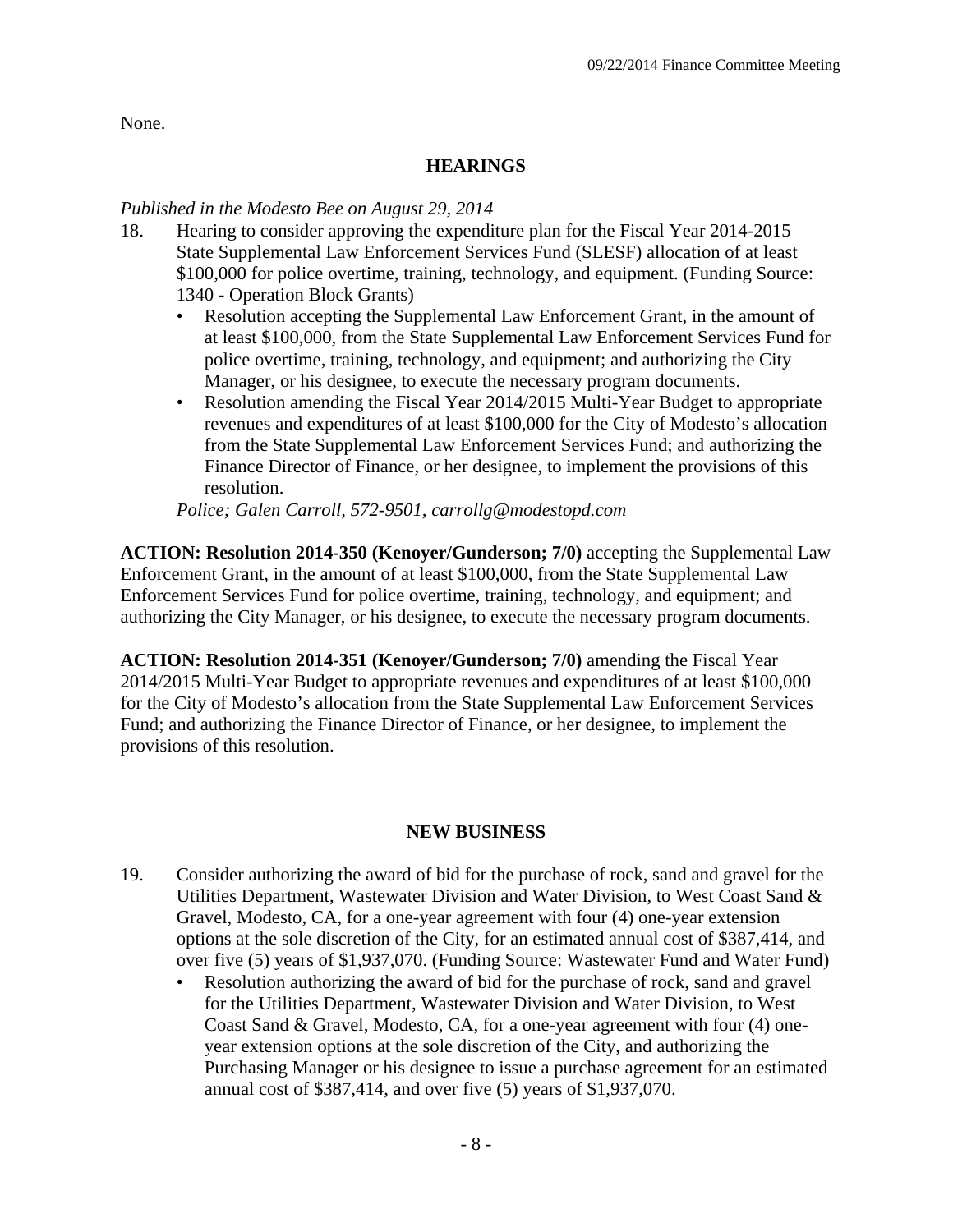*Finance; Ken Masasso, 577-5420, kmasasso@modestogov.com* 

**ACTION: Resolution 2014-352 (Lopez/Madrigal; 7/0)** authorizing the award of bid for the purchase of rock, sand and gravel for the Utilities Department, Wastewater Division and Water Division, to West Coast Sand & Gravel, Modesto, CA, for a one-year agreement with four (4) one-year extension options at the sole discretion of the City, and authorizing the Purchasing Manager or his designee to issue a purchase agreement for an estimated annual cost of \$387,414, and over five (5) years of \$1,937,070.

## **MATTERS TOO LATE FOR THE AGENDA**

None.

### **ADJOURNMENT**

This meeting adjourned at 7:00 p.m.

### **CLOSED SESSION**

*All Closed Session Matters Heard Prior to Meeting*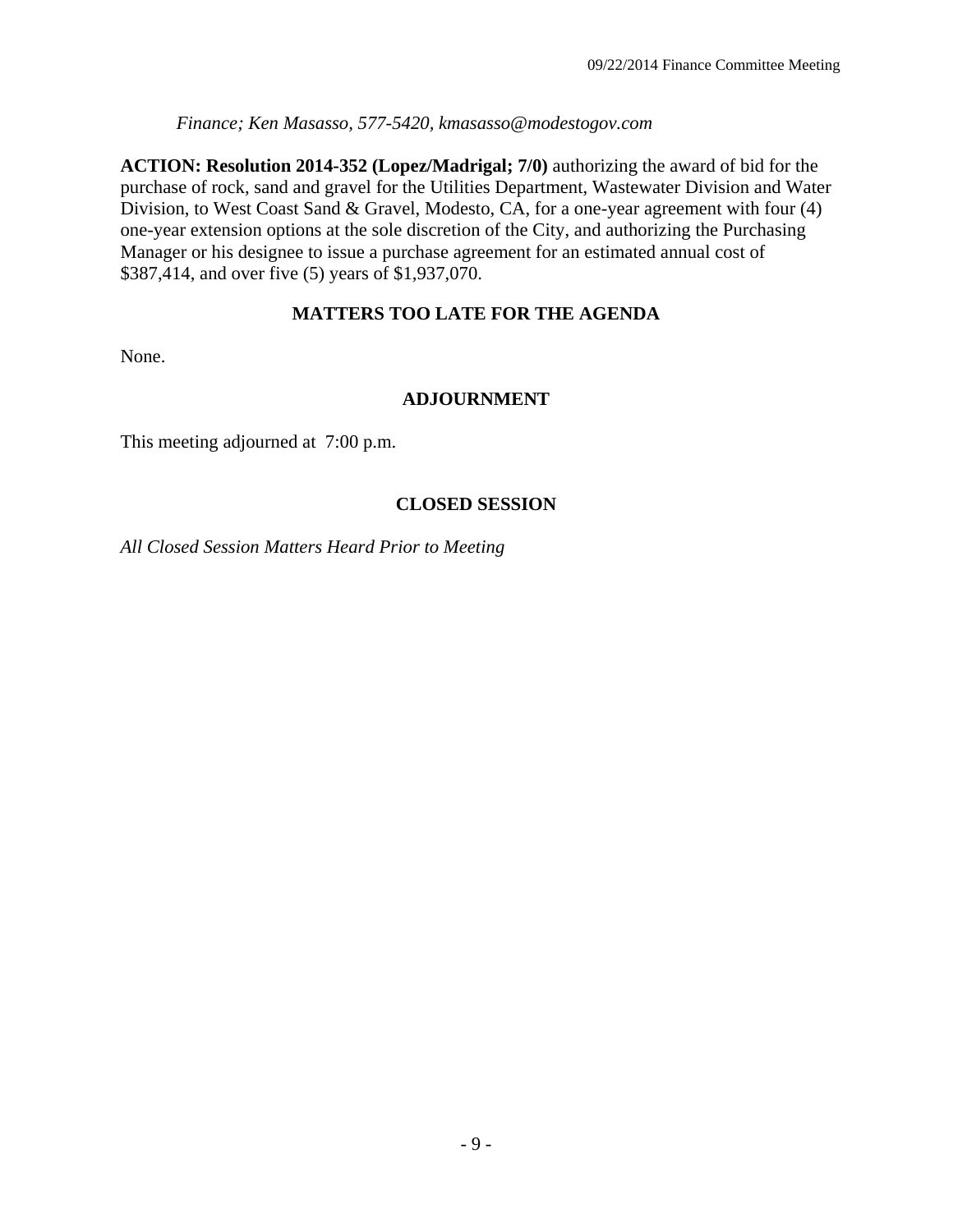# **CONFERENCE WITH LABOR NEGOTIATOR:**

### **(Pursuant to Section 54957.6 of the Government Code) – MCEA**

| Negotiator:                | Joe Lopez                                   |
|----------------------------|---------------------------------------------|
| <b>Agency Negotiators:</b> | Law Offices of Renne Sloan Holtzman & Sakai |

Employee Organization: Modesto City Employees Association

# **CONFERENCE WITH LABOR NEGOTIATOR:**

| (Pursuant to Section 54957.6 of the Government Code) – MCMA |                                               |  |
|-------------------------------------------------------------|-----------------------------------------------|--|
| Negotiator:                                                 | Joe Lopez                                     |  |
| <b>Agency Negotiators:</b>                                  | Law Offices of Renne Sloan Holtzman & Sakai   |  |
| <b>Employee Organization:</b>                               | Modesto Confidential & Management Association |  |

# **CONFERENCE WITH LABOR NEGOTIATOR: (Pursuant to Section 54957.6 of the Government Code) – MPOA**

| Negotiator:                | Joe Lopez                                   |
|----------------------------|---------------------------------------------|
| <b>Agency Negotiators:</b> | Law Offices of Renne Sloan Holtzman & Sakai |

| <b>Employee Organization:</b> | Modesto Police Officers' Association |
|-------------------------------|--------------------------------------|
|-------------------------------|--------------------------------------|

### **CONFERENCE WITH LABOR NEGOTIATOR:**

| (Pursuant to Section 54957.6 of the Government Code) – MPNSA |                                             |
|--------------------------------------------------------------|---------------------------------------------|
| Negotiator:                                                  | Joe Lopez                                   |
| <b>Agency Negotiators:</b>                                   | Law Offices of Renne Sloan Holtzman & Sakai |

# Employee Organization: Modesto Police Non Sworn Association

### **CONFERENCE WITH LABOR NEGOTIATOR:**

| (Pursuant to Section 54957.6 of the Government Code) – MPMA |                                              |  |
|-------------------------------------------------------------|----------------------------------------------|--|
| Negotiator:                                                 | Joe Lopez                                    |  |
| <b>Agency Negotiators:</b>                                  | Law Offices of Renne Sloan Holtzman & Sakai  |  |
| <b>Employee Organization:</b>                               | <b>Modesto Police Management Association</b> |  |

### **CONFERENCE WITH LABOR NEGOTIATOR:**

| (Pursuant to Section 54957.6 of the Government Code) - MCFFA |                                             |
|--------------------------------------------------------------|---------------------------------------------|
| Negotiator:                                                  | Joe Lopez                                   |
| <b>Agency Negotiators:</b>                                   | Law Offices of Renne Sloan Holtzman & Sakai |

| <b>Employee Organization:</b> | <b>Modesto City Firefighters Association</b> |
|-------------------------------|----------------------------------------------|
|-------------------------------|----------------------------------------------|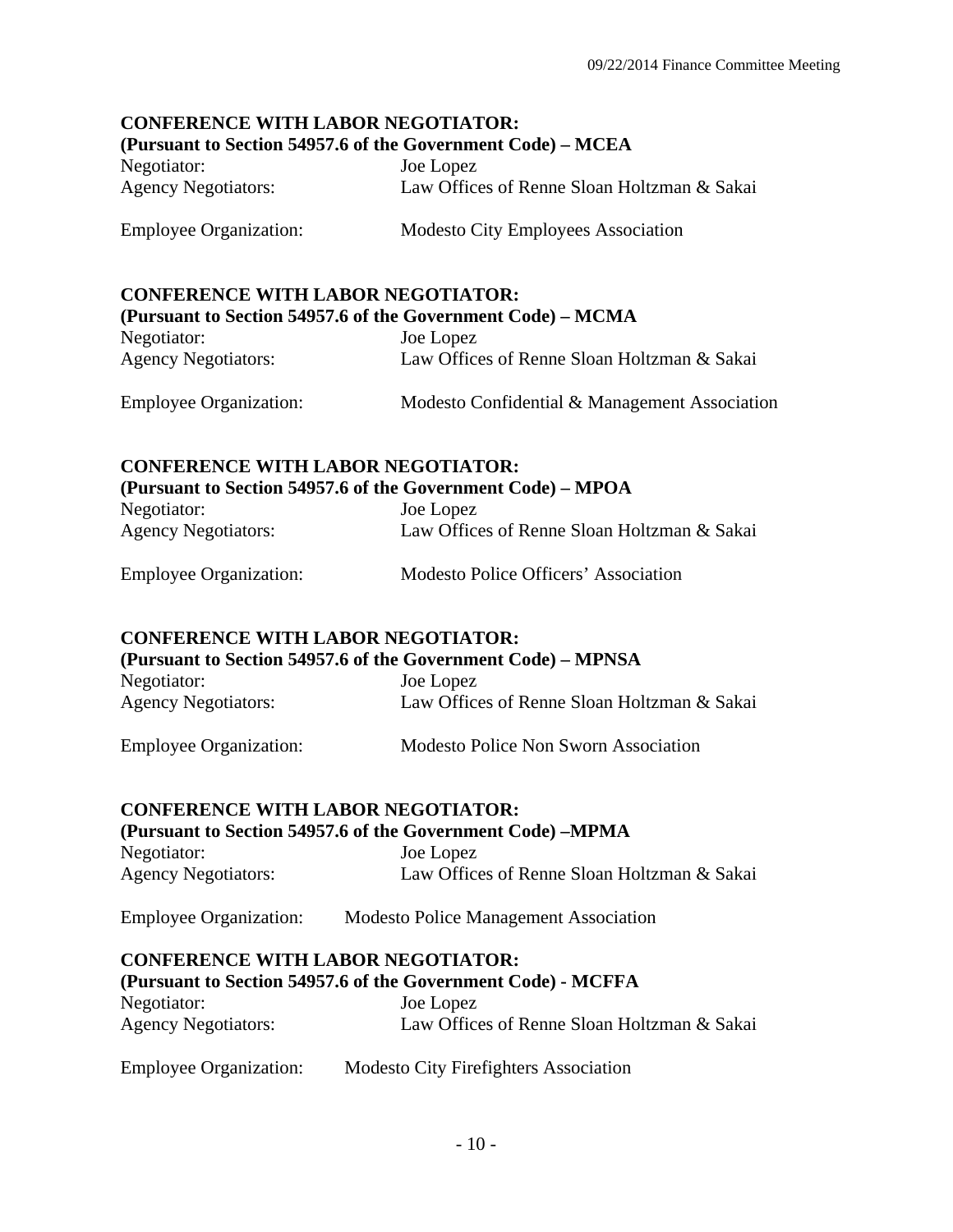# **CONFERENCE WITH LABOR NEGOTIATOR:**

**(Pursuant to Section 54957.6 of the Government Code) – Unrepresented** 

| Negotiator:                | Joe Lopez                            |
|----------------------------|--------------------------------------|
| <b>Agency Negotiators:</b> | Jim Holgersson, Interim City Manager |

Employee Organization: Unrepresented Management and Confidential Employees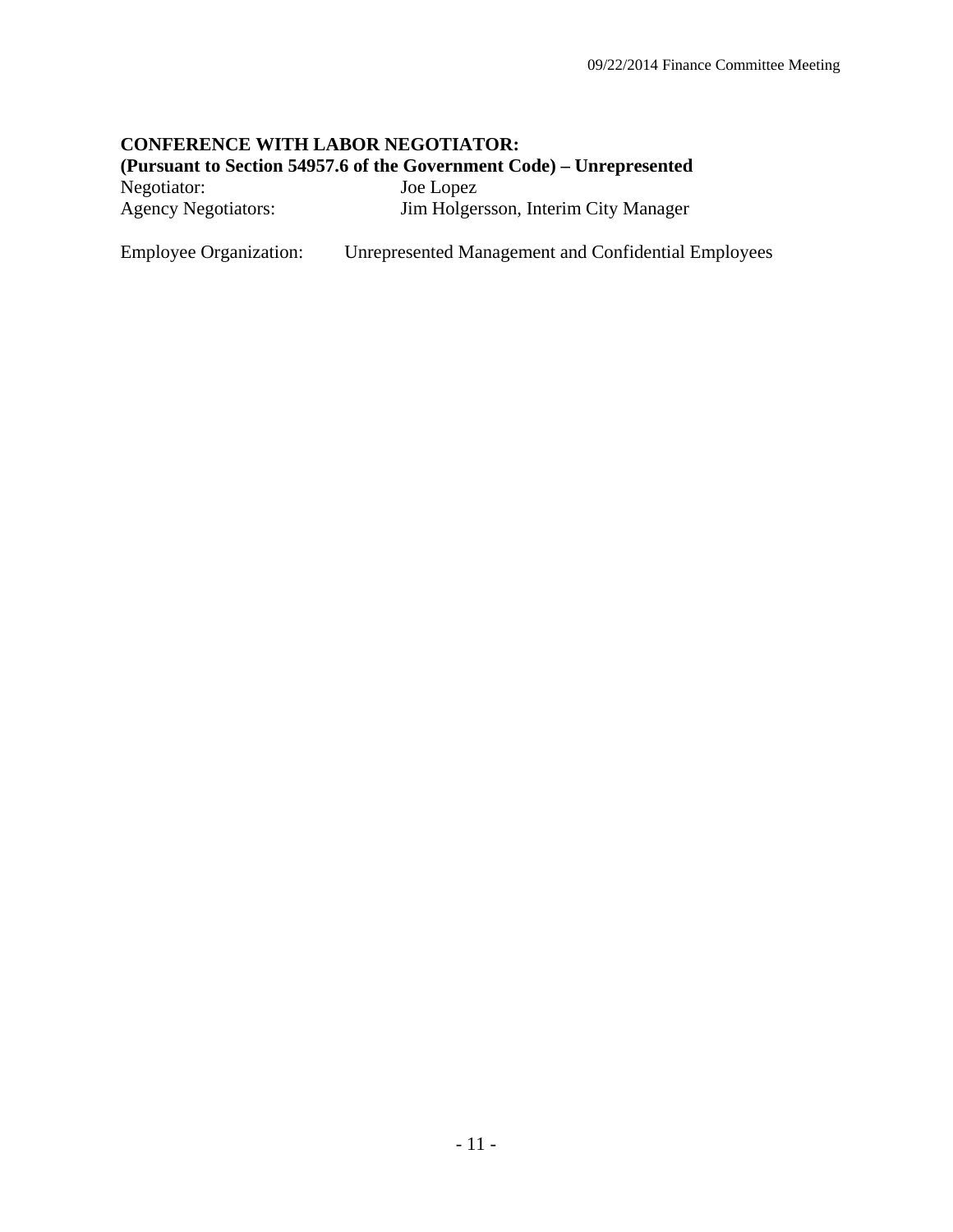# **MINUTES**

# **City of Modesto FINANCE COMMITTEE / COUNCIL WORKSHOP Second Floor, Room 2005 1010 10th Street Modesto, California**

## **Monday September 22, 2014, at 5:04 p.m.**

| Roll Call - Present: |         | Mayor Marsh, Councilmembers Kenoyer (alternate), Zoslocki<br>(alternate) |
|----------------------|---------|--------------------------------------------------------------------------|
|                      | Absent: | Councilmembers Cogdill Jr and Madrigal                                   |

*Council has not delegated directive or final approval authority to the Committees. Committee actions are recommendations to the full City Council, not final decisions on an issue.* 

## **PUBLIC COMMENTS**

None.

### **CONSENT ITEMS – ROLL CALL VOTE REQUIRED: There are no consent Items**

### **UNFINISHED BUSINESS**

1. Consider a verbal report regarding the Fire Department budget. (Funding Source: Not Applicable)  *Fire; Sean Slamon, 572-9590, slamon@modestogov.com* 

**ACTION: Motion (Zoslocki/Kenoyer; unan.)** directing staff to prepare a Budget Adjustment for Council consideration to maintain Fire Station 6 opens through June 30, 2015.

**ACTION: Motion (Kenoyer/ Zoslocki;unan.)** accepting a verbal report regarding the Fire Department budget and authorizing the Fire Chief to bring a report detailing quint purchase options directly to Council.

### **NEW BUSINESS**

2. Consider approving the establishment of Maintenance Worker Positions in Forestry, Compost, and Solid Waste Divisions and forwarding to Council for approval. (Funding Source: Reallocation of funds currently budgeted for temporary labor in Forestry, Compost, and Solid Waste Enterprise Funds)  *Parks, Recreation & Neighborhoods; Jocelyn Reed, 209-5775, jreed@modestogov.com*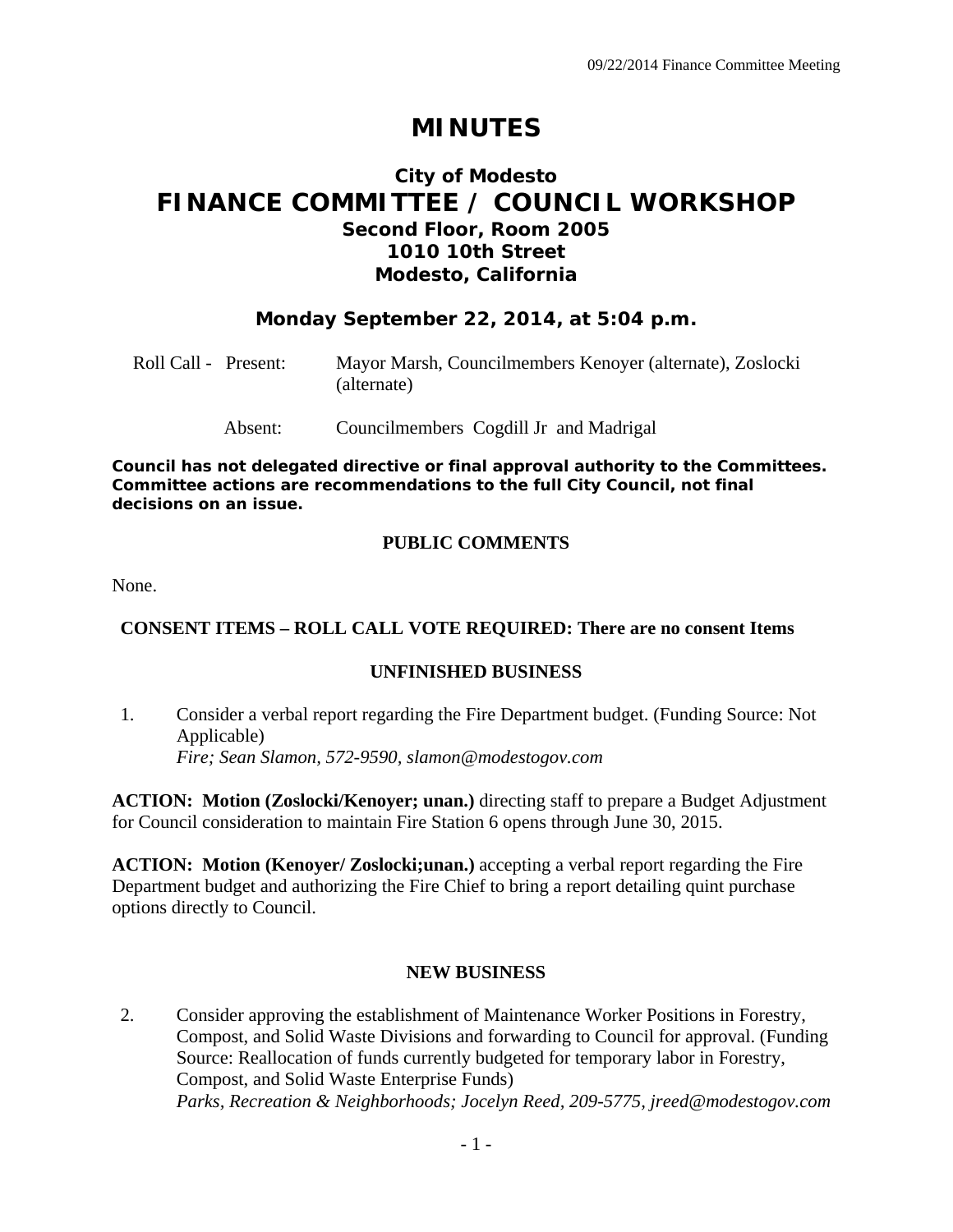**ACTION: Motion (Kenoyer/Zoslocki;unan.) approving:** (i) Reallocating \$290,000 in funding currently budgeted for 12 temporary labor positions and administrative costs to reestablish 6 Maintenance Worker I/II positions in the Forestry Division; (ii) Reallocating \$98,000 in funding currently budgeted for 4 temporary labor positions and professional services to 2 Maintenance Worker I/II positions in the Compost Division; and (iii) Reallocating \$98,000 in funding currently budgeted for 4 temporary labor positions to 2 Maintenance Worker I positions in the Solid Waste Division and forwarding to Council for approval.

# **MATTERS TOO LATE FOR THE AGENDA**

None.

## **ADJOURNMENT**

This meeting adjourned at 5:41 p.m.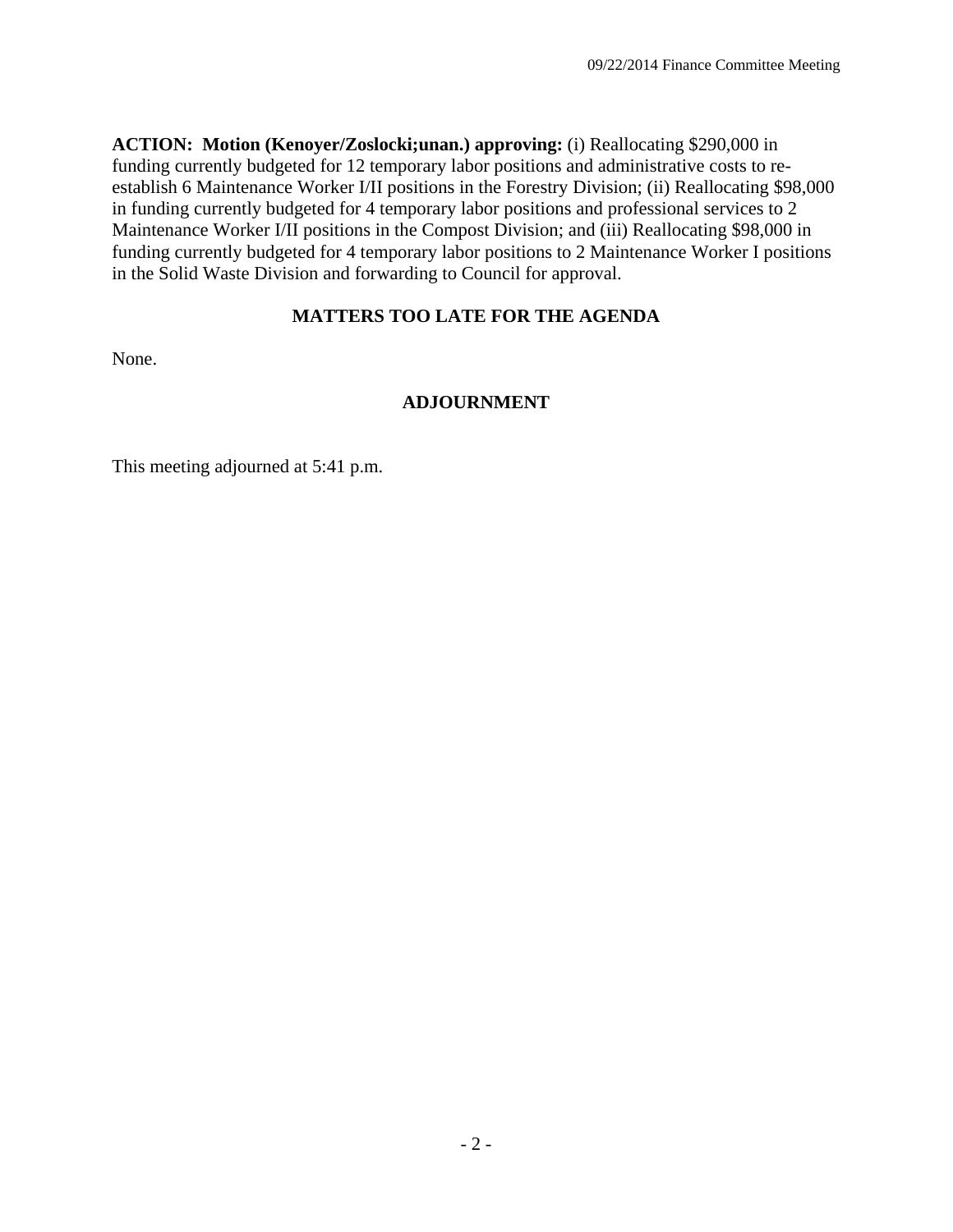# **MINUTES**

# City of Modesto  **CITY COUNCIL MEETING Chambers, Basement Level Tenth Street Place, 1010 10th Street Modesto, California Tuesday September 23, 2014, at 5:30 p.m.**

Roll Call – Present: Councilmembers Cogdill, Gunderson, Kenoyer, Lopez, Madrigal, Zoslocki, Mayor Marsh Absent: None

Pledge of Allegiance to the Flag

Invocation: Chuck Adams, The Carpenter's House

City Clerk's Announcements: Item Nos. 3, 7, 9, 14 and 18 - Removed from Consent

Declaration of Conflicts of Interest: None

Reports from Closed Session: City Attorney Lindgren reported on Closed Session matter

#### **ACKNOWLEDGEMENTS AND PRESENTATIONS**

1. Presentation of Proclamation declaring September 2014 as National Preparedness Month. (Funding Source: Not Applicable)  *Fire; Mike Payton, 571-5876 , mpayton@modestorfa.org* 

**ACTION:** Mayor Marsh presented a Proclamation to the Modesto Fire Department declaring September 2014 as National Preparedness Month.

#### **PUBLIC COMMENT PERIOD**

- Vernon Price spoke regarding unlawful camping tickets in public places.
- Terhesa Gamboa spoke regarding neighborhood watch group meetings in City facilities.
- Carmen Sabatino spoke regarding time limits for Public Comments.

### **CONSENT ITEMS – ROLL CALL VOTE REQUIRED ACTION CONSENT ITEMS 2, 4-6; 8; 10-13; 15-17; 19-22: (Lopez/Gunderson;unan.)**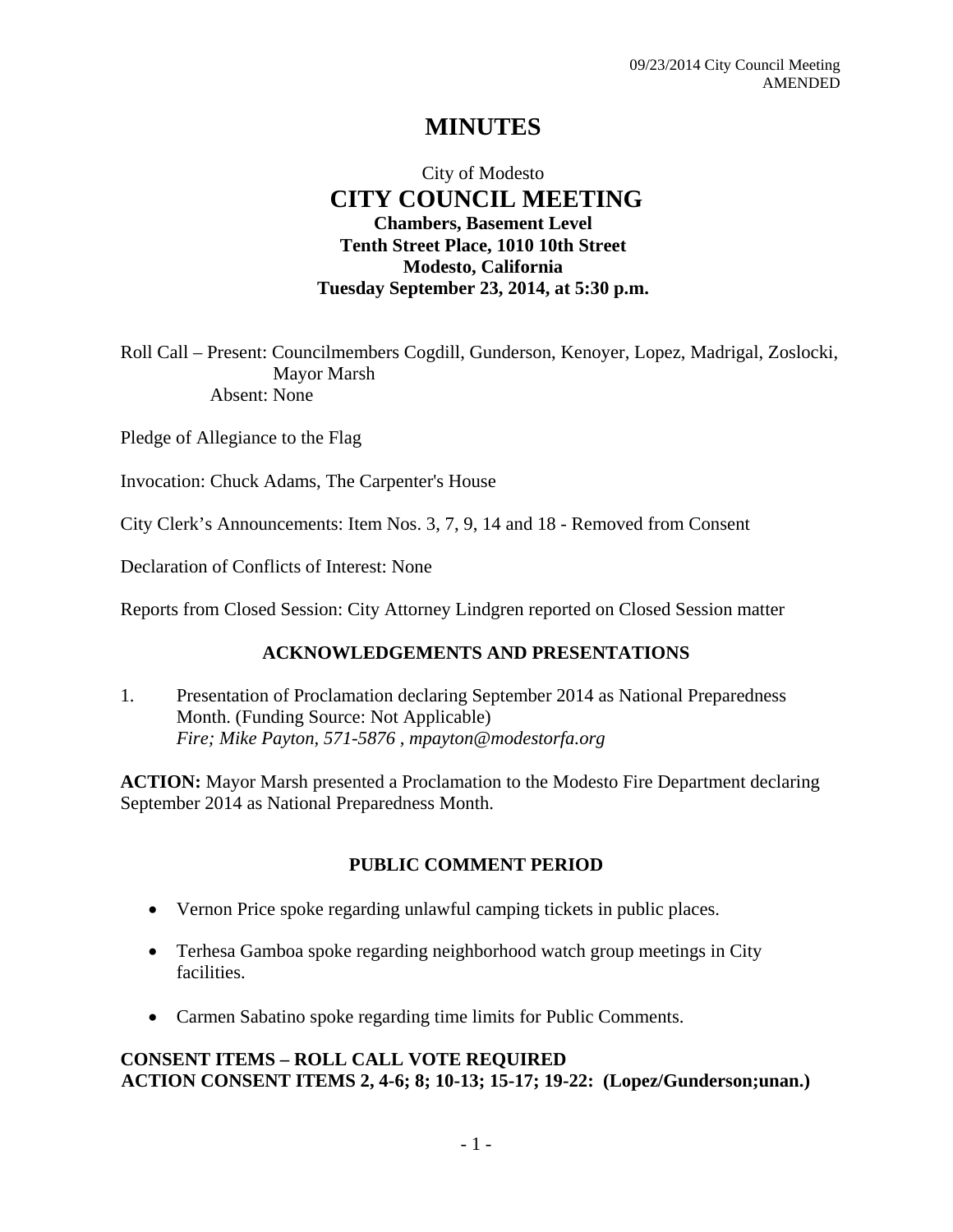### **CONSENT ITEMS**

An item may be removed from consent and discussed at the request of an audience member or Councilmember.

Consent

- 2. Consider approving the Minutes from the September 9, 2014 City Council meeting. (Funding Source: Not Applicable)
	- Motion approving the Minutes from the September 9, 2014 City Council meeting. *City Clerk; Stephanie Lopez, 577-5396, slopez@modestogov.com*

**ACTION: Motion (Lopez/Gunderson; 7/0)** approving the Minutes from the September 9, 2014 City Council meeting.

#### *Removed from Consent*

- 3. Consider approving an Agreement between the City of Modesto and San Joaquin Valley Insurance Authority (SJVIA) for participation in group medical insurance coverage for a three-year period starting plan year 2015; continue dental and vision coverage through the City's self-insured program for plan year 2015; authorizing the Employee Benefits Manager to serve as the coordinator for the various plans; and authorizing the City Manager to execute the necessary agreements. (Funding Source: Not Applicable)
	- Resolution approving agreement between the City of Modesto and San Joaquin Valley Insurance Authority (SJVIA) for participation in group medical insurance coverage for a three-year period starting plan year 2015; continue dental and vision coverage through the City's self-insured program; authorizing the Employee Benefits Manager to serve as the coordinator for the various plans; and authorizing the City Manager to execute the necessary agreements.

*Administrative Services; Joseph Lopez, 571-5126, joelopez@modestogov.com* 

**ACTION: Resolution 2014-353 (Lopez/Gunderson; 7/0)** approving agreement between the City of Modesto and San Joaquin Valley Insurance Authority (SJVIA) for participation in group medical insurance coverage for a three-year period starting plan year 2015; continue dental and vision coverage through the City's self-insured program; authorizing the Employee Benefits Manager to serve as the coordinator for the various plans; and authorizing the City Manager to execute the necessary agreements.

#### Consent

- 4. Consider approving the Second Amendment to the Standard Agreement for Consultant Services with Interwest Consulting Group for Chief Building Official and Code Enforcement Services in an amount not to exceed \$180,000, and authorizing the City Manager, or his designee to execute the Second Amendment to the Agreement. (Funding Source: General Fund)
	- Resolution approving a Second Amendment to the Standard Agreement for Consultant Services with Interwest Consulting Group for Chief Building Official and Code Enforcement Services in an amount not to exceed \$180,000, and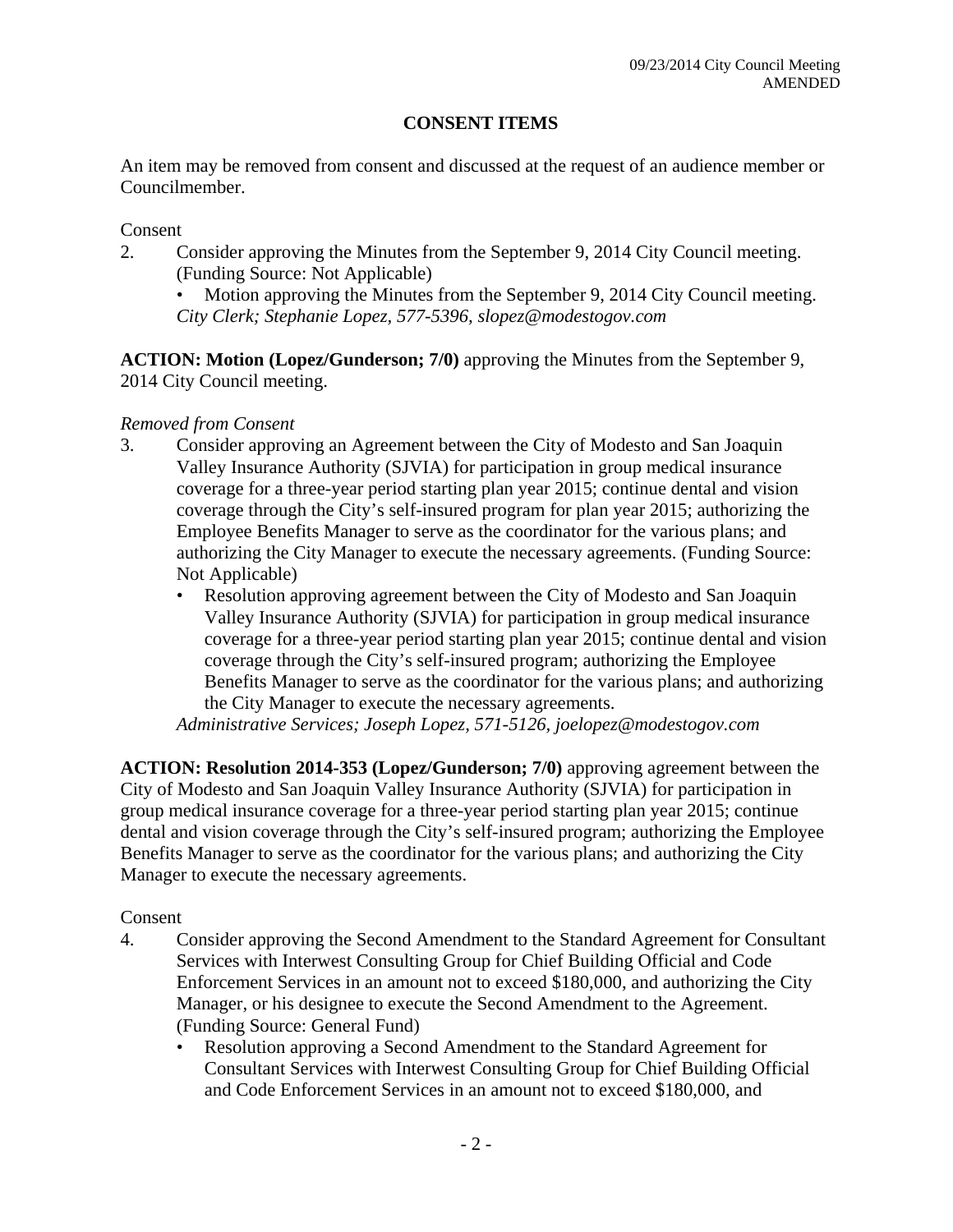authorizing the City Manager, or his designee to execute the Second Amendment to the Agreement.

*Community & Economic Development; Laurie Smith, 577-5437, lsmith@modestogov.com* 

**ACTION: Resolution 2014-354 (Lopez/Gunderson; 7/0)** approving a Second Amendment to the Standard Agreement for Consultant Services with Interwest Consulting Group for Chief Building Official and Code Enforcement Services in an amount not to exceed \$180,000, and authorizing the City Manager, or his designee to execute the Second Amendment to the Agreement.

#### Consent

- 5. Consider: (i) approving the transfer for no payment of two (2) parcels, APNs 105-041- 021 and 105-048-008, held in the name of the former Redevelopment Agency of the City of Modesto (RDA) from the City of Modesto Redevelopment Successor Agency (Successor Agency) to the City of Modesto (City), in accordance with the Second Amended Long Range Property Management Plan as approved by the State of California Department of Finance, and (ii) authorizing the Interim City Manager, or his designee, to execute all documents necessary to transfer title of the two parcels to the City of Modesto. (Funding Source: Not Applicable)
	- Resolution approving the transfer for no payment of two (2) parcels, APNs 105- 041-021 and 105-048-008, held in the name of the former Redevelopment Agency of the City of Modesto from the City of Modesto Redevelopment Successor Agency to the City of Modesto, in accordance with the Second Amended Long Range Property Management Plan as approved by the State of California Department of Finance, and authorizing the Interim City Manager, or his designee, to execute all documents necessary to transfer title of the two parcels to the City of Modesto.

*Community & Economic Development; Laure Smith, 577-5347, lsmith@modestogov.com* 

**ACTION: Resolution 2015-355 (Lopez/Gunderson; 7/0)** approving the transfer for no payment of two (2) parcels, APNs 105-041-021 and 105-048-008, held in the name of the former Redevelopment Agency of the City of Modesto from the City of Modesto Redevelopment Successor Agency to the City of Modesto, in accordance with the Second Amended Long Range Property Management Plan as approved by the State of California Department of Finance, and authorizing the Interim City Manager, or his designee, to execute all documents necessary to transfer title of the two parcels to the City of Modesto.

#### Consent

6. Consider approving a repayment schedule for loans issued by the City of Modesto General Fund to the Modesto Redevelopment Agency and the loan issued from the Redevelopment Low and Moderate Income Housing Fund to the Redevelopment Agency for payment to the State of California Supplemental Education Revenue Augmentation Fund (SERAF), applying the Local Agency Investment Fund (LAIF) rate in existence at the time the loans were incurred. (Funding Source: Redevelopment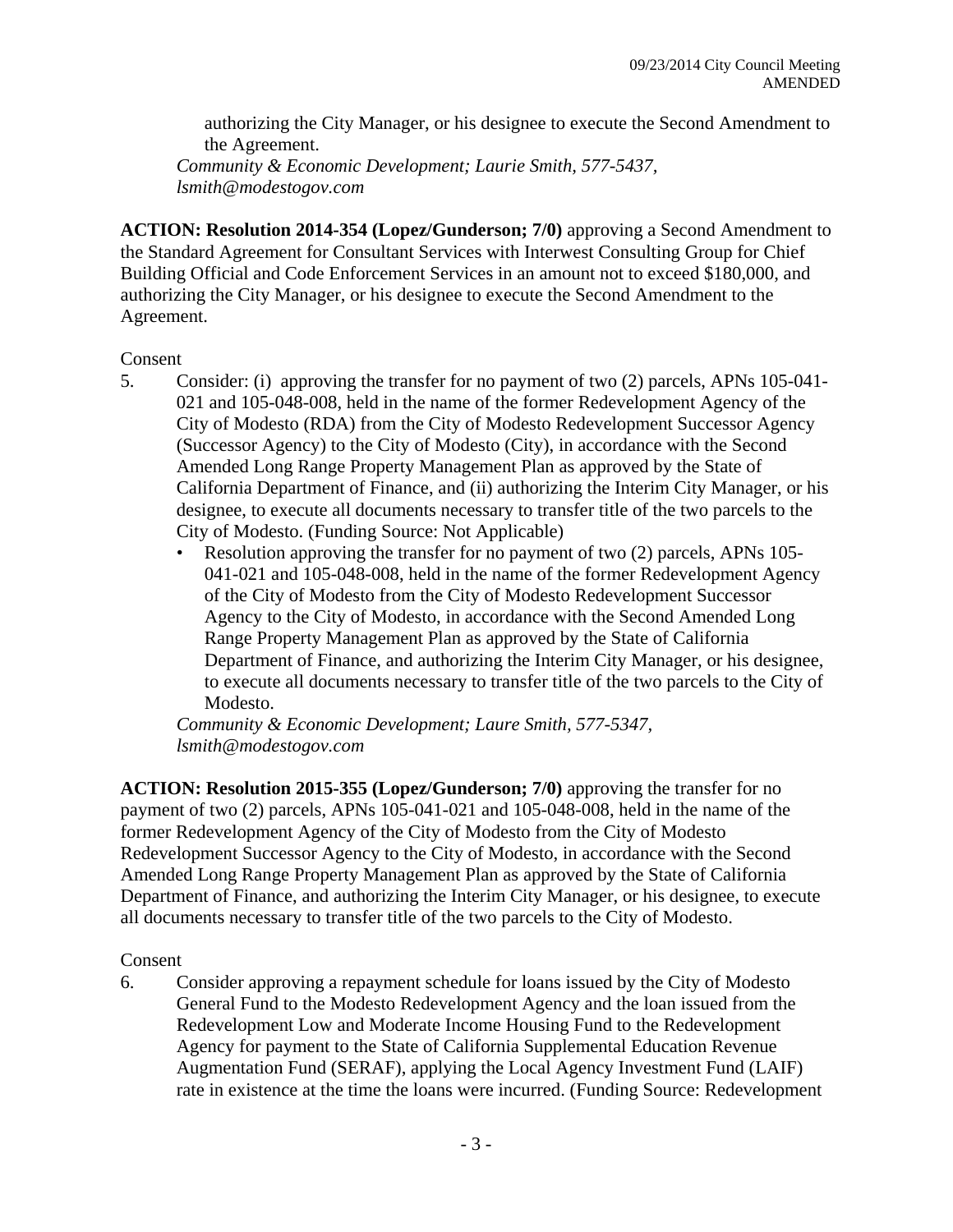Property Tax Trust Fund (RPTTF) and General Fund)

• Resolution approving a repayment schedule for loans issued by the City of Modesto General Fund to the Modesto Redevelopment Agency, and the loan issued from the Redevelopment Low and Moderate Income Housing Fund to the Redevelopment Agency for payment to the State of California Supplemental Education Revenue Augmentation Fund (SERAF), applying the Local Agency Investment Fund (LAIF) rate in existence at the time the loans were incurred.

*Community & Economic Development; Stephan Christensen, 577-5390, schristensen@modestogov.com* 

**ACTION: Resolution 2014-356 (Lopez/Gunderson; 7/0)** approving a repayment schedule for loans issued by the City of Modesto General Fund to the Modesto Redevelopment Agency, and the loan issued from the Redevelopment Low and Moderate Income Housing Fund to the Redevelopment Agency for payment to the State of California Supplemental Education Revenue Augmentation Fund (SERAF), applying the Local Agency Investment Fund (LAIF) rate in existence at the time the loans were incurred.

#### *Removed from Consent*

- 7. Consider recognizing and supporting the implementation of the Downtown Economic Development Incentive Program for Downtown Modesto. (Funding Source: General Fund)
	- Resolution recognizing and supporting implementation of the Downtown Economic Development Incentive Program for Downtown Modesto. *Community & Economic Development; Josh Bridegroom, 571-5540,*

*Jbridegroom@modestogov.com* 

**ACTION: Resolution 2014-357 (Madrigal/Lopez; 7/0)** recognizing and supporting implementation of the Downtown Economic Development Incentive Program for Downtown Modesto.

**ACTION: Motion (Gunderson/Madrigal; 3/4; Lopez, Zoslocki, Kenoyer, Cogdill no)** to further define to include streamlining mural applications in the encroachment fee exemption. **(MOTION FAILED)**

### Consent

- 8. Consider authorizing the award of bid for the furnishing of pest control services for Citywide use to Merced Pest Control, Merced, CA, for a two (2) year agreement with three (3) one-year extension options at the sole discretion of the City, for an estimated annual cost of \$17,380, and over five (5) years of \$86,900. (Funding Source: Various Funds)
	- Resolution authorizing the award of bid for the furnishing of pest control services for Citywide use to Merced Pest Control, Merced, CA, for a two (2) year agreement with three (3) one-year extension options at the sole discretion of the City, and authorizing the Purchasing Manager or his designee to issue a purchase agreement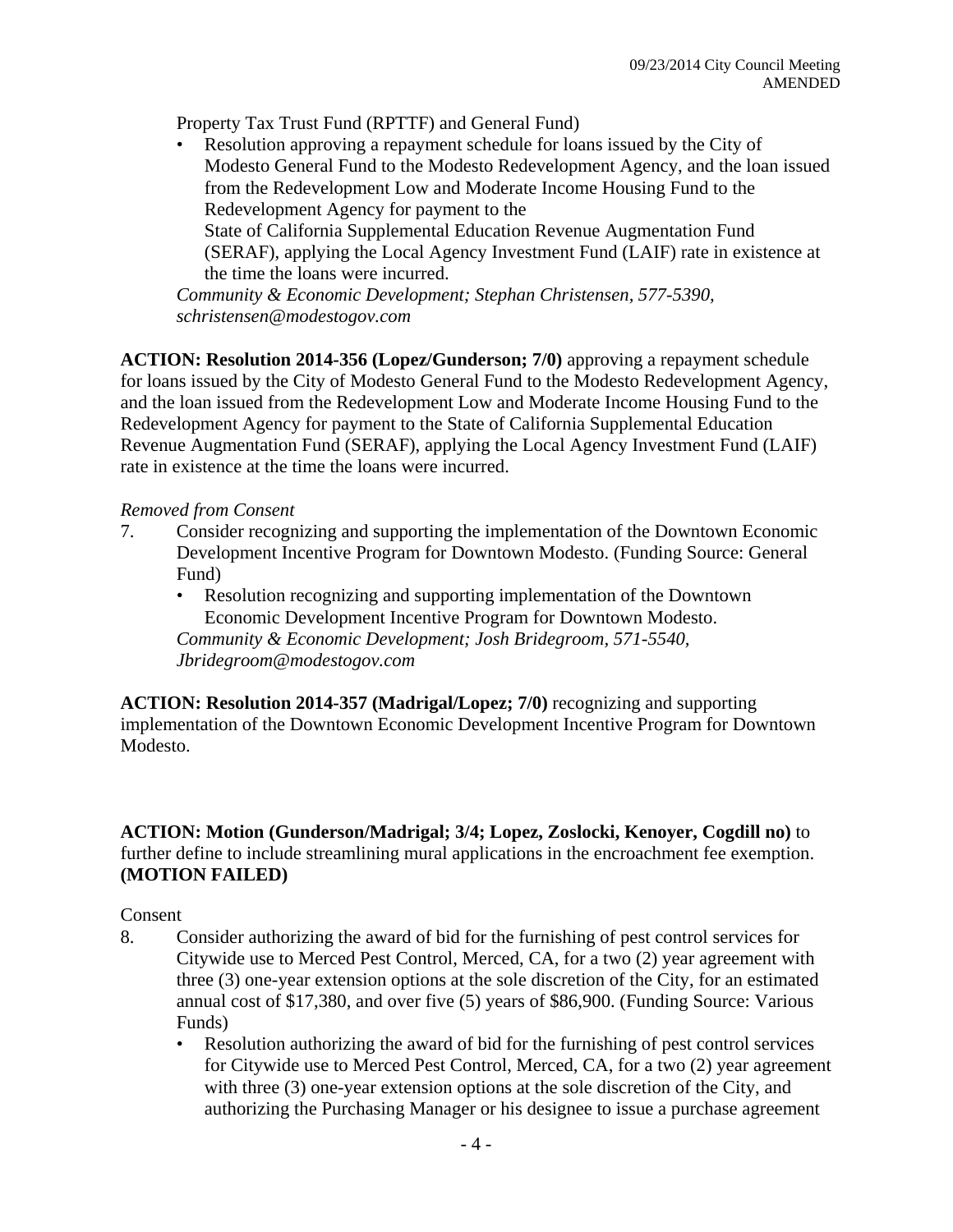for an estimated annual cost of \$17,380, and over five (5) years of \$86,900. *Finance; Ken Masasso, 577-5420, kmasasso@modestogov.com* 

**ACTION: Resolution 2014-358 (Lopez/Gunderson; 7/0)** authorizing the award of bid for the furnishing of pest control services for Citywide use to Merced Pest Control, Merced, CA, for a two (2) year agreement with three (3) one-year extension options at the sole discretion of the City, and authorizing the Purchasing Manager or his designee to issue a purchase agreement for an estimated annual cost of \$17,380, and over five (5) years of \$86,900.

#### *Removed from Consent*

- 9. Consider authorizing the award of proposals and contracts for the furnishing of background investigation services for the Modesto Police Department to Simpson Investigative Services Group, Pleasant Hill, CA, as "primary" contractor; and Rank Investigation & Protection, Inc., Modesto, CA, as "secondary" contractor, for a two (2) year agreement with three (3) one-year extension options at the sole discretion of the City, for an estimated annual cost of \$35,000, and over five (5) years of \$175,000. (Funding Source: General Fund)
	- Resolution authorizing the award of proposals and contracts for the furnishing of background investigation services for the Modesto Police Department to Simpson Investigative Services Group, Pleasant Hill, CA, as "primary" contractor and Rank Investigation & Protection, Inc., Modesto, CA, as "secondary" contractor, for a two (2) year agreement with three (3) one-year extension options at the sole discretion of the City, and authorizing the Interim City Manager, or his designee, to execute the contracts for an estimated annual cost of \$35,000, and over five (5) years of \$175,000.

*Finance and Police; Ken Masasso, 577-5420, kmasasso@modestogov.com* 

**ACTION: Resolution 2014-359 (Lopez/Gunderson; 7/0)** authorizing the award of proposals and contracts for the furnishing of background investigation services for the Modesto Police Department to Simpson Investigative Services Group, Pleasant Hill, CA, as "primary" contractor and Rank Investigation & Protection, Inc., Modesto, CA, as "secondary" contractor, for a two (2) year agreement with three (3) one-year extension options at the sole discretion of the City, and authorizing the Interim City Manager, or his designee, to execute the contracts for an estimated annual cost of \$35,000, and over five (5) years of \$175,000.

#### Consent

- 10. Consider authorizing the award of bid for the purchase of combination air and vacuum relief valves for the Utilities Department, Wastewater Division to Ferguson/Groeniger Co., Modesto, CA, for an estimated total cost of \$88,935. (Funding Source: Wastewater Fund)
	- Resolution authorizing the award of bid for the purchase of combination air and vacuum relief valves for the Utilities Department, Wastewater Division to Ferguson/Groeniger Co., Modesto, CA, and authorizing the Purchasing Manager or his designee to issue a purchase order for an estimated total cost of \$88,935. *Finance and Utilities; Ken Masasso, 577-5420, kmasasso@modestogov.com*

**ACTION: Resolution 2014-360 (Lopez/Gunderson; 7/0)** authorizing the award of bid for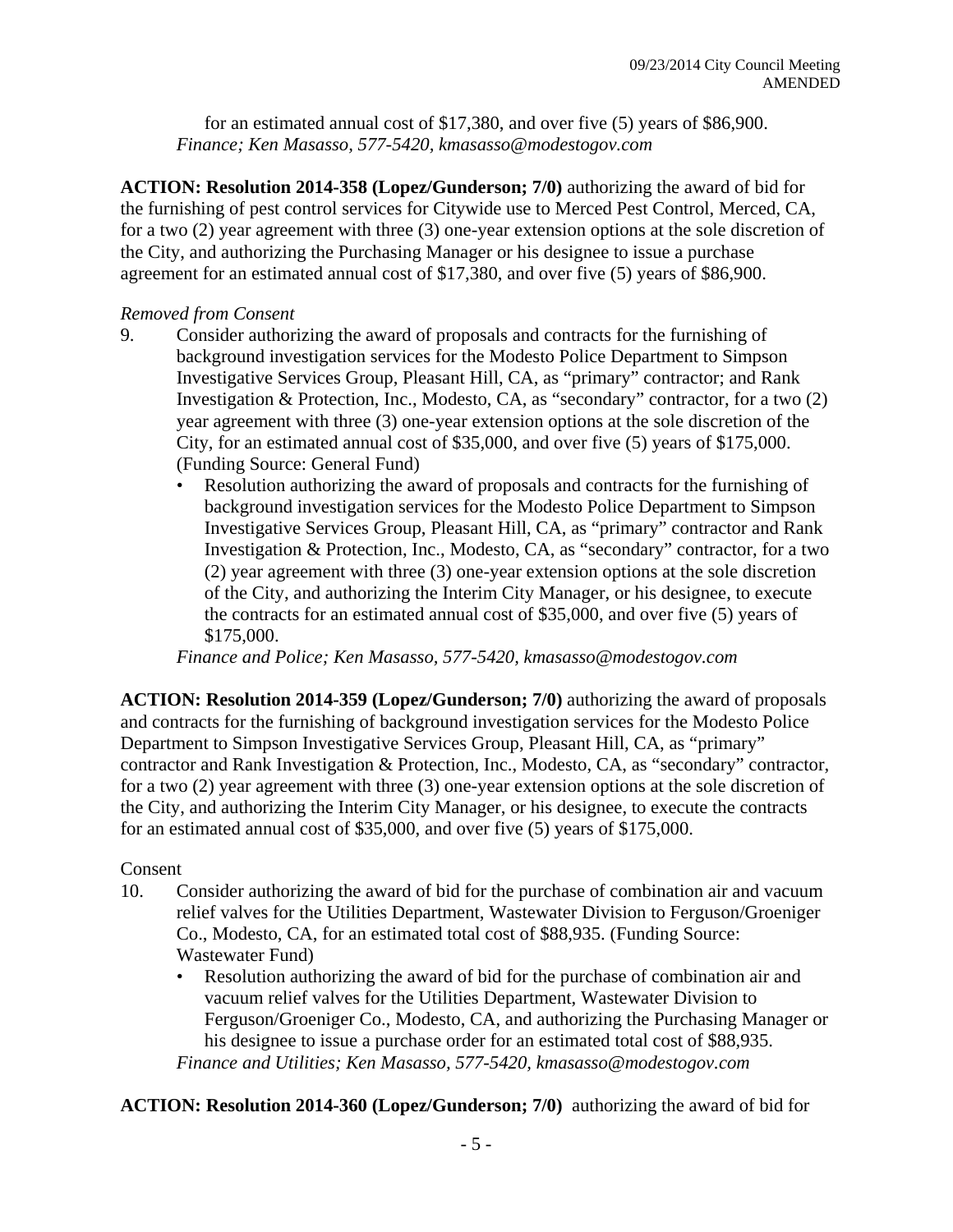the purchase of combination air and vacuum relief valves for the Utilities Department, Wastewater Division to Ferguson/Groeniger Co., Modesto, CA, and authorizing the Purchasing Manager or his designee to issue a purchase order for an estimated total cost of \$88,935.

### Consent

- 11. Consider approving the annual surplus of the following items: recovered stolen and/or seized property accumulated by the Police Department, property accumulated by the City, and surplus City vehicles and equipment and authorizing the Purchasing Manager as designated by the City Manager to sell same by sealed bid, consignment, public auction, online auction, as scrap, or donate to an eligible non-profit  $501(c)(3)$ organization if the items cannot be sold. (Funding Source: Various Funds)
	- Resolution annually declaring as surplus the following items: recovered stolen and/or seized property accumulated by the Police Department, property accumulated by the City and surplus City vehicles and equipment and authorizing the Purchasing Manager as designated by the City Manager to sell same by sealed bid, consignment, public auction, online auction, as scrap, or donate to an eligible non-profit  $501(c)(3)$  organization if the items cannot be sold.

*Finance; Mark Averell, 577-5412, maverell@modestogov.com* 

**ACTION: Resolution 2014-361 (Lopez/Gunderson; 7/0)** annually declaring as surplus the following items: recovered stolen and/or seized property accumulated by the Police Department, property accumulated by the City and surplus City vehicles and equipment and authorizing the Purchasing Manager as designated by the City Manager to sell same by sealed bid, consignment, public auction, online auction, as scrap, or donate to an eligible non-profit  $501(c)(3)$  organization if the items cannot be sold.

#### Consent

- 12. Consider: (i) accepting an Assistance to Firefighters Grant (AFG) Programs Offer in the amount of \$91,613 from the Federal Emergency Management Agency (FEMA) for Personal Protective Equipment (PPE) on behalf of Modesto Regional Fire Authority (MRFA); and (ii) amending the FY 2014-15 operating budget to create a new cost center in fund 1341 (Grants – Operations grants reimbursed) for the assistance to fire fighters grant in the amount of \$91,613 and to establish a transfer from the General Fund for the remaining 10% match of \$10,179 (Funding Source: Federal Grant Funds/General Fund)
	- Resolution accepting an Assistance to Firefighters Grant in the amount of \$91,613 from the Federal Emergency Management Agency for Personal Protective Equipment on behalf of Modesto Regional Fire Authority.
	- Resolution amending the FY 2014-15 operating budget to create a new cost center in fund 1341 (Grants – Operations grants reimbursed) for the assistance to fire fighters grant in the amount of \$91,613 and to establish a transfer from the General Fund for the remaining 10% match of \$10,179.

*Fire; Kristin Reffalt, 572-9594, kreffalt@modestorfa.org* 

**ACTION: Resolution 2014-362 (Lopez/Gunderson; 7/0)** accepting an Assistance to Firefighters Grant in the amount of \$91,613 from the Federal Emergency Management Agency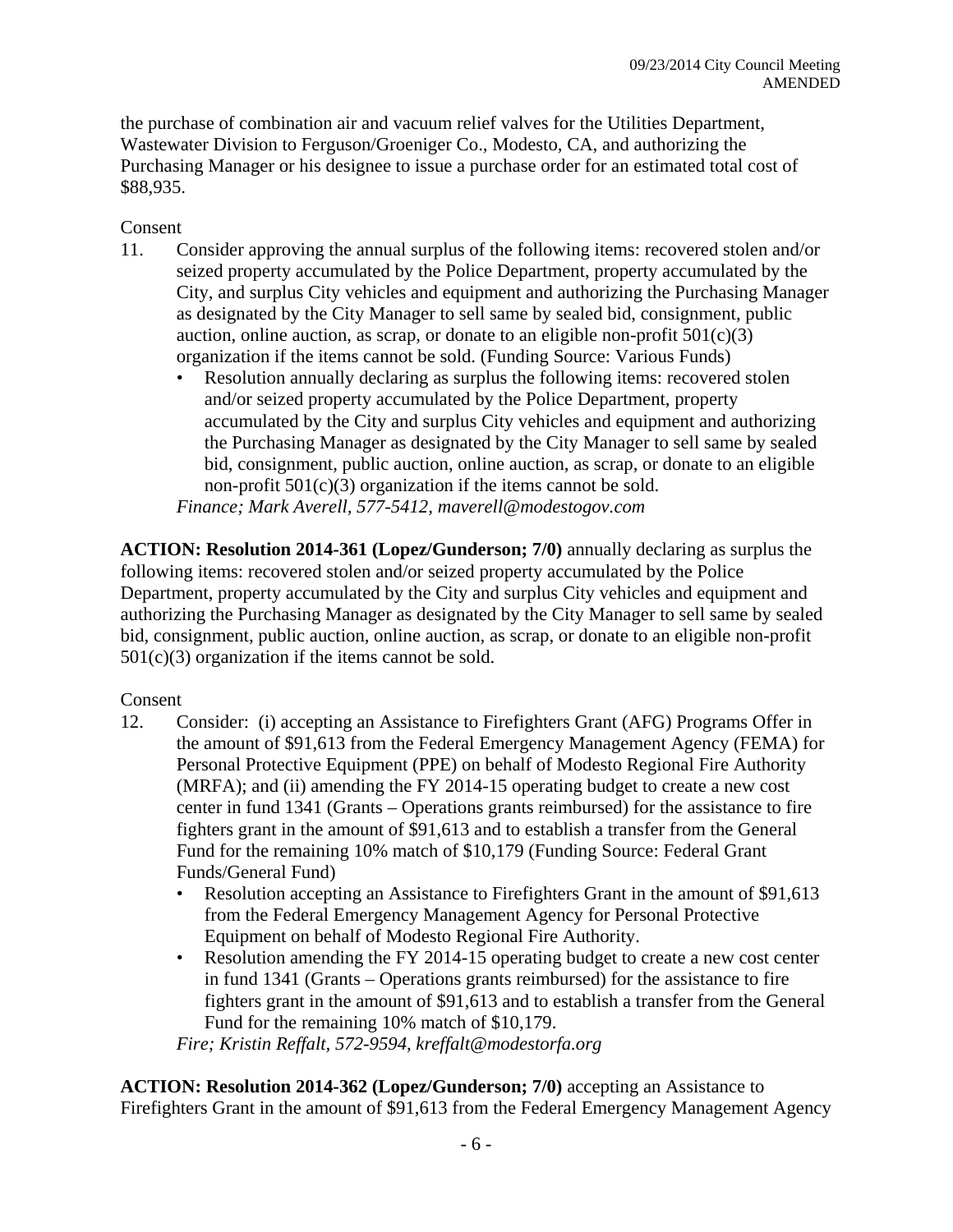for Personal Protective Equipment on behalf of Modesto Regional Fire Authority.

**ACTION: Resolution 2014-363 (Lopez/Gunderson; 7/0)** amending the FY 2014-15 operating budget to create a new cost center in fund 1341 (Grants – Operations grants reimbursed) for the assistance to fire fighters grant in the amount of \$91,613 and to establish a transfer from the General Fund for the remaining 10% match of \$10,179.

#### Consent

- 13. Consider amending the position allocation for Fiscal Year 2014-2015 as adopted in the operating budget to restore a Recreation Coordinator to a.75 allocation. (Funding Source: General Fund)
	- Resolution amending the position allocation for Fiscal Year 2014-2015 as adopted in the City of Modesto operating budget and authorizing the Director of Finance, or her designee, to take the necessary steps to implement the provisions of this resolution.

*Parks, Recreation & Neighborhoods; Jody Christiansen, 342-4707, mjchristiansen@modestogov.com* 

**ACTION: Resolution 2014-364 (Lopez/Gunderson; 7/0)** amending the position allocation for Fiscal Year 2014-2015 as adopted in the City of Modesto operating budget and authorizing the Director of Finance, or her designee, to take the necessary steps to implement the provisions of this resolution.

#### *Removed from Consent*

- 14. Consider amending the Fiscal Year 2014-2015 Non-Capital Parks Fund (Non-Grant) budget to recognize all Modesto Grand Prix sponsorship and event revenue. (Funding Source: Modesto Grand Prix Event Revenue)
	- Resolution amending the Fiscal Year 2014-2015 Multi-Year budget for Project account 100822 to recognize \$224,000 in Modesto Grand Prix sponsorship revenue and an additional \$28,510 in event revenue from the Modesto Grand Prix Stanislaus Community Foundation account and authorizing the Director of Finance, or her designee, to take the necessary steps to implement the provisions of this resolution.

*Parks, Recreation & Neighborhoods; Scott Humphries, 571-5506, shumphries@modestogov.com* 

**ACTION: Resolution 2014-365 (Lopez/Madrigal; 7/0)** amending the Fiscal Year 2014-2015 Multi-Year budget for Project account 100822 to recognize \$224,000 in Modesto Grand Prix sponsorship revenue and an additional \$28,510 in event revenue from the Modesto Grand Prix Stanislaus Community Foundation account and authorizing the Director of Finance, or her designee, to take the necessary steps to implement the provisions of this resolution.

#### Consent

15. Consider: (i) accepting the 2015 Selective Traffic Enforcement Program (STEP) Grant in the amount of approximately \$277,261 from the Office of Traffic Safety (OTS), and (ii) amending the FY 2014/15 Operating and Multi-Year Budget, estimating revenue in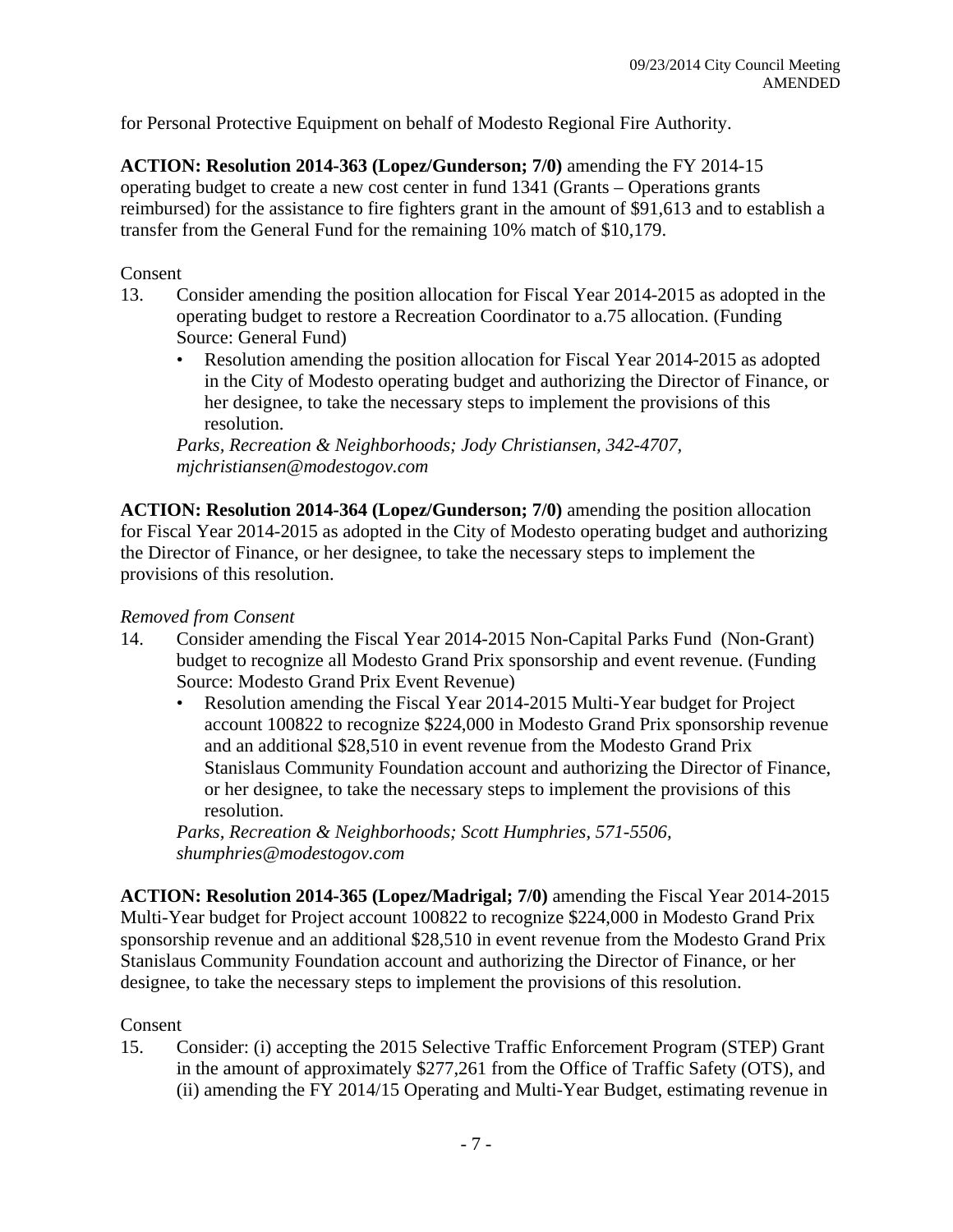the amount of \$277,261 for the STEP Grant. (Funding Source: 1341 Grants - Operations Grants Reimbursed)

- RECOMMENDED COUNCIL ACTION: Staff Recommendations: Resolution accepting the 2015 Selective Traffic Enforcement Program Grant in the amount of approximately \$277,261 from the Office of Traffic Safety to increase enforcement for speed, DUI, and other special traffic enforcement operations; and authorizing the City Manager, or his authorized designee, to execute the necessary documents.
- Resolution amending the FY 2014-2015 Operating and Multi-Year Budget to appropriate revenue and expenses in the amount of \$277,261 related to the Selective Traffic Enforcement Program Grant to Increase Enforcement for Speed, DUI, and Other Special Traffic Enforcement Operations.

*Police; Craig Gundlach, 572-9664, gundlachc@modestopd.com* 

**ACTION: Resolution 2014-366 (Lopez/Gunderson; 7/0)** accepting the 2015 Selective Traffic Enforcement Program Grant in the amount of approximately \$277,261 from the Office of Traffic Safety to increase enforcement for speed, DUI, and other special traffic enforcement operations; and authorizing the City Manager, or his authorized designee, to execute the necessary documents.

**ACTION: Resolution 2014-367 (Lopez/Gunderson; 7/0)** amending the FY 2014-2015 Operating and Multi-Year Budget to appropriate revenue and expenses in the amount of \$277,261 related to the Selective Traffic Enforcement Program Grant to Increase Enforcement for Speed, DUI, and Other Special Traffic Enforcement Operations.

Consent

- 16. Consider accepting \$353,174 in Federal Transit Administration (FTA) Job Access Reverse Commute (JARC) grant funds, and increasing the Fixed Route MAX Operations fund by that amount to partially offset transit operating expenses. (Funding Source: Revenue - Transit Funds)
	- Resolution approving the amendment to FY13/14 operating budget for Fixed Route MAX Operations fund (4540) in the amount of \$353,174 for payment of Stanislaus Council of Government's (StanCOG) invoice number 1314-05 for the costs of operating Route 43 in Southwest Modesto.

*Public Works; Fred Cavanah, 577-5298, fcavanah@modestogov.com* 

**ACTION: Resolution 2014-368 (Lopez/Gunderson; 7/0)** approving the amendment to FY13/14 operating budget for Fixed Route MAX Operations fund (4540) in the amount of \$353,174 for payment of Stanislaus Council of Government's (StanCOG) invoice number 1314-05 for the costs of operating Route 43 in Southwest Modesto.

### Consent

- 17. Consider approving the Outside Service Agreement for sewer connection for the property located at 1320 Marlow Street. (Funding Source: General Fund, Sewer Fund)
	- Resolution approving an Outside Service Agreement between the City of Modesto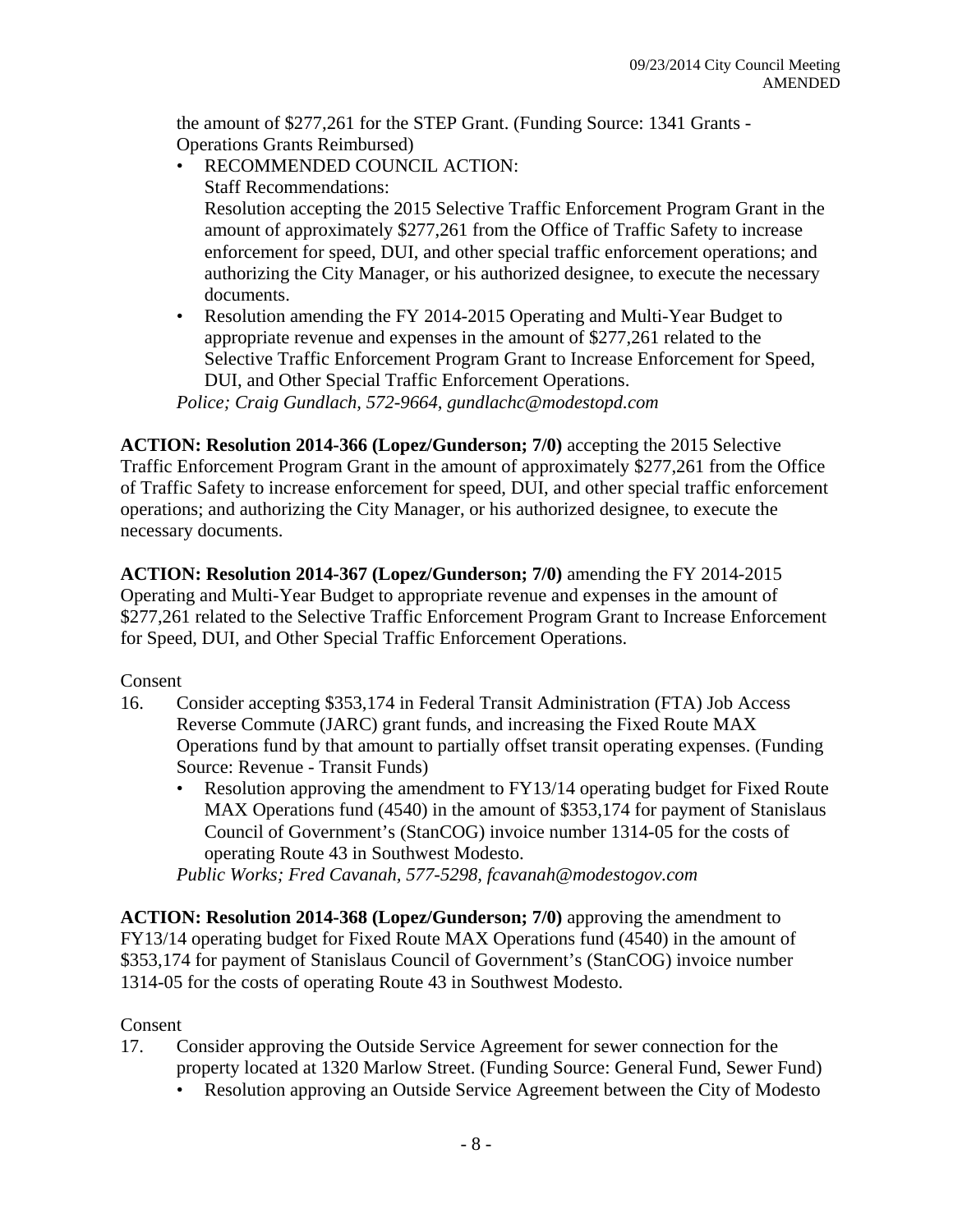and Dennis Allison, a married man as his sole and separate property, for sewer service for the property located at 1320 Marlow Street in the Robertson Road Neighborhood, Modesto, (APN: 037-021-045); and authorizing the City Manager, or his designee, to execute the agreement.

*Public Works; Bill Sandhu, 577-5356, bsandhu@modestogov.com* 

**ACTION: Resolution 2014-369 (Lopez/Gunderson; 7/0)** approving an Outside Service Agreement between the City of Modesto and Dennis Allison, a married man as his sole and separate property, for sewer service for the property located at 1320 Marlow Street in the Robertson Road Neighborhood, Modesto, (APN: 037-021-045); and authorizing the City Manager, or his designee, to execute the agreement.

#### *Removed from Consent*

- 18. Consider approving a Will Serve Letter and Outside Service Agreements for water service for six properties located at 4950, 4958, 4959, 4955 and 4954 Park View Court (APN: 136-028-096, 098, 095, 093, 094 and 097), Salida, CA. (Funding Source: General Fund, Water Fund)
	- Resolution approving a Will Serve Letter for the properties located at 4950, 4958,4951,4959,4955 and 4954 Park View Court In Salida ( APN: 136-028- 096,098,095,093,094 and 097) to connect to the City of Modesto's existing water system, and authorizing the City Manager , or his designee, to sign the Will Serve Letter.
	- Resolution approving an Outside Service Agreement between the City of Modesto and Sara Lynne Pole, an unmarried woman, as to an undivided ½ interest, Reyes F. Rangel III and Argelia Rangel, trustees of the R&A Rangel Revocable Trust, as to an undivided ½ interest, for water service for the property located at 4950 Park View Court in Salida, (APN: 136-028-096), and authorizing the City Manager, or his designee, to execute the agreement.
	- Resolution approving an Outside Service Agreement between the City of Modesto and Sara Lynne Pole, an unmarried woman, as to an undivided ½ interest, Reyes F. Rangel III and Argelia Rangel, trustees of the R&A Rangel Revocable Trust, as to an undivided ½ interest, for water service for the property located at 4951 Park View Court in Salida, (APN: 136-028-095), and authorizing the City Manager, or his designee, to execute the agreement.
	- Resolution approving an Outside Service Agreement between the City of Modesto and Sara Lynne Pole, an unmarried woman, as to an undivided ½ interest and Reyes F. Rangel III and Argelia Rangel, trustees of the R&A Rangel Revocable Trust, as to an undivided ½ interest, for water service for the property located at 4954 Park View Court in Salida, (APN: 136-028-097), and authorizing the City Manager, or his designee, to execute the agreement.
	- Resolution approving an Outside Service Agreement between the City of Modesto and Sara Lynne Pole, an unmarried woman, as to an undivided ½ interest and Reyes F. Rangel III and Argelia Rangel, trustees of the R&A Rangel Revocable Trust, as to an undivided ½ interest, for water service for the property located at 4955 Park View Court in Salida, (APN: 136-028-094), and authorizing the City Manager, or his designee, to execute the agreement.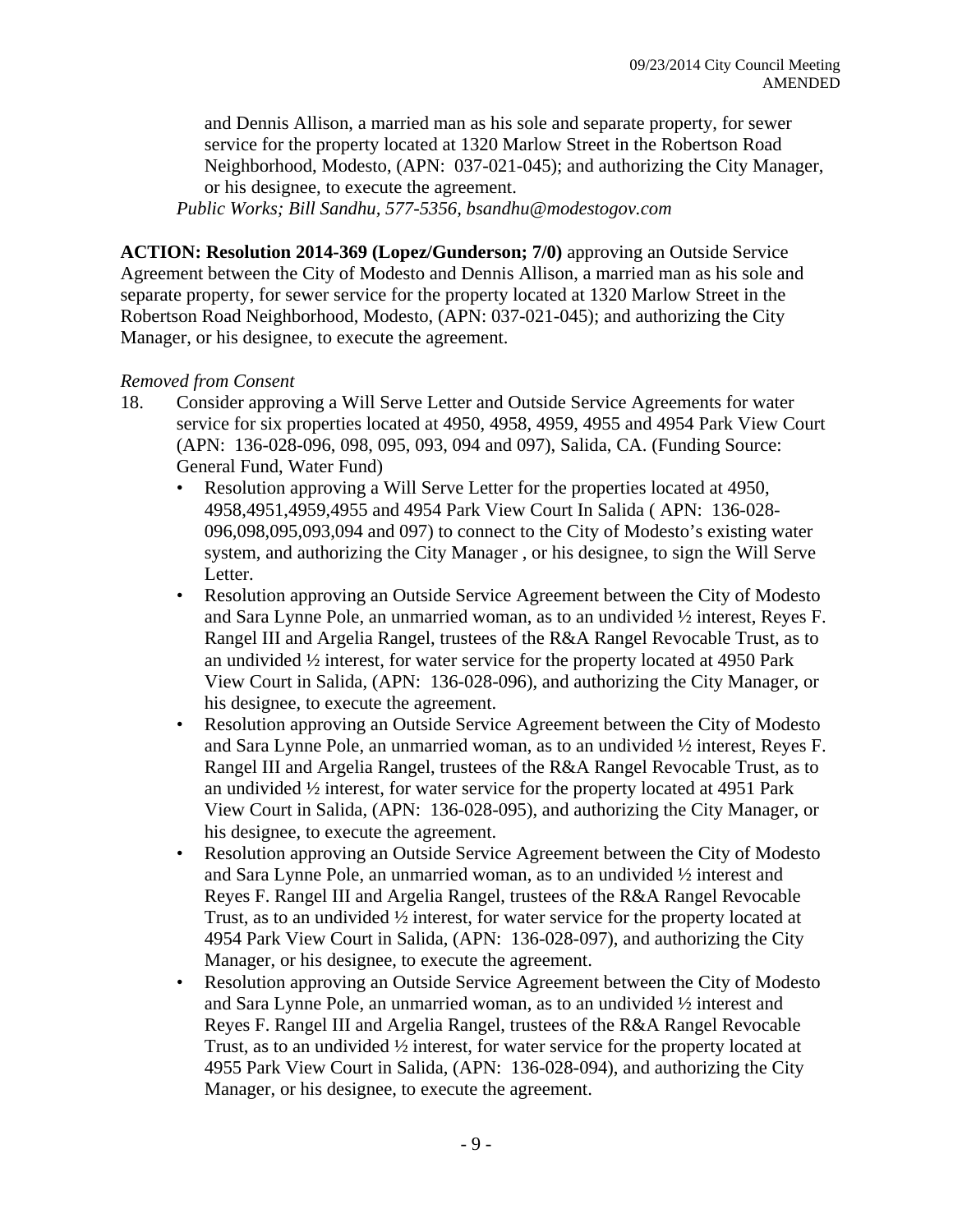- Resolution approving an Outside Service Agreement between the City of Modesto and Sara Lynne Pole, an unmarried woman, as to an undivided ½ interest and Reyes F. Rangel III and Argelia Rangel, trustees of the R&A Rangel Revocable Trust, as to an undivided ½ interest, for water service for the property located at 4958 Park View Court in Salida, (APN: 136-028-098), and authorizing the City Manager, or his designee, to execute the agreement.
- Resolution approving an Outside Service Agreement between the City of Modesto and Sara Lynne Pole, an unmarried woman, as to an undivided ½ interest and Reyes F. Rangel III and Argelia Rangel, trustees of the R&A Rangel Revocable Trust, as to an undivided ½ interest, for water service for the property located at 4959 Park View Court in Salida, (APN: 136-028-093), and authorizing the City Manager, or his designee, to execute the agreement.

*Public Works; Bill Sandhu, 577-5356, bsandhu@modestogov.com* 

**ACTION: Resolution 2014-370 (Cogdill/Gunderson; 7/0)** approving a Will Serve Letter for the properties located at 4950, 4958,4951,4959,4955 and 4954 Park View Court In Salida (APN: 136-028-096,098,095,093,094 and 097) to connect to the City of Modesto's existing water system, and authorizing the City Manager , or his designee, to sign the Will Serve Letter.

**ACTION: Resolution 2014-371 (Cogdill/Gunderson; 7/0)** approving an Outside Service Agreement between the City of Modesto and Sara Lynne Pole, an unmarried woman, as to an undivided ½ interest, Reyes F. Rangel III and Argelia Rangel, trustees of the R&A Rangel Revocable Trust, as to an undivided ½ interest, for water service for the property located at 4950 Park View Court in Salida, (APN: 136-028-096), and authorizing the City Manager, or his designee, to execute the agreement.

**ACTION: Resolution 2014-372 (Cogdill/Gunderson; 7/0)** approving an Outside Service Agreement between the City of Modesto and Sara Lynne Pole, an unmarried woman, as to an undivided ½ interest, Reyes F. Rangel III and Argelia Rangel, trustees of the R&A Rangel Revocable Trust, as to an undivided ½ interest, for water service for the property located at 4951 Park View Court in Salida, (APN: 136-028-095), and authorizing the City Manager, or his designee, to execute the agreement.

**ACTION: Resolution 2014-373 (Cogdill/Gunderson; 7/0)** approving an Outside Service Agreement between the City of Modesto and Sara Lynne Pole, an unmarried woman, as to an undivided ½ interest and Reyes F. Rangel III and Argelia Rangel, trustees of the R&A Rangel Revocable Trust, as to an undivided ½ interest, for water service for the property located at 4954 Park View Court in Salida, (APN: 136-028-097), and authorizing the City Manager, or his designee, to execute the agreement.

**ACTION: Resolution 2014-374 (Cogdill/Gunderson; 7/0)** approving an Outside Service Agreement between the City of Modesto and Sara Lynne Pole, an unmarried woman, as to an undivided ½ interest and Reyes F. Rangel III and Argelia Rangel, trustees of the R&A Rangel Revocable Trust, as to an undivided ½ interest, for water service for the property located at 4955 Park View Court in Salida, (APN: 136-028-094), and authorizing the City Manager, or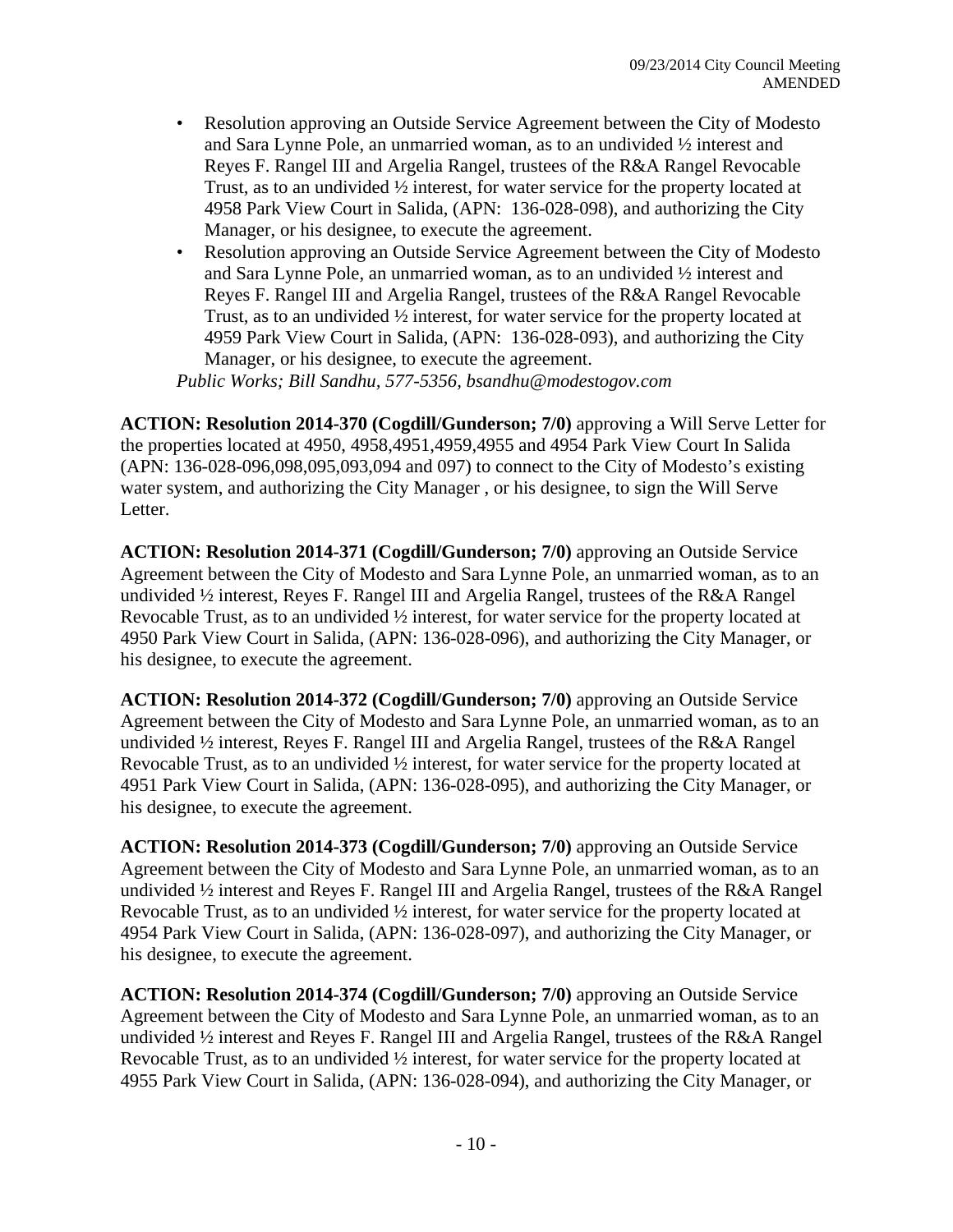his designee, to execute the agreement.

**ACTION: Resolution 2014-375 (Cogdill/Gunderson; 7/0)** approving an Outside Service Agreement between the City of Modesto and Sara Lynne Pole, an unmarried woman, as to an undivided ½ interest and Reyes F. Rangel III and Argelia Rangel, trustees of the R&A Rangel Revocable Trust, as to an undivided ½ interest, for water service for the property located at 4958 Park View Court in Salida, (APN: 136-028-098), and authorizing the City Manager, or his designee, to execute the agreement.

**ACTION: Resolution 2014-376 (Cogdill/Gunderson; 7/0)** approving an Outside Service Agreement between the City of Modesto and Sara Lynne Pole, an unmarried woman, as to an undivided ½ interest and Reyes F. Rangel III and Argelia Rangel, trustees of the R&A Rangel Revocable Trust, as to an undivided ½ interest, for water service for the property located at 4959 Park View Court in Salida, (APN: 136-028-093), and authorizing the City Manager, or his designee, to execute the agreement.

Consent

- 19. Consider approving an Agreement between the City of Modesto and Stanislaus County for engineering design support during construction and construction inspection services to be provided by the City related to construction of Phase 1 of the Airport Sewer Project, in an amount not-to-exceed \$22,000. (Funding Source: Not Applicable)
	- Resolution approving an Agreement between the City of Modesto and Stanislaus County for engineering design support during construction and construction inspection services to be provided by the City related to construction of Phase 1 of the Airport Sewer Project, in an amount not-to-exceed \$22,000, and authorizing the City Manager, or his designee, to execute the Agreement.

*Utilities; Jesse Franco, 571-5801, jfranco@modestogov.com* 

**ACTION: Resolution 2014-377 (Lopez/Gunderson; 7/0)** approving an Agreement between the City of Modesto and Stanislaus County for engineering design support during construction and construction inspection services to be provided by the City related to construction of Phase 1 of the Airport Sewer Project, in an amount not-to-exceed \$22,000, and authorizing the City Manager, or his designee, to execute the Agreement.

Consent

- 20. Consider approving a one-time, non-precedent setting debt forgiveness to the Riverdale Park Tract Community Services District in the amount of \$63,039.66. (Funding Source: Water Fund)
	- Resolution approving a one-time, non-precedent setting debt forgiveness to the Riverdale Park Tract Community Services District in the amount of \$63,039.66. *Utilities and Finance; William Wong, 571-5801, wwong@modestogov.com*

**ACTION: Resolution 2014-378 (Lopez/Gunderson; 7/0)** approving a one-time, nonprecedent setting debt forgiveness to the Riverdale Park Tract Community Services District in the amount of \$63,039.66.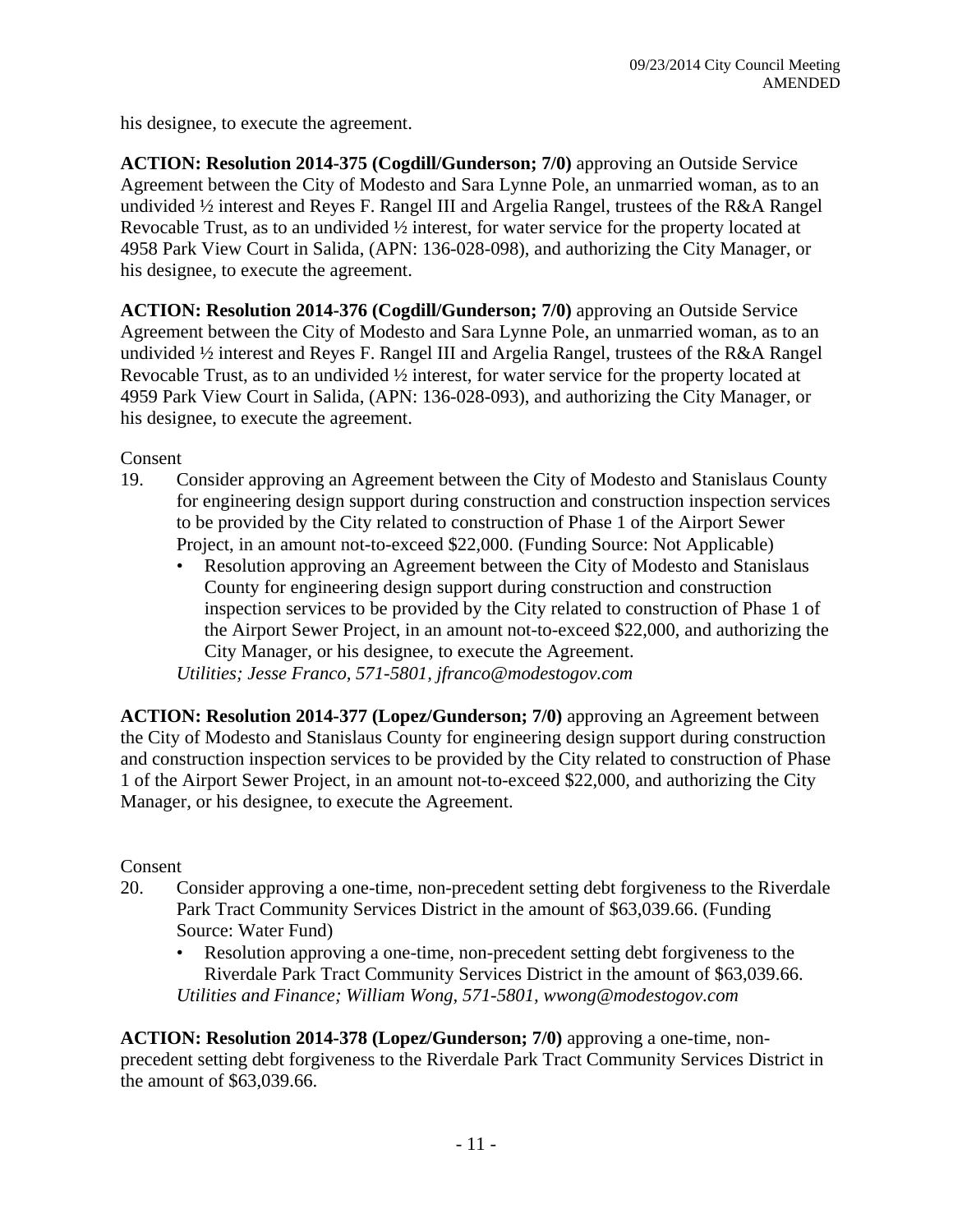Consent

- 21. Consider authorizing the Director of Utilities, or his designee, to initiate the Request for Qualifications (RFQ)/Request for Proposals (RFP) process to identify the most qualified firm to complete a Sewer Rate and Fee Study. (Funding Source: Wastewater Fund)
	- Resolution authorizing the Director of Utilities, or his designee, to initiate the Request for Qualifications (RFQ)/Request for Proposals (RFP) process to identify the most qualified firm to complete a Sewer Rate and Fee Study. *Utilities; William Wong, 578-5801, wwong@modestogov.com*

**ACTION: Resolution 2014-379 (Lopez/Gunderson; 7/0)** authorizing the Director of Utilities, or his designee, to initiate the Request for Qualifications (RFQ)/Request for Proposals (RFP) process to identify the most qualified firm to complete a Sewer Rate and Fee Study.

Consent

- 22. Consider: (i) approving the Wastewater Capacity Charges and Water Connection Fees annual inflationary adjustment of 4.9% for Fiscal Year 2014-15; and (ii) changing the administrative title of Public Works Director as referenced in Resolution No. 2009-299 to City officer(s) or designee(s) in charge of utilities. (Funding Source: Wastewater and Water Funds)
	- Resolution approving the Wastewater Capacity Charges and Water Connection Fees annual inflationary adjustment of 4.9% for Fiscal Year 2014-15, and authorizing the Finance Director, or designee, with concurrence of the City officer(s) or designee(s) in charge of utilities, to implement those changes.
	- Resolution changing the administrative title of Public Works Director as referenced in Resolution No. 2009-299 to: The City officer(s) or designee(s) in charge of utilities.

*Utilities; William Wong, 571-5801, wwong@modestogov.com* 

**ACTION: Resolution 2014-380 (Lopez/Gunderson; 7/0)** approving the Wastewater Capacity Charges and Water Connection Fees annual inflationary adjustment of 4.9% for Fiscal Year 2014-15, and authorizing the Finance Director, or designee, with concurrence of the City officer(s) or designee(s) in charge of utilities, to implement those changes.

**ACTION: Resolution 2014-381 (Lopez/Gunderson; 7/0)** changing the administrative title of Public Works Director as referenced in Resolution No. 2009-299 to: The City officer(s) or designee(s) in charge of utilities.

## **COUNCIL COMMENTS & REPORTS**

Councilmember Kenoyer spoke regarding the beginning of Fall and preventing seniors from falling; she also announced the Heart and Stroke Walk on Saturday, September 27, 2014.

Councilmember Madrigal thanked Councilmembers Kenoyer and Gunderson for assisting with the "9 to 99 Project" Clean-Up Project; the next clean-up day is Saturday, October 11, 2014;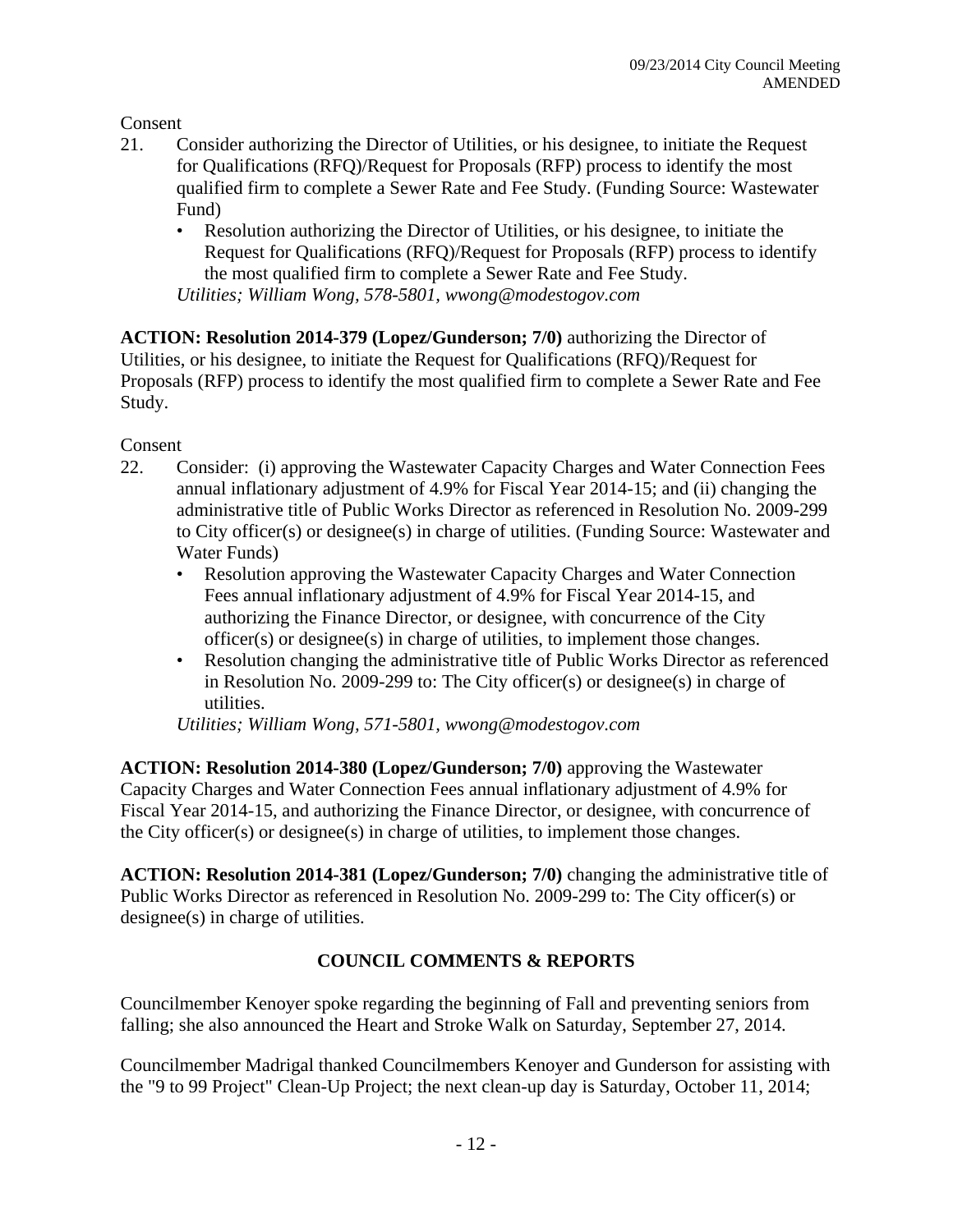he also announced that today is National Voter Registration Day.

Councilmember Gunderson also spoke regarding the "9 to 99" Clean-Up Project.

#### **CITY MANAGER COMMENTS & REPORTS**

None.

#### **UNFINISHED BUSINESS**

- 23. Consider approving the plans and specifications for the Strengthen and Replace La Loma Water Mains project, accepting the bid, and approving a contract with DSS Company dba Knife River Construction, of Stockton, California in the amount of \$1,947,007.50. (Total estimated cost for the construction portion of this project is \$2,390,444) (Funding Source: Water Fund-CIP)
	- Resolution approving the plans and specifications for the Strengthen and Replace La Loma Water Mains project, accepting the bid, and approving a contract with DSS Company dba Knife River Construction, of Stockton, California in the amount of \$1,947,007.50, and authorizing the City Manager, or his designee, to execute the contract.

*Utilities; Kris Ohlson, 571-5869, kohlson@modestogov.com* 

**ACTION: Resolution 2014-382 (Kenoyer/Cogdill; 7/0)** approving the plans and specifications for the Strengthen and Replace La Loma Water Mains project, accepting the bid, and approving a contract with DSS Company dba Knife River Construction, of Stockton, California in the amount of \$1,947,007.50, and authorizing the City Manager, or his designee, to execute the contract.

#### **HEARINGS**

#### *Published in the Modesto Bee on September 3, 2014*

- 24. Hearing to consider approving an application to rezone 2.0 acres located at 1532 Standiford Avenue from Planned Development Zone, P-D(316) to Planned Development Zone, P-D(597) to allow for the development of a 20,288 square-foot medical/professional office complex. (Funding Source: Not Applicable)
	- Motion introducing and waiving the first reading of an Ordinance amending Section 7-3-9 of the Zoning Map to rezone from Planned Development Zone, P-D(316), to Planned Development Zone, P-D (597), property located on the south side of Standiford Avenue, east of Carver Road west of Longbridge Drive. (Standiford Properties, LLC)
	- Resolution approving a Development Plan for Planned Development Zone, P-D(597) (Standiford Properties, LLC)
	- Resolution finding that the following project is within the scope of the project covered by the Modesto Urban Area General Plan Master Environmental Impact Report (SCH No. 2007072023): Amending Section 7-3-9 of the Zoning Map to rezone from Planned Development Zone, P-D(597), to Planned Development Zone, P-D(597), property located on the south side of Standiford Avenue, east of Carver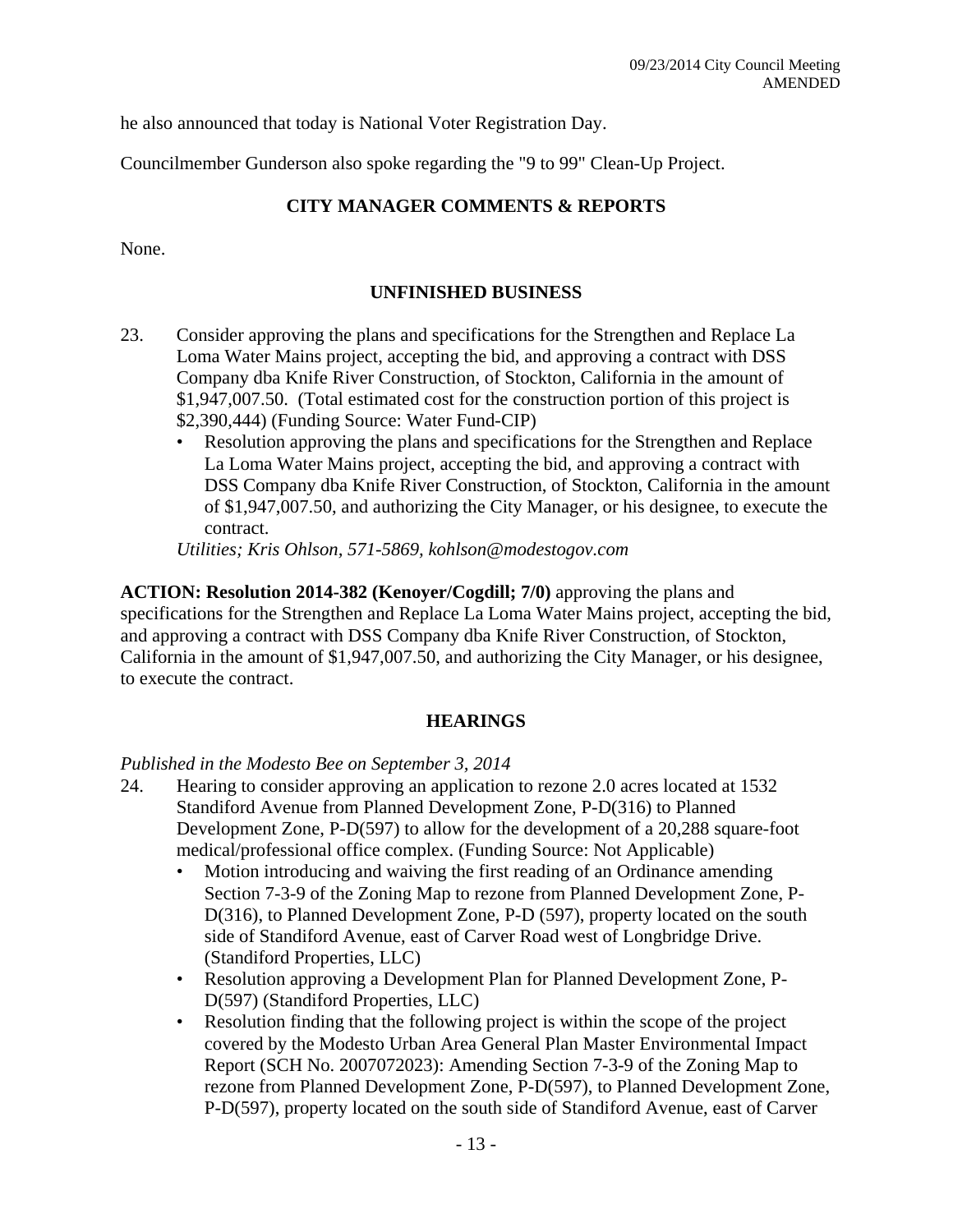Road west of Longbridge Drive. (Standiford Properties, LLC) *Community & Economic Development; Rita Doscher, 577-5279, rdoscher@modestogov.com* 

**ACTION: Motion (Lopez/Cogdill; 7/0)** introducing and waiving the first reading of **Ordinance No. 3608-C.S.** amending Section 7-3-9 of the Zoning Map to rezone from Planned Development Zone, P-D(316), to Planned Development Zone, P-D (597), property located on the south side of Standiford Avenue, east of Carver Road west of Longbridge Drive. (Standiford Properties, LLC).

**ACTION: Resolution 2014-383 (Lopez/Cogdill; 7/0)** approving a Development Plan for Planned Development Zone, P-D(597) (Standiford Properties, LLC)

**ACTION: Resolution 2014-384 (Lopez/Cogdill; 7/0)** finding that the following project is within the scope of the project covered by the Modesto Urban Area General Plan Master Environmental Impact Report (SCH No. 2007072023): Amending Section 7-3-9 of the Zoning Map to rezone from Planned Development Zone, P-D(597), to Planned Development Zone, P-D(597), property located on the south side of Standiford Avenue, east of Carver Road west of Longbridge Drive. (Standiford Properties, LLC)

#### *Published in the Modesto Bee on August 23, 2014*

- 25. Hearing to consider approving the submission of the City of Modesto Consolidated Annual Performance and Evaluation Report (CAPER) for Program Year 2013-2014 to the U.S. Department of Housing and Urban Development (HUD), and authorizing the City Manager, or his designee, to execute all related documents. (Funding Source: Community Development Block Grant (CDBG), HOME Investment Partnerships (HOME), and Emergency Solutions Grants (ESG) Grants).)
	- Resolution approving the submission of the City of Modesto Consolidated Annual Performance and Evaluation Report for Program Year 2013-2014 to the U.S. Department of Housing and Urban Development, and authorizing the City Manager, or his designee, to execute all related documents.

*Parks, Recreation & Neighborhoods; Jody Christiansen, 342-4707, mjchristiansen@modestogov.com* 

**ACTION: Resolution 2014-385 (Kenoyer/Lopez; 7/0)** approving the submission of the City of Modesto Consolidated Annual Performance and Evaluation Report for Program Year 2013- 2014 to the U.S. Department of Housing and Urban Development, and authorizing the City Manager, or his designee, to execute all related documents.

#### **NEW BUSINESS**

26. Consider: (i) authorizing the City Manager or designee to enter into agreements with the City's Labor Associations and Unrepresented employees to implement a three-tier rate and contribution structure for health insurance; and to adjust the methodology for determining the premium for active and pre-65 retirees; and (ii) authorizing the City to offer an alternative medical contribution program to current retirees for their remaining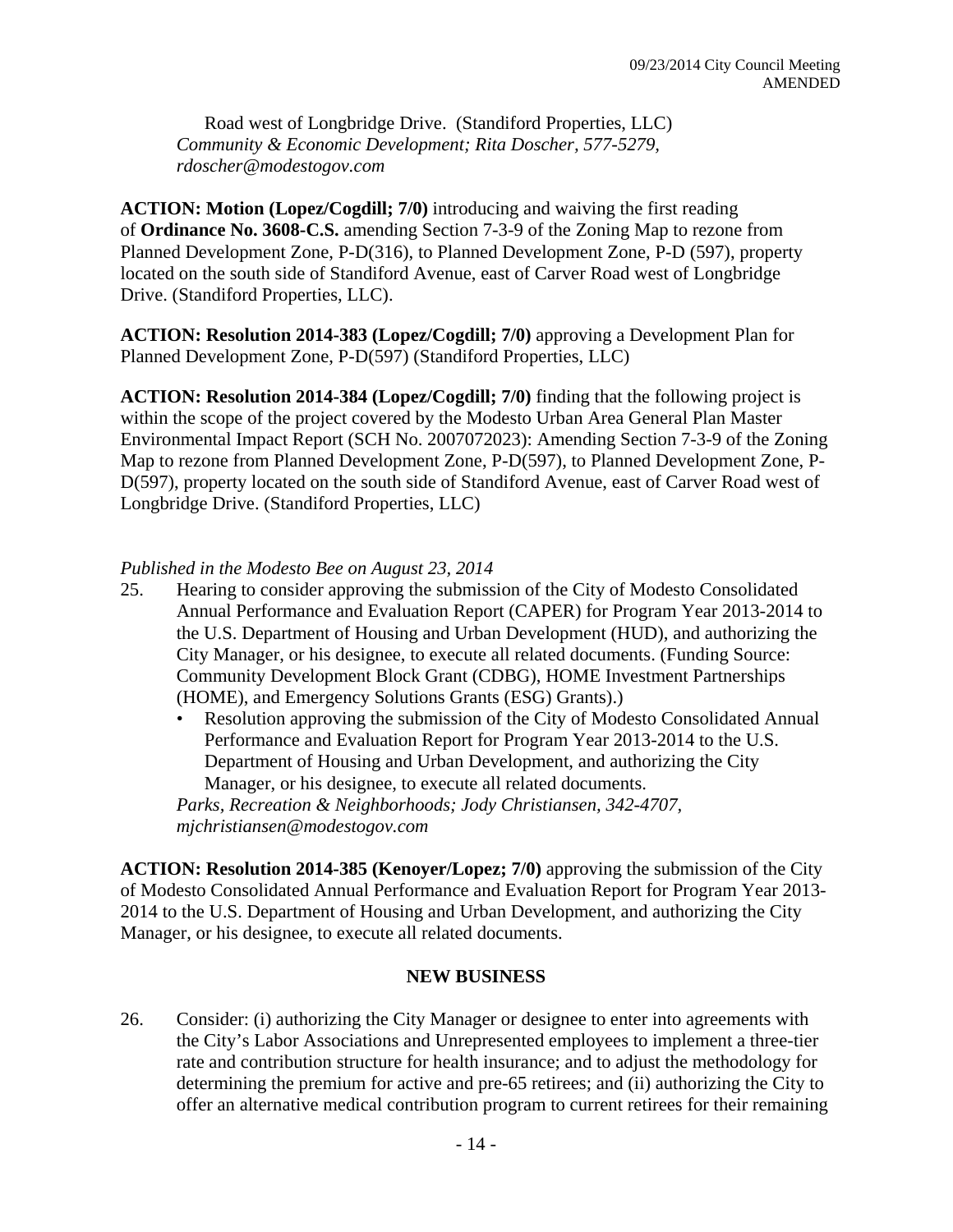sick leave conversion; and authorizing the City Manager, or his designee, to sign implementation documents. (Funding Source: Not Applicable)

- Resolution authorizing the City Manager or designee to enter into agreements with the City's Labor Organizations; MCMA, MCEA, MPMA, MPOA, and MPNSA, to implement a three-tier rate and contribution structure for health insurance.
- Resolution implementing a three-tier rate and contribution structure for health insurance for Unrepresented Management and Confidential Employees, including Charter Officers and Executives; and rescinding Resolution No. 2014-313.
- Resolution authorizing the City to offer an alternative medical contribution program to current retirees for their remaining sick leave conversion; and authorizing the City Manager, or his designee, to sign implementation documents. *Administrative Services; Joseph Lopez, 571-5126, joelopez@modestogov.com*

**ACTION: Resolution 2014-386 (Gunderson/Cogdill; 4/3; Kenoyer, Lopez, Madrigal no)** authorizing the City Manager or designee to enter into agreements with the City's Labor Organizations; MCMA, MCEA, MPMA, MPOA, and MPNSA, to implement a three-tier rate and contribution structure for health insurance (**in a form approved by the City Attorney and consistent with direction provided by the Mayor and City Council).** 

**ACTION: Resolution 2014-387 (Gunderson/Cogdill; 4/3; Kenoyer, Lopez, Madrigal no)** implementing a three-tier rate and contribution structure for health insurance for Unrepresented Management and Confidential Employees, including Charter Officers and Executives; and rescinding Resolution No. 2014-313 (**in a form approved by the City Attorney and consistent with direction provided by the Mayor and City Council)**.

**ACTION: Resolution 2014-388 (Gunderson/Cogdill; 4/3; Kenoyer, Lopez, Madrigal no)** authorizing the City to offer an alternative medical contribution program to current retirees for their remaining sick leave conversion; and authorizing the City Manager, or his designee, to sign implementation documents (**in a form approved by the City Attorney and consistent with direction provided by the Mayor and City Council)**.

## **MATTERS TOO LATE FOR THE AGENDA**

None.

#### **ADJOURNMENT**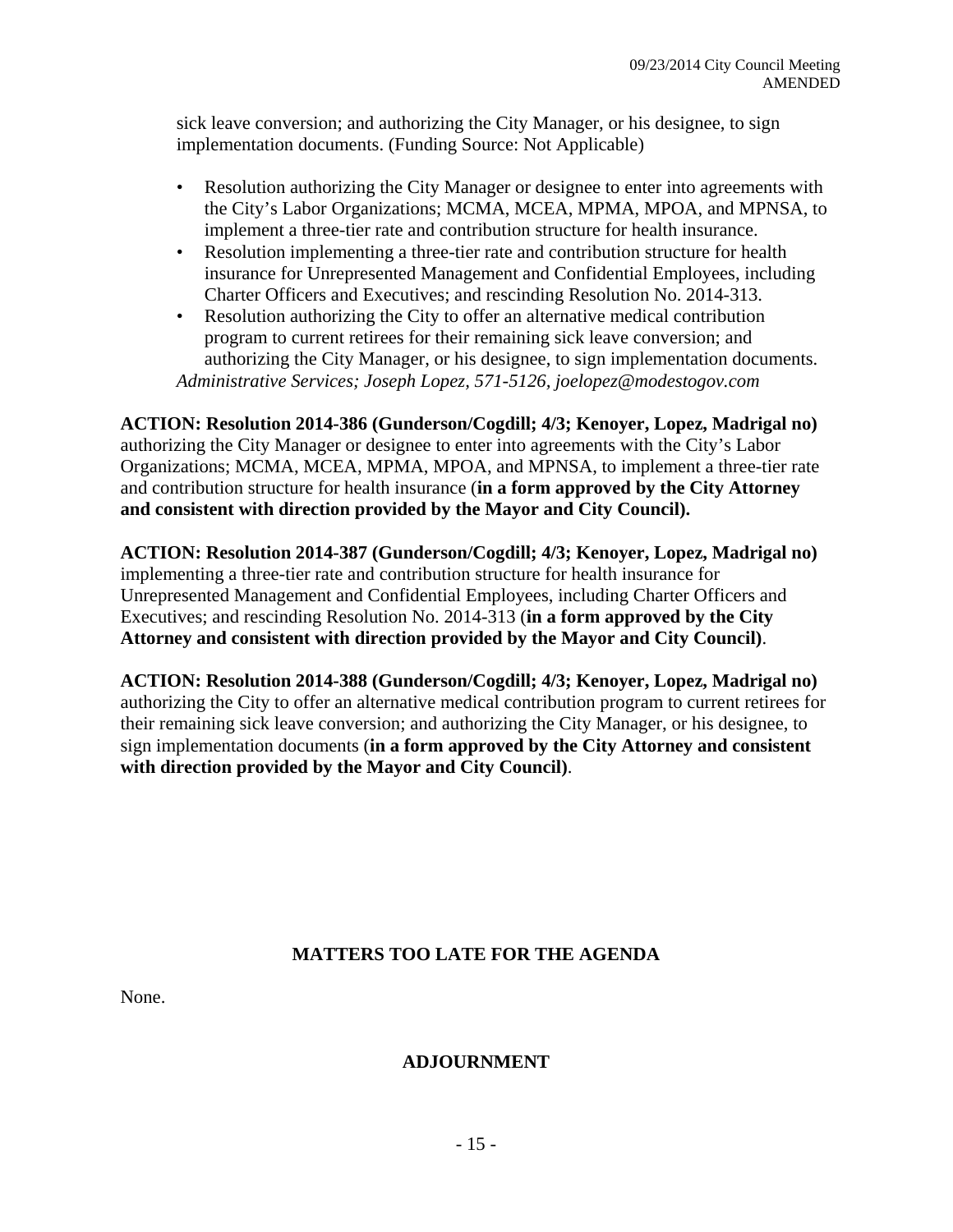This meeting was adjourned at 8:07 p.m.

## **CLOSED SESSION**

*Closed Session Matter Heard Prior to Meeting* 

**PUBLIC EMPLOYEE EMPLOYMENT: (Pursuant to Section 54957 of the Government Code) – City Manager**  Title: Discussion regarding City Manager recruitment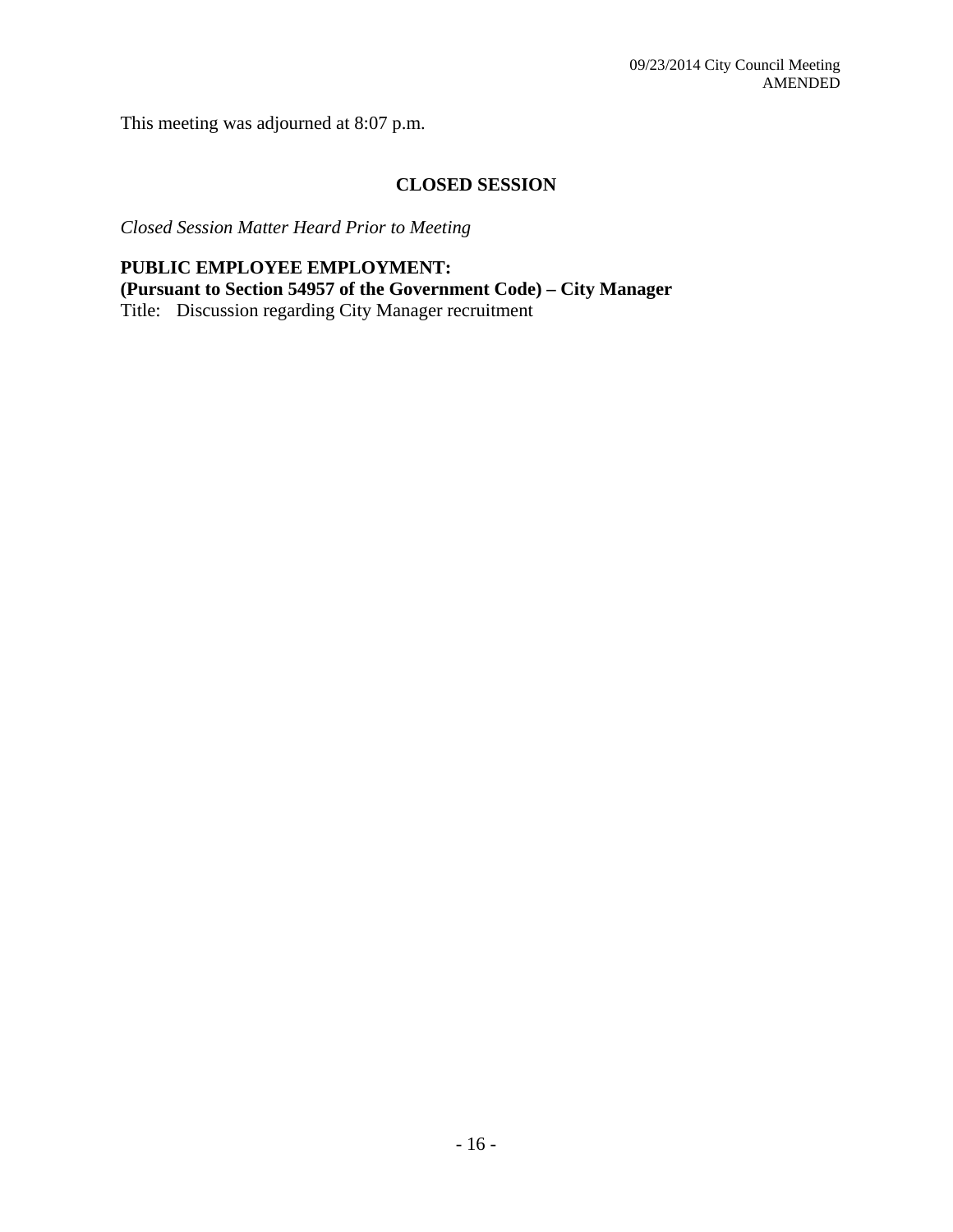## **MINUTES City of Modesto SPECIAL APPOINTMENTS COMMITTEE / COUNCIL WORKSHOP**

#### **Second Floor, Room 2001 1010 10th Street Modesto, California Thursday, September 25, 2014, at 3:00 p.m.**

Roll Call - Present: Councilmembers Kenoyer and Gunderson Absent: Madrigal

#### **PUBLIC COMMENTS**

None.

#### **CONSENT ITEMS – None**

#### **UNFINISHED BUSINESS**

1. Consider further discussion and provide direction regarding the Committee's five Goals: (i) updating City Council Policy 1.008 to allow the Appointments Committee to discuss the creation of Citizen Advisory Groups and forward their recommendations to the Mayor and Council; (ii) reviewing list of Boards and Commissions and attendance at the meetings; (iii) evaluating Boards and Commissions to keep or dissolve, including discussion of funding of Youth Commission; (iv) outreach for applicants to Boards and Commissions (including recruitment and updated web page); (v) reviewing applications and recommending appointments. (Funding Source: Not Applicable)  *City Council; Kathy Espinoza, 571-5597, kespinoza1@modestogov.com* 

**ACTION: Motion (Gunderson/Kenoyer; majority; Madrigal absent)** approving recommended changes to City Council Policy 1.008, and forwarding to Council for approval.

**ACTION:** Staff must provide a report on attendance and status of all active Citizen Advisory Groups at the next Appointments Committee Meeting.

**NEW BUSINESS - None** 

#### **MATTERS TOO LATE FOR THE AGENDA**

None.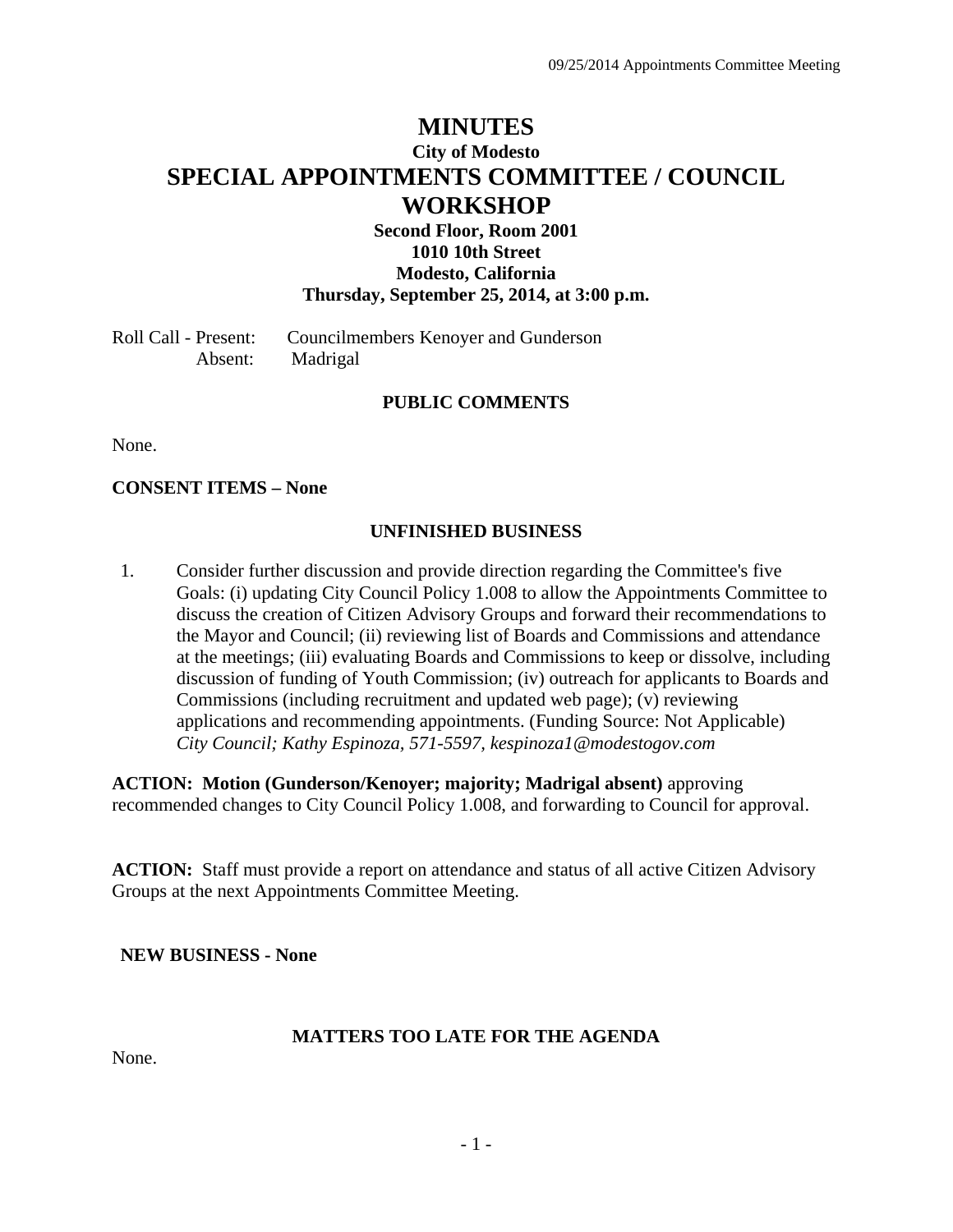## **ADJOURNMENT**

This meeting adjourned at 3:05 p.m.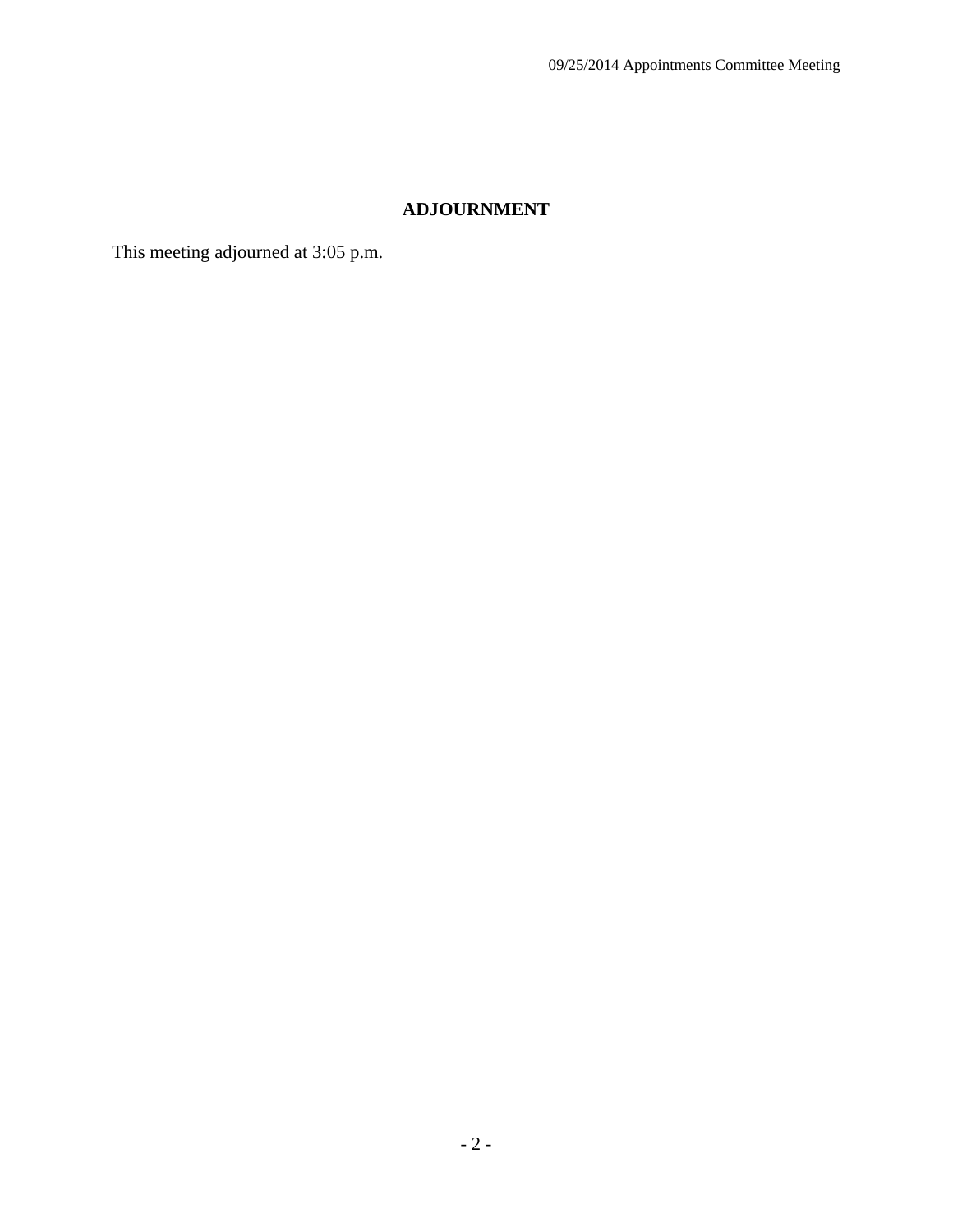## **MINUTES**

#### **City of Modesto ECONOMIC DEVELOPMENT COMMITTEE / COUNCIL WORKSHOP Second Floor, Room 2005 Tenth Street Place, 1010 10th Street Modesto, California**

#### **Monday October 6, 2014, at 5:00 p.m.**

Roll Call Present: Councilmembers Cogdill, Kenoyer, and Zoslocki

Absent: None

Also Present: None

#### **PUBLIC COMMENTS**

None.

#### **CONSENT**

1. Consider accepting a quarterly status report of the development projects processed by the Community and Economic Development Department during the second quarter of the 2014 calendar year. (Funding Source: Not Applicable)  *Community & Economic Development; Brent Sinclair, 577-5418, hbsinclair@modestogov.com* 

**ACTION: Motion (Zoslocki/Kenoyer;unan.)** accepting a quarterly status report of the development projects processed by the Community and Economic Development Department during the second quarter of the 2014 calendar year.

#### **NEW BUSINESS**

2. Consider approving an agreement with CelPlan Technologies, Reston, VA to carry out the City of Modesto Wi-Fi Project and forwarding to Council for award of proposal and contract. (Funding Source: Information Technology & Equipment Replacement)  *Administrative Services; Joe Lopez, 571-5126, joelopez@modestogov.com* 

**ACTION: Motion (Zoslocki/Kenoyer;unan.)** continuing item to a future Economic Development Committee meeting and directing staff to return with methods of generating a funding subsidy and revenue stream.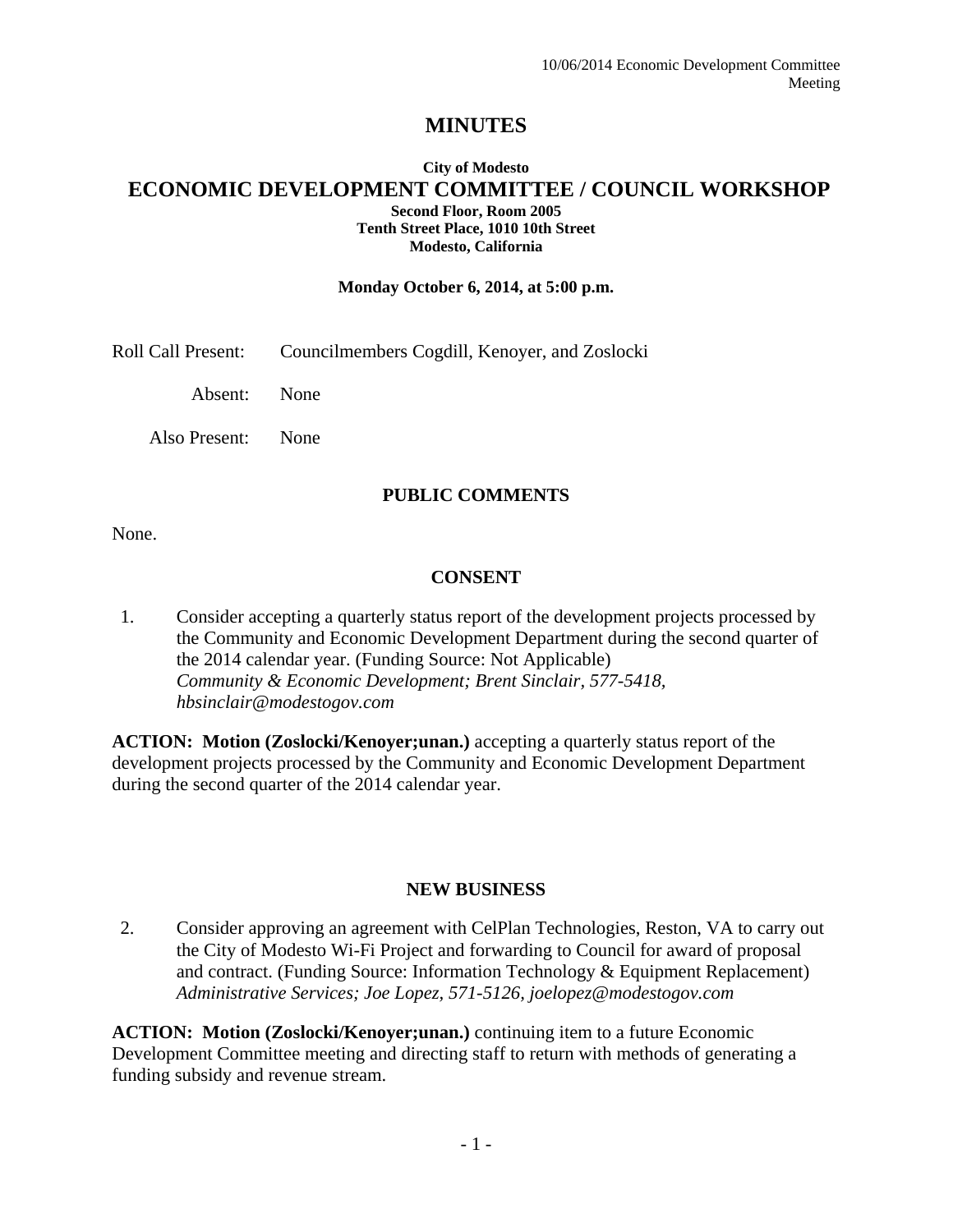## **MATTERS TOO LATE FOR THE AGENDA**

None.

## **ADJOURNMENT**

This meeting was adjourned at 5:51 p.m.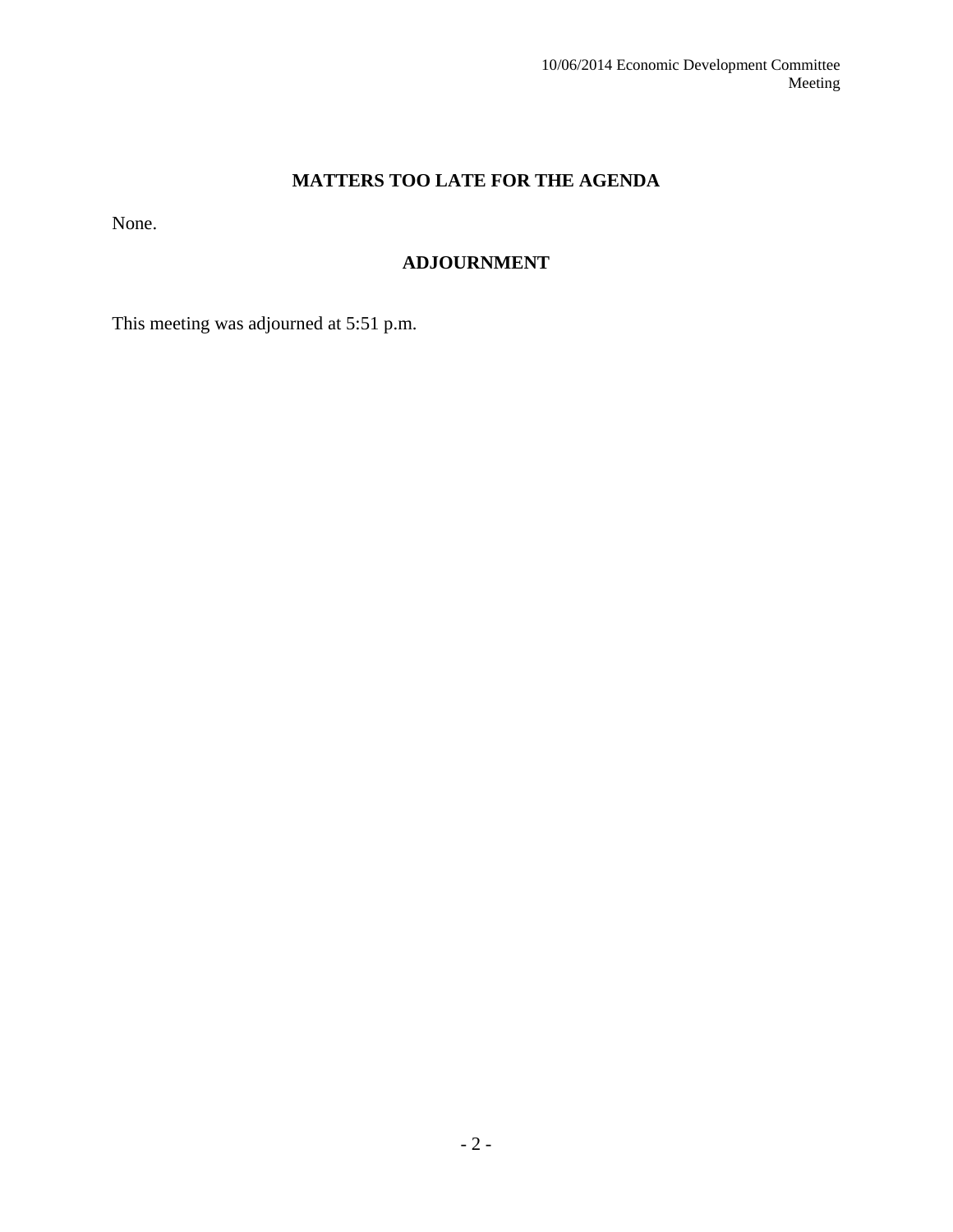## **MINUTES**

## City of Modesto  **CITY COUNCIL MEETING Chambers, Basement Level Tenth Street Place, 1010 10th Street Modesto, California Tuesday October 07, 2014, at 5:30 p.m.**

Roll Call – Present: Councilmembers Cogdill, Gunderson, Kenoyer, Lopez, Madrigal, Zoslocki, Mayor Marsh Absent: None

Pledge of Allegiance to the Flag

Invocation: Darryl Fair, Renaissance Christian Center

City Clerk's Announcements: Item 4 - Amended Minutes

Declaration of Conflicts of Interest: None

Reports from Closed Session: City Attorney Lindgren reported on Closed Session matters

#### **ACKNOWLEDGEMENTS AND PRESENTATIONS**

1. Presentation of Proclamation declaring October 2014 as Fire Prevention Month. (Funding Source: Not Applicable)  *City Council; Kathy Espinoza, 571-5597, kespinoza@modestogov.com* 

**ACTION:** Mayor Marsh presented a Proclamation declaring October 2014 as Fire Prevention Month.

#### **MISCELLANEOUS**  Legislation Appointments **Other**

- 2. Consider appointing Michael Johnson to fill a vacant position on the Airport Advisory Committee for the Modesto City-County Airport. (Funding Source: Not Applicable)
	- Resolution approving the appointment of Michael Johnson to fill a vacant position on the Airport Advisory Committee for the Modesto City-County Airport.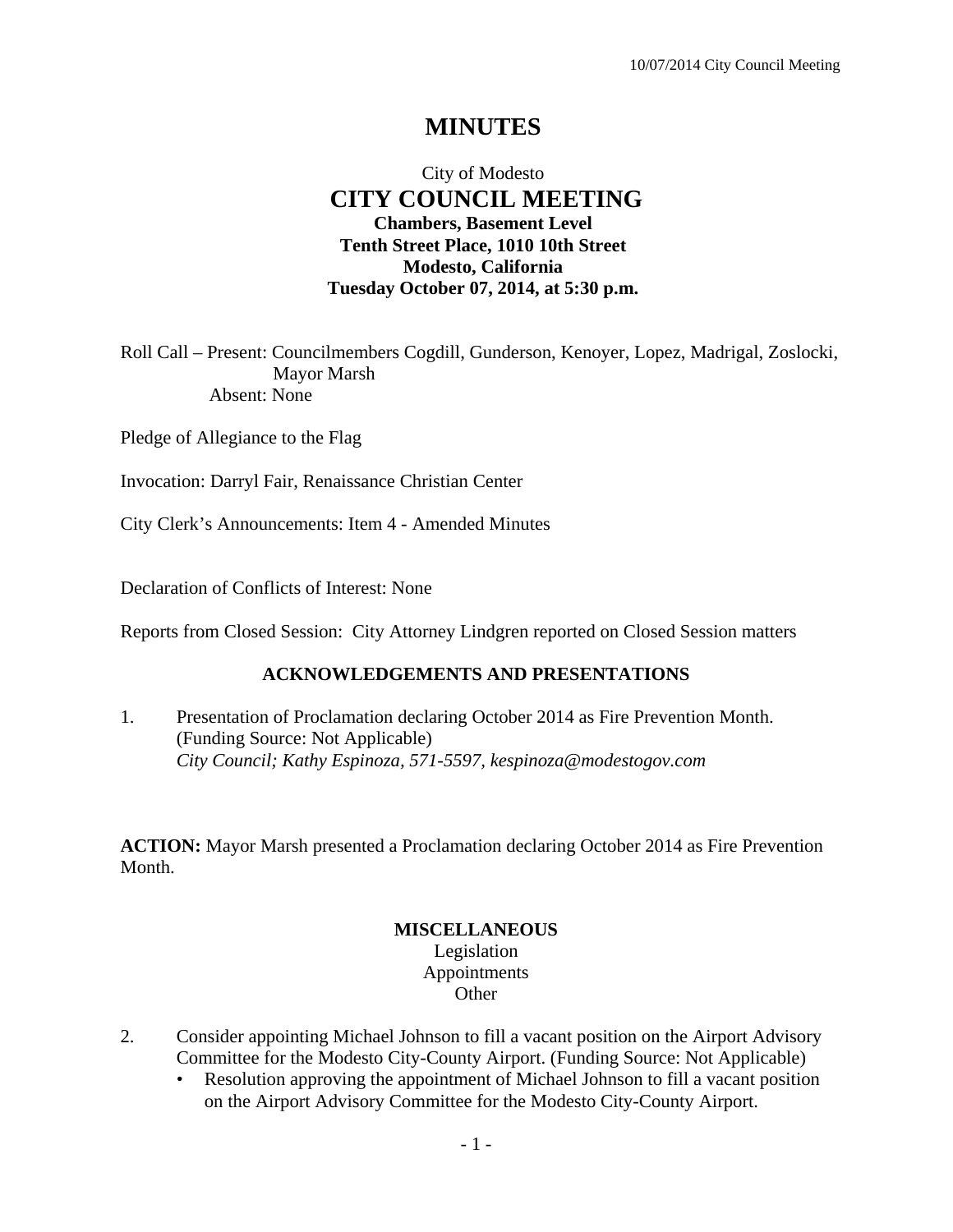*Public Works; Steve Fischio, 577-5319, sfischio@modestogov.com* 

**ACTION: Resolution 2014-389 (Lopez/Kenoyer; 7/0)** approving the appointment of Michael Johnson to fill a vacant position on the Airport Advisory Committee for the Modesto City-County Airport.

- 3. Consider appointing Rosa Escutia-Braaton to the City of Modesto Planning Commission and Bob Selover to the City of Modesto Board of Zoning Adjustment. (Funding Source: Not Applicable)
	- Resolution appointing Rosa Escutia-Braaton to the City of Modesto Planning Commission.
	- Resolution appointing Bob Selover to the City of Modesto Board of Zoning Adjustment.

*Community and Economic Development; Patrick Kelly, 577-5267, pkelly@modestogov.com* 

**ACTION: Resolution 2014-390 (Kenoyer/Lopez; 7/0)** appointing Rosa Escutia-Braaton to the City of Modesto Planning Commission.

**ACTION: Resolution 2014-391 (Kenoyer/Lopez; 7/0)** appointing Bob Selover to the City of Modesto Board of Zoning Adjustment.

## **PUBLIC COMMENT PERIOD**

- Carmen Sabatino spoke regarding his September 9, 2014 Public Records Act request regarding SuperKart Race.
- Vernon Price spoke requesting a Matter Too Late for the Agenda; he also spoke regarding homeless in Modesto.
- Guadalupe de los Santos spoke regarding harassment by neighbor and requested help; he was referred to Modesto Police Department.
- Ray Pefferini spoke regarding trees in Modesto.
- Debra Harper spoke regarding universal declaration of human rights.
- Scott Calkins spoke regarding sewer extension project in Stanislaus County on Elm Avenue; he was referred to Utilities Director Larry Parlin.
- Dorothy David spoke regarding College Avenue "diet plan" and bicycle lanes.
- Louisa Bryant spoke regarding overwatering at Stoney Brook Apartments.
- Dave Geer spoke regarding Common Core Forum on Wednesday, November 5, 2014 at Modesto Centre Plaza and downtown wi-fi.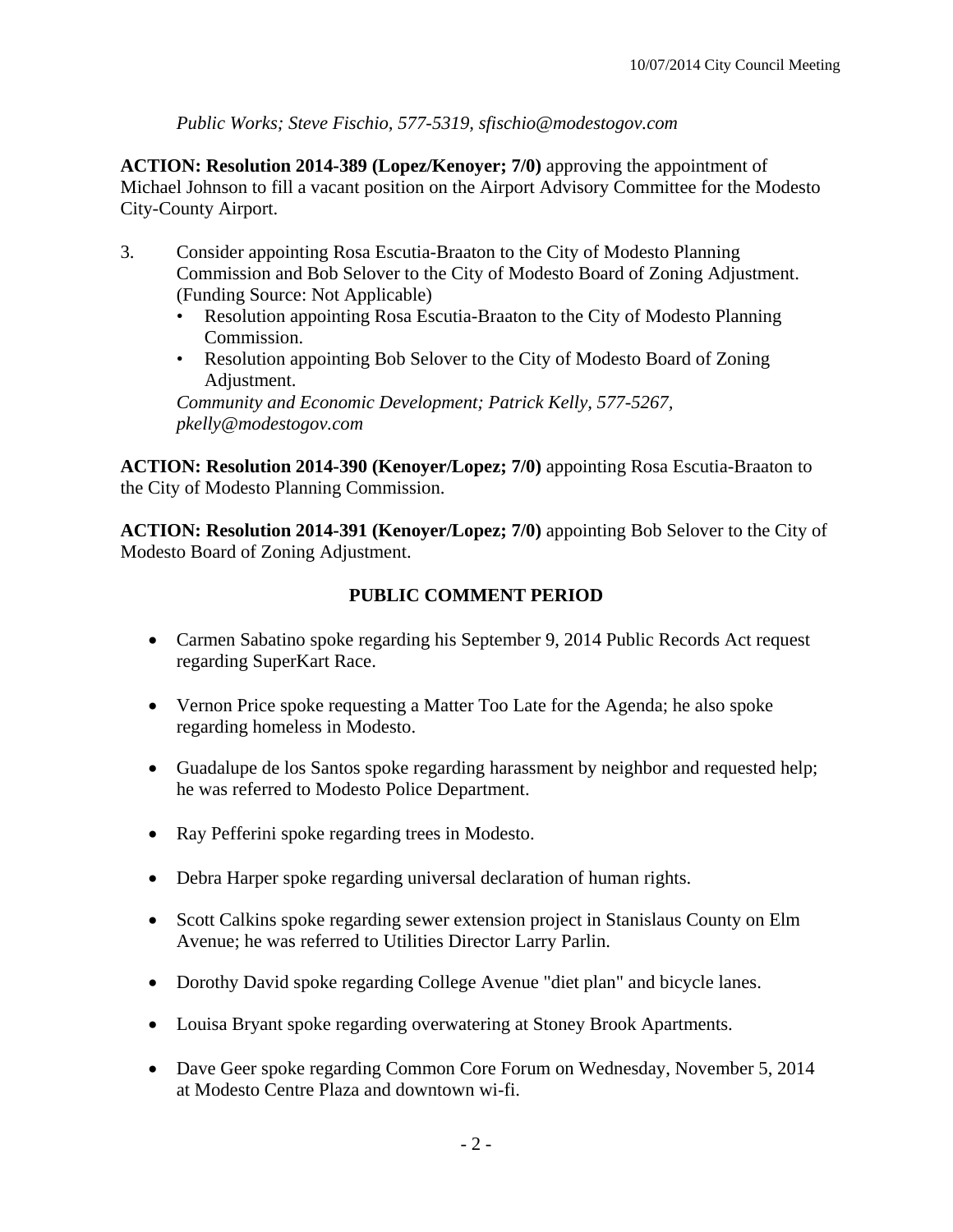- Gaetana Drake spoke regarding personal information requested by employers.
- Loretta Carhart spoke regarding City buses and Routes 22 and 27 in Modesto.

## **CONSENT ITEMS – ROLL CALL VOTE REQUIRED ACTION CONSENT ITEMS 4-13: Lopez/Gunderson;unan.)**

#### **CONSENT ITEMS**

An item may be removed from consent and discussed at the request of an audience member or Councilmember.

Consent

4. Consider approving the Amended Minutes from the September 23, 2014 City Council meeting. (Funding Source: Not Applicable)

Motion approving the Minutes from the September 23, 2014 City Council meeting. *City Clerk; Stephanie Lopez, 577-5396, slopez@modestogov.com* 

**ACTION: Motion (Lopez/Gunderson; 7/0)** approving the Amended Minutes from the September 23, 2014 City Council meeting.

Consent

- 5. Consider approving final adoption **Ordinance No. 3608-C.S.** amending Section 7-3-9 of the Zoning Map to rezone from Planned Development Zone, P-D(316), to Planned Development Zone, P-D (597), property located on the south side of Standiford Avenue, east of Carver Road west of Longbridge Drive. (Standiford Properties, LLC). (Funding Source: Not Applicable)
	- Motion approving final adoption **Ordinance No. 3608-C.S.** amending Section 7-3- 9 of the Zoning Map to rezone from Planned Development Zone, P-D(316), to Planned Development Zone, P-D (597), property located on the south side of Standiford Avenue, east of Carver Road west of Longbridge Drive. (Standiford Properties, LLC).

*City Clerk; Stephanie Lopez, 577-5397, slopez@modestogov.com* 

**ACTION: Motion (Lopez/Gunderson; 7/0)** approving final adoption **Ordinance No. 3608- C.S.** amending Section 7-3-9 of the Zoning Map to rezone from Planned Development Zone, P-D(316), to Planned Development Zone, P-D (597), property located on the south side of Standiford Avenue, east of Carver Road west of Longbridge Drive. (Standiford Properties, LLC).

#### Consent

6. Consider approving an amendment to the Administrative Services Agreement with International City Management Association Retirement Corporation (ICMA-RC) for administrative services and investments of City employees' 401(a), 457 deferred compensation plans and RHS plans; and extending the contracts for an additional two year period; and authorizing the City Manager, or his designee, to execute the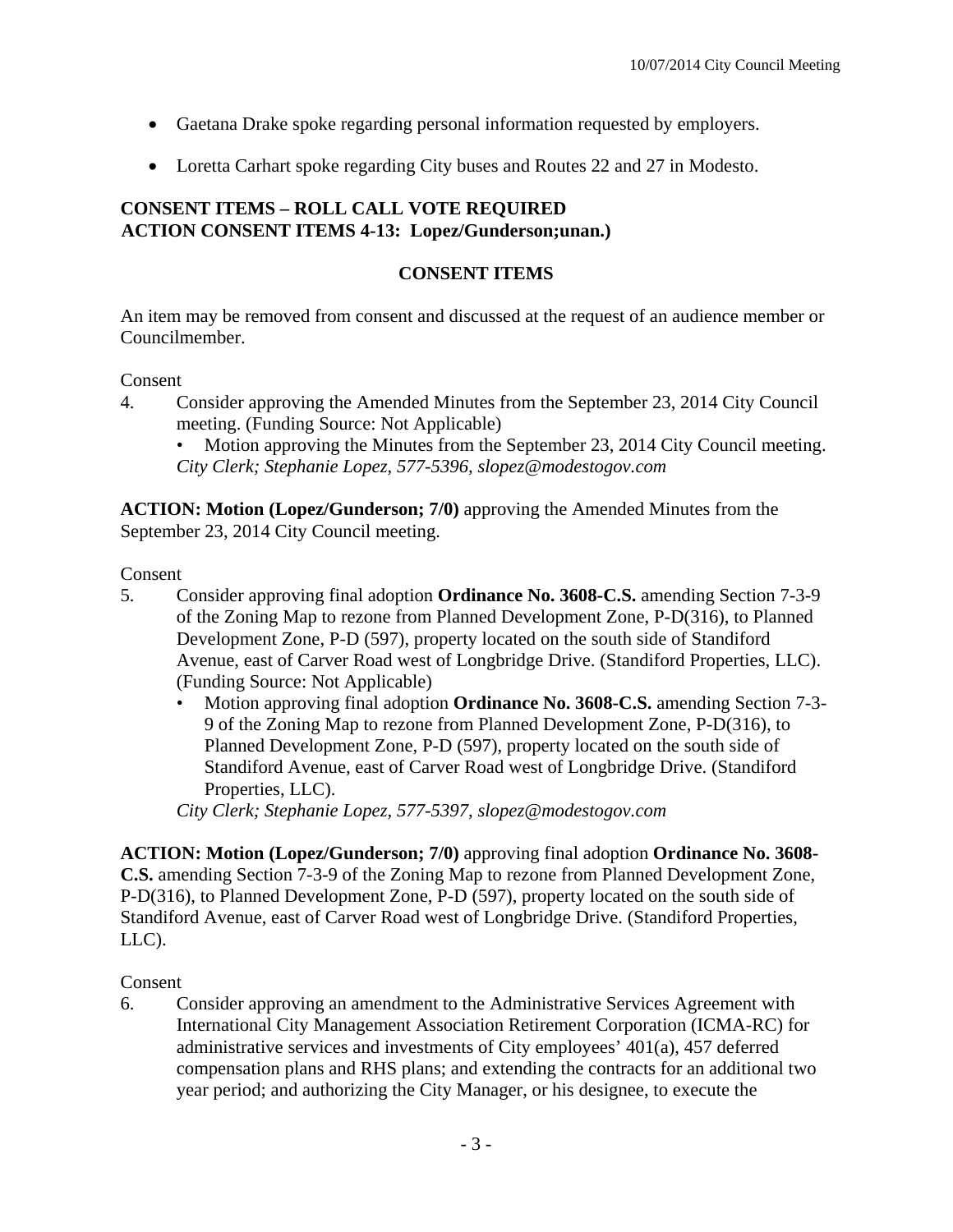agreement. (Funding Source: Not Applicable)

• Resolution approving an amendment to the Administrative Services Agreement with International City Management Association Retirement Corporation (ICMA-RC) for administrative services and investments of City employees' 401(a) and 457 deferred compensation plans, and renewing the Administrative Services Agreement for RHS plans; and extending the agreements for an additional two year period; and authorizing the City Manager, or his designee, to execute the agreement. *Administrative Services; Joe Lopez, 571-5126, joelopez@modestogov.com* 

**ACTION: Resolution 2014-392 (Lopez/Gunderson; 7/0)** approving an amendment to the Administrative Services Agreement with International City Management Association Retirement Corporation (ICMA-RC) for administrative services and investments of City employees' 401(a) and 457 deferred compensation plans, and renewing the Administrative Services Agreement for RHS plans; and extending the agreements for an additional two year period; and authorizing the City Manager, or his designee, to execute the agreement.

## Consent

- 7. Consider accepting the Monthly Budget Adjustments Report for August 2014 and amending the Fiscal Year 2013-14 Annual Operating and Capital Improvement Budgets. (Funding Source: Various)
	- Resolution amending the Fiscal Year 2013-2014 Annual Operating and Capital Improvement Budgets.

*Finance; Steve Christensen, 577-5390, schristensen@modestogov.com* 

**ACTION: Resolution 2014-393 (Lopez/Gunderson; 7/0)** amending the Fiscal Year 2013- 2014 Annual Operating and Capital Improvement Budgets.

## Consent

- 8. Consider approving a Will Serve Letter and an Outside Service Agreement for water service for the property located at 900 Country Club Drive in Del Rio. (Funding Source: General Fund and Water Fund)
	- Resolution approving a Will Serve Letter for the property located at 900 Country Club Drive in Del Rio ( APN: 004-007-043) to connect to the City of Modesto's existing water system, and authorizing the City Manager, or his designee, to sign the Will Serve Letter.
	- Resolution approving an Outside Service Agreement between the City of Modesto and John Z. Ismail and Diana Ismail, Trustees of the JD Ismail Trust for water service for the property located at 900 County Club Drive in Del Rio (APN: 004- 007-043), and authorizing the City Manager, or his designee, to execute the Agreement.

*Public Works; Bill Sandhu, 577-5356, bsandhu@modestogov.com* 

**ACTION: Resolution 2014-394 (Lopez/Gunderson; 7/0)** approving a Will Serve Letter for the property located at 900 Country Club Drive in Del Rio ( APN: 004-007-043) to connect to the City of Modesto's existing water system, and authorizing the City Manager, or his designee, to sign the Will Serve Letter.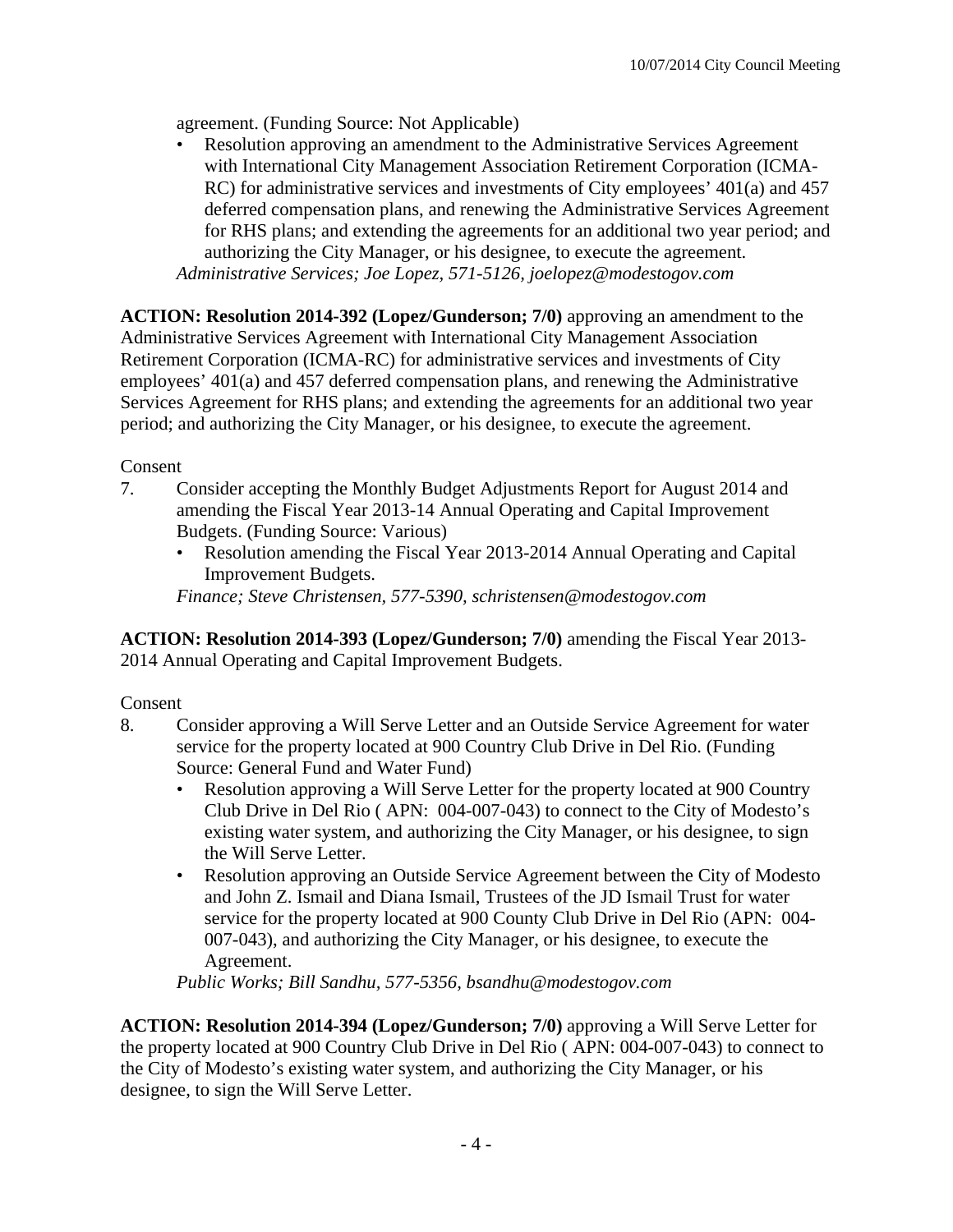**ACTION: Resolution 2014-395 (Lopez/Gunderson; 7/0)** approving an Outside Service Agreement between the City of Modesto and John Z. Ismail and Diana Ismail, Trustees of the JD Ismail Trust for water service for the property located at 900 County Club Drive in Del Rio (APN: 004-007-043), and authorizing the City Manager, or his designee, to execute the Agreement.

## Consent

- 9. Consider approving a Will Serve Letter and an Outside Service Agreement for water service for the property located at 1406 Avenida Del Rio in Del Rio. (Funding Source: General Fund, Water Fund)
	- Resolution approving a Will Serve Letter for the property located at 1406 Avenida Del Rio in Del Rio ( APN: 004-088-016) to connect to the City of Modesto's existing water system, and authorizing the City Manager, or his designee, to sign the Will Serve Letter.
	- Resolution approving an Outside Service Agreement between the City of Modesto and David Rancano and Jaquelin Avila Rancano who are married to each other for water service for the property located at 1406 Avenida Del Rio in Del Rio (APN: 004-088-016), and authorizing the City Manager, or his designee, to execute the Agreement.

*Public Works; Bill Sandhu, 577-5356, bsandhu@modestogov.com* 

**ACTION: Resolution 2014-396 (Lopez/Gunderson; 7/0)** approving a Will Serve Letter for the property located at 1406 Avenida Del Rio in Del Rio ( APN: 004-088-016) to connect to the City of Modesto's existing water system, and authorizing the City Manager, or his designee, to sign the Will Serve Letter.

**ACTION: Resolution 2014-397 (Lopez/Gunderson; 7/0)** approving an Outside Service Agreement between the City of Modesto and David Rancano and Jaquelin Avila Rancano who are married to each other for water service for the property located at 1406 Avenida Del Rio in Del Rio (APN: 004-088-016), and authorizing the City Manager, or his designee, to execute the Agreement.

## Consent

- 10. Consider approving Macerich/Vintage Fair Mall's request to reduce the \$930,600 Faithful Performance Bond for their project, to a \$77,707 Bond covering only improvements associated with the unrecorded easements. (Funding Source: Not Applicable)
	- Resolution approving Macerich / Vintage Fair Mall's request to reduce the \$930,600 Faithful Performance Bond for their project, to a \$77,707 Bond covering only improvements associated with the unrecorded easements, and authorizing the City Clerk, or her designee, to release and execute the Bonds as requested. *Public Works; Bill Sandhu, 577-5356, bsandhu@modestogov.com*

**ACTION: Resolution 2014-398 (Lopez/Gunderson; 7/0)** approving Macerich / Vintage Fair Mall's request to reduce the \$930,600 Faithful Performance Bond for their project, to a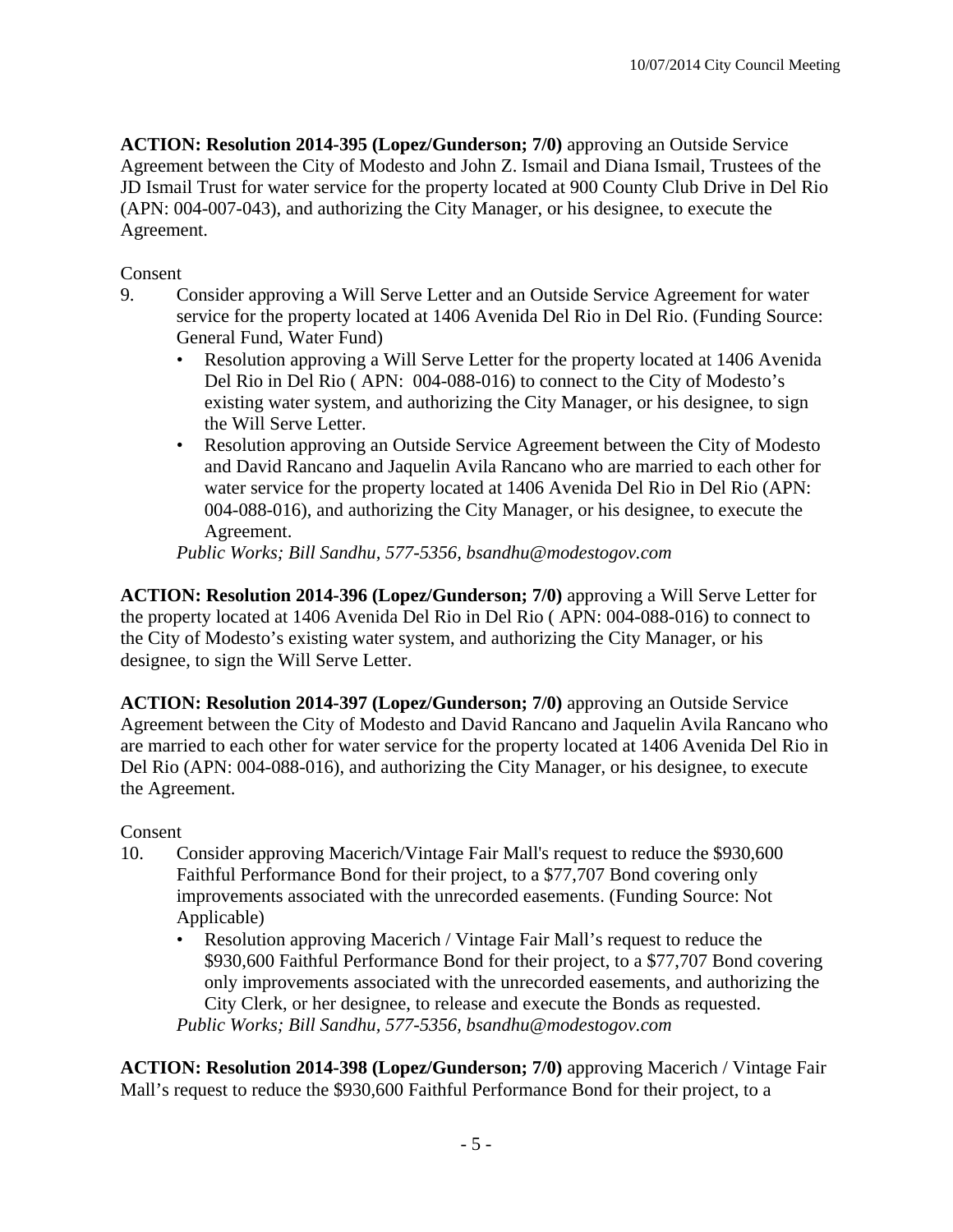\$77,707 Bond covering only improvements associated with the unrecorded easements, and authorizing the City Clerk, or her designee, to release and execute the Bonds as requested.

#### Consent

- 11. Consider rejecting the bid for the Collector and Arterial Rehabilitation Project, and authorizing City staff to re-advertise the project at a future date. (Funding Source: 100819-CON-Construction)
	- Resolution rejecting all bids for the Collector and Arterial Rehabilitation Project and authorizing City staff to re-advertise the project. *Public Works; Phillip Soares, 577-5258, psoares@modestogov.com*

**ACTION: Resolution 2014-399 (Lopez/Gunderson; 7/0)** rejecting all bids for the Collector and Arterial Rehabilitation Project and authorizing City staff to re-advertise the project.

Consent

- 12. Consider authorizing the Director of Utilities to issue change orders on the Emerald Lift Station Rehabilitation project in the total amount of \$269,000 (10.0% of the original contract price). (Funding Source: Wastewater Fund)
	- Resolution authorizing the Director of Utilities to issue change orders on the Emerald Lift Station project in the total amount of \$269,000 (10.0% of the original contract price).

*Utilities; Rob Christensen, 577-5423, rchristensen@modestogov.com* 

**ACTION: Resolution 2014-400 (Lopez/Gunderson; 7/0)** authorizing the Director of Utilities to issue change orders on the Emerald Lift Station project in the total amount of \$269,000 (10.0% of the original contract price).

#### Consent

- 13. Consider: (i) approving an agreement with West Yost Associates for engineering services to prepare a Report of Waste Discharge, an Anti-degradation Analysis, and a Title 22 Report for the Wastewater Services Division for an amount not to exceed \$177,400; and (ii) amending Fiscal Year 2014-15 Wastewater Plant Operations operating budget by appropriating \$177,400 from Wastewater Fund Reserves. (Funding Source: Wastewater Fund)
	- Resolution approving an agreement with West Yost Associates for Engineering Services for the preparation of a Report of Waste Discharge, an Anti-degradation Analysis, and a Title 22 Report for the Wastewater Services Division for an amount not to exceed \$177,400, and authorizing the Interim City Manager, or his designee, to execute the agreement.
	- Resolution amending the Fiscal Year 2014-15 Wastewater Plant Operations operating budget by appropriating \$177,400 from Wastewater Fund Reserves to Account 4210-44312-53300 to fund an agreement with West Yost Associates for Waste Discharge Requirement Permits.

*Utilities; Laura Anhalt, 577-6224, lanhalt@modestogov.com* 

#### **ACTION: Resolution 2014-401 (Lopez/Gunderson; 7/0)** approving an agreement with West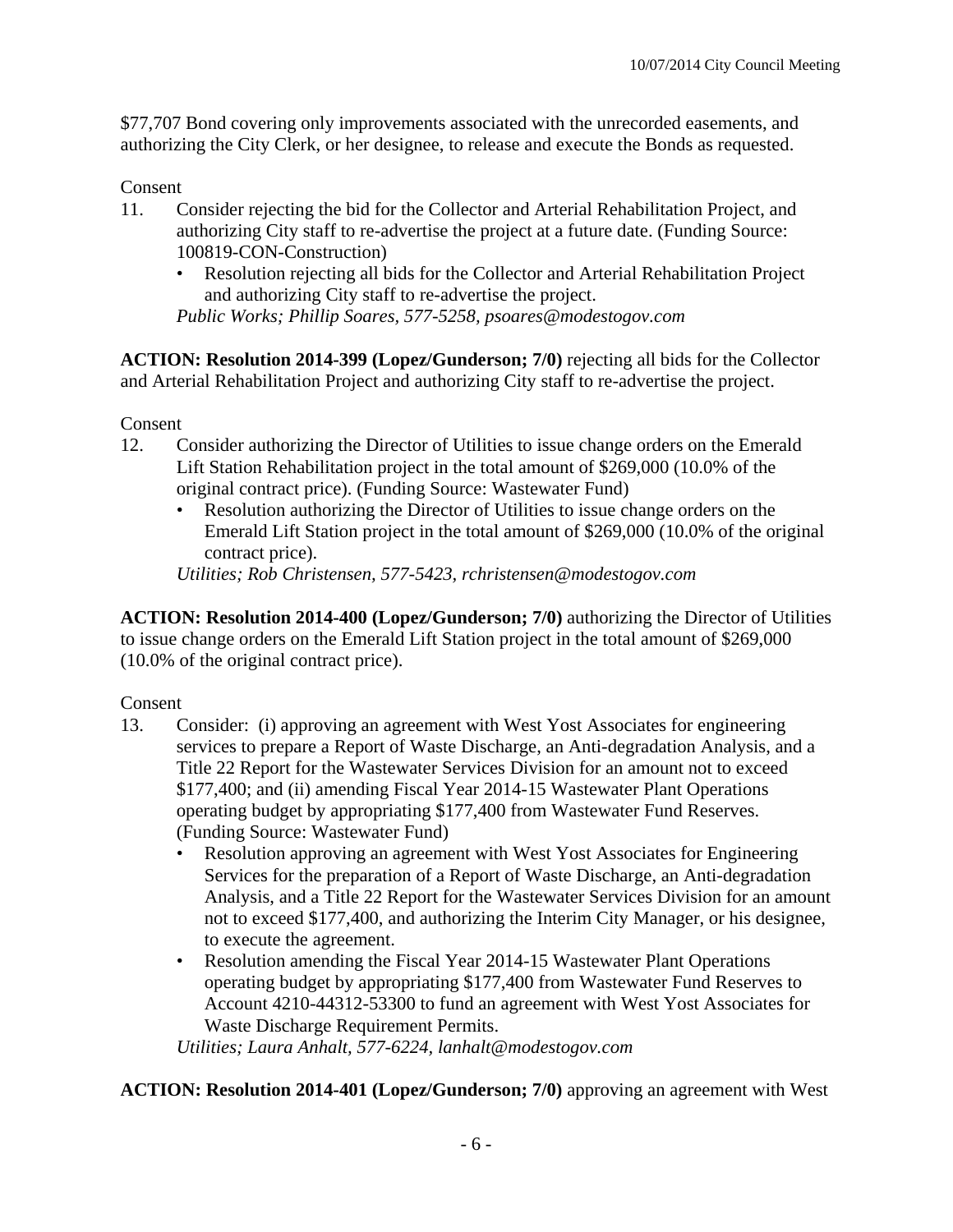Yost Associates for Engineering Services for the preparation of a Report of Waste Discharge, an Anti-degradation Analysis, and a Title 22 Report for the Wastewater Services Division for an amount not to exceed \$177,400, and authorizing the Interim City Manager, or his designee, to execute the agreement.

**ACTION: Resolution 2014-402 (Lopez/Gunderson; 7/0)** amending the Fiscal Year 2014-15 Wastewater Plant Operations operating budget by appropriating \$177,400 from Wastewater Fund Reserves to Account 4210-44312-53300 to fund an agreement with West Yost Associates for Waste Discharge Requirement Permits.

## **COUNCIL COMMENTS & REPORTS**

Councilmember Gunderson spoke regarding the lunar eclipse at 4:00 am; he also spoke regarding streamlining the process for encroachment permits for murals in downtown; he requested staff to assist with streamlining the process.

Councilmember Madrigal also requested staff return to Economic Development Committee regarding streamlining the process for encroachment permits for murals in downtown; on October 8, 2014 at 4:00 pm ribbon cutting for Red Wine Banquet Hall, a new business in Modesto.

Mayor Marsh congratulated Councilmember Madrigal on the birth of his son.

## **CITY MANAGER COMMENTS & REPORTS**

None.

## **MATTERS TOO LATE FOR THE AGENDA**

None.

## **ADJOURNMENT**

This meeting was adjourned at 6:25 p.m.

#### **CLOSED SESSION**

*All Closed Session Matters Heard Prior to Meeting*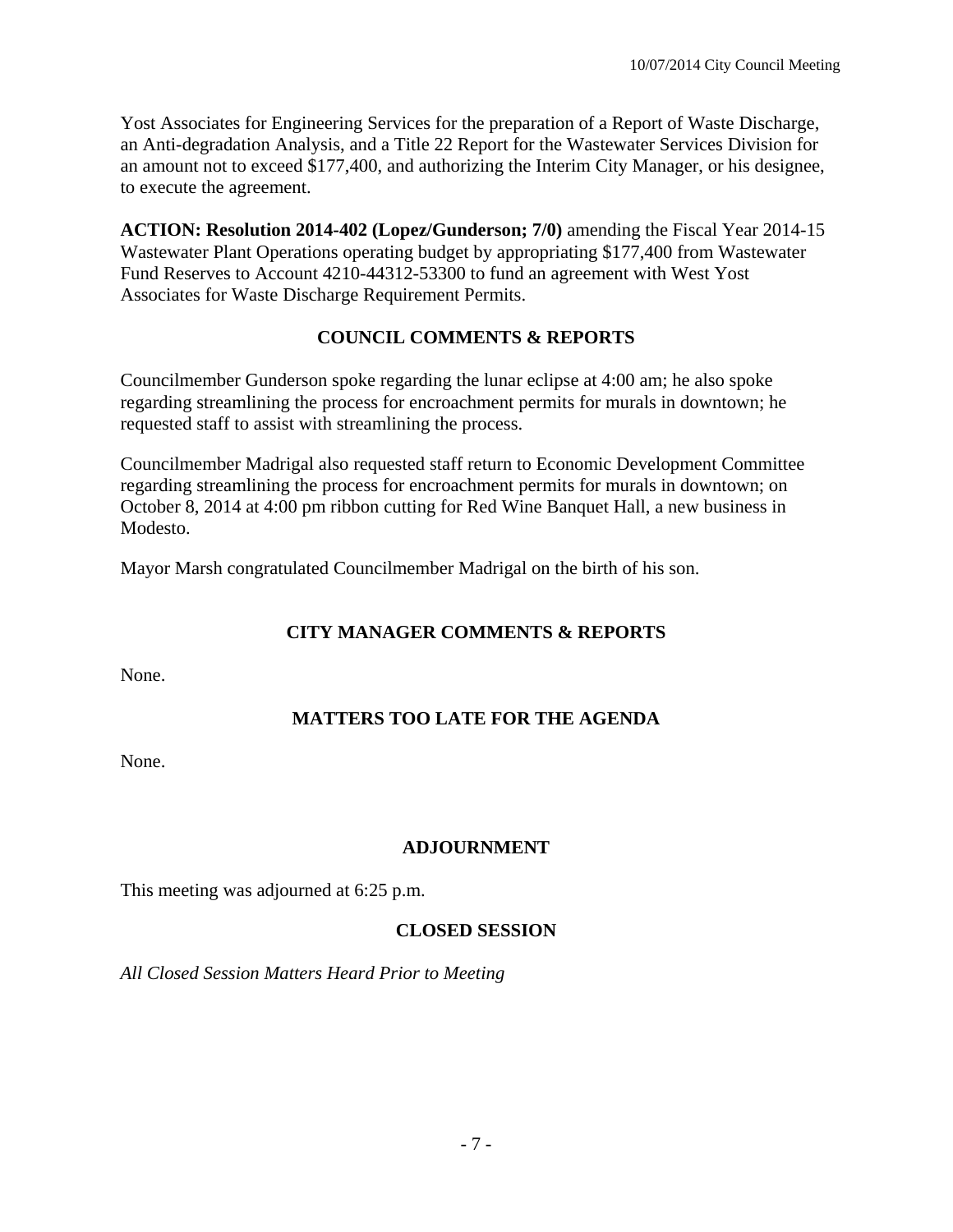#### **CONFERENCE WITH REAL PROPERTY NEGOTIATORS:(Pursuant to Section 54956.8 of the Government Code)**

1. Property: Acquisition of 2.33 acres of land for a Temporary Construction Easement, located at 4524 Tully Rd, Modesto.

APN: 046-001-012

Negotiating Parties: Jon Yuriar, Property Agent for the City of Modesto Adam U. Lindgren, City Attorney

Under Negotiation: Price and terms of Temporary Construction Easement acquisition

 2. Property: Acquisition of 0.1418 acres of land for a Temporary Construction Easement, located at 4754 Tully Rd, Modesto

APN: 046-001-012

 Negotiating Parties: Jon Yuriar, Property Agent for the City of Modesto Adam U. Lindgren, City Attorney

Under Negotiation: Price and terms of Temporary Construction Easement acquisition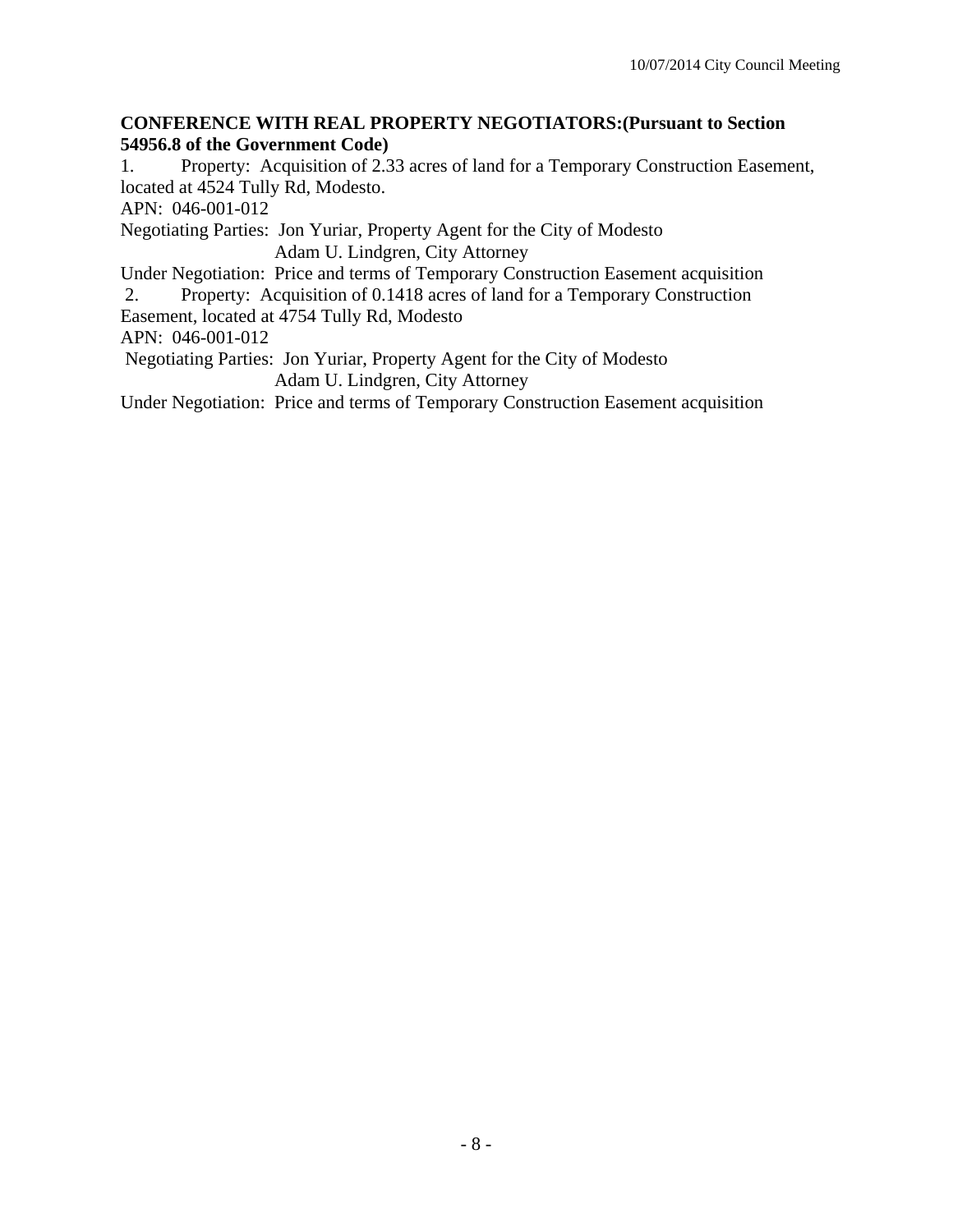## **CONFERENCE WITH LABOR NEGOTIATOR:**

#### **(Pursuant to Section 54957.6 of the Government Code) – MCEA**

| Negotiator:                | Joe Lopez                                   |
|----------------------------|---------------------------------------------|
| <b>Agency Negotiators:</b> | Law Offices of Renne Sloan Holtzman & Sakai |

Employee Organization: Modesto City Employees Association

#### **CONFERENCE WITH LABOR NEGOTIATOR:**

| (Pursuant to Section 54957.6 of the Government Code) – MCMA |                                               |  |
|-------------------------------------------------------------|-----------------------------------------------|--|
| Negotiator:                                                 | Joe Lopez                                     |  |
| <b>Agency Negotiators:</b>                                  | Law Offices of Renne Sloan Holtzman & Sakai   |  |
| <b>Employee Organization:</b>                               | Modesto Confidential & Management Association |  |

# **CONFERENCE WITH LABOR NEGOTIATOR:**

**(Pursuant to Section 54957.6 of the Government Code) – MPOA**

| Negotiator:                | Joe Lopez                                   |
|----------------------------|---------------------------------------------|
| <b>Agency Negotiators:</b> | Law Offices of Renne Sloan Holtzman & Sakai |
|                            |                                             |

| <b>Employee Organization:</b> | Modesto Police Officers' Association |
|-------------------------------|--------------------------------------|
|-------------------------------|--------------------------------------|

#### **CONFERENCE WITH LABOR NEGOTIATOR:**

| (Pursuant to Section 54957.6 of the Government Code) – MPNSA |                                             |  |
|--------------------------------------------------------------|---------------------------------------------|--|
| Negotiator:                                                  | Joe Lopez                                   |  |
| <b>Agency Negotiators:</b>                                   | Law Offices of Renne Sloan Holtzman & Sakai |  |
| <b>Employee Organization:</b>                                | Modesto Police Non Sworn Association        |  |

#### **CONFERENCE WITH LABOR NEGOTIATOR:**

| (Pursuant to Section 54957.6 of the Government Code) –MPMA |                                             |  |
|------------------------------------------------------------|---------------------------------------------|--|
| Negotiator:                                                | Joe Lopez                                   |  |
| <b>Agency Negotiators:</b>                                 | Law Offices of Renne Sloan Holtzman & Sakai |  |

Employee Organization: Modesto Police Management Association

#### **CONFERENCE WITH LABOR NEGOTIATOR:**

#### **(Pursuant to Section 54957.6 of the Government Code) - MCFFA**  Negotiator:

| <i>ivegotiatoi.</i>        | JUC LUPCZ                                   |
|----------------------------|---------------------------------------------|
| <b>Agency Negotiators:</b> | Law Offices of Renne Sloan Holtzman & Sakai |
|                            |                                             |

Employee Organization: Modesto City Firefighters Association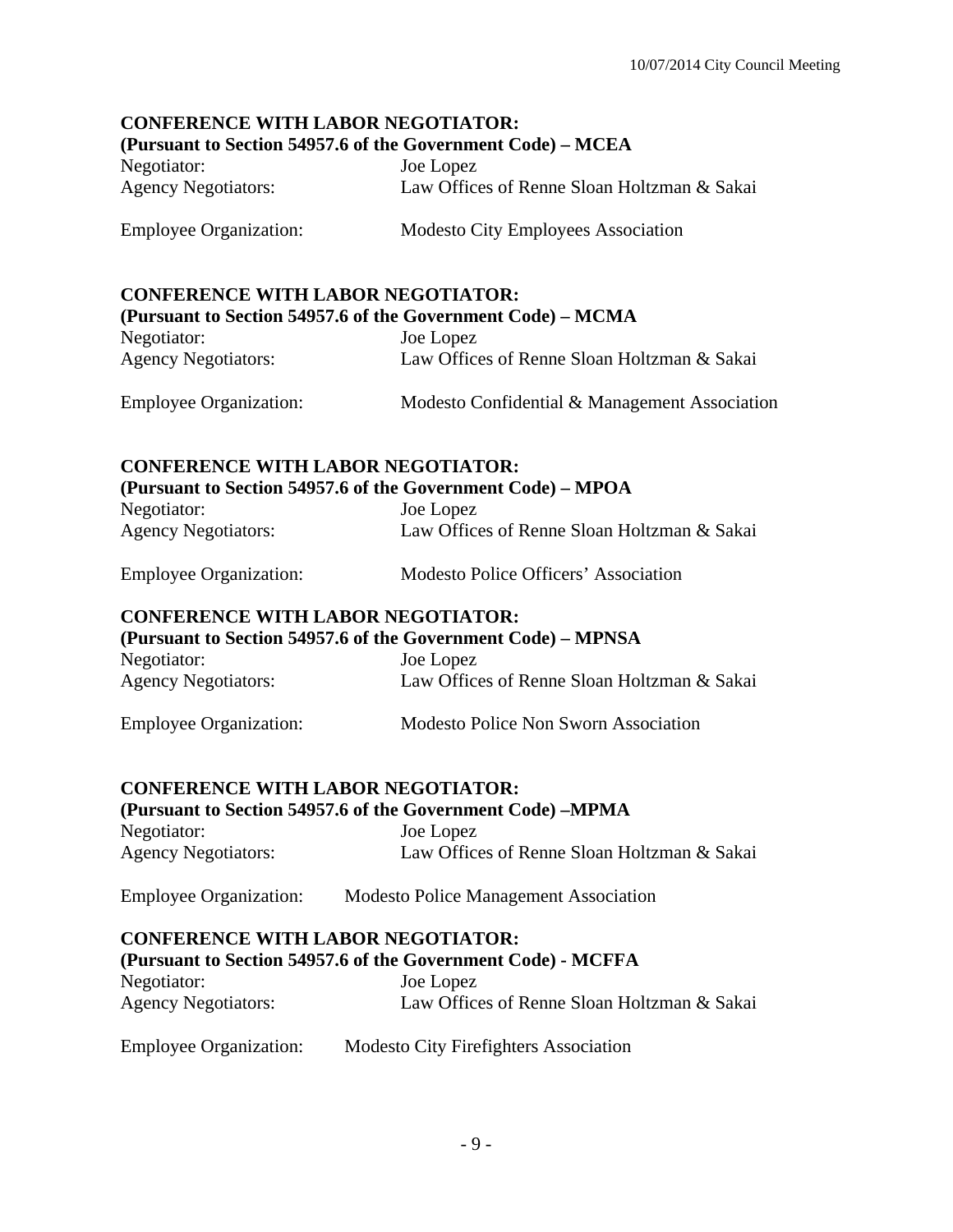#### **CONFERENCE WITH LABOR NEGOTIATOR: (Pursuant to Section 54957.6 of the Government Code) – Unrepresented**  Negotiator: Joe Lopez Agency Negotiators: Jim Holgersson, Interim City Manager

Employee Organization: Unrepresented Management and Confidential Employees

#### **PUBLIC EMPLOYEE EMPLOYMENT:**

**(Pursuant to Section 54957 of the Government Code) – City Manager** 

Title: Discussion regarding City Manager recruitment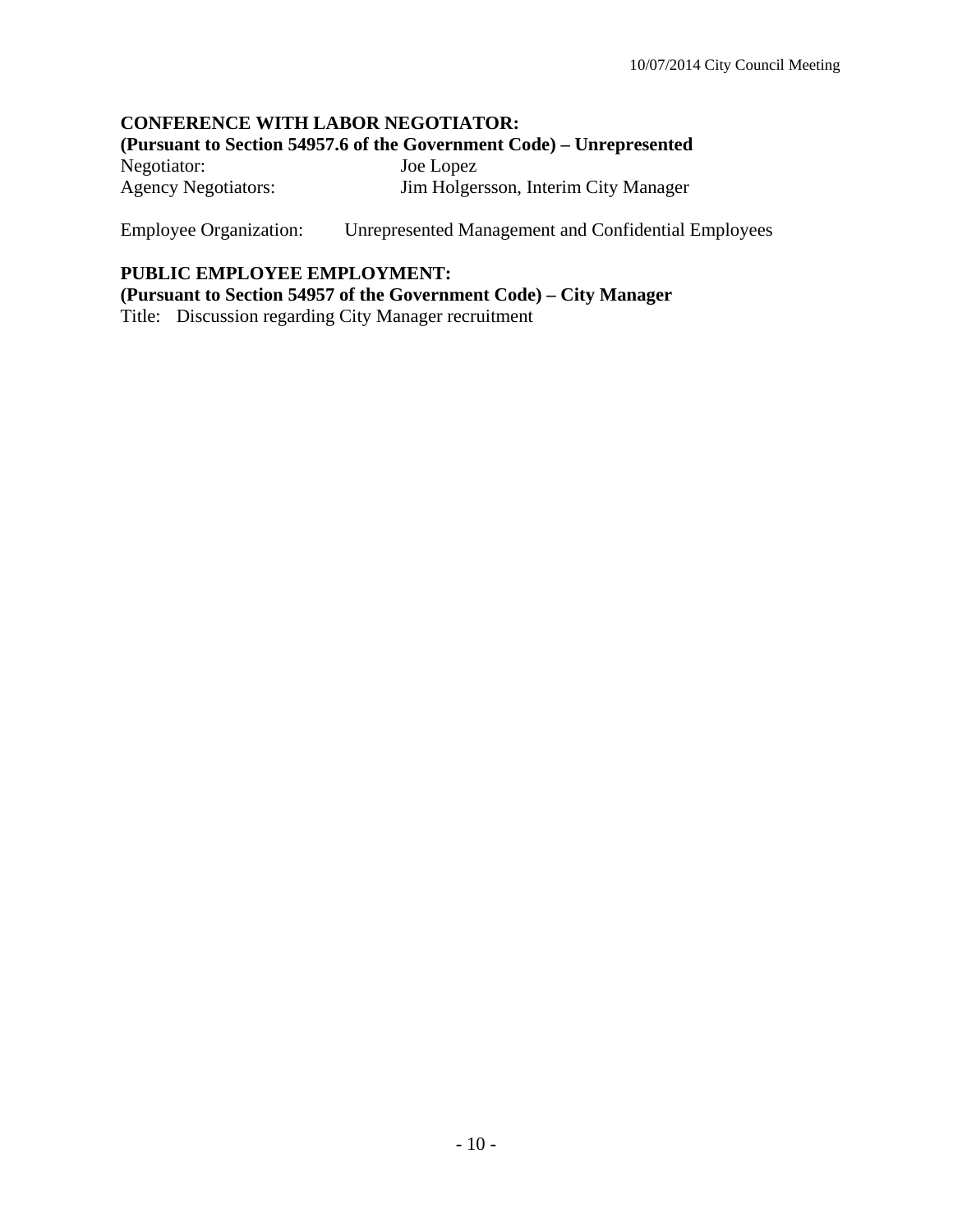## **MINUTES**

## **City of Modesto SAFETY & COMMUNITIES COMMITTEE / COUNCIL WORKSHOP**

## **Second Floor, Room 2005 Tenth Street Place, 1010 10th Street Modesto, California**

#### **Monday October 13, 2014, at 5:00 p.m.**

Roll Call – Present: Councilmembers Gunderson, Kenoyer and Zoslocki (alternate)

Absent: Lopez

Also Present: Councilmember Madrigal

#### **PUBLIC COMMENTS**

None.

#### **CONSENT ITEMS – ROLL CALL VOTE REQUIRED: There are no consent Items**

#### **UNFINISHED BUSINESS**

1. Consider approving an Administrative Directive for the use of City Facilities for Neighborhood Watch Groups and forwarding to Council for Approval. (Funding Source: Not Applicable)  *Parks, Recreation & Neighborhoods; Ashley Weaver, 577-5428, aweaver@modestogov,com* 

**ACTION: Motion (Kenoyer/Zoslocki;unan.)** approving a Policy for the use of City Facilities for Neighborhood Watch Groups that includes after hours use of all facilities, coordinated funding with the Police Chief on a case by case basis as funds are available and forwarding to Council for Approval.

#### **NEW BUSINESS**

2. Consider a verbal report regarding Modesto Fire Department Operations performance measures. (Funding Source: Not Applicable)  *Fire; Sean Slamon, 572-9590, slamon@modestogov.com* 

**ACTION: Motion (Kenoyer/Zoslocki;unan.)** accepting verbal report regarding Modesto Fire Department Operations performance measures.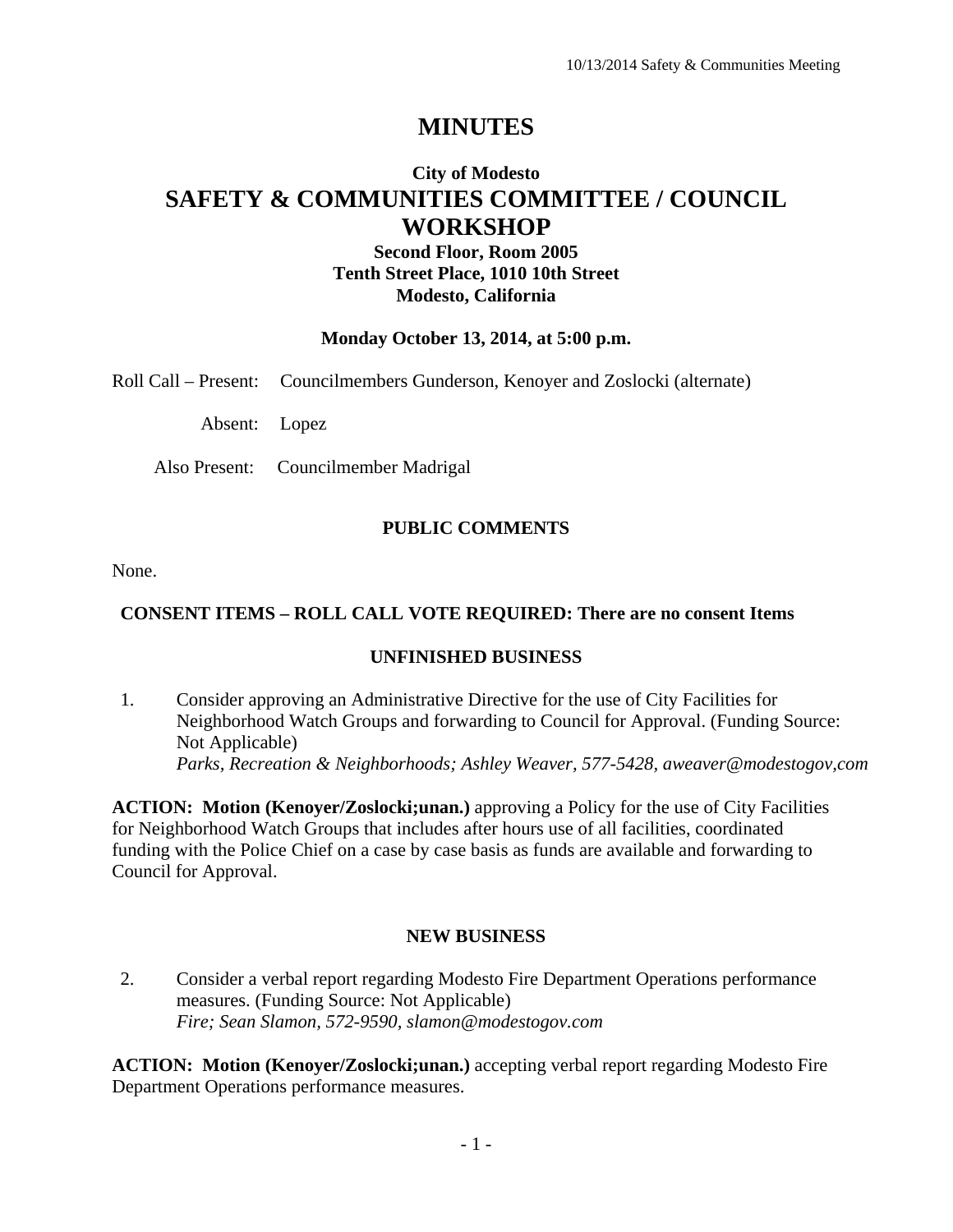## **MATTERS TOO LATE FOR THE AGENDA**

None.

## **ADJOURNMENT**

This meeting adjourned at 5:35 p.m.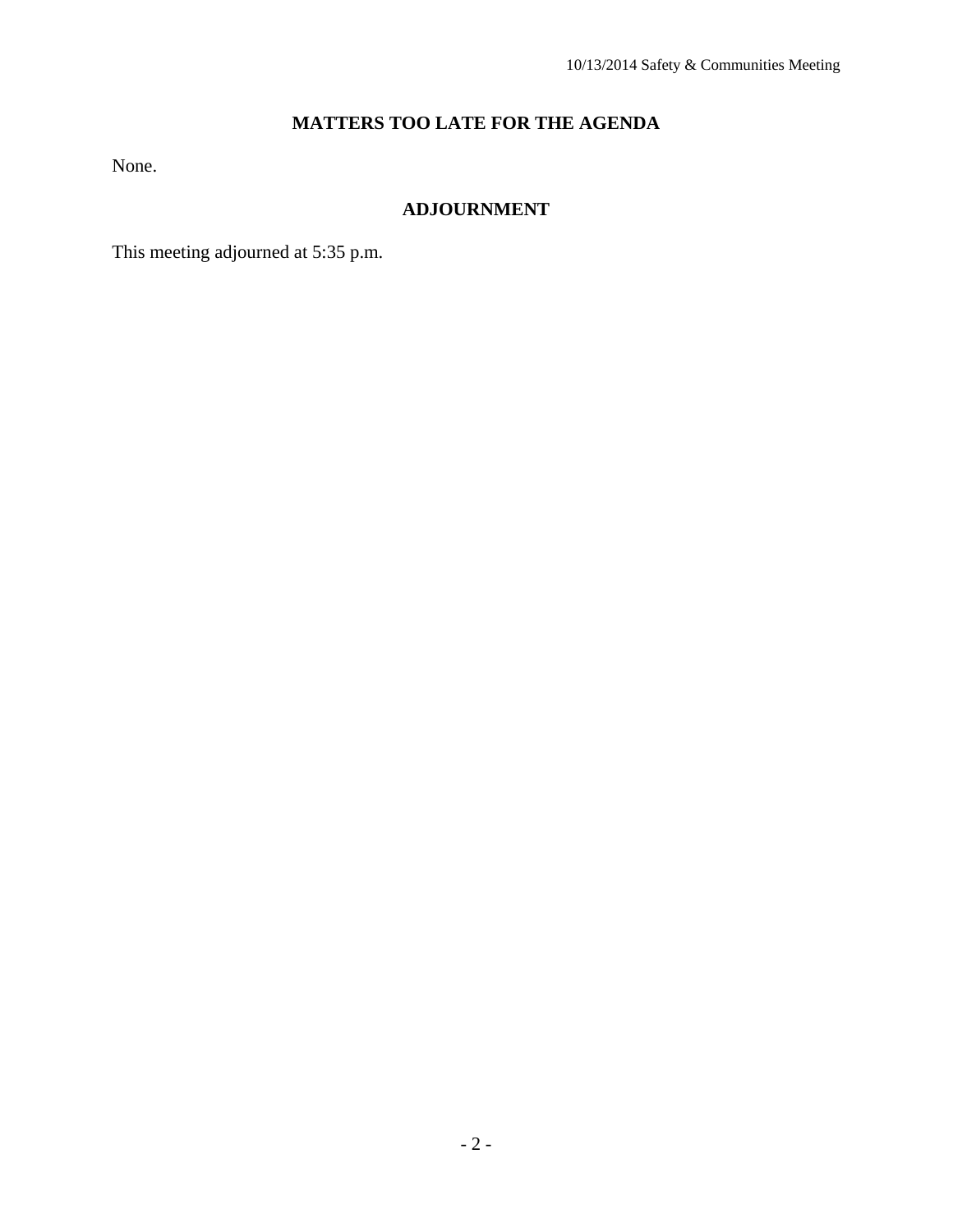## **MINUTES**

## City of Modesto  **CITY COUNCIL MEETING Chambers, Basement Level Tenth Street Place, 1010 10th Street Modesto, California Tuesday October 14, 2014, at 5:30 p.m.**

Roll Call – Present: Councilmembers Cogdill, Gunderson, Kenoyer, Lopez, Madrigal, Zoslocki, Mayor Marsh

Absent: None

Pledge of Allegiance to the Flag

Invocation: Jim Applegate, Redeemer

City Clerk's Announcements: : Item Nos. 9 & 10 - Removed from Consent

Declaration of Conflicts of Interest: Cogdill - Item No. 17

Reports from Closed Session: City Attorney Lindgren reported on Closed Session matters

#### **ACKNOWLEDGEMENTS AND PRESENTATIONS**

1. Presentation of Proclamation declaring October 2014 as National Head Start Month. (Funding Source: Not Applicable)  *City Council; Kathy Espinoza, 571-5597, kespinoza@modestogov.com* 

**ACTION:** Mayor Marsh presented a Proclamation declaring October 2014 as National Head Start Month.

#### **MISCELLANEOUS**

Legislation Appointments **Other** 

- 2. Consider accepting the resignation of Gilbert Gonzalez from the City of Modesto Equal Opportunity/Disability Commission and Human Relations Commission. (Funding Source: Not Applicable)
	- Resolution accepting the resignation of Gilbert Gonzalez from the City of Modesto Equal Opportunity/Disability Commission and Human Relations Commission. *Administrative Services; Joe Lopez, 571-5126 , jlopez@modestogov.com*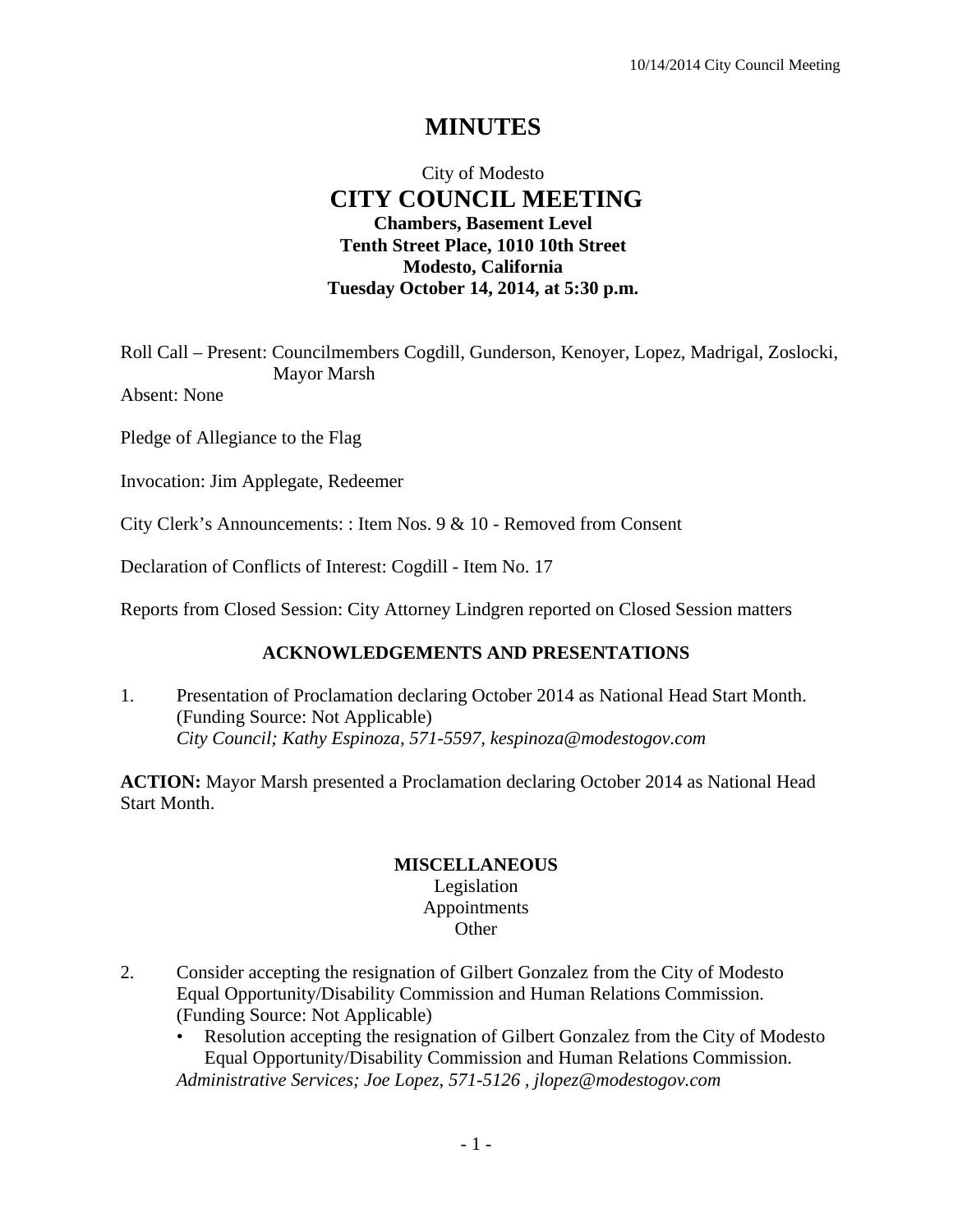**ACTION: Resolution 2014-403 (Lopez/Madrigal; 7/0)** accepting the resignation of Gilbert Gonzalez from the City of Modesto Equal Opportunity/Disability Commission and Human Relations Commission.

- 3. Consider approving the following appointments: (i) Leng Power and Anne Bailey to the Culture Commission as registered County voters residing outside Modesto and Rosa Escutia-Braaton, David Burkett, Bob Barzan, and Sarah Stevenson to the Culture Commission as representatives of residents of Modesto; and (ii) Matthew Scott Lippert to the Landmark Preservation Commission. (Funding Source: Not Applicable)
	- Resolution appointing Leng Power and Anne Bailey to fill the vacancies of the Culture Commission as registered County voters residing outside Modesto and appointing Rosa Escutia-Braaton, David Burkett, Bob Barzan, and Sarah Stevenson to fill the remaining vacancies of the Culture Commission.
	- Resolution appointing Matthew Scott Lippert to fill the vacancy of the Landmark Preservation Commission.

*Parks, Recreation, & Neighborhoods; Joanne Azevedo, 577-5346, jazevedo@modestogov.com* 

**ACTION: Resolution 2014-404 (Lopez/Kenoyer; 7/0)** appointing Leng Power and Anne Bailey to fill the vacancies of the Culture Commission as registered County voters residing outside Modesto and appointing Rosa Escutia-Braaton, David Burkett, Bob Barzan, and Sarah Stevenson to fill the remaining vacancies of the Culture Commission.

**ACTION: Resolution 2014-405 (Lopez/Kenoyer; 7/0)** appointing Matthew Scott Lippert to fill the vacancy of the Landmark Preservation Commission.

## **PUBLIC COMMENT PERIOD**

- Vernon Price spoke regarding homeless in Modesto and tickets for camping in public parks.
- Ray Pefferini spoke regarding trees in Modesto.
- Louisa Bryant spoke regarding complaints to the Utilities Department regarding excessive watering.
- Gaetana Drake spoke regarding employment background checks and social media.
- Loretta Carhart spoke regarding trees and buses in Modesto.

## **CONSENT ITEMS – ROLL CALL VOTE REQUIRED ACTION CONSENT ITEMS: 4-8; 11-15 (Lopez/Madrigal; unan.)**

## **CONSENT ITEMS**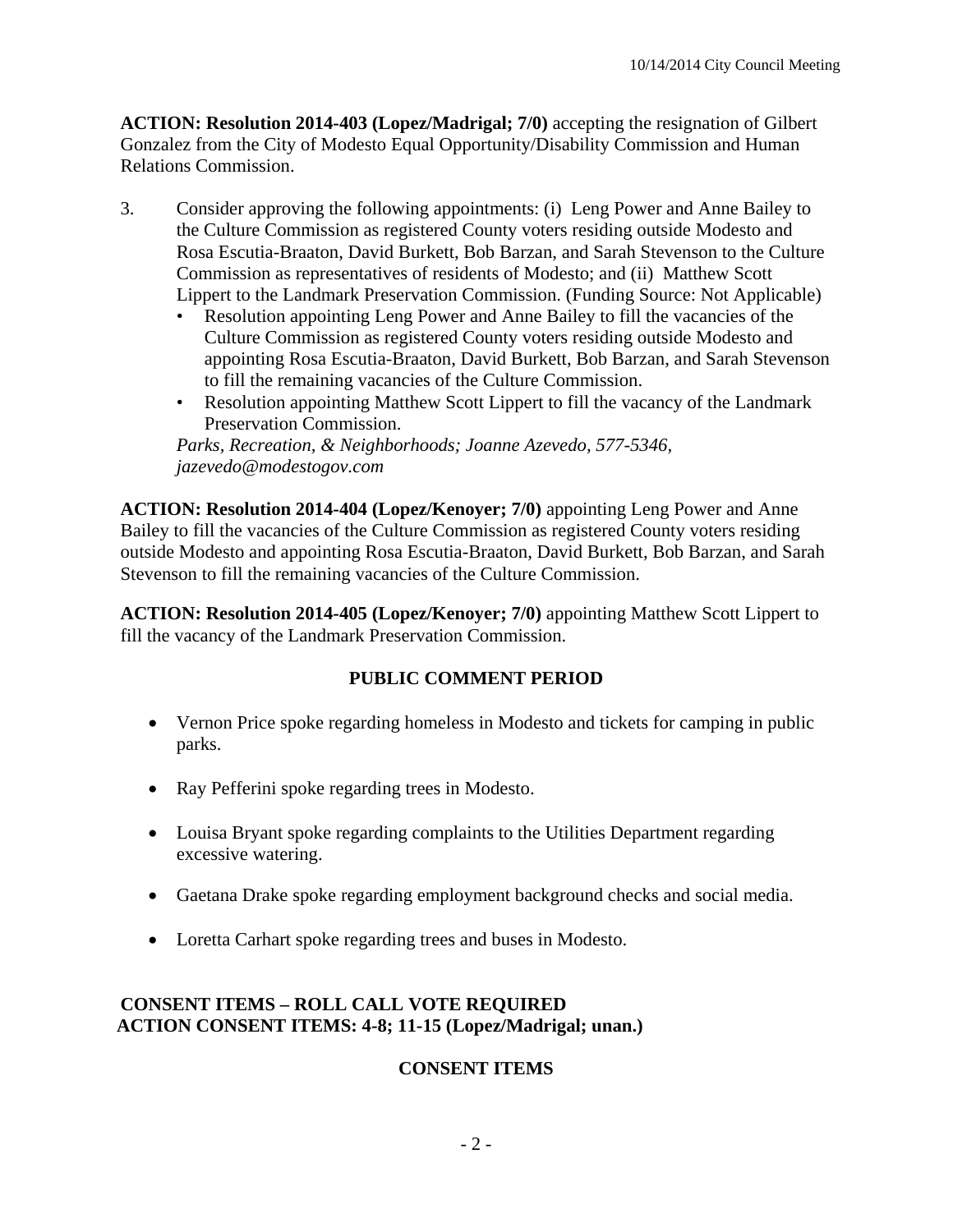An item may be removed from consent and discussed at the request of an audience member or Councilmember.

## Consent

4. Consider approving the minutes from the October 7, 2014 City Council meeting. (Funding Source: Not Applicable)

• Motion approving the minutes from the October 7, 2014 City Council meeting. *City Clerk; Stephanie Lopez, 577-5396, slopez@modetogov.com* 

**ACTION: Motion (Lopez/Madrigal; 7/0)** approving the minutes from the October 7, 2014 City Council meeting.

Consent

5. Consider approving the 2015 City Council Meeting Calendar. (Funding Source: Not Applicable)

• Resolution approving the 2015 City Council Meeting Calendar.

*City Clerk; Stephanie Lopez, 577-5396, slopez@modestogov.com* 

**ACTION: Resolution 2014-406 (Lopez/Madrigal; 7/0)** approving the 2015 City Council Meeting Calendar.

#### Consent

- 6. Consider authorizing one additional year extension for the contract for external financial statement audit services to Brown Armstrong Accountancy Corporation, Bakersfield, CA, to complete the auditing services for Fiscal Year 2013-14 financials. (The contract shall be for one additional year, for an estimated annual cost of \$134,950.) (Funding Source: General Fund)
	- Resolution authorizing one additional year extension for the contract for external financial statement audit services to Brown Armstrong Accountancy Corporation, Bakersfield, CA, to complete the auditing services for Fiscal Year 2013-14 financials, and authorizing the Interim City Manager or his designee, to execute the amendment agreement.

*Finance; DeAnna Espinoza, 577-5387, daespinoza@modestogov.com* 

**ACTION: Resolution 2014-407 (Lopez/Madrigal; 7/0)** authorizing one additional year extension for the contract for external financial statement audit services to Brown Armstrong Accountancy Corporation, Bakersfield, CA, to complete the auditing services for Fiscal Year 2013-14 financials, and authorizing the Interim City Manager or his designee, to execute the amendment agreement.

#### Consent

7. Consider approving the revised Debt Management Policy. (Funding Source: Not Applicable)

• Resolution to adopt the revised Debt Management Policy. *Finance; Gloria Garza, 577-5219, ggarza@modestogov.com*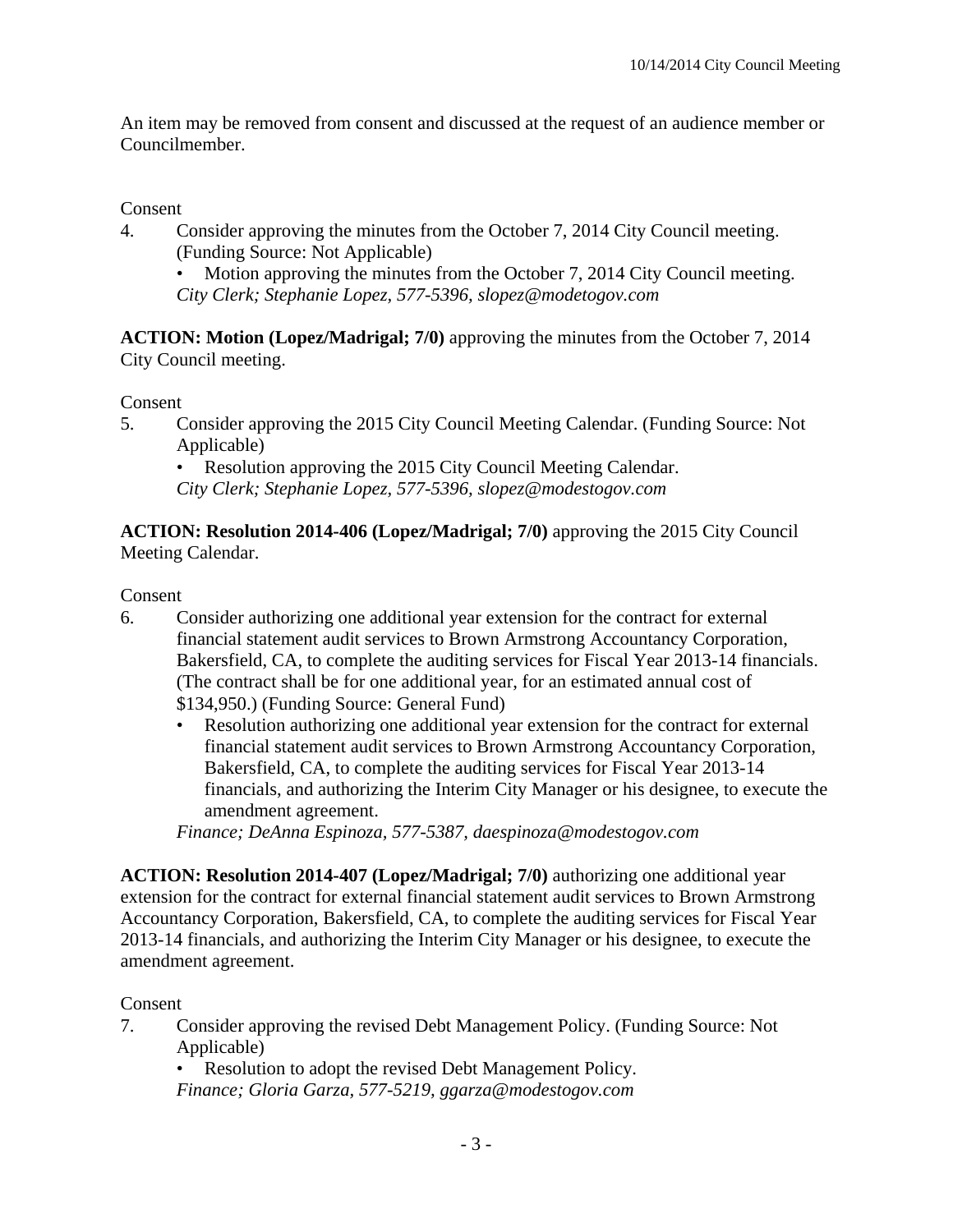**ACTION: Resolution 2014-408 (Lopez/Madrigal; 7/0)** to adopt the revised Debt Management Policy.

#### **Consent**

8. Consider approving the revised Annual Investment Policy. (Funding Source: Not Applicable)

• Resolution to adopt the revised Annual Investment Policy. *Finance; Gloria Garza, 577-5219, ggarza@modestogov.com* 

**ACTION: Resolution 2014-409 (Lopez/Madrigal; 7/0)** adopting the revised Annual Investment Policy.

## *Removed from Consent*

- 9. Consider: (i) approving a Community-Based Development Organization (CBDO) grant funding agreement in the amount of \$200,000 with Stanislaus Multi-Cultural Community Health Coalition – West Modesto/King Kennedy Neighborhood Collaborative (the Collaborative) to carry out a Microenterprise Incubator based out of the King-Kennedy Memorial Center; and authorizing the Interim City Manager, or his designee, to sign all related documents; and (ii) amending the Fiscal Year 2014-2015 Annual Operating and Capital Improvement Budgets to reflect approved allocation funded in the 2014-2015 Annual Action Plan and noted in Appendix C of the funding agreement with Collaborative to carry out a Microenterprise Incubator; and authorizing the Finance Director, or their designee, to take the necessary steps to implement the provision of this resolution. (Funding Source: Community Development Block Grant (CDBG) Program))
	- Resolution approving a Community-Based Development Organization (CBDO) grant funding agreement in the amount of \$200,000 with Stanislaus Multi-Cultural Community Health Coalition – West Modesto/King Kennedy Neighborhood Collaborative (the Collaborative) to carry out a Microenterprise Incubator based out of the King-Kennedy Memorial Center; and authorizing the Interim City Manager, or his designee, to sign all related documents.
	- Resolution amending the Fiscal Year 2014-2015 Annual Operating and Capital Improvement Budgets to reflect approved allocation funded in the 2014-2015 Annual Action Plan and noted in Appendix C of the funding agreement with Stanislaus Multi-Cultural Community Health Coalition – West Modesto/King Kennedy Neighborhood Collaborative to carry out a Microenterprise Incubator; and authorizing the Finance Director, or their designee, to take the necessary steps to implement the provision of this resolution.

*Parks, Recreation & Neighborhoods; Hugo H. Ramirez, 577-5368, hramirez@modestogov.com* 

**ACTION: Resolution 2014-410 (Gunderson/Lopez; 7/0)** approving a Community-Based Development Organization (CBDO) grant funding agreement in the amount of \$200,000 with Stanislaus Multi-Cultural Community Health Coalition – West Modesto/King Kennedy Neighborhood Collaborative (the Collaborative) to carry out a Microenterprise Incubator based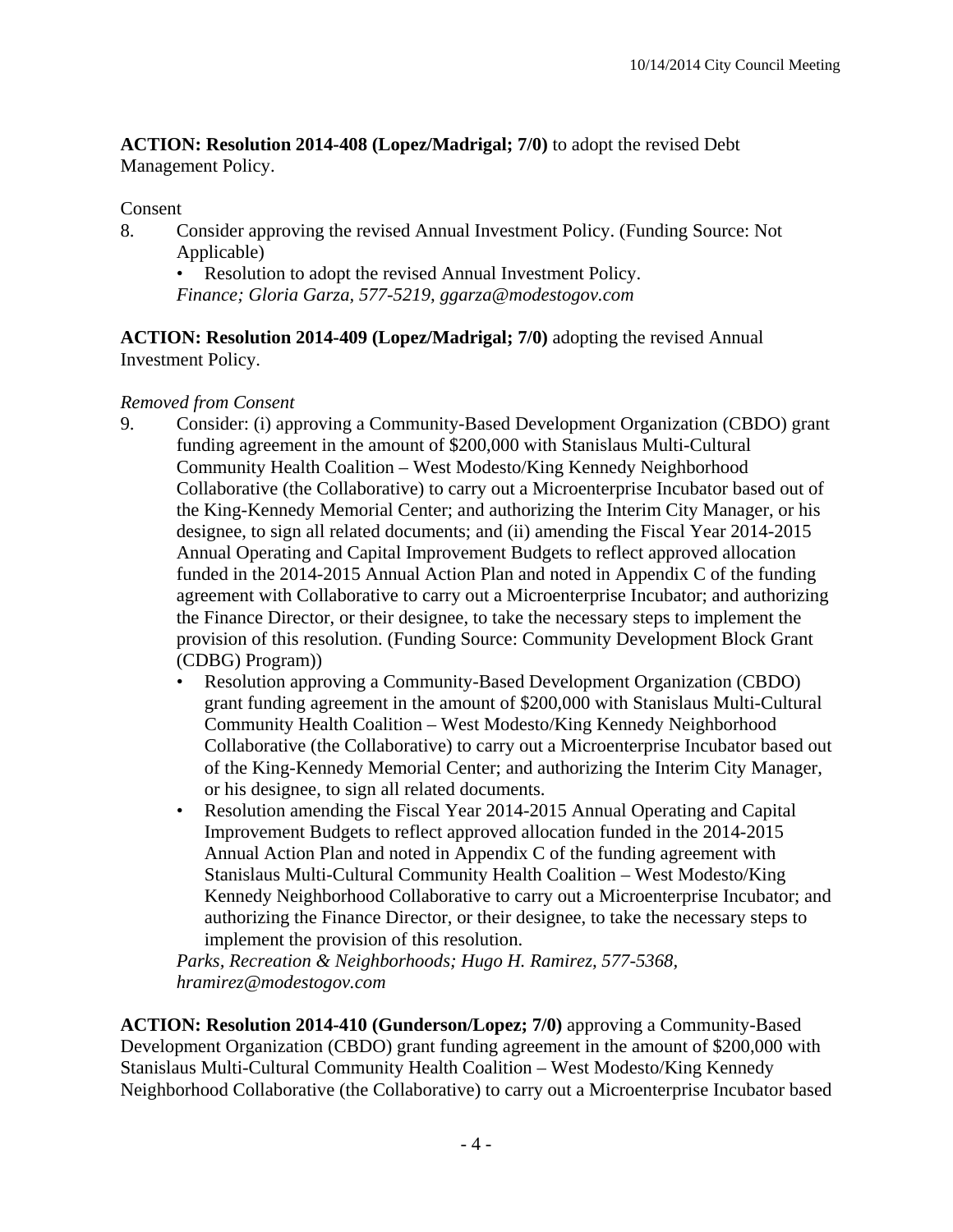out of the King-Kennedy Memorial Center; and authorizing the Interim City Manager, or his designee, to sign all related documents.

**ACTION: Resolution 2014-411 (Gunderson/Lopez; 7/0)** amending the Fiscal Year 2014- 2015 Annual Operating and Capital Improvement Budgets to reflect approved allocation funded in the 2014-2015 Annual Action Plan and noted in Appendix C of the funding agreement with Stanislaus Multi-Cultural Community Health Coalition – West Modesto/King Kennedy Neighborhood Collaborative to carry out a Microenterprise Incubator; and authorizing the Finance Director, or their designee, to take the necessary steps to implement the provision of this resolution.

## *Removed from Consent*

- 10. Consider: (i) approving Fresno Community Development Financial Institution (Fresno CDFI) to administer Community Development Block Grant (CDBG) Small Business Loan Program; and authorizing the Interim City Manager, or his designee, to sign all related documents, and (ii) amending the Fiscal Year 2014-2015 Annual Operating and Capital Improvement Budgets to reflect approved allocation funded in the 2014-2015 Annual Action Plan and noted in the Funding Agreement with Community Development Financial Institution (CDFI) for \$250,000, and authorizing the Finance Director, or their designee, to take the necessary steps to implement the provision of this resolution. (Funding Source: CDBG Program)
	- Resolution approving Fresno Community Development Financial Institution (Fresno CDFI) to administer Community Development Block Grant (CDBG) Small Business Loan Program; and authorizing the Interim City Manager, or his designee, to sign all related documents.
	- Resolution amending the Fiscal Year 2014-2015 Annual Operating and Capital Improvement Budgets to reflect approved allocation funded in the 2014-2015 Annual Action Plan and noted in the Funding Agreement with Community Development Financial Institution (CDFI) for \$250,000, and authorizing the Finance Director, or their designee, to take the necessary steps to implement the provision of this resolution.

*Parks, Recreation & Neighborhoods; Hugo Ramirez, 577-5368, HRamirez@modestogov.com* 

**ACTION: Resolution 2014-412 (Lopez/Gunderson; 7/0)** approving Fresno Community Development Financial Institution (Fresno CDFI) to administer Community Development Block Grant (CDBG) Small Business Loan Program; and authorizing the Interim City Manager, or his designee, to sign all related documents.

**ACTION: Resolution 2014-413 (Lopez/Gunderson; 7/0)** amending the Fiscal Year 2014- 2015 Annual Operating and Capital Improvement Budgets to reflect approved allocation funded in the 2014-2015 Annual Action Plan and noted in the Funding Agreement with Community Development Financial Institution (CDFI) for \$250,000, and authorizing the Finance Director, or their designee, to take the necessary steps to implement the provision of this resolution.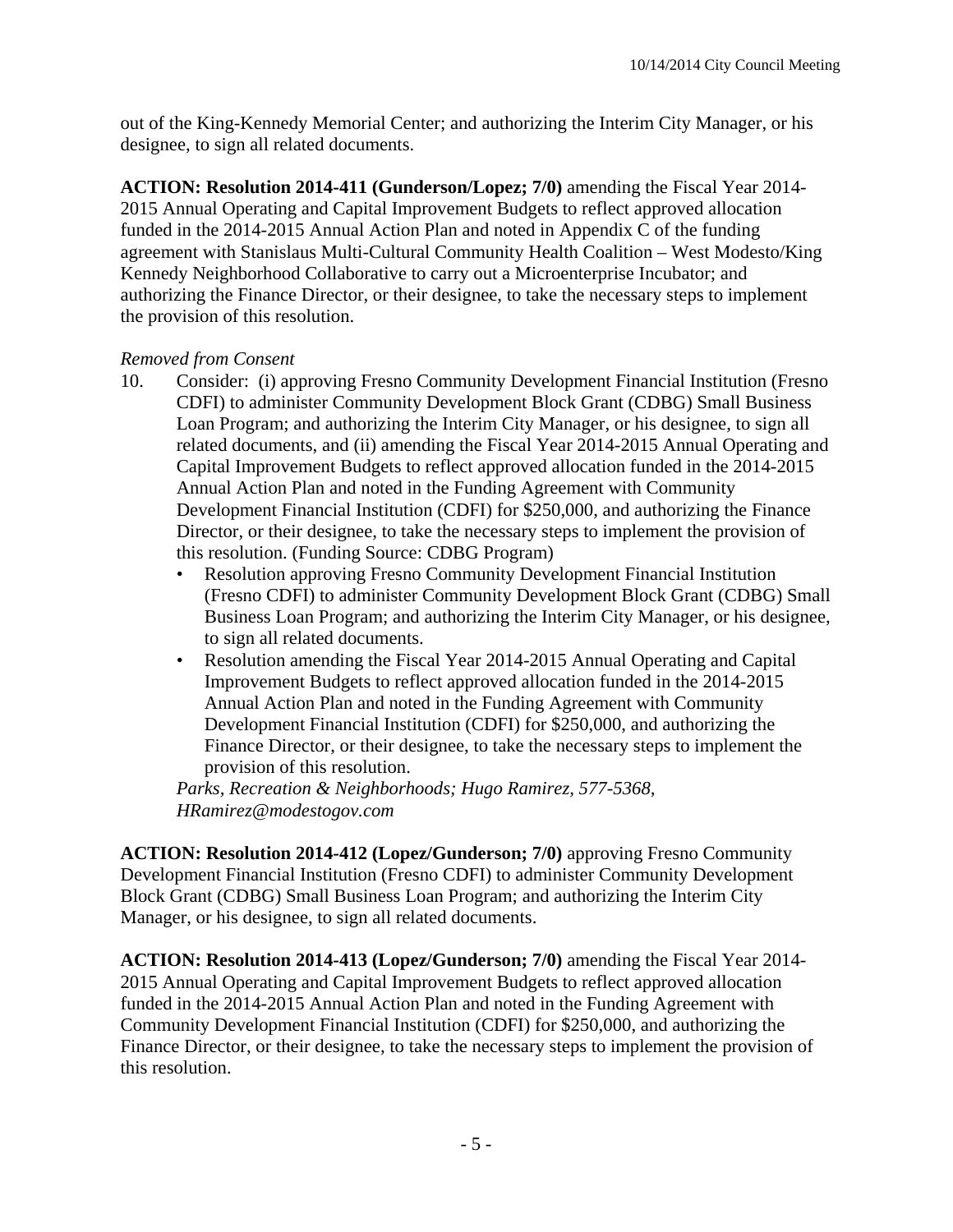## Consent

- 11. Consider: (i) accepting an Agreement with the County of Stanislaus Behavioral Health and Recovery Services (BHRS) in the amount of \$20,000 and (ii) amending the Multi-Year Budget to recognize the revenue and offsetting expenses; and (iii) authorizing staff to accept annual Party Patrol Agreements with the County of Stanislaus Behavioral Health and Recovery Services (BHRS) for overtime and reimbursement as they become available in the future, amending the annual budget to recognize the revenue and offsetting expenses, and authorizing the City Manager, or his designee, to execute all necessary documents. (Funding Source: 1341 Grants - Operations Grants Reimbursed)
	- Resolution accepting an Agreement with the County of Stanislaus Behavioral Health and Recovery Services (BHRS) in the amount of \$20,000 to provide Party Patrol Police Officers to conduct juvenile alcohol education, prevention and intervention programs for the City of Modesto and Stanislaus County, and authorizing the City Manager, or his designee, to execute all necessary documents.
	- Resolution amending the multi-year budget estimating revenue of \$20,000 for overtime and reimbursement for the Party Patrol Agreement with the County of Stanislaus Behavioral Health and Recovery Services (BHRS).
	- Resolution authorizing staff to accept annual Party Patrol Agreements with the County of Stanislaus Behavioral Health and Recovery Services (BHRS) for overtime and reimbursement as they become available in the future, amending the annual budget to recognize the revenue and offsetting expenses, and authorizing the City Manager, or his designee, to execute all necessary documents.

*Police; Rick Armendariz, 342-6142, armendarizr@modestopd.com* 

**ACTION: Resolution 2014-414 (Lopez/Madrigal; 7/0)** accepting an Agreement with the County of Stanislaus Behavioral Health and Recovery Services (BHRS) in the amount of \$20,000 to provide Party Patrol Police Officers to conduct juvenile alcohol education, prevention and intervention programs for the City of Modesto and Stanislaus County, and authorizing the City Manager, or his designee, to execute all necessary documents.

**ACTION: Resolution 2014-415 (Lopez/Madrigal; 7/0)** amending the multi-year budget estimating revenue of \$20,000 for overtime and reimbursement for the Party Patrol Agreement with the County of Stanislaus Behavioral Health and Recovery Services (BHRS).

**ACTION: Resolution 2014-416 (Lopez/Madrigal; 7/0)** authorizing staff to accept annual Party Patrol Agreements with the County of Stanislaus Behavioral Health and Recovery Services (BHRS) for overtime and reimbursement as they become available in the future, amending the annual budget to recognize the revenue and offsetting expenses, and authorizing the City Manager, or his designee, to execute all necessary documents.

## Consent

12. Consider: (i) amending the FY 2014-2015 position allocation to re-establish 6 Maintenance Worker I/II positions in the Forestry Division, establish 2 Maintenance Worker I/II positions in the Compost Division, and establish 2 Maintenance Worker I positions in the Solid Waste Division; and (ii) Reallocating funds currently budgeted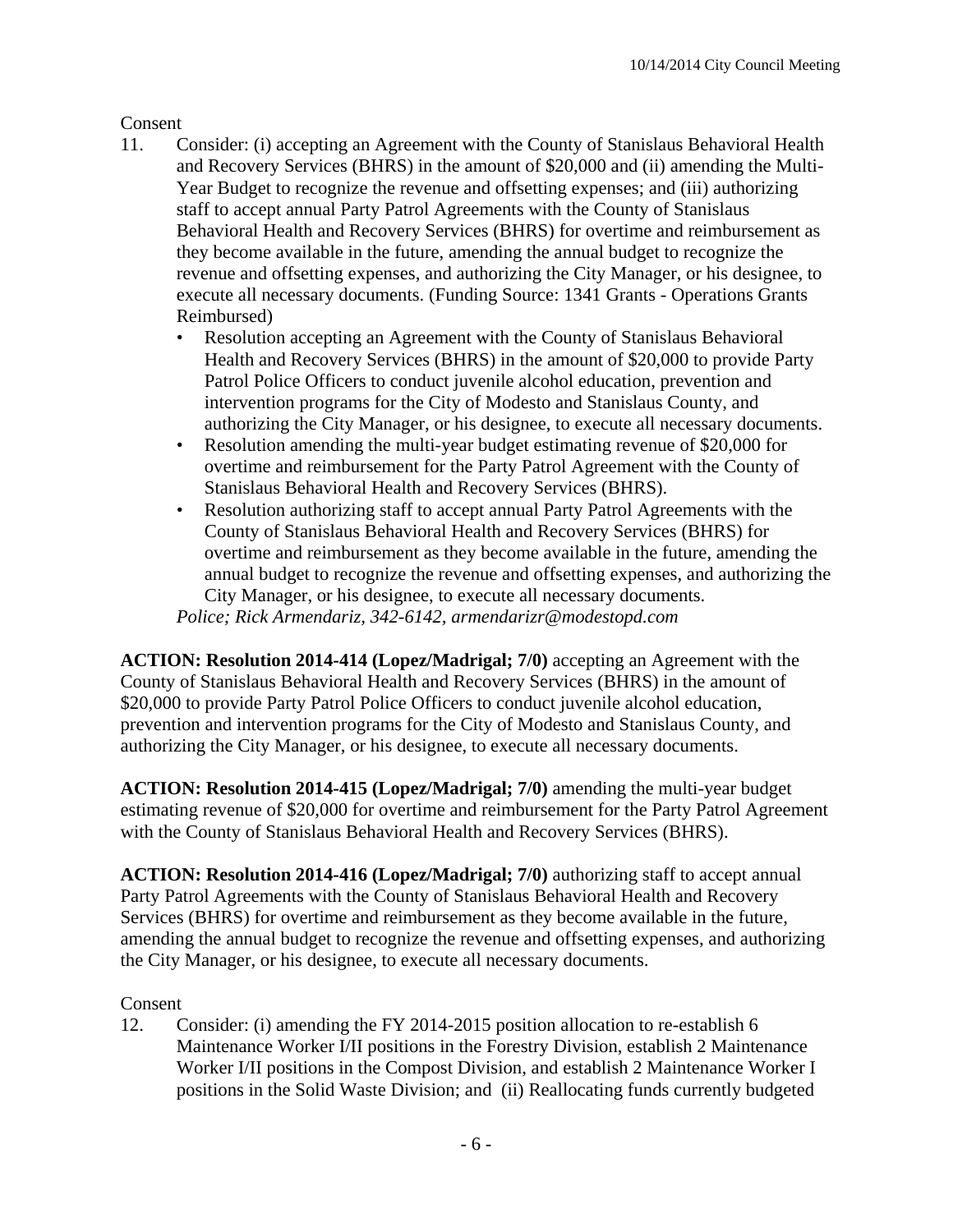for 20 temporary labor positions, administrative costs, and professional services in Fund 4892, Cost Centers 56040/Forestry, and 56020/Green Waste, Fund 4890- 56030/Compost, and Fund 4891-56010/Solid Waste to fund the Maintenance Worker positons. (Funding Source: Forestry/Green Waste, Compost, Solid Waste Funds)

• Resolution amending the Position Allocation for Fiscal Year 14/15 as adopted in the Operating Budget to establish Maintenance Worker Positions in the Forestry, Compost, and Solid Waste Enterprise Funds, and Reallocating Funds currently Budgeted to fund the positions.

*Public Works; Jocelyn Reed, 577-5492, jreed@modestogov.com* 

**ACTION: Resolution 2014-417 (Lopez/Madrigal; 7/0)** amending the Position Allocation for Fiscal Year 14/15 as adopted in the Operating Budget to establish Maintenance Worker Positions in the Forestry, Compost, and Solid Waste Enterprise Funds, and Reallocating Funds currently Budgeted to fund the positions.

Consent

- 13. Consider supporting the redesignation of the Stanislaus County Recycling Market Development Zone (RMDZ) and Rescinding Resolution No. 2004-464. (Funding Source: Not Applicable)
	- Resolution in support of the renewal of the Stanislaus County Recycling market Development Zone and Rescinding Resolution No. 2004-464. *Public Works; Vicki Rice, 577-5494, Vrice@modestogov.com*

**ACTION: Resolution 2014-418 (Lopez/Madrigal; 7/0)** in support of the renewal of the Stanislaus County Recycling market Development Zone and Rescinding Resolution No. 2004- 464.

## Consent

- 14. Consider authorizing the increase of funds allocated for Annual Agreement #19078 issued to Amerine Systems, Oakdale, Ca, and Annual Agreement #19079 issued to Don Pedro Pumps, Hughson, Ca for pump station rejuvenation services for the total amount of \$560,000. (Funding Source: Water Fund)
	- Resolution authorizing the increase of funds allocated for Annual Agreement #19078 issued to Amerine Systems, Oakdale, Ca, and Annual Agreement #19079 issued to Don Pedro Pumps, Hughson, Ca for pump station rejuvenation services for the total amount of \$560,000, and authorizing the Purchasing Manager, or his designee, to issues change orders to the agreements.

*Utilities; David Savidge, 342-2217, dsavidge@modestogov.com* 

**ACTION: Resolution 2014-419 (Lopez/Madrigal; 7/0)** authorizing the increase of funds allocated for Annual Agreement #19078 issued to Amerine Systems, Oakdale, Ca, and Annual Agreement #19079 issued to Don Pedro Pumps, Hughson, Ca for pump station rejuvenation services for the total amount of \$560,000, and authorizing the Purchasing Manager, or his designee, to issues change orders to the agreements.

**Consent**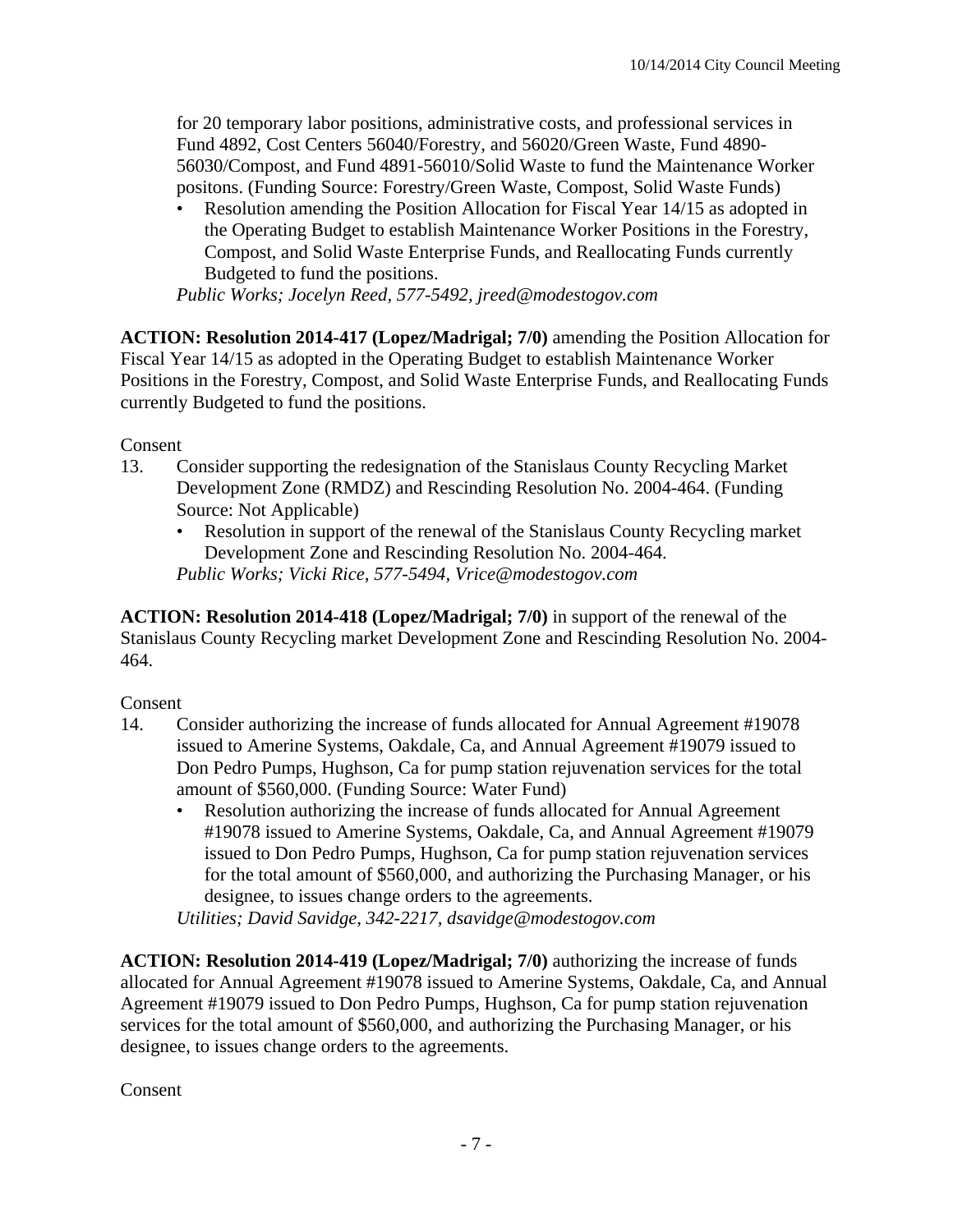- 15. Consider approving a Lease Agreement with Accurate Collision Services, Inc., a California corporation, for a portion of a City-owned property located at 402 Ninth Street, APN:106-045-003. (Funding Source: Revenue to General Fund)
	- Resolution approving a Lease Agreement with Accurate Collision Services, Inc., a California corporation, for a 0.30-acre portion of City-owned property located at 402 Ninth Street, APN:106-045-003, and authorizing the City Manager, or his designee, to execute the Lease Agreement, Memorandum of Lease, and all related documents.

*Utilities; Jon Yuriar, 577-5399, jyuriar@modestogov.com* 

**ACTION: Resolution 2014-420 (Lopez/Madrigal; 7/0)** approving a Lease Agreement with Accurate Collision Services, Inc., a California corporation, for a 0.30-acre portion of Cityowned property located at 402 Ninth Street, APN:106-045-003, and authorizing the City Manager, or his designee, to execute the Lease Agreement, Memorandum of Lease, and all related documents.

*Councilmember Cogdill left meeting at 6:30 p.m.* 

## **COUNCIL COMMENTS & REPORTS**

Councilmember Kenoyer thanked the City of Modesto staff; she recognized Margaret James, Jeff Barnes, Jack Hunt, Bert Lippert, Julie Corgiat, Hugo Ramirez, and Steve Fischio.

Councilmember Gunderson thanked everyone for their help with the Tuolumne River Clean-Up last Saturday.

Councilmember Madrigal announced approval of a policy regarding free use of city facilities by neighborhood watch groups.

## **CITY MANAGER COMMENTS & REPORTS**

None.

#### **UNFINISHED BUSINESS**

*Councilmember Cogdill absent* 

- 16. Consider approving the plans and specifications for the Strengthen & Replace Water System - South Modesto Phase 2 project, accepting the bid, and approving a contract with DSS Company dba Knife River Construction, of Stockton, California in the amount of \$1,825,105. (Total estimated cost for the construction portion of this project is \$2,216,113) (Funding Source: Water Fund - CIP)
	- Resolution approving the plans and specifications for the Strengthen & Replace Water System - South Modesto Phase 2 project, accepting the bid, and approving a contract with DSS Company dba Knife River Construction, of Stockton, California in the amount of \$1,825,105, and authorizing the City Manager, or his designee, to execute the contract.

*Utilities; Kris Ohlson, 571-5869, kohlson@modestogov.com*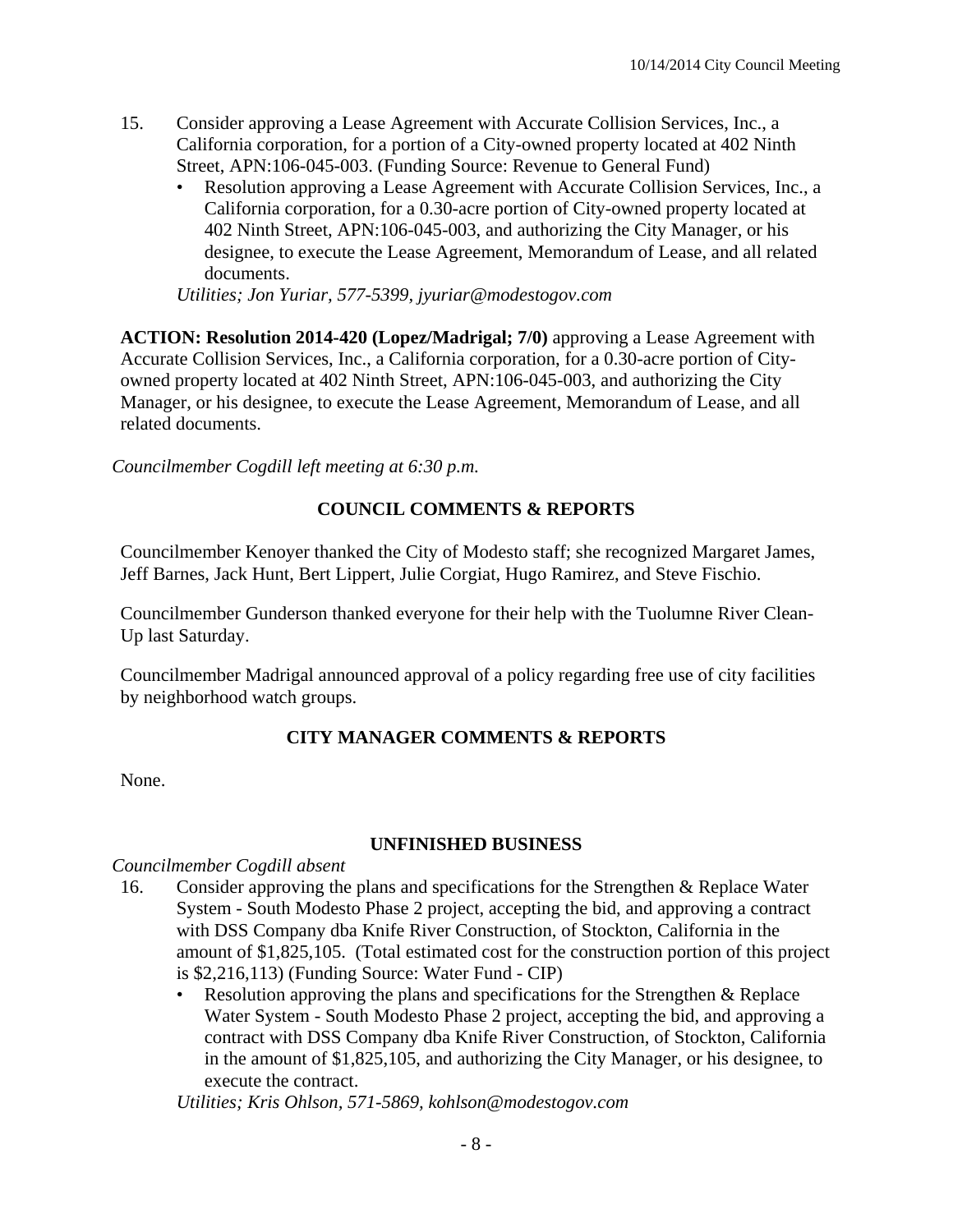**ACTION: Resolution 2014-421 (Lopez/Gunderson; 6/0; Cogdill absent)** approving the plans and specifications for the Strengthen & Replace Water System - South Modesto Phase 2 project, accepting the bid, and approving a contract with DSS Company dba Knife River Construction, of Stockton, California in the amount of \$1,825,105, and authorizing the City Manager, or his designee, to execute the contract.

## **HEARINGS**

## *Councilmember Cogdill absent*

#### *Published in the Modesto Bee on October 4, 2014*

- 17. Hearing to consider a General Plan Amendment to re-designate approximately 4.7 acres located on the north side of Scenic Drive and east of Coffee Road from Redevelopment Planning District (RPD), Mixed-Use (MU), and Residential (R) to Commercial (C) and to rezone the project site from Medium Density Residential (R-2), Neighborhood Commercial (C-1), and Planned Development Zone P-D (300) to General Commercial (C-2) Zone (Funding Source: Not Applicable)
	- Resolution approving an amendment to the Modesto Urban Area General Plan, to re-designate from Redevelopment Planning District (RPD), Mixed-Use (MU), and Residential (R) to Commercial (C) for approximately 4.7 acres located on the north side of Scenic Drive and east of Coffee Road (Solar Cool Properties III, L. P.).
	- Motion introducing and waving the first reading of an Ordinance amending Section 27-3-9 of the Zoning Map of the City of Modesto to rezone from Medium Density Residential (R-2), Neighborhood Commercial (C-1), and Planned Development Zone P-D (300) to General Commercial (C-2) Zone for approximately 4.7 acres located on the north side of Scenic Drive and east of Coffee Road (Solar Cool Properties III, L. P.).
	- Resolution adopting a Negative Declaration for a General Plan Amendment to redesignate from Redevelopment Planning District (RPD), Mixed-Use (MU), and Residential (R) to Commercial (C) and to rezone from Medium Density Residential (R-2), Neighborhood Commercial (C-1), and Planned Development Zone P-D (300) to General Commercial (C-2) Zone for approximately 4.7 acres located on the north side of Scenic Drive and east of Coffee Road (Solar Cool Properties III, L. P.).

*Community & Economic Development; Paul Liu, 577-5282, pliu@modestogov.com* 

**ACTION: Resolution 2014-422 (Lopez/Madrigal; 6/0; Cogdill absent)** approving an amendment to the Modesto Urban Area General Plan, to re-designate from Redevelopment Planning District (RPD), Mixed-Use (MU), and Residential (R) to Commercial (C) for approximately 4.7 acres located on the north side of Scenic Drive and east of Coffee Road (Solar Cool Properties III, L. P.).

**ACTION: Motion (Lopez/Madrigal; 6/0; Cogdill absent)** introducing and waving the first reading of **Ordinance No. 3609-C.S.** amending Section 27-3-9 of the Zoning Map of the City of Modesto to rezone from Medium Density Residential (R-2), Neighborhood Commercial (C-1), and Planned Development Zone P-D (300) to General Commercial (C-2) Zone for approximately 4.7 acres located on the north side of Scenic Drive and east of Coffee Road (Solar Cool Properties III, L. P.).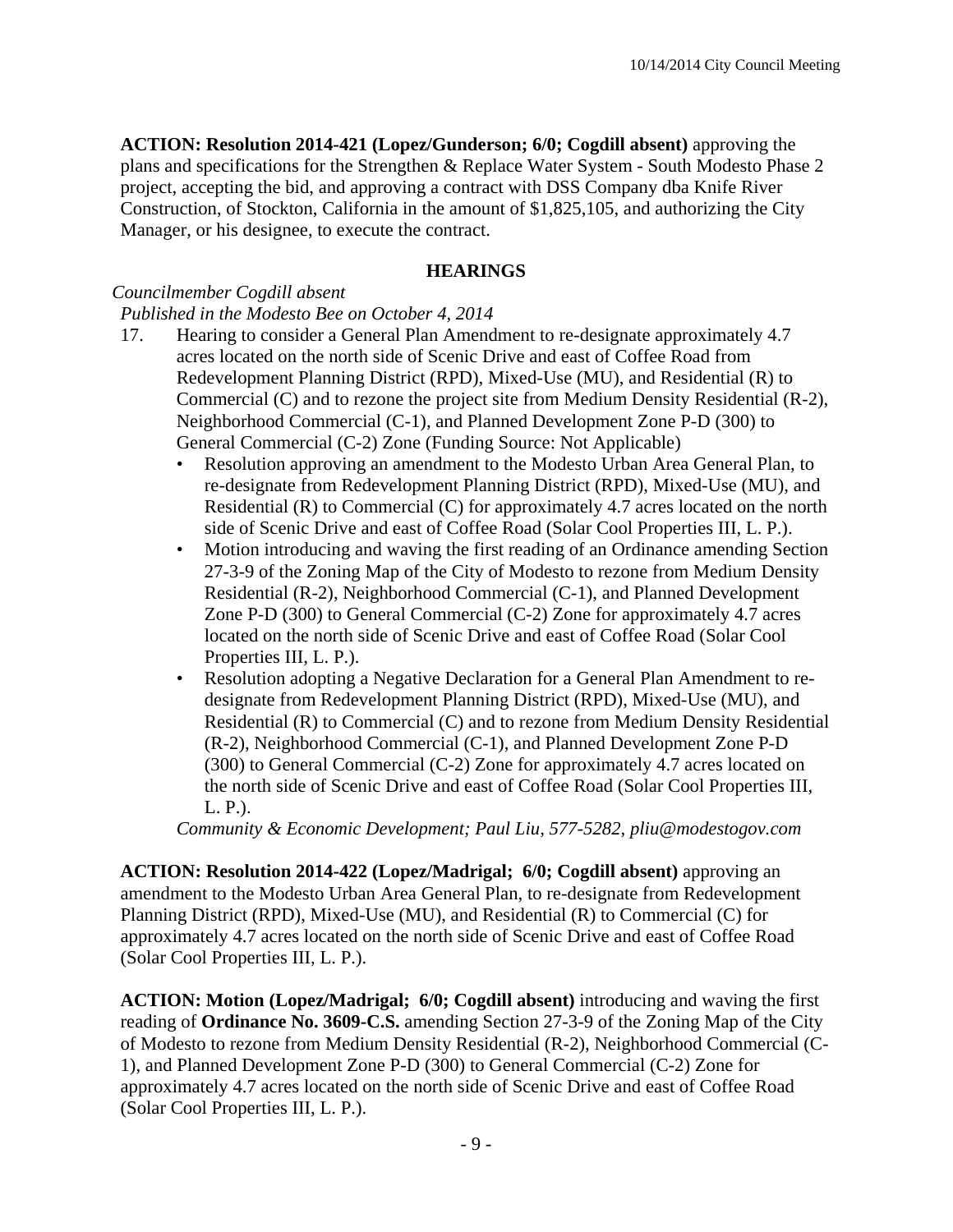**ACTION: Resolution 2014-423 (Lopez/Madrigal; 6/0; Cogdill absent)** adopting a Negative Declaration for a General Plan Amendment to re-designate from Redevelopment Planning District (RPD), Mixed-Use (MU), and Residential (R) to Commercial (C) and to rezone from Medium Density Residential (R-2), Neighborhood Commercial (C-1), and Planned Development Zone P-D (300) to General Commercial (C-2) Zone for approximately 4.7 acres located on the north side of Scenic Drive and east of Coffee Road (Solar Cool Properties III, L. P.).

## *Councilmember Cogdill absent*

*Published in the Modesto Bee on October 4, 2014* 

- 18. Hearing to consider approving the installation of a 160' Public Safety Communication Tower at Modesto Fire Station 6 located at 2700 Standiford. (Funding Source: Not Applicable)
	- Resolution approving the installation of a 160' Public Safety Communication Tower at Modesto Fire Station 6 located at 2700 Standiford. *Police; Galen L. Carroll, 572-9501, carrollg@modestopd.com*

**ACTION: Resolution 2014-424 (Kenoyer/Zoslocki; 6/0; Cogdill absent)** approving the installation of a 160' Public Safety Communication Tower at Modesto Fire Station 6 located at 2700 Standiford.

## **NEW BUSINESS**

- 19. Consider authorizing: (i) the issuance of City of Modesto Community Facilities District No. 2003-1 (Fairview Village) 2014 Special Tax Refunding bonds, in an aggregate principal amount not to exceed \$5,000,000, (ii) the execution and delivery of an Indenture and an Escrow Agreement; and (iii) the execution of necessary documents and certificates and related actions. (Funding Source: CFD No. 2003-1 (Fairview Village) Special Tax Bonds)
	- Resolution authorizing: (i) the issuance of City of Modesto Community Facilities District No. 2003-1 (Fairview Village) 2014 Special Tax Refunding bonds, in an aggregate principal amount not to exceed \$5,000,000, (ii) the execution and delivery of an Indenture and an Escrow Agreement ; and (iii) the execution of necessary documents and certificates and related actions. (Funding Source: CFD No. 2003-1 (Fairview Village) Special Tax Bonds).

*Community and Economic Development; Tina Rocha, 577-5321, trocha@modestogov.com* 

**ACTION: Resolution 2014-425 (Lopez/Kenoyer; 6/0; Cogdill absent)** authorizing: (i) the issuance of City of Modesto Community Facilities District No. 2003-1 (Fairview Village) 2014 Special Tax Refunding bonds, in an aggregate principal amount not to exceed \$5,000,000, (ii) the execution and delivery of an Indenture and an Escrow Agreement ; and (iii) the execution of necessary documents and certificates and related actions. (Funding Source: CFD No. 2003-1 (Fairview Village) Special Tax Bonds).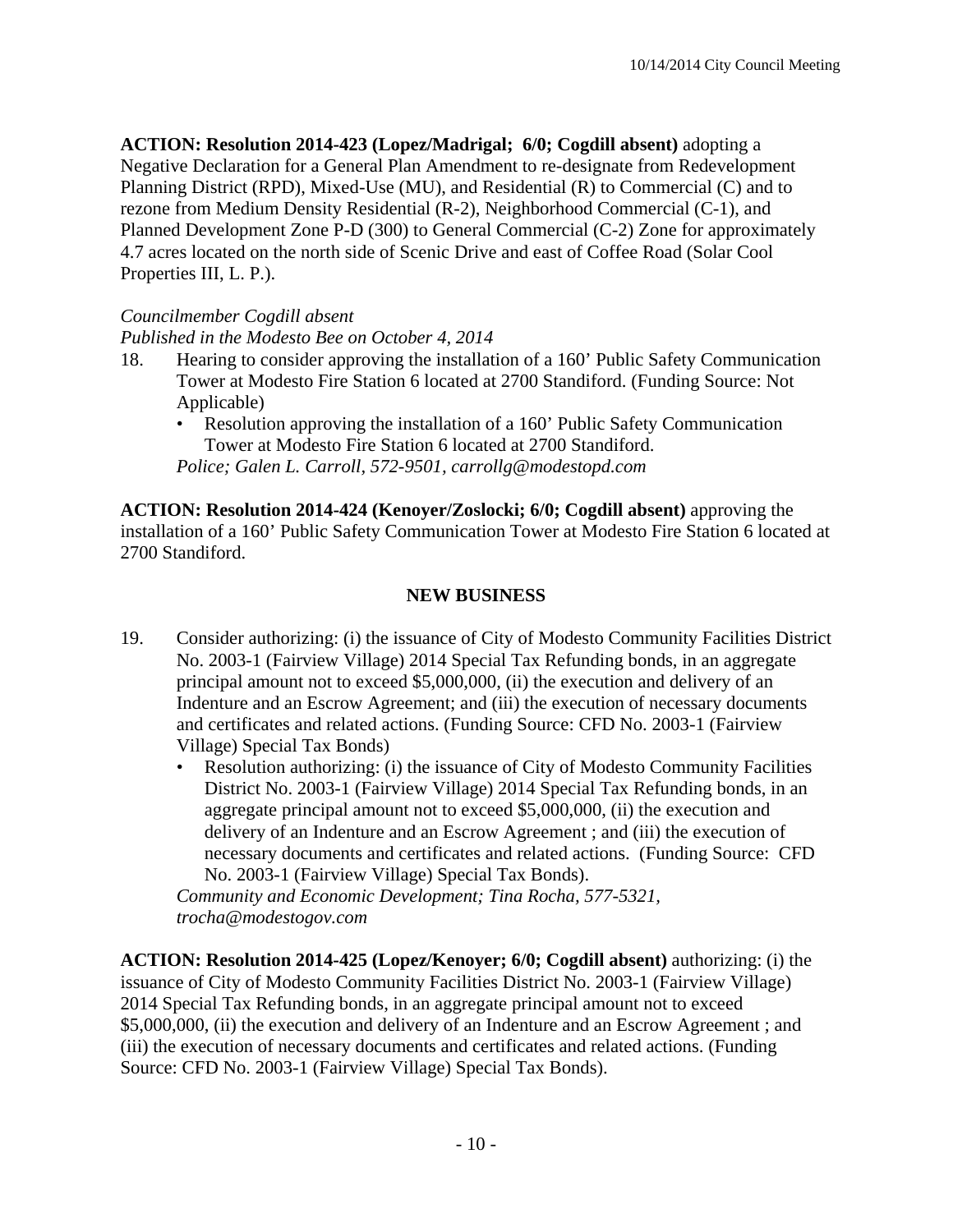## **MATTERS TOO LATE FOR THE AGENDA**

None.

## **ADJOURNMENT**

This meeting was adjourned at 6:57 p.m.

## **CLOSED SESSION**

*All Closed Session Matters Heard Prior to Meeting*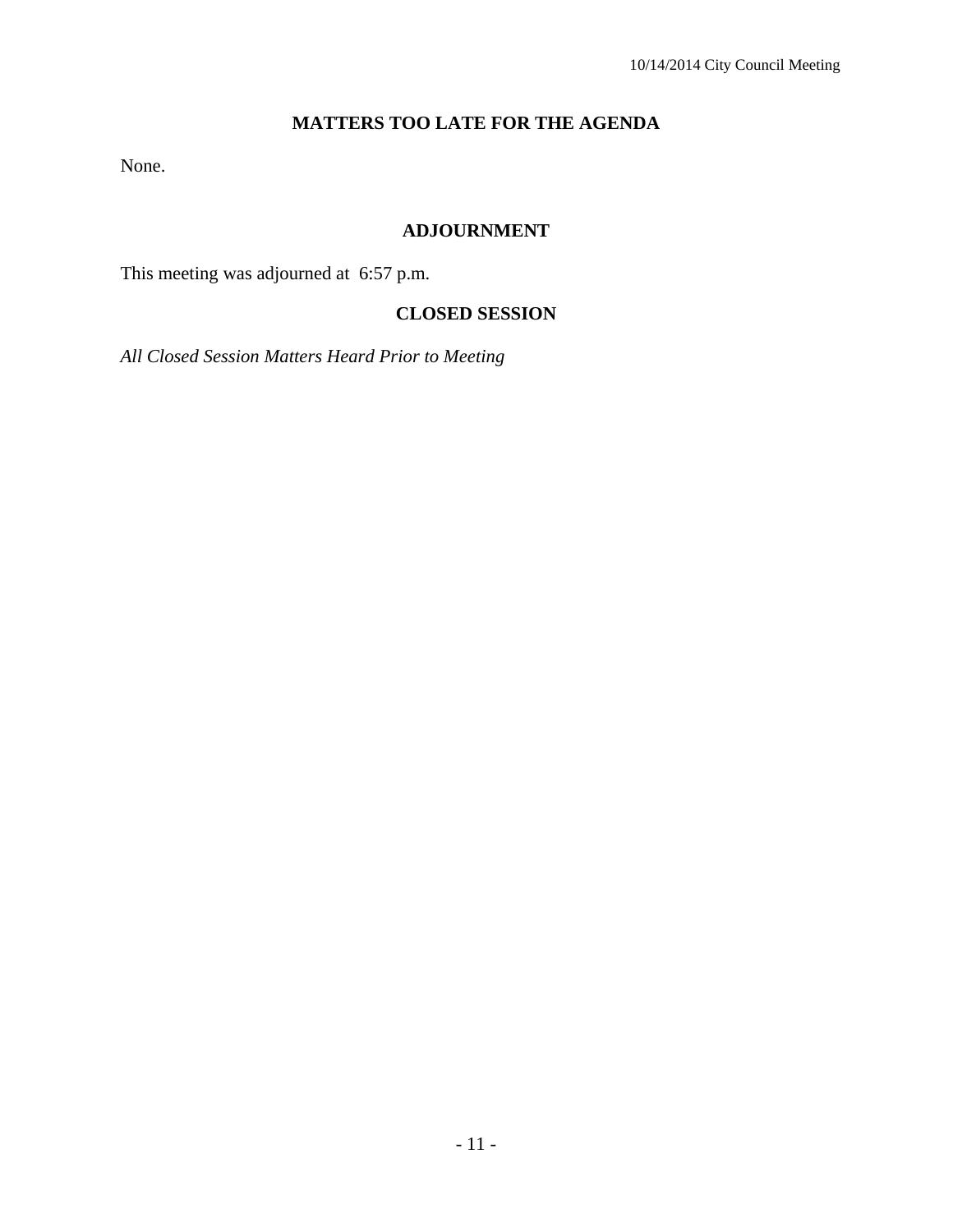# **CONFERENCE WITH LABOR NEGOTIATOR: (Pursuant to Section 54957.6 of the Government Code) – MCEA**  Negotiator: Joe Lopez Agency Negotiators: Law Offices of Renne Sloan Holtzman & Sakai Employee Organization: Modesto City Employees Association **CONFERENCE WITH LABOR NEGOTIATOR: (Pursuant to Section 54957.6 of the Government Code) – MCMA**  Negotiator: Joe Lopez Agency Negotiators: Law Offices of Renne Sloan Holtzman & Sakai Employee Organization: Modesto Confidential & Management Association **CONFERENCE WITH LABOR NEGOTIATOR: (Pursuant to Section 54957.6 of the Government Code) – MPOA**  Negotiator: Joe Lopez Agency Negotiators: Law Offices of Renne Sloan Holtzman & Sakai Employee Organization: Modesto Police Officers' Association **CONFERENCE WITH LABOR NEGOTIATOR: (Pursuant to Section 54957.6 of the Government Code) – MPNSA**  Negotiator: Joe Lopez Agency Negotiators: Law Offices of Renne Sloan Holtzman & Sakai Employee Organization: Modesto Police Non Sworn Association **CONFERENCE WITH LABOR NEGOTIATOR: (Pursuant to Section 54957.6 of the Government Code) –MPMA**  Negotiator: Joe Lopez Agency Negotiators: Law Offices of Renne Sloan Holtzman & Sakai Employee Organization: Modesto Police Management Association **CONFERENCE WITH LABOR NEGOTIATOR: (Pursuant to Section 54957.6 of the Government Code) - MCFFA**  Negotiator: Joe Lopez Agency Negotiators: Law Offices of Renne Sloan Holtzman & Sakai Employee Organization: Modesto City Firefighters Association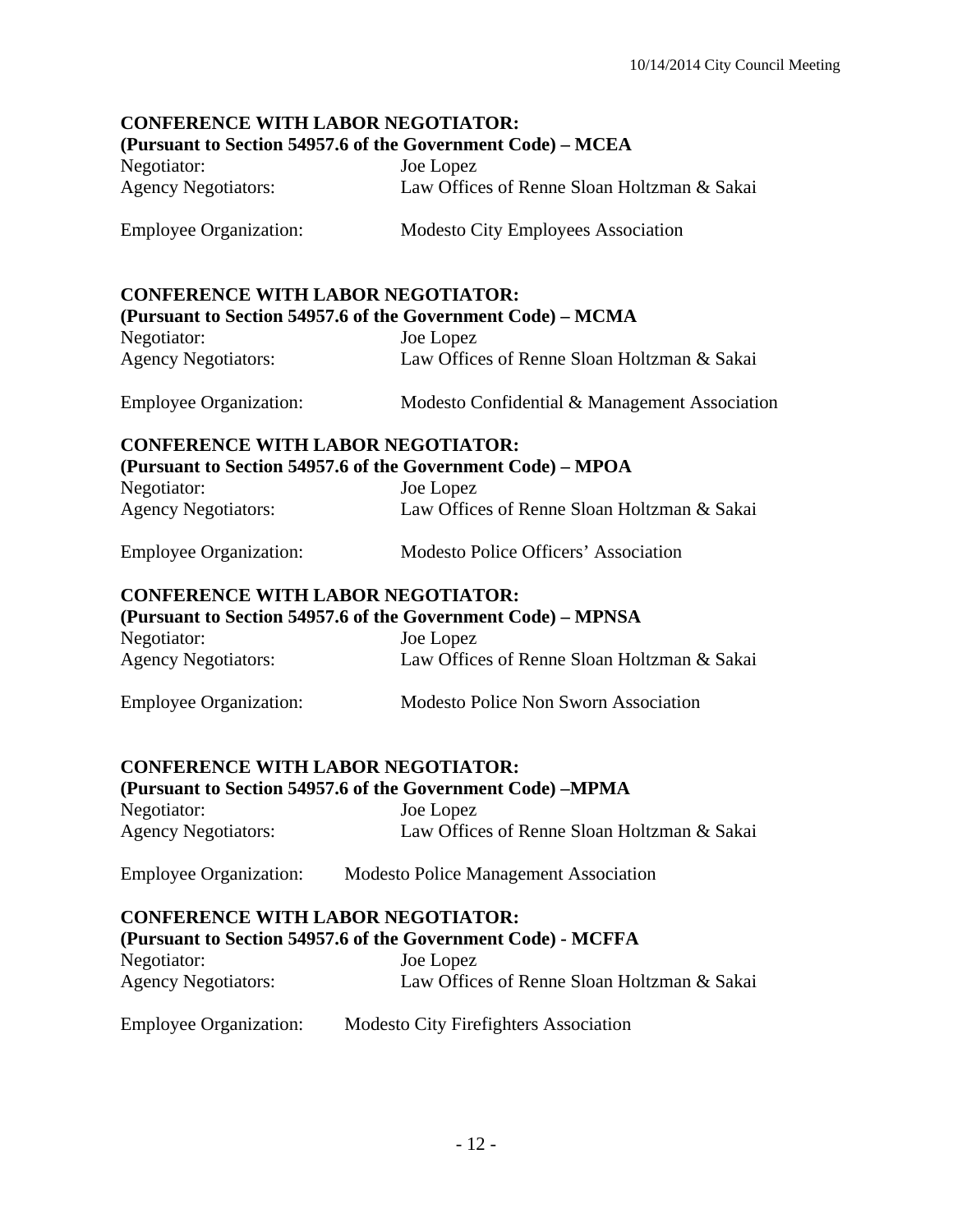## **CONFERENCE WITH LABOR NEGOTIATOR: (Pursuant to Section 54957.6 of the Government Code) – Unrepresented**

Negotiator: Joe Lopez Agency Negotiators: Jim Holgersson, Interim City Manager

Employee Organization: Unrepresented Management and Confidential Employees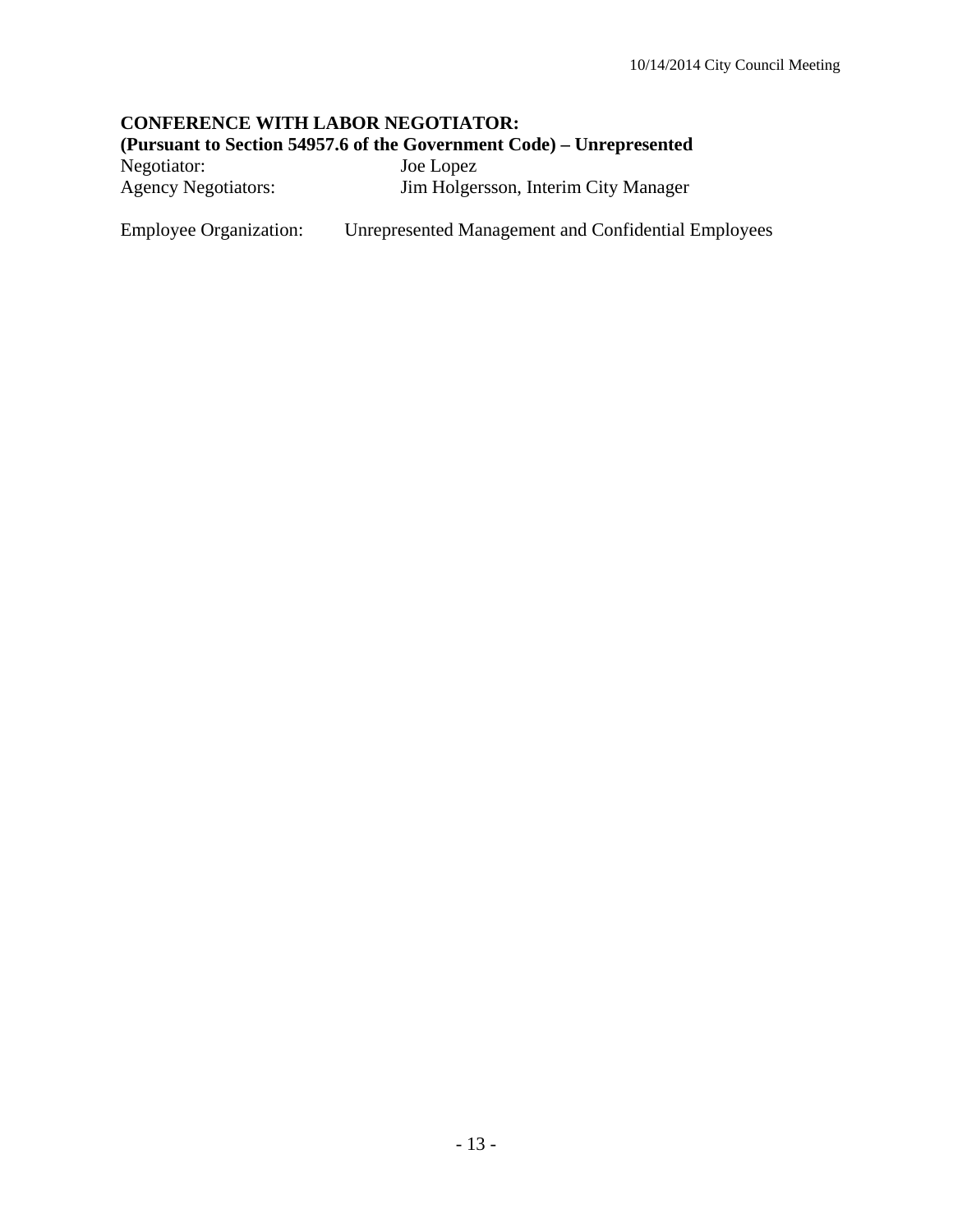# **MINUTES City of Modesto SPECIAL APPOINTMENTS COMMITTEE / COUNCIL WORKSHOP**

#### **Second Floor, Room 2001 1010 10th Street Modesto, California Thursday, October 23, 2014, at 3:00 p.m.**

Roll Call - Present: Councilmembers Madrigal, Kenoyer and Gunderson Absent: None

#### **PUBLIC COMMENTS**

None.

**CONSENT ITEMS – None** 

#### **UNFINISHED BUSINESS**

1. Consider further discussion and provide direction regarding: (i) evaluating Boards and Commissions to keep or dissolve, including discussion of funding of Youth Commission; (ii) outreach for applicants to Boards and Commissions (including recruitment and updated web page); (iii) reviewing applications and recommending appointments. (Funding Source: Not Applicable)  *City Council; Kathy Espinoza, 571-5597, kespinoza1@modestogov.com* 

**ACTION: Motion (Gunderson/Kenoyer; unan;)** directing staff to return to the next Appointment Committee meeting with the following action items: (i) Deputy City Manager to provide report on the Youth Committee; and (ii) scheduling of commission and committee presentations at Council Meetings.

**ACTION:** Staff directed to update recruiting brochure to include directions on applying in person before reprinting when current supply is exhausted.

#### **NEW BUSINESS**

2. Consider further discussion and review report on the list of Boards and Commissions and attendance at the meetings. (Funding Source: Not Applicable)  *City Council; Kathy Espinoza, 571-5597, kespinoza1@modestogov.com* 

**ACTION: Motion (Gunderson/Kenoyer; unan;)** accepting report on the list of Boards and Commissions and attendance at the meetings.

**ACTION:** Staff directed to i) continue to update and maintain website, ii) add information for councilmembers' end of term dates and iii) add a line to include which City department oversees each committee.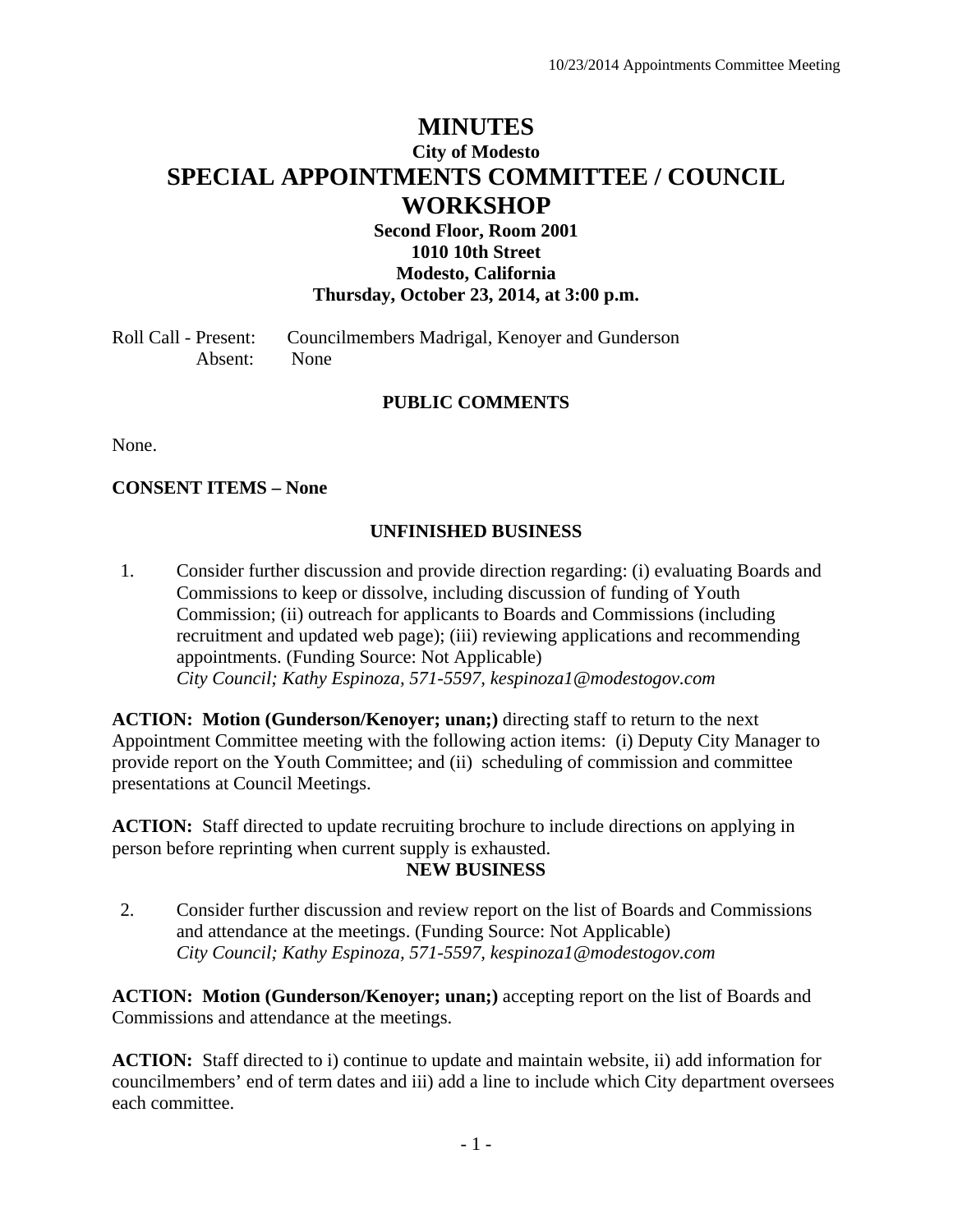3. Consider discussing upcoming Appointments Committee meeting dates for November and December. (Funding Source: Not Applicable)  *City Clerk's Office; Cathi Erbe, 577-5396, cerbe@modestogov.com* 

**ACTION: Motion (Kenoyer/Gunderson; unan;)** approving the November meeting to be held on November  $20^{th}$  at 3:00 PM and the December  $25^{th}$  meeting to be cancelled.

4. Consider recommending the appointment of Laurie Salvie to fill a current "Sirs Golf Club" vacancy on the City of Modesto Golf Course Advisory Committee and forwarding to Council for approval. (Funding Source: Not Applicable)  *Community & Economic Development; Laurie Smith, 577-5347, lsmith@modestogov.com* 

**ACTION: Motion (Gunderson/Kenoyer; unan;)** recommending the appointment of Laurie Salvie to fill a current "Sirs Golf Club" vacancy on the City of Modesto Golf Course Advisory Committee and forwarding to Council for approval.

#### *Removed from Agenda*

5. Consider recommending the appointment of George Maudlin to fill a "Member at Large" vacancy on the City of Modesto Golf Course Advisory Committee and forwarding to Council for approval. (Funding Source: Not Applicable)  *Community & Economic Development; Laurie Smith, 577-5347, lsmith@modestogov.com* 

**ACTION:** Removed from Agenda

# **MATTERS TOO LATE FOR THE AGENDA**

None.

# **ADJOURNMENT**

This meeting adjourned at 4:20 p.m.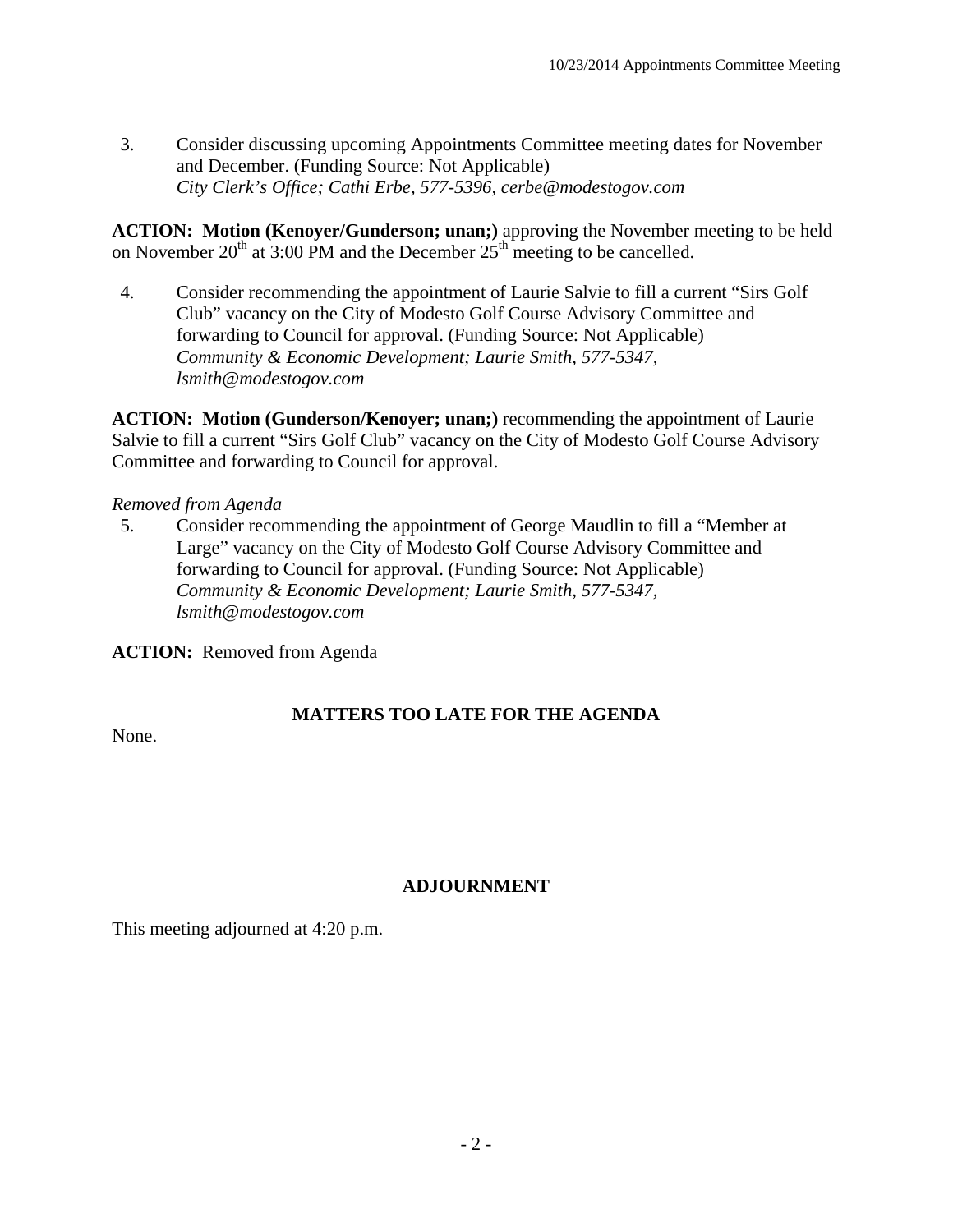# **MINUTES**

# **City of Modesto FINANCE COMMITTEE / COUNCIL WORKSHOP Second Floor, Room 2005 1010 10th Street Modesto, California**

# **Monday October 27, 2014, at 5:00 p.m.**

Roll Call - Present: Mayor Marsh, Councilmembers Madrigal, Kenoyer (alternate)

Absent: Councilmember Cogdill

*Council has not delegated directive or final approval authority to the Committees. Committee actions are recommendations to the full City Council, not final decisions on an issue.* 

#### **PUBLIC COMMENTS**

None.

#### **CONSENT ITEMS**

1. Consider accepting the recommended budget adjustments to the FY2014-15 Annual Operating and Capital Improvement Project Budget and forwarding to City Council for approval. (Funding Source: Various Funds)  *Finance; Terri Swearingen, 577-5378, tswearingen@modestogov.com* 

**ACTION: Motion (Kenoyer/Madrigal; unan.)** accepting the recommended budget adjustments to the FY2014-15 Annual Operating and Capital Improvement Project Budget and forwarding to City Council for approval.

#### **UNFINISHED BUSINESS**

2. Consider accepting the updated House Sewer Line Repair Cost-Share Program which includes new loan fees, loan terms, and City staff procedures and forwarding to Council for approval. (Funding Source: Wastewater Fund)  *Utilities; Robert Englent, 577-6200, renglent@modestogov.com* 

**ACTION: Motion (Kenoyer/Madrigal; unan.)** accepting the updated House Sewer Line Repair Cost-Share Program which includes new loan fees, loan terms, and City staff procedures and forwarding to Council for approval.

#### **NEW BUSINESS**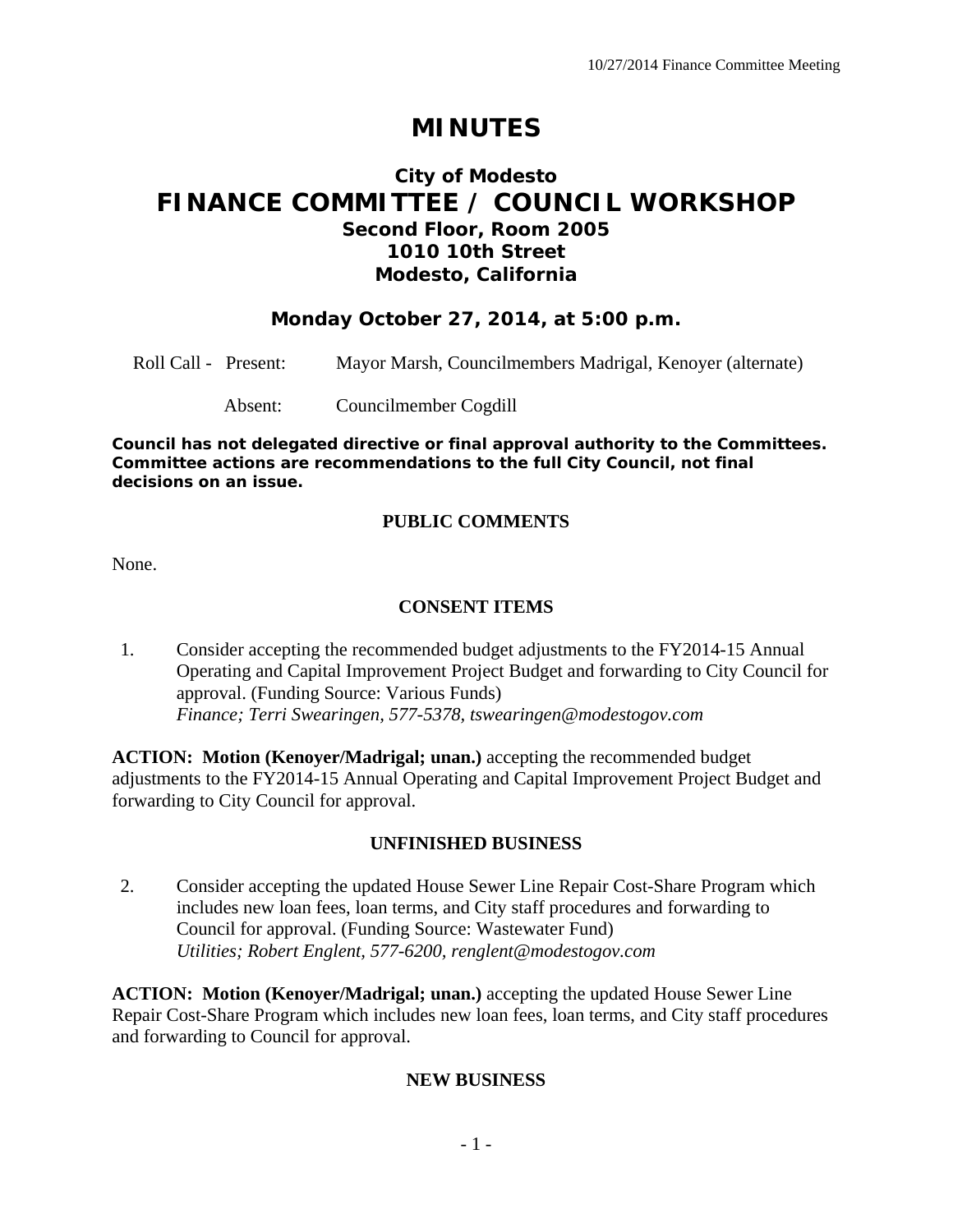3. Consider accepting an informational report updating the status of the Water Fund. (Funding Source: Not Applicable)  *Utilities; Will Wong, 571-5801, wwong@modestogov.com* 

**ACTION: Motion (Madrigal/Kenoyer;unan.)** accepting an informational report updating the status of the Water Fund.

# **MATTERS TOO LATE FOR THE AGENDA**

None.

# **ADJOURNMENT**

This meeting adjourned at 5:32 p.m.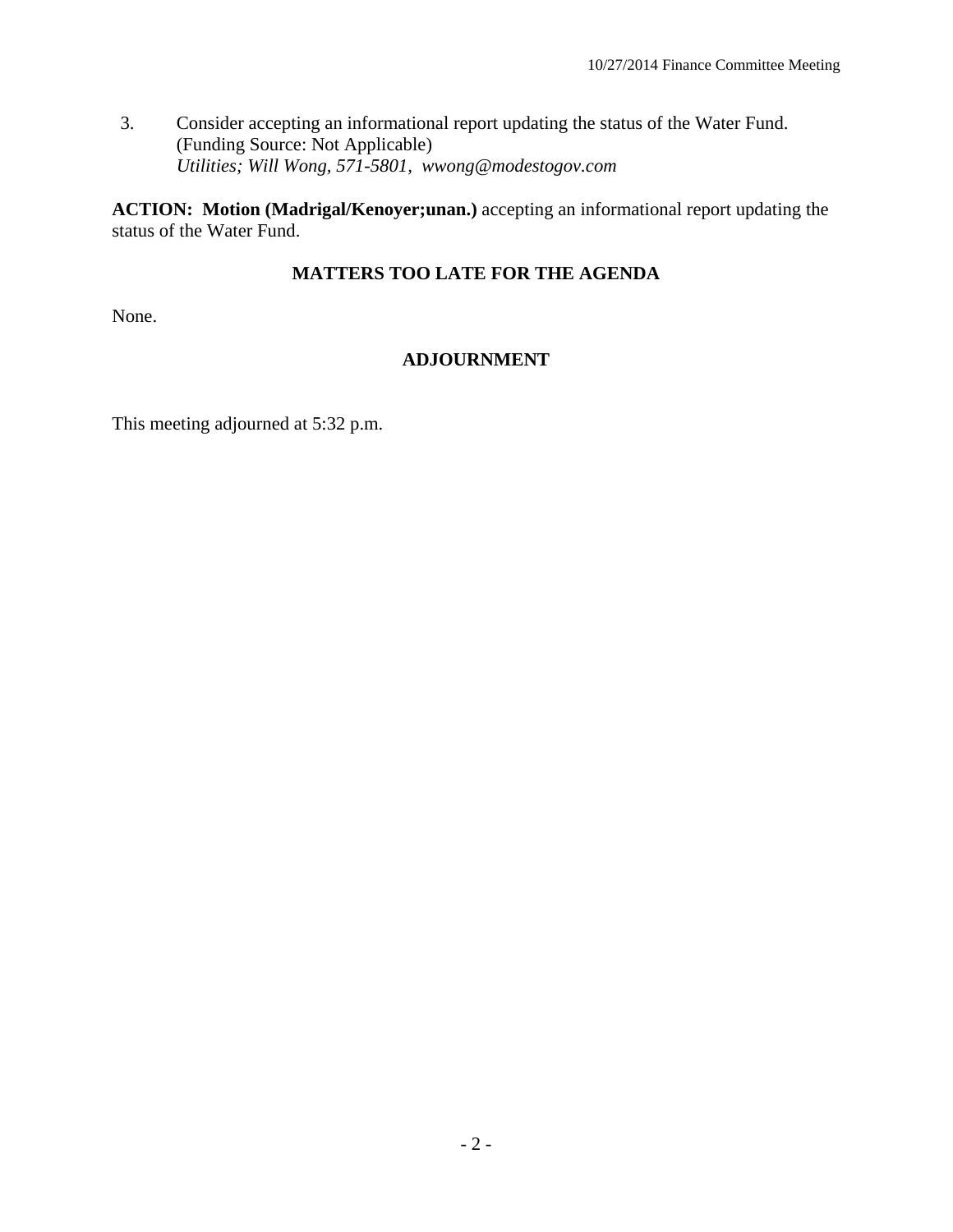# **MINUTES**

# City of Modesto  **CITY COUNCIL MEETING Chambers, Basement Level Tenth Street Place, 1010 10th Street Modesto, California Tuesday October 28, 2014, at 5:30 p.m.**

Roll Call – Present: Councilmembers Cogdill, Gunderson, Kenoyer, Lopez, Madrigal, Zoslocki, Mayor Marsh Absent: None

Pledge of Allegiance to the Flag

Invocation: Michael Schiefelbein, College Avenue United Church of Christ

City Clerk's Announcements: None

Declaration of Conflicts of Interest: Cogdill - Item 3; Lopez Item 16

Reports from Closed Session: City Attorney Lindgren reported on Closed Session matters and negotiations with City Manager contract.

#### **ACKNOWLEDGEMENTS AND PRESENTATIONS**

1. Acknowledgement of Project Breathe and Monte Vista Small Animal Hospital for their generous donations of pet oxygen masks to the Modesto Fire Department. (Funding Source: Not Applicable)  *Fire; Sean Slamon, 572-9590, slamon@modestogov.com* 

**ACTION:** Fire Chief Slamon thanked Project Breathe and Monte Vista Small Animal Hospital for their generous donations of pet oxygen masks to the Modesto Fire Department.

#### **PUBLIC COMMENT PERIOD**

Vernon Price spoke regarding the California Homeless Bill of Rights.

**CONSENT ITEMS – ROLL CALL VOTE REQUIRED ACTION CONSENT ITEMS 2; 4-9: (Lopez/Gunderson;unan.) ACTION CONSENT ITEM 3: (Lopez/Gunderson; unan.; Councilmember Cogdill absent due to conflict of interest**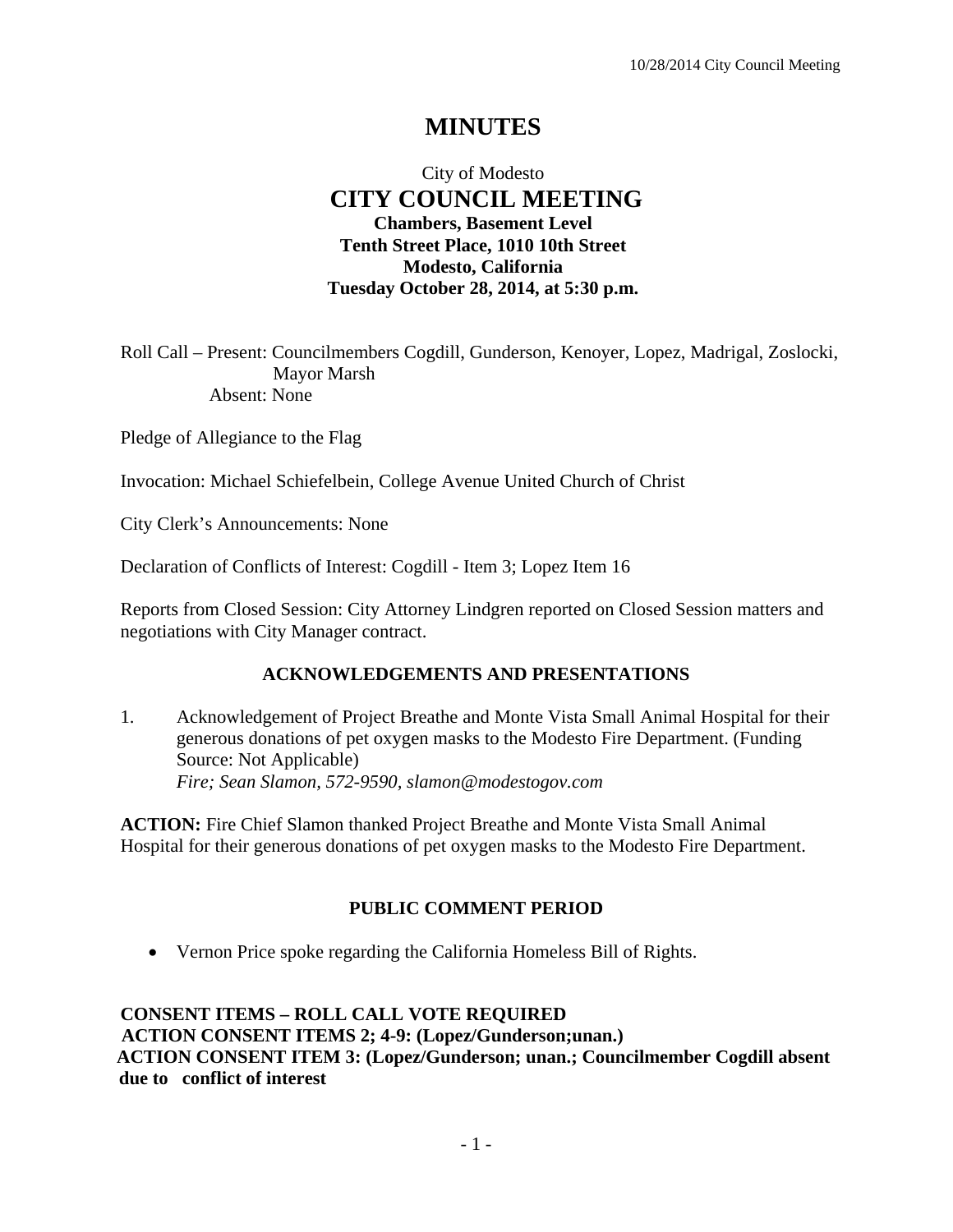# **CONSENT ITEMS**

An item may be removed from consent and discussed at the request of an audience member or Councilmember.

## Consent

- 2. Consider approving the minutes from the October 14, 2014 City Council meeting. (Funding Source: Not Applicable)
	- Motion approving the minutes from the October 14, 2014 City Council meeting. *City Clerk; Stephanie Lopez, 577-5396, slopez@modestogov.com*

**ACTION: Motion (Lopez/Gunderson; 7/0)** approving the minutes from the October 14, 2014 City Council meeting.

#### Consent; *Councilmember Cogdill absent due to conflict of interest*

- 3. Consider final adoption of **Ordinance No. 3609-C.S.** amending Section 27-3-9 of the Zoning Map of the City of Modesto to rezone from Medium Density Residential (R-2), Neighborhood Commercial (C-1), and Planned Development Zone P-D (300) to General Commercial (C-2) Zone for approximately 4.7 acres located on the north side of Scenic Drive and east of Coffee Road (Solar Cool Properties III, L. P.). (Funding Source: Not Applicable)
	- Motion approving final adoption of **Ordinance No. 3609-C.S.** amending Section 27-3-9 of the Zoning Map of the City of Modesto to rezone from Medium Density Residential (R-2), Neighborhood Commercial (C-1), and Planned Development Zone P-D (300) to General Commercial (C-2) Zone for approximately 4.7 acres located on the north side of Scenic Drive and east of Coffee Road (Solar Cool Properties III, L. P.).

*Community & Economic Development; Paul Liu, 577-5282, pliu@modestogov.com* 

**ACTION: Motion (Lopez/Gunderson; 6/0; Cogdill absent due to conflict of interest)** approving final adoption of **Ordinance No. 3609-C.S.** amending Section 27-3-9 of the Zoning Map of the City of Modesto to rezone from Medium Density Residential (R-2), Neighborhood Commercial (C-1), and Planned Development Zone P-D (300) to General Commercial (C-2) Zone for approximately 4.7 acres located on the north side of Scenic Drive and east of Coffee Road (Solar Cool Properties III, L. P.).

#### Consent

- 4. Consider authorizing the City Manager or his designee to execute a contract with Jerry Haag, Urban Planner, for up to \$141,163, to provide technical studies associated with the Modesto Urban Area General Plan Amendment (GPA) Master EIR update in Fiscal Year 2014-15. (Funding Source: Modesto Urban Area General Plan Project No. 100838)
	- Resolution authorizing the Interim City Manager, or his designee, to execute a contract with Jerry Haag, Urban Planner, for up to \$141,163 to provide technical studies associated with the Modesto Urban Area General Plan Amendment Master EIR update in fiscal year 2014-2015.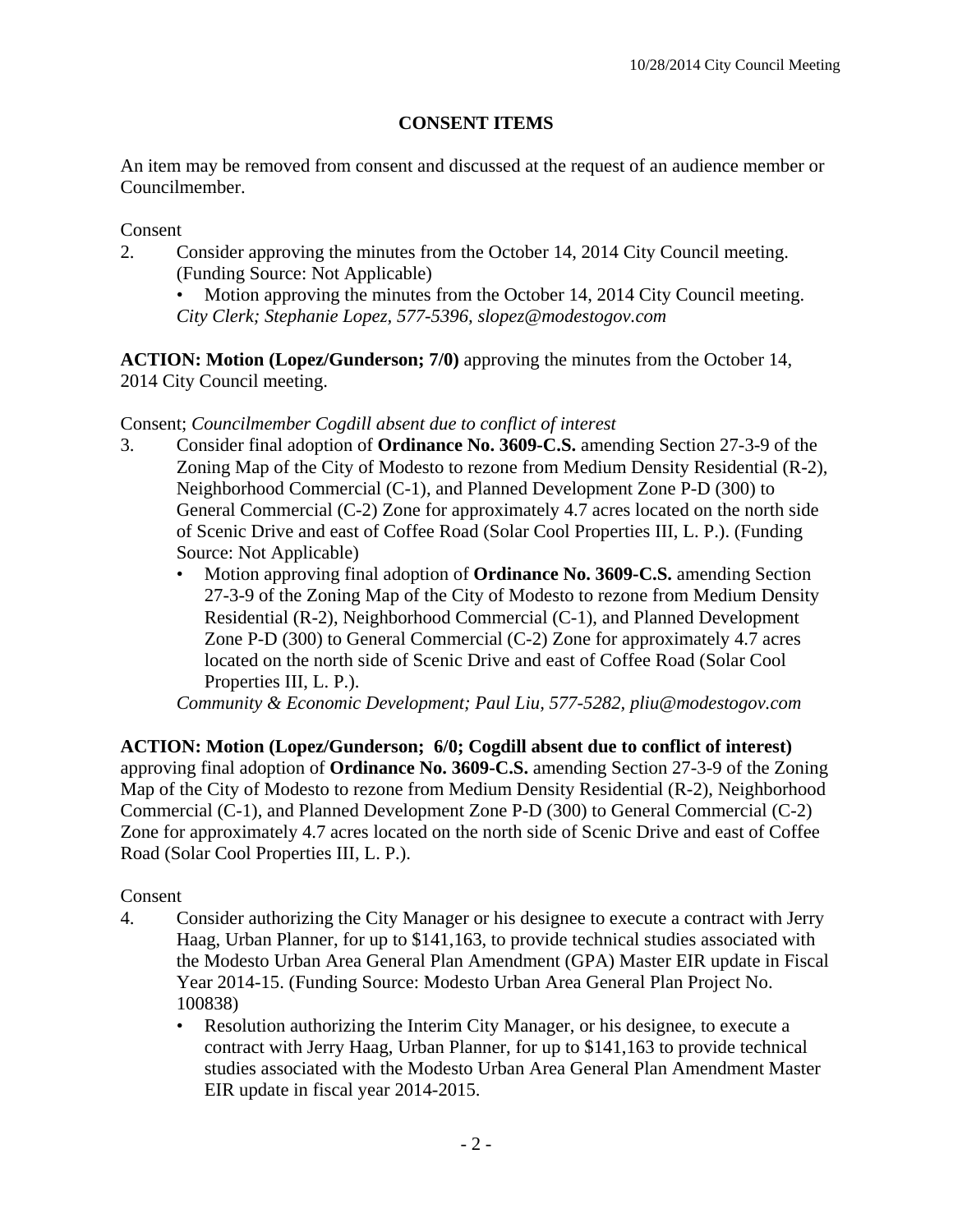*Community & Economic Development; Brad Wall, 577-5273, bwall@modestogov.com* 

**ACTION: Resolution 2014-426 (Lopez/Gunderson; 7/0)** authorizing the Interim City Manager, or his designee, to execute a contract with Jerry Haag, Urban Planner, for up to \$141,163 to provide technical studies associated with the Modesto Urban Area General Plan Amendment Master EIR update in fiscal year 2014-2015.

## Consent

- 5. Consider authorizing the award of bid for the purchase of a dump truck with 14 yard capacity for the Utilities Department, Water Division through the Fleet Services Division, to Interstate Truck Center LLC, Stockton, CA for a total estimated cost of \$130,585. (Funding Source: Water Services Fund)
	- Resolution authorizing the award of bid for the purchase of a dump truck with 14 yard capacity for the Utilities Department, Water Division, through the Fleet Services Division to Interstate Truck Center LLC, Stockton, CA and authorize the Purchasing Manager or his designee to issue a purchase order for a total estimated cost of \$130,585.

*Finance and Public Works; Cindy Medley, 571-5164, cmedley@modestogov.com* 

**ACTION: Resolution 2014-427 (Lopez/Gunderson; 7/0)** authorizing the award of bid for the purchase of a dump truck with 14 yard capacity for the Utilities Department, Water Division, through the Fleet Services Division to Interstate Truck Center LLC, Stockton, CA and authorize the Purchasing Manager or his designee to issue a purchase order for a total estimated cost of \$130,585.

#### Consent

- 6. Consider approving an Entertainment Permit for "The Summoning Halloween Festival" as outlined by the City of Modesto Ordinance No. 3492-C.S. (Funding Source: General Fund)
	- Resolution approving an Entertainment Permit for The Summoning Halloween Festival as outlined by the City of Modesto Ordinance No. 3492-C.S. and authorizing the Permit Administrator to execute the Entertainment Special Event Permit and all related documents.

*Parks, Recreation & Neighborhoods; Scott Humphries, 571-5506, shumphries@modestogov.com* 

**ACTION: Resolution 2014-428 (Lopez/Gunderson; 7/0)** approving an Entertainment Permit for The Summoning Halloween Festival as outlined by the City of Modesto Ordinance No. 3492-C.S. and authorizing the Permit Administrator to execute the Entertainment Special Event Permit and all related documents.

#### Consent

7. Consider amending the FY 2014-15 Capital Improvement Budget in the amount of \$175,000 to increase revenue and expense budgets for the "Airfield Studies" Project (No. 100431) which will recognize the total Grant Funding that has been awarded for this project. (Funding Source: Federal Aviation Administration (FAA) Grant Funds, Passenger Facility Charges (PFC) Matching Funds)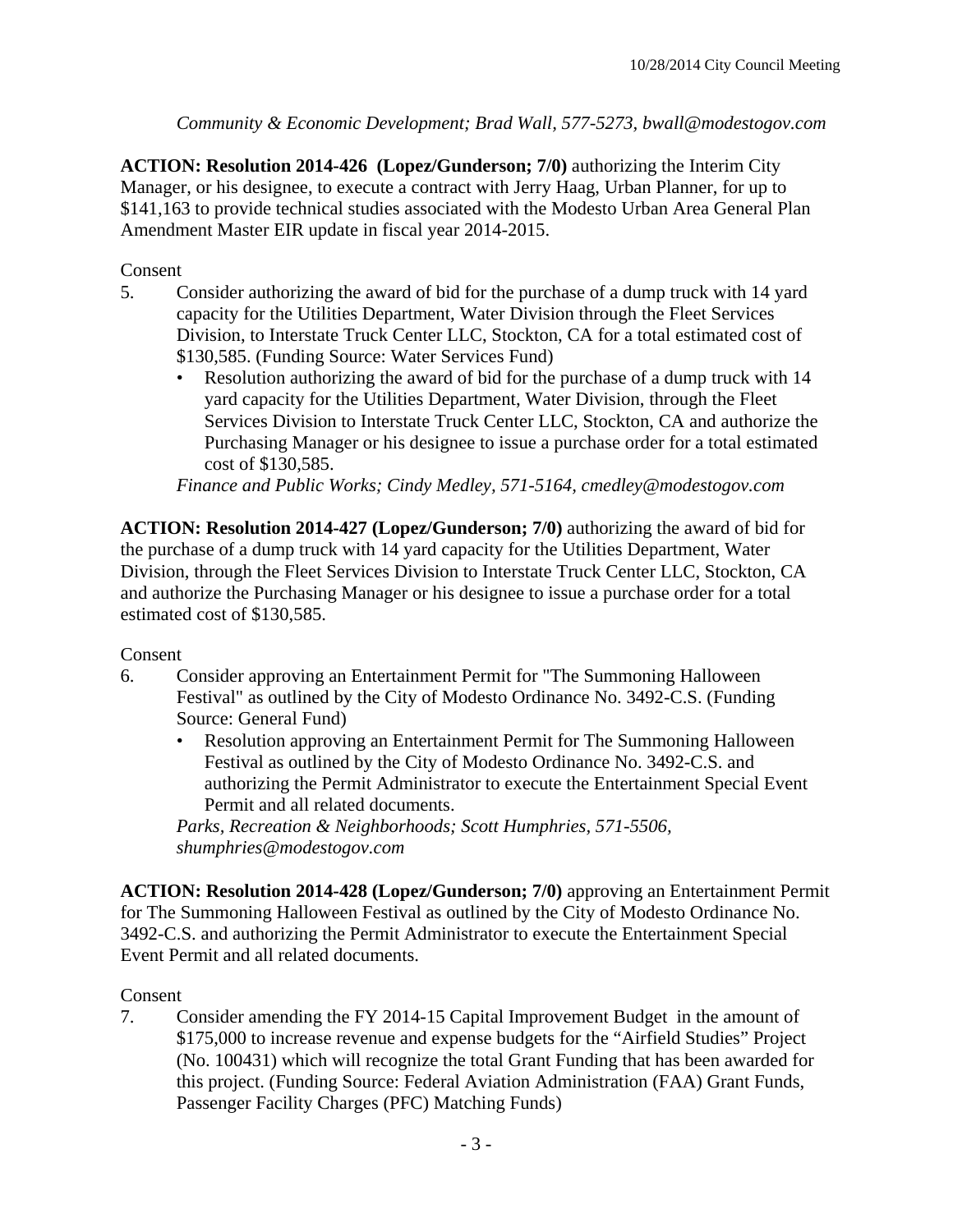• Resolution amending the FY 2014-15 Capital Improvement Budget in the amount of \$175,000 to increase revenue and expense budgets for the "Airfield Studies" Project (No. 100431) which will recognize the total Grant Funding that has been awarded for this project.

*Public Works; Steve Fischio, 577-5318, sfischio@modestogov.com* 

**ACTION: Resolution 2014-429 (Lopez/Gunderson; 7/0)** amending the FY 2014-15 Capital Improvement Budget in the amount of \$175,000 to increase revenue and expense budgets for the "Airfield Studies" Project (No. 100431) which will recognize the total Grant Funding that has been awarded for this project.

#### Consent

- 8. Consider approving: (i) a Water Well / Right of Way Lease Agreements with Beard Land Improvement Company for the water well site on Spenker Avenue for City Well 225 (Beard Well 25 Budget Pack); (ii) a Water Well / Right of Way Lease Agreement with Beard Land Improvement Company for the water well site on Farrar Avenue for City Well 279 (Beard Well 79 Farrar Pump Lot); (iii) a Water Well / Right of Way Lease Agreement with Modesto and Empire Traction Company (M&ET) for the water well site on Yosemite Boulevard for City Wells 291 and 292 (M&ET Well 91 and 92 – Mariposa E &W Pump Lot); and (iv) a Water Well / Right of Way Lease Agreement with Modesto and Empire Traction Company for the water well site on S. McClure Road for City Well 308 (M&ET Well 1 S. McClure Pump Lot). These lease agreements are for a term of ten years with a monthly lease of \$2,500 for each site, and an annual cost of \$30,000 per site. (Funding Source: Water Fund)
	- Resolution approving a Water Well / Right of Way Lease Agreement with Beard Land Improvement Company for the water well site on Spenker Avenue for City Well 225 (Beard Well 25 Budget Pack) for a ten-year term for a total annual cost of \$30,000, and authorizing the Interim City Manager, or his designee, to execute the Lease Agreement.
	- Resolution approving a Water Well / Right of Way Lease Agreement with Beard Land Improvement Company for the water well site on Farrar Avenue for City Well 279 (Beard Well 79 Farrar Pump Lot) for a ten-year term for a total annual cost of \$30,000, and authorizing the Interim City Manager, or his designee, to execute the Lease Agreement.
	- Resolution approving a Water Well / Right of Way Lease Agreement with Modesto and Empire Traction Company (M&ET) for the water well site on Yosemite Boulevard for City Wells 291 and 292 (M&ET Well 91 and 92 – Mariposa E &W Pump Lot) for a ten-year term for a total annual cost of \$30,000, and authorizing the Interim City Manager, or his designee, to execute the Lease Agreement.
	- Resolution approving a Water Well / Right of Way Lease Agreement with Agreement with Modesto and Empire Traction Company for the water well site on S. McClure Road for City Well 308 (M&ET Well 1 S. McClure Pump Lot) for a ten-year term for a total annual cost of \$30,000, and authorizing the Interim City Manager, or his designee, to execute the Lease Agreement.

*Utilities; David Savidge, 342-2217, dsavidge@modestogov.com* 

**ACTION: Resolution 2014-430 (Lopez/Gunderson; 7/0)** approving a Water Well / Right of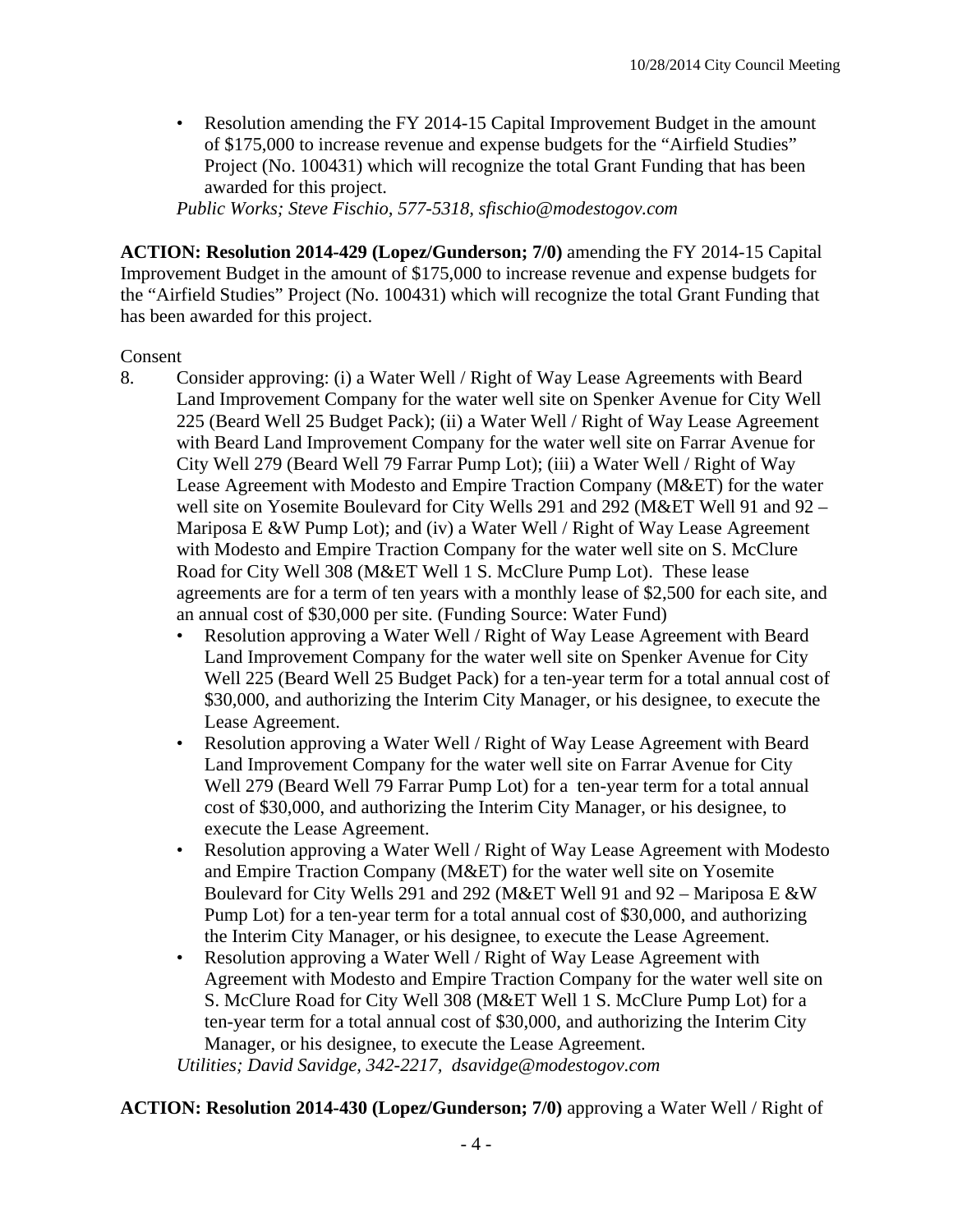Way Lease Agreement with Beard Land Improvement Company for the water well site on Spenker Avenue for City Well 225 (Beard Well 25 Budget Pack) for a ten-year term for a total annual cost of \$30,000, and authorizing the Interim City Manager, or his designee, to execute the Lease Agreement.

**ACTION: Resolution 2014-431 (Lopez/Gunderson; 7/0)** approving a Water Well / Right of Way Lease Agreement with Beard Land Improvement Company for the water well site on Farrar Avenue for City Well 279 (Beard Well 79 Farrar Pump Lot) for a ten-year term for a total annual cost of \$30,000, and authorizing the Interim City Manager, or his designee, to execute the Lease Agreement.

**ACTION: Resolution 2014-432 (Lopez/Gunderson; 7/0)** approving a Water Well / Right of Way Lease Agreement with Modesto and Empire Traction Company (M&ET) for the water well site on Yosemite Boulevard for City Wells 291 and 292 (M&ET Well 91 and 92 – Mariposa E &W Pump Lot) for a ten-year term for a total annual cost of \$30,000, and authorizing the Interim City Manager, or his designee, to execute the Lease Agreement.

**ACTION: Resolution 2014-433 (Lopez/Gunderson; 7/0)** approving a Water Well / Right of Way Lease Agreement with Agreement with Modesto and Empire Traction Company for the water well site on S. McClure Road for City Well 308 (M&ET Well 1 S. McClure Pump Lot) for a ten-year term for a total annual cost of \$30,000, and authorizing the Interim City Manager, or his designee, to execute the Lease Agreement.

# Consent

- 9. Consider accepting the work by DSS Company dba Knife River Construction of Stockton, California, for the Oakdale Road Rehabilitation Project as complete and authorizing payment of amounts totaling \$1,506,884. (The total project cost is \$1,974,107, which included construction contingency, engineering design, city construction forces, and construction administration) (Funding Source: Federal, Local Transportation, and Storm Drain Funds)
	- Resolution accepting the work by Knife River Construction for the Oakdale Road Rehabilitation Project as complete, authorizing the City Clerk to file a Notice of Completion with the Stanislaus County Recorder upon receipt of approved Warranty Bond, to release securities upon expiration of statutory periods, and authorizing payment of amounts totaling \$1,506,884.

*Utilities; Rob Christensen, , 577-5423, rchristensen@modestogov.com* 

**ACTION: Resolution 2014-434 (Lopez/Gunderson; 7/0)** accepting the work by Knife River Construction for the Oakdale Road Rehabilitation Project as complete, authorizing the City Clerk to file a Notice of Completion with the Stanislaus County Recorder upon receipt of approved Warranty Bond, to release securities upon expiration of statutory periods, and authorizing payment of amounts totaling \$1,506,884.

#### **COUNCIL COMMENTS & REPORTS**

Councilmember Madrigal spoke regarding last week Appointments Committee meeting; he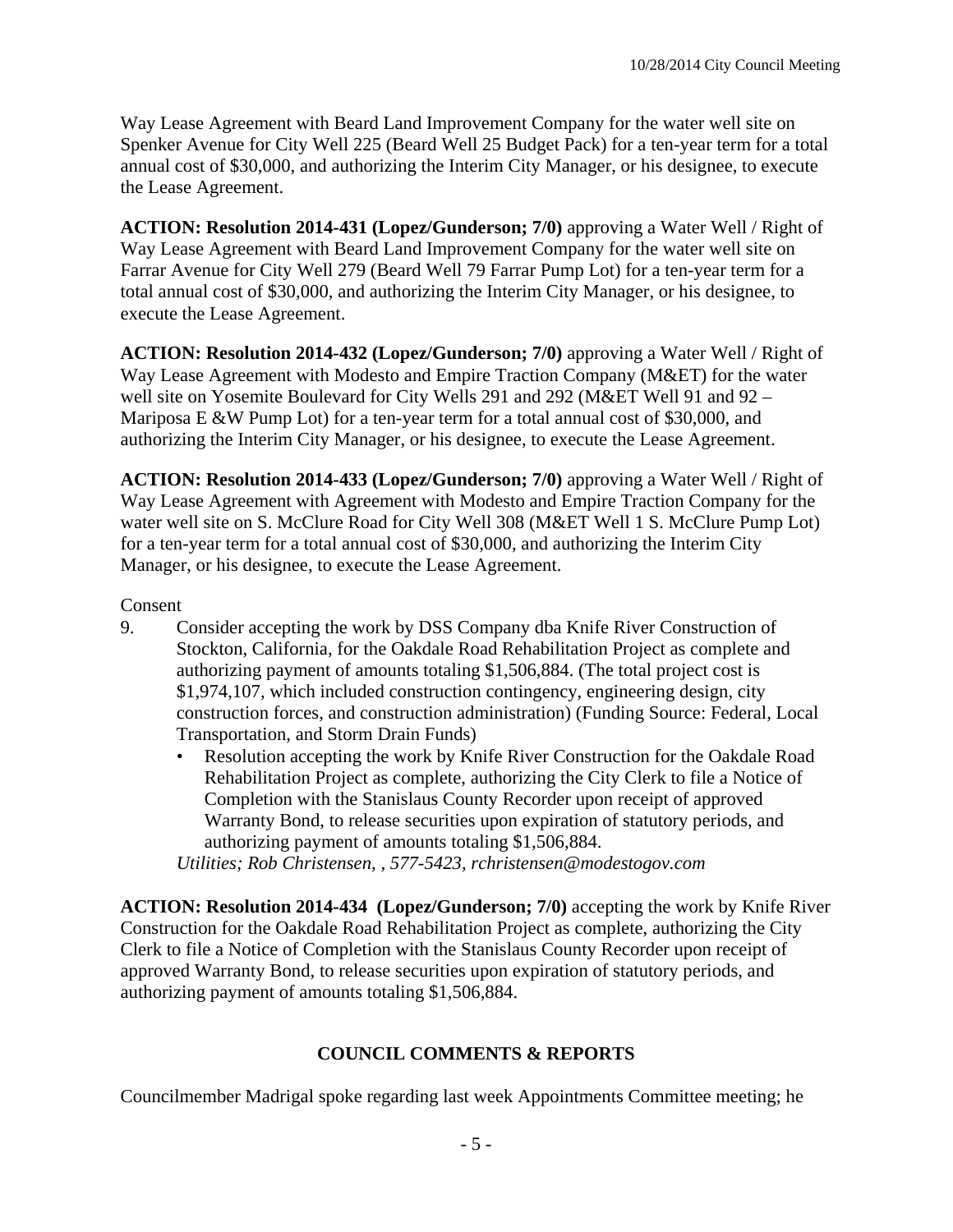also spoke regarding UC Davis facilities use for ebola outbreak and requested City Manager for information on a local facility.

Councilmember Kenoyer acknowledged staff Jeff Barnes, Dave Savidge, Ronnie Flood, Bert Lippert and Vickey Dion.

Councilmember Gunderson spoke regarding carbon credits.

## **CITY MANAGER COMMENTS & REPORTS**

City Manager Holgersson thanked Council, staff and the community for his appointment; he also spoke regarding the City's TWIG (This Week In Government) Report and energy efficiency with replacement of street lights.

#### **UNFINISHED BUSINESS**

- 10. Consider: (i) approving the plans and specifications for the Downstream Water System Improvements Tier 2 Pressure Regulating Valves project, accepting the bid, and approving a contract with Hobbs Construction, Inc., of Fresno, California in the amount of \$2,280,000; and (ii) approving an Agreement with HDR Engineering, Inc. for Design Support During Construction in an amount not to exceed \$76,086. (Total estimated cost for the construction portion of this project is \$2,763,524) (Funding Source: Water Fund-CIP)
	- Resolution approving the plans and specifications for the Downstream Water System Improvements Tier 2 Pressure Regulating Valves project, accepting the bid, and approving a contract with Hobbs Construction, Inc., of Fresno, California in the amount of \$2,280,000, and authorizing the City Manager, or his designee, to execute the contract.
	- Resolution approving an agreement with HDR Engineering, Inc. for Design Support During Construction for the Downstream Water System Improvements Tier 2 Pressure Regulating Valves project in an amount not to exceed \$69,169 for the identified scope of services, plus \$6,917 for additional services (if needed), for a maximum total amount of \$76,086, and authorizing the City Manager, or his designee, to execute the agreement.

*Utilities; Kris Ohlson, 571-5869, kohlson@modestogov.com* 

**ACTION: Resolution 2014-435 (Lopez/Madrigal; 7/0)** approving the plans and specifications for the Downstream Water System Improvements Tier 2 Pressure Regulating Valves project, accepting the bid, and approving a contract with Hobbs Construction, Inc., of Fresno, California in the amount of \$2,280,000, and authorizing the City Manager, or his designee, to execute the contract.

**ACTION: Resolution 2014-436 (Lopez/Madrigal; 7/0)** approving an agreement with HDR Engineering, Inc. for Design Support During Construction for the Downstream Water System Improvements Tier 2 Pressure Regulating Valves project in an amount not to exceed \$69,169 for the identified scope of services, plus \$6,917 for additional services (if needed), for a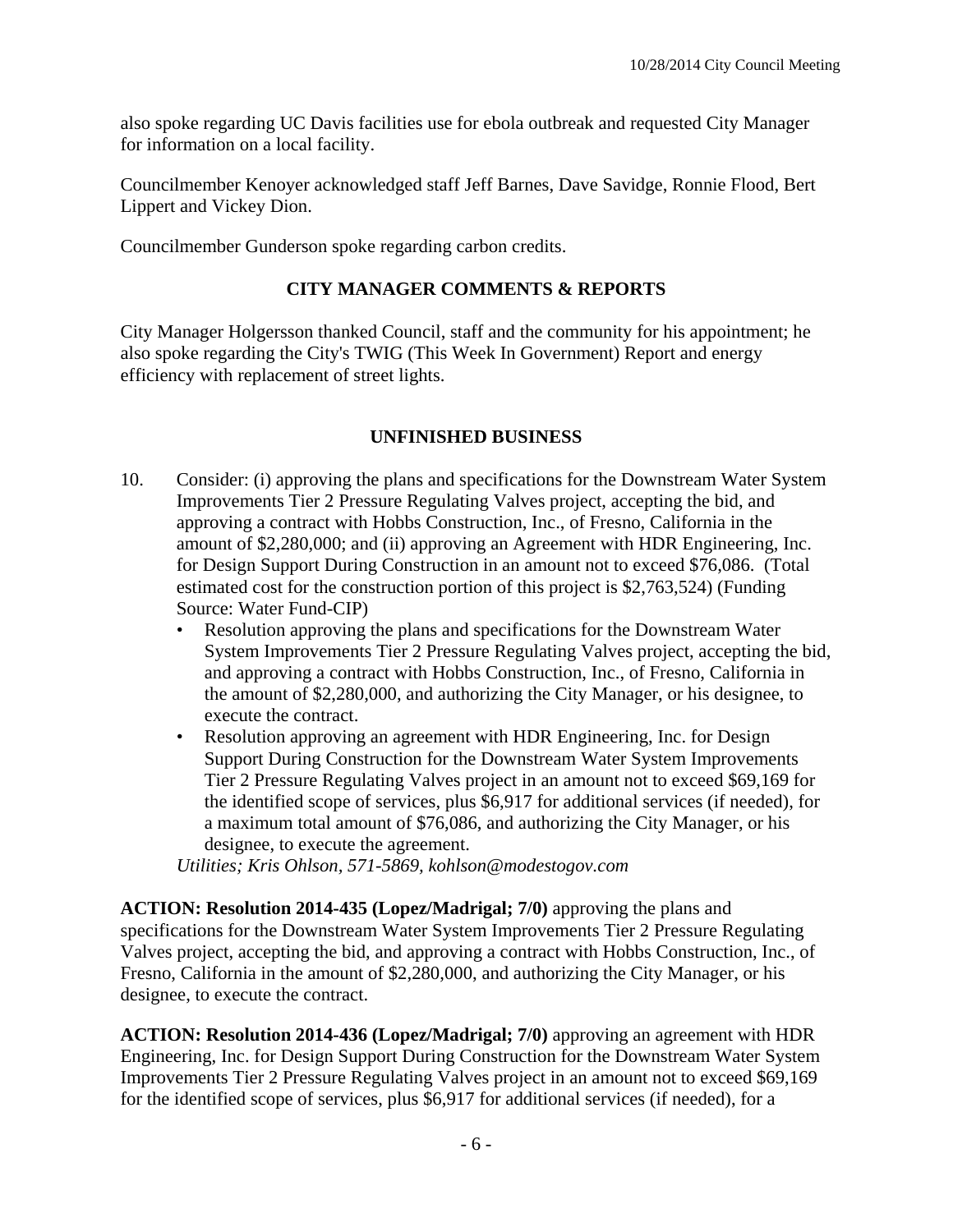maximum total amount of \$76,086, and authorizing the City Manager, or his designee, to execute the agreement.

# **NEW BUSINESS**

11. Consider accepting the Annual Investment Report for Fiscal Year 2013-14. (Funding Source: Not Applicable)

Motion accepting the Annual Investment Report for the 2013-14 fiscal year. *Finance; DeAnna Espinoza, 577-5387, daespinoza@modestogov.com* 

**ACTION: Motion (Gunderson/Madrigal; 7/0)** accepting the Annual Investment Report for the 2013-14 fiscal year.

- 12. Consider approving a Use Policy for the use of City Facilities for Neighborhood Watch Groups. (Funding Source: Not Applicable)
	- Resolution approving a Usage Policy for the use of City Facilities for Neighborhood Watch Groups.

*Parks, Recreation & Neighborhoods; Andy Johnson, 577-5344, ajohnson@modestogov.com* 

**ACTION: Resolution 2014-437 (Kenoyer/Gunderson; 7/0)** approving a Usage Policy for the use of City Facilities for Neighborhood Watch Groups.

- 13. Consider approving an Agreement between the City of Modesto and South Modesto Business United regarding the installation and operation of an informational electronic message board sign to be located on Turlock Irrigation District property at the southwest corner of Crows Landing Road and W. Hatch Road. (Funding Source: Not Applicable)
	- Resolution approving an Agreement between the City of Modesto and South Modesto Business United for a 50-square foot electronic message board sign to be located on Turlock Irrigation District property at the southwest corner of Crows Landing Road and Hatch Road and, authorizing the City Manager, or his designee, to execute the Agreement.

*Community & Economic Development; Patrick Kelly, 577-5268, pkelly@modestogov.com* 

**ACTION: Resolution 2014-438 (Madrigal/Gunderson; 7/0)** approving an Agreement between the City of Modesto and South Modesto Business United for a 50-square foot electronic message board sign to be located on Turlock Irrigation District property at the southwest corner of Crows Landing Road and Hatch Road and, authorizing the City Manager, or his designee, to execute the Agreement.

14. Consider approving a License Agreement between the City of Modesto and South Modesto Business United for the installation and maintenance of banners on the street lights located along Crows Landing Road, Modesto, California. (Funding Source: Not Applicable)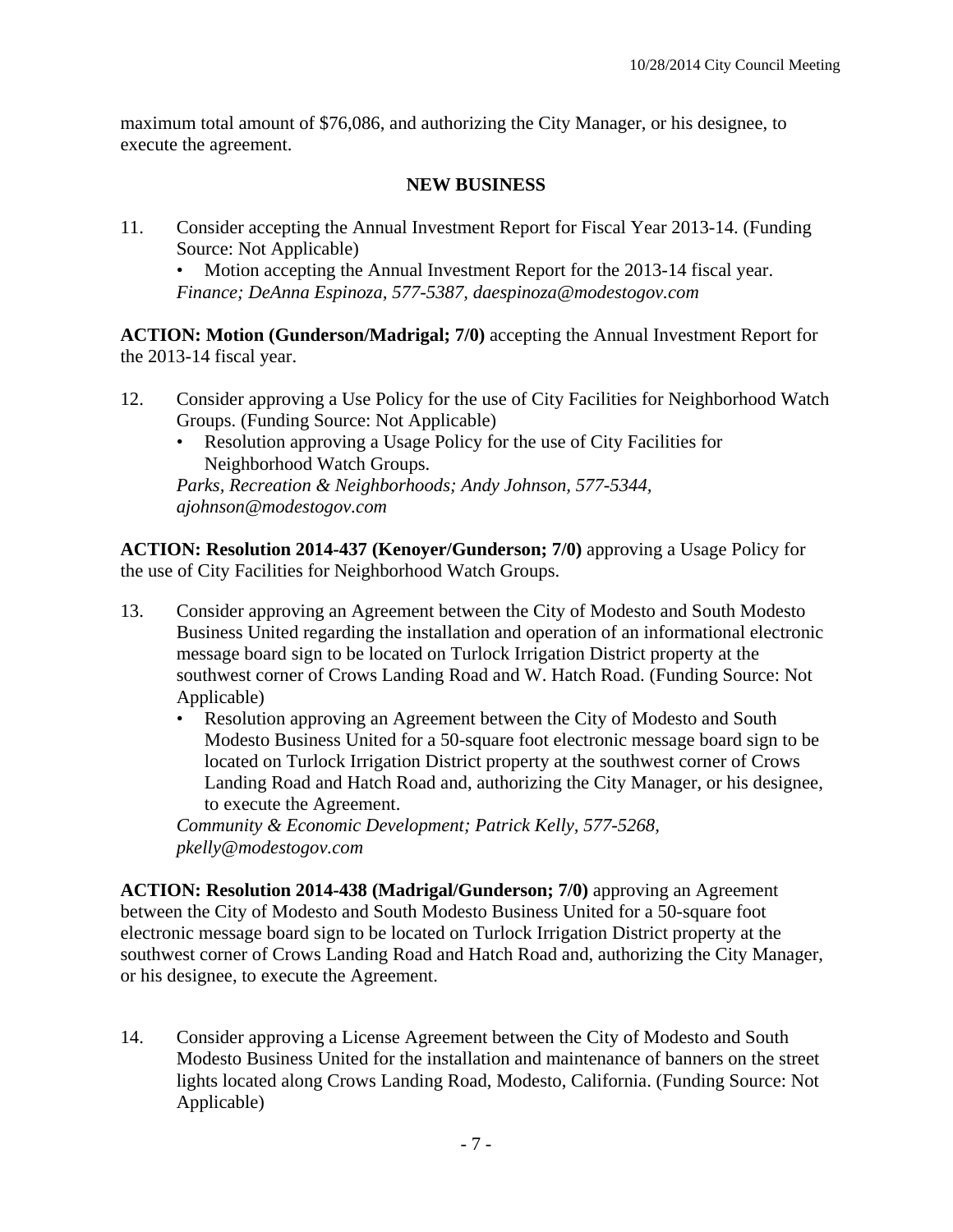• Resolution approving a License Agreement between the City of Modesto and South Modesto Business United for the installation and maintenance of banners on the steel standard street lights located along Crows Landing Road and, authorizing the City Manager, or his designee, to execute the License Agreement. *Public Works; Jeff Barnes, 577-5214, Jbarnes@modestogov.com* 

**ACTION: Resolution 2014-439 (Madrigal/Gunderson; 7/0)** approving a License Agreement between the City of Modesto and South Modesto Business United for the installation and maintenance of banners on the steel standard street lights located along Crows Landing Road and, authorizing the City Manager, or his designee, to execute the License Agreement.

- 15. Consider directing staff to prepare the 2015 Urban Growth Review document. (Funding Source: General Fund)
	- Motion accepting staff's report and directing staff to prepare the 2015 UGR document.

*Community & Economic Development; Patrick Kelly, 577-5268, pkelly@modestogov.com* 

**ACTION: Motion (Gunderson/Cogdill; 7/0)** accepting staff's report and directing staff to prepare the 2015 UGR document.

*Councilmember Lopez left meeting at 7:26 pm* 

#### *Councilmember Lopez absent*

- 16. Consider authorizing the award of proposal and contract for the furnishing of fuel cardlock services for the Department of Public Works, Fleet Services Division to Boyett Petroleum, Modesto, CA, for a two (2) year agreement with three (3) one-year extension options at the sole discretion of the City, for an estimated annual cost of \$2,358,980, and over five (5) years of \$11,794,900. (Funding Source: Fleet Management Fund)
	- Resolution authorizing the award of proposal and contract for the furnishing of fuel card-lock services for the Department of Public Works, Fleet Services Division to Boyett Petroleum, Modesto, CA, for a two (2) year agreement with three (3) oneyear extension options at the sole discretion of the City, and authorizing the Interim City Manager, or his designee, to execute the contract for an estimated annual cost of \$2,358,980, and over five (5) years of \$11,794,900.

*Finance and Public Works; Ken Masasso, 577-5420, kmasasso@modestogov.com* 

**ACTION: Resolution 2014-440 (Kenoyer/Madrigal; 6/0; Lopez absent)** authorizing the award of proposal and contract for the furnishing of fuel card-lock services for the Department of Public Works, Fleet Services Division to Boyett Petroleum, Modesto, CA, for a two (2) year agreement with three (3) one-year extension options at the sole discretion of the City, and authorizing the Interim City Manager, or his designee, to execute the contract for an estimated annual cost of \$2,358,980, and over five (5) years of \$11,794,900.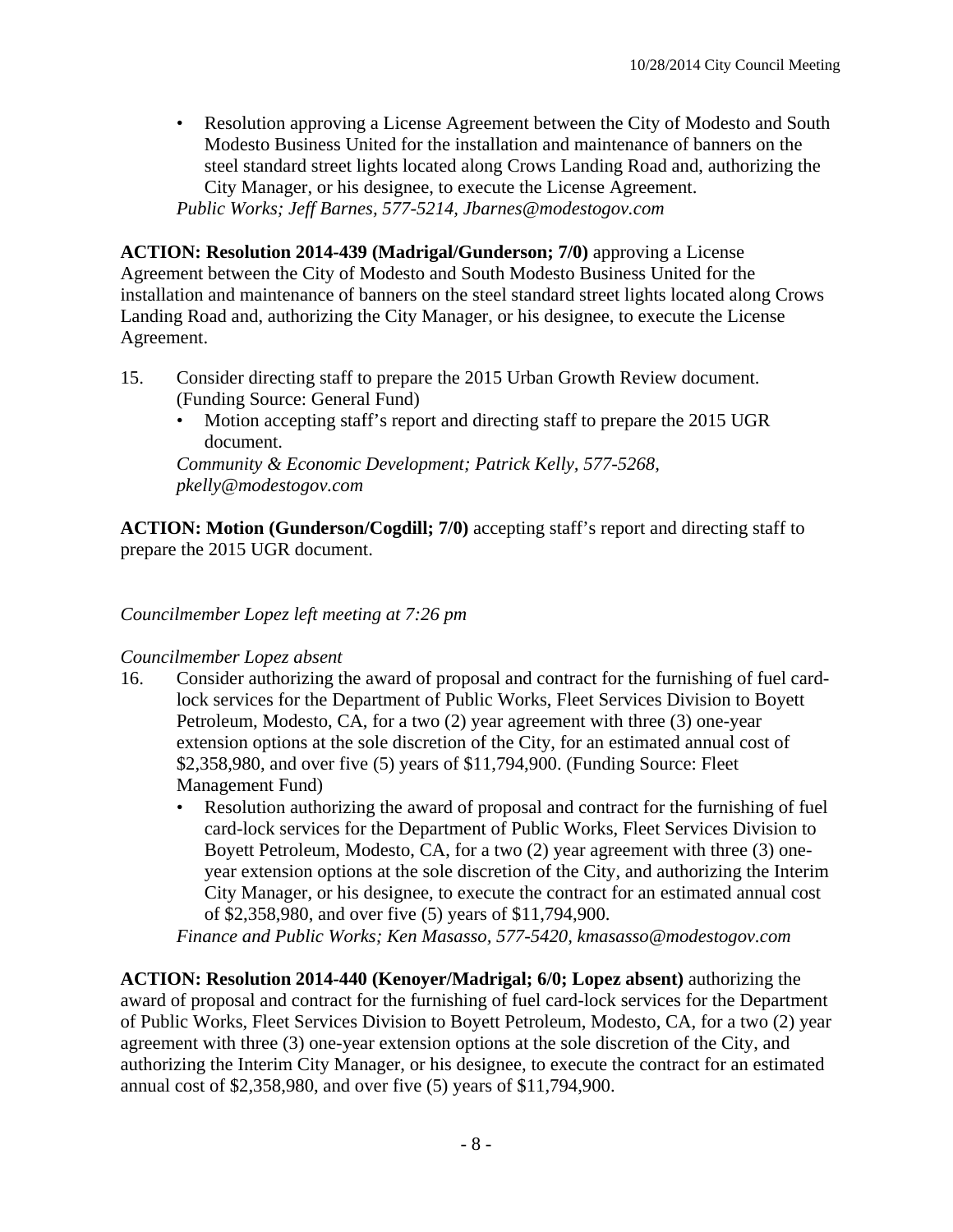# **MATTERS TOO LATE FOR THE AGENDA**

None.

#### **ADJOURNMENT**

This meeting was adjourned at 7:30 p.m.

#### **CLOSED SESSION**

*All Closed Session Matters Heard Prior to Meeting*

#### **PUBLIC EMPLOYEE APPOINTMENT: (Pursuant to Section 54957 of the Government Code)**  Title: City Manager

# **CONFERENCE WITH LABOR NEGOTIATORS: (Pursuant to Section 54957.6 of the Government Code)**

Negotiator: Adam U. Lindgren, City Attorney Unrepresented Employee: City Manager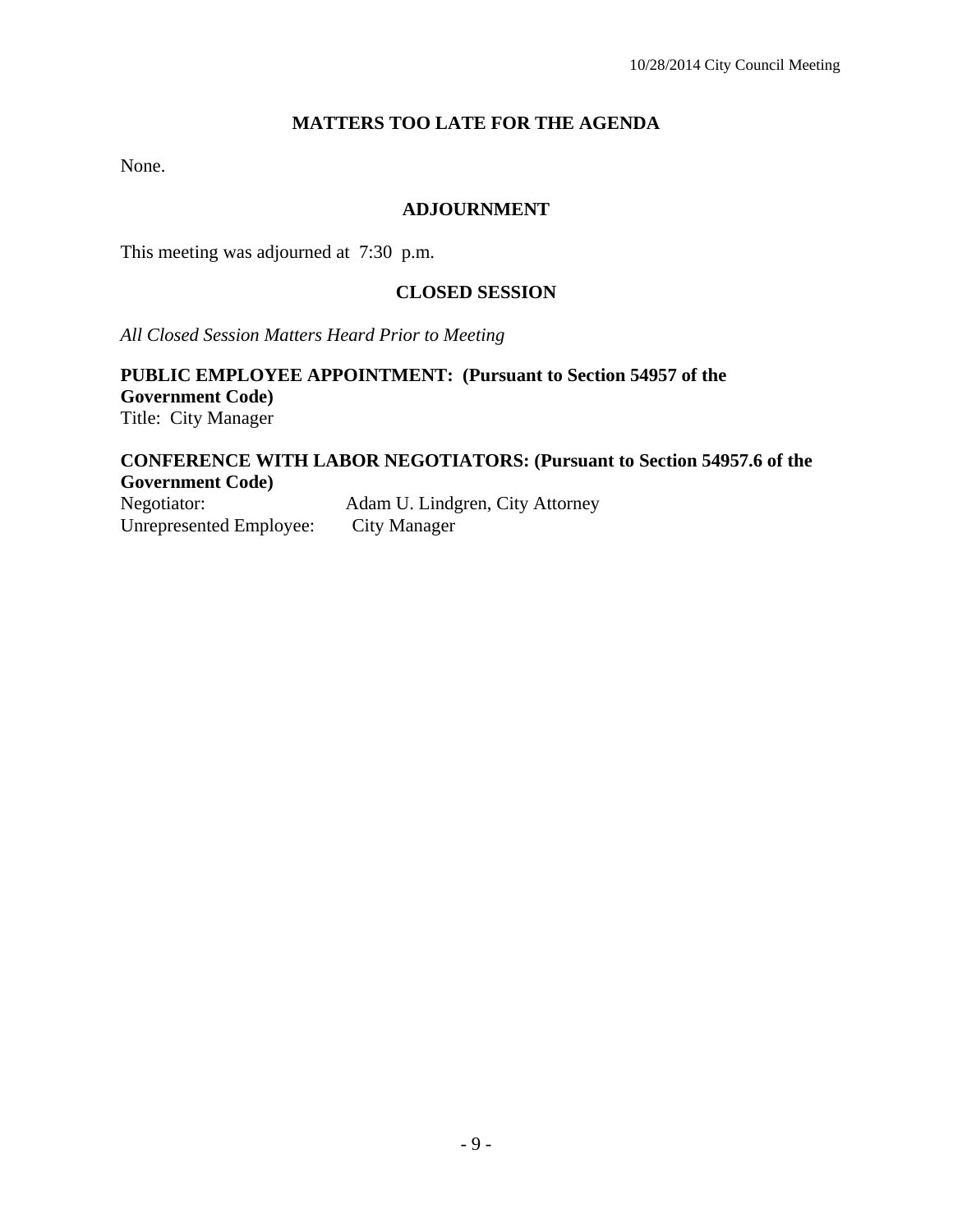# **MINUTES**

#### **City of Modesto ECONOMIC DEVELOPMENT COMMITTEE / COUNCIL WORKSHOP Second Floor, Room 2005 Tenth Street Place, 1010 10th Street Modesto, California**

#### **Monday November 3, 2014, at 5:00 p.m.**

| Roll Call Present: | Councilmembers Cogdill, Kenoyer, and Zoslocki    |
|--------------------|--------------------------------------------------|
| Absent: None       |                                                  |
|                    | Also Present: Councilmembers Gunderson, Madrigal |

#### **PUBLIC COMMENTS**

None.

#### **CONSENT ITEMS - None**

#### **NEW BUSINESS**

1. Consider: (i) amending Section11-1.05 of Chapter 1 of Title 5 of the Modesto Municipal Code relating to Water Main Connection Charges; (ii) amending City Council Policy 5.001 regarding Extension of Water Service into Unincorporated Areas; (iii) amending Section 5-6.309 of Chapter 6 of Title 5 of the Modesto Municipal Code relating to Rules and Regulations concerning sewer connection; (iv) amending City Council Policy 5.002 regarding City of Modesto Sanitary Sewage Policy Regarding Extension of Service into Unincorporated Areas; and (v) forwarding to Council (with Draft Ordinance revisions) for approval. (Funding Source: Not Applicable)  *Community & Economic Development; Dan England, 571-5589, dengland@modestogov.com* 

**ACTION: Motion (Zoslocki/Kenoyer;unan.)** approving: (i) amending Section11-1.05 of Chapter 1 of Title 5 of the Modesto Municipal Code relating to Water Main Connection Charges; (ii) amending City Council Policy 5.001 regarding Extension of Water Service into Unincorporated Areas; (iii) amending Section 5-6.309 of Chapter 6 of Title 5 of the Modesto Municipal Code relating to Rules and Regulations concerning sewer connection; (iv) amending City Council Policy 5.002 regarding City of Modesto Sanitary Sewage Policy Regarding Extension of Service into Unincorporated Areas; and (v) forwarding to Council (with Draft Ordinance revisions) for approval. **All to include wording that any extensions into preentitled areas would have to go to Council if we cannot serve the area without the addition of facilities and improvements**.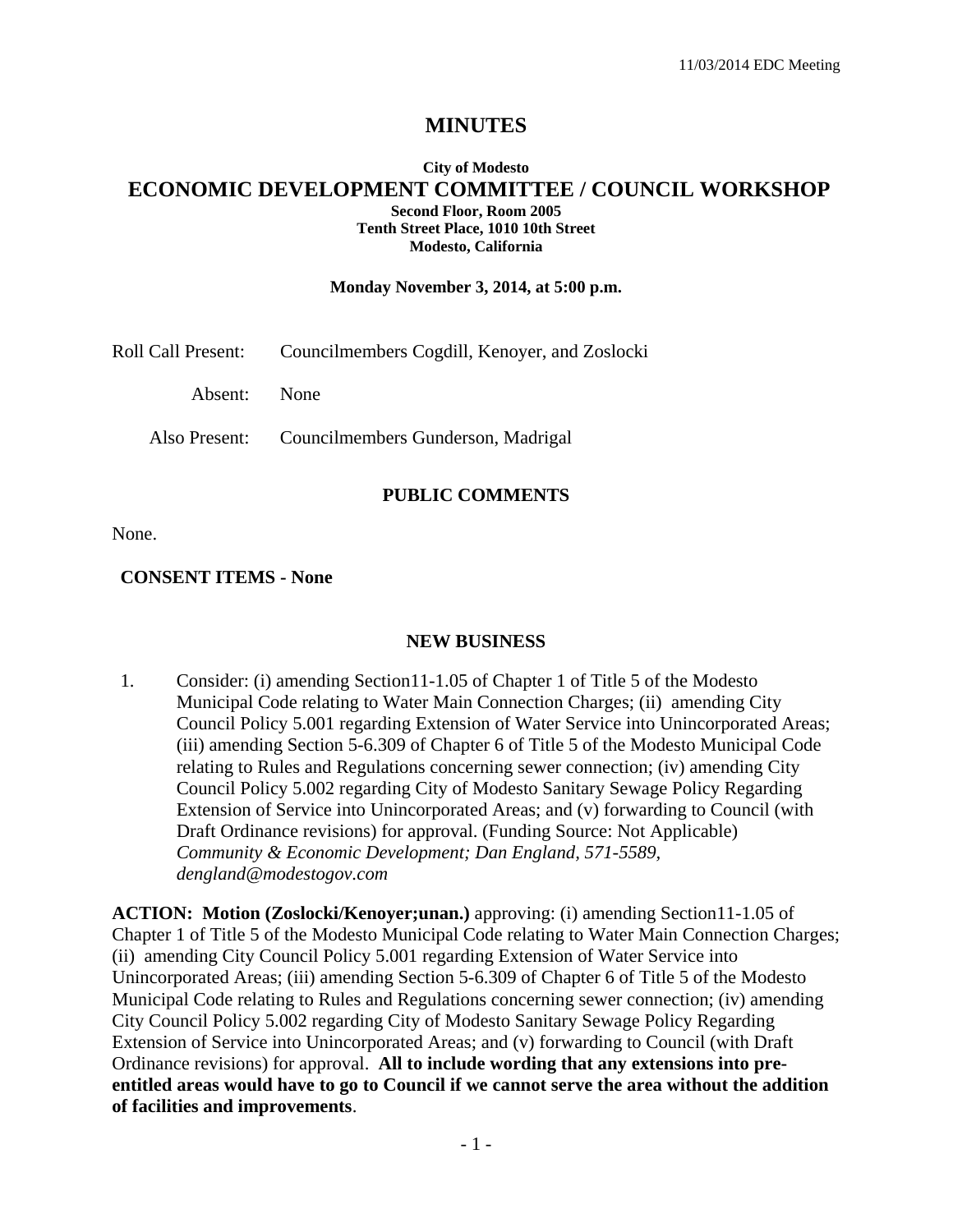2. Consider approving an exemption of fees for encroachment permits associated with murals on building walls in the downtown area and forwarding to Council for approval. (Funding Source: General Fund)  *Community & Economic Development; Josh Bridegroom, 571-5540, jbridegroom@modestogov.com* 

**ACTION: Motion (Zoslocki/Kenoyer;unan.)** approving an exemption of fees for encroachment permits **and a one-step process** associated with murals on building walls in the downtown area and forwarding to Council for approval, and directing staff to (i) work with the Downtown Partnership for guidelines or an update to the downtown form based code to include mural content and (ii) explore possibility of including guidelines for city-wide murals in the sign code.

# **MATTERS TOO LATE FOR THE AGENDA**

None.

# **ADJOURNMENT**

This meeting was adjourned at 5:37 p.m.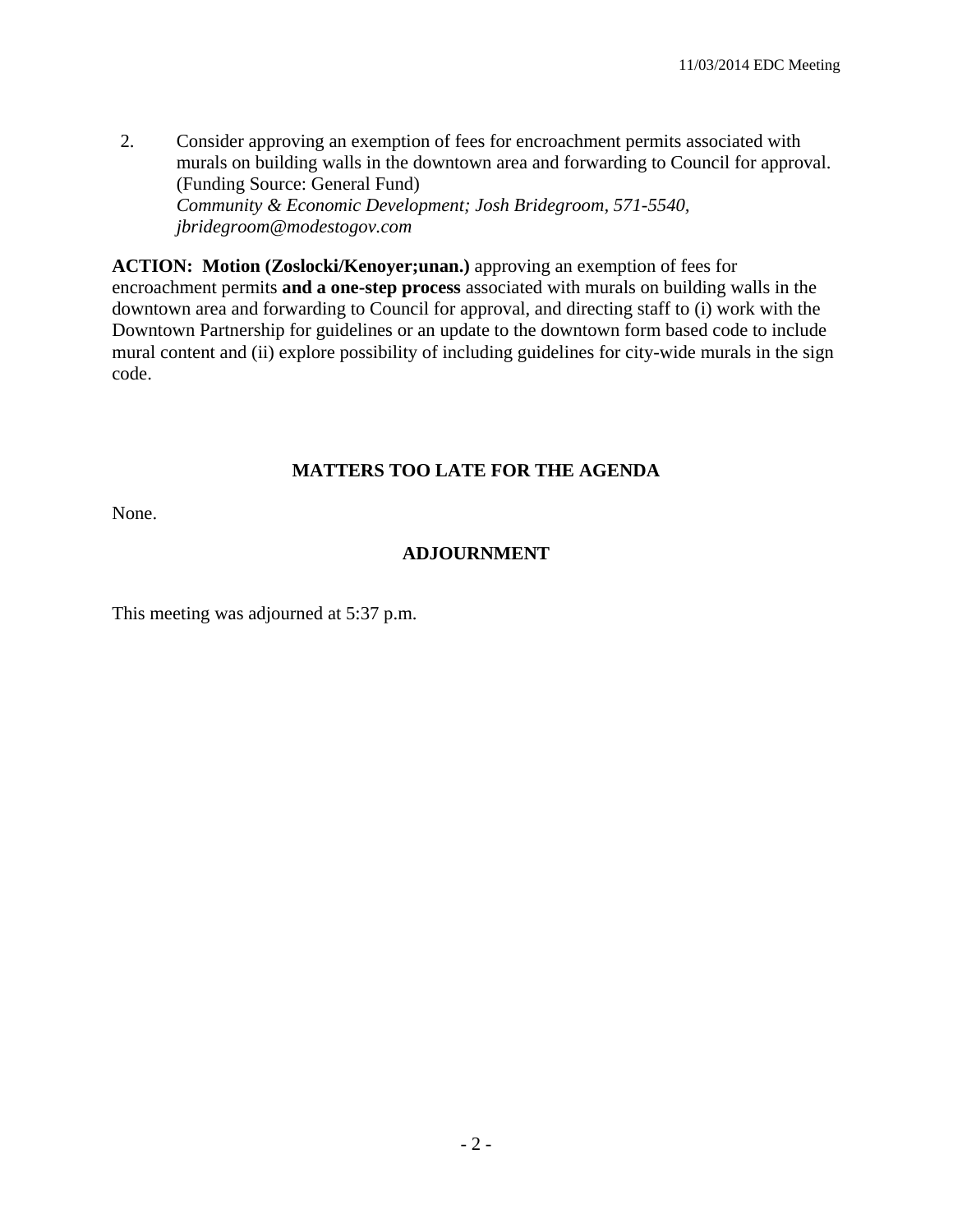# **MINUTES**

# City of Modesto  **CITY COUNCIL MEETING Chambers, Basement Level Tenth Street Place, 1010 10th Street Modesto, California Tuesday November 04, 2014, at 5:30 p.m.**

Roll Call – Present: Councilmembers Cogdill, Gunderson, Kenoyer, Lopez, Madrigal, Zoslocki, Mayor Marsh Absent: None

Pledge of Allegiance to the Flag

Invocation: Marty Villa, Youth for Christ

City Clerk's Announcements: Item 17 - removed from Consent; Item 18 - continued to November 25, 2014 Council meeting

Declaration of Conflicts of Interest: None

Reports from Closed Session: City Attorney Lindgren reported on Closed Session matters

#### **ACKNOWLEDGEMENTS AND PRESENTATIONS**

1. Presentation by StanCOG regarding the annual Unmet Transit Needs process. (Funding Source: Not Applicable)  *City Clerk; Stephanie Lopez, 577-5396, slopez@modestogov.com* 

**ACTION:** Presentation given by Regina Valentine, StanCOG, regarding the annual Unmet Transit Needs process.

2. Presentation of the City of Modesto and Stanislaus County Second Chance Week Donation Recipients. (Funding Source: Not Applicable)  *Public Works; Vicki Rice, 577-5495, vrice@modestogov.com* 

**ACTION:** Vicki Rice gave a Presentation of the City of Modesto and Stanislaus County Second Chance Week Donation Recipients.

#### **PUBLIC COMMENT PERIOD**

 Vernon Price spoke regarding the Homeless Bill of Rights March event on November 19, 2014 at 6:30 p.m.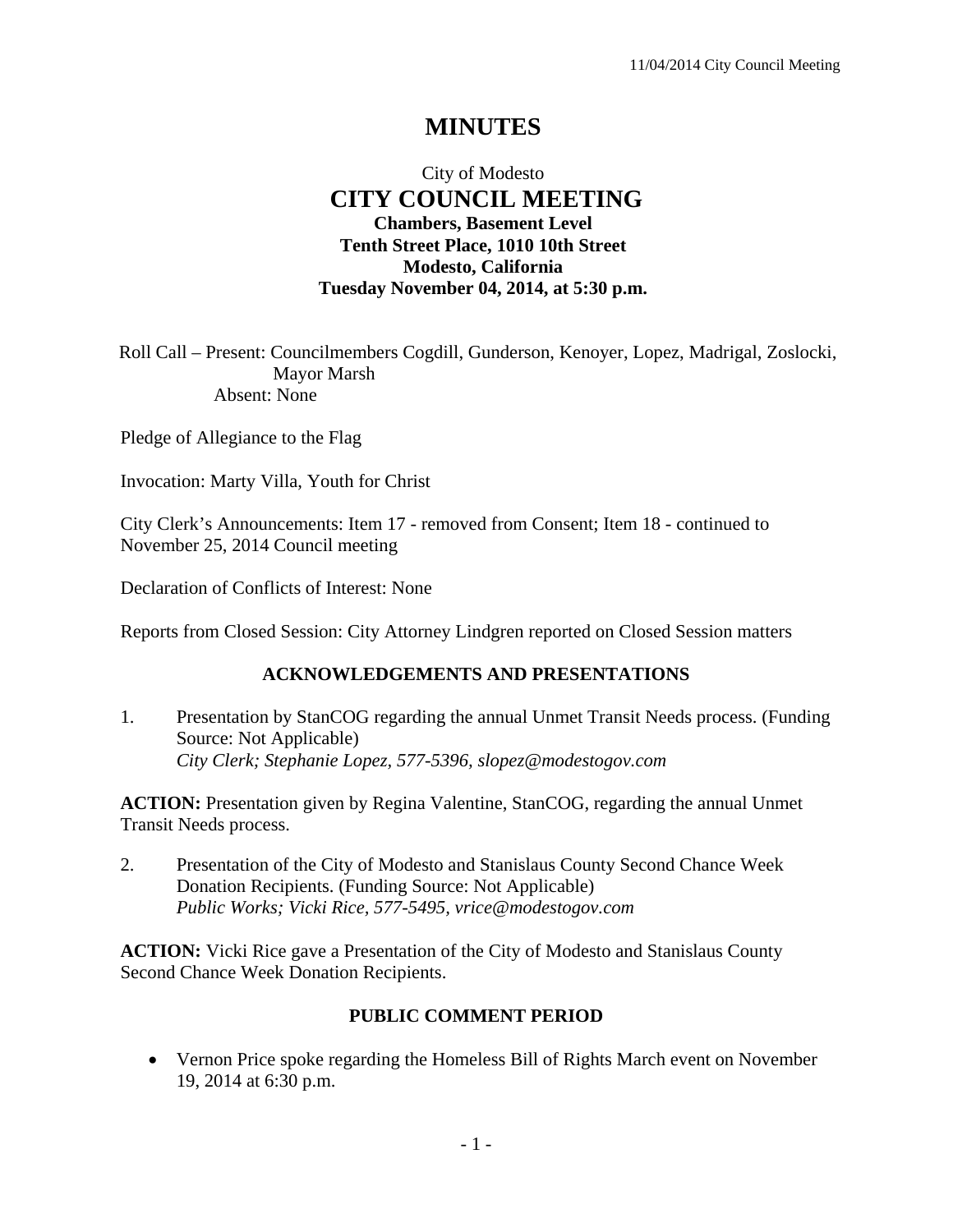- Ray Pefferini spoke regarding trees in Modesto.
- Loretta Carhart spoke regarding time offices are open/closed in building and signs on outside doors with incorrect information; she also spoke regarding curbs on streets.
- Jair Juarez, Modesto Fire Department, spoke regarding the fire on October 7, 2014 in Yosemite and the death of a CalFire pilot; he also spoke regarding Fill the Boot event last Saturday for Muscular Dystrophy Association.

#### **CONSENT ITEMS – ROLL CALL VOTE REQUIRED ACTION CONSENT ITEMS: 3-16: (Lopez/Madrigal;unan.)**

# **CONSENT ITEMS**

An item may be removed from consent and discussed at the request of an audience member or Councilmember.

Consent

3. Consider approving the Minutes from the October 28, 2014 Council meeting. (Funding Source: Not Applicable)

Motion approving the minutes from the October 28, 2014 Council meeting. *City Clerk; Stephanie Lopez, 577-5396, slopez@modestogov.com* 

**ACTION: Motion (Lopez/Madrigal; 7/0)** approving the minutes from the October 28, 2014 Council meeting.

Consent

- 4. Consider approving a resolution encouraging the 113th Congress to enact Comprehensive Immigration Reform. (Funding Source: Not Applicable)
	- Resolution encouraging the 113th Congress to enact comprehensive immigration reform.

*City Manager; Dee Williams-Ridley (at the request of Mayor Marsh), 577-5223, dwilliamsridley@modestogov.com* 

**ACTION: Resolution 2014-441 (Lopez/Madrigal; 7/0)** encouraging the 113th Congress to enact comprehensive immigration reform.

Consent

- 5. Consider authorizing the Interim City Manager, or his designee, to sign a Professional Services Agreement with AECOM Technical Services, Inc., for up to \$310,864 for the development of Construction and Environmental Documentation for the Tuolumne River Regional Park Gateway Parcel - Phase 2 project. (Funding Source: California State Parks Proposition 84 Grant Funds)
	- Resolution authorizing the Interim City Manager, or his designee, to sign a Professional Services Agreement with AECOM Technical Services, Inc., for up to \$310,864 for the development of Construction and Environmental Documentation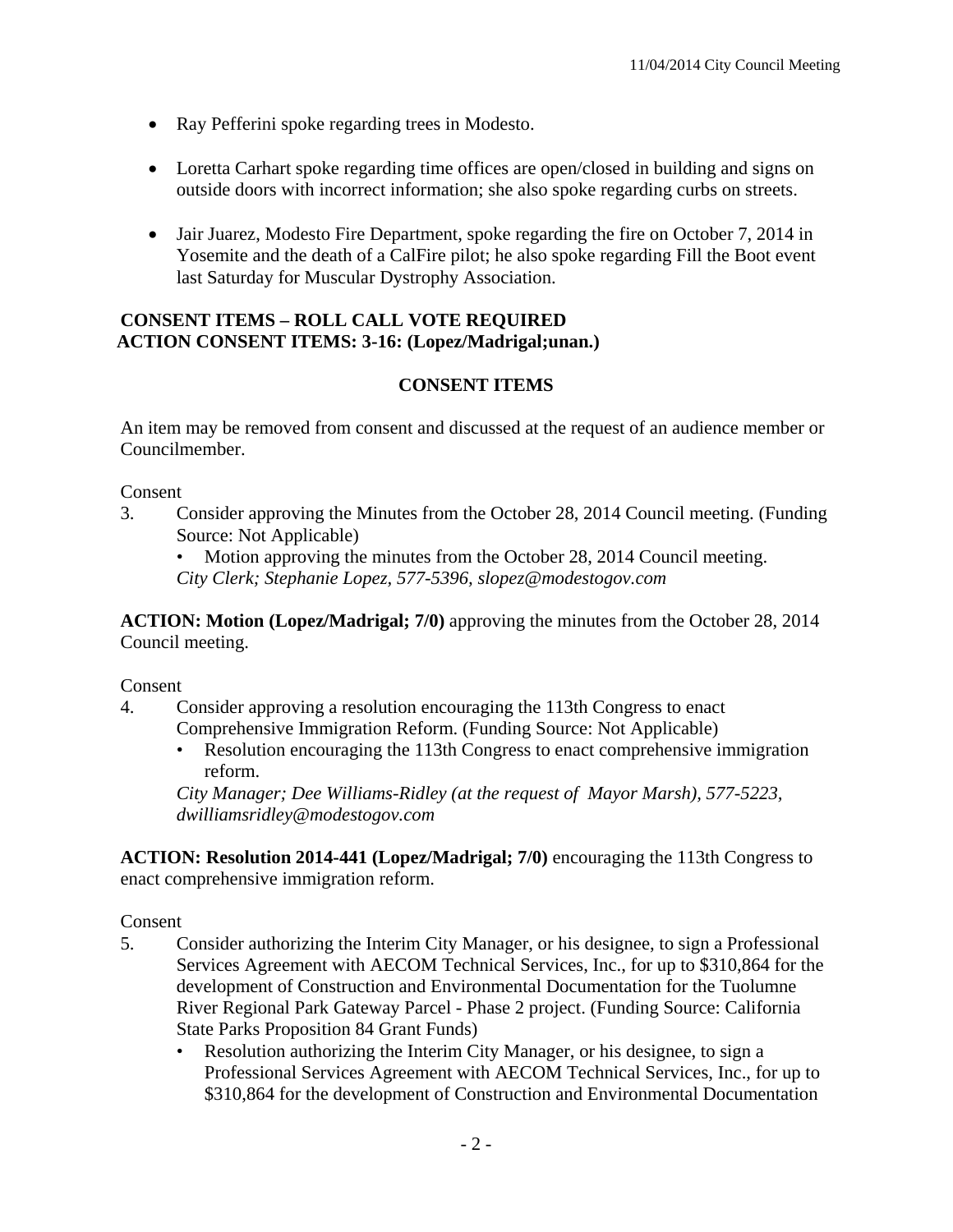for the Tuolumne River Regional Park (TRRP) Gateway Parcel -Phase 2 project. *Community & Economic Development; Loren Holt, 571-5573, lholt@modestogov.com* 

**ACTION: Resolution 2014-442 (Lopez/Madrigal; 7/0)** authorizing the Interim City Manager, or his designee, to sign a Professional Services Agreement with AECOM Technical Services, Inc., for up to \$310,864 for the development of Construction and Environmental Documentation for the Tuolumne River Regional Park (TRRP) Gateway Parcel -Phase 2 project.

# Consent

- 6. Consider approving (i) a Second Amendment to HOME Loan documents and Assignment and Assumption Agreement, (ii) NSP2 First Amendment to loan documents and Assignment and Assumption Agreement, (iii) CDBG Loan documents for construction of off-site improvements; (iv) Disposition Development Agreement (DDA) Estoppel, Assignment and Assumption Agreement, Grant Deed, Affordable Housing Covenant and Notice of Affordability Restrictions, and authorizing the Interim City Manager, or his designee, to execute all related documents necessary to carry out the obligations of the City, and the City as the Housing Successor Agency to the Redevelopment Agency of the City of Modesto, (v) amendment to the Fiscal Year 2014-2015 annual operating and multi-year project budget for the Community Development Block Grant and "Tower Park Senior Housing" project (100753). (The Housing Successor Agency). (Funding Source: HOME, NSP2, CDBG and RDA Housing Set-Aside)
	- Resolution approving a Second Amendment to HOME Loan documents and Assignment and Assumption Agreement, for the project known as "Tower Park Senior Housing", and authorizing the Interim City Manager, or his designee, to execute all related documents.
	- Resolution approving NSP2 First Amendment to loan documents and Assignment and Assumption Agreement for the project known as "Tower Park Senior Housing, and authorizing the Interim City Manager, or his designee, to execute all related documents.
	- Resolution approving CDBG Loan documents for construction of off-site improvements for the project known as "Tower Park Senior Housing, and authorizing the Interim City Manager, or his designee, to execute all related documents.
	- Resolution approving Disposition Development Agreement (DDA) Estoppel, Assignment and Assumption Agreement, Grant Deed, Affordable Housing Covenant and Notice of Affordability Restrictions for the project known as "Tower Park Senior Housing, and authorizing the Interim City Manager, or his designee, to execute all related documents necessary to carry out the obligations of the City as the Housing Successor Housing Agency.
	- Resolution amending the Fiscal Year 2014-2015 Annual Operating and Multi-year Projects Budgets to reflect approved allocations approved in the First Amendment of the 2013-2014 Annual Action Plan and funded in the Integrated Disbursement & Information System (IDIS), and authorizing the Finance Director, or her designee, to take the necessary steps to implement the provisions of this Resolution.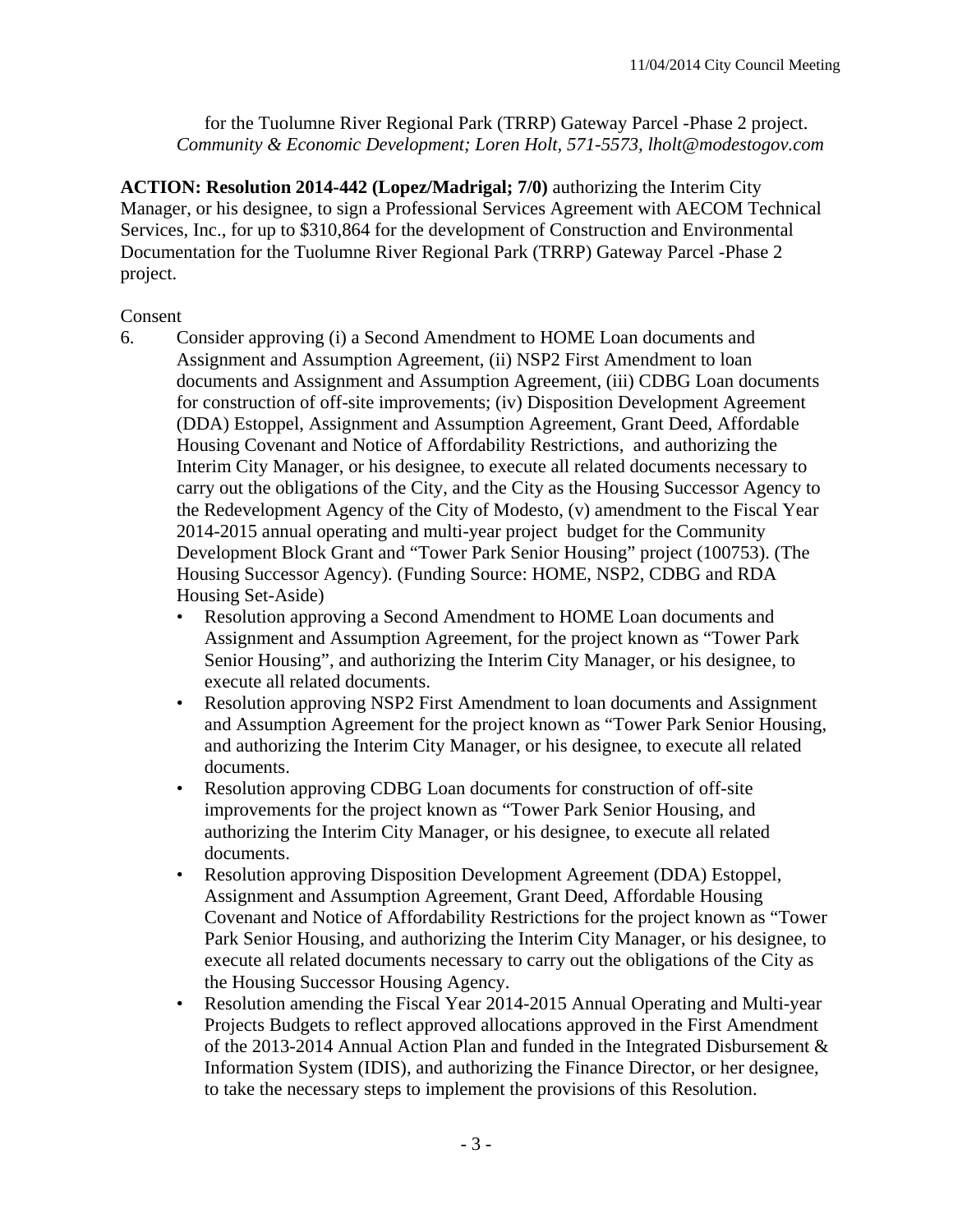*Parks, Recreation & Neighborhoods; Carol Averell, 577-5310, caverell@modestogov.com* 

**ACTION: Resolution 2014-443 (Lopez/Madrigal; 7/0)** approving a Second Amendment to HOME Loan documents and Assignment and Assumption Agreement, for the project known as "Tower Park Senior Housing", and authorizing the Interim City Manager, or his designee, to execute all related documents.

**ACTION: Resolution 2014-444 (Lopez/Madrigal; 7/0)** approving NSP2 First Amendment to loan documents and Assignment and Assumption Agreement for the project known as "Tower Park Senior Housing, and authorizing the Interim City Manager, or his designee, to execute all related documents.

**ACTION: Resolution 2014-445 (Lopez/Madrigal; 7/0)** approving CDBG Loan documents for construction of off-site improvements for the project known as "Tower Park Senior Housing, and authorizing the Interim City Manager, or his designee, to execute all related documents.

**ACTION: Resolution 2014-446 (Lopez/Madrigal; 7/0)** approving Disposition Development Agreement (DDA) Estoppel, Assignment and Assumption Agreement, Grant Deed, Affordable Housing Covenant and Notice of Affordability Restrictions for the project known as "Tower Park Senior Housing, and authorizing the Interim City Manager, or his designee, to execute all related documents necessary to carry out the obligations of the City as the Housing Successor Housing Agency.

**ACTION: Resolution 2014-447 (Lopez/Madrigal; 7/0)** amending the Fiscal Year 2014-2015 Annual Operating and Multi-year Projects Budgets to reflect approved allocations approved in the First Amendment of the 2013-2014 Annual Action Plan and funded in the Integrated Disbursement & Information System (IDIS), and authorizing the Finance Director, or her designee, to take the necessary steps to implement the provisions of this Resolution.

#### Consent

- 7. Consider amending the Fiscal Year 2014/2015 Multi-Year Operating Budget to recognize additional 2013/2014 State Law Enforcement Supplemental Funding revenue received in the amount of \$277,745 and to program offsetting expenses in a like amount. (Funding Source: 1340 – Grants – Operation Block Grants)
	- Resolution amending the Fiscal Year 2014/2015 Multi-Year Operating Budget to recognize additional 2013/2014 State Law Enforcement Supplemental Funding (SLESF) revenue received in the amount of \$277,745 and to program offsetting expenses in a like amount; and authorizing the Finance Director of Finance, or her designee, to implement the provisions of this resolution.

*Police; Julie Hendee, 572-9518, HendeeJ@Modestopd.com* 

**ACTION: Resolution 2014-448 (Lopez/Madrigal; 7/0)** amending the Fiscal Year 2014/2015 Multi-Year Operating Budget to recognize additional 2013/2014 State Law Enforcement Supplemental Funding (SLESF) revenue received in the amount of \$277,745 and to program offsetting expenses in a like amount; and authorizing the Finance Director of Finance, or her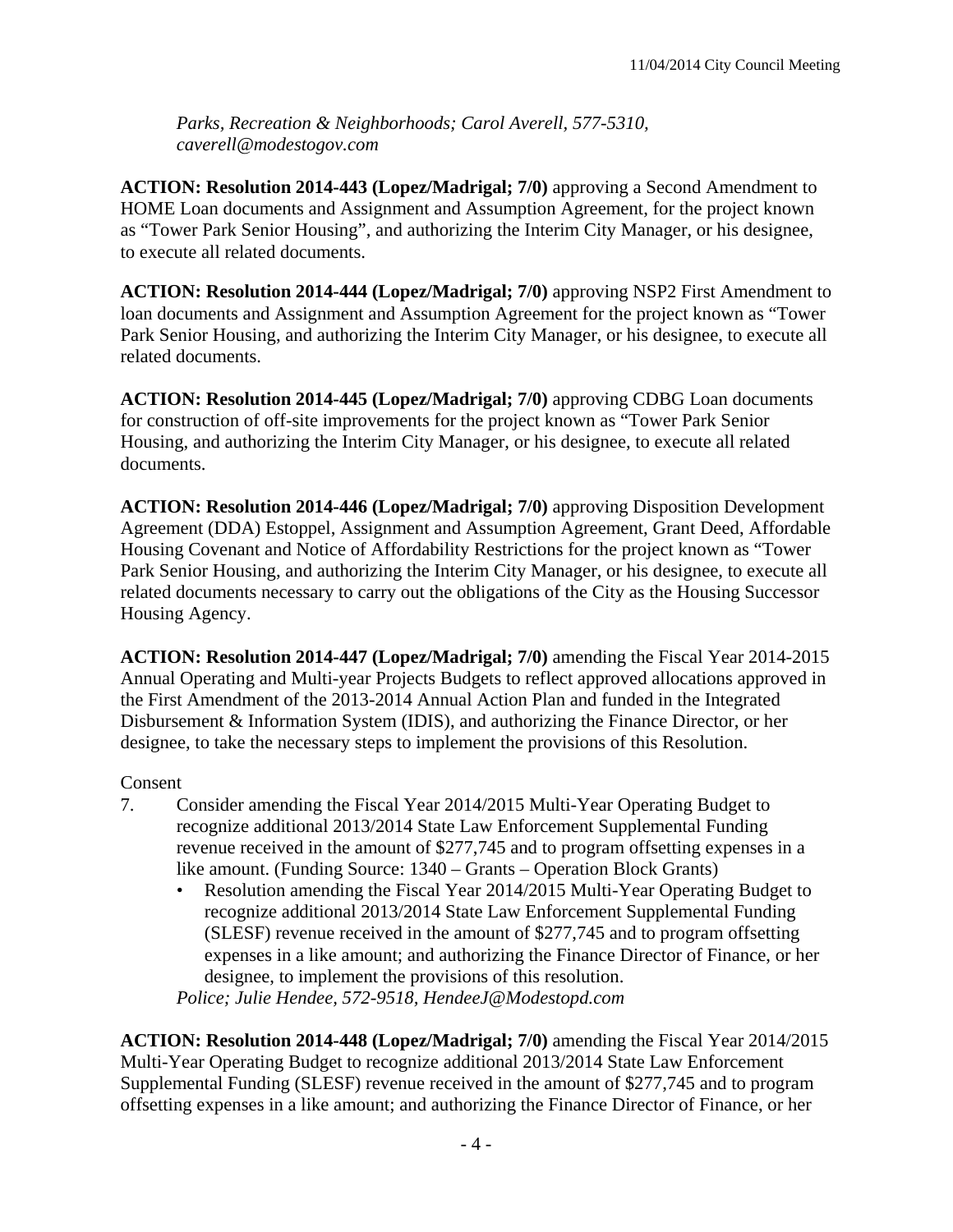designee, to implement the provisions of this resolution.

Consent

- 8. Consider accepting the Edward Byrne Memorial Justice Assistance Grant, for a joint award with the County of Stanislaus and the City of Modesto, in the amount of \$151,805. (Funding Source: Operation Grants Reimbursed)
	- Resolution accepting the Edward Byrne Memorial Justice Assistance Grant, for a joint award with the County of Stanislaus and the City of Modesto in the amount of \$151,805; and authorizing the City Manager, or his designee, to execute the necessary grant documents.
	- Resolution amending the Multi-Year 2014/2015 Operating Budget, estimating revenue of \$116,640 from the Edward Byrne Memorial Justice Assistance Grant Program, and appropriating funds.

*Police; Galen Carroll, 572-9501, CarrollG@Modestopd.com* 

**ACTION: Resolution 2014-449 (Lopez/Madrigal; 7/0)** accepting the Edward Byrne Memorial Justice Assistance Grant, for a joint award with the County of Stanislaus and the City of Modesto in the amount of \$151,805; and authorizing the City Manager, or his designee, to execute the necessary grant documents.

**ACTION: Resolution 2014-450 (Lopez/Madrigal; 7/0)** amending the Multi-Year 2014/2015 Operating Budget, estimating revenue of \$116,640 from the Edward Byrne Memorial Justice Assistance Grant Program, and appropriating funds.

Consent

- 9. Consider: (i) amending the FY 2014-15 Multi-Year Operating Budget to create a new multi-year project for the P25 Interoperability Construction in Fund 1342 (Grants – Police) and to establish an expense budget for the project of \$130,000, and (ii) amending the FY 2014-15 Operating Budget to reduce the Police Department budget in the General Fund in the amount of \$130,000 (0100-70100-71342) and to establish a transfer from the General Fund (Fund 0100) to the Grants – Police Fund (Fund 1342) in the amount of \$130,000 to fund the P25 Interoperability Construction multi-year project expense budget, and (iii) authorizing the issuance of a Purchase Order in an amount not to exceed \$130,000 to Tait North America, Inc. for construction related expenses associated with the installation of the P25 Linear Simulcast Digital Trunking Communication System. (Funding Source: General Fund)
	- Resolution authorizing amending the FY 2014-15 Multi-Year Operating Budget to create a new multi-year project for the P25 Interoperability Construction in Fund 1342 (Grants – Police) and to establish the expense budget for the project of \$130,000; and authorizing the Director of Finance, or her designee, to implement the provisions of this resolution.
	- Resolution authorizing amending the FY 2014-15 Operating Budget to reduce the Police Department budget in the General Fund in the amount of \$130,000 (0100- 70100-71342) and to establish a transfer from the General Fund (Fund 0100) to the Grants – Police Fund (Fund 1342) in the amount of \$130,000 to fund the P25 Interoperability Construction multi-year project expense budget; and authorizing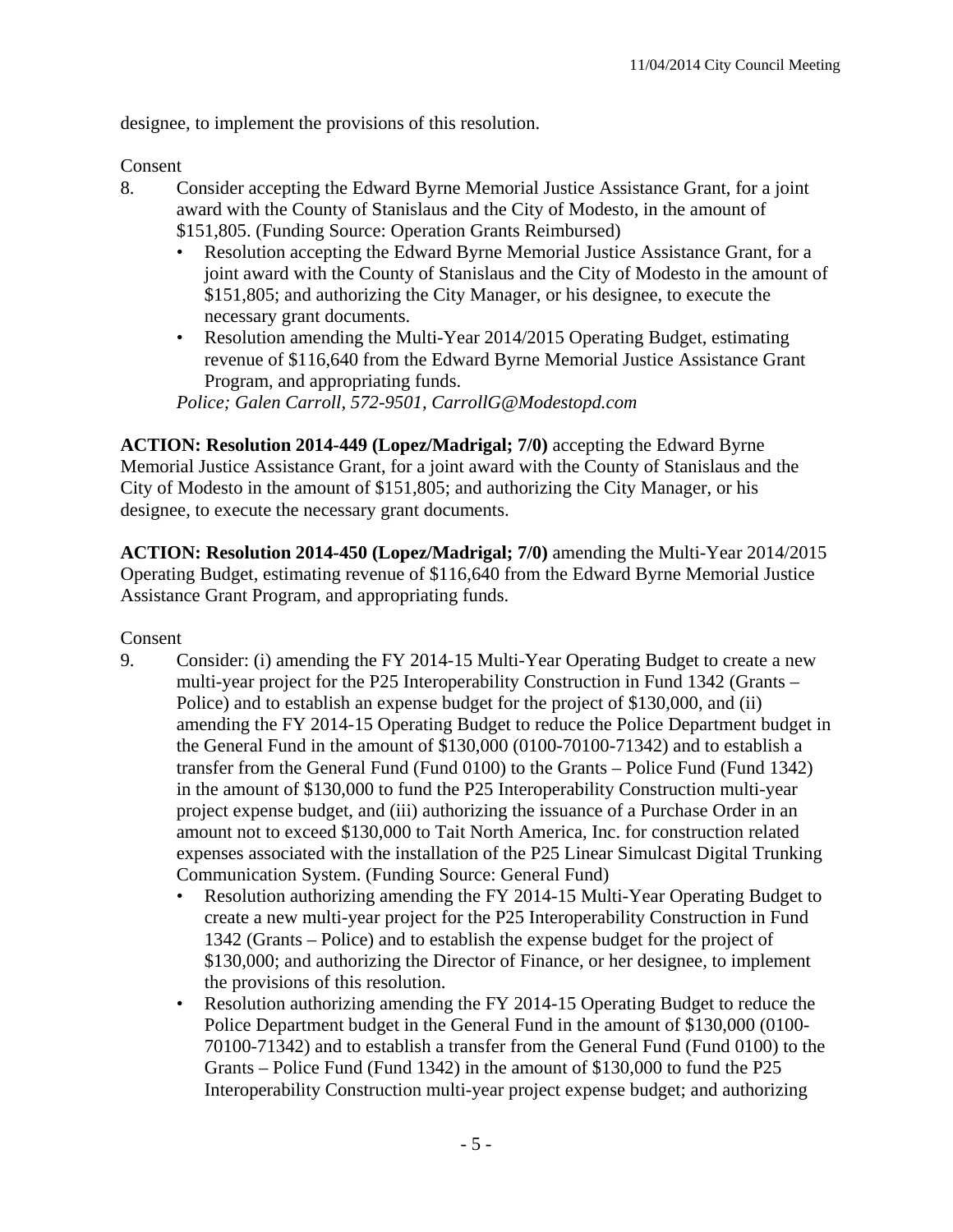the Director of Finance, or her designee, to implement the provisions of this resolution.

• Resolution authorizing the issuance of a Purchase Order in an amount not to exceed \$130,000 to Tait North America, Inc. for construction related expenses associated with the installation of the P25 Linear Simulcast Digital Trunking Communication System; and authorizing the Purchasing Manager, or his designee, to issue a purchase order for an amount not to exceed \$130,000. *Police; Julie Hendee, 572-9518, HendeeJ@Modestopd.com* 

**ACTION: Resolution 2014-451 (Lopez/Madrigal; 7/0)** authorizing amending the FY 2014- 15 Multi-Year Operating Budget to create a new multi-year project for the P25 Interoperability Construction in Fund 1342 (Grants – Police) and to establish the expense budget for the project of \$130,000; and authorizing the Director of Finance, or her designee, to implement the provisions of this resolution.

**ACTION: Resolution 2014-452 (Lopez/Madrigal; 7/0)** authorizing amending the FY 2014- 15 Operating Budget to reduce the Police Department budget in the General Fund in the amount of \$130,000 (0100-70100-71342) and to establish a transfer from the General Fund (Fund 0100) to the Grants – Police Fund (Fund 1342) in the amount of \$130,000 to fund the P25 Interoperability Construction multi-year project expense budget; and authorizing the Director of Finance, or her designee, to implement the provisions of this resolution.

**ACTION: Resolution 2014-453 (Lopez/Madrigal; 7/0)** authorizing the issuance of a Purchase Order in an amount not to exceed \$130,000 to Tait North America, Inc. for construction related expenses associated with the installation of the P25 Linear Simulcast Digital Trunking Communication System; and authorizing the Purchasing Manager, or his designee, to issue a purchase order for an amount not to exceed \$130,000.

#### Consent

- 10. Consider authorizing a Change Order to Gillig LLC in the amount of \$509,726.70 for the purchase of 22 buses, and authorizing the Director of Public Works to approve up to \$44,000 in contingency expenses. (Funding Source: Transit Funds)
	- Resolution approving a change order in the amount of \$509,726.70 to a purchase order issued to Gillig LLC for twenty-two (22) low floor transit buses, authorizing the City Manager, or his designee, to execute the change order in that amount, and authorizing the Director Of Public Works to make payment to Gillig LLC for an amount up to \$44,000 to cover unanticipated bus production and delivery expenses that might arise prior to city bus acceptance.
	- Resolution amending the Fiscal Year 2014/2015 operating budget in the amount of \$509,727 to fund a change order issued to Gillig LLC for the purchase of twentytwo (22) transit buses.

*Public Works; Fred Cavanah, 577-5298, fcavanah@modestogov.com* 

**ACTION: Resolution 2014-454 (Lopez/Madrigal; 7/0)** approving a change order in the amount of \$509,726.70 to a purchase order issued to Gillig LLC for twenty-two (22) low floor transit buses, authorizing the City Manager, or his designee, to execute the change order in that amount, and authorizing the Director Of Public Works to make payment to Gillig LLC for an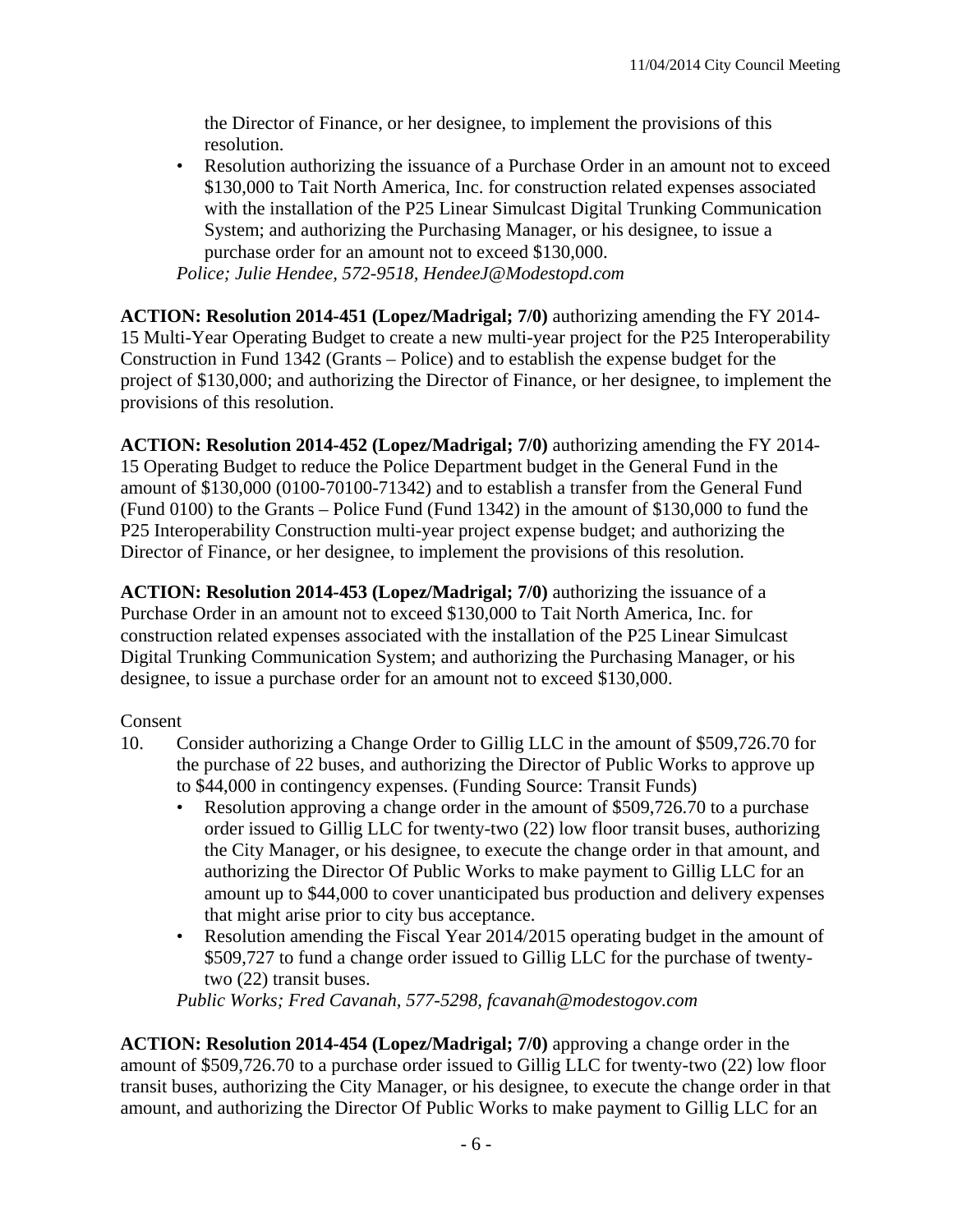amount up to \$44,000 to cover unanticipated bus production and delivery expenses that might arise prior to city bus acceptance.

**ACTION: Resolution 2014-455 (Lopez/Madrigal; 7/0)** amending the Fiscal Year 2014/2015 operating budget in the amount of \$509,727 to fund a change order issued to Gillig LLC for the purchase of twenty-two (22) transit buses.

Consent

- 11. Consider approving the plans and specifications for the Transit Building Restroom Remodel project, accepting the bid, and approving a contract with RMC Enterprises, Inc. of Fresno, California in the amount of \$255,000. (Funding Source: Transit Funds)
	- Resolution approving the plans and specifications for the Transit Building Restroom Remodel project, accepting the bid, and approving a contract with RMC Enterprises, Inc. of Fresno, California in the amount of \$255,000, and authorizing the City Manager, or his designee, to execute the contract. *Public Works; Fred Cavanah, 577-5298, fcavanah@modestogov.com*

**ACTION: Resolution 2014-456 (Lopez/Madrigal; 7/0)** approving the plans and specifications for the Transit Building Restroom Remodel project, accepting the bid, and approving a contract with RMC Enterprises, Inc. of Fresno, California in the amount of \$255,000, and authorizing the City Manager, or his designee, to execute the contract.

#### Consent

- 12. Consider authorizing the submission of the City's Local Transportation Fund FY 2014/15 claim for street and non-motorized purposes in the amount of \$682,927 to the Stanislaus Council of Governments. (Funding Source: Not Applicable)
	- Resolution authorizing the submission of the City's Local Transportation Fund (LTF) FY2014/2015 claim in the amount of \$682,927 to the Stanislaus Council of Governments (StanCOG).

*Public Works; Maria Garnica , 571-5118, mgarnica@modestogov.com* 

**ACTION: Resolution 2014-457 (Lopez/Madrigal; 7/0)** authorizing the submission of the City's Local Transportation Fund (LTF) FY2014/2015 claim in the amount of \$682,927 to the Stanislaus Council of Governments (StanCOG).

#### Consent

- 13. Consider approving a Will Serve Letter and an Outside Service Agreement for water service for the property located at 7455 River Nine Drive in Del Rio. (Funding Source: General Fund, Water Fund)
	- Resolution approving a Will Serve Letter for the property located at 7455 River Nine Drive in Del Rio (APN: 004-093-013) to connect to the City of Modesto's existing water system, and authorizing the City Manager, or his designee, to sign the Will Serve Letter.
	- Resolution approving an Outside Service Agreement between the City of Modesto and Navdeep Bali, a married man as his sole and separate property and Kanwal Singh, a married man as his sole and separate property, as joint tenants for water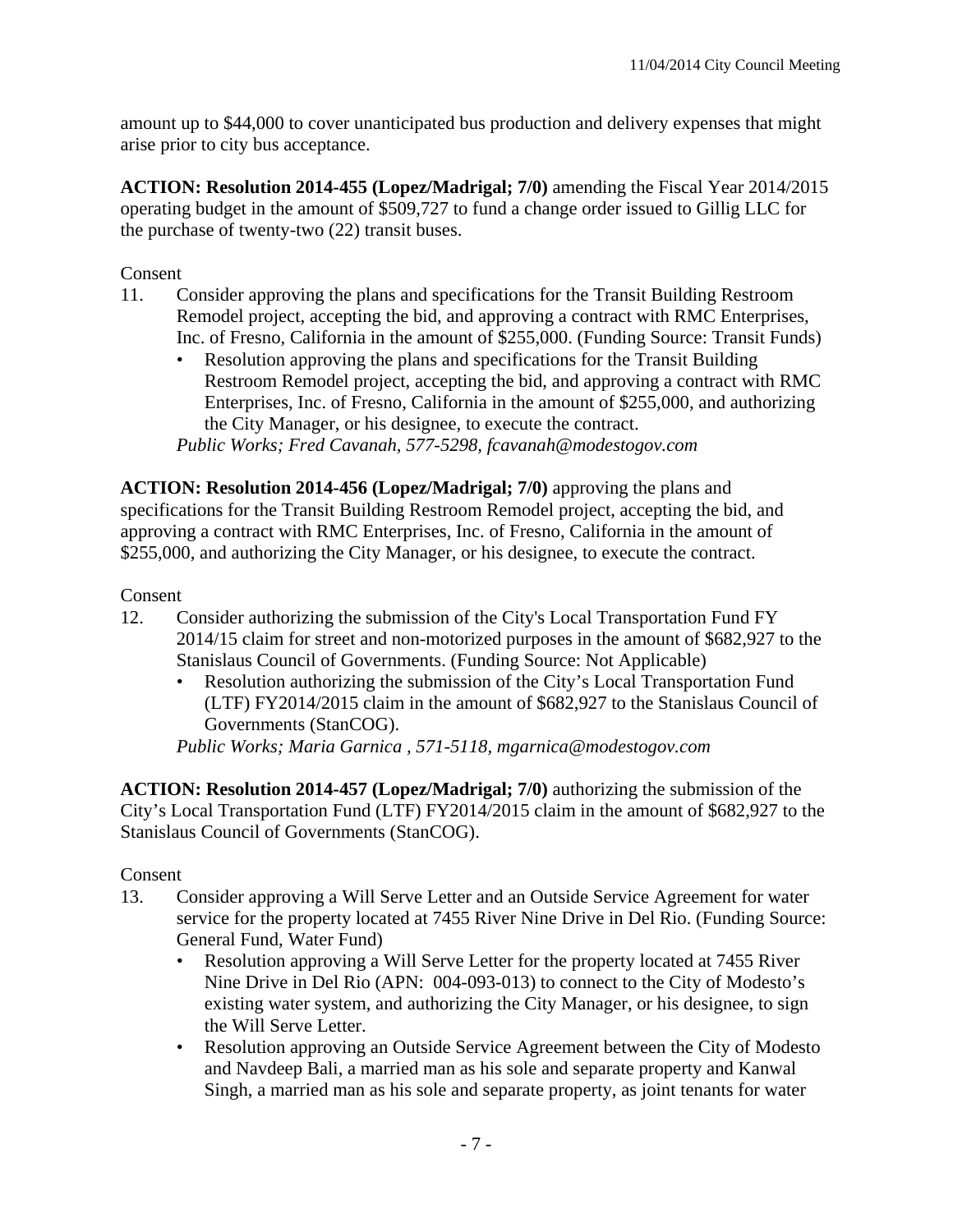service for the property located at 7455 River Nine Drive in Del Rio (APN: 004- 093-013), and authorizing the City Manager, or his designee, to execute the Agreement.

*Public Works; Bill Sandhu, 577-5356, bsandhu@modestogov.com* 

**ACTION: Resolution 2014-458 (Lopez/Madrigal; 7/0)** approving a Will Serve Letter for the property located at 7455 River Nine Drive in Del Rio (APN: 004-093-013) to connect to the City of Modesto's existing water system, and authorizing the City Manager, or his designee, to sign the Will Serve Letter.

**ACTION: Resolution 2014-459 (Lopez/Madrigal; 7/0)** approving an Outside Service Agreement between the City of Modesto and Navdeep Bali, a married man as his sole and separate property and Kanwal Singh, a married man as his sole and separate property, as joint tenants for water service for the property located at 7455 River Nine Drive in Del Rio (APN: 004-093-013), and authorizing the City Manager, or his designee, to execute the Agreement.

#### Consent

- 14. Consider approving a Will Serve Letter and an Outside Service Agreement for water service for the property located at 809 Country Club Drive in Del Rio. (Funding Source: General Fund, Water Fund)
	- Resolution approving a Will Serve Letter for the property located at 809 Country Club Drive in Del Rio (APN: 004-007-015) to connect to the City of Modesto's existing water system, and authorizing the City Manager, or his designee, to sign the Will Serve Letter.
	- Resolution approving an Outside Service Agreement between the City of Modesto and James S. West and Jessie L. West, Trustees of the James and Jessie West Revocable Trust for water service for the property located at 809 Country Club Drive in Del Rio (APN: 004-007-015), and authorizing the City Manager, or his designee, to execute the Agreement.

*Public Works; Bill Sandhu, 577-5356, bsandhu@modestogov.com* 

**ACTION: Resolution 2014-460 (Lopez/Madrigal; 7/0)** approving a Will Serve Letter for the property located at 809 Country Club Drive in Del Rio (APN: 004-007-015) to connect to the City of Modesto's existing water system, and authorizing the City Manager, or his designee, to sign the Will Serve Letter.

**ACTION: Resolution 2014-461 (Lopez/Madrigal; 7/0)** approving an Outside Service Agreement between the City of Modesto and James S. West and Jessie L. West, Trustees of the James and Jessie West Revocable Trust for water service for the property located at 809 Country Club Drive in Del Rio (APN: 004-007-015), and authorizing the City Manager, or his designee, to execute the Agreement.

#### Consent

15. Consider approving a Will Serve Letter and an Outside Service Agreement for water service for the property located at 7465 River Nine Drive in Del Rio. (Funding Source: General Fund, Water Fund)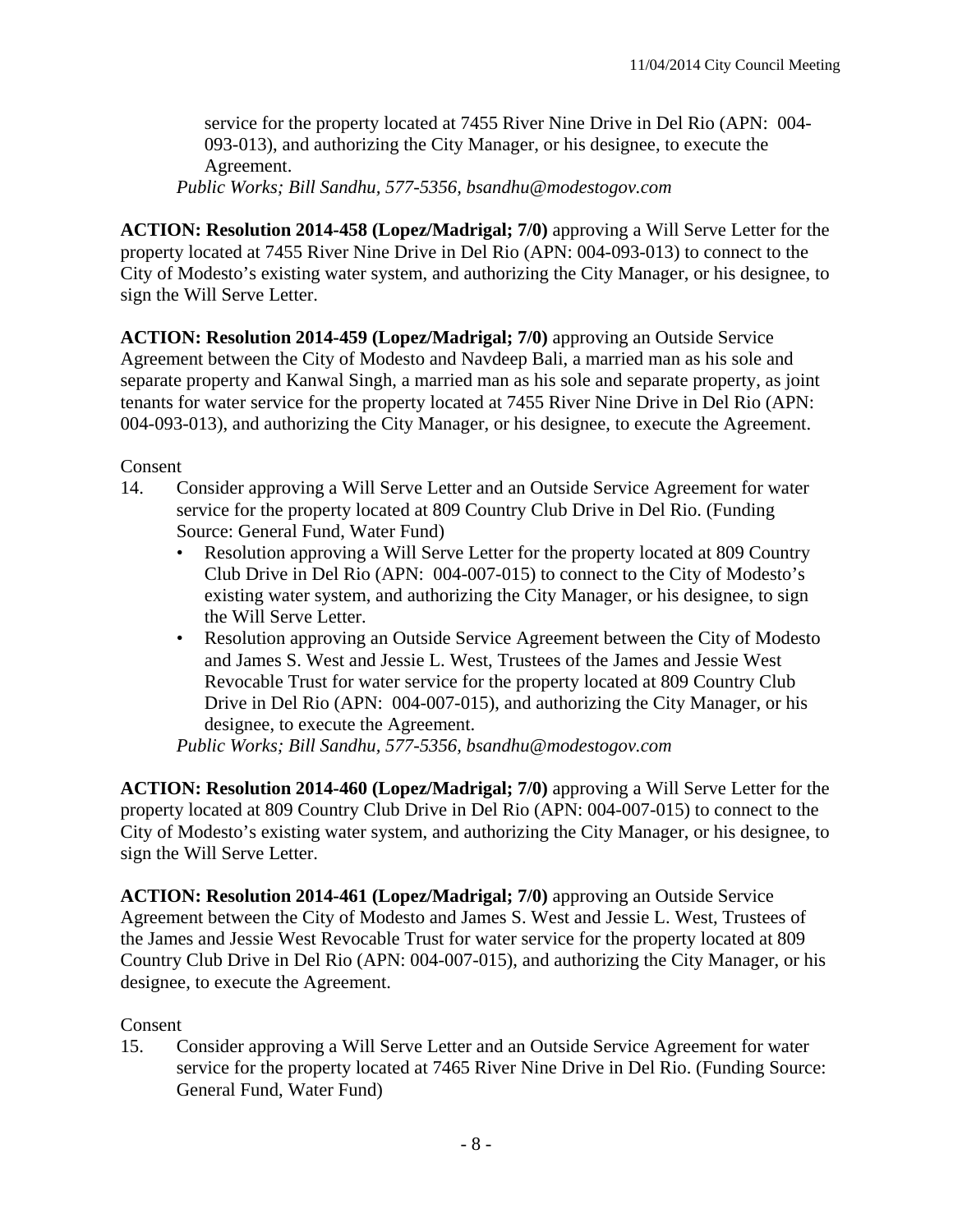- Resolution approving a Will Serve Letter for the property located at 7465 River Nine Drive in Del Rio (APN: 004-093-018) to connect to the City of Modesto's existing water system, and authorizing the City Manager, or his designee, to sign the Will Serve Letter.
- Resolution approving an Outside Service Agreement between the City of Modesto and Kanwal Singh and Raminder K. Pandher, husband and wife as joint tenants for water service for the property located at 7465 River Nine Drive in Del Rio (APN: 004-093-018), and authorizing the City Manager, or his designee, to execute the Agreement.

*Public Works; Bill Sandhu, 577-5356, bsandhu@modestogov.com* 

**ACTION: Resolution 2014-462 (Lopez/Madrigal; 7/0)** approving a Will Serve Letter for the property located at 7465 River Nine Drive in Del Rio (APN: 004-093-018) to connect to the City of Modesto's existing water system, and authorizing the City Manager, or his designee, to sign the Will Serve Letter.

**ACTION: Resolution 2014-463 (Lopez/Madrigal; 7/0)** approving an Outside Service Agreement between the City of Modesto and Kanwal Singh and Raminder K. Pandher, husband and wife as joint tenants for water service for the property located at 7465 River Nine Drive in Del Rio (APN: 004-093-018), and authorizing the City Manager, or his designee, to execute the Agreement.

#### Consent

- 16. Consider approving an agreement with Carollo Engineers, Inc. for Preliminary Design Report for Headworks and Dryden Box Improvements, in an amount not to exceed \$504,413. (Total estimated preliminary design cost is \$550,269.) (Funding Source: Wastewater Fund)
	- Resolution approving an agreement with Carollo Engineers, Inc. for Preliminary Design Report for Headworks and Dryden Box Improvements, in an amount not to exceed \$458,557 for the identified scope of services, plus \$45,856 for additional services (if needed), for a maximum total amount of \$504,413, and authorizing the City Manager, or his designee, to execute the agreement.

*Utilities; Jesse Franco, 571-5175, jfranco@modestogov.com* 

**ACTION: Resolution 2014-464 (Lopez/Madrigal; 7/0)** approving an agreement with Carollo Engineers, Inc. for Preliminary Design Report for Headworks and Dryden Box Improvements, in an amount not to exceed \$458,557 for the identified scope of services, plus \$45,856 for additional services (if needed), for a maximum total amount of \$504,413, and authorizing the City Manager, or his designee, to execute the agreement.

#### *Removed from Consent*

- 17. Consider approving the plans and specifications for the Tank 7 Recoat project, accepting the bid, and approving a contract with Utility Service Co., Inc. of Perry, Georgia in the amount of \$154,000. (Total estimated cost for the construction portion of the project is \$217,800) (Funding Source: Water Fund-CIP)
	- Resolution approving the plans and specifications for the Tank 7 Recoat project,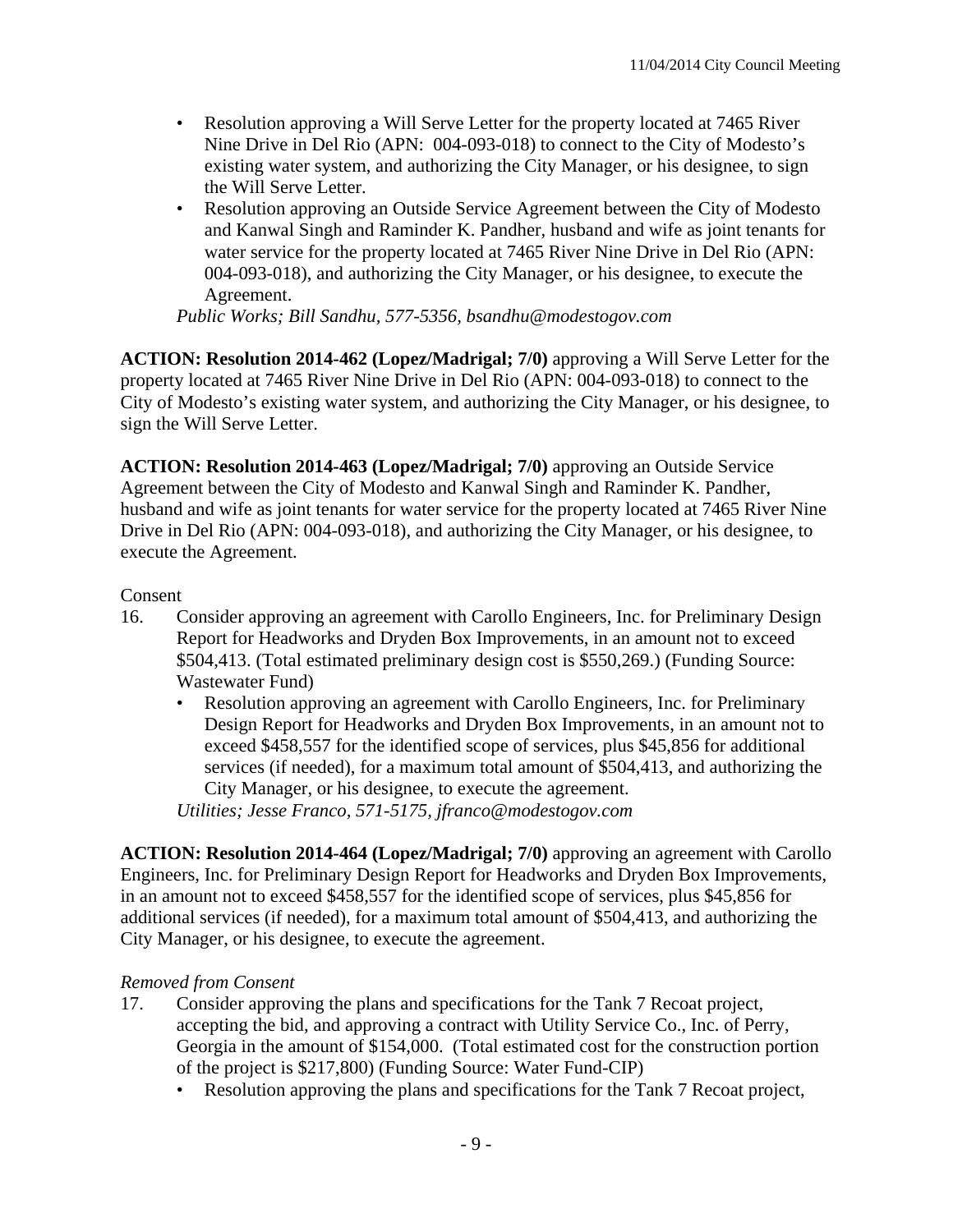accepting the bid, and approving a contract with Utility Service Co., Inc. of Perry, Georgia in the amount of \$154,000, and authorizing the City Manager, or his designee, to execute the contract. *Utilities; Kris Ohlson, 571-5869, kohlson@modestogov.com* 

**ACTION: Resolution 2014-465 (Madrigal/Cogdill; 7/0)** approving the plans and specifications for the Tank 7 Recoat project, accepting the bid, and approving a contract with Utility Service Co., Inc. of Perry, Georgia in the amount of \$154,000, and authorizing the City Manager, or his designee, to execute the contract.

# **COUNCIL COMMENTS & REPORTS**

Councilmember Kenoyer thanked staff: Rodney Nelson, Jeff Barnes, Kelly Gallagher, Steve Fischio, Bill, Sandhu, Steve Christensen, Gloriette Generaux, Chris Kemp, Tammy Wallace and Brendan Watson.

Councilmember Gunderson spoke regarding permits for murals downtown.

Councilmember Madrigal spoke regarding Police Department Town Hall meeting yesterday.

Mayor Marsh announced another hour to vote on Election Day.

# **CITY MANAGER COMMENTS & REPORTS**

Interim City Manager Holgersson also spoke regarding Police Town Hall meetings: November 12, 2014, November 13, 2014 and November 20, 2014.

#### **HEARINGS**

*Published in the Modesto Bee on October 15, 2014 (continued to November 25, 2014 Council Meeting)* 

18. Hearing to consider approving an application to rezone 2.8 acres located on the southeast end of Wisdom Way east of Oakdale Road from Planned Development Zone, P-D(522) to Planned Development Zone, P-D(598) for a 16-unit multi-family residential development. (Funding Source: Not Applicable)

This item continued to November 25, 2014 Council meeting.

*Community & Economic Development; Patrick Kelly, 571-5566, pkelly@modestogov.com* 

**ACTION:** This item continued to the November 25, 2014 Council Meeting

#### **NEW BUSINESS**

19. Consider accepting the certification of signature count on Initiative Petition – "Initiative to Amend the City of Modesto 2008 Urban Area General Plan to Establish Limit Lines (Boundaries) for Nonresidential, and Medium and Large Lot Residential Development, Outside of Which Areas New Development Subject to the Limits Would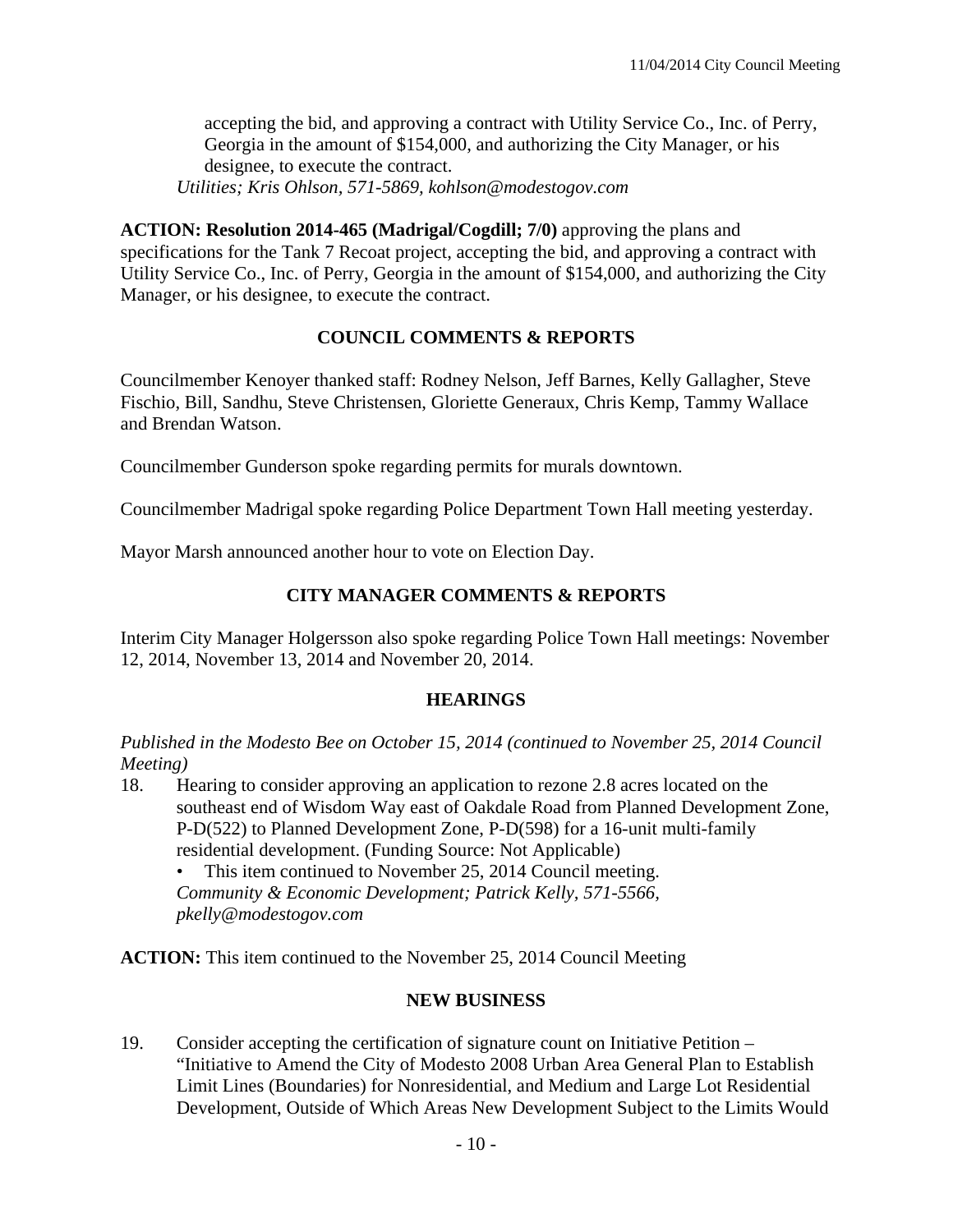Require Voter Approval." (Funding Source: Elections Fund)

• Resolution accepting the Certificate of Signatures for Petition "Initiative to Amend the City of Modesto 2008 Urban Area General Plan to Establish Limit Lines (Boundaries) for Nonresidential, and Medium and Large Lot Residential Development, Outside of Which Areas New Development Subject to the Limits Would Require Voter Approval", order the City Clerk place the Petition on the next General Municipal Election date of November 3, 2015 and request for consolidation with Stanislaus County.

*City Clerk; Stephanie Lopez, 577-5396, slopez@modestogov.com* 

**ACTION: Resolution 2014-466 (Lopez/Gunderson; 7/0)** accepting the Certificate of Signatures for Petition "Initiative to Amend the City of Modesto 2008 Urban Area General Plan to Establish Limit Lines (Boundaries) for Nonresidential, and Medium and Large Lot Residential Development, Outside of Which Areas New Development Subject to the Limits Would Require Voter Approval", order the City Clerk place the Petition on the next General Municipal Election date of November 3, 2015 and request for consolidation with Stanislaus County.

- 20. Consider introducing and waiving the first reading of an Ordinance adding Article 6 "Prevailing Wages" to Chapter 3 "City Contracts" of Title 8 "Finance", Revenue and Taxation" of the Modesto Municipal Code to comply with California Labor Code Section 1782. (Funding Source: Not Applicable)
	- Motion introducing and waiving the first reading of an Ordinance adding Article 6 "Prevailing Wages" to Chapter 3 "City Contracts" of Title 8 "Finance", Revenue and Taxation" of the Modesto Municipal Code to comply with California Labor Code Section 1782.

*City Attorney; Adam Lindgren, 577-5284, alindgren@modestogov.com* 

**ACTION: Motion (Madrigal/Gunderson; 7/0)** introducing and waiving the first reading of **Ordinance No. 3610-C.S.** adding Article 6 "Prevailing Wages" to Chapter 3 "City Contracts" of Title 8 "Finance", Revenue and Taxation" of the Modesto Municipal Code to comply with California Labor Code Section 1782.

- 21. Consider supporting, in concept, the formation of a Community Benefit District (CBD) for Downtown Modesto and endorsing its continued exploration. (Funding Source: Not Applicable)
	- Motion supporting, in concept, the formation of a Community Benefit District (CBD) for Downtown Modesto and directing the Director of Community and Economic Development, or designee, to complete the survey accordingly. *Community & Economic Development; Josh Bridegroom, 571-5440, jbridegroom@modestogov.com*

**ACTION: Motion (Lopez/Zoslocki; 7/0)** supporting, in concept, the formation of a Community Benefit District (CBD) for Downtown Modesto and directing the Director of Community and Economic Development, or designee, to complete the survey accordingly.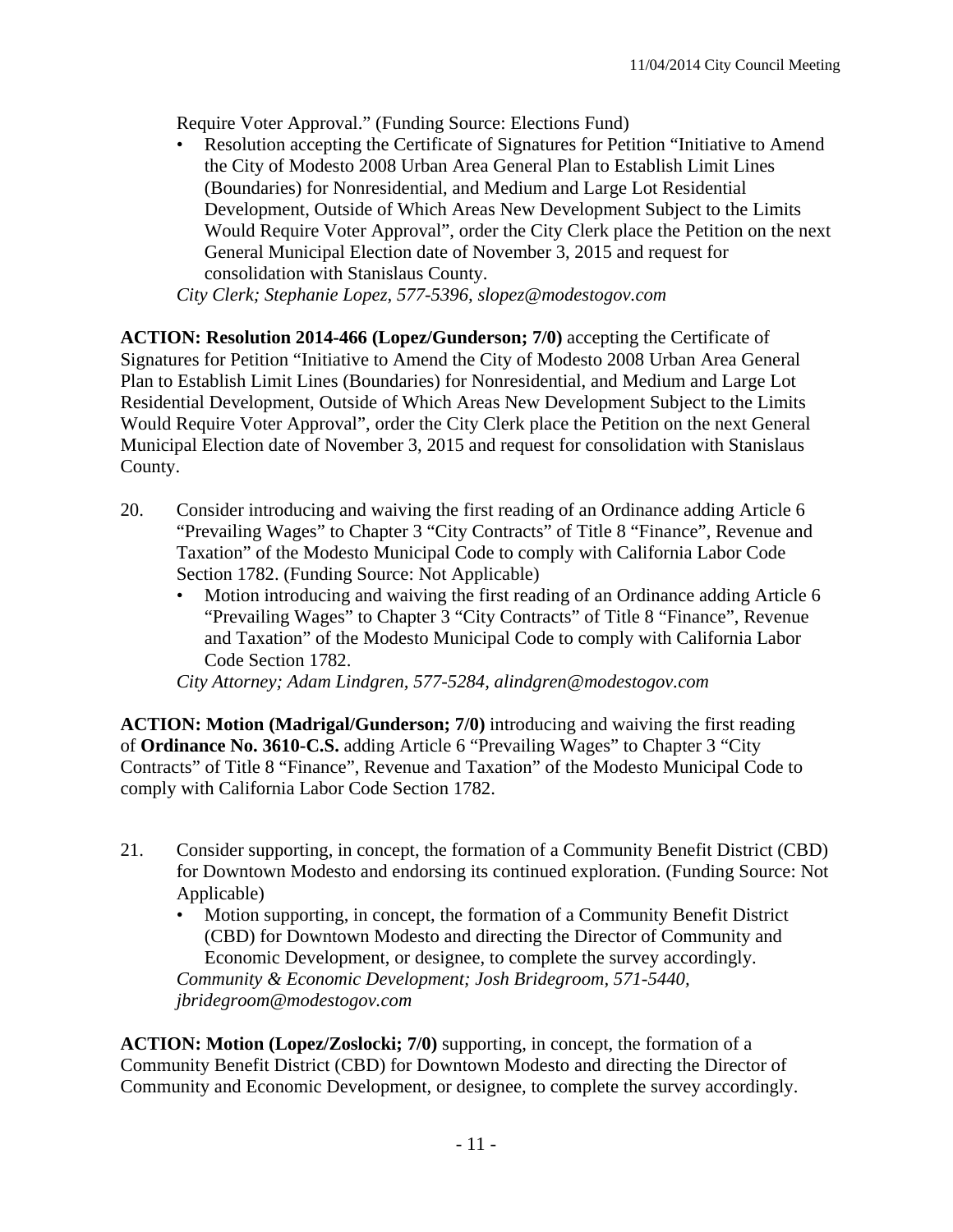- 22. Consider: (i) approving the 3 components of the Hiring and Recruitment Incentive Enhancement Proposal for the Modesto Police Department; (ii) amending the Classification Plan and Class Range Table for Public Safety Non-Sworn Classes to add Police Cadet at salary range 1103 and Law Enforcement Academy Recruit at salary range 1122; (iii) amending Exhibit "A" of Resolution No. 2009-246 to revise the Class Range Table for Public Safety Non-Sworn Classes to add the salary range for Police Cadet to salary range 1103; and to add the salary range for Law Enforcement Academy Recruit to salary range 1122; and (iv) amending the Position Allocation and the FY 2014-15 Operating Budget for the Police Department to add fifteen (15) .50 FTE Police Cadet positions. (Funding Source: General Fund)
	- Resolution approving the three (3) components of the Hiring and Recruitment Incentive Enhancement Proposal for the Modesto Police Department.
	- Resolution amending the Classification Plan for the City of Modesto to create the classifications of Police Cadet and Law Enforcement Academy Recruit.
	- Resolution amending Exhibit "A" of Resolution No. 2009-246 to revise the Class Range Table for Public Safety Non-Sworn Classes to add the salary range for Police Cadet to salary range 1103; and to add the salary range for Law Enforcement Academy Recruit to salary range 1122.
	- Resolution amending the position allocation and the FY 14/15 Operating Budget for the Police Department to add fifteen (15) .50 FTE Police Cadet positions. *Police; Galen Carroll, 572-9501, carrollg@modestopd.com*

**ACTION: Resolution 2014-467 (Zoslocki/Gunderson; 7/0)** approving the three (3) components of the Hiring and Recruitment Incentive Enhancement Proposal for the Modesto Police Department.

**ACTION: Resolution 2014-468 (Zoslocki/Gunderson; 7/0)** amending the Classification Plan for the City of Modesto to create the classifications of Police Cadet and Law Enforcement Academy Recruit.

**ACTION: Resolution 2014-469 (Zoslocki/Gunderson; 7/0)** amending Exhibit "A" of Resolution No. 2009-246 to revise the Class Range Table for Public Safety Non-Sworn Classes to add the salary range for Police Cadet to salary range 1103; and to add the salary range for Law Enforcement Academy Recruit to salary range 1122.

**ACTION: Resolution 2014-470 (Zoslocki/Gunderson; 7/0)** amending the position allocation and the FY 14/15 Operating Budget for the Police Department to add fifteen (15) .50 FTE Police Cadet positions.

# **MATTERS TOO LATE FOR THE AGENDA**

None.

#### **ADJOURNMENT**

This meeting was adjourned at 7:32 p.m.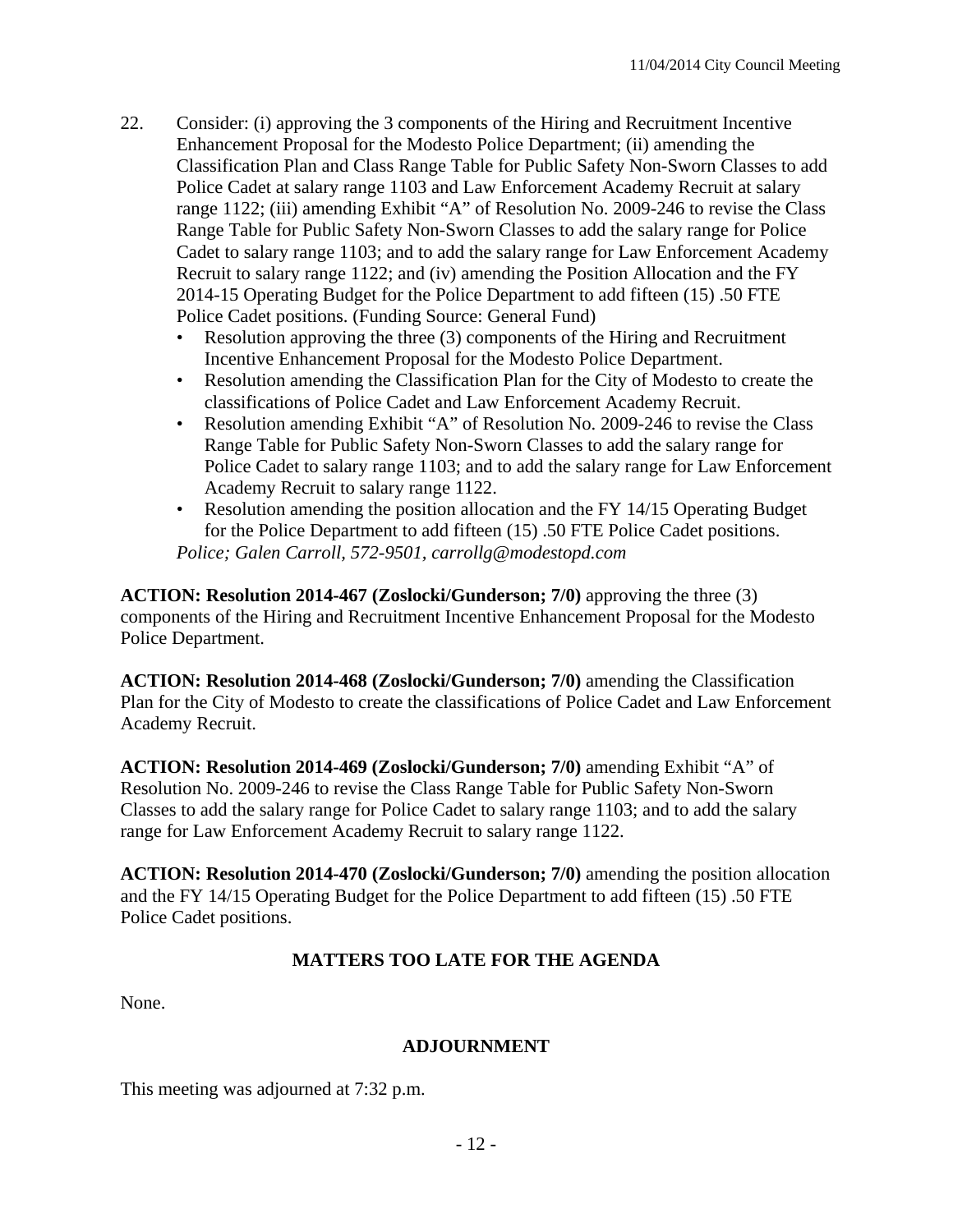# **CLOSED SESSION**

*All Closed Session Matters Heard Prior to Meeting*

#### **CONFERENCE WITH LABOR NEGOTIATOR: (Pursuant to Section 54957.6 of the Government Code) – MCEA**

Negotiator: Joe Lopez Agency Negotiators: Law Offices of Renne Sloan Holtzman & Sakai Employee Organization: Modesto City Employees Association

# **CONFERENCE WITH LABOR NEGOTIATOR: (Pursuant to Section 54957.6 of the Government Code) – MCMA**

Negotiator: Joe Lopez Agency Negotiators: Law Offices of Renne Sloan Holtzman & Sakai Employee Organization: Modesto Confidential & Management Association

#### **CONFERENCE WITH LABOR NEGOTIATOR: (Pursuant to Section 54957.6 of the Government Code) – MPOA**

Negotiator: Joe Lopez Agency Negotiators: Law Offices of Renne Sloan Holtzman & Sakai Employee Organization: Modesto Police Officers' Association

#### **CONFERENCE WITH LABOR NEGOTIATOR: (Pursuant to Section 54957.6 of the Government Code) – MPNSA**

Negotiator: Joe Lopez Agency Negotiators: Law Offices of Renne Sloan Holtzman & Sakai Employee Organization: Modesto Police Non-Sworn Association

#### **CONFERENCE WITH LABOR NEGOTIATOR: (Pursuant to Section 54957.6 of the Government Code) –MPMA**

Negotiator: Joe Lopez Agency Negotiators: Law Offices of Renne Sloan Holtzman & Sakai Employee Organization: Modesto Police Management Association

#### **CONFERENCE WITH LABOR NEGOTIATOR: (Pursuant to Section 54957.6 of the Government Code) – MCFFA**

Negotiator: Joe Lopez Agency Negotiators: Law Offices of Renne Sloan Holtzman & Sakai Employee Organization: Modesto City Firefighters Association

#### **CONFERENCE WITH LABOR NEGOTIATOR: (Pursuant to Section 54957.6 of the Government Code) – Unrepresented**

Negotiator: Joe Lopez Agency Negotiators: Jim Holgersson, Interim City Manager Employee Organization: Unrepresented Management and Confidential Employees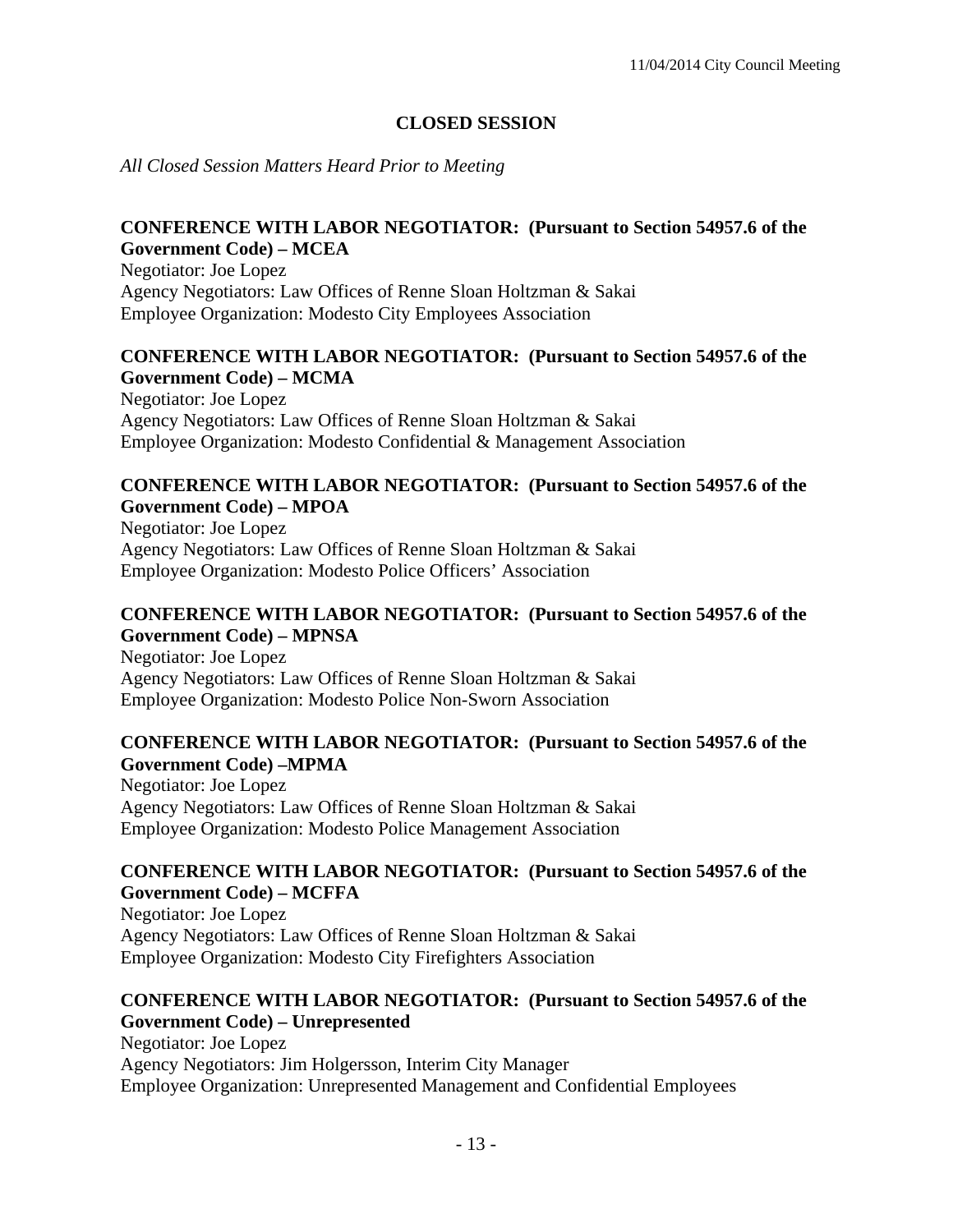### **CONFERENCE WITH LEGAL COUNSEL - EXISTING LITIGATION**

Two Cases (Pursuant to Section 54956.9(a) of the Government Code)

Name of case: Carlos Castro vs. City of Modesto Stanislaus County Superior Court Case No: 683588

Name of case: Brian Reed vs. City of Modesto United States District Court Federal Case No.: 1:11-CV-01083-AWI-GSA

# **PUBLIC EMPLOYEE APPOINTMENT: (Pursuant to Section 54957 of the**

**Government Code)** 

Title: City Manager

#### **CONFERENCE WITH LABOR NEGOTIATORS: (Pursuant to Section 54957.6 of the Government Code)**

 Negotiator: Adam U. Lindgren, City Attorney Unrepresented Employee: City Manager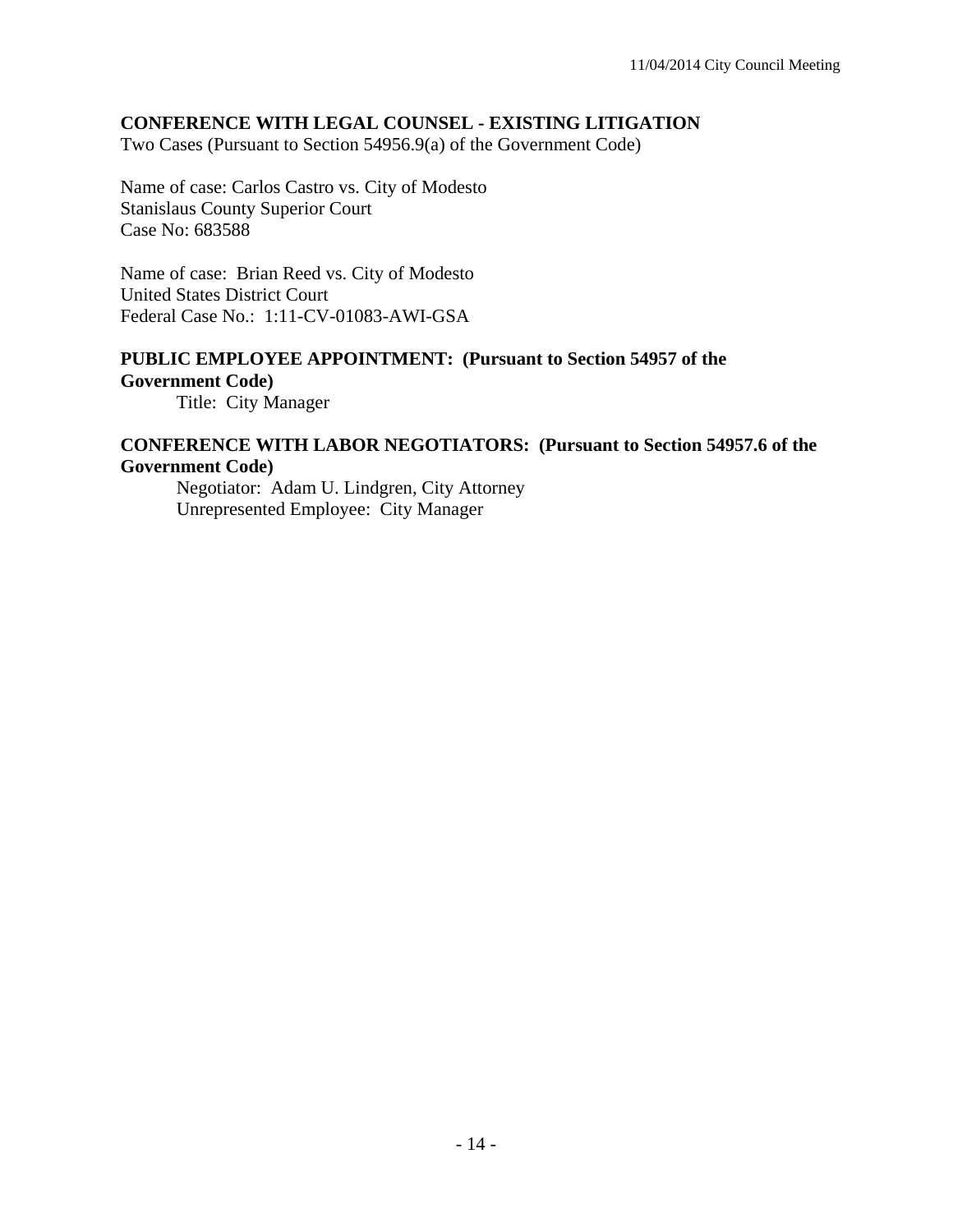# **MINUTES City of Modesto SPECIAL FINANCE COMMITTEE / COUNCIL WORKSHOP**

## **Second Floor, Room 2005 1010 10th Street Modesto, California Monday, November 10, 2014, at 5:00 p.m.**

| Roll Call - Present: | Mayor Marsh, Councilmember Kenoyer (alternate for |
|----------------------|---------------------------------------------------|
|                      | Councilmember Madrigal)                           |
| Absent:              | Councilmembers Madrigal and Cogdill               |

#### **PUBLIC COMMENTS**

None.

#### **CONSENT ITEMS**

None.

## **NEW BUSINESS**

1. Consider a discussion and provide direction on a calendar and process leading up to the development of the FY2015-16 budget including; a City Council Financial workshop to discuss the 2013-14 Comprehensive Annual Financial Report (CAFR), Public Employee Retirement System (PERS) initiatives, the City's long Range Financial Projections; Council Strategic Plan; and establishing a Performance/ Priority Based Budgeting format. (Funding Source: Not Applicable)  *City Manager; Dee Williams Ridley, 571-5809, dwilliams-ridley@modestogov.com* 

**ACTION: Motion (Kenoyer/Mayor Marsh; Cogdill absent)** directing staff to move forward with Strategic Planning Process – Milestones Timeline.

2. Consider a discussion of initial listing of deferred maintenance and one-time projects to move forward for Council Consideration. (Funding Source: Various Funds)  *Finance; Steve Christensen, 577-5390, schristensen@modestogov.com* 

**ACTION:** No reportable action.

#### **MATTERS TOO LATE FOR THE AGENDA**

None.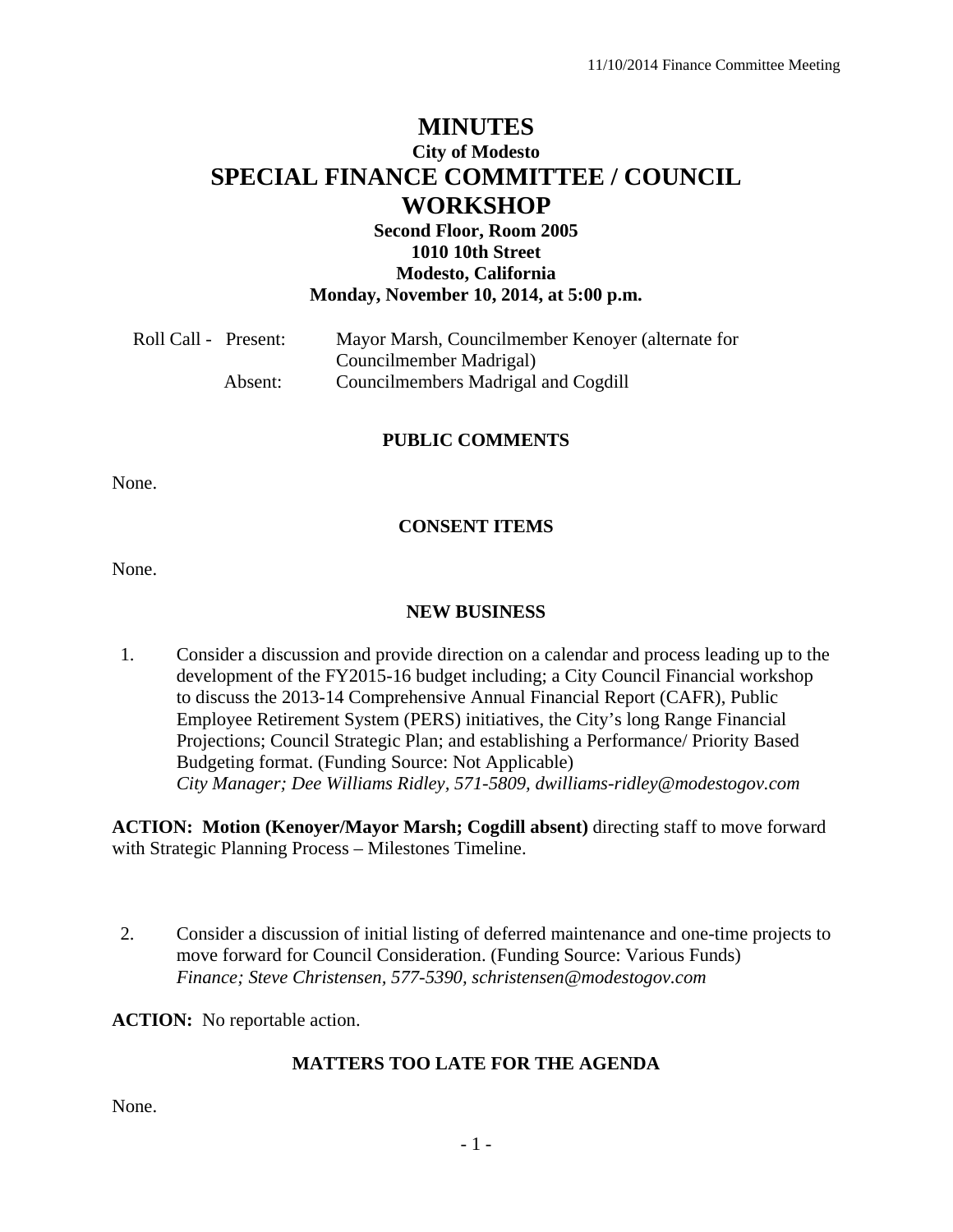# **ADJOURNMENT**

This meeting adjourned at 5:40 p.m.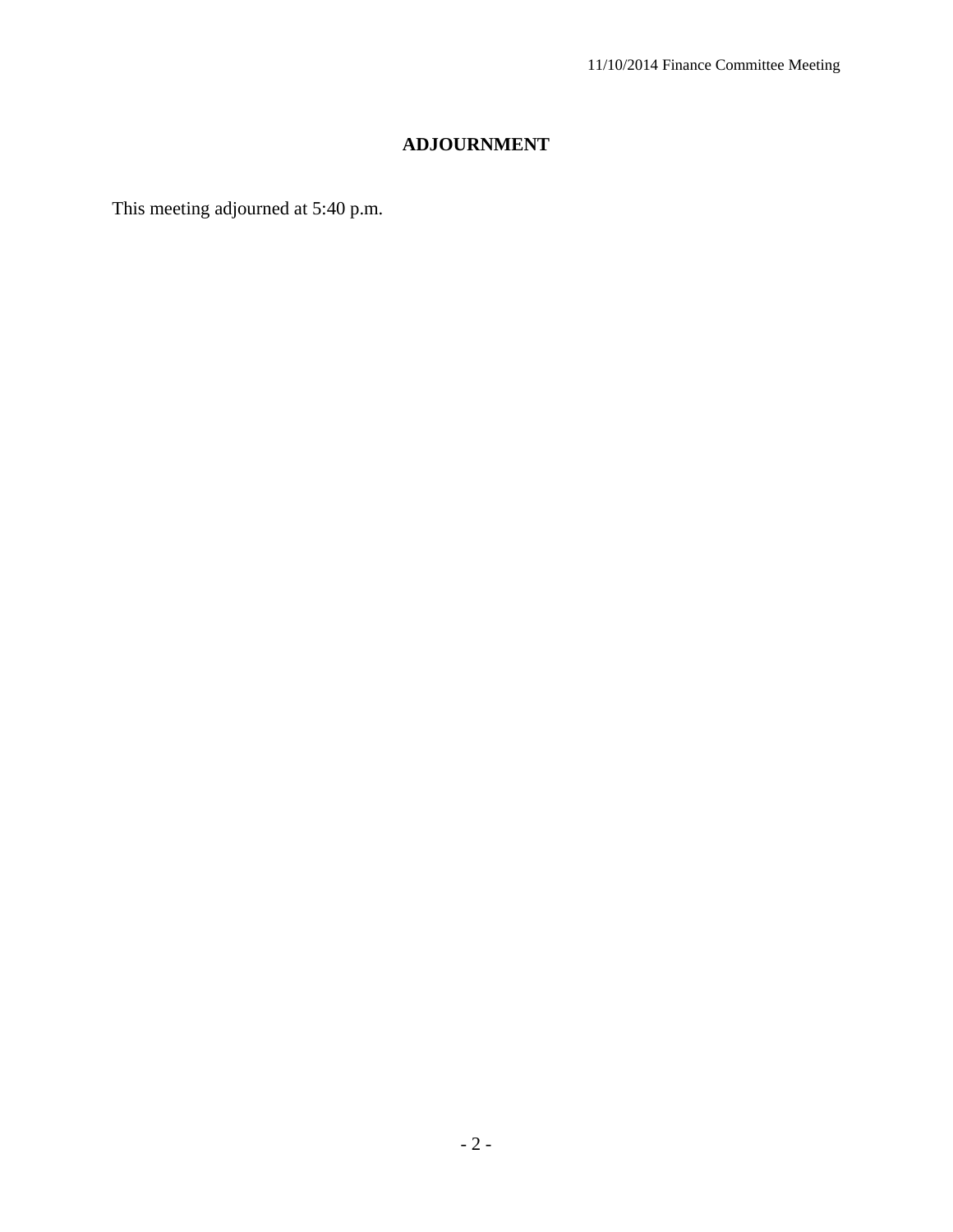# **MINUTES City of Modesto SPECIAL AUDIT COMMITTEE / COUNCIL WORKSHOP**

**Second Floor, Room 2008 Tenth Street Place, 1010 10th Street Modesto, California Monday, November 17, 2014, at 11:00 a.m.** 

Roll Call Present: Councilmembers Gunderson and Madrigal Absent: Zoslocki

# **PUBLIC COMMENTS**

None.

#### **CONSENT**

None.

#### **NEW BUSINESS**

1. Consider accepting an Internal Audit Status Report as of November 17, 2014 from City Auditor Moss Adams LLP. (Funding Source: Not Applicable) *City Auditor; Mark Steranka, (206) 302-6409, Mark.Steranka@mossadams.com* 

**ACTION: Motion (Madrigal/Gunderson;unan.)** accepting an Internal Audit Status Report as of November 17, 2014 from City Auditor Moss Adams LLP.

#### **MATTERS TOO LATE FOR THE AGENDA**

None.

#### **ADJOURNMENT**

This meeting adjourned at 11:45 a.m.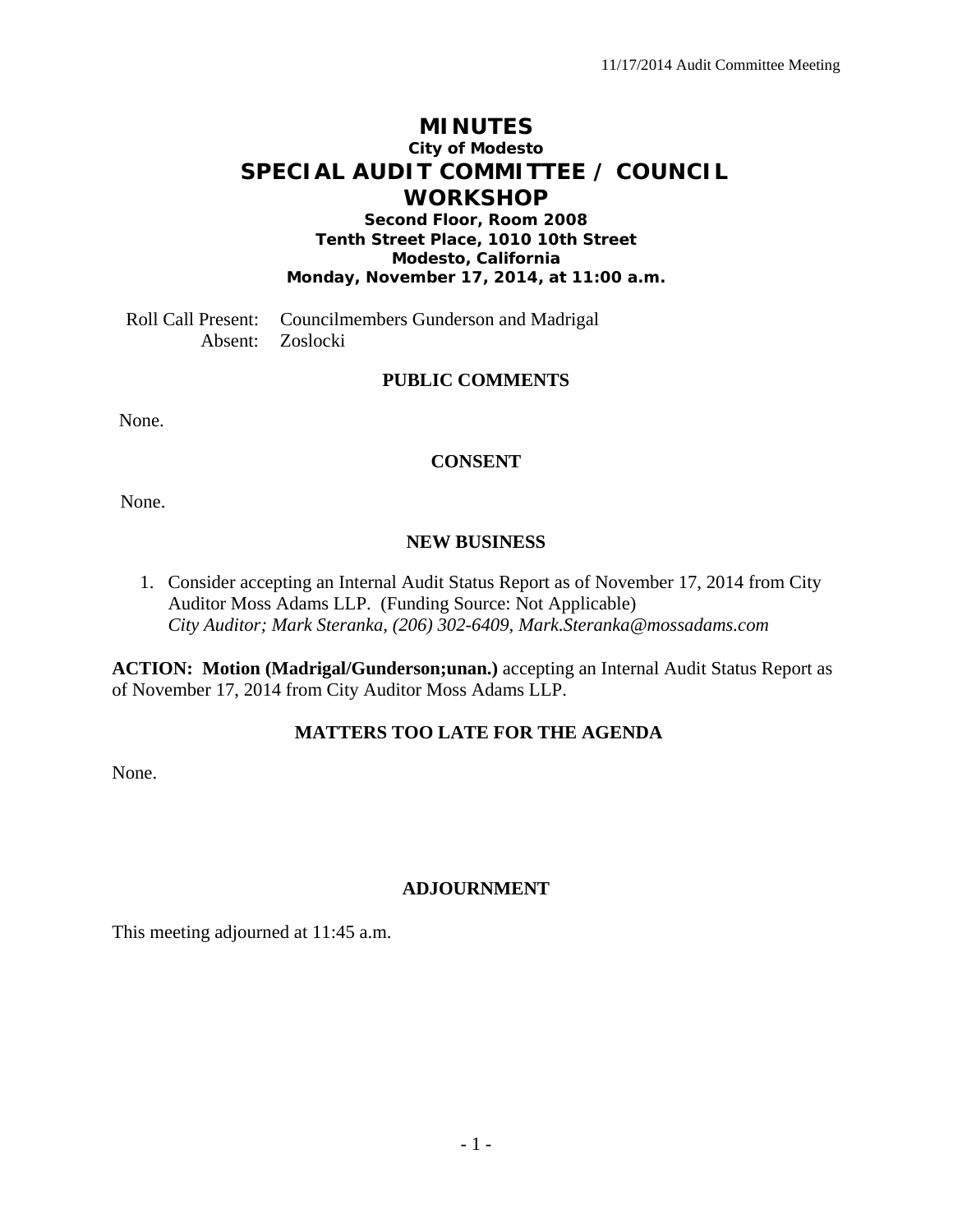# **MINUTES City of Modesto SPECIAL APPOINTMENTS COMMITTEE / COUNCIL WORKSHOP**

# **Second Floor, Room 2001 1010 10th Street Modesto, California Thursday, November 20, 2014, at 3:00 p.m.**

Roll Call - Present: Councilmembers Madrigal, Kenoyer (arrived at 3:09 pm) and Gunderson Absent: None Also Present: Councilmember Zoslocki

# **PUBLIC COMMENTS**

Councilmember Gunderson requested that all future Appointments Committee meetings begin at 3:30 p.m.

#### **CONSENT**

#### Consent

1. Consider requesting interviews for one (1) vacancy on the Planning Commission that will be vacant as January 1, 2015. (Funding Source: Not Applicable)  *Community & Economic Development; Patrick Kelly, 577-5268, pkelly@modestogov.com* 

**ACTION: Motion (Gunderson/Kenoyer;unan.)** directing staff to schedule interviews for Planning Commission vacancy.

#### **UNFINISHED BUSINESS**

2. Consider further discussion and provide direction regarding the history and future of the Youth Commission. (Funding Source: Not Applicable)  *City Manager; Dee Williams-Ridley, 571-5809, dwilliams-ridley@modestogov.com* 

**ACTION: Motion (Kenoyer/Gunderson;unan.)** making recommendation to Council reestablishing the Youth Commission as part of the Strategic Plan process.

3. Consider further discussion and provide direction regarding the scheduling of annual update presentations from Citizen Advisory Groups to the Council. (Funding Source: Not Applicable)  *City Manager; Dee Williams-Ridley, 571-5809, dwilliams-ridley@modestogov.com* 

**ACTION: Motion (Kenoyer/Gunderson;unan.)** approving 2015 schedule for annual Presentations to Council by Citizen Advisory Groups.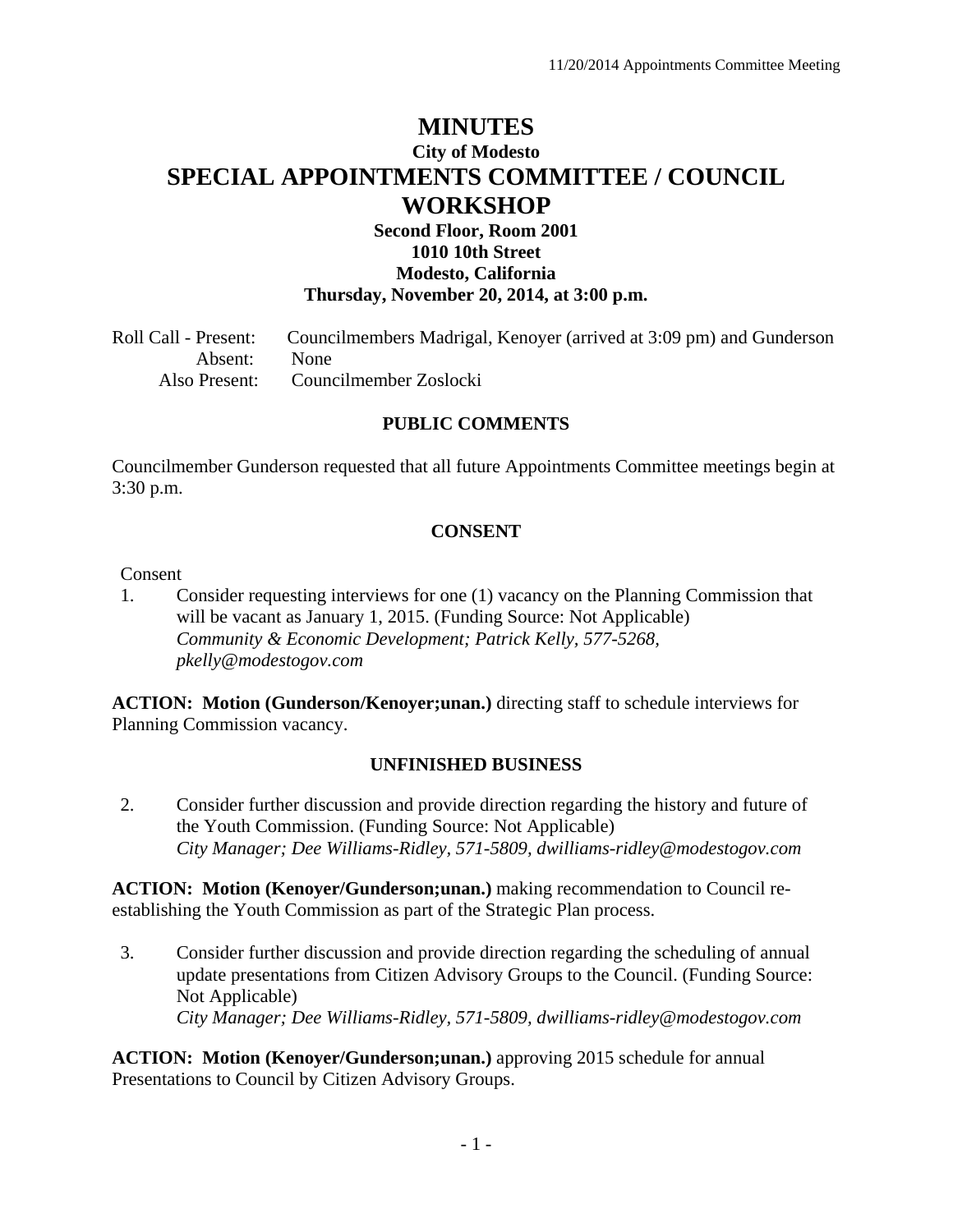4. Consider further discussion and provide direction regarding the status of Citizen Advisory Group updates and enhancements to the City website. (Funding Source: Not Applicable)  *City Council; Kathy Espinoza, 571-5597, kespinoza1@modestogov.com* 

**ACTION:** No reportable action.

# **NEW BUSINESS**

5. Consider recommending an appointment to fill a current vacancy on the Modesto City-County Airport Advisory Committee and forwarding to Council for approval. (Funding Source: Not Applicable)  *Public Works; Steve Fischio, 577-5319, sfischio@modestogov.com* 

**ACTION: Motion (Gunderson/Kenoyer;unan.)** recommending appointment of Dick Braner to fill a current vacancy on the Modesto City-County Airport Advisory Committee and schedule for December 2, 2014 City Council meeting.

6. Consider recommending the appointment of Ms. Shirley Keyser to serve on the City of Modesto Golf Course Advisory Committee on behalf of the "Dryden Park Women's Golf Club," and forwarding to Council for approval. (Funding Source: Not Applicable)  *Community & Economic Development; Laurie Smith, 577-5347, lsmith@modestogov.com* 

**ACTION: Motion (Gunderson/Kenoyer;unan.)** recommending the appointment of Ms. Shirley Keyser to serve on the City of Modesto Golf Course Advisory Committee on behalf of the "Dryden Park Women's Golf Club," and schedule for December 2, 2014 City Council meeting.

# **MATTERS TOO LATE FOR THE AGENDA**

None.

# **ADJOURNMENT**

This meeting adjourned at 3:34 p.m.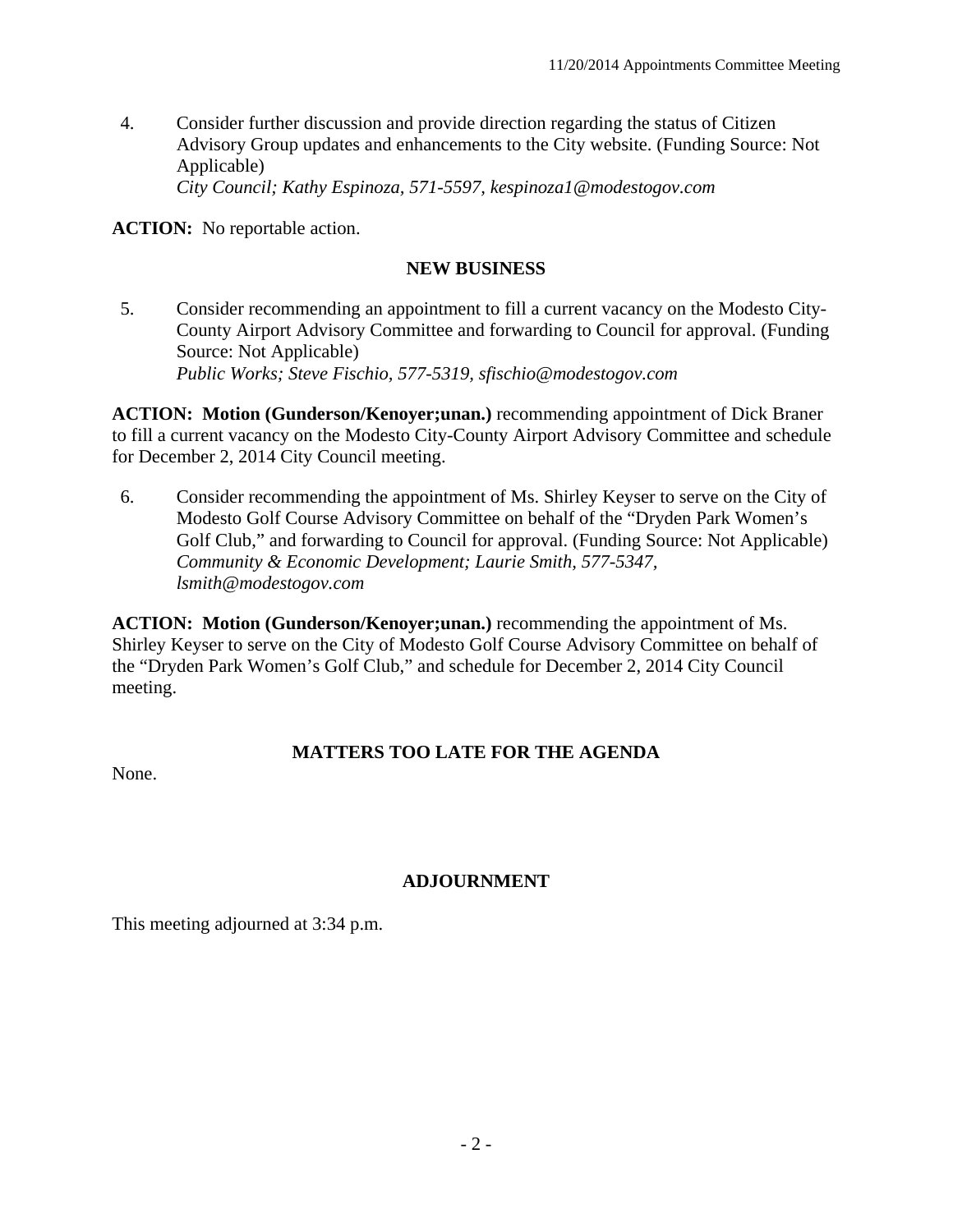# **MINUTES**

# **City of Modesto FINANCE COMMITTEE / COUNCIL WORKSHOP Second Floor, Room 2005 1010 10th Street Modesto, California**

# **Monday November 24, 2014, at 5:37 p.m.**

Roll Call - Present: Mayor Marsh, Councilmembers Madrigal, Kenoyer (alternate)

Absent: Councilmember Cogdill Jr.

Also Present: Zoslocki

#### **PUBLIC COMMENTS**

None.

#### **CONSENT ITEMS – ROLL CALL VOTE REQUIRED: Items 1 through 2**

#### **CONSENT**

Consent

1. Consider accepting an informational report on the City's Golf Fund for Fiscal Year 2013-14 through June 30, 2014. (Funding Source: Golf Fund)  *Community & Economic Development; Laurie Smith, 577-5347, lsmith@modestogov.com* 

**ACTION: Motion (Kenoyer/Madrigal;unan.)** accepting an informational report on the City's Golf Fund for Fiscal Year 2013-14 through June 30, 2014.

*The Committee also directed staff to provide a three year trend of golf course green fees and also include the first quarter fees for this year and last year.* 

Consent

2. Consider accepting the recommended budget adjustments to the FY2014-15 Annual Operating and Capital Improvement Project Budget and forwarding to Council for approval. (Funding Source: Various)  *Finance; Terri Swearingen, 577-5378, tswearingen@modestogov.com* 

**ACTION: Motion (Madrigal/Kenoyer;unan.)** accepting the recommended budget adjustments to the FY2014-15 Annual Operating and Capital Improvement Project Budget and forwarding to Council for approval.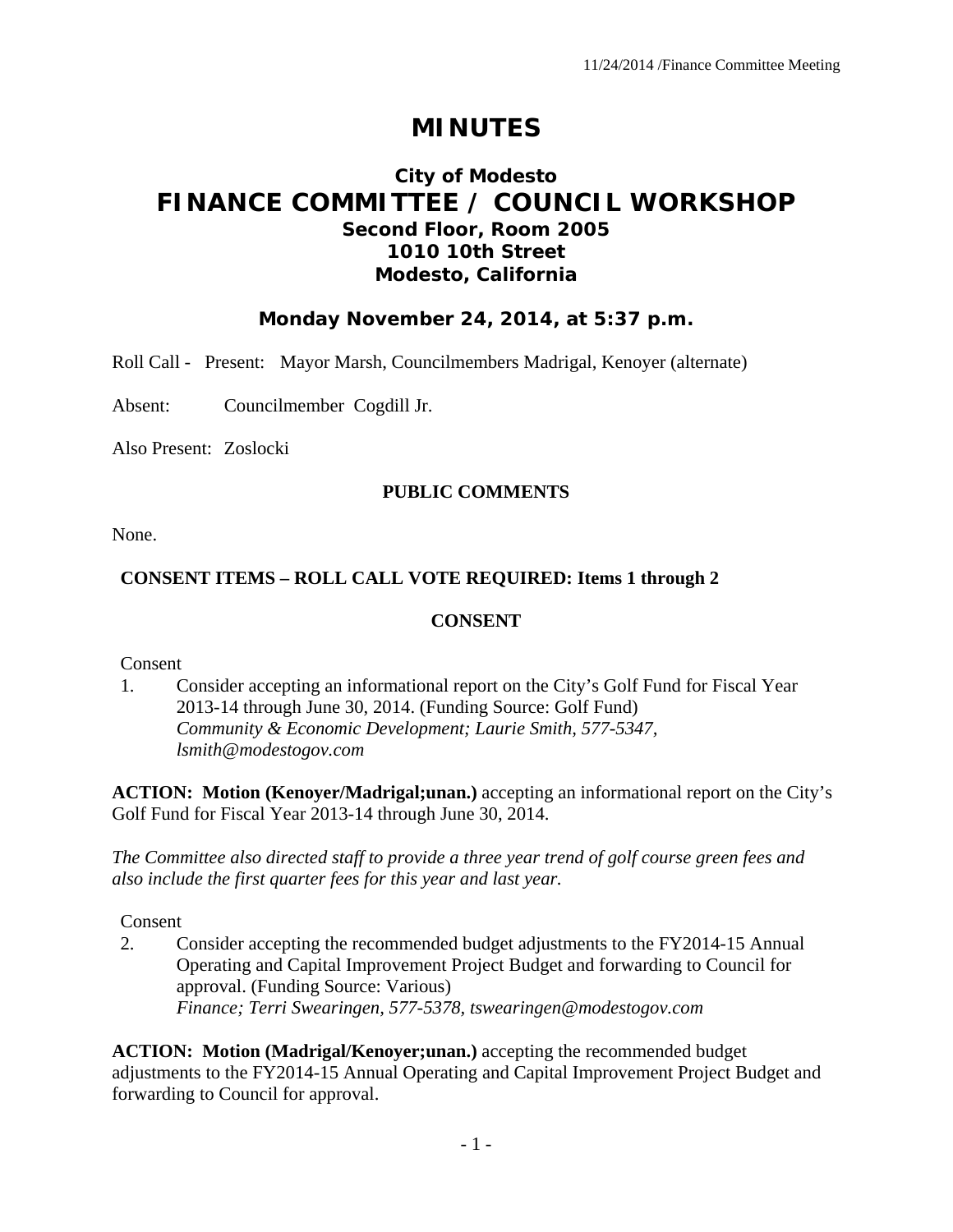## **NEW BUSINESS**

3. Consider approving: (i) a two-phase rental rate increase for the Modesto Centre Plaza with Phase I increases effective January 1, 2015 and Phase II increases effective on July 1, 2016; (ii) authorizing the Business Center Manager to approve negotiated room rental pricing; and (iii) forwarding to Council for approval. (Funding Source: Community Center Operations Fund)  *Community & Economic Development; Laurie Smith, 577-5347, lsmith@modestogov.com* 

**ACTION: Motion (Madrigal/Kenoyer;unan.)** approving: (i) a two-phase rental rate increase for the Modesto Centre Plaza with Phase I increases effective January 1, 2015 and Phase II increases effective on July 1, 2016; (ii) authorizing the Business Center Manager to approve negotiated room rental pricing; and (iii) forwarding to Council for approval.

*The Committee also directed staff include an occupancy schedule of how much time is available and when those times are filled.* 

4. Consider discussion and direction regarding a proposal to sunset a tax on areas in North McHenry Avenue that have not been annexed and forwarding to Council. (Funding Source: Not Applicable)  *Finance; Gloriette Genereux, 577-5369, ggeneraux@modestogov.com* 

**ACTION: Motion (Madrigal/Kenoyer;unan.)** forwarding to Council a proposal to sunset a tax on areas in North McHenry Avenue.

# **MATTERS TOO LATE FOR THE AGENDA**

None.

# **ADJOURNMENT**

This meeting adjourned at 6:33 p.m.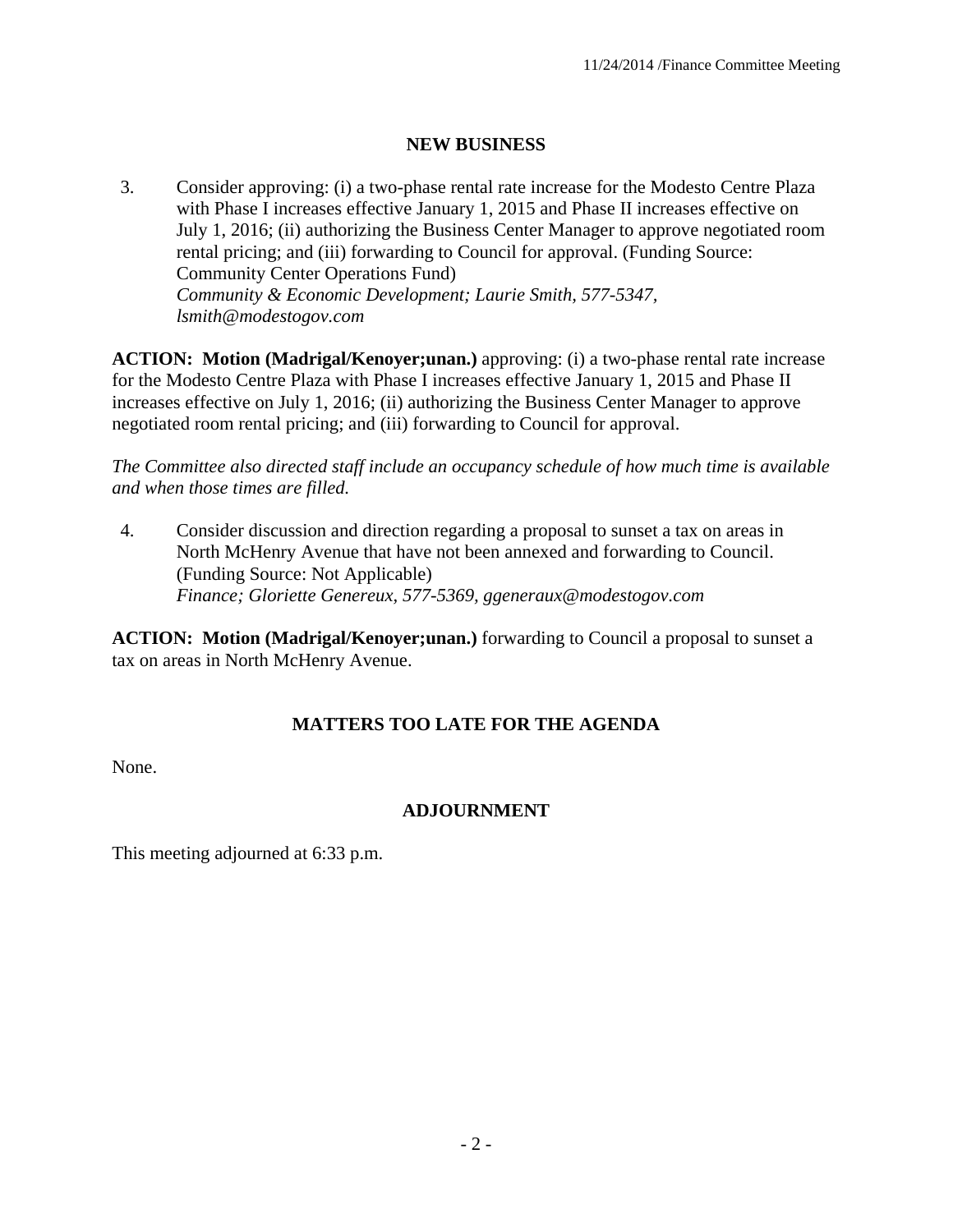# **MINUTES**

# City of Modesto  **CITY COUNCIL MEETING Chambers, Basement Level Tenth Street Place, 1010 10th Street Modesto, California Tuesday November 25, 2014, at 5:30 p.m.**

Roll Call – Present: Councilmembers Gunderson, Kenoyer, Lopez, Madrigal, Zoslocki, Mayor Marsh Absent: Councilmember Cogdill

Pledge of Allegiance to the Flag

Invocation: Jeff Norman, Covenant Church

City Clerk's Announcements: Items 6 and 16 - removed from Consent Item 20 continued to December 2, 2014 Council meeting

Declaration of Conflicts of Interest: None

Reports from Closed Session: Assistant City Attorney Sanchez reported on Closed Session matters

#### **ACKNOWLEDGEMENTS AND PRESENTATIONS**

1. Presentation of Certificate of Recognition to Paul Rocha for his efforts in assisting a citizen attacked by vicious dogs. (Funding Source: Not Applicable)  *City Council; Kathy Espinoza, 571-5597, kespinoza@modestogov.com* 

**ACTION:** Mayor Marsh presented a Certificate of Recognition to Paul Rocha for his efforts in assisting a citizen attacked by vicious dogs.

2. Proclamation supporting Small Business Saturday on November 29, 2014. (Funding Source: Not Applicable)  *City Clerk; Stephanie Lopez, 577-5396, slopez@modestogov.com* 

**ACTION:** Mayor Marsh presented a Proclamation supporting Small Business Saturday on November 29, 2014 to Cecil Russell, Chamber of Commerce.

3. Presentation on City of Modesto Forestry Revitalization Initiatives 2014-2015. (Funding Source: Not Applicable)  *Public Works; Jocelyn Reed , 577-5492, jreed@modestogov.com*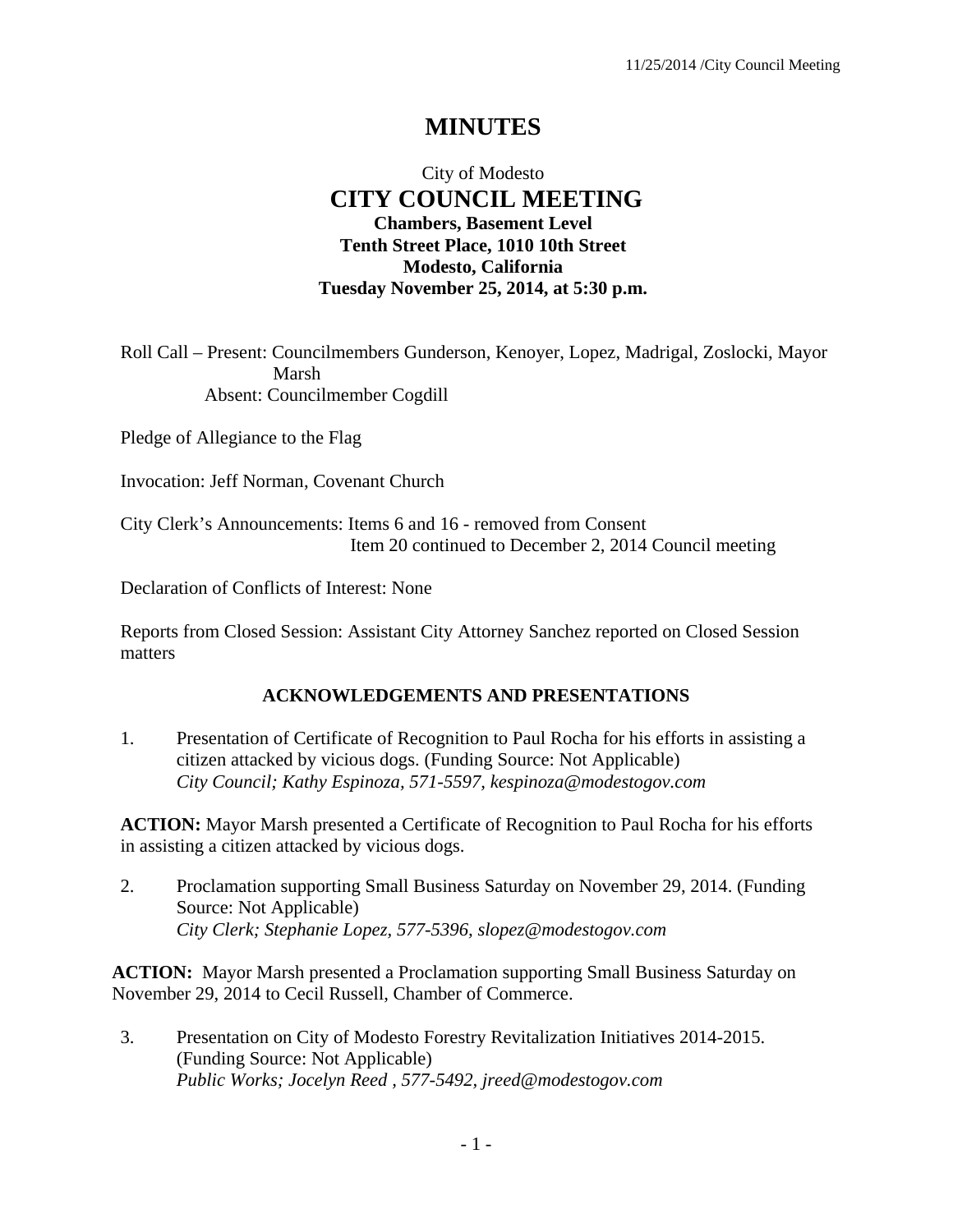**ACTION:** Jocelyn Reed and Mike Hoesch, Public Works Department, made a Presentation on the City of Modesto Forestry Revitalization Initiatives 2014-2015.

#### **PUBLIC COMMENT PERIOD**

• Ray Pefferini spoke regarding trees in Modesto.

#### **CONSENT ITEMS – ROLL CALL VOTE REQUIRED**

**ACTION CONSENT ITEMS: 4-5; 7-15; 17-18: (Lopez/Madrigal;unan.; Councilmember Cogdill absent)** 

#### **CONSENT ITEMS**

An item may be removed from consent and discussed at the request of an audience member or Councilmember.

#### Consent

4. Consider approving the Minutes from the November 4, 2014 Council meeting. (Funding Source: Not Applicable)

Motion approving the Minutes from the November 4, 2014 Council meeting. *City Clerk; Stephanie Lopez, 577-5396, slopez@modestogov.com* 

**ACTION: Motion (Lopez/Madrigal; 6/0; Cogdill absent)** approving the Minutes from the November 4, 2014 Council meeting.

#### Consent

- 5. Consider approving an Amendment to Agreement with RBF Consulting for additional scope of work not included in the original Agreement for the Roselle Avenue Widening Project between Floyd Avenue and Sylvan Avenue in an amount not to exceed \$379,536. (Funding Source: Village One #2 CFD Tax)
	- Resolution approving an amendment to agreement with RBF Consulting for additional scope of work not included in the original agreement for consultant service for the design of Roselle Avenue between Floyd Avenue and Sylvan Avenue in an amount not to exceed \$87,964 for the identified scope of services not included in the original agreement, plus \$18,073 for additional services (if needed), for a maximum total amount of \$379,536, and authorizing the District Administrator, or his designee, to execute the amendment to agreement *Community & Economic Development; Vickey Dion, 571-5542, vdion@modestogov.com*

**ACTION: Resolution 2014-471 (Lopez/Madrigal; 6/0; Cogdill absent)** approving an amendment to agreement with RBF Consulting for additional scope of work not included in the original agreement for consultant service for the design of Roselle Avenue between Floyd Avenue and Sylvan Avenue in an amount not to exceed \$87,964 for the identified scope of services not included in the original agreement, plus \$18,073 for additional services (if needed), for a maximum total amount of \$379,536, and authorizing the District Administrator,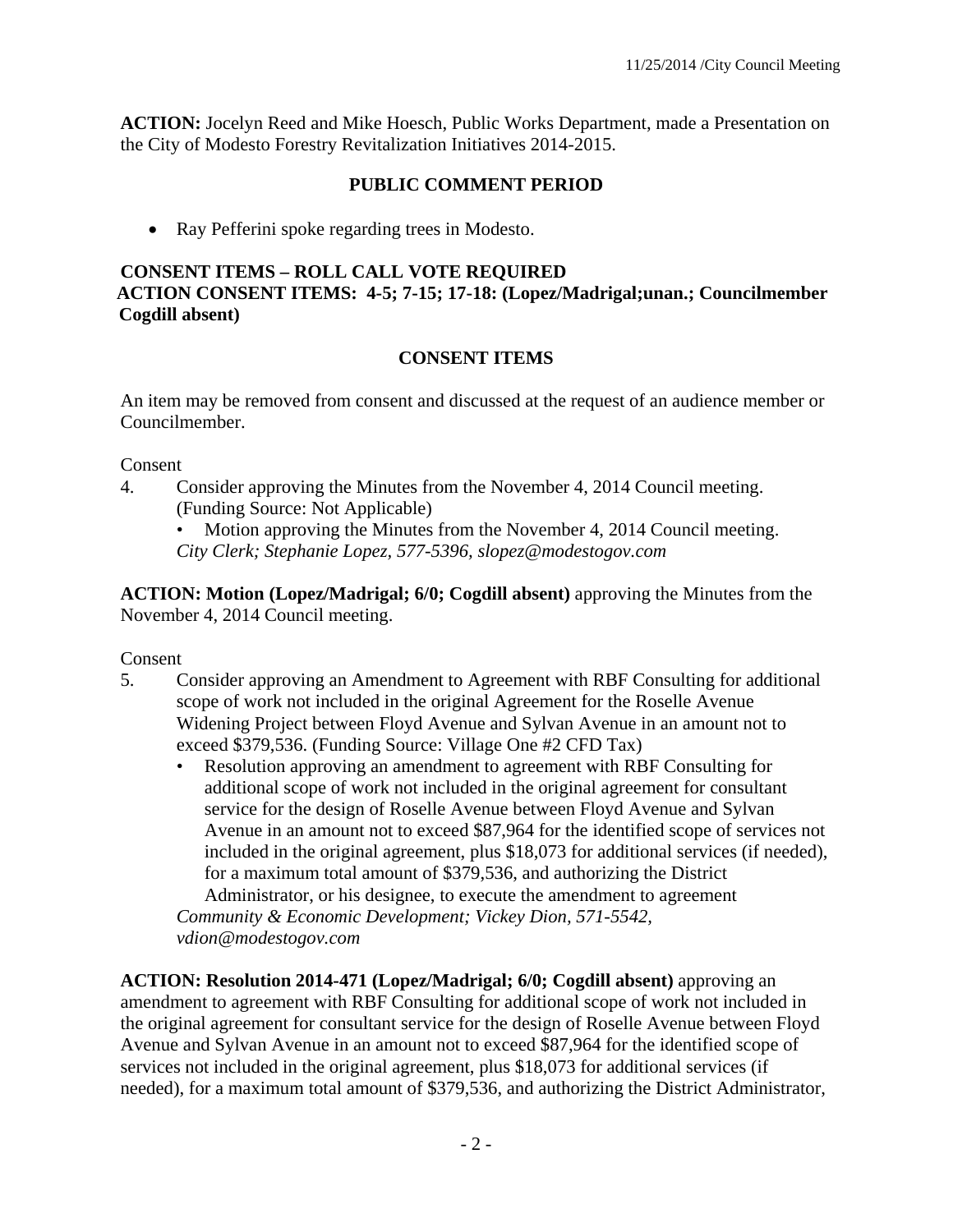or his designee, to execute the amendment to agreement.

#### *Removed from Consent*

- 6. Consider: (i) amending Section11-1.05 of Chapter 1 of Title 5 of the Modesto Municipal Code relating to Water Main Connection Charges; (ii) amending City Council Policy 5.001 regarding Extension of Water Service into Unincorporated Areas; (iii) amending Section 5-6.309 of Chapter 6 of Title 5 of the Modesto Municipal Code relating to Rules and Regulations concerning sewer connection; and (iv) amending City Council Policy 5.002 regarding City of Modesto Sanitary Sewage Policy Regarding Extension of Service into Unincorporated Areas. (Funding Source: Not Applicable)
	- Motion introducing and waiving the first reading of an Ordinance amending Section 11-1.05 of Chapter 1 of Title 11 of the Modesto Municipal Code relating to Water Main Connection Charges.
	- Resolution amending City Council Policy 5.001 authorizing the City Manager, upon the recommendation of the Director responsible for utility system planning, to approve standard extensions of water services into unincorporated areas.
	- Motion introducing and waiving the first reading of an Ordinance amending Section 5-6.309 of Chapter 6 of Title 5 of the Modesto Municipal Code relating to Rules and Regulations concerning sewer connection.
	- Resolution amending City Council Policy 5.002 authorizing the City Manager, upon the recommendation of the Director responsible for utility system planning, to approve standard extensions of sewer services into unincorporated areas.

*Community & Economic Development; Daniel England, 571-5589, dengland@modestogov.com* 

**ACTION: Motion (Zoslocki/Madrigal; 6/0; Cogdill absent)** amending conditions of approval in Section 11-1.05 of the Modesto Municipal Code and Council Policy 5.001 by excluding a portion of the Del Este Water Service Areas: (i) east of Stoddard and (ii) undeveloped portion of Salida from the standard approval process and forward to Council for approval.

**ACTION: Motion (Lopez/Madrigal; 6/0; Cogdill absent)** introducing and waiving the first reading of **Ordinance No. 3611-C.S.** amending Section 11-1.05 of Chapter 1 of Title 11 of the Modesto Municipal Code relating to Water Main Connection Charges.

**ACTION: Resolution 2014-472 (Lopez/Madrigal; 6/0; Cogdill absent)** amending City Council Policy 5.001 authorizing the City Manager, upon the recommendation of the Director responsible for utility system planning, to approve standard extensions of water services into unincorporated areas.

**ACTION: Motion (Lopez/Madrigal; 6/0; Cogdill absent)** introducing and waiving the first reading of an **Ordinance No. 3612-C.S.** amending Section 5-6.309 of Chapter 6 of Title 5 of the Modesto Municipal Code relating to Rules and Regulations concerning sewer connection.

**ACTION: Resolution 2014-473 (Lopez/Madrigal; 6/0; Cogdill absent)** amending City Council Policy 5.002 authorizing the City Manager, upon the recommendation of the Director responsible for utility system planning, to approve standard extensions of sewer services into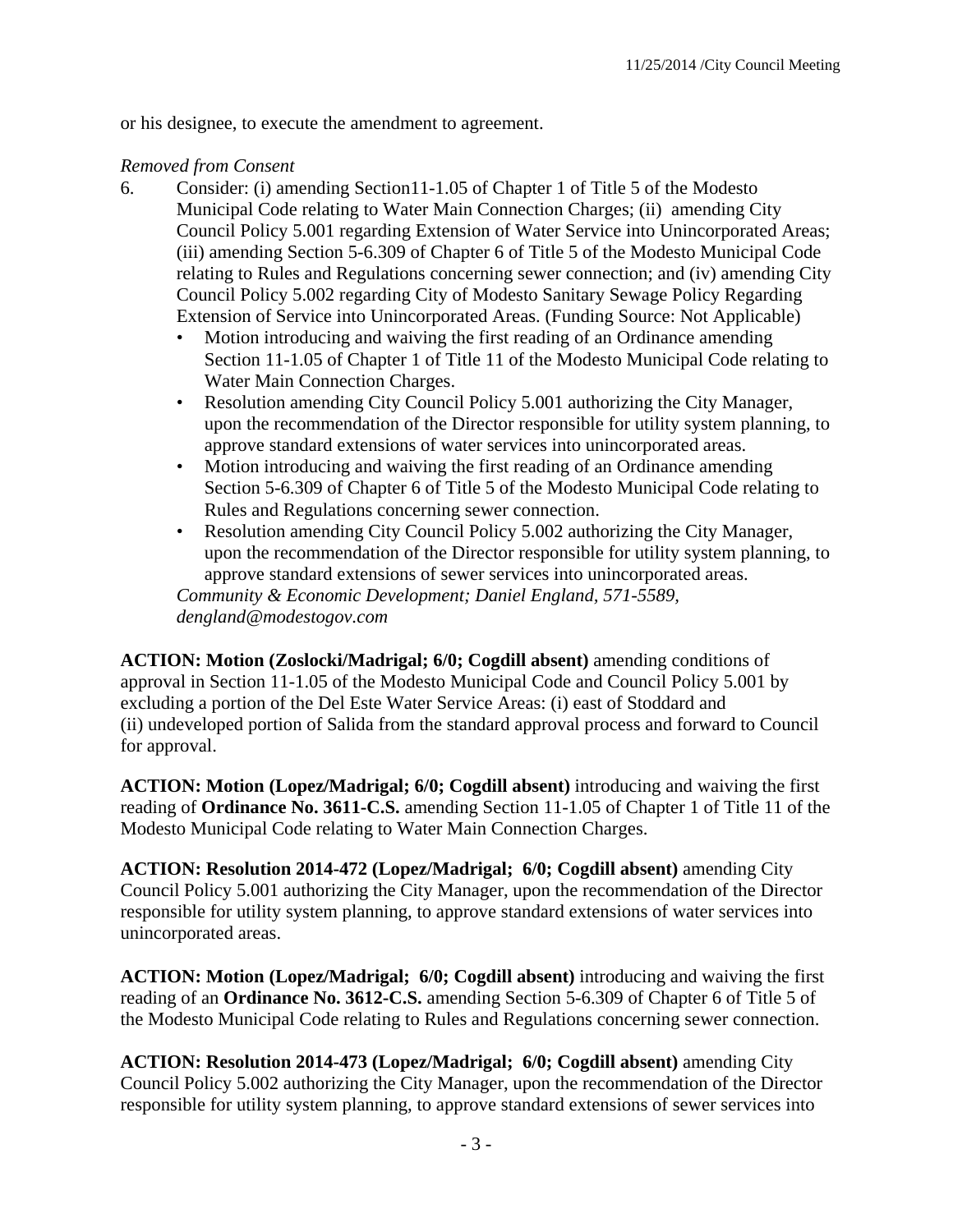unincorporated areas.

#### Consent

- 7. Consider authorizing the award of bid for the purchase of one 2-wheel drive and two 4-wheel drive Chevrolet Tahoe Fire Patrol SUV vehicles for the Modesto Fire Department through the Public Works Department, Fleet Services Division, to American Chevrolet, Modesto, CA for an estimated total cost of \$115,954. (Funding Source: MFD Facilities & Fleet Fund)
	- Resolution authorizing the award of bid for the purchase of one (1) 2-wheel drive and two (2) 4-wheel drive Chevrolet Tahoe Fire Patrol SUV's for the Modesto Fire Department through the Public Works Department, Fleet Services Division to American Chevrolet, Modesto, CA, and authorizing the Purchasing Manager or his designee to issue a purchase order for a total estimated cost of \$115,954. *Finance; Cindy Medley, 571-5164, Cmedley@modestogov.com*

**ACTION: Resolution 2014-474 (Lopez/Madrigal; 6/0; Cogdill absent)** authorizing the award of bid for the purchase of one (1) 2-wheel drive and two (2) 4-wheel drive Chevrolet Tahoe Fire Patrol SUV's for the Modesto Fire Department through the Public Works Department, Fleet Services Division to American Chevrolet, Modesto, CA, and authorizing the Purchasing Manager or his designee to issue a purchase order for a total estimated cost of \$115,954.

#### Consent

- 8. Consider accepting the Monthly Budget Adjustments Report for September 2014 and amending the Fiscal Year 2013-14 and Fiscal Year 2014-15 Annual Operating and Capital Improvement Budgets. (Funding Source: Various)
	- Resolution amending the Fiscal Year 2013-2014 and 2014-15 Annual Operating and Capital Improvement Budgets.

*Finance; Terri Swearingen, 577-5378, tswearingen@modestogov.com* 

**ACTION: Resolution 2014-475 (Lopez/Madrigal; 6/0; Cogdill absent)** amending the Fiscal Year 2013-2014 and 2014-15 Annual Operating and Capital Improvement Budgets.

- 9. Consider authorizing the award of bid for the purchase of two Vac-Con Combination Sewer Cleaner Trucks for the Utilities Department, Wastewater and Stormwater Collection Division, through the Public Works Department, Fleet Services Division, by "accessing the terms" of a competitively bid contract with the National Joint Powers Alliance to Atlantic Machinery, Silver Spring, MD, for an estimated total cost of \$845,414. (Funding Source: Fleet Replacement Fund)
	- Resolution authorizing the award of bid for the purchase of two (2) Vac-Con Combination Sewer Cleaner Trucks for the Utilities Department, Wastewater and Stormwater Collection Division, through the Public Works Department, Fleet Services Division, by "accessing the terms" of a competitively bid contract with the National Joint Powers Alliance (NJPA) to Atlantic Machinery, Silver Spring, MD, and authorizing the Purchasing Manager, or his designee, to issue a purchase order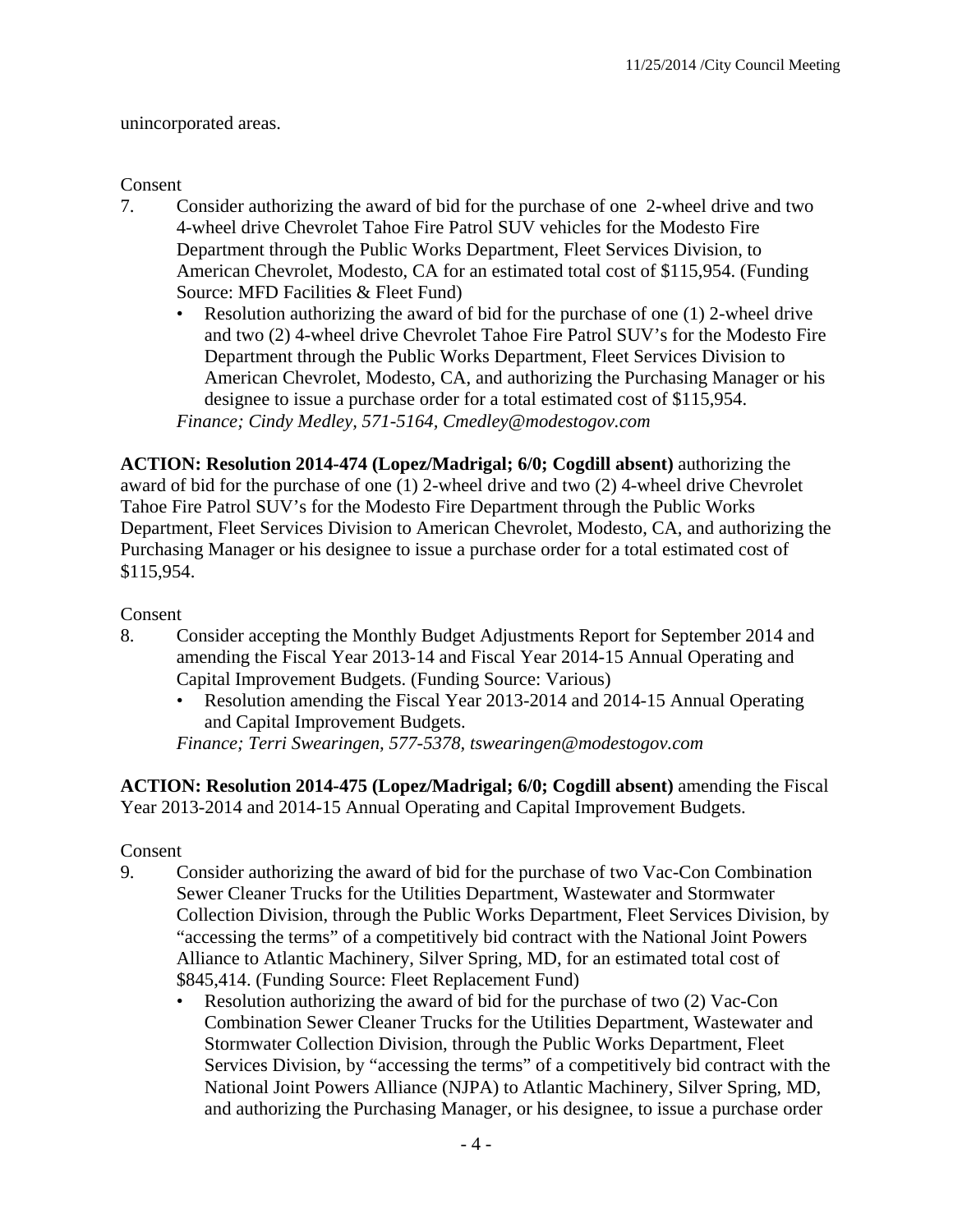for an estimated total cost of \$845,414. *Finance; Cindy Medley, 571-5164, Cmedley@modestogov.com* 

**ACTION: Resolution 2014-476 (Lopez/Madrigal; 6/0; Cogdill absent)** authorizing the award of bid for the purchase of two (2) Vac-Con Combination Sewer Cleaner Trucks for the Utilities Department, Wastewater and Stormwater Collection Division, through the Public Works Department, Fleet Services Division, by "accessing the terms" of a competitively bid contract with the National Joint Powers Alliance (NJPA) to Atlantic Machinery, Silver Spring, MD, and authorizing the Purchasing Manager, or his designee, to issue a purchase order for an estimated total cost of \$845,414.

#### Consent

- 10. Consider approving the First Amendment to the Standard Agreement for Consultant Services with Management Partners, for assistance in implementing the Strategic Plan Initiatives in an amount not to exceed \$45,000, and authorizing the Deputy City Manager, or her designee to execute the First Amendment to the Agreement (Funding Source: General Fund)
	- Resolution approving the First Amendment to the Standard Agreement for Consultant Services with Management Partners, for assistance in implementing the Strategic Plan Initiatives in an amount not to exceed \$45,000, and authorizing the Deputy City Manager, or her designee to execute the First Amendment to the Agreement.

*Finance; Mark Averell, 577-5412 , maverell@modestogov.com* 

**ACTION: Resolution 2014-477 (Lopez/Madrigal; 6/0; Cogdill absent)** approving the First Amendment to the Standard Agreement for Consultant Services with Management Partners, for assistance in implementing the Strategic Plan Initiatives in an amount not to exceed \$45,000, and authorizing the Deputy City Manager, or her designee to execute the First Amendment to the Agreement.

- 11. Consider: (i) accepting the Avoid the Twelve Grant from the State of California Office of Traffic Safety, in the amount not to exceed \$35,000, to reduce alcohol related fatal and injury traffic collisions in Stanislaus County; and (ii) amending the Fiscal Year 2014/2015 Multi-Year Budget estimating revenue and offsetting expenses not to exceed \$35,000, for the Avoid the Twelve Grant, to reduce alcohol related fatal and injury traffic collisions in Stanislaus County; and authorizing the Finance Director, or her designee, to implement the provisions of this resolution; and (iii) authorizing staff to apply for Avoid the Twelve and ABC Party Patrol grants as they become available, and accepting grant awards, up to \$50,000, amending the Multi-Year Operating Budget, and authorizing the City Manager, or designee, to execute all grant documents. (Funding Source: Grants - Operation Grants Reimbursed)
	- Resolution accepting the Avoid the Twelve Grant from the State of California Office of Traffic Safety, in the amount not to exceed \$35,000, to reduce alcohol related fatal and injury traffic collisions in Stanislaus County; and authorizing the City Manager, or his designee, to execute the necessary program documents.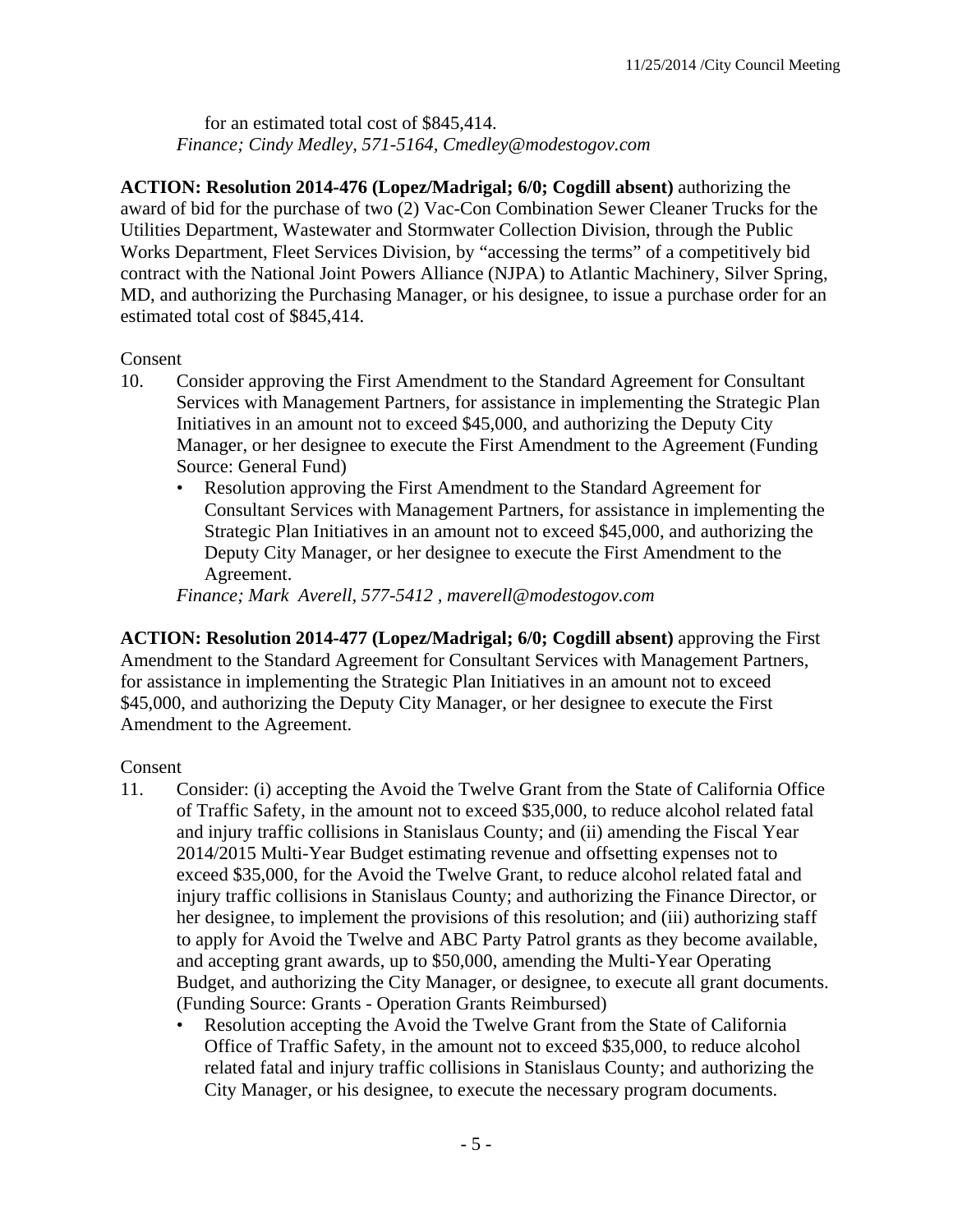- Resolution amending the Fiscal Year 2014/2015 Multi-Year Operating Budget estimating revenue and offsetting expenses not to exceed \$35,000, for the Avoid the Twelve Grant, to reduce alcohol related fatal and injury traffic collisions in Stanislaus County; and authorizing the Finance Director, or her designee, to implement the provisions of this resolution.
- Resolution authorizing staff to apply for Avoid the Twelve and ABC Party Patrol grants as they become available, and accepting grant awards, up to \$50,000, amending the Multi-Year Operating Budget, and authorizing the City Manager, or designee, to execute all grant documents.

*Police; Rick Armendariz, 342-6142, armendarizr@modestopd.com* 

**ACTION: Resolution 2014-478 (Lopez/Madrigal; 6/0; Cogdill absent)** accepting the Avoid the Twelve Grant from the State of California Office of Traffic Safety, in the amount not to exceed \$35,000, to reduce alcohol related fatal and injury traffic collisions in Stanislaus County; and authorizing the City Manager, or his designee, to execute the necessary program documents.

**ACTION: Resolution 2014-479 (Lopez/Madrigal; 6/0; Cogdill absent)** amending the Fiscal Year 2014/2015 Multi-Year Operating Budget estimating revenue and offsetting expenses not to exceed \$35,000, for the Avoid the Twelve Grant, to reduce alcohol related fatal and injury traffic collisions in Stanislaus County; and authorizing the Finance Director, or her designee, to implement the provisions of this resolution.

**ACTION: Resolution 2014-480 (Lopez/Madrigal; 6/0; Cogdill absent)** authorizing staff to apply for Avoid the Twelve and ABC Party Patrol grants as they become available, and accepting grant awards, up to \$50,000, amending the Multi-Year Operating Budget, and authorizing the City Manager, or designee, to execute all grant documents.

- 12. Consider accepting the Target grants: (i) for Heroes and Helpers, in the amount of \$3,000, for "Shop with a Cop"; and (ii) for a Community Giving Grant, in the amount of \$3,000, to provide funding for "Technology for Fighting Crime"; and (iii) authorizing staff to apply for Target grants as they become available, and accepting grant awards, up to \$20,000, amending the Multi-Year Operating Budget, and authorizing the City Manager, or designee, to execute all grant documents; and (iv) amending the Fiscal Year 2014/2015 Multi-Year Operating Budget to appropriate revenues and expenditures of \$6,000 for two Target grants to provide funding for Target Heroes and Helpers "Shop with a Cop" and Target Community and Giving Grant for "Technology for Fighting Crime"; and authorizing the Finance Director, or her designee, to implement the provisions of this resolution. (Funding Source: Operation Block Grants)
	- Resolution accepting a Target grant for Heroes and Helpers, in the amount of \$3,000, for "Shop with a Cop"; and authorizing the City Manager, or his designee, to execute the necessary grant documents.
	- Resolution accepting a Target grant for a Community Giving Grant, in the amount of \$3,000, to provide funding for "Technology for Fighting Crime"; and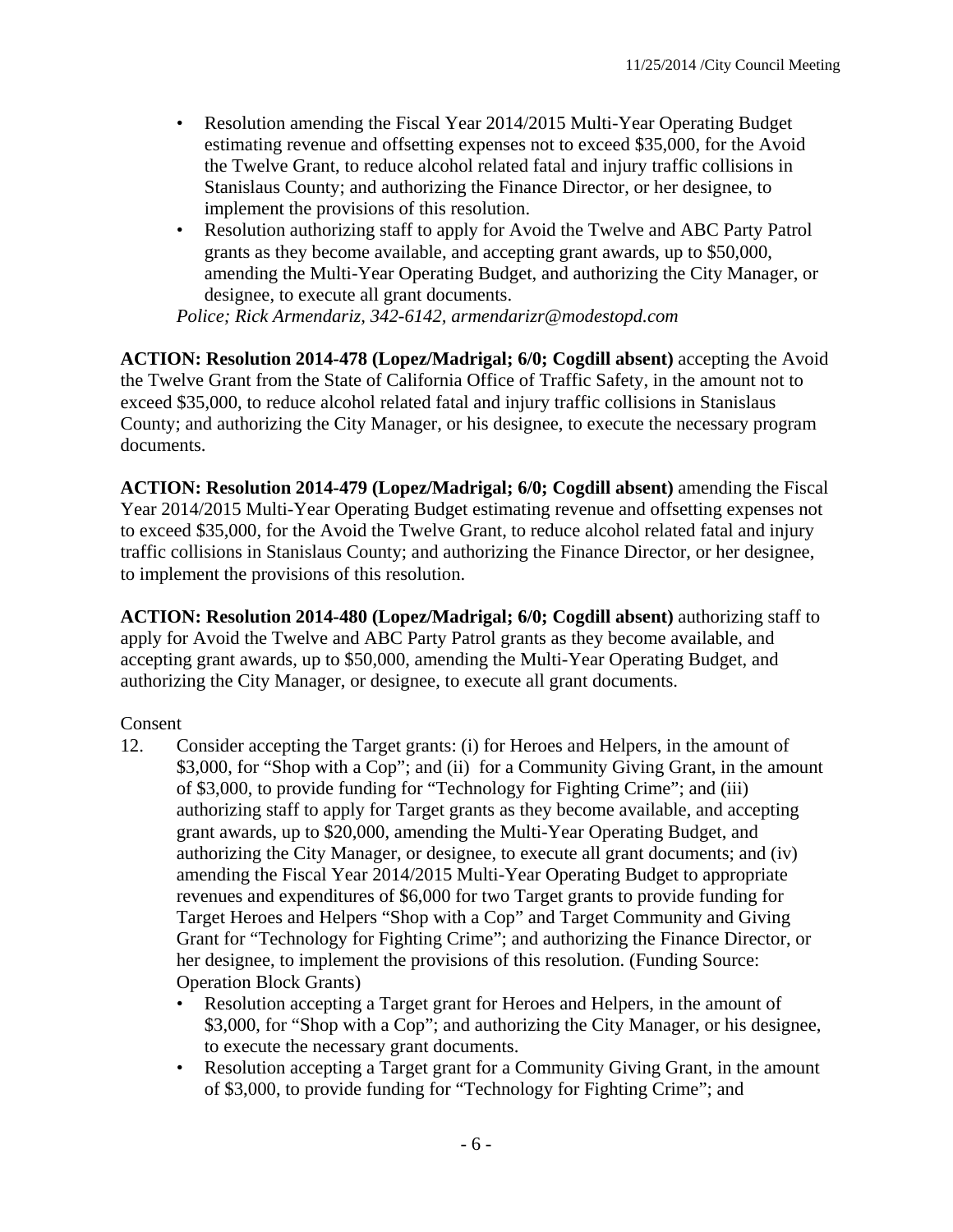authorizing the City Manager, or his designee, to execute the necessary grant documents.

- Resolution authorizing staff to apply for Target grants as they become available, and accepting grant awards, up to \$20,000, amending the annual budget, and authorizing the City Manager, or designee, to execute all grant documents.
- Resolution amending the Fiscal Year 2014/2015 Multi-Year Operating Budget to appropriate revenues and expenditures of \$6,000 for two Target grants to provide funding for Target Heroes and Helpers "Shop with a Cop" and Target Community and Giving Grant for "Technology for Fighting Crime"; and authorizing the Finance Director, or her designee, to implement the provisions of this resolution. *Police; Galen Carroll, 572-9501, CarrollG@Modestopd.com*

**ACTION: Resolution 2014-481 (Lopez/Madrigal; 6/0; Cogdill absent)** accepting a Target grant for Heroes and Helpers, in the amount of \$3,000, for "Shop with a Cop"; and authorizing the City Manager, or his designee, to execute the necessary grant documents.

**ACTION: Resolution 2014-482 (Lopez/Madrigal; 6/0; Cogdill absent)** accepting a Target grant for a Community Giving Grant, in the amount of \$3,000, to provide funding for "Technology for Fighting Crime"; and authorizing the City Manager, or his designee, to execute the necessary grant documents.

**ACTION: Resolution 2014-483 (Lopez/Madrigal; 6/0; Cogdill absent)** authorizing staff to apply for Target grants as they become available, and accepting grant awards, up to \$20,000, amending the annual budget, and authorizing the City Manager, or designee, to execute all grant documents.

**ACTION: Resolution 2014-484 (Lopez/Madrigal; 6/0; Cogdill absent)** amending the Fiscal Year 2014/2015 Multi-Year Operating Budget to appropriate revenues and expenditures of \$6,000 for two Target grants to provide funding for Target Heroes and Helpers "Shop with a Cop" and Target Community and Giving Grant for "Technology for Fighting Crime"; and authorizing the Finance Director, or her designee, to implement the provisions of this resolution.

#### Consent

- 13. Consider approving the Outside Service Agreement for sewer connection for the property located at 1404 Thomas Street. (Funding Source: General Fund, Sewer Fund)
	- Resolution approving an Outside Service Agreement between the City of Modesto and Alfonso Castaneda, a single man, for sewer service for the property located at 1404 Thomas Street in the Robertson Road Neighborhood, Modesto, (APN: 037- 025-052); and authorizing the City Manager, or his designee, to execute the agreement.

*Public Works; Bill Sandhu, 577-5356, bsandhu@modestogov.com* 

**ACTION: Resolution 2014-485 (Lopez/Madrigal; 6/0; Cogdill absent)** approving an Outside Service Agreement between the City of Modesto and Alfonso Castaneda, a single man, for sewer service for the property located at 1404 Thomas Street in the Robertson Road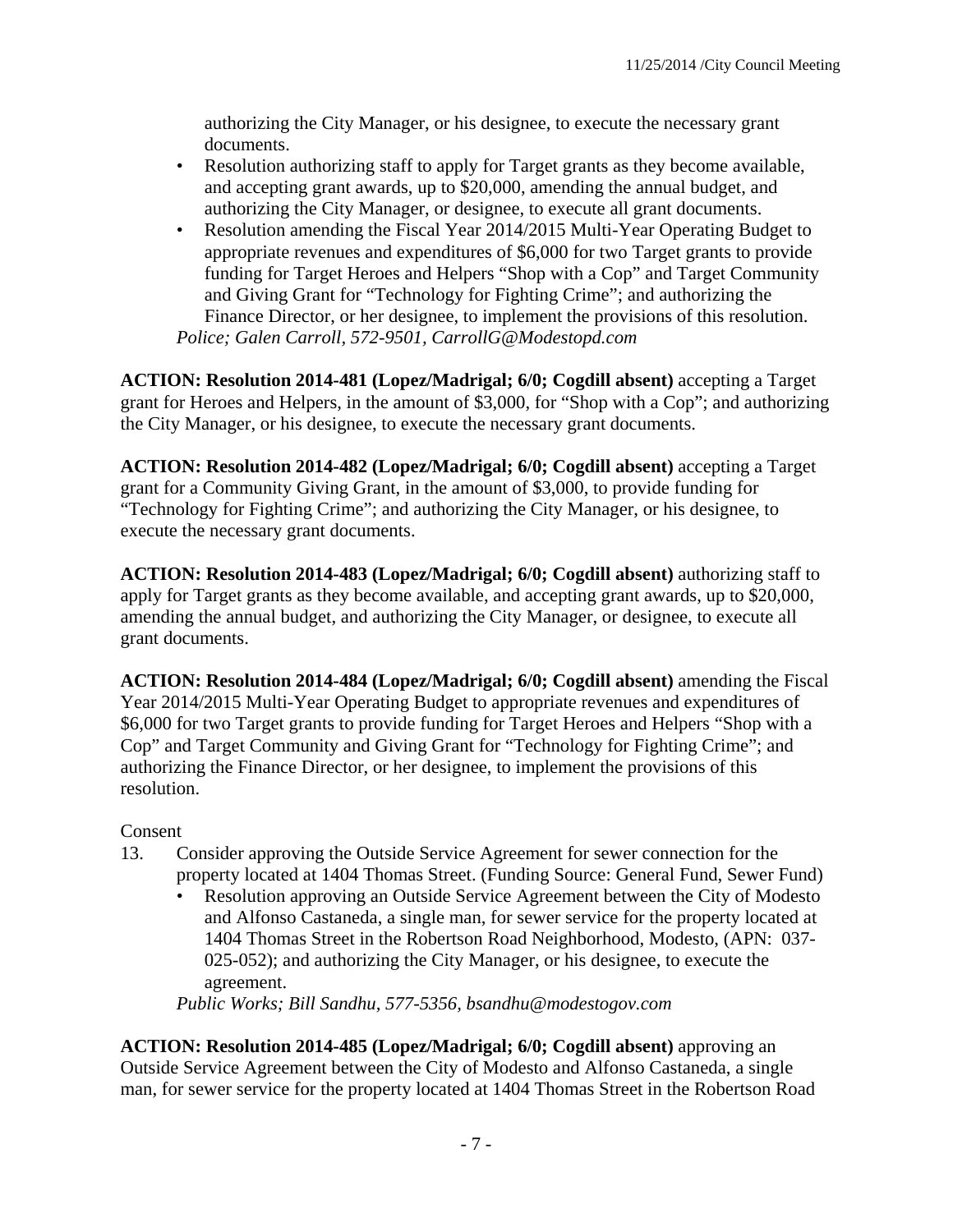Neighborhood, Modesto, (APN: 037-025-052); and authorizing the City Manager, or his designee, to execute the agreement.

#### Consent

- 14. Consider approving a Memorandum of Understanding between the City of Modesto and Stanislaus County that provides for the City to pass through to Stanislaus County's transit program a share of the Federal Transit funds apportioned to the Modesto Urbanized Area. (Funding Source: Not Applicable)
	- Resolution approving a Memorandum of Understanding (MOU) with Stanislaus County for the City of Modesto to act as the recipient of Federal Transit Administration (FTA) Section 5307 formula funds on behalf of Stanislaus County and authorizing the City Manager, or his designee, to execute the MOU. *Public Works; Fred Cavanah, 577-5298, fcavanah@modestogov.com*

**ACTION: Resolution 2014-486 (Lopez/Madrigal; 6/0; Cogdill absent)** approving a Memorandum of Understanding (MOU) with Stanislaus County for the City of Modesto to act as the recipient of Federal Transit Administration (FTA) Section 5307 formula funds on behalf of Stanislaus County and authorizing the City Manager, or his designee, to execute the MOU.

#### Consent

- 15. Consider: (i) amending the FY 2014-15 Airport Capital Improvement Budget in the amount of \$1,125,705 to increase revenue and expense budgets for various airport projects in Airport Improvement Project No. 38 that will recognize the total Grant Funding that has been awarded for this project; (ii) amending the FY 2014-15 Airport Capital Improvement Budget utilizing FAA Grant Funds awarded in AIP Project No. 38 and reimburse Airport Reserves \$78,500; (iii) amending the FY 2014-2015 Airport Capital Improvement Budget utilizing FAA Grant Funds awarded in AIP Project No. 38 and reimburse Airport Professional Services Account; (iv) accepting the Airport Stormwater Infrastructure Master Plan; and (v) accepting the Airport Electrical and Signage Study. (Funding Source: Federal Aviation Administration (FAA) Grant Funds, Passenger Facility Charges (PFC))
	- Resolution amending Fiscal Year (FY) 2014-2015 Airport Capital Improvement Budget in the amount of \$1,125,705 for Airport Improvement Project No. 38, "Various Airport Improvement Projects," and utilize total Grant Funding that was awarded.
	- Resolution amending Fiscal Year (FY) 2014-2015 Airport Capital Improvement Budget utilizing Federal Aviation Administration (FAA) Grant Funds to reimburse Airport Reserves of \$78,500.
	- Resolution accepting the Airport Stormwater Infrastructure Master Plan.
	- Resolution accepting the Airport Electrical and Signage Study. *Public Works; Steve Fischio, 577-5319, sfischio@modestogov.com*

**ACTION: Resolution 2014-487 (Lopez/Madrigal; 6/0; Cogdill absent)** amending Fiscal Year (FY) 2014-2015 Airport Capital Improvement Budget in the amount of \$1,125,705 for Airport Improvement Project No. 38, "Various Airport Improvement Projects," and utilize total Grant Funding that was awarded.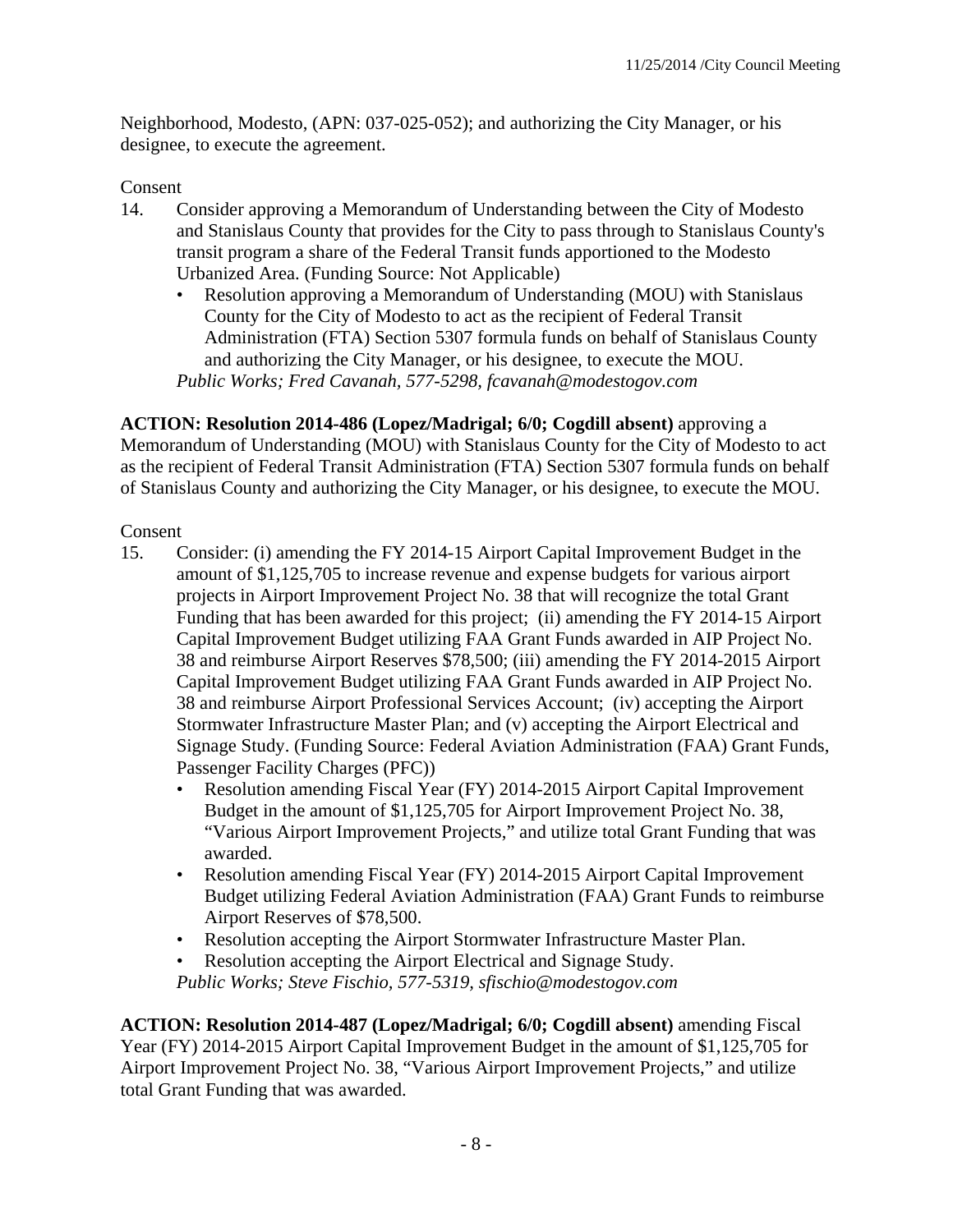**ACTION: Resolution 2014-488 (Lopez/Madrigal; 6/0; Cogdill absent)** amending Fiscal Year (FY) 2014-2015 Airport Capital Improvement Budget utilizing Federal Aviation Administration (FAA) Grant Funds to reimburse Airport Reserves of \$78,500.

**ACTION: Resolution 2014-489 (Lopez/Madrigal; 6/0; Cogdill absent)** accepting the Airport Stormwater Infrastructure Master Plan.

**ACTION: Resolution 2014-490 (Lopez/Madrigal; 6/0; Cogdill absent)** accepting the Airport Electrical and Signage Study.

#### *Removed from Consent*

- 16. Consider approving a Joint Powers Agreement between the Del Puerto Water District and the City of Modesto for the North Valley Regional Recycled Water Program. (Funding Source: Wastewater Fund)
	- Resolution approving a Joint Powers Agreement between the Del Puerto Water District and the City of Modesto for the North Valley Regional Recycled Water Program, and authorizing the City Manager, or his designee, to execute the Agreement.

*Utilities; William Wong, 521-5801, wwong@modestogov.com* 

**ACTION: Resolution 2014-491 (Kenoyer/Madrigal; 6/0; Cogdill absent)** approving a Joint Powers Agreement between the Del Puerto Water District and the City of Modesto for the North Valley Regional Recycled Water Program, and authorizing the City Manager, or his designee, to execute the Agreement.

#### Consent

- 17. Consider approving an Agreement with HDR Engineering, Inc. for the preparation of the Preliminary Design Report for Sonoma Trunk, Sonoma Lift Station, and Oakdale Sewer Main to Sonoma Trunk in an amount not to exceed \$216,233. (Funding Source: Wastewater Fund)
	- Resolution approving an agreement with HDR Engineering, Inc. for the Preliminary Design Report for Sonoma Trunk, Sonoma Lift Station, and Oakdale Sewer Main to Sonoma Trunk, in an amount not to exceed \$196,575 for the identified scope of services, plus \$19,658 for additional services (if needed), for a maximum total amount of \$ 216,233, and authorizing the City Manager, or his designee, to execute the agreement.

*Utilities; Jesse Franco, 571-5175, jfranco@modestogov.com* 

**ACTION: Resolution 2014-492 (Lopez/Madrigal; 6/0; Cogdill absent)** approving an agreement with HDR Engineering, Inc. for the Preliminary Design Report for Sonoma Trunk, Sonoma Lift Station, and Oakdale Sewer Main to Sonoma Trunk, in an amount not to exceed \$196,575 for the identified scope of services, plus \$19,658 for additional services (if needed), for a maximum total amount of \$ 216,233, and authorizing the City Manager, or his designee, to execute the agreement.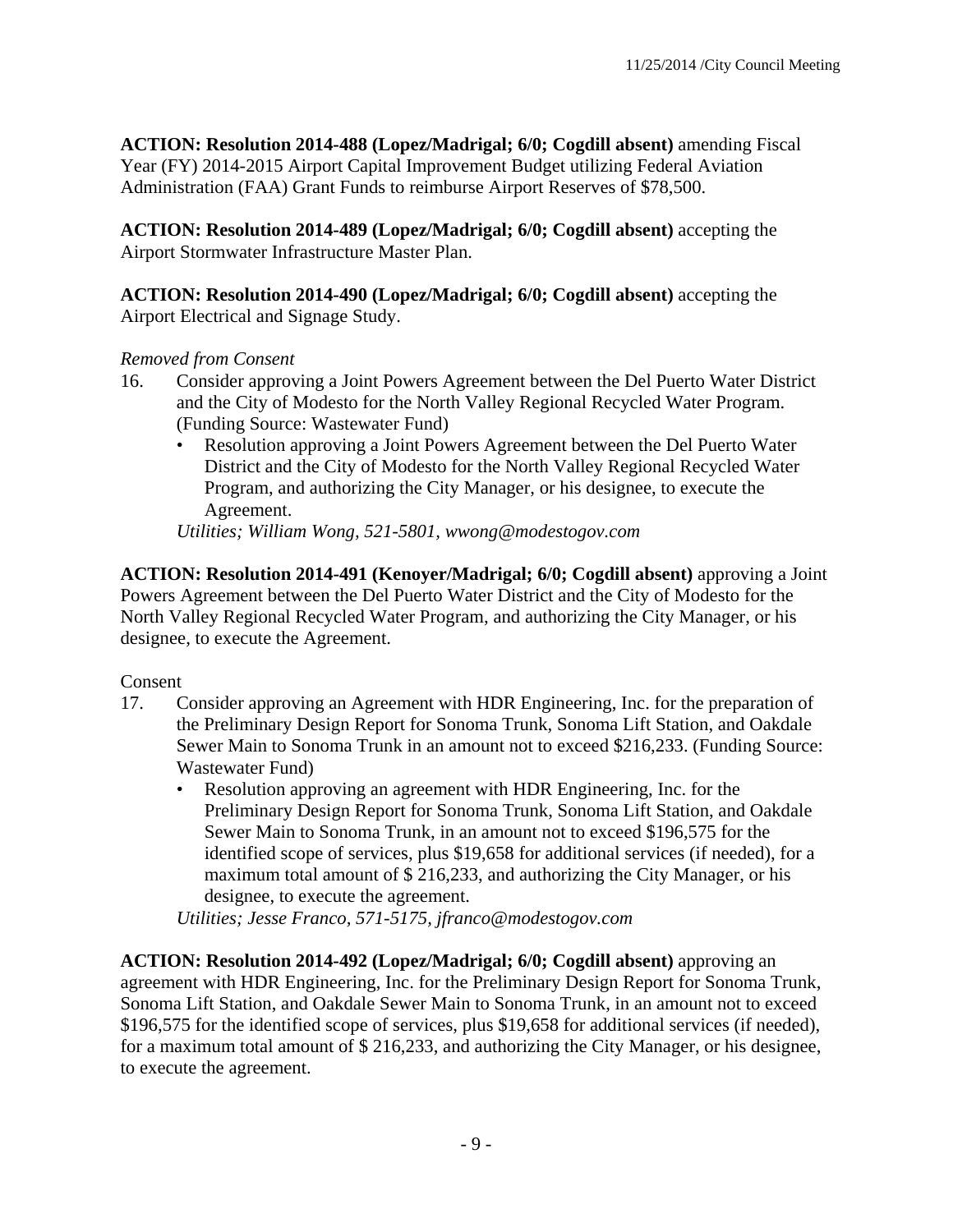Consent

- 18. Consider authorizing the award of a sole source procurement for nitrate analyzer equipment and services for the Utilities Department, Water Services Division with HACH Company, Loveland, CO, for a three-year agreement with an annual cost of \$150,000, and a total three-year cost of \$450,000. (Funding Source: Water Fund)
	- Resolution authorizing the award of a sole source procurement of nitrate analyzer equipment and services for the Utilities Department, Water Services Division with HACH Company, Loveland, CO for a three-year agreement for an annual cost of \$150,000, and a total cost of \$450,000, and authorizing the Purchasing Manager, or his designee, to issue a purchase agreement for an annual cost of \$150,000. *Utilities; David Savidge, 342-2217, dsavidge@modestogov.com*

**ACTION: Resolution 2014-493 (Lopez/Madrigal; 6/0; Cogdill absent)** authorizing the award of a sole source procurement of nitrate analyzer equipment and services for the Utilities Department, Water Services Division with HACH Company, Loveland, CO for a three-year agreement for an annual cost of \$150,000, and a total cost of \$450,000, and authorizing the Purchasing Manager, or his designee, to issue a purchase agreement for an annual cost of \$150,000.

# **COUNCIL COMMENTS & REPORTS**

Councilmember Kenoyer announced that on Saturday, November 15, 2014 she assisted with cleaning up the river because of illegal dumping between 7th Street and Highway 99; she attended an event regarding Focus on the Future with StanCOG; she thanked the Electrical Department responding to street light outages and also Tammy Wallace and Steve Christensen, Finance Department.

Councilmember Madrigal thanked staff for being responsive to residents of south Modesto with a covered bench at bus stop on the corner of Butte Avenue and Dallas Avenue; he announced the Christmas tree lighting on December 6, 2014 after the Christmas Parade; he also announced that the Tuolumne River Regional Park Commission gave direction for work on 6 new soccer fields in west Modesto at their meeting last week.

Councilmember Lopez spoke regarding a November 15, 2014 concert "Better Together" he attended at Church of Jesus Christ of Latter Day Saints on Dale Road.

#### **CITY MANAGER COMMENTS & REPORTS**

None.

#### **HEARINGS**

*Published in the Modesto Bee on October 15, 2014; continued from November 4, 2014 Council meeting* 

19. Hearing to consider approving an application to rezone 2.8 acres located on the southeast end of Wisdom Way east of Oakdale Road from Planned Development Zone,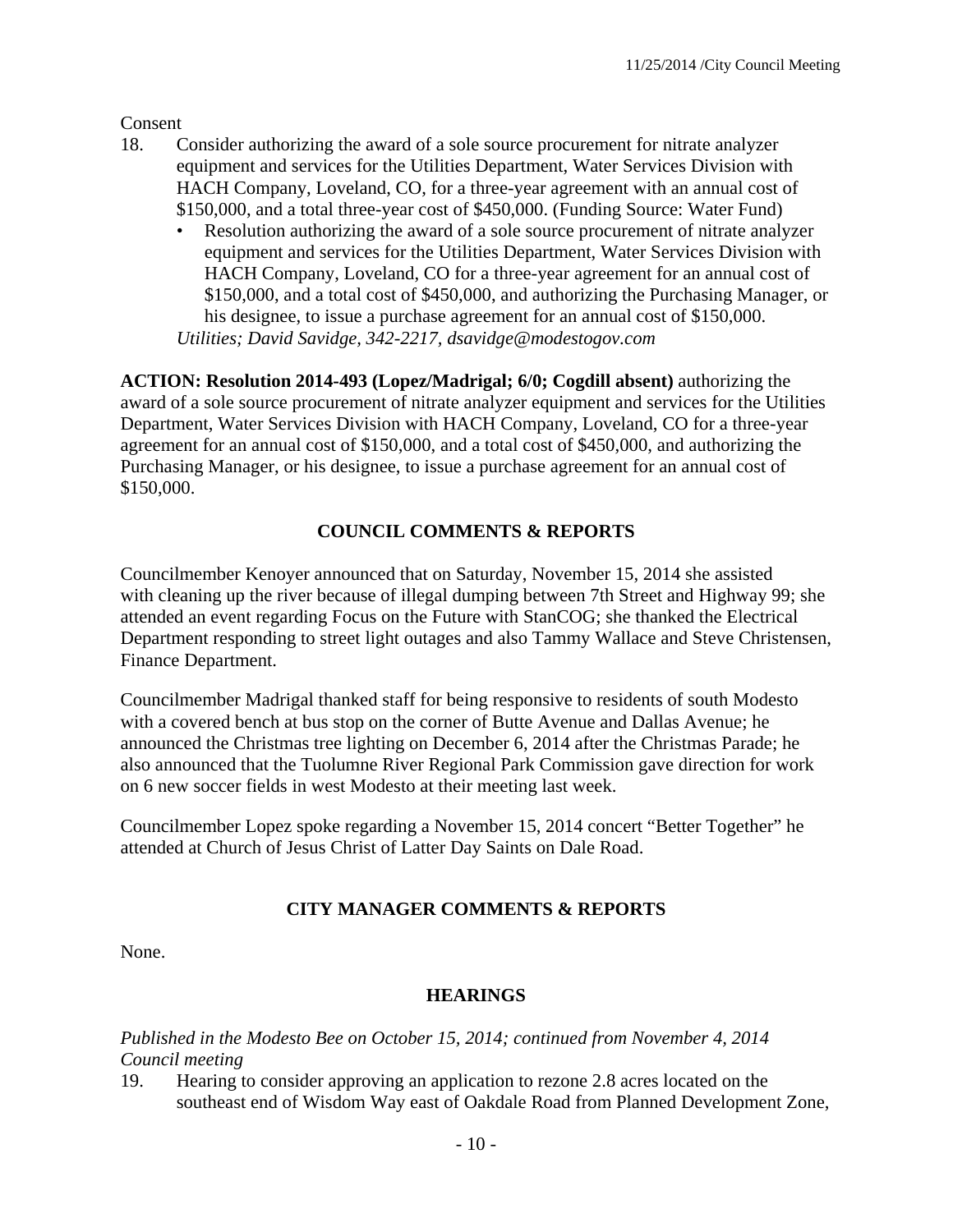P-D(522) to Planned Development Zone, P-D(598) for a 16-unit multi-family residential development. (Funding Source: Not Applicable)

- Motion introducing and waiving the first reading of an Ordinance amending Section 14-3-9 of the Zoning Map to rezone 2.8 acres from Planned Development Zone, P-D(522), to Planned Development Zone, P-D(598); property located on the southeast end of Wisdom Way east of Oakdale Road (Wisdom Place, LLC).
- Resolution approving a Development Plan for Planned Development Zone, P-D(598) (Wisdom Place, LLC).
- Resolution finding that the following subsequent project is within the scope of the project covered by the Modesto Urban Area General Plan Master Environmental Impact Report (State Clearinghouse No. 2007072023): Amendment of Section 14- 3-9 of the Zoning Map to rezone from Planned Development Zone, P-D(522), to Planned Development Zone P-D(598), property located on the southeast end of Wisdom Way east of Oakdale Road (Wisdom Place, LLC).

*Community & Economic Development; Patrick Kelly, 577-5268, pkelly@modestogov.com* 

**ACTION: Motion (Lopez/Madrigal; 6/0; Cogdill absent)** introducing and waiving the first reading of an **Ordinance No. 3613-C.S.** amending Section 14-3-9 of the Zoning Map to rezone 2.8 acres from Planned Development Zone, P-D(522), to Planned Development Zone, P-D(598); property located on the southeast end of Wisdom Way east of Oakdale Road (Wisdom Place, LLC).

**ACTION: Resolution 2014-494 (Lopez/Madrigal; 6/0; Cogdill absent)** approving a Development Plan for Planned Development Zone, P-D(598) (Wisdom Place, LLC).

**ACTION: Resolution 2014-495 (Lopez/Madrigal; 6/0; Cogdill absent)** finding that the following subsequent project is within the scope of the project covered by the Modesto Urban Area General Plan Master Environmental Impact Report (State Clearinghouse No. 2007072023): Amendment of Section 14-3-9 of the Zoning Map to rezone from Planned Development Zone, P-D(522), to Planned Development Zone P-D(598), property located on the southeast end of Wisdom Way east of Oakdale Road (Wisdom Place, LLC).

*Published in the Modesto Bee on October 25, 2014; Continued to December 2, 2014* 

20. Hearing to consider an amendment to the Annual Action Plan for 2014-2015, reallocating Community Development Block Grant (CDBG) Entitlement and Revolving Loan Funds. (Funding Source: CDBG)

Item continued to December 9, 2014 Council meeting. *Parks, Recreation & Neighborhoods; Carol Averell, 577-5310, caverell@modestogov.com* 

**ACTION:** Continued to December 2, 2014 Council meeting.

#### **NEW BUSINESS**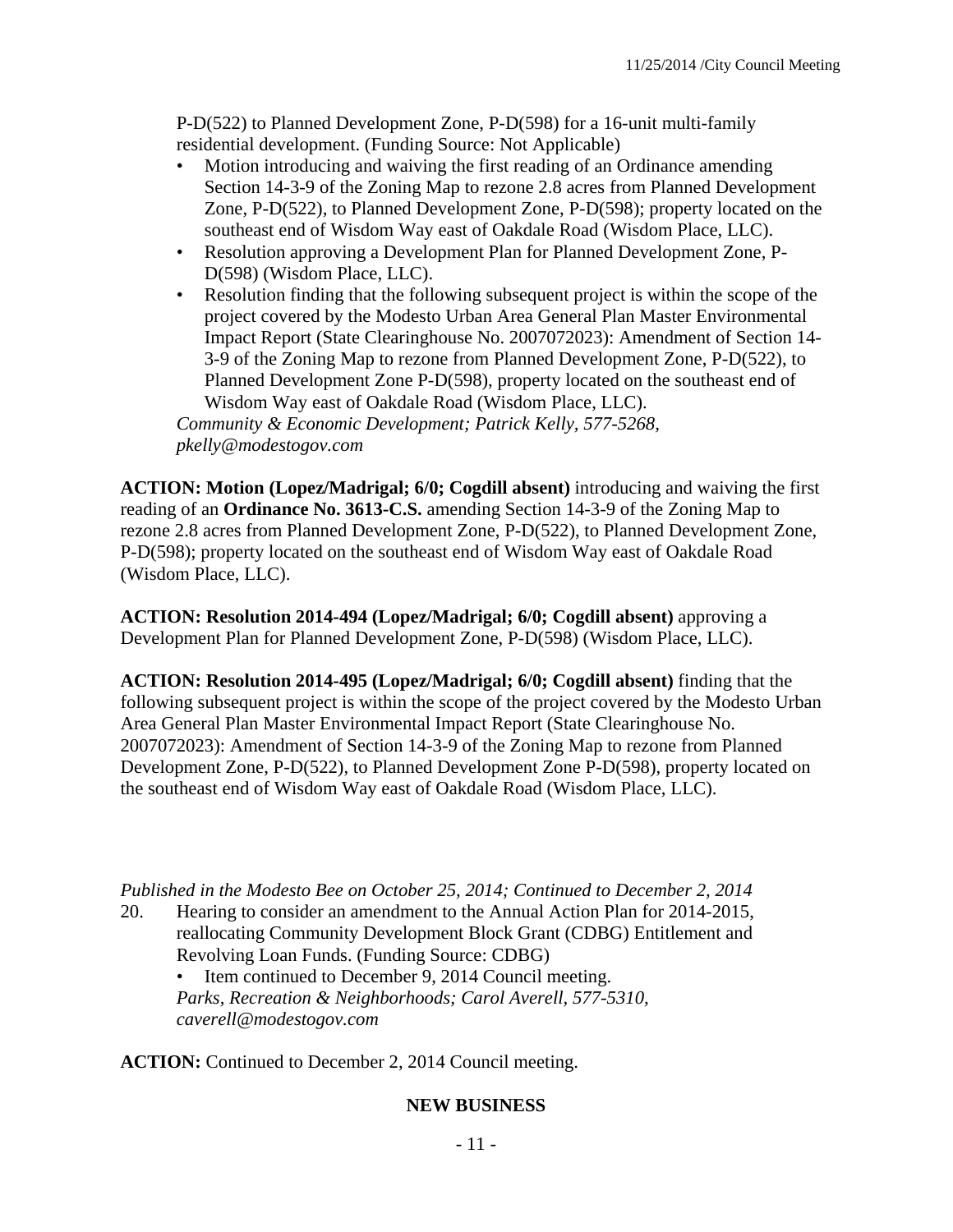- 21. Consider: (i) appointing James N. ("Jim") Holgersson as City Manager; and (ii) approving a City Manager Employment Agreement between the City of Modesto and James N. ("Jim") Holgersson for service as City Manager and setting terms of employment, salary and benefits. (Funding Source: Not Applicable)
	- Resolution of the City Council of the City of Modesto appointing James ("Jim") Holgersson as City Manager, approving a City Manager Employment Agreement between the City of Modesto and James ("Jim") Holgersson for service as City Manager and setting terms of employment, salary and benefits. *Administrative Services; Joe Lopez, 571-5126 , joelopez@modestogov.com*

**ACTION: Resolution 2014-496 (Gunderson/Kenoyer; 6/0; Cogdill absent)** of the City Council of the City of Modesto appointing James ("Jim") Holgersson as City Manager, approving a City Manager Employment Agreement between the City of Modesto and James ("Jim") Holgersson for service as City Manager and setting terms of employment, salary and benefits.

- 22. Consider approving an amendment to the City of Modesto Personnel Rules and adopting Personnel Administrative Order Number 2-14-1, a policy to follow when hiring interns. (Funding Source: Not Applicable)
	- Resolution amending the City of Modesto Personnel Rules and adopting Personnel Administrative Order Number 2-14-1, a policy to follow when hiring interns. *Administrative Services; Joe Lopez, 571-5126, joelopez@modestogov.com*

**ACTION: Resolution 2014-497 (Kenoyer/Madrigal; 6/0; Cogdill absent)** amending the City of Modesto Personnel Rules and adopting Personnel Administrative Order Number 2-14- 1, a policy to follow when hiring interns.

- 23. Consider rescinding action on January 7, 2014 directing placement of a RUL ballot initiative that also includes review of the continued need for the requirement of advisory elections pursuant to the Charter required Measure A and M on the November 2015 election. (Funding Source: General Fund)
	- Motion rescinding City Council action on January 7, 2014 considering placement of a RUL ballot initiative on the November 2015 election. *Community & Economic Development; Patrick Kelly, 577-5268, pkelly@modestogov.com*

**ACTION: Motion (Lopez/Gunderson; 6/0; Cogdill absent)** rescinding City Council action on January 7, 2014 considering placement of a RUL ballot initiative on the November 2015 election.

24. Consider: (i) approving an agreement with Pierce Manufacturing Inc. for the purchase of two Pierce Velocity 1500 GPM Pumpers for the estimated cost of \$1,070,472; and (ii) approving the terms set forth by Oshkosh Capital to finance the acquisition over a three year period which allows the City to receive a credit of \$47,963. (Funding Source: Modesto Regional Fire Authority (MRFA) Reserves)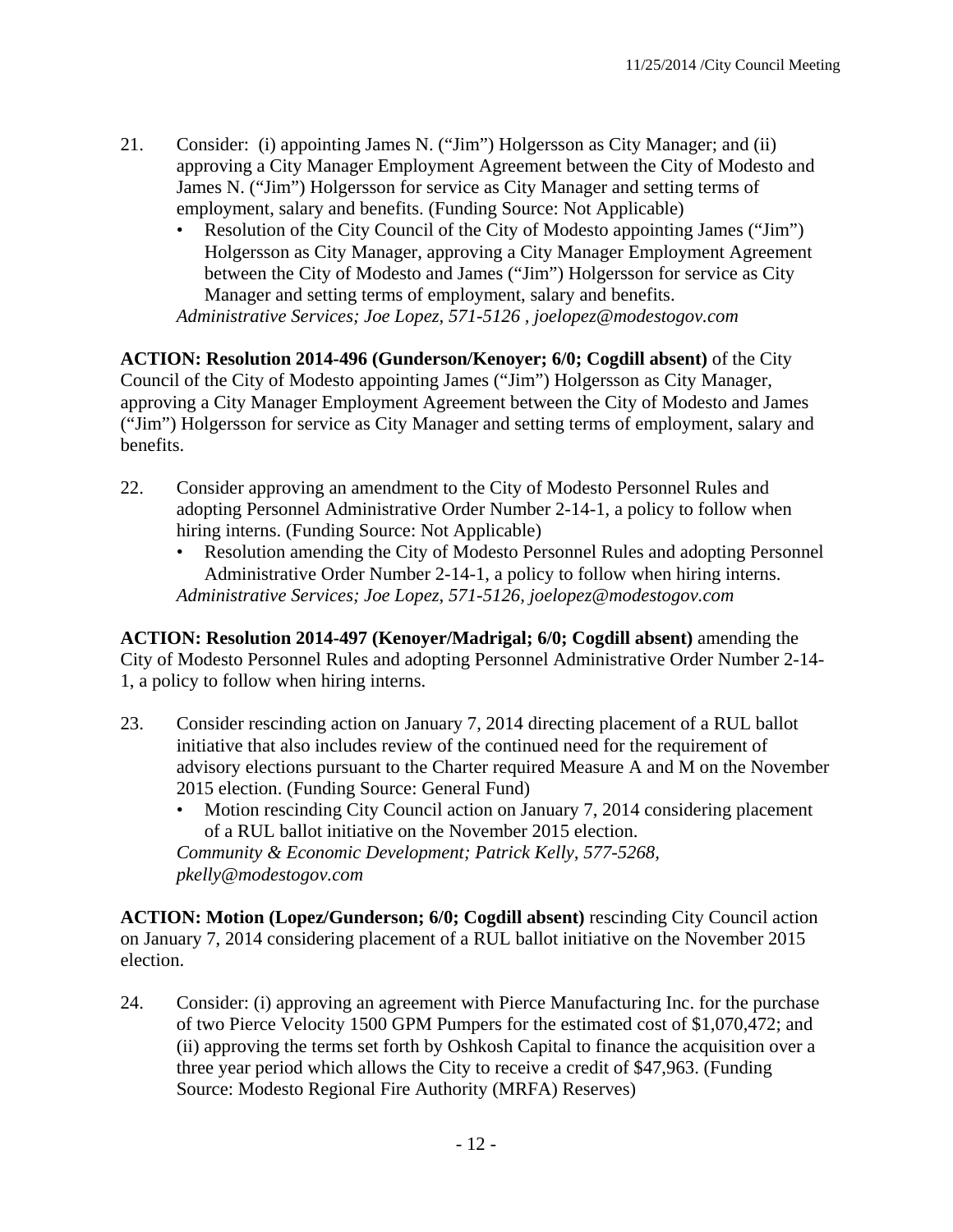- Resolution approving an agreement with Pierce Manufacturing Inc. for the purchase of two Pierce Velocity 1500 GPM Pumpers for the estimated cost of \$1,070,472.
- Resolution approving the terms set forth by Oshkosh Capital to finance the acquisition over a three year period which allows the City to receive a credit of \$47,963.

*Fire; Alan Ernst, 572-9869, aernst@modestrfa.org* 

**ACTION: Resolution 2014-498 (Lopez/Gunderson; 6/0; Cogdill absent)** approving an agreement with Pierce Manufacturing Inc. for the purchase of two Pierce Velocity 1500 GPM Pumpers for the estimated cost of \$1,070,472.

**ACTION: Resolution 2014-499 (Lopez/Gunderson; 6/0; Cogdill absent)** approving the terms set forth by Oshkosh Capital to finance the acquisition over a three year period which allows the City to receive a credit of \$47,963.

# **MATTERS TOO LATE FOR THE AGENDA**

None.

## **ADJOURNMENT**

This meeting adjourned at 7:45 p.m.

#### **CLOSED SESSION**

*All Closed. Session Matters Heard Prior to Meeting*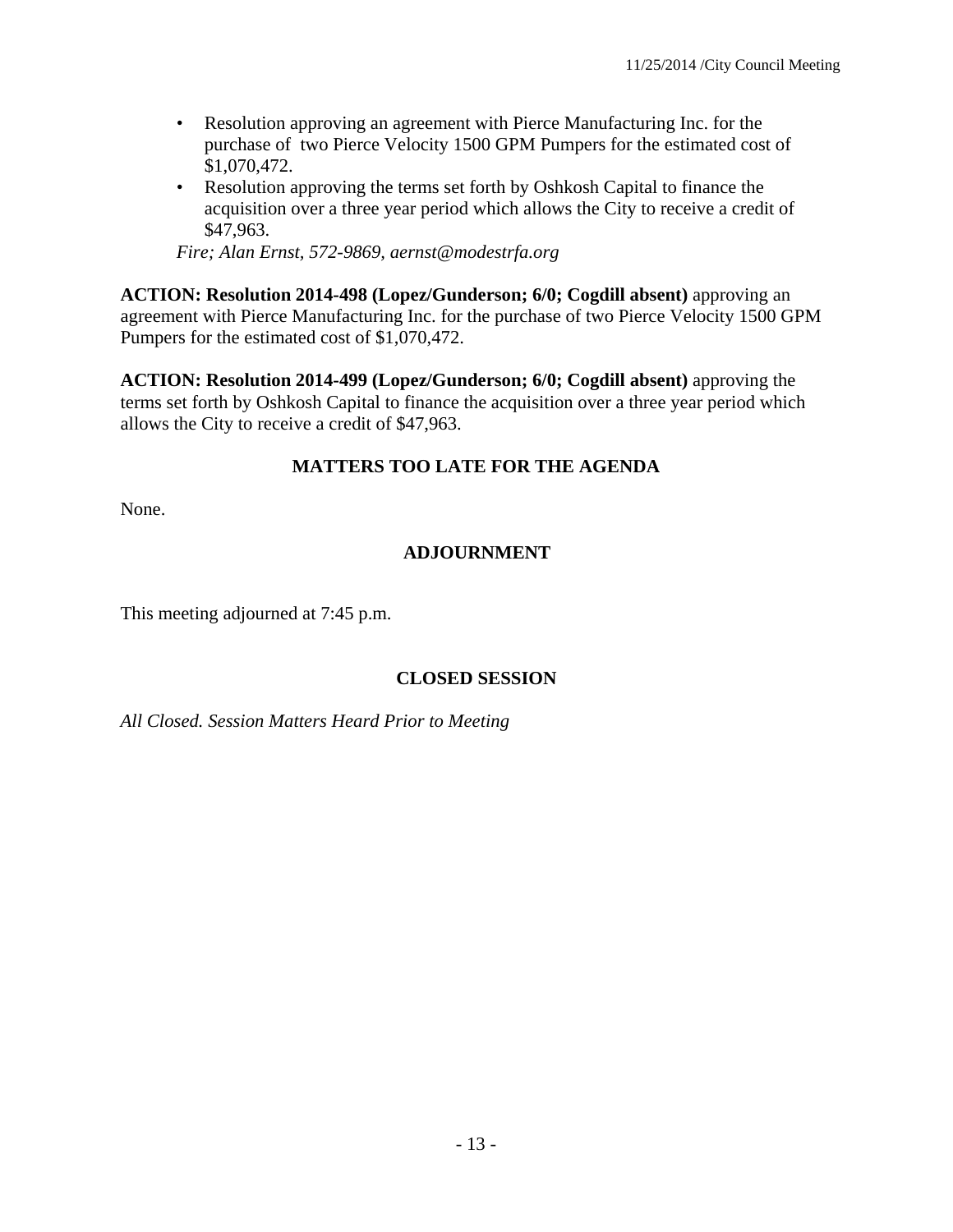## **CONFERENCE WITH REAL PROPERTY NEGOTIATORS (Pursuant to Section 54956.8 of the Government Code).**

Property: Acquisition of 0.1418 acres of land for a Temporary Construction Easement, located at 4754 Tully Rd. in Modesto APN: 046-001-012 Negotiating Parties: Jon Yuriar, Property Agent for the City of Modesto Adam U. Lindgren, City Attorney Under Negotiation: Price and terms of Temporary Construction Easement acquisition

#### **CONFERENCE WITH LABOR NEGOTIATOR:**

| (Pursuant to Section 54957.6 of the Government Code) – MCEA |                                             |
|-------------------------------------------------------------|---------------------------------------------|
| Negotiator:                                                 | Joe Lopez                                   |
| <b>Agency Negotiators:</b>                                  | Law Offices of Renne Sloan Holtzman & Sakai |

Employee Organization: Modesto City Employees Association

# **CONFERENCE WITH LABOR NEGOTIATOR:**

**(Pursuant to Section 54957.6 of the Government Code) – MCMA** 

| Negotiator:                | Joe Lopez                                   |
|----------------------------|---------------------------------------------|
| <b>Agency Negotiators:</b> | Law Offices of Renne Sloan Holtzman & Sakai |
|                            |                                             |

Employee Organization: Modesto Confidential & Management Association

# **CONFERENCE WITH LABOR NEGOTIATOR:**

**(Pursuant to Section 54957.6 of the Government Code) – MPOA**  Negotiator: Joe Lopez Agency Negotiators: Law Offices of Renne Sloan Holtzman & Sakai

Employee Organization: Modesto Police Officers' Association

# **CONFERENCE WITH LABOR NEGOTIATOR:**

| (Pursuant to Section 54957.6 of the Government Code) – MPNSA |                                             |  |
|--------------------------------------------------------------|---------------------------------------------|--|
| Negotiator:                                                  | Joe Lopez                                   |  |
| <b>Agency Negotiators:</b>                                   | Law Offices of Renne Sloan Holtzman & Sakai |  |
| <b>Employee Organization:</b>                                | Modesto Police Non Sworn Association        |  |

#### **CONFERENCE WITH LABOR NEGOTIATOR:**

#### **(Pursuant to Section 54957.6 of the Government Code) –MPMA**

| Negotiator:                | Joe Lopez                                   |
|----------------------------|---------------------------------------------|
| <b>Agency Negotiators:</b> | Law Offices of Renne Sloan Holtzman & Sakai |
|                            |                                             |

| <b>Employee Organization:</b> | <b>Modesto Police Management Association</b> |
|-------------------------------|----------------------------------------------|
|-------------------------------|----------------------------------------------|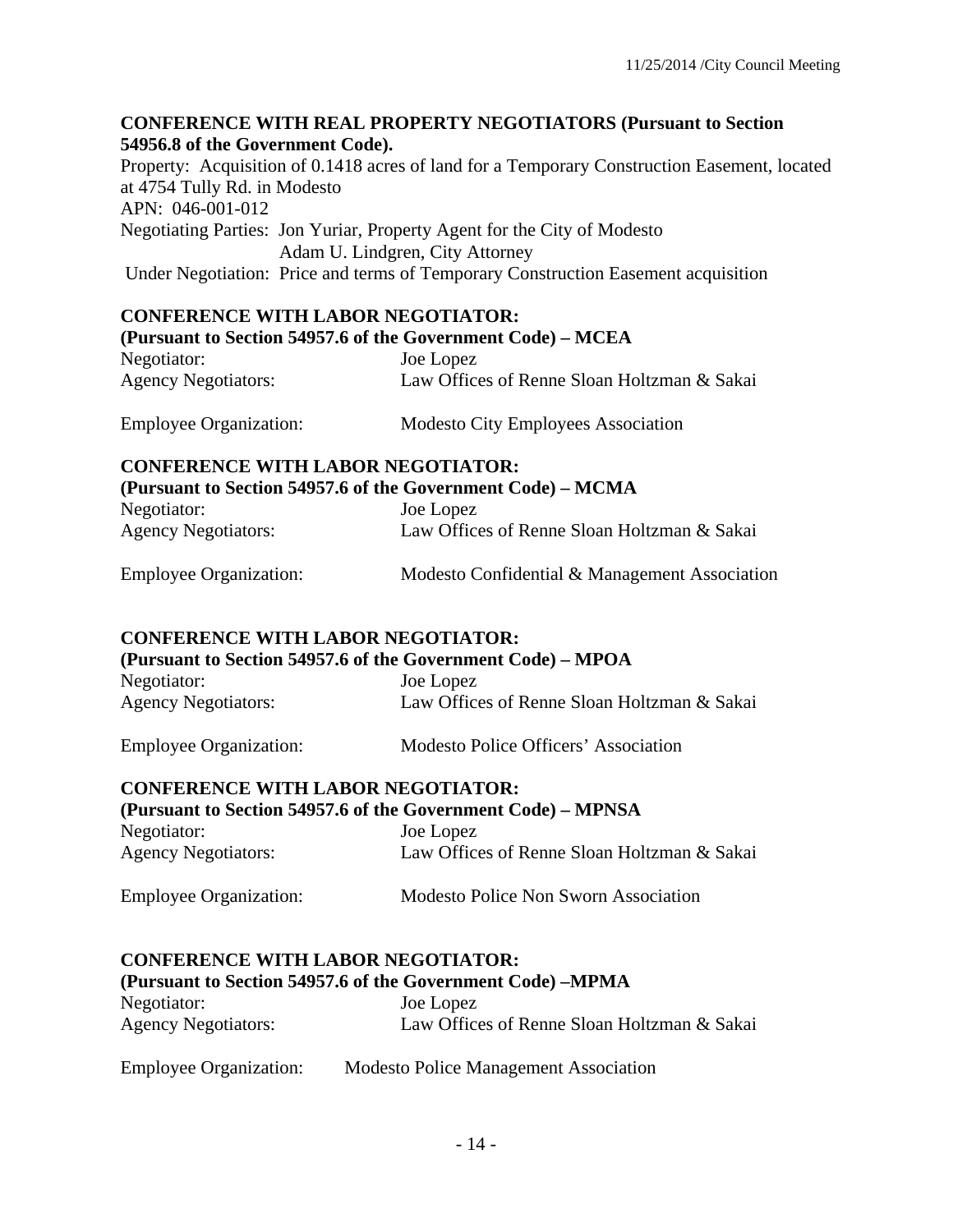#### **CONFERENCE WITH LABOR NEGOTIATOR: (Pursuant to Section 54957.6 of the Government Code) - MCFFA**

Negotiator: Joe Lopez Agency Negotiators: Law Offices of Renne Sloan Holtzman & Sakai

Employee Organization: Modesto City Firefighters Association

#### **CONFERENCE WITH LABOR NEGOTIATOR:**

|                            | (Pursuant to Section 54957.6 of the Government Code) – Unrepresented |
|----------------------------|----------------------------------------------------------------------|
| Negotiator:                | Joe Lopez                                                            |
| <b>Agency Negotiators:</b> | Jim Holgersson, Interim City Manager                                 |

Employee Organization: Unrepresented Management and Confidential Employees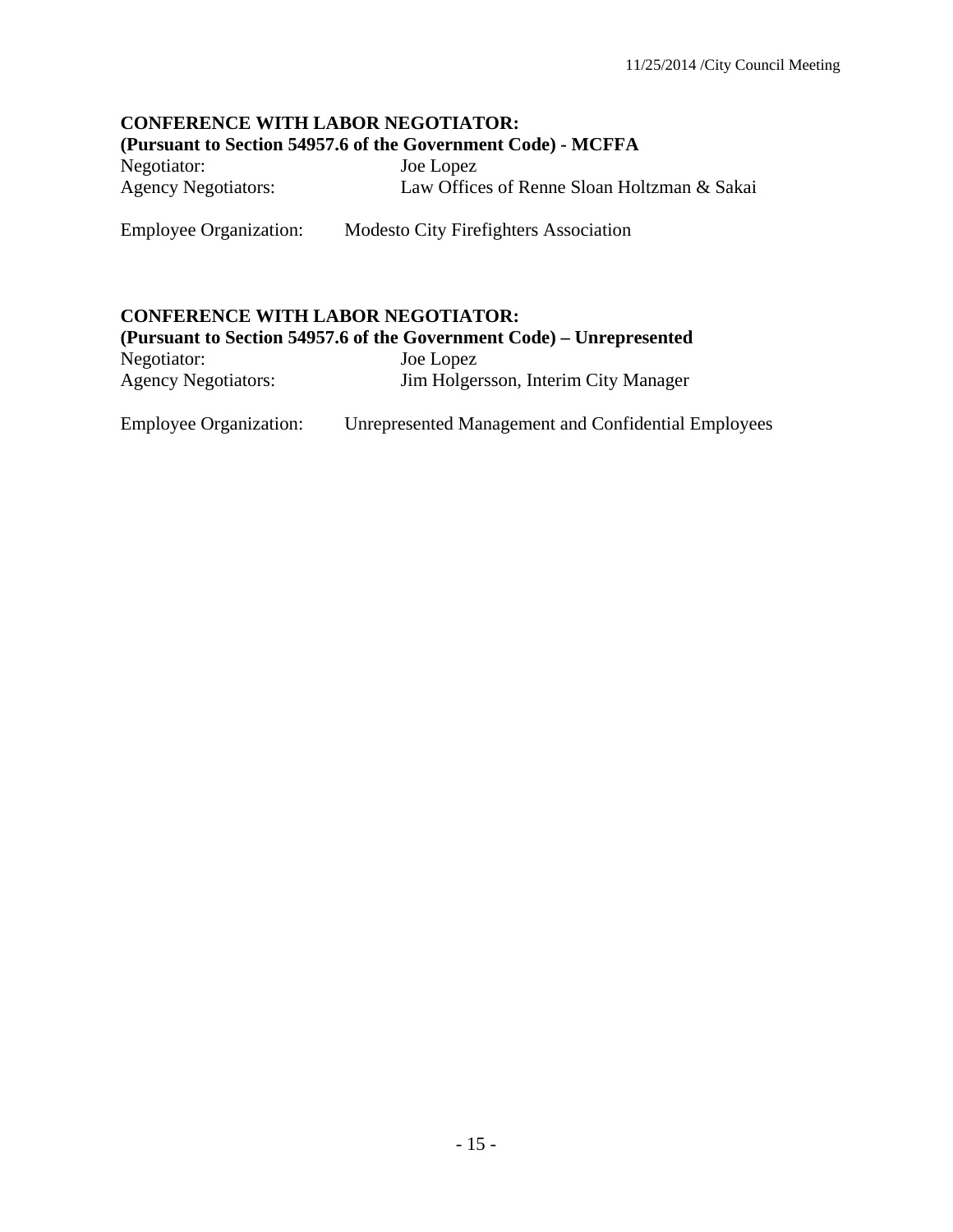# **MINUTES**

#### **City of Modesto ECONOMIC DEVELOPMENT COMMITTEE / COUNCIL WORKSHOP Second Floor, Room 2001 Tenth Street Place, 1010 10th Street Modesto, California**

#### **Monday December 01, 2014, at 5:06 p.m.**

|         | Roll Call - Present: Councilmembers Cogdill, Gunderson (alternate for Kenoyer), and<br>Zoslocki |
|---------|-------------------------------------------------------------------------------------------------|
| Absent: | Councilmember Kenoyer                                                                           |

#### **PUBLIC COMMENTS**

None

# **CONSENT ITEMS – ROLL CALL VOTE REQUIRED: There are no consent Items**

#### **NEW BUSINESS**

1. Consider accepting a verbal update from City staff regarding the Tivoli Area. (Funding Source: Not Applicable)  *Community & Economic Development; Tina Rocha, 577-5321, trocha@modestogov.com* 

**ACTION:** No reportable action.

#### **MATTERS TOO LATE FOR THE AGENDA**

None

#### **ADJOURNMENT**

This meeting was adjourned at 5:34 p.m.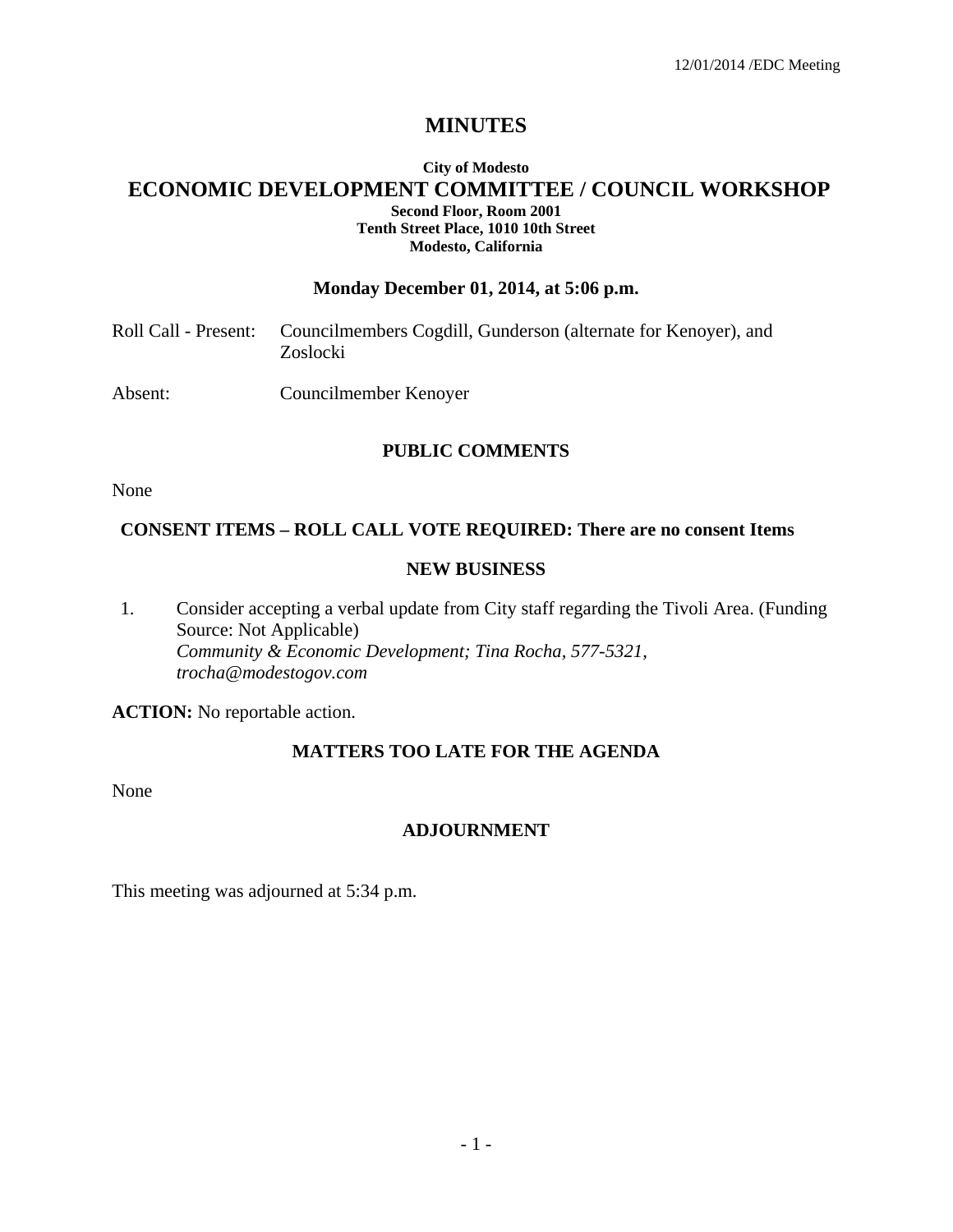# **MINUTES**

# City of Modesto  **CITY COUNCIL MEETING Chambers, Basement Level Tenth Street Place, 1010 10th Street Modesto, California Tuesday December 02, 2014, at 5:30 p.m.**

Roll Call – Present: Councilmembers Cogdill, Gunderson, Kenoyer, Lopez, Madrigal, Zoslocki, Mayor Marsh Absent: None

Pledge of Allegiance to the Flag

Invocation: Jim Applegate, Redeemer

City Clerk's Announcements: None

Declaration of Conflicts of Interest: Cogdill - Item 11

Reports from Closed Session: City Attorney Lindgren reported on Closed Session matter

#### **ACKNOWLEDGEMENTS AND PRESENTATIONS**

1. Presentation by the Finance Department awarding the Government Finance Officers Association Certificate of Achievement for Excellence in Financial Reporting Program for Fiscal Year 2012-2013 to the City of Modesto (Funding Source: Not Applicable)  *Finance; Gloriette Genereux, 577-5371, ggenereux@modestogov.com* 

**ACTION:** Presentation was made by the Finance Department awarding the Government Finance Officers Association Certificate of Achievement for Excellence in Financial Reporting Program for Fiscal Year 2012-2013 to the City of Modesto.

#### **MISCELLANEOUS**

Legislation Appointments **Other** 

- 2. Consider appointing as members to the Golf Course Advisory Committee: (i) Laurie Salvi representing the SIRS Golf Club; and (ii) Shirley Keyser representing the Dryden Park Women's Golf Club. (Funding Source: Not Applicable)
	- Resolution appointing as member of the Golf Course Advisory Committee (i) Lauri Salvi, representing the SIRS Golf Club and (ii) Shirley Keyser representing the Dryden Park Women's Golf Club.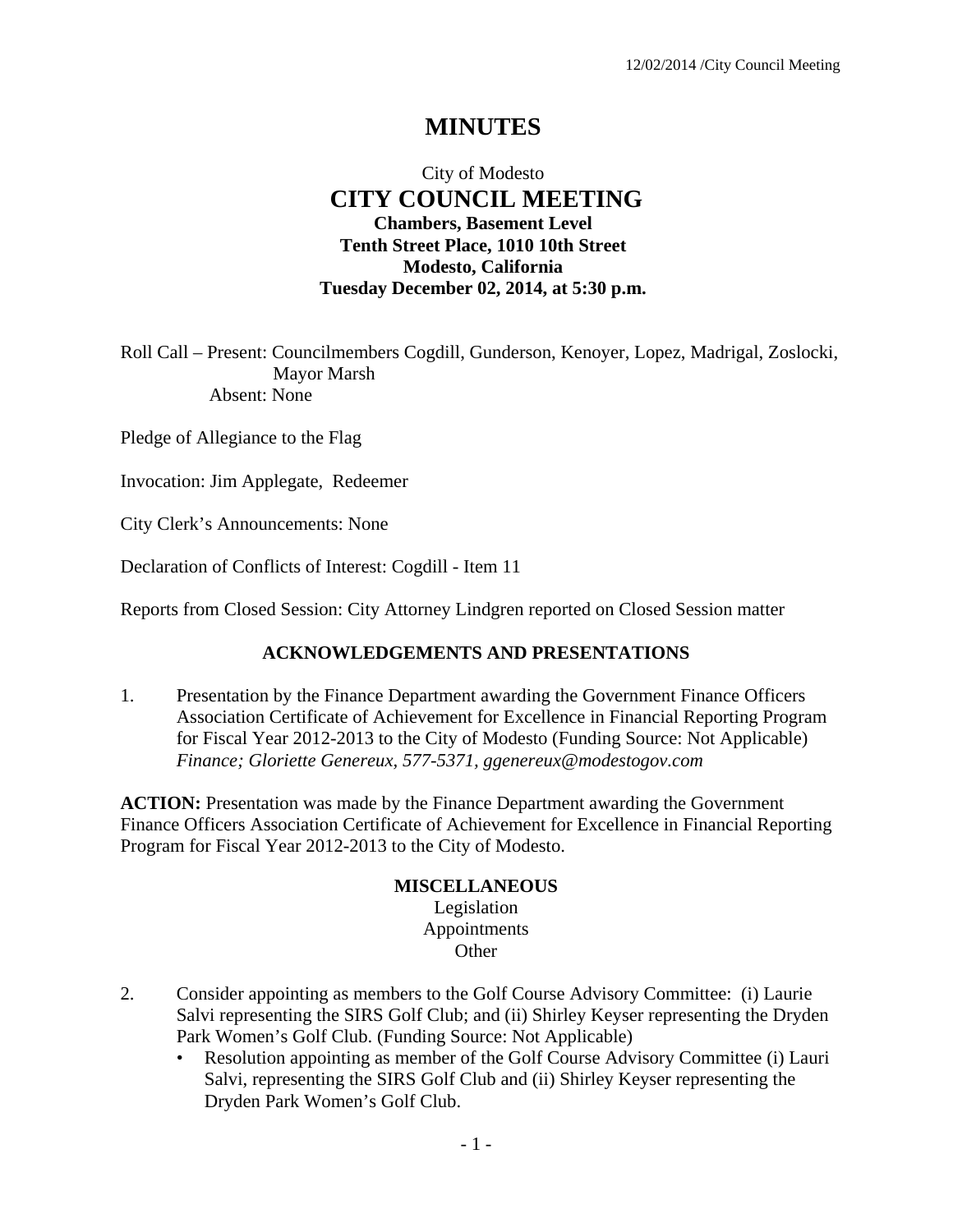*Community and Economic Development; Laurie Smith, 577-5347 , lsmith@modestogov.com* 

**ACTION: Resolution 2014-500 (Lopez/Madrigal; 7/0)** appointing as member of the Golf Course Advisory Committee (i) Lauri Salvi, representing the SIRS Golf Club and (ii) Shirley Keyser representing the Dryden Park Women's Golf Club.

- 3. Consider approving the appointment of Richard (Dick) Braner to the Modesto City-County Airport Advisory Committee. (Funding Source: Not Applicable)
	- Resolution approving the appointment of Richard (Dick) Braner to the Modesto City-County Airport Advisory Committee

*Public Works; Steven Fischio, 577-5319, sfischio@modestogov.com* 

**ACTION: Resolution 2014-501 (Cogdill/Kenoyer; 7/0)** approving the appointment of Richard (Dick) Braner to the Modesto City-County Airport Advisory Committee

## **PUBLIC COMMENT PERIOD**

 Daniel Brown spoke in opposition to proposed increased rental rates at Modesto Centre Plaza.

#### **CONSENT ITEMS – ROLL CALL VOTE REQUIRED ACTION CONSENT ITEMS: 4-7: (Gunderson/Madrigal;unan.)**

#### **CONSENT ITEMS**

An item may be removed from consent and discussed at the request of an audience member or Councilmember.

#### Consent

- 4. Consider approving the Minutes from the November 25, 2014 Council meeting. (Funding Source: Not Applicable)
	- Motion approving the Minutes from the November 25, 2014 Council meeting. *City Clerk; Stephanie Lopez, 577-5396, slopez@modestogov.com*

#### **ACTION: Motion (Gunderson/Madrigal; 7/0)** approving the Minutes from the November 25, 2014 Council meeting.

- 5. Consider adopting amendments to the City of Modesto Conflict of Interest Code for City Departments, and the various City Boards, Commissions and Committees. (Funding Source: Not Applicable)
	- Resolution of the Council of the City of Modesto adopting an amended Conflict of Interest Code for the City of Modesto and rescinding Resolution 2012-483.
	- Resolution of the Council of the City of Modesto adopting an amended Conflict of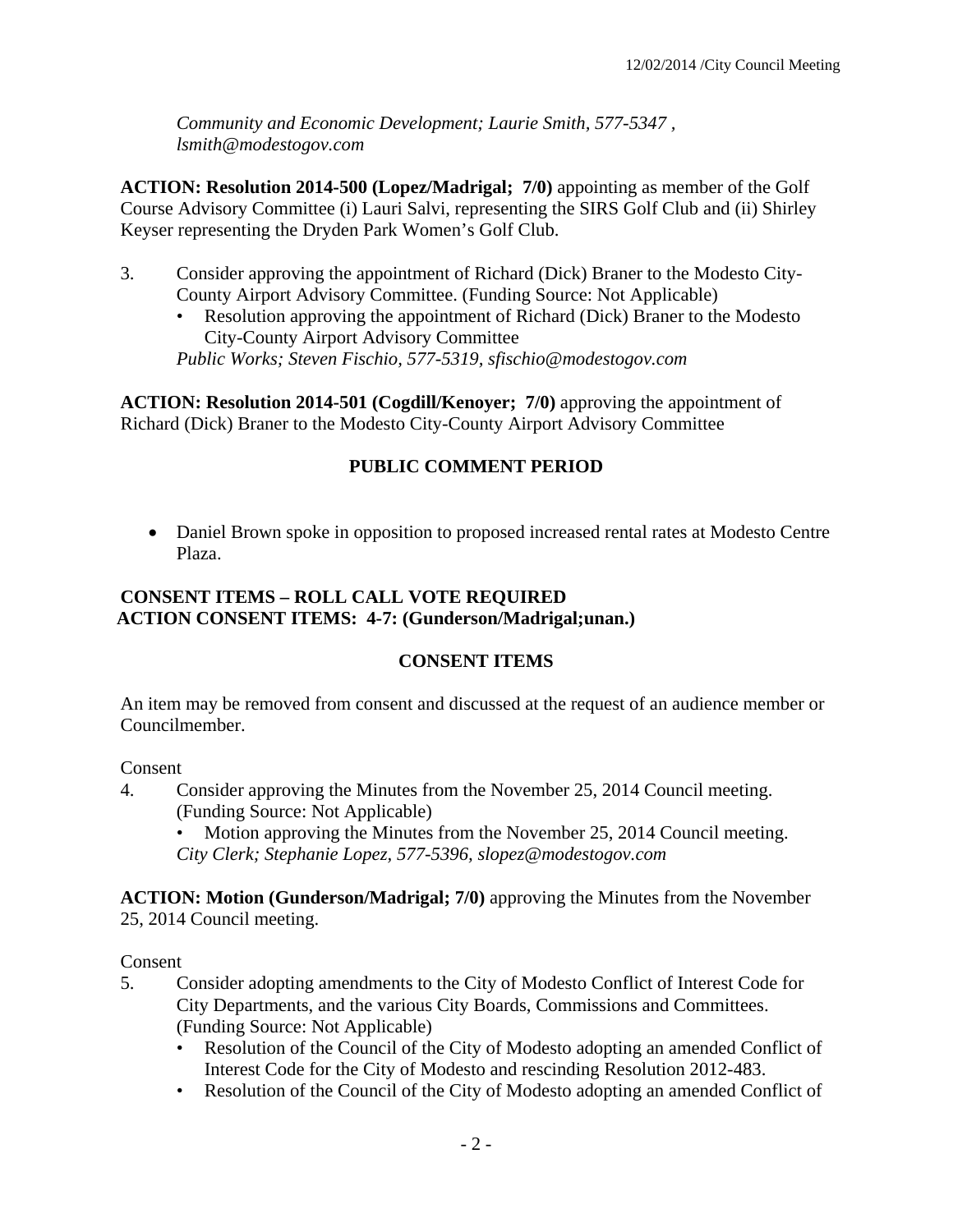Interest Code for the Board of Building Appeals of the City of Modesto and Rescinding Resolution 2010-488.

- Resolution of the Council of the City of Modesto adopting an amended Conflict of Interest Code for the Board of Zoning Adjustment of the City of Modesto and Rescinding Resolution 2010-489.
- Resolution of the Council of the City of Modesto adopting an amended Conflict of Interest Code for the Citizen's Housing and Community Development Committee of the City of Modesto and Rescinding Resolution 2010-490.
- Resolution of the Council of the City of Modesto adopting an amended Conflict of Interest Code for the Disabled Access Appeals Board of the City of Modesto and Rescinding Resolution 2010-491.
- Resolution of the Council of the City of Modesto adopting an amended Conflict of Interest Code for the Entertainment Commission of the City of Modesto and Rescinding Resolution 2010-492.
- Resolution of the Council of the City of Modesto adopting an amended Conflict of Interest Code for the Housing Rehabilitation and Loan Committee of the City of Modesto and Rescinding Resolution 2010-493.
- Resolution of the Council of the City of Modesto adopting an amended Conflict of Interest Code for the Landmark Preservation Commission of the City of Modesto and Rescinding Resolution 94-2010-494.
- Resolution of the Council of the City of Modesto adopting an amended Conflict of Interest Code for the Modesto Redevelopment Successor Agency Oversight Board and Rescinding Resolution 2012-484.

*City Clerk and City Attorney; Stephanie Lopez, 577-5396, slopez@modestogov.com* 

**ACTION: Resolution 2014-502 (Gunderson/Madrigal; 7/0)** of the Council of the City of Modesto adopting an amended Conflict of Interest Code for the City of Modesto and rescinding Resolution 2012-483.

**ACTION: Resolution 2014-503 (Gunderson/Madrigal; 7/0)** of the Council of the City of Modesto adopting an amended Conflict of Interest Code for the Board of Building Appeals of the City of Modesto and Rescinding Resolution 2010-488.

**ACTION: Resolution 2014-504 (Gunderson/Madrigal; 7/0)** of the Council of the City of Modesto adopting an amended Conflict of Interest Code for the Board of Zoning Adjustment of the City of Modesto and Rescinding Resolution 2010-489.

**ACTION: Resolution 2014-505 (Gunderson/Madrigal; 7/0)** of the Council of the City of Modesto adopting an amended Conflict of Interest Code for the Citizen's Housing and Community Development Committee of the City of Modesto and Rescinding Resolution 2010- 490.

**ACTION: Resolution 2014-506 (Gunderson/Madrigal; 7/0)** of the Council of the City of Modesto adopting an amended Conflict of Interest Code for the Disabled Access Appeals Board of the City of Modesto and Rescinding Resolution 2010-491.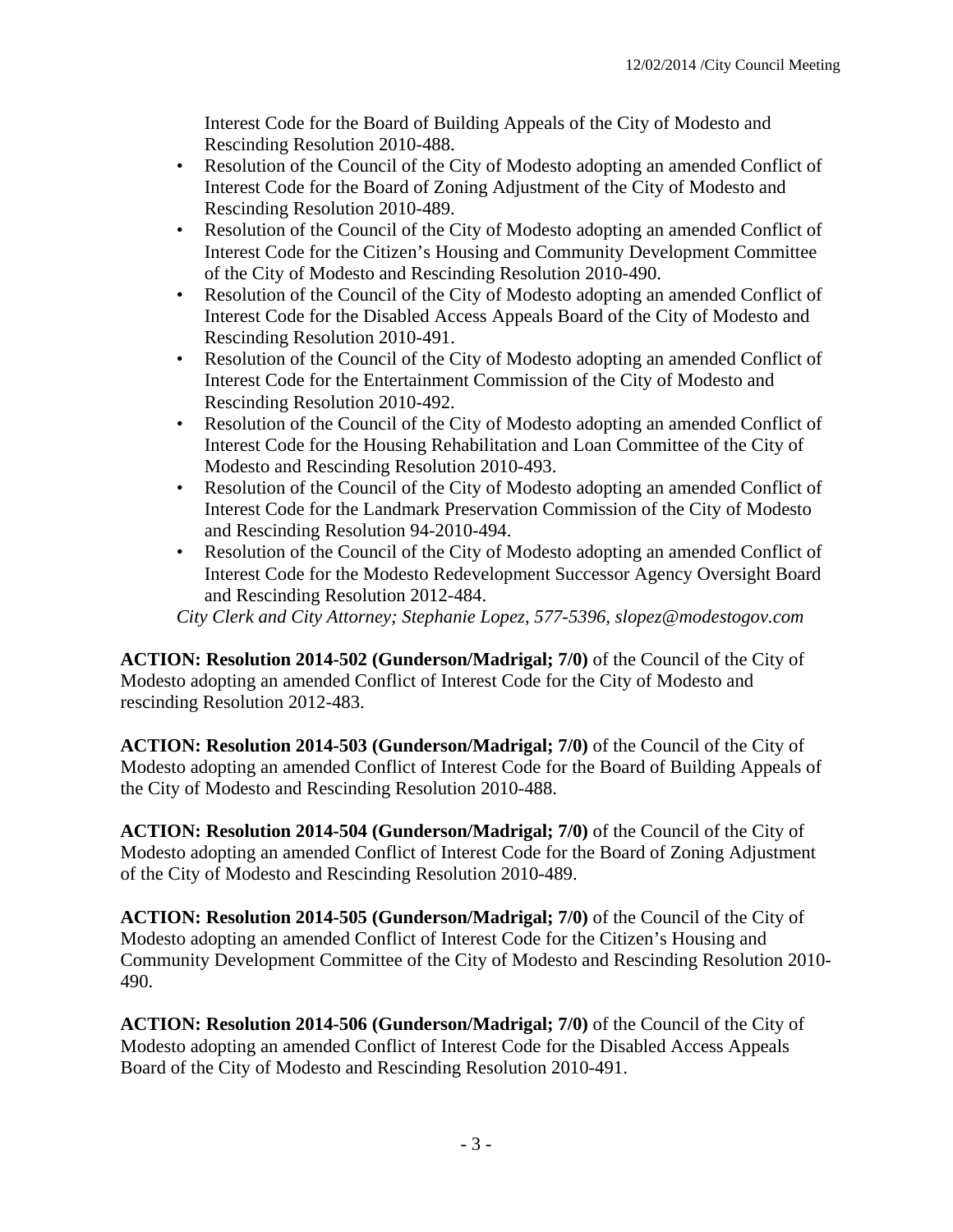**ACTION: Resolution 2014-507 (Gunderson/Madrigal; 7/0)** of the Council of the City of Modesto adopting an amended Conflict of Interest Code for the Entertainment Commission of the City of Modesto and Rescinding Resolution 2010-492.

**ACTION: Resolution 2014-508 (Gunderson/Madrigal; 7/0)** of the Council of the City of Modesto adopting an amended Conflict of Interest Code for the Housing Rehabilitation and Loan Committee of the City of Modesto and Rescinding Resolution 2010-493.

**ACTION: Resolution 2014-509 (Gunderson/Madrigal; 7/0)** of the Council of the City of Modesto adopting an amended Conflict of Interest Code for the Landmark Preservation Commission of the City of Modesto and Rescinding Resolution 2010-494.

**ACTION: Resolution 2014-510 (Gunderson/Madrigal; 7/0)** of the Council of the City of Modesto adopting an amended Conflict of Interest Code for the Modesto Redevelopment Successor Agency Oversight Board and Rescinding Resolution 2012-484.

#### Consent

- 6. Consider accepting the Monthly Budget Adjustments Report for October 2014 and amending the Fiscal Year 2014-15 Annual Operating and Capital Improvement Budget. (Funding Source: Various)
	- Resolution amending the Fiscal Year 2014-15 Annual Operating and Capital Improvement Budget.

*Finance; Terri Swearingen, 577-5378, tswearingen@modestogov.com* 

**ACTION: Resolution 2014-511 (Gunderson/Madrigal; 7/0)** amending the Fiscal Year 2014-15 Annual Operating and Capital Improvement Budget.

#### Consent

- 7. Consider: (i) approving an agreement with Brown and Caldwell for the preparation of the Preliminary Design Report for Ceres Trunk Rehabilitation and Reliability project in an amount not to exceed \$311,919; and (ii) amending the Fiscal Year 2014-2015 CIP Budget by transferring \$125,000 into the project from Wastewater Fund Reserves to fund the agreement, including support by City staff. (Funding Source: Wastewater Fund)
	- Resolution approving an agreement with Brown and Caldwell for the Preliminary Design Report for Ceres Trunk Rehabilitation and Reliability, in an amount not to exceed \$281,448 for the identified scope of services, plus \$30,471 for additional services (if needed), for a maximum total amount of \$311,919, and authorizing the City Manager, or his designee, to execute the agreement.
	- Resolution amending the Fiscal Year 2014-2015 CIP Budget in the amount of \$125,000 to be transferred into CIP account 100683 from Wastewater Fund Reserves in order to fully fund the agreement with Brown and Caldwell for the Preliminary Design Report for Ceres Trunk Rehabilitation and Reliability, including support by City staff.

*Utilities; Jesse Franco, 571-5175, jfranco@modestogov.com* 

# **ACTION: Resolution 2014-512 (Gunderson/Madrigal; 7/0)** approving an agreement with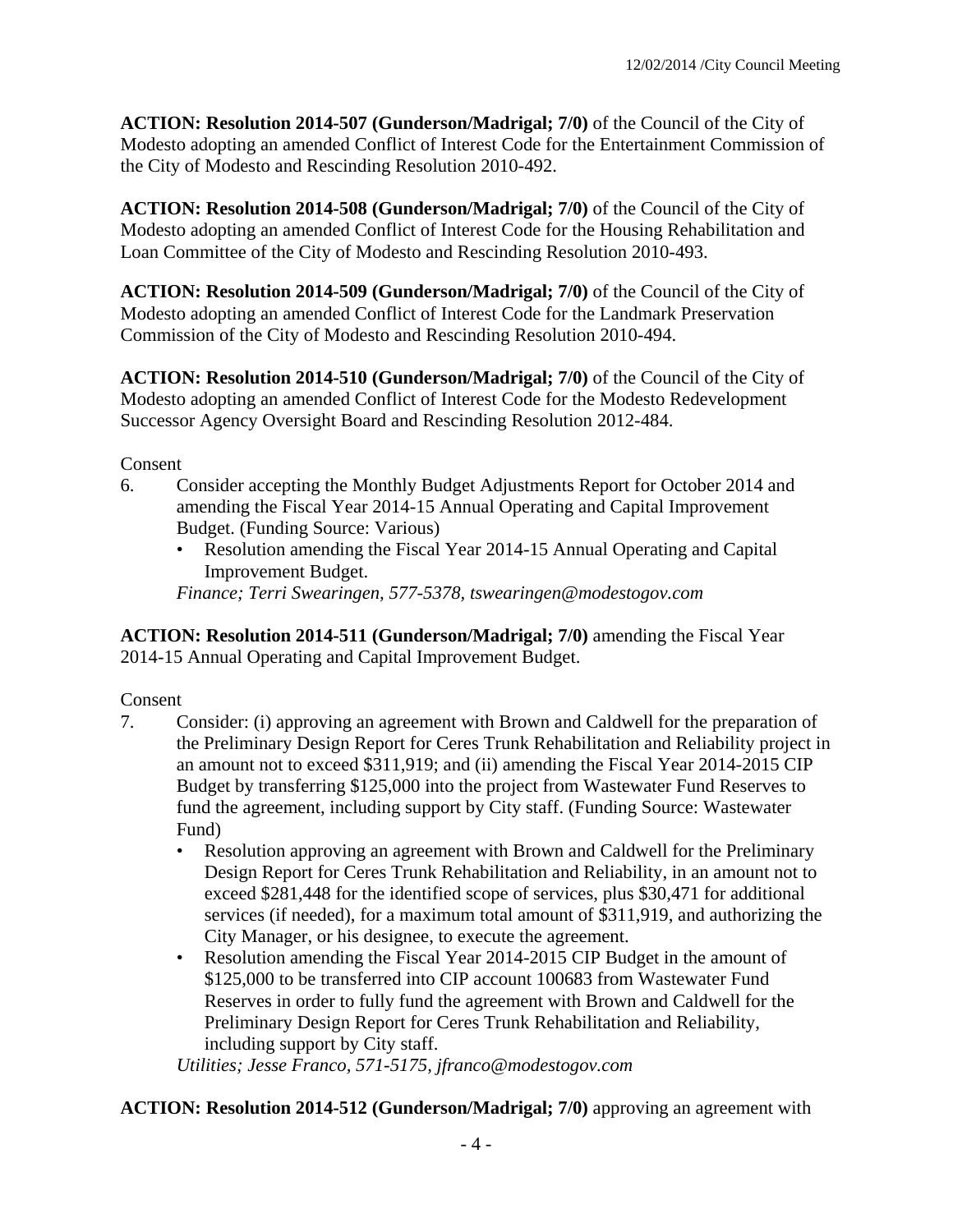Brown and Caldwell for the Preliminary Design Report for Ceres Trunk Rehabilitation and Reliability, in an amount not to exceed \$281,448 for the identified scope of services, plus \$30,471 for additional services (if needed), for a maximum total amount of \$311,919, and authorizing the City Manager, or his designee, to execute the agreement.

**ACTION: Resolution 2014-513 (Gunderson/Madrigal; 7/0)** amending the Fiscal Year 2014-2015 CIP Budget in the amount of \$125,000 to be transferred into CIP account 100683 from Wastewater Fund Reserves in order to fully fund the agreement with Brown and Caldwell for the Preliminary Design Report for Ceres Trunk Rehabilitation and Reliability, including support by City staff.

# **COUNCIL COMMENTS & REPORTS**

Councilmember Kenoyer thanked Assistant City Clerk Diane Nayares-Perez.

Councilmember Madrigal attended the swearing-in ceremony of local Valley legislators and the South Modesto Business tree lighting ceremony.

Councilmember Lopez announced Breakfast with Santa, Dickens Fair, and Parade of Lights in Downtown Modesto on Saturday, December 6, 2014.

# **CITY MANAGER COMMENTS & REPORTS**

City Manager Holgersson thanked the Council for the opportunity to serve the community.

# **HEARINGS**

*Published in the Modesto Bee on November 16, 2014 and November 22, 2014* 

- 8. Hearing to consider adopting the updated House Sewer Line Repair Cost-Share Program, which includes new loan fees, loan terms, and City staff procedures. (Funding Source: Wastewater Fund)
	- Resolution adopting the updated House Sewer Line Repair Cost-Share Program, which includes new loan fees, loan terms, and City staff procedures. *Utilities; Robert Englent, 577-6222, renglent@modestogov.com*

**ACTION: Resolution 2014-514 (Lopez/Gunderson; 7/0)** adopting the updated House Sewer Line Repair Cost-Share Program, which includes new loan fees, loan terms, and City staff procedures.

## *Published in the Modesto Bee on October 25, 2014; Continued from the November 25, 2014 Council meeting.*

- 9. Hearing to consider approving an amendment to the City of Modesto's Annual Action Plan for Fiscal Year 2014-2015. (Funding Source: Community Development Block Grant Entitlement and Revolving Loan Funds)
	- Resolution approving an Amendment to the Department of Housing & Urban Development Annual Action Plan for Fiscal Year 2014-15, and authorizing the City Manager, or his designee, to execute related documents.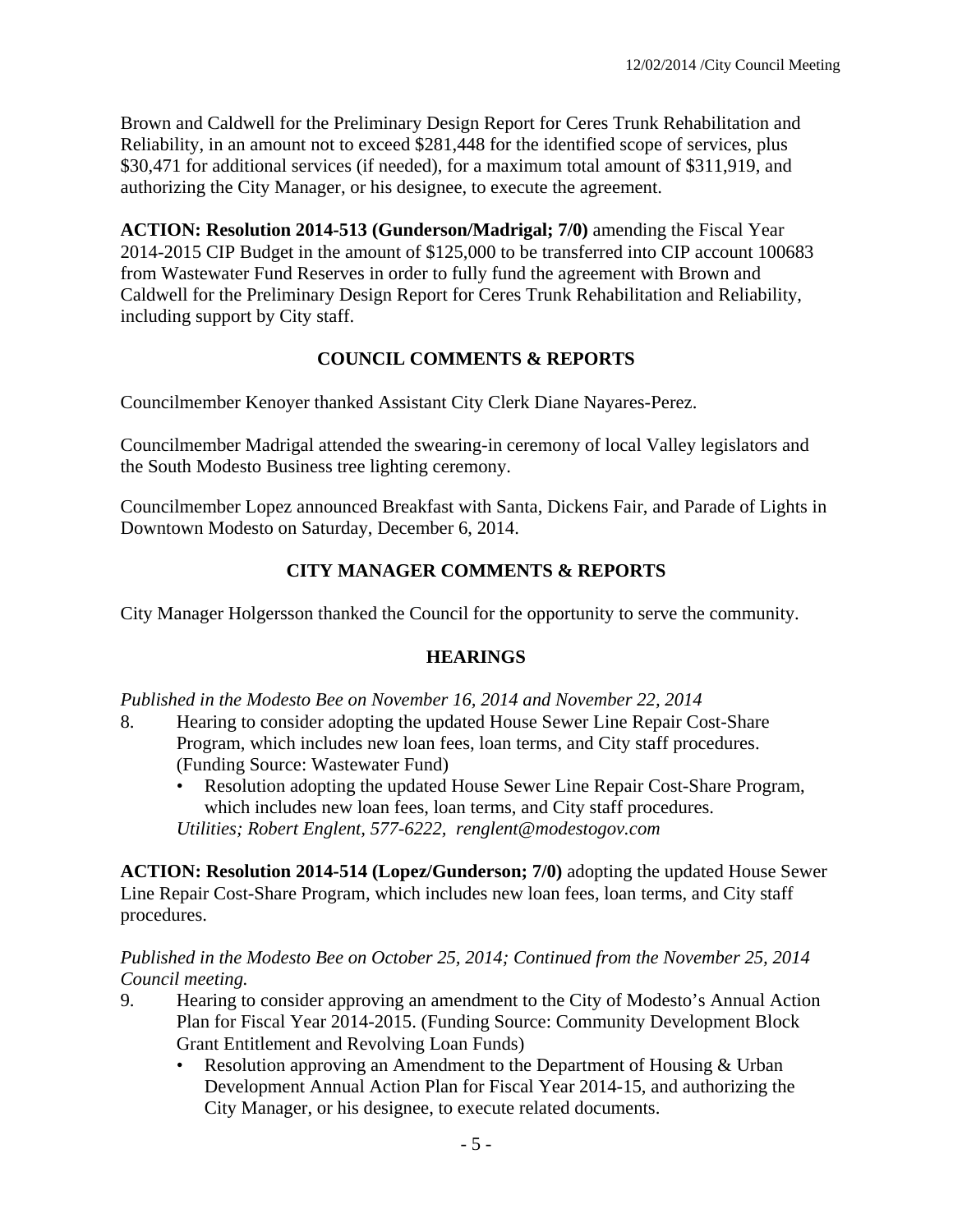• Resolution amending the Fiscal Year 2014-2015 annual operating and multi-year budgets to reflect approved reallocation of carryover funds totaling \$960,000 in the 2014-2015 Annual Action Plan as noted in Exhibit A as set forth in the Integrated Disbursement and Information System (IDIS) reporting system, and authorizing the Director of Finance, or her designee, to take the necessary steps to implement the provisions of this resolution.

*Parks, Recreation & Neighborhoods; Jody Christiansen, 342-4707, mjchristiansen@modestogov.com* 

**ACTION: Resolution 2014-515 (Lopez/Kenoyer; 7/0)** approving an Amendment to the Department of Housing & Urban Development Annual Action Plan for Fiscal Year 2014-15, and authorizing the City Manager, or his designee, to execute related documents.

**ACTION: Resolution 2014-516 (Lopez/Kenoyer; 7/0)** amending the Fiscal Year 2014-2015 annual operating and multi-year budgets to reflect approved reallocation of carryover funds totaling \$960,000 in the 2014-2015 Annual Action Plan as noted in Exhibit A as set forth in the Integrated Disbursement and Information System (IDIS) reporting system, and authorizing the Director of Finance, or her designee, to take the necessary steps to implement the provisions of this resolution.

#### **NEW BUSINESS**

- 10. Consider approving: (i) a proposed agreement including language changes for a successor Memorandum of Understanding (MOU) between the City of Modesto and Modesto Confidential and Management Association (MCMA) for a term of September 24, 2013 through March 7, 2016; (ii) a proposed agreement including language changes for a successor Memorandum of Understanding (MOU) between the City of Modesto and Modesto Police Non-Sworn Association (MPNSA) for a term of July 1, 2014 through March 23, 2016; (iii) a number of salary and benefit changes for Unrepresented Non-Sworn Employees including Charter Officers and Department Directors and Unrepresented Sworn Fire Employees for Fiscal Year 2014-2015 through fiscal year 2015-2016 and authorizing the Director of Administrative Services and City Manager or designee to take the necessary administrative action to implement the agreements. (Funding Source: All Funds)
	- Resolution approving a proposed agreement including language changes for a successor Memorandum of Understanding between the City of Modesto and the Modesto Confidential and Management Association (MCMA) for a term of September 24, 2013 to March 7, 2016 and authorizing the Director of Administrative Services and City Manager or designee to take the necessary administrative action to implement the agreement.
	- Resolution approving a proposed agreement including language changes for a successor Memorandum of Understanding between the City of Modesto and the Modesto Police Non-Sworn Association (MPNSA) for a term of July 1, 2014 to March 23, 2016 and authorizing the Director of Administrative Services and City Manager or designee to take the necessary administrative action to implement the agreement.
	- Resolution approving salary and benefit changes to Unrepresented Management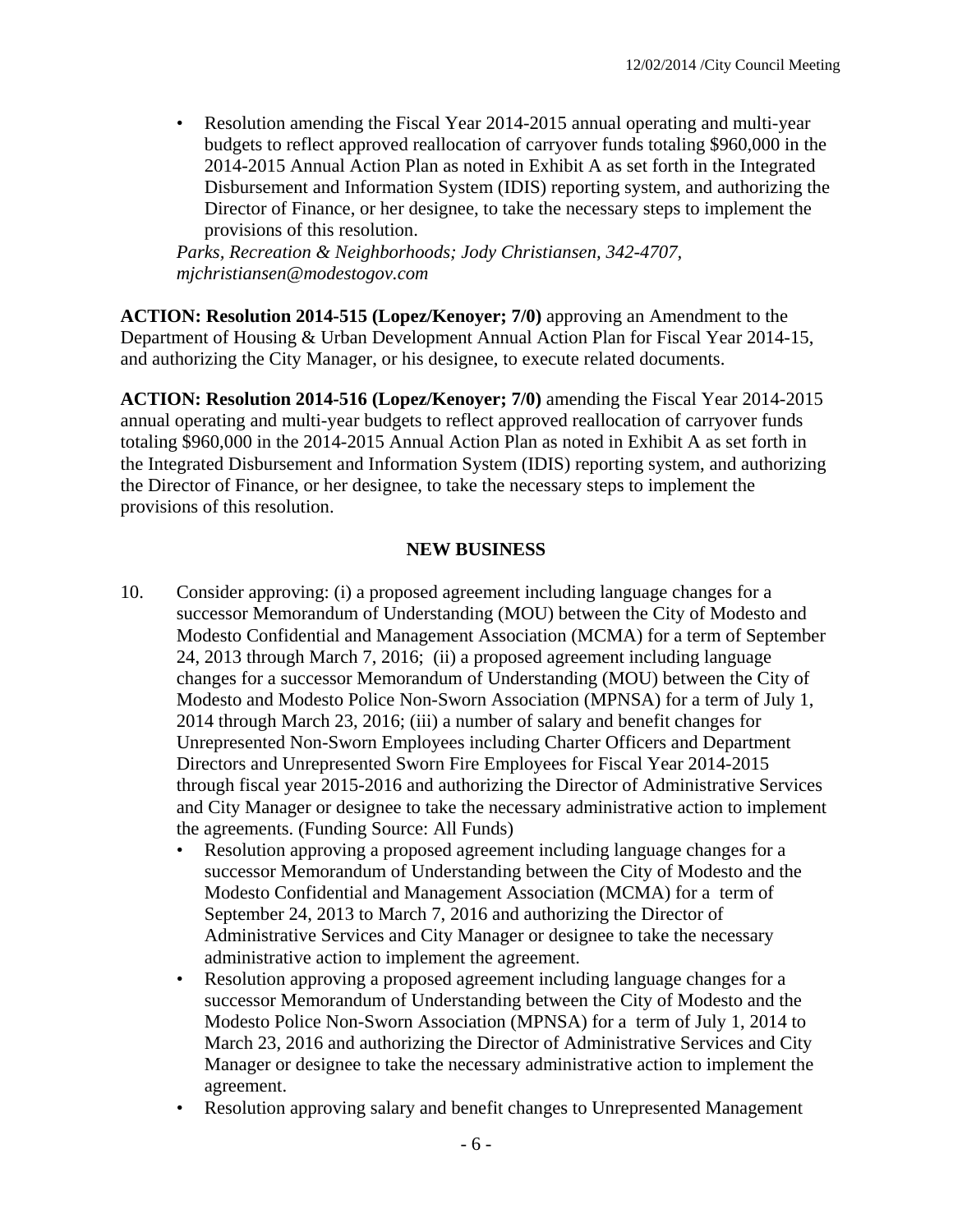and Confidential employees, including Charter officers and Executives; and authorizing the Director of Administrative Services and City Manager or designee to take the necessary administrative action to implement the changes effective December 2, 2014 and rescinding Resolution No. 2014-387.

- Resolution granting salary changes to Non-sworn Unrepresented Management and Confidential Employees, including Charter Officers and Executives, effective December 2, 2014, and rescinding Resolution No. **2013-80**.
- Resolution amending a labor policy for paying and reporting the value of employer paid member contributions to the California Public Employees' Retirement System (CALPERS) on behalf of Unrepresented Sworn Fire employees.
- Resolution approving the retitling of class range table and salary schedule for Sworn Executive Management to Sworn Police Executive Management as set forth in Exhibit "A" and Exhibit "B" attached hereto effective December 2, 2014.
- Resolution approving establishing the class range table and salary schedule for Sworn Fire Executive Management as set forth in Exhibit "C" and Exhibit "D" attached hereto effective December 2, 2014.

*Administrative Services; Joe Lopez, 571-5126 , joelopez@modestogov.com* 

**ACTION: Resolution 2014-517 (Lopez/Gunderson; 7/0)** approving a proposed agreement including language changes for a successor Memorandum of Understanding between the City of Modesto and the Modesto Confidential and Management Association (MCMA) for a term of September 24, 2013 to March 7, 2016 and authorizing the Director of Administrative Services and City Manager or designee to take the necessary administrative action to implement the agreement.

**ACTION: Resolution 2014-518 (Lopez/Gunderson; 7/0)** approving a proposed agreement including language changes for a successor Memorandum of Understanding between the City of Modesto and the Modesto Police Non-Sworn Association (MPNSA) for a term of July 1, 2014 to March 23, 2016 and authorizing the Director of Administrative Services and City Manager or designee to take the necessary administrative action to implement the agreement.

**ACTION: Resolution 2014-519 (Lopez/Gunderson; 7/0)** approving salary and benefit changes to Unrepresented Management and Confidential employees, including Charter officers and Executives; and authorizing the Director of Administrative Services and City Manager or designee to take the necessary administrative action to implement the changes effective December 2, 2014 and rescinding Resolution No. 2014-387.

**ACTION: Resolution 2014-520 (Lopez/Gunderson; 7/0)** granting salary changes to Nonsworn Unrepresented Management and Confidential Employees, including Charter Officers and Executives, effective December 2, 2014, and rescinding Resolution No. **2013-80**.

**ACTION: Resolution 2014-521 (Lopez/Gunderson; 7/0)** amending a labor policy for paying and reporting the value of employer paid member contributions to the California Public Employees' Retirement System (CALPERS) on behalf of Unrepresented Sworn Fire employees.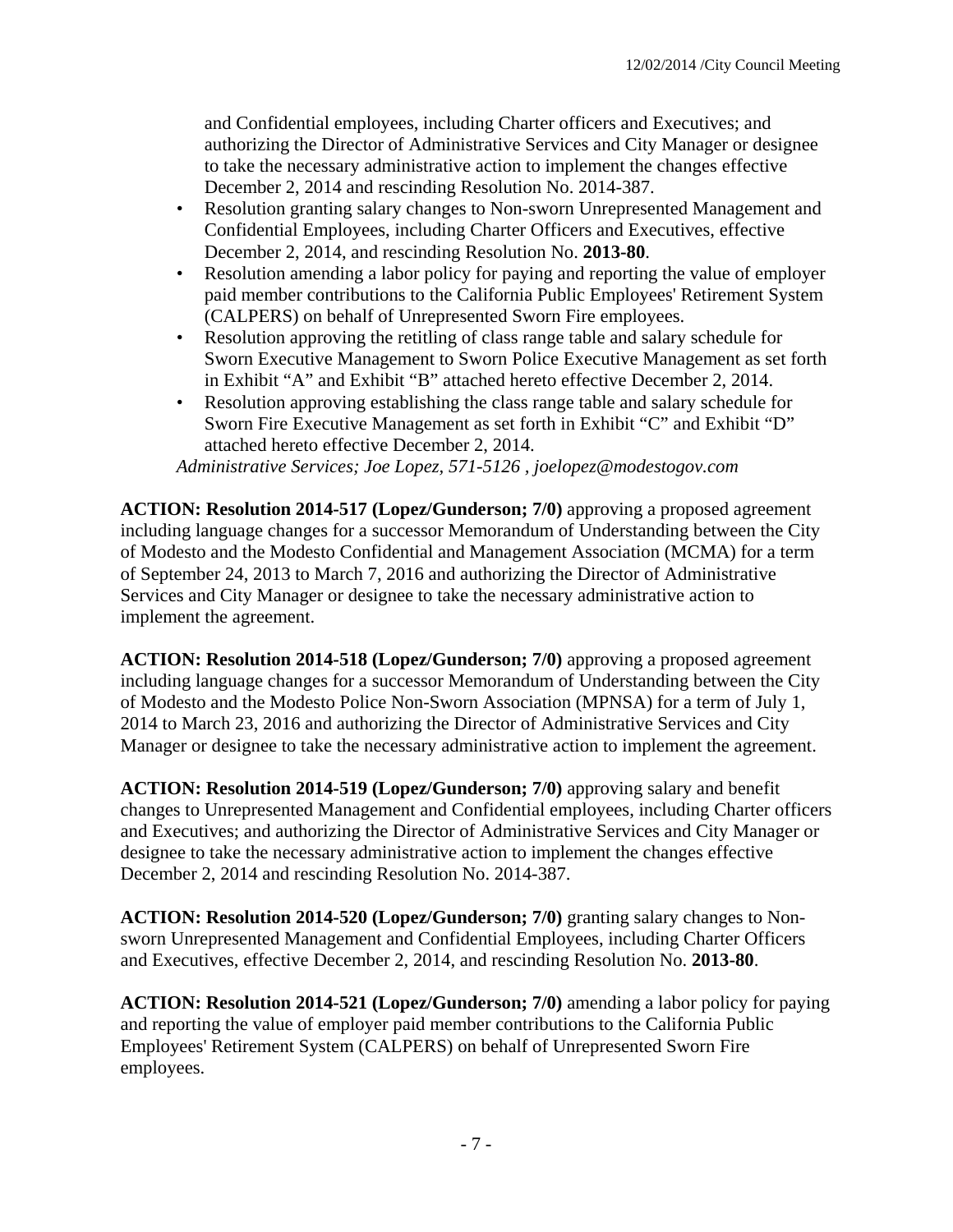**ACTION: Resolution 2014-522 (Lopez/Gunderson; 7/0)** approving the retitling of class range table and salary schedule for Sworn Executive Management to Sworn Police Executive Management as set forth in Exhibit "A" and Exhibit "B" attached hereto effective December 2, 2014.

**ACTION: Resolution 2014-523 (Lopez/Gunderson; 7/0)** approving establishing the class range table and salary schedule for Sworn Fire Executive Management as set forth in Exhibit "C" and Exhibit "D" attached hereto effective December 2, 2014.

*Councilmember Cogdill left meeting at 6:35 p.m.* 

- 11. Consider approving a sunset on the business license tax for areas in North McHenry Avenue that have not been annexed. (Funding Source: General Fund)
	- Resolution to sunset a business license tax on areas in North McHenry Avenue that have not been annexed.

*Finance; Gloriette Genereux, 577-5371, ggenereux@modestogov.com* 

**ACTION: Resolution 2014-524 (Lopez/Madrigal; 6/0; Cogdill absent)** to sunset a business license tax on areas in North McHenry Avenue that have not been annexed.

# **MATTERS TOO LATE FOR THE AGENDA**

None.

# **ADJOURNMENT**

This meeting adjourned at 6:46 p.m.

# **CLOSED SESSION**

*All Closed. Session Matters Heard Prior to Meeting*

**CONFERENCE WITH LEGAL COUNSEL - EXISTING LITIGATION One Case (Pursuant to Section 54956.9(a) of the Government Code)**  Name of case: Reed v. City of Modesto United States District Court Federal Case No: 1:11-CV-01083-AWI-GSA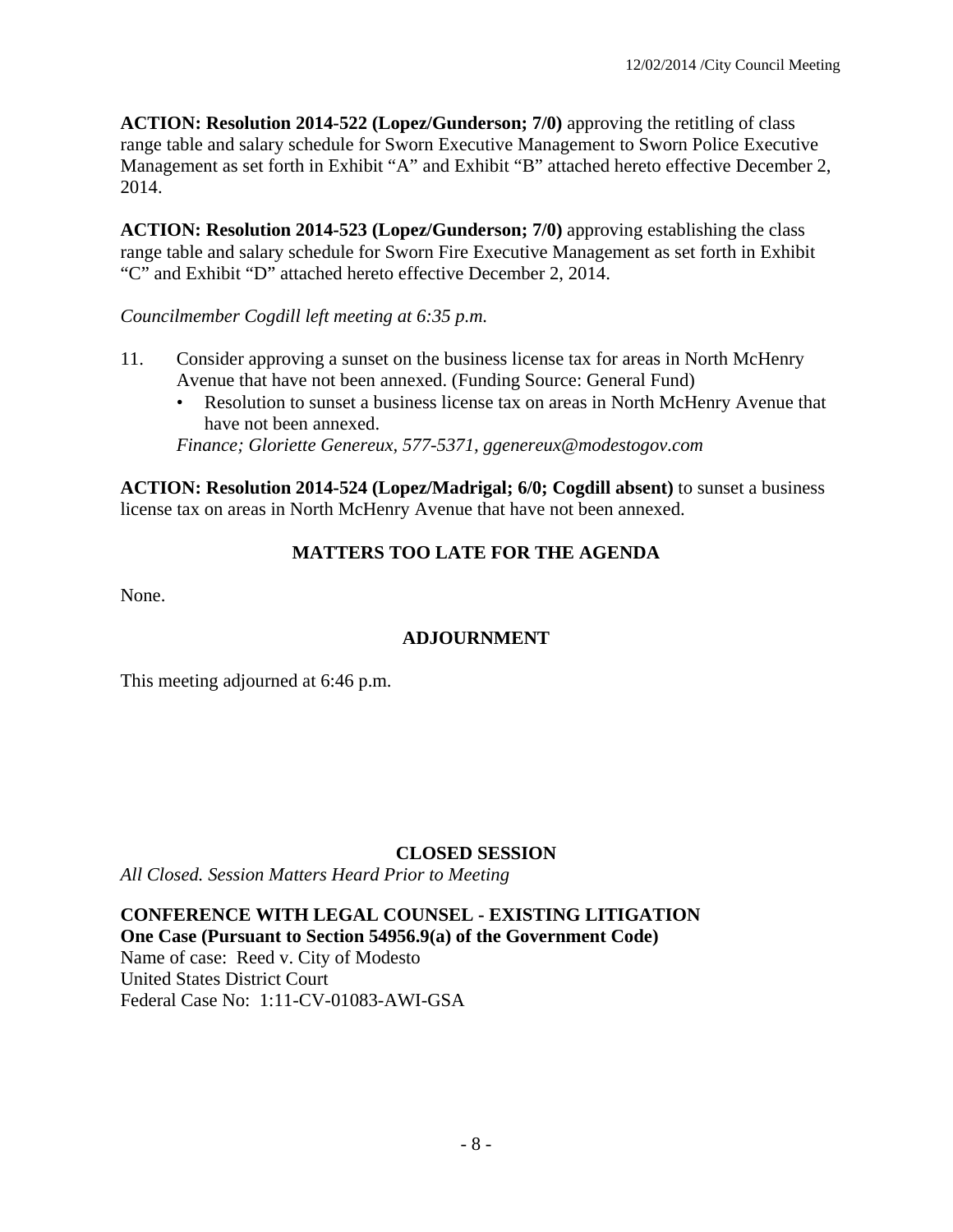# **MINUTES**

# **City of Modesto SAFETY & COMMUNITIES COMMITTEE / COUNCIL WORKSHOP**

## **Second Floor, Room 2005 Tenth Street Place, 1010 10th Street Modesto, California**

#### **Monday December 8, 2014, at 5:03 p.m.**

Roll Call – Present: Councilmembers Lopez, Gunderson & Kenoyer

Absent: None

Also Present: Councilmembers Madrigal & Zoslocki

#### **PUBLIC COMMENTS - None**

#### **COUNCIL COMMENTS**

Councilmember Madrigal thanked staff and sponsors for the successful Christmas Parade and Tree Lighting event on December  $6<sup>th</sup>$ .

Councilmember Gunderson requested that the Safety and Communities Committee and Council initiate procedures for requesting CalTrans to replace the broken wooden sound wall along Highway 99 and Sisk Road with an appropriate sound wall.

#### **CONSENT ITEMS – ROLL CALL VOTE REQUIRED: There are no consent Items**

#### **NEW BUSINESS**

1. Consider a verbal report regarding the Safe Schools Initiative, a collaborative project bringing key stakeholders together from schools, city, county, and community organizations to ensure our school kids are safe. (Funding Source: Not Applicable)  *City Manager; Dee Williams-Ridley, 571-5809, dwilliams-ridley@modestogov.com* 

**ACTION: Motion (Kenoyer/Gunderson;unan.)** accepting a verbal report regarding the Safe Schools Initiative, a collaborative project bringing key stakeholders together from schools, city, county, and community organizations to ensure our school kids are safe.

2. Consider (i) accepting a staff report for crosswalk improvements on Tuolumne Boulevard at Yosemite Avenue, and providing staff with direction on course of action; (ii) accepting the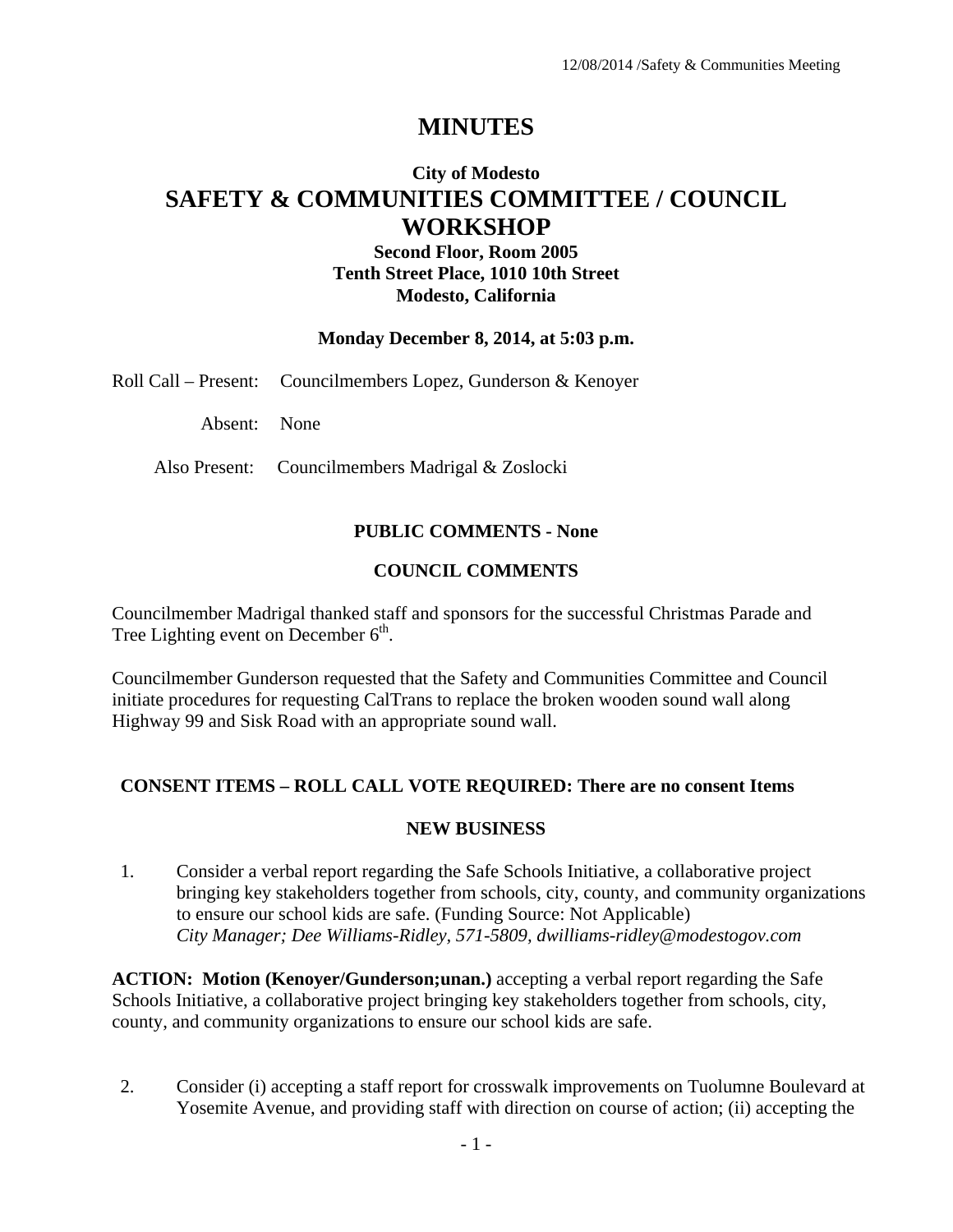report for advance school zone beacons for Modesto High School on Tuolumne Boulevard, Paradise Road, and for Central Catholic High School on Carpenter Road; (iii) accepting the report for flashing crosswalk beacons for new crossings on the Virginia Corridor Trailway at Bowen Avenue, Leveland Lane, and Rumble Road; (iv) accepting the report for flashing crosswalk beacon on Downey Avenue at I Street; and (v) forwarding to Council for approval. (Funding Source: Not Applicable)

 *Public Works; Jeffrey Barnes, 577-5214, jbarnes@modestogov.com* 

**ACTION: Motion (Kenoyer/Gunderson;unan.)** accepting a staff report for crosswalk improvements on Tuolumne Boulevard at Yosemite Avenue, (ii) accepting the report for advance school zone beacons for Modesto High School on Tuolumne Boulevard, Paradise Road, and for Central Catholic High School on Carpenter Road; (iii) accepting the report for flashing crosswalk beacons for new crossings on the Virginia Corridor Trailway at Bowen Avenue, Leveland Lane, and Rumble Road; (iv) accepting the report for flashing crosswalk beacon on Downey Avenue at I Street; and (v) requesting that staff research sources of funding and return to the Safety and Communities Committee for discussion and prioritization of improvements .

## **MATTERS TOO LATE FOR THE AGENDA**

None.

#### **ADJOURNMENT**

This meeting adjourned at 5:30 p.m.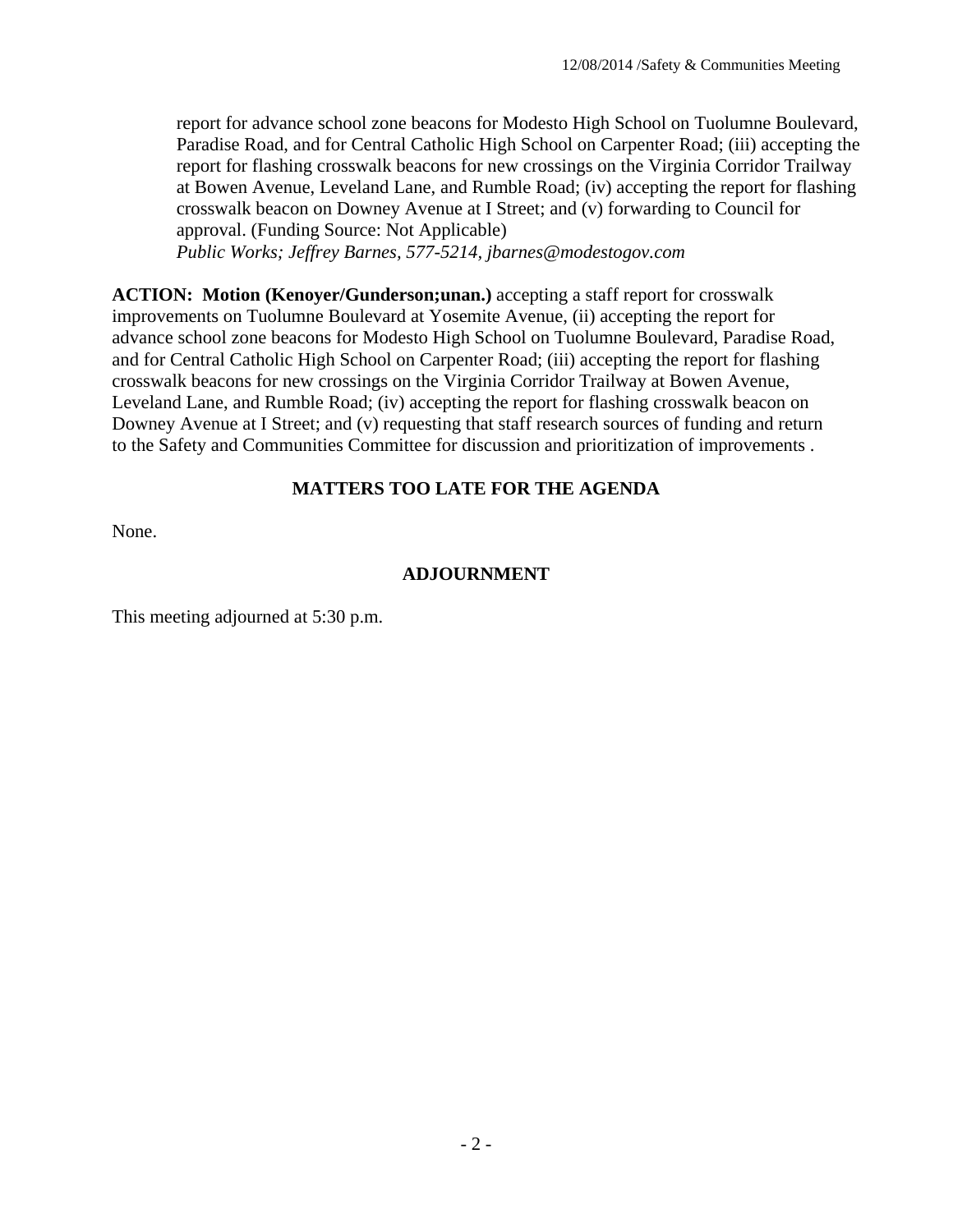# **MINUTES**

# City of Modesto  **CITY COUNCIL MEETING Chambers, Basement Level Tenth Street Place, 1010 10th Street Modesto, California Tuesday December 09, 2014, at 5:30 p.m.**

Roll Call – Present: Councilmembers Cogdill, Gunderson, Kenoyer, Lopez, Madrigal, Zoslocki, Mayor Marsh Absent: None

Pledge of Allegiance to the Flag

Invocation: Michael Douglass, Advancing Vibrant Communities

City Clerk's Announcements: Item 10 – Removed from Consent

Declaration of Conflicts of Interest: None

Reports from Closed Session: City Attorney Lindgren reported on Closed Session matters

#### **ACKNOWLEDGEMENTS AND PRESENTATIONS**

1. Presentation of Proclamation to Mike Moradian recognizing him for his service, leadership and dedication to The La Loma Neighborhood and the City of Modesto. (Funding Source: Not Applicable)  *City Council; Kathy Espinoza, 571-5597, kespinoza@modestogov.com* 

**ACTION:** Mayor Marsh presented a Proclamation to Mike Moradian recognizing him for his service, leadership and dedication to The La Loma Neighborhood and the City of Modesto.

#### **PUBLIC COMMENT PERIOD**

- Ray Pefferini spoke regarding trees in Modesto.
- Ray Vazquez thanked the City of Modesto and Stanislaus County for their generosity to the homeless and the need for a day center for the homeless.
- Vernon Price spoke regarding homeless in Modesto and facilities for the homeless during the upcoming storm.
- Ana Marie Nava spoke regarding the need for more police patrols in her neighborhood for safety and would support a tax.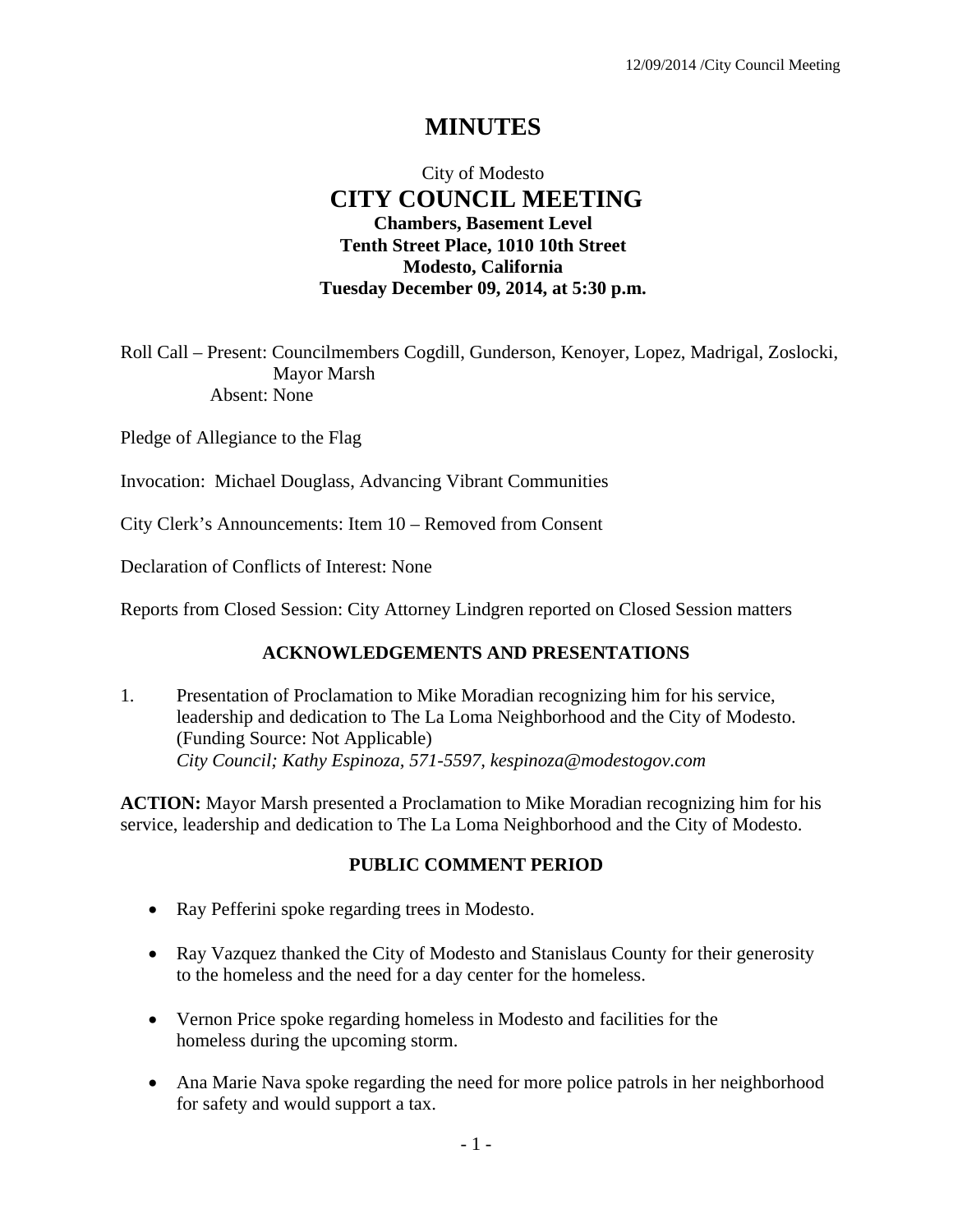- Miguel Donoso spoke in support of more police and firemen in Modesto and would support a tax.
- Bill McClure spoke in support of Vernon Price and his assistance with the homeless in Modesto.
- Loretta Carhart spoke regarding change in bus routes in Modesto.
- Jennifer Alsup spoke regarding entertainment in Modesto.

# **CONSENT ITEMS – ROLL CALL VOTE REQUIRED ACTION CONSENT ITEMS 2:9; 11-20: (Lopez/Madrigal;unan.)**

## **CONSENT ITEMS**

An item may be removed from consent and discussed at the request of an audience member or Councilmember.

#### Consent

- 2. Consider approving the Minutes from the December 2, 2014 Council meeting. (Funding Source: Not Applicable)
	- Motion approving the Minutes from the December 2, 2014 Council meeting. *City Clerk; Stephanie Lopez, 577-5396, slopez@modestogov.com*

**ACTION: Motion (Lopez/Madrigal; 7/0)** approving the Minutes from the December 2, 2014 Council meeting.

#### Consent

- 3. Consider appointing a new Vice Mayor for calendar year 2015. (Funding Source: Not Applicable)
	- Resolution designating Councilmember John Gunderson to serve as Vice Mayor for the ensuing year pursuant to Section 603 of the Charter of the City of Modesto. *City Clerk; Stephanie Lopez, 577-5396, slopez@modestogov.com*

**ACTION: Resolution 2014-525 (Lopez/Madrigal; 7/0)** designating Councilmember John Gunderson to serve as Vice Mayor for the ensuing year pursuant to Section 603 of the Charter of the City of Modesto.

- 4. Consider approving final adoption of **Ordinance No. 3610-C.S.** adding Article 6 "Prevailing Wages" to Chapter 3 "City Contracts" of Title 8 "Finance", Revenue and Taxation" of the Modesto Municipal Code to comply with California Labor Code Section 1782. (Funding Source: Not Applicable)
	- Motion approving final adoption of Ordinance No. 3610-C.S. adding Article 6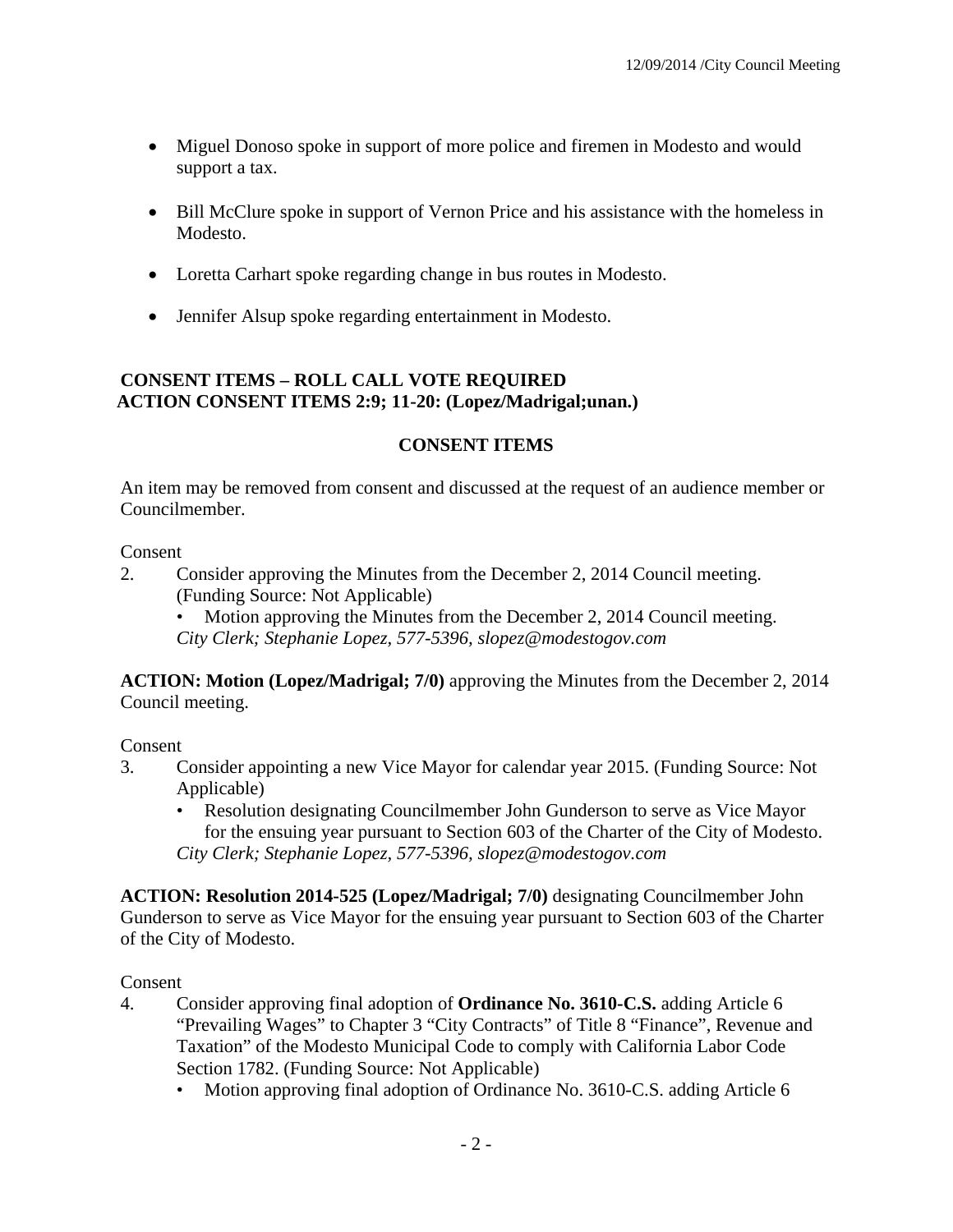"Prevailing Wages" to Chapter 3 "City Contracts" of Title 8 "Finance", Revenue and Taxation" of the Modesto Municipal Code to comply with California Labor Code Section 1782.

*City Clerk; Stephanie Lopez, 577-5396, slopez@modestogov.com* 

**ACTION: Motion (Lopez/Madrigal; 7/0)** approving final adoption of **Ordinance No. 3610- C.S.** adding Article 6 "Prevailing Wages" to Chapter 3 "City Contracts" of Title 8 "Finance", Revenue and Taxation" of the Modesto Municipal Code to comply with California Labor Code Section 1782.

#### Consent

- 5. Consider approving final adoption of **Ordinance No. 3611-C.S.** amending Section 11- 1.05 of Chapter 1 of Title 11 of the Modesto Municipal Code relating to Water Main Connection Charges. (Funding Source: Not Applicable)
	- Motion approving final adoption of Ordinance No. 3611-C.S. amending Section 11-1.05 of Chapter 1 of Title 11 of the Modesto Municipal Code relating to Water Main Connection Charges.

*City Clerk; Stephanie Lopez, 577-5396, slopez@modestogov.com* 

**ACTION: Motion (Lopez/Madrigal; 7/0)** approving final adoption of **Ordinance No. 3611- C.S.** amending Section 11-1.05 of Chapter 1 of Title 11 of the Modesto Municipal Code relating to Water Main Connection Charges.

Consent

- 6. Consider approving final adoption of **Ordinance No. 3612-C.S.** amending Section 5- 6.309 of Chapter 6 of Title 5 of the Modesto Municipal Code relating to Rules and Regulations concerning sewer connection. (Funding Source: Not Applicable)
	- Motion approving final adoption of Ordinance No. 3612-C.S. amending Section 5- 6.309 of Chapter 6 of Title 5 of the Modesto Municipal Code relating to Rules and Regulations concerning sewer connection.

*City Clerk; Stephanie Lopez, 577-5396, slopez@modestogov.com* 

**ACTION: Motion (Lopez/Madrigal; 7/0)** approving final adoption of **Ordinance No. 3612- C.S.** amending Section 5-6.309 of Chapter 6 of Title 5 of the Modesto Municipal Code relating to Rules and Regulations concerning sewer connection.

- 7. Consider approving final adoption of **Ordinance No. 3613-C.S.** amending Section 14- 3-9 of the Zoning Map to rezone 2.8 acres from Planned Development Zone, P-D(522), to Planned Development Zone, P-D(598); property located on the southeast end of Wisdom Way east of Oakdale Road (Wisdom Place, LLC). (Funding Source: Not Applicable)
	- Motion approving final adoption of **Ordinance No. 3613-C.S.** amending Section 14-3-9 of the Zoning Map to rezone 2.8 acres from Planned Development Zone, P-D(522), to Planned Development Zone, P-D(598); property located on the southeast end of Wisdom Way east of Oakdale Road (Wisdom Place, LLC).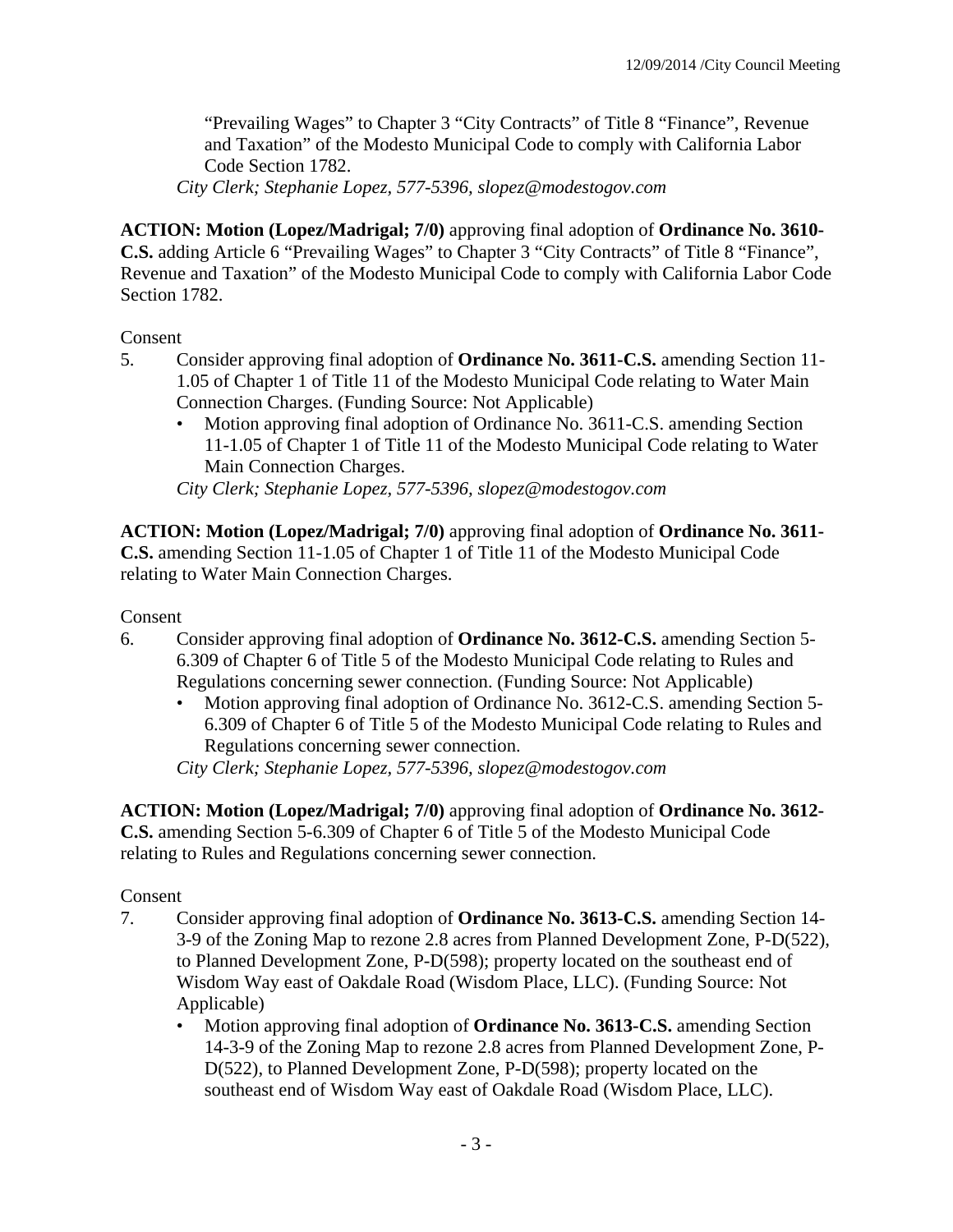*City Clerk; Stephanie Lopez, 577-5396, slopez@modesto.gov* 

**ACTION: Motion (Lopez/Madrigal; 7/0)** approving final adoption of **Ordinance No. 3613- C.S.** amending Section 14-3-9 of the Zoning Map to rezone 2.8 acres from Planned Development Zone, P-D(522), to Planned Development Zone, P-D(598); property located on the southeast end of Wisdom Way east of Oakdale Road (Wisdom Place, LLC).

# Consent

- 8. Consider: (i) approving the organizational restructure of the City of Modesto; (ii) amending the Position Allocation and the FY 2014-15 Operating Budget for the Community & Economic Development Department to increase one .80 Infrastructure Financing Program Administrator to a 1.0 position. (Funding Source: Infrastructure Financing Program Administration)
	- Motion approving the organizational restructure of the City of Modesto.
	- Resolution amending the Position Allocation and the FY 2014-15 Operating Budget for the Community & Economic Development Department to increase one .80 Infrastructure Financing Program Administrator to a 1.0 position.

*Administrative Services; Joseph Lopez, 571-5126, joelopez@modestogov.com* 

**ACTION: Motion (Lopez/Madrigal; 7/0)** approving the organizational restructure of the City of Modesto.

**ACTION: Resolution 2014-526 (Lopez/Madrigal; 7/0)** amending the Position Allocation and the FY 2014-15 Operating Budget for the Community & Economic Development Department to increase one .80 Infrastructure Financing Program Administrator to a 1.0 position.

#### Consent

- 9. Consider amending the Position Allocation and the Fiscal Year 2014-15 Operating Budget for various departments. (Funding Source: Various Funds)
	- Resolution amending the Position Allocation and the Fiscal Year 2014-15 Operating Budget for various departments.

*Administrative Services; Joseph Lopez, 571-5126, joelopez@modestogov.com* 

**ACTION: Resolution 2014-527 (Lopez/Madrigal; 7/0)** amending the Position Allocation and the Fiscal Year 2014-15 Operating Budget for various departments.

#### *Removed from Consent*

- 10. Consider: (i) amending the Position Classification Plan for General Non-Sworn Classes to add the position of Engineering Intern at salary range 106; (ii) amending Exhibit "A" of Resolution 2012-272 to revise the Class Range Table for General Non-Sworn Classes to add the salary range for Engineering Intern to salary range 106; and (iii) amending the Position Allocation for the Utilities Department to add two (2) full time Engineering Intern positions. (Funding Source: Water Funds and Capital Improvement Support)
	- Resolution amending the Position Classification Plan to add the position of Engineering Intern at salary range 106.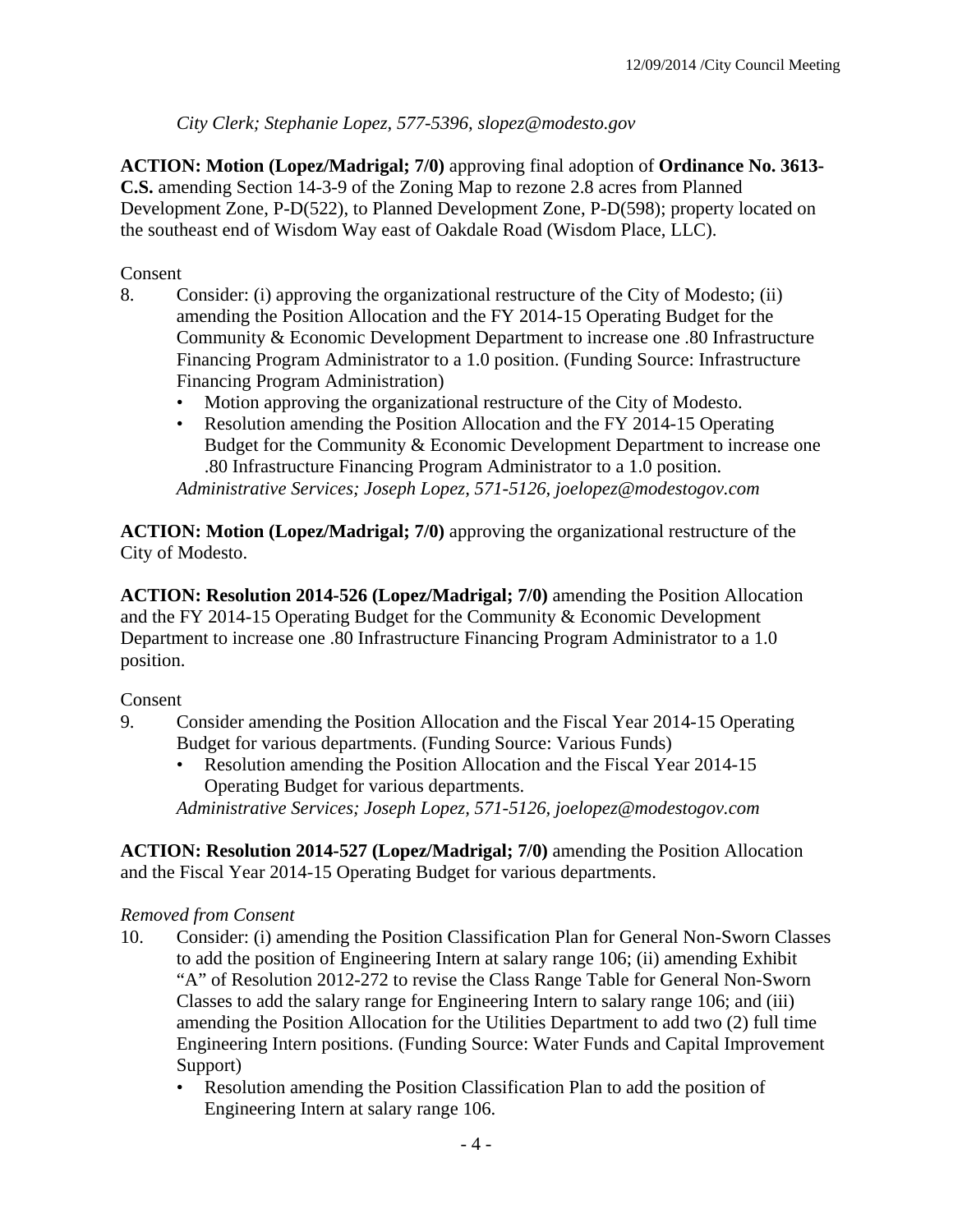- Resolution amending Exhibit "A" of Resolution 2012-272 to revise the Class Range Table for General Non-Sworn Classes to add the salary range for Engineering Intern to salary range 106.
- Resolution amending the Position Allocation for the Utilities Department to add two (2) full time Engineering Intern positions.

*Administrative Services; Joseph Lopez, 571-5126, joelopez@modestogov.com* 

**ACTION: Resolution 2014-528 (Gunderson/Cogdill; 7/0)** amending the Position Classification Plan to add the position of Engineering Intern at salary range 106.

**ACTION: Resolution 2014-529 (Gunderson/Cogdill; 7/0)** amending Exhibit "A" of Resolution 2012-272 to revise the Class Range Table for General Non-Sworn Classes to add the salary range for Engineering Intern to salary range 106.

**ACTION: Resolution 2014-530 (Gunderson/Cogdill; 7/0)** amending the Position Allocation for the Utilities Department to add two (2) full time Engineering Intern positions.

Consent

- 11. Consider approving the summary vacation of the 10 foot wide Public Utility Easement located along Briggsmore Ave. on the Briggsmore Shopping Center. (Funding Source: Not Applicable)
	- Resolution approving the summary vacation of the 10 foot Public Utility Easement located on Briggsmore Shopping Center along Briggsmore Avenue, and recording it with the Stanislaus County Recorder's Office.

*Community and Economic Development; Daniel England, 571-5589, dengland@modestogov.com* 

**ACTION: Resolution 2014-531 (Lopez/Madrigal; 7/0)** approving the summary vacation of the 10 foot Public Utility Easement located on Briggsmore Shopping Center along Briggsmore Avenue, and recording it with the Stanislaus County Recorder's Office.

- 12. Consider approving: (i) the cancellation of 20 low-income homebuyer loans funded through the HOME Investment Partnerships Program (HOME) and Capital Facilities Fees (CFF) waiver for the Hope Village Subdivision; and (ii) the reconveyance of the HOME Deeds of Trust and CFF Deeds of Trust provided to 20 low-income homebuyer's from the Hope Village Subdivision, and authorizing the City Manager, or his designee, to execute the agreements and related documents, including a subordination agreement. (Funding Source: HOME Investment Partnerships Program and Capital Facilities Fees)
	- Resolution approving the cancellation of the HOME Notes and the reconveyance of the HOME Deeds of Trust related to 20 low-income homebuyer's loans funded through the HOME Investment Partnerships Program for the Hope Village Subdivision and authorizing the City Manager, or his designee, to execute the agreements and related documents, including a subordination agreement, necessary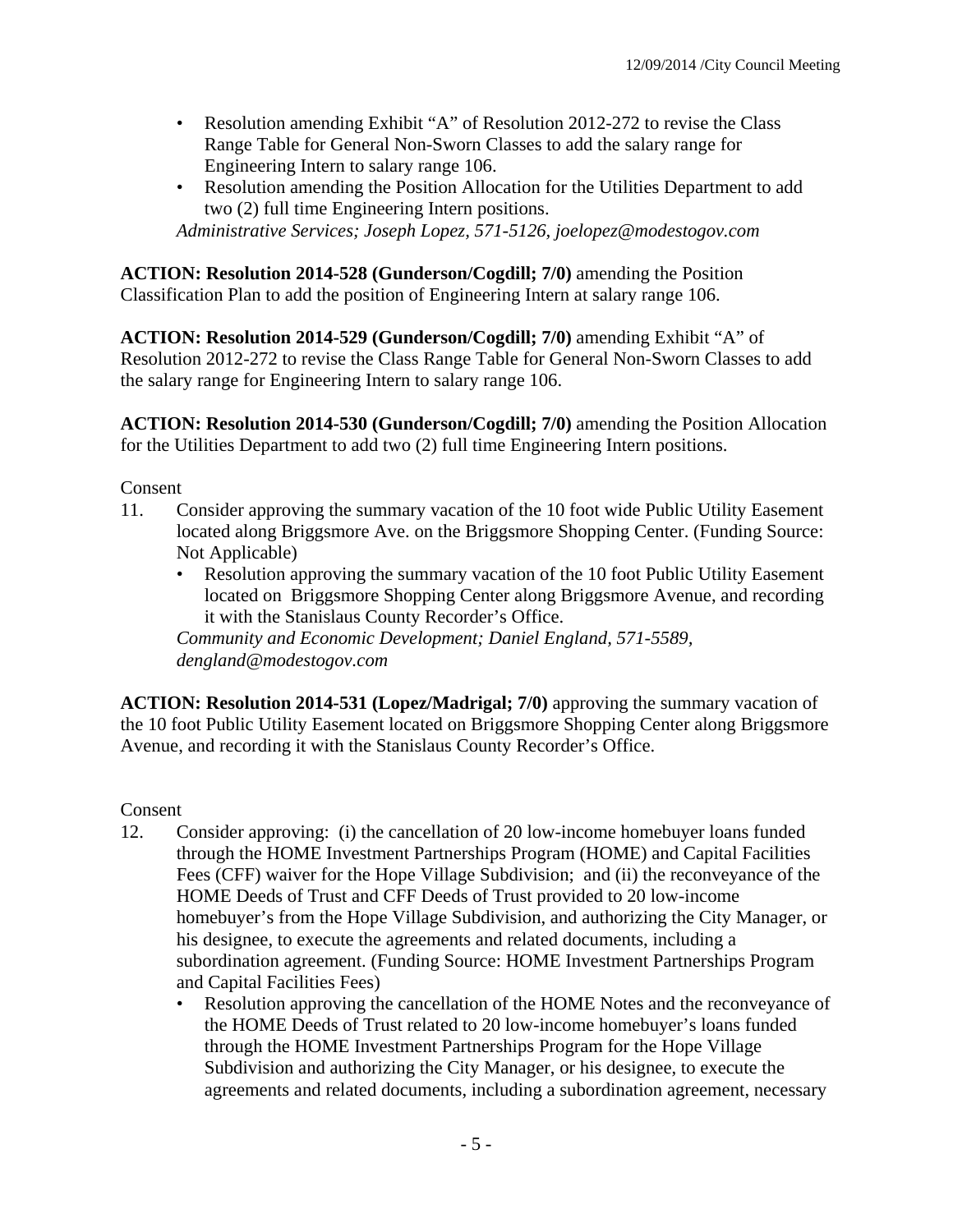to effectuate the actions being considered.

• Resolution approving the cancellation of the CFF Notes and the reconveyance of the CFF Deeds of Trust for Capital Facilities Fees waivers (CFF) due from 20 lowincome homebuyer's for the Hope Village Subdivision, and authorizing the City Manager, or his designee, to execute the agreements and related documents, including a subordination agreement necessary to effectuate the actions being considered.

*Parks, Recreation & Neighborhoods; Carol Averell, 577-5310, caverell@modestogov.com* 

**ACTION: Resolution 2014-532 (Lopez/Madrigal; 7/0)** approving the cancellation of the HOME Notes and the reconveyance of the HOME Deeds of Trust related to 20 low-income homebuyer's loans funded through the HOME Investment Partnerships Program for the Hope Village Subdivision and authorizing the City Manager, or his designee, to execute the agreements and related documents, including a subordination agreement, necessary to effectuate the actions being considered.

**ACTION: Resolution 2014-533 (Lopez/Madrigal; 7/0)** approving the cancellation of the CFF Notes and the reconveyance of the CFF Deeds of Trust for Capital Facilities Fees waivers (CFF) due from 20 low-income homebuyer's for the Hope Village Subdivision, and authorizing the City Manager, or his designee, to execute the agreements and related documents, including a subordination agreement necessary to effectuate the actions being considered.

Consent

- 13. Consider approving a Subordination Agreement for the Neighborhood Stabilization Program 3 (NSP3) loan provided to Habitat for Humanity Stanislaus County for the acquisition, pre-development and construction of a 21-unit subdivision located at Signature Court in Modesto, also known as "Sportsmen Estates," and authorizing the City Manager, or his designee, to execute the subordination agreement and related documents. (Funding Source: Neighborhood Stabilization Program 3)
	- Resolution approving a Subordination Agreement for the Neighborhood Stabilization Program 3 (NSP3) loan provided to Habitat for Humanity Stanislaus County for the acquisition, pre-development and construction of a 21-unit subdivision located at Signature Court in Modesto, also known as "Sportsmen Estates," and authorizing the City Manager, or his designee, to execute the subordination agreement and related documents.

*Parks, Recreation & Neighborhoods; Carol Averell, 577-5310, caverell@modestogov.com* 

**ACTION: Resolution 2014-534 (Lopez/Madrigal; 7/0)** approving a Subordination Agreement for the Neighborhood Stabilization Program 3 (NSP3) loan provided to Habitat for Humanity Stanislaus County for the acquisition, pre-development and construction of a 21 unit subdivision located at Signature Court in Modesto, also known as "Sportsmen Estates," and authorizing the City Manager, or his designee, to execute the subordination agreement and related documents.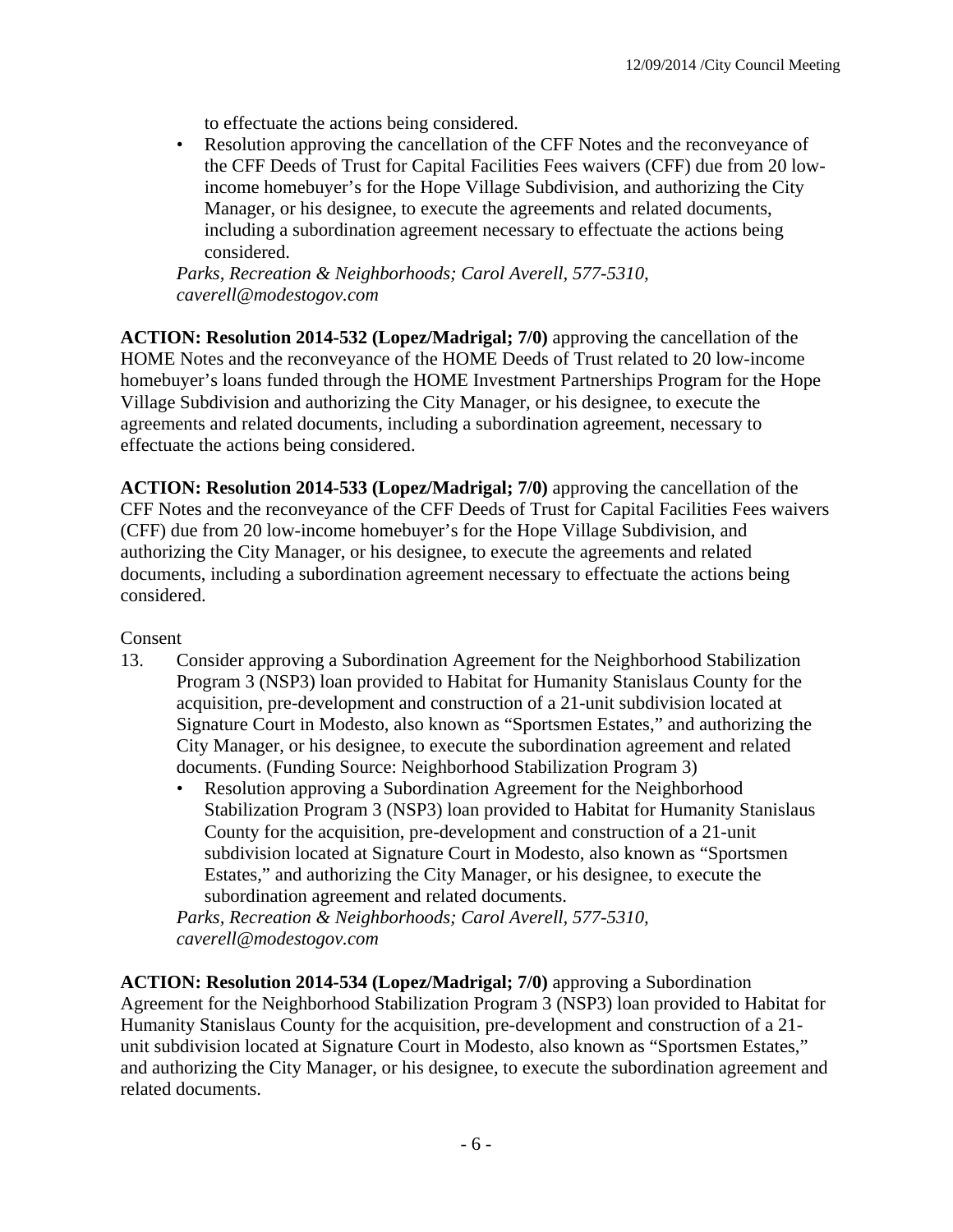**Consent** 

- 14. Consider approving an agreement with Environmental Science Associates for Wildlife Hazard Assessment, and authorize the City Manager, or his designee, to execute the agreement. (Funding Source: FAA Grant Funds and Passenger Facility Charges)
	- Resolution approving an agreement with Environmental Science Associates (ESA) for Wildlife Hazard Assessment and Authorize the City Manager, or his designee, to execute the agreement.

*Public Works; Steven Fischio, 577-5319, sfischio@modestogov.com* 

**ACTION: Resolution 2014-535 (Lopez/Madrigal; 7/0)** approving an agreement with Environmental Science Associates (ESA) for Wildlife Hazard Assessment and Authorize the City Manager, or his designee, to execute the agreement.

Consent

- 15. Consider approving an agreement with Kimley-Horn of Sacramento, California to provide Transportation Engineering Services for the CML 5059 (199) 14th and D Street Improvements Project in the amount of \$56,582.15. (Funding Source: CIP Project #100729)
	- Resolution approving an agreement with Kimley-Horn of Sacramento, California to provide Transportation Engineering Services for the CML 5059 (199) 14th and D Street Improvements project in the amount of \$56,582.15, and authorizing the City Manager, or his designee, to execute the agreement.

*Public Works; Charles Covolo, 571-5537, ccovolo@modestogov.com* 

**ACTION: Resolution 2014-536 (Lopez/Madrigal; 7/0)** approving an agreement with Kimley-Horn of Sacramento, California to provide Transportation Engineering Services for the CML 5059 (199) 14th and D Street Improvements project in the amount of \$56,582.15, and authorizing the City Manager, or his designee, to execute the agreement.

# Consent

- 16. Consider accepting the work by Netbuilds of Marysville, California, for the Transit Services 4th Floor Remodel Project as complete and authorizing payment of amounts totaling \$88,262. (The total project cost is \$127,169, which included construction contingency, engineering design, City construction forces, and construction administration.) (Funding Source: Transit Funds)
	- Resolution accepting the work by Netbuilds for the Transit Services 4th Floor Remodel Project as complete, authorizing the City Clerk to file a Notice of Completion with the Stanislaus County Recorder upon receipt of approved Warranty Bond, to release securities upon expiration of statutory periods, and authorizing payment of amounts totaling \$88,262.

*Utilities; Rob Christensen, 577-5423, rchristensen@modestogov.com* 

**ACTION: Resolution 2014-537 (Lopez/Madrigal; 7/0)** accepting the work by Netbuilds for the Transit Services 4th Floor Remodel Project as complete, authorizing the City Clerk to file a Notice of Completion with the Stanislaus County Recorder upon receipt of approved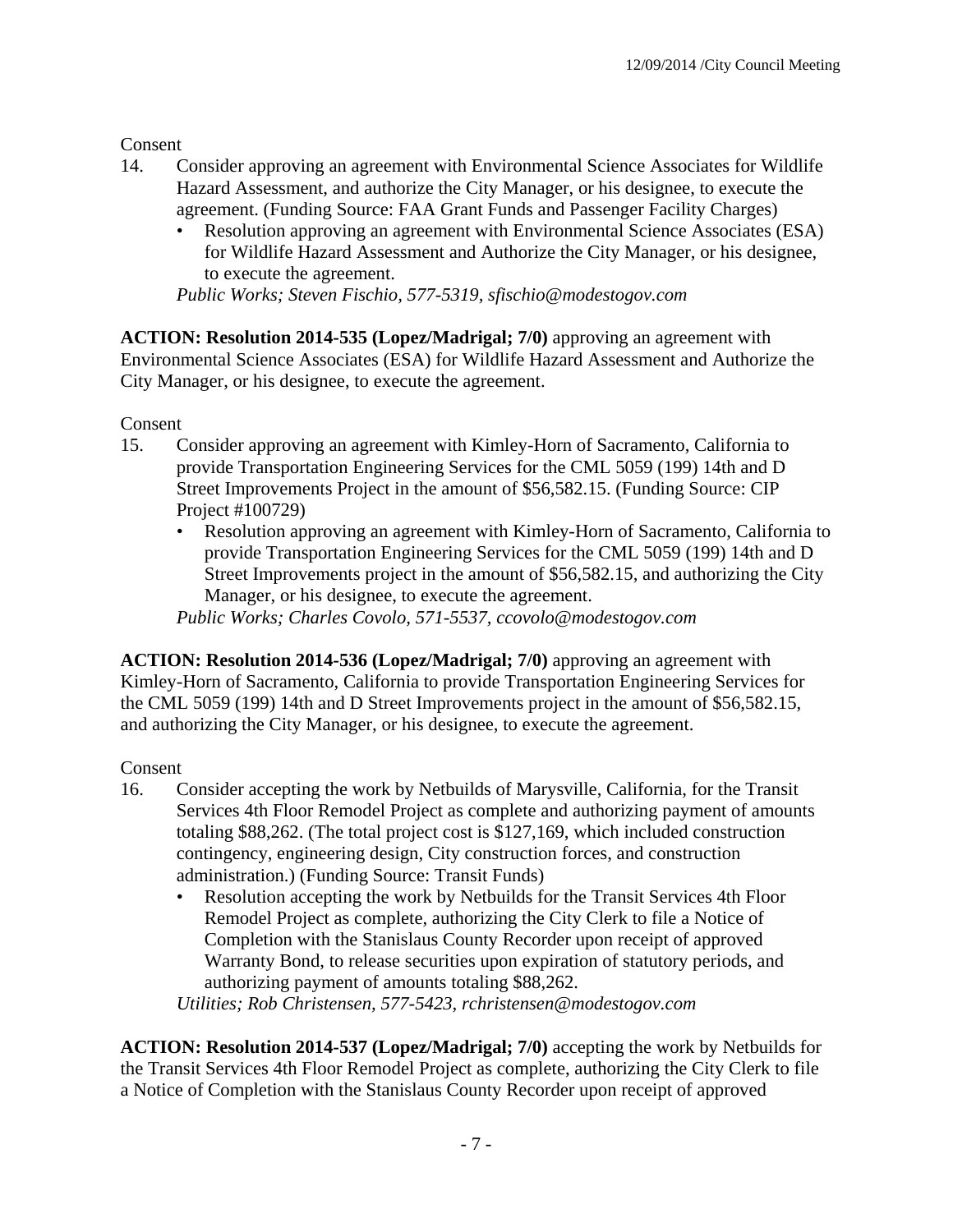Warranty Bond, to release securities upon expiration of statutory periods, and authorizing payment of amounts totaling \$88,262.

#### Consent

- 17. Consider authorizing the increase of funds allocated to the Annual Agreements # 31921 issued to Garrett Thompson Construction, Inc. Modesto, CA, # 32168 issued to Patch Crew, Modesto, CA, and # 43038 issued to United Pavement Maintenance, Hughson, CA currently in place for Hot Patch Work through September 24, 2017 for a total amount of \$3,100,000. (Funding Source: Water Fund)
	- Resolution authorizing the increase of funds allocated for the Annual Agreements # 31921 issued to Garrett Thompson Construction, Inc. Modesto, CA, # 32168 issued to Patch Crew, Modesto, CA, and # 43038 issued to United Pavement Maintenance, Hughson, CA currently in place for Hot Patch Work through September 24, 2017, and authorize the Purchasing Manager, or his designee, to issue change orders to the Agreements, increasing the fund allocation in the amount of \$3,100,000.

*Utilities; David Savidge, 342-2217, dsavidge@modestogov.com* 

**ACTION: Resolution 2014-538 (Lopez/Madrigal; 7/0)** authorizing the increase of funds allocated for the Annual Agreements # 31921 issued to Garrett Thompson Construction, Inc. Modesto, CA, # 32168 issued to Patch Crew, Modesto, CA, and # 43038 issued to United Pavement Maintenance, Hughson, CA currently in place for Hot Patch Work through September 24, 2017, and authorize the Purchasing Manager, or his designee, to issue change orders to the Agreements, increasing the fund allocation in the amount of \$3,100,000.

#### Consent

- 18. Consider authorizing the increase of funds allocated for the Annual Agreement # 51398 with DJ Rocha Trucking, Inc. Hilmar, CA currently in place for Spoils Screening and Rock Crushing Services through November, 11, 2018 for a total amount of \$700,000. (Funding Source: Water Fund)
	- Resolution authorizing the increase of funds allocated for the Annual Agreement # 51398 issued to DJ Rocha Trucking, Inc., Hilmar, CA, currently in place for Spoils and Rock Crushing Services through November 11, 2018, and authorize the Purchasing Manager, or his designee, to issue a change order to the Agreement, increasing the fund allocation in the amount of \$700,000.

*Utilities; David Savidge, 342-2217, dsavidge@modestogov.com* 

**ACTION: Resolution 2014-539 (Lopez/Madrigal; 7/0)** authorizing the increase of funds allocated for the Annual Agreement # 51398 issued to DJ Rocha Trucking, Inc., Hilmar, CA, currently in place for Spoils and Rock Crushing Services through November 11, 2018, and authorize the Purchasing Manager, or his designee, to issue a change order to the Agreement, increasing the fund allocation in the amount of \$700,000.

#### Consent

19. Consider authorizing the increase of funds allocated for the Annual Agreements # 33728 issued to Destination Anywhere Inc., Tracy, CA, # 33729 issued to GCU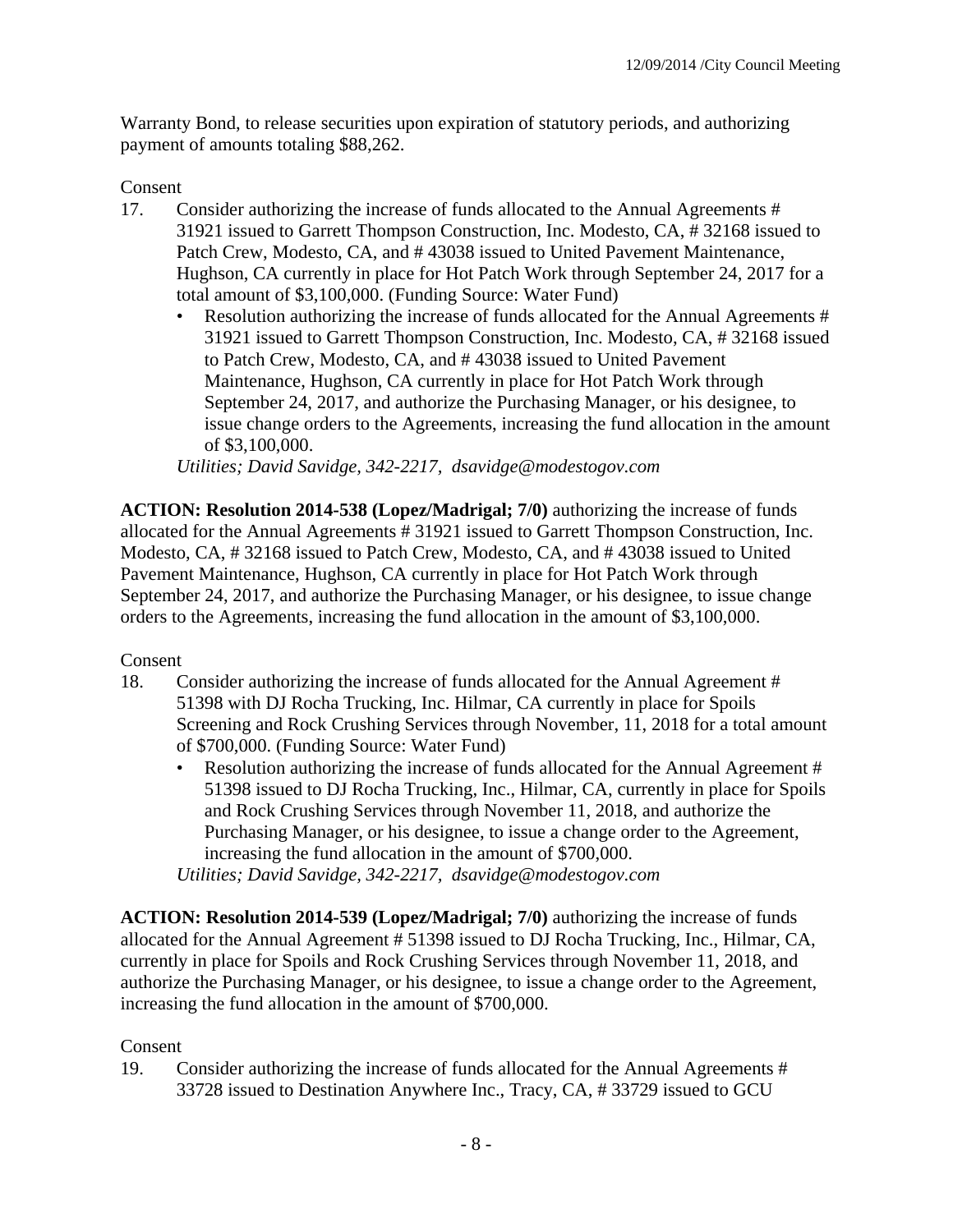Trucking, Oakdale, CA, and #34216 issued to Bob Harkrader & Sons Trucking, Ceres, CA currently in place for Material Hauling through October 22, 2017 for a total amount of \$600,000. (Funding Source: Water Fund)

Resolution authorizing the increase of funds allocated for the Annual Agreements # 33728 issued to Destination Anywhere Inc., Tracy, CA, # 33729 issued to GCU Trucking, Oakdale, CA, and #34216 issued to Bob Harkrader & Sons Trucking, Ceres, CA currently in place for Material Hauling through October 22, 2017, and authorize the Purchasing Manager, or his designee, to issue change orders to the Agreements, increasing the fund allocation in the amount of \$600,000. *Utilities; David Savidge, 342-2217, dsavidge@modestogov.com* 

**ACTION: Resolution 2014-540 (Lopez/Madrigal; 7/0)** authorizing the increase of funds allocated for the Annual Agreements # 33728 issued to Destination Anywhere Inc., Tracy, CA, # 33729 issued to GCU Trucking, Oakdale, CA, and #34216 issued to Bob Harkrader & Sons Trucking, Ceres, CA currently in place for Material Hauling through October 22, 2017, and authorize the Purchasing Manager, or his designee, to issue change orders to the Agreements, increasing the fund allocation in the amount of \$600,000.

Consent

- 20. Consider (i) approving an agreement with Mozingo Construction Company for emergency repairs to the Cannery Segregation Trunk Line in the amount of \$227,500, with an administrative and contingency amount of \$100,000, for a total amount not to exceed \$327,500, and (ii) amending Fiscal Year 2014-15 Sewer Collections operating budget by \$327,500 from Wastewater Fund Reserves. (Funding Source: Wastewater Fund)
	- Resolution approving an agreement with Mozingo Construction Company for emergency repairs to the Cannery Segregation Trunk Line in the amount of \$227,500, with administrative cost and contingency amount of \$100,000, for a total amount not to exceed \$327,500.
	- Resolution amending Fiscal Year 2014-15 Sewer Collections operating budget by appropriating \$327,500 from Wastewater Fund Reserves to fully fund the agreement with Mozingo Construction Co for emergency repairs to the Cannery Segregation Trunk Line.

*Utilities; Robert Englent, 577-6222 , renglent@modestogov.com* 

**ACTION: Resolution 2014-541 (Lopez/Madrigal; 7/0)** approving an agreement with Mozingo Construction Company for emergency repairs to the Cannery Segregation Trunk Line in the amount of \$227,500, with administrative cost and contingency amount of \$100,000, for a total amount not to exceed \$327,500.

**ACTION: Resolution 2014-542 (Lopez/Madrigal; 7/0)** amending Fiscal Year 2014-15 Sewer Collections operating budget by appropriating \$327,500 from Wastewater Fund Reserves to fully fund the agreement with Mozingo Construction Co for emergency repairs to the Cannery Segregation Trunk Line.

# **COUNCIL COMMENTS & REPORTS**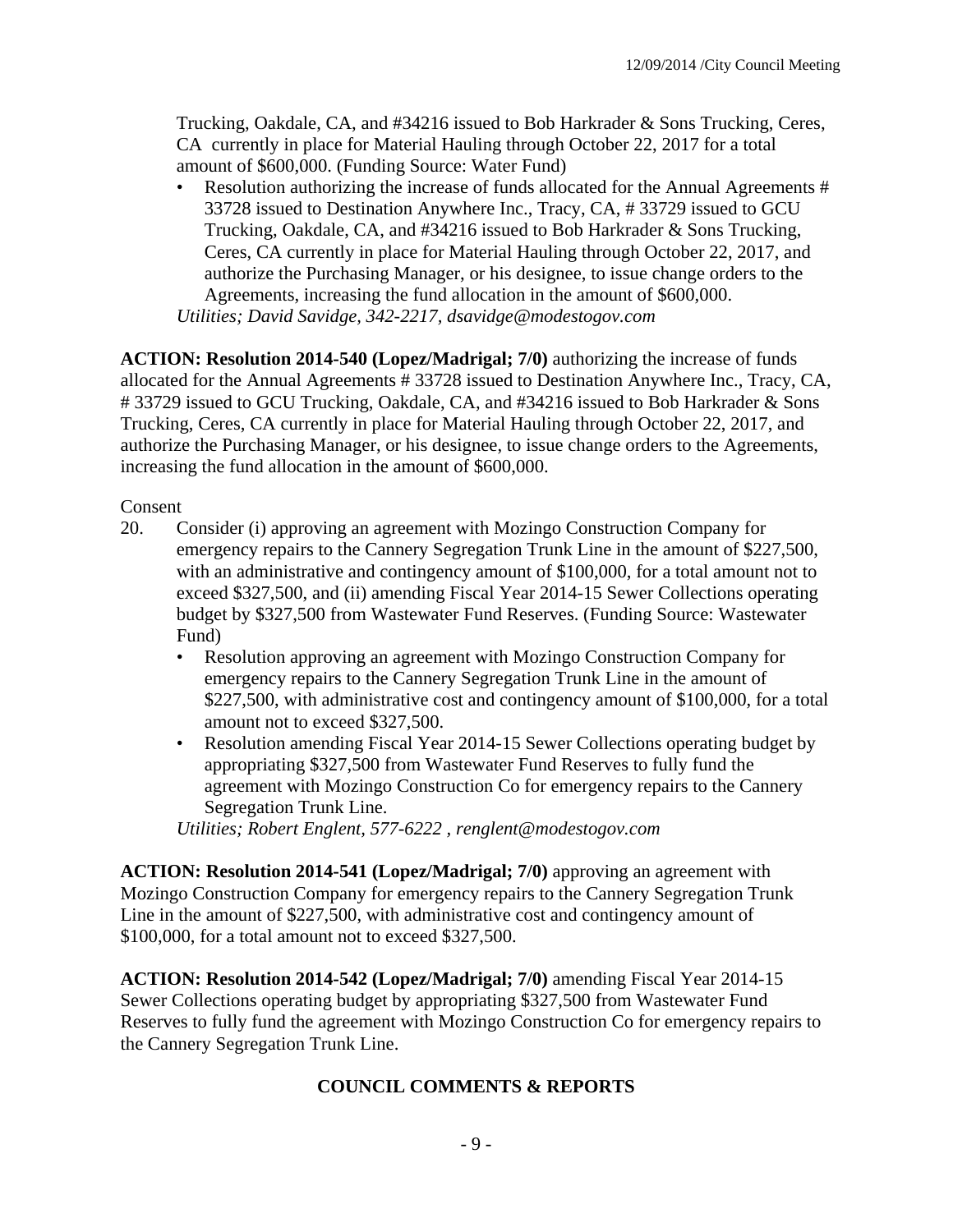Councilmember Lopez spoke regarding the passing of Jack Adrian, Mo-Cal; he also announced that the "Mayor's Challenge Ring the Bell for Salvation Army" at WalMart on McHenry Avenue on Saturday.

Councilmember Madrigal thanked City staff and Chris Murphy for their hard work at the Christmas Tree lighting last Saturday; he also invited everyone to the Christmas Posada on December 10, 2014 at 1700 Crows Landing Road.

Councilmember Kenoyer thanked the City Electrical Department and repair of roads after water line replacement.

Councilmember Gunderson spoke regarding the sound wall on Sisk Road which fell over and encouraged citizens to contact CalTrans for repair.

# **CITY MANAGER COMMENTS & REPORTS**

City Manager Holgersson spoke regarding preparation for the upcoming storm; Councilmember Gunderson requested the emergency information be posted on the City's website.

# **HEARINGS**

## *Published in the Modesto Bee on November 29, 2014*

- 21. Hearing to consider accepting the Capital Facilities Fees Annual Report for Fiscal Year 2013-14 and making findings related to each of the fee categories. (Funding Source: Capital Facilities Fees)
	- Resolution accepting the Capital Facilities Fees Annual Report for Fiscal Year 2013-14, and making findings related to each of the fee categories.

*Community & Economic Development; Tina Rocha, 577-5321, trocha@modestogov.com* 

**ACTION: Resolution 2014-543 (Madrigal/Gunderson; 7/0)** accepting the Capital Facilities Fees Annual Report for Fiscal Year 2013-14, and making findings related to each of the fee categories.

#### *Published in the Modesto Bee on November 29, 2014*

- 22. Hearing to consider accepting the Fiscal Year 2013-14 Annual Report of Securities Held for Future Improvements and making findings related to each security on file. (Funding Source: Developer Deposits)
	- Resolution accepting the Fiscal Year 2013-14 Annual Report of Securities Held for Future Improvements, and making findings related to each security on file. *Community & Economic Development; Tina Rocha, 577-5321, trocha@modestogov.com*

**ACTION: Resolution 2014-544 (Kenoyer/Lopez; 7/0)** accepting the Fiscal Year 2013-14 Annual Report of Securities Held for Future Improvements, and making findings related to each security on file.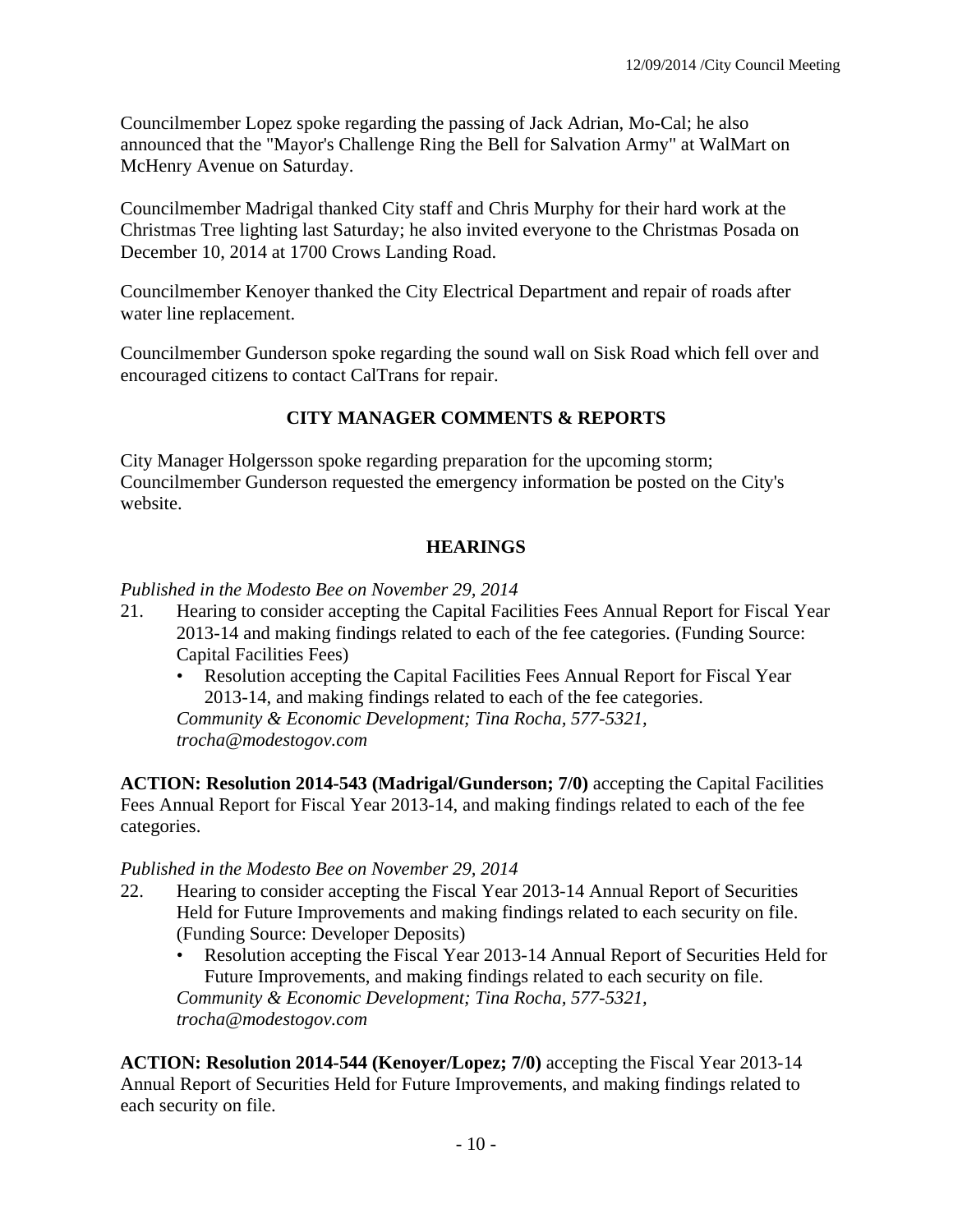*Published in the Modesto Bee on November 29, 2014; Vida de la Valle on December 2, 2014* 

- 23. Hearing to consider approving the submittal of grant applications to the Federal Transit Administration (FTA) for: (i) Modesto's Section 5307 formula allocation of transit funds in the amount of \$9,935,790; (ii) Modesto's Section 5339 formula allocation of transit funds in the amount of \$1,092,489. (Funding Source: Revenue from FTA)
	- Resolution approving submittal of a Grant Application to the Federal Transit Administration (FTA) requesting \$9,935,790 in FTA Section 5307 Funds.
	- Resolution approving submittal of a Grant Application to the Federal Transit Administration (FTA) requesting \$1,092,489 in FTA Section 5339 Funds. *Public Works; Fred Cavanah, 577-5298, fcavanah@modestogov.com*

**ACTION: Resolution 2014-545 (Madrigal/Gunderson; 7/0)** approving submittal of a Grant Application to the Federal Transit Administration (FTA) requesting \$9,935,790 in FTA Section 5307 Funds.

**ACTION: Resolution 2014-546 (Madrigal/Gunderson; 7/0)** approving submittal of a Grant Application to the Federal Transit Administration (FTA) requesting \$1,092,489 in FTA Section 5339 Funds.

# **NEW BUSINESS**

- 24. Consider approving a proposed agreement including language changes for a successor Memorandum of Understanding (MOU) between the City of Modesto and Modesto City Employees Association (MCEA) for a term of July 1, 2014 through March 7, 2016 and authorizing the Director of Administrative Services and City Manager or designee to take the necessary administrative action to implement the agreement. This item is subject to successful ratification of the proposed MOU by MCEA on December 8, 2014 (Funding Source: All Funds)
	- Resolution approving a proposed agreement including language changes for a successor Memorandum of Understanding between the City of Modesto and the Modesto City Employees Association (MCEA) for a term of July 1, 2014 to March 7, 2016 and authorizing the Director of Administrative Services and City Manager or designee to take the necessary administrative action to implement the agreement. *Administrative Services; Joseph Lopez, 571-5126, joelopez@modestogov.com*

**ACTION: Resolution 2014-547 (Lopez/Madrigal; 7/0)** approving a proposed agreement including language changes for a successor Memorandum of Understanding between the City of Modesto and the Modesto City Employees Association (MCEA) for a term of July 1, 2014 to March 7, 2016 and authorizing the Director of Administrative Services and City Manager or designee to take the necessary administrative action to implement the agreement.

# **MATTERS TOO LATE FOR THE AGENDA**

None.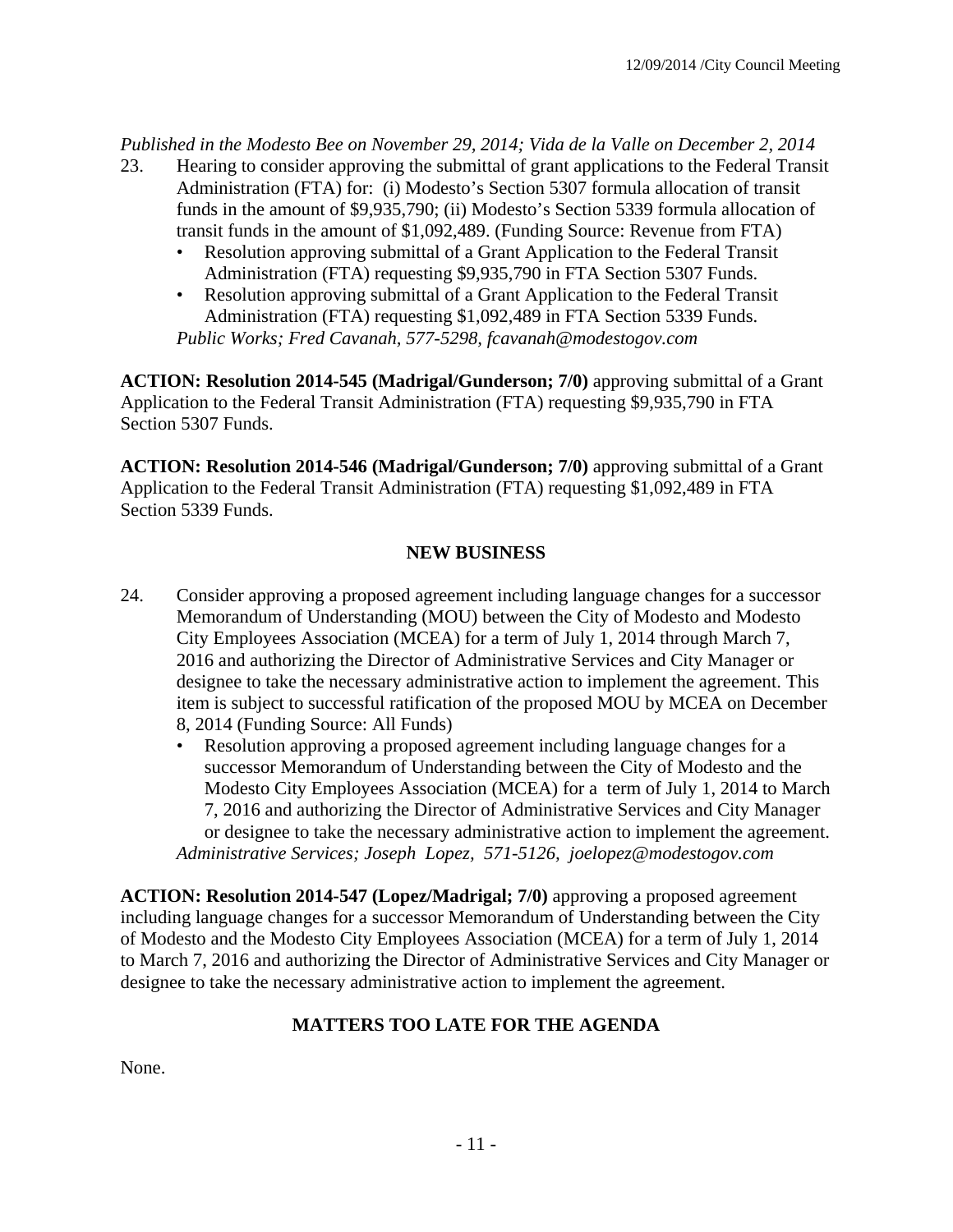### **ADJOURN TO ROOM B-300, BASEMENT LEVEL, TENTH STREET PLACE, 1010 10TH STREET, MODESTO, CA FOR CITY COUNCIL WORKSHOP (Open to the Public)**

25. Economic and Financial Sustainability Workshop. (Funding Source: Not Applicable)  *City Manager; Dee Williams-Ridley, 571-5809, dwilliams-ridley@modestogov.com* 

### **ADJOURNMENT**

This meeting was adjourned at 6:45 p.m.

#### **CLOSED SESSION**

*All Closed Session Matters Heard Prior to Meeting*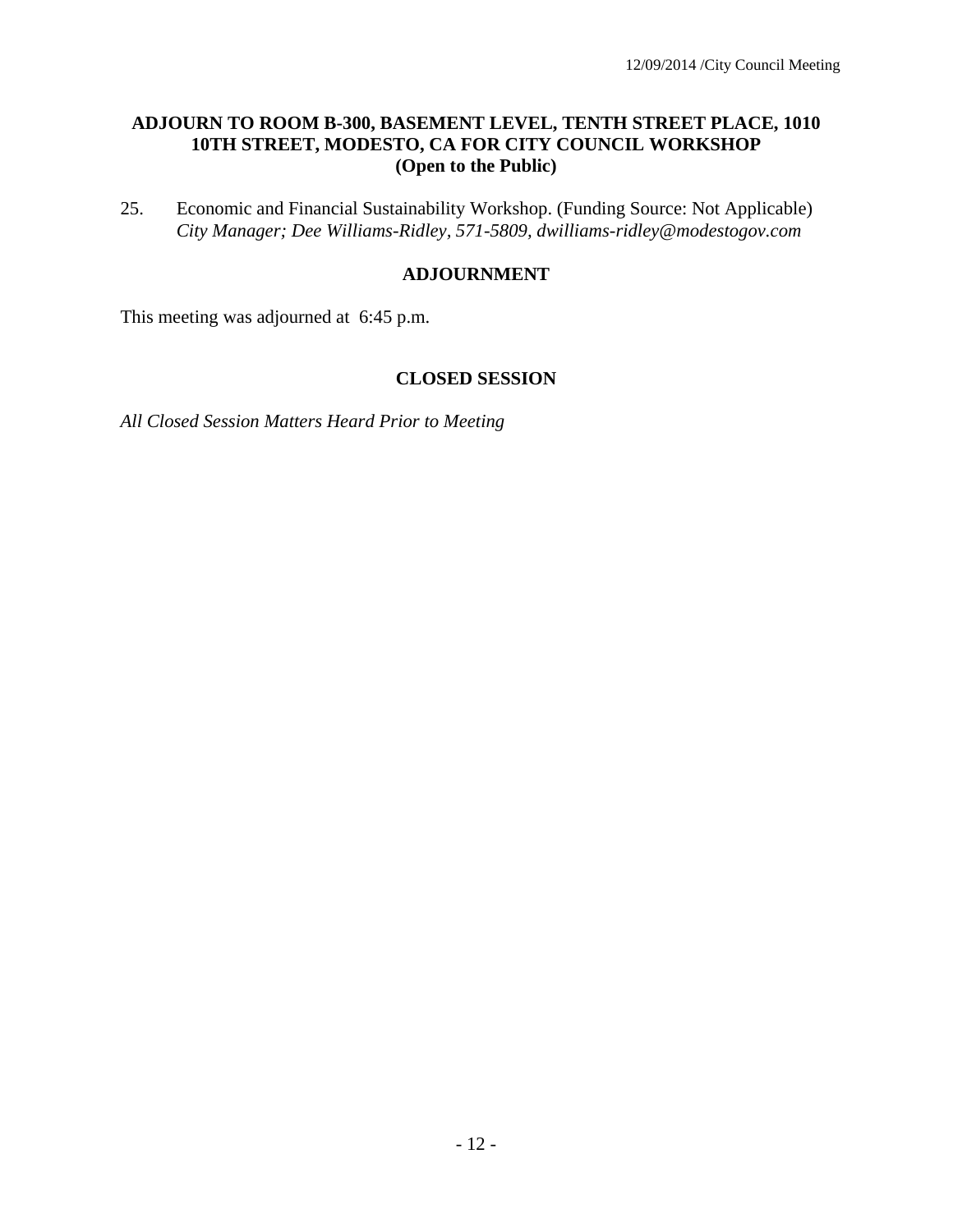# **CONFERENCE WITH LEGAL COUNSEL - EXISTING LITIGATION One Case (Pursuant to Section 54956.9(a) of the Government Code)**

Name of case: Goddard, et al., v. State of California, et al. Stanislaus County Superior Court Case No: 659261

### **CONFERENCE WITH LEGAL COUNSEL - ANTICIPATED LITIGATION Anticipated litigation pursuant to subdivision (b)(c) of Section 54956.9 of the Government Code. Two potential cases.**

#### **CONFERENCE WITH REAL PROPERTY NEGOTIATORS (Pursuant to Section 54956.8 of the Government Code)**

| APN: 059-014-004            | Property Owner:                           | Charles Ajalat                          |
|-----------------------------|-------------------------------------------|-----------------------------------------|
| APN: 059-014-007            | Property Owner:                           | Charles Ajalat                          |
| <b>Negotiating Parties:</b> | Adam U. Lindgren, for the City of Modesto |                                         |
|                             |                                           | Brent Sinclair, for the City of Modesto |
| For Property Owners:        | Charles Ajalat                            |                                         |

# **CONFERENCE WITH LABOR NEGOTIATOR: (Pursuant to Section 54957.6 of the Government Code) – MCEA**

Negotiator: Joe Lopez Agency Negotiators: Law Offices of Renne Sloan Holtzman & Sakai Employee Organization: Modesto City Employees Association

# **CONFERENCE WITH LABOR NEGOTIATOR: (Pursuant to Section 54957.6 of the Government Code) – MCMA**

Negotiator: Joe Lopez Agency Negotiators: Law Offices of Renne Sloan Holtzman & Sakai Employee Organization: Modesto Confidential & Management Association

# **CONFERENCE WITH LABOR NEGOTIATOR: (Pursuant to Section 54957.6 of the Government Code) – MPOA**

Negotiator: Joe Lopez Agency Negotiators: Law Offices of Renne Sloan Holtzman & Sakai Employee Organization: Modesto Police Officers' Association

# **CONFERENCE WITH LABOR NEGOTIATOR: (Pursuant to Section 54957.6 of the Government Code) – MPNSA**

Negotiator: Joe Lopez Agency Negotiators: Law Offices of Renne Sloan Holtzman & Sakai Employee Organization: Modesto Police Non-Sworn Association